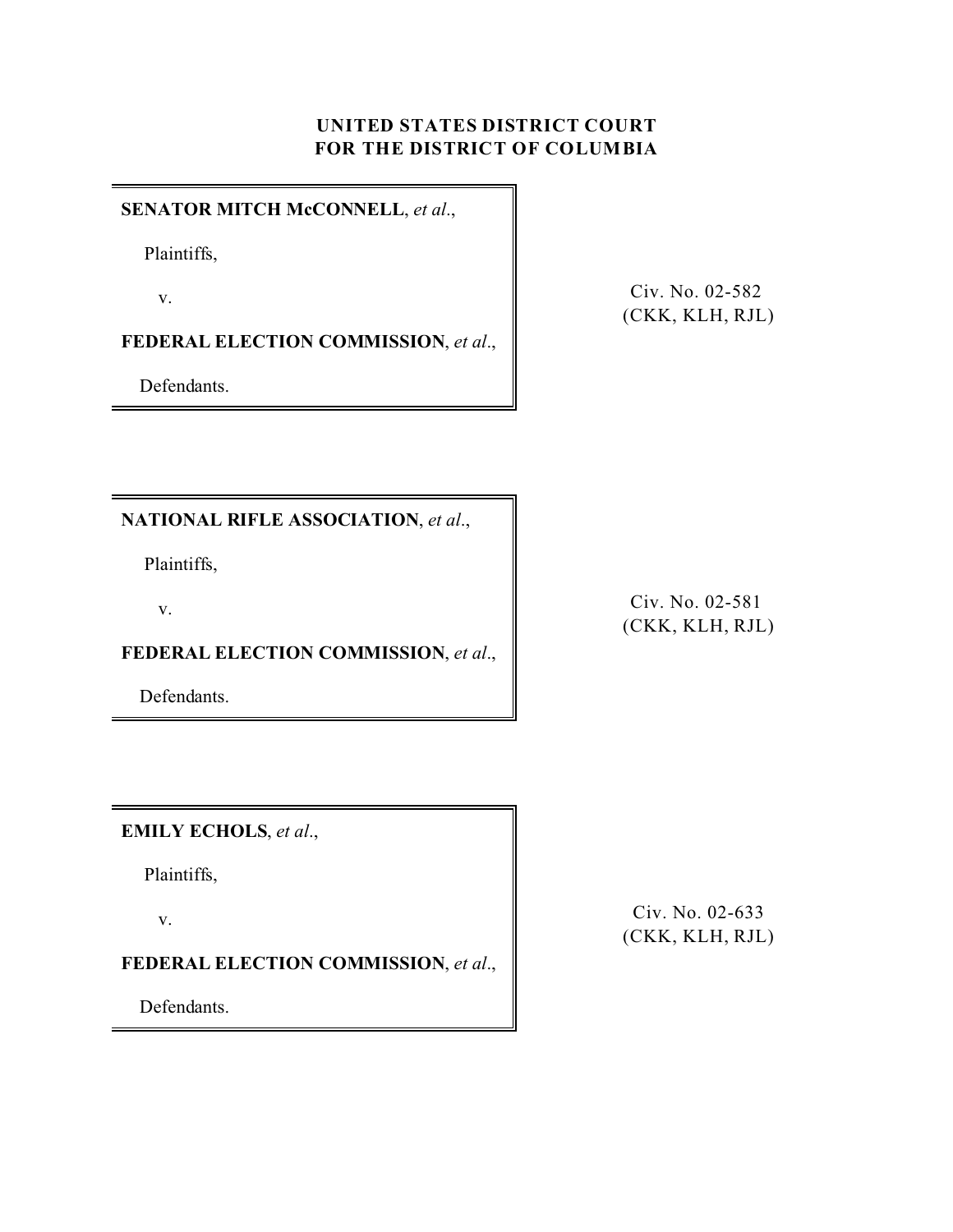### **CHAMBER OF COMMERCE OF THE UNITED STATES**, *et al*.,

Plaintiffs,

v.

# **FEDERAL ELECTION COMMISSION**, *et al*.,

Defendants.

Civ. No. 02-751 (CKK, KLH, RJL)

#### **NATIONAL ASSOCIATION OF BROADCASTERS**,

Plaintiff,

v.

# **FEDERAL ELECTION COMMISSION**, *et al*.,

Defendants.

Civ. No. 02-753 (CKK, KLH, RJL)

**AFL-CIO**, *et al*.,

Plaintiffs,

v.

# **FEDERAL ELECTION COMMISSION**, *et al*.,

Defendants.

Civ. No. 02-754 (CKK, KLH, RJL)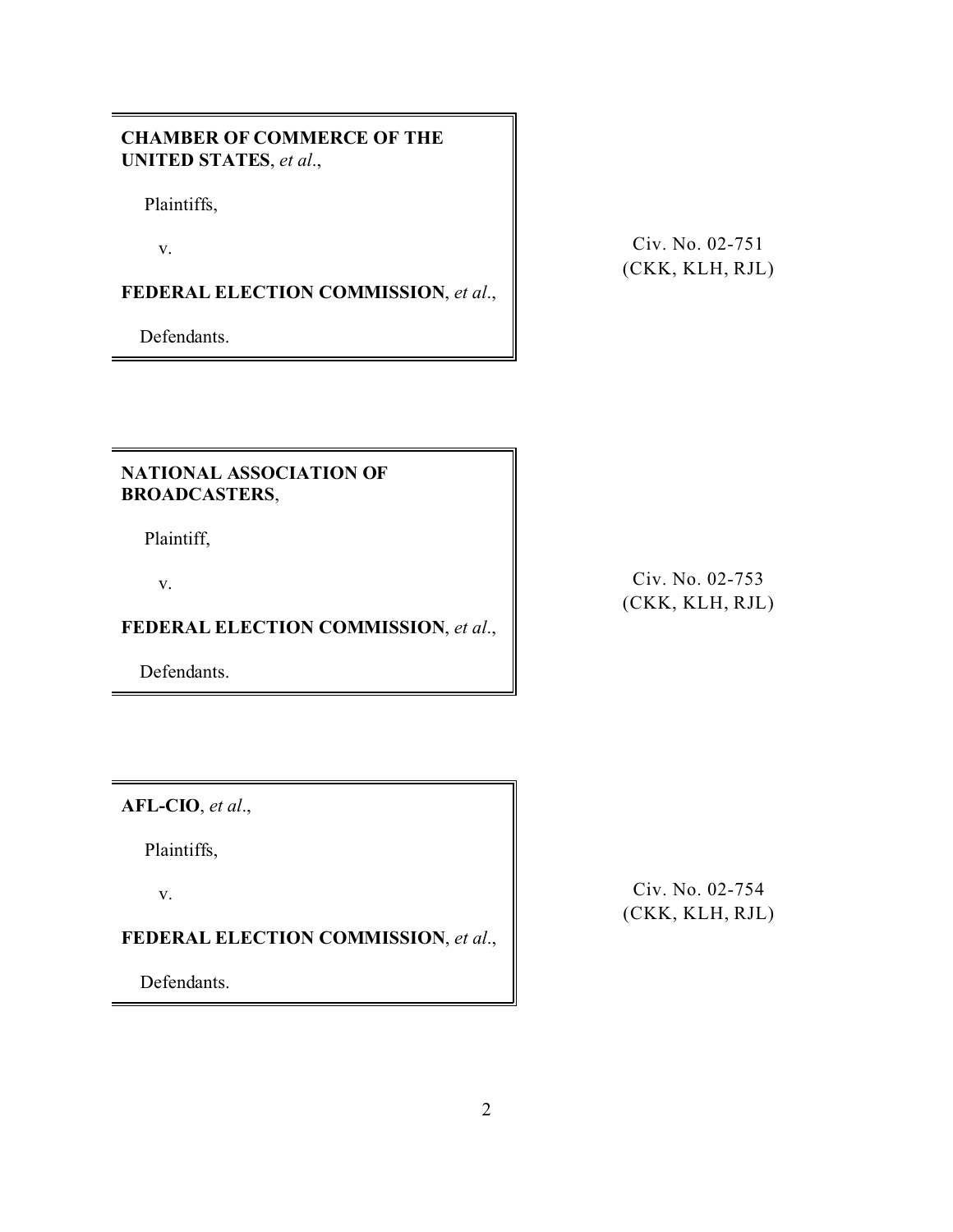**CONGRESSMAN RON PAUL**, *et al*.,

Plaintiffs,

v.

**FEDERAL ELECTION COMMISSION**, *et al*.,

Defendants.

Civ. No. 02-781 (CKK, KLH, RJL)

**REPUBLICAN NATIONAL COMMITTEE**, *et al*.,

Plaintiffs,

v.

### **FEDERAL ELECTION COMMISSION**,

Defendant.

### **CALIFORNIA DEMOCRATIC PARTY**, *et al*.,

Plaintiffs,

v.

# **FEDERAL ELECTION COMMISSION**, *et al*.,

Defendants.

Civ. No. 02-874 (CKK, KLH, RJL)

Civ. No. 02-875 (CKK, KLH, RJL)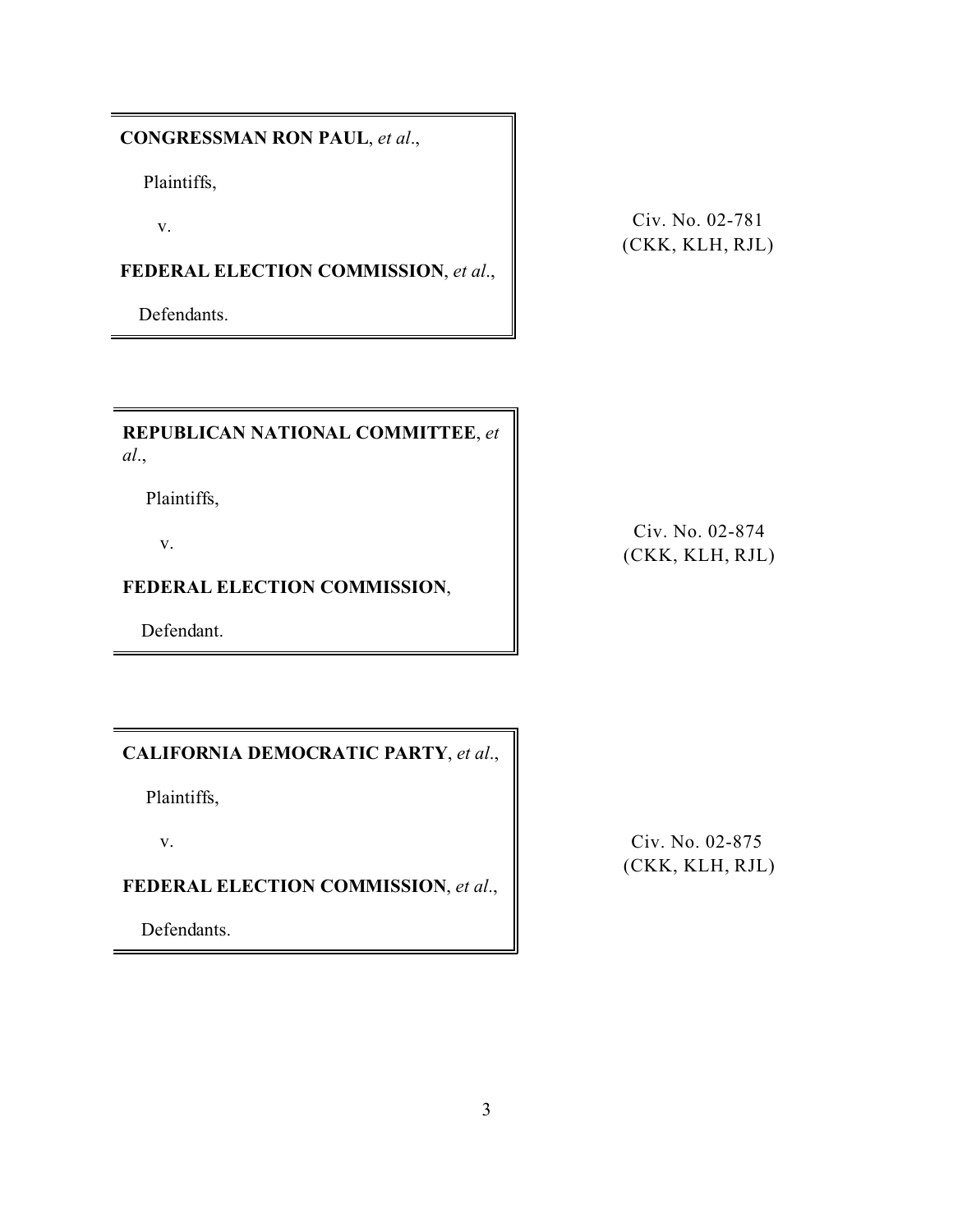#### **VICTORIA JACKSON GRAY ADAMS**, *et al*.,

Plaintiffs,

v.

**FEDERAL ELECTION COMMISSION**,

Defendant.

Civ. No. 02-877 (CKK, KLH, RJL)

**BENNIE G. THOMPSON**, *et al*.,

Plaintiffs,

v.

Civ. No. 02-881 (CKK, KLH, RJL)

**FEDERAL ELECTION COMMISSION**, *et al*.,

Defendants.

# MEMORANDUM OPINION (May 1, 2003)

RICHARD J. LEON, *District Judge*: The passage of the Bipartisan Campaign

Reform Act of 2002 ("BCRA"),<sup>1</sup> as the record amply indicates, was a considerable legislative achievement that many thought would never come to pass. Indeed, the law constitutes the most comprehensive reform of our national campaign finance system in the past twenty-eight years. As such, it is the latest chapter in the history of a longstanding and recurring problem that our government has been wrestling with since the administration of

<sup>1</sup> Pub. L. No. 107-155, 116 Stat. 81 (2002).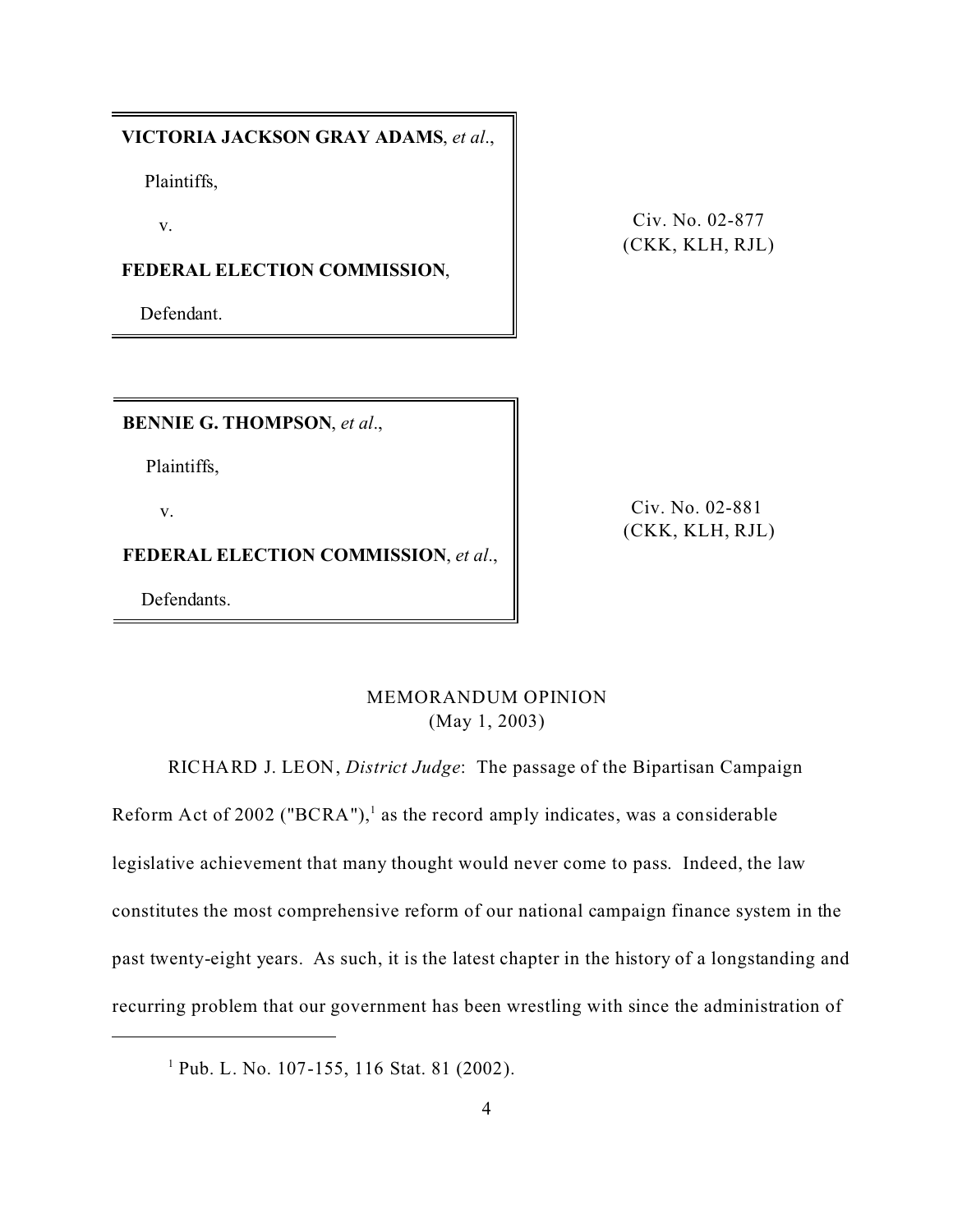Theodore Roosevelt.

Titles I and II of BCRA focus principally on a major campaign finance development that has dramatically unfolded over the past decade: the use of corporate and union treasury funds, either directly or through soft money donations to political parties, to finance electioneering communications masquerading, predominantly, as "issue ads." In an attempt to prevent actual and apparent corruption arising from the funding of such sham issue advertisements, Congress enacted a sweeping set of reforms that effectively: alters the methodology of our national, state, and local parties and transforms their relationship with each other; limits the ability of corporations, unions, individuals, and interest groups to engage in communications on public policy; and diminishes the role of federal officeholders in fundraising for political parties and nonprofit interest groups.

For the reasons set forth in the following opinion, I find that the defendants have more than adequately demonstrated the constitutionally necessary basis for Congress: (1) to restrict the use of soft money donations by national, state, and local parties to fund certain types of campaign communications (particularly candidate-advocacy "issue" advertisements) which are designed to, and which do, directly affect federal elections; and (2) to restrict the airing of corporate and union electioneering communications which promote, oppose, attack, or support specific candidates for the office which they seek.

Notwithstanding this conclusion, however, I do not find that the defendants have demonstrated a sufficient constitutional basis to support Congress's decision: (1) to ban the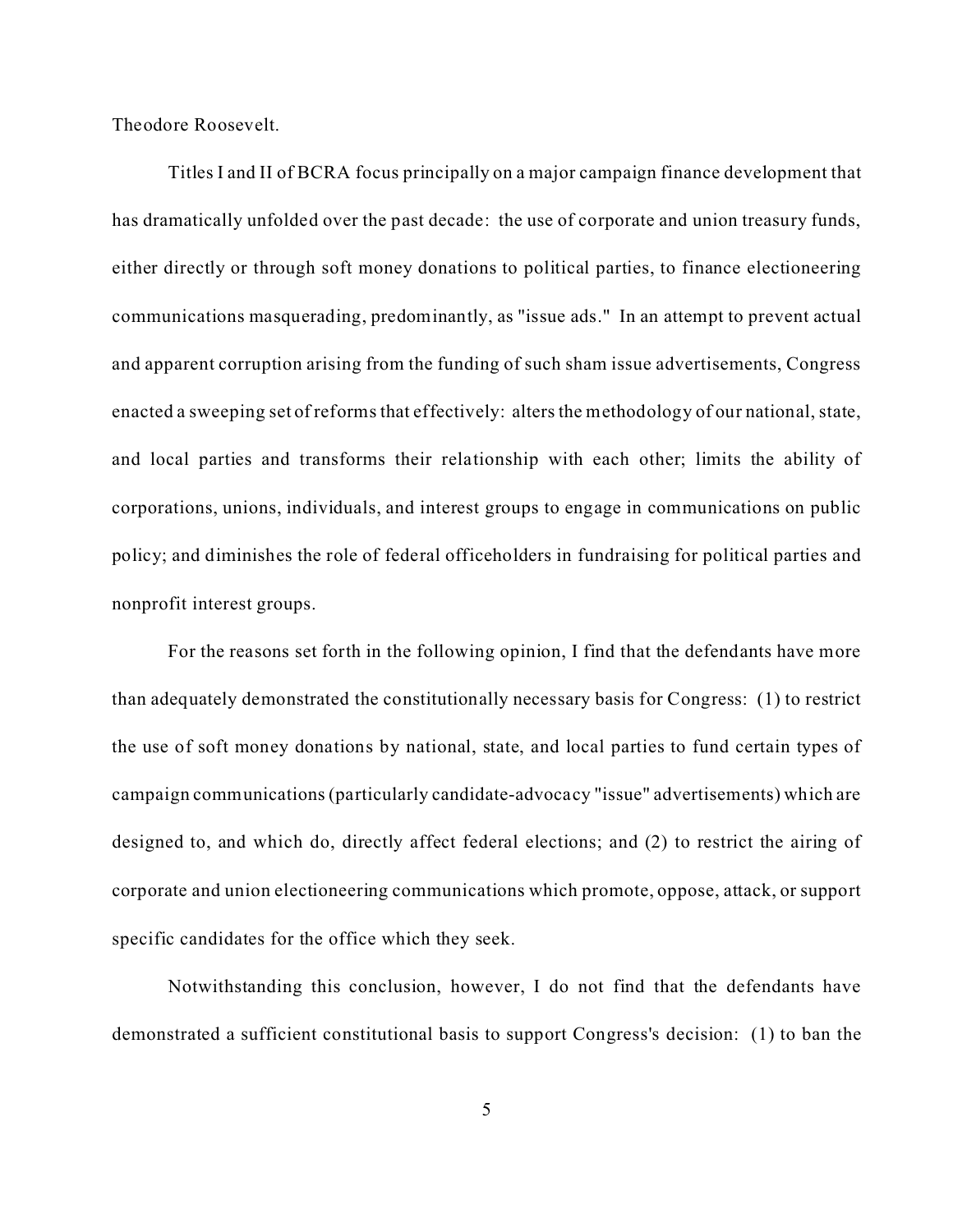solicitation, receipt, and use of soft money by national parties for purposes that do not directly affect federal elections; (2) to ban state and local parties from using soft money to fund a variety of election activities that do not directly affect federal elections; (3) to ban the use of corporate and union treasury monies to fund genuine issue advertisements that are aired during a particular time period preceding election even though they do not directly advocate the election or defeat of a federal candidate; (4) to ban national parties from donating to and soliciting soft money for certain Section 501(c) and Section 527 organizations under the Internal Revenue Code; (5) to prohibit federal officeholders from raising soft money for their national parties; and (6) to require broadcast licensees to collect and disclose certain records in connection with requests to purchase broadcast time. To the contrary, I find that in trying to do so Congress has unconstitutionally infringed upon the First Amendment rights of the various political actors and their supporters.

In short, the defendants, in my judgment, have been able to establish in some respects, but not in others, a sufficient basis for Congress's intervention in dealing with these problems. As to those where they succeeded, I believe it would make a mockery of existing Supreme Court precedent and the regulatory scheme that it has heretofore blessed, to hold otherwise. As to those where they have not, the protections accorded the plaintiffs under the First Amendment more than adequately warrant their undoing.

The following is a brief outline of my opinion, which has been organized on a title by title basis. With respect to the opinion itself, to the extent I have agreed with both the judgment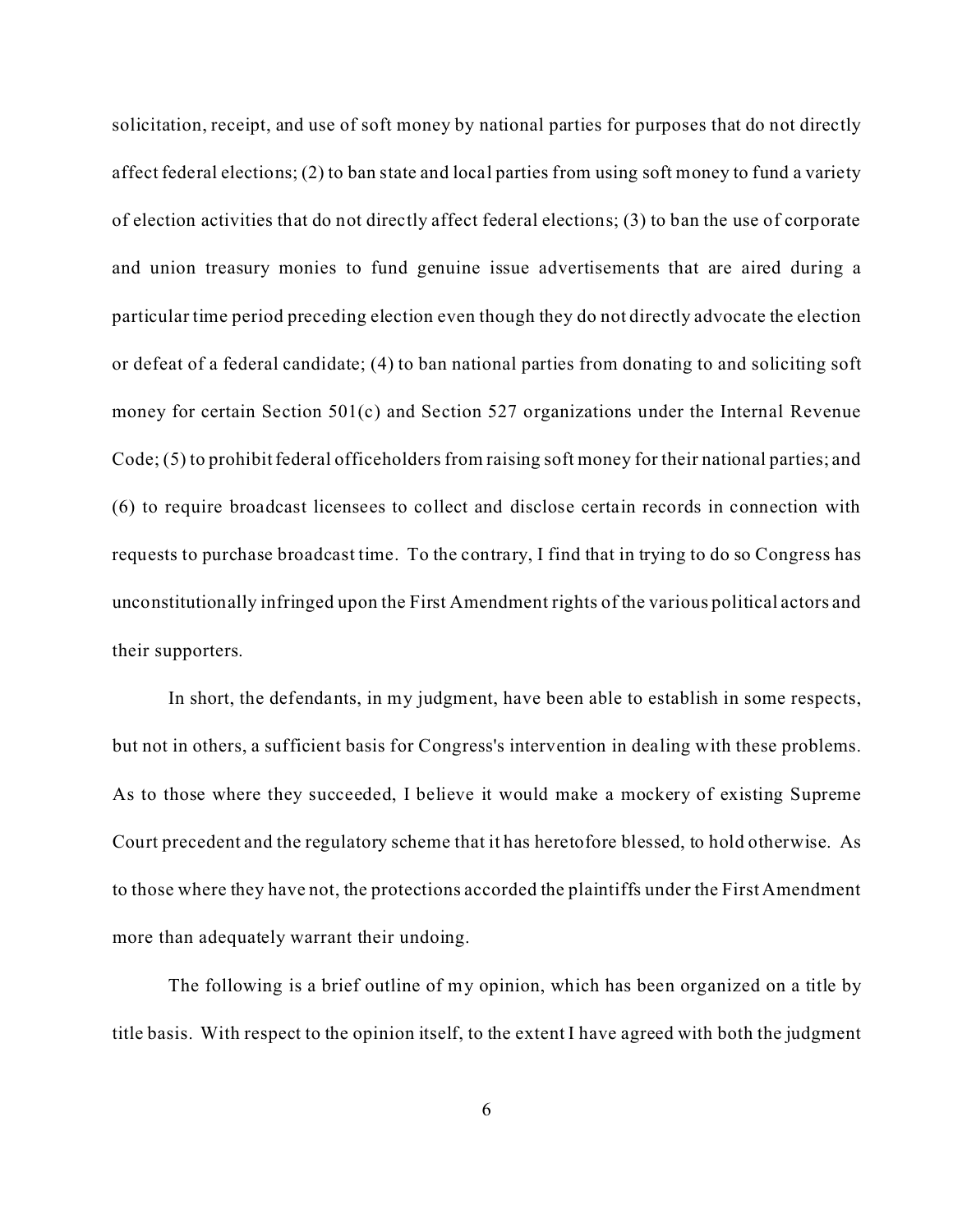and reasoning of either of my colleagues (or both), I have so noted and refrained from writing. As to those sections where I have agreed only in the judgment of one or more of my colleagues, I have limited the discussion of my reasoning to that necessary to explain how I reached my holding. To the greatest extent possible I have tried to acknowledge and address any disagreements we have had factually. However, in light of the importance and enormity of the record, I have included in my opinion a complete set of my Findings of Fact which I relied upon in reaching my judgments.

#### **\* \* \***

#### **Table of Contents**

| I. |           |    |                                                                                                                           |  |
|----|-----------|----|---------------------------------------------------------------------------------------------------------------------------|--|
|    |           |    |                                                                                                                           |  |
|    |           | 1. | <b>Standard of Review for Restrictions on</b>                                                                             |  |
|    |           | 2. | <b>Donations Used to Directly Affect Federal Elections</b>                                                                |  |
|    |           | 3. | New FECA Section 323(a) Unconstitutionally Regulates the Use<br>of Nonfederal Funds for Nonfederal and Mixed Purposes  26 |  |
|    |           | 4. | Severability of New FECA Section 323(a)  37                                                                               |  |
|    | <b>B.</b> |    | New FECA Sections $323(b)$ and $301(20)(A)$ : Restrictions on "Federal                                                    |  |
|    |           | 1. | New FECA Sections 323(b) and $301(20)(A)(i)$ , (ii), and (iv)  45                                                         |  |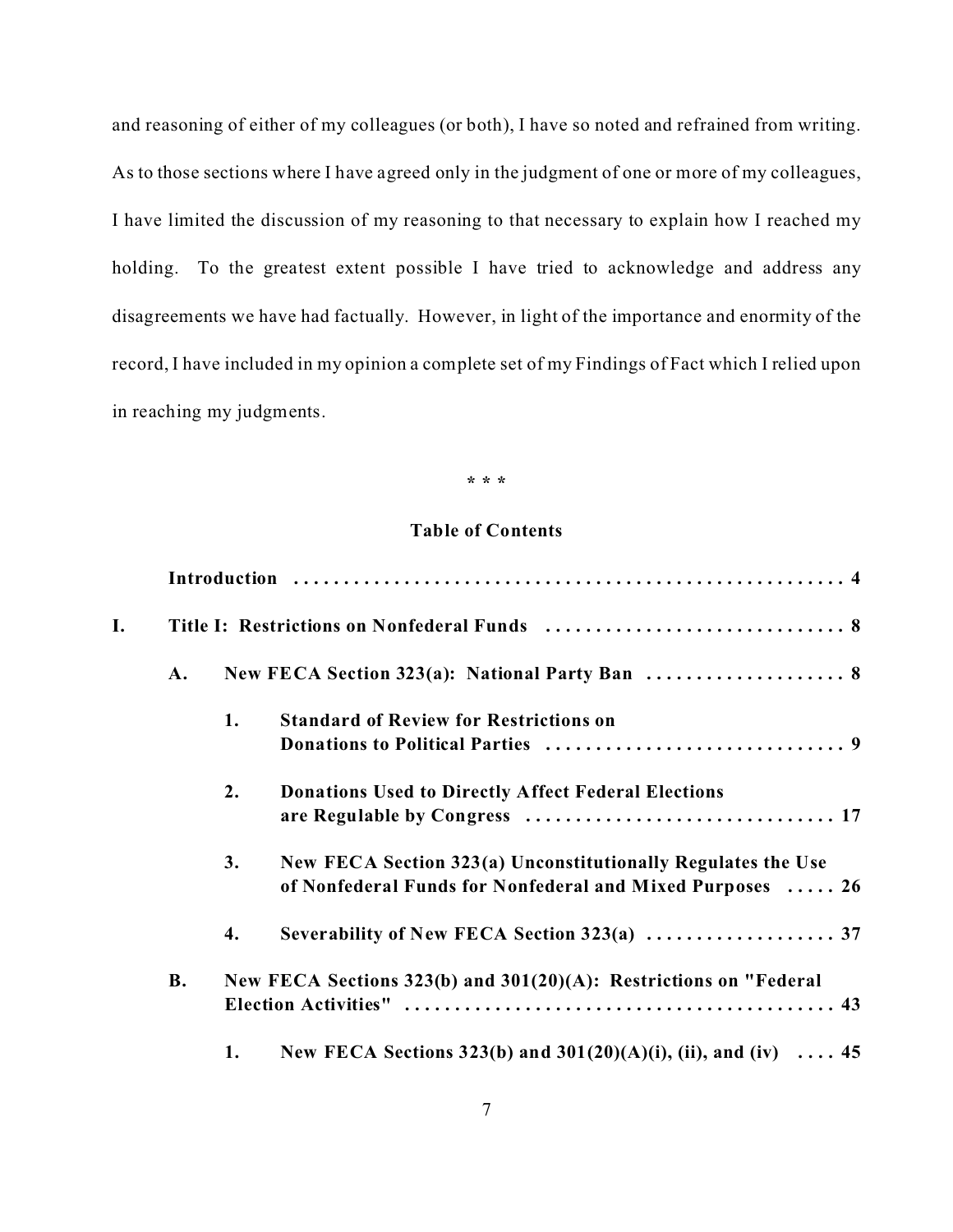|      |                                                         | 2.                                                              |  |  |  |
|------|---------------------------------------------------------|-----------------------------------------------------------------|--|--|--|
|      | $\mathbf{C}$ .                                          | New FECA Section 323(d): Restrictions on Tax-Exempt             |  |  |  |
|      | D.                                                      | New FECA Section 323(e): Restrictions on Federal Candidates  71 |  |  |  |
|      | E.                                                      | New FECA Section 323(f): Restrictions on State Candidates  72   |  |  |  |
| II.  |                                                         |                                                                 |  |  |  |
|      | A.                                                      |                                                                 |  |  |  |
|      | <b>B.</b>                                               |                                                                 |  |  |  |
|      | $\mathbf{C}$ .                                          | Section 204: The Wellstone Amendment  96                        |  |  |  |
|      | D.                                                      |                                                                 |  |  |  |
| III. | Section 318: Prohibition of Donations by Minors  106    |                                                                 |  |  |  |
| IV.  | Section 504: Public Access to Broadcasting Records  111 |                                                                 |  |  |  |
| V.   |                                                         |                                                                 |  |  |  |
| VI.  |                                                         |                                                                 |  |  |  |

**\* \* \***

# **I. Title I: Restrictions on Nonfederal Funds New FECA Sections 323(a), 323(b), 301(20)(a), 323(d), 323(e), and 323(f)**

# **A. New FECA Section 323(a): Nonfederal Fund Restrictions on National Parties**

I agree with Judge Henderson's conclusion, although for different reasons, that Congress, in essence, is constitutionally prohibited from regulating a national party's ability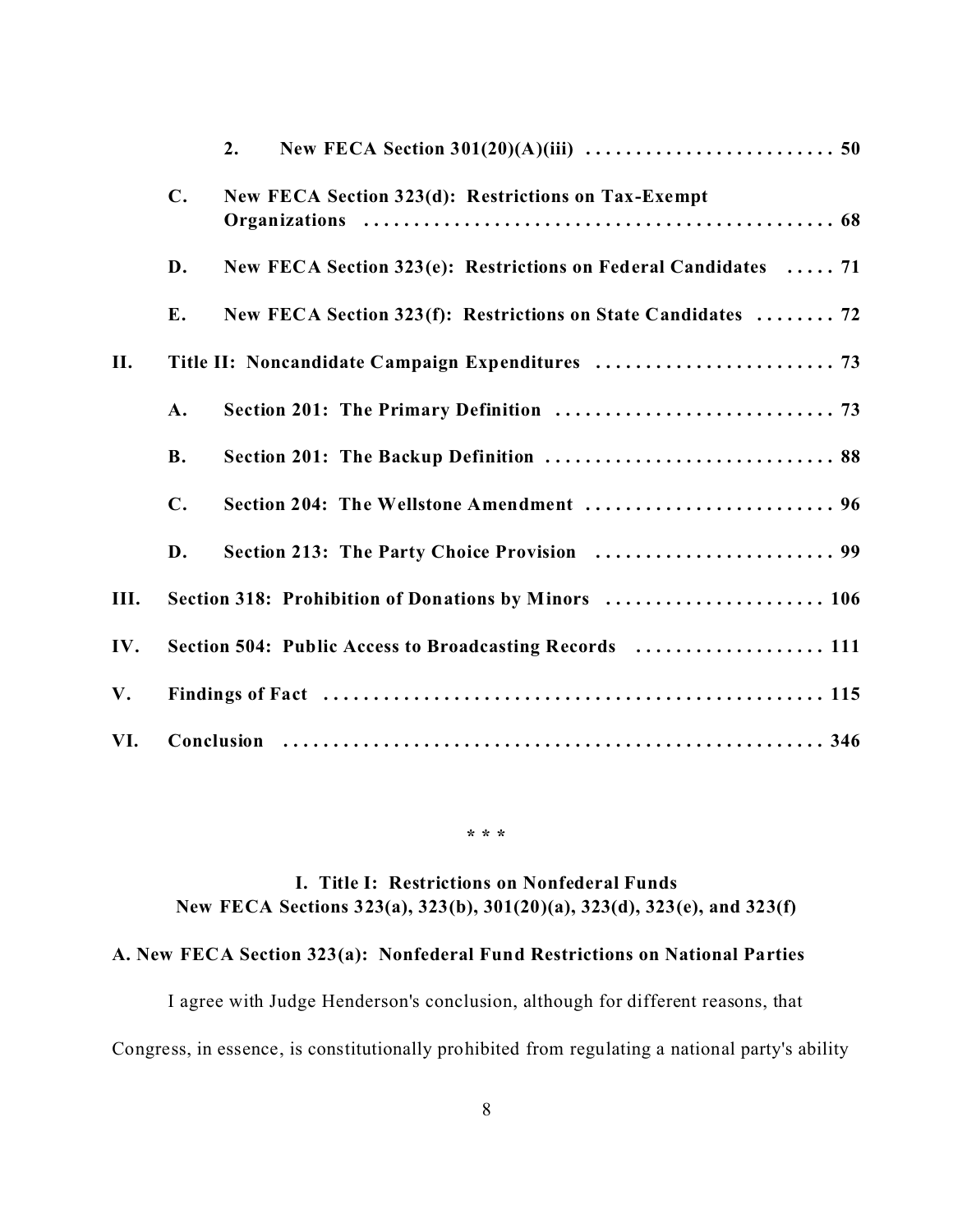to solicit, receive, or use nonfederal funds (i.e., soft money) for nonfederal and mixed purposes. To the extent that Section 323(a) seeks to regulate donations to national parties that are used for purposes that at the most *indirectly* affect federal elections (i.e., nonfederal or mixed purposes), the defendants have failed to demonstrate that Section 323(a) serves an important government interest, or even if they had, that it is sufficiently tailored to serve that interest.

However, I find that Congress can restrict a national party's use of nonfederal money to directly affect federal elections through communications that support or oppose specifically identified federal candidates. Therefore, like Judge Kollar-Kotelly, I find constitutional Congress's ban on the use of nonfederal funds by national parties for Section  $301(20)(A)(iii)$  communications. As a result, I concur in part in, and dissent in part from, Judge Henderson's judgment and reasoning regarding Section 323(a).

#### **1. Standard of Review for Restrictions on Donations to Political Parties**

The right to freedom of political association under the First Amendment is a fundamental right of donors to political parties, *see Buckley v. Valeo*, 424 U.S. 1, 24-25  $(1976),<sup>2</sup>$  and arguably of the political parties themselves, *see FEC v. Colorado Republican* 

<sup>2</sup> In *Roberts v. United States Jaycees*, the Supreme Court declared that "[a]n individual's freedom to speak, to worship, and to petition the government for the redress of grievances could not be vigorously protected from interference by the State unless a correlative freedom to engage in group effort toward those ends were not also guaranteed." 468 U.S. 609, 622 (1984) (citing *Citizens Against Rent Control/Coalition for*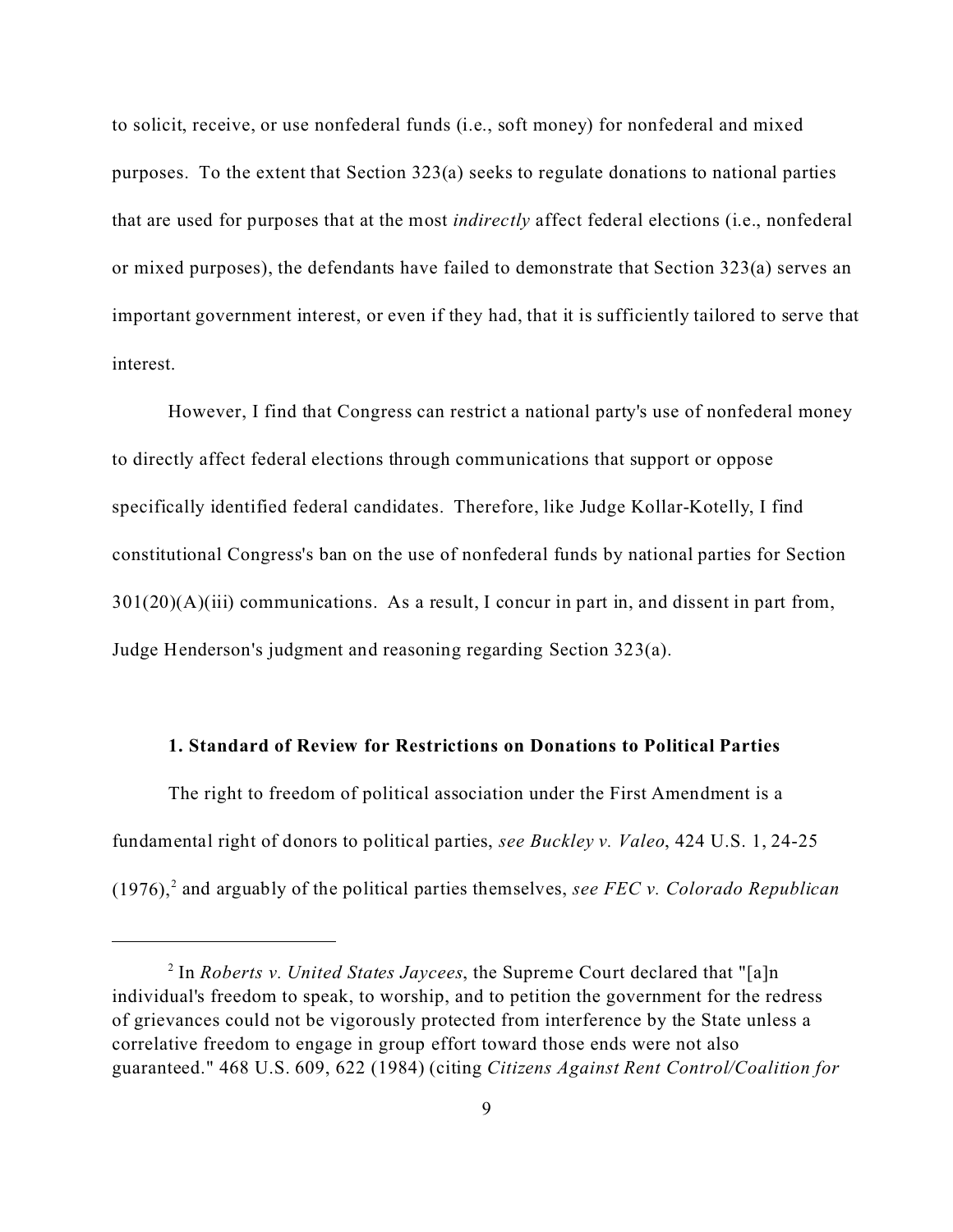*Fed. Campaign Comm. ("Colorado II")*, 533 U.S. 431, 448 n.10 (2001). Our national political structure is firmly anchored by our two major parties.<sup>3</sup> The role those national parties play in defining wide-ranging political agendas and bringing together individuals (and their financial resources) on behalf of those political agendas is critical to the stability our political system has enjoyed over the past 200 years.<sup>4</sup>

Upon giving money to a political party, or to any political organization for that matter, a donor hopes that the organization will amplify his political perspective or candidate preference.<sup>5</sup> Any number of activities by a political party can amplify the donor's political voice. Some activities, like direct contributions to state candidates, are for a nonfederal purpose because they have no effect on a federal election. Others, like public communications that advocate the election or defeat of a particular federal candidate, are for

*Fair Housing v. City of Berkeley*, 454 U.S. 290, 294 (1981)).

3  *See FEC v. Colorado Republican Fed. Campaign Comm. ("Colorado I")*, 518 U.S. 604, 618 (1996) (noting that political parties play an "important and legitimate role . . . in American elections"); *Davis v. Bandemer,* 478 U.S. 109, 144-45 (1986) (O'Connor, J., concurring in judgment) ("There can be little doubt that the emergence of a strong and stable two-party system in this country has contributed enormously to sound and effective government."); *see also* Findings of Fact ("Findings") 20-26.

4 *See California Democratic Party v. Jones*, 530 U.S. 567, 574 (2000) ("Representative democracy in any populous unit of governance is unimaginable without the ability of citizens to band together in promoting among the electorate candidates who espouse their political views. The formation of national political parties was almost concurrent with the formation of the Republic itself." (citing Noble E. Cunningham, Jr., *The Jeffersonian Republican Party*, in 1 *History of U.S. Political Parties* 239, 241 (Arthur M. Schlesinger, Jr. ed., 1973))).

5  *See, e.g.*, Findings 14-19.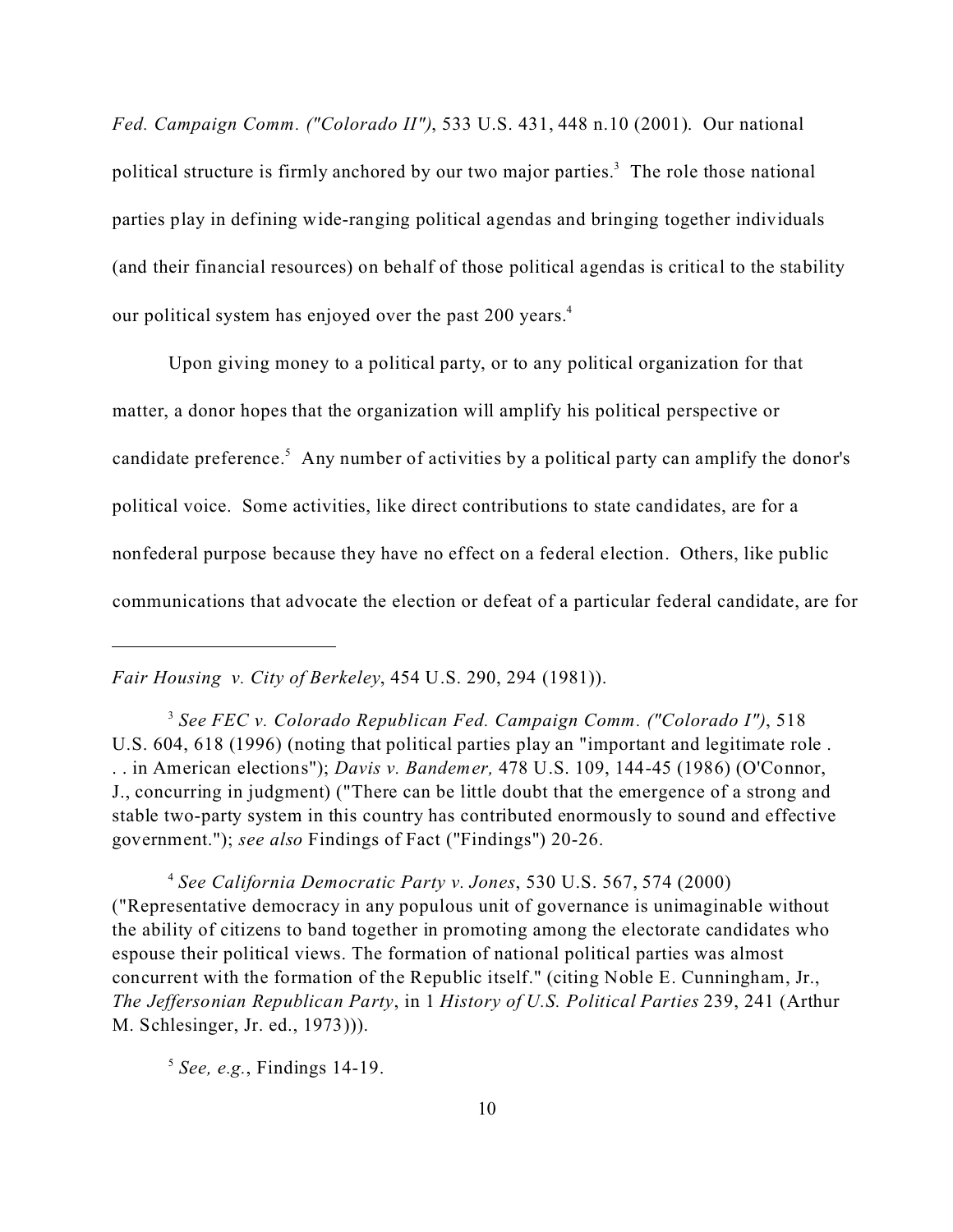a federal purpose because they *directly* affect federal elections. And still others, like generic voter registration and genuine issue advertisements,<sup>6</sup> are for "mixed purposes" because they *indirectly* affect both state and federal elections. Regardless of the purpose served, all of these party activities, paid for with aggregated donations, express loudly, and often effectively, the donor's political position.<sup>7</sup> For this reason, an individual's donation to a political party is an act of political association protected by the First Amendment. But as important as this right is, it is not absolute.

The Supreme Court, in *Buckley v. Valeo* and ensuing campaign finance cases, has

7 *See Colorado II*, 533 U.S. at 453 ("[A] party combines its members' power to speak by aggregating contributions and broadcasting messages more widely than individual contributors generally could afford to do."); *FEC v. Massachusetts Citizens for Life ("MCFL")*, 479 U.S. 238, 261 (1986) ("[I]ndividuals contribute to a political organization in part because they regard such a contribution as a more effective means of advocacy than spending the money under their own personal direction."); *Citizens Against Rent Control*, 454 U.S. at 294 ("[B]y collective effort individuals can make their views known, when, individually, their voices would be faint or lost."); *id.* at 296 (citing *Buckley*, 424 U.S. at 65-66); *Buckley*, 424 U.S. at 15, 22. Alexis de Toqueville observed:

> As soon as several of the inhabitants of the United States have conceived a sentiment or an idea that they want to produce in the world, they seek each other out; and when they have found each other, they unite. From then on, they are no longer isolated men, but a power one sees from afar, whose actions serve as an example; a power that speaks, and to which one listens.

2 Alexis de Tocqueville, *Democracy in America* 492 (Harvey C. Mansfield & Delba Winthrop eds., 2000).

<sup>6</sup> For a discussion of the distinction between genuine issue advertisements and "sham" issue ads designed to directly affect a federal candidate's election, see Findings 288-89 and *infra* Parts I.A.3 & I.B.2.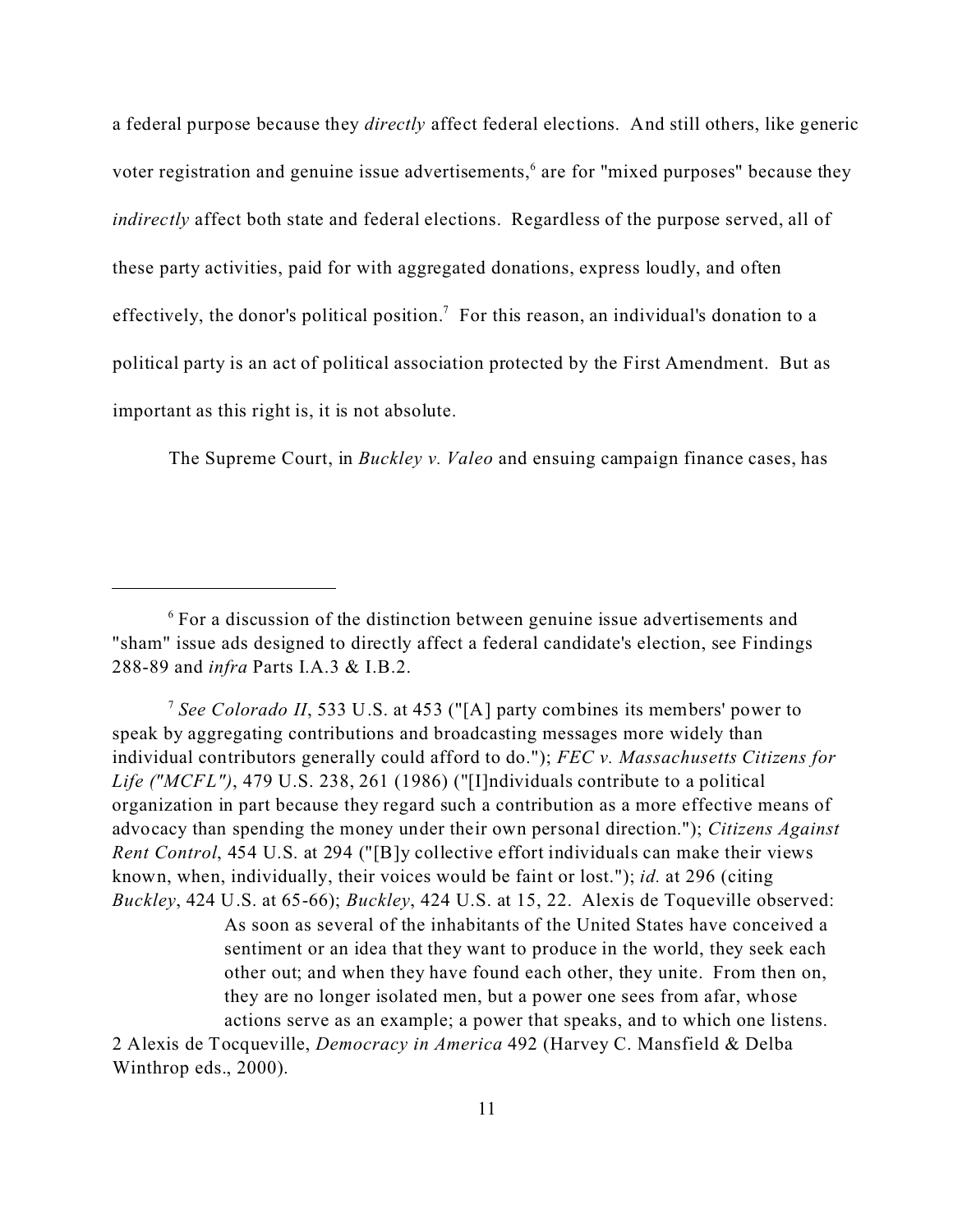recognized Congress's power through  $\text{FECA}^8$  to regulate, in effect, the source and amount of contributions to political parties and candidates that donors could make *for the purpose of influencing federal elections.*<sup>9</sup> In enacting such contribution limitations Congress had to demonstrate that it was doing so in furtherance of the important government interest of preventing actual or apparent corruption of either the officeholder or the federal electoral system. *Buckley*, 424 U.S. at 25; *see, e.g.*, *Citizens Against Rent Control/Coalition for Fair Housing v. City of Berkeley*, 454 U.S. 290, 298-99 (1981); *Nixon v. Shrink Missouri Gov't PAC*, 528 U.S. 377, 387-88 (2000).<sup>10</sup> Indeed, in addressing contribution limitations,

8 Federal Election Campaign Act of 1971 ("FECA"), Pub. L. No. 92-225, 86 Stat. 3 (1971 provisions) (codified as amended at 2 U.S.C. §§ 431 *et seq.*).

<sup>9</sup> See Buckley, 424 U.S. at 23-35 (upholding contribution limitations to candidates and their political committees); *Nixon v. Shrink Missouri Gov't PAC*, 528 U.S. 377, 390- 98 (2000) (same); *see also California Medical Ass'n v. FEC ("California Medical")*, 453 U.S. 182, 197-99 (1981) (upholding contribution limitations to PACs). The Supreme Court has never explicitly addressed limitations on contributions to political parties. The \$20,000, now \$25,000, limit on contributions to national parties was not even added to FECA until the post-Buckley 1976 amendments. *See* Pub. L. No. 94-283 § 320, 90 Stat. 475 (codified as amended at 2 U.S.C. § 441a(a)(1)(B)); *see also California Medical*, 453 U.S. at 194 n.15; BCRA § 307(a)(2) (raising amount individuals can contribute to national parties from \$20,000 to \$25,000); BCRA § 102 (raising amount individuals can donate to state parties from \$5,000 to \$10,000); FECA § 315(a)(1); 2 U.S.C. §  $441a(a)(1)(D)$ . Contribution limitations to parties, however, have been upheld indirectly, *see Buckley,* 424 U.S. at 38 (upholding FECA's \$25,000 limitation on total contributions, which included "huge contributions to the candidate's political party"), and in dictum, *see Colorado I*, 518 U.S. at 617 (recognizing \$20,000 contribution limit to political parties and citing  $2 \text{ U.S.C. } §$  441 $a(a)$ ).

 $10$  If a contribution limitation survives a claim that it infringes associational rights, then it also survives a speech challenge. *See Shrink Missouri*, 528 U.S. at 388. Note also that the challenge based on the donor's associational right is "correlative" to an overbreadth challenge. *See id.* at 388 n.3.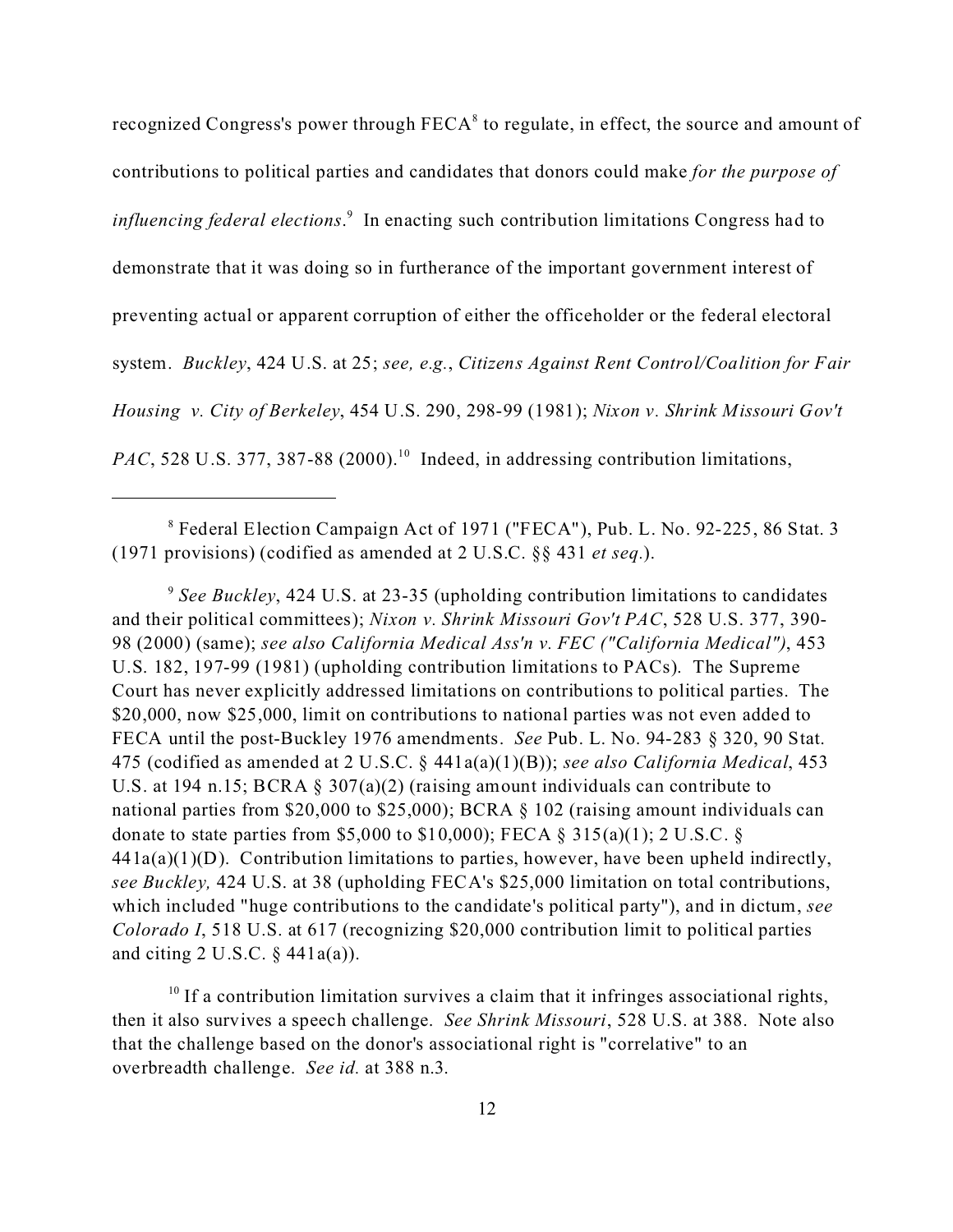preventing actual or apparent corruption is the only government interest the Supreme Court has found sufficient to interfere with associational rights. *FEC v. National Conservative Political Action Comm. ("NCPAC")*, 470 U.S. 480, 496-97 (1985). In *Buckley*, the Supreme Court explained:

> To the extent that large contributions are given to secure a political quid pro quo from current and potential office holders, the integrity of our system of representative democracy is undermined . . . . Of almost equal concern as the danger of actual quid pro quo arrangements is the impact of the appearance of corruption stemming from public awareness of the opportunities for abuse inherent in a regime of large individual financial contributions.

424 U.S. at 26-27. In each case where the Supreme Court upheld contribution limitations, *see supra* note 9, the Court reviewed those limits under *Buckley's* "closely drawn" scrutiny, a standard of review somewhat less rigorous than strict scrutiny, by which "[e]ven a significant interference with protected rights of political association may be sustained if the State demonstrates a sufficiently important interest and employs means closely drawn to avoid unnecessary abridgement of associational freedoms." *Buckley*, 420 U.S. at 25 (internal quotations omitted); *see also California Medical Ass'n v. FEC ("California Medical")*, 453 U.S. 182, 196, 196 n.16 (1981)*.*

Nevertheless, the plaintiffs argue, and Judge Henderson agrees, that any limitation on a national party's ability to raise and use nonfederal money must pass muster under the strict-scrutiny standard of review that the Supreme Court has traditionally applied to analyze expenditures. *See, e.g.*, Republican National Committee ("RNC") Opening Br. at 51-53. I disagree.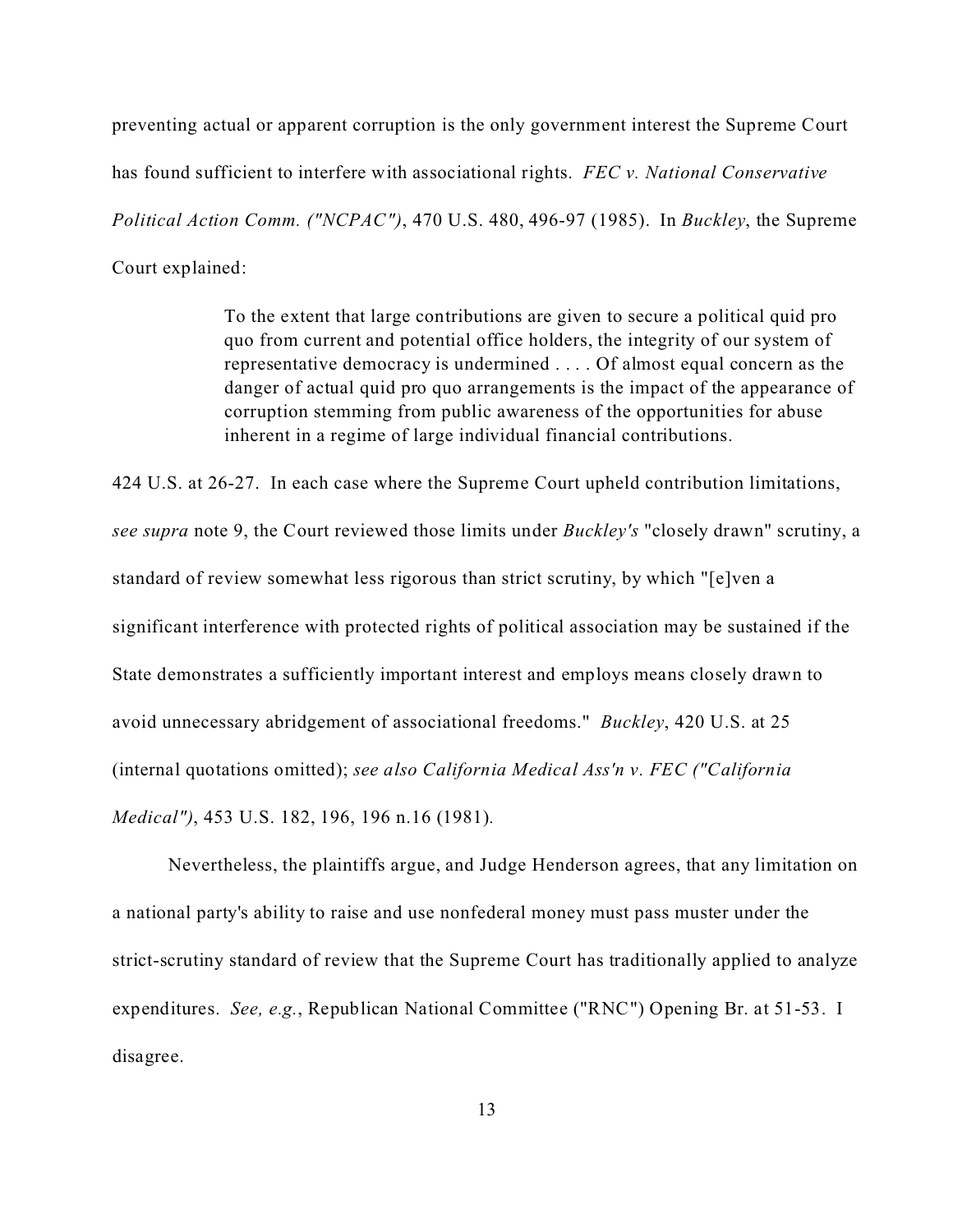While I agree that Section 323(a)'s prohibitions on soliciting, receiving, and using nonfederal funds restricts a party's ability to spend nonfederal money, their principal effect is to limit the ability of future donors through their contributions to use the national parties to amplify their voices.<sup>11</sup> Therefore, in determining to what extent Congress can limit donations to national and state parties,<sup>12</sup> this Court should review the limitations using the closely-drawn standard of review applied to contribution limitations in *Buckley*, 420 U.S. at 25, and ensuing campaign finance cases,<sup>13</sup> in which the Court specifically acknowledged "that restrictions on contributions require less compelling justification than restrictions on independent spending." *FEC v. Massachusetts Citizens for Life, Inc. ("MCFL")*, 479 U.S. 238, 259-60 (1986); *see also Shrink Missouri*, 528 U.S. at 387. The Supreme Court lowered the hurdle for contributions, *see Shrink Missouri*, 528 U.S. at 387-88, because restrictions on contributions, in its judgment, impact associational rights less by leaving "the contributor free to become a member of any political association and to assist personally in the

<sup>&</sup>lt;sup>11</sup> That is, Section 323(a) limits an individual, wishing to express his political agenda, to donations of hard money up to \$25,000, the limitation on contributions to parties under FECA. 2 U.S.C. § 441a(a)(1)(B); *see also* BCRA § 307(a)(2) (raising how much individuals can contribute to national parties from \$20,000 to \$25,000).

 $12$  This standard of review applies to all donation restrictions under Title I of BCRA.

 $13$  Since the practical effect is that any restriction on solicitation is subsumed within the restriction on receipt of donations, which I maintain should be reviewed under closely-drawn scrutiny, there is no reason to apply a different standard of review for the solicitation restriction. In the end, if the political parties are restricted from receiving nonfederal donations for federal purposes, then they are restricted from soliciting funds for those purposes as well.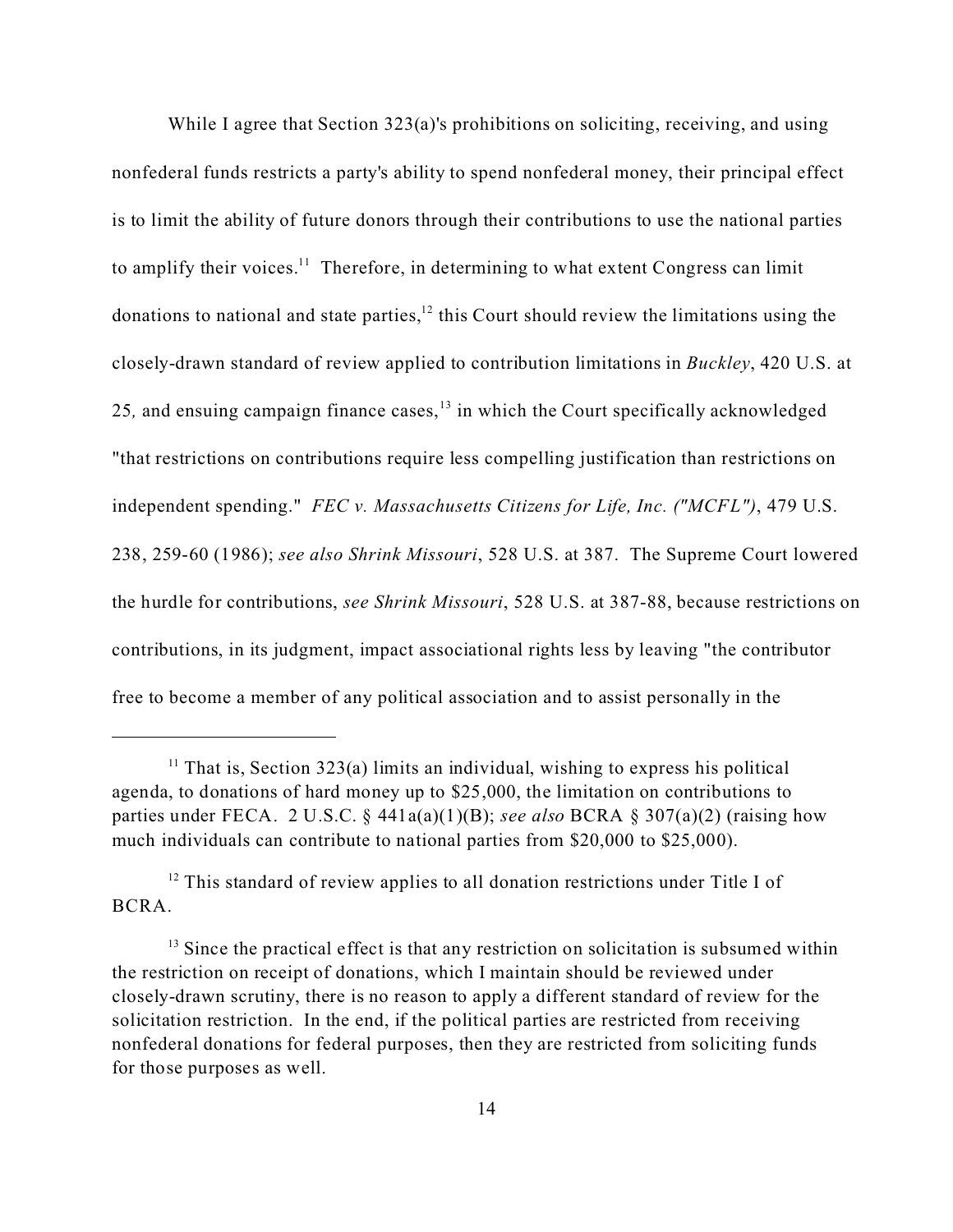association's efforts on behalf of candidates," *id.* at 387 (quoting *Buckley*, 424 U.S. at 22) (internal quotations omitted), and by not preventing "political committees from amassing the resources necessary for effective advocacy," *Buckley*, 424 U.S. at 21. Surely, these reasons for applying a lower standard of scrutiny for donations to candidates and their political committees are no less persuasive for analyzing contributions to political parties.

The plaintiffs, nevertheless, maintain that in *Citizens Against Rent Control*, which involved limitations on contributions to political committees with the purpose of supporting or opposing ballot measures, 454 U.S. at 291, the Supreme Court settled on strict-scrutiny review for contribution limitations to political organizations.<sup>14</sup> This conclusion is not based on a close enough reading of the case. While the plurality does suggest the undefined standard of "exacting judicial scrutiny," *Citizens Against Rent Control*, 454 U.S. at 294, 298, the three concurring justices either specifically applied closely-drawn scrutiny, *id.* at 301 (Marshall, J., concurring),<sup>15</sup> or equated the plurality's "exacting scrutiny" with *Buckley's*

<sup>15</sup> Justice Marshall observed:

*Citizens Against Rent Control*, 454 U.S. at 301 (Marshall, J., concurring).

<sup>14</sup> *See* McConnell Opp'n Br. at 17; *see also* J. Henderson Op. at Part IV.D.1.a.

<sup>[</sup>T]his Court has *always* drawn a distinction between restrictions on contributions, and direct limitations on the amount an individual can expend for his own speech. . . . Because the Court's opinion is silent on the standard of review it is applying to this contributions limitations, I must assume that the Court is following our consistent position that this type of government action is subjected to less rigorous scrutiny than a direct restriction on expenditures.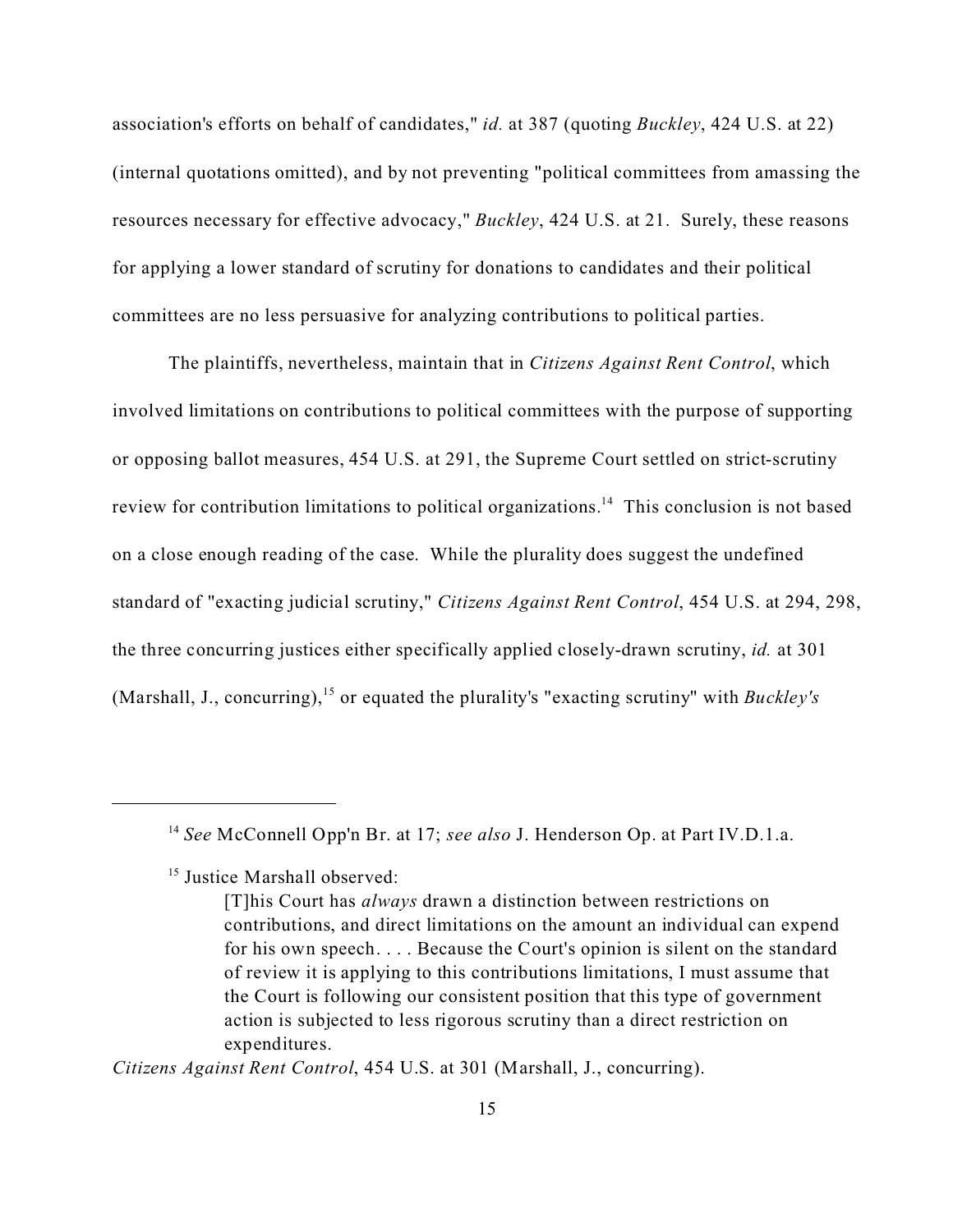closely-drawn scrutiny, *id.* at 302 (Blackmun, J., & O'Connor, J., concurring).<sup>16</sup> Thus, if anything, *Citizens Against Rent Control* suggests that closely-drawn scrutiny should apply, even if the political organization is established exclusively for a purpose unrelated to federal campaigns. Restrictions on national political parties, which engage in both candidatespecific *and* issue-oriented activities, do not deserve to be treated with greater vigilance. Indeed, considering the standard of review adopted by the Supreme Court in *Citizens Against Rent Control* and the fact that contribution regulations are less jarring of associational rights than are expenditure restrictions, restrictions on donations to political parties should be similarly regulable if they are closely drawn to serve the compelling government interest of preventing corruption and its appearance.

<sup>&</sup>lt;sup>16</sup> Although "exacting judicial scrutiny" is oft-cited, its parameters are loosely defined in other cases as well. The Supreme Court, for example, employed the phrase "exacting scrutiny" when reviewing FECA's disclosure requirements in *Buckley*, 424 U.S. at 64, explaining that the government interest must be "sufficiently important," *id.* at 66, and "substantial," *id.* at 80. To give another example: in *First National Bank of Boston v. Bellotti*, the Supreme Court applied "exacting scrutiny" to contribution and expenditures limitations on corporations; it stated that the government must show a "compelling" interest, 435 U.S. 765, 786 (1978) (quoting *Bates v. City of Little Rock*, 361 U.S. 516, 524 (1960)), and that the interest must be "closely drawn to avoid unnecessary abridgment," *Bellotti*, 435 U.S. at 786 (quoting *Buckley*, 424 U.S. at 25). In any event, since it is uncontroverted that preventing actual and apparent corruption is a "compelling" government interest, *see, e.g.*, *NCPAC,* 470 U.S. at 496-97, the only remaining dispute is whether any donation restriction need be "narrowly tailored" or "closely drawn" to serve the compelling government interest in combating corruption. And *Buckley*, coupled with the various opinions in *Citizens Against Rent Control*, seemingly foreclose that question in favor of *Buckley's* closely-drawn scrutiny.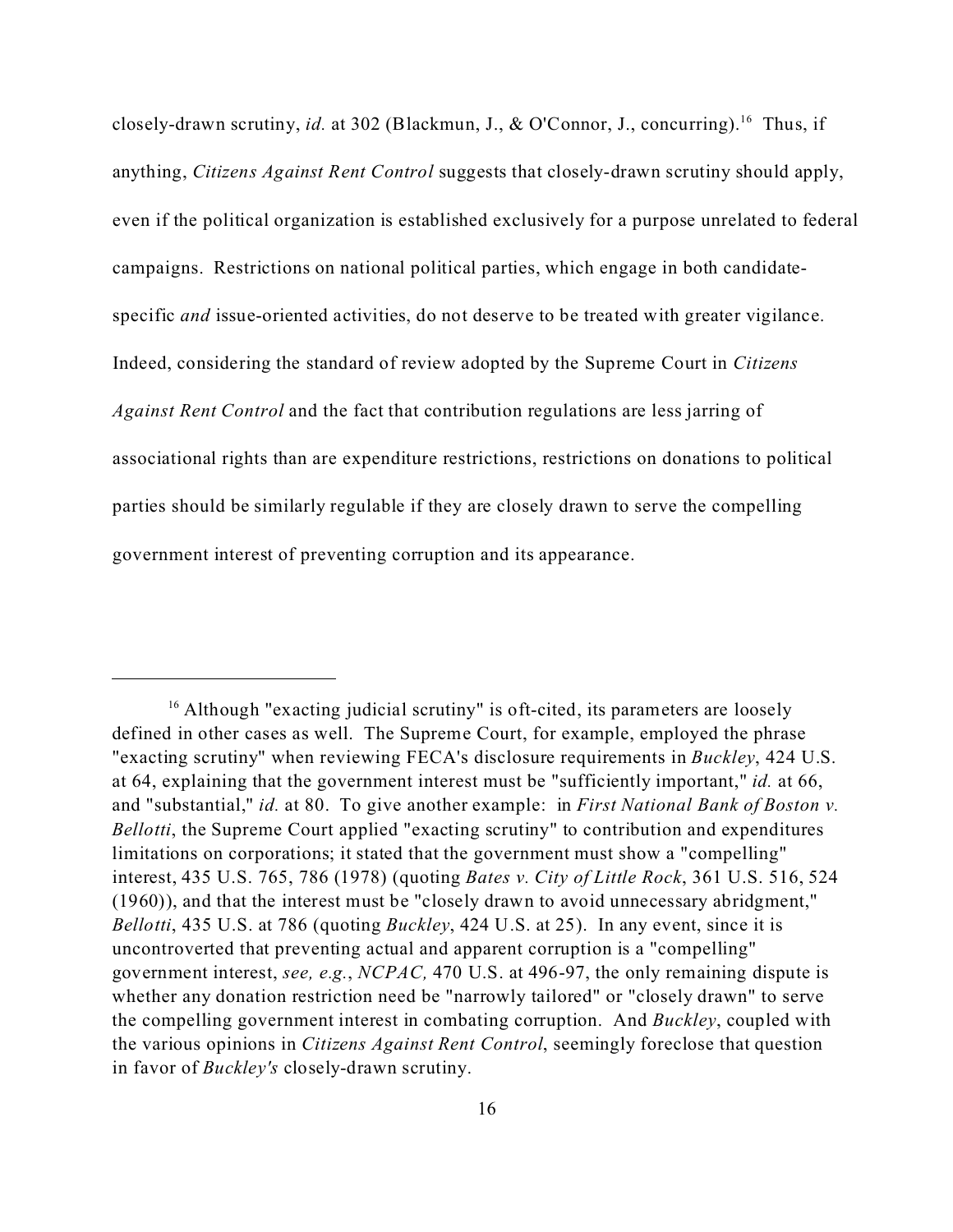## **2. Donations Used to Directly Affect Federal Elections are Regulable by Congress**

Section 323(a) of BCRA seeks to expand Congress's authority to regulate donations that by definition did not appear to be regulable under FECA because, ostensibly, they were not given for the purpose of influencing federal elections.<sup>17</sup> It does so in sweeping fashion: national parties "may not solicit, receive, . . . direct . . . transfer, or spend any funds that are not subject to the limitations, prohibitions, and reporting requirements of this Act." BCRA § 101; FECA § 323(a); 2 U.S.C. § 441i(b)(1). Congress seeks this expansion, principally, because the national parties have increasingly, over the past decade, exploited a so-called "loophole"<sup>18</sup> in FECA that fails to regulate the use of these nonfederal funds for various types of electioneering communications that advocate the election or defeat of a specifically identified candidate.<sup>19</sup>

 $17$  If they had been intended by the donor to influence federal elections, they should have been treated, at the time they were received, as federal money. As stated earlier, the Supreme Court has, in effect, upheld limitations on contributions to political parties, *see supra* note 9, and a "contribution," as defined by FECA, is a donation "for the purpose of influencing any election for Federal office." 2 U.S.C. § 431(8)(A)(i).

<sup>&</sup>lt;sup>18</sup> This so-called "loophole" was created through Federal Election Commission ("FEC") advisory opinions. *See* McCain Dep. at 63 (stating that BCRA will "close certain loopholes that have been opened by the FEC, not through acts of Congress"); FEC Advisory Op. 1995-25; FEC Advisory Op. 1979-17; FEC Advisory Op. 1978-10.

<sup>&</sup>lt;sup>19</sup> See, e.g., McCain Dep. at 192-93 (explaining that grassroots activities are "the fundamentals of a democratic process" and that "it's the broadcast television and radio ads that we believe are what is the problem"); Meehan Dep. at 218-19 (explaining that voter mobilization efforts are "good for the system" and distinguishing those efforts from candidate advocacy).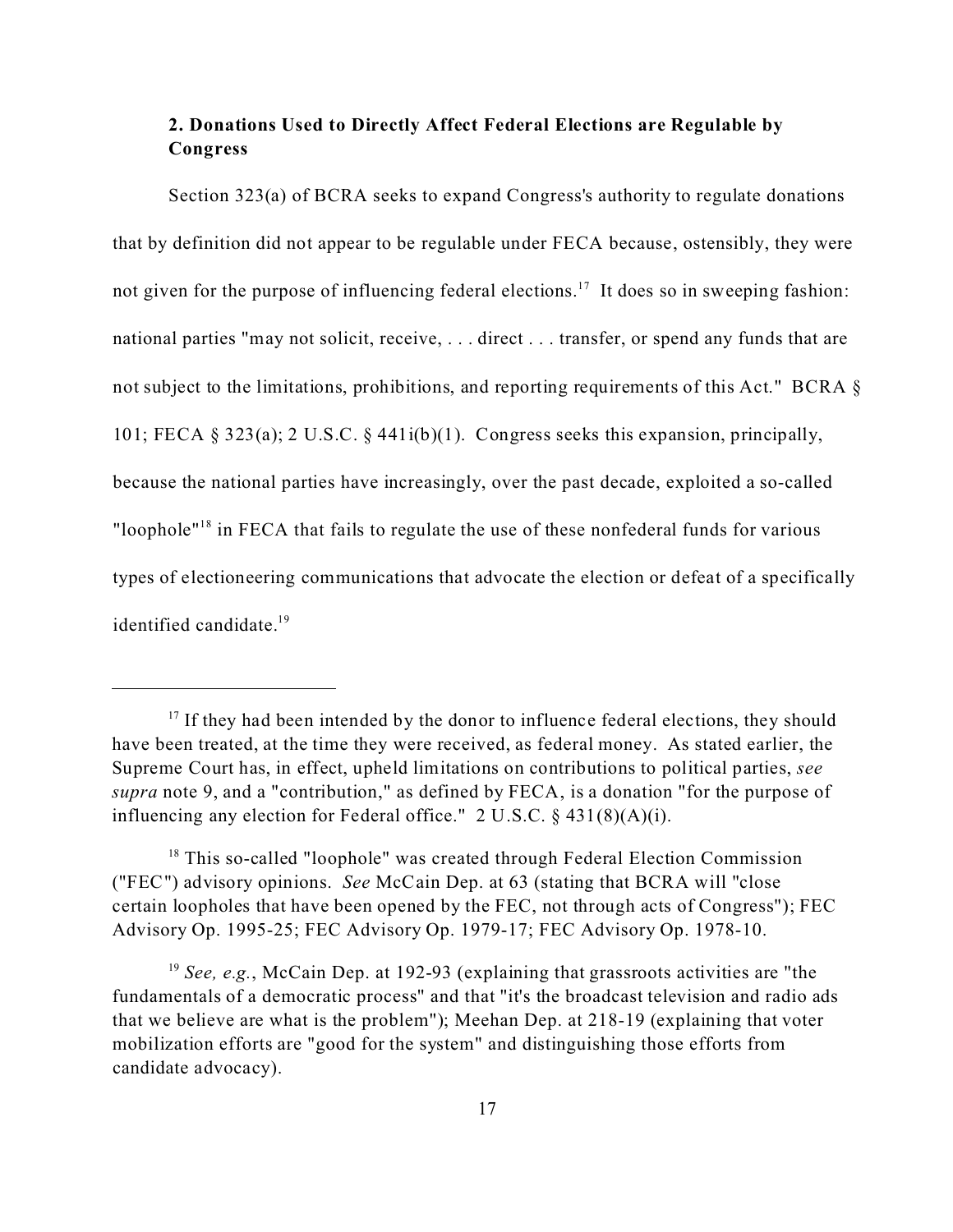The defendants contend that Congress, in its attempt to close this "loophole," can limit *any* donation to a national party, regardless of the purpose for which it is used thereafter. *See* Intervenors Opp'n Br. at 26.I disagree. The plaintiffs, on the other hand, contend that Congress can only limit donations that are funneled thereafter through the party as coordinated expenditures, direct contributions to candidates, or uncoordinated expenditures for express advocacy as defined by the "magic words." *See, e.g.*, McConnell Opening Br. at 36; McConnell Opp'n Br. at 25-26; *see also Buckley*, 424 U.S. at 44 n.52 (providing examples of "express words of advocacy"). With that I disagree, as well. Both contentions are calculatingly indifferent to what reason, and precedent, have shown to be the only constitutionally viable antidote to corruption or its appearance: restrictions on donations to political parties based upon their *use to directly affect federal elections*. <sup>20</sup> In this sense, from my perspective, the issue before the Court is not whether Congress can limit donations to political parties, $21$  but to what extent it can do so.

In *Shrink Missouri*, the Supreme Court made it clear that the amount of evidence needed to satisfy judicial scrutiny of restrictions on associational rights depends on the "novelty and plausibility of the justification raised." 528 U.S. at 391. Here, Congress relies upon the government interest of preventing actual and apparent corruption to justify the

 $20$  Even the plaintiffs acknowledged that "[i]f BCRA limited only party activities directly related to federal candidates, Defendants might have the better argument." California Democratic Party ("CDP)/California Republican Party ("CRP") Reply Br. at 9.

<sup>21</sup> *See supra* note 9.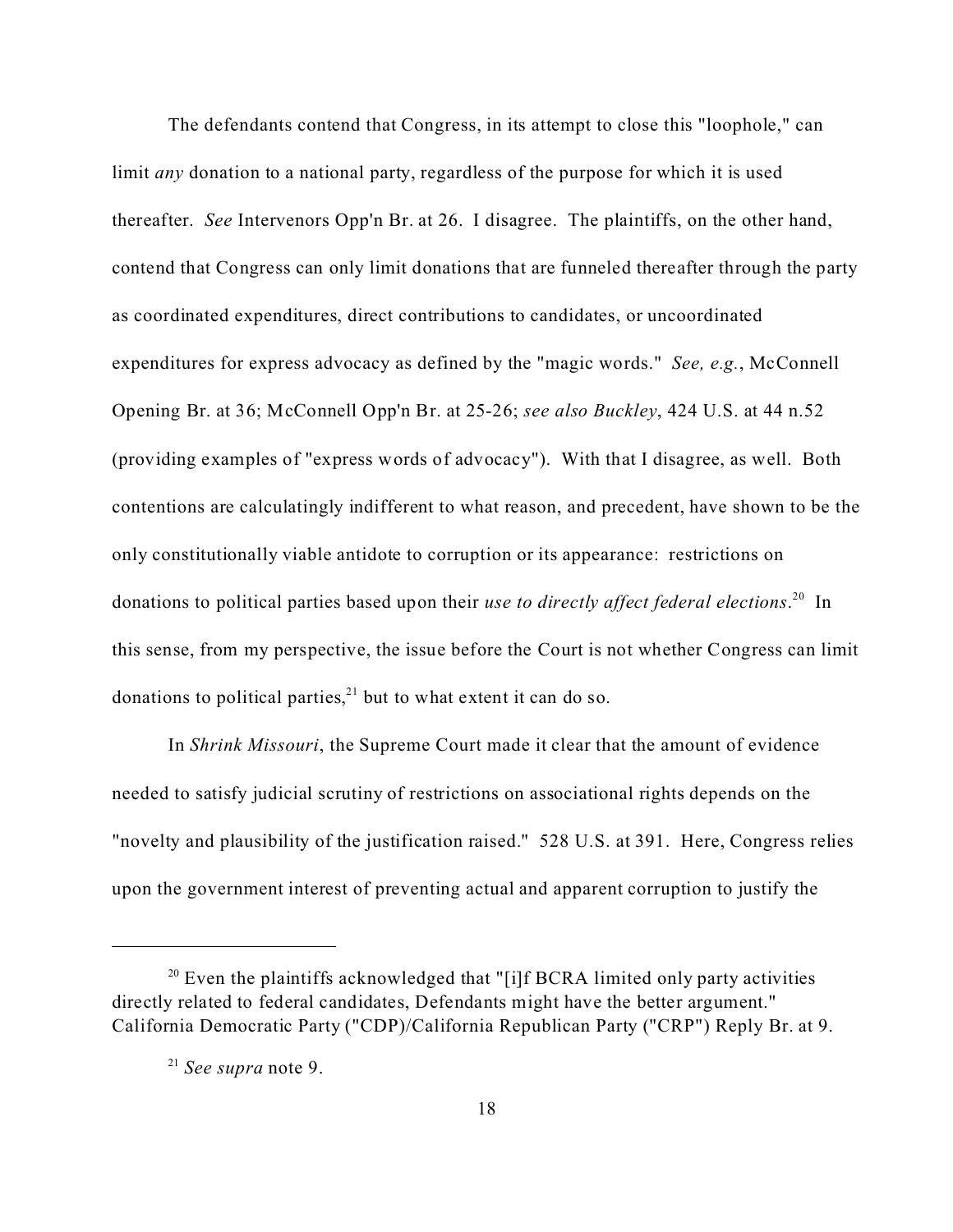restrictions on nonfederal funds. When nonfederal funds are being used by national parties for nonfederal or mixed purposes, the government's interest in preventing corruption or its appearance to justify this restraint is so novel, and implausible, that it requires a substantial amount of evidence to withstand constitutional scrutiny. However, when nonfederal funds are being used by national parties for the federal purpose of directly benefitting the election of candidates<sup>22</sup> through either express advocacy or "issue" advocacy of the type defined in Section 301(20)(A)(iii),<sup>23</sup> the government's use of that interest to justify congressional intervention is neither novel, nor implausible, because the risk of corruption, *see infra* Part I.B.2, naturally flows from circumstances where a donor's contribution to a party is used thereafter to directly benefit a candidate's campaign. Indeed, as I discuss at length in the later in relation to Section 301(20)(A)(iii), *id.*, the record overwhelmingly demonstrates that candidates are aware of who makes the large soft money donations, and in many instances, participate in raising money from them. Furthermore, the record clearly establishes that the

 $22$  There is no disagreement that political parties use donations for federal purposes. *See* Findings 30-52; *see also Colorado II*, 533 U.S. at 449 ("Parties are . . . necessarily the instruments of some contributors whose object is . . . to support a specific candidate for the sake of a position on one, narrow issue, or even to support any candidate who will be obliged to the contributors."). Political parties, *inter alia*, provide direct contributions to candidates, *see* 2 U.S.C. § 441a(a)(2)(A) (setting contribution limit by political committees to candidates at \$5,000); *Buckley*, 424 U.S. at 35-36, make expenditures in coordination with a federal candidate, *see* § 441a(d) (setting party expenditure limits); *Colorado II*, 533 U.S. at 464 (upholding  $\frac{1}{2}$  441a(d) only as applied to coordinated expenditures), and spend money on uncoordinated candidate advocacy, both express and nonexpress.

<sup>23</sup> *See infra* Part I.B.2.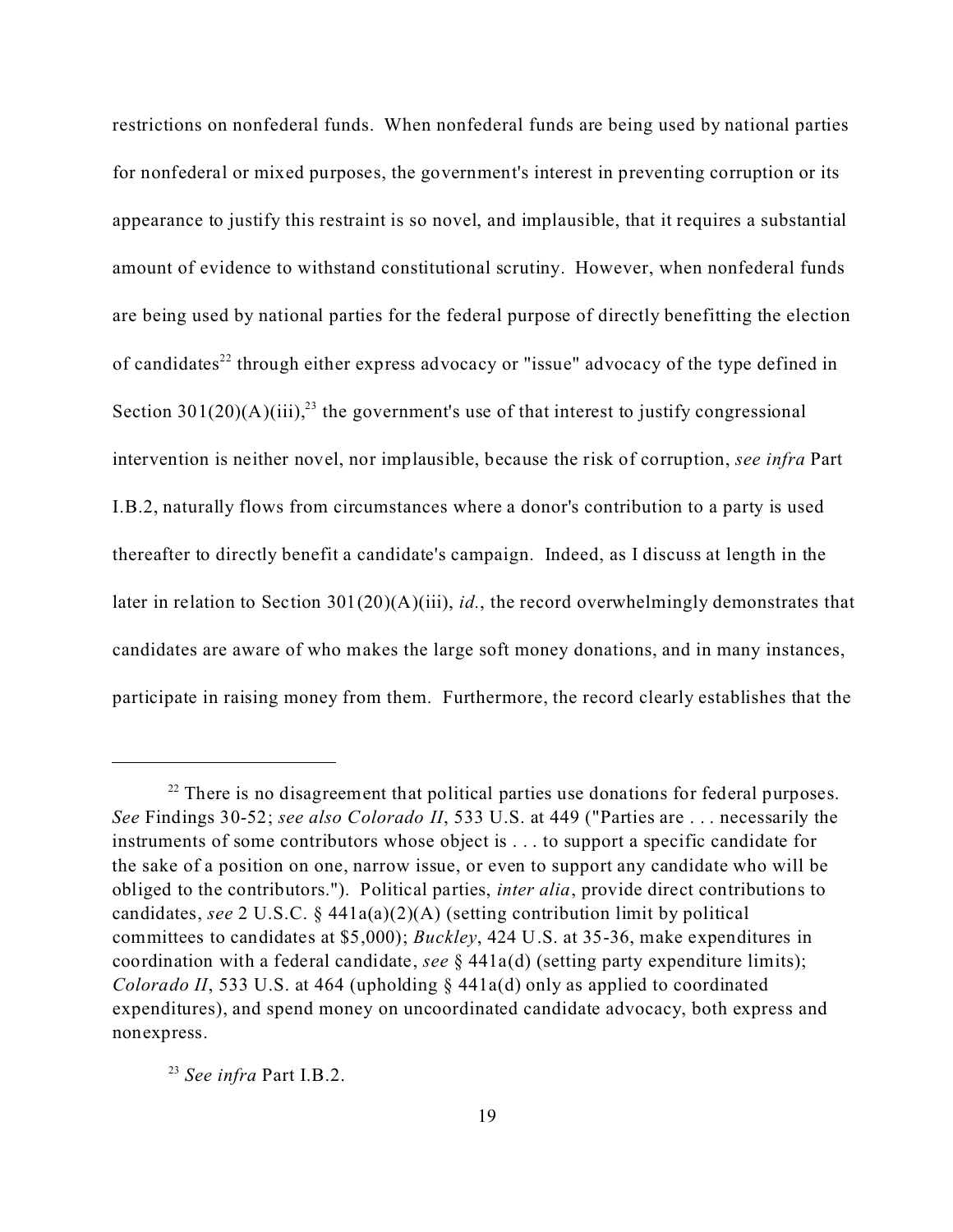public perceives that those large soft money donors receive special access to the legislators and have special influence on the legislative process. *Id*.

The notion that using donations for a federal purpose can implicate corruption is consistent with Congress's definition of "contribution" in FECA: "any gift, subscription, loan, advance, or deposit of money or anything of value made by any person *for the purpose of influencing any election for Federal office*." 2 U.S.C. § 431(8)(A)(i) (emphasis added). This definition of contribution was part of FECA when the Supreme Court upheld contribution limitations in *Buckley*, stating that a donation is regulable (that is, a "contribution") because "it is connected with a candidate or his campaign," thus having "a sufficiently close relationship" to the government interest in preventing actual or apparent corruption. 424 U.S. at 78. Additionally, the contention that a party's use of a donation to influence a federal election is conducive to corruption, or its appearance, is also supported by the widely accepted premise that Congress can restrict donations used for party express advocacy as defined by the so-called "magic words" requirement of *Buckley*. Indeed, the plaintiffs concede as much,<sup>24</sup> and this is perfectly consistent with the regulatory scheme that

<sup>24</sup> *See, e.g.*, RNC Opp'n Br. at 37 (conceding that *Buckley* and its progeny indicate that contributions to a party may be regulated and subjected to a federal contribution limit "only to the extent the entity uses the contributions for regulable activity," which includes "independent expenditures expressly advocating the election or defeat of federal candidates"); *id.* (stating that money political parties receive for express advocacy "may constitutionally be subjected to a federal contribution limit"); McConnell Opening Br. at 36, 37-38 (admitting that a contribution to be used for activities that exclusively serve to get a candidate elected, like express advocacy, can be corrupting).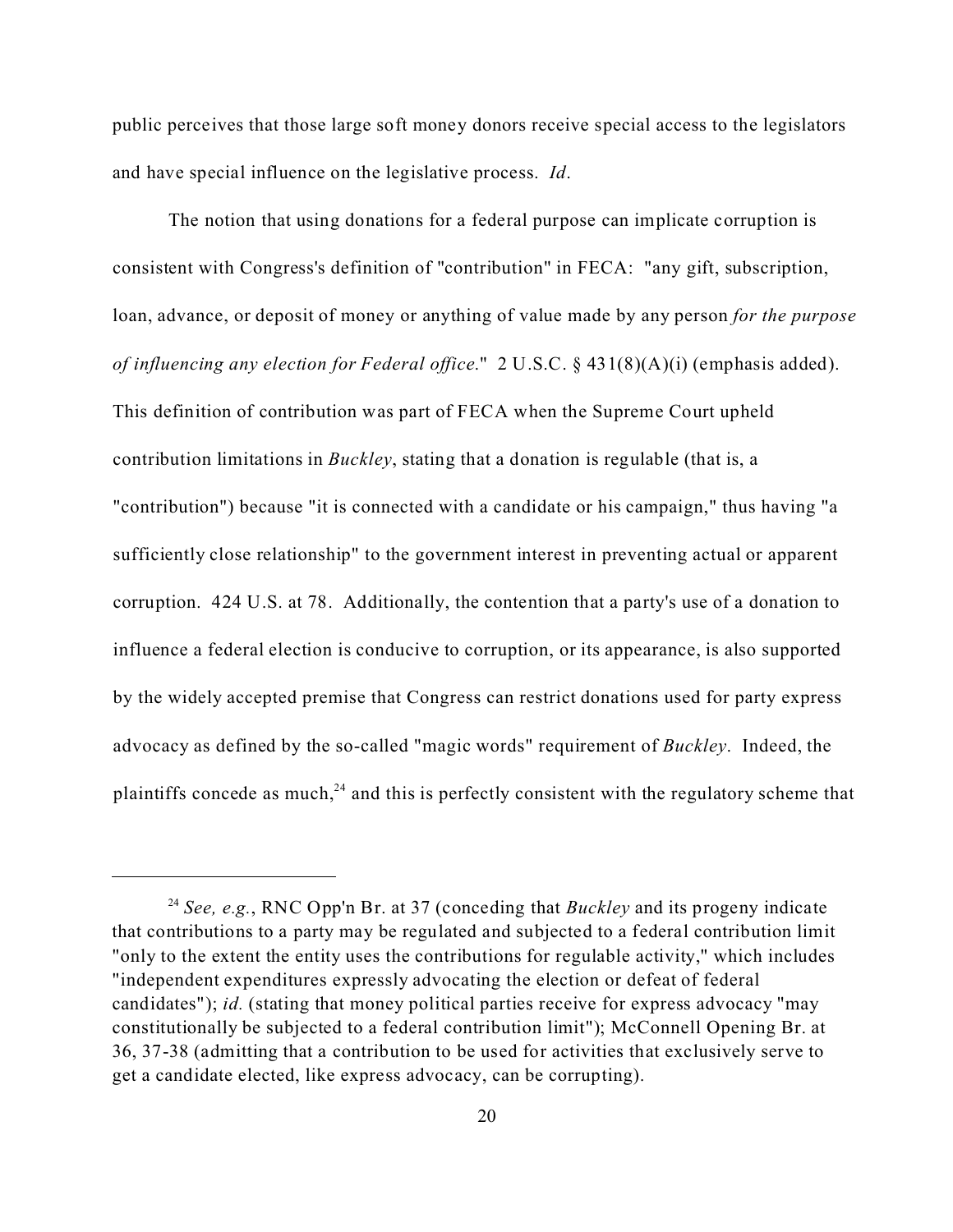was propagated by the FEC.<sup>25</sup> Surely, if donations used for express advocacy can be limited to prevent corruption, then donations used for candidate advocacy that is tantamount to express advocacy—assuming some minimal "quantum of empirical evidence" of corruption or its appearance, *see Shrink Missouri*, 528 U.S. at 391—should be regulable for the same reason.

The notion that Congress may limit donations based on their use for certain purposes is also consistent with Supreme Court precedent which intimates that donations closely connected to a candidate's campaign—even if they are not direct contributions or coordinated expenditures—raise, at a minimum, the specter of corruption. In *First Bank of Boston v. Bellotti*, the Court rejected a Massachusetts statute prohibiting corporations from making contributions or expenditures to influence the vote on referendum proposals. 435 U.S. 765, 787-95 (1978). In rejecting the statute, the Court explained that the interests in preventing corruption and thus preserving the integrity of the electoral process were not served by limiting contributions and expenditures that affected referendum discussion. *Id.* at 789-92. The Court stated: "Referenda are held on issues, not candidates for public office. The risk of corruption perceived in cases involving candidate elections simply is not present

<sup>25</sup> *See* FEC Advisory Op. 1995-25 (not allowing use of nonfederal funds to pay for any portion of party express advocacy). One of the reasons that parties should not be able to fund uncoordinated express advocacy with nonfederal funds is that if such a restriction did not exist, corporations and labor unions could simply evade the limitations on their use of their general-treasury funds for express advocacy by funneling those funds through the parties. *See* 2 U.S.C. § 441b; *MCFL*, 479 U.S. at 241-64 (upholding prohibition against using corporate treasuries to fund uncoordinated expenditures for express advocacy).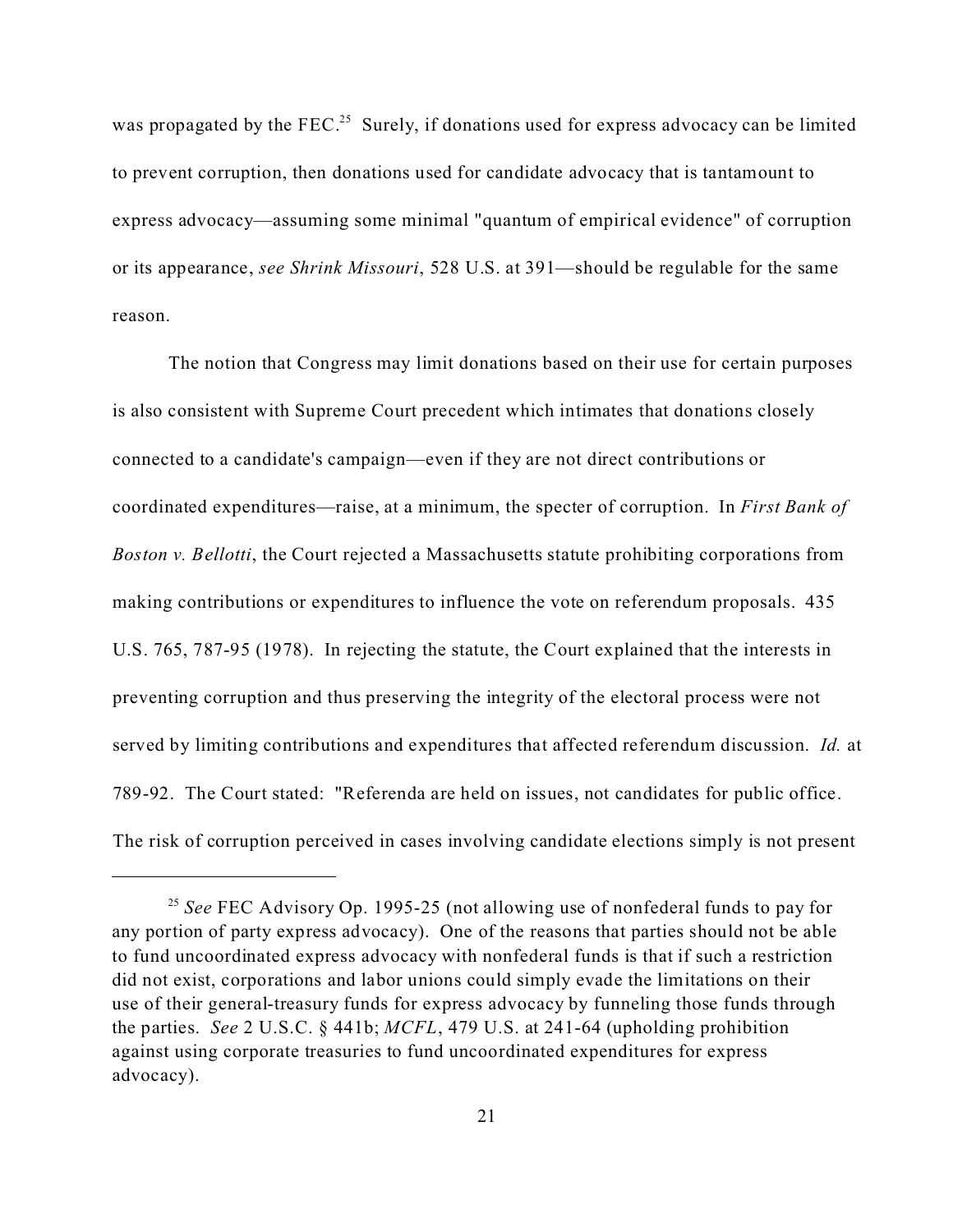in a popular vote on a public issue." *Id.* at 790. Alternatively, one can infer that perceived corruption is likely to be present in cases involving candidate elections.

The extent to which certain uses of donations create the risk of corruption was also at issue in both *California Medical*, 453 U.S. at 193-201, and *Citizens Against Rent Control*, 454 U.S. at 292-300, where the Court considered donations to organizations, not candidates. It is difficult to reconcile these two cases without drawing the conclusion that the Court was primarily concerned with the purpose for which the organizations were using the donations.<sup>26</sup> In *California Medical*, the Court held that Congress can restrict the amount of donations to multicandidate political committees "which advocate[] the views and candidacies of a number of candidates." 453 U.S. at 197. Multicandidate political committees assuredly spend some of their funds on "independent expenditures," as the Court in *California Medical* concedes, *id.* at 195-96, but the Court seemingly concluded that those uncoordinated expenditures, by a "multicandidate" political committee, are made *on behalf of candidates*, whether direct contributions or uncoordinated expenditures. *See* 2 U.S.C. § 441a(a)(4) (defining multicandidate political committee as a political committee "which has received contributions from more than 50 persons, and . . . has made contributions to 5 or more candidates for Federal office."). The Court said as much when it dismissed the

<sup>26</sup> Not surprisingly, the defendants rely on *California Medical* for the proposition that Congress can regulate *all* donations to political organizations, *see, e.g.*, RNC Opp'n Br. at 36; the plaintiffs equally rely on *Citizens Against Rent Control* for their contention that Congress *cannot* regulate *any* donations to such organizations, *see, e.g.*, Gov't Opening Br. at 65-66. Again, both positions sweep too far and cannot be reconciled without parsing the Supreme Court's rationales in the two cases.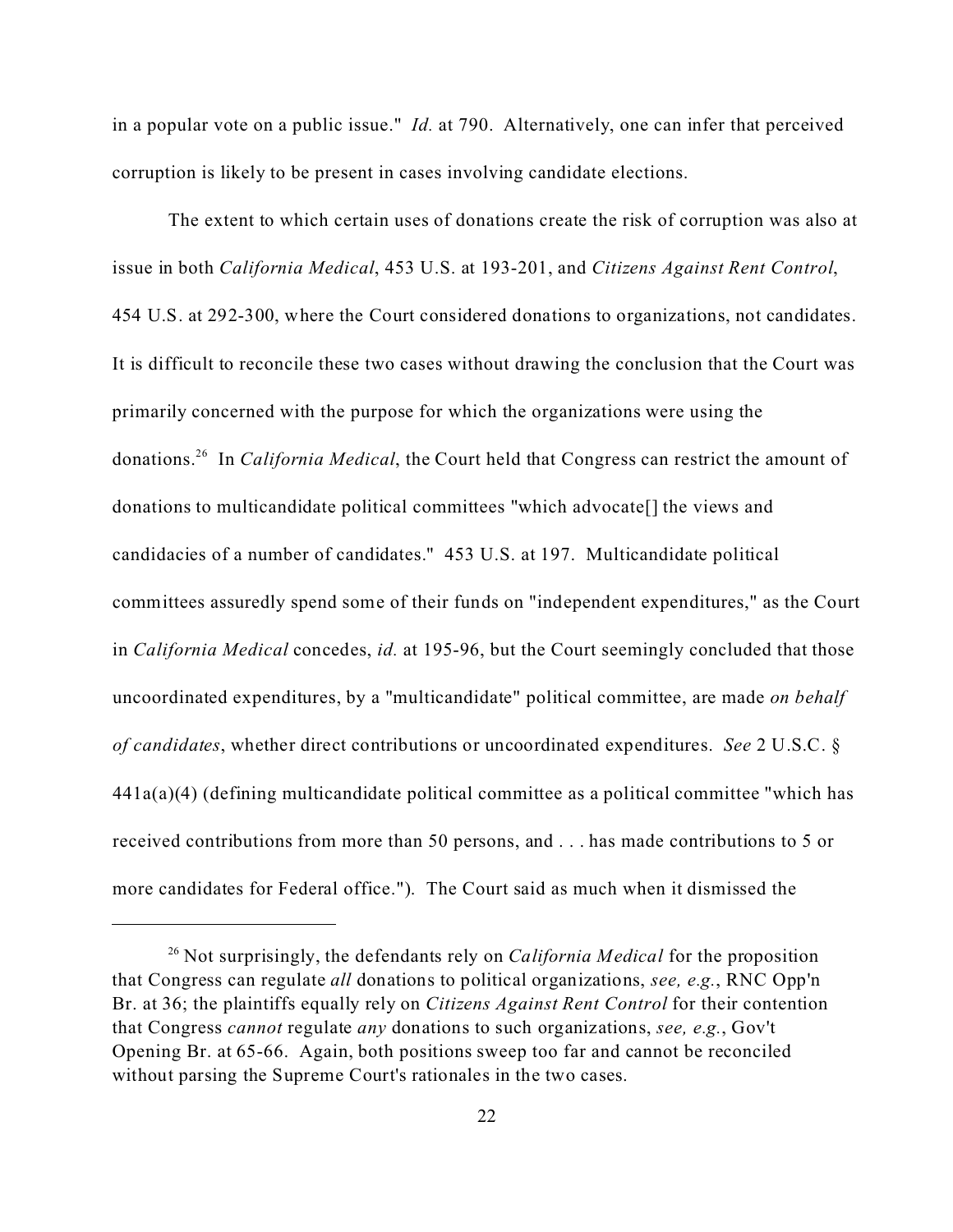ACLU's concerns that donation restrictions would hinder the PAC's efforts to collectively express political views. *California Medical*, 455 U.S. at 197 n.17. Restricting contributions to committees like the one at issue in *California Medical*, the Court maintained, is different than efforts to regulate groups expressing common political views. *Id.* In this sense, the nature of the organization—that it is established solely to benefit federal candidates—was enough to conclude that most, if not all, of its contributions and expenditures were for the purpose, and had the effect, of benefitting a federal candidate. Conversely, in *Citizens Against Rent Control,* where the Court found that the City of Berkeley could not restrict donations to political committees that support or oppose ballot propositions, 454 U.S. at 295-300, the organization was established exclusively to advocate on behalf of a public issue, *id.* at 291 (explaining that the issue before the Court was whether donations to associations "formed to support or oppose ballot measures" could be regulated). That the association was formed only to oppose a public issue and that its speech was unrelated to candidates in any way, *id.* at 296-98, led the Court to find that the restriction "does not advance a legitimate governmental interest significant enough to justify its infringement of First Amendment rights," *id.* at 299.

Of course, political parties are unique; they are neither super multicandidate political committees formed entirely to support candidates for federal office nor political associations completely uninvolved in candidate advocacy. Justice Kennedy described political parties this way: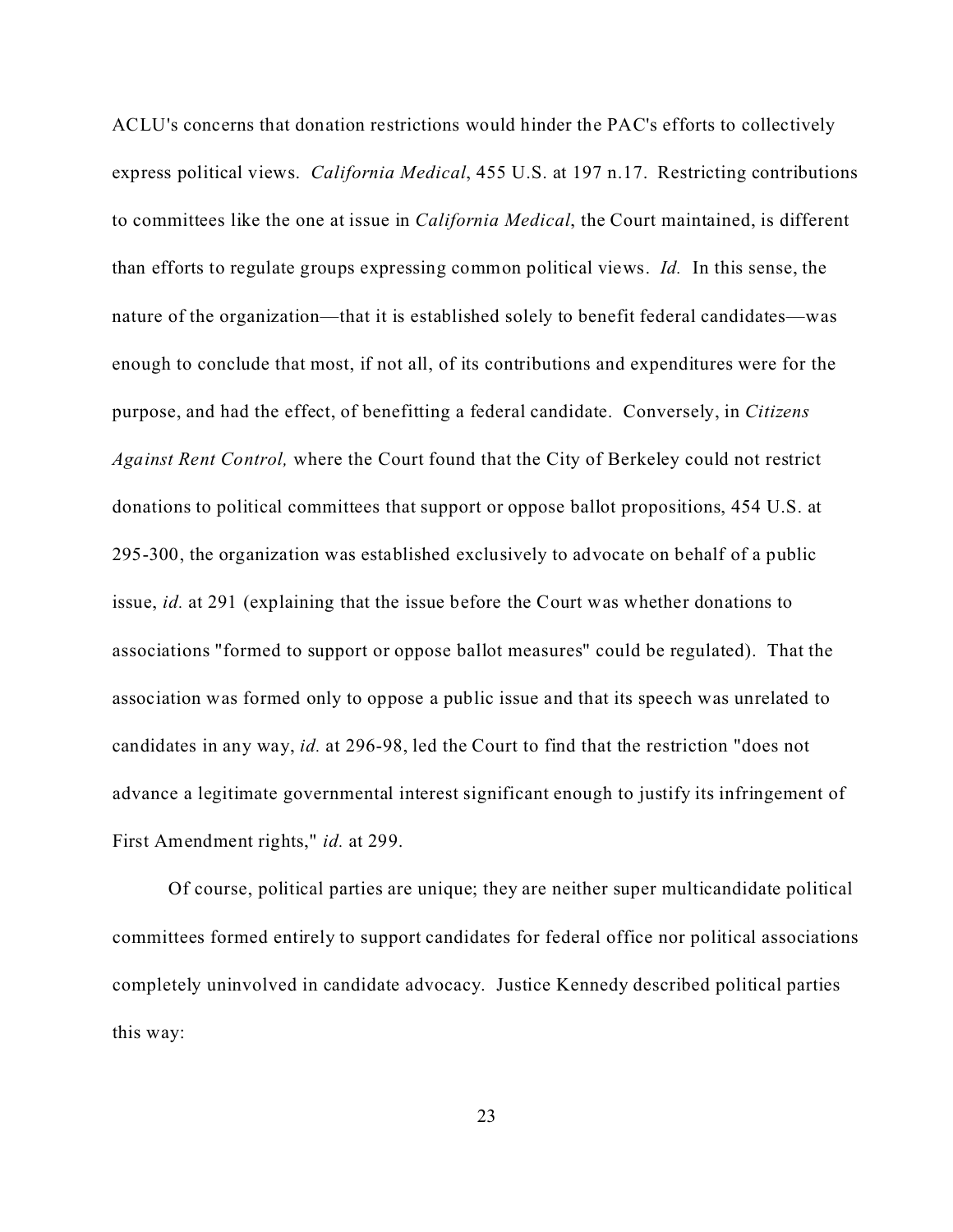Political parties have a unique role in serving [the principle of open, robust debate on public issues]; they exist to advance their members' shared political beliefs. . . . A political party has its own traditions and principles that transcend the interests of individual candidates and campaigns; but in the context of particular elections, candidates are necessary to make the party's message known and effective, and vice versa.

*Colorado I*, 518 U.S. at 628 (Kennedy, J., concurring in the judgment and dissenting in part) (citations omitted).<sup>27</sup> With such varying purposes, national political parties merit a hybrid treatment in regulating the funds donated to them.

Further, *Colorado I* and *Colorado II* do not preclude Congress from regulating donations that directly affect federal elections, even if the parties use those funds independently of the candidates<sup>28</sup> and even if there is no coordination between the donor and the candidate. In *Colorado I*, the Supreme Court merely found that Congress could not limit uncoordinated party *expenditures.* 518 U.S. 617. Indeed, the Court even reiterated that Congress has every power to limit the amount of donations to parties that are "used for

Josefiak Decl. ¶ 22.

<sup>&</sup>lt;sup>27</sup> One Republican National Committee ("RNC") official explained his party this way:

The RNC achieves [its core principles] through three primary means: (1) promoting an issue agenda advocating Republican positions on issues of local, state, regional, national, and international importance; (2) electing candidates who espouse these views to local, state and national offices; and (3) governing in accord with these views. . . . [T]he RNC often seeks to promote Republican positions on important issues, even in contexts outside elections.

<sup>&</sup>lt;sup>28</sup> See J. Henderson Op. at Part IV.D.1.c (arguing that "Congress cannot" constitutionally regulate non-federal donations to political parties if the funds are then spent independently of a candidate").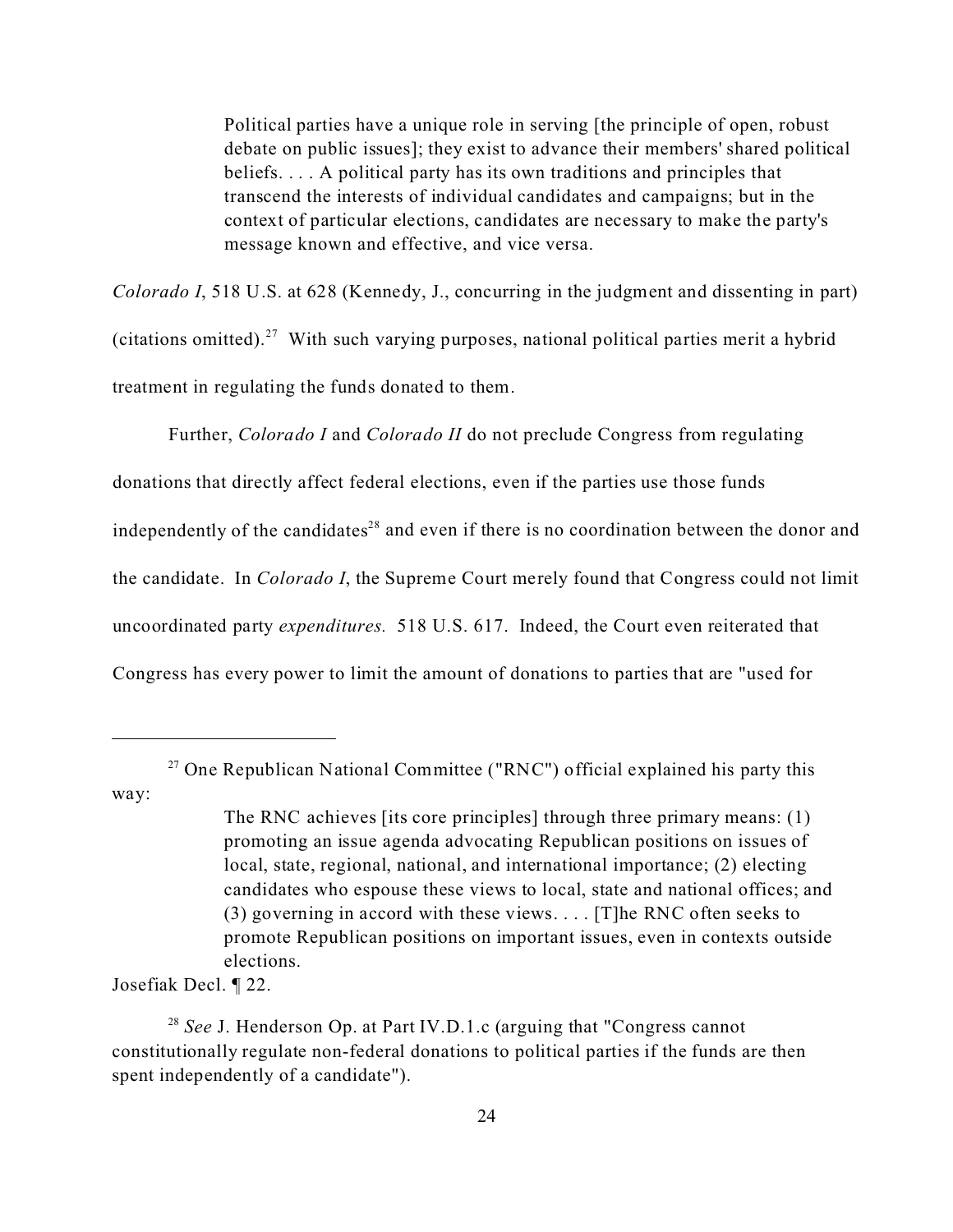independent party expenditures for the benefit of a particular candidate." 518 U.S. at 617*.*  Thus, if anything, *Colorado I* serves to bolster the proposition that Congress can regulate donations used "for the benefit of a particular candidate" because that is where "the greatest danger of corruption" arises. *Id.*<sup>29</sup> Reading *Colorado I* together with *Buckley, Bellotti, Citizens Against Rent Control,* and *California Medical* leaves one with a clear impression: donations used directly for the purpose of uncoordinated federal activity, like express advocacy, can engender corruption, or the appearance thereof, and are therefore regulable.<sup>30</sup> Finally, *Colorado II*, in which the Supreme Court determined that Congress could limit the amount of coordinated party expenditures, 533 U.S. at 440-65, is relevant because it stands for the proposition that a contribution by the party to the candidate, even absent coordination

 $29$  The Supreme Court also noted that the opportunity for corruption posed by nonfederal contributions to a party for certain activities, such as supporting state candidates or voter mobilizations efforts, is "at best, attenuated" because "[u]nregulated 'soft money' contributions may not be used to influence a federal campaign." *Colorado I,* 518 U.S. at 616. That observation implies that if soft money were being used "to influence a federal campaign," the opportunities for corruption would be less attenuated, perhaps even palpable. Also, note that the Supreme Court's observation that "[u]nregulated 'soft money' contributions may not be used to influence a federal campaign," *id.,* preceded the 1996 explosion of party candidate advocacy financed with nonfederal funds. *See* Mann Expert Report at 17-21. From 1996 until the enactment of BCRA, the parties used nonfederal funds for the exact purpose that the Supreme Court stated those funds cannot be used for: "to influence a federal campaign." *Colorado I,* 518 U.S. at 616.

<sup>30</sup> *See Jacobus v. Alaska*, 182 F. Supp. 2d 881, 889 (D. Alaska 2001) (explaining that there is no appearance of corruption from political party "donations of time, money and services . . . not being made for nominating and electing candidates" and holding that "donations to political parties for purposes other than nominating or electing purposes (e.g., issue advocacy, voter registration) may not constitutionally be considered contributions subject to regulation . . . .").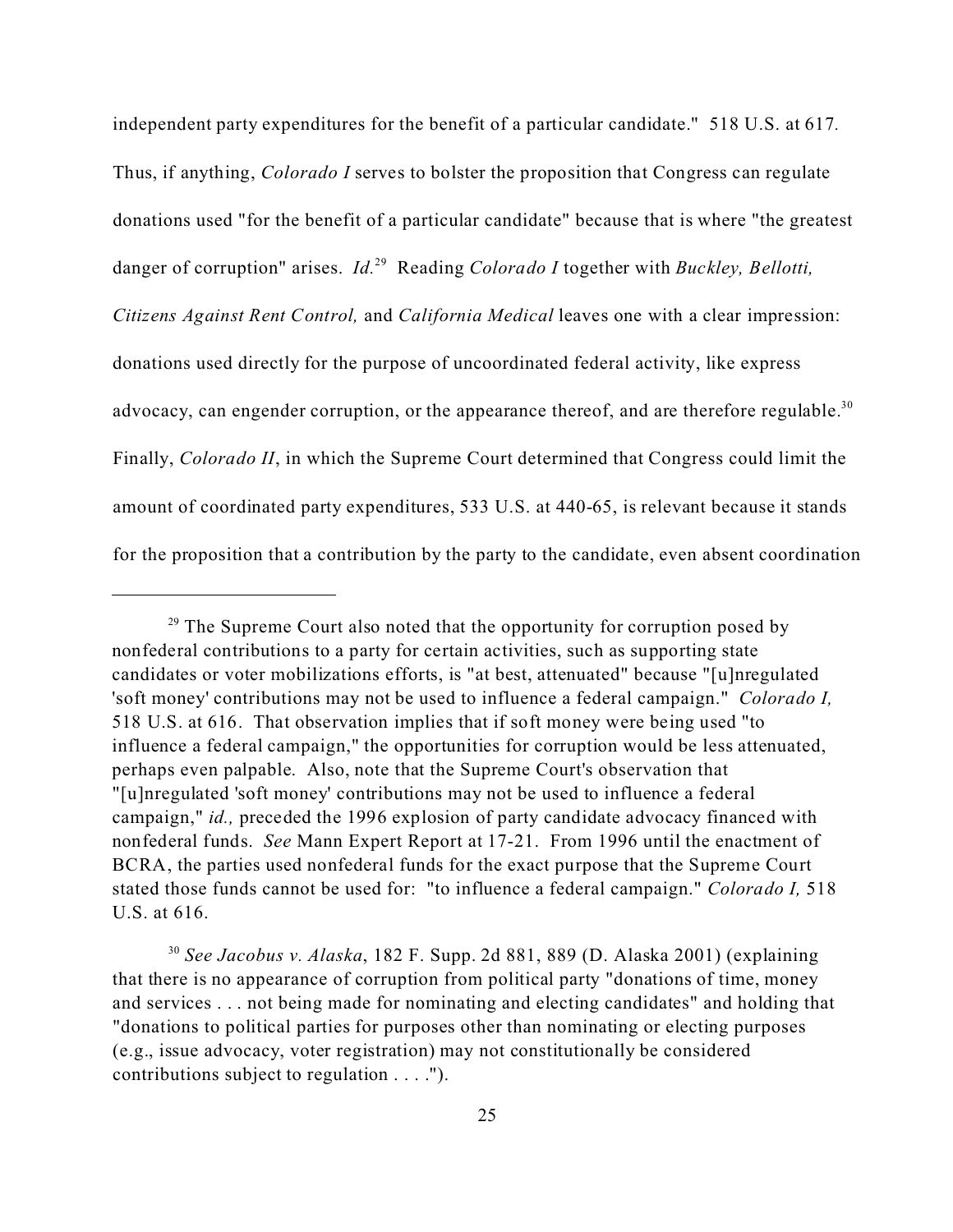between the donor and candidate, can be regulated. Thus, donations to political parties used thereafter for purposes that directly affect federal elections, such as candidate "issue ads," even if there is no coordination between the donor and the candidates in advance of the donations to the party, should likewise be regulable. Common sense and the evidence introduced by the defendants support that conclusion. *See infra* Part I.B.2. And, until such time as *Buckley* and its progeny are overruled, allowing such donations to occur without regulation is an affront to a regulatory system that has been blessed by the Supreme Court and in place since the adoption of the 1974 amendments to FECA.

### **3. New FECA Section 323(a) Unconstitutionally Regulates the Use of Nonfederal Funds for Nonfederal and Mixed Purposes**

As sure as the evidence, legal precedent, and common sense support Congress's power to regulate the use of nonfederal funds for federal purposes, they do *not* support Congress's effort to regulate nonfederal funds used for nonfederal and mixed purposes. National parties need to raise and use nonfederal funds for a variety of purposes. Sometimes they raise and use nonfederal funds for the nonfederal purpose of contributing to state and local candidates in "off-year" elections when there are no federal candidates on the ballot.<sup>31</sup> Other times they need to raise and use funds for mixed purposes that only *indirectly*

<sup>&</sup>lt;sup>31</sup> As one RNC official testified: "The RNC's national focus should not be misunderstood as a federal focus. Rather, given the RNC's state-based structure, it is not surprising that the RNC actually focuses many of its resources on purely state and local election activity." Josefiak Decl. ¶ 19. I agree. In 1999 and 2001, the RNC contributed over \$9.5 million dollars, using nonfederal funds, directly to state and local candidates.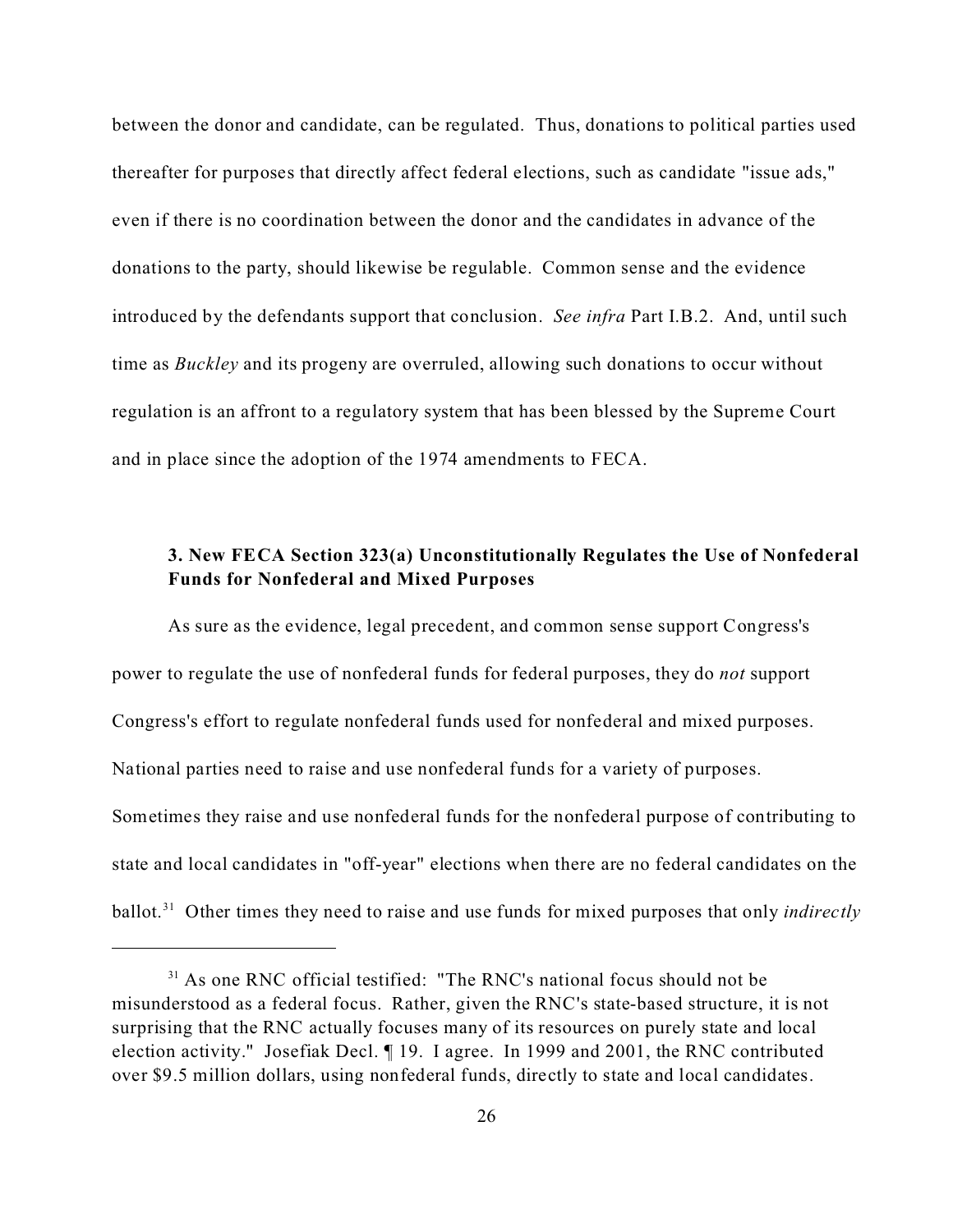affect the election of federal candidates, such as generic voter mobilization efforts and

genuine issue advertisements.<sup>32</sup> The defendants do not deny that the national parties use

Banning Decl. ¶ 28(a); *see also* Findings 57-59 (explaining, *inter alia*, that five states hold elections in odd-numbered years). For example, the RNC contributed approximately \$500,000 to the 1999 Republican gubernatorial candidate in Virginia. La Raja Decl. ¶ 14. In the last two off-year elections, the RNC also transferred over \$10 million to state parties and made over \$1 million dollars in direct expenditures, bringing the total to \$21 million dollars, not including administrative overhead, spent on the two elections where no federal candidates appeared on the ballot. Banning Decl. ¶ 28(a). In 2001 alone, the RNC spent \$15.6 million on nonfederal activities (contributions to state and local candidates, transfers to state parties, and direct spending). That \$15.6 million dollars represented 30 percent of all nonfederal money raised that year by the RNC. *See* Hearing Tr. (Dec. 4, 2002) at 43 (statement of Burchfield). Thus for elections in which there is *no* federal candidate on the ballot, the RNC contributes directly to state and local candidates, trains state and local candidates, and funds communications calling for election or defeat of state and local candidates. *See id.*; Josefiak Decl. ¶¶ 19, 41-59; La Raja Decl. ¶ 14; *see also* Bok Cross Exam. at 34-35. Even defendants' expert Thomas E. Mann agreed that donations to a gubernatorial candidate in an odd-numbered year is not something that is intended to affect a federal election. Cross Exam. of Def. Expert Mann at 71.

Of course, the RNC made direct contributions to state and local candidates during even-numbered years as well*, see* Josefiak Decl. ¶ 61, and "sometimes devote[d] significant resources toward states with competitive gubernatorial races even though the races for federal offices [were] less competitive," Josefiak Decl. ¶ 62.

 $32$  Portions of RNC transfers to state and local parties were used for voter mobilization efforts. One RNC official testified that "RNC transfers of non-federal funds to the state parties play a critical role in subsidizing the activities of the state parties. The state parties depend on these funds to pay for everything from their own administrative overhead to voter mobilization, grass roots organizing, and media." Banning Decl. ¶ 31; *see also* Duncan Decl. ¶¶ 11-12. In 2000, for example, the RNC transferred approximately \$25 million in nonfederal funds to the Republican's Victory Plans, which were plans tailored to each state's needs and designed to mobilize voters on behalf of all the candidates on the ticket. Josefiak Decl. ¶¶ 25-40. Money for the Victory Plans was not spent on federal candidate "issue ads," Josefiak Decl. ¶ 31, and was used primarily to benefit state and local candidates, *see* Peschong Decl. ¶¶ 4, 8-9 (stating that "the RNC typically provides a very substantial share of the funding of state victory programs," which are "programs designed to support the entire Republican ticket, and frequently place more emphasis on high profile state-wide races than on federal races, especially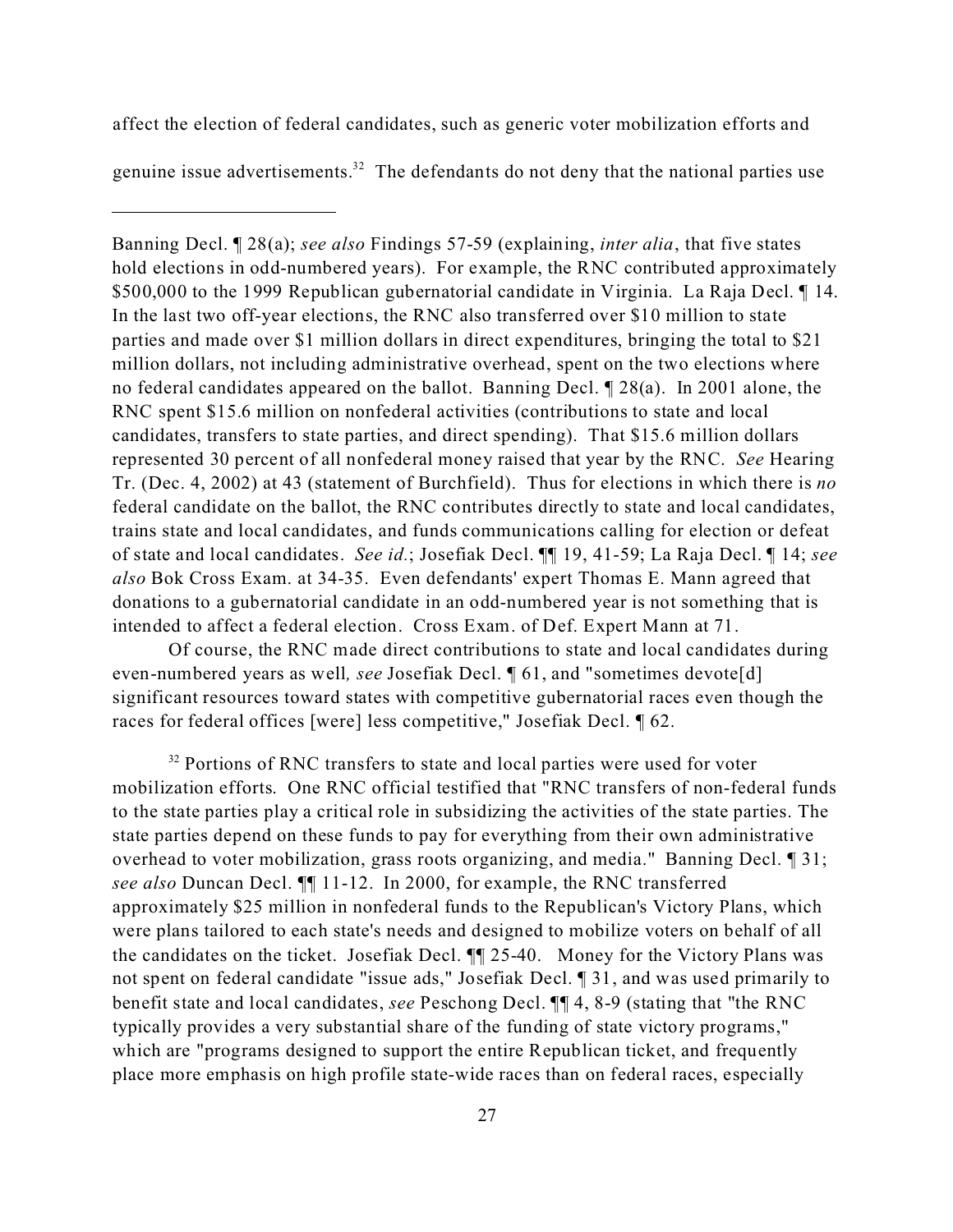nonfederal funds for both nonfederal and mixed purposes that at the most indirectly affect federal elections.They contend, nonetheless, that nonfederal donations to national parties—*regardless of their use*—create actual or apparent corruption. *See* Intervenors Opp'n Br. at 26. To support that expansion of Congress's power in contravention of the First Amendment rights of the donors and national parties, the defendants would have to demonstrate that using nonfederal funds for either nonfederal or mixed purposes gives rise to either corruption or an appearance of corruption, such that the blanket restriction on nonfederal funds is not overbroad. For the following reasons, they have not done so.

First, the suggestion that the appearance of corruption, let alone actual corruption, exists regardless of any perceived, or actual, benefit to a federal candidate does not comport with the conventional legal understanding of corruption and apparent corruption. The Supreme Court has defined corruption as something more than a quid pro quo arrangement in which a legislator sells his vote for one or more contributions to his campaign, *see, e.g.*, *Colorado II*, 533 U.S. at 440-41, as well as "improper influence" or conduct by a donor that

when no federal candidate is running state-wide"). Other examples of mixed activities include party newsletters, administrative overhead, training seminars on get-out-the-vote activities, and fundraising assistance to state and local parties. *See* Findings 71-99.

Considering the national parties' extensive involvement in so many nonfederal and mixed activities, it is not surprising that the Supreme Court has recognized that political parties do not use all of their donations to affect federal elections, explaining in *Colorado I* that FECA permits unregulated 'soft money' contributions for certain nonfederal and mixed purposes. 518 U.S. at 616 ("We also recognize that FECA permits unregulated "soft money" contributions to a party for certain activities, such as electing candidates for state office, or for voter registration and "get out the vote" drives.") (internal citations omitted).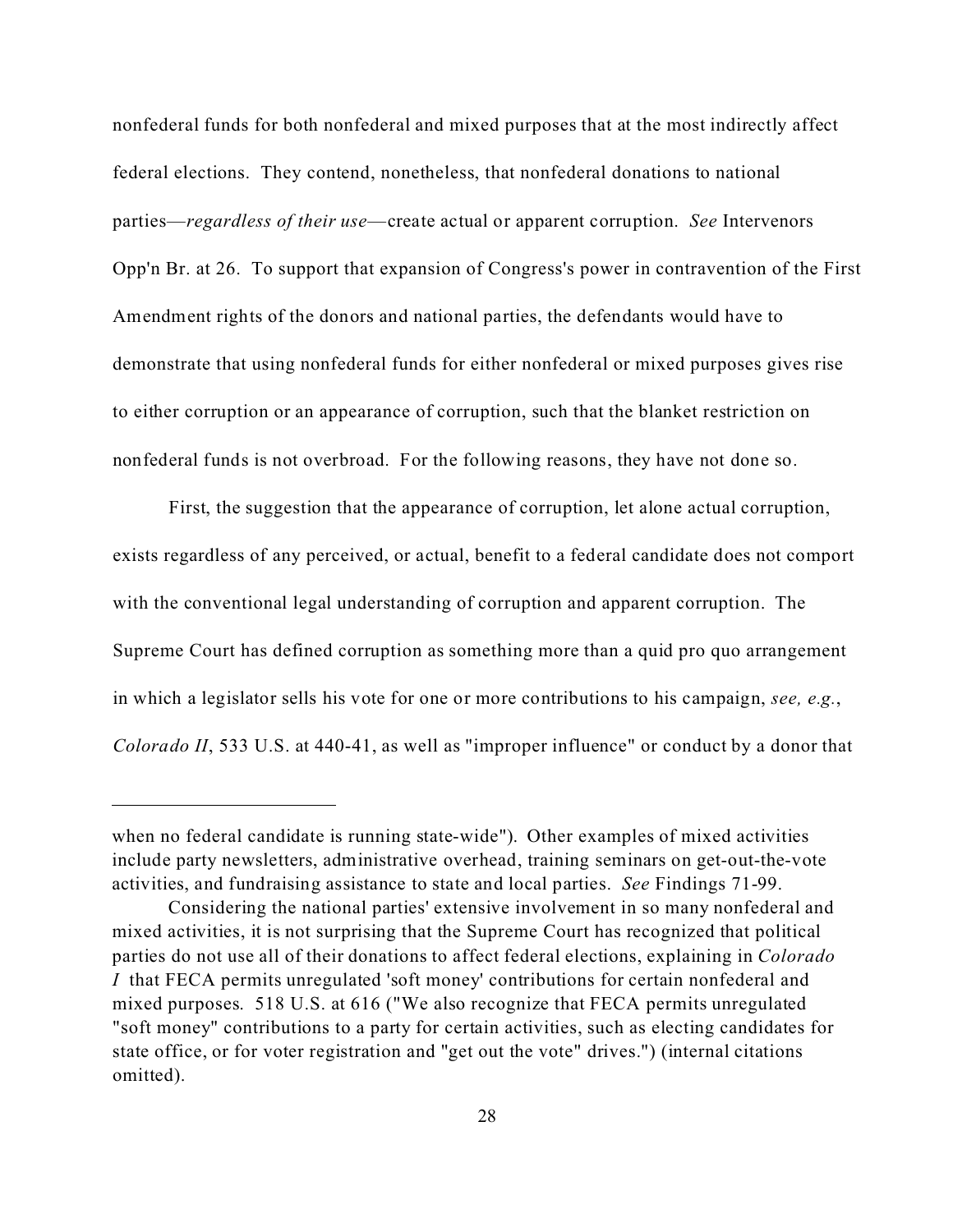results in a legislator who is "too compliant" with the donor, *Shrink Missouri*, 528 U.S. at 389. Of course, the Supreme Court has also recognized that Congress has an equally compelling government interest in preventing the appearance of corruption in the public's mind. *Id*. at 390; *Buckley*, 424 U.S. at 27. The reason for this is simple: like corruption itself, the appearance of corruption undermines the public's confidence in our system of government and frustrates participation in the political process by causing the public to believe elected representatives are not acting independently of the individuals, corporations, and unions who contribute to representatives' campaigns and parties. *Shrink Missouri*, 528 U.S. at 390. Indeed, contribution limits to federal candidates and parties were enacted, and have been upheld by the Supreme Court, to prevent this very perception in the mind of the public. *Id.*; *Buckley*, 424 U.S. at 23-35. And it has been Congress's province to set the dollar limit above which this perception starts to ferment. *See Buckley*, 424 U.S. at 30; *Shrink Missouri*, 528 U.S. at 397. Thus, whether the corruption is actual or perceived, every traditional and accepted definition to date depends on the donor conferring, or being perceived as having conferred, a benefit on the candidate in return for something.<sup>33</sup> In

<sup>33</sup> *See, e.g.*, *Buckley*, 424 U.S. at 25; *NCPAC*, 470 U.S. at 497; *see also Black's Law Dictionary* 1261 (7th ed. 1999) (translating quid pro quo as "something for something"). Defense expert Donald P. Green explained that corruption, whether quid pro quo or otherwise, "redound[s] to the personal benefit of the candidate seeking to win election." Green Expert Report at 20.

Judge Kollar-Kotelly's belief that, notwithstanding my statements to the contrary, I am narrowly construing the definition of corruption as "something akin to bribery" is, in my judgment, an inaccurate reading of my opinion. *See* J. Kollar-Kotelly Op. at Part III.II.B.2.a.i. That said, regardless of how you describe the acts by an officeholder that are "contrary to their obligations of office," *NCPAC*, 470 U.S. at 497; *see, e.g.*,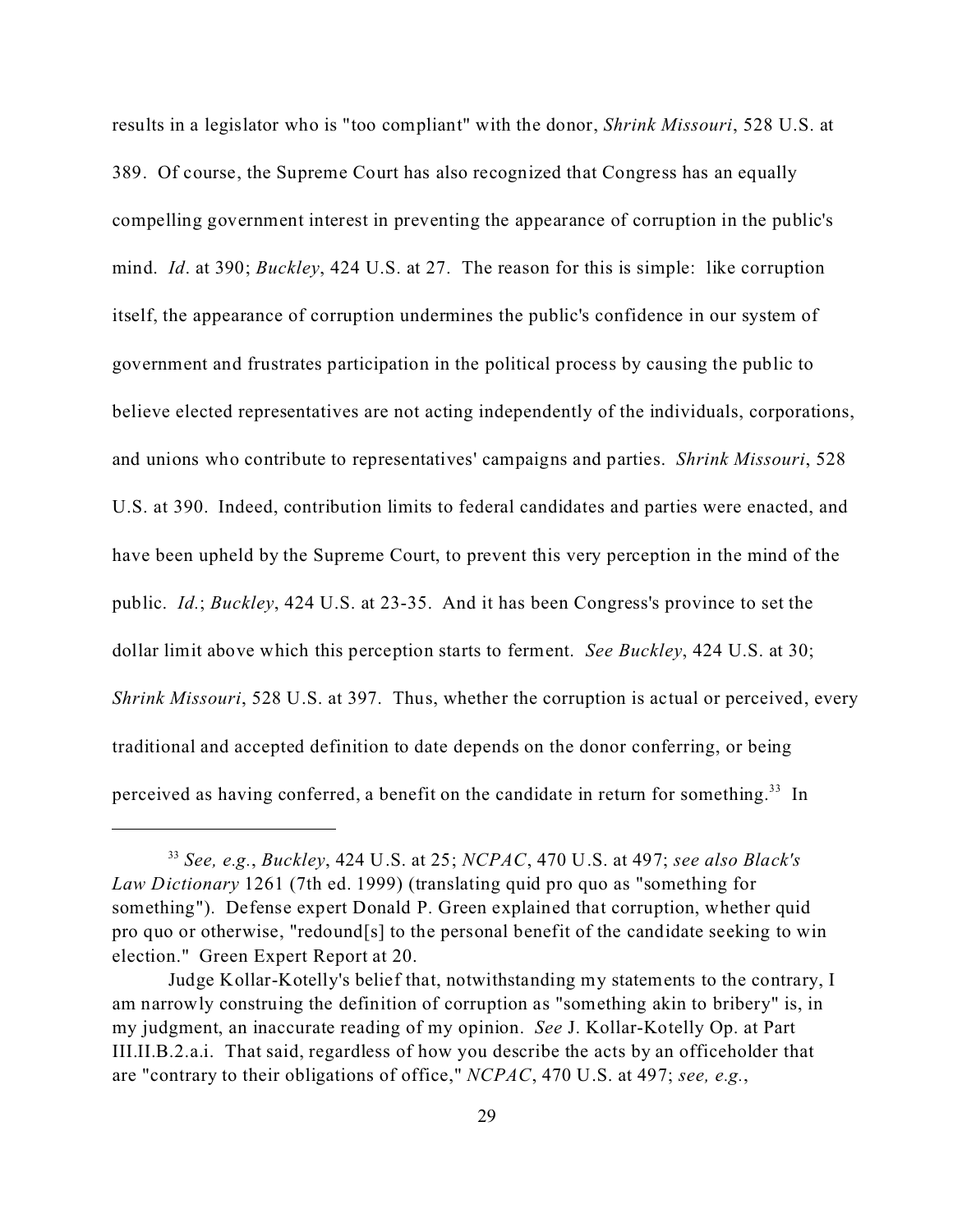*NCPAC*, for example, the Supreme Court defined corruption in the following way: "Corruption is a subversion of the political process. Elected officials are influenced to act contrary to their obligations of office by the prospect of financial gain to themselves or infusions of money into their campaigns." 470 U.S. at 497. Without financial gain to themselves or money into their campaigns, why would candidates elect to act contrary to their obligations? In short, since donations cannot logically foster corruption, or its appearance, unless the candidate benefits or appears to benefit in some way, donations to a party with no prospect that they will be used to directly affect the candidate's election, cannot, absent substantial evidence to the contrary, give rise to either actual or apparent corruption.

Second, the defendants' contention, in essence, that Congress can regulate the use of soft money donations by national parties for either nonfederal, or mixed, purposes is equally unsupportable by the record and common sense. If a national party uses nonfederal funds to support generic voter registration, or to conduct training seminars for state parties on getout-the vote activities, the benefit to the federal candidate, assuming his election is even

Intervenors Opening Br. at 43 ("legislative effort") (quoting Green Expert Report at 23- 24); Gov't Reply Br. at 15-16 ("access"); *Shrink Missouri*, 528 U.S. at 389 ("politicians too compliant with the wishes of large contributors"), the more telling portion of the corruption equation for the purpose of understanding my opinion is the Supreme Court's description of the prospective benefit to the officeholder that supposedly influences him to act: "the prospect of financial gain to themselves or infusions of money into their campaign." *NCPAC*, 470 U.S. at 497. Only an actual or potential benefit of the kind described by the Supreme Court can lure an officeholder into conduct sufficiently corrupting to warrant Congress's regulation.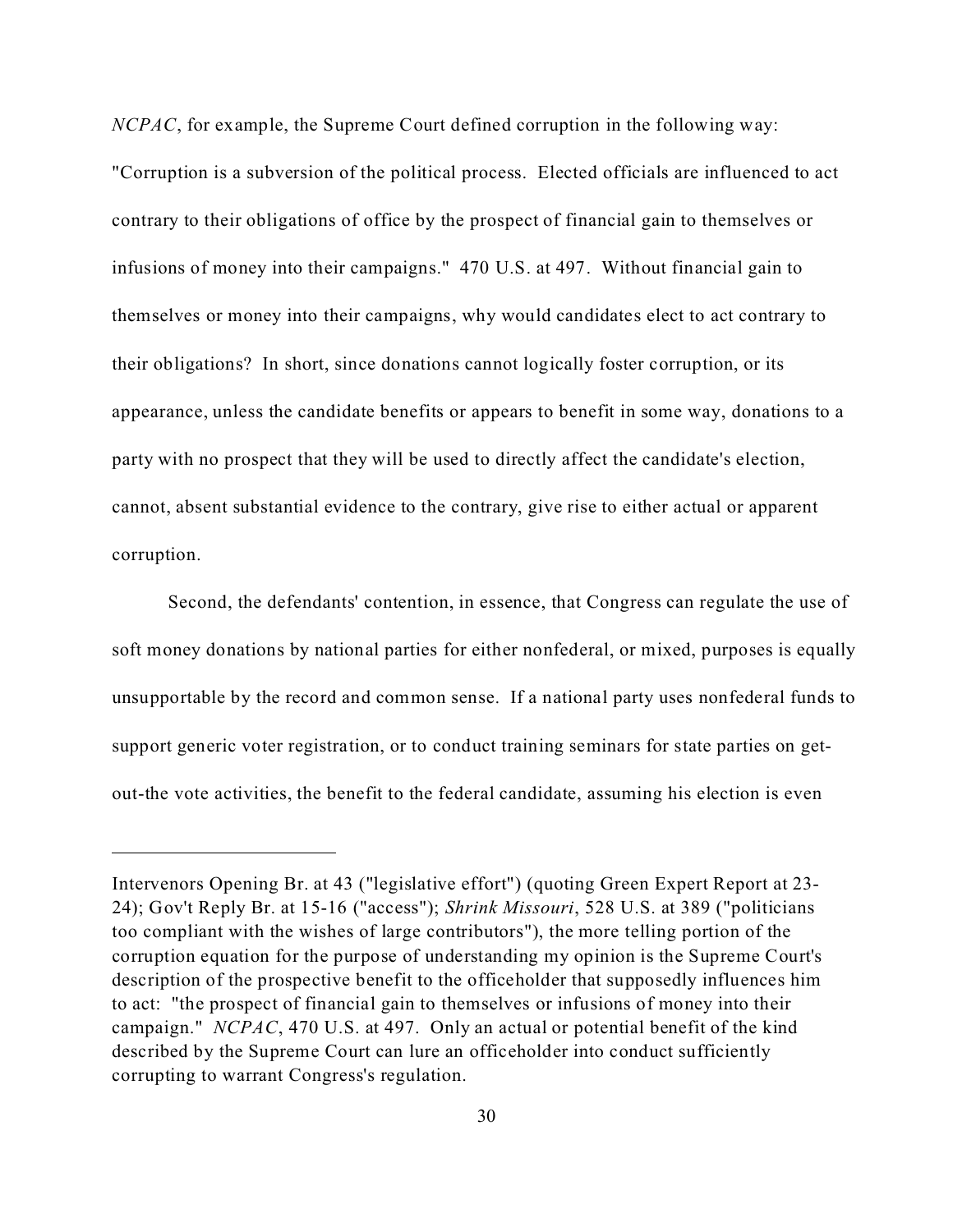being contested, is attenuated at best, *Colorado I*, 518 U.S. at 616, because it is generic in nature and diluted among a far greater number of state and local candidates. *See infra* Part I.B.1. No credible evidence has been submitted by the defendants that demonstrates that federal candidates either are, or are perceived to be, indebted to donors as a result of such mixed-purpose party activities.<sup>34</sup> Moreover, donations used for generic issue advertisements that may be helpful to both state and federal candidates, another example of a mixedpurpose activity by a party that indirectly affects federal elections in a way unlinked to any particular candidate's election or re-election, also do not foster actual or apparent corruption. Political parties, like many other political organizations, engage in noncandidate-related

<sup>34</sup> Judge Kollar-Kotelly references in her opinion an identical statement by officials of the four national party congressional committees describing as "significant" the effect "that voter identification, voter registration and get out the vote efforts" have on the election of federal candidates. *See* J. Kollar-Kotelly Op. at Part III.II.B.2.b.ii. That "combined" statement is not in my judgment proof *per se* that such efforts (either individually or collectively) *directly* affect federal elections. Indeed, there is no quantitative evidence in the record demonstrating the extent to which voter registration, voter identification, and get-out-the-vote efforts assist federal candidates, as opposed to the far greater number of state and local candidates that appear on the ballot. Determining that, of course, is exacerbated by the practical reality that congressional races in many states are either noncompetitive, or uncontested. Simply stated, there is no way of knowing the election impact value of what is considered "significant" in the eyes of these party officials. Moreover, because these officials do not specify which, if any, of these were "generic" efforts, there is no way of knowing whether the activities to which they are referring were crafted in a way to specifically turn out voters for particular federal candidates. Of course, if they had been, they would not be permissible under this Court's ruling today. *See supra* Part I.A.2 & *infra* Part I.B.2. As a result, I accord limited probative value to these identical statements on this point.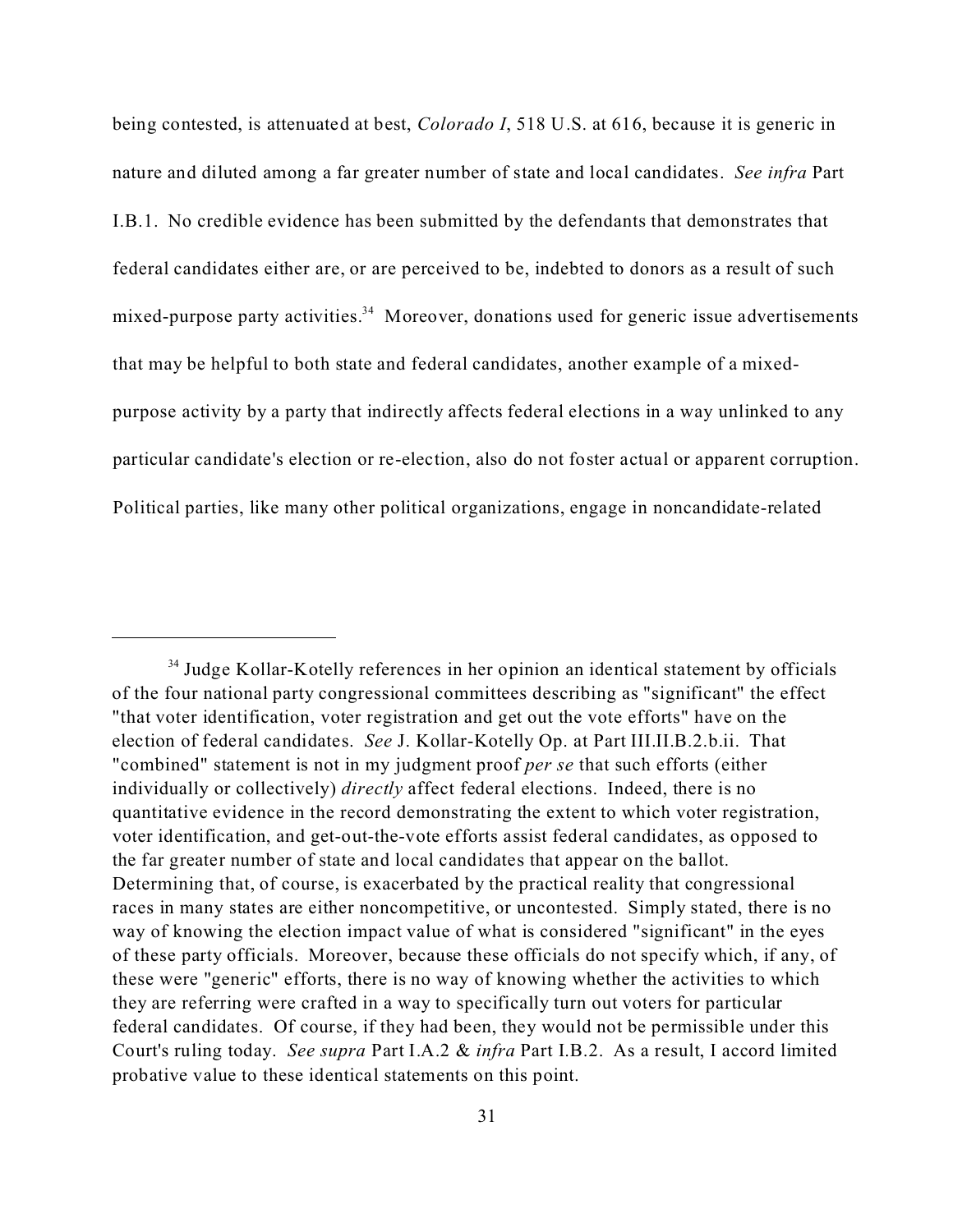speech (i.e., genuine or pure issue ads) to influence public opinion on issues of the day.<sup>35</sup>

Just recently, for example, the RNC funded a generic issue advertisement on the radio that

touted the Republican's education proposal. It broadcasted the following:

Male: Every child can learn . . . Female: ... and deserves a quality education in a safe school. Male: But some people say some children can't learn . . . Female: . . . so just shuffle them through. Male: That's not fair. Female: That's not right. Male: Things are changing. A new federal law says every child deserves to learn. Female: It says test every child to make sure they're learning and give them extra help if they're not. Male: Hold schools accountable. Because no child should be in a school that will not teach and will not change. Female: The law says every child must be taught to read by the 3rd grade. Because reading is a new civil right. Male: President Bush's No Child Left Behind Law. Female: The biggest education reform and biggest increase in education funding in 25 years. Male: Republicans are working for better, safer schools ... Female: . . . so no child is left behind. Male: That's right . . . Republicans. Anncr: Learn how Republican education reforms can help your children. Call . . . . Help President Bush and leave No Child Behind.

Josefiak Decl. ¶ 91(e) & Exhibit X. While pure issue advocacy, like the above

<sup>&</sup>lt;sup>35</sup> See Josefiak Decl. ¶ 91(e) ("The RNC seeks to educate the public about the positions for which the Republican Party stands."); La Raja Decl. ¶ 16 ("Political parties use nonfederal funds to develop and disseminate political messages."); *Colorado I*, 518 U.S. at 616 (recognizing that "a political party's independent expression . . . reflects its members' views about the philosophical and governmental matters that bind them together"); *id.* at 629 (Kennedy, J., concurring in part and dissenting in part) (explaining that political parties "exist to advance their members' shared political beliefs").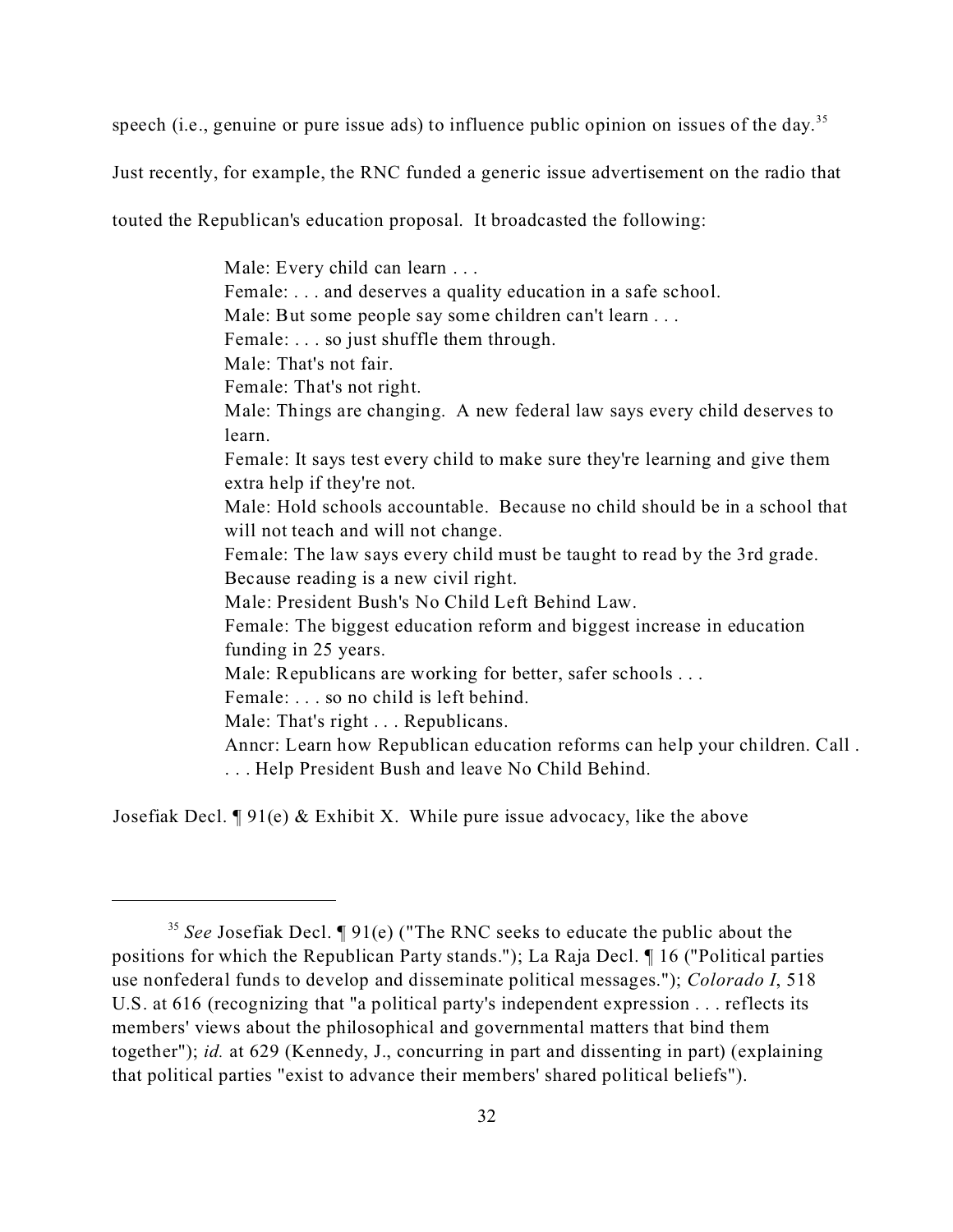advertisement, can *indirectly* affect a federal election,<sup>36</sup> it is unlikely, and there is no evidence to the contrary, that candidates will feel indebted to those who helped fund such advertisements. Moreover, the fact that state and local parties would still be able to use nonfederal money to engage in genuine issue advocacy<sup>37</sup> serves to undermine Section  $323(a)$ 's complete ban on national parties being able to do the same.<sup>38</sup> Lastly, if the above analysis is true with regard to the inability to demonstrate even an appearance of corruption when nonfederal funds are being used for mixed purposes that indirectly affect a federal election, it is even more true when the purpose is nonfederal and has no effect on any

<sup>36</sup> See Buckley, 424 U.S. at 42-43, 43 n.50 ("Public discussion of public issues ... tend naturally and inexorably to exert some influence on voting at elections." (quoting *Buckley v. Valeo*, 519 F.2d 821, 875 (D.C. Cir. 1975))).

<sup>37</sup> BCRA §101; FECA § 323(b); 2 U.S.C. § 441i(b)(1); BCRA § 101; FECA §  $301(20)(A)$ ; 2 U.S.C. § 431(20)(A). The state and local parties could also presumably use nonfederal funds for all other mixed activities not included within Section 301(20)(A)'s definition of "federal election activity."

<sup>38</sup> In *United States v. National Treasury Employees Union ("NTEU")*, 513 U.S. 454, 473-75 (1995), the Supreme Court rejected a complete ban on honoraria for government employees because, in part, Congress exempted certain speeches that had no nexus to the government employment, explaining that the exemption "cast serious doubt on the Government's submission" that the honoraria was so "threatening . . . as to render the ban a reasonable response to the threat." *Id.* at 473. The Court thus found that Congress's exemption undermined application of the ban to speeches without a connection to government employment: "[a]bsent such a nexus, no corrupt bargain or even appearance of impropriety appears likely." *Id.* at 474; *see also City of Ladue v. Gilleo*, 512 U.S. 43, 52 (1994) (observing that exemptions "may diminish the credibility of the government's rationale for restricting speech in the first place").

Further, Congress's decision to only restrict state and local parties from using nonfederal funds for candidate advocacy, *see* BCRA § 101; FECA § 301(20)(A)(iii); 2 U.S.C.  $\S$  431(20)(A)(iii), reinforces the premise that actual or apparent corruption manifests only when there is a nexus to a federal candidate.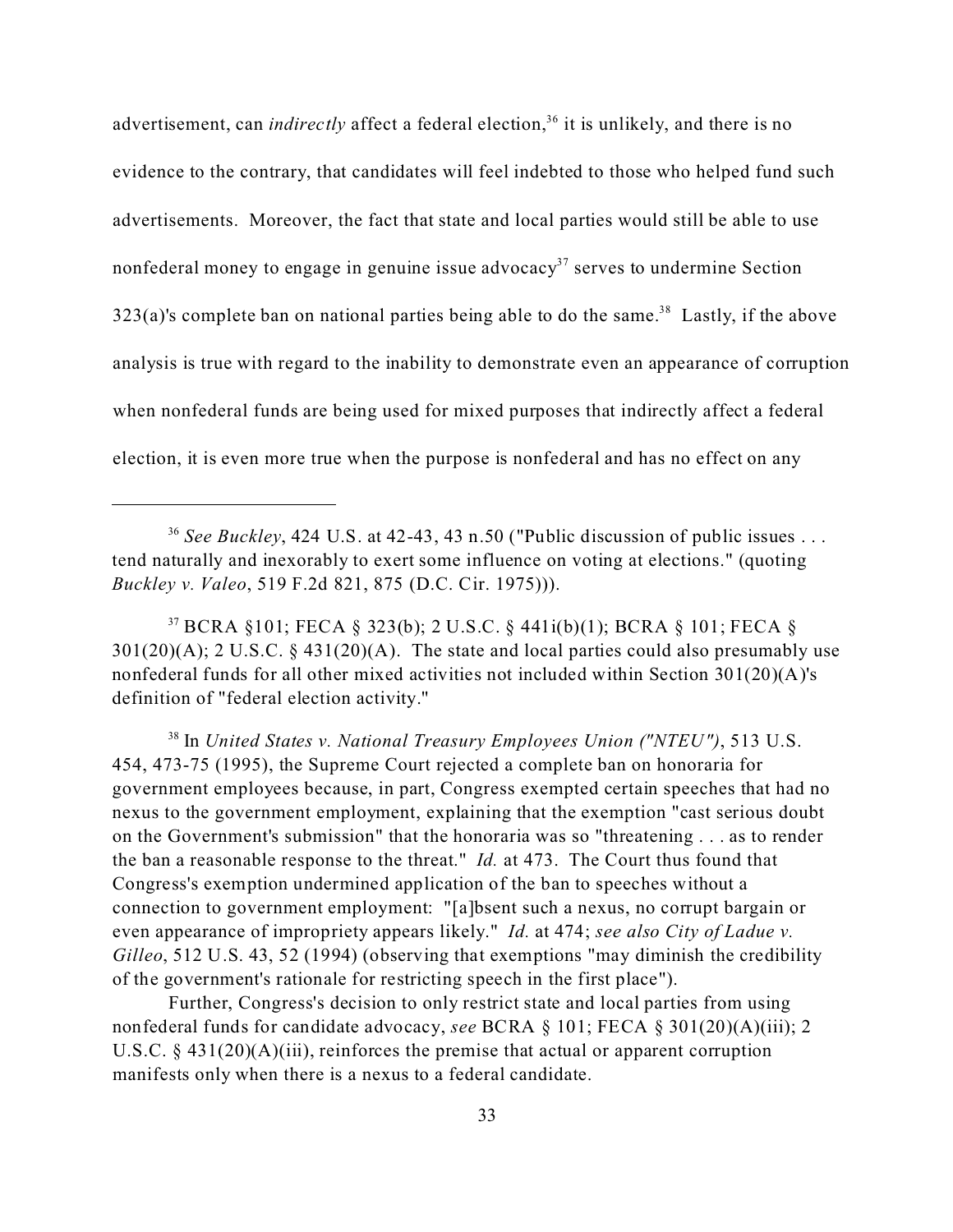federal candidate's election or re-election. In short, the defendants have provided no legal basis to restrict a national party's use of nonfederal funds for nonfederal purposes.

Third and finally, the defendants' contention that candidates, who raise soft money donations for their national parties, regardless of their subsequent use, are indebted to the donors due to "internal party benefits" they subsequently receive for raising the nonfederal donations,<sup>39</sup> is equally tenuous from both a theoretical and an evidentiary standpoint, and, in any event, Section 323(a) remains insufficiently tailored based on that justification to pass constitutional muster. The defendants' contention is theoretically flawed because it proceeds from the premise that the corruption, or appearance of corruption, necessary to warrant congressional intervention can be satisfied by a federal candidate receiving a benefit other than personal financial gain or direct assistance, monetary or otherwise, to his election effort. The Supreme Court has never defined corruption, or its appearance, in those terms. As stated previously, the only benefit the Supreme Court has based a finding on is "the prospect of financial gain to themselves or infusions of money into their campaigns." *NCPAC*, 470 U.S. at 497.<sup>40</sup> Even if the Court did, however, bless the notion that a

<sup>&</sup>lt;sup>39</sup> See Intervenors Opp'n Br. at 26-27 (explaining that "without regard to how soft money is ultimately spent, ... the parties reward [federal candidates and officeholders] for raising it" and that "success in the party reinforces stature in the government because federal officeholders attain leadership positions in Congress partly as a result of their success as fundraisers" (citing Bumpers Decl. ¶¶ 7-9)).

<sup>40</sup> *Cf.* Vincent Blasi, *Free Speech and the Widening Gyre of Fund-Raising: Why Campaign Spending Limits May Not Violate the First Amendment After All*, 94 Colum. L. Rev. 1281, 1313 (1994) ("If candidates did not stand to gain much for their own campaigns from the money so raised, one doubts that party loyalties (or pressure) would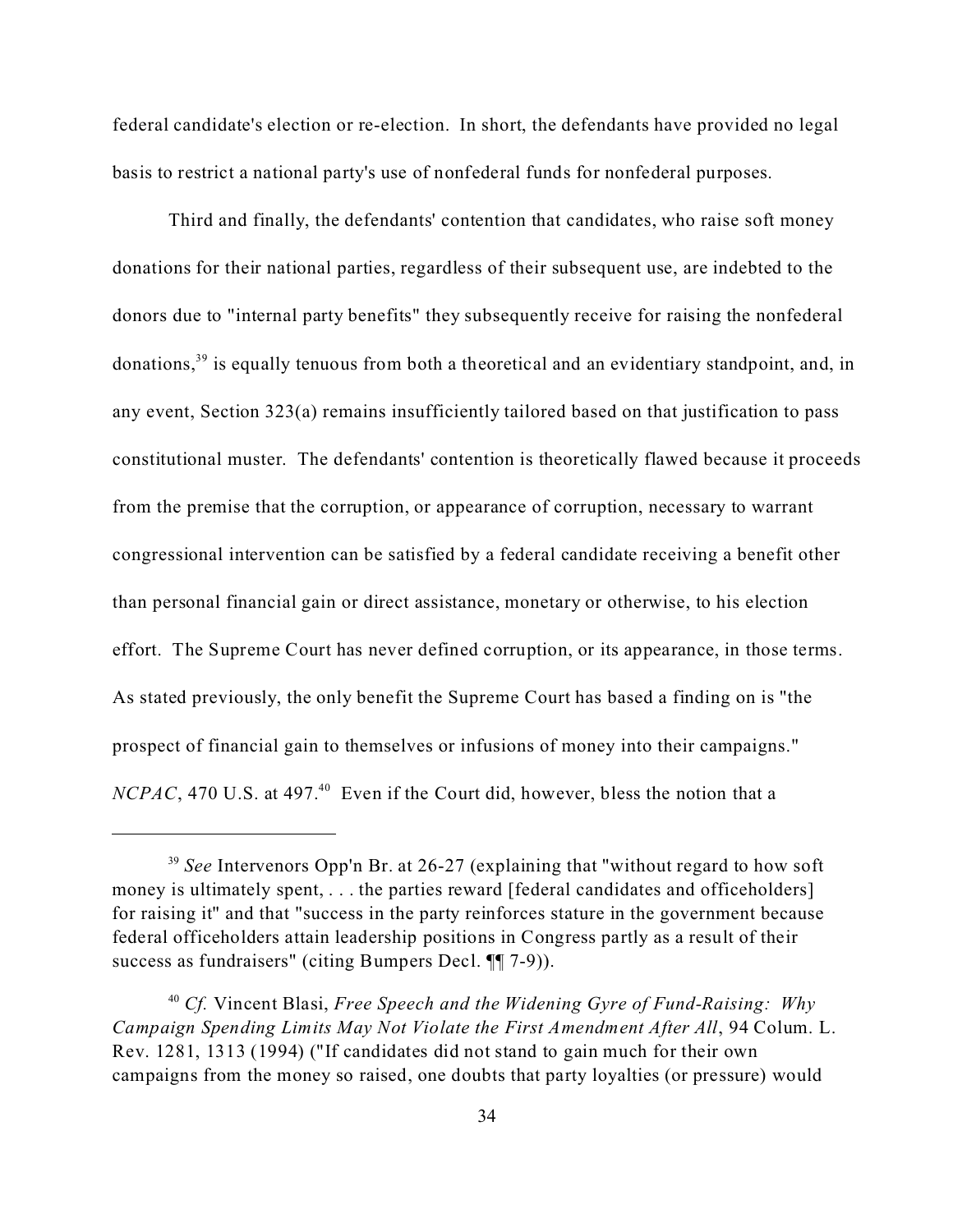nonmonetary benefit from someone other than the donor could, under the right circumstances, give rise to an indebtedness that the public could perceive as "corrupting" its legislator's independence, there is no evidence on this record that such corruption has either occurred or is perceived by the public to exist. The evidence relating to the appearance of corruption, such as it is, only establishes that the public believes there is a connection between large donations to national parties and the influence and access the pubic believes the donors receive. *See infra* Part I.B. It does not, however, establish that this connection exists independent of how the parties use the funds. If anything, the public's regular exposure to so-called "issue ads" sponsored by the parties and crafted to help their candidates,<sup>41</sup> combined with its lack of knowledge of the difference between soft and hard money and its lack of knowledge of the campaign finance regulations (both of which have been demonstrated), $42$  should lead this Court to reasonably infer that the public believes that these donations are used in whole, on in part, by the parties to directly help their candidates. It is that perceived benefit, in my judgment, that gives rise to the public's view that officeholders, either out of gratitude, or in hope of similar future contributions, provide increased access and influence to those donors. And in light of the utter absence of

lead to excessive diversion of candidate time to [soft money] fund-raising.").

<sup>&</sup>lt;sup>41</sup> These advertisements clearly show who funds the advertisements, stating in no uncertain terms at the end of each advertisement: "Paid for by the Republican National Committee" or "Paid for by Republican Party of Florida." *See, e.g.*, Findings 45 & 46.

<sup>42</sup> *See* Findings 264-67.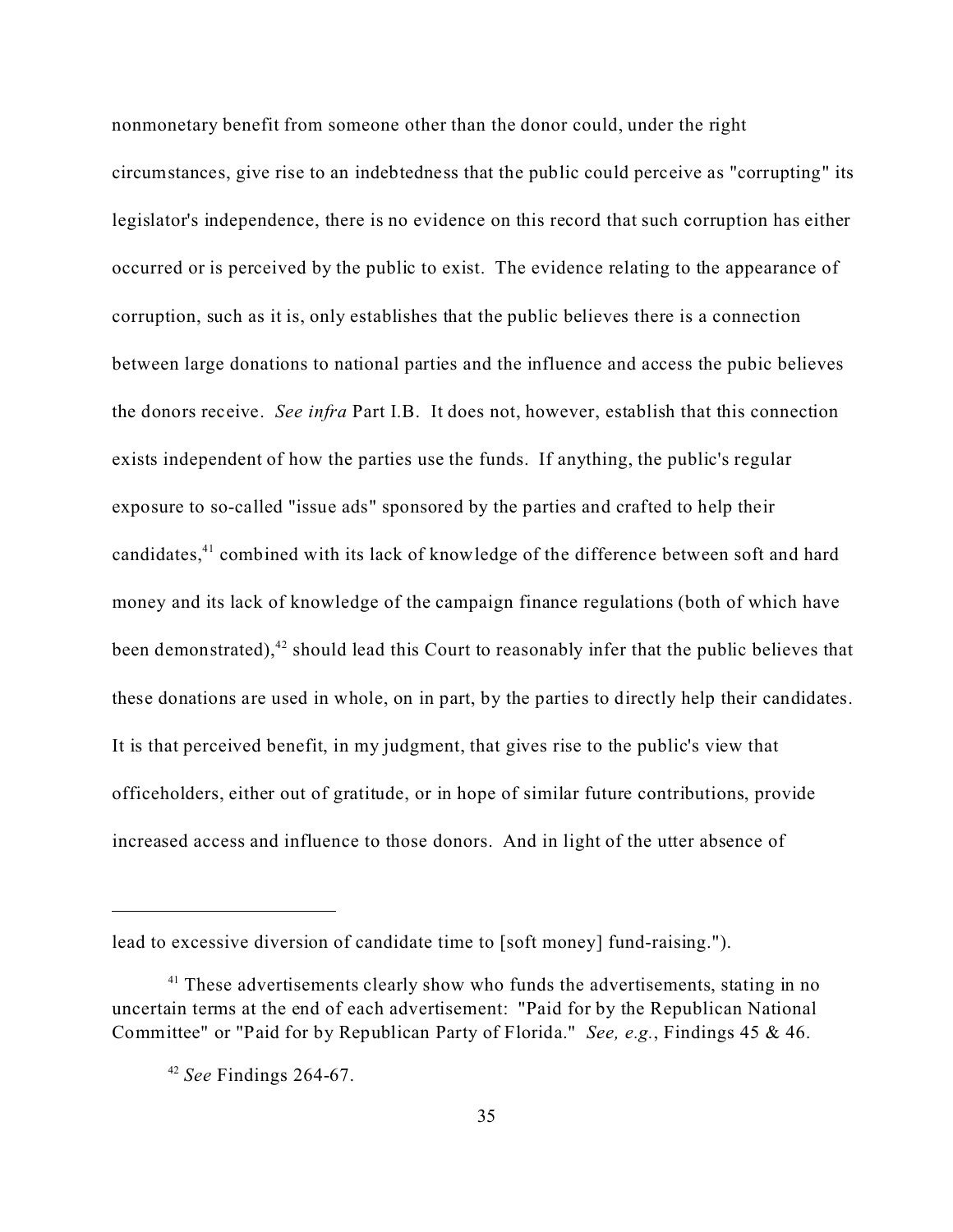evidence on the record establishing any other reason that the public believes accounts for federal officeholders granting increased influence and access to those who give large donations to their party, this Court should infer the same. In any event, the defendants' argument is flawed because their supposed internal-party-benefit rationale was not even relied upon by Congress to limit the national parties use of nonfederal funds. If it had been, Congress would have only restricted nonfederal funds that federal candidates themselves solicited. Thus, Section 323(a)'s sweeping restriction, even if acceptable theoretically and factually based on the internal-party-benefit rationale, is not sufficiently tailored to "alleviate [the] harm in a direct and material way." *Turner Broadcasting Sys., Inc. v. FCC ("Turner I"*), 512 U.S. 622, 664 (1994).<sup>43</sup>

In sum, conduct which only indirectly affects a federal election requires a greater degree of evidence of corruption, or appearance thereof, to warrant congressional regulation. Thus, in the absence of sufficient proof to warrant expanding FECA in this direction, Congress may only prohibit the national parties from using nonfederal money for federal purposes such as those defined in Section 301(20)(A)(iii), which are clearly designed to directly affect federal elections. The use of nonfederal funds for nonfederal or mixed

<sup>&</sup>lt;sup>43</sup> It has also been suggested by one of the defendants' witnesses that Members of Congress raising soft money donations receive the additional benefit of helping their parties retain control of Congress. *See* Hickmott Decl. Exhibit A ¶ 18. Even assuming, *arguendo*, that this benefit is not too attenuated to establish a sense of indebtedness to the large party donors, it is severely undercut if the parties cannot, as we have held, use large nonfederal donations to directly assist the election and re-election of their members. *See supra* Part I.A.2 & *infra* Part I.B.2.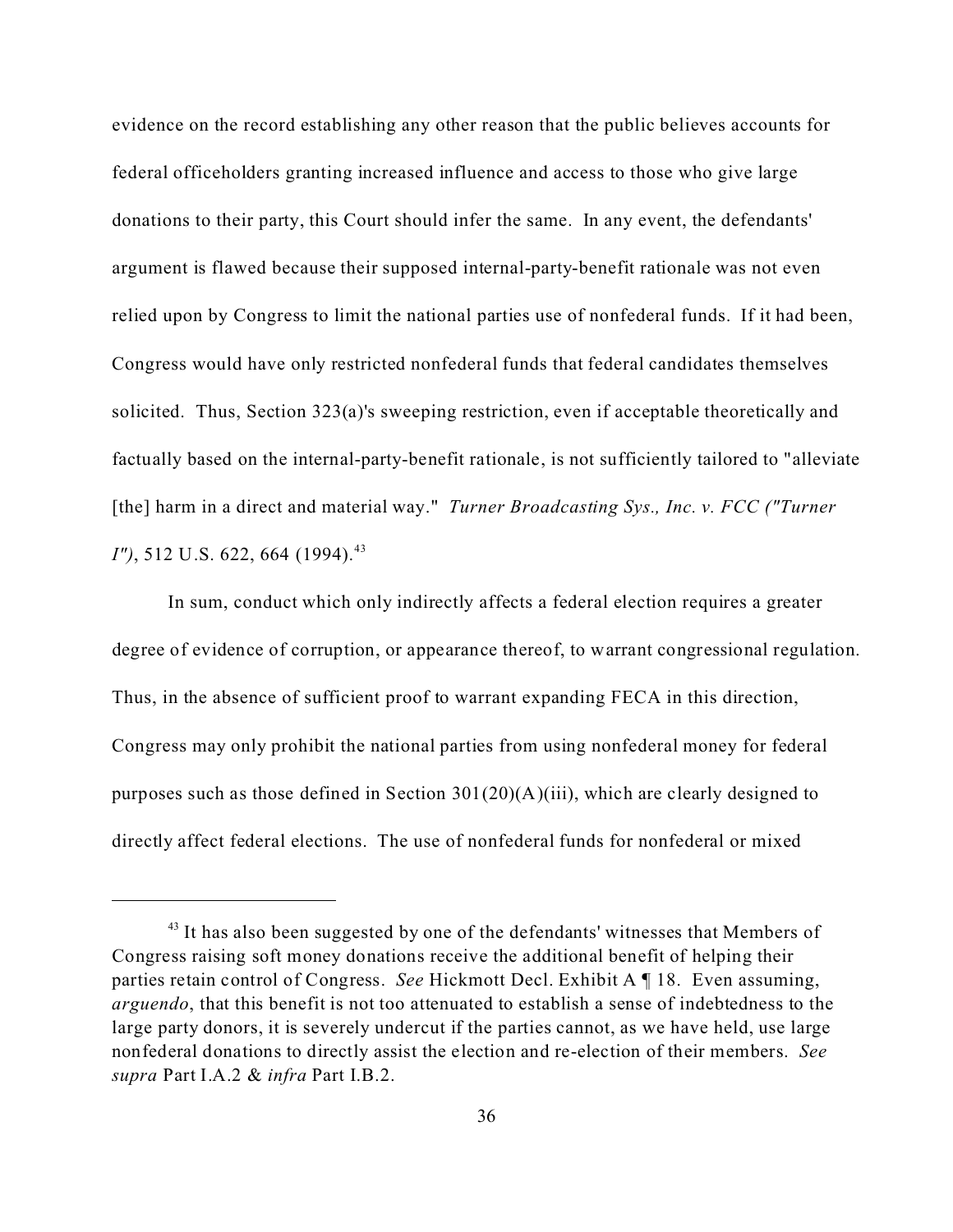purposes, which at the most indirectly affect federal elections, is simply not regulable by Congress because it does not give rise to corruption or the appearance of corruption. Thus Section 323(a)'s complete ban on the use of nonfederal funds is not closely drawn to serve the designated government interest.

#### **4. Severability of New FECA Section 323(a)**

Because Section 323(a) prohibits *all* uses of nonfederal funds by national parties, and because I only uphold Congress's power to prohibit the use of nonfederal funds for federal purposes (as defined in Section 301(20)(A)(iii)), *see infra* Part I.B.2, a considerable issue is presented as to whether we can isolate and uphold that prohibition from the remaining undefined, unconstitutional prohibitions in Section 323(a) in a manner consistent with both the severance clause and Supreme Court precedent. For the following reasons, I believe we can and should.

It is a "cardinal principle" of statutory construction to save as much of a statute as possible. *See NLRB v. Jones & Laughlin Steel Corp.*, 301 U.S. 1, 30 (1937) (Hughes, C.J.).<sup>44</sup> Indeed, Congress itself in Section 401 of BCRA provided us with a severability

<sup>44</sup> *See also Edward J. Debartolo Corp. v. Florida Gulf Coast Bldg. & Constr. Trades Council*, 485 U.S. 568, 575 (1988) ("[E]very reasonable construction must be resorted to, in order to save a statute from unconstitutionality." (quoting *Harper v. California*, 155 U.S. 648, 657 (1895))); *Regan v. Time, Inc.*, 468 U.S. 641, 652 (1984) ("[A] court should refrain from invalidating more of the statute than is necessary."); *Morse v. Republican Party of Va.*, 517 U.S. 186, 242 (1996) (Scalia, J., dissenting) (explaining that a court is required to find a "limiting construction or partial invalidation" that will "remove the seeming threat or deterrence to constitutionally protected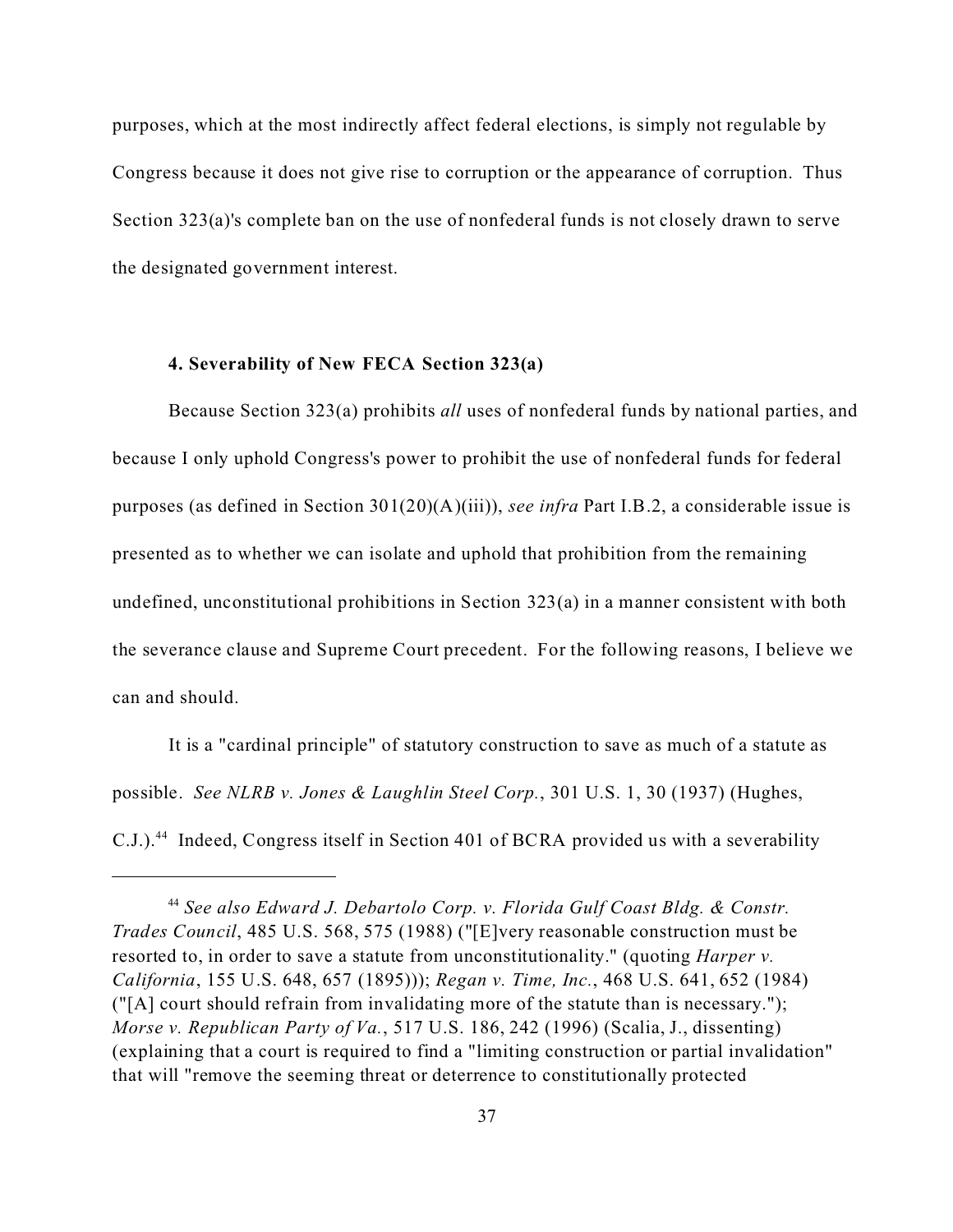clause which directed us to do as much.<sup>45</sup> In attempting to save a statute, however, the Supreme Court has made it clear that a court must take great pains to avoid "rewriting" the statute.<sup>46</sup> Thus, a severability clause, due in part to separation of powers concerns, is merely an "aid," not a "command," to the judiciary. Nonetheless, the Supreme Court has frequently found statutory provisions unconstitutional (or constitutional) as to particular applications without invalidating (or validating) the entire provision.<sup>47</sup> In the campaign finance arena,

expression" (quoting *Broadrick v. Oklahoma*, 413 U.S. 601, 613 (1973))); *see also Brockett v. Spokane Arcades, Inc.*, 472 U.S. 491, 504 (1985) (observing that a statute should be "declared invalid to the extent it reaches too far, but otherwise left intact").

<sup>45</sup> The severability clause states: "If any provision of this Act or amendment made by this Act, or the application of a provision or amendment to any person or circumstance, is held to be unconstitutional, the remainder of this Act and the amendments made by this Act, and the application of the provisions and amendment to any person or circumstance, shall not be affected by the holding." BCRA § 401.

<sup>46</sup> *See Chapman v. United States*, 500 U.S. 453, 464 (1991) (Rehnquist, C.J.) ("The canon of construction that a court should strive to interpret a statute in a way that will avoid an unconstitutional construction is useful in close cases, but it is 'not a license for the judiciary to rewrite language enacted by the legislature.'" (quoting *U.S. v. Monsanto*, 491 U.S. 600, 611 (1989))); *Commodity Futures Trading Comm'n v. Schor*, 478 U.S. 833, 841 (1986) ("Although this Court will often strain to construe legislation so as to save it against constitutional attack, it must not and will not carry this to the point of perverting the purpose of statute . . . or judicially rewriting it." (quoting *Aptheker v. Secretary of State*, 378 U.S. 500, 515 (1964) (internal quotations omitted))); *United States v. Albertini*, 472 U.S. 675, 680 (1985) (explaining any attempt "to rewrite language enacted by the legislature . . . while purporting to be an exercise of judicial restraint, would trench upon the legislative powers vested in Congress by Article I, § 1, of the Constitution" (citing *Heckler v. Mathews*, 465 U.S. 728, 741-42 (1984))); *In re Espy*, 800 F.3d 501, 505 (D.C. Cir. 1996).

<sup>47</sup> *See, e.g.*, *Edenfield v. Fane*, 507 U.S. 761, 763 (1993) (rejecting a broad ban on solicitation only as applied to the business context); *Brockett*, 472 U.S. at 502-07, 504 (partially invalidating moral nuisance law "only insofar as the word 'lust' is to be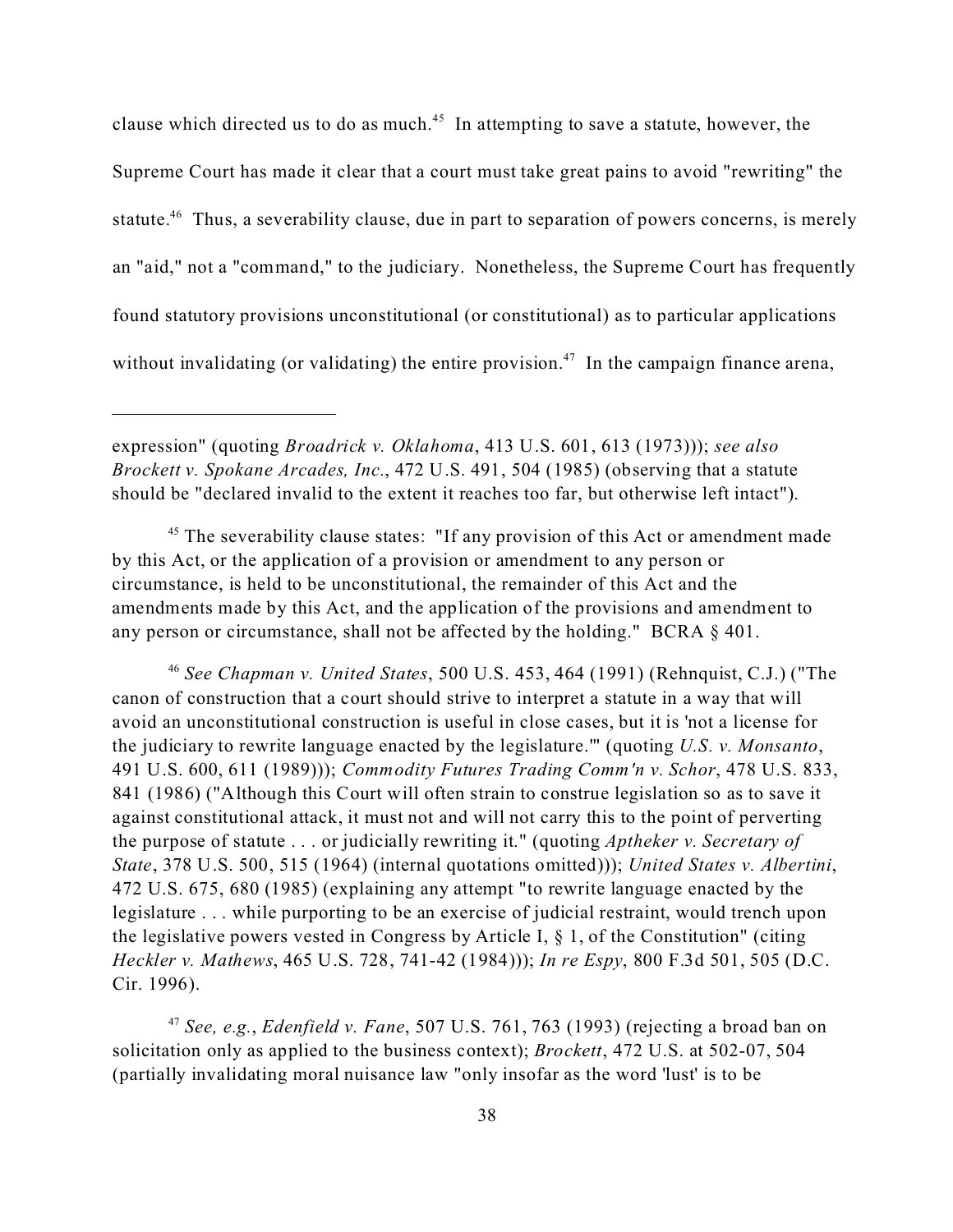the Supreme Court in *Colorado I* and *Colorado II* did not object to severing applications of Section  $441a(d)$ , a FECA provision that caps how much political parties can spend.<sup>48</sup> In *Colorado I*, the Supreme Court invalidated Section 441a(d) as applied to uncoordinated, or independent, expenditures. 518 U.S. at 613-20. It then remanded the question of whether Section 441a(d)'s application to coordinated expenditures was constitutional, directing the lower courts to determine "whether or not Congress would have wanted [Section 441a(d)'s] limitations to stand were they to apply only to coordinated, and not to independent, expenditures." *Id.* at 625-26. On remand the district court found that Section 441a(d)'s application to coordinated expenditures was severable from its application to uncoordinated expenditures. 41 F. Supp. 2d 1197, 1206-07 (D. Co. 1999). The district court found the two applications severable because of the "strong" severability provision, which is almost identical to the provision at issue here, and because there was "no evidence" that Congress would not have rejected Section 441a(d) as applied to coordinated party expenditures. *Id.* at 1207. Both the Tenth Circuit and the Supreme Court, noting that the severability argument was not renewed upon appeal, let the district court's decision stand. *Colorado II*, 533 U.S. at

understood as reaching protected materials"); *United States v. Grace*, 461 U.S. 171, 175, 183 (1983) (invalidating prohibition of speech activities on Supreme Court grounds "as applied to the public sidewalks"); *see also NTEU*, 513 U.S. at 487 (O'Connor, J., concurring in the judgment in part and dissenting in part) (citing examples).

 $48$  Specifically, Section 441a(d) states that political parties "may not make any expenditure in connection with the general election campaign of a candidate in Federal office in a State who is affiliated with such party which exceeds" \$10,000 in a House campaign and, in a senatorial campaign, the greater of \$20,000 or "2 cents multiplied by the voting age population of the State."  $2 \text{ U.S.C. } §$  441a(d)(3).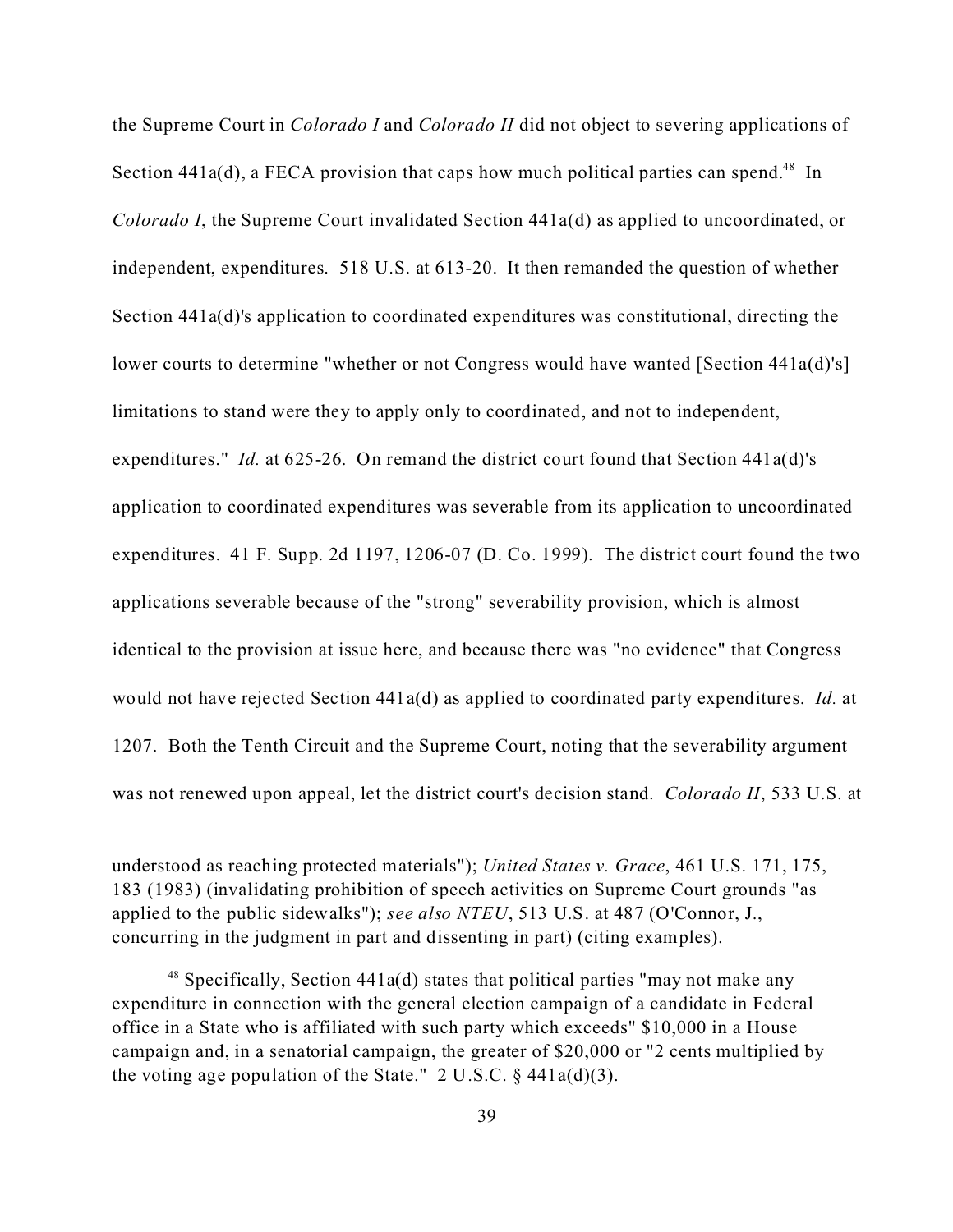440 n.5; *FEC v. Colorado Republican Fed. Campaign Comm*., 213 F.3d 1221, 1225 n.3 (10th Cir. 2000). In the end, though the language in Section  $441a(d)$  makes no reference to coordinated or uncoordinated expenditures, the Supreme Court upheld certain applications of the provision (coordinated party expenditures) but invalidated other applications (uncoordinated party expenditures).

Typically the Supreme Court invalidates specific applications, while letting others stand, when it can confidently discern congressional intent. In one recent case where the Supreme Court refused to limit the application of a statute which banned all honoraria to government employees, *United States v. National Treasury Employees Union ("NTEU")*, 513 U.S. 454, 479 (1995), it did so because it was faced with considerable uncertainty as to how Congress would have defined the honoraria restriction if it had known the complete ban on honoraria would have been rejected as unconstitutional. *Id.*<sup>49</sup> For a number of reasons,

Justice O'Connor, in her dissent in *NTEU*, lamented that "a court should not []

<sup>49</sup> The Court in *NTEU* shied away from a limiting construction, in part, because it could not be sure that it "would correctly identify the nexus Congress would have adopted in a more limited honoraria ban." 513 U.S. at 479."[D]rawing one or more lines between categories of speech covered by an overly broad statute, when Congress has sent inconsistent signals as to where the new line or lines should be drawn, involves a far more serious invasion of the legislative domain." *Id.* at 479 n.26. The Court echoed this concern in *Reno v. ACLU,* where it refused to apply a tailoring construction to provisions seeking to protect minors from "indecent" and "patently offensive" internet communications. 521 U.S. 844, 883-88 (1997). It found that, in a facial challenge, a court "may impose a limiting construction on a statute only if it is 'readily susceptible' to such a construction." *Id.* at 884 (quoting *Virginia v. American Bookseller's Ass'n., Inc.*, 484 U.S. 383, 397 (1988)). The Supreme Court suggested that a statute is "readily susceptible" for a limiting construction when the statute provides "guidance . . . for limiting its coverage" and "the text or other source of congressional intent identified a clear line that this Court could draw." *Reno*, 521 U.S. at 884.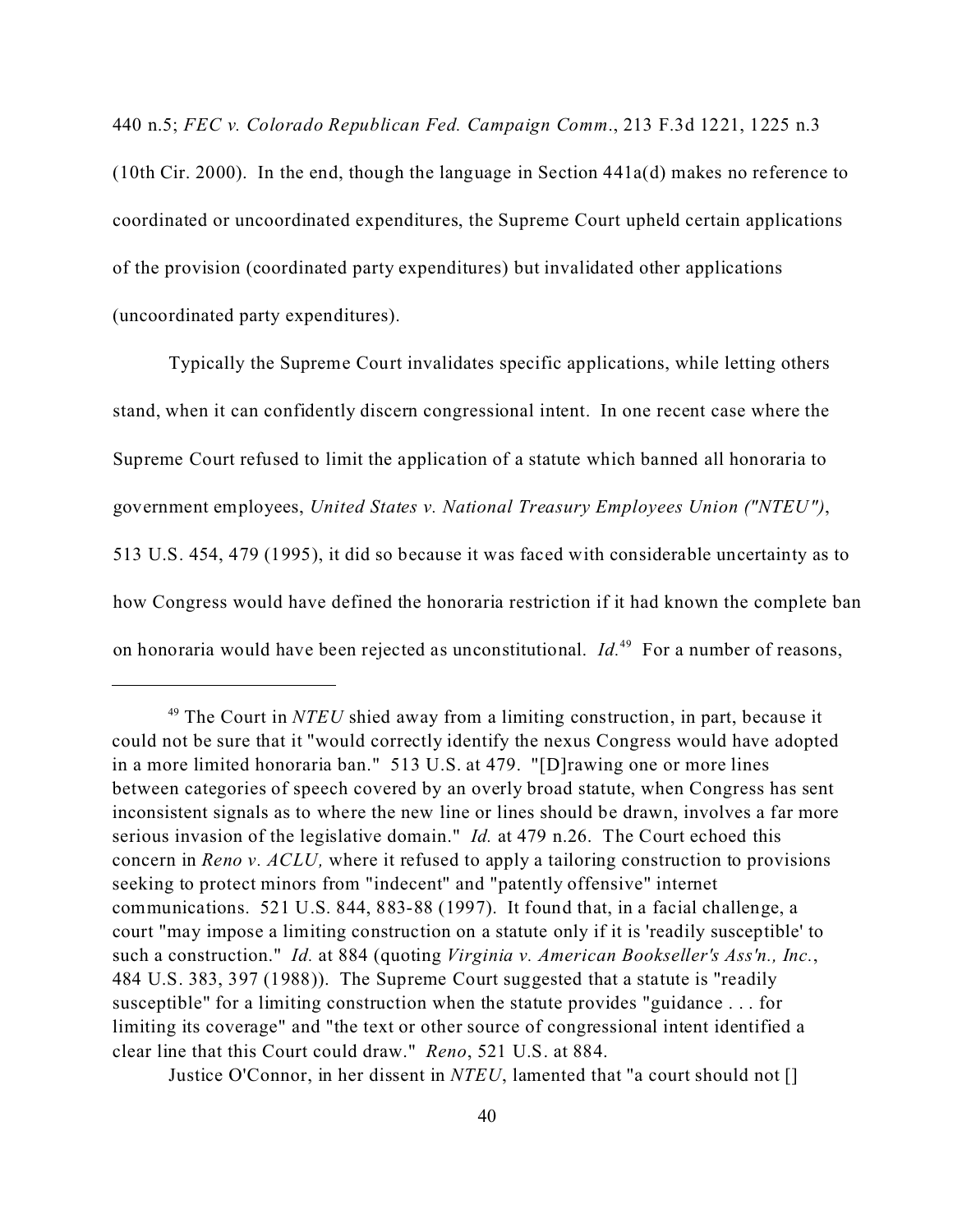we do not have that problem here.

First, with regard to Title I, Congress's intent, based on both the severability clause and the text of the statute, is unambiguous. The clause itself, of course, directs that the Court save "the application of the provisions . . . to any person or circumstance." BCRA § 401. However, as stated previously, such a clause only creates a presumption of severability.<sup>50</sup> It does not relieve this Court of its obligation to determine if the limiting construction of Section 323(a) can stand alone, and if Congress would have enacted such a construction knowing that its broader position would be held unconstitutional.<sup>51</sup> With regard to both the former and the latter, Congress, by defining "federal election activity" in Section 301(20)(A)(iii) to include certain communications which directly affect federal

throw up its hands and despair of delineating the area of unconstitutionality" and that it is "inconsistent with congressional intent to strike a greater portion of the statute than is necessary to remedy the problem at hand." 513 U.S. at 486-89 (O'Connor, J., concurring in the judgment in part and dissenting in part); *see also id.* at 501-03 (Rehnquist, C.J., dissenting) (describing the majority's remedy as an "O. Henry ending").

<sup>50</sup> *See Reno*, 521 U.S. at 884 n.49 (explaining that "[i]n part because of separationof-powers concerns, we have held that a severability clause is 'an aid merely; not an inexorable command'" (quoting *Dorchy v. Kansas*, 264 U.S. 286, 290 (1924))); *Alaska Airlines, Inc. v. Brock*, 480 U.S. 678, 686 (1987); *Community for Creative Non-Violence v. Turner*, 893 F.2d 1387, 1394 (D.C. Cir. 1990) (agreeing that "'the ultimate determination of severability will rarely turn on the presence or absence'" of a severability clause (quoting *United States v. Jackson*, 390 U.S. 570, 585 n.27 (1968))).

<sup>51</sup> *See Minnesota v. Mille Lacs Band of Chippewa Indians*, 526 U.S. 172, 191 (1999) ("Unless it is evident that the legislature would not have enacted those provisions which are within its power, independently of that which is not, the invalid part may be dropped if what is left is fully operative as a law." (quoting *Champlin Refining Co. v. Corporation Comm'n of Okla.*, 286 U.S. 210, 234 (1932))); *Buckley*, 424 U.S. at 108-09 (same).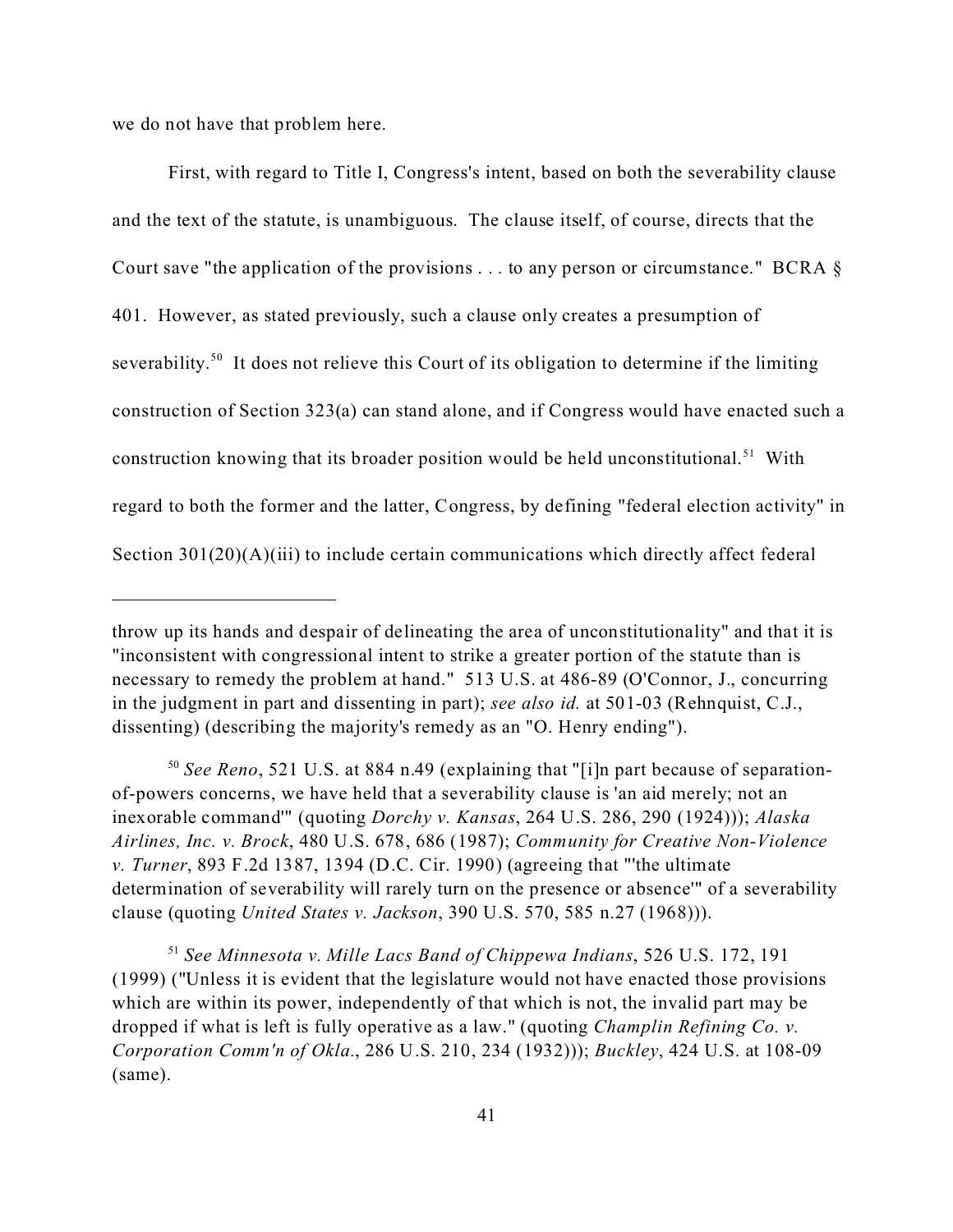elections and by constitutionally prohibiting state parties from engaging in such activity in Section 323(b), has unequivocally indicated its intent that such activity—as defined—would be among the undefined uses of nonfederal funds that national parties were similarly being prohibited from engaging in under Section 323(a). To conclude otherwise would be to turn a blind eye to an obvious reason why Sections 323(b) and 301(20)(A) were written in the first place: to prohibit donors (especially corporations and unions) and the national parties from circumventing Section 323(a) by funneling soft money through state and local parties for Section 301(20)(A) purposes.<sup>52</sup> By limiting the prohibited uses of nonfederal funds by national parties in Section 323(a) to communications of the kind defined by Congress *in its own words* in 301(20)(A)(iii), I am neither employing a saving construction that "rewrites" Section 323(a), nor ignoring Congress's clear intention to save an implicit feature of that

<sup>52</sup> *See, e.g.*, 145 Cong. Rec. S2138 (Mar. 20, 2002) (statement of Sen. McCain) ("Closing the [state and local party] loophole is crucial to prevent evasion of the new federal rules."); 147 Cong. Rec. S2928 (Mar. 27, 2001) (Sen. Schumer) ("[R]egulating soft money without dealing with the soft money that goes to State parties is like the person who drinks a Diet Coke with his double cheeseburger and fries: It does not quite get the job done."); 145 Cong Rec. H8275 (Sept. 14, 1999) (statement of Rep. Kaptur) (stating that banning nonfederal funds for national parties but allowing it for state parties is "like bolting the front door to protect yourself from burglars while hanging a neon sign on the back door that says, 'Come on in'"); 144 Cong. Rec. H7323 (Aug. 6, 1998) (statement of Rep. Roukema) (stating that allowing state parties to use federal funds creates a "loophole large enough to drive an armored car stuffed with campaign cash through."); Brock Decl. ¶ 8; Rudman Decl. ¶ 19; *see also* Gov't Opening Br. at 53 ("Section 323 contains several interrelated provisions designed to eliminate solicitation, contribution, and use of unregulated soft money by federal candidates, federal officeholders, and national political parties."); Gov't Opening Br. at 103 ("Any successful attempt to limit national party soft money activity must perforce prevent easy evasion through surrogates such as state and local parties.") (citing Mann Expert Report at 31).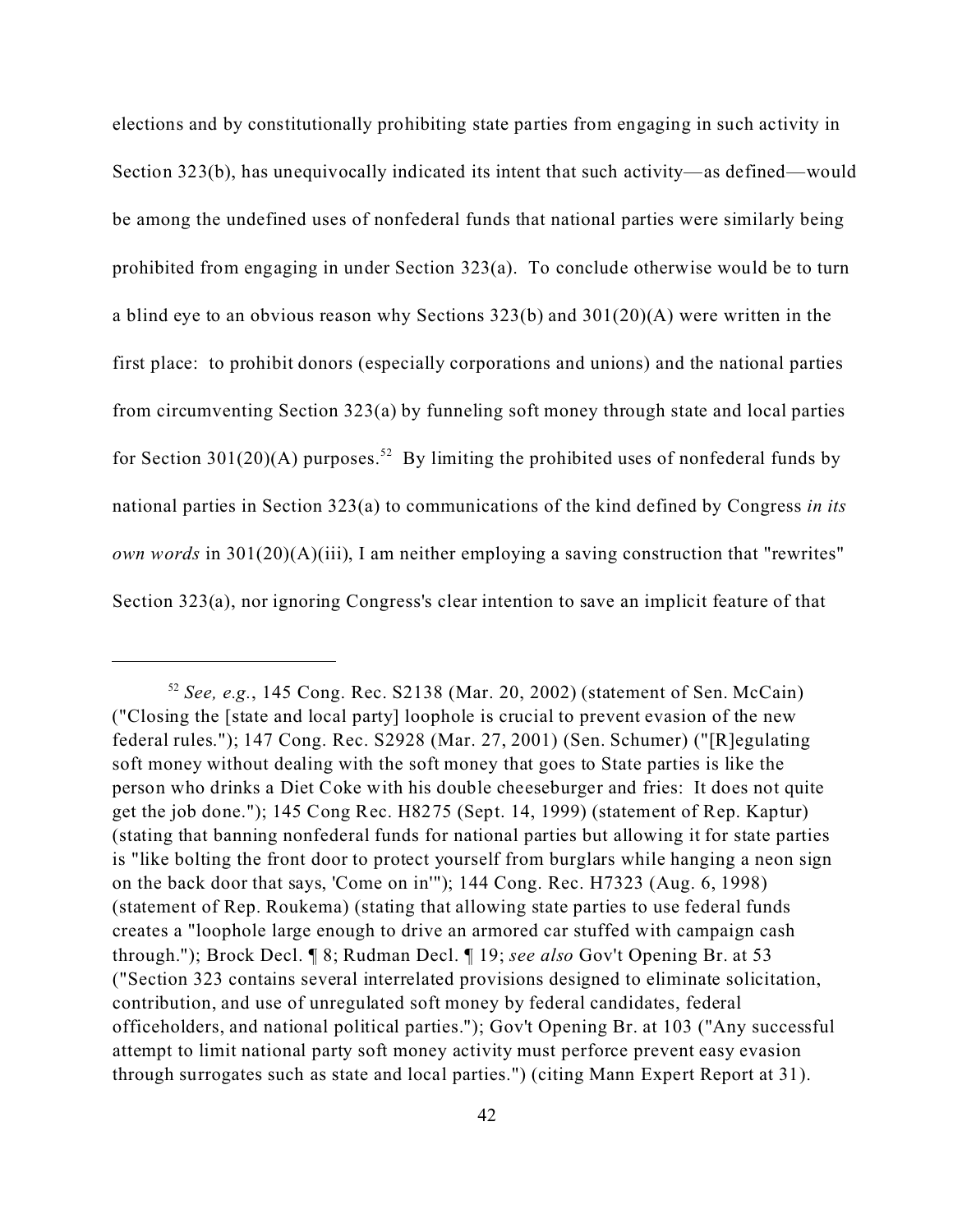section *consistent* with BCRA's severance clause admonition.

Finally, by applying Section 301(20)(A)(iii), which I hold to be constitutionally acceptable for Section 323(b), *see infra* Part I.B.2, to define the prohibited conduct in Section 323(a), I avoid the Supreme Court's additional concern of creating a definition the constitutionality of which has not been decided.<sup>53</sup> Accordingly, for all of the above reasons, I find that Section 323(a)'s implicit prohibition on national parties to use nonfederal money to fund communications of the kind defined in Section  $301(20)(A)(iii)$  is constitutionally severable from its remaining unconstitutional applications.

# **B. New FECA Sections 323(b) and 301(20)(A): Restrictions on Nonfederal Funds for "Federal Election Activities"**

Unlike Section 323(a)'s total ban on the use of nonfederal funds by national parties, Section 323(b) only prohibits state parties from using nonfederal funds for certain "federal election activities," BCRA  $\S 101$ ; FECA  $\S 323(b)$ ; 2 U.S.C.  $\S 441i(b)(1)$ , which it defines in Section 301(20)(A). BCRA § 101; FECA § 301(20)(A); 2 U.S.C. § 431(20)(A). Thus, in order to assess the constitutionality of the restraint on the state parties in Section 323(b), we have to simultaneously assess the constitutionality of Section 301(20)(A)'s definition of

<sup>53</sup> *See NTEU*, 513 U.S. at 479 (refusing to adopt a limiting construction, in part, because its judicial obligation was to avoid "independent constitutional concerns"); *see also Ashwander v. TVA*, 297 U.S. 288, 346-47 (1936) ("The Court will not 'anticipate a question of constitutional law in advance of the necessity of deciding it.'" (quoting *Liverpool, N.Y. & Phila. Steamship Co. v. Emigration Comm'rs*, 113 U.S. 33, 39 (1885))).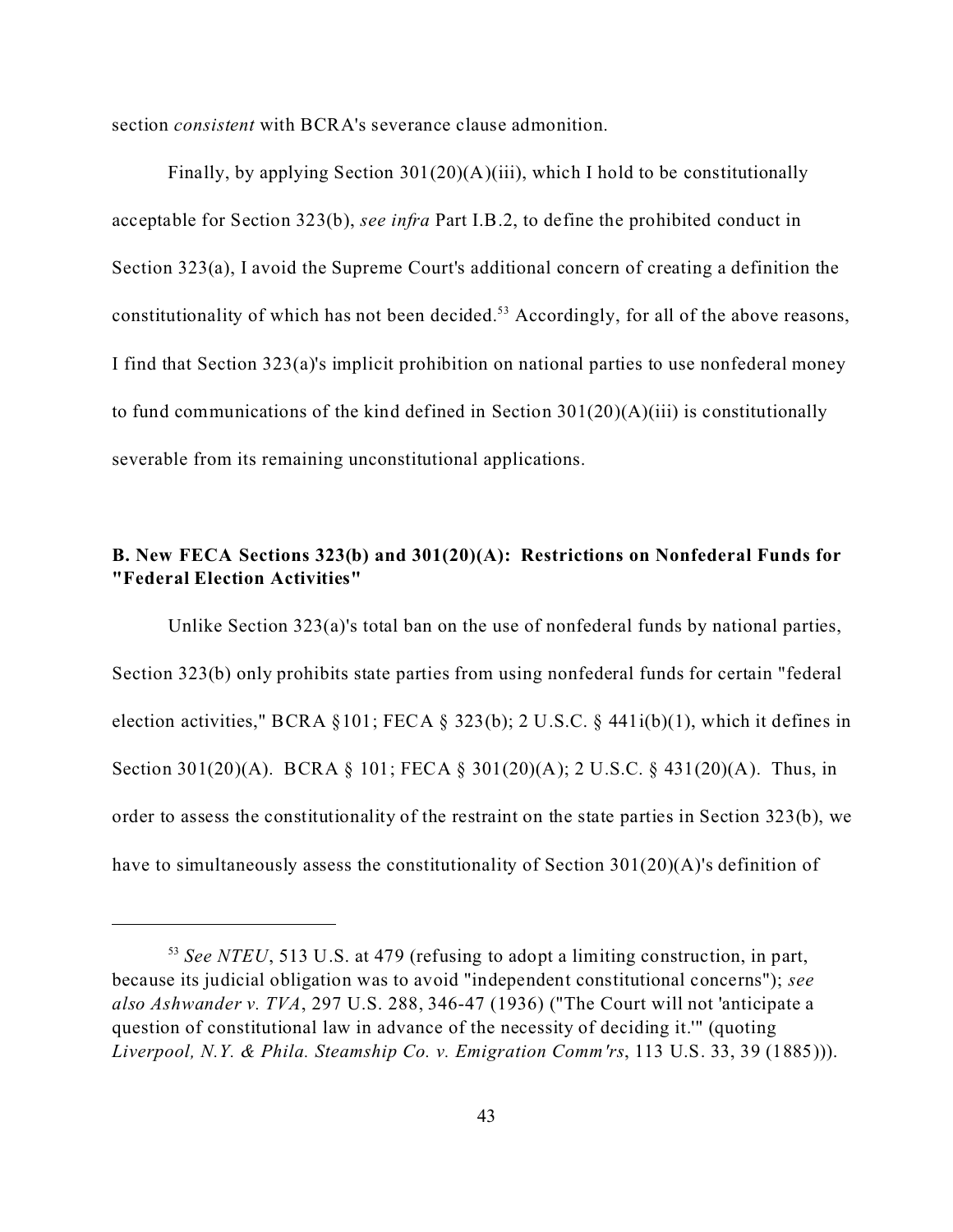federal election activity.

Section 301(20)(A) defines federal election activity to include: (1) voter registration activity during the period 120 days before a regularly scheduled federal election; (2) "voter identification, get-out-the-vote activity, or generic campaign activity conducted in connection with an election in which a candidate for Federal office appears on the ballot"; (3) "a public communication that refers to a clearly identified candidate for Federal office . . . and that promotes or supports a candidate for that office, or attacks or opposes a candidate for that office (regardless of whether the communication expressly advocates a vote for or against a candidate)"; and (4) services provided by a state or local party committee employee who spends more than twenty-five percent of that individual's compensated time "on activities in connection with a Federal election." BCRA § 101; FECA § 301(20)(A); 2 U.S.C.  $§$  431(20)(A).

Only Section 301(20)(A)(iii), however, describes conduct which is targeted exclusively at federal elections and which directly affects federal elections. Accordingly, for the reasons set forth below, I find that Section 323(b) and Sections  $301(20)(A)(i)$ , (ii), and (iv) are substantially overbroad in that they seek to restrain state parties from using nonfederal funds for election activities, which only indirectly affect federal elections, and thus do not give rise to the appearance of corruption necessary to warrant congressional intervention. As to Section  $301(20)(A)(iii)$ , however, I find that it is constitutionally permissible because, by contrast, it focuses on election activities that directly affect federal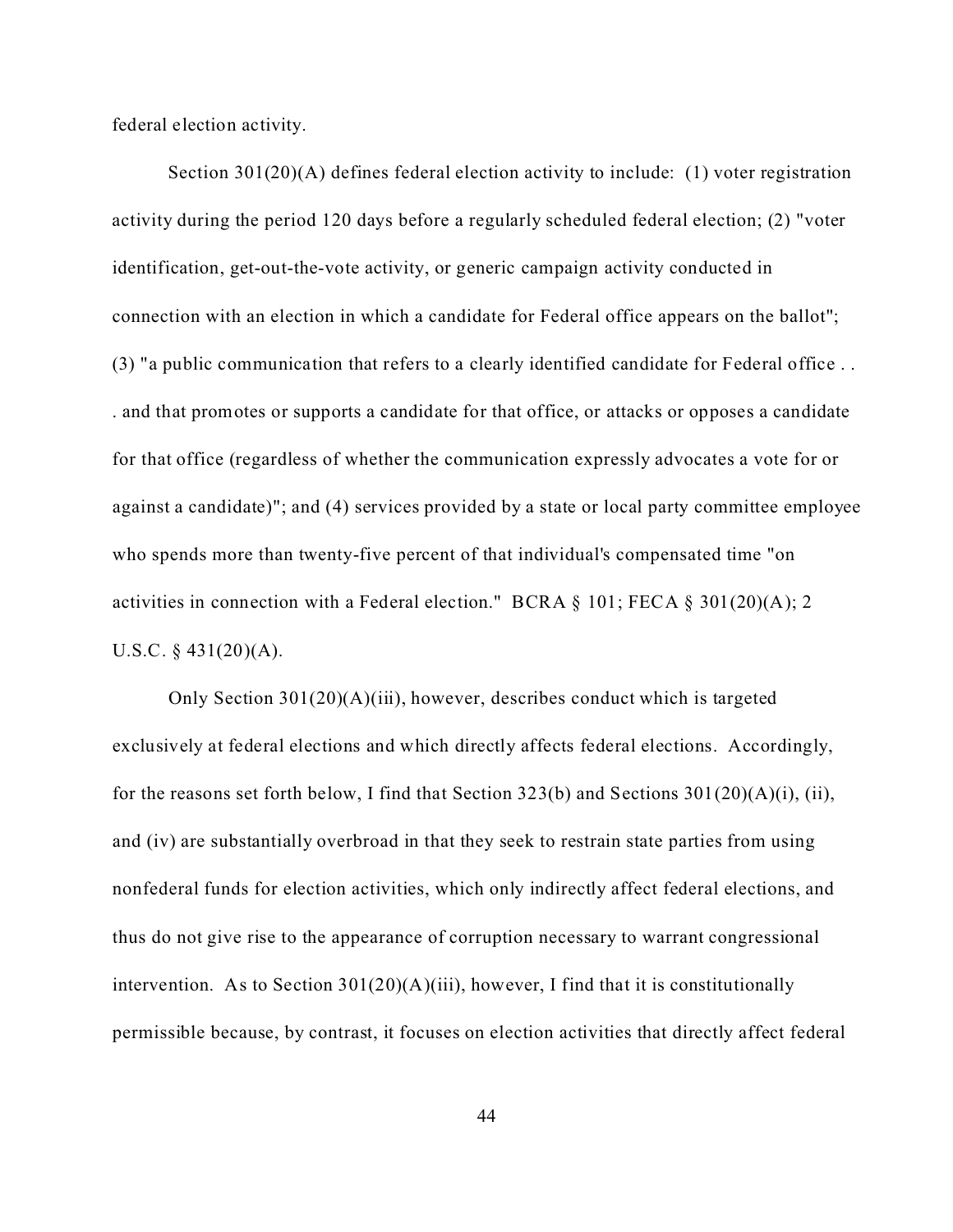elections and as such, give rise to the appearance of corruption necessary to warrant Congress's restraint on the First Amendment rights of the donors.

## **1. New FECA Sections 323(b) and 301(20)(A)(i), (ii), and (iv)**

Section 323(b) is premised, in part, on the congressional belief that certain mixedpurpose activities by state parties, when funded with nonfederal funds, sufficiently affect federal elections that they give rise to an appearance of corruption between the donors and the candidates whose campaign receives the benefit of these activities. I disagree. Setting aside the considerable issue of whether the Elections Clause, U.S. Const*.* art. I, § 4; *Buckley*, 424 U.S. at 13  $\&$  n.16,<sup>54</sup> can be fairly read to allow Congress to regulate state party activities such as those defined in Sections 301(20)(A)(i), (ii), and (iv), *see* CDP/CRP Opening Br. at 20-27, the justification and evidence submitted here fail to establish that those provisions serve a sufficient government interest to justify an infringement on First Amendment rights.

The Supreme Court pointed out in *Colorado I* that "the opportunity for corruption posed by" nonfederal funds for mixed-purpose activities like voter registration and get-outthe-vote "is, at best, attenuated." 518 U.S. at 616. Though dictum it may be, it is particularly telling. *See Central Green Co. v. United States*, 531 U.S. 425, 431 (2001) ("dicta 'may be followed if sufficiently persuasive' but are not binding" (quoting *Humphrey's*

 $54$  Because I find these sections and Section 323(a) (aside from nonfederal funds used for federal activities) unconstitutional based on the First Amendment, I need not reach either the federalism or equal-protection claims.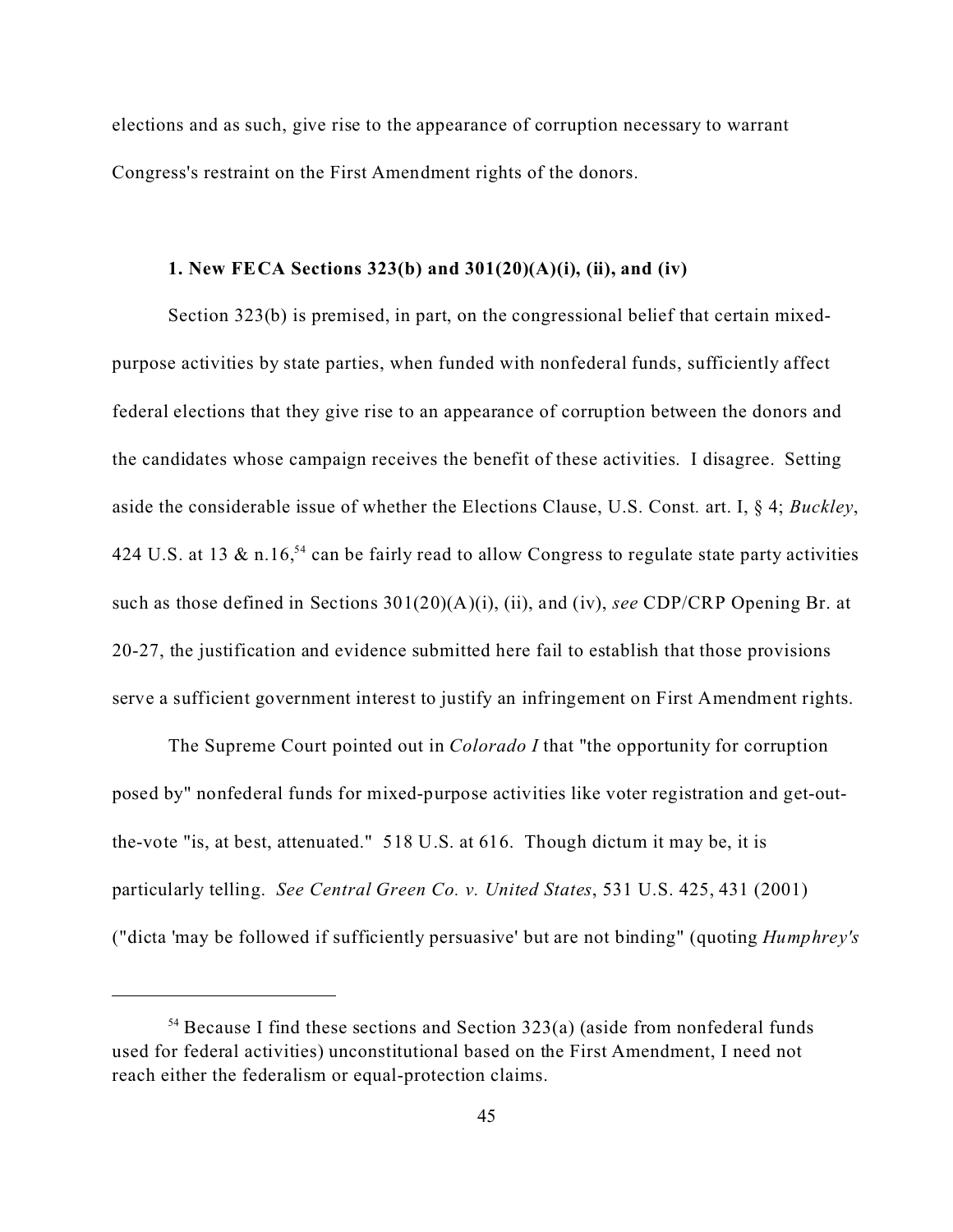*Executor v. United States*, 295 U.S. 602, 627 (1935))). One can infer from the Supreme Court's plain statement that the opportunity for corruption is less because there is no clear link between donations used for these predominantly generic activities and whatever benefit accrues to the candidate.

When nonfederal funds go to political parties, not candidates, and are spent for purposes that do not directly affect federal elections, there is less concern about donors having quid pro quo arrangements with candidates. Indeed, given that Section  $301(20)(A)(iii)$  prevents communications that promote federal candidates, the activities defined in Sections  $301(20)(A)(i)$  and (ii) are necessarily "generic" or specific only to a nonfederal candidate: that is, these activities are not directed at a specific federal candidate.<sup>55</sup> Conversely, such activities potentially assist a considerably larger number of

<sup>&</sup>lt;sup>55</sup> Under the pre-BCRA regime, political parties could not use any nonfederal funds if the voter mobilization effort supported or opposed "a specific candidate." *See* 11 C.F.R.  $\S$  106.5(a)(2)(iv). And in BCRA, generic campaign activity is defined as "a public communication that promotes or opposes a political party and does not promote or oppose a clearly identified Federal candidate or a non-Federal candidate," BCRA § 101(b); 2 U.S.C. 431(21); 11 C.F.R. § 100.25 (67 Fed. Reg. 49,111 (July 29, 2002)), and "get-outthe-vote" is defined as "contacting registered voters . . . to assist them in engaging in the act of voting," *regardless of a reference to a federal candidate*. *See* 11 C.F.R. § 100.24(a)(3). In any event, get-out-the-vote or voter registration activities employing a "public communication," which is defined broadly to include everything from telephone banks to mass mailings, *see* BCRA § 101(b); 2 U.S.C. 431(22); 11 C.F.R. § 100.26, that promotes or attacks a clearly identified federal candidate, *see* BCRA § 101; FECA §  $301(20)(A)(iii)$ ; 2 U.S.C. § 431(20)(A)(iii), would not be allowed if Section 301(20)(A)(iii) is upheld. *See also* Bowler Decl. ¶ 20(b) (noting that California Democratic Party's ("CDP's") direct mail programs typically do not mention federal candidates); Erwin Aff. ¶ 9 (explaining that "[t]he overwhelming amount of [voter registration] activity is 'generic' voter registration activity urging potential registrants to 'Register Republican'").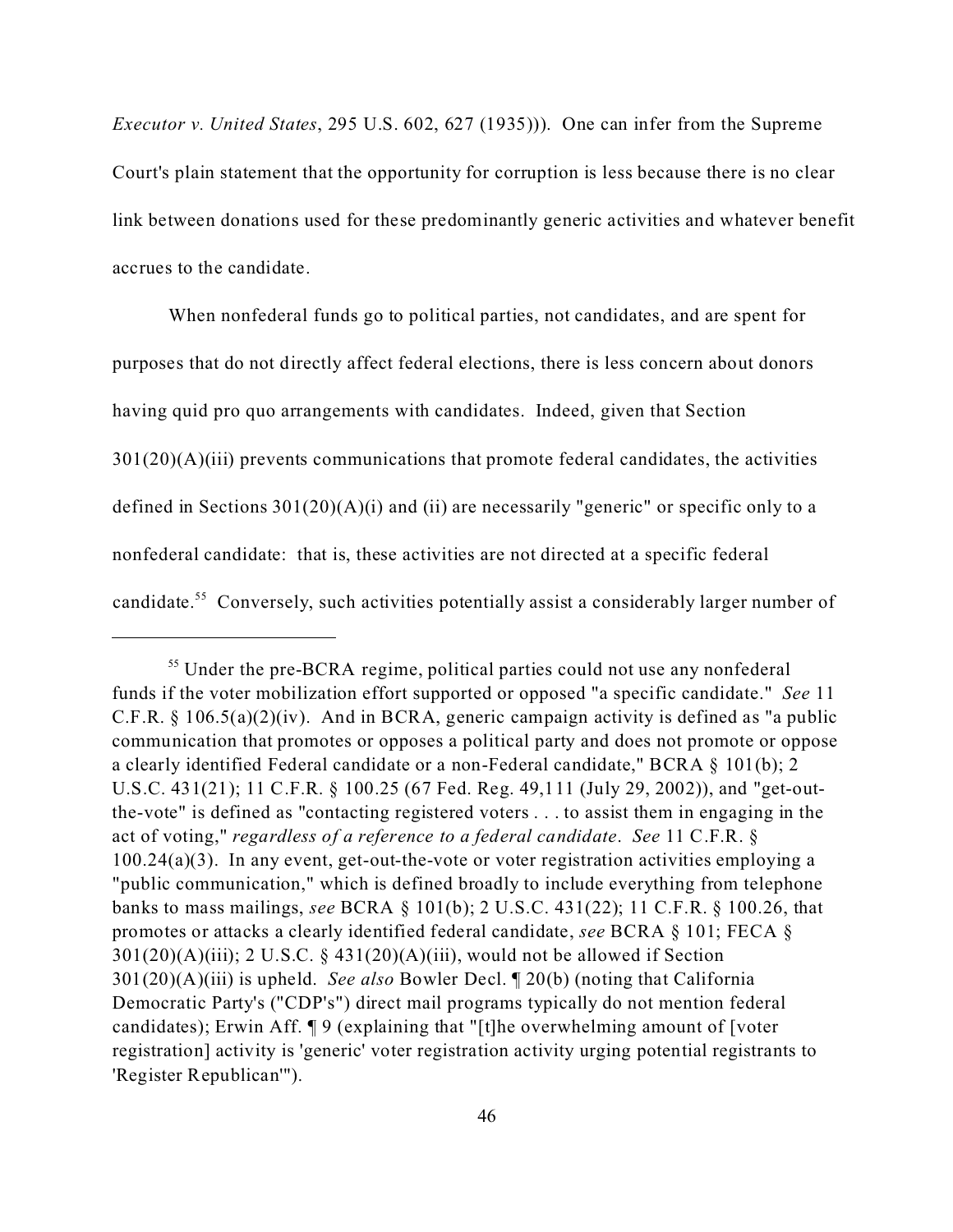state and local candidates that greatly outnumber the one, or possibly two, federal candidates on the ballot,<sup>56</sup> many of whom invariably run unopposed or in clearly noncompetitive races. There is also evidence that state and local parties undertake voter mobilization efforts principally for state and local candidates,  $57$  mostly from nonfederal money they raised on their own,<sup>58</sup> and in elections where the federal candidates are practically uncontested.<sup>59</sup>

<sup>57</sup> *See* Findings 113-37, 150-54. The CDP spent more money for voter registration in 1998, a year with eight statewide elections, than in 2000, a presidential election year. Bowler Decl. ¶ 20.a; *see also* Erwin Aff. ¶ 14.a (stating that "voter registration activities are primarily driven by the desire to affect State and local races").

<sup>58</sup> *See also* Bowler Rebuttal Decl. ¶¶ 3-4 (explaining that the CDP pays for much of its voter registration and get-out-the-vote activities with money raised by the state party); Bowler Decl. ¶ 12 (explaining that in the 1999-2000 election cycle, the CDP raised \$15,617,002 in nonfederal funds, which it used to fund state and local activities). The amount of nonfederal money the California Republican Party ("CRP") and CDP raised themselves is much more than the nonfederal funds they received from national-party transfers. CDP/CRP 1171 (in the 1999-2000 election cycle, which was a presidential election cycle, only 19.1 percent of all CRP nonfederal money was from national-party transfers); CDP/CRP 35, 37, 39 (in 2000, only 36 percent of all CDP nonfederal money was from national-party transfers). While the state and local parties may spend most of their nonfederal national-party transfers on candidate advocacy, they spend very little of their overall nonfederal funds on such activities.

<sup>59</sup> For example, the CDP actively registered over 300,000 Democratic voters throughout California during 2002 even though there was only one competitive congressional race out of 52 races. *See* Bowler Decl. ¶ 20.a; Torres Decl. ¶ 8.

<sup>56</sup> *See* Bowler Decl. ¶¶ 13, 15 (explaining that in the 2002 cycle, where the only federal office on the California ballots was a congressional race, administrative expenses were required to be allocated 12.5 percent federal and 87.5 percent nonfederal based on the ballot composition formula). California holds elections for 120 legislative officers, eight statewide-elected officers, and four members of the State Board of Equalization. It also holds elections for judicial offices, local offices, and ballot measures at both the state and local levels. *See id.* ¶ 13; Erwin Aff. ¶ 5.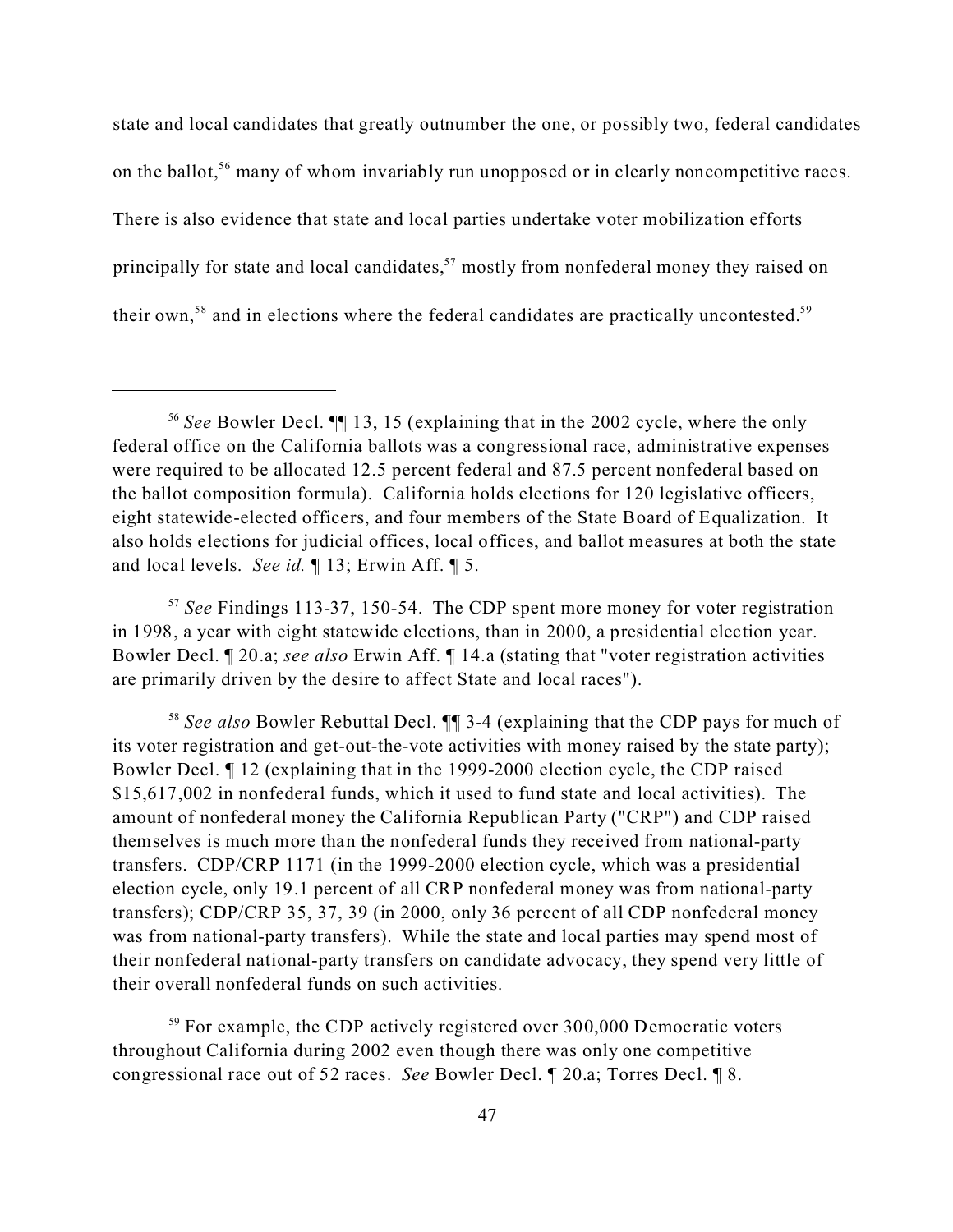In light of this focus on state and local candidates, there is every reason for this Court to doubt whether the federal candidates themselves would view such generic activities by state and local parties as sufficiently helpful to their campaigns as to warrant even a token sense of indebtedness to the soft money donors to the political parties. The evidence, such as it is, regarding Sections  $301(20)(A)(i)$  and (ii) activities fails to demonstrate either the degree of effect such activities have on the federal candidate's re-election, or the existence of a public perception that donations used to fund such efforts create a sense of indebtedness between the federal candidate and those who make large donations to the party. That there is no evidence that the public perceives corruption in these circumstances is not surprising. Since the public would expect state parties to engage in such voter mobilization efforts for the benefit of all of its candidates, we can, and should, reasonably infer that the public would correspondingly view a federal candidate's sense of indebtedness, if any, to be *diluted* among the numerous state and local candidates who equally benefit from these activities. *See* Feingold Dep. at 126-27 (acknowledging that soft money being used for generic campaign activity is less likely to create an appearance of corruption). Such uncertainties are hardly a sufficient basis from which to allege that precluding state and local parties from using nonfederal funds for mixed-purpose activities serves the government interest in preventing corruption, or its appearance. Thus, in the absence of a substantial evidentiary showing to the contrary, it is "mere conjecture," *Shrink Missouri*, 528 U.S. at 392, by the defendants that an appearance of corruption arises from donations to state parties, or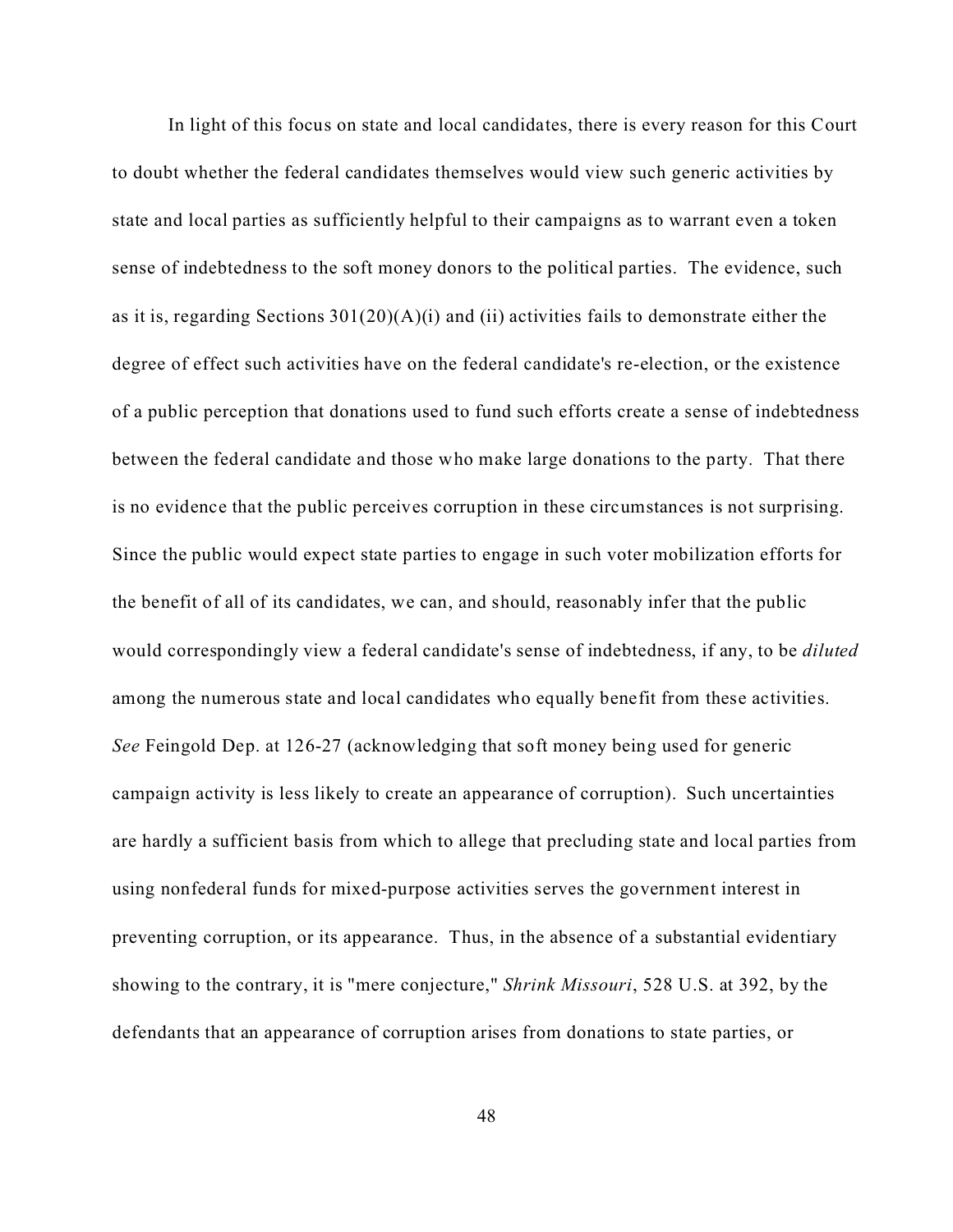transfers from national parties, that are used for these generic or noncandidate-specific activities set forth in Sections  $301(20)(A)(i)$  and (ii).

Finally, even if the defendants had demonstrated that some mixed-purpose activities do somehow create an appearance of corruption, Sections  $301(20)(A)(i)$ , (ii), and (iv) are not sufficiently tailored to be constitutionally acceptable. By limiting donations for so many unmistakably noncorrupting activities, like donations for voter registration on behalf of state candidates, these sections extend too far. It is simply not enough to claim that just because the use of a donation has *some* effect on a federal election, it must be completely funded with federal funds.<sup>60</sup> To reach such a conclusion would inevitably sweep in too many activities that deserve First Amendment protection. Section 301(20)(A)(iv)'s percentage based definition of the amount of time a party official must spend in connection with a federal election, BCRA § 101; FECA § 301(20)(A)(iv); 2 U.S.C. § 431(20)(A)(iv), provides the starkest example of this insufficient tailoring. If a state party employee spends 26 percent of his compensated time "in connection with a Federal election," then his entire salary must be paid using federal funds. Clearly, 74 percent of the employee's compensated time, which has no relation whatsoever to a federal election, is being regulated. There is no adequate basis in the record before us to determine whether the nature of his conduct

<sup>60</sup> *Cf.* Robert Post, *Regulating Election Speech Under the First Amendment*, 77 Tex. L. Rev. 1837, 1842 (1999) ("It is surely the case that election speech affects elections, but so does all public discourse. If all that were necessary to bring speech within the authority of a managerial domain were that the speech produce effects on the domain, nothing much would be left of public discourse.").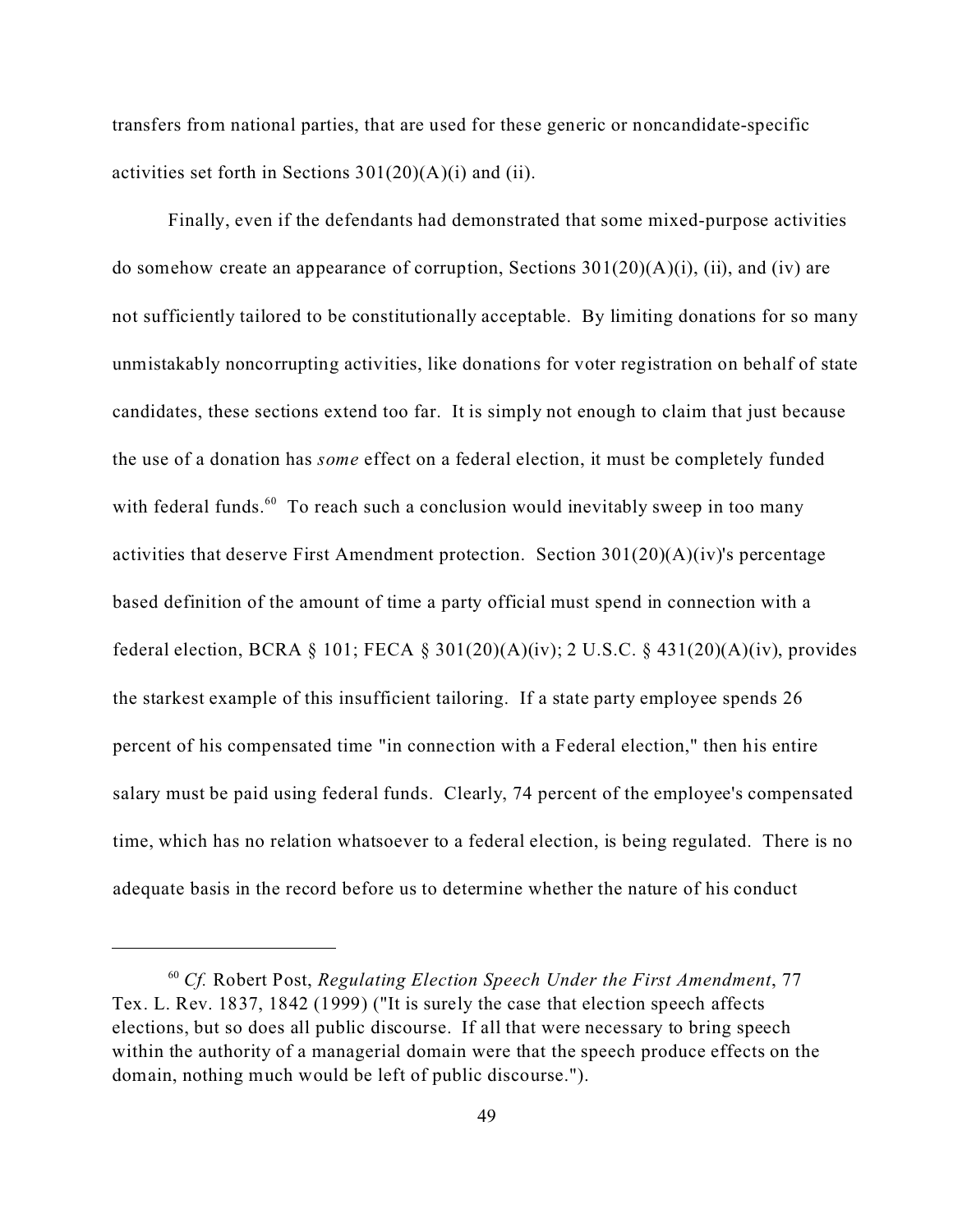sufficiently impacts the election to give rise to an appearance of corruption between the donors who may be funding his efforts through the state party and the candidate receiving the benefit of his services. Thus, even if Sections  $301(20)(A)(i)$ , (ii), and (iv) served to prevent some appearance of corruption, they are not drawn closely enough to survive scrutiny.

#### **2. New FECA Section 301(20)(A)(iii)**

As I indicated previously, Congress has the power to require both national and state parties to use only federal money for election activities that directly affect federal elections.<sup>61</sup> Section 301(20)(A)(iii) focuses on one such type of activity: "a public communication that refers to a clearly identified candidate for Federal office . . . and that promotes or supports a candidate for that office, or attacks or opposes a candidate *for that office*." BCRA § 101; FECA § 301(20)(A)(iii); 2 U.S.C. § 431(20)(A)(iii) (emphasis added). Judge Henderson concludes in her opinion that the Supreme Court in *Buckley* required certain "magic words" that specifically advocate the election or defeat of a candidate in order for a communication to be the type of advocacy regulable by Congress.

 $<sup>61</sup>$  This analysis of Section 301(20)(A)(iii) is equally applicable to national, state,</sup> and local parties. Considering the coordination and financial transfers between the various party levels and that parties at all levels work on behalf of national, state, and local candidates, it is unrealistic to view the parties differently simply based on the fact that one is labeled "national" and another "state." It is the nature of the activities they undertake rather than they label they assume that defines the type of allowable regulations.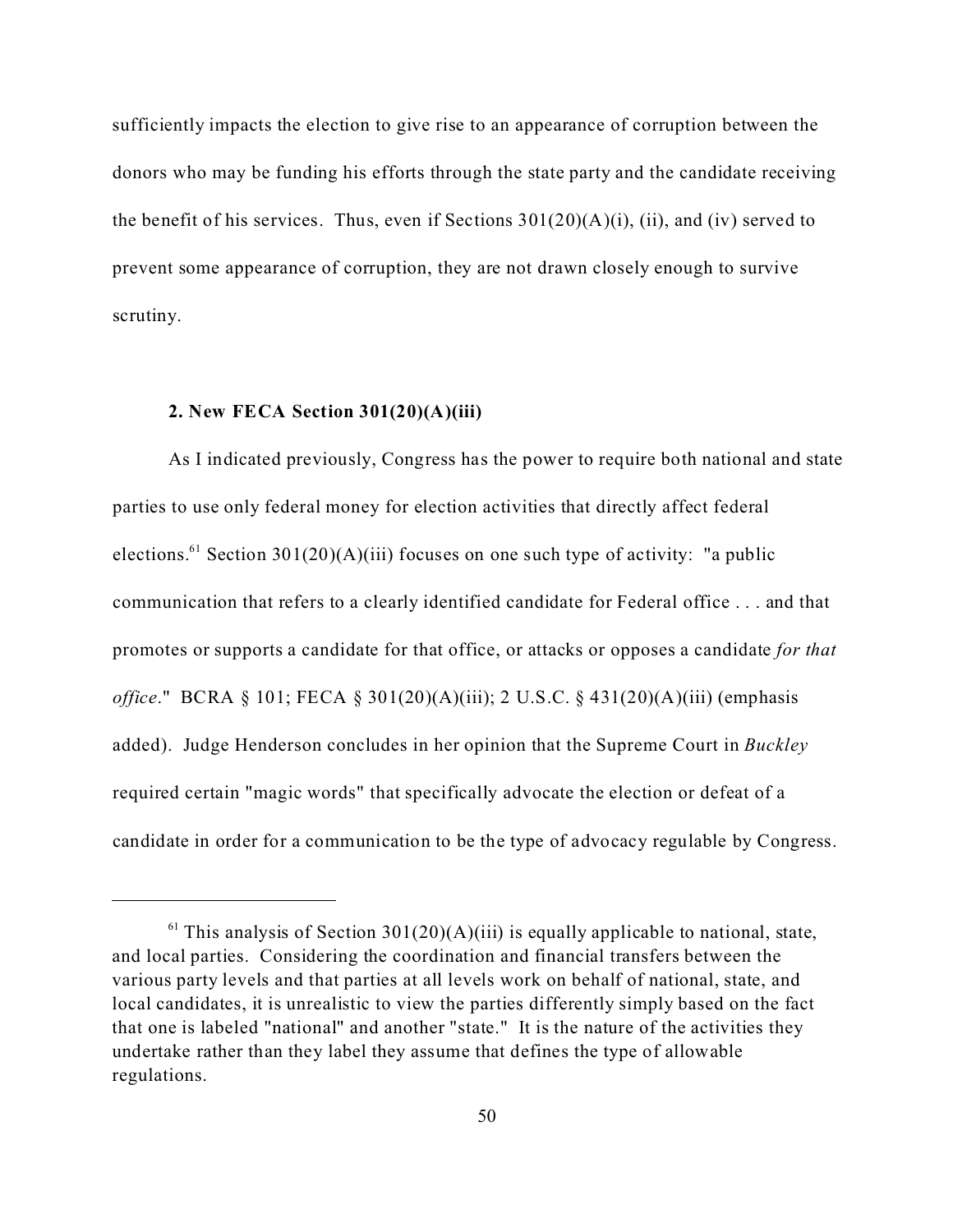All other communications, even if they directly affect a federal election, from her perspective, are not regulable.<sup>62</sup> I disagree. For the same reasons, in part, set forth by Judge Kollar-Kotelly in her opinion on Title II, I believe that *Buckley* did not set forth a "brightline test." *See* J. Kollar-Kotelly Op. at Part III.I.C.1.But, even if the Supreme Court did set forth a bright-line test for Congress's regulation of *expenditures by nonparties* in *Buckley*, 424 U.S. at 39-51, that rationale is not necessarily applicable to, and binding on, Congress's power to regulate *donations to political parties* under BCRA.

Therefore, the question before this Court is not so much whether Congress can regulate the use of nonfederal funds for uncoordinated, nonexpress advocacy that directly affects federal elections, but whether Congress has defined such nonexpress advocacy in Section  $301(20)(A)(iii)$  in a way that will withstand constitutional scrutiny. For the following reasons, I have concluded that Congress not only can regulate uncoordinated, nonexpress advocacy which directly affects federal elections, but has defined that nonexpress advocacy in Section  $301(20)(A)(iii)$  in a way that is sufficiently tailored to serve the government interest of preventing actual or apparent corruption, and in a way that is not unconstitutionally vague. $63$ 

<sup>&</sup>lt;sup>62</sup> See, e.g., J. Henderson Op. at Part IV.D.1.a & Part IV.D.1.b (referring repeatedly to "protected issue advocacy"). I do not believe we should assume that just because the party advertisements are currently funded with nonfederal money that they, by definition, have a nonfederal purpose. *See* J. Henderson Op. at Part IV.D.1.c.

 $63$  Any attempt to regulate communications that directly affect federal elections, like those regulated in Section 301(20)(A)(iii), does not exceed Congress's authority to regulate federal elections under the Elections Clause, *see* U.S. Const. art I., § 4. For this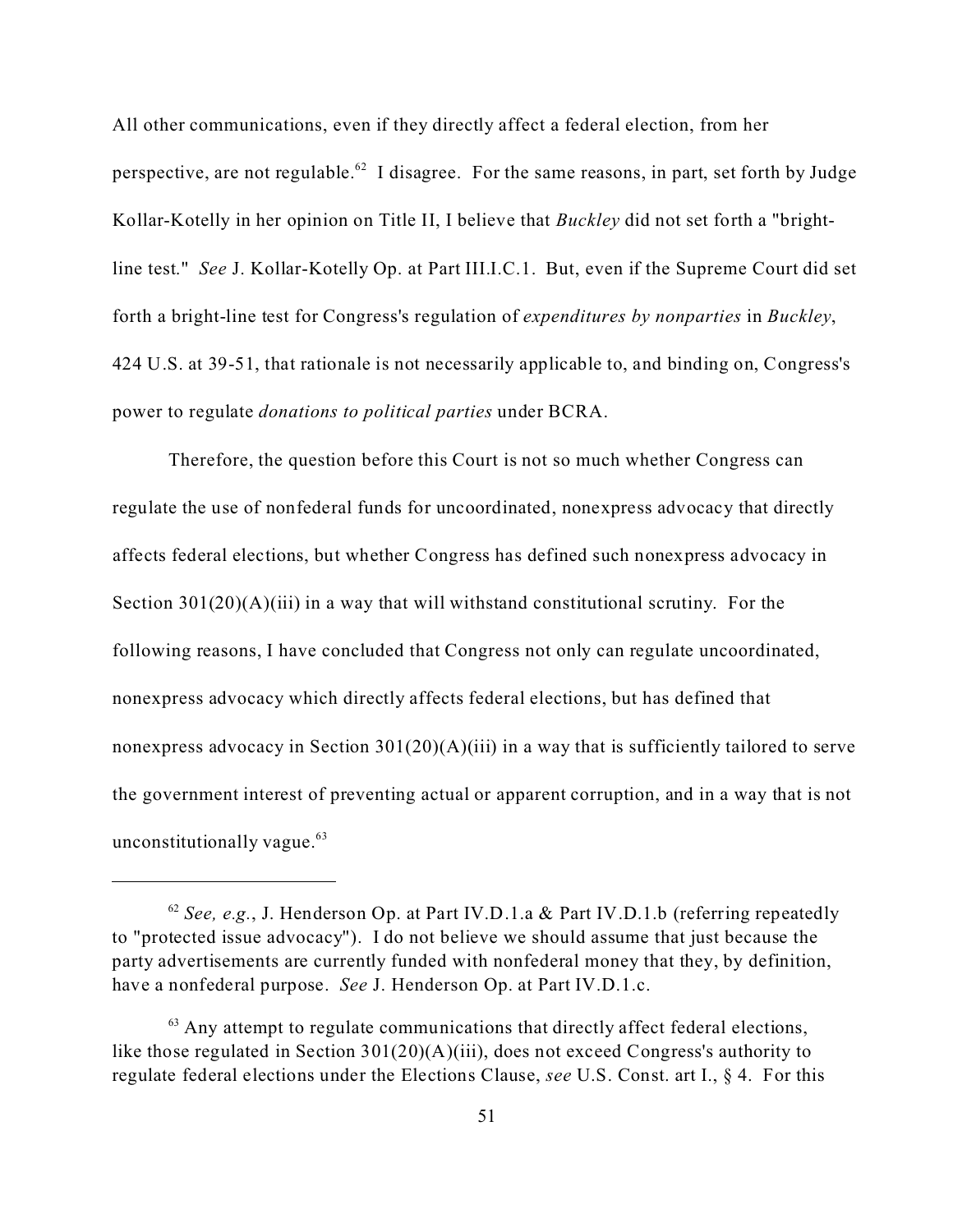In defining "candidate advocacy" as it did, Congress chose to couple two concepts together in order for communications to qualify as regulable: (1) the identification of a candidate for a federal office; and (2) words that promote, oppose, attack, or support that candidate *for that office*. BCRA § 101; FECA § 301(20)(A)(iii); 2 U.S.C. § 431(20)(A)(iii). Therefore, unlike genuine issue advocacy, which both national and state parties have every right to participate in with nonfederal funds, and which help all party candidates in a generic sense, Congress in this definition was seeking to focus on parties using nonfederal funds for communications intended to directly help a specific federal candidate. Because such assistance is focused on a specific candidate,  $64$  it is natural for that candidate to feel indebted

<sup>64</sup> *See, e.g.*, *Colorado II*, 533 U.S. at 458 ("I understood that when I raised funds for the [Democratic Senatorial Campaign Committee ("DSCC")], the donors expected that I would receive the amount of their donations multiplied by a certain number that the DSCC had determined in advance, assuming the DSCC has raised other funds." (quoting Senator Timothy Wirth)); Simpson Decl. ¶ 7 ("Members know that if they assist the party with fundraising, be it hard or soft money, the party will later assist their campaign. . . . Although soft money cannot be given directly to federal candidates, everyone knows that it is fairly easy to push the money through our tortured system to benefit specific candidates."); McCain Decl. ¶ 7 ("[P]arties encourage Members of Congress to raise large amounts of soft money to benefit their own and others' re-election."); *see also* Findings

reason, I do not need to address further the plaintiffs' federalism claims in relation to Section 301(20)(A)(iii). I also reject the plaintiffs' equal-protection challenge because political parties are unique actors in the political system, *see supra* note 27 and accompanying text, such that Congress is warranted in treating contributions to them differently. *See California Medical*, 453 U.S. at 200-01 (rejecting equal-protection challenge to contribution limits for multicandidate political committees, stating that "[t]he differing restrictions placed on [different entities] reflect a judgment by Congress that these entities have differing structures and purposes, and that they therefore may require different forms of regulation in order to protect the integrity of the electoral process"). Finally, I concur with Judge Henderson's discussion of the Thompson Plaintiffs' equalprotection claim. *See* J. Henderson Op. at Part IV.D.4.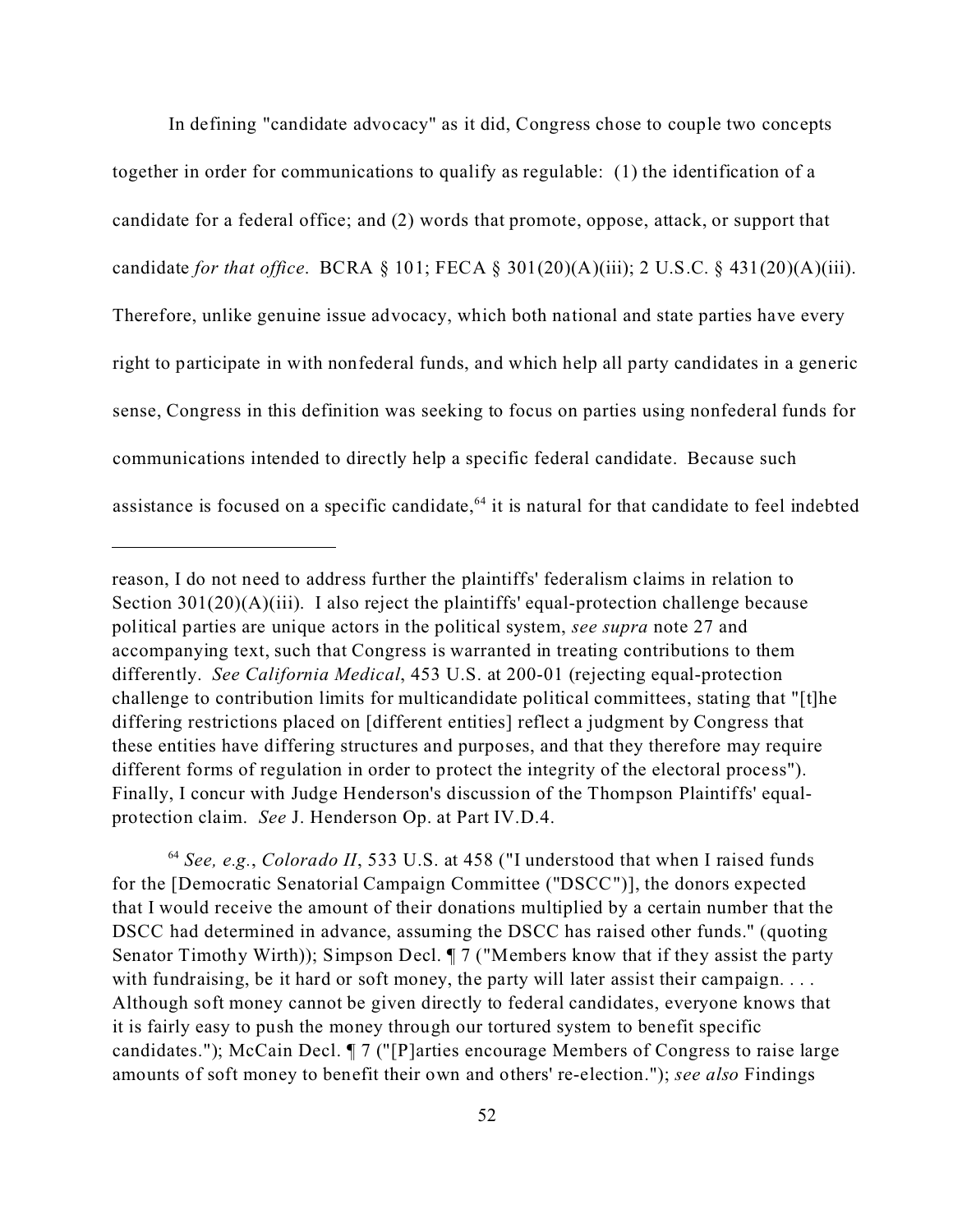towards those whose donations funded the communication, even if he does not know exactly which soft money donors' funds actually made it possible. Concomitantly, it is natural for the public to perceive that those whose large soft money donations funded the national and state parties' communications are not only known by the parties' staffs, but by the federal candidates who directly benefitted from the donations.

The evidence submitted by the defendants overwhelmingly corroborates these common sense conclusions. The record is clear that many, if not most, of the party so-called "issue ads" refer to a specific federal candidate.<sup>65</sup> And the evidence also demonstrates that the advertisements are designed to, and do, support or oppose those candidates for that office.<sup>66</sup> To illustrate one extreme of this genre: in 1996, the Republican National Committee ("RNC") ran a supposed "issue ad" called "The Story" which requires only a quick reading to discern its true purpose and effect.

> Audio of Bob Dole: We have a moral obligation to give our children an America with the opportunity and values of the nation we grew up in. Voice Over: Bob Dole grew up in Russell, Kansas. From his parents he learned the value of hard work, honesty and responsibility. So when his country called . . . he answered. He was seriously wounded in combat. Paralyzed, he underwent nine operations. Audio of Bob Dole: I went around looking for a miracle that would make me

31-35.

 $65$  In the 1998 election, \$24.6 out of \$25.6 million spent by political parties on advertisements were spent on advertisements that referred to a federal candidate. Out of 44,485 advertisements, 42,599 advertisements referred to a specific candidate. *See* Krasno & Sorauf Expert Report at tbl. 1.

<sup>66</sup> *See* Findings 36-52.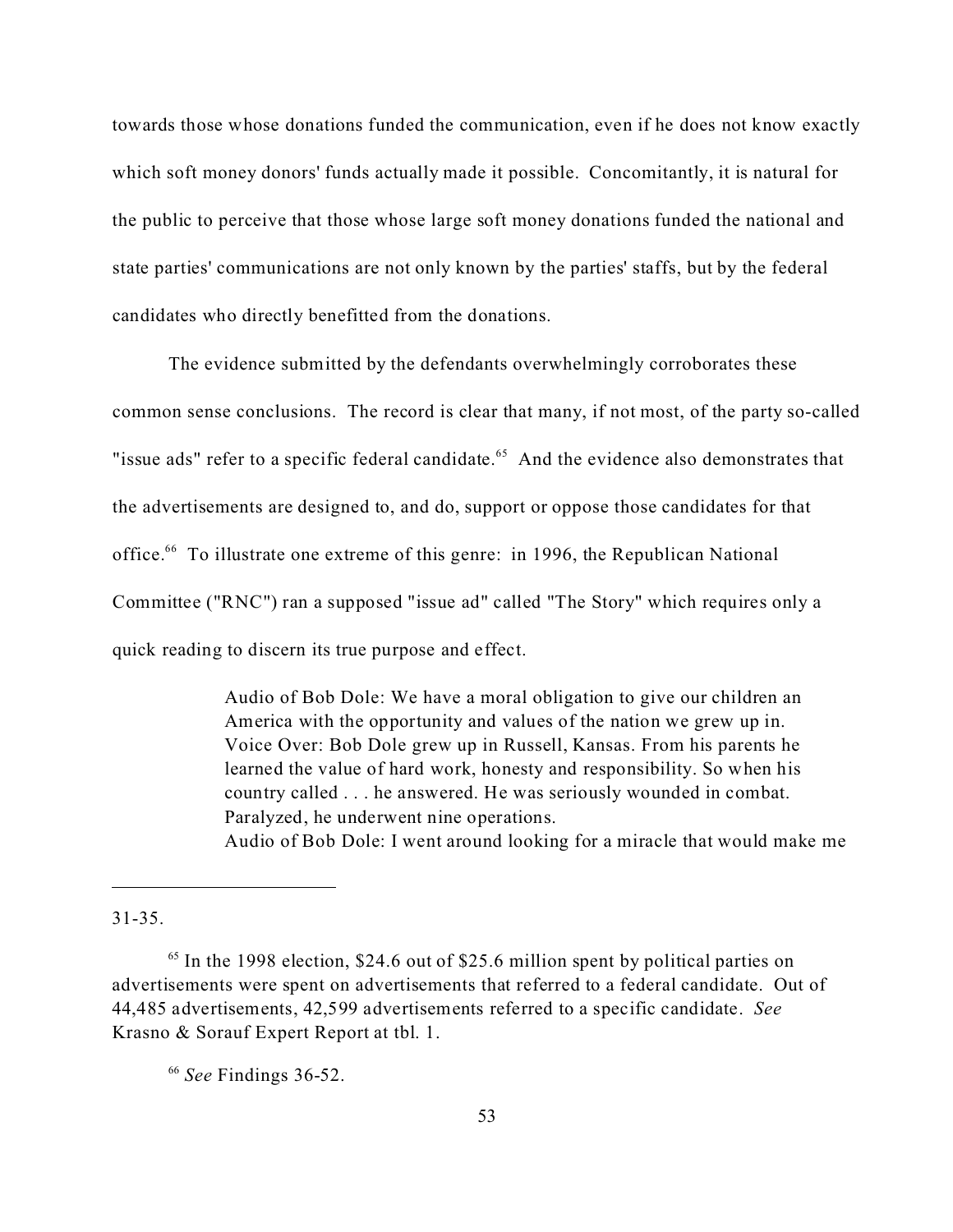whole again.

Voice Over: The doctors said he'd never walk again. But after 39 months, he proved them wrong.

Audio of Elizabeth Dole: He persevered, he never gave up. He fought his way back from total paralysis.

Voice Over: Like many Americans, his life experience and values serve as a strong moral compass. The principle of work to replace welfare. The principle of accountability to strengthen our criminal justice system. The principle of discipline to end wasteful Washington spending.

Voice of Bob Dole: It all comes down to values. What you believe in. What you sacrifice for. And what you stand for.

Fabrizio Dep. Exhibit 2; McCain Decl. ¶ 15; Huyck Decl. ¶ 3; Fabrizio Dep. at 49-55.

Though this advertisement transparently was intended to assist Senator Dole's campaign, it was funded in part with nonfederal funds. It is hard to disagree with Senator Levin, who described the advertisement this way: "It's not an ad about welfare or wasteful spending; it is an ad about why should we elect that particular nominee."<sup>67</sup>

Another and more typical form of sham issue advertisement run by parties is a candidate-centered ad that focuses on the positions, past actions, or general character traits of a given federal candidate; contrasts them to the party's view of the proper outlook on those issues; and encourages the viewers to contact the candidate to ostensibly inquire why he/she is taking those positions or actions. *See* Findings 45 & 46. In the 2000 election, for example, the National Republican Congressional Committee and the Florida Republican Party ran television advertisements criticizing Linda Chapin, the Democratic candidate for

<sup>67</sup> 145 Cong. Rec. S12747 (Oct. 18, 1999) (Sen. Levin); *see also* Memorandum from Charlie Nave to Haley Barbour (May 28, 1996) (explaining that the Dole advertisement was tested to see its effect on Senator Dole's election).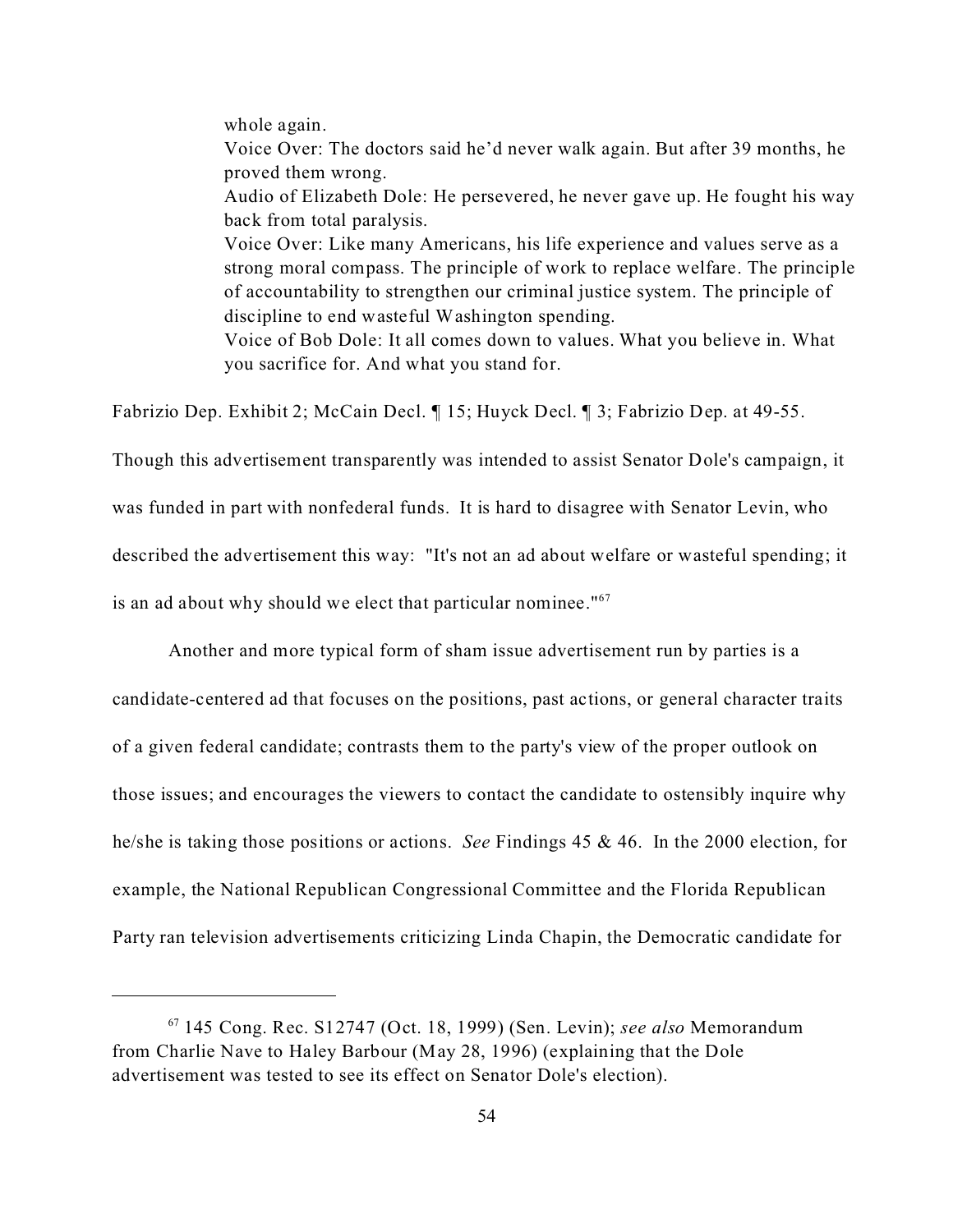### Congress:

Announcer: Linda Chapin. Hard on taxpayers. Soft on convicts. Chapin raised taxes on your utilities, pushed to raise the county sales tax and even tried raising your property tax. Meanwhile, hard time in the county jail turned into "Chapin time." Where convicts received cable tv and lounged on padded furniture in carpeted cells. Chapin's County Commission ran this soft jail . . . a jail she called a "national model." Ask Chapin why she's hard on taxpayers and soft on convicts.

Chapin Decl. Exhibit 2; Chapin Decl. ¶ 10; Beckett Decl. ¶ 10; Pennington Decl. ¶ 14.<sup>68</sup>

This type of electioneering advertisement, and many others like it, were run by the state

party, which used mostly nonfederal funds to pay for it. It takes little convincing to find that

these advertisements can, and do, directly influence the outcome of a federal election<sup>69</sup> and

that parties engaging in them are "electioneering in the guise of issue advocacy." Mann

Expert Report at 26. Moreover, because the amount of money used for candidate advocacy

<sup>&</sup>lt;sup>68</sup> Another example of negative candidate advocacy funded by parties: "We expect our public officials to be responsible, do their jobs and obey the law. But Corrine Brown missed an astonishing 187 votes in Congress. . . . Apparently, Corrine Brown thinks she's above the law. A government audit found extensive violations of federal law during her 1992 campaign. Call Corrine Brown . . . . Tell her public officials should act responsibly, do their job and obey the law." ODP0041-1024. For more examples, see Findings 41, 45, 46.

<sup>&</sup>lt;sup>69</sup> See Findings 36-52, 138-47. The parties were clearly not using such advertisements for party building purposes since 92 percent of the advertisements did not even mention the name of the party in the body of the advertisement. Buying Time 2000 at 64 (stating that in the 2000 election, almost 92 percent of party advertisements never even identified the name of a political party in the body of the advertisement, let alone encouraged voters to register with or support the party or to volunteer with the local party organization).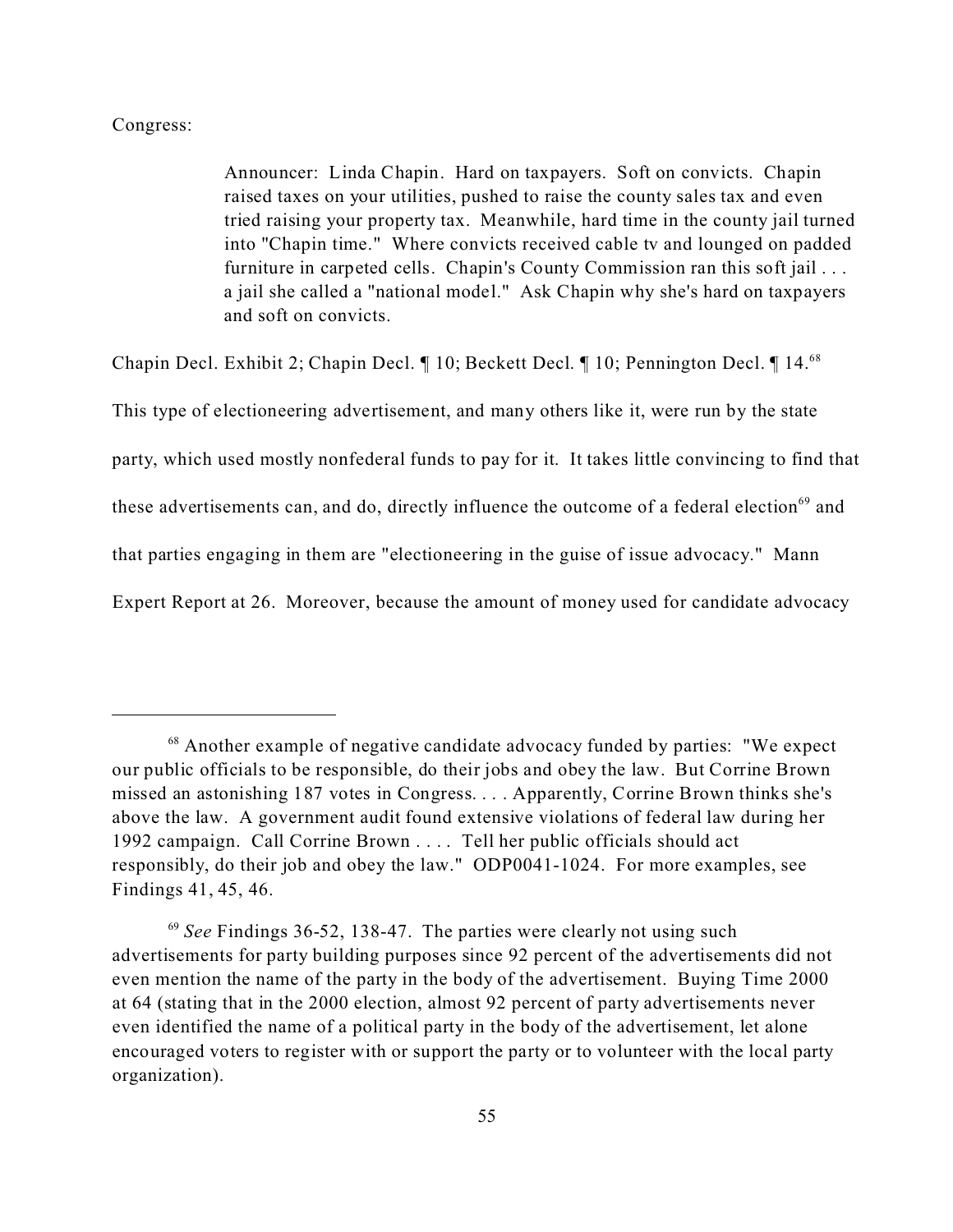is substantial,<sup>70</sup> the candidates are likely to feel even more indebted to the donors whose contributions to the political parties made possible this form of campaign assistance.<sup>71</sup> Not surprisingly, the use of nonfederal funds for this type of candidate advocacy was, to all appearances, Congress's primary concern in deciding to enact BCRA Sections 323(a) and  $323(b).^{72}$ 

The record further demonstrates that congressional candidates know who the major soft money donors are.<sup>73</sup> In some cases, they actively assist in helping the party to raise such

 $<sup>71</sup>$  The donors themselves are not blind to the fact that donations to the parties are</sup> used to benefit the federal candidates. *See, e.g.*, Rozen Decl. ¶ 12 ("Donors to the national parties understand that if a federal officeholder is raising soft money—supposedly 'non-federal' money—they are raising it for federal uses, namely to help that Member or other federal candidates in their elections.").

<sup>72</sup> *See supra* note 19.

 $73$  One donor, and former political fundraiser, observed the following: Information about what soft money donors have given travels among the Members in different ways. Obviously the Member who solicited the money knows. Members also know who is involved with the various major donor events which they attend, such as retreats, meetings and conference calls. And there is communication among Members about who has made soft money donations and at what level they have given, and this is widely known and understood by the Members and their staff.

Randlett Decl. ¶ 10; *see also* Bumpers Decl. ¶¶ 18, 20 (testifying that "some Members even keep lists of big donors in their offices" and that "you cannot be a good Democratic or a good Republican Member and not be aware of who gave money to the party. If

<sup>70</sup> *See* Oliver Dep. at 148-49 (estimating that the RNC spent around \$56-61 million dollars on "issue ads" during the 2000 campaign); Marshall Decl. ¶ 3 (stating that the largest portion of Democratic National Committee ("DNC") budget during the 2000 election cycle was used for "issue ads"). In 2000, the RNC raised \$254 million, a majority of which was transferred down to the state parties mostly for "issue advertisements." Josefiak Dep. at 76; Vogel Decl. ¶ 63; McGahn Decl. ¶ 55.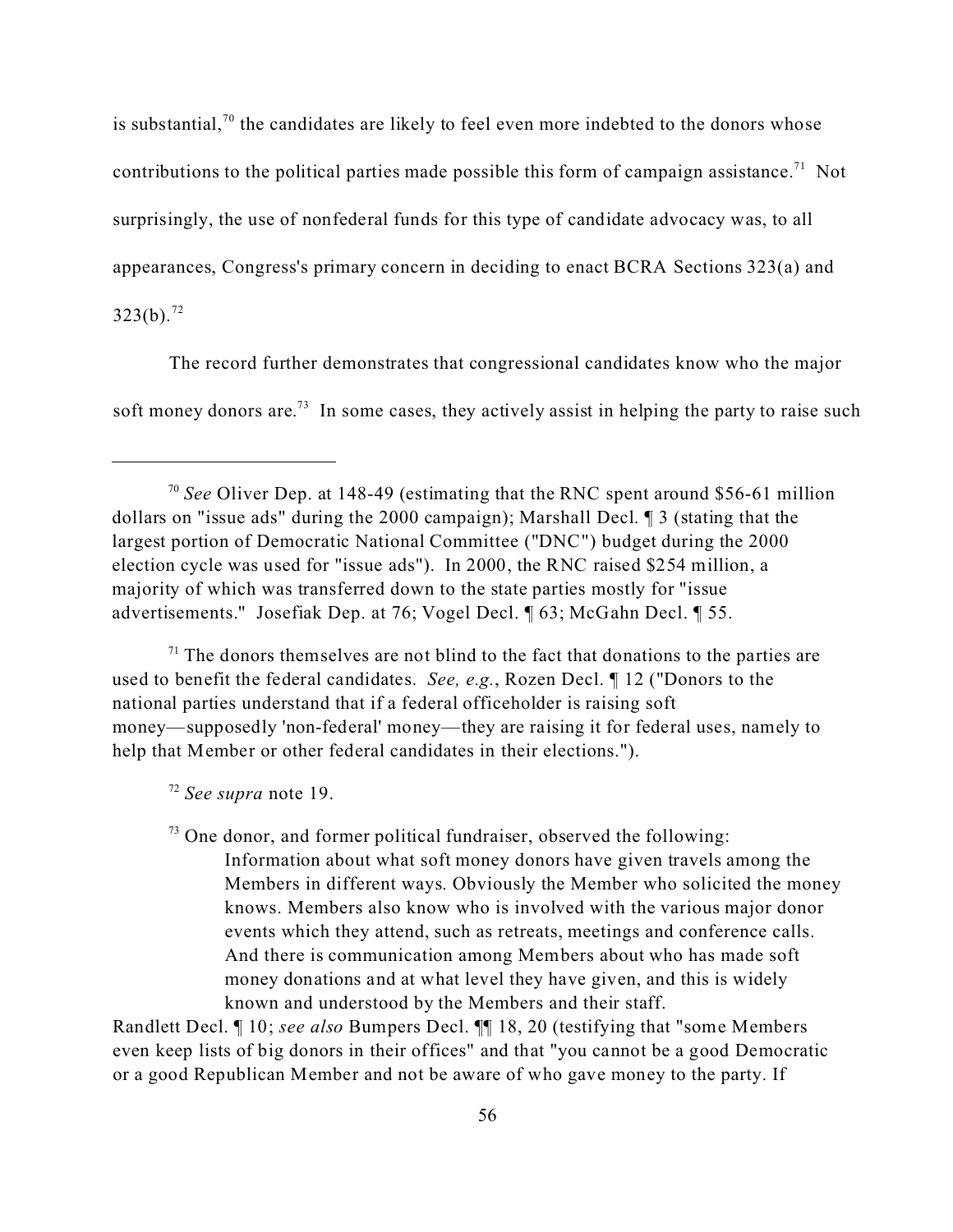contributions.<sup>74</sup> And as to those candidates who do not, the parties and the donors keep many of them apprised of who made the large donations. For example, Robert Hickmott, lobbyist and former DNC official, advised donors in the following manner:

> [W]hen one of my clients is going to make a donation to a federal candidate or party, hard or soft money, I advise them on the manner in which they should do that. I tell them not to just send the check to the party committee, for example, to the young staff member who is collecting the checks. Instead I tell my clients that they should personally give the money to a Member of Congress who then can give the money to the Chair of the party committee, who will in turn make sure that the check reaches the young staff member. That way the donor, with one check, gets "chits" with multiple Members of Congress.

Hickmott Decl. ¶ 9.<sup>75</sup>

<sup>74</sup> *See* Findings 169, 170, 172-79; *Colorado II*, 533 U.S. at 458 ("[Y]ou are at the limit of what you can directly contribute to my campaign," but "you can further help my campaign by assisting the Colorado Republican Party." (quoting then-Congressman Wayne Allard)); *see also* Letter from Senator Mitch McConnell to Potential Donor at the Microsoft Corporation (August 17, 1998) (asking potential donor for an "immediate commitment" in support of the National Republican Senatorial Committee's ("NRSC's") issue advocacy campaign); *see also* Letter Senators Mitch McConnell and Bill Frist to Donor at Steel Service Center Institute (February 25, 1998) (thanking donor for a "nonfederal contribution of \$25,000" to the NRSC).

<sup>75</sup> *See* Findings 176, 208; *see, e.g.*, McCain Decl. ¶ 6 ("Legislators of both parties often know who the large soft money contributors to their party are, particularly those legislators who have solicited soft money," and "[d]onors or their lobbyists often inform a particular Senator that they have made a large donation."); Simpson Decl. ¶ 5 ("Even if some Members did not attend these events, they all still knew which donors gave the large donations, as the party publicizes who gives what."); Boren Decl. ¶ 6 ("Each Senator knows who the biggest donors to his party are" because "[d]onors often prefer to hand their [soft money contribution] checks to the Senator personally, or their lobbyist

someone in Arkansas gave \$50,000 to the DNC, for example, I would certainly know that."); Wirth Decl. Exhibit A  $\P$  17 ("[C]andidates were generally aware of the sources of the funds that enabled the party committee to support their campaigns.").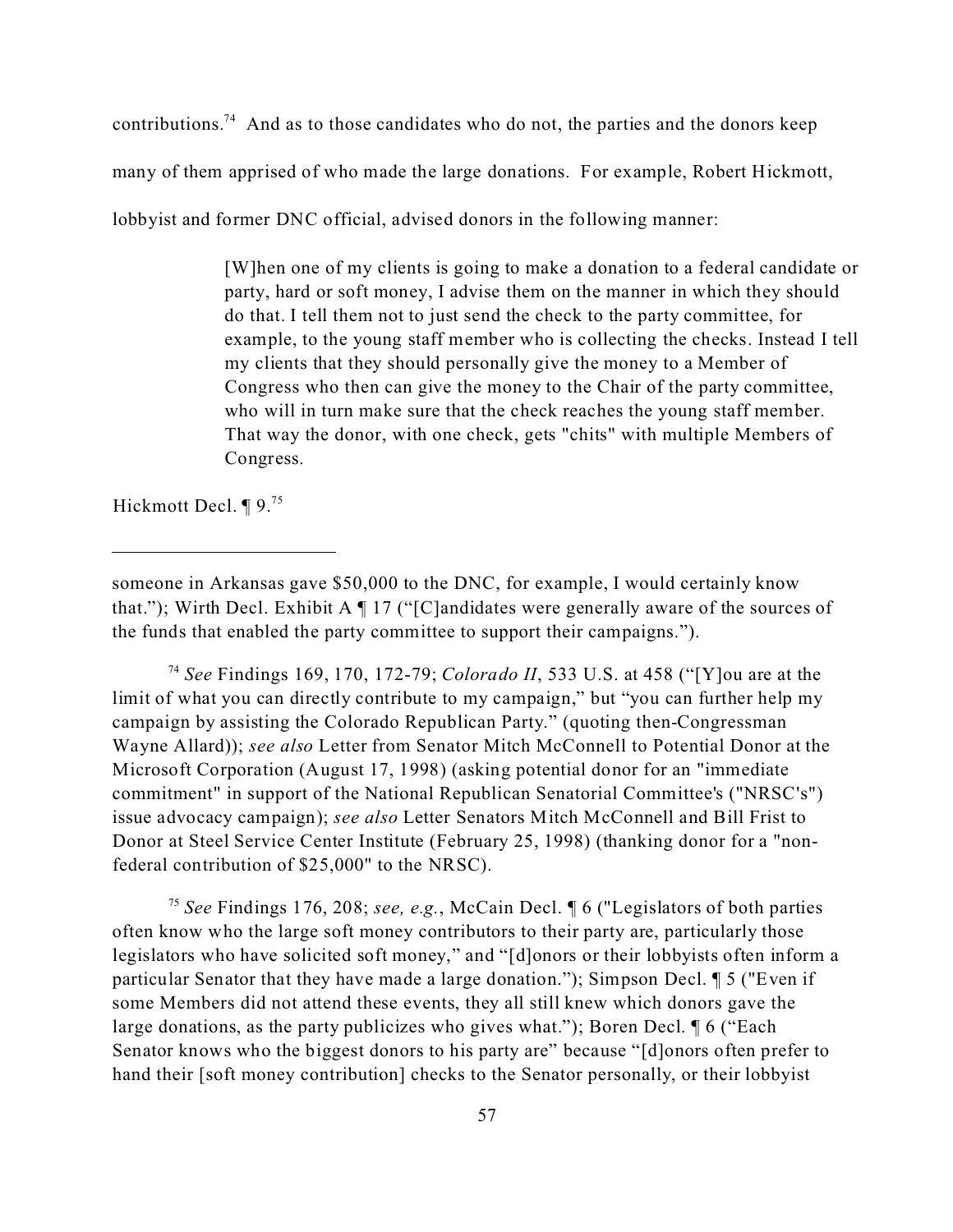Finally, while there is no evidence in the record of actual quid pro quo corruption,  $76$ the record does establish that the public not only appreciates that there are many donors giving large sums of money (mostly corporations and unions) to the political parties,  $^{77}$  but believes and expects that the donors—in return—receive privileged access to the legislators and special influence in the legislative process.<sup>78</sup> It is of little surprise that Congress was particularly concerned with the consequences of the public's perception of a correlation between large donations to parties and the special access and influence that the public believes are accorded to these donors.<sup>79</sup> There is ample evidence, including polls<sup>80</sup> and press

informs the Senator that a large donation was just made.").

<sup>76</sup> *See* Findings 201-06, 209-10. Although it is possible—though not established—that the appearance of increased access alone is synonymous in the public's mind with increased influence, there is no evidence in the record that increased access necessarily results in actual influence. Since the Supreme Court has never found that access in and of itself constitutes corruption, I believe there is no evidence of actual corruption.

<sup>77</sup> *See* Buying Time 2000 at 62. In 2000, thirty-five of the top 50 nonfederal donors were corporations, and they gave a total of \$29,447,350 to the Republican national committees in the 2000 election cycle which was 11.4 percent of all nonfederal money received by that national party.*See* Mann Expert Report at tbl. 6. Most of the other donors in the top 50 were unions and plaintiff attorneys. *Id.*

 $78$  Thus the Court reviews the evidence of actual or apparent corruption against the background of a plausible justification, and, as explained earlier, the more plausible the argument, the less evidence the defendants must marshal. *See Shrink Missouri*, 528 U.S. at 391-95.

 $79$  Whether because of the endless examples of donors receiving access in return for donations to parties, *see* Findings 211-43, the many press reports that made public such exchanges, *see infra* note 81, or constituent complaints about them, *see* Finding 269, members of Congress were understandably troubled with the appearance of corruption created by large nonfederal donations to parties. *See, e.g.*, 147 Cong. Rec. S2446 (Mar.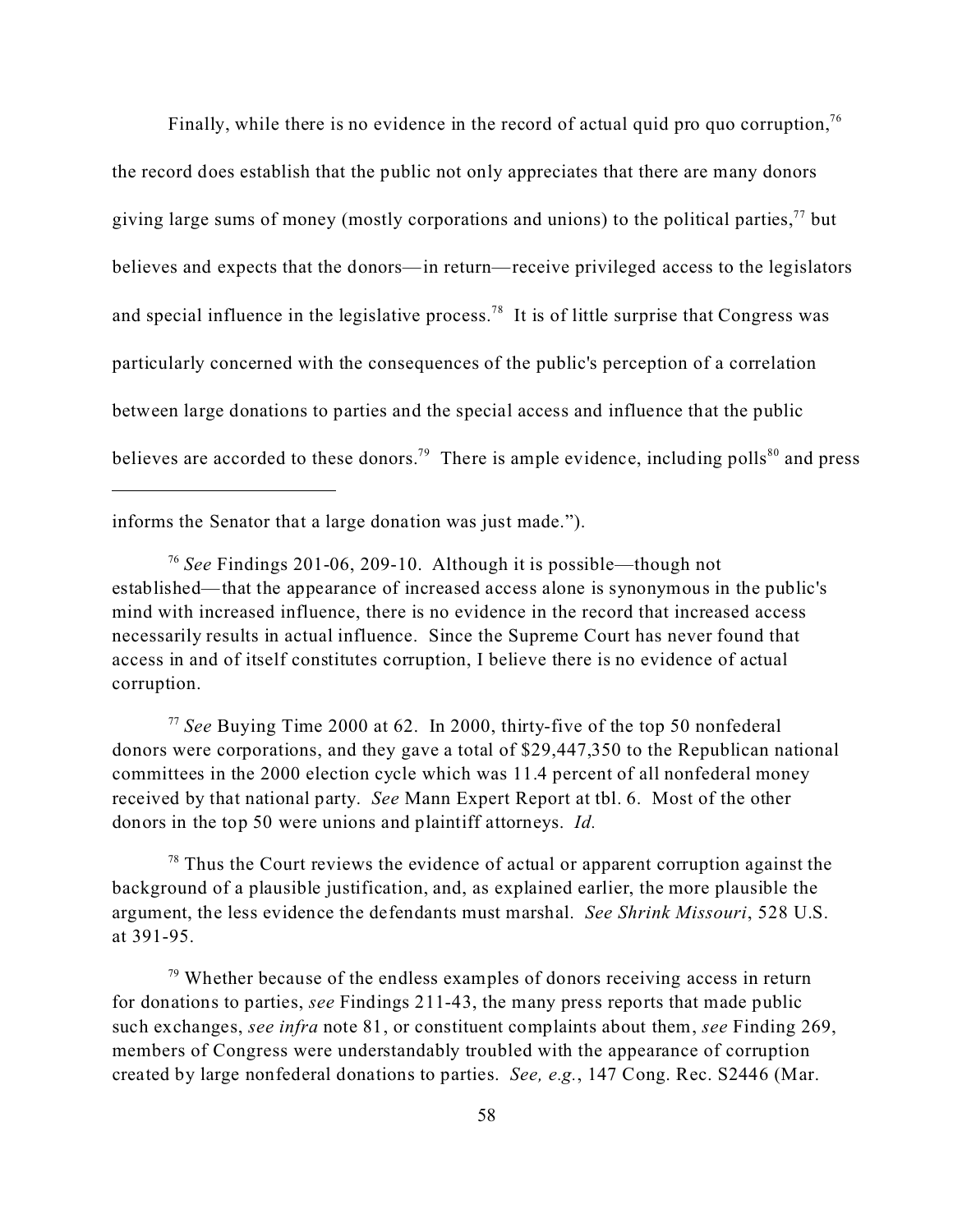reports,<sup>81</sup> to support Congress's judgment that the special access and perceived special influence accorded to those large donors have undermined the public's confidence in the independence of its elected representatives from those donors, and thereby giving rise to an

<sup>80</sup> *See* Findings 251-68; *see, e.g.*, Mark Mellman & Richard Wirthlin, Research Findings of a Telephone Study Among 1300 Adult Americans 7 (Sept. 23, 2002) (poll result finding that 71 percent of Americans think that members of Congress sometimes decide how to vote on an issue based on what big contributors to their political party want, even if it is not what most people in the district want, or even if it is not what they think is best for the country); Robert Y. Shapiro, Public Opinion & Campaign Finance 13-14 (Sept. 18, 2002) (poll results showing that the public has been troubled by large donations to political parties).

Evidence, like these two reports, need not have been before Congress when it made its predictive judgment. *See Turner I*, 512 U.S. at 667 (explaining that to ensure that Congress drew "reasonable inferences," the Supreme Court needed "substantial elaboration in the District Court of the predictive or historical evidence upon which Congress relied, *or the introduction of some additional evidence*." (emphasis added)); *Turner Broadcasting Sys., Inc. v. FCC ("Turner II")*, 520 U.S. 180, 185, 187 (1997); *c.f. City of Erie v. Pap's A.M.*, 529 U.S. 277, 310-17 (2000) (Souter, J., concurring in part and dissenting in part) (advocating a remand for development of the judicial record).

<sup>81</sup> Senator Rudman observed:

Almost every day, the press reports on important public issues that are being considered in Congress. Inevitably, the press draws a connection between an outcome and the amount that interested companies have given in soft money. . . . Even if a senator is supporting a position that helps an industry for reasons other than that the industry gave millions to his party, it does not *appear* that way in the public eye.

Rudman Decl. ¶ 11 (emphasis added); *see* Finding 270; *see, e.g.*, Dan Morgan and Juliet Eilperin, *Campaign Gifts, Lobbying Built Enron's Power in Washington*, Wash. Post, December 25, 2001, at A01; R.G. Ratcliffe and Alan Bernstein, *Political Donors Have the Money, and Get the Time*, Houston Chron., May 23, 1999, at 1.

<sup>19, 2001) (</sup>Sen. Feingold) ("The appearance of corruption is rampant in our system, and it touches virtually every issue that comes before use."); 147 Cong. Rec. S3248-49 (April 2, 2001) (Sen. Levin) ("[P]ermitting the appearance of corruption undermines the very foundation of our democracy—the trust of the people in the system.").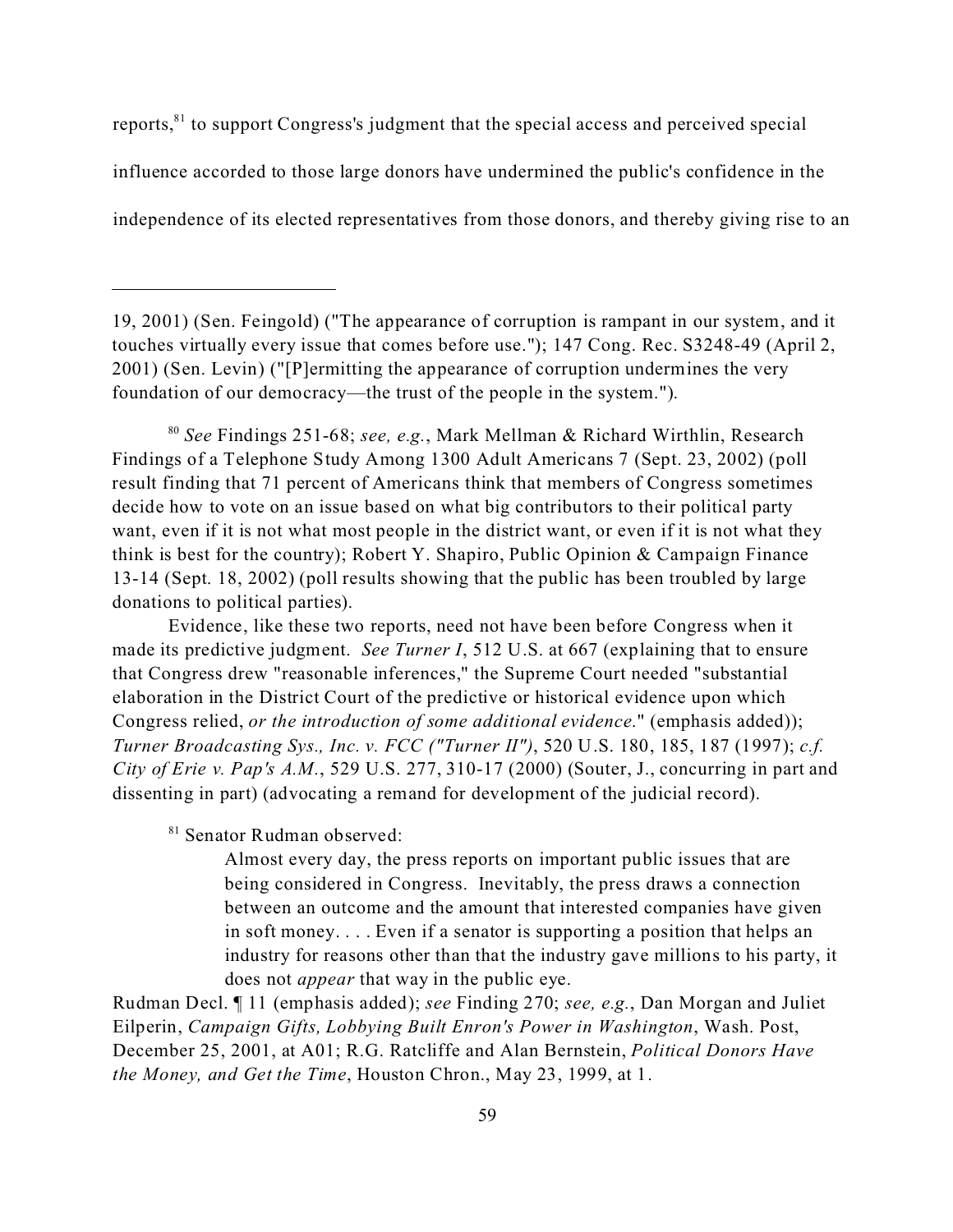appearance of corruption. The record clearly establishes that those large donations are used in large part by the parties to bombard the public with candidate advocacy of the type defined by Section 301(20)(A)(iii). *See* Findings 36-52, 138-47. Because the advertisements are recognizably sponsored by the parties, *see supra* note 41, it takes little for the public to conclude that candidates are directly benefitting from large donations to the parties. Moreover, the fact that the public neither distinguishes between "soft money" and "hard money," nor is knowledgeable of the restrictions on contributions, $82$  does nothing to deter the inference that the special access and influence it perceives are accorded to the donors is in return for the plainly visible assistance the parties provide to candidates' campaigns. Given the high plausibility that federal candidates feel indebted to donors who fund, through the parties, Section  $301(20)(A)(iii)$  communications of which they are the beneficiary, and the equally high plausibility that the public perceives that the special access and influence it believes are accorded to these donors is in gratitude for that assistance, the evidentiary documentation more than adequately convinces me that an appearance of corruption has arisen from such arrangements. Simply stated, Congress has drawn a reasonable inference of the same based on substantial evidence.<sup>83</sup>

<sup>82</sup> *See* Findings 264-67.

<sup>83</sup> *Turner I*, 512 U.S. at 666 (explaining that a court's role is to "assure that, in formulating its judgments, Congress has drawn reasonable inferences based on substantial evidence"). Though courts must "accord substantial deference to the predictive judgments of Congress," *Turner I*, 512 U.S. at 665, it does not "'foreclose our independent judgment of the facts bearing on an issue of constitutional law,'" *id.* at 666 (quoting *Sable Communications of Cal., Inc. v. FCC*, 492 U.S. 115, 129 (1989)).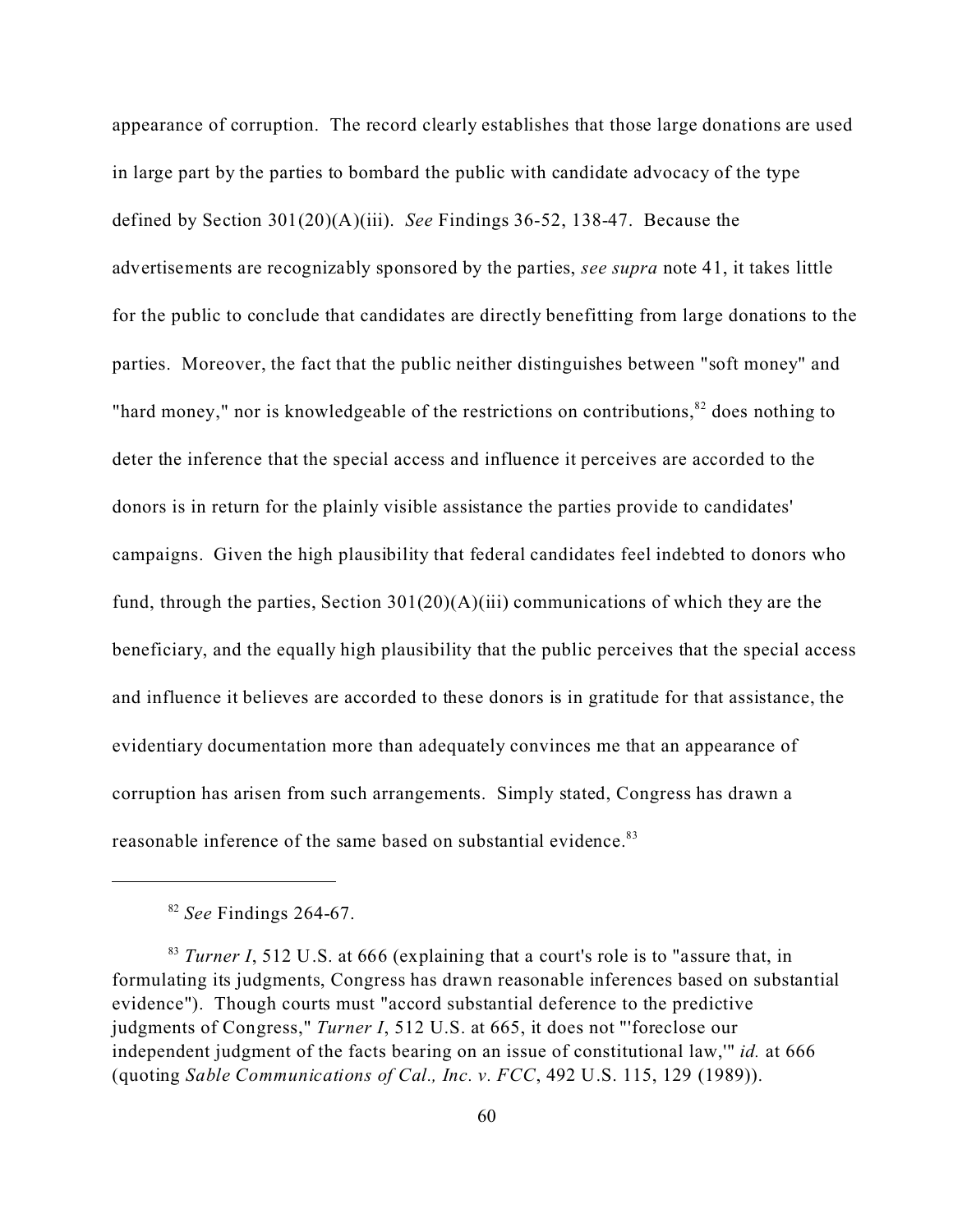Moreover, any fear that Section  $301(20)(A)(iii)$  is overbroad is cured by the accumulated effects of three circumstances. First, Section  $301(20)(A)(iii)$  only regulates communications that are candidate specific, not issue specific, such that most genuine issue communications should not be subject to regulation. *See* Hearing Tr. (Dec. 4, 2002) at 17. Second, though there are some genuine issue advertisements that do specifically mention candidates,<sup>84</sup> the fact that the Section  $301(20)(A)(iii)$  definition requires the communication to have language that "promotes or supports a candidate for that office, or attacks or opposes a candidate for that office" eviscerates any remaining overbreadth by focusing on advertisements that directly influence "a candidate for that office." Finally, the fact that the "speaker" running this type of advertisement is a national or state party also supports the defendants' contention that most of the advertisements, referring to a candidate in this manner, will be intended to promote or attack that particular candidate.<sup>85</sup> A political party, as opposed to corporations and other nonparties, exists to a large extent for the purpose of

 $84$  For example, genuine issue advertisements include: (1) advertisements that support oppose officeholder-named legislation, like the McCain-Feingold bill, which is the common label for the legislation at issue here; (2) advertisements supporting or opposing legislation that simply ends with a call-to-action line asking the viewers to contact their congressional members to vote against or for a particular bill; or (3) even advertisements that criticize a certain political personality in order to energize the party's base on a particular issue, so long as those advertisements are not broadcast within the identified candidate's district or state.

<sup>85</sup> *See generally* Richard Briffault, *The Political Parties and Campaign Finance Reform*, 100 Colum. L. Rev. 620, 655-57 (2000).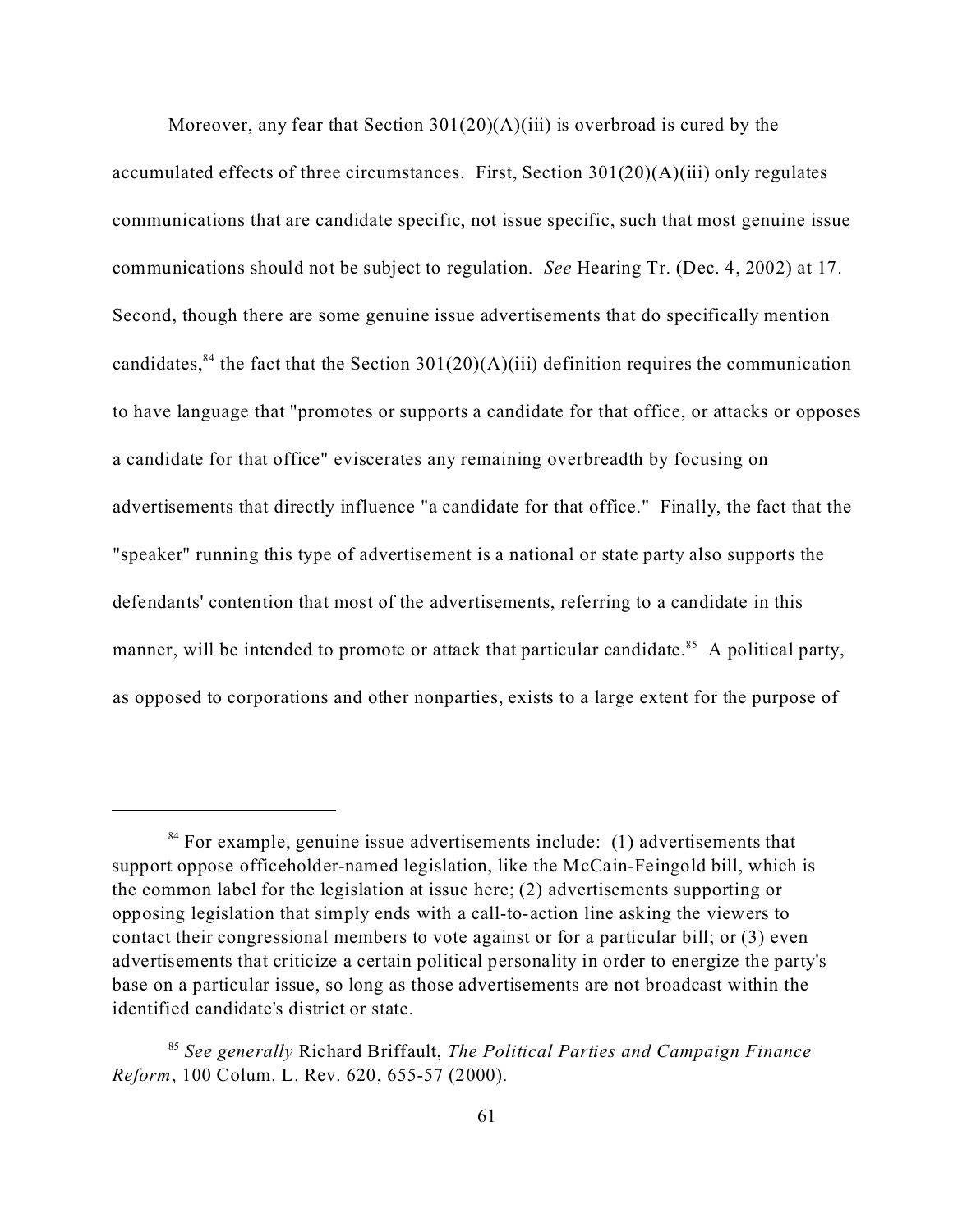electing candidates of its party to office.<sup>86</sup> In *Buckley*, the Supreme Court observed that expenditures by political parties, and other political committees with "the major purpose of which is the nomination and election of a candidate . . . can be assumed to fall within the core area sought to be addressed by Congress. They are, by definition, campaign related." 424 U.S. at 79. In interpreting this language by the Supreme Court, the D.C. Circuit observed that "when an *organization* controlled by a candidate or the major purpose of which is election-related makes disbursements, those disbursements will presumptively be *expenditures* within the statutory definition." *Akins v. FEC*, 101 F.3d 731, 742 (en banc) (D.C. Cir. 1996).<sup>87</sup> With this understanding of parties and other political committees, it is not surprising that the Supreme Court limited disclosure of expenditures by all other groups to express advocacy, but sanctioned disclosure of *all* expenditures by "political committees." *Buckley*, 424 U.S. at 49. While not all party advertisements are intended to *directly* influence a federal election (i.e., genuine issue advertisements), the presumptively electoral-

<sup>86</sup> *See* Finding 27; *see, e.g.*, Brister Decl. ¶ 4 ("The Republican Party of Louisiana's primary purpose is to help elect Republicans to office 'from the courthouse to the White House.'"); RNC Chairman Haley Barbour's Update to the Members of the Republican National Committee, August 7, 1996, at 3 (stating that "[t]he purpose of a political party is to elect its candidates to public office, and our first goal is to elect Bob Dole president . . . Electing Dole is our highest priority, but it is not our only priority. Our goal is to increase our majorities in both houses of Congress and among governors and state legislatures"); *see also* Hastert Amicus Br. at 20 ("The very purpose of the National Republican Congressional Committee is to maintain Republican control of the House.").

<sup>87</sup> *See also* Nelson Dep. at 191 (stating that the RNC engages in "issue advocacy in order to achieve one of our primary objectives, which is to get more Republicans elected").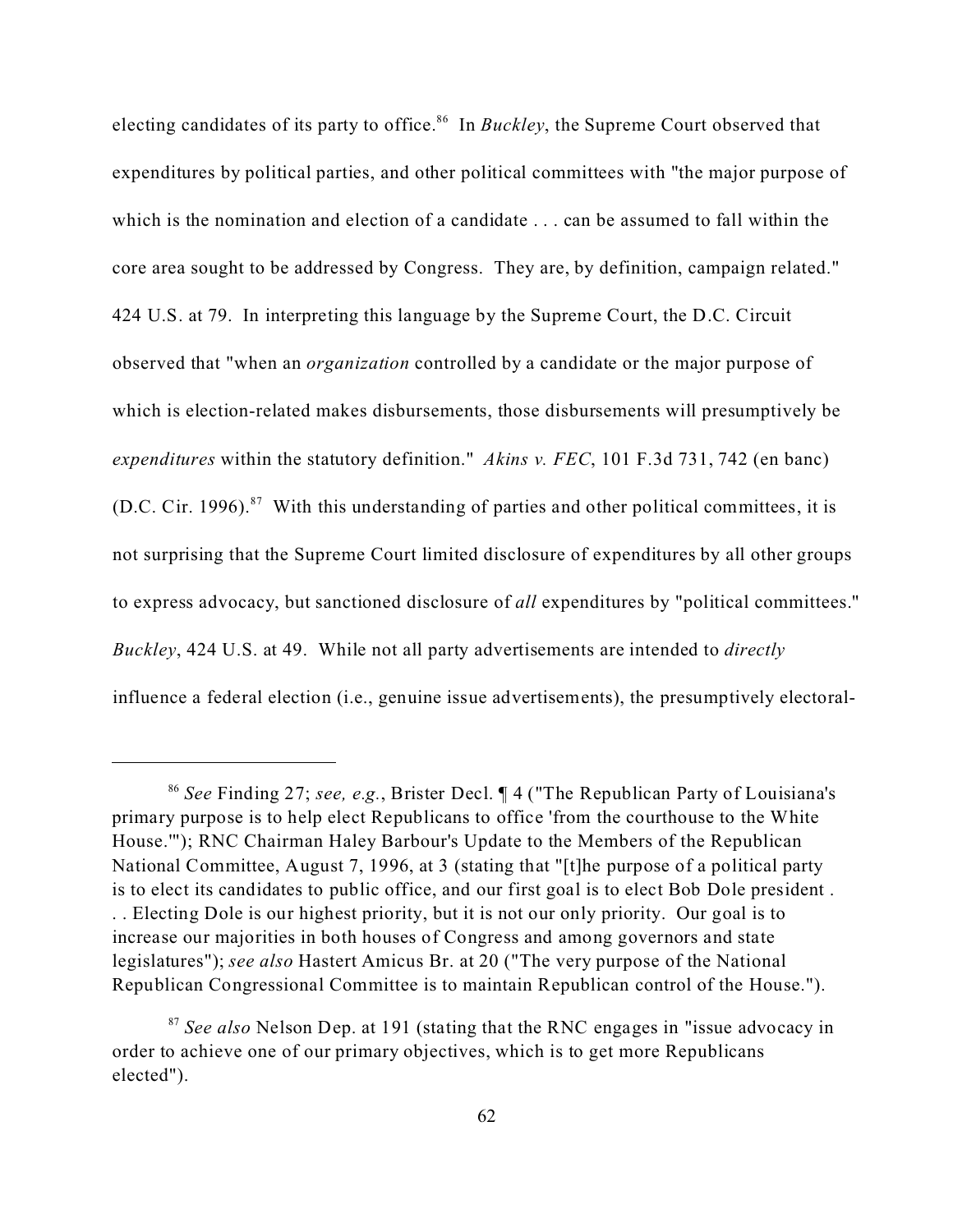focus of parties suggests that party communications that do mention candidates are, more likely than not, designed to have some impact on a federal election.<sup>88</sup> For these reasons, Section 301(20)(A)(iii) is closely drawn to serve the government's interest.

Even so, plaintiffs contend that Section  $301(20)(A)(iii)$  is still defective because its definition of communications that must be funded with federal money is too vague to withstand constitutional scrutiny. They claim that words such as "promote," "oppose," "attack," and "support" are too vague to enable party officials to determine where the line between noncandidate advocacy (i.e., pure issue advertisements) and candidate advocacy lies. Like Section 201's fallback definition, *see* BCRA § 201(a); FECA § 304(f)(3)(A)(i); 2 U.S.C. § 434(f)(3)(A)(i), however, the definition of candidate advocacy in Section

<sup>&</sup>lt;sup>88</sup> It bears repeating: Even though donations to political parties may be used *presumptively* for the purpose of influencing a federal election, it is clearly not an irrebuttable presumption, such that all donations should be regulated. While the Court insinuated that Congress could require disclosures for all expenditures by political parties, *Buckley*, 424 U.S. at 79, there is a simple explanation for this outcome—the Constitution affords less protection to less offensive speech infringements, like disclosure requirements, than for more offensive infringements, like expenditure limitations. *Compare id.* at 39-51 (rejecting expenditure limitations, even those on express advocacy), *with id.* at 79-81 (upholding disclosure requirements for express advocacy); *see also* Post, *supra* note 60, at 1843 ("[T]he placement of a line between election speech and public discourse must be sensitive to the nature of the proposed regulation of election speech. Relatively more benign forms of regulation . . . may constitutionally reach more deeply into the recesses of public discourse than more draconian requirements, like expenditure limitations."). Surely, the speech handicap imposed by contribution limitations, which simply requires that parties use hard money for certain activities, rests somewhere between that of expenditures limitations and disclosure requirements. *See, e.g.*, *Buckley*, 424 U.S. at 20-23, 64-68; *see also Colorado I*, 518 U.S. at 611-26 (rejecting expenditure limitation on political parties, even though parties are considered "political committees" that are subject to disclosure of *all* disbursements).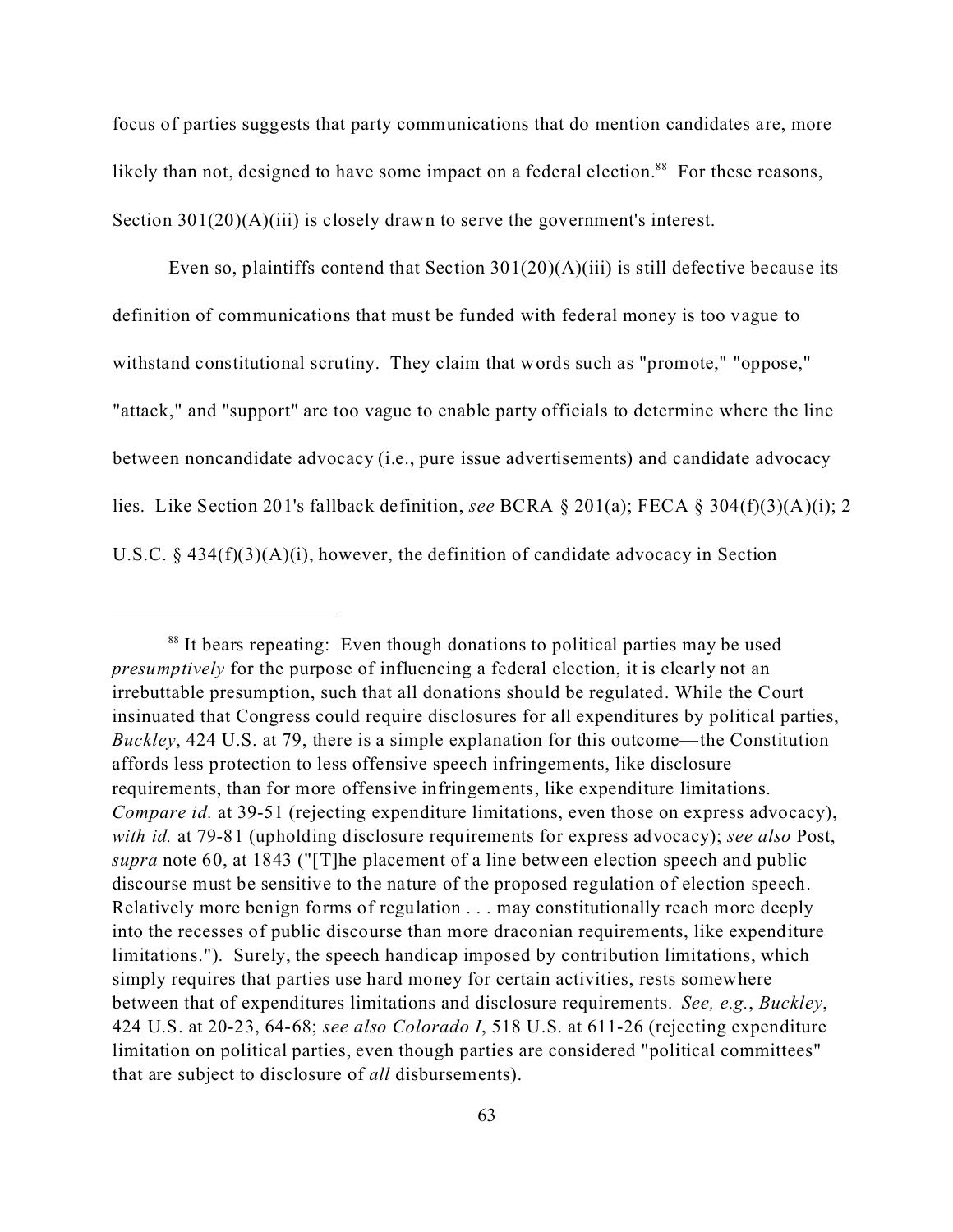$301(20)(A)(iii)$  is not unconstitutionally vague because: (1) potential party speakers can simply avoid regulation by not identifying a candidate; (2) the formulation Congress chose to use—even for those not expert in the subtleties of campaign advocacy—is anchored in every day words that have to be linked to a specific candidate's election, or re-election, to a *particular office*; (3) to paraphrase defendant's counsel during oral argument, as long as the communication is not neutral—as to the candidate's election or defeat—it is covered by the definition, *see* Intervenors Opp'n Br. at 66; and (4) the opportunity to seek advisory opinions to clarify any ambiguity "mitigates whatever chill may be induced by the statute and argues against constitutional adjudication on a barren record," *see Martin Tractor Co. v. FEC*, 627 F.2d 375, 384-85 (D.C. Cir. 1980); *see also United States Civil Serv. Comm'n v. Nat'l Ass'n of Letter Carriers*, 413 U.S. 548, 580 (1973).<sup>89</sup> Indeed, Section 301(20)(A)(iii), as crafted, "give[s] the person of ordinary intelligence a reasonable opportunity to know what is prohibited," "provide[s] explicit standards for those who apply them," and where First Amendment rights are implicated, does not induce "citizens to 'steer far wider of the unlawful zone' . . . than if the boundaries of the forbidden areas were clearly marked." *Grayned v. City of Rockford*, 408 U.S. 104, 108-09 (1972) (quoting *Baggett v. Bullitt*, 377 U.S. 360, 372 (1964)).

<sup>89</sup> When the *Buckley* Court found unconstitutionally vague FECA expenditure provisions, which involved different language, "the vast majority of individuals and groups subject to" the Act did "not have a right to obtain an advisory opinion," 424 U.S. at 41 n.47. Subsequently, Congress amended the advisory provision to make it available to "any person."  $2 \text{ U.S.C. } § 437f(a)(1)$ .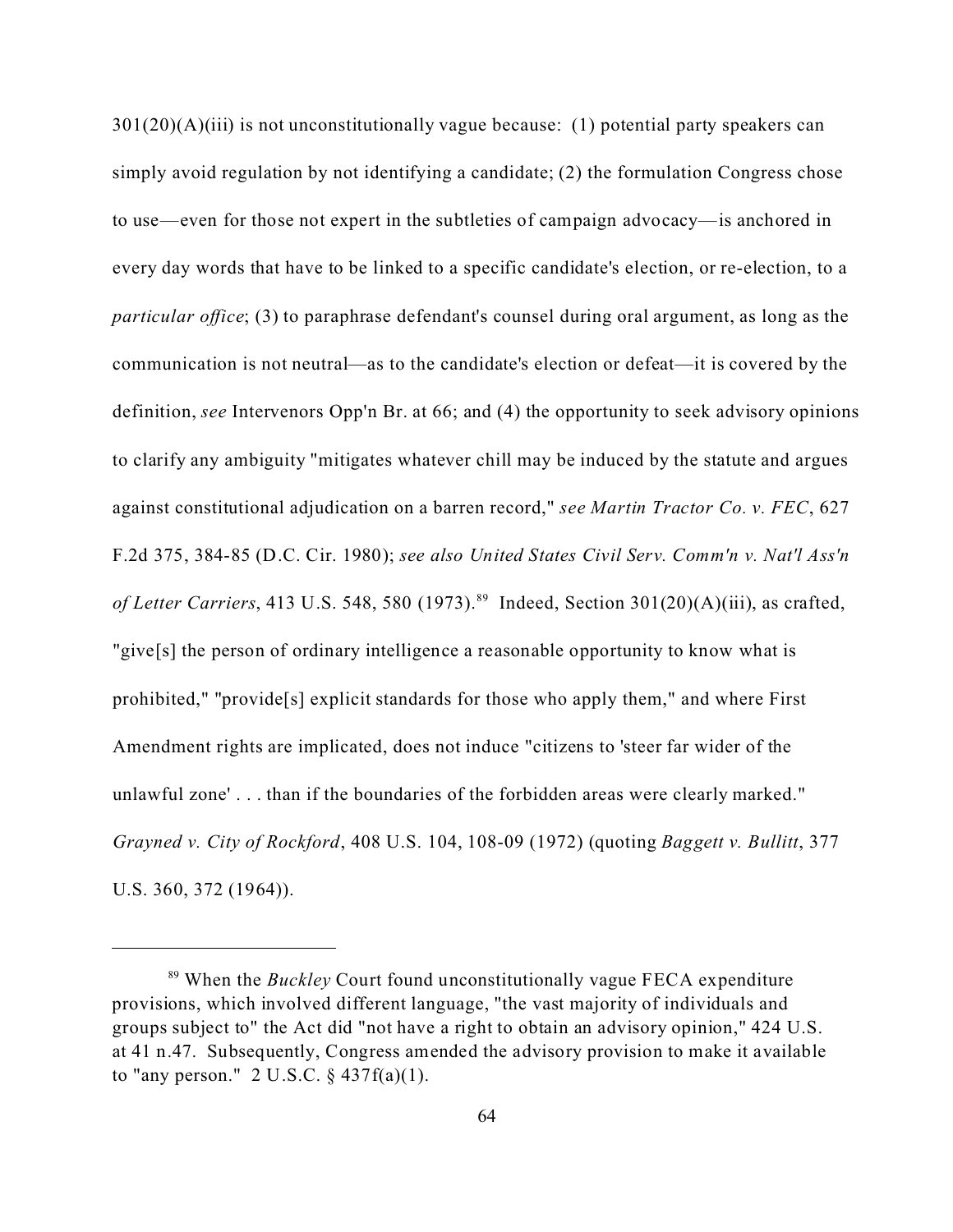Even if the above factors were not enough to save Section 201 from a vagueness attack, those factors, combined with the identity of the speaker being restricted and the fact that it is a restriction on a contribution (as opposed to an expenditure), would still rescue Section  $301(20)(A)(iii)$ . Because political parties are sophisticated participants in the election arena, they are much more likely to recognize the line between candidate advocacy and genuine issue advocacy. *See Colorado II*, 533 U.S. at 453 ("[T]he party marshals [the power to speak] with greater sophistication than individuals generally could.").<sup>90</sup> Political parties, more than others, are also more likely to assume the risk that they have crossed the line.<sup>91</sup> In short, the argument that Section 301(20)(A)(iii) is unconstitutionally vague rings hollow as it applies to parties who are experts in the business of discerning what combination of words and images help, or harm, candidates. $92$ 

Vagueness concerns are also less pronounced with regard to *contributions* than expenditures. When restrictions on expenditures are at issue, one must be concerned that if

<sup>90</sup> *See also* Richard Briffault, *Issue Advocacy: Redrawing the Elections/Politics Line*, 77 Tex. L. Rev. 1751, 1792 (1999) ("[A]s skilled campaign professionals, the major political parties are in the best position to conform their activities to legal requirements.").

 $91$  As Justice Holmes observed: "Wherever the law draws a line there will be cases very near each other on opposite sides. The precise course of the line may be uncertain, but no one can come near it without knowing that he does so, if he thinks, and if he does so, it is familiar to the criminal law to make him take the risk." *United States v. Wurzbach*, 280 U.S. 396, 399 (1930).

 $92$  That political parties are the speakers is also relevant because since most of their communications are election-based speech, especially those that identify candidates, there is less potential for chilling pure issue advocacy.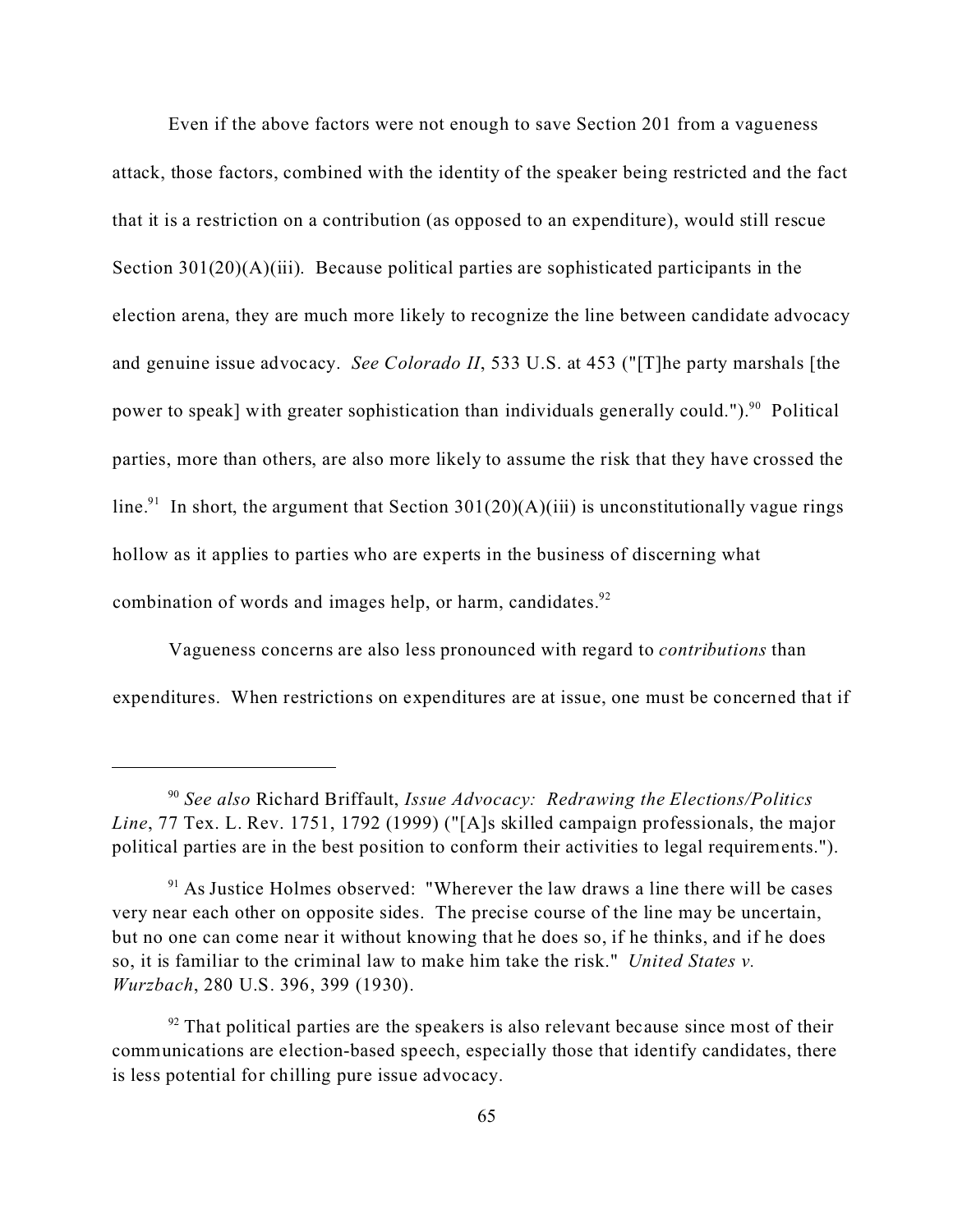the potential speaker cannot discriminate between issue advocacy and candidate advocacy, then the speaker will shy away from speaking at all. The restrictions at issue here, however, only require that Section  $301(20)(A)(iii)$  communications be funded with federal money, so if the political parties are afraid that a communication may promote or attack a candidate, they can simply resort to federal funds. In any event, if despite all of the mitigations, some slight potential for vagueness remains, "uncertainty at the periphery" does not render a provision unconstitutionally vague. *See FEC v. National Right to Work Comm.*, 459 U.S. 197, 211 (1982).

In sum, Section  $301(20)(A)(iii)$ , in its application to Sections  $323(a)$  and  $323(b)$ , is neither unconstitutionally vague, nor insufficiently tailored to serve the compelling government interest of combating the appearance of corruption. By seeking only to restrict donations that can give rise to actual or apparent corruption, it sweeps neither too far nor too near. To the extent that "issue ads" are about issues in fact, as well as in name, political parties are free to raise as much soft money as they like for such advertisements. In contrast, soft money donations to political parties used for communications that support or oppose a clearly identified candidate for federal office—that is, candidate advocacy—directly affect a federal election and give rise to an appearance of corruption that Congress has a substantial interest in combating. Such candidate advocacy must be funded with federal money.

A final note on Section 301(20)(A)(iii). Requiring parties to fund Section 301(20)(A)(iii) communications with federal money not only serves the government interest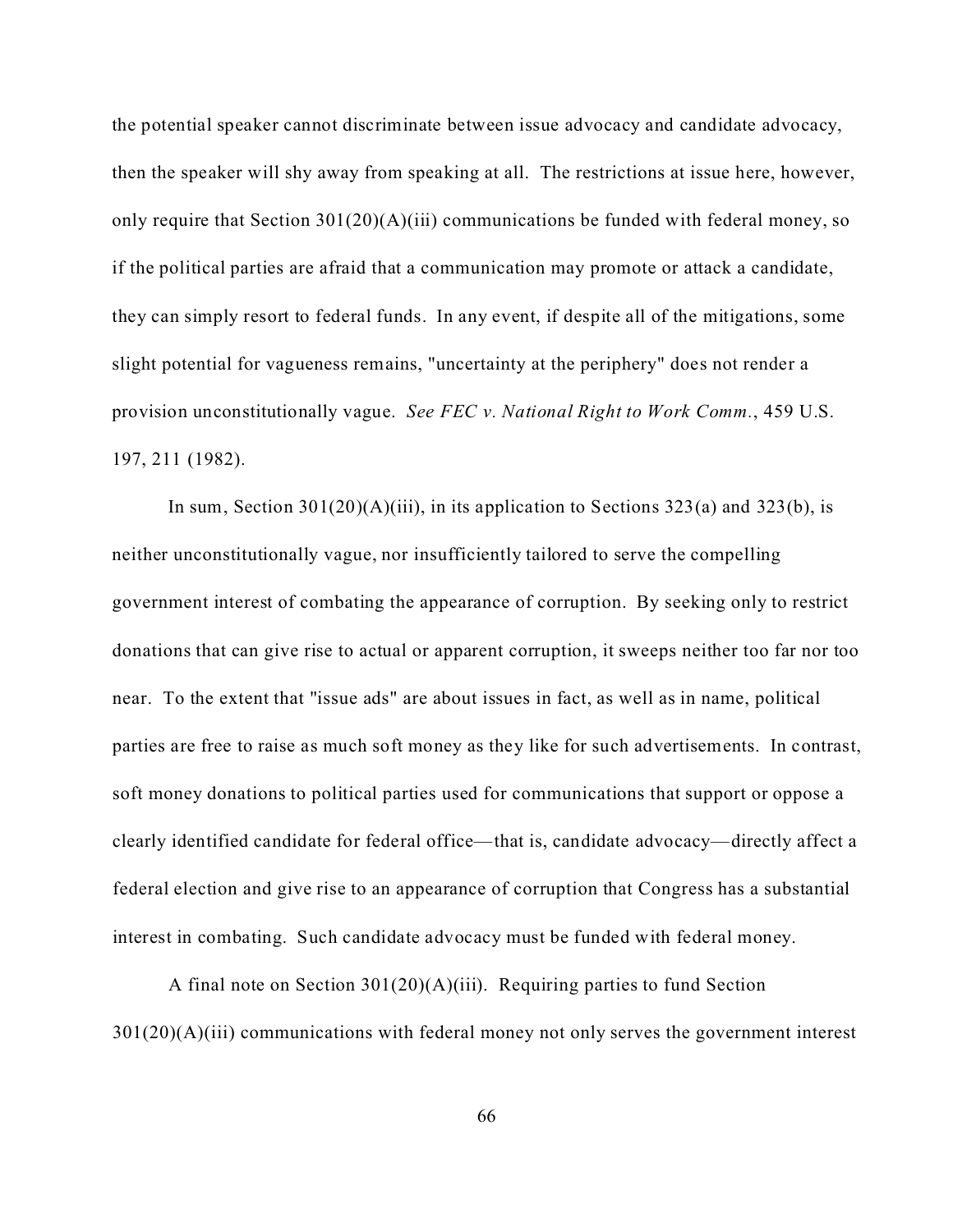of preventing actual and apparent corruption, but also prevents circumvention of campaign laws and principles. *See NCPAC*, 470 U.S. at 500 (noting the Court's "deference to a congressional determination of the need for a prophylactic rule").<sup>93</sup> Under Section 441b of FECA, corporations and unions are prohibited from using general treasury funds for independent expenditures expressly advocating the election or defeat of a particular federal candidate. 2 U.S.C. § 441b; *see also MCFL*, 479 U.S. at 241-64. If the backup definition of "electioneering communications" under Section 203 of BCRA is upheld, BCRA § 203(a); FECA §§ 316(a), (b)(2); 2 U.S.C. §§ 441b(a), (b)(2), corporations and unions would be additionally prohibited from using their general treasuries to fund candidate advocacy pieces which promote, oppose, attack, or support federal candidates. BCRA  $\S$  201(a); FECA  $\S$  $304(f)(3)(A)(ii)$ ; 2 U.S.C. §  $434(f)(3)(A)(ii)$ . Most of the largest nonfederal money contributions to parties are by corporations and unions. *See supra* note 77.Thus, if national and state parties were allowed to spend unlimited amounts of nonfederal money on candidate advocacy, corporations and unions could largely circumvent the new BCRA Section 203 by funneling unlimited funds through political parties to pay for advertisements

 $93$  Title I does not, however, prevent circumvention of existing limitations on contributions to candidates in the manner set forth by the Supreme Court in *Buckley*, 424 U.S. at 38, and *Colorado II*, 533 U.S. at 456 & n.18. Even before BCRA was enacted, because of existing party limitations on direct contributions to and coordinated expenditures on behalf of candidates, *see* 2 U.S.C. § 441a(d); *Colorado II*, 533 U.S. at 440-65, donors could not use the parties to funnel large sums of money directly to candidates in the form of contributions. Thus, any reliance on the Supreme Court's anticircumvention rationale in *Buckley* and *Colorado II*, *see* J. Kollar-Kotelly Op. at Part III.II.B.2.a.iii, necessarily dictates a novel application of that precedent.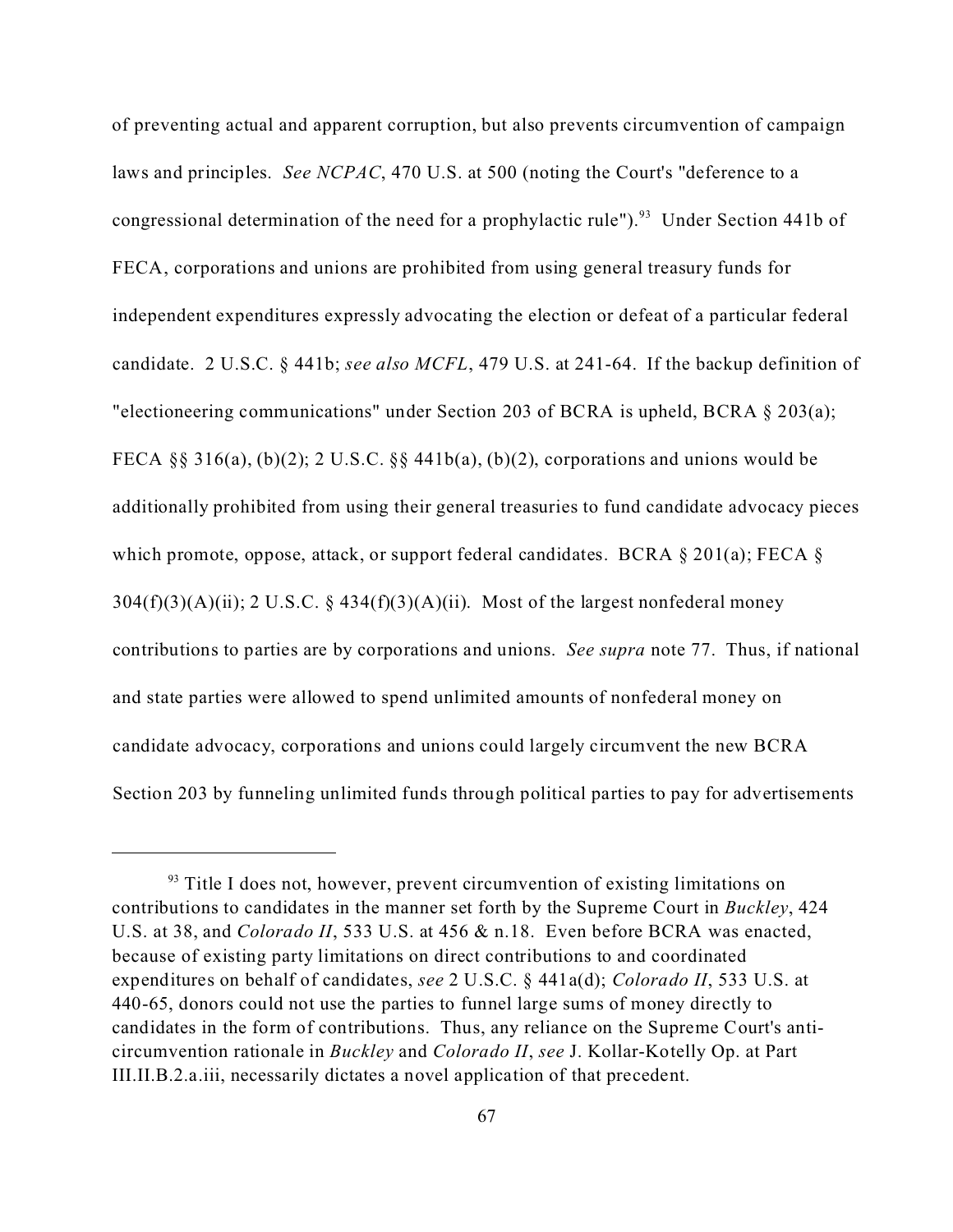that they are now prohibited from broadcasting under Section 441b of FECA. To allow such a circumvention in that manner would be ludicrous. Finally, to permit national (or state or local) parties to *convert* nonfederal donations, whether from the general treasuries of corporations and unions, or from wealthy individuals and *MCFL* groups, to the federal purpose of directly influencing a federal election through candidate advocacy of the type defined in Section  $301(20)(A)(iii)$  is, in and of itself, a direct circumvention of a fundamental premise of the FECA regulatory scheme relating to donations, blessed by the Supreme Court in *Buckley* and its progeny: *only federal money may be used to directly influence a federal election*. As long as the *Buckley* line of cases remains the law, it would make a mockery of those Supreme Court cases and the current regulatory scheme to allow political parties to use soft money to engage in what Justice Kennedy has aptly described as "covert advocacy." *Shrink Missouri*, 528 U.S. at 406, 407 (Kennedy, J., dissenting).

# **C. New FECA Section 323(d): Nonfederal Fund Restrictions on Tax-Exempt Organizations**

Section 323(d) prohibits national, state, and local parties from donating either soft or hard money to, or soliciting for, either: (1) a Section 527 organization; or (2) a Section 501(c) organization if that organization makes expenditures in connection with a federal election, including expenditures for "federal election activity" as defined in Section 301(20)(A). BCRA § 101(a); FECA § 323(d); 2 U.S.C. § 441i(d). Judge Henderson strikes down the entire section as unconstitutional. I concur in her judgment, but for different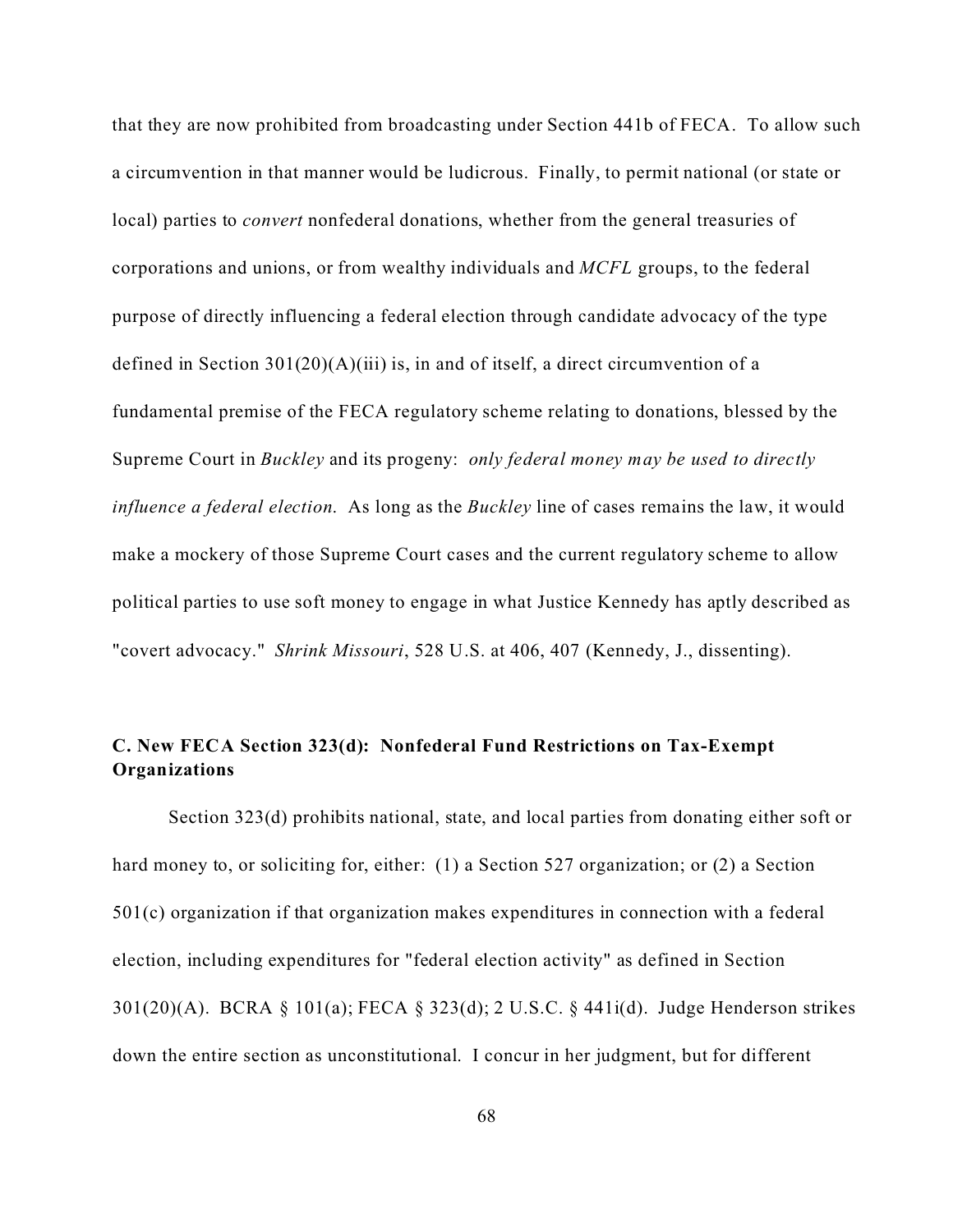reasons.

First, I would note that the defendants argue that the donation and solicitation restrictions should be reviewed under closely-drawn scrutiny. *See* Intervenors Opp'n Br. at 21-23. While I agree with the defendants that *Buckley's* closely-drawn scrutiny should apply to donation limitations to organizations as well as candidates, it is less clear which scrutiny should apply to the solicitation restriction. *See* J. Henderson Op. at Part IV.D.4. However, if the restriction on solicitation cannot even withstand closely-drawn scrutiny, there is no need to choose between the standards of review. *Cf. Blount v. S.E.C.*, 61 F.3d 938, 942-43 (D.C. Cir. 1995).

As to the statute itself, Section 323(d) prevents national parties from donating *any* funds to certain Section 501(c) organizations. This complete ban on donations infringes the various parties' abilities to effectuate their members voices, and because it is not even closely drawn to serve a sufficient government interest, it cannot withstand scrutiny. Section 323(d) is not closely drawn as to Section 501(c) organizations because it prohibits solicitation for and donations to those organizations merely because they have made, in effect, expenditures for federal purposes in the past, and *regardless* of whether those donations will be used again for that very purpose. By not specifying the purpose for which the money will be put, Congress, in effect, is prohibiting solicitation for and donations to these Section 501(c) organizations that might in turn be used for *nonfederal or mixed* purposes. Congress, of course, can only do this if it could show that a sufficient government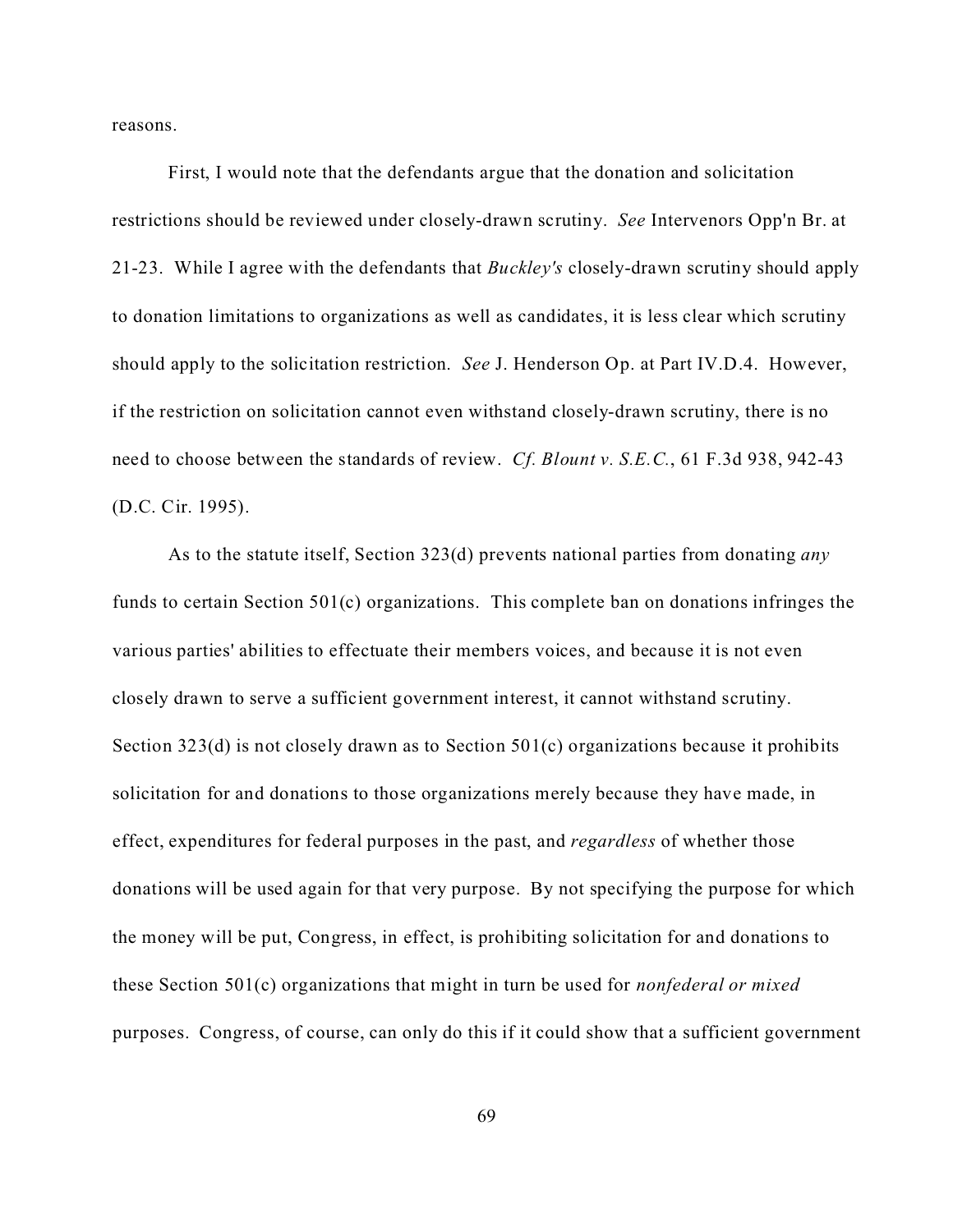interest was being served by doing so. It has not. As discussed at length earlier, the only restrictions on uses of nonfederal funds that can be constitutionally regulated are uses that *directly affect a federal election. See supra* Parts I.A.2 & I.B.2. Any other use of the donation is too tangential to give rise to the risk of corruption, or appearance of corruption, that is necessary to warrant this congressional infringement on First Amendment rights. To say the least, the defendants have not produced sufficient evidence to demonstrate that an appearance of corruption, let alone corruption itself, arises when organizations of this type use donations from national, state, and local parties for nonfederal or mixed purposes.

Section 323(d) is also constitutionally problematic as a result of its treatment of Section 527 organizations. Section 527 organizations, according to the applicable IRS definition, exist, in part, to influence the selection, nomination, election, or appointment of individuals to state and local public offices, as well as to various political organizations. 26 U.S.C. §§ 527(e)(1) and (2). Accordingly, since Section 527 organizations could expend the solicited or donated funds for one of these nonfederal or mixed purposes,  $94$  the blanket prohibition in Section 323(d) on national, state, and local parties from assisting them in this manner is similarly not closely drawn. Perhaps if Congress had structured Section 323(d) like Section 323(b) and prohibited these organizations from using nonfederal funds—which they had received from national, state, and local parties—to directly affect federal elections,

 $94$  For example, the California Republican Party funds Section 527 organizations to engage in voter registration activities in its Operation Bounty program. *See* Erwin Aff. ¶ 9.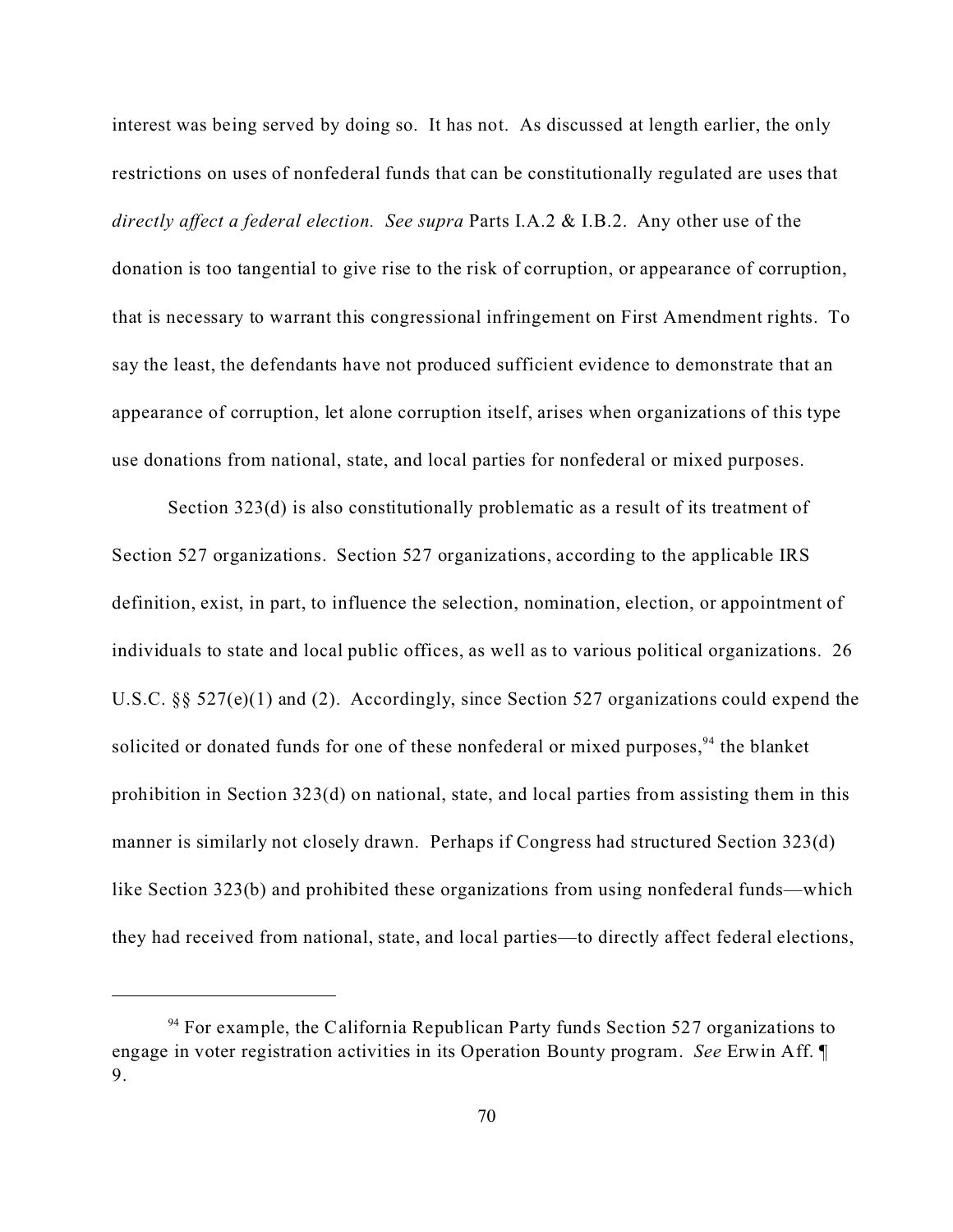it might have been able to demonstrate that the restriction was closely drawn to serve the sufficient government interest required under any standard of review to justify these infringements. But it did not. Therefore, for all of the above reasons, I conclude that Section 323(d) is unconstitutionally overbroad.

#### **D. New FECA Section 323(e): Nonfederal Fund Restrictions on Federal Candidates**

Judge Henderson and Judge Kollar-Kotelly uphold Section 323(e) in its entirety. While I concur to the extent that this section prohibits federal officeholders and candidates from receiving, directing, transferring, or spending any nonfederal funds in connection with any election, including the kind of election activity defined in Section 301(20)(A),<sup>95</sup> I dissent with regard to the prohibition on a federal candidate, or officeholder, from soliciting funds for the benefit of his national party, especially since Congress can and has legally prohibited the parties (national, state, and local) from using nonfederal funds to directly influence federal elections. Accordingly, I am writing separately to dissent in part from, and concur in part in, their opinions.

With regard to the First Amendment rights of federal candidates and officeholders to

<sup>&</sup>lt;sup>95</sup> Soft money donations to federal candidates, regardless of whether they are used for nonfederal purposes by the candidates thereafter, can give rise to actual or apparent corruption, especially if the donation is of any magnitude. In those circumstances, it is natural for the public to presume that the donation will either be used to help the federal candidate get elected or in some other way that directly enures for his/her benefit. Either way, the perception of a personal gain, and the sense of indebtedness that follows therefrom, justly warrants Congress's regulation.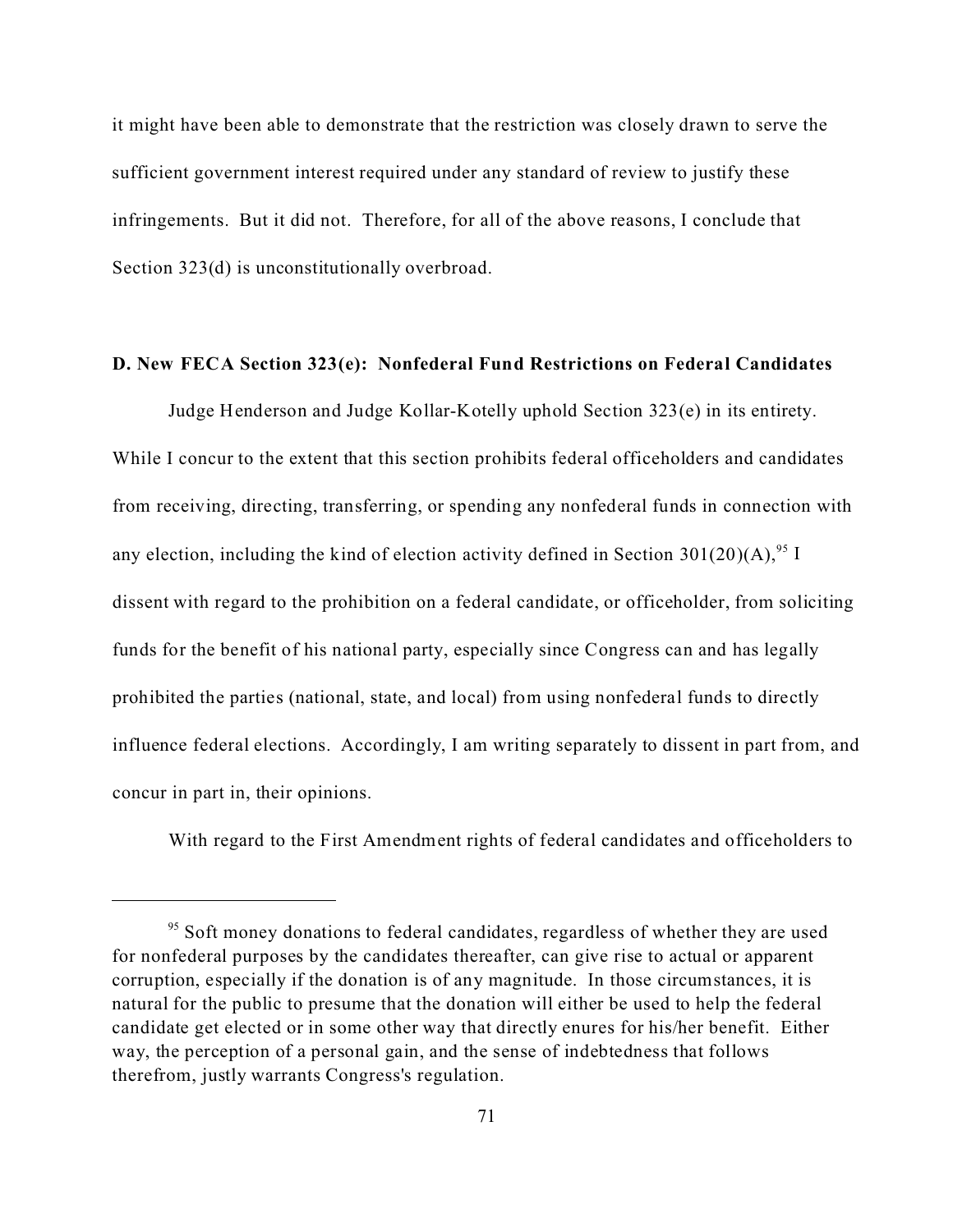solicit soft money funds for the use of their parties, I would dissent principally on the basis that the defendants have failed to demonstrate that soliciting nonfederal funds to be used by parties for purposes that, at most, indirectly affect federal elections is regulable by Congress. For example, donations used for such activities as party building, newsletters, genuine issue advocacy, and generic voter mobilization so *indirectly* affect federal elections, if at all, that they do not give rise to the minimally necessary appearance of corruption to warrant congressional intervention.

Indeed, soliciting donations to be used for the national party on such mixed (and/or nonfederal) purposes is the kind of conduct by officeholders which the public not only would expect them to participate in, but which is fundamental to the successful operation of the major national parties. To the extent that helping their parties in this way provides officeholders with some added status among other party officials, in my judgment, is too attenuated a benefit to give rise to the appearance of corruption necessary to warrant congressional intervention. *See supra* Part I.A.3. Accordingly, I concur in part in, and dissent in part from, the holding of my colleagues.

### **E. New FECA Section 323(f): Nonfederal Fund Restrictions on State Candidates**

Section 323(f) prohibits state candidates from spending funds for a communication of the type discussed in Section  $301(20)(A)(iii)$  unless the funds are subject to the limitation, prohibitions, and reporting requirements of FECA (i.e., hard money). Restricting the use of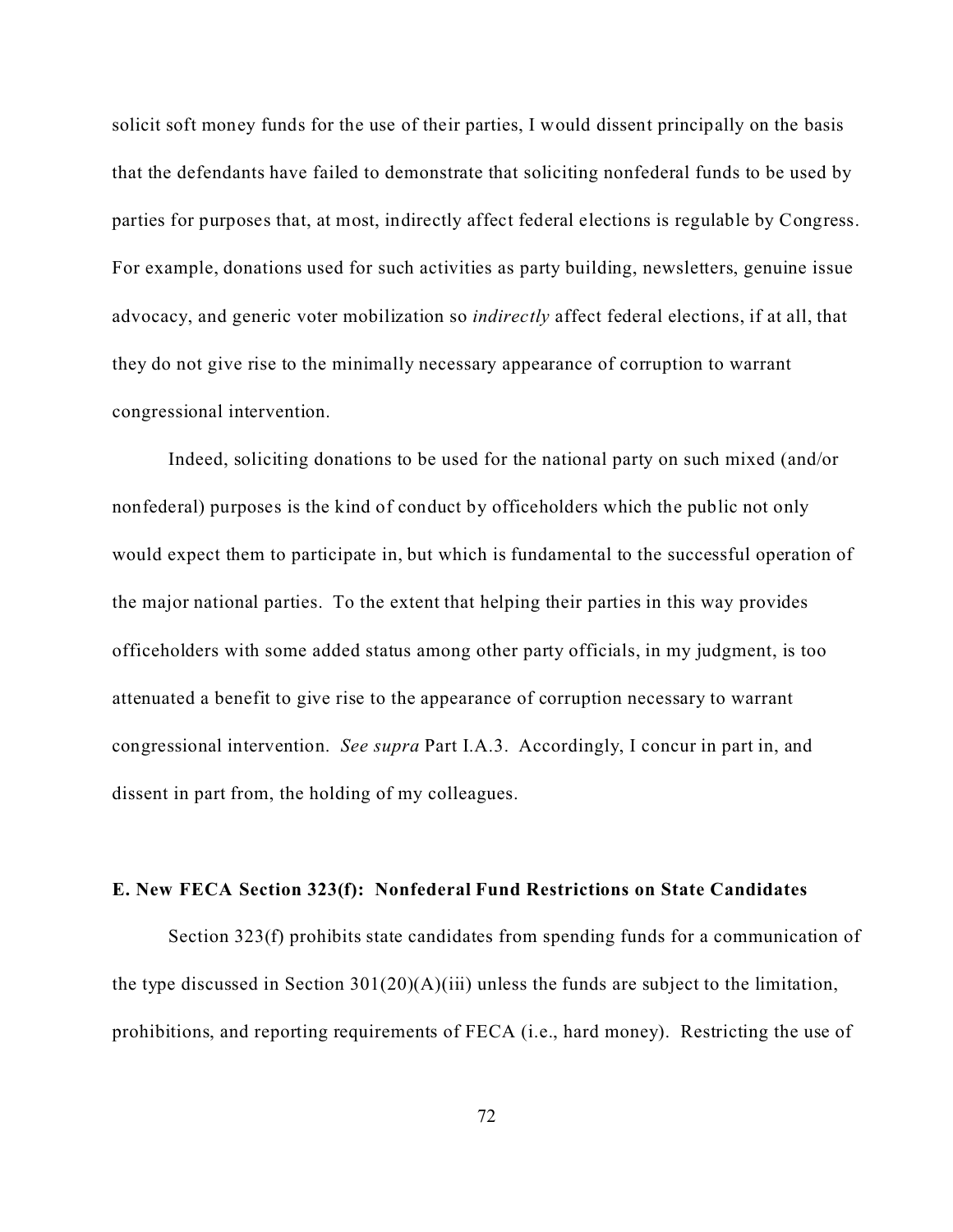soft money by state candidates for communications that directly affect federal elections is, of course, consistent with my preceding discussion of the constitutionality of Section  $301(20)(A)(iii)$ . By placing this restriction on state candidates Congress is simply guarding against similar conversions of soft money donations to fund communications that are designed to accomplish the federal purpose of directly influencing a federal election. Since this section is closely drawn to uses of soft money by state candidates exclusively for that purpose, I similarly uphold its constitutionality.

# **II. Title II: Noncandidate Campaign Expenditures Sections 201, 204, 213**

I join with Judge Henderson, but for different reasons, in holding that the primary definition of electioneering communications set forth in Section 201 is unconstitutional. I do not, however, join in her holding that the backup definition also provided in Section 201 is unconstitutional.

To the contrary, I uphold the backup definition's constitutionality, as does Judge Kollar-Kotelly who joins in my opinion as a necessary alternative to Judge Henderson's and my finding the primary definition unconstitutional. The following are my reasons for rejecting the primary definition and upholding the backup definition.

## **A. Section 201: The Primary Definition**

Title II of BCRA is Congress's attempt to close certain loopholes in FECA and to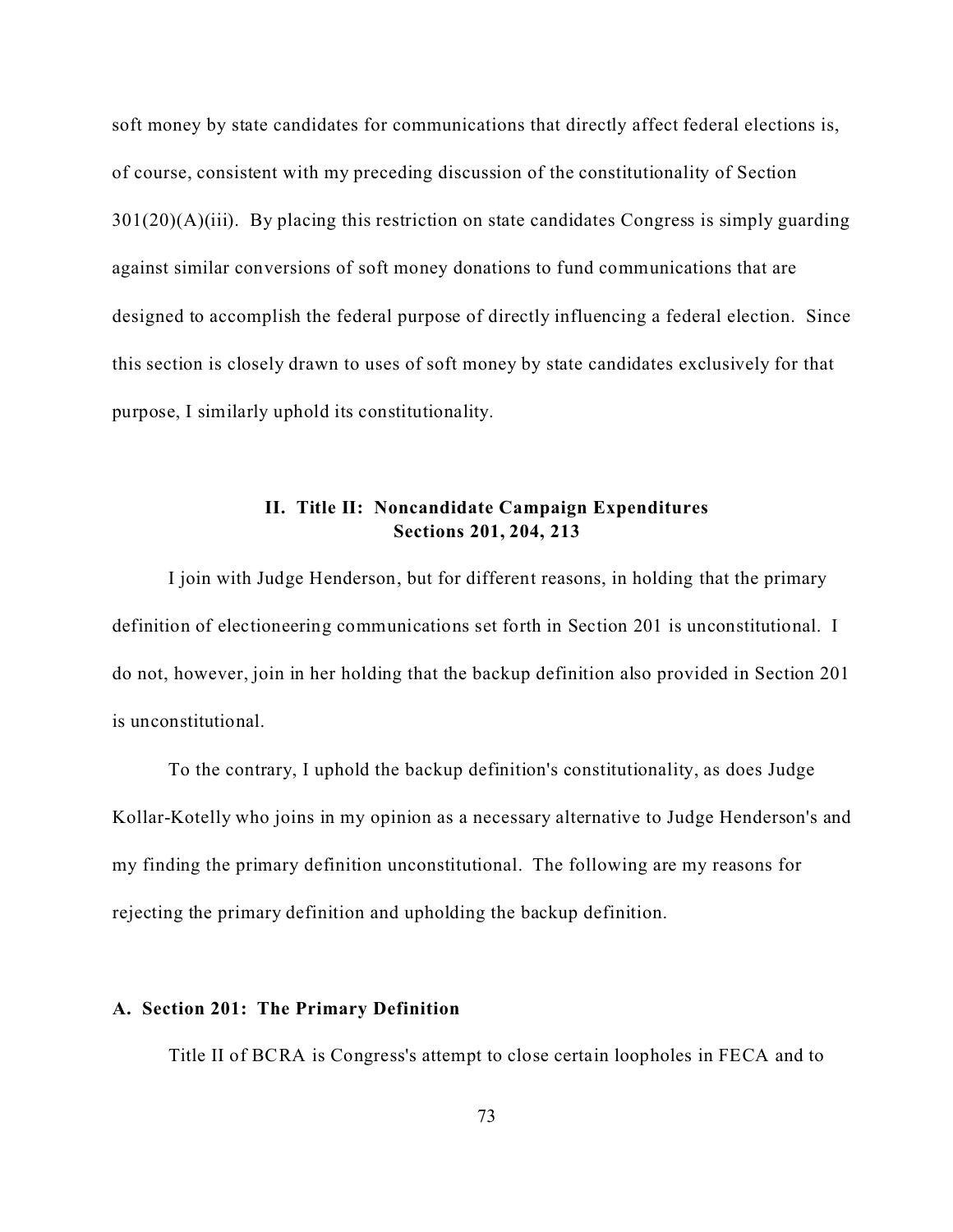regulate certain conduct arising from the use, both directly and indirectly, of corporate and union treasury funds to finance electioneering communications that directly affect federal elections, even though masquerading otherwise as "pure issue advocacy." Because, in part, Judge Henderson believes that *Buckley* and its progeny set forth a bright line test requiring the presence of certain "magic words" advocating the election or defeat of a federal candidate in order for this advocacy to be regulable by Congress, she strikes down both the primary and backup definitions.<sup>96</sup> Judge Kollar-Kotelly and I disagree with this reasoning, and I join in the portion of her opinion analyzing why the Supreme Court never intended the so-called express advocacy test to be a constitutional rule of law limiting the power of Congress to regulate expenditures for certain uncoordinated advocacy that directly affects federal elections, notwithstanding the absence of these words. $97$ 

While Judge Kollar-Kotelly and I agree regarding Congress's power to regulate the source of the funds used for these communications and the disclosures that donors must file, I do not agree that the primary definition, as crafted by Congress, is sufficiently tailored to regulate the electioneering advocacy it seeks to cover. To the contrary, the primary definition, which regulates communications referring to clearly identified federal candidates based upon when and where they are broadcast, rather than their effect on federal elections, sweeps so broadly that it captures too much First Amendment protected speech that

<sup>96</sup> *See* J. Henderson Op. at Part IV.A.

<sup>97</sup> *See* J. Kollar-Kotelly Op. at Part III.I.C.1 & Part III.I.C.2.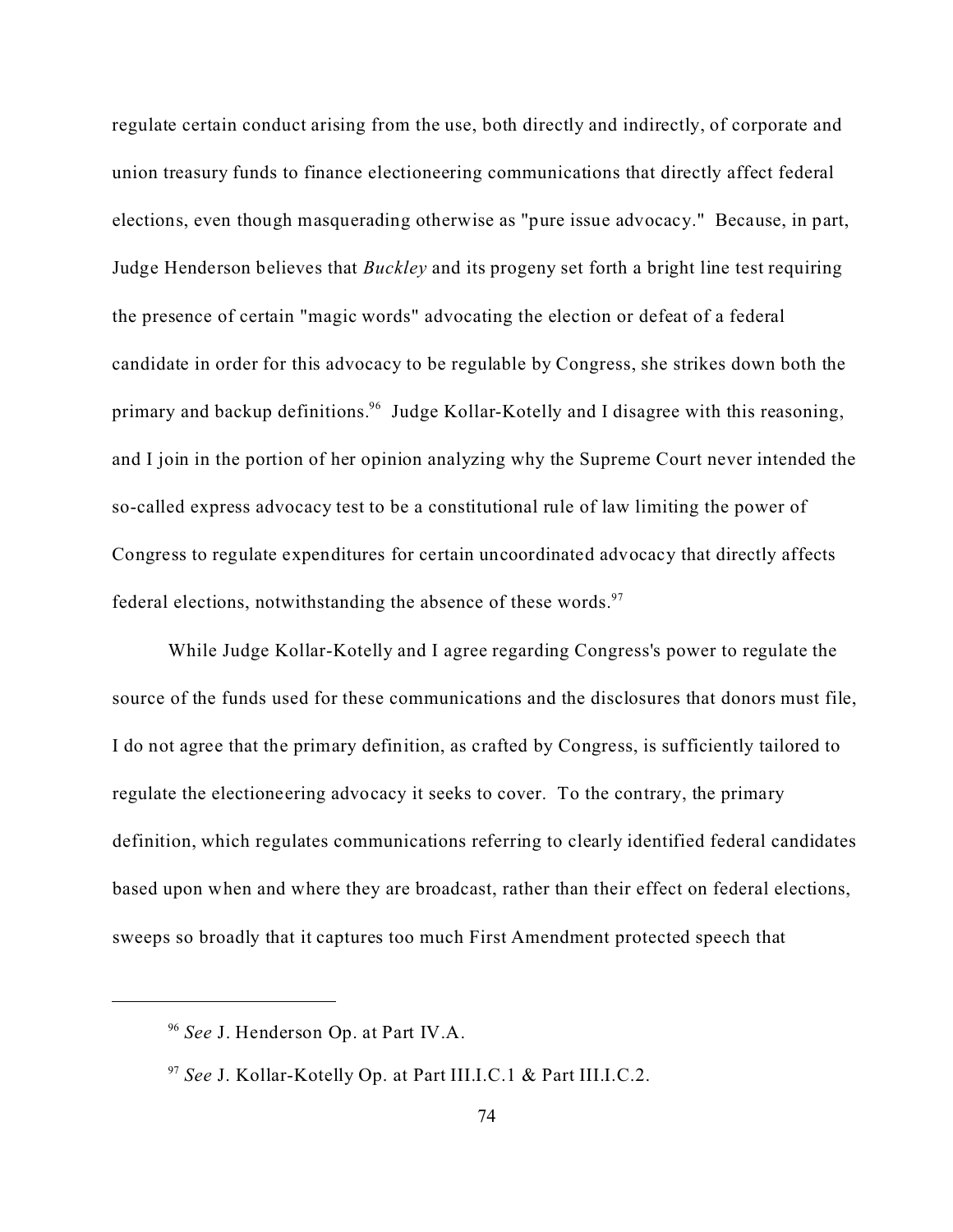Congress, in the absence of a demonstrated compelling government interest, has no power to regulate. What type of speech is that?

The plaintiffs have clearly demonstrated that corporations, interest groups, labor unions and other entities air genuine issue advertisements in the periods immediately preceding general and primary elections, the sole purpose of which is educating the viewers about an upcoming vote on pending legislation, and encouraging them to inform their elected representative to vote for or against the bill (i.e., legislation-centered advertisements). Edward Monroe, Director of Political Affairs for Associated Builders and Contractors ("ABC"), explained that "serious legislative initiatives or regulatory proposals often are considered near the time of elections." Monroe Decl. ¶¶ 18-19. Laura Murphy, legislative director for the ACLU, seconds this: "[The] 60 days before a general election and 30 days before a primary . . . are often periods of intense legislative activity. During election years, the candidates stake out positions on virtually all of the controversial issues of the day. Much of the debate occurs against the backdrop of pending legislative action or executive branch initiatives." Murphy Decl. ¶ 12. *See also* Mann Cross Exam. at 176 (explaining that a flurry of legislative activity occurs near the end of a congressional session, therefore, often within the 60 day period preceding a general election); Finding  $359.^{98}$ 

 $98$  For example, last fall alone, in the period immediately preceding the 2002 congressional election, Congress considered the following important, and controversial, pieces of legislation: a resolution authorizing the use of armed force against Iraq, (H.J. Res. 114, 107th Cong.); an election reform bill to update ballot machines and provide greater access to individuals with disabilities to polling places (H.R. 3295, 107th Cong.); legislation to establish the Department of Homeland Security (H.R. 5710, 107th Cong.);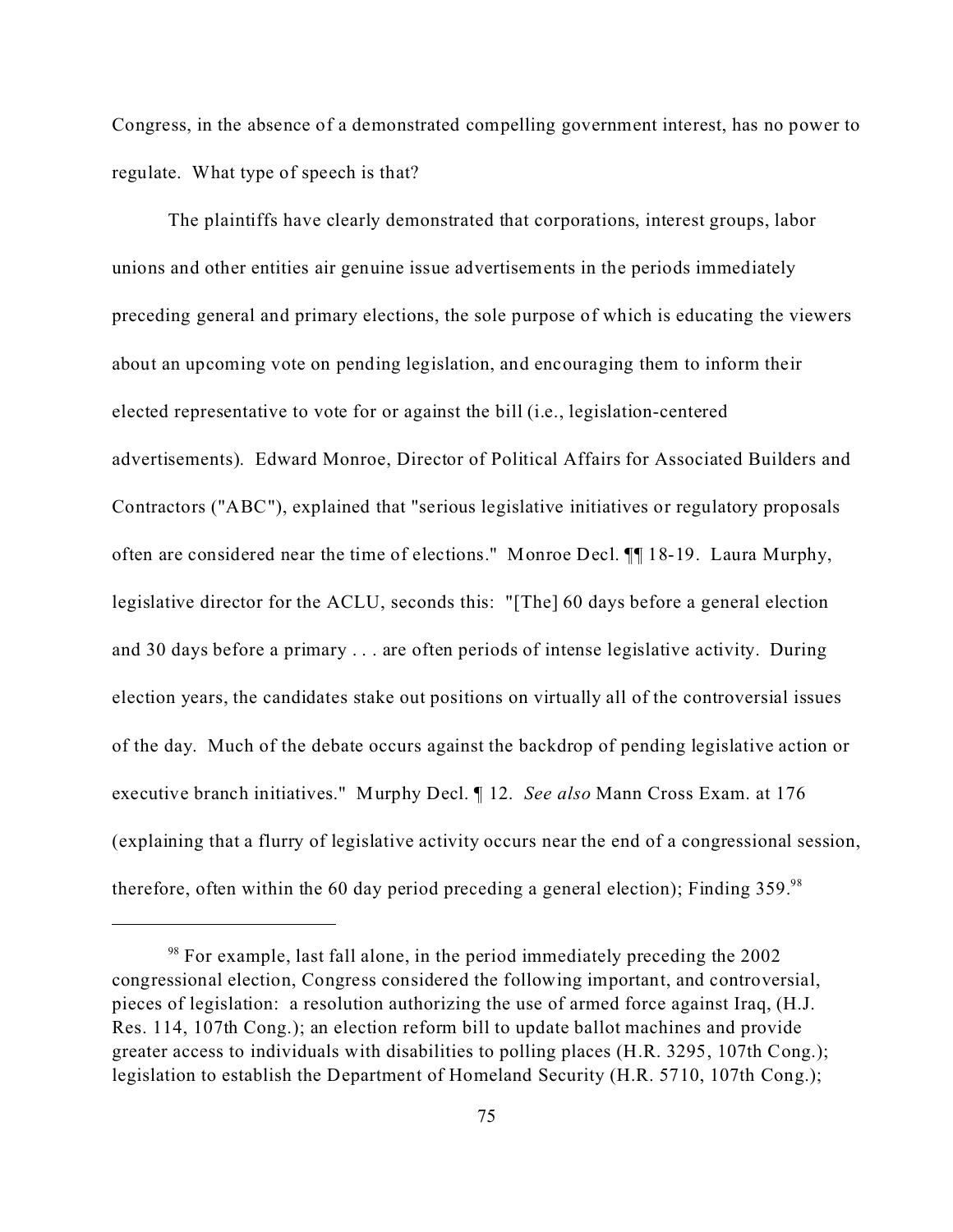Notwithstanding defendants' expert testimony to the contrary,<sup>99</sup> interest groups believe, and plaintiff's expert agrees,<sup>100</sup> that the periods immediately preceding elections are the most effective times to run issue advertisements discussing pending legislation because the public's interest in policy is at its peak.<sup>101</sup> Edward Monroe of ABC explains that "it is ... . clear that members of the public are generally more receptive to and engaged in considering government policy ideas and issues as elections near. If that is the time when people will listen, that is the time to speak. And once an election occurs, there seems to be a period of fatigue during which political matters are of less interest, making issue ads then less effective." Monroe Decl. ¶¶ 18-19; *see also* Finding 359. Likewise, Paul Huard, Senior Vice President for Finance and Administration for the National Association of Manufacturers ("NAM"), finds that "Americans tend to have greater interest in political matters as an election approaches. At the same time, elected officials are most attuned to the

and various appropriations bills for federal departments, including the Departments of Defense, Justice, and State. While last fall's legislative calendar may not be typical, it nevertheless illustrates BCRA's potential impact on genuine issue advocacy. Murphy Decl. ¶ 12 ("Some of the President's or Attorney General's boldest initiatives are advanced during election years—often within 60 days of a general election. This year, for instance, legislation creating a new federal department of Homeland Security is under consideration during this pre-election period.").

<sup>99</sup> *See* Finding 359 n.224.

<sup>100</sup> *See* Finding 358 (statement of Dr. Gibson, rejecting the defendants' argument that it is unproductive to run legislation-centered issue advertisements focusing on policy matters in the periods before elections).

<sup>101</sup> *See* Findings 358-60.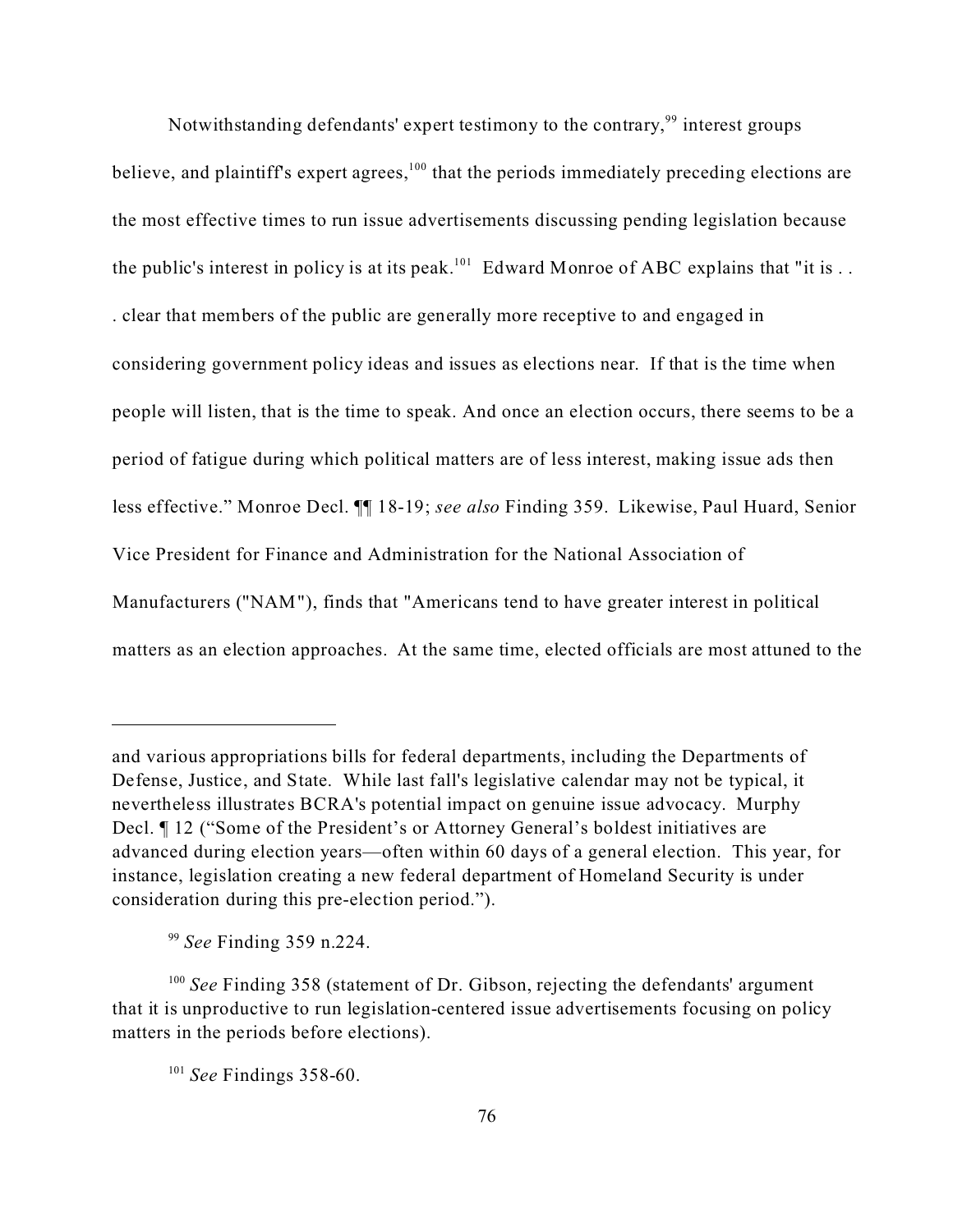views of their constituents in the pre-election period. Thus, for many purposes, the pre-election season is a critical time for issue ads." Huard Decl. ¶ 10; *see also* Finding 359.

The mere fact that these issue advertisements mention the name of a candidate (i.e.*,* the elected representative in whose district the advertisement ran) does not necessarily indicate, let alone prove, that the advertisement is designed for electioneering purposes. To the contrary, the testimony of various plaintiffs' witnesses indicates that, in their experience, there are many reasons why it is helpful, if not necessary, to mention a candidate's name in these advertisements in order to focus the public's attention on a particular pending piece of legislation. For example, Paul Huard of NAM states "[t]here are many reasons that an issue ad may need to refer to the name of an elected official or candidate. Many bills are identified with particular sponsors and may be known by the sponsors' names. Also, both incumbents and candidates may be prominent people whose support or opposition to a bill or policy may have important persuasive effect. . . . Also, if an issue ad is used to explain why a legislative position of a particular Member of Congress is good for his or her district or state, the member generally must be mentioned. *The same is true if the purpose of the ad may be to induce viewers to contact the Member and communicate a policy position*." Huard Decl. ¶ 12 (emphasis added); *see also* Finding 293. Similarly, Denise Mitchell, Special Assistant for Public Affairs to the AFL-CIO, concurred, explaining that it is often necessary to refer to a federal candidate by name because "[t]he express or implied urging of viewers or listeners to contact the policymaker regarding [an] issue is . . . especially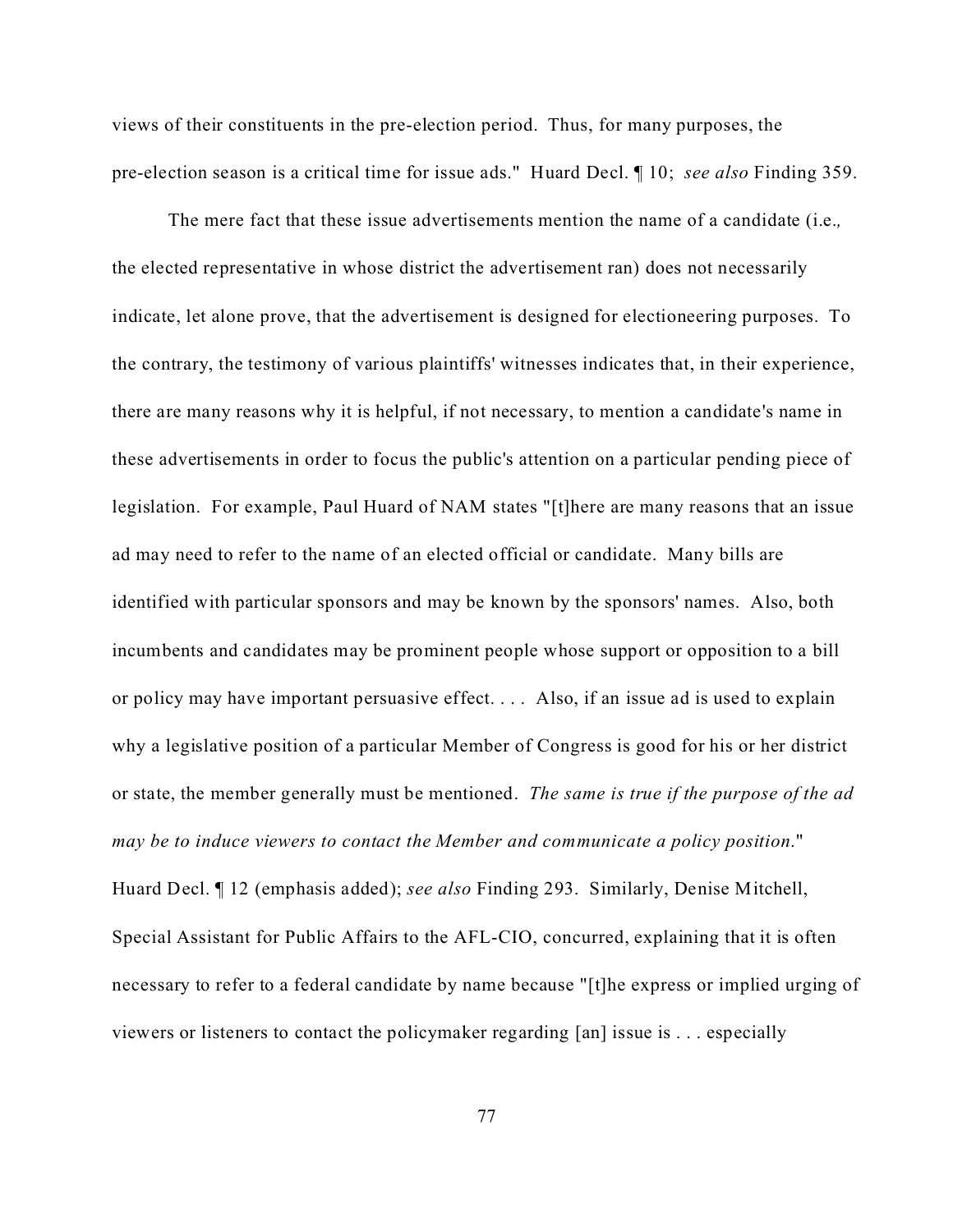effective by showing them how they can personally impact the issue debate in question." Mitchell Decl. ¶ 11; *see also* Finding 293. A quick review of a classic example of a legislation-centered genuine issue advertisement demonstrates these points.

In 1998, the AFL-CIO aired an advertisement entitled "Barker." The advertisement referred to a federal candidate by name only in the call-to-action line at the end of the advertisement where it urged viewers to call their Member of Congress and express their position regarding the pending Fast Track trade legislation. The legislation was scheduled for a vote in the House of Representatives on September 25, 1998—within 60 days of the general election. The text of the advertisement is as follows: $102$ 

> Paid for by the Working Men and Women of the AFL-CIO. [Barker speaking]: Okay ladies and gents, step right up and see if you can follow the ball. Is it here? Is it there? Where could it be? [Voice over]: They're playing games again in Washington. Without discussion or debate, they're planning another vote on the controversial Fast Track law—special powers to ram through trade deals like NAFTA. Fast Track failed last year because working families don't want more trade deals that put big corporations first; deals that ignore our concerns about lost jobs; environmental problems on our borders, and dangerous, imported foods. But Newt Gingrich and the sponsors of Fast Track hope they can sneak it by this fall, while public attention is focused on other issues. [Barker speaking]: Keep your eyes on the ball now . . . [Voice over]: Call Representative \_\_\_\_\_\_\_ at xxx-xxx-xxxx and tell him to vote no on Fast Track. Tell him we're still paying attention. And Fast Track is still a bad idea.

Mitchell Decl. Exhibit 116, Exhibit 1 at 86. Defendants' own expert, David Magleby, who

 $102$  The advertisement aired in the districts of Congressman Chris John (LA-07); Congressman Scott Klug (WI-02); Congresswoman Jo Ann Emerson (MO-08); Congresswoman Anne Northup (KY-03); Congressman Jack Kingston (GA-01); and Congressman Rick White (WA-01), and referred to those federal candidates by name. *See* Finding 368.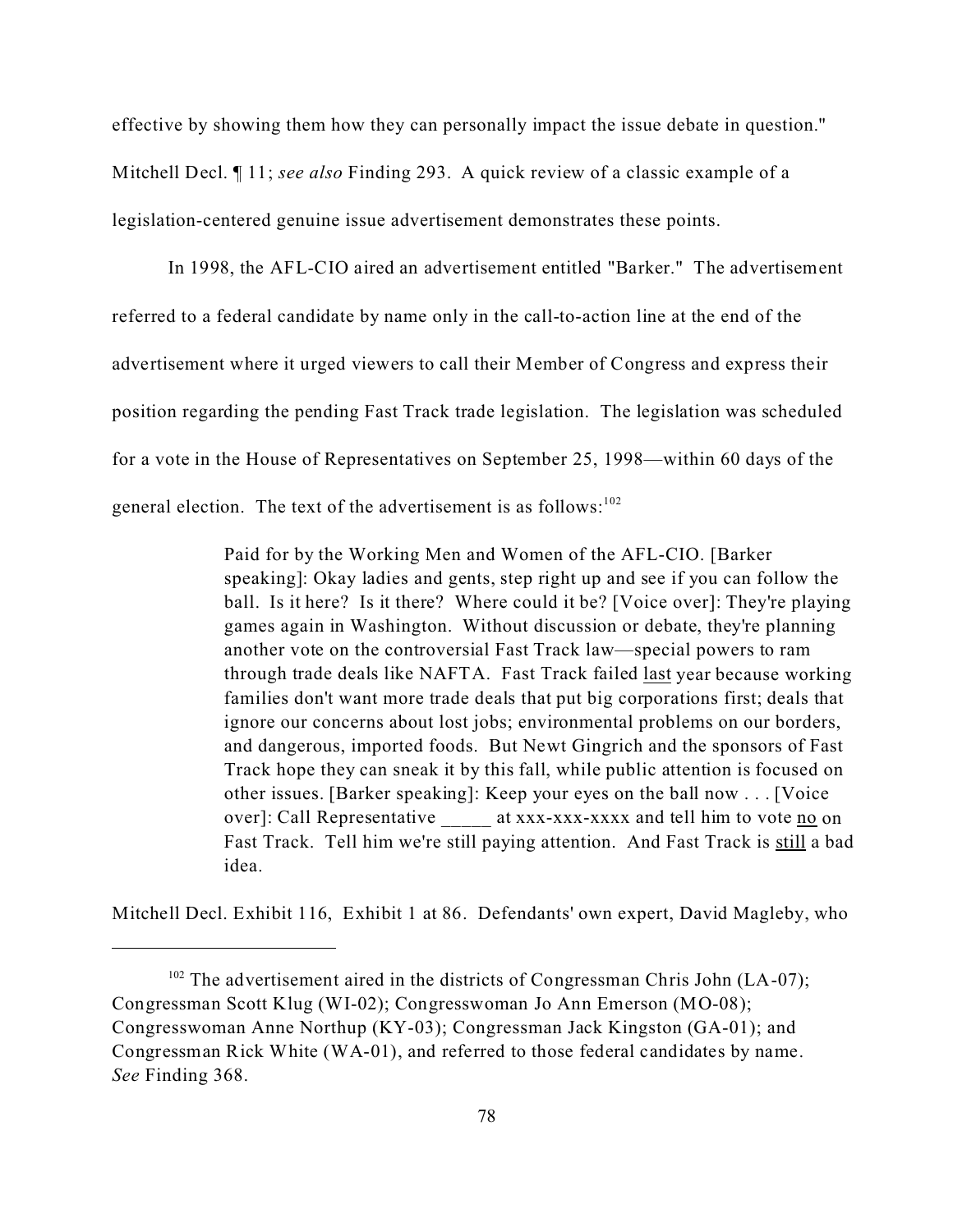stated in his report that he would "presume" an advertisement is electioneering merely because it mentions a federal candidate by name, $103$  candidly admitted after reviewing "Barker" that such an advertisement is a "genuine" issue advertisement. He concluded as such—even though it mentions a federal candidate's name—because "[t]he body of the ad has no referent to [a candidate] whatsoever. The only referent to [the candidate] is the call line." Magleby Cross Exam. at 104.

> [A] generic call your Congressman, call your Senator, when then linked to a legislation and call your Congressman or Senator about this legislation without a referent to their position on the issue, seems to me substantively different than when they are mentioned in view of what their position is on that issue. Q. When you say substantively different, are you referring to a difference with respect to whether the advertisement communicates an electioneering message? A. Yes.

Magleby Cross Exam. at 106.

Because genuine issue advertisements, like "Barker," have been, and will need to be, aired during periods of legislative activity leading up to elections, plaintiffs contend the primary definition, if upheld, will capture them as "electioneering communications."<sup>104</sup> As such, they will be subjected to a host of limitations and regulations which, according to the plaintiffs, will limit and chill their ability to engage in First Amendment protected speech. I agree.

<sup>&</sup>lt;sup>103</sup> *See* Finding 290 (discussing the indicia of electioneering advertisements).

<sup>&</sup>lt;sup>104</sup> McConnell Opening Br. at 65 (arguing generally that genuine issue advocacy will be regulated by BCRA); NRA Opening Br. at 26.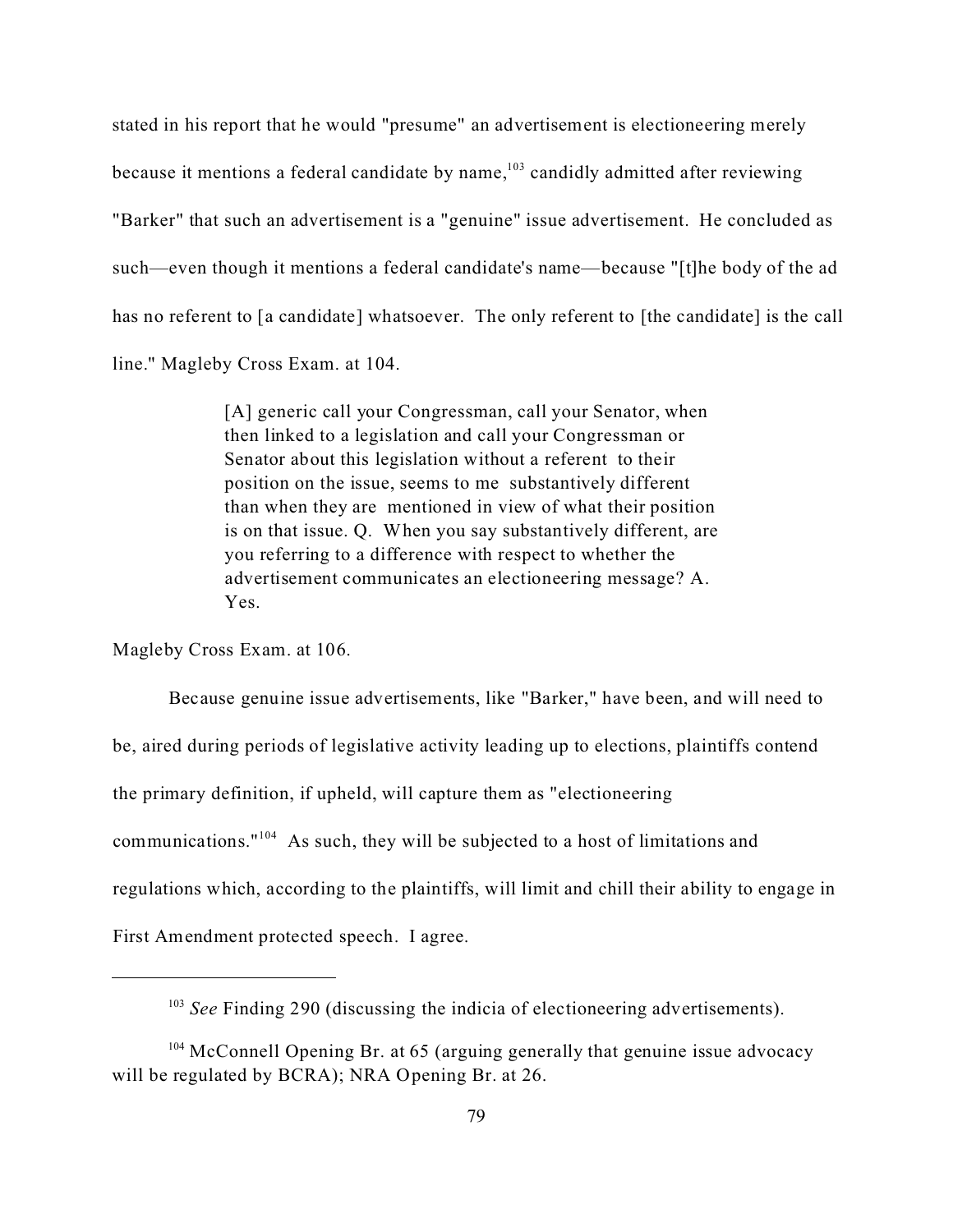The crux of the problem with the primary definition is that, unlike the backup definition, it does not depend on the effect of the communication's message on a candidate's election. As such, many genuine issue ads, like "Barker," will be treated the same as the sham "issue" ads Congress supposedly was intending to regulate. It is the absence of a link between the advocacy of an issue and a candidate's fitness, or lack thereof, for election that renders congressional intervention with respect to genuine issue ads of this type unconstitutional. Notwithstanding the absence of this link, defendants contend, and Judge Kollar-Kotelly agrees, that the evidence sufficiently demonstrates that even though some genuine issue advertisements that run in the months leading up to an election will be swept in under this definition, it is too insufficient a number to render the primary definition constitutionally defective. I disagree.

The plaintiffs have met their burden in this facial challenge because they have shown that BCRA's primary definition "reaches a *substantial amount* of constitutionally protected conduct." *City of Houston v. Hill*, 482 U.S. 451, 458 (1987) (quoting *Village of Hoffman Estates v. Flipside, Hoffman Estates, Inc.*, 455 U.S. 489, 494 (1982)) (emphasis added). Plaintiffs, in short, have demonstrated from the statute's "text . . . and from actual fact that a *substantial number of instances* exist in which the [l]aw cannot be applied constitutionally." *New York State Club Ass'n v. City of New York*, 487 U.S. 1, 14 (1988) (emphasis added). These instances are not merely "'some' overbreadth," *Ashcroft v. ACLU*, 535 U.S. 564, 584 (2002) (quoting *Reno v. ACLU*, 521 U.S. 844, 896 (1997)), or a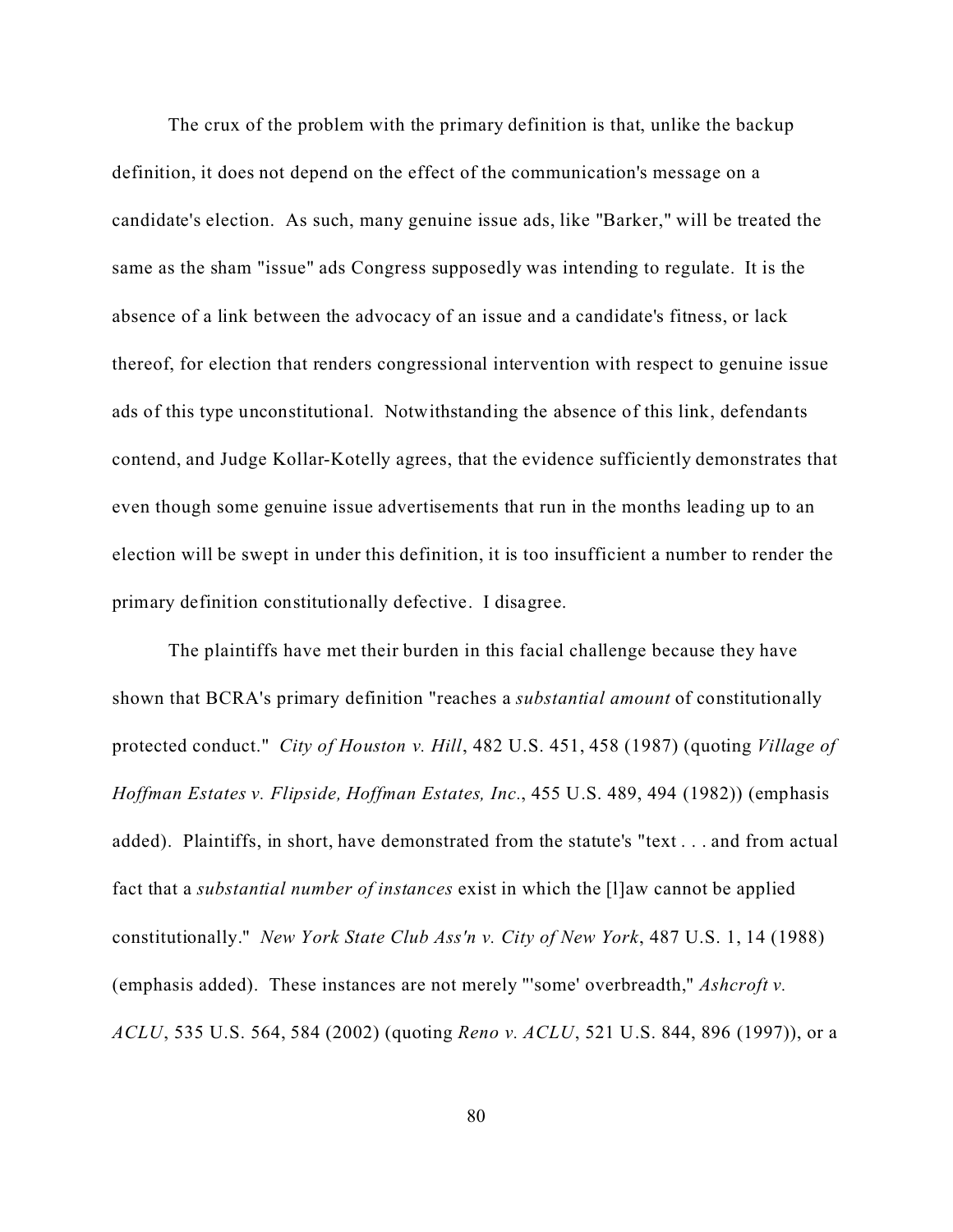"single" or "bare possibility" of an impermissible application. *Members of City Council of the City of Los Angeles v. Taxpayers for Vincent*, 466 U.S. 789, 800 & n.19 (1984) (quoting *Broadrick v. Oklahoma*, 413 U.S. 601, 630 (1973) (Brennan, J., dissenting)). Instead, the plaintiffs have shown, as the Supreme Court aptly put it in *Vincent*, that BCRA presents "a *realistic danger* that the statue will *significantly compromise* recognized First Amendment protections of parties not before the Court." *Id.* at 800-801.

The evidentiary basis of both the plaintiffs' and defendants' arguments concerning the primary definition's overbreadth is the *Buying Time 1998* and *Buying Time 2000* studies. While the defendants correctly contend that plaintiffs carry the burden to show that BCRA is substantially overbroad,<sup>105</sup> the studies defendants rely upon to show that it is narrowly tailored<sup>106</sup> are, in essence, a highly controversial "survey" of the ads run in the months leading up to the 1998 and 2000 elections. Judge Henderson correctly notes in her opinion, *see* J. Henderson Op. Part IV.A, that the parties "quarrel at length" regarding the significance of the *Buying Time* studies and, in particular, its conclusions regarding

<sup>&</sup>lt;sup>105</sup> Gov't Opening Br. at 159; Gov't Opp'n Br. at 68.

<sup>106</sup> The definition itself—a content-indifferent definition based on time and location alone—is a novel approach to regulating campaign speech. *See* Richard L. Hasen, *Measuring Overbreadth: Using Empirical Evidence to Determine the Constitutionality of Campaign Finance Laws Targeting Sham Issue Advocacy*, 85 Minn. L. Rev. 1773, 1777-78 (2001) (drawing a distinction between "'intent tests,'" like the backup definition, that usually require a "factfinder to determine whether the person or group sponsoring the advertisement intended to influence the outcome of an election," and the "'bright line'" tests which "attempt to regulate all advertisements that meet certain objective criteria.").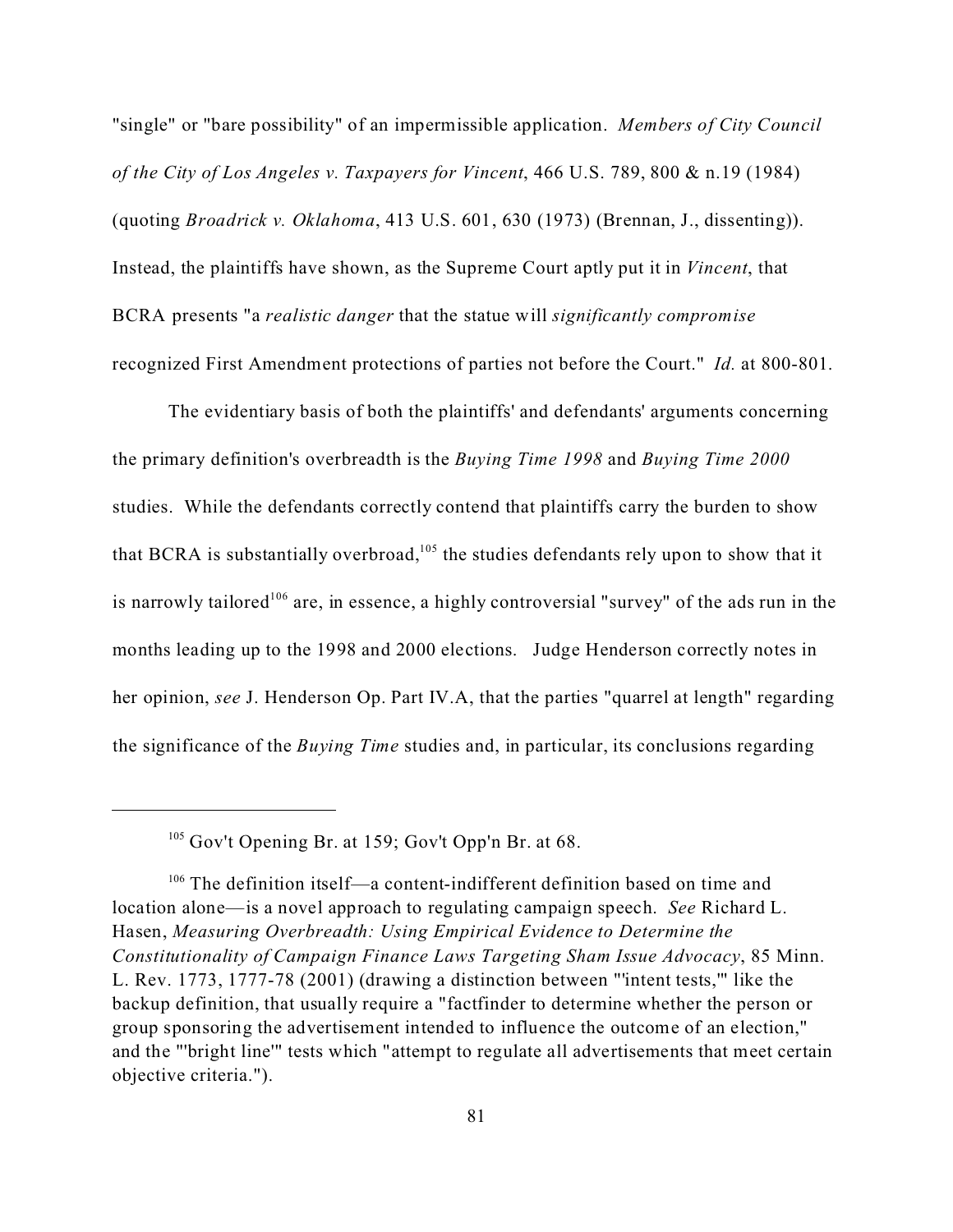the percentage of genuine issue advocacy that would be improperly regulated by Section 201 of BCRA. Unlike Judge Henderson, I believe that the *Buying Time* studies are entitled to some evidentiary weight. $107$ 

However, I do not believe that the studies' statistical conclusions are the last word in this Court's analysis of whether or not the primary definition is overbroad.With the respect to the percentage of protected, political speech that is, or will be, regulated by BCRA, it is, of course, impossible to quantify the exact percentage with absolute certainty. *See New York v. Ferber*, 458 U.S. 747, 773 (1982) (explaining that "[h]ow often, if ever" the statute at issue in *Ferber* would regulate protected speech "cannot be known with certainty. Yet we seriously doubt, and it has not been suggested, that these arguably impermissible applications of the statute amount to more than a tiny fraction of the materials within the statute's reach."). Thus, it is important not to overstate the significance of the *Buying Time* studies when using them as the basis of a finding of unconstitutional overbreadth. After all, the studies did not analyze every advertisement that ran in every market during the 1998 and 2000 elections. Instead, they analyzed the top 75 media markets, encompassing eighty percent of the advertisements runs during those elections. *See* Findings 315-17. I do not state this fact to suggest that every ad had to be reviewed before the studies could be deemed credible, rather, that the percentages produced by the studies may, in fact, be an overstatement, or

<sup>107</sup> Judge Henderson accords no evidentiary weight to the *Buying Time* studies. *See* J. Henderson Op. at Part III.B.2 & Part IV.A. See also Findings 322-33 and 344-48 for a discussion of how the criticisms of the *Buying Time* studies do not preclude this Court from relying on those studies for the purposes of this litigation.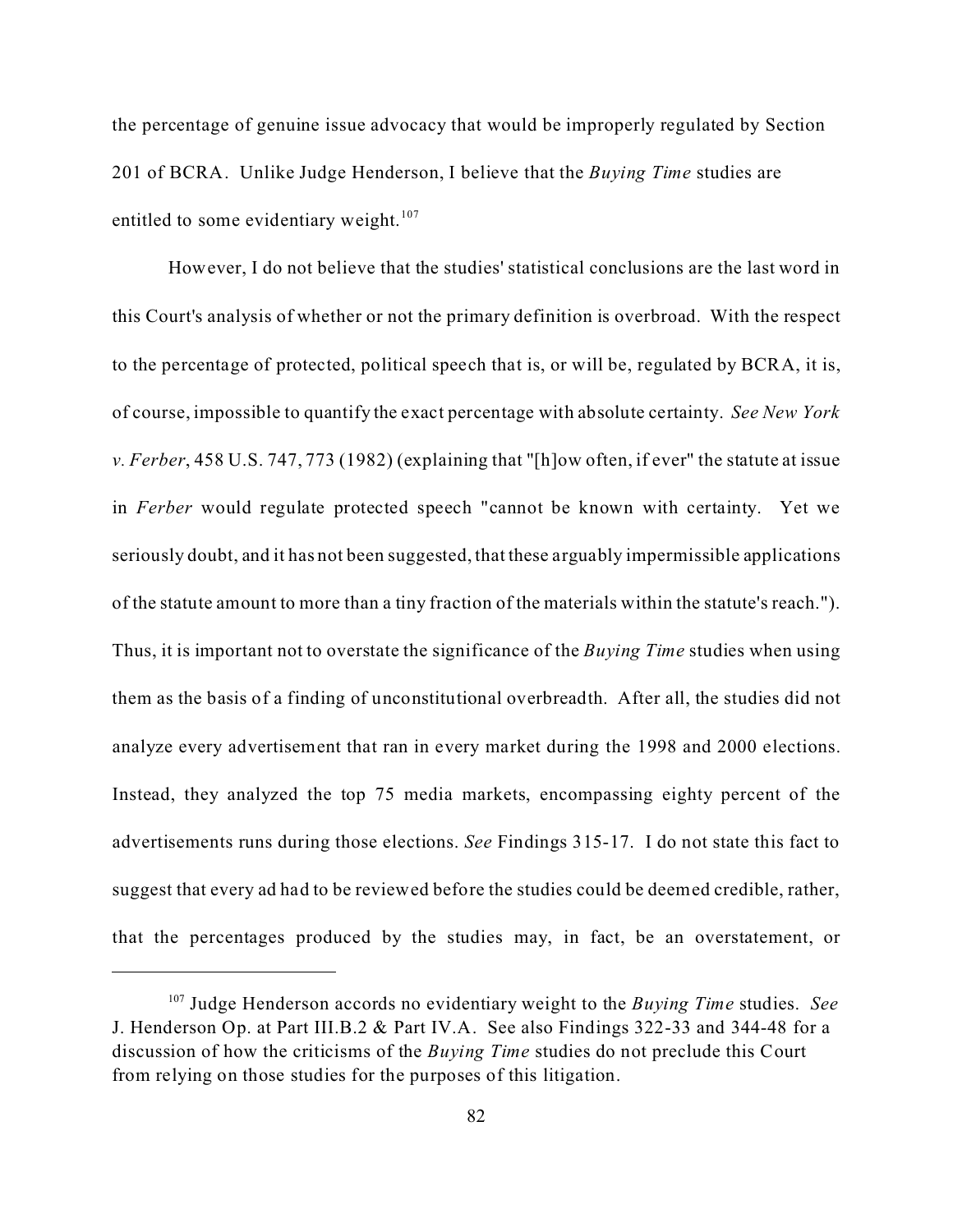understatement, of the statute's overbreadth. *See* Findings 317-18. In addition, I would note that the *Buying Time 2000* study did not analyze advertisements run in the 30 days preceding a primary or preference election, even though such ads aired during that period are entirely regulable by BCRA's primary definition. *See* Finding 316.

Furthermore, this Court, in my judgment, cannot rely upon the results of the two, *Buying Time* studies without analyzing, to some extent, the parties' dispute regarding the formulas used to produce those results. The defendants favor the formula used in the 1998 study,<sup>108</sup> which compares the total number of genuine issue ads regulated by BCRA to the total number of genuine issue ads run in a calendar year. *See* Findings 335, 336, 337. The result is the percentage of all genuine issue advocacy that would have been regulated by BCRA in the course of that year. The plaintiffs, however, contend that the 1998 formula misstates BCRA's impact because it includes ads that were run *outside* the 60-day period preceding a general election, and therefore would not have been subject to regulation under the primary definition. *See* Findings 336, 338. According to the plaintiffs, the formula applied in the *Buying Time 2000* study more accurately reflects BCRA's impact by focusing on the exact period of time regulated by BCRA: the 60 days preceding a general election.<sup>109</sup>

 $108$  Gov't Opp'n Br. at 74. Defendants argue that the 1998 formula best "measures" the impact of BCRA on the universe of genuine issue ads aired in any particular calendar year and, thus, answers the critical question at the heart of any analysis of BCRA's potential overbreadth, i.e., the amount of genuine issue advocacy that BCRA would subject to regulation." Gov't Reply Br. at 72.

<sup>&</sup>lt;sup>109</sup> McConnell Opening Br. at 67; McConnell Reply Br. at 35-36 (offering an analogy to explain the methodology of the two formulas).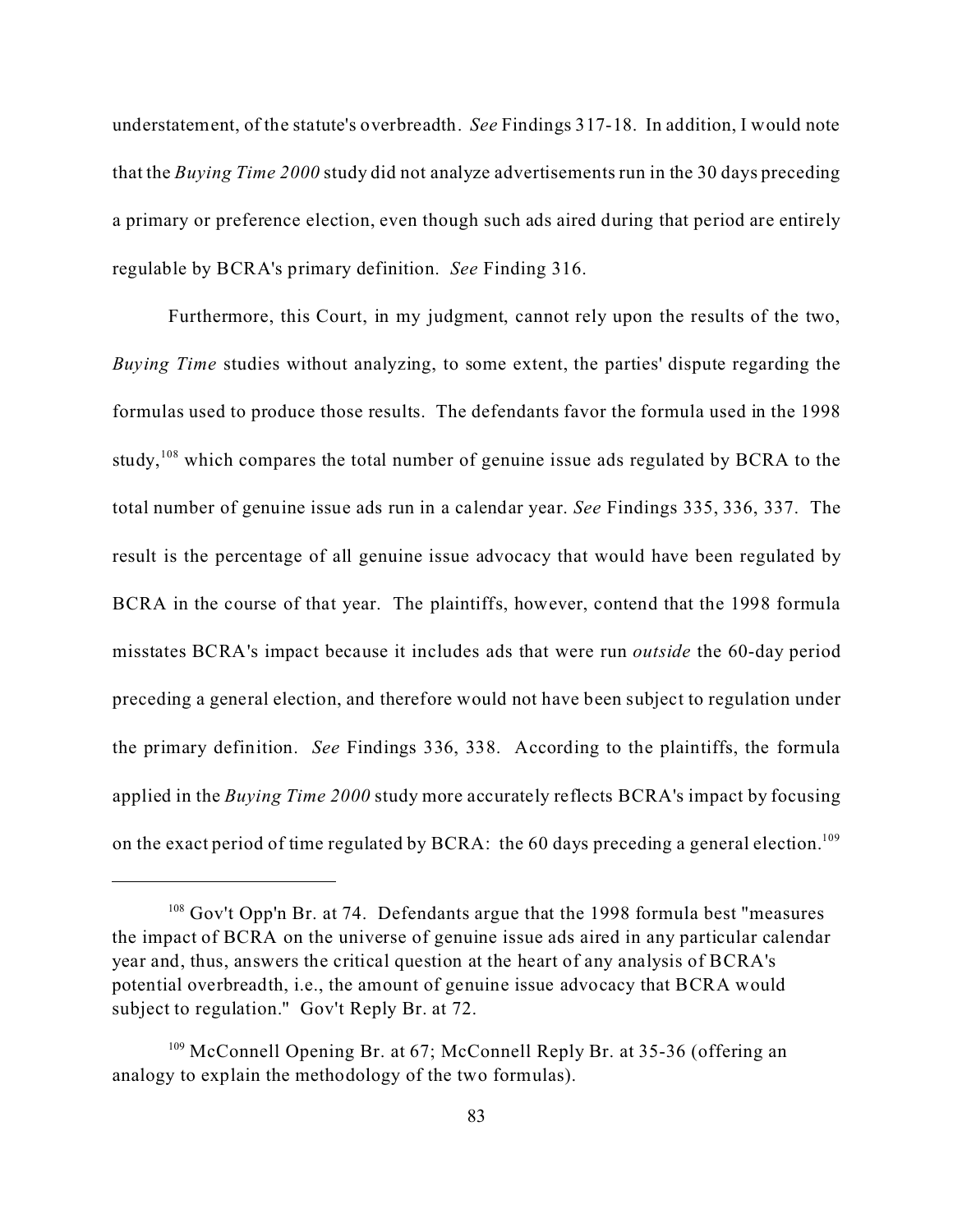Looking at ads aired only during that 60-day period, the 2000 formula compares the number of genuine issue ads to the total number of ads, thereby calculating the percentage of all ads that would have been regulated by BCRA that were genuine issue ads. $110$ 

As the Supreme Court in *Broadrick v. Oklahoma* stated that a statute's overbreadth must be "judged in relation to the statute's plainly legitimate sweep," I find that the 2000 formula more accurately measures BCRA's impact. 413 U.S. 601, 615 (1973). The results produced by the 1998 formula do not assist this Court in comparing BCRA's overbreadth to its "plainly legitimate sweep," because it measures ads that never would have been regulated by BCRA.<sup>111</sup> While the 1998 formula shows BCRA's impact on all genuine issue advocacy over the course of a calendar year, that information is of limited value when BCRA's primary definition applies only in the 30 days preceding a primary election and the 60 days before a general election.<sup>112</sup>

Applying the 2000 formula to the data collected during the 1998 and 2000 studies shows that the primary definition's overbreadth is neither speculative nor hypothetical, but real and substantial. In 1998, of the ads that met BCRA's primary definition and were aired in the 60 days preceding a general election, 14.7 percent were genuine issue advocacy. *See*

<sup>110</sup> Gov't Opp'n Br. at 73 (explaining the 2000 formula); *see also* Finding 338.

<sup>111</sup> *See* Finding 336.

<sup>112</sup> *See* Lupia Rebuttal Report at 25. Defendants' expert, Dr. Arthur Lupia, concludes that while either formula is reasonable, the 2000 formula "could provide information about the impact during a particular time period," that is, the 60-day period in when BCRA applies. *See also* Finding 340.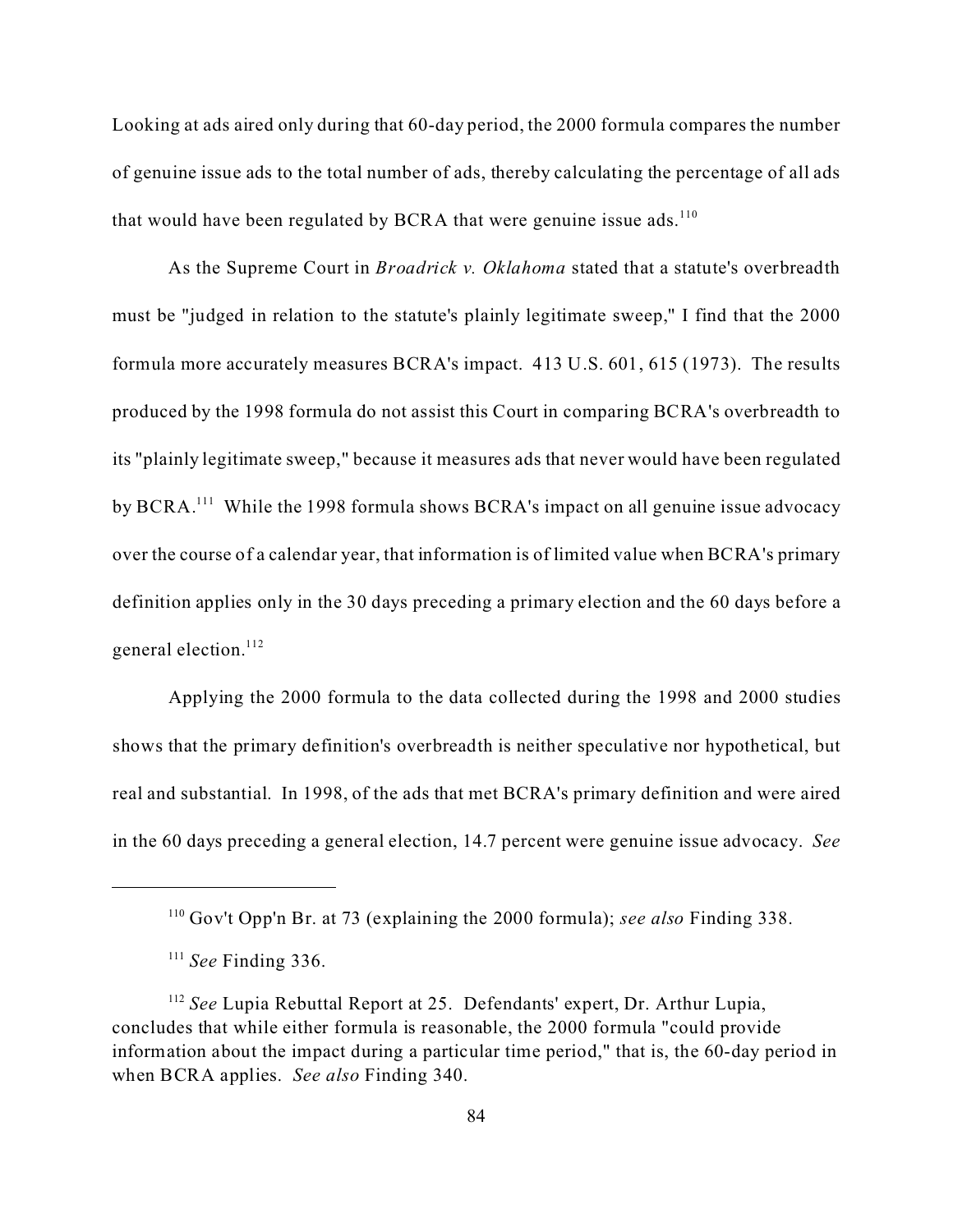Finding 339. As to 2000, however, the *Buying Time 2000* study concluded that figure was only 2.33 percent. *See* Finding 357. That percentage, however, was later increased by Professor Goldstein, who compiled the data base that served as the foundation of the *Buying Time* studies. Professor Goldstein testified on cross examination that he had reevaluated the results of the study for the purposes of this litigation and concluded that, in fact, 17 percent of the ads that met BCRA's primary definition and were aired in the 60 days preceding the 2000 general election were genuine issue advocacy. *See* Finding 357; *see also* Goldstein Cross Exam. at 160, 169; McConnell Reply Br. at 36-37. Percentage discrepancies aside, I find that 14.7 percent and 17 percent of the ads run in the months leading up to the 1998 and 2000 elections, respectively, represents a "substantial amount" of protected speech and renders the primary definition defective as constitutionally overbroad.

But these statistics, alone, do not present the full picture of BCRA's impact on genuine issue advocacy in the 60 days preceding a general election. Indeed, determining whether BCRA's primary definition reaches a substantial amount of constitutionally protected issue advocacy is not simply a function of calculating the percentage of pure issue ads that would have been captured by that definition during the 60-day period preceding the 1998 and 2000 federal elections. Because the total amount of issue advocacy likely to be generated in any given election year is a function of both the quantity and nature of the issues Congress chooses to address in that pre-election period, those numbers should not be viewed in a legislative vacuum. Ideally, this court should additionally assess whether the legislative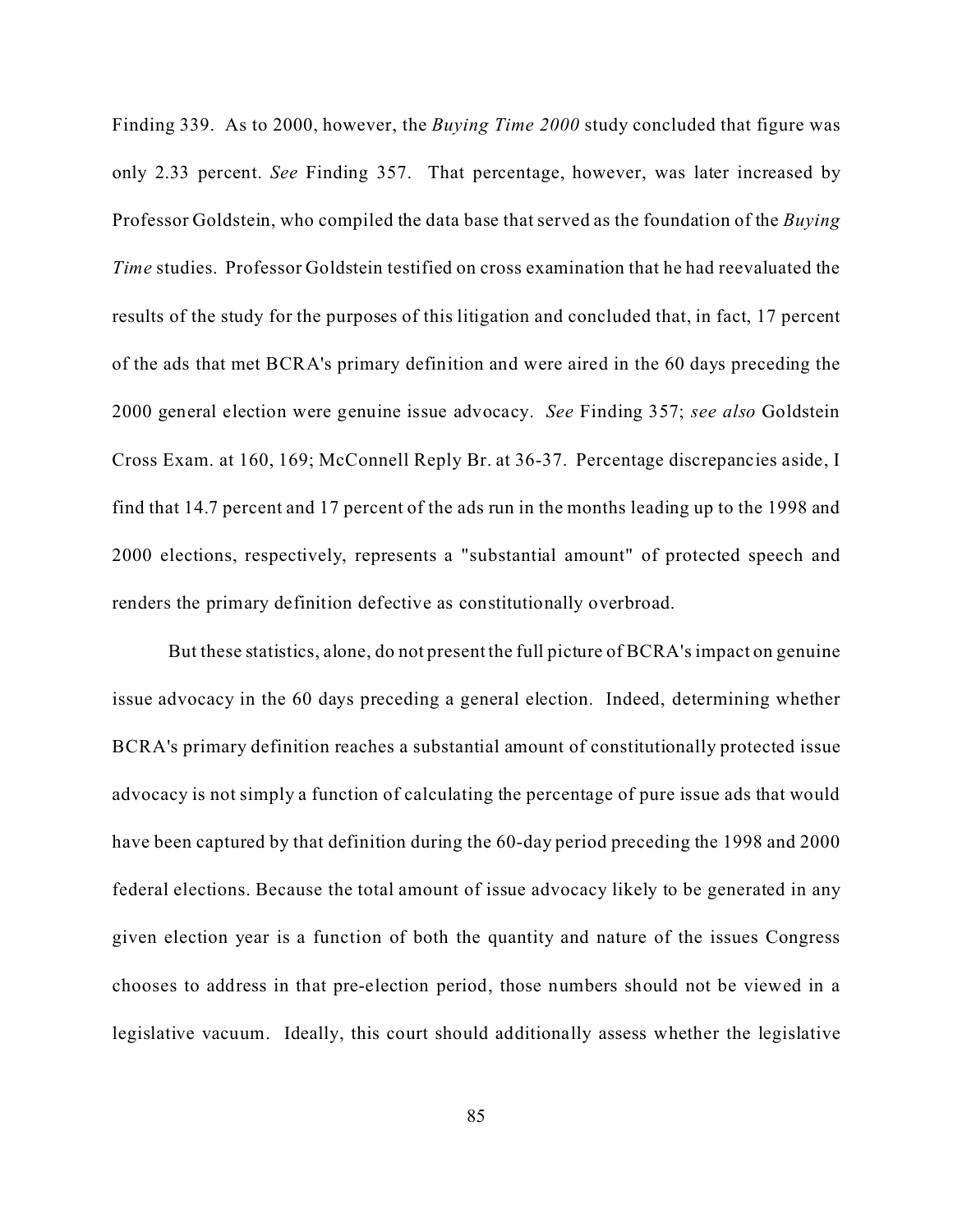agendas in 1998 and 2000 were unusually active, controversial or both. Regrettably, however, the record does not lend itself to such an analysis. Obviously, the more active and/or controversial the legislative schedule, the greater (or lesser) the amount of issue advocacy one would expect it to have generated. Simply put, the amount of pure issue advocacy captured in a particularly contentious, or active, legislative period, is likely to be higher than that captured in a slow, or routine, legislative period. Furthermore, restricting 14.7 percent of genuine issue advocacy in 1998 would have restricted otherwise protected speech that would have been seen in 30 million American homes, a number that brings into sharp relief the effect BCRA will have on the amount of information available to voters. *See* Finding 335. Accordingly, for the reasons stated previously, there is reason to believe that the amount of issue advocacy likely to be generated in future election cycles will be at least as substantial as it was during those years.

Ever mindful that overbreadth is "strong medicine" to be used "sparingly and only as a last resort," *Broadrick*, 413 U.S. at 613, I do not lightly find that the primary definition of electioneering communications is substantially overbroad. However, the realistic danger that the primary definition of electioneering communications will significantly compromise genuine issue advocacy necessitates such a finding. In circumstances such as these, "the possible harm to society in permitting some unprotected speech to go unpunished is outweighed by the possibility that protected speech of others may be muted." *Ashcroft v. Free Speech Coalition*, 535 U.S. 234, 255 (2002) (quoting *Broadrick*, 413 U.S. at 612). I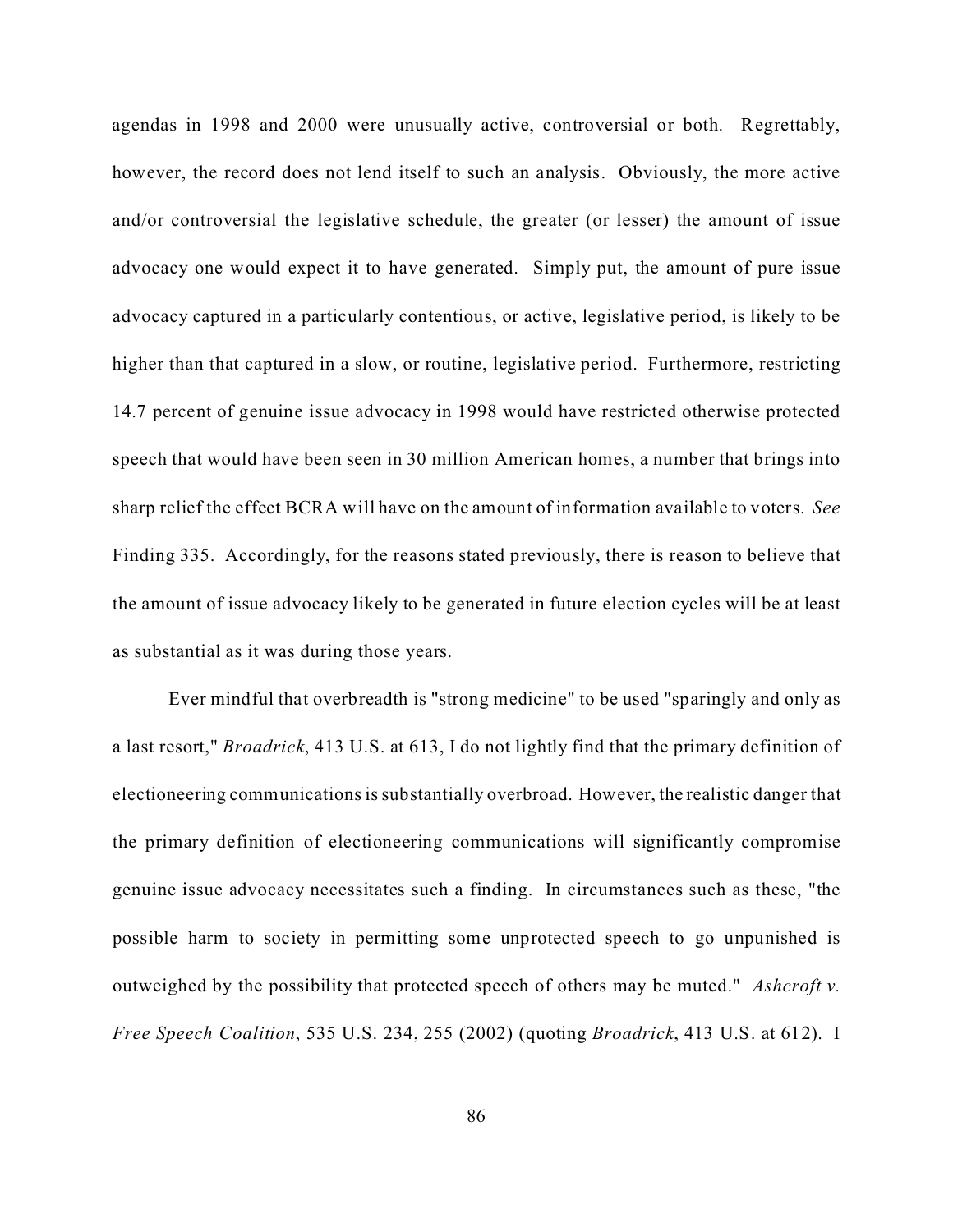therefore find that the primary definition of electioneering communications is unconstitutionally overbroad.

I do not, however, join in Judge Henderson's conclusion that both the primary and backup definitions of electioneering communications are unconstitutional due to underinclusion. Plaintiffs argue, and Judge Henderson agrees, that Section 201 must fail because it regulates only broadcast and cable communications, but does not regulate other mediums of communication such as print, direct mail, and the internet.<sup>113</sup> I disagree and join Judge Kollar-Kotelly's analysis on that issue. *See* J. Kollar-Kotelly Op. at Part III.I.F. However, one point bears emphasizing: Congress is infinitely more familiar than this Court with the circumstances and practical ramifications surrounding federal elections and campaign finance laws. The record thoroughly, and convincingly, demonstrates that Congress's decision to regulate broadcast communications, rather than other forms of communication, was well justified. Congress, as defendants argue, "need not regulate the entire universe of activity intended to influence federal elections" in order to constitutionally regulate electioneering communications. Gov't Opp'n Br. at 96. As Congress, in its expertise, has made this judgment and the record "demonstrates that the recited harms [justifying a statute] are real," plaintiffs' argument that the statute is unconstitutional for underinclusion is unavailing. *Turner I*, 512 U.S. at 664.

<sup>113</sup> *See* McConnell Opening Br. at 75-77; J. Henderson Op. at Part IV.A.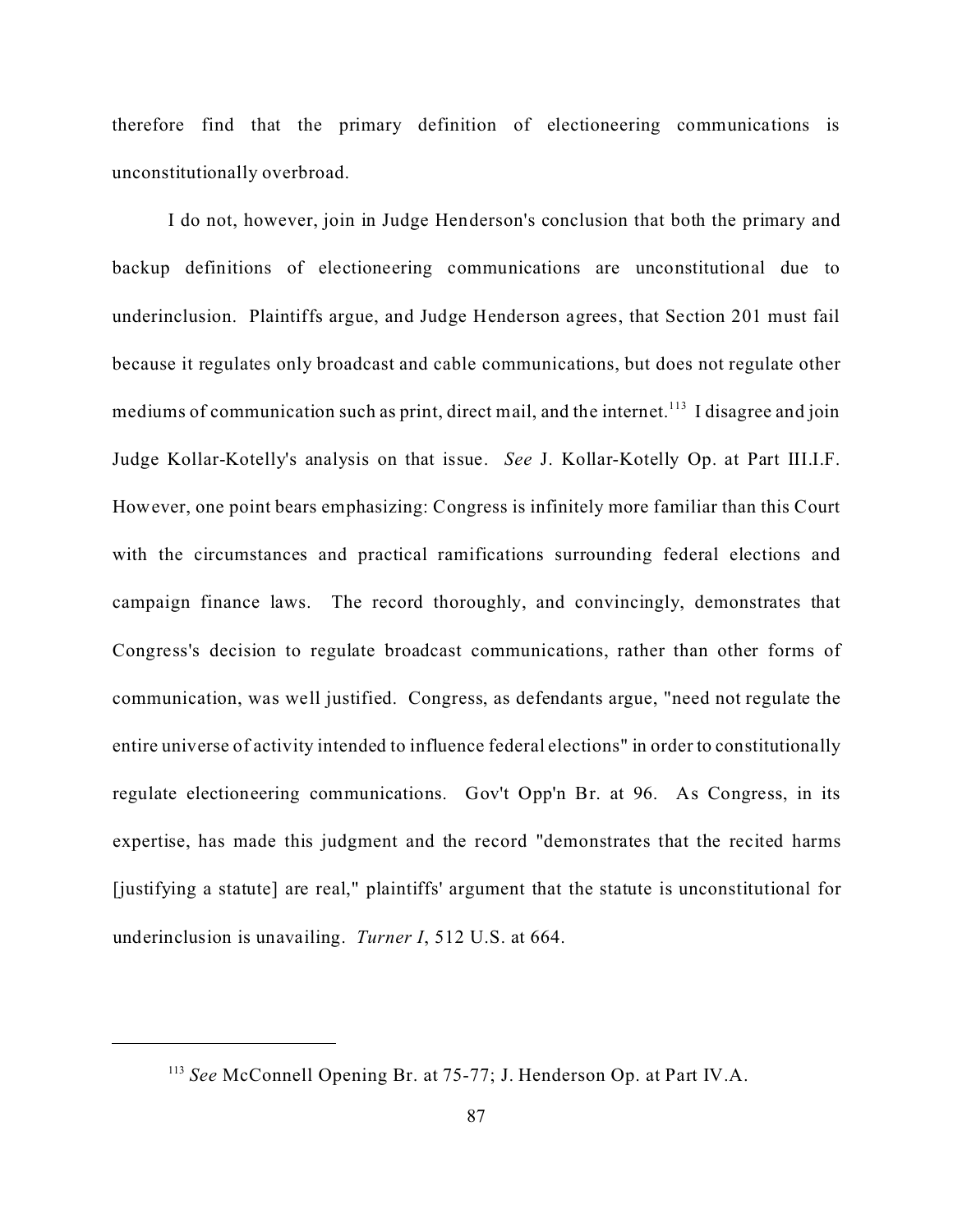#### **B. Section 201: The Backup Definition**

Unlike the primary definition, the backup requires as a link between the identified federal candidate and his election to that office, certain language the purpose of which is advocacy either for, or against, the candidate. For the same reasons that the absence of that link doomed the primary definition, it sustains the backup.

Congress concluded, and the record more than adequately demonstrates, that in the twenty-eight yearssince*Buckley*, corporations, unions, and interest groups, have increasingly affected federal elections by funding out of their general treasuries uncoordinated "issue ads" that either they, or a political party, ran in the months leading up to an election. *See* Findings 280-84, 296-301; *see also* Annenberg Study at 1, 4, 3, 7-8 (showing that the number of issue advertisements has increased, as well as the number of groups airing them, from 1996 to 1998, and that corporations, interest groups, and unions began in 1996 to actively use treasury funds to sponsor issue advertisements that "looked and sounded like campaign ads."). In order to avoid regulation as express advocacy, those so-called "issue advertisements" did not contain certain "magic words" designed to support or oppose a specific candidate's election or re-election.<sup>114</sup> The ads, however, were constructed in such a way that they simultaneously presented their sponsors' stand on an issue, identified a

<sup>114</sup> *See* Krasno & Sorauf Expert Report at 53; Goldstein Report at 10, 16, 31 (noting that in the 1998 election cycle, only four percent of ads sponsored by candidates or parties used words of express advocacy, and in 1996 through 2000, FECA did not regulate a majority of ads aired by interest groups: for every interest group ad regulated by FECA in 2000, twenty ads that mentioned federal candidates were not covered). *See also* Finding 272.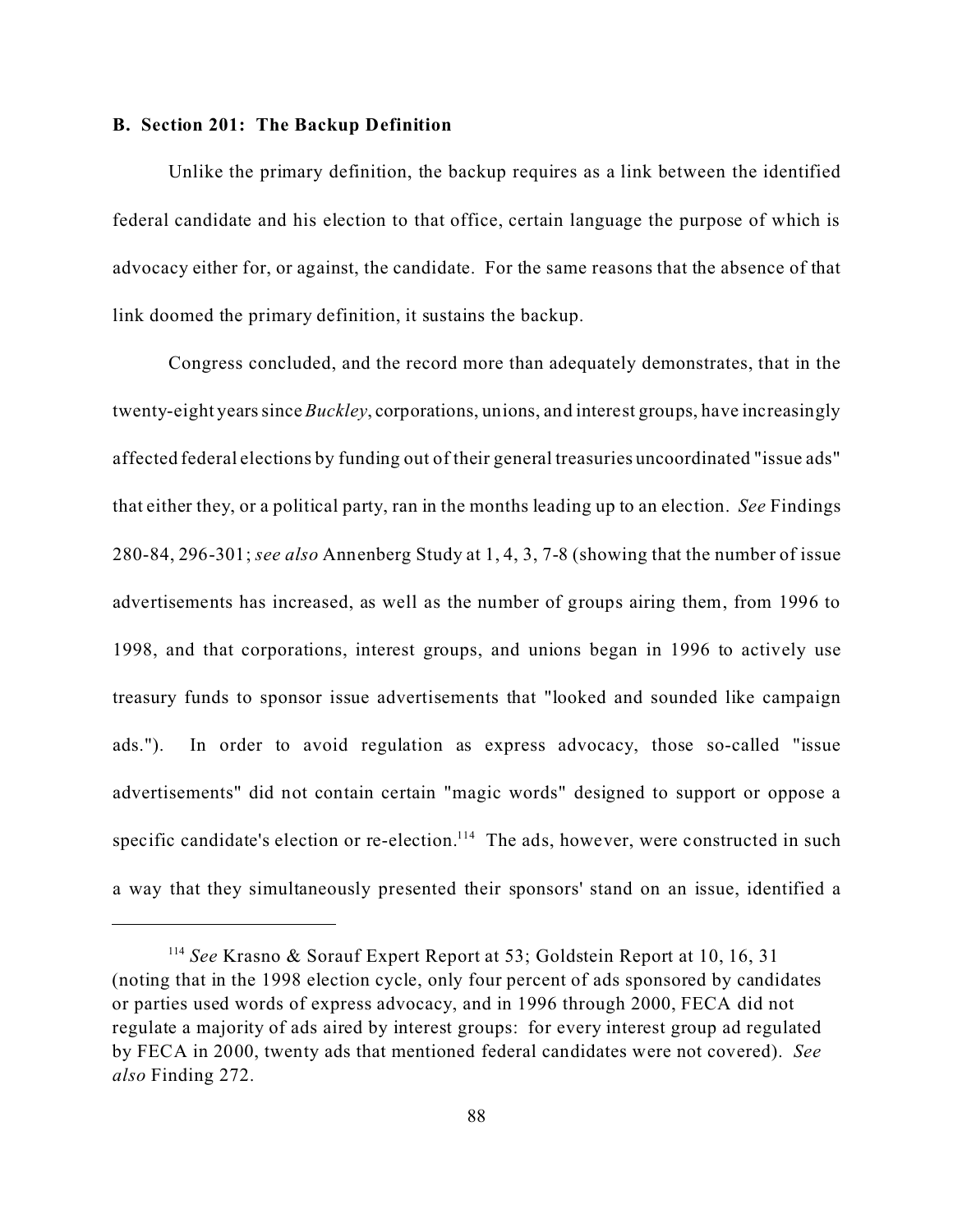specific candidate's positions or track record thereon, and under the guise of admonishing the viewer to inform the candidate of his view, suggested that a candidate who takes (or has taken) the candidate's position should (or should not) be elected to that office. Ads such as these have been typically described as "sham issue advertisements,"<sup>115</sup> or candidate-centered advertisements, and the factual record unequivocally establishes that they have not only been crafted for the specific purpose of directly affecting federal elections, but have been very successful in doing just that. *See* Findings 273-74. Indeed, they have been so successful that it is widely believed in the industry that old fashioned express advocacy of the "magic words" type is far less effective in winning over a viewer's vote. *See* Findings 273-74, 279; *see also* Bailey Decl. ¶¶ 1-2 (stating that "it is rarely advisable to use such words as 'vote for' or 'vote against.'").

Defendants contend that because these sham issue ads, in essence, directly affect federal elections, candidates are "beholden" to those who fund them.<sup>116</sup> It is that indebtedness, according to the defendants, that if left unregulated, will undermine the public's confidence in the integrity and fairness of our electoral process in the same way that unregulated express advocacy otherwise would, and thereby give rise to corruption or the

<sup>115</sup> The ads have also been described as "electioneering ads" or "issue ads." *See* Findings 288-89.

<sup>116</sup> Intervenors Opening Br. at 108; *see generally* Gov't Opening Br. at 142-46; Intervenors Opening Br. at 104-109.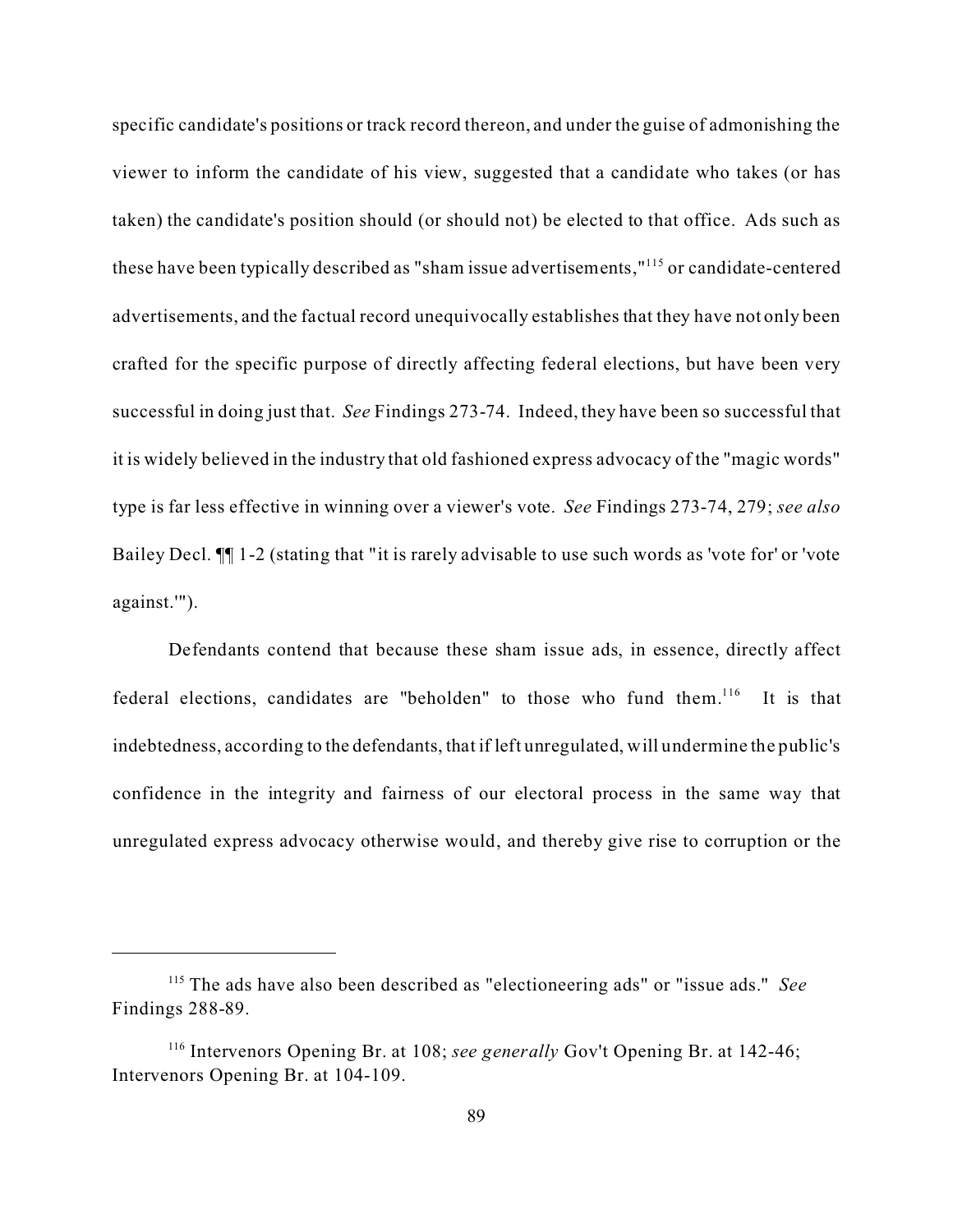appearance of corruption. *See* Mellman and Wirthlin at 9-10.<sup>117</sup> For essentially the same reasons that I uphold Congress's definition of federal election activity in Section 301(20)(A)(iii),*see supra* Part I.B.2, I believe that large soft money expenditures to fund this type of covert advocacy, regardless of whether corporations, labor unions, and interest groups produce them themselves, give rise to a public perception that the candidate is being directly benefitted and will naturally reciprocate with either favored access, or increased legislative influence, or both. *See id.* Accordingly, the source of the funds used and the identity of the sponsors are both, in my judgment, regulable by Congress.

Plaintiffs raise a number of arguments as to why the backup definition of electioneering communications is "impermissibly vague." McConnell Opening Br. at 70. First, they claim that "reasonable people can, and emphatically do, disagree about whether virtually any particular advertisement meets the criteria of BCRA's fallback definition." *Id*. As proof of the definition's vagueness, plaintiffs offer the deposition testimony of one of BCRA's sponsors and one of defendants' expert witnesses, in which they disagree about whether a particular ad is a genuine issue ad, or whether it promotes or supports a particular

<sup>&</sup>lt;sup>117</sup> The Mellman and Wirthlin poll, which was conducted from August through September 2002, showed that 80 percent of those polled believed a Member of Congress would be likely to give special consideration to a group that had run issue ads on his or her behalf. Mellman and Wirthlin concluded that "Americans see very little difference between the influence of a soft money donation to a political party and the funding of political ads on television and radio." Mellman & Wirthlin Report at 9.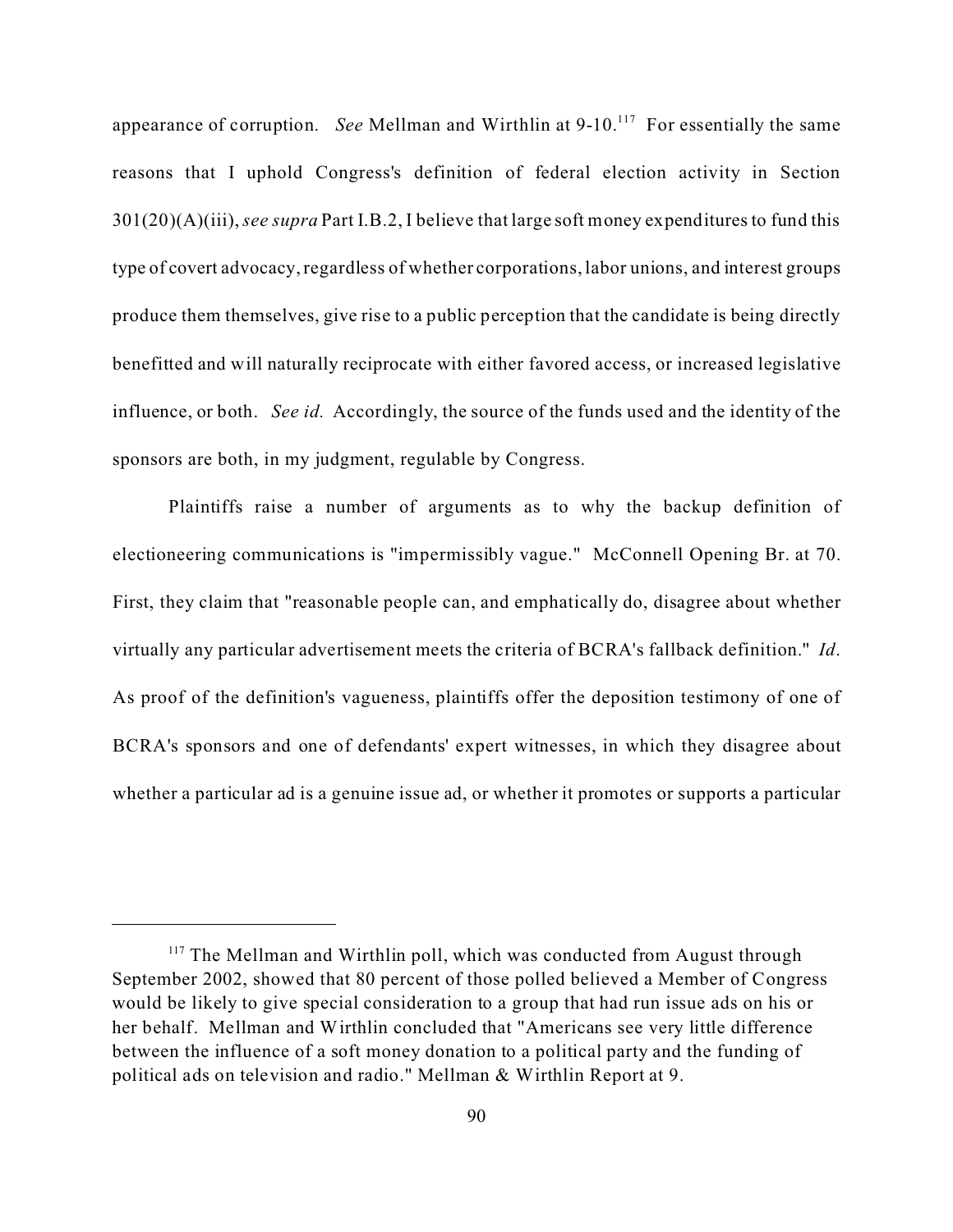candidate.<sup>118</sup> Plaintiffs also offer testimony of two Members of Congress, in which one concludes that a particular ad supports a candidate, while the other concludes that the same ad attacks the candidate.<sup>119</sup> While BCRA's sponsors may disagree about the purpose and effect of an ad, that fact alone does not demonstrate unconstitutional vagueness. Perfect clarity, of course, is not required when a law regulates speech. As the Supreme Court said in *Grayned*, "we can never expect mathematical certainty from our language." 408 U.S. at 110 (1972). For this reason, the Supreme Court has held that a statute's vagueness exceeds constitutional bounds only when "its deterrent effect on legitimate expression is . . . both '*real and substantial*' and . . . the statute is [not] readily subject to a narrowing construction by state courts." *Young v. American Mini Theatres, Inc.*, 427 U.S. 50, 60 (1976) (quoting *Erznoznik v. City of Jacksonville*, 422 U.S. 205, 216 (1975)) (emphasis added). Moreover, if a statute "gives the person of ordinary intelligence a reasonable opportunity to know what is prohibited," it is not void for vagueness. *Grayned*, 408 U.S. at 108.

Next, plaintiffs contend that the definition's use of the words "promote," "support," "attack," and "oppose" to define the sponsor's message causes it to be unconstitutionally vague.<sup>120</sup> I disagree. The backup definition's language, specifically those words, is not void

<sup>118</sup> *See* McConnell Opening Br. at 73 (discussing Senator John McCain's opinion that a particular issue ad was a "sham" ad, while Dr. Holman, an expert witness, believed the ad was genuine issue advocacy).

<sup>&</sup>lt;sup>119</sup> See *id*. at 72 (discussing deposition testimony of Senator Feingold and Representative Meehan).

<sup>&</sup>lt;sup>120</sup> See McConnell Opening Br. at 70-75.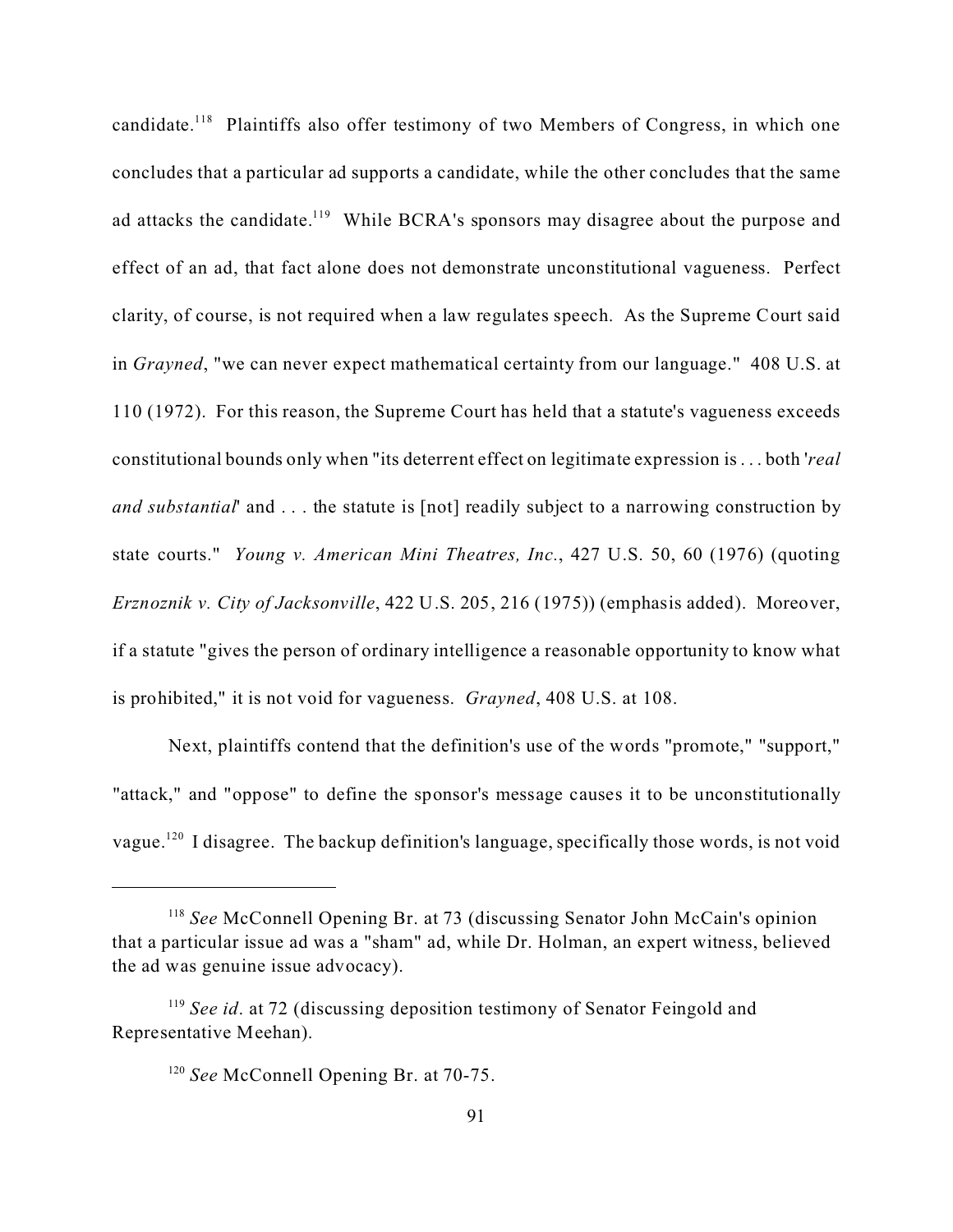for vagueness because a person of ordinary intelligence would understand what is prohibited. *See Grayned*, 408 U.S. at 108. Indeed, one need only conclude, in effect, that the ad is *not* neutral as to both candidates for it to have satisfied the backup definition, and thereby have satisfied the objective First Amendment standard that a reasonable person considering the context and nature of the expression at issue is able to evaluate the speech. Such objective tests have routinely been applied in the First Amendment context. *See, e.g.*, *County of Allegheny v. ACLU*, 492 U.S. 573 (1989) (religious expression); *Hess v. Indiana*, 414 U.S. 105 (1973) (fighting words); *Miller v. California*, 413 U.S. 15 (1973) (obscenity); *Brandenburg v. Ohio*, 395 U.S. 444 (1969) (fighting words). For example, the following advertisement entitled "No Two Way" and sponsored by the AFL-CIO is not neutral as to a federal candidate, as it attacks his or her position on the federal budget. Mitchell Decl. ¶ 41. While former Congresswoman Andrea Seastrand is named, this advertisement also ran in thirty-five other congressional districts, naming federal candidates from those districts.

> CAROLYN: My husband and I both work. And next year, we'll have two children in college. And it will be very hard to put them through, even with the two incomes. [Announcer]: Working families are struggling. But Congresswoman Andrea Seastrand voted with Newt Gingrich to cut college loans, while giving tax breaks to the wealthy. She even voted to eliminate the Department of Education. Congress will vote again on the budget. Tell Seastrand, don't write off our children's future. CAROLYN: Tell her, her priorities are all wrong.

Mitchell Decl. Exhibit 114. Congress is not, and should not be, constitutionally confined to "bright line" tests such as the primary definition or the "magic words" formulation in enacting campaign finance restrictions. A person of ordinary intelligence can be expected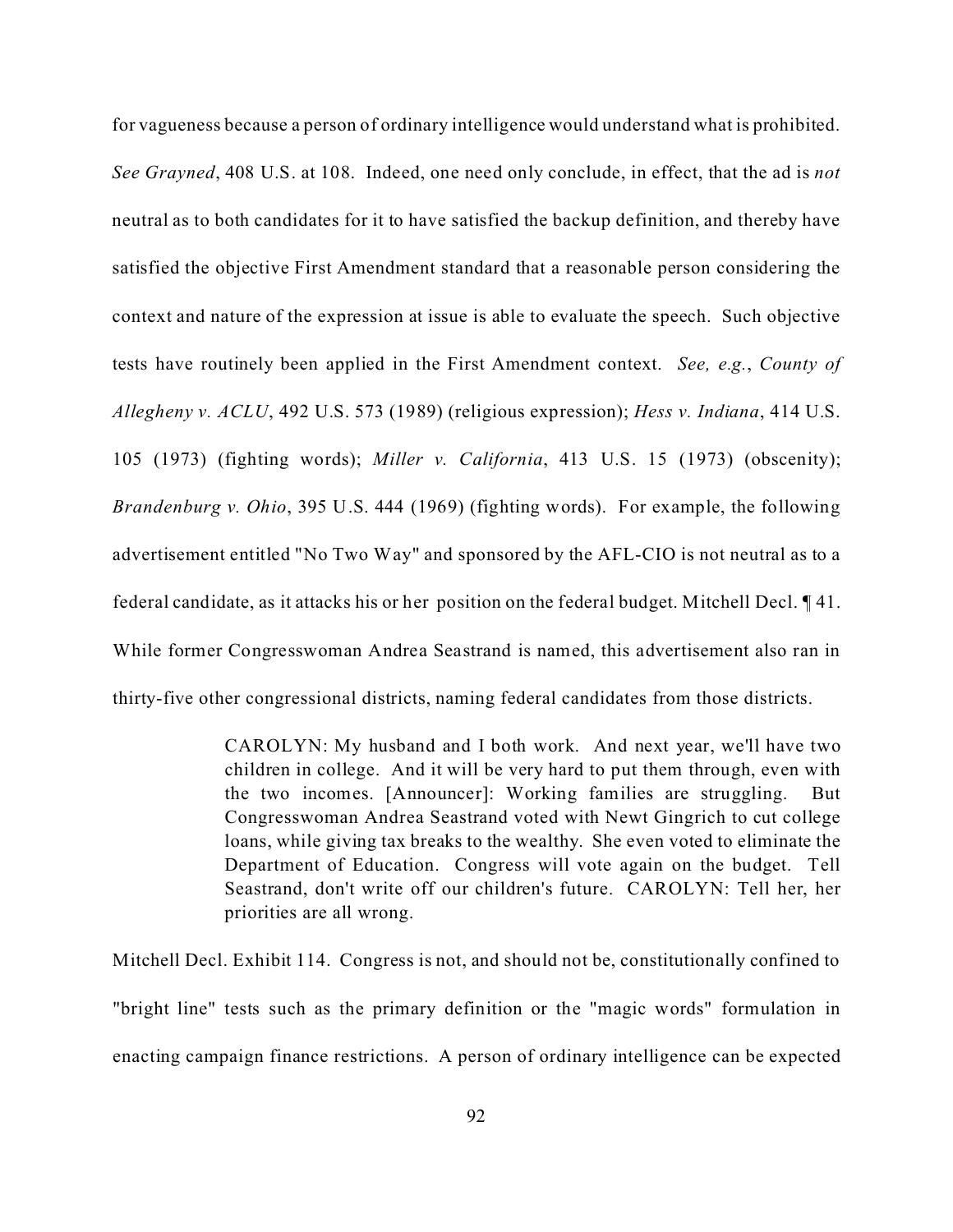to understand this test, and know what is prohibited.

However, while I do not believe that the words used to define the message are vague, I do believe that the backup definition's final clause, which requires the message to be "suggestive of no plausible meaning other than an exhortation to vote," is unconstitutionally vague. In my judgment, it is extremely difficult, if not impossible, for a speaker to determine with any certainty *prior to* airing an ad that it meets that requirement. Whether an ad is suggestive of no plausible meaning other than an exhortation to vote depends on a number of variables such as the context of the campaign, the issues that are the centerpiece of the campaign, the timing of the ad, and the issues with which the candidates are identified.<sup>121</sup> The "uncertain meaning[]" of this phrase in the backup definition will, as the Supreme Court stated in *Grayned*, "inevitably lead citizens to steer far wider of the unlawful zone . . . than if the boundaries of the forbidden areas are clearly marked." 408 U.S. at 109. The chilling effect of this language does not doom the backup definition as unconstitutionally vague, however, because it is susceptible to a saving construction. *See Edward J. Debartolo Corp. v. Gulf Coast Bldg. & Constr. Trades Council*, 485 U.S. 568, 575 (1998) ("[E]very reasonable construction must be resorted to, in order to save a statute from unconstitutionality." (quoting *Hooper v. California*, 155 U.S. 648, 657 (1895)); *see also Carlin Communications, Inc. v. FCC*, 837 F.2d 546, 560-61 (2d Cir. 1988) (finding that as "the presumption is in favor of severability," the court "dropped" the "invalid part" from an

<sup>121</sup> *See* Finding 291.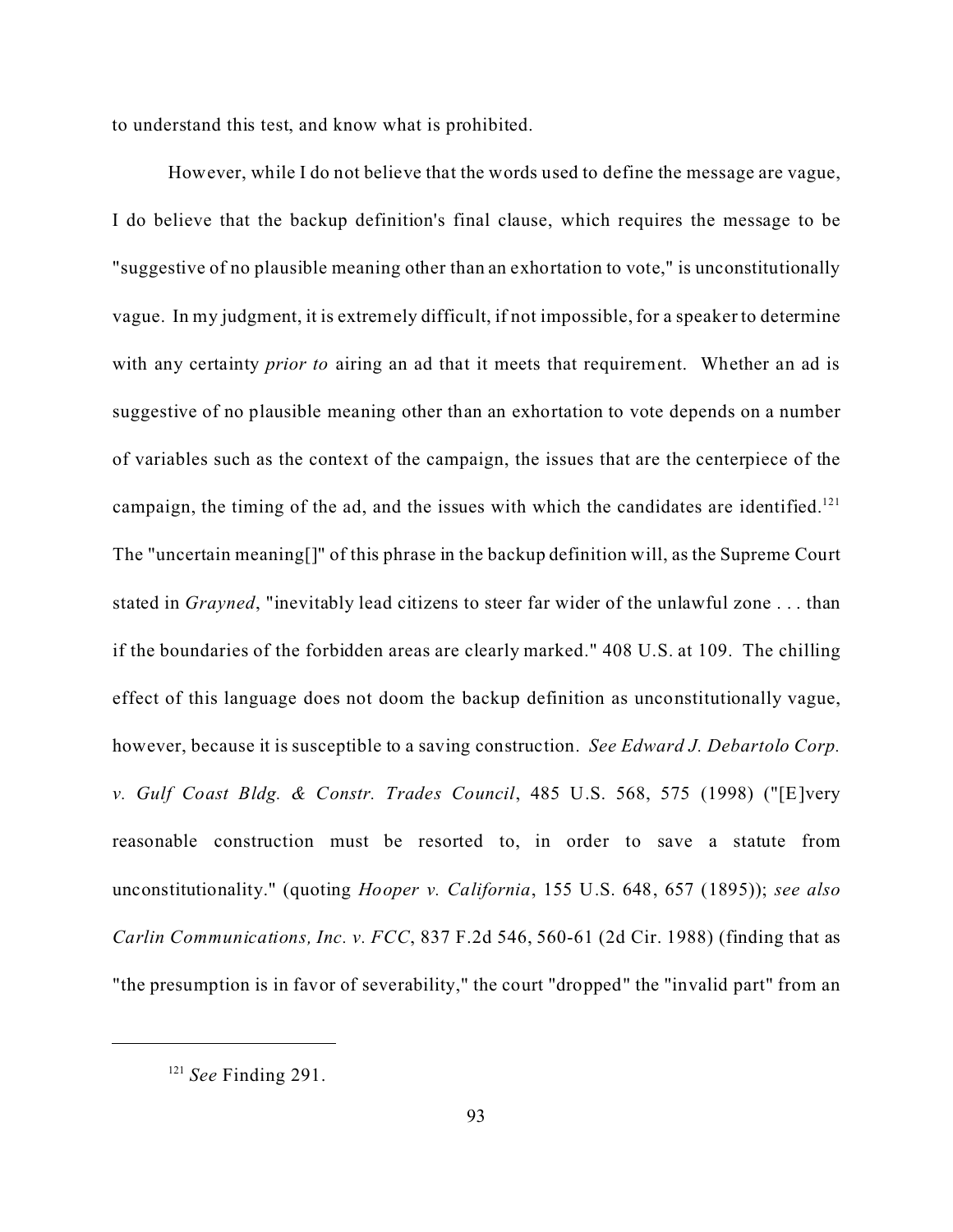FCC regulation, i.e., the words "or indecent," because "the remainder of the statute is fully operative."), *cert. denied*, 488 U.S. 984 (1988).

The backup definition's susceptibility to a saving construction is a function of how it is written. Because the offending phrase is simply appended to the end of the definition, it can be excised without rewriting the entire definition. *See Commodity Futures Trading Comm'n*, 478 U.S. at 841 ("Although this Court will often strain to construe legislation so as to save it against constitutional attack, it must not and will not carry this to the point of perverting the purpose of statute . . . or judicially rewriting it." (quoting *Aptheker v. Secretary of State*, 378 U.S. 500, 515 (1964) (internal quotations omitted)). By so construing the backup definition to avoid vagueness, the definition assures that there will be no real, let alone substantial, deterrent effect on political discourse *unrelated* to federal elections. Genuine issue advocacy thereby remains exempt from both the backup definition and its attendant disclosure requirements and source restrictions. Similarly, genuine issue advocacy, specifically of the legislation-centered type, that mentions a federal candidate's name in the context of urging viewers to inform their representatives or senators how to vote on an upcoming bill will not be regulated by the backup definition because it does not promote, support, attack, or oppose the election of that candidate. *See* Findings 368-73 (providing examples of legislation-centered advertisements that do not promote, support, attack, or oppose the election of a federal candidate).

Indeed, the backup definition of electioneering communications with its final clause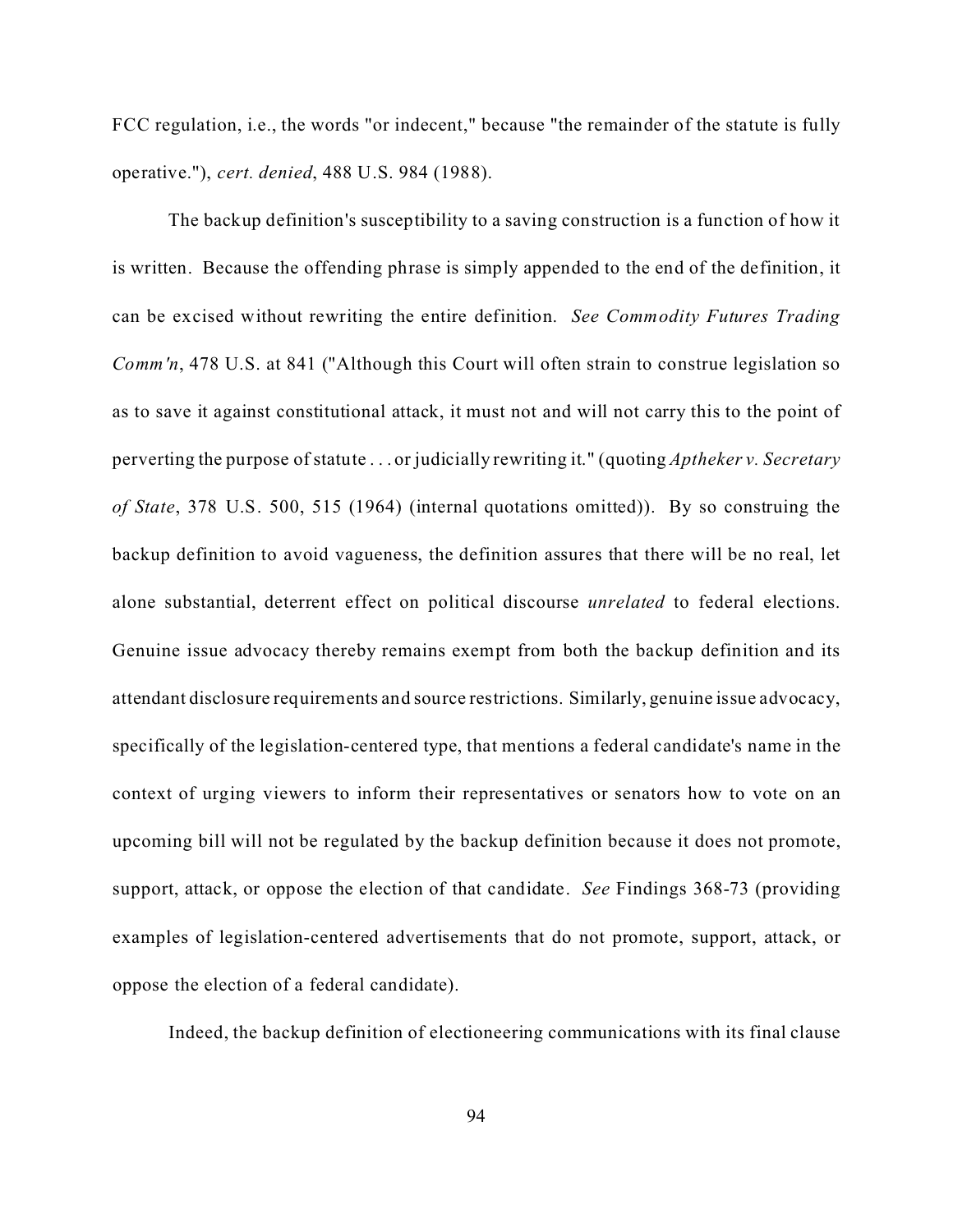severed is very similar to the type of "public communication" defined by BCRA's Section 301(20)(A)(iii) as "federal election activity." *See* BCRA § 301(20)(A)(iii). While the arguments against vagueness applicable to Section 301(20)(A)(iii) are generally applicable to the backup definition, one distinction is important to note: the sophistication in electioneering communications of the parties being regulated is not equally applicable to the backup definition. That said, however, I do not believe it is necessary to make a similar finding here in regard to the comparative sophistication of corporations, labor unions, interest groups, and other participants in political speech. Additionally, whatever chilling effect, if any, the definitions of "public communications" and "electioneering communications" may have are minimized in two, substantial ways: (1) corporations, labor unions, national banks, individuals, and other entities can avoid regulation simply by not mentioning a candidate for federal office in its ad, and (2) those groups may seek an advisory opinion from the FEC to determine whether a communication is regulated by  $BCRA$ <sup>122</sup>

Thus, the plaintiffs have failed to demonstrate that the vagueness of the backup definition as severed is real and substantial enough to deprive a person of ordinary intelligence a reasonable opportunity to know what is prohibited. As such, the backup definition of electioneering communications is constitutional.

<sup>122</sup> *See supra* Part I.B.2.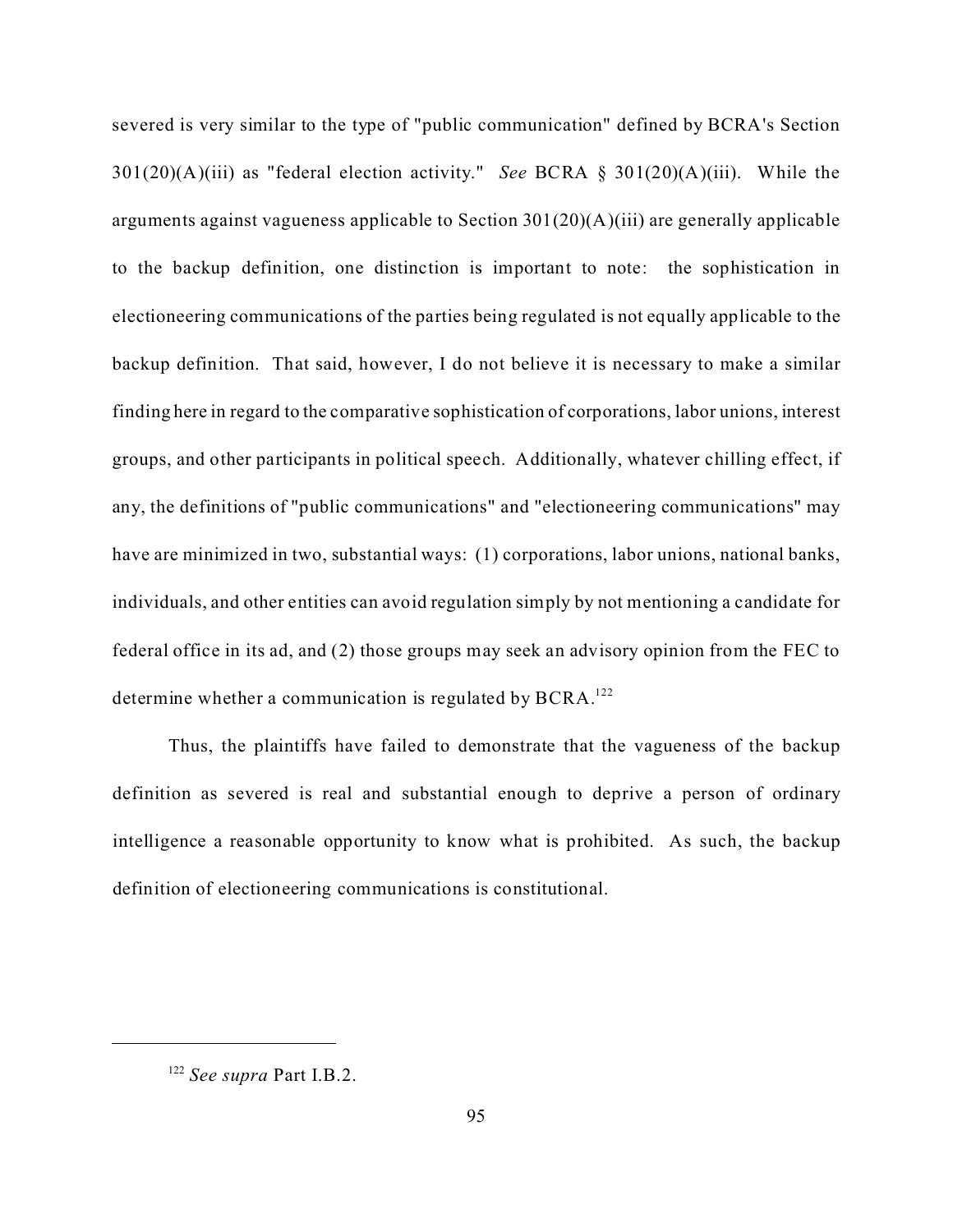#### **C. Section 204: The Wellstone Amendment**

While I join Judge Henderson in holding that Section 204 is unconstitutional as it applies to MCFL nonprofit corporations, I do not agree that it is unconstitutional as it applies to those nonprofit corporations that do *not* qualify for *MCFL* status. Therefore, I am writing separately to explain my reasons for joining with Judge Henderson in part, and with Judge Kollar-Kotelly in part who upholds the constitutionality of Section 204 for different reasons.

Defendants concede that Section 204 does not contain an exemption for MCFL organizations. However, defendants argue that an exemption nonetheless exists for those organizations because the Supreme Court in *MCFL* "carve[d] out an *as-applied* exemption to restrictions on corporate election activity." Gov't Opening Br. at 167 (emphasis in original). It is therefore inconsequential, according to the defendants, that BCRA does not codify the *MCFL* exemption. The defendants' reasoning misses the mark.

Under FECA, nonprofit corporations were required to pay for express advocacy expenditures from a separately segregated fund, rather than general treasury funds, unless that corporation met the three requirements set forth by the Supreme Court in *MCFL*. 123 Section 203 of BCRA expands FECA's separately segregated fund requirement to apply not only to corporate expenditures for express advocacy, but to expenditures by corporations,

 $123$  That is, (1) whether the corporation is "formed for the express purpose of promoting political ideas, and cannot engage in business activities"; (2) "has no shareholders or other persons affiliated," so that members have "no economic disincentive for disassociating with it if they disagree with its political activity; and (3) the corporation "was not established by a business corporation," and has a policy of refusing "contributions from such entities." *MCFL*, 479 U.S. at 264.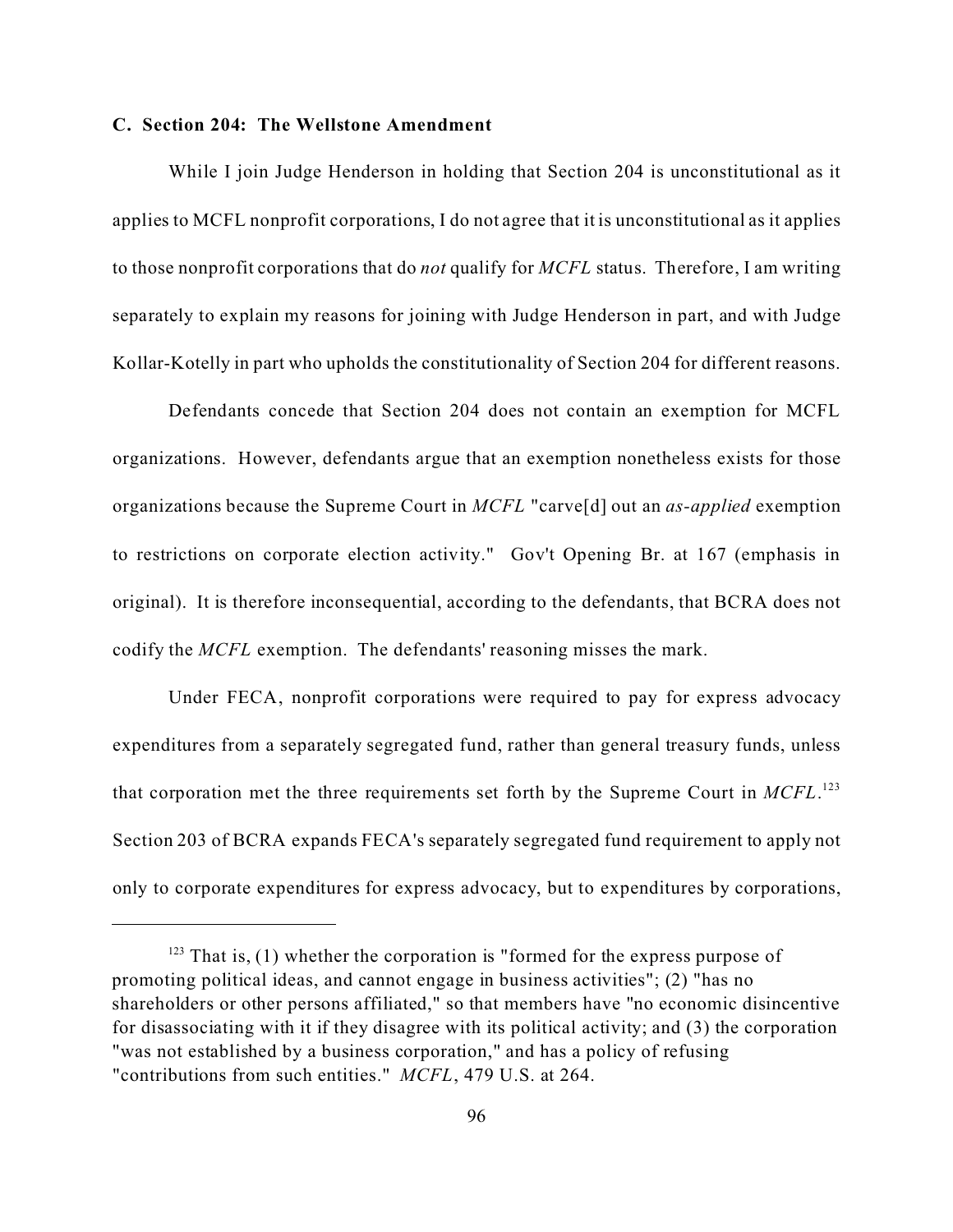labor unions, and national banks for electioneering communications (i.e., nonexpress advocacy), as defined by Section 201. Likewise, Section 203 *expands* the exemption for nonprofit corporations from the separately segregated fund requirement of FECA. Whereas only those nonprofit corporations that met the three requirements set forth in *MCFL* were exempt from FECA's separately segregated fund requirement, Section 203 of BCRA ignores completely the *MCFL* criteria and instead provides that *all* nonprofit corporations organized under either Section 501(c)(4) or Section 527(e)(1) of the Internal Revenue Code may pay for electioneering communications using general treasury funds, simply by virtue of their incorporation under those sections. Doing so, in my judgment, was perfectly consistent with both *MCFL* and Congress's power under the Elections Clause, U.S. Const. art. I, § 4.

What Section 203 provides, however, Section 204 takes away. As defendants acknowledge, Section 204 completely cancels out the exemption for all nonprofit corporations provided by Section 203. *See* Gov't Opening Br. at 164, n.115. Plaintiffs contend, and Judge Henderson agrees, that Section 204 is unconstitutional because, in essence, it contravenes the Supreme Court's decision in *MCFL*.<sup>124</sup> I, too, agree with this conclusion, but I also believe that Section 204 is unconstitutional only in its application to those nonprofit organizations exempted under *MCFL*. Congress, in my judgment, has the authority to withdraw the exemption it provided in Section 203 to those nonprofit corporations *not* exempted by *MCFL*. Thus, the fact that Section 204 applies to nonprofit

<sup>124</sup> *See* NRA Opening Br. at 17-24; ACLU Opening Br. at 16-17.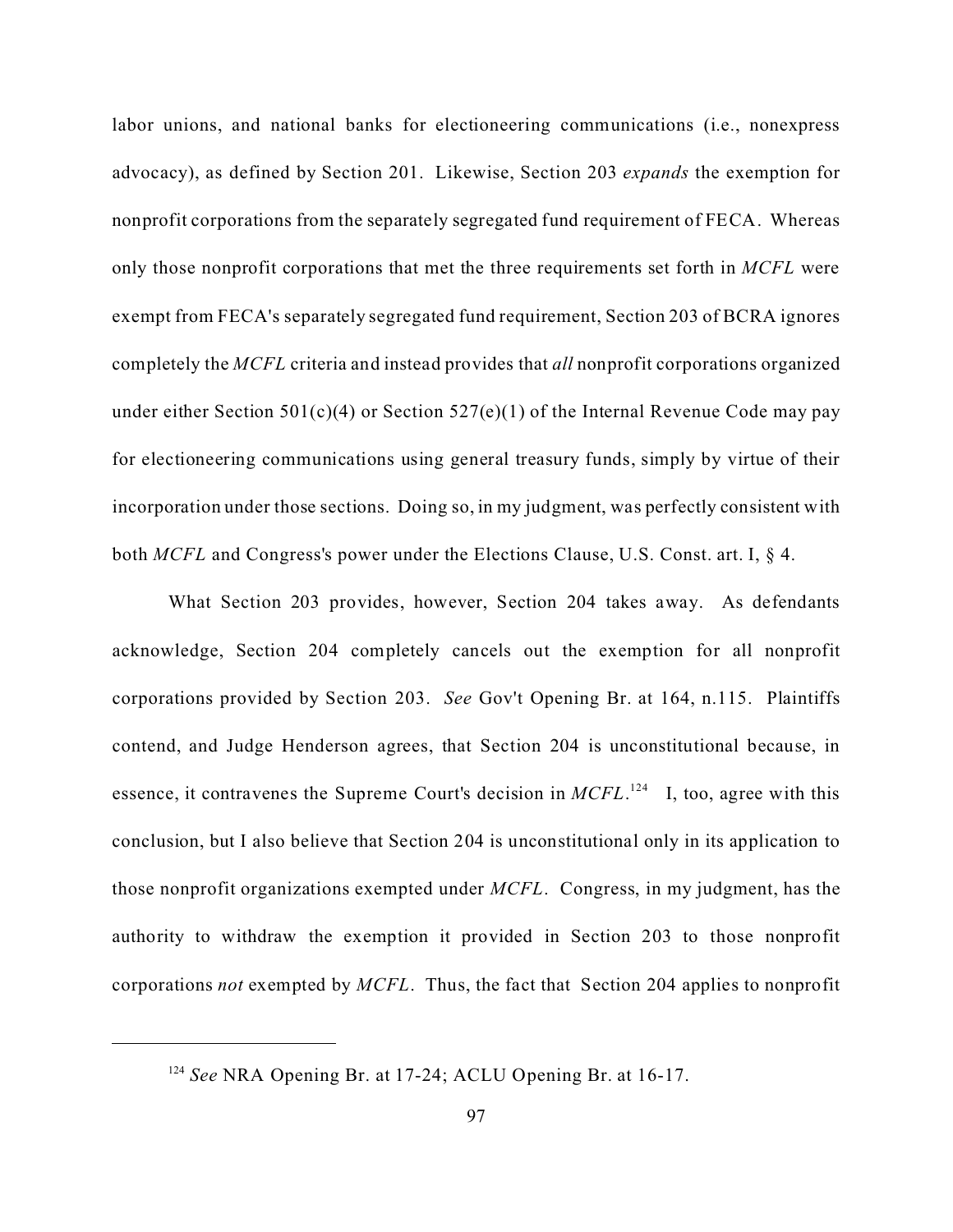corporations does not, in and of itself, impair its constitutionality; the critical factor is whether the nonprofit corporation that is being regulated is one protected from such regulation by the *MCFL* holding.

Congress's authority to withdraw the expansion of the exemption rests on the same basis as its authority to require non-*MCFL*, nonprofit corporations to use only separately segregated funds to purchase electioneering communications: the demonstrated appearance of corruption that arises if for-profit corporations and unions are able to funnel their general treasury funds through nonprofit corporations in order to purchase electioneering communications that they cannot otherwise purchase directly.<sup>125</sup> Judge Kollar-Kotelly sets forth this reasoning in the portions of her opinion upholding Section 203's prohibition on the use of corporate and union treasury funds, and Section 201's disclosure requirements, for corporations, unions, and nonprofit corporations. *See* J. Kollar-Kotelly Op. at Part III.I.E.1.a. I concur in her reasoning and it needs no further repetition here.

Accordingly, for the reasons stated above and the relevant portions of Judge Kollar-Kotelly's opinion, I hold that Section 204 is unconstitutional only in its application to *MCFL*, nonprofit corporations.

<sup>125</sup> *See generally Austin*, 494 U.S. at 256-60; *MCFL*, 479 U.S. at 658-60; *see also* Finding 284 (explaining that corporations and labor unions do not use the "magic words" in sham issue advertisements in order to avoid source restrictions).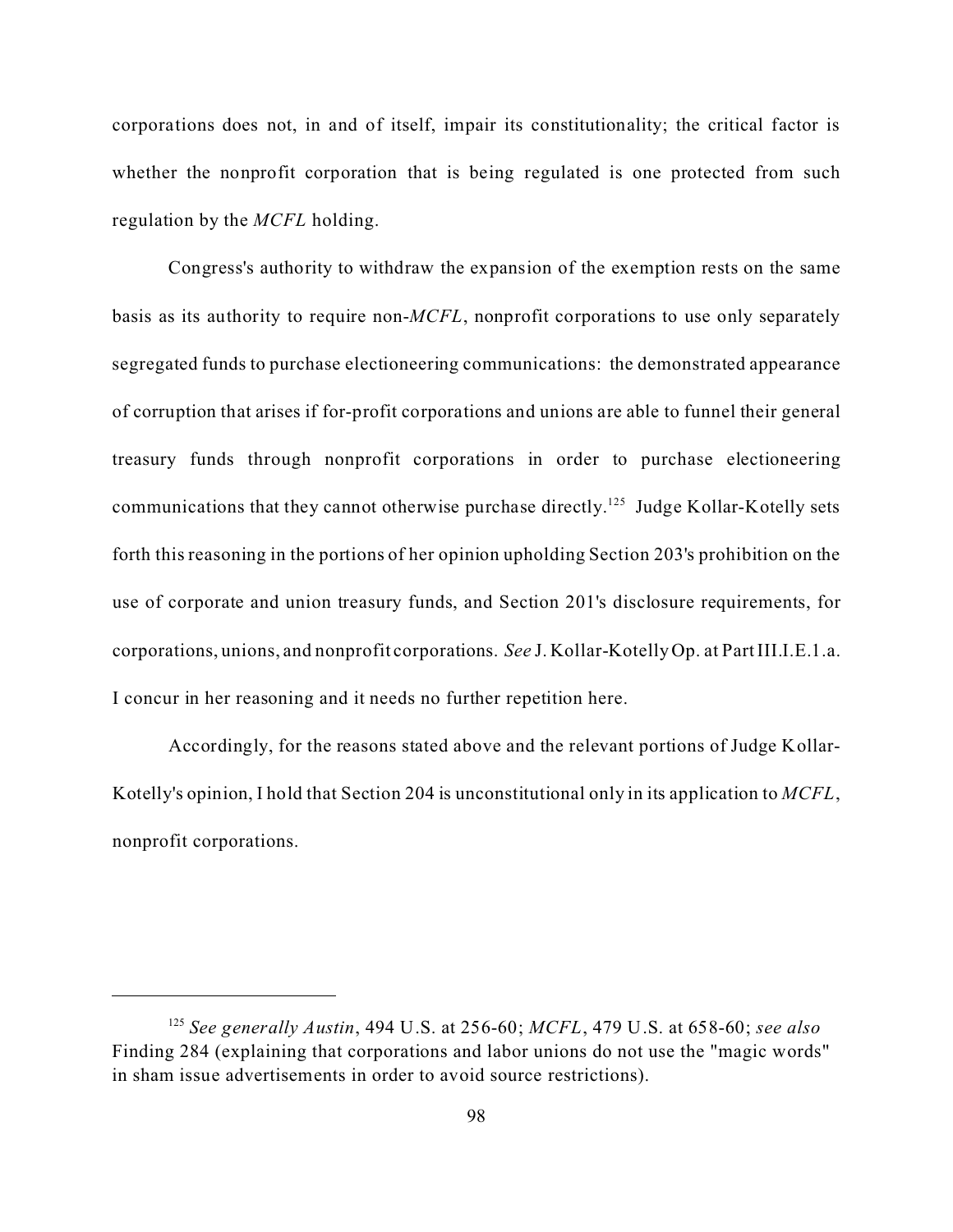### **D. Section 213: The Party Choice Provision**

Under FECA, as interpreted by the Supreme Court in *Colorado I*, and *Colorado II*, national party committees could make unlimited independent expenditures on behalf of a federal candidate, as well as coordinated expenditures up to the amount provided for by the Party Expenditure Provision, 2 U.S.C. § 441a(d).<sup>126</sup> BCRA, however, changes this by forcing national parties, in effect, to choose between making coordinated expenditures and unlimited independent expenditures on behalf of their federal candidates. The defendants contend that such a choice is necessary, because once a national party coordinates with a candidate, no expenditure thereafter is truly independent.<sup>127</sup> While I agree that Congress can constitutionally place restrictions on the ability of a national party to make coordinated expenditures, Section 213's restriction on national party independent expenditures flies in the

<sup>&</sup>lt;sup>126</sup> According to the Party Expenditures Provision, 2 U.S.C. § 441a(d)(3), in elections for the United States Senate, and for elections to the House of Representatives in states entitled to only one House Representative, parties are limited to spending the greater of \$20,000, adjusted for inflation, or two cents multiplied by the voting age population of the State where the election is held. In states entitled to more than one House Representative, the coordinated expenditure limit for House campaigns is \$10,000, prior to adjustment for inflation. In 2000, the coordinated expenditure limit for House campaigns was \$33,780 per party. The limits for Senate races were as high as \$1,626,438 (the coordinated expenditure limit for the California Senate race). *See* Press Release, Federal Election Commission, FEC Announces 2000 Party Spending Limits (Mar. 1, 2000).

<sup>&</sup>lt;sup>127</sup> See Intervenors Opening Br. at 147 (citing Senator McCain, who explained that Section 213 "helps to ensure that the expenditure [of the national political party] will be truly independent . . . by prohibiting a party from making coordinated expenditures for a candidate at the same time it is making independent expenditures for the same candidate." 149 Cong Rec. S2144 (daily ed. Mar. 20, 2002)).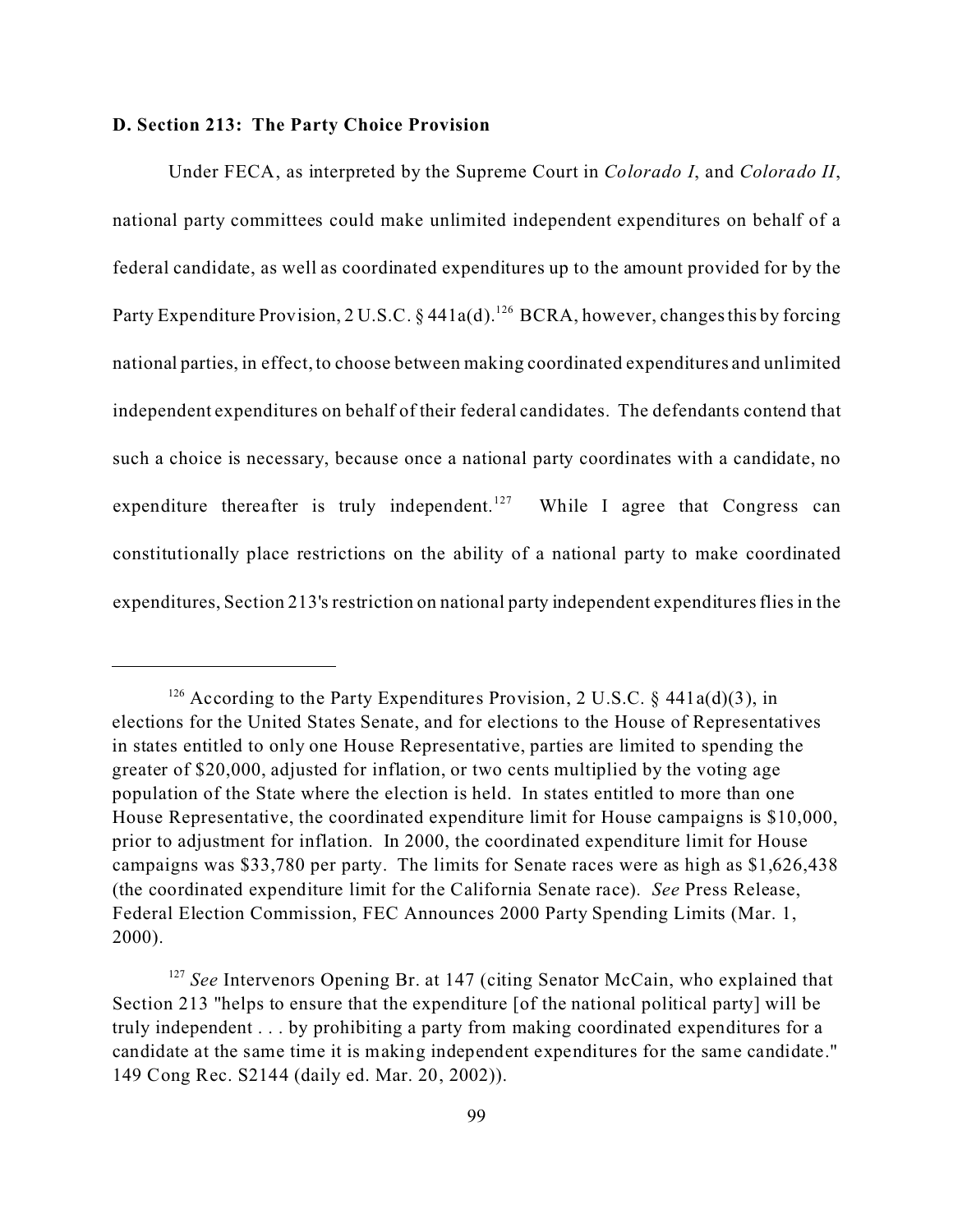face of the Supreme Court's holding in *Colorado I*, and is therefore unconstitutional.<sup>128</sup>

The provisions of Section 213 are, as plaintiffs acknowledge, "relatively straightforward." McConnell Opening Br. at 85. After the date on which a party nominates its candidate, if it first makes an independent expenditure on behalf of that candidate, any subsequent coordinated expenditure will be subject to the same \$5,000 limitation that exists for multicandidate committee expenditures, and not under the higher limitation set forth in formula form in the Party Expenditure Provision of Section 441a(d) of FECA. Conversely, if the party chooses to first make a coordinated expenditure on behalf of a candidate, thereby taking advantage of the higher, formula-based dollar limitation under the Party Expenditure Provision, it cannot thereafter make *any* independent expenditures on behalf of that candidate. Additionally, Section 213 treats "all political committees established and maintained by a national political party (including all congressional campaign committees) and all political committees established and maintained by a State political party (including any subordinate committee of a State committee)" as a "single political committee." Finally, Section 213 forbids transfers, assignments, and receipt of funds by a committee of a political party that has made a coordinated expenditure for a federal candidate to a political party committee "that has made or intends to make an independent expenditure with respect to the candidate." BCRA § 213; FECA § 315(d); 2 U.S.C. § 441a(d).

Plaintiffs argue that the practical effect of Section 213 is to "ban political parties from

 $128$  While Judge Henderson agrees with us in the result, she writes separately to state her reasons for doing so. *See* J. Henderson Op. at Part IV.C.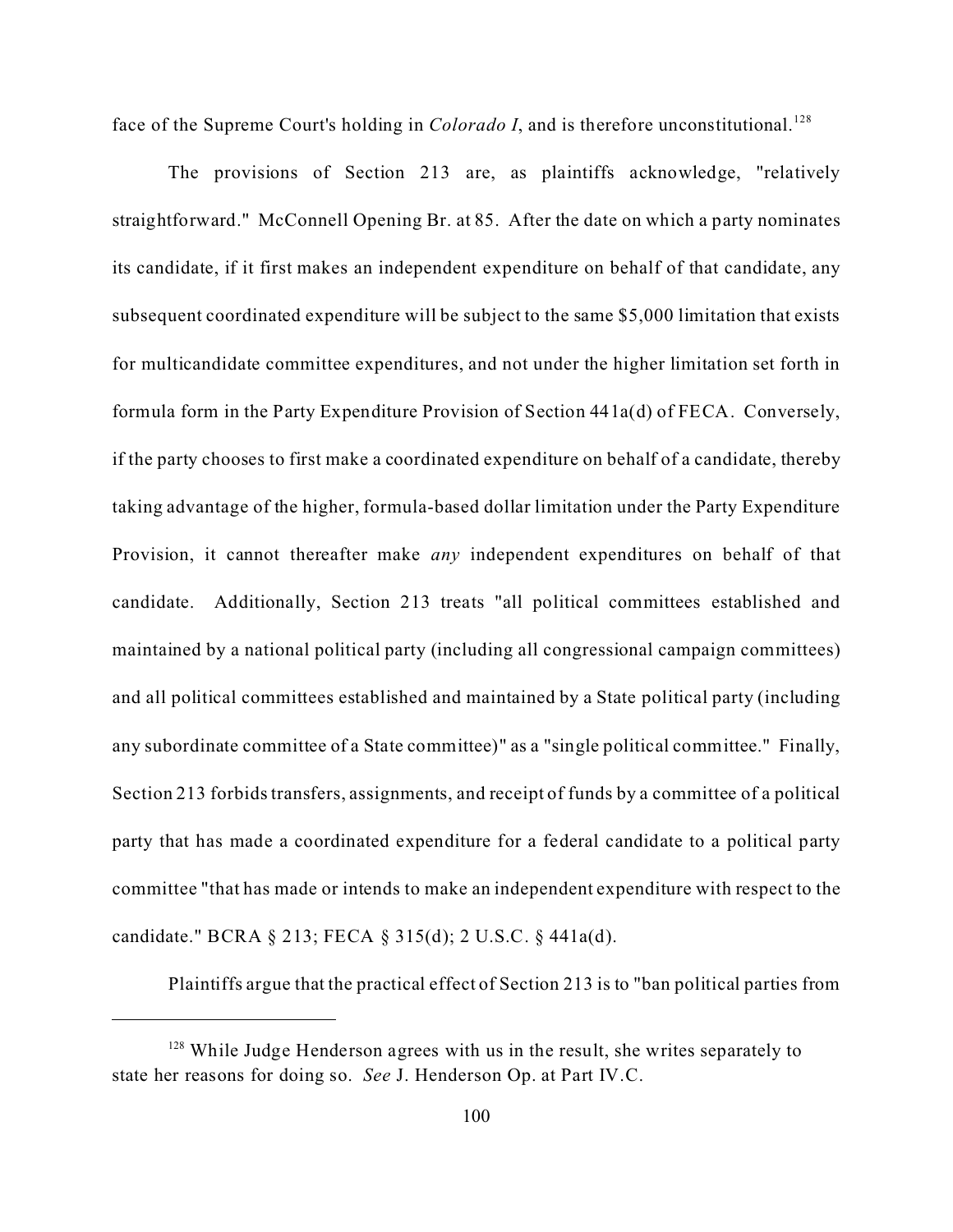making independent expenditures *at all* (if they choose to make coordinated expenditures first), and to ban them from making coordinated expenditures *at all* (if they choose to make independent expenditures first)." McConnell Opening Br. at 86. As to the latter claim, plaintiffs undoubtedly exaggerate Section 213's reach. While it is clear that it does prevent national party committees that have made an independent expenditure on behalf of a federal candidate from making coordinated expenditures up to the increased amount as calculated under the formula in 2 U.S.C.  $\S$  441a(d), they are still able nonetheless to make coordinated expenditures (or contributions) up to the \$5,000 limitation provided in 2 U.S.C. § 441a(a)(2), just like any other multicandidate committee. Thus, since the national political parties may still make coordinated expenditures after making an independent expenditure first, the real issue before this Court is the constitutionality of Congress's new provision prohibiting national political party committees from making independent expenditures if it has first made a coordinated expenditure on behalf of a federal candidate. Applying a strict scrutiny review to this prohibition,<sup>129</sup> I find that Section 213's restriction on independent expenditures by national political parties is unconstitutional.

The Supreme Court made clear in *Colorado I* that "[t]he independent expression of a political party's views is 'core' First Amendment activity no less than is the independent

<sup>129</sup> In *Colorado I*, the Supreme Court, citing *Buckley*, stated that "restrictions on independent expenditures significantly impair the ability of individuals and groups to engage in direct political advocacy and 'represent substantial ... restraints on the quantity and diversity of political speech.'" *Colorado I*, 518 U.S. at 615 (citing *Buckley*, 424 U.S. at 19).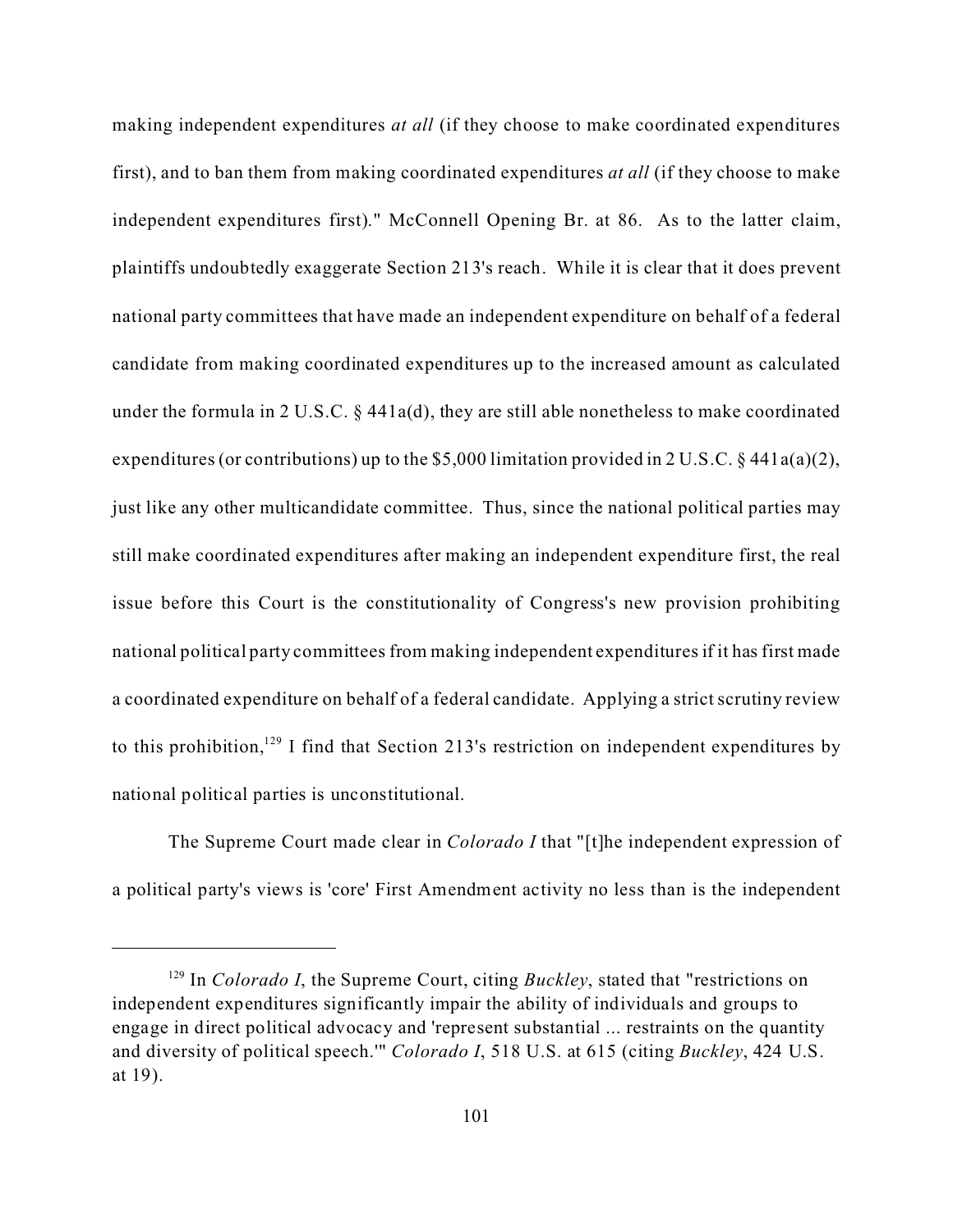expression of individuals, candidates or other political committees," 518 U.S. at 616, and it cannot therefore be restricted unless the expenditures pose "special dangers of corruption."<sup>130</sup> *Id.* Despite the FEC's contention in *Colorado I* that "all party expenditures should be treated as if they had been coordinated *as a matter of law*" because "'party officials will as a matter of course consult with the party's candidates before funding communications intended to influence the outcome of a federal election,'" the Supreme Court found that no such risk of corruption existed. 518 U.S. at 619, 620 (citing the brief of the FEC). "[T]he constitutionally significant fact" upon which the Supreme Court relied to determine that national political parties could, like any other political speaker, exercise their First Amendment right to make independent expenditures without posing a risk of corruption, "is the *lack of coordination* between the candidate and the source of the expenditure." *Id.* at 617 (emphasis added). Absent such evidence, the Supreme Court refused to accept "as a factual matter" the FEC's contention that all expenditures by a party were *ipso facto* coordinated.<sup>131</sup>

<sup>&</sup>lt;sup>130</sup> Specifically, the Court considered whether the parties' use of donor contributions to fund independent expenditures, or the possibility that national parties might funnel donors' contributions to candidates through independent expenditures in an effort to evade the individual contribution limits, presented a risk of corruption. *Id.* at 616-17.

<sup>&</sup>lt;sup>131</sup> While acknowledging that national political parties have a First Amendment right to make independent expenditures, the defendants also contend that *Colorado I* narrowly defines that right. According to the defendants, *Colorado I* stands for the proposition that a national political party may make independent expenditures *only if* the party has not yet selected its nominee. *See* Intervenors Opening Br. at 148-49. The defendants further argue that the Supreme Court's opinion in *Colorado II* confirms their interpretation when it states that "the Members of the Court who joined the principal opinion [in *Colorado I*] thought the payments were 'independent expenditures' as that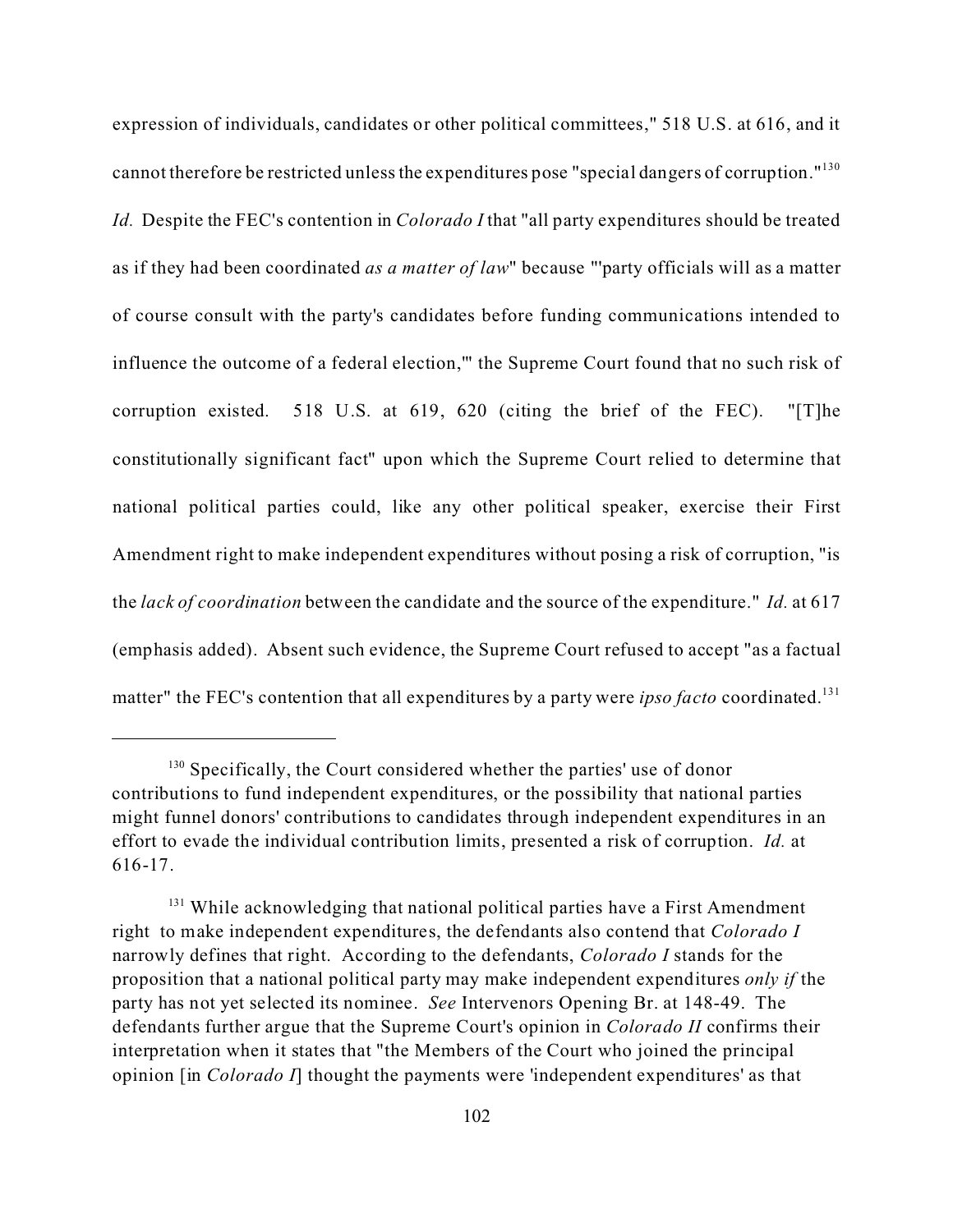*Id.* at 621.

Section 213 conditions a party's exercise of its First Amendment right to make independent expenditures upon its having refrained from engaging in coordinated expenditures up to the limit of the Party Expenditures Provision. Defendants' argument that "[p]roviding . . . an option, which a party committee is free to accept or decline, does not constitute a restriction of First Amendment rights" is, at best, fanciful. Gov't Opening Br. at  $180^{132}$  By mandating that a party that has made a coordinated expenditure cannot

term had been used in our prior cases, owing to the facts that the Party spent the money before selecting its own senatorial candidate and without any arrangement with potential nominees." *Id.* at 439 (citing *Colorado I*, 518 U.S. at 613-14). In advocating this argument, however, the defendants have accorded mere dicta in *Colorado I* the power of precedent. I do not find that *Colorado I* conditions a party's First Amendment right to make independent expenditures upon whether or not the party has selected its nominee. While the Supreme Court in *Colorado I* mentions "that at the time of the expenditure, the Party had not yet selected a . . . nominee," *id.* at 613-14, it did so only in its review of the summary judgment record in order to determine if a genuine issue of fact existed as to whether the Party's expenditure was coordinated. Though the fact that the Party had not yet selected its nominee was an important factor in the Court's determination that the expenditure was independent, the Supreme Court placed equal, if not greater, weight on the lack of interaction between the Party's nominee and the Party at the time the expenditure was made. *See Colorado I*, 518 U.S. at 614. The fact that the Party had not chosen its nominee is neither the sole underpinning of this factual conclusion, nor of the Supreme Court's holding that national political parties have a First Amendment right to make unlimited independent expenditures. *See id.* at 618-19 ("We do not see how a Constitution that grants individuals, candidates, and ordinary political committees the right to make unlimited independent expenditures could deny the same right to political parties."). *Colorado II* does not hold or find otherwise.

<sup>&</sup>lt;sup>132</sup> The defendants describe the ban on independent expenditures as the price national parties must pay to take advantage of the "special privilege" of making coordinated expenditures at the increased rate set forth in 2 U.S.C. § 441a(d), a privilege available only to national parties and not to individuals, candidates, or other political speakers. Although I do not disagree with the defendants' assessment of the Party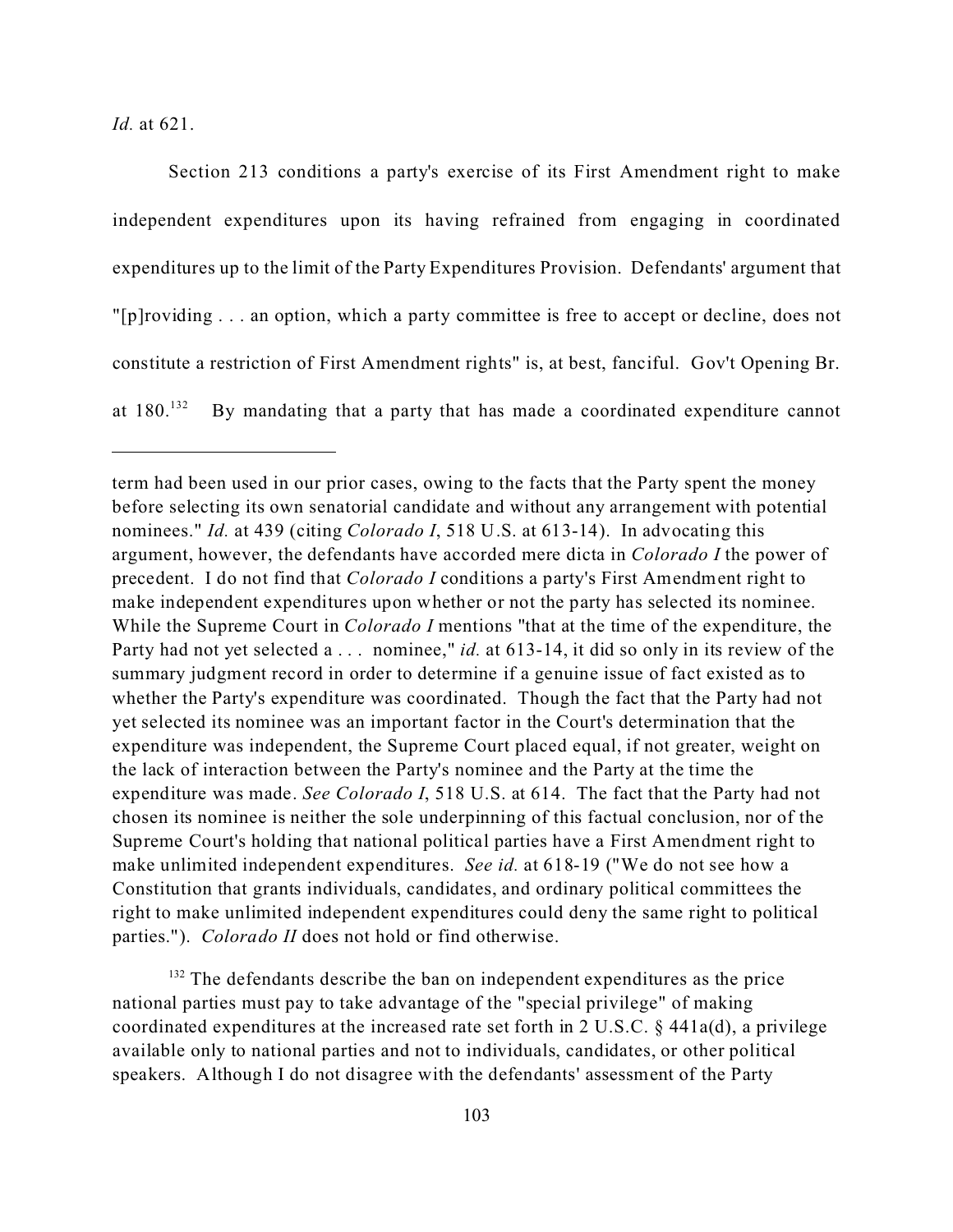thereafter make independent expenditures, BCRA leaves national political parties with the familiar predicament of only being able to make expenditures up to the Party Expenditure Provision limits set forth in 2 U.S.C. § 441a(d). Indeed, this is the very situation the Supreme Court found unconstitutional in *Colorado I*.

Defendants have produced no evidence of "special dangers of corruption" posed by national parties making an independent expenditure after having made one or more coordinated ones. At most this Court is presented with defendants' own speculation and suspicion that all expenditures made after a coordinated expenditure are necessarily coordinated between candidate and party. Of course, if they had such evidence of corruption or potential corruption, then restrictions on the independent expenditures of national parties might possibly be warranted. However, the nature of the defendants' concerns about coordination between parties and candidates<sup>133</sup> are such that they can file a complaint with the FEC challenging whether a party's expenditure on behalf of a candidate is, in fact,

Expenditure Provision as a "special privilege," I find unconstitutional BCRA's conditioning of this privilege on the national party forgoing its First Amendment rights.

<sup>&</sup>lt;sup>133</sup> See Intervenors Opening Br. at 149, 149 n.537 The defendants only offer anecdotal declarations of former and current Members of Congress as well as documents produced by the national parties to support their contention that the "evidentiary record . . . amply supports Congress's expert judgment that, when a party chooses to coordinate efforts with its nominee, it cannot claim at the same time to be making expenditures that are truly independent of that nominee." *Id.* at 149. For example, defendants point to the declaration of Senator McCain who stated that parties and candidates "generally communicate and coordinate on a regular basis on a variety of topics," so that "[t]he idea that a party could make both 'coordinated' and 'independent' expenditures once the party has nominated a candidate, is not sensible."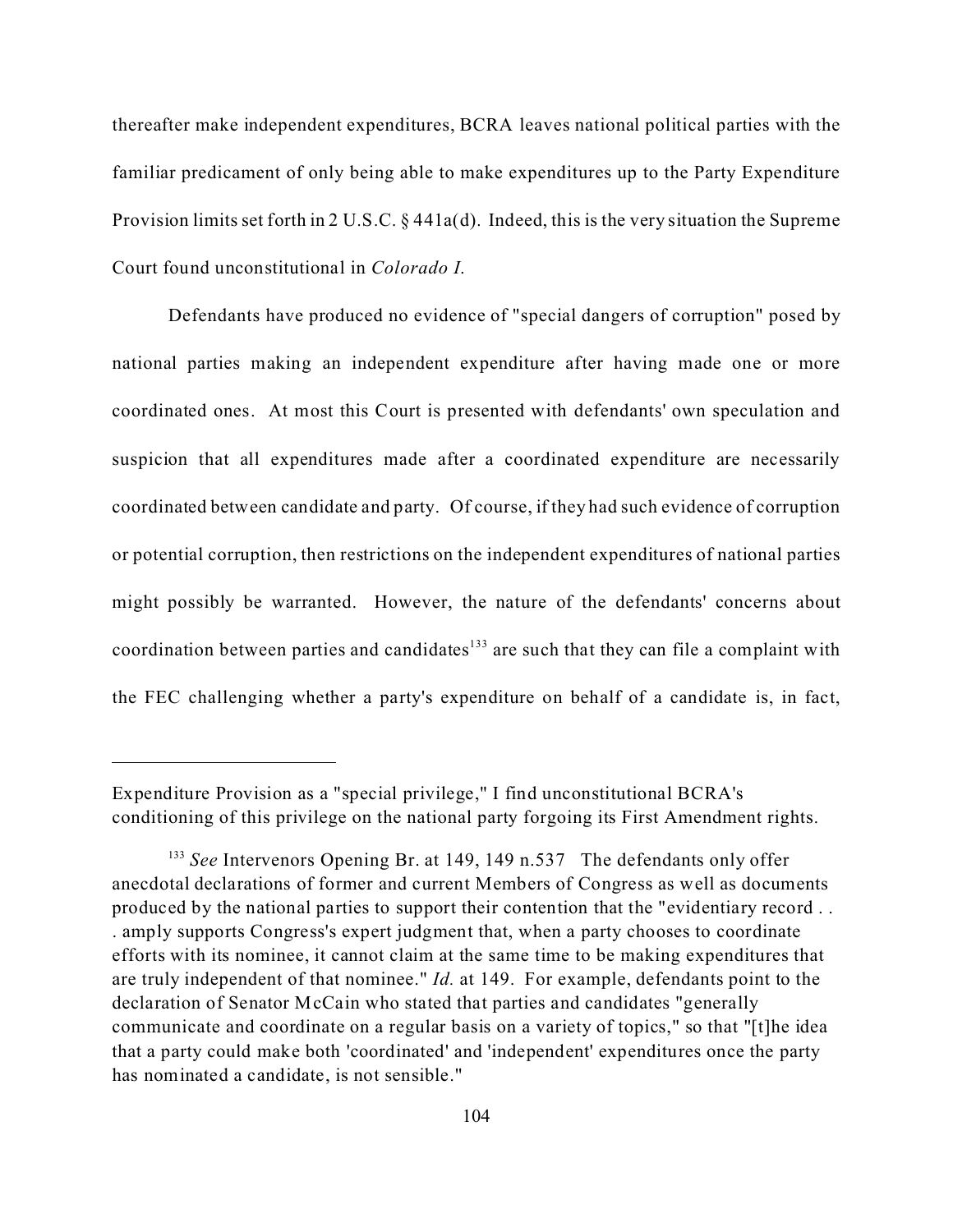independent. A complete ban on all party independent expenditures after a coordinated expenditure has occurred is just not sufficiently tailored to deal with that type of problem. Moreover, Section 213's ban on independent expenditures treats national political parties differently than other political actors even though, as mentioned previously, a party's independent expenditures are no less protected as First Amendment activity than that of others. *See Colorado I*, 518 U.S. at 616.

Having rejected Section 213's ban on independent expenditures for parties that have first made coordinated expenditures, I find it unnecessary to reach the constitutionality of the two remaining provisions of Section 213: the provision treating all committees of a party as a single committee, and the provision forbidding transfers and receipt of funds between committees of a political party. Even if I found those provisions to be constitutional, I do not believe—after finding the ban on independent expenditures unconstitutional—that a saving construction can be applied to Section 213 so that it is consistent with Congress's clear intent to provide a choice to parties between unlimited independent expenditures and coordinated expenditures up to the Party Expenditure Provision  $\lim_{x \to 34} A$ pplying a saving construction

<sup>134</sup> *See* 148 Cong. Rec. S2096-02, S2144 (Mar. 20, 2002) (statement of Senator McCain). Senator McCain stated:

Section 213 of the bill allows the political parties to choose to make either coordinated expenditures or independent expenditures on behalf of each of their candidates, but not both. This choice is to be made after the party nominates its candidate, when the party makes its first post-nomination expenditure—either coordinated or independent—on behalf of the candidate. . . . This provision fully recognizes the right of the parties to make unlimited independent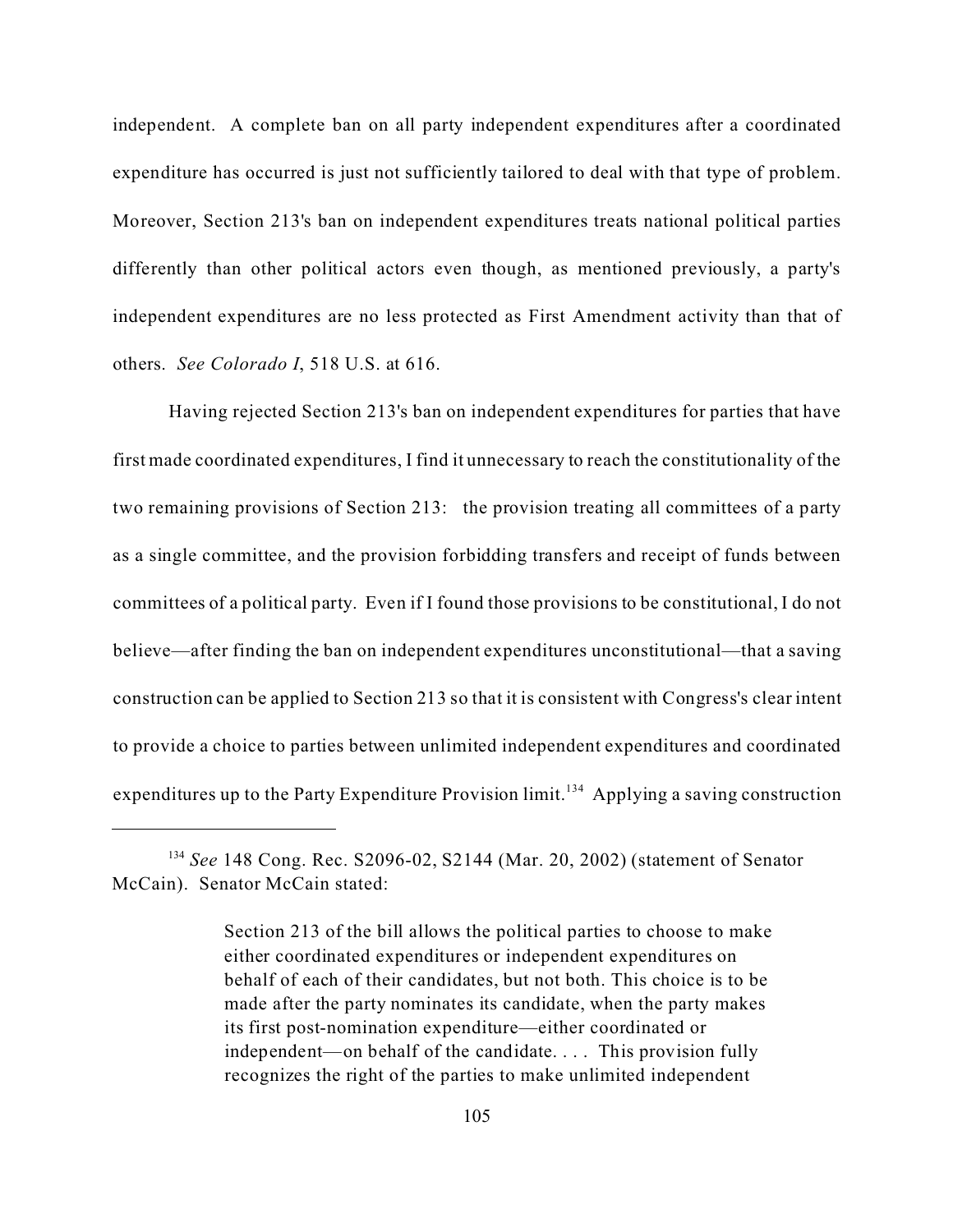to the statute that would allow only one option, but not the other, would flout that intent. Therefore, for the reasons set forth above, Section 213 of BCRA is, in our judgment, unconstitutional.

#### **III. Section 318: Prohibition of Donations by Minors**

I concur in the judgment of Judge Henderson and Judge Kollar-Kotelly that Section 318, which prohibits children from making contributions to candidates or donations to political parties,<sup>135</sup> is unconstitutional. I write, however, only to explain why I believe this Court should evaluate this provision under the strict-scrutiny standard of review.

If Section 318 were a complete ban on adults, instead of on minors, Supreme Court

expenditures. But it helps to ensure that the expenditure will be truly independent, as required by Colorado Republican I, by prohibiting a party from making coordinated expenditures for a candidate at the same time it is making independent expenditures for the same candidate. We believe that once a candidate has been nominated a party cannot coordinate with a candidate and be independent in the same election campaign. After the date of nomination, the party is free to choose to coordinate with a candidate, or to operate independently of that candidate. If it chooses the former, it is subject to the limits upheld in Colorado Republican II. If it chooses the latter, it is free to exercise its right upheld in Colorado Republican I to engage in unlimited hard money spending independent of the candidate.

<sup>&</sup>lt;sup>135</sup> Section 318 states: "An individual who is 17 years old or younger shall not make a contribution to a candidate or a contribution or donation to a committee of a political party." BCRA § 318; FECA § 324; 2 U.S.C. § 441k.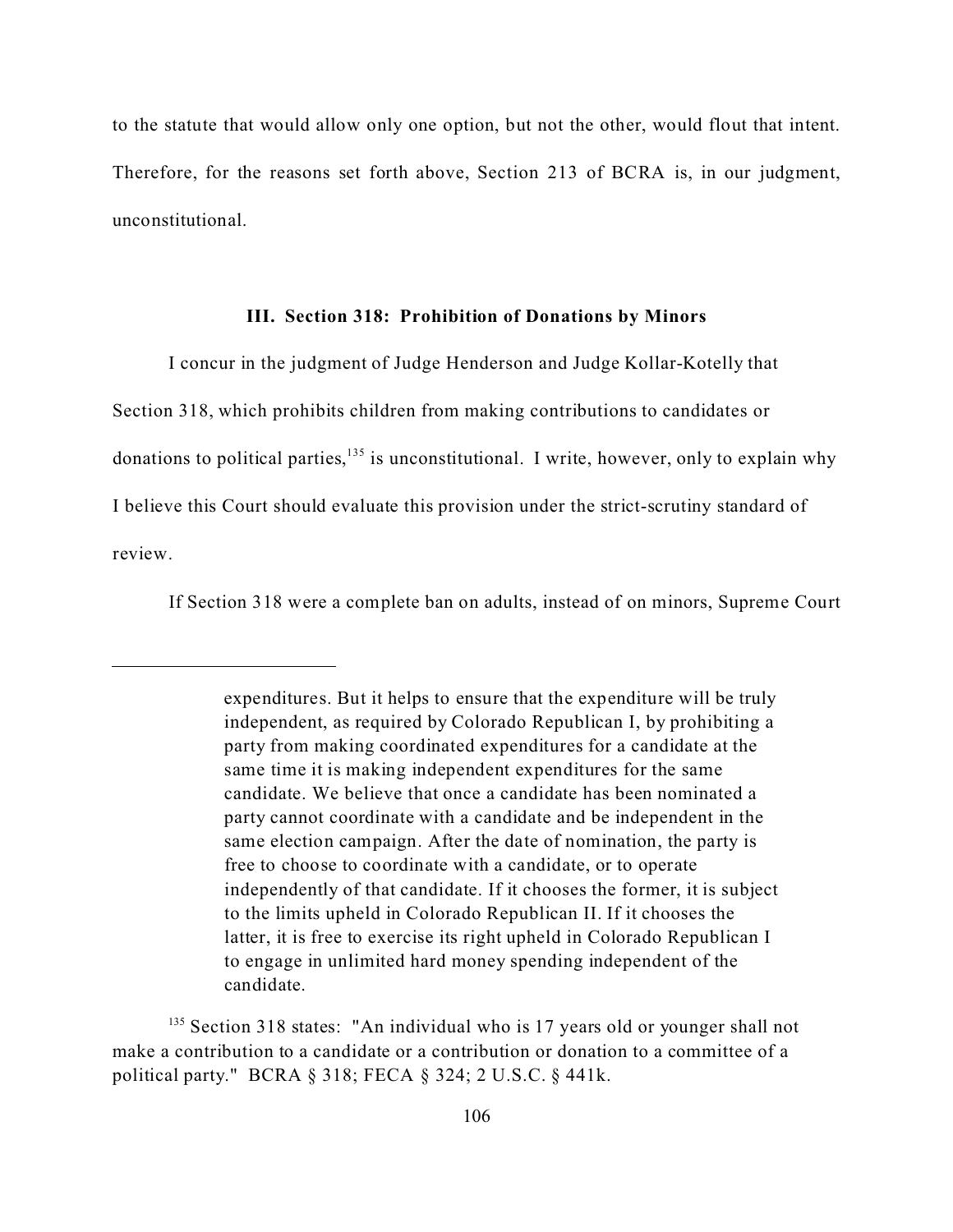precedent would require us to review such a provision under the strictest of scrutiny. Indeed, one of the primary reasons that the Supreme Court reviewed contribution limitations in *Buckley* under the less-demanding closely-drawn standard of review was because contribution limitations permit some expression of support. 424 U.S. at 20-21. A complete ban on donations, on the other hand, prevents even a symbolic expression of support for a candidate or a party's agenda. *Id.* Similarly, Section 318 merits heightened scrutiny regardless of the age of those it silences. Simply stated, the standard of review applied by this Court should be a function of the constitutional rights being infringed upon, rather than the age of those whose rights are being infringed.

Children, like adults, are protected by the Constitution.<sup>136</sup> The Supreme Court, however, has made clear that minors in certain circumstances should not be treated in the same way as adults, repeatedly upholding laws that treat them differently.<sup>137</sup> Because the treatment of minors by the Supreme Court has varied across a wide range of

<sup>136</sup> *See Bellotti v. Baird*, 443 U.S. 622, 633 (1979) ("A child, merely on account of his minority, is not beyond the protection of the Constitution. . . . 'whatever may be their precise impact, neither the Fourteenth Amendment nor the Bill or Rights is for adults alone.'" (quoting *In re Gault*, 387 U.S. 1, 13 (1967))); *Planned Parenthood of Central Missouri v. Danforth*, 428 U.S. 52, 74 (1976) ("Constitutional rights do not mature and come into being magically only when one attains the state-defined age of majority. Minors, as well as adults, are protected by the Constitution and possess constitutional rights.").

<sup>137</sup> *See, e.g.*, *Bethel Sch. Dist. No. 403 v. Fraser*, 478 U.S. 675, 682-83 (1986) (upholding school's decision to punish student using obscene language); *Ginsberg v. New York*, 390 U.S. 629, 638 (1968) (upholding criminal conviction under New York statute that prohibited the selling of sexually oriented magazines to minors).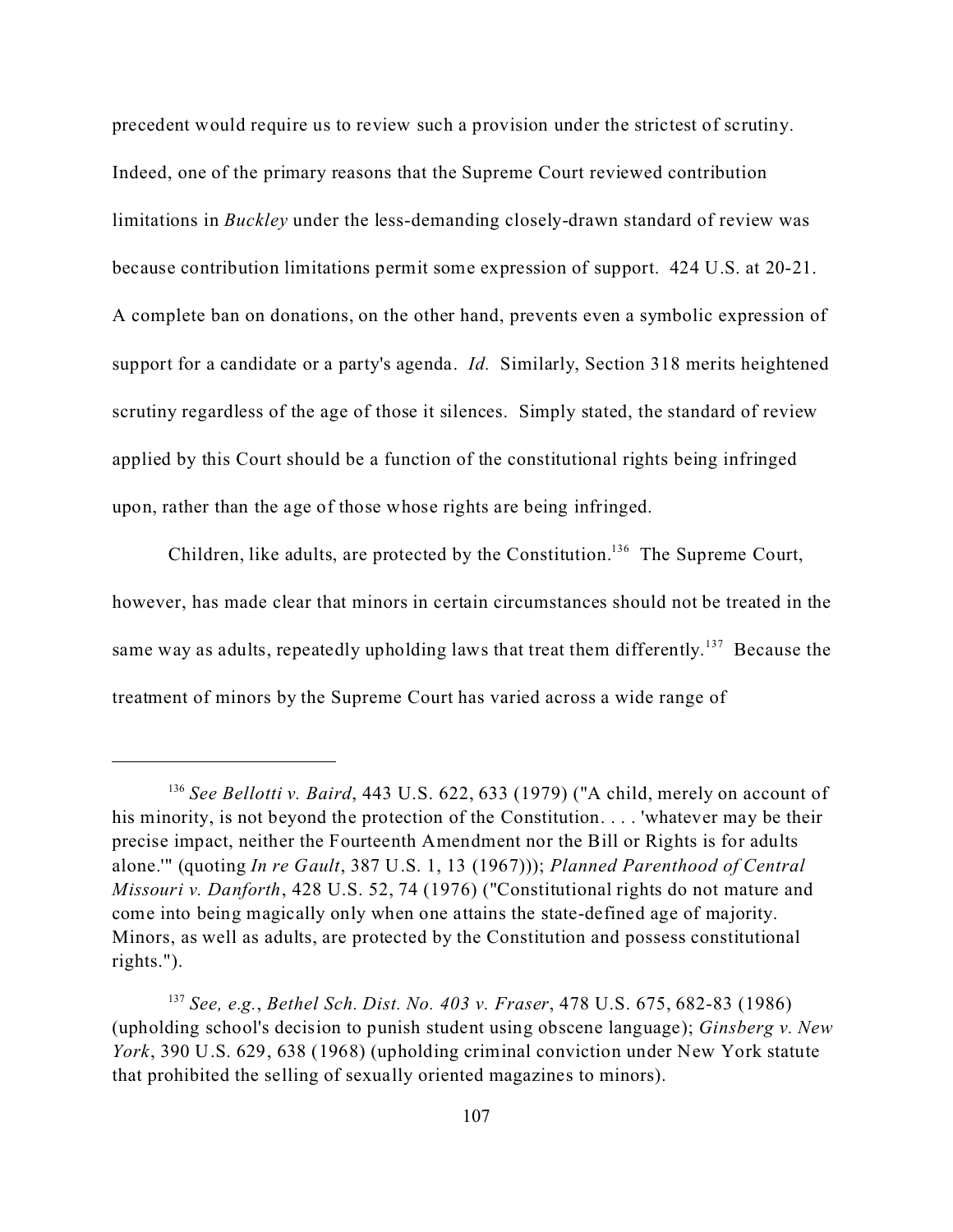circumstances, lower courts have had to wrestle with some uncertainty in assessing when the state's power can trump the rights of children, but not those of adults. Indeed, the Supreme Court itself acknowledged that uncertainty: "The question of the extent of state power to regulate conduct of minors not constitutionally regulable when committed by adults is a vexing one, perhaps not susceptible of precise answer." *Carey v. Population Services International*, 431 U.S. 678, 692 (1977). Two years later the Supreme Court shed greater light on the matter in *Bellotti v. Baird*, when it identified certain reasons that justify the disparate treatment:

> We have recognized three reasons justifying the conclusion that the constitutional rights of children cannot equated with those of adults: the peculiar vulnerability of children; their inability to make critical decision in an informed, mature manner; and the importance of the parental role in child rearing.

443 U.S. at 634.

While these reasons provide clearer guidance on when children can be treated differently from adults, they do not, however, explain whether a court, having found one of those reasons present, should employ a lesser standard of review in evaluating children's constitutional rights or merely rely upon one of the reasons as a factor in recognizing a government interest justifying the regulation. In this jurisdiction, the D.C. Circuit seemingly answered that question for certain circumstances.

In *Hutchins v. D.C.*, where the D.C. Circuit upheld the District of Columbia's imposition of a curfew on minors, 188 F.3d 531, 541 (1999) (en banc), the Circuit Court,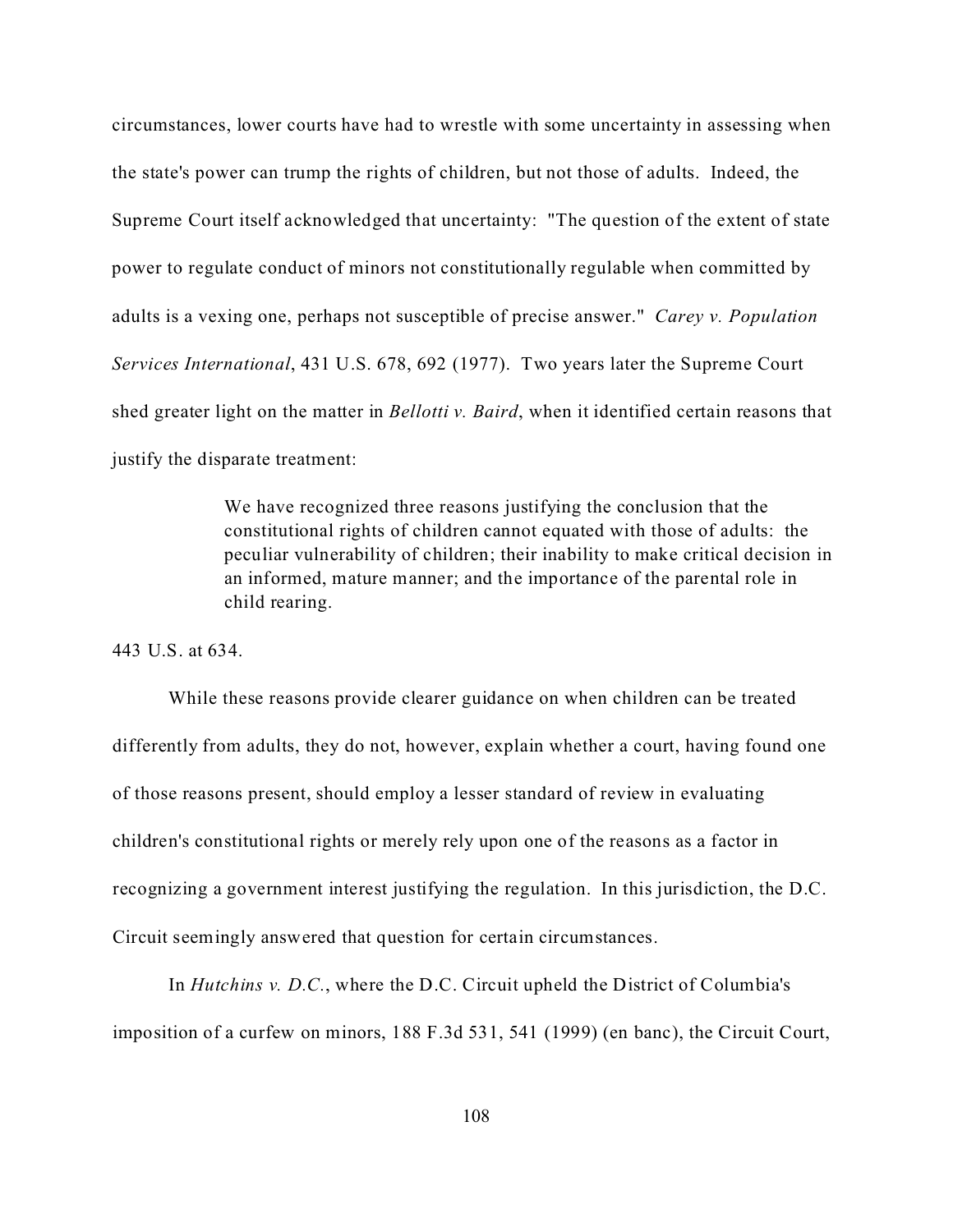in applying the *Baird* reasons, concluded that children may be more "vulnerable to harm during curfew hours than adults," "are less able to make mature decisions in the face of peer pressure, and "are more in need of parental supervision during curfew hours." *Id.* For those reasons, it decided to review the curfew statute under intermediate scrutiny and found the curfew was substantially related to the achievement of important government interests. *Id.* Here, however, I do not believe that we should lower the level of scrutiny. In *Hutchins*, and other cases in which courts applied a lesser standard of review, the courts identified paternalistic state interests in protecting children from harm, or acting *in loco parentis*. The D.C. Circuit, in *Hutchins*, was particularly concerned that children are "vulnerable to harm during curfew hours." *Id*. And in cases concerning decisions by children that affect procreation—cases in which the Supreme Court has applied a lesser standard of review—the Court has been equally concerned that children may make decisions that harm themselves.<sup>138</sup>

Section 318 of BCRA was not drafted out of a concern to safeguard children against harming themselves in the absence of their parents (i.e., the state acting *in loco parentis*), but to prevent parents from using their children to circumvent existing donation limitations to political parties and politicians. Because it involves political expression,

<sup>138</sup> For example, in *Planned Parenthood of Central Missouri,* the Court reviewed a parental consent provision for abortions under lesser scrutiny, explaining that it must "examine whether there is any significant state interest in conditioning an abortion on the consent of a parent or person *in loco parentis* that is not present in the case of an adult." 428 U.S. at 75; *see also Carey*, 431 U.S. at 693 n.15 (applying lesser scrutiny to contraceptive regulation of minors).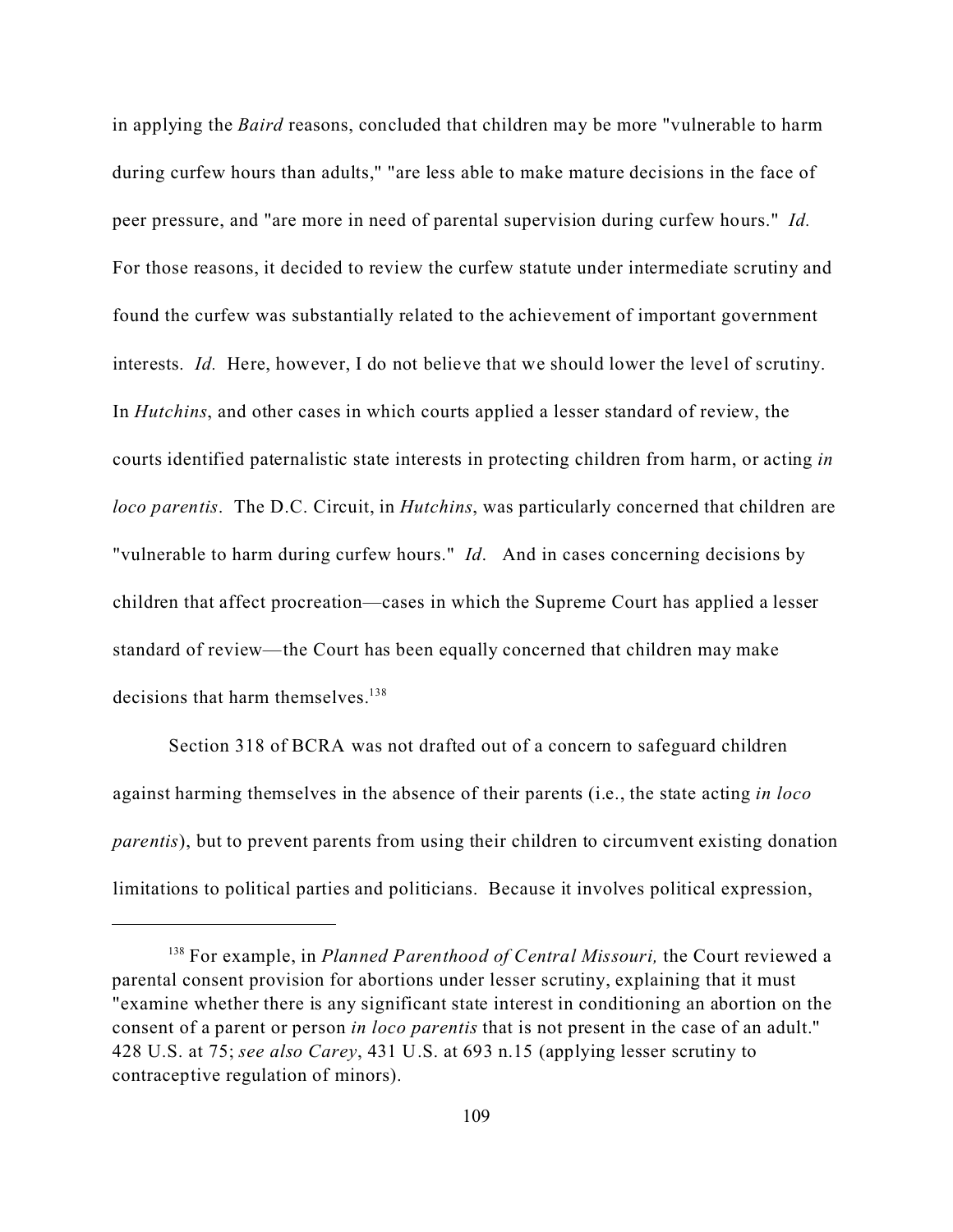this case is not unlike *Tinker v. Des Moines Independent Community School District*, in which the Supreme Court rejected a school district's attempt to discipline students wearing black armbands to express their opposition to the Vietnam War. 393 U.S. 503 (1969). Even in a case where the students were in the custody of the state, the Supreme Court recognized that the speech caused no harm to, nor interrupted the learning of, the state's charges. *Id.* at 508-09.It emphasized that "[s]tudents in school as well as out of school are 'persons' under our Constitution. They are possessed of fundamental rights which the State must respect." *Id.* at 511. Such cases involving government interests, unrelated to the protection of children, do not warrant review under any scrutiny less than strict. The political expression of children, especially if they are old enough to work and pay taxes, surely deserves the same level of constitutional scrutiny as a young adult old enough to attend college and vote.

This does not mean, of course, that the government need entirely ignore the fact that some children do not possess "that full capacity for individual choice which is the presupposition of First Amendment guarantees," *Ginsberg*, 390 U.S. at 649-50, and that they sometimes cannot make "critical decisions in an informed, mature manner," *Baird*, 443 U.S. at 634. It simply means that the government, and the courts, can take into account these concerns when evaluating whether there is in fact a compelling government interest. Here, for example, the government could claim that children under thirteen who generally have no means independent of their parents and rarely make financial decisions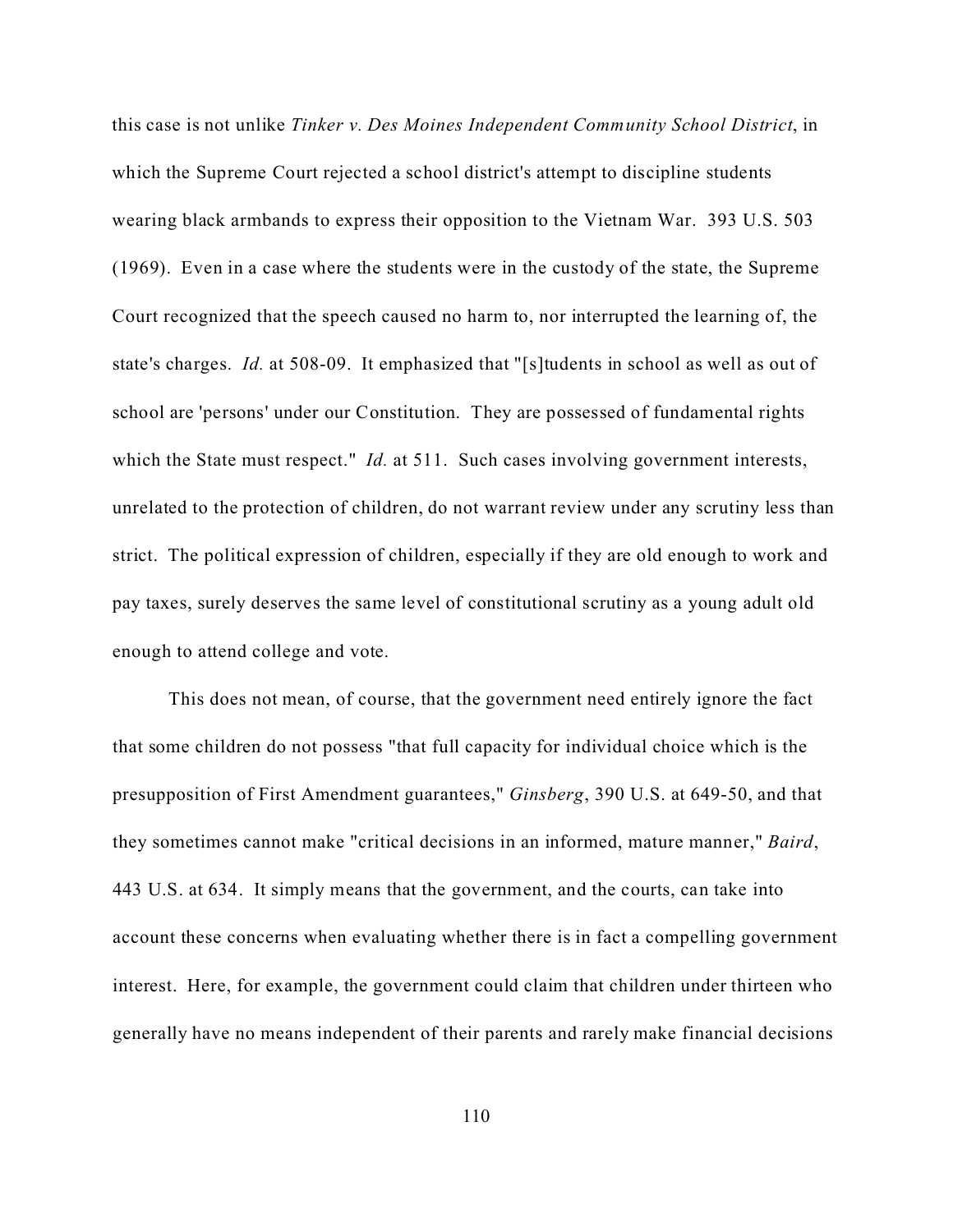independent of their parents, are vulnerable to being represented by their parents as having made donations which, in effect, circumvent contribution limits. If there were in fact more substantial evidence of such circumvention, *see* J. Kollar-Kotelly Op. at Part III.III, and the provision were more narrowly tailored to serve the circumvention concern, *see* J. Henderson Op. at Part IV.E, then restrictions, which are somewhat more onerous on children than on adults given a child's lack of independence, may be justifiable based on a compelling government interest. That is not the case here. For these reasons and for those set forth, in part, by Judge Kollar-Kotelly and Judge Henderson, I agree that the prohibition on donations by children is unconstitutional.

### **IV. Section 504: Public Access to Broadcasting Records**

Section 504 requires broadcast licensees to collect and disclose records of any "request to purchase broadcast time" that "is made by or on behalf of a legally qualified candidate for public office" or that relates "to any political matter of national importance," including communications relating to "a legally qualified candidate," "any election to Federal office," and "a national legislative issue of public importance." BCRA § 504; FECA § 315(e)(1); 47 U.S.C. § 315(e)(1).<sup>139</sup> Since "compelled disclosure has the

 $139$  The record must include whether the request to purchase was accepted or rejected; the rate charged for the broadcast; the date and time on which the communication aired; the class of time that is purchased; the name of the candidate to which the communication refers and the office to which the candidate is seeking election, the election to which the communication refers, or the issue to which the communication refers; in the case of a request on behalf of a candidate, the name of the candidate, the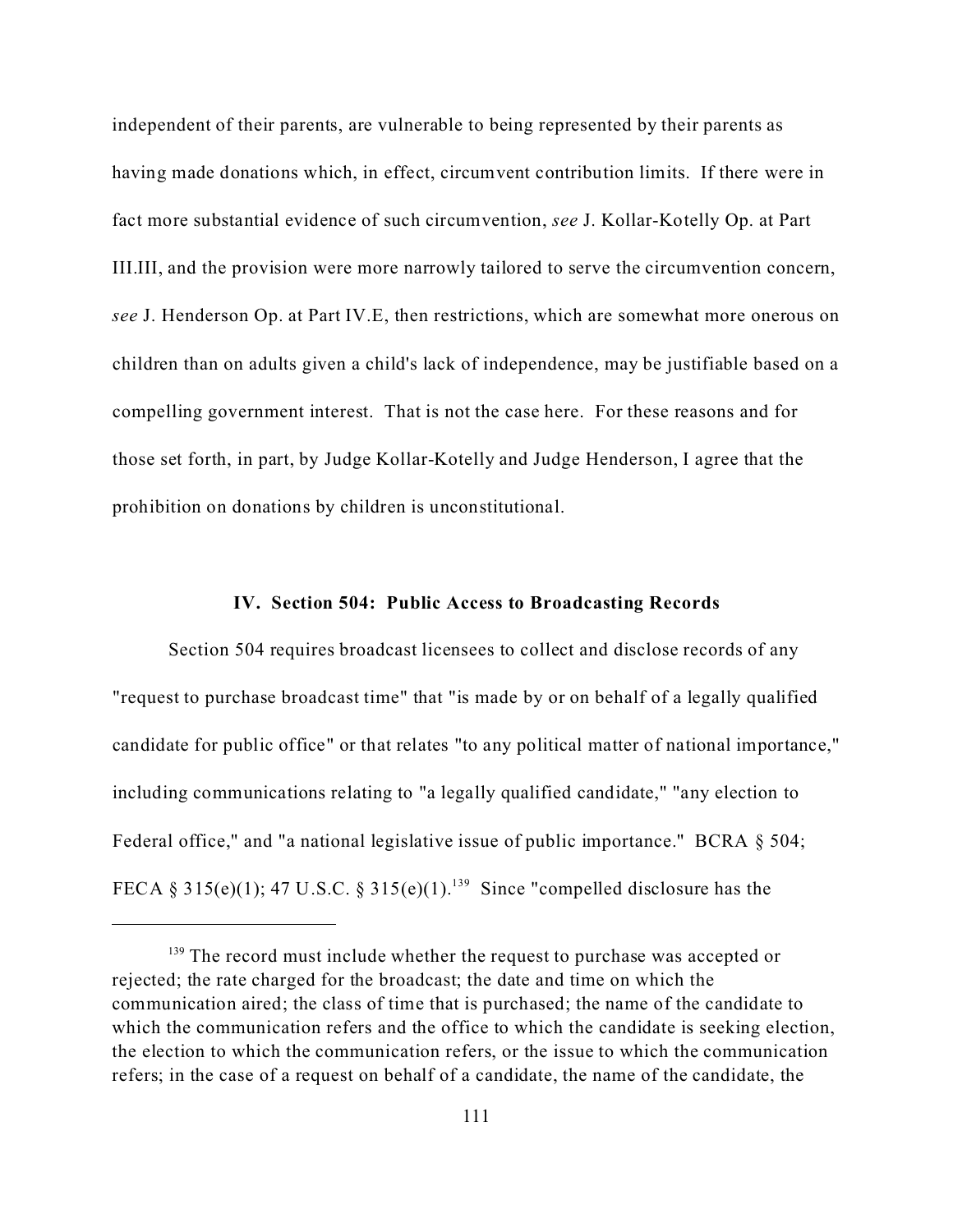potential for substantially infringing the exercise of First Amendment rights," *Buckley,* 424 U.S. at 66, the Supreme Court insisted that any law compelling disclosure of campaign information must be reviewed under "exacting scrutiny," *id.* at 64, such that the government interest served is "substantial," *id.* at 80, and "sufficiently important to outweigh the possibility of infringement," *id.* at 66. For the following reasons, I find that the record does not establish the existence of a substantial governmental interest necessary to warrant the disclosure requirements set forth in Section 504.

Section 504 is different from the other disclosure provisions in BCRA in two important ways: (1) broadcast licensees, not the purchasers, are required to make the disclosures; and (2) the disclosures are required for broadcasts on "political matters of national importance" as well as on federal candidates. In relation to disclosure of communications by, and relating to, federal candidates, the government has provided no evidence that Section 504 serves any of the government interests specified in *Buckley*.<sup>140</sup>

authorized committee, and the treasurer of the committee; and in the case of any other request, the name of the person purchasing the time, the name and contact information for such person, and a list of chief executive officers or members of the executive committee or board of directors. BCRA § 504; FECA § 315(e)(1); 47 U.S.C. § 315(e)(1).

<sup>140</sup> In *Buckley*, the Supreme Court outlined several sufficient government interests justifying disclosure requirements, including informing voters about how candidates spend money so that they can better evaluate candidates, 424 U.S. at 66-67 (noting that disclosure "allows voters to place each candidate in the political spectrum more precisely than is often possible solely on the basis of party labels and campaign speeches"), deterring actual corruption and avoiding the appearance of corruption, *id.* at 67 (explaining that "exposing large contributions and expenditures to the light of publicity" fights corruption), and gathering data to detect violations campaign finance laws, *id.* at 67-68.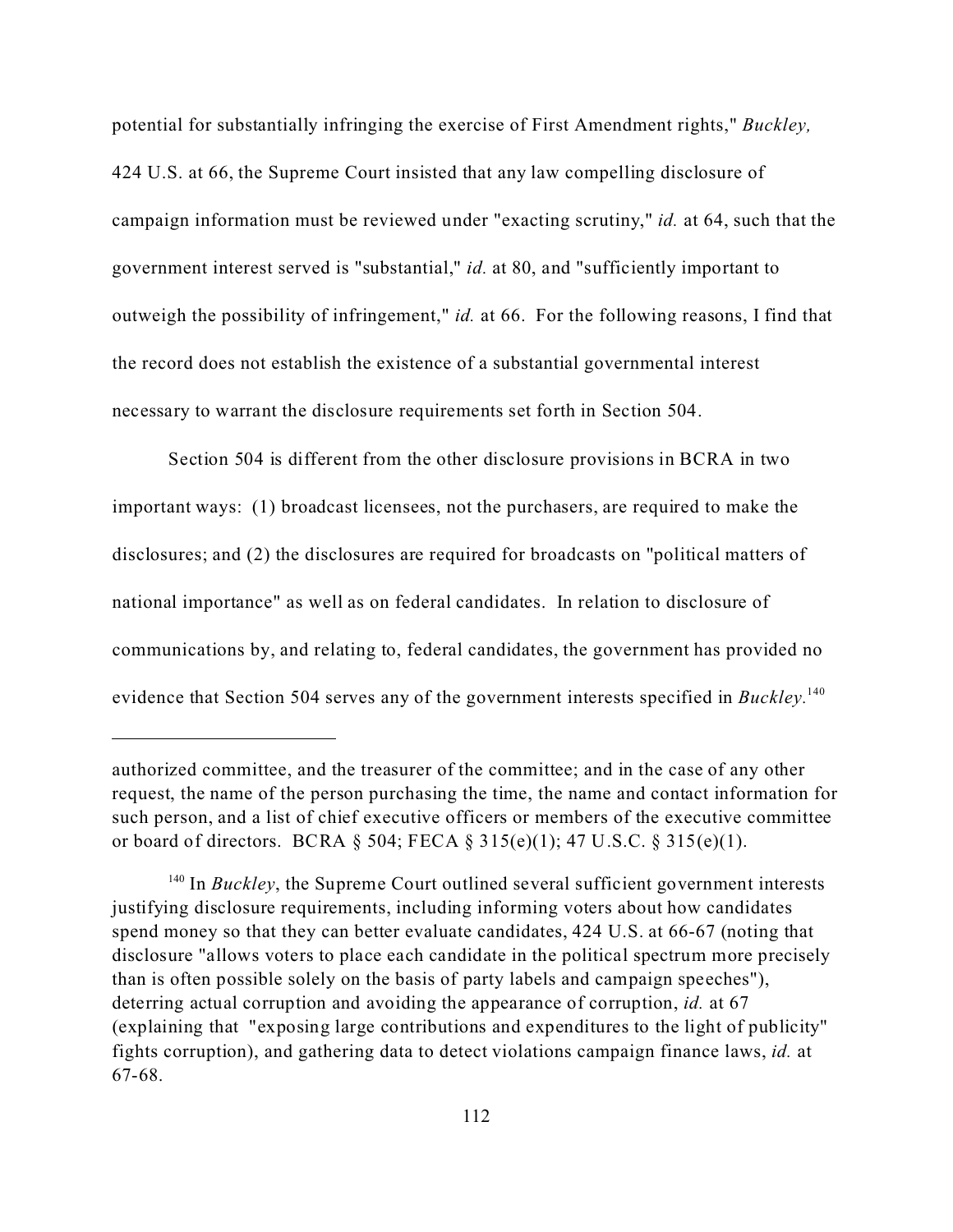Indeed, Section 201, which this Court finds constitutional in part, already requires purchasers of "electioneering communications" to disclose a wide array of information, including the amount of each disbursement and the elections to which the electioneering communications pertain. BCRA  $\S 201(a)$ ; FECA  $\S 304(f)(2)$ ; 2 U.S.C.  $\S 434(f)(2)$ . These disclosure requirements for purchasers in Section 201 mirror many of the provisions for broadcast licensees in Section 504, and the defendants have provided no evidence that such a belt-and-suspender approach is necessary. Moreover, they have provided no evidence suggesting, let alone proving, that purchasers have evaded, or will evade, disclosure requirements. And though the defendants made an offhanded reference to the importance of ensuring that broadcast requests are processed in an "even-handed fashion," Gov't Opp'n Br. at 134-35, there is nothing in the record which demonstrates that broadcast licensees have treated purchasers unfairly.

As to noncandidate-focused communications which supposedly relate to "political matters of national importance" (e.g., "a national legislative issue of public importance"), $<sup>141</sup>$  disclosure requests are even more difficult to justify. First, such</sup> disclosure requirements fail to serve any of the three sufficient government interests set forth in *Buckley* because those interests are specific to evaluating, and preventing corruption of, federal candidates. *See supra* note 135. Second, the defendants' contention

 $141$  Any understanding of broadcasts "relating to any political matter of national importance" necessarily includes broadcasts above and beyond those referring to federal candidates. Though, as the plaintiffs contend, the scope of those required disclosures is unclear because of the language's vagueness.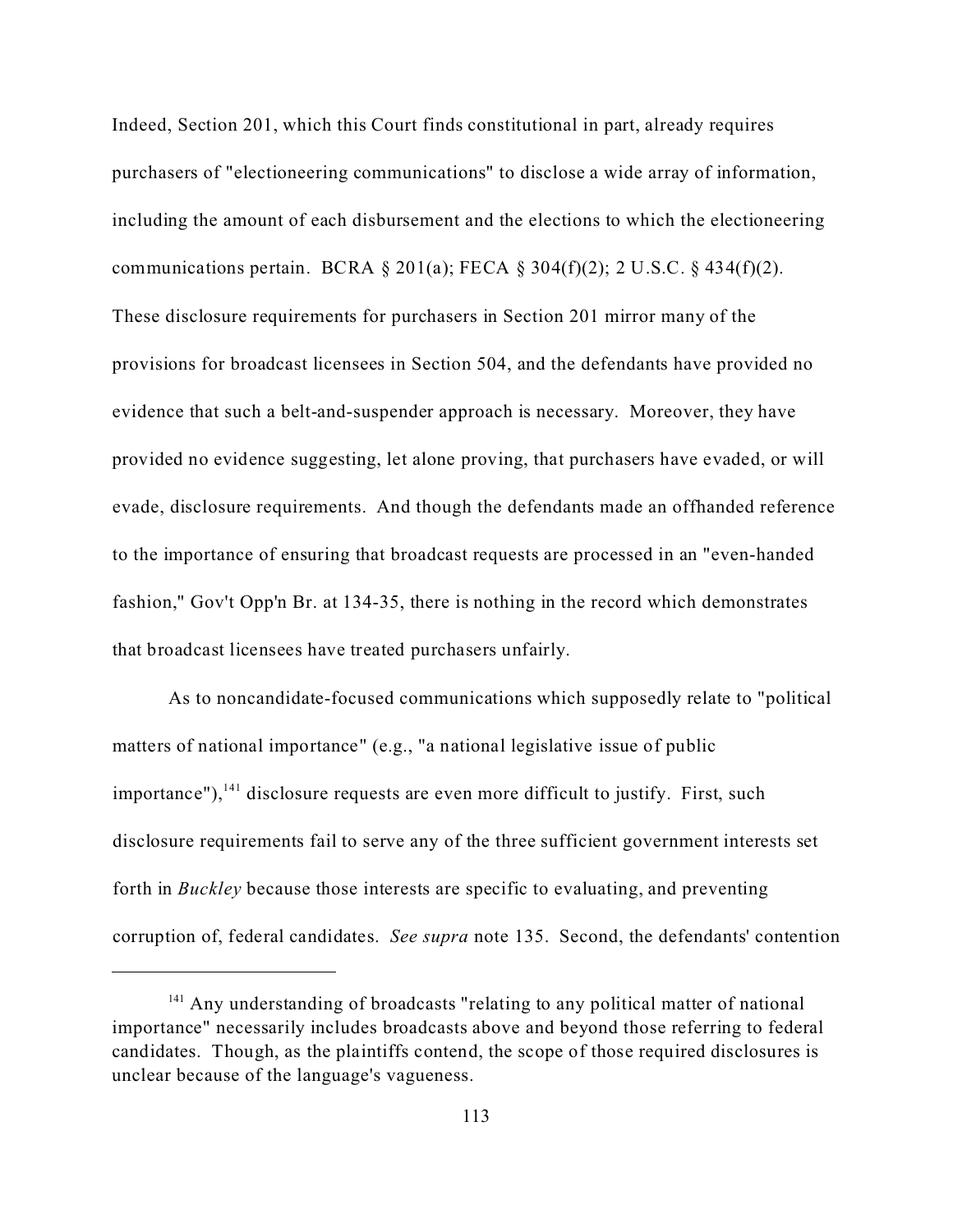that there is a substantial government interest in helping the public identify the sponsors of political broadcasts and evaluate the credibility of the political message, *see* Gov't Reply Br. at 89-90, does not quite square with the holding in *Buckley v. American Constitutional Law Foundation, Inc.*, 525 U.S. 182 (1999).In *American Constitutional Law Foundation*, the Supreme Court did recognize a substantial government interest in disclosing the names and addresses of ballot-initiative proponents who pay circulators to collect signatures, explaining that disclosure was "a control or check on domination of the initiative process by affluent special interest groups." *Id.* at 202. Here, however, the defendants have provided no evidence that "special interest groups" have, as yet, dominated or co-opted broadcast communications relating to political issues of national importance. *See id.* at 203 (refusing to require disclosure of petition circulators' names and amounts paid because the "lower courts fairly determined from the record as a whole" that the benefit of such information had not been demonstrated).

Absent such evidence, the government lacks a constitutionally acceptable justification to enact a disclosure provision that imposes an onerous collection and disclosure system on broadcast licensees; infringes the associational rights of groups and their members who engage in broadcasting; and potentially curtails political speech invaluable to an informed electorate. In *Buckley v. Valeo*, the D.C. Circuit rejected FECA Section 437a, a disclosure requirement that also encompassed "completely nonpartisan public discussion of issues of public importance." *See Buckley v. Valeo*, 519 F.2d 821,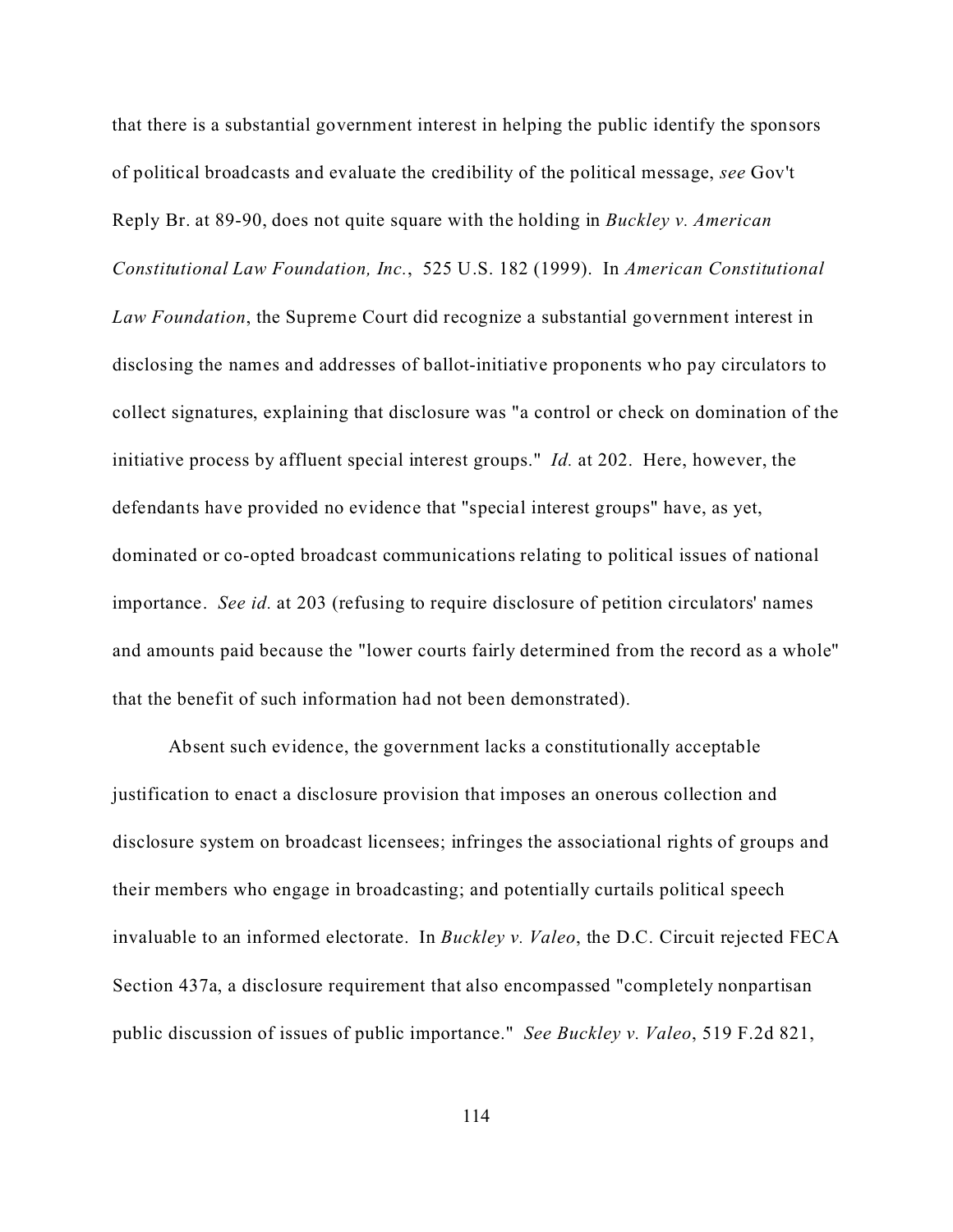870, 869-78 (D.C. Cir. 1975).<sup>142</sup> In so doing, the court explained:

[I]ssue discussions unwedded to the cause of a particular candidate hardly threaten the purity of elections. Moreover, and very importantly, such discussions are vital and indispensable to a free society and an informed electorate. Thus the interest of a group engaging in nonpartisan discussion ascends to a high plane, while the governmental interest in disclosure correspondingly diminishes.

*Id.* at 873. I could not agree more. In the absence of evidence that disclosure of nonelection-related broadcasts serves a substantial government interest, Section 504 cannot withstand scrutiny.

# **V. Findings of Fact**

Despite our best efforts to produce a complete set of Findings of Fact, in which two or more members of this Court concur, we were unable to do so.

Because of the critical importance of the facts to the holdings in the case, and the sheer enormity of the record developed by the parties, I believe it necessary to set out, for the most part, $143$  those facts which in my judgment are sufficiently relevant and probative

<sup>142</sup> The D.C. Circuit's decision on Section 437a was not appealed. *See Buckley*, 424 U.S. at 10 n.7.

 $143$  In those sections where I have concurred in the judgment and reasoning of one of my colleagues, she may be basing her opinion on her individual Findings of Fact that relate to that section. Unless otherwise necessary, I have, to the extent possible, refrained from repeating those findings in my Findings of Fact. Hence, to that extent, my set of Findings does not include *all* of the facts that I have relied upon in reaching my various judgments. Finally, in a footnote to the introduction of her Findings of Fact, Judge Henderson comments that she has a "'definite and firm conviction that a mistake has been committed' with respect to several of [the] findings" in Judge Kollar-Kotelly's and my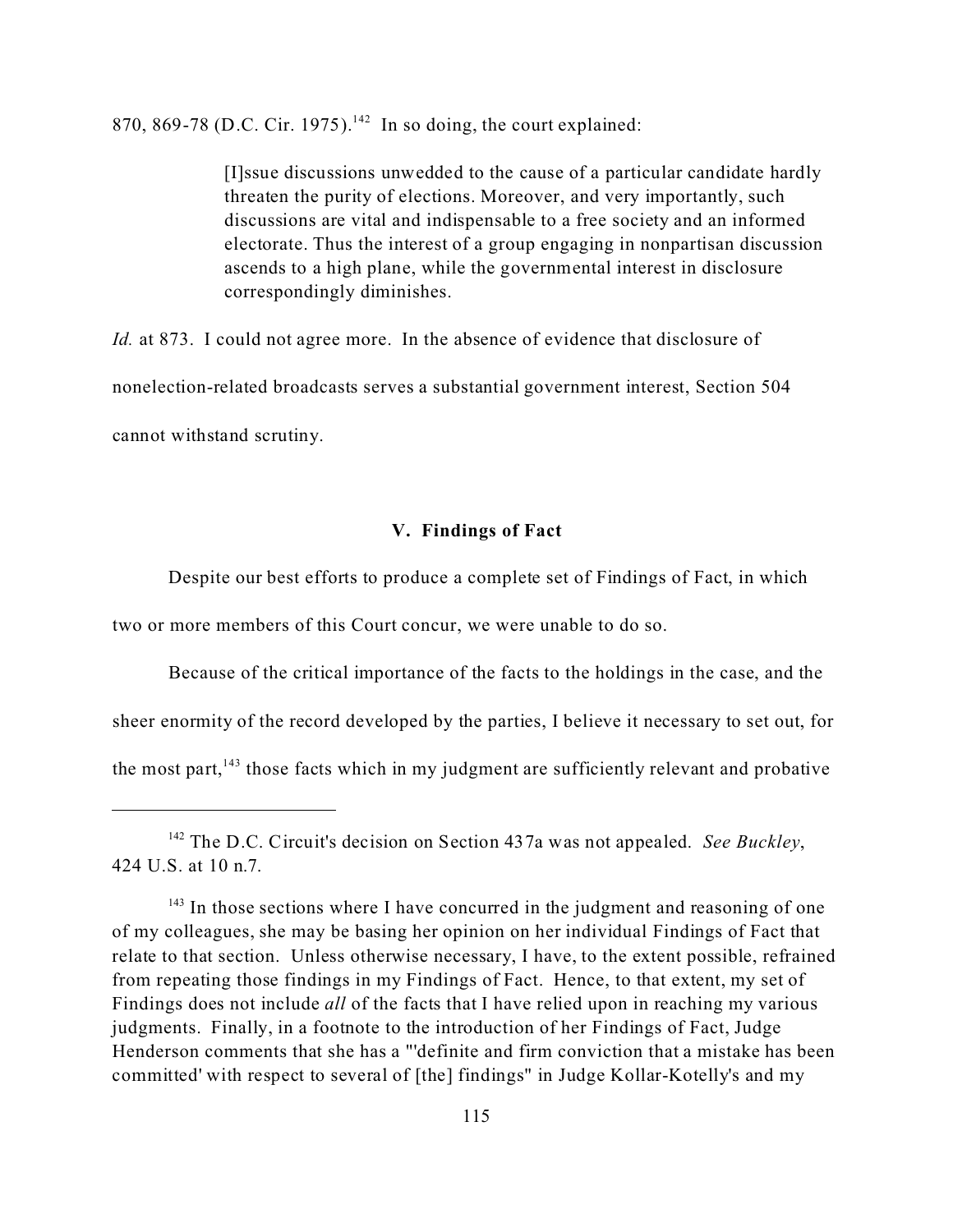to rely upon in reaching my conclusions. Accordingly, while there may be other relevant and probative facts in the record, I do not accord them sufficient weight to warrant either relying on them in my judgments, or including them in my Findings.

Moreover, in some instances where evidence was submitted by one side or another (or both) on a particular point, but in my judgment that evidence did not meet this standard, I have either commented specifically to that effect, or simply stated that there was "no probative evidence in the record" as to that point. In other instances, where I accorded great weight to the relevant and probative evidence submitted on a particular point, I have specifically acknowledged that that evidence was "substantial" or "overwhelming" as to that point. In those limited circumstances where the evidence submitted by one side was not controverted by the other, I have acknowledged the "uncontroverted" nature of the evidence on that point.

Finally, I would be remiss to not acknowledge the herculean effort expended by the parties in assembling this "elephantine"<sup>144</sup> record over a seven-month time period. It is a testament, indeed, to their sense of professionalism and duty on a matter of utmost importance to our system of government. Moreover, the job of reviewing and evaluating this record would have been substantially more difficult, and less reliable, in my

opinions. J. Henderson Op. at Part III.B (citing *Easley v. Cromartie*, 532 U.S. 234, 242 (2001)). Two of the five examples she lists thereafter are Findings 292 and 250 of my opinion. Because Judge Henderson does not explain why either one or both of these Findings are "mistaken," I am not in a position to respond to her concerns.

<sup>144</sup> Hearing Tr. (Dec. 4, 2003) at 152 (Abrams).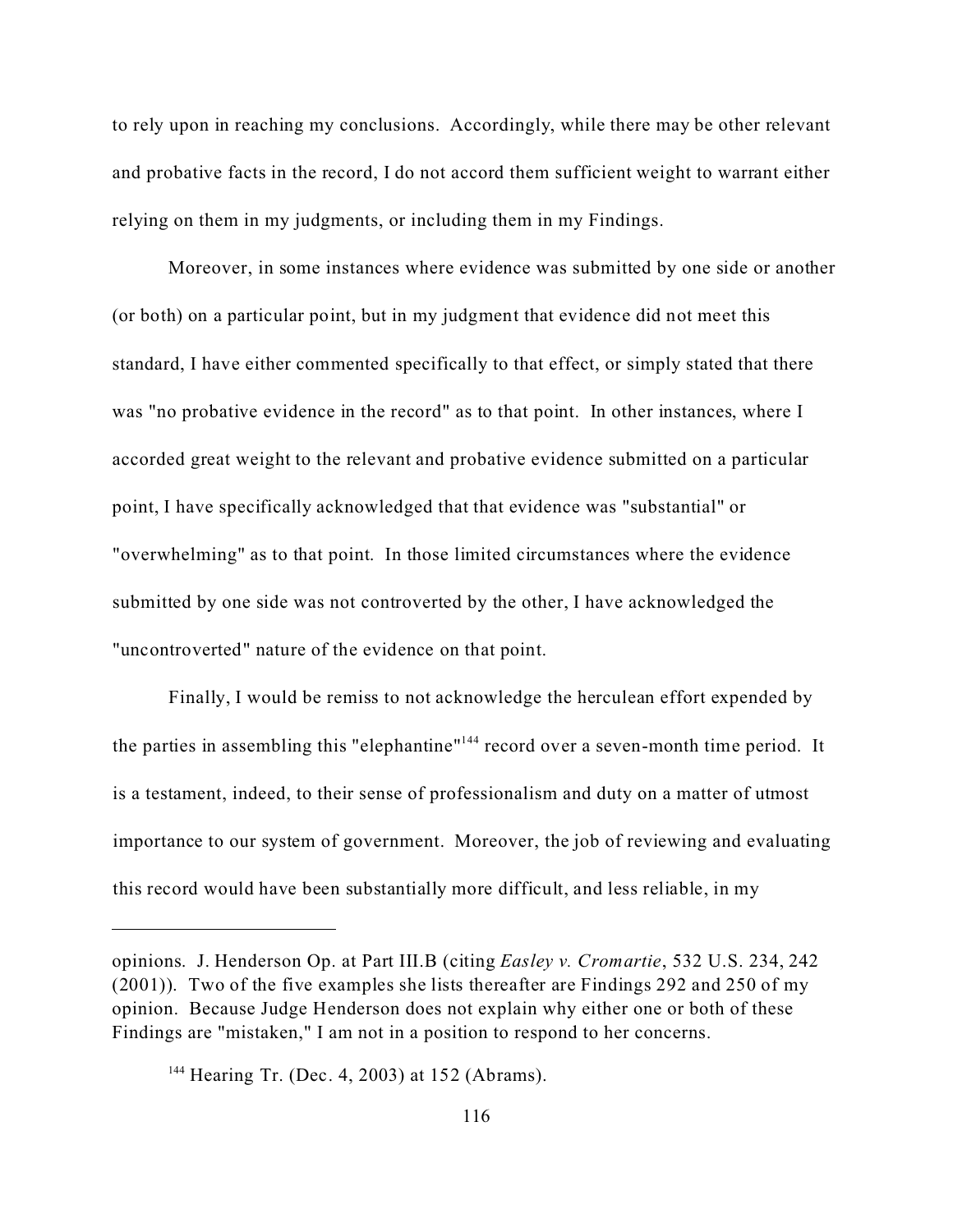judgment, if they had not assembled these factual materials with such extraordinary care.

That said, upon reviewing the record as a whole, I make the following Findings of

Fact:

\* \* \*

# **Table of Contents**

| I. |                | Title I: Restrictions on Nonfederal Funds  119                      |
|----|----------------|---------------------------------------------------------------------|
|    | $\bf{A}$ .     | <b>National Parties and Their Congressional</b>                     |
|    |                |                                                                     |
|    | <b>B.</b>      | National Party Nonfederal Fundraising and Spending  120             |
|    | $\mathbf{C}$ . |                                                                     |
|    | D.             |                                                                     |
|    | E.             | The Role of Political Parties in Democracies  129                   |
|    | F.             | Republican National Committee  132                                  |
|    | G.             | The RNC's Federal Election Activities  133                          |
|    | H.             | <b>National Party Use of Nonfederal Money to</b>                    |
|    |                |                                                                     |
|    | I.             | National Party Use of Nonfederal Money for                          |
|    |                |                                                                     |
|    | J.             | The RNC's Involvement in Nonfederal Activities  149                 |
|    | <b>K.</b>      | The RNC's Involvement in "Mixed" Activities  153                    |
|    | L.             | The RNC's Assistance to State and Local Parties for                 |
|    |                |                                                                     |
|    | M.             |                                                                     |
|    | N.             | The California Democratic Party ("CDP") and the                     |
|    |                | California Republican Party ("CRP")  166                            |
|    | <b>O.</b>      |                                                                     |
|    | <b>P.</b>      | The CDP's and CRP's Focus on State and Local Activities  169        |
|    | Q.             | CDP & CRP Voter Registration Activities  170                        |
|    | $\mathbf{R}$ . | CDP and CRP Direct Mail Activities  171                             |
|    | S.             | CDP and CRP Get-Out-the-Vote Activities  172                        |
|    | T.             | State Party "Issue Ads" that Directly Affect Federal Elections  173 |
|    | U.             | CDP and CRP Cooperation with the National Parties  183              |
|    | V.             | Reduction in CDP and CRP Fundraising and                            |
|    |                |                                                                     |
|    | W.             | Federal Officeholder Solicitation of Nonfederal Money  188          |
|    | X.             | Political Parties and Nonprofit Groups  194                         |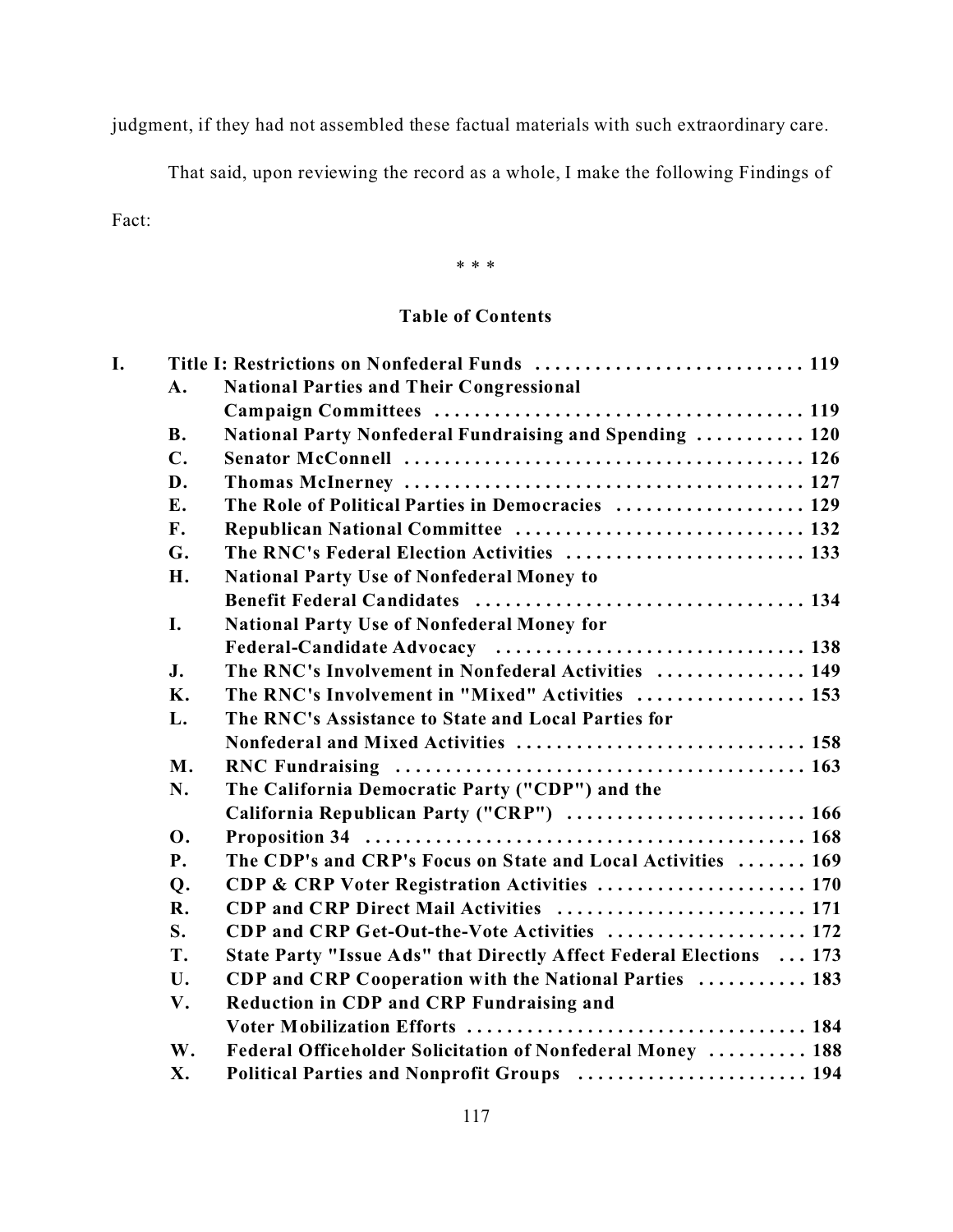|    | Υ.             | Interest Groups Compared to Political Parties  200                    |
|----|----------------|-----------------------------------------------------------------------|
|    | Z.             | The Record Contains No Evidence of Quid Pro Quo                       |
|    |                |                                                                       |
|    | AA.            | While Some Federal Candidates Are Aware of the                        |
|    |                | Identities of Party Contributors, Others Are Not  206                 |
|    | BB.            | There is No Probative Evidence That National Parties                  |
|    |                | <b>Use Nonfederal Donations to Induce Federal Officeholders</b>       |
|    |                | to Support or Oppose Legislation  210                                 |
|    | CC.            | The Relationship Between Access and Donations  211                    |
|    |                | 1.                                                                    |
|    |                | <b>Statistical Evidence Regarding Donations and Access  214</b><br>2. |
|    |                | <b>Federal Officeholders Are Not More Likely to Meet With</b><br>3.   |
|    |                | Nonfederal Donors Than Federal Donors  214                            |
|    |                | <b>Lobbyists, Former Members of Congress, Business</b><br>4.          |
|    |                | <b>Leaders, and Donors Believe that Soft Money</b>                    |
|    |                | Donations to Parties Increase Access to Officeholders  215            |
|    |                | Party Donation Programs Show That Increased Access<br>5.              |
|    |                | Corresponds With Larger Donations  222                                |
|    | DD.            | Donors Make Donations to National Parties With the                    |
|    |                | Expectation of Building Relationships and Receiving Access  229       |
|    |                | Lobbyists Believe That Donations Will Enable Donors to<br>1.          |
|    |                | Establish Relationships With Officeholders  229                       |
|    |                | 2.<br><b>Current and Former Federal Officeholders Acknowledge</b>     |
|    |                | <b>That Donors Expect to Establish Relationships With</b>             |
|    |                | and Obtain Access to Federal Officeholders  230                       |
|    |                | 3.<br>Donors Hope to Establish Relationships or Receive Access        |
|    |                |                                                                       |
|    | EE.            | <b>Effectiveness of Giving Nonfederal Donations as Opposed to</b>     |
|    |                |                                                                       |
|    | FF.            | Donors Often Times Give to Both National Parties in Order to          |
|    |                | Receive Access to Members of Both Parties  238                        |
|    | GG.            | Lobbying and Donations of Nonfederal Money  240                       |
|    | HH.            | Public Perception of Corruption  243                                  |
|    |                |                                                                       |
| Η. |                | Title II: NonCandidate Campaign Expenditures  251                     |
|    | A.             | Issue Advocacy in Modern Campaigns  251                               |
|    | <b>B.</b>      | The Distinction Between Candidate-Centered Advocacy and               |
|    |                | Pure Issue Advocacy Is Not a Function of the Presence                 |
|    |                | or Absence of the Buckley "Magic Words"  255                          |
|    | $\mathbf{C}$ . | The Rise of "Issue Advocacy" Campaigns Funded by Corporate and        |
|    |                | Labor Union General Treasuries  261                                   |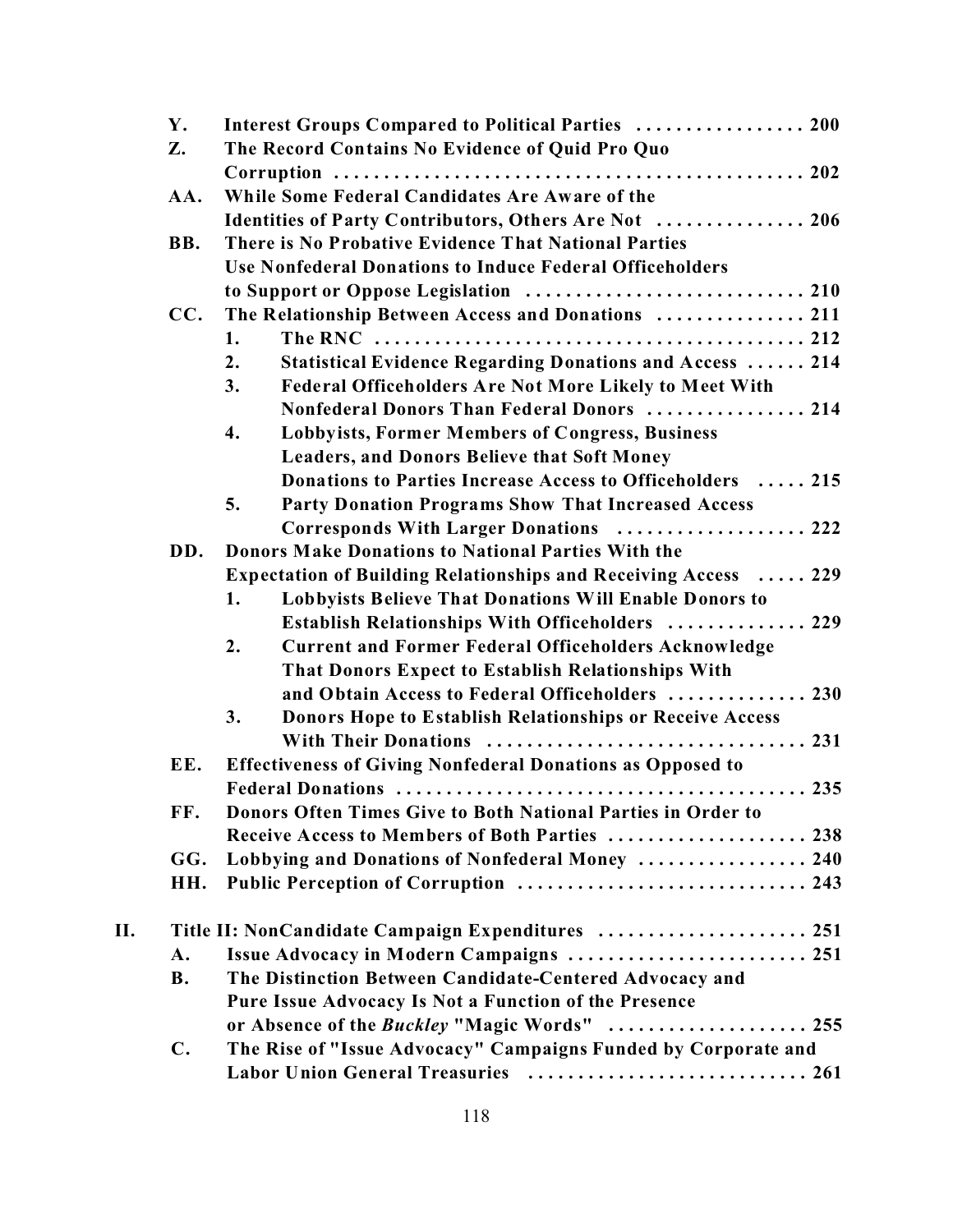| D. | Explaining the Shift Toward "Issue Advocacy"  264                       |  |  |
|----|-------------------------------------------------------------------------|--|--|
| E. | Candidate-Centered "Issue Advertisements" That Do Not Contain           |  |  |
|    | Words of Express Advocacy Are Distinguishable from "Genuine"            |  |  |
|    |                                                                         |  |  |
| F. | The Use of Issue Advocacy by Organizations for Electioneering           |  |  |
|    |                                                                         |  |  |
|    | <b>Electioneering Advertisements Have Been Run About</b><br>1.          |  |  |
|    | Issues In Which the Group Running Them Has No                           |  |  |
|    |                                                                         |  |  |
| G. |                                                                         |  |  |
|    | 1.                                                                      |  |  |
|    | 2.                                                                      |  |  |
|    | 3.                                                                      |  |  |
|    | $\overline{4}$ .<br>Buying Time 1998's Calculation of the Percentage of |  |  |
|    | Genuine Issue Advocacy Captured by BCRA  307                            |  |  |
|    | 5.                                                                      |  |  |
| H. |                                                                         |  |  |
| I. | Genuine Issue Advertisements About Legislation and Public Policy        |  |  |
|    | <b>Issues Are Run During the Sixty Days Before a Federal Election</b>   |  |  |
|    | Notwithstanding the Competition for Air Time with Candidate-            |  |  |
|    |                                                                         |  |  |
|    | <b>Representative Examples of Genuine Issue Advertisements</b><br>1.    |  |  |
|    | Aired Within 30 Days of a Primary Election, or 60 Days                  |  |  |
|    | of a General Election, and Mentioning the                               |  |  |
|    |                                                                         |  |  |
|    | 2.<br>Representative Examples of Candidate-Centered Issue               |  |  |
|    | <b>Advertisements Aired Within 30 Days of a Primary</b>                 |  |  |
|    | Election or 60 Days of a General Election  344                          |  |  |
|    |                                                                         |  |  |

\* \* \*

As to BCRA's restrictions on nonfederal funds, I find that

# **National Parties and Their Congressional Campaign Committees**

1. The national committees of the two major political parties are: the Republican

National Committee ("RNC"); the National Republican Senatorial Committee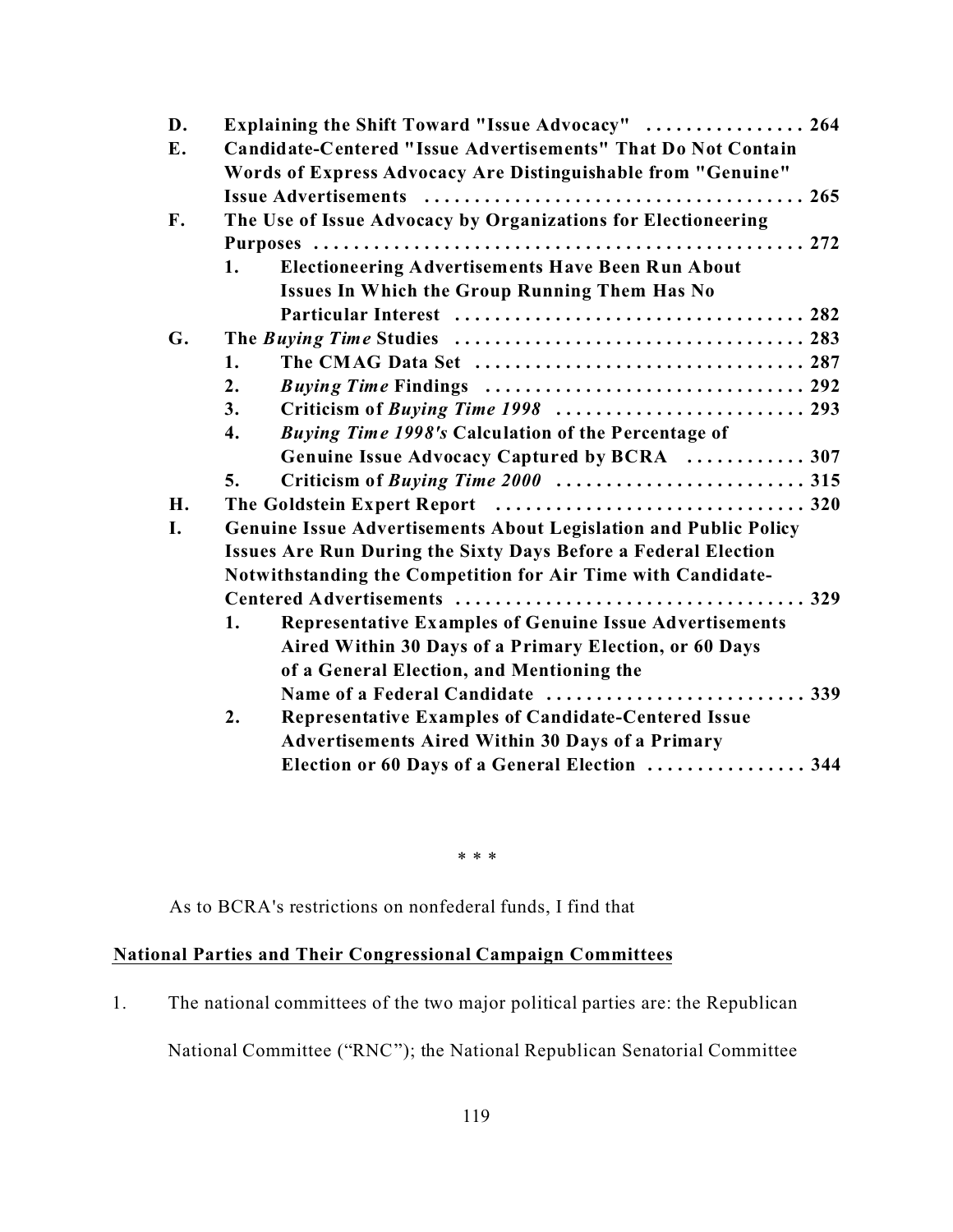("NRSC"); the National Republican Congressional Committee ("NRCC"); the Democratic National Committee ("DNC"); the Democratic Senatorial Campaign Committee ("DSCC"); and the Democratic Congressional Campaign Committee ("DCCC"). Vogel<sup>145</sup> Decl. ¶ 6 [DEV 9-Tab 41]; McGahn<sup>146</sup> Decl. ¶ 6 [DEV 8-Tab 30]; Jordan<sup>147</sup> Decl. [6 [DEV 7-Tab 21]; Wolfson<sup>148</sup> Decl. [6 [DEV 9-Tab 44].

# **National Party Nonfederal Fundraising and Spending**

2. According to defendants' expert Mann

In 1980 the national Republican party spent roughly \$15 million in soft money, the Democrats \$4 million. This constituted 9% of total spending by the two national parties. In 1984 the amount of soft money spent by the national parties increased marginally to \$21.6 million but it constituted a smaller share (5%) of total national party activity. In 1988  $\dots$  [p]arty soft money spending more than doubled to \$45 million, which was 11% of national party totals . . . . By 1988, both parties had developed effective means of courting large soft money donors. After the election, Republicans revealed that they had received gifts of \$100,000 each from 267 donors; Democrats counted 130 donors contributing \$100,000 or more . . . .

Mann Report at 12-13 [DEV 1-Tab 1] (citations omitted).

<sup>146</sup> Donald McGahn is General Counsel for the NRCC. McGahn Decl. [1] [DEV 8-Tab 30].

 $147$  James Jordan is the Executive Director of the DSCC. Jordan Decl.  $\P$  1 [DEV 7-Tab 21].

 $148$  Howard Wolfson is Executive Director of the DCCC. Wolfson Decl.  $\P$  1 [DEV] 9-Tab 44].

<sup>&</sup>lt;sup>145</sup> Alexander Vogel is General Counsel for the NRSC. Vogel Decl. *[1]* [DEV 9-Tab 41].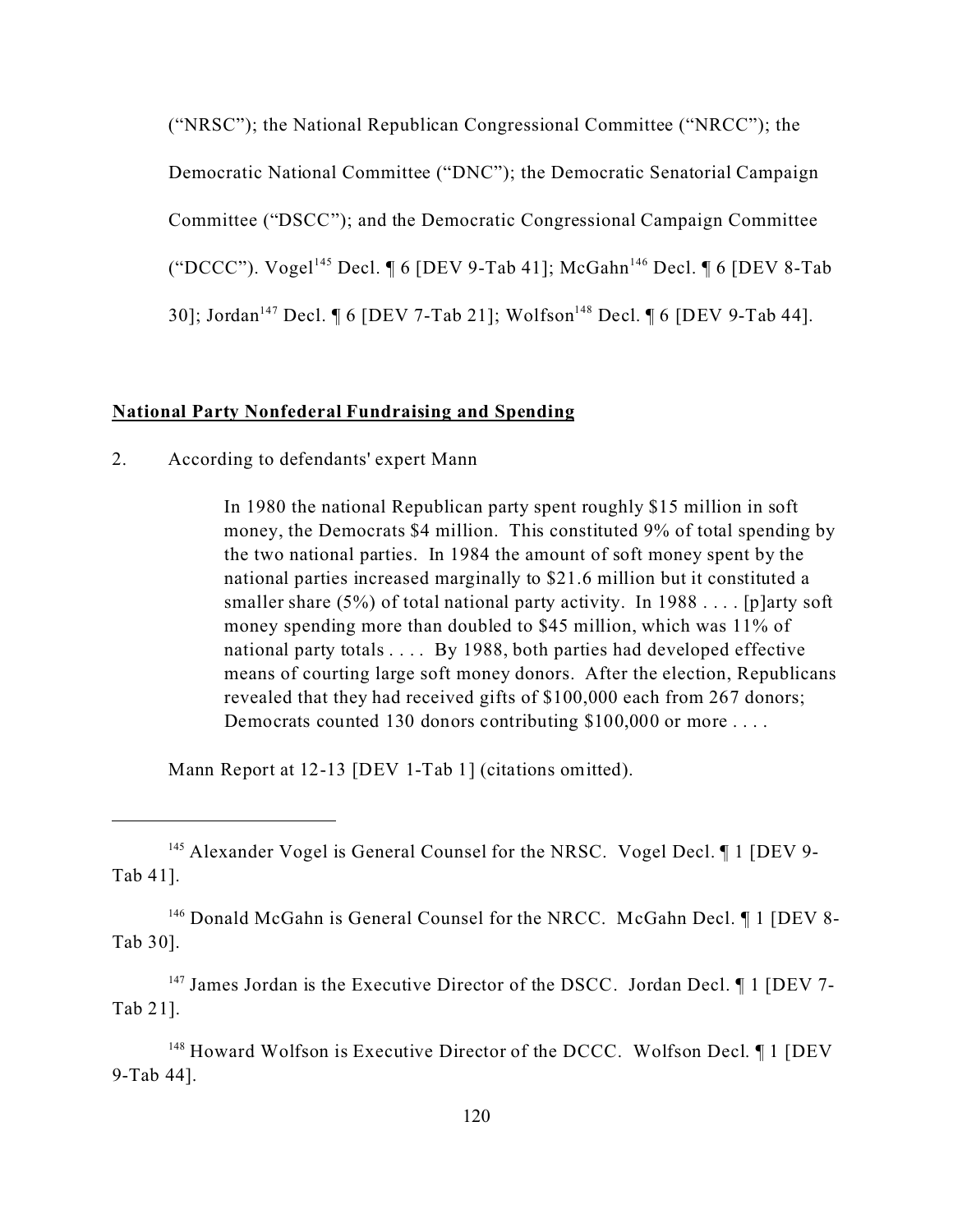3. The 1992 election cycle was the first in which nonfederal donations were tracked by the FEC. During that cycle the Democratic and Republican parties together raised \$86.1 million in nonfederal funds. During the 1994 election cycle the two major parties raised \$101.6 million in nonfederal funds. During the 1996 cycle the combined total rose to \$263.5 million but dropped to \$222.5 million during the 1998 cycle. During the presidential election cycle of 2000 they raised a combined total of \$487.5 million in nonfederal funds. In the past election cycle of 2002 cycle they raised \$495.8 million in nonfederal funds. *See* Press Release, FEC, Party Fundraising Reaches \$1.1 Billion in 2002 Election Cycle (Dec. 18, 2002), *available at* http://www.fec.gov/press/20021218party/20021218party.html.

## 4. There was

a threefold increase in national party soft money activity between 1992 and 1996—from \$80 million to \$272 million. Soft money as a share of total national party spending jumped from 16% to 30%. Both parties and their elected officials worked hard to solicit soft money donations from corporations, wealthy individuals, and labor unions. During the 1996 election the national party committees received . . . approximately 27,000 contributions from federally prohibited sources . . . Less than \$10 million of the \$272 million was contributed directly to state and local candidates in the 1996 cycle. . . . The two parties transferred a total of \$115 million in soft money to state party committees, which financed two-thirds of state party soft money expenditures…. State party soft money expenditures for political communication/advertising jumped from less than \$2 million in 1992 to \$65 million in 1996.

Mann Report at 21-22 [DEV 1-Tab 1] (citation omitted).During the 1996 election

cycle, the top 50 nonfederal money donors made contributions ranging from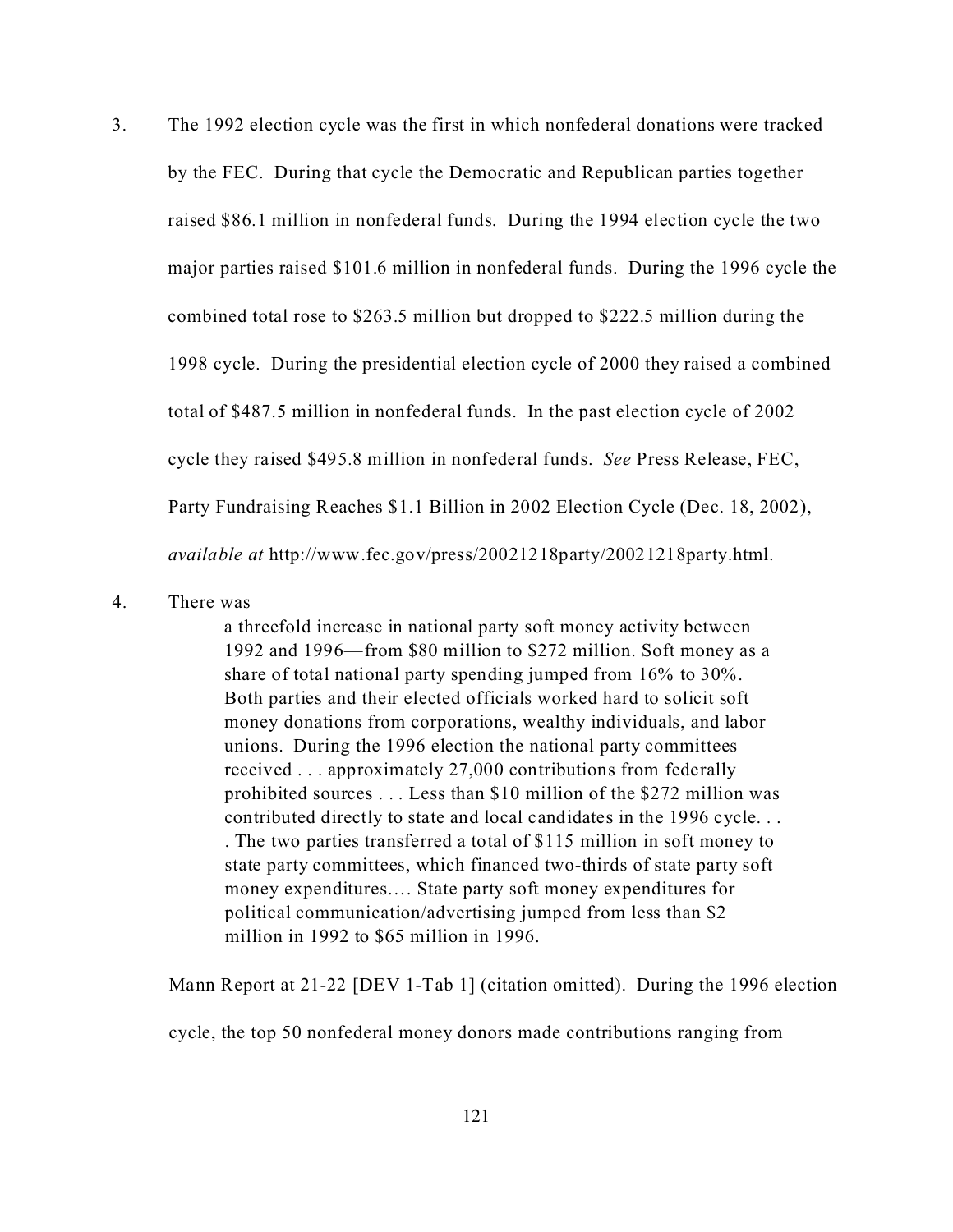\$530,000 and \$3,287,175. *Id.* at 22.<sup>149</sup> "The total amount of soft money spent [in the 1998 midterm election cycle]—\$221 million—was less than in 1996 but more than double the previous midterm election. And soft money as a share of total spending by the national parties jumped to 34%. The congressional party campaign committees put a premium on raising and spending soft money to advance the election prospects of their candidates . . . . Both national party committees had discovered they could finance campaign activity on behalf of their senatorial candidates with soft money in the form of 'issue advocacy.' The same pattern, more pronounced with the Democrats than the Republicans, was evident in the House campaign committees." Mann Report at 23 [DEV 1-Tab 1] (citation omitted).

5. Defense expert Mann has reported that "soft money financing of party campaigning exploded in the 2000 election cycle. Soft money spending by the national parties reached \$498 million, now 42% of their total spending. Raising a half billion dollars in soft money [in 2000] took a major effort by the national parties and elected officials, but they had the advantage of focusing their efforts on large donors. That focus paid substantial dividends: 800 donors (435 corporations, unions and other organizations and 365 individuals), each contributing a minimum of \$120,000, accounted for almost \$300 million or 60 percent of the soft money

 $149$  Four of the top 50 soft money donors to the national parties in 1999, but not 2000, were state parties. Mann Expert Report at tbl. 5, tbl. 6.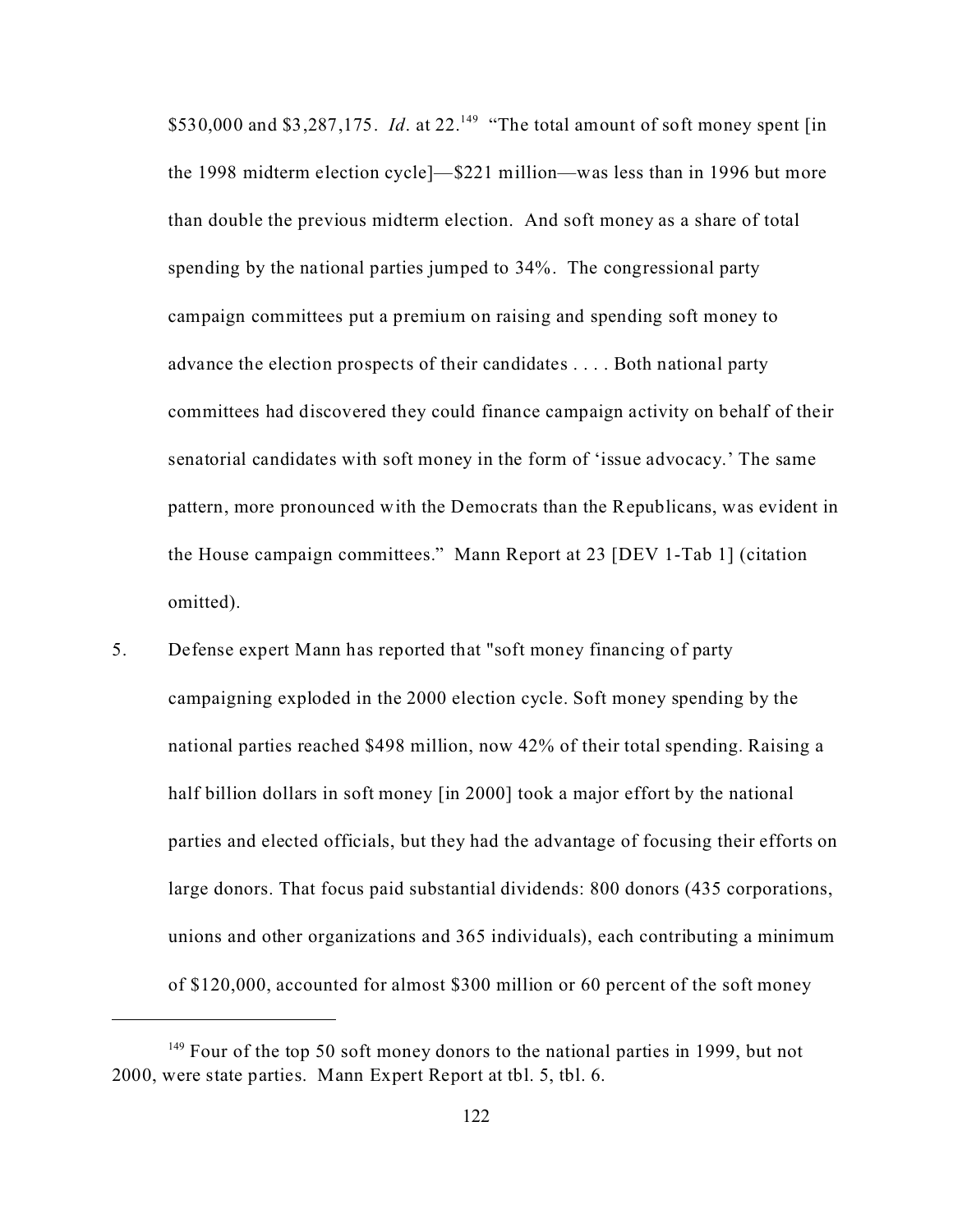raised by the parties. The top 50 soft money donors . . . each contributed between \$955,695 and \$5,949,000. Among the many soft money donors who gave generously to both parties were Global Crossing, Enron and WorldCom." Mann Report at 24-25 [DEV 1-Tab 1] (citation omitted). "A total of \$280 million in soft money—well over half the amount raised by the six national party committees—was transferred to state parties [in 2000], along with \$135 million in hard money." *Id.* at 26. In 2000, thirty-five of the top 50 donors were corporations. Most of the other top 50 donors were unions and plaintiff attorneys. Mann Expert Report at tbl. 6.

6. During the first 18 months of the 2001-2002 election cycle the parties reported nonfederal receipts of \$308.2 million, which is a 21 percent increase over the same period during the 1999-2000 cycle. The FEC notes that this increase is "all the more significant given that typically parties raise more in Presidential campaign cycles than in non-presidential campaigns." Press Release, FEC, Party Fundraising Growth Continues (Sept. 19, 2002), *available at http://www.fec.gov/press/20020919-* partyfund/20020919partyfund.html. By October 16, 2002, the parties had raised over \$421 million in nonfederal funds. Press Release, FEC, National Party Fundraising Strong in Pre-Election Filings (Oct. 30, 2002), *available at*

http://www.fec.gov/press/20021030partypre.html/20021030partypre.html.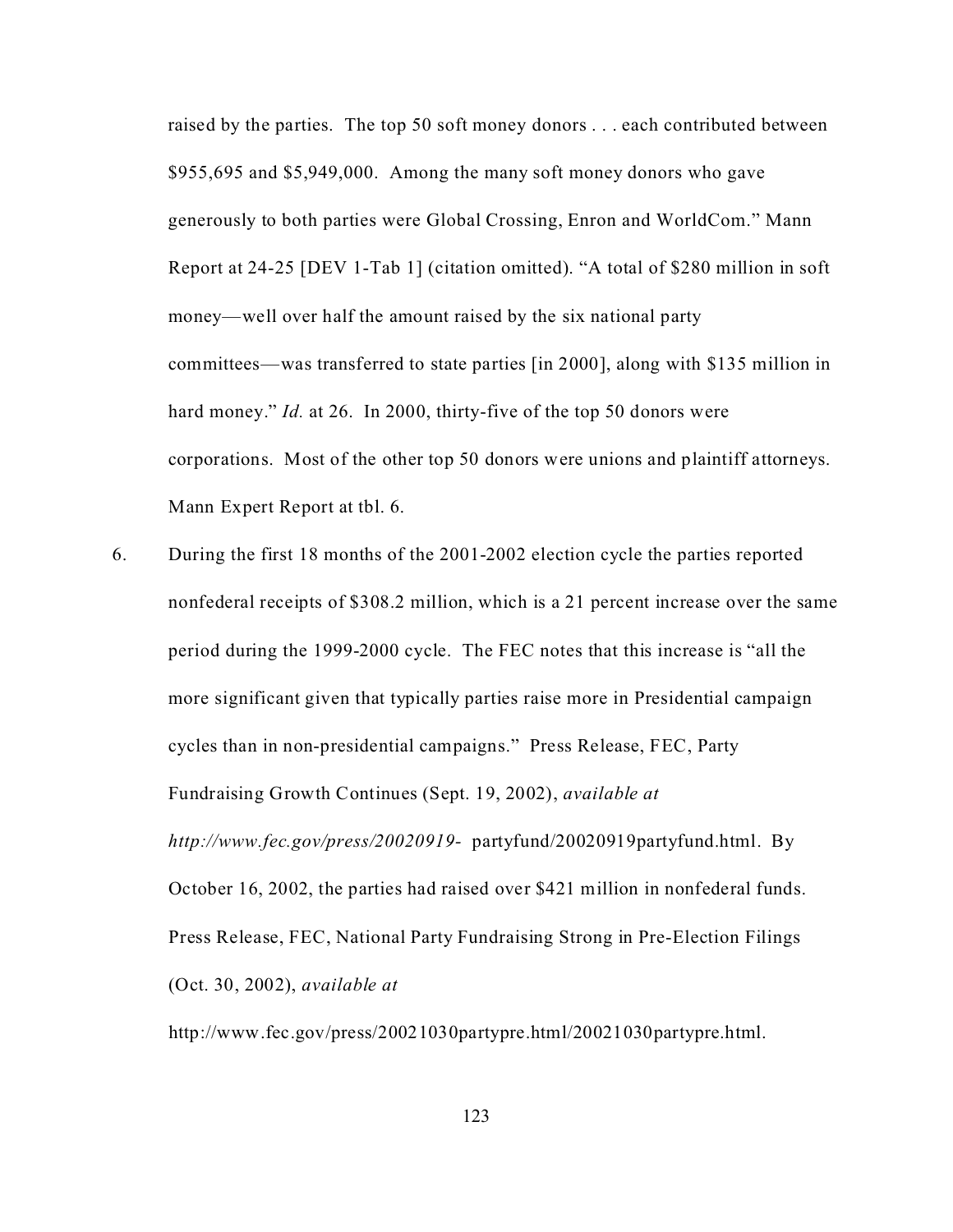7. Experts attribute the accelerated rise in nonfederal money expenditures to

President Bill Clinton and his political consultant Dick Morris' use of such funds

during the 1996 campaign to fund

television ads designed to promote Clinton's reelection. While the ads prominently featured the President, none of these costs were charged as coordinated expenditures on behalf of Clinton's campaign. Instead the party paid the entire cost, based on a legal argument never before made: that party communications which did not use explicit words advocating the election or defeat of a federal candidate could be treated like generic party advertising and financed, according to the FEC allocation rules, with a mix of soft and hard money.

Mann Report at 18 [DEV 1-Tab 1]. Defense Expert David Magleby notes that this

development

ran counter to the stated purposes of soft money which were to permit parties to raise unlimited amounts of money for 'party building' purposes, unlike hard money which is subject to the contribution limits given to the parties to help elect or defeat candidates. . . . The strategy to deploy soft money for these purposes is described in a series of memos from Dick Morris. . . . Morris says, "I met with . . . attorney[s] . . . and explained the kinds of ads I had in mind. Fortunately, they said the law permitted unlimited expenditures by a political party for such "issue-advocacy" ads. By the end of the race, we had spent almost thirty-five million dollars on issue-advocacy ads (in addition to about fifty million dollars on conventional candidate-oriented media), burying the Republican proposals and building a national consensus in support of the president on key issues."

8. Magleby Expert Report at 11 (quoting Dick Morris, Behind the Oval Office:

Getting Reelected Against All Odds 141, 624 (1999) [DEV 4-Tab 8]. "The

national Democratic party managed to finance two-thirds of its pro-Clinton 'issue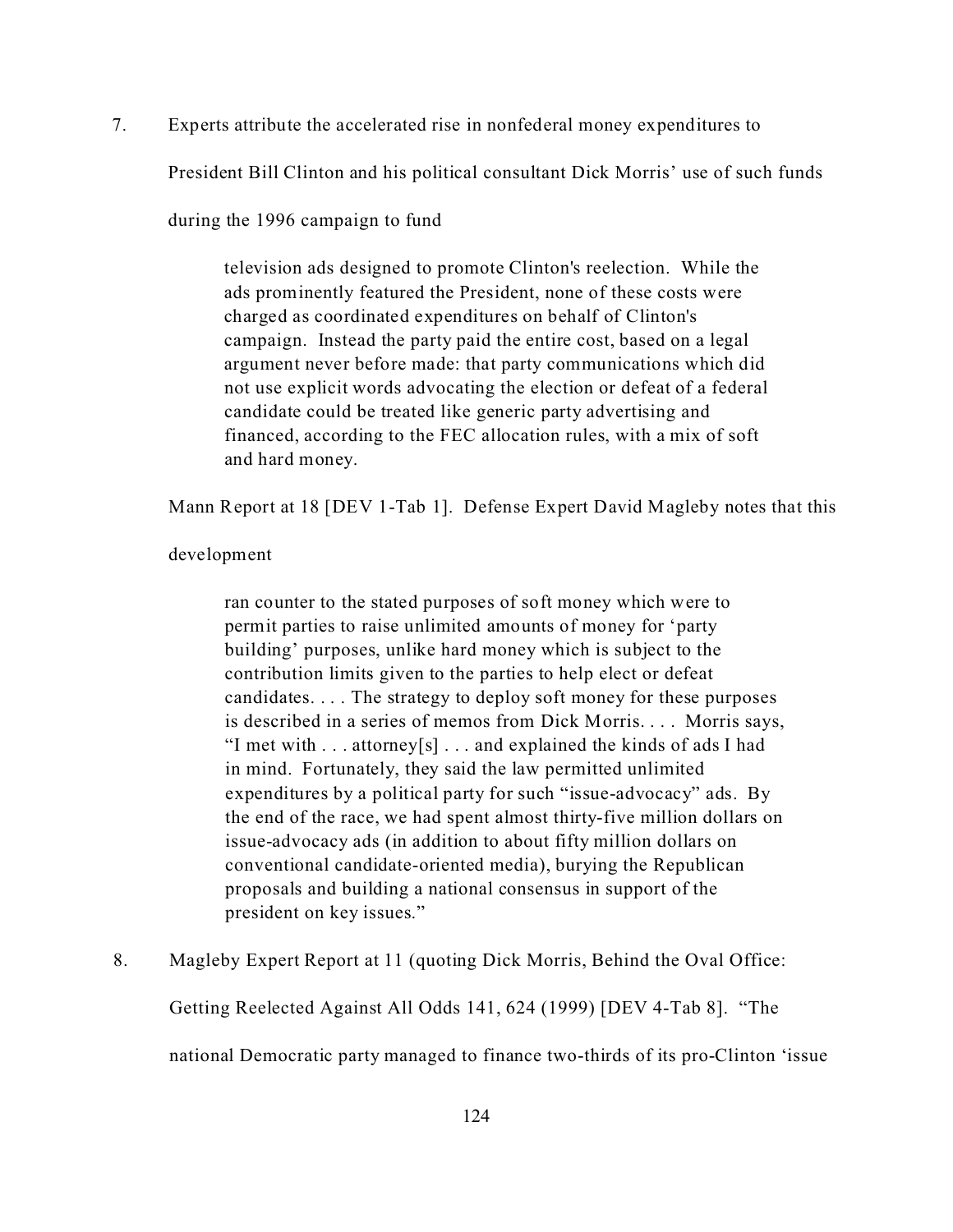ad' television blitz by taking advantage of the more favorable allocation methods available to state parties. They simply transferred the requisite mix of hard and soft dollars to party committees in the states they targeted and had the state committees place the ads." Mann Expert Report at 22 [DEV 1-Tab 1]; *see also* Plaintiff's Expert Raymond La Raja Dep. Exhibit 3 at 14, 37-48 [JDT 15] (Raymond Joseph La Raja, American Political Parties in the Era of Soft Money (2001) (unpublished Ph.D. dissertation, University of California at Berkeley) (discussing the emergence of "party soft money").

9. According to Defense experts, "It did not take the Republican party long to respond in kind by promoting Bob Dole and Jack Kemp." Magleby Expert Report at 11 [DEV 4-Tab 8].

> In May of 1996, the Republican National Committee announced a \$20 million "issue advocacy" advertising campaign. Its purpose, in the words of the chairman, would be "to show the differences between Dole and Clinton and between Republicans and Democrats on the issues facing our country, so we can engage full-time in one of the most consequential elections in our history." These presidential candidate-specific ads, like the Democratic ones, were targeted on key battleground states and financed with a mix of hard and (mostly) soft money. Both parties were now financing a significant part of the campaigns of their presidential candidates outside of the strictures of the FECA and well beyond the bounds of the 1979 FEC ruling that national parties may raise corporate and union funds and solicit unlimited donations from individuals "for the exclusive and limited purpose of influencing the nomination or election of candidates for nonfederal office."

Mann Expert Report at 20 (citation omitted) [DEV 1-Tab 1].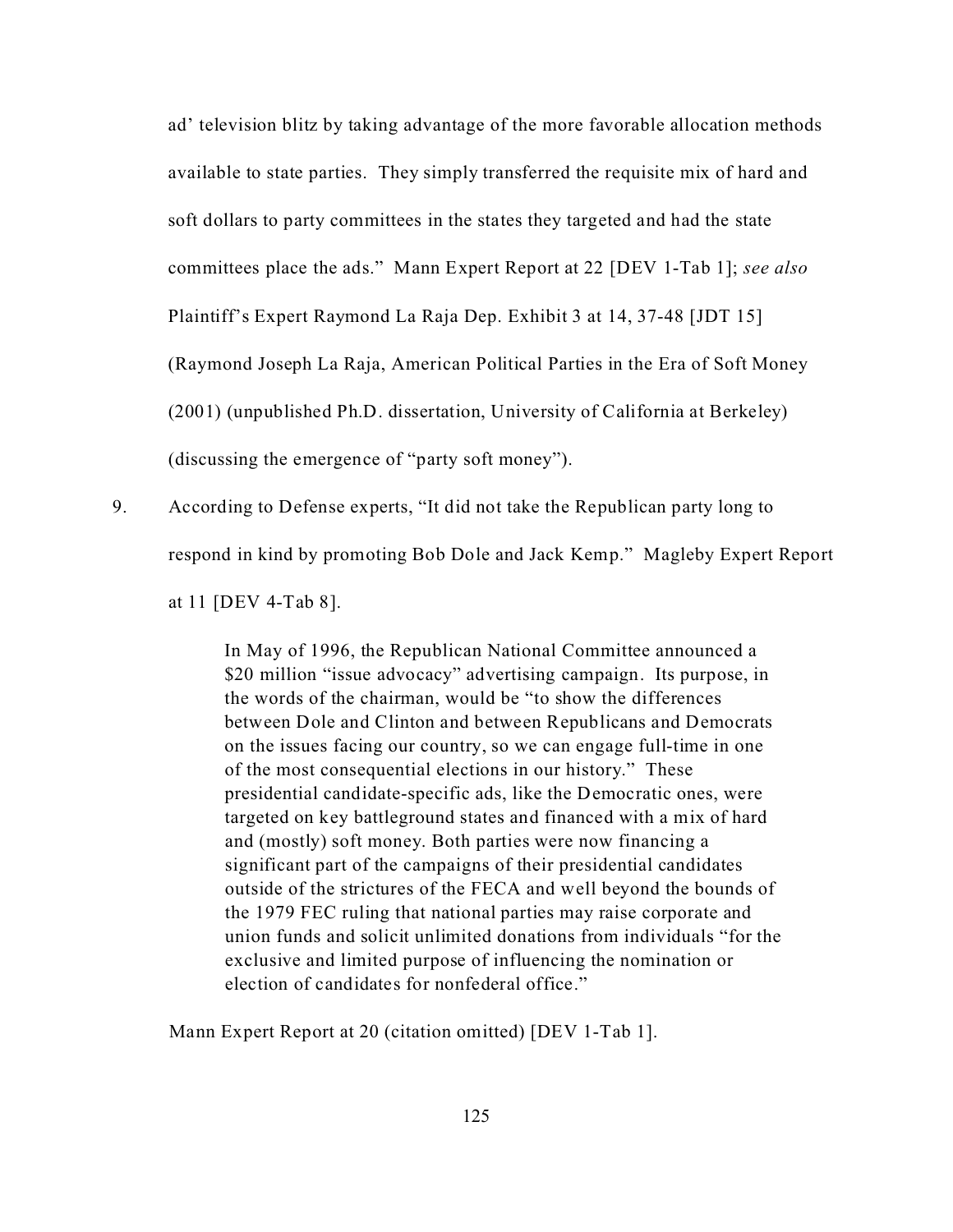10. This approach for the use of nonfederal funds spilled over into congressional races. Mann Expert Report at 20 [DEV 1-Tab 1]; see also Lamson<sup>150</sup> Decl. 19 (describing both parties' national committees' use of soft money to run advertisements in a race for Congress in Montana).

### **Senator McConnell**

- 11. Senator McConnell routinely participates in political and fundraising events for state and local candidates and party committees.
- 12. Since his election to the Senate, Senator McConnell has been a member of the NRSC, which promotes the Republican position on a wide range of issues and supports Republican candidates at the federal, state, and local levels. Senator McConnell chaired the NRSC in the 1998 and 2000 election cycles and, as chairman, he raised funds not subject to the restrictions and prohibitions of federal law. These nonfederal funds were used for voter registration and identification,

<sup>&</sup>lt;sup>150</sup> Since January 2001, Lamson has served as the Communications Director for the Office of Public Instruction of the State of Montana, a post he also held from early 1997 until January 2000. During 2000, Lamson managed Nancy Keenan's campaign to represent Montana's Congressional district. During 1996, Lamson managed Bill Yellowtail's campaign to represent Montana's congressional district. From 1983 through 1996, Lamson served as the state director for United States Representative Pat Williams' congressional office in Montana. During this same period, Lamson also managed Congressman Williams' election campaigns in Montana. From 1981 to 1983, Lamson was Executive Director of the Montana Democratic Party. Lamson provided a sworn declaration in *Colorado Republican Fed. Campaign Comm. v. FEC*, 41 F. Supp. 2d 1197 (D. Colo. 1999), *aff'd*, 213 F.3d 1221 (10th Cir. 2000), *rev'd*, 533 U.S. 431 (2001). Lamson Decl. ¶¶ 2-3 [DEV 7-Tab 26].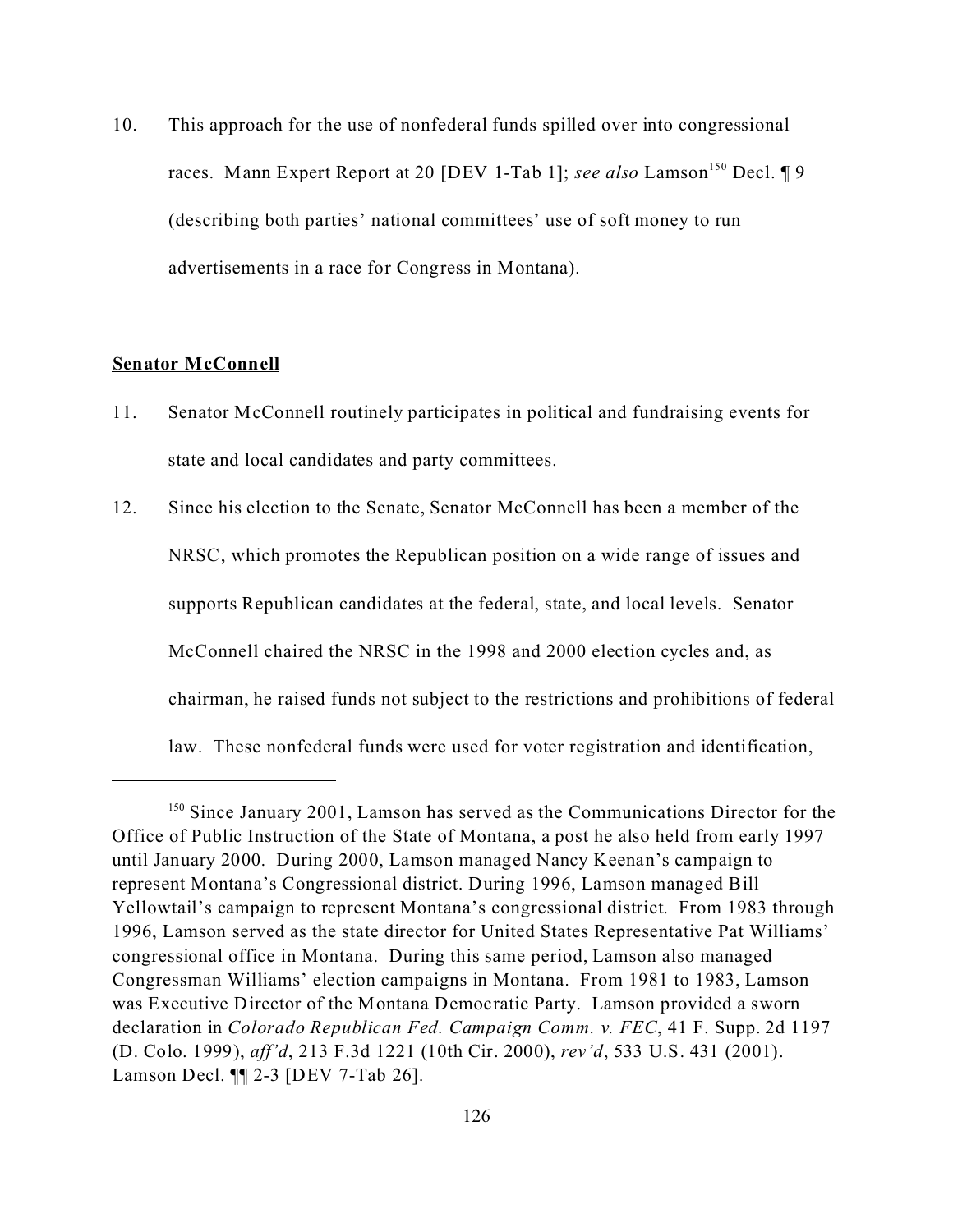get-out-the-vote activities, "issue advocacy," building funds, and national support for state and local candidates. As NRSC Chairman, Senator McConnell directed nonfederal NRSC donations to dozens of state and local candidates, including Virginia Republican gubernatorial candidate Jim Gilmore (in 1997); California Republican gubernatorial candidate Dan Lungren (in 1998); and the Republican candidate for mayor of Warwick, Rhode Island (in 2000). *Id*. ¶ 8.

13. The overwhelming majority of the people with whom Senator McConnell has met during his tenure in the Senate do not donate funds to the Republican Party at the national, state, or local level. Typically Senator McConnell is unaware of the donation history of the individuals with whom he meets. *Id*. ¶ 13.

## **Thomas McInerney**

- 14. Thomas McInerney, a resident of New York, shares the Republican Party's general philosophy on policy issues such as lower taxes, smaller government, free trade, and a strong national defense. He has pursued his political and public policy goals by making donations to Republican organizations at the national, state, and local levels in order to promote Republican principles and candidates at the federal, state, and local levels. McInerney Aff. ¶¶ 2-3.
- 15. Prior to BCRA's enactment in 2002 McInerney donated amounts in excess of BCRA's aggregate amount limit of \$57,500 per cycle to the national political party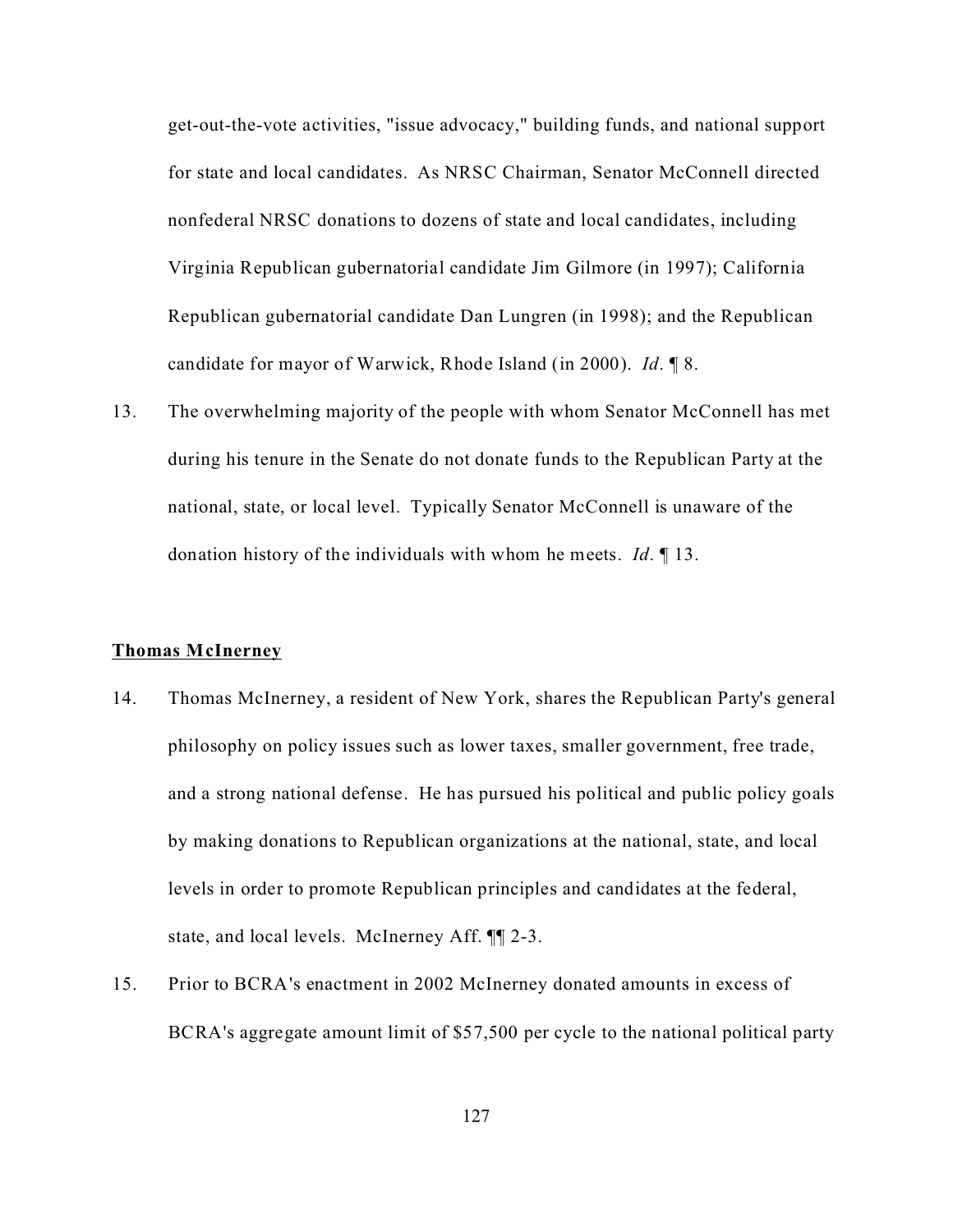committees of the Republican Party and in excess of \$10,000 per year to state and local Republican party organizations. His donations were intended to support state and local candidates voter registration activities for state and local parties; voter identification activity; get-out-the-vote activity; generic campaign activity for state and local parties, including broadcast communications that promote the Republican party when a federal candidate is on the ballot; slate cards, palm cards, and sample ballots for state and local parties; absentee ballot programs for state and local parties; phone bank programs for state and local parties; public communications discussing policy issues, including communications that mention federal candidates in a manner that could be construed to "promote, support, attack or oppose" such candidates; staff salaries of employees who spend 25 percent of their time in any given month on any of these activities. *Id*. ¶ 4.

- 16. In the 2002 election cycle McInerney donated more than \$57,500 to Republican Party organizations at the national, state, and local levels "to be used on certain activities" described above. *Id*. ¶ 10.
- 17. In the 2000 election cycle McInerney donated more than \$57,500 to Republican Party organizations at the national, state, and local levels "to be used on certain activities" described above. *See Id.* ¶ 12.
- 18. McInerney's support for Republican Party organizations at the national, state, and local levels reflect his shared philosophy and values with the Party.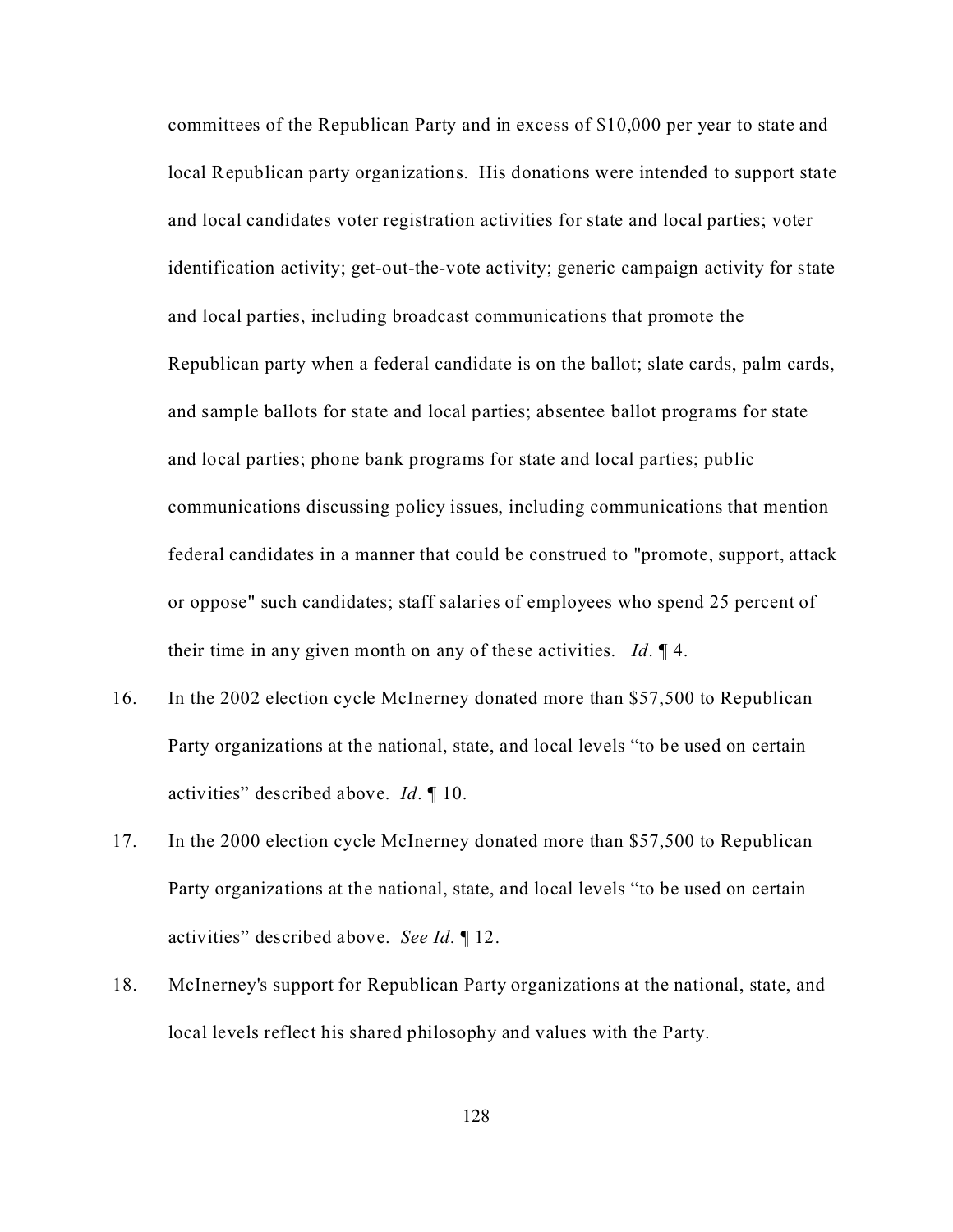19. Nothing in the record suggests that McInerney's support for the Republican Party at the national, state, and local levels is dependent upon gaining access to federal officeholders. McInerney would support the Republican Party whether or not he was solicited by a federal officeholder and whether or not his contribution resulted in attendance at an event that included federal officeholders. *See id*. ¶ 17.

### **The Role of Political Parties in Democracies**

- 20. Both sides experts testify that political parties play a critical role in democracies. *See* Mann Expert Report at 28 ("Political parties play an indispensable role in democratic societies . . . ."); Krasno & Sorauf Expert Report at 21-22 ("While most political scientists may not literally agree with E.E. Schattschneider that 'parties created democracy, and . . . democracy is unthinkable save in terms of parties' they would recognize and appreciate the sentiment. We certainly place ourselves in their number."); La Raja Decl. ¶ 11 ("Political parties are essential institutions in democracies."). Experts testify that political parties have played and continue to play certain critical roles in helping us to maintain a stable political order.
- 21. First, they note that the parties have coordinated and reconciled various national, state, and local entities within our federal system of government. *See* Milkis Expert Report at 13-14; Keller<sup>151</sup> Expert Report at 6-7.

<sup>&</sup>lt;sup>151</sup> Sidney Milkis and Morton Keller are experts for the plaintiffs.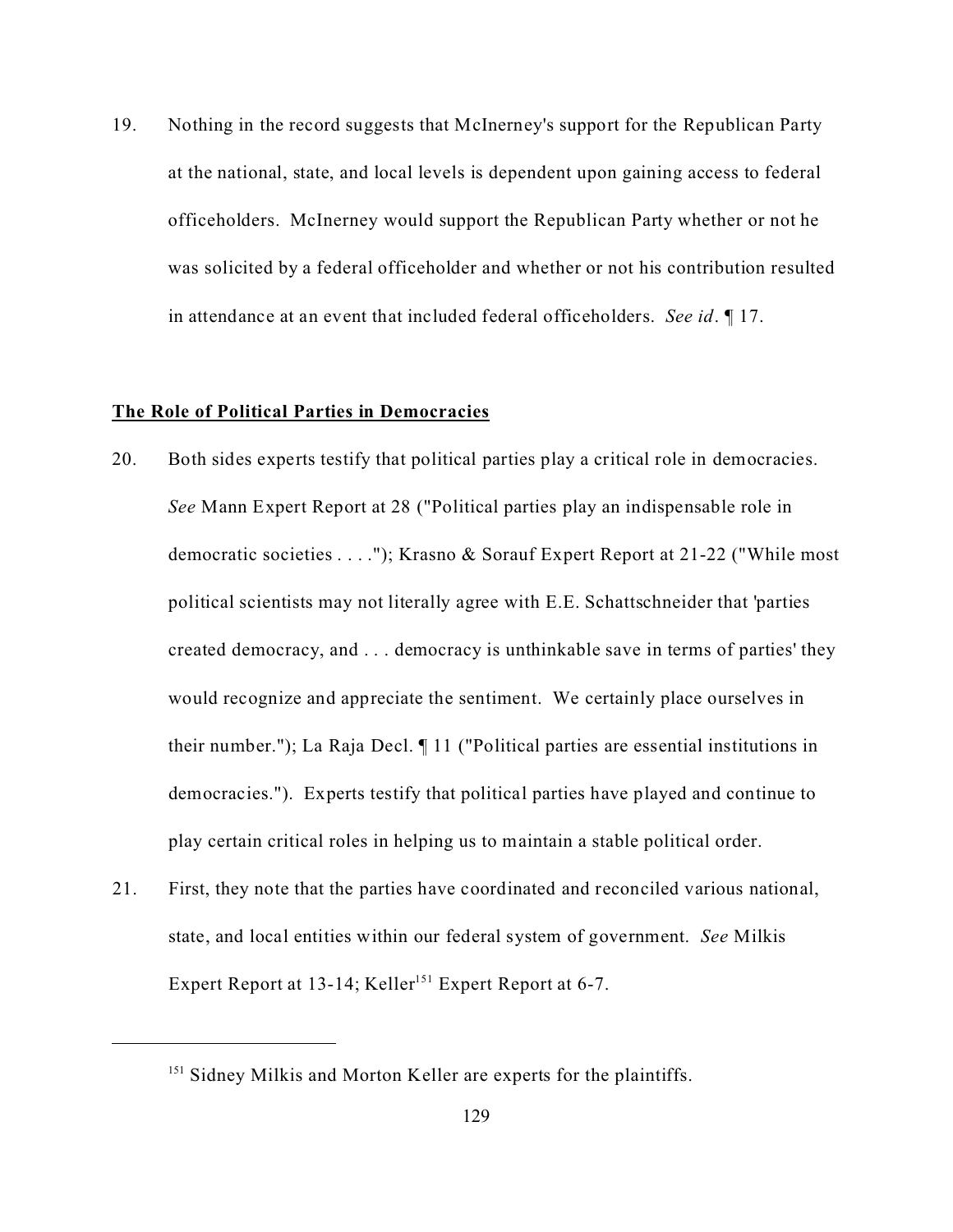- 22. Next, they state that the parties encourage "democratic nationalism" by nominating and electing candidates and by engaging in dialogues concerning public policy issues of national importance. Milkis Expert Report at 14-19. An example of this is the RNC's recent participation in public policy debates concerning a balanced budget amendment, welfare reform, and educational policy. *See* Josefiak<sup>152</sup> Decl. 91; RNC Exhibit 1711, Exhibit 2428, Exhibit 2440.
- 23. Experts note that the parties recruit and nominate candidates, aggregate public preferences, and provide a means of democratic accountability. *See* D. Green Expert Report at 7; Magleby Expert Report at 33; Mann Expert Report at 28. Political scientists also credit parties with increasing voter turnout, encouraging volunteer grassroots political participation, fostering broader electoral competition by supporting challengers against incumbents, and diluting the influence of organized interests. *See* Cross Exam. of Green at 83-84; Cross Exam. of Mann at 53; Keller Expert Report at 5-6; Milkis Expert Report at 12-13; La Raja<sup>153</sup> Expert Report at 5, 7-8.
- 24. Plaintiffs' expert Keller states that party competition in general is healthy for democracy; it was a major force behind the expansion of the electorate through the enfranchisement of blacks in the South, reduction of the voting age to eighteen,

<sup>&</sup>lt;sup>152</sup> Thomas Josefiak is Chief Counsel of the RNC. Josefiak Decl.  $\P$ 1.

<sup>&</sup>lt;sup>153</sup> Raymond La Raja is one of plaintiffs' experts.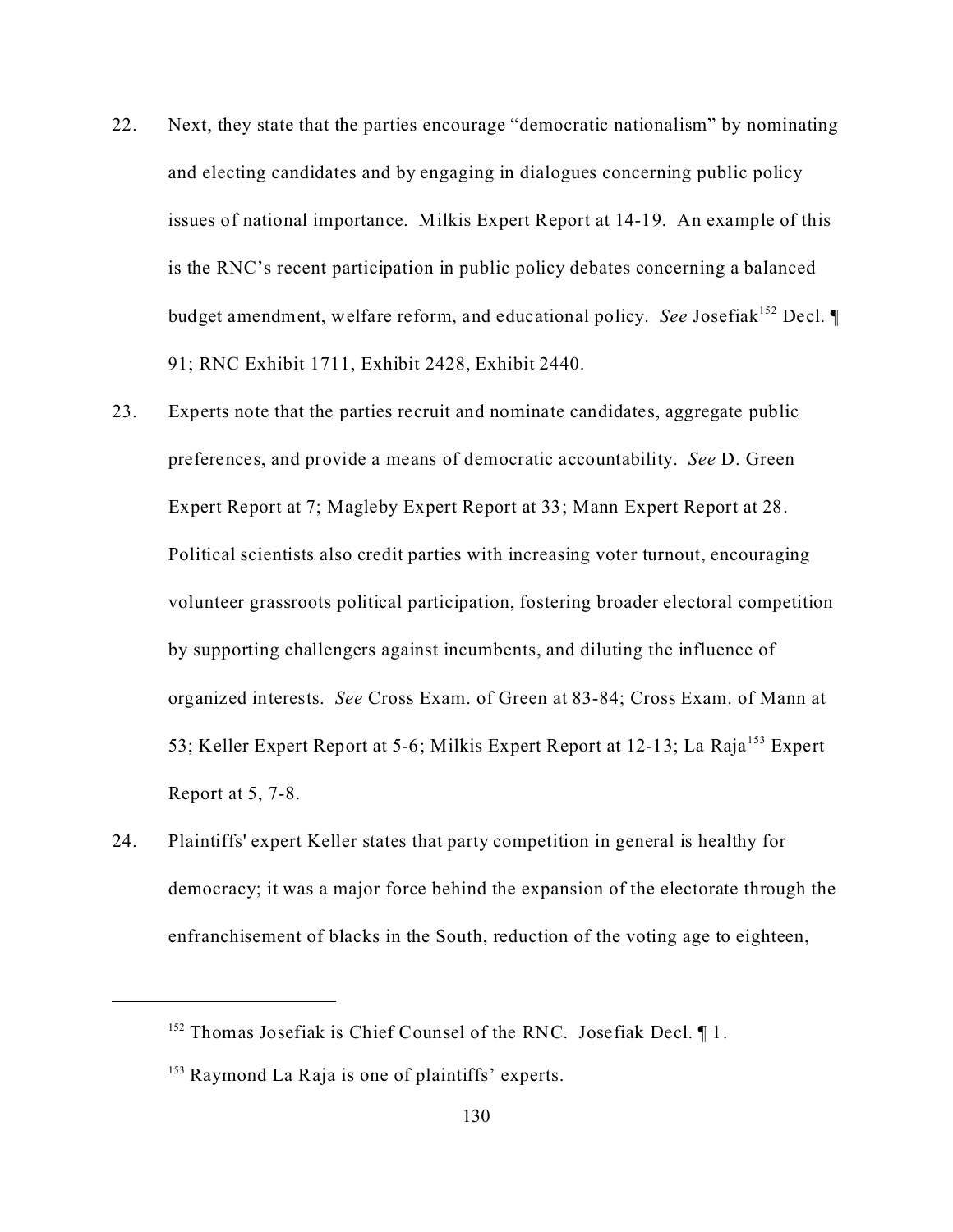and the elimination of poll taxes and other constraints on voting registration. *See* Keller Expert Report at 15. Intense competition among the post-Civil War parties led to increased voter turnout and close presidential elections. *See id*. at 11-12.

- 25. In addition, experts find that the parties act as critical agents in developing consensus in the United States. *See* Milkis Expert Report at 19. In the words of one defense expert, parties are "the main coalition building institution[s] . . . by a good measure." Cross Exam. of Green at 84; *see* Cross Exam. of Mann at 53, 56 ("[n]o other group could come close to political parties" in moderating extreme views); Krasno & Sorauf<sup>154</sup> Expert Report at 24 ("Parties with their necessary 'big tent' compete for the allegiances of multiple groups . . . .").
- 26. Furthermore, experts find that the parties cultivate a sense of community and collective responsibility in American political culture. *See* Milkis Expert Report at 19-21; La Raja Expert Report at 3-4. Parties have been integral in forming a consensus on publicly divisive issues. *See* Milkis Expert Report at 4.
- 27. Finally, it is also noted by experts that it is a major purpose of the political parties to elect candidates to office. *See* Bumpers<sup>155</sup> Decl. ¶ 4 [DEV 6-Tab 10]; Wolfson Decl. ¶ 6 [DEV 9-Tab 44]; Jordan Decl. ¶ 6 [DEV 7-Tab 21]; Shea Dep. Tr (Sept.

<sup>&</sup>lt;sup>154</sup> Jonathan Krasno and Frank Sorauf are experts for defendants.

<sup>&</sup>lt;sup>155</sup> Senator Dale Bumpers served two terms as Governor of Arkansas, from 1971 to 1975. After his service as Governor, he served as a Member of the United States Senate, representing the State of Arkansas, from 1975 to 1999. Bumpers Decl. ¶ 2 [DEV 6-Tab 10].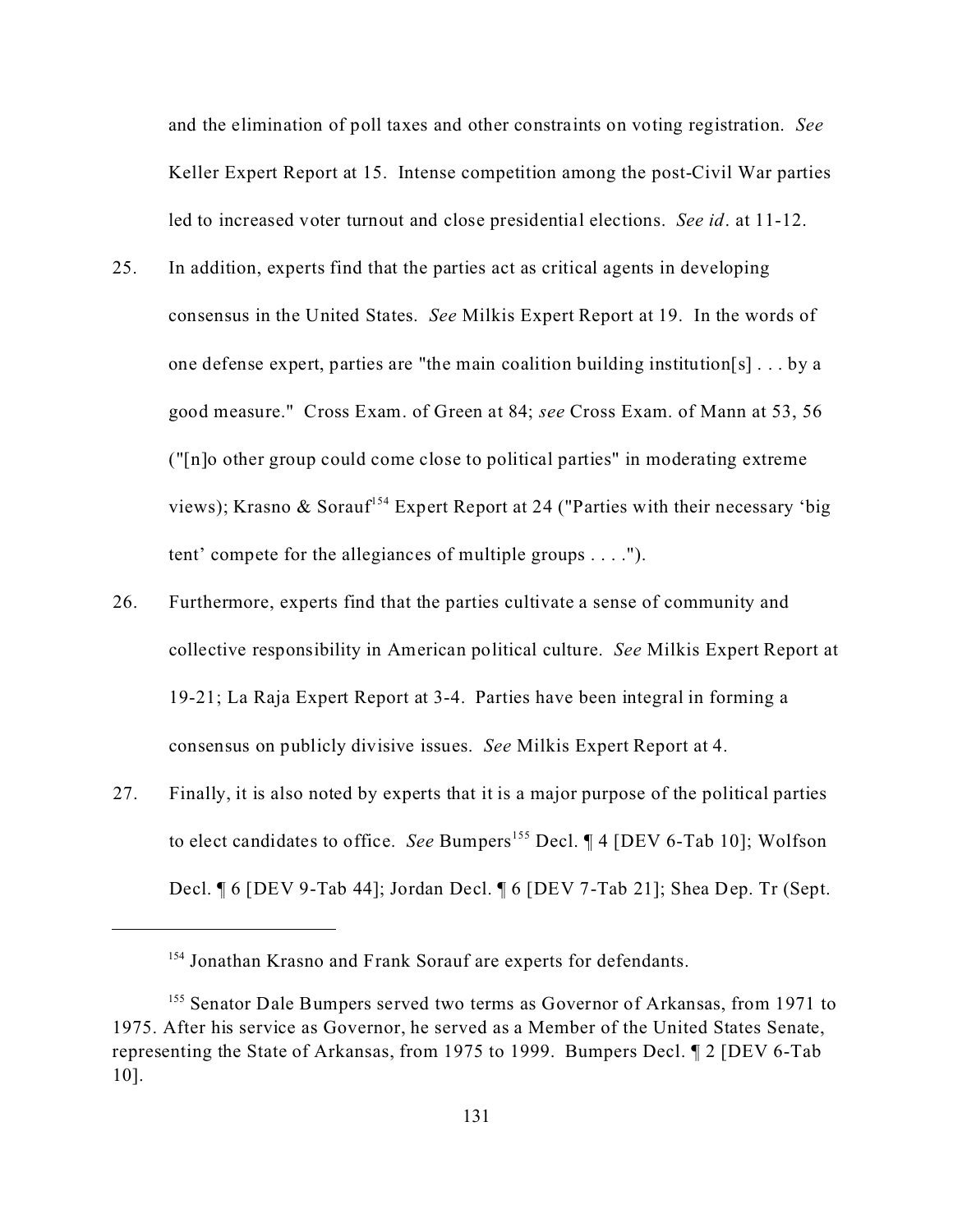24, 2002) at 15, 88-90; Knopp Cross Tr. at 10; Brister Decl. ¶ 4 ("The Republican Party of Louisiana's primary purpose is to help elect Republicans to office 'from the courthouse to the White House'"); ODP0021-02001-19, ODP0021-02386-90, ODP0025-02641-45 [DEV 70-Tab 48] (internal RNC Memoranda from then-Chairman Haley Barbour); RNC's Resp. to FEC RFA's in RNC, No. 40 [DEV 68-Tab 35]; ODP0021-02003 [DEV 70-Tab 48] (RNC Chairman Haley Barbour stated: "The purpose of a political party is to elect its candidates to public office, and our first goal is to elect Bob Dole president. . . . Electing Dole is our highest priority, but it is not our only priority. Our goal is to increase our majorities in both houses of Congress and among governors and state legislatures."); *see generally* ODP0021-02001 to 19; ODP0021-02386 to 90; ODP0025-02641 to 45 [DEV 70-Tab 48] (internal RNC memoranda from then-Chairman Haley Barbour).

## **Republican National Committee**

28. As a national party, the RNC has historically participated and participates today in electoral and political activities at the federal, state, and local levels. According to its general counsel, "[t]he RNC's national focus should not be misunderstood as a federal focus." *See* Josefiak Decl. ¶¶ 19, 41-59. The RNC seeks to advance its core principles—a smaller federal government, lower taxes at all levels of government, individual freedom, and a strong national defense—by promoting an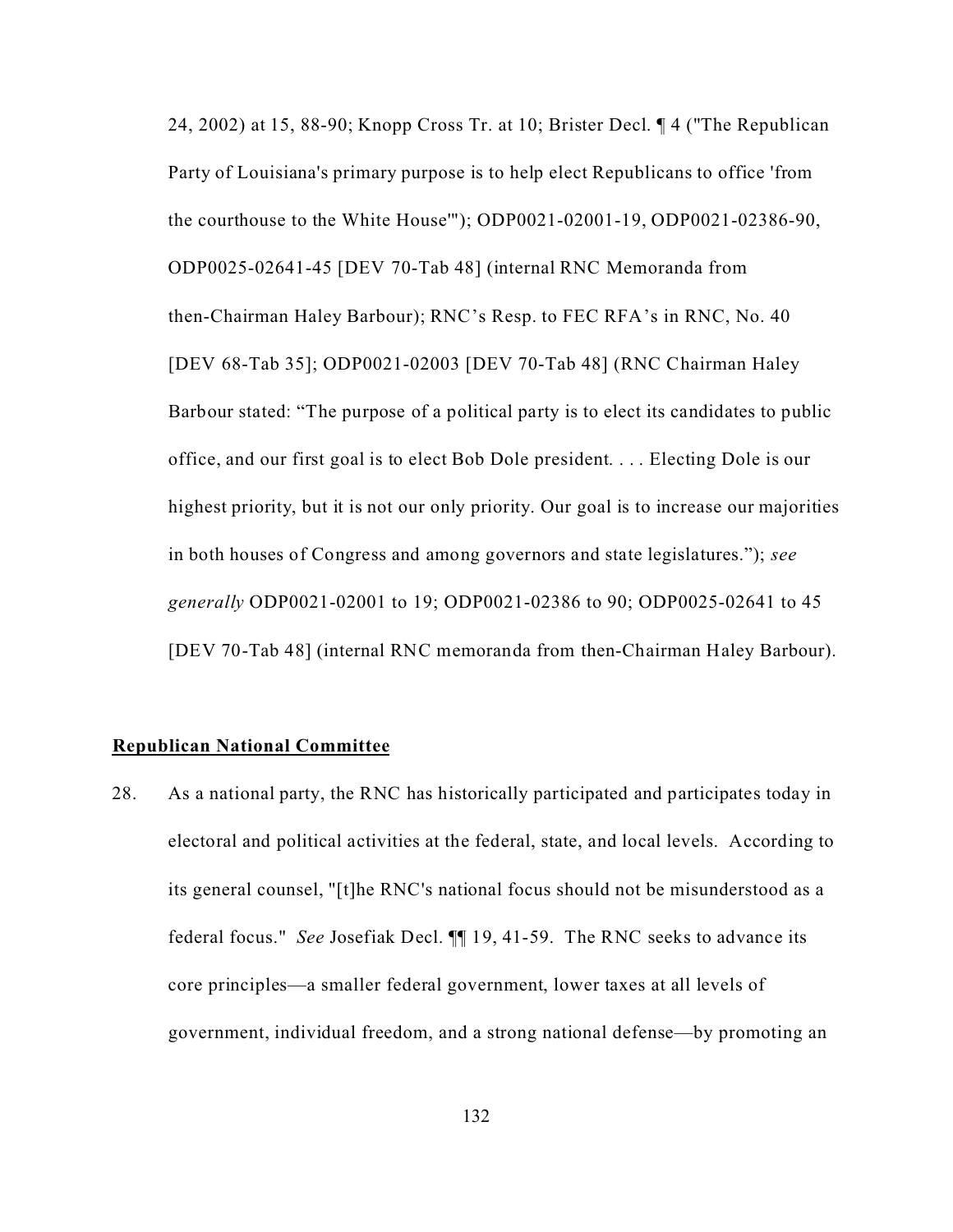issue agenda advocating Republican positions, electing Republican candidates, and encouraging governance in accord with these Republican views. *See* Josefiak Decl. ¶ 22; *see also* La Raja Expert Report ¶¶ 11, 16.

29. In pursuit of its objectives, the RNC engages in frequent communications with its members, officeholders, candidates, state and local party committees, and the general public. These communications occur both during campaign seasons and at all other times. *See* Banning<sup>156</sup> Decl. ¶¶ 28(d)-28(f); Josefiak Decl. ¶¶ 88-89, 100- 101.

## **The RNC's Federal Election Activities**

30. The RNC, and its national party committees, engage in a wide range of activities that influence federal elections. For example, the RNC spends federal funds on: (i) recruiting and training candidates; (ii) contributing to federal candidate campaign committees; (iii) making coordinated expenditures on behalf of federal candidates; (iv) making communications calling for the election or defeat of federal candidates; (v) funding, in part, research and issue development; and (vi) funding, in part, voter registration, voter identification, and get-out-the-vote campaigns. *See* Banning Decl. ¶ 28(d); Josefiak ¶¶ 26, 35, 89; *see also* La Raja Decl. ¶ 11(d);

<sup>&</sup>lt;sup>156</sup> Jay Banning has served as the RNC's Director of Administration and Chief Financial Officer since 1983, and has been employed by the RNC in these and other capacities for twenty-six years. Banning Decl. ¶ 1.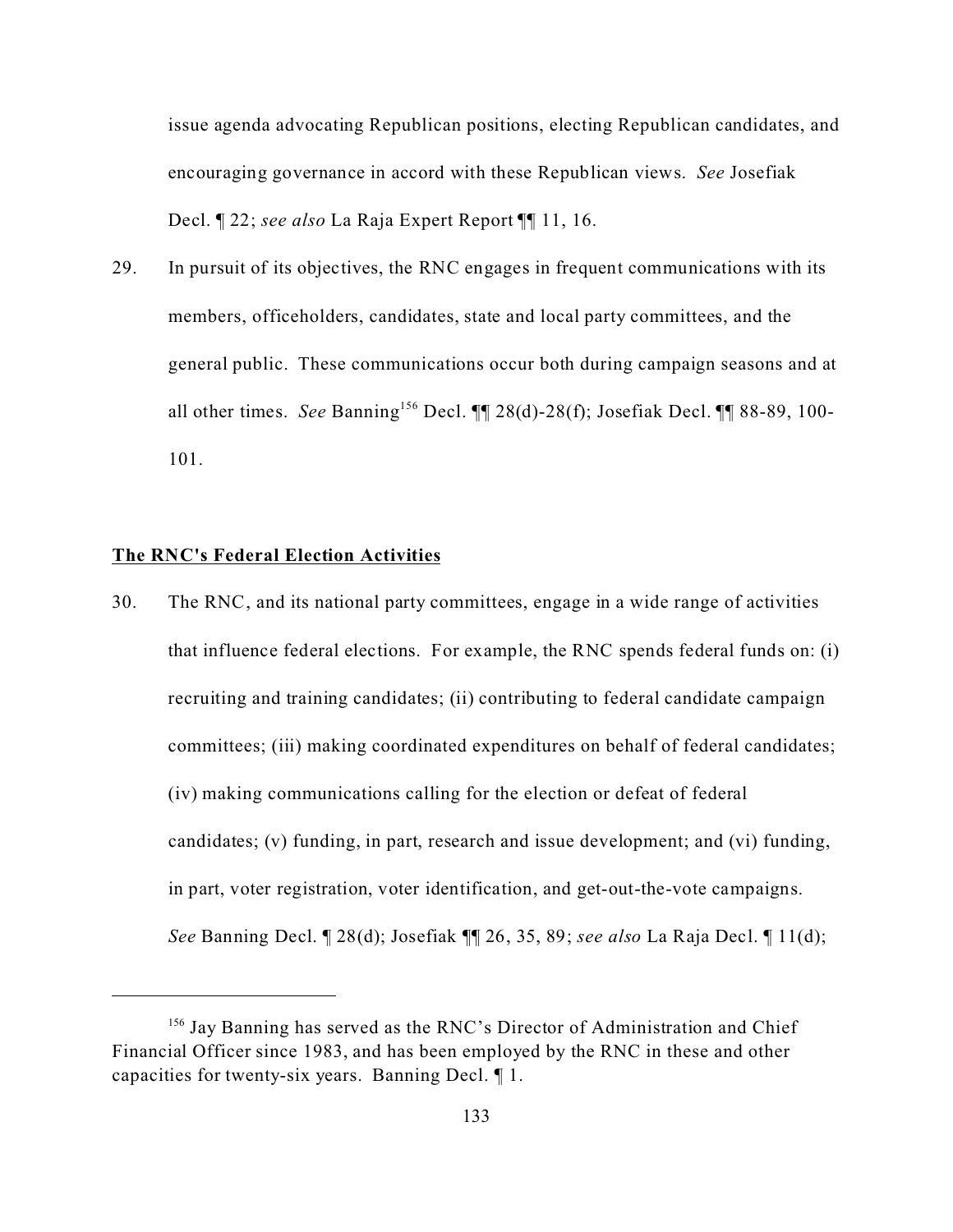Magleby Expert Report at 33-34. Prior to the enactment of BCRA, some of these activities were funded only with federal money; others were funded with a combination of federal and nonfederal money.

### **National Party Use of Nonfederal Money to Benefit Federal Candidates**

- 31. Nonfederal money is often given to national parties with the understanding that it will be used to assist the campaigns of particular federal candidates, and, indeed, it is often used for that purpose.
- 32. Senator Simpson<sup>157</sup> testified that "[d]onors do not really differentiate between hard and soft money; they often contribute to assist or gain favor with an individual politician. When donors give soft money to the parties, there is sometimes at least an implicit understanding that the money will be used to benefit a certain candidate. Likewise, Members know that if they assist the party with fundraising, be it hard or soft money, the party will later assist their campaign." Simpson Decl. ¶ 6 [DEV 9-Tab 38]. "Although soft money cannot be given directly to federal candidates, everyone knows that it is fairly easy to push the money through our tortured system to benefit specific candidates." *Id.* ¶ 7; *see also* Bumpers Decl. ¶¶ 10-12 [DEV 6-Tab 10]; McCain Decl. ¶ 7 ("[P]arties encourage Members of Congress to raise large amounts of soft money to benefit their own and others' re-

<sup>&</sup>lt;sup>157</sup> Senator Alan Simpson served as United States Senator from Wyoming from 1979 to 1997. Simpson Decl. ¶ 2 [DEV 9-Tab 38].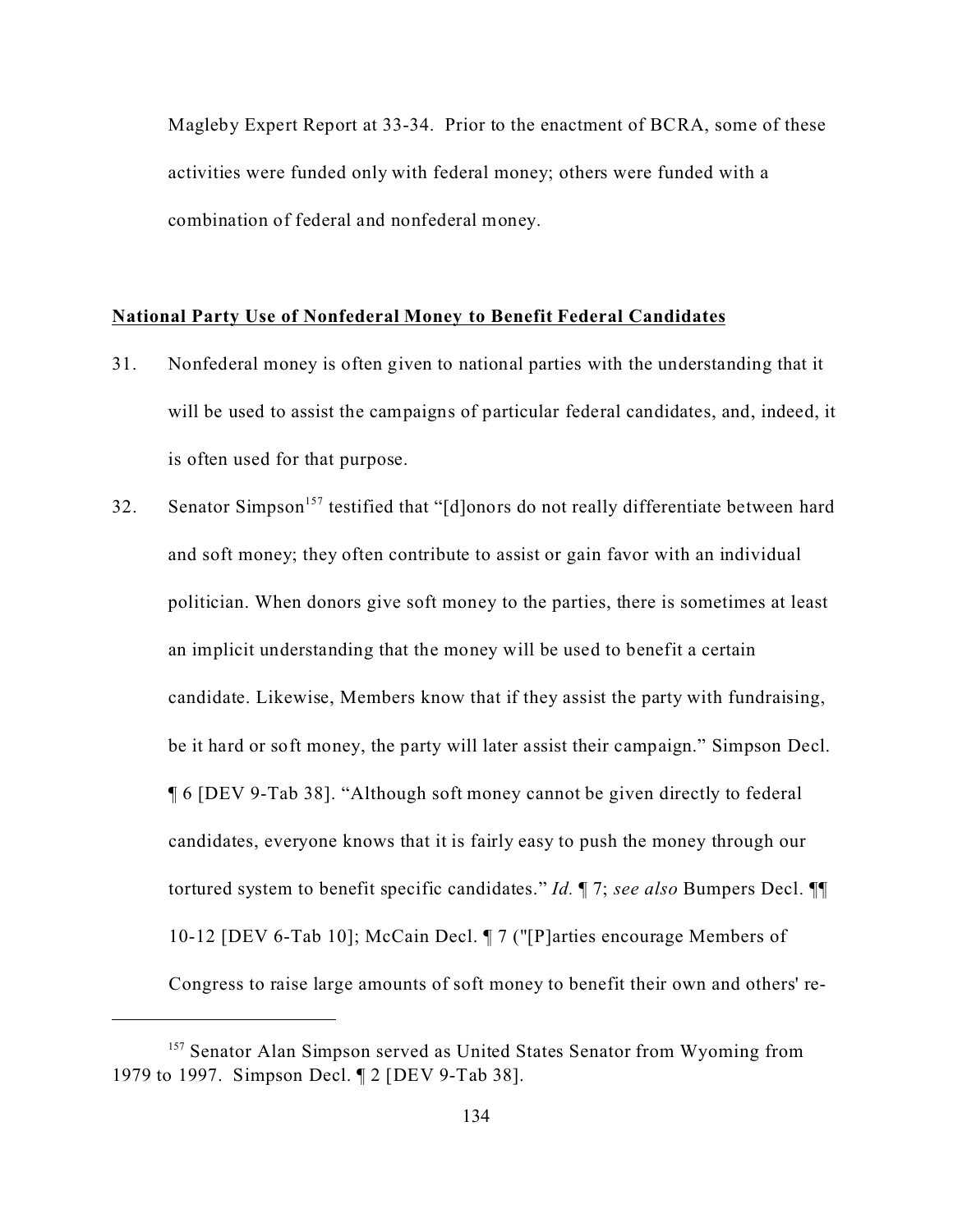election."); Simon<sup>158</sup> Decl.  $\P$  10 [DEV 9-Tab 37]; Beckett<sup>159</sup> Decl.  $\P$  6 [DEV6-Tab

<sup>159</sup> Terry S. Beckett is a Democratic political consultant who has spent about 25 years working on political campaigns. Beckett Decl. ¶ 2 [DEV 6-Tab 3]. Beckett worked on the 1976 and 1980 Presidential campaigns of Jimmy Carter, the 1978 Bill Nelson Congressional campaign, and she ran Dick Batchelor's 1982 Congressional campaign. *Id*. Beckett also endeavored to establish a House Democratic Caucus within the Alabama legislature in the mid 1980s. *Id*. Beckett ran Gary Hart's 1988 Presidential campaign in Florida and Louisiana, and Dick Gephardt's 1988 Presidential campaign in Florida. *Id*. In 1986, Beckett did the polling on Linda Chapin's campaign for Orange County (Florida) Commissioner, and ran Chapin's 1990 and 1994 campaigns for Orange County Chairman. *Id*. Beckett also served as general consultant on Ms. Chapin's 2000 campaign to represent Florida's Eighth congressional district, overseeing the work of the campaign manager and the media and polling consultants. *Id*. Beckett has also been involved in government having worked on the Executive Staff for Bob Graham from 1981-82 when he was the Governor of Florida and also serving as Ms. Chapin's Chief of Staff from 1991 to 1994 when she was County Chairman. *Id*. In addition, Beckett worked for a polling firm during the 1980s. *Id*.

<sup>&</sup>lt;sup>158</sup> Senator Paul Simon served as a United States Senator for Illinois from 1985 to 1997, and was a Member of the House of Representatives from 1975 to 1985. Prior to being elected to Congress, Senator Simon served as Lieutenant Governor of Illinois from 1968 to 1972, and served in the Illinois House of Representatives from 1954 to 1962 and in the Illinois State Senate from 1962 to 1966. Simon Decl. ¶ 1 [DEV 9-Tab 37].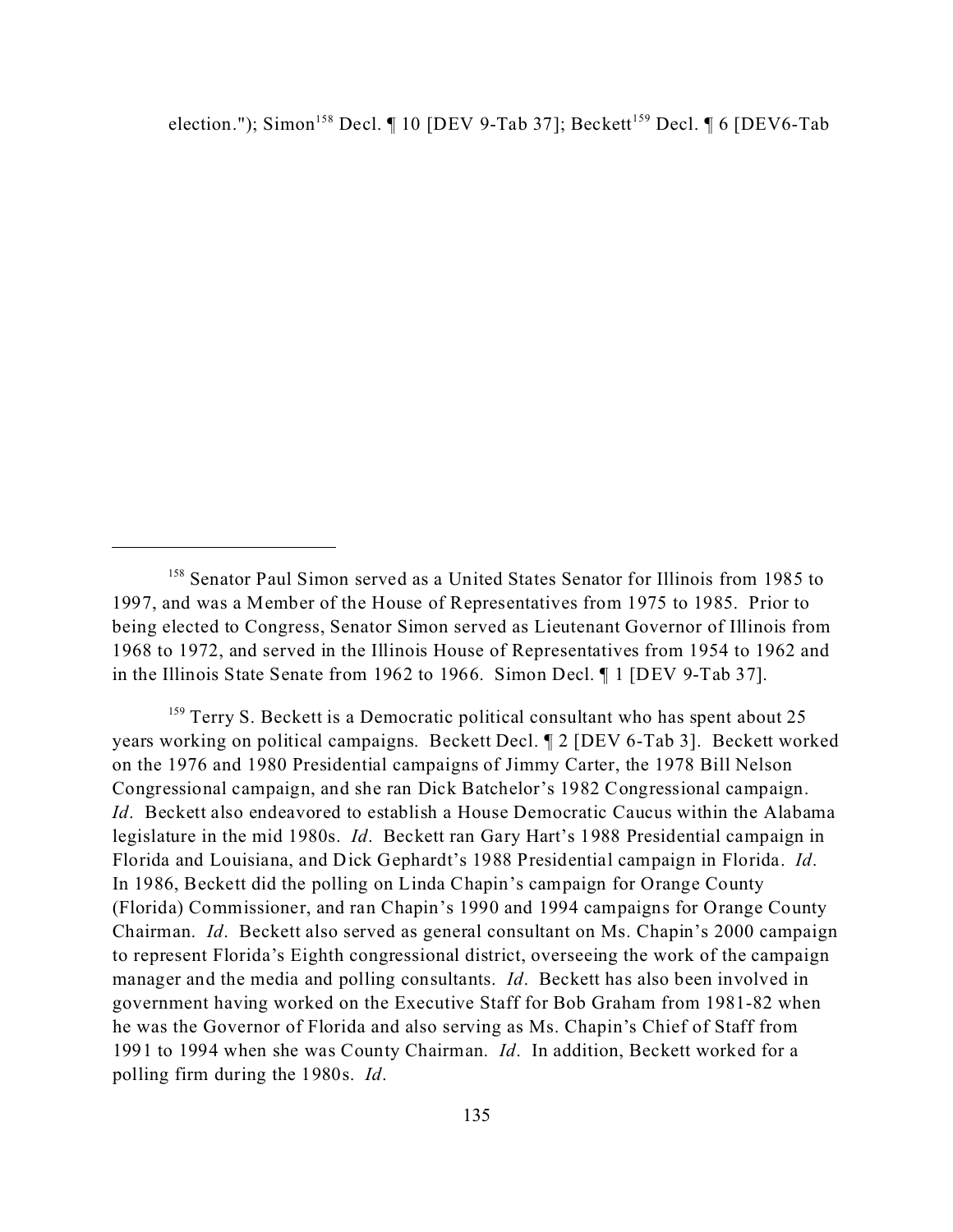3]; Bloom<sup>160</sup> Decl. ¶ 3 [DEV 6-Tab 7]; Buttenwieser<sup>161</sup> Decl. ¶ 16 [DEV 6-Tab 11]; ODP0018-00501-02 [DEV 69-Tab 48] (letter from federal candidate regarding "how you can further help my campaign by assisting the Colorado Republican Party"); Shays Decl.  $\P$  12 [DEV 68-Tab 40]; Hiatt<sup>162</sup> Dep. at 114-16

<sup>161</sup> Peter Buttenwieser is a large contributor to the Democratic Party. He estimates that from the 1996 election cycle through the 2002 cycle, he has donated over \$2.8 million in nonfederal funds to national committees of the Democratic Party, including over \$1.2 million in the 2000 election cycle. Also from the 1996 election cycle through the current cycle, he estimates that he and his wife have contributed approximately \$100,000 per cycle in federal funds to federal candidate committees and other federal political committees not affiliated with political parties. During this same period, he has also hosted many hard money fundraising events for federal candidates in Philadelphia. Buttenwieser Decl. ¶ 6 [DEV 6- Tab 11].

 $162$  Arnold Hiatt engaged in substantial political spending for a number of years. He estimates that from the 1992 election cycle through 1997, he donated approximately \$60,000 in federal funds, mostly to federal candidates, with a few contributions to federal political action committees ("PACs"). In October of 1996, he gave a \$500,000 nonfederal donation to the DNC. In February of 2001, he made a \$5000 hard money donation to the League of Conservation Voters' PAC, and believes that is the only hard money donation he has given since 1997. Hiatt Decl. ¶ 5 [DEV 6-Tab 18].

<sup>&</sup>lt;sup>160</sup> Elaine Bloom is currently engaged in consulting, public speaking, and community activities. Bloom Decl. ¶ 2 [DEV 6-Tab 7]. In 2001, Bloom was a candidate for Mayor of Miami Beach, Florida. *Id*. In 2000, Bloom was the Democratic candidate in the general election to represent Florida's 22nd congressional district, running against the incumbent Republican Clay Shaw, who had served in Congress for nearly 20 years. *Id.* (Shaw won the race by approximately 500 votes out of over 200,000 cast). Prior to the 2000 race, Bloom served as a member of the Florida House of Representatives for over 18 years, from 1974 to 1978 (representing Northeast Dade County) and from 1986-2000 (representing Miami Beach and Miami). *Id*. Bloom was Speaker Pro-Tempore of the Florida House from 1992 to 1994, and also served as chair of several legislative committees, including the Health Care Committee, the Joint Legislative Management Committee, the Joint Legislative Auditing Committee, and the Tourism and Cultural Affairs Committee. *Id*.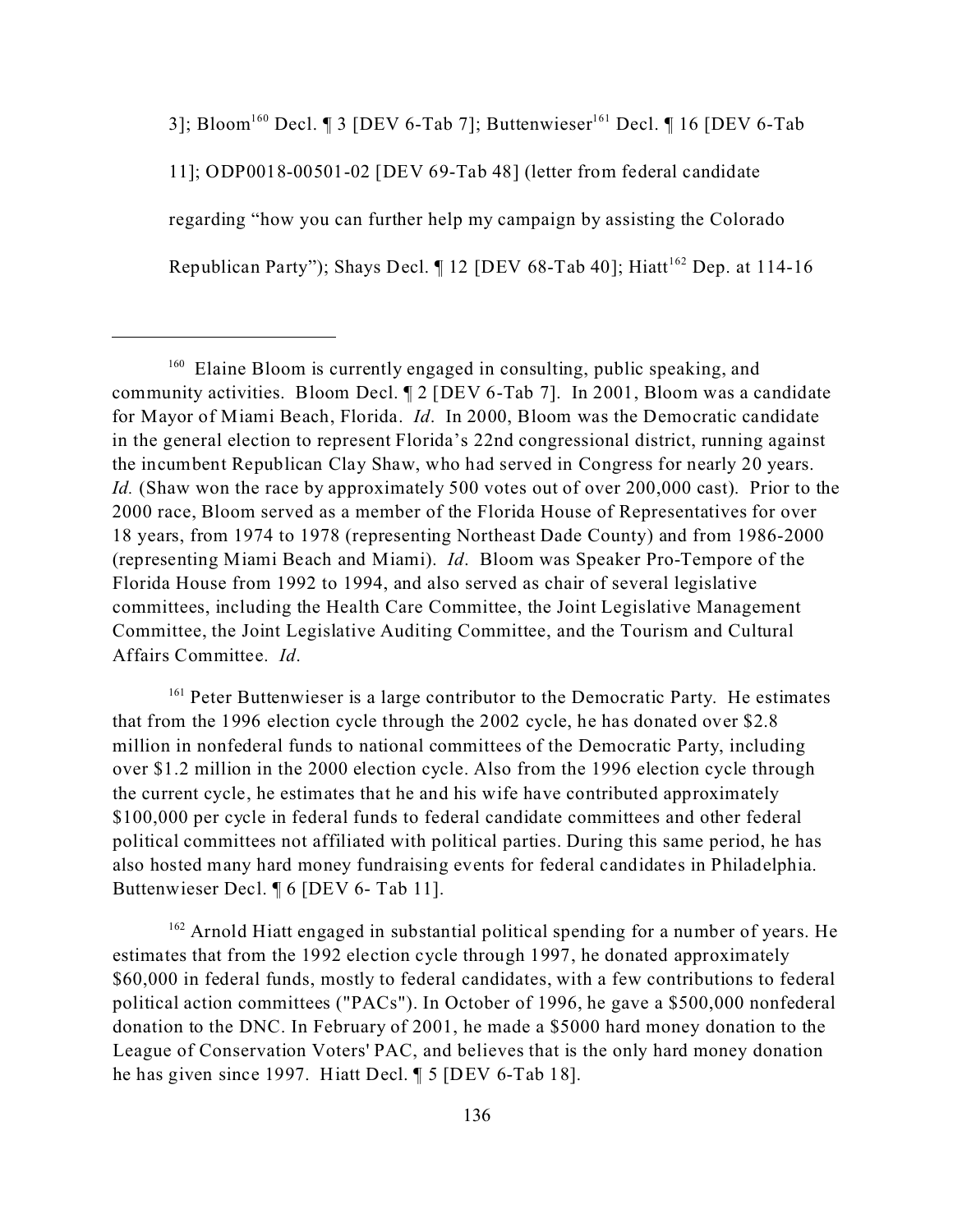[JDT Vol. 10] (explaining that anyone donating nonfederal money is indirectly giving it to the campaigns of federal candidates and officeholders); Buttenwieser Decl. ¶ 15 [DEV 6-Tab 11] (explaining that there is little difference between federal and nonfederal money beyond the source and amount limitations on federal money, because national and state political parties use nonfederal money to influence federal elections); Rudman Decl. ¶ 19 [DEV 8-Tab 34].

- 33. Senator Wirth<sup>163</sup> understood that when he raised funds for the DSCC, donors expected that he would receive the amount of their donations multiplied by a certain number that the DSCC had predetermined, assuming that the DSCC had raised other funds. Wirth Decl. Exhibit A ¶¶ 5, 8 [DEV 9-Tab 43]; *see also Colorado II*, 533 U.S. at 458.
- 34. In 2000, a Fortune 100 company agreed to contribute \$25,000 to the NRSC at the request of George Allen, the then Republican candidate in the 2000 Senatorial race in Virginia against incumbent Senator Chuck Robb. An employee noted that the company had donated to Senator Robb's Leadership PAC and that a similar contribution to the NRSC was necessary to balance out the company's support to the candidates. Internal memorandum (Oct. 26, 2000) [citation sealed].
- 35. Individual nonfederal money donors have made specific requests that the RNC

<sup>&</sup>lt;sup>163</sup> Senator Timothy Wirth served in the U.S. House of Representatives from 1974 to 1986, representing the Second Congressional District of the State of Colorado. From 1987 through 1992 he served as Senator for the State of Colorado in the United States Senate. Wirth Decl. Exhibit A ¶ 2 [DEV 9-Tab 43].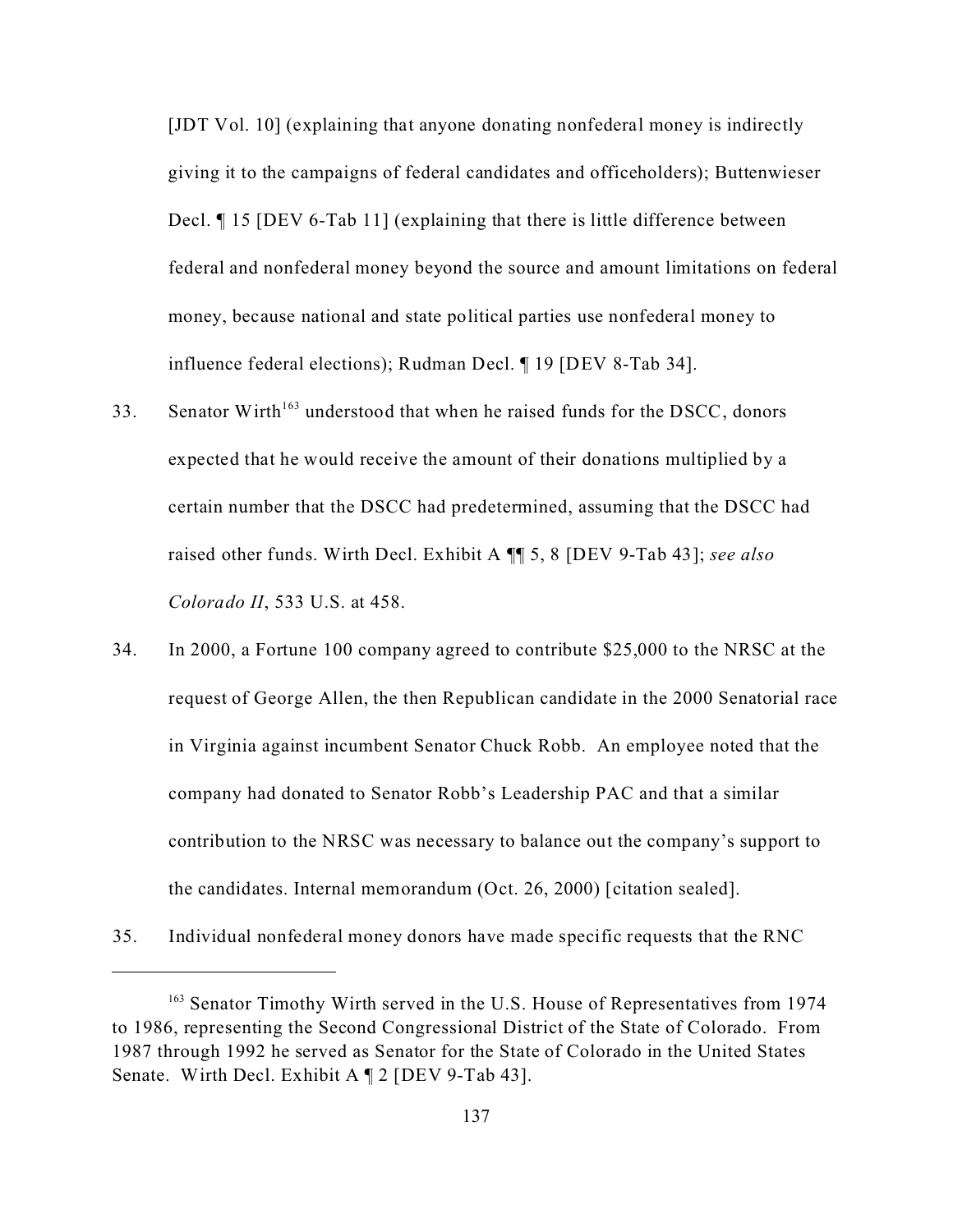apply their nonfederal money gifts to particular campaigns. RNC0035464 [DEV99], RNC0032733-34 [DEV 92] (fundraising letters requesting that soft money donations be used for particular federal elections); *see* Hiatt Dep. at 90-91, 117-18 [JDT Vol. 10] (stating that soft money donations to the DNC are earmarked for particular candidates, but saying he does not know if the money was actually spent on those candidates).

## **National Party Use of Nonfederal Money for Federal-Candidate Advocacy**

- 36. The national parties spend a large proportion of their nonfederal money on socalled "issue advertisements" that are really designed to help elect specific federal candidates. In 2000, for example, the RNC spent a large portion of their nonfederal money, an estimated \$70-75 million dollars, on the production and broadcasting of television and radio "issue ads." Oliver<sup>164</sup> Dep. at 148-49 [DEV Supp.-Tab 1]. Of that amount, approximately \$14 million were coordinated expenditures, and the rest were so-called "issue ads." *Id.*; see also Marshall<sup>165</sup> Decl. ¶ 3 (largest single portion of DNC budget during 2000 election cycle was used for issue ads) [DEV 8-Tab 28].
- 37. By the end of the 2000 election cycle, it was clear that parties were using corporate

<sup>&</sup>lt;sup>164</sup> John Oliver is Deputy Chairman of the RNC.

<sup>&</sup>lt;sup>165</sup> Brad Marshall has served as Chief Financial Officer of the DNC since 1994. Marshall Decl. ¶ 1 [DEV 8-Tab 28].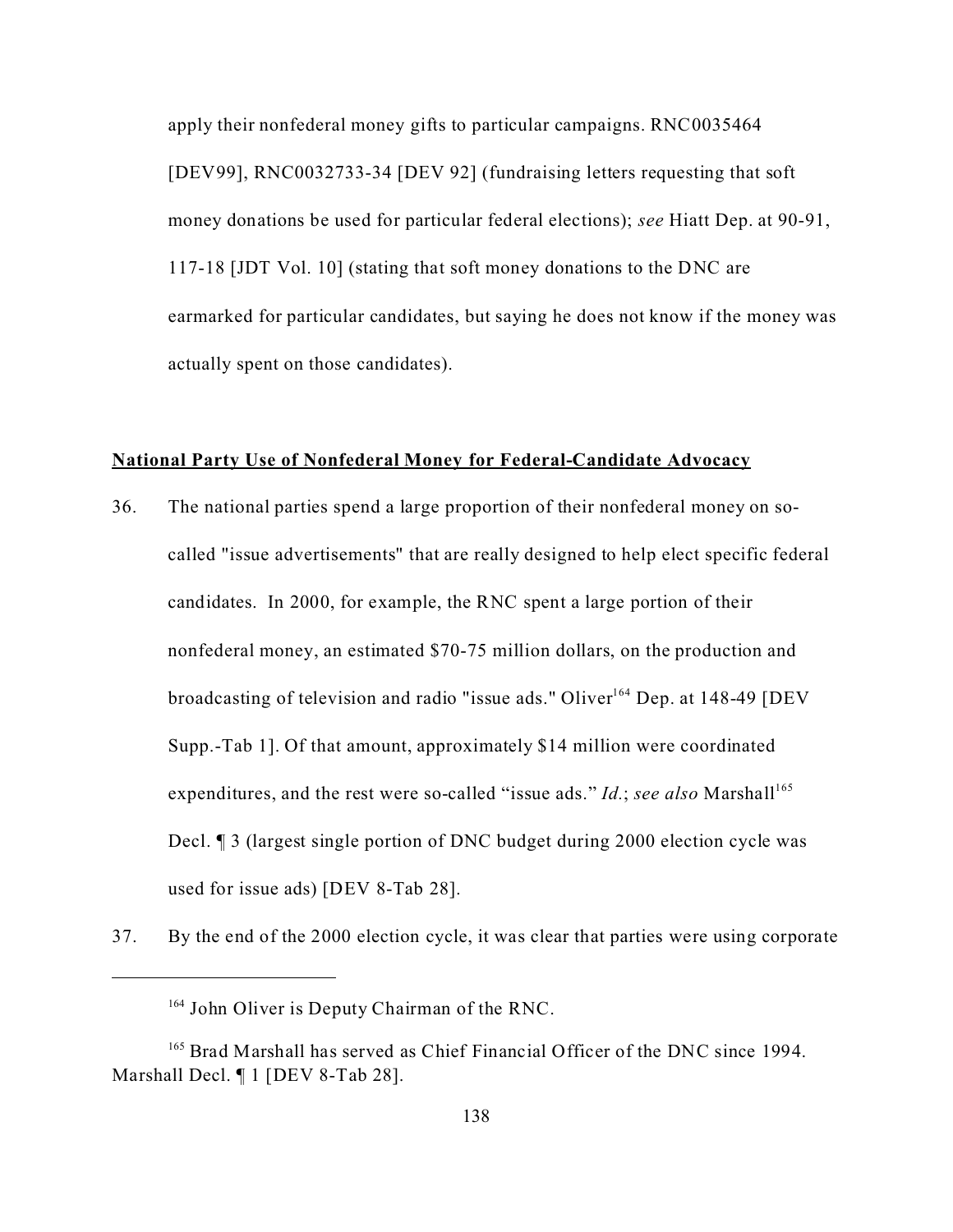and labor union soft money donations to influence federal elections, often through candidate-specific issue ads, and not primarily for state and local elections. Mann Expert Report at 25-26.

- 38. The RNC has offered to run these so-called "issue ads" for Members of Congress in their districts, and to have the national committees provide the soft money portion of the funds required to place the ads, if those Members provide the federal portion. *See* ODP0021-01365 to 67 [DEV 70-Tab 48], ODP0025-02936 [DEV 70-Tab 48] (memorandum and email from the RNC offering to pay the soft money portion of political advertisements for Members of Congress who are willing to pay the federal portion).
- 39. Evidence submitted suggests that during the 2000 election, party ads were not aimed at party building. Almost 92% of party ads never even identified the name of a political party in the body of the advertisement, let alone encouraged voters to register with or support the party or to volunteer with the local party organization. Buying Time 2000 at 64 [DEV 46].
- 40. Defendants' expert Green states:

[T]he original exemptions for soft-money were justified partly on the grounds that get-out-the-vote activity would help strengthen parties. As it happened, only a small fraction of the soft money (or hard money, for that matter) that flowed to state and national parties was spent on voter mobilization activity, even broadly conceived to include direct mail and commercial phone banking. According to the classification system presented by La Raja and Javish Shean (2001, p.3), 8.5% of national party soft money expenditures went to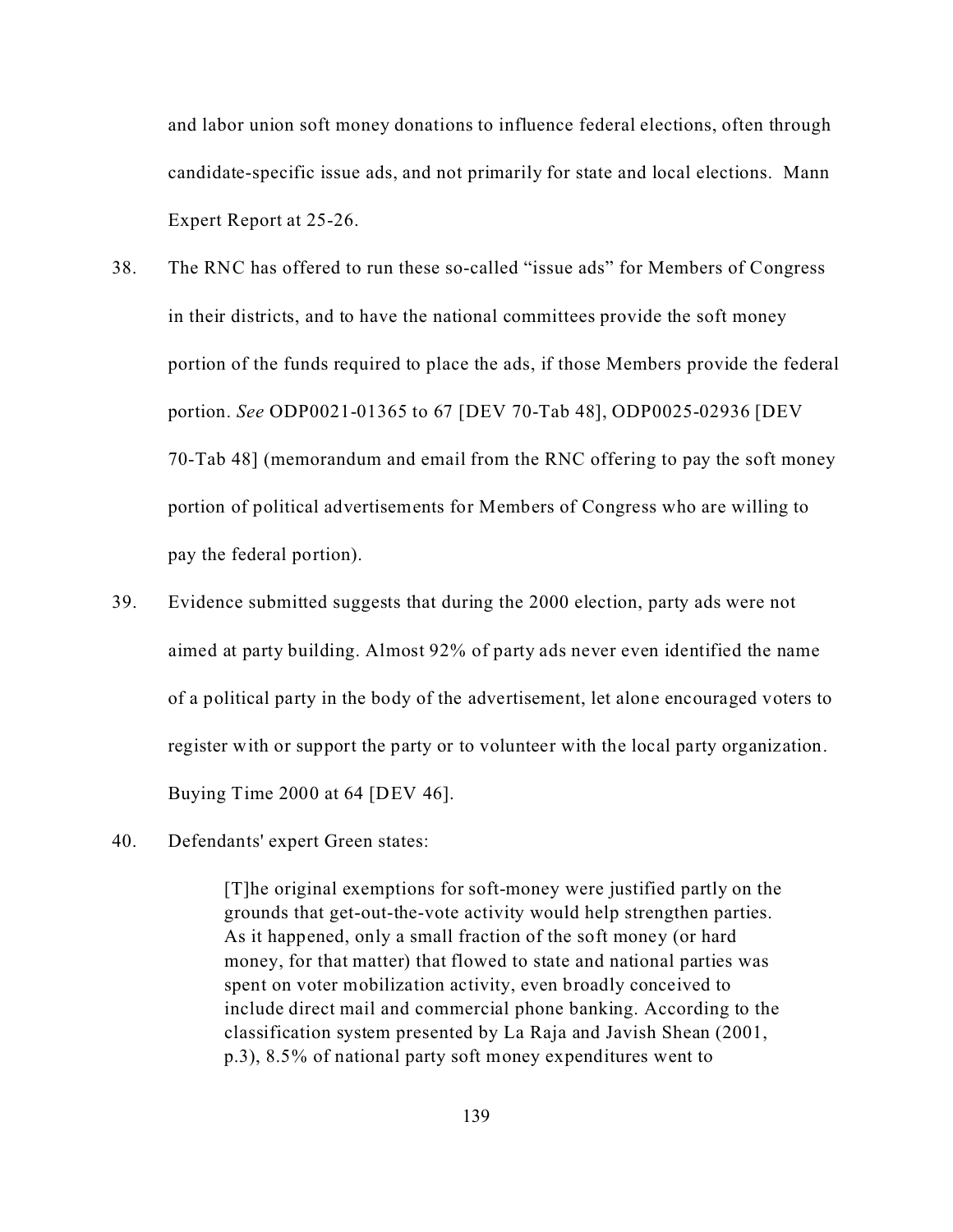'mobilization' and 'grassroots.' The figures for state and local parties are each 15%.") (citing Raymond La Raja and Elizabeth Jarvis-Shean, Assessing the Impact of a Ban on Soft Money: Party Soft Money Spending in the 2000 Elections. (Unpublished manuscript: Institute of Governmental Studies and Citizens' Research Foundation 2001).

D. Green Report at 14 n.17 [DEV 1-Tab 3].

41. What has been permitted as "issue advocacy" has not only included genuine issue ads that promote legislation and public policy positions but communications, paid for in whole or part with nonfederal money, that attack or support a candidate by name without using the "magic words" described in *Buckley*. 166 *See* 144 Cong. Rec. S10071-73 (1999) (Sen. Levin) ("issue ads" indistinguishable from candidate ads which are subject to contribution limits and disclosure requirements); 146 Cong. Rec. H428 (2000) (Rep. Ganske); ODP0021-01365-67 [DEV 70-Tab 48]; ODP0022-00277-88 [DEV 70-Tab 48]; ODP0023-02358-65 [DEV 70-Tab 48]; ODP0023-03560-660 [DEV 70-Tab 48]; ODP0025-01560 [DEV 70-Tab 48]; ODP0025-02720-21 [DEV 70-Tab 48]; ODP0031-00424 [DEV 71-Tab 48]; ODP0033-00534 [DEV 71-Tab 48]; ODP0036-03603 [DEV 71-Tab 48]; ODP0037-00062 [DEV 71-Tab 48]; ODP0037-00884 [DEV 71-Tab 48]; ODP0037-02271 [DEV 71-Tab 48] (examples of advertisements); *see also* Shays Decl. in RNC ¶¶ 7, 8 [DEV 68-Tab 40]; Meehan Decl. in RNC ¶13 [DEV 68-Tab

<sup>&</sup>lt;sup>166</sup> *Buckley*, 424 U.S. at 44 n.52. See description of the difference between "genuine issue ads" and "candidate-centered" advocacy ads in *supra* Parts I.A.3 & I.B.2.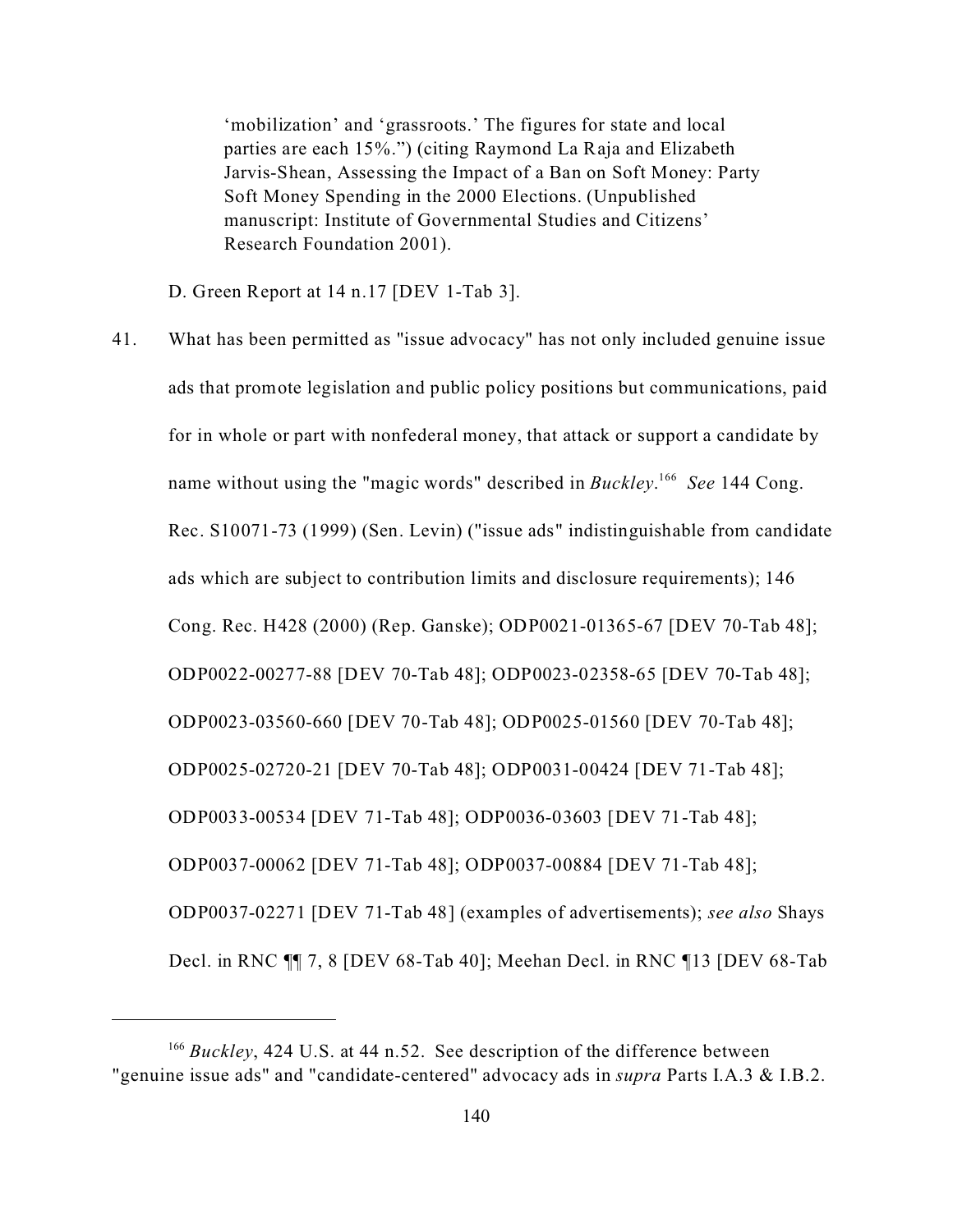30]; Rudman Decl. ¶ 12 [DEV 8-Tab 34]; Beckett Decl. ¶ 11, Exhibit 3 [DEV

6-Tab 3]; Chapin<sup>167</sup> Decl.  $\P$  11 [DEV 6-Tab 12]; Lamson Decl.  $\P$  $\P$  9, 17, Exhibits

2-4 [DEV 7-Tab 26]; Pennington<sup>168</sup> Decl.  $\P$  13 [DEV 8-Tab 31]; Brock<sup>169</sup> Decl.  $\P$  8

<sup>167</sup> Since early 2001, Linda Chapin has been the Director of the Metropolitan Center for Regional Studies at the University of Central Florida. Chapin Decl. ¶ 2 [DEV 6-Tab 12] received about 49 percent of the votes cast. *Id*. ¶ 4. From 1998 to 2000, Chapin directed the Orange County (Florida) Clerk's Office. *Id*. ¶ 2. Prior to that, Chapin was elected to two successive four-year terms, in 1990 and 1994, as County Chairman of Orange County. *Id*. The County Chairman is a strong executive position roughly equivalent to a mayoral office. *Id*. In recognition of Chapin's work as County Chairman, she received a Public Service Excellence Award from then-President Bill Clinton in 1997, and an Alumni Achievement Award from the Kennedy School of Government at Harvard University in 1999. *Id*. Prior to her tenure as County Chairman, she was elected to a four-year term on the Orange County Commission in 1986.

 $168$  Rocky Pennington is a Republican political consultant. Pennington Decl.  $\llbracket 2 \rrbracket$ [DEV 8-Tab 31]. He is the owner and President of three Florida companies engaged in political activities: Southern Campaign Resources, Direct Mail Systems, Inc., and Summit Communications. *Id*. Southern Campaign Resources, which Pennington founded in 1982, does general consulting primarily for Florida state campaigns, but has also done Congressional races in Florida, including Congressman Cliff Steams' first race in 1988 in Ocala, Bill Sublette's 2000 campaign in the Eighth Congressional district, and Congressman Jeff Miller's 2001 special election in the Panhandle. *Id*. Direct Mail Systems, founded in 1981, is a direct mail company with roughly 100 employees that has done fundraising and has sent voter contact mail for candidates, parties and interest groups in Florida and elsewhere. *Id*. Direct Mail Systems has also sent voter contact mail for some of Florida's Republican congressional delegation, as well as for state Republican parties in many other states. Finally, Summit Communications, which Pennington founded in 2000, creates political advertising for television and radio and buys airtime for various campaigns, such as Congressman Miller's 2001 general election campaign. *Id*.

<sup>169</sup> Senator William Brock he served as United States Representative from Tennessee from 1963 until 1971. From 1971 until 1977, he served as a United States Senator from the State of Tennessee. From 1977 until 1981, he served as Chairman of the Republican National Committee. Brock Decl. ¶ 2 [DEV 6-Tab13].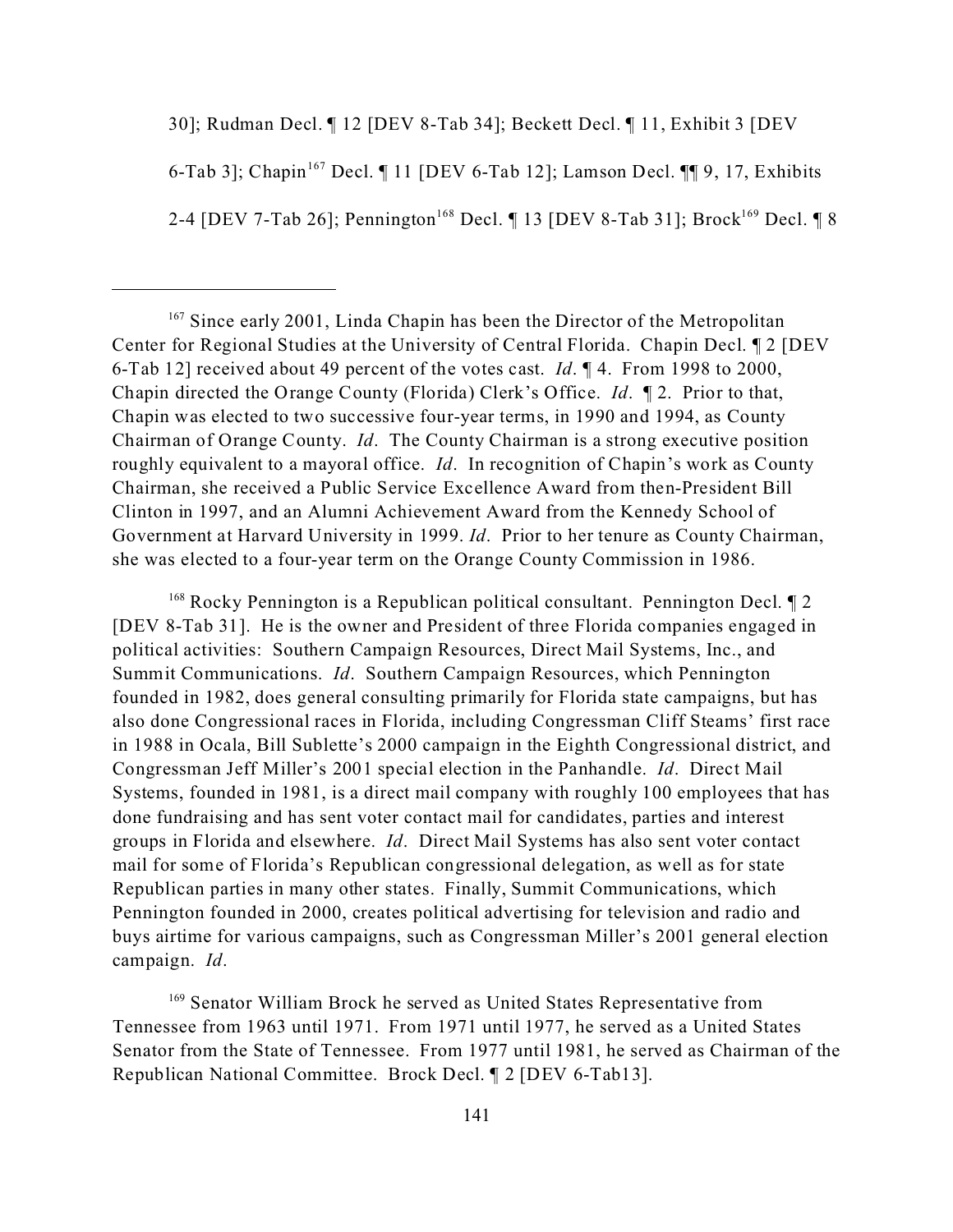[DEV 6-Tab 9]; Williams<sup>170</sup> Cross Exam. at 47 [JDT Vol. 32].

- 42. Whether or not party ads used so-called "magic words"—and only about 2.3 percent of party spots did in 2000—all 231,000 party spots viewed by coders in the *Buying Time 2000* study were perceived as electioneering in nature—that is, designed to campaign for or against candidates. These ads—96 percent of which mentioned or depicted a candidate—were focused on electing candidates. Buying Time 2000 at 64 [DEV 46].
- 43. Defense expert David Magleby finds that over half, and sometimes as much as three-quarters, of party soft money expenditures go to broadcast advertising. The focus and content of these ads is candidate centered. "The content, tactics and strategy are generally indistinguishable from the candidate campaigns, except that party campaign communications are generally more negative in tone." *Id.* at 45.
- 44. The RNC's expert Professor La Raja acknowledges that so-called "issue ads" are intended to and do support the campaigns of federal candidates. La Raja Cross, Exhibit 3 at 14, 15, 101, n.11 [JDT Vol. 15]. RNC political operations director Terry Nelson<sup>171</sup> testified that the RNC engages in so-called "issue advocacy in order to achieve one of our primary objectives, which is to get more Republicans

<sup>&</sup>lt;sup>170</sup> Pat Williams was a Member of the U.S. Congress from 1979 to 1997. Williams Dep. at 8.

 $171$  Mr. Terry Nelson is the RNC's Deputy Chief of Staff and Executive Director of Political Operations. Nelson Dep. at 8-9 [JDT Vol. 24].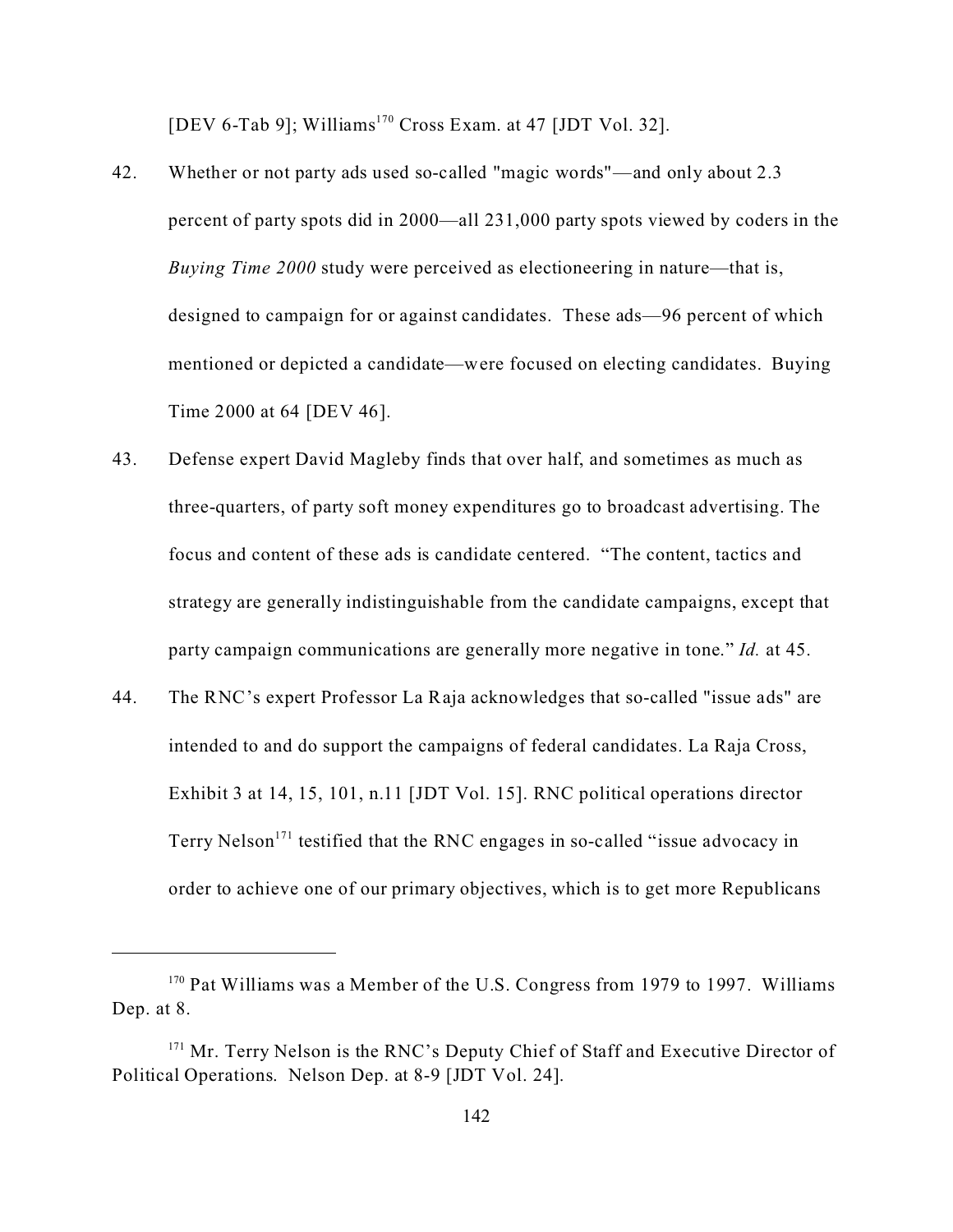elected." Nelson Dep. at 191.

45. Many so-called "issue ads" by political parties were actually electioneering advertisements that focused on the positions, past actions, or general character traits of federal candidates, but not on upcoming federal executive action or pending legislation. *See, e.g.,* ODP0021-01393 [DEV 70-Tab 48]; ODP0023-02288-95 [DEV 70-Tab 48]; ODP0023-02308 [DEV 70-Tab 48]; ODP0023-02312-13 [DEV 70-Tab 48]; ODP0023-02314 [DEV 70-Tab 48]; ODP0023-02326-28, ODP0025-01729-32 [DEV 70-Tab 48]; ODP0025-01811-12 [DEV 70-Tab 48]; ODP0025-01861-64 [DEV 70-Tab 48]; ODP0025-02227-28 [DEV 70-Tab 48]; ODP0023-00327-28 [DEV 70-Tab 48]; ODP0023-02389-92 [DEV 70-Tab 48]; ODP0029-00010-25 [DEV 70-Tab 48]; ODP0029-00031-33 [DEV 70-Tab 48]; ODP0029-00041 [DEV 70-Tab 48]; ODP0029-00114 [DEV 70-Tab 48]; ODP0029-00169 [DEV 71-Tab 48]; ODP0029-00177-79 [DEV 71-Tab 48]; ODP0029-00235-37 [DEV 71-Tab 48]; ODP0029-00329 [DEV 71-Tab 48]; ODP0029-00339 [DEV 71-Tab 48]; ODP0041-00177-78 [DEV 71-Tab 48]; ODP0041-00202-06 [DEV 71-Tab 48]; ODP0041-00220-23 [DEV 71-Tab 48]; ODP0041-00280-82 [DEV 71-Tab 48]; ODP0041-00352-54 [DEV 71-Tab 48]; ODP0041-01261 [DEV 71-Tab 48]; ODP0041-01275 [DEV 71-Tab 48]; ODP0029-00138-47 [DEV 71-Tab 48]; ODP0036-01403-06 [DEV 71-Tab 48]; ODP0036-02931-32 [DEV 71-Tab 48]; ODP0041-00269-71 [DEV 71-Tab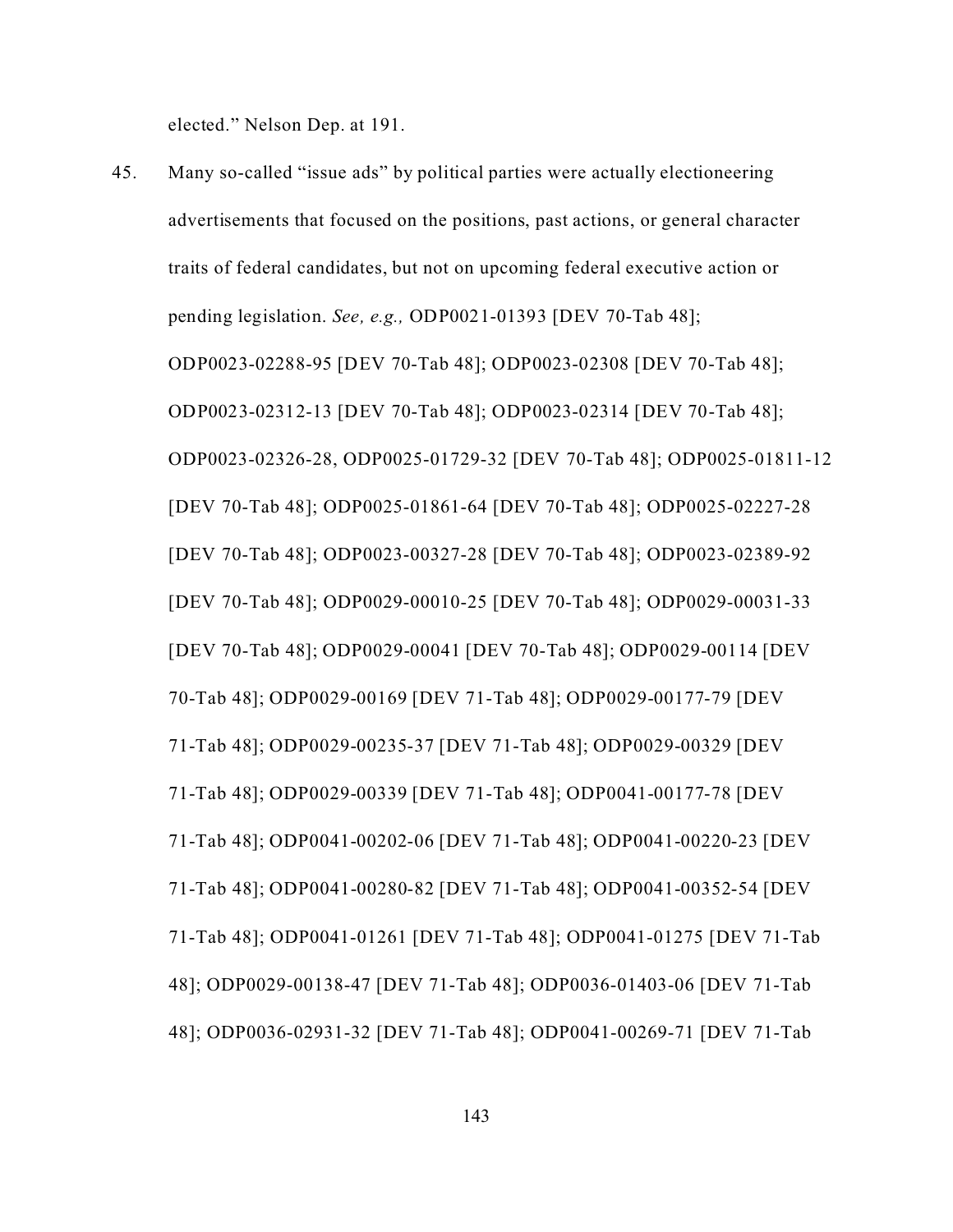48]; ODP0041-01024-27 [DEV 71-Tab 48]; ODP0041-01219 [DEV 71-Tab 48] (scripts of so-called "issue ads" by political parties).

- 46. Many so-called "issue ads" by political parties were actually electioneering advertisements that compared the positions, or past actions, of two competing federal candidates, rather than focusing on pending federal legislation. *See, e.g.,* ODP0023-02375-80 [DEV 70-Tab 48]; ODP0023-02387 [DEV 70-Tab 48]; ODP0023-02393-94 [DEV 70-Tab 48]; ODP0029-00149 [DEV 71-Tab 48]; ODP0029-00159 [DEV 71-Tab 48]; ODP0029-00329 [DEV 71-Tab 48]; ODP0036-02984 [DEV 71-Tab 48]; ODP0041-00457-61 [DEV 71-Tab 48]; ODP0041-00585-86 [DEV 71-Tab 48]; ODP0041-00729-32 [DEV 71-Tab 48]; ODP0041-01152 [DEV 71-Tab 48]; ODP0041-01164 [DEV 71-Tab 48]; ODP0041-01177 [DEV 71-Tab 48]; ODP0041-01189 [DEV 71-Tab 48]; ODP0041-01198 [DEV 71-Tab 48]; ODP0041-01266 [DEV 71-Tab 48]; ODP0041-01337 [DEV 71-Tab 48]; ODP0041-01474-76 [DEV 71-Tab 48]; ODP0041-01479-81 [DEV 71-Tab 48]; ODP0041-01850 [DEV 71-Tab 48]; ODP0041-01854 [DEV 71-Tab 48]; ODP0041-01859 [DEV 71-Tab 48]; ODP0041-01884 [DEV 71-Tab 48] (scripts of political party advertisements).
- 47. Parties aim their nonfederal money largely at competitive races. The party committees spend millions of soft dollars in competitive U.S. Senate races and hundreds of thousands of dollars or more in competitive U.S. House races.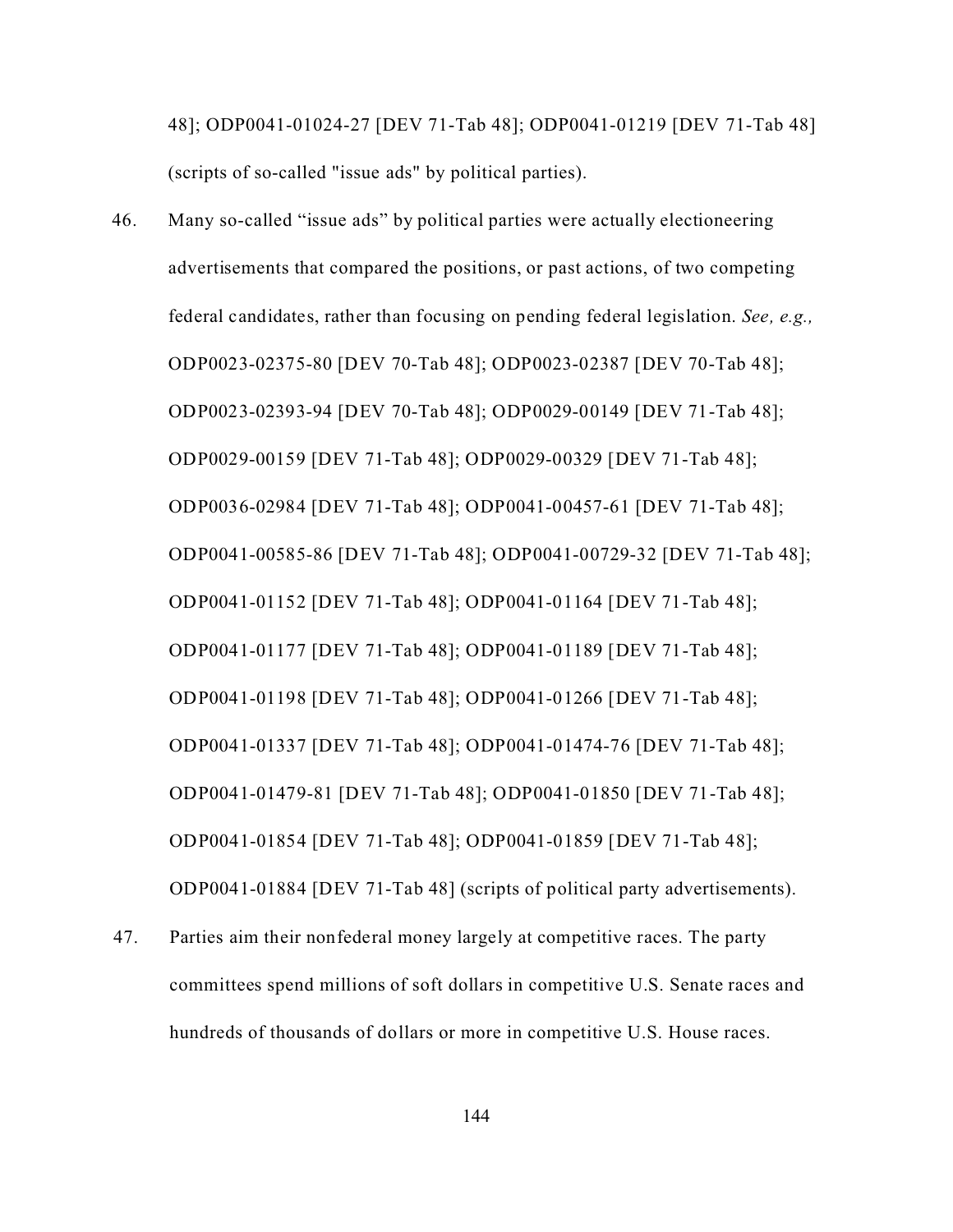Magleby Report at 39 [DEV 4-Tab 8]; *see also* Bumpers Decl. ¶ 4 [DEV 6-Tab 10]; McCain Decl. ¶ 22 [DEV 8-Tab 29] ("parties generally focus their soft money spending first on taking care of the parties' current officeholders and on the candidates running for open seats and after that on the challengers running against incumbents"); McConnell Dep. at 237 [JDT Vol. 19] ("I think every Senator realizes that the resources of the [NRSC] are going to be deployed to the . . . maximum extent in places where there are competitive races").

48. From late March 1996 through the Republican National Convention, the RNC spent approximately \$20 million on advertisements designed to boost Senator Dole's image at a time when he had virtually run out of federal matching primary funds. The RNC paid for a portion of its issue advocacy advertisements with nonfederal funds, including the costs of creating and/or disseminating advertisements that attacked President Clinton's record on welfare reform, taxes, and budgetary policy. Huyck<sup>172</sup> Decl. in *Mariani* ¶¶ 3, 5 [DEV 79-Tab 60]; *see also id.* at Attach. A [DEV Supp.-Tab 9] (text of advertisements paid for by the RNC and other Republican party committees in part with soft money). The RNC conducted a detailed analysis of several advertisements it was planning to run in various markets. The advertisements consisted essentially of two themes: build up Bob Dole and attack Bill Clinton. These advertisements were tested in focus

<sup>&</sup>lt;sup>172</sup> Pat Huyck was the RNC's Director of Accounting as of 1999. Huyck Decl. in *Mariani* ¶¶ 3, 5 [DEV 79-Tab 60].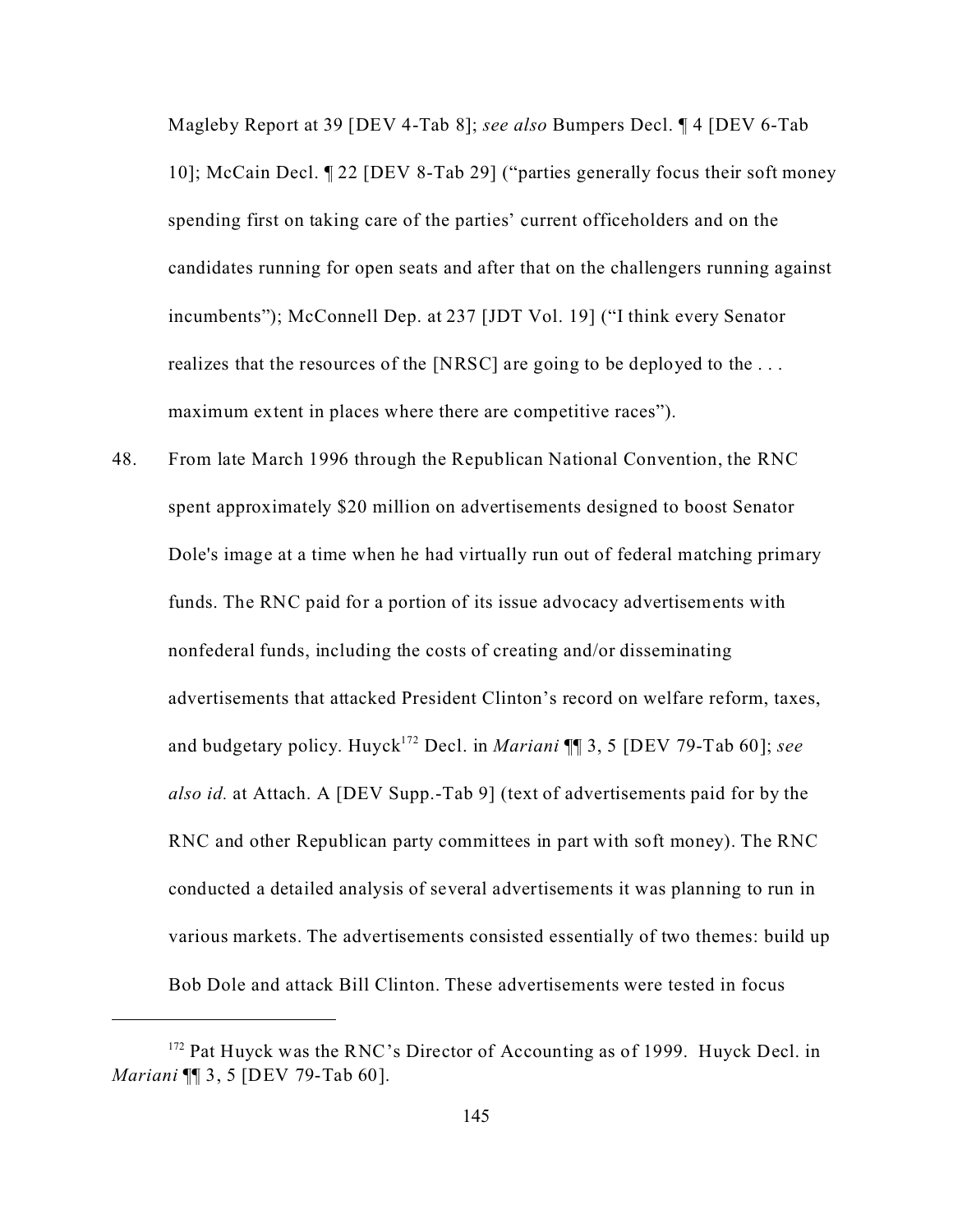groups to see the effects they had on undecided voters. The advertisement used to build up Bob Dole told his life story and never mentioned the words "vote for," "elect," or any of the so-called "magic words" of express advocacy. The second set of advertisements showed Bill Clinton speaking on a certain issue, then publicly stating the opposite. All of the ads were tested to see which would most help Bob Dole and hurt Bill Clinton in the polls. Memorandum to Haley Barbour from Charlie Nave and Joel Mincey, dated May 28, 1996, FEC MUR 4553, Fabrizio Dep., Exhibit 5 [DEV 55-Tab 113]; FEC MUR 4553, Fabrizio Dep. at 83-94 [DEV 55-Tab 113] (despite working as a consultant for Senator Dole, Fabrizio McLaughlin and Associates were sharing their data with the RNC, NRSC, and NRCC).

49. An example of a 1996 RNC "issue ad" is "The Story":

Audio of Bob Dole: We have a moral obligation to give our children an America with the opportunity and values of the nation we grew up in. Voice Over: Bob Dole grew up in Russell, Kansas. From his parents he learned the value of hard work, honesty and responsibility. So when his country called ... he answered. He was seriously wounded in combat. Paralyzed, he underwent nine operations.

Audio of Bob Dole: I went around looking for a miracle that would make me whole again.

Voice Over: The doctors said he'd never walk again. But after 39 months, he proved them wrong.

Audio of Elizabeth Dole: He persevered, he never gave up. He fought his way back from total paralysis.

Voice Over: Like many Americans, his life experience and values serve as a strong moral compass. The principle of work to replace welfare. The principle of accountability to strengthen our criminal justice system. The principle of discipline to end wasteful Washington spending.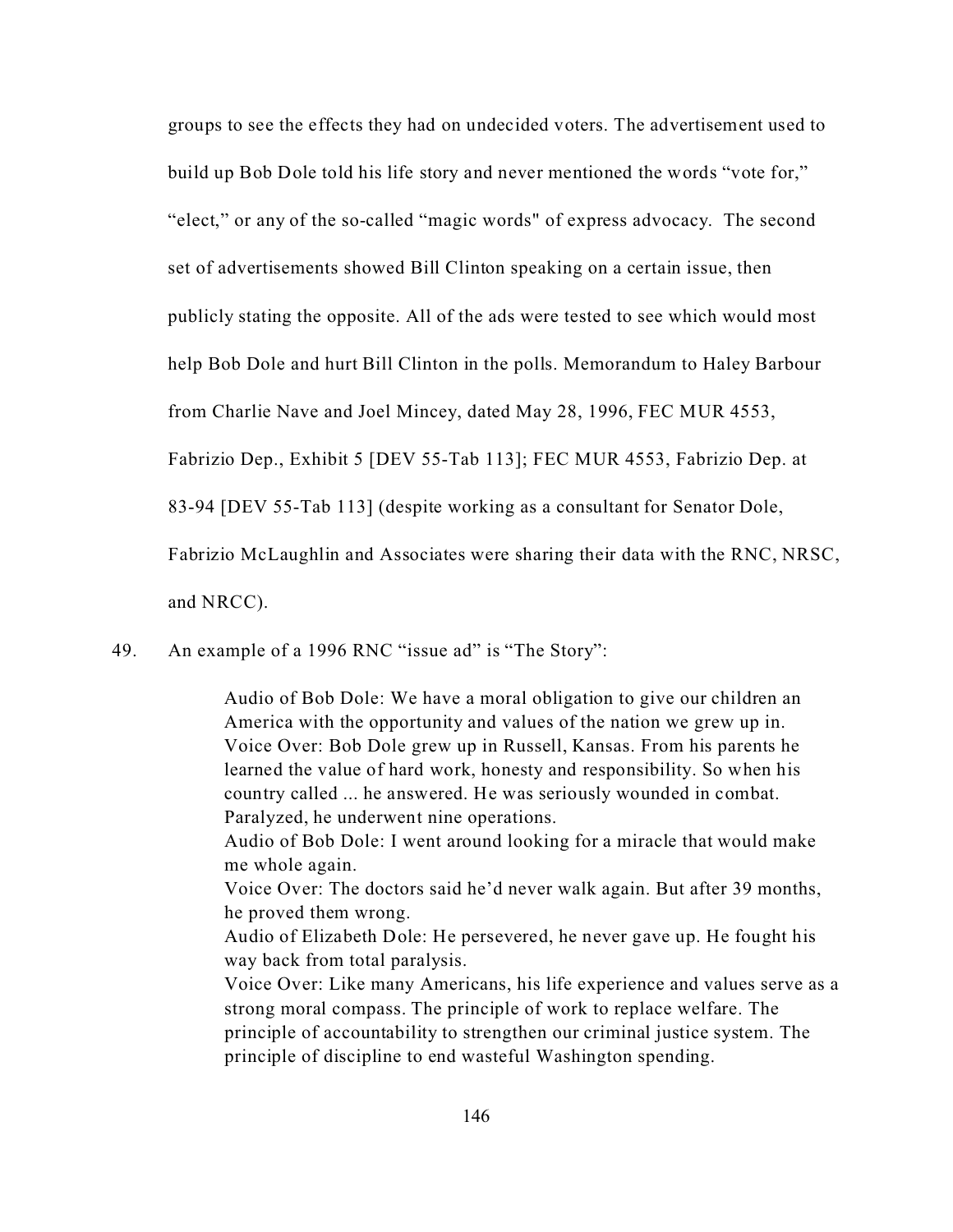Voice of Bob Dole: It all comes down to values. What you believe in. What you sacrifice for. And what you stand for.

Fabrizio Dep. Exhibit 2; McCain Decl. ¶ 15. The RNC paid for "The Story," in part with soft money even though it was obviously intended to help Bob Dole in the Presidential election. Huyck Decl. in *Mariani* ¶ 3 [DEV 79-Tab 60]; FEC MUR 4553, Fabrizio Dep. at 50 [DEV 55-113]; McCain Decl. ¶ 15 [DEV 8-Tab 29]. The RNC's Curt Anderson and Wes Anderson wrote to the RNC Chairman regarding the Dole "Story" advertisement, stating: "We could run into a real snag with the Dole Story spot. Certainly, all the quantitative and qualitative research strongly suggests that this spot needs to be run. Making this spot pass the issue advocacy test may take some doing." ODP0025-02018-20 [DEV 70-Tab 48]. "Any reasonable person looking at that ad at that particular time in the Presidential season would say: It's not an ad about welfare or wasteful spending; it is an ad about why should we elect that particular nominee." 145 Cong. Rec. S12747 (1999) (Sen. Levin). Senator Dole himself stated that "The Story" "never says I'm running for President. I hope that it's fairly obvious since I'm the only one in the picture." Center for Responsive Politics, A Bag of Tricks: Loopholes in the Campaign Finance System (1996) at 13, ODP0018-00172 [DEV 69-Tab 48]; *see also* McCain Decl. ¶ 15 (citing Attach. D) [DEV 8-Tab 29].

50. During the 1998 election cycle, the NRCC in coordination with the RNC conducted "Operation Breakout," an "issue advocacy" campaign designed to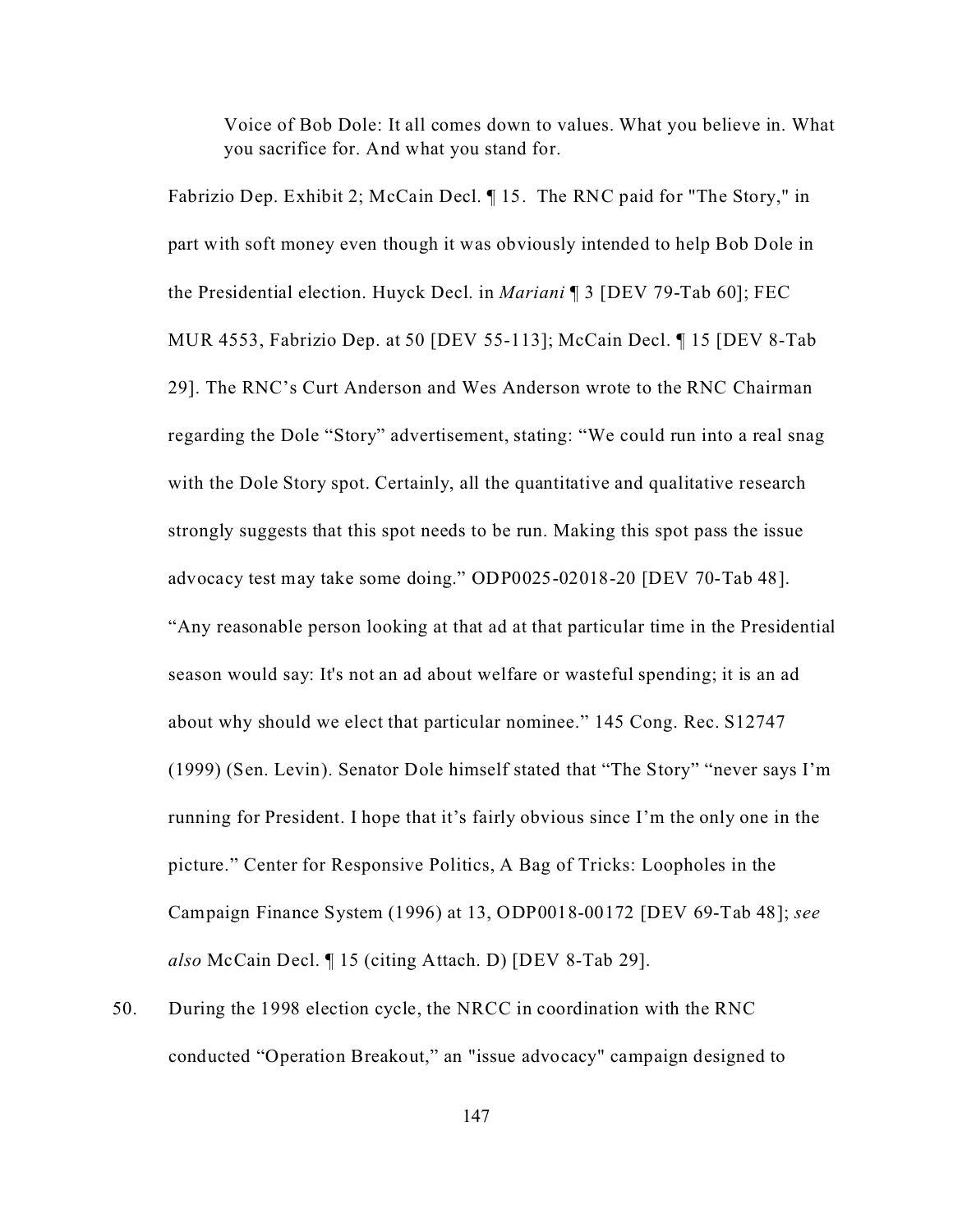expand the Republican majorities in Congress. ODP0031-00299 [DEV 71-Tab 48] (September 25, 1998, letter from RNC Chair Nicholson to donor thanking him for his donation to "Operation Breakout," describing it as an issue advocacy campaign designed to expand the Republican majorities in Congress) ; ODP0043-00679 [DEV 71-Tab 48]. *See generally* ODP0043-00673-703 [DEV 71-Tab 48]; ODP0033-00258 [DEV 71-Tab 48]; ODP0041-00176-78 [DEV 71-Tab 48]; ODP0029-00138-49 [DEV 71-Tab 48]; *see also* ODP0030-00002-3 (fundraising letter requesting support for coalition of Republican state and national campaign organizations to mount the largest issue advocacy campaign in party history) [DEV 71-Tab 48].

51. Television and radio electioneering advertising by political parties played an important role in the 2000 congressional elections in Florida's Eighth and 22nd Districts. Political parties on both sides of these campaigns ran so-called "issue ads" that were financed partly with nonfederal money, but clearly directed at influencing the outcome of the election. In the Eighth District, for example, the DCCC ran television advertising praising Linda Chapin, the Democratic candidate, or criticizing the Republican candidates, through the Democratic State Party in order to take advantage of the more favorable hard money-soft money allocation ratios enjoyed by state parties. Beckett Decl. ¶ 9, Exhibit 1 [DEV 6-Tab 3]; Chapin Decl. ¶ 9 [DEV 6-Tab 12]; *see also* Bloom Decl. ¶ 10, Exhibits 1-1, 1-4,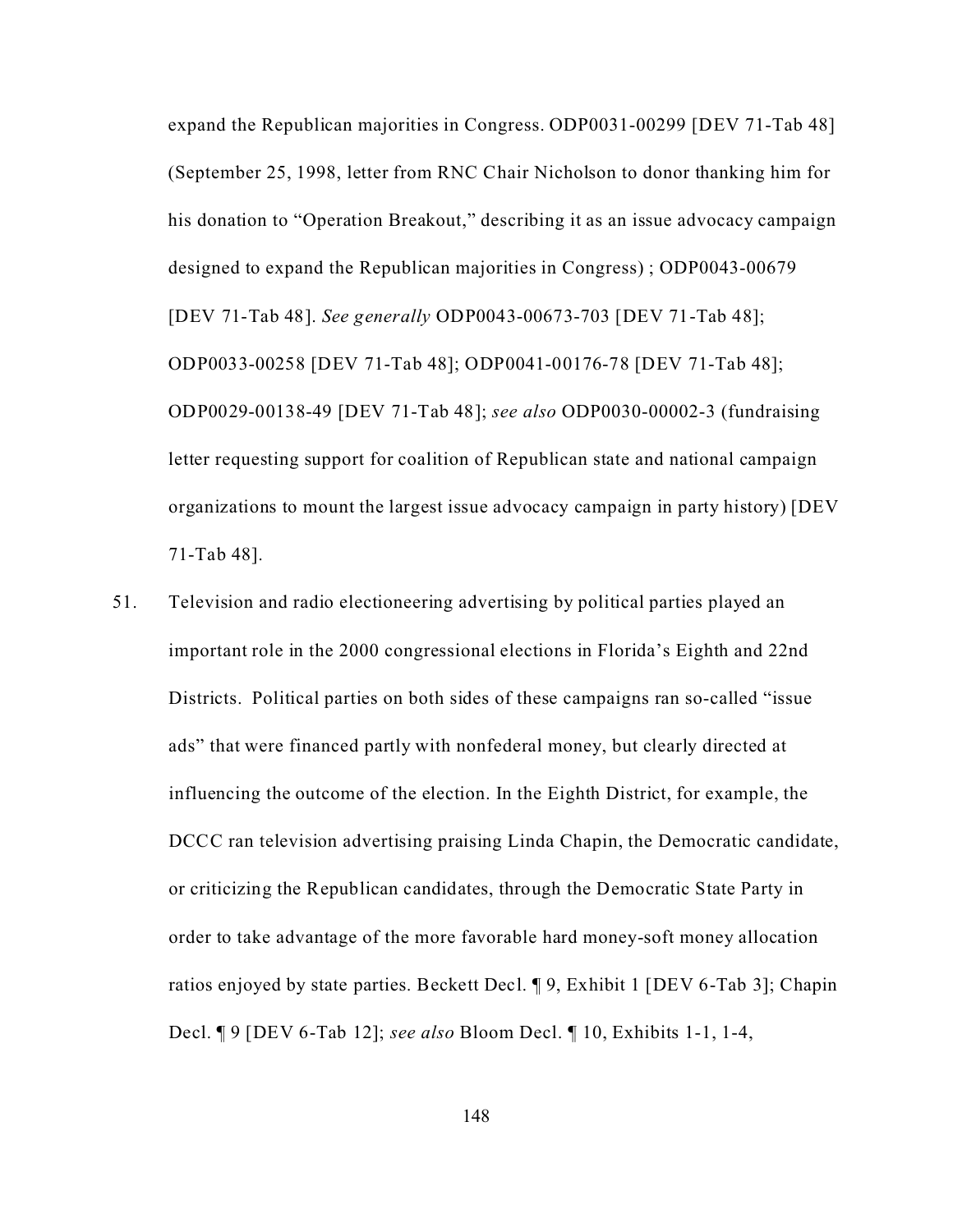(Democratic party ads in 2000 Florida 22nd congressional district race) [DEV 6-Tab 7]. The NRCC and the Florida Republican Party also ran television ads in the two months prior to the general election, most of which criticized Chapin's record or positions, and which witnesses testify were clearly intended to influence the election results. Chapin Decl. ¶ 10 Exhibit 2 [DEV 6-Tab 12]; Beckett Decl. ¶ 10 Exhibit 2 [DEV 6-Tab 3]; Pennington Decl. ¶ 14 Exhibit 3 [DEV 8-Tab 31]; *see also* Bloom Decl. ¶ 11 Exhibit 2 (Republican party ads in 2000 Florida 22nd district congressional race) [DEV 6-Tab 7].

52. For example, one so-called "issue ad" stated the following:

Announcer: Linda Chapin. Hard on taxpayers. Soft on convicts. Chapin raised taxes on your utilities, pushed to raise the county sales tax and even tried raising your property tax. Meanwhile, hard time in the county jail turned into "Chapin time." Where convicts received cable tv and lounged on padded furniture in carpeted cells. Chapin's County Commission ran this soft jail . . . a jail she called a "national model." Ask Chapin why she's hard on taxpayers and soft on convicts.

Chapin Decl. Exhibit 2; Chapin Decl. ¶ 10; Beckett Decl. ¶ 10; Pennington Decl. ¶ 14.

## **The RNC's Involvement in Nonfederal Activities**

53. The RNC also undertakes activities exclusively in connection with state and local elections. RNC General Counsel Josefiak testified that "given the RNC's statebased structure, it is not surprising that the RNC actually focuses many of its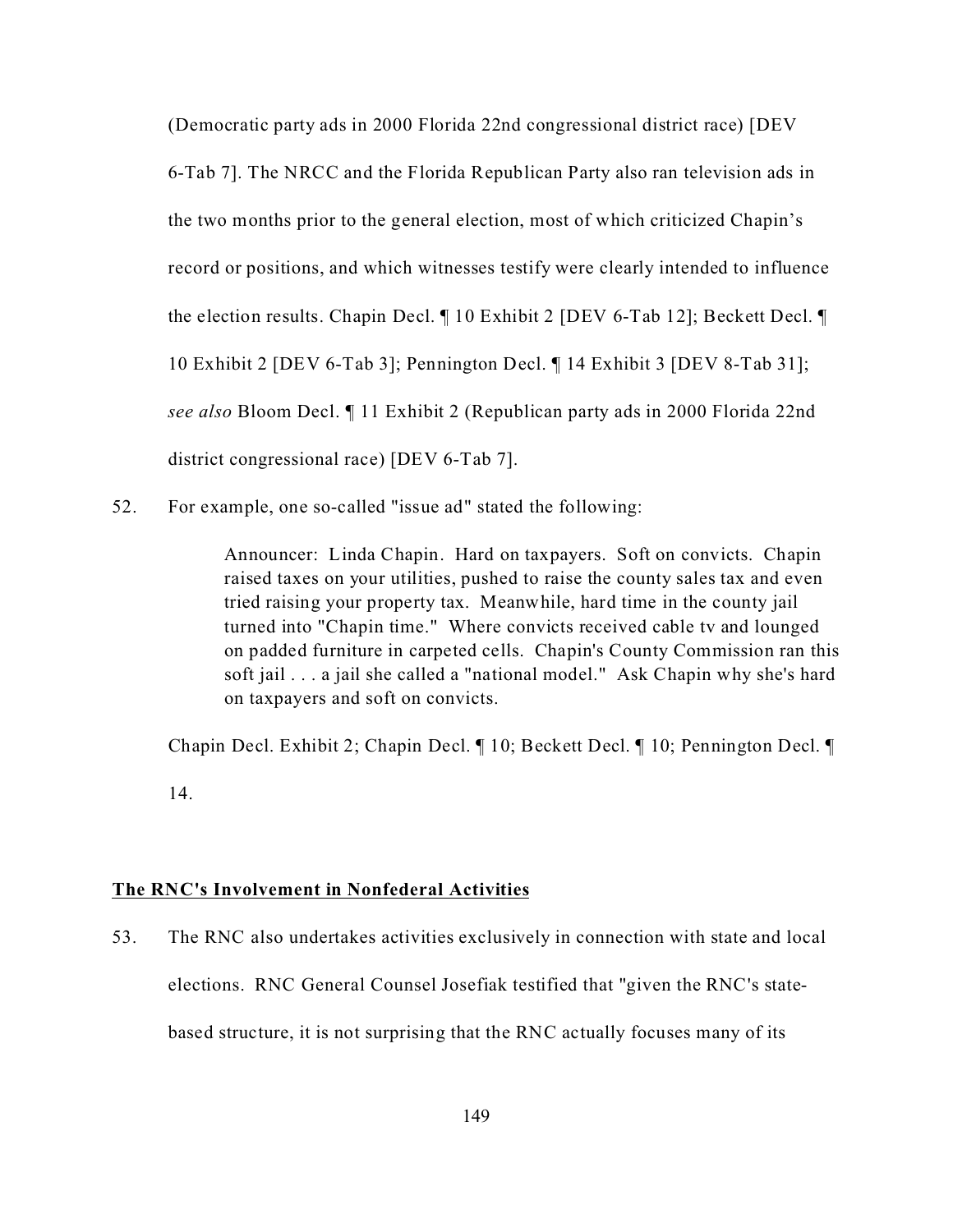resources on purely state and local election activity. This frequently involves significant resources to grassroots activities, some of which exclusively benefit state and local candidates." Josefiak Decl. ¶ 19.

- 54. Testimony by RNC officials states that for elections in which there is a federal candidate on the ballot, the RNC still funds the training state and local candidates, contributes to state and local candidate campaign committees, and supports getout-the-vote activities.
- 55. In 2000 the RNC donated approximately \$5.6 million in nonfederal funds to state and local candidates. Josefiak Decl. ¶ 61.
- 56. The RNC devotes resources to state and local political activities during federal election years even when the federal races are not competitive in a particular state in the hopes of influencing a gubernatorial race (as in California in 2002 and Indiana in 2000). Josefiak Decl. ¶ 62 (testifying that "the RNC sometimes devotes significant resources toward states with competitive gubernatorial races even though the races for federal offices are less competitive"); Peschong<sup>173</sup> Decl.  $\P\P$  4, 8-9 (stating that "the RNC typically provides a very substantial share of the funding of state victory programs," which are "programs designed to support the entire Republican ticket, and frequently place more emphasis on high profile statewide races than on federal races, especially when no federal candidate is running

 $173$  John Peschong is the RNC's Regional Political Director for the Western Region. Peschong Decl. ¶ 1.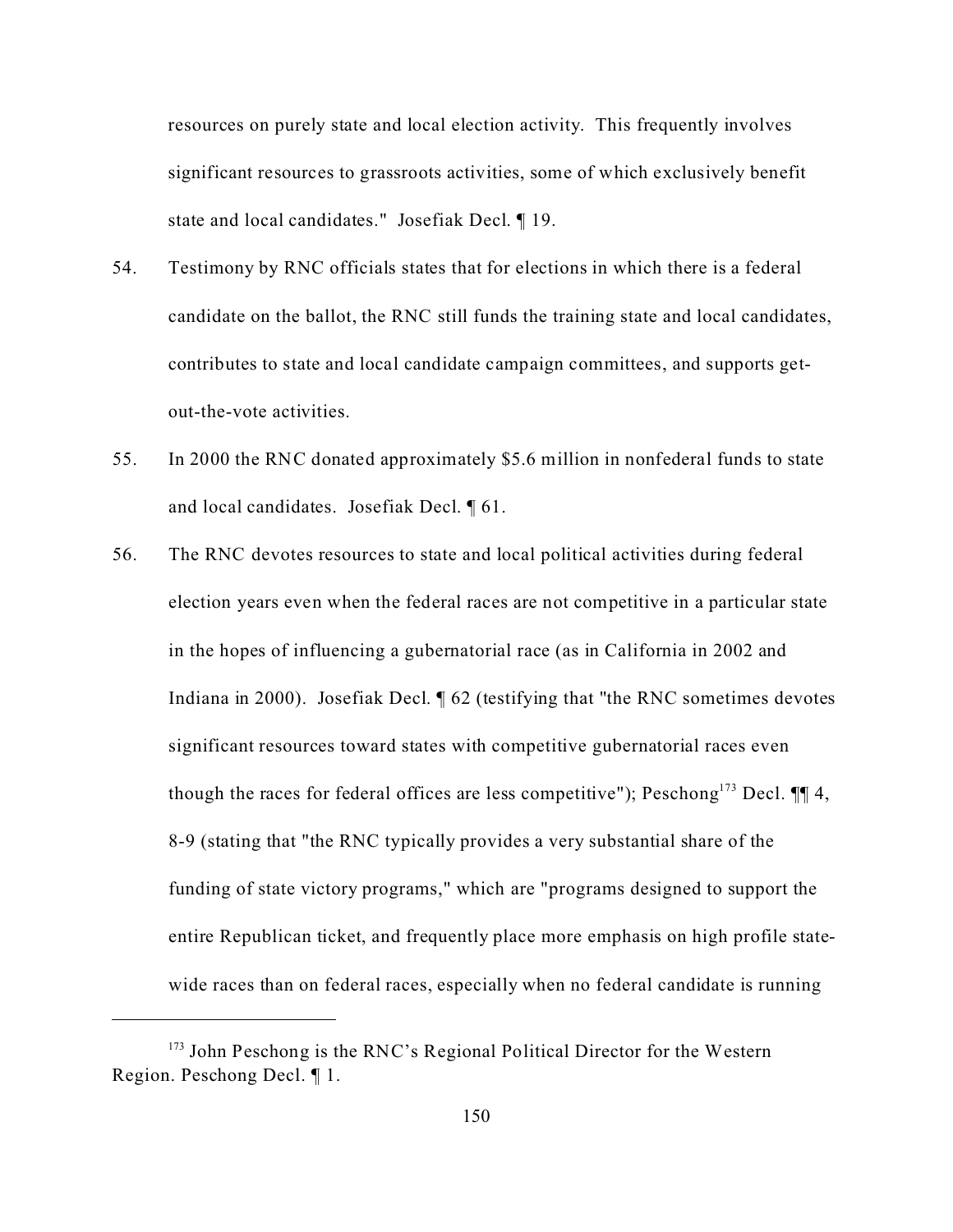state-wide.").In 2000, according to Josefiak, most observers believed that Indiana was a "safe" state for George Bush and that it also did not have a competitive Senate race. Nevertheless, the RNC "committed significant resources to the state in hopes of influencing the gubernatorial race." Josefiak Decl. ¶ 62.

- 57. For elections in which there is *no* federal candidate on the ballot, the RNC frequently trains state and local candidates, contributes to state and local candidate campaign committees, funds communications calling for the election or defeat of state and local candidates, and supports get-out-the-vote activities. *See* Banning Decl. ¶ 28(a); Josefiak Decl. ¶¶ 19, 41-59; La Raja Decl. ¶ 14; *cf.* Bok<sup>174</sup> Cross Exam. at 34-35.
- 58. Five States—Kentucky, Louisiana, Mississippi, New Jersey and Virginia—hold elections for state and local office in odd-numbered years when there are normally no federal candidates on the ballot. *See* Josefiak Decl. ¶ 41. Likewise, numerous cities—including Houston, Indianapolis, Los Angeles, Minneapolis and New York City—hold mayoral elections in odd-numbered years. *See id*.; Erwin<sup>175</sup> Decl.  $\P$  5; Green Reb. Decl. App. C at 10 (GOTV study conducted on 2001 elections in Bridgeport, Columbus, Detroit, Minneapolis, St. Paul, and Raleigh).
- 59. For the 2001 election, an "off-year" election with no federal candidates on the

 $174$  Derek Bok is an expert for plaintiffs.

<sup>&</sup>lt;sup>175</sup> Ryan Erwin is the Chief Operating Officer of the CRP. Erwin Aff.  $\P$  1.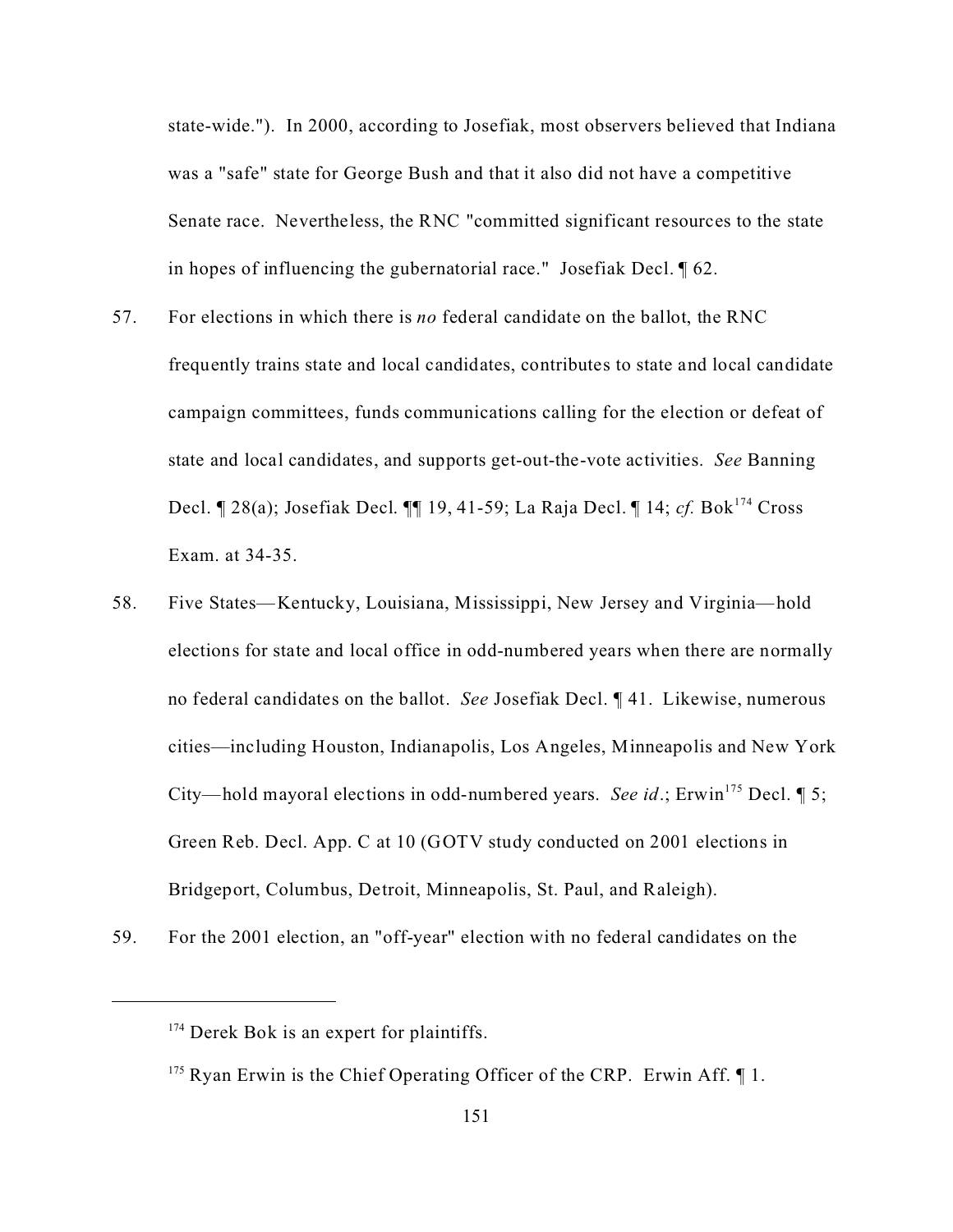ballot, the RNC spent more than \$15.6 million in nonfederal funds on state and local election activity through contributions to state and local candidates, transfers to state parties, and direct spending. *See* Banning Decl. ¶ 28(a). In the last two offyear elections combined, the RNC spent over \$21 million in nonfederal funds to support state and local election activity, not including substantial commitments of staff time and other resources. *Id.* This includes over \$9.5 million in direct contributions to state and local candidates, over \$10 million dollars to state parties, and over \$1 million dollars in direct expenditures. *Id.*; *see also* Duncan<sup>176</sup> Decl. ¶ 14-15 (discussing RNC contributions to state and local races); Josefiak Decl. ¶¶ 19, 41-59 (discussing RNC electoral activity when no federal candidates appear on the ballot); Cross Exam. of Defense Expert Mann at 71 (agreeing that donations gubernatorial candidate in an odd-numbered year is not something that is intended to affect a federal election); La Raja Expert Report ¶ 15.For example, the RNC contributed approximately \$500,000 to the Republican gubernatorial candidate in Virginia in 1999. La Raja Decl. ¶ 14(b).

- 60. Until BCRA's effective date the RNC maintained twelve nonfederal accounts, known as RNSEC accounts. *See* Banning Decl. ¶¶ 6, 17.
- 61. Because of the variations among state campaign finance laws, the RNC set up

<sup>&</sup>lt;sup>176</sup> Robert Duncan is a Member of the RNC from the State of Kentucky. At the time the RNC's Complaint in this case was filed, he served as Treasurer of the RNC, but as of July 2002 he became its General Counsel. Duncan Decl. ¶ 1.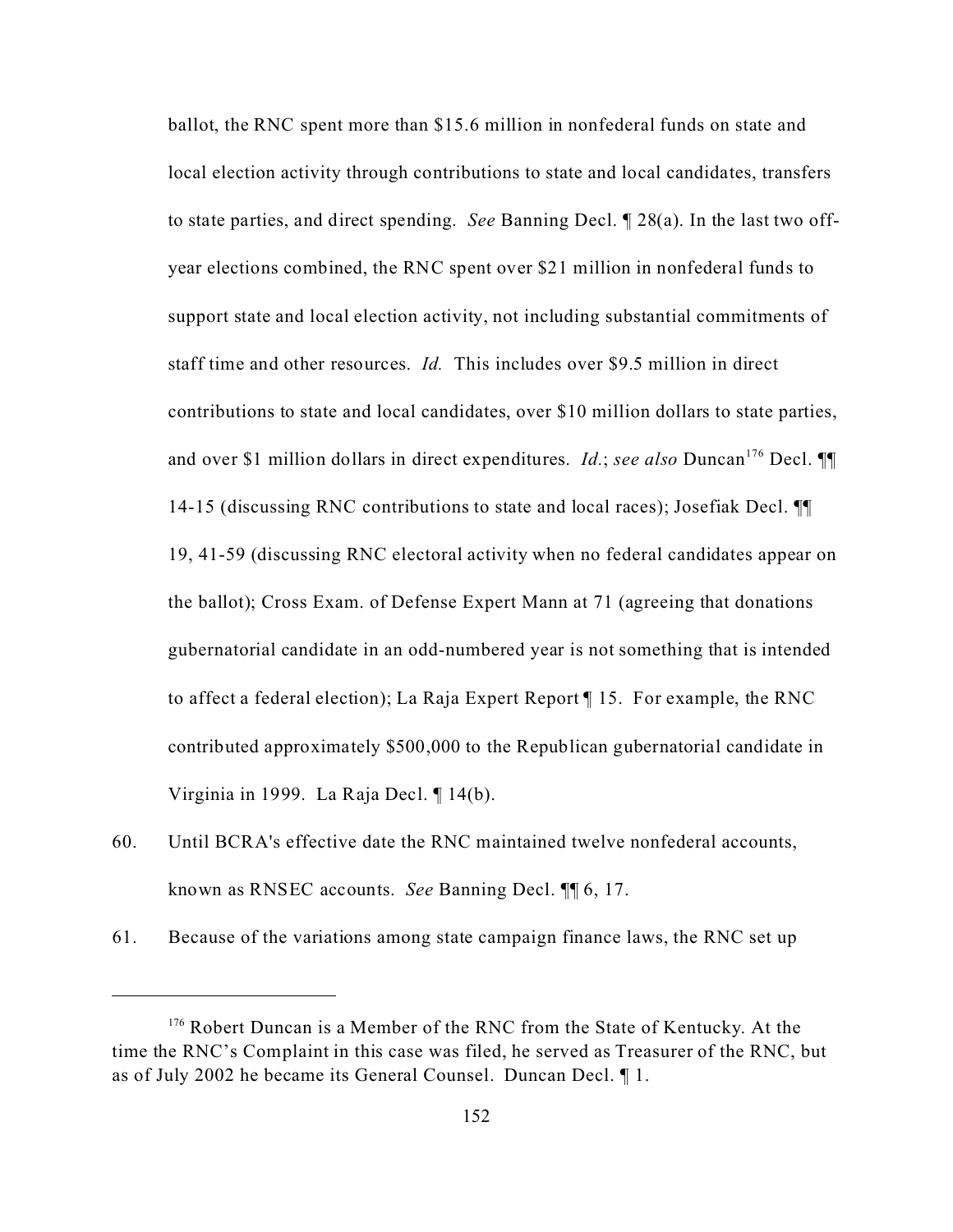different rules to govern each RNSEC account according to the type and amount of contributions that could be deposited therein and the type of disbursements that could be made therefrom. *See id*. ¶ 7.

- 62. Some RNSEC accounts were reserved for corporate funds, which were used to make contributions or expenditures in states permitting the use of such funds in connection with state and local elections. *See id.* ¶ *8*.
- 63. Other RNSEC accounts were reserved for individual funds, which were used to make contributions or expenditures in states not permitting the use of corporate funds in connection with state and local elections. *See id*. ¶ 10.
- 64. Still other RNSEC accounts held funds raised and spent pursuant to the unique legal requirements of particular states; the RNC set up state-specific RNSEC accounts for California, Massachusetts, Michigan, Missouri, New York, North Carolina, and Rhode Island. *See id*. ¶¶ 11-12, 17.

#### **The RNC's Involvement in "Mixed" Activities**

65. Prior to the effective date of BCRA the RNC also engaged in "mixed" activities—that is, activities that *indirectly* influence both federal and state or local elections (e.g., administrative overhead, genuine issue ads, nonbroadcast party building communications, state redistricting litigation, training for state party officials, and generic voter registration and get-out-the-vote activities). As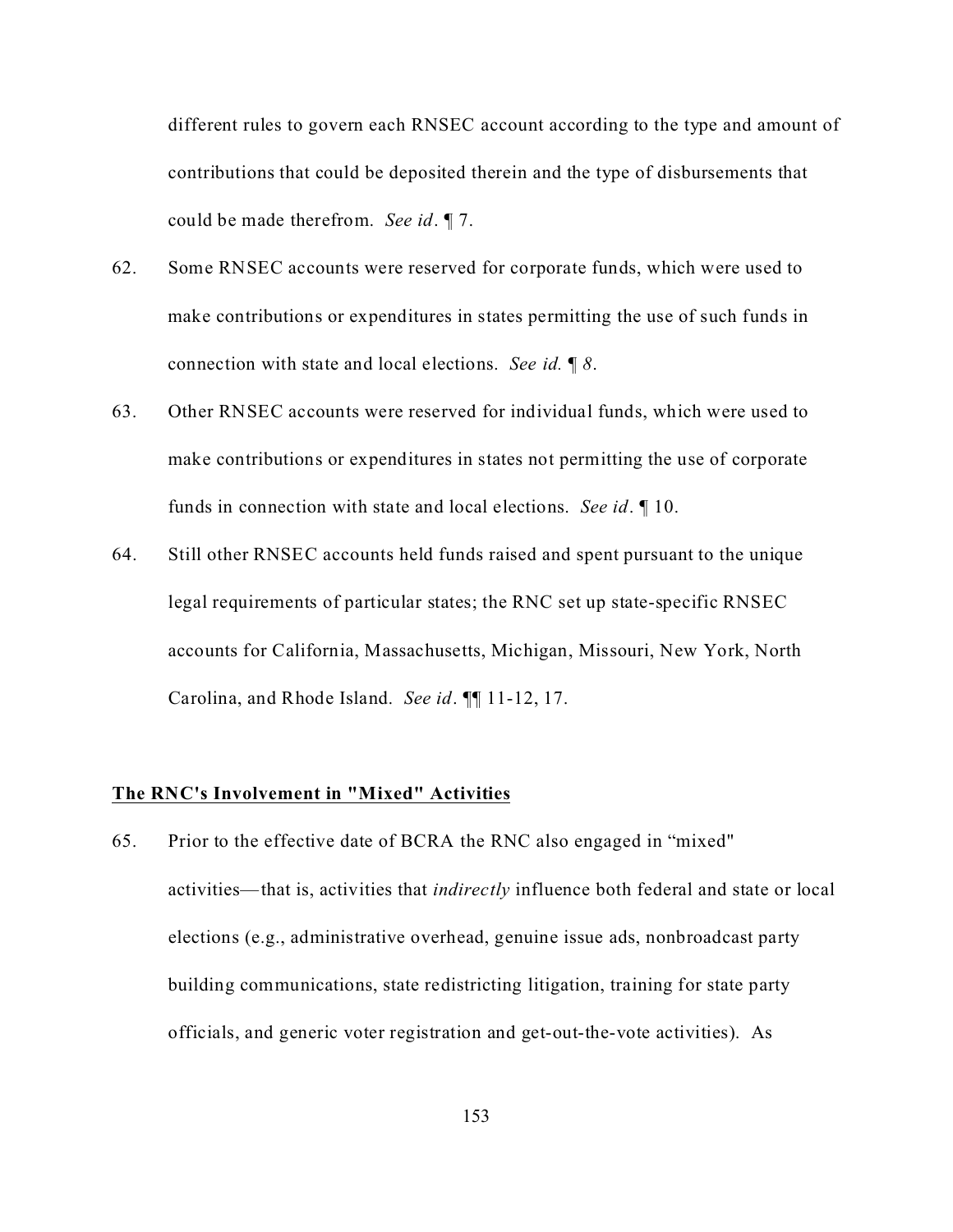required by the FEC, the RNC paid for these activities with a combination of federal and nonfederal funds.

- 66. The FEC historically allowed the RNC to pay for its administrative overhead—including salaries, benefits, equipment, and supplies for party operations at RNC headquarters in Washington, D.C.—with a mix of federal and nonfederal funds. *See* Banning Decl. 1 27; *see also* Bowler<sup>177</sup> Decl. 1 15.
- 67. "During the 2000 election cycle, the RNC spent \$35.6 million of nonfederal funds and \$52.9 million of federal funds on administrative overhead." Banning Decl. ¶ 27. "Administrative overhead includes the operating costs of RNC facilities, such as utility bills and maintenance, fundraising costs, and routine expenses for travel and supplies. Administrative overhead also includes the salaries of RNC employees." *Id.*; *see also* Bowler Decl. ¶ 15 (stating that allocation is required for administrative expenses like rent, utilities, and salaries).
- 68. The RNC regularly broadcasts ads for the purpose of influencing an issue or policy. *See, e.g.,* Josefiak Decl. ¶ 91(e); La Raja Decl. ¶ 16(b) ("Political parties use nonfederal money to develop and disseminate political me sages.").
- 69. According to Josefiak: "The RNC seeks to educate the public about the positions for which the Republican Party stands." Josefiak Decl. ¶ 91(e).
- 70. According to Josefiak: "The RNC is currently airing a 60-second radio spot

 $177$  Kathleen Bowler is the Executive Director of the CDP. Bowler Decl.  $\P$  1.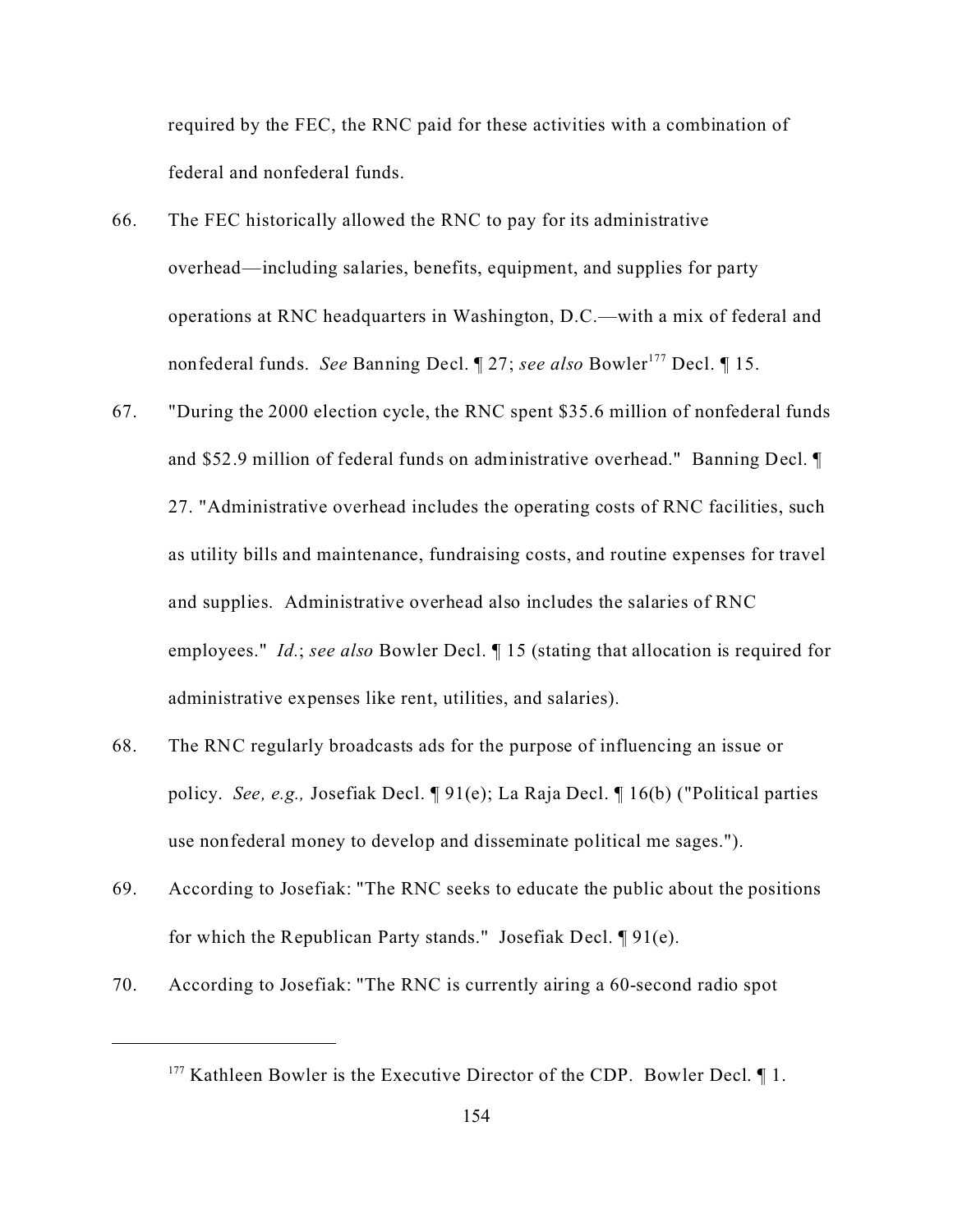entitled 'Leave No Child Behind.' This genuine issue advertisement, which

features a man and a woman discussing education issues, states the following:

Male: Every child can learn . . . Female: . . . and deserves a quality education in a safe school. Male: But some people say some children can't learn . . . Female: . . . so just shuffle them through. Male: That's not fair. Female: That's not right. Male: Things are changing. A new federal law says every child deserves to learn. Female: It says test every child to make sure they're learning and give them extra help if they're not. Male: Hold schools accountable. Because no child should be in a school that will not teach and will not change. Female: The law says every child must be taught to read by the 3rd grade. Because reading is a new civil right. Male: President Bush's No Child Left Behind Law. Female: The biggest education reform and biggest increase in education funding in 25 years. Male: Republicans are working for better, safer schools . . . Female: . . .so no child is left behind. Male: That's right . . . Republicans. Anncr: Learn how Republican education reforms can help your children. Call . . . . Help President Bush and leave No Child Behind.

The advertisement mentions President Bush's name for the purpose of identifying

the precise proposal supported by the Republican Party ('President Bush's No Child

Left Behind Law'), but mentions no federal candidate currently facing reelection.

It concludes with a request that listeners call a toll-free number to learn more about

Republican education reform." Josefiak Decl. ¶ 91(e); RNC Exhibit 2428.

71. The RNC has used a mix of federal and nonfederal funds to engage in

nonbroadcast communications with its supporters. The RNC's magazine "Rising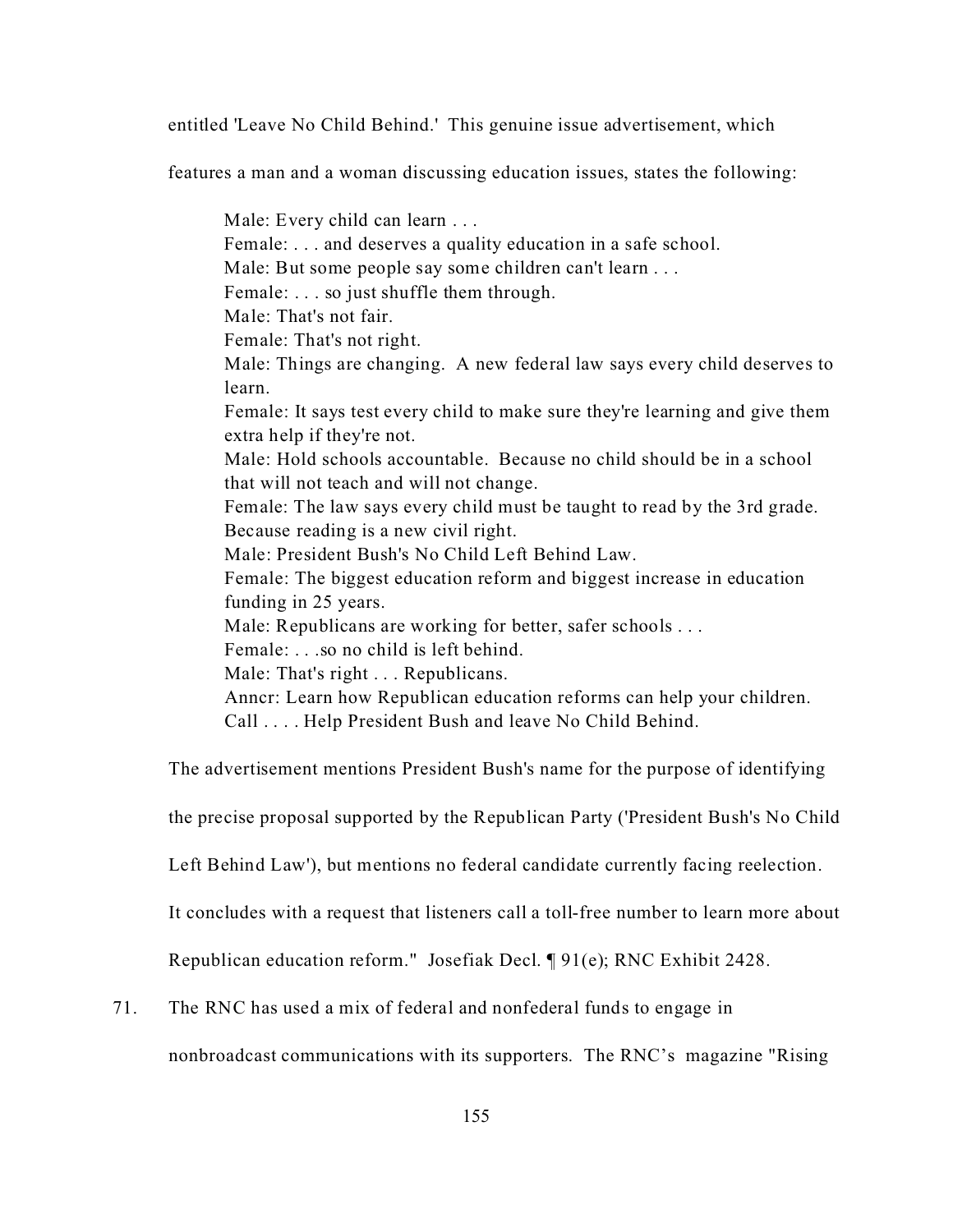Tide," is designed to provide readers with "a more in-depth education about the Republican issue agenda than is possible in the more traditional 30-second television advertisements." Josefiak Decl. ¶99; RNC Exhibit 977. Also, political parties use the internet, e-mail, and direct mail to spread their messages to adherents. *See* La Raja Expert Report ¶ 16(a); Magleby Expert Report at 42.

- 72. The RNC used a mix of federal and nonfederal funds to support redistricting efforts, including state redistricting litigation. Josefiak Decl. ¶ 74. In 2002, for example, the RNC budgeted approximately \$4.1 million on redistricting. Seventy percent of the redistricting budget was to be funded with nonfederal money. Banning Decl. ¶ 28(i). The RNC spends more overall on state legislative redistricting than on congressional redistricting. Josefiak Decl. ¶ 74.
- 73. The RNC has used a mix of federal and nonfederal funds to conduct training seminars for Republican candidates, party officials, activists and campaign staff, many of whom are involved in state and local campaigns and elections. Topics included grassroots organizing, fundraising and compliance with campaign finance regulations. During the 2000 election cycle at least 10,000 people attended RNCsponsored training sessions, including 117 "nuts and bolts" seminars on grassroots organizing and get-out-the-vote activities. During the same cycle the RNC spent \$391,000 in nonfederal funds and \$671,000 in federal funds on such training and support. *See* Banning Decl. ¶ 28(c); *see also* La Raja Expert Report at 11 (parties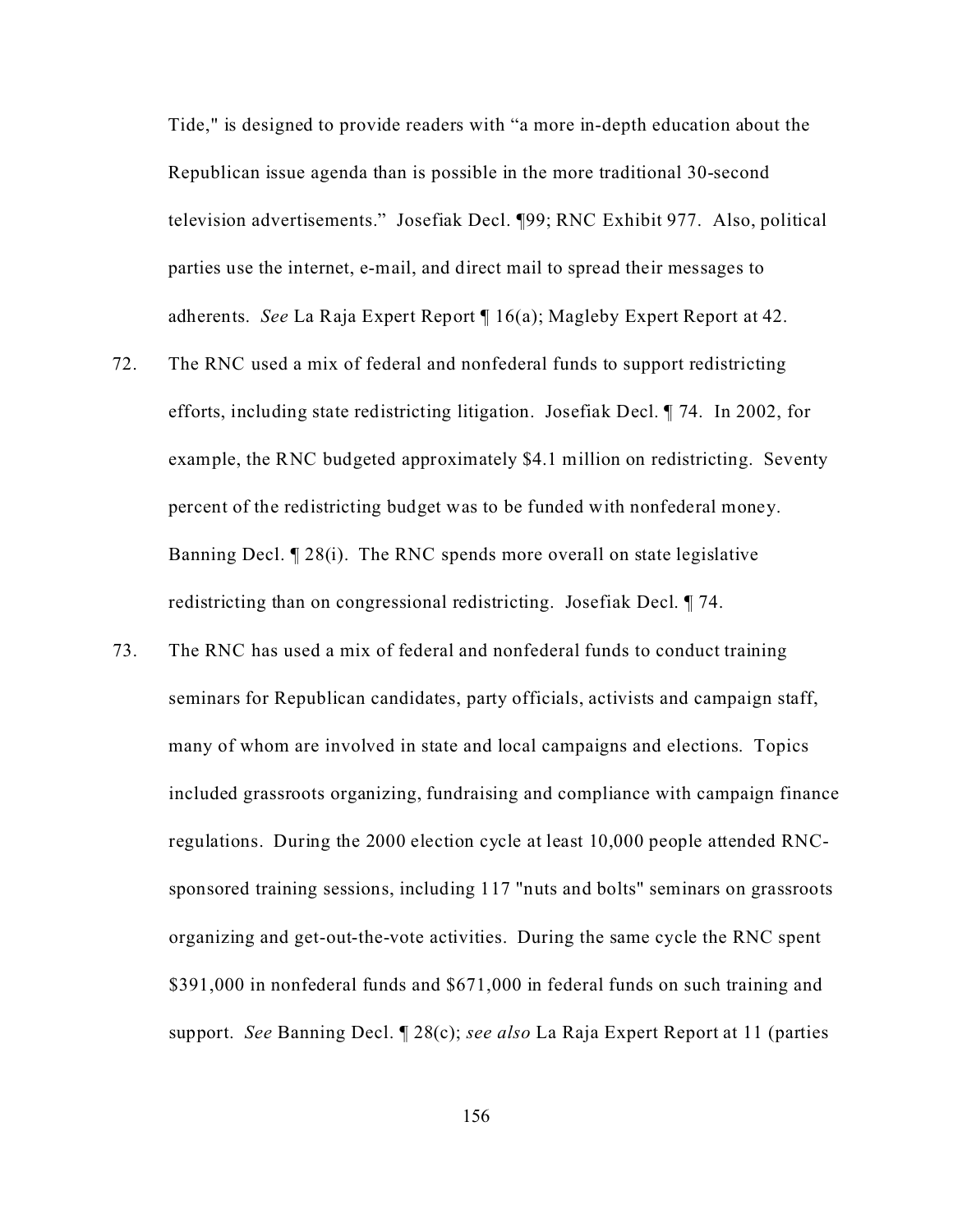"help candidates by training them and their campaign staff," support which "can make an important difference in whether a candidate chooses to run for office, particularly in an era of cash-intensive campaigning that requires skillful application of advanced campaign technologies").

- 74. The RNC has used a mix of federal and nonfederal funds to support interstate cooperation on state issues among Republican state and local activities. For example, the RNC provided \$100,000 of seed money for the formation of a Republican state attorneys general association that focuses on state issues. RNC Exhibit 978; *see also* Josefiak Decl. ¶¶ 82-84. In addition, during the 2000 election cycle the RNC spent \$199,000 in nonfederal funds and \$33,500 in federal funds on state and local governmental affairs. *See* Banning Decl. ¶ 28(b).
- 75. The RNC has used a mix of federal and nonfederal funds to support efforts to increase minority involvement and membership in the Republican Party. During the 2000 election cycle, for example, the RNC spent \$1,211,000 in nonfederal funds and \$2,163,000 in federal funds on support of allied groups and minority outreach. *See id*. ¶ 28(e).
- 76. Pursuant to FECA and FEC regulations in force prior to BCRA's effective date, the RNC paid for mixed activities using a predetermined "allocation" formula for federal and nonfederal funds. Josefiak Decl. ¶ 23 ("Since the FEC has long recognized that the RNC is heavily involved in activities at the federal and state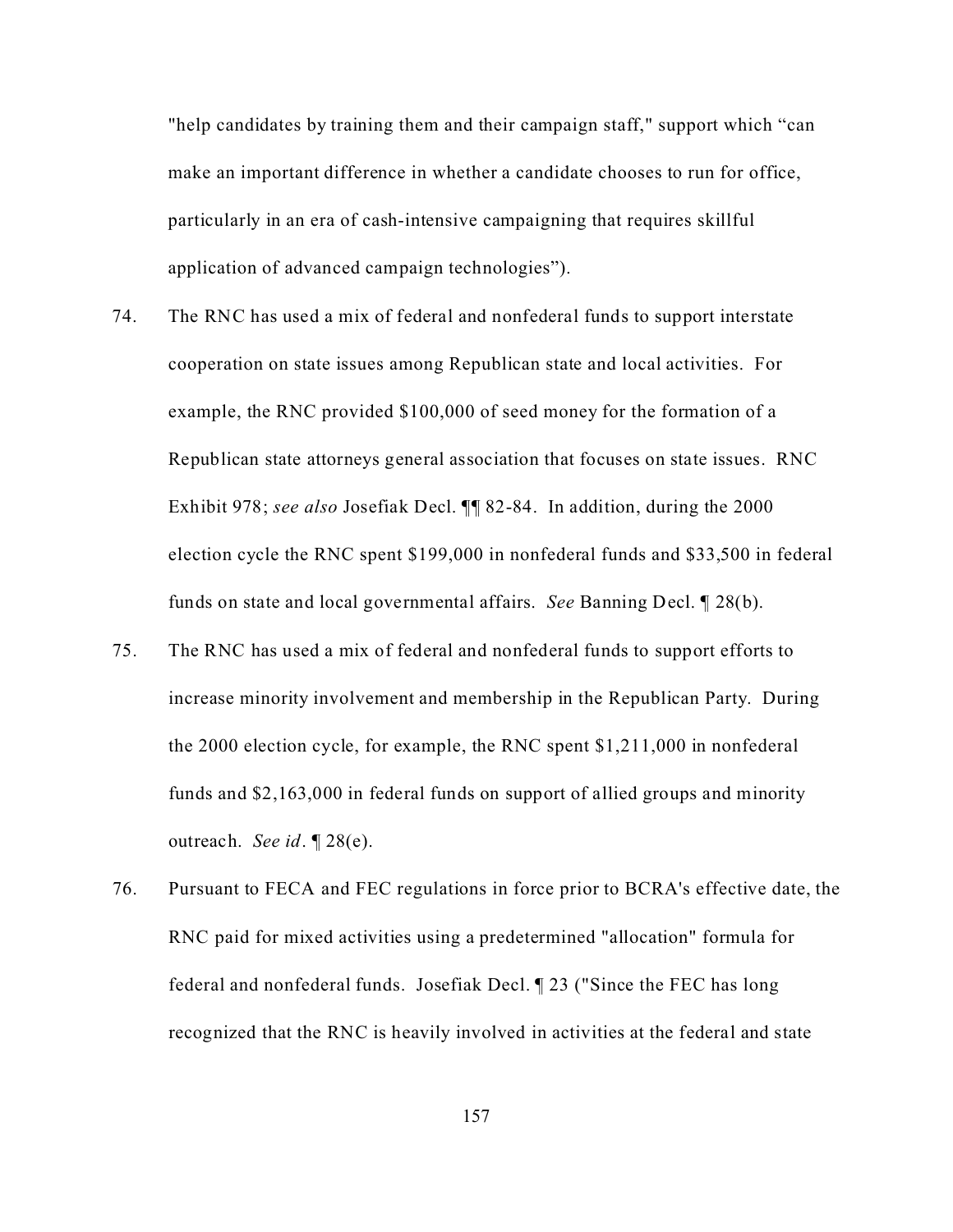levels, the RNC has historically paid for its overhead using an allocation, or 'split,' between federal and nonfederal funds: activities that are purely federal are paid for with 100% federal funds; activities that are purely state or local are paid for with 100% nonfederal funds; and activities that relate to both federal and state elections are paid for with a combination of federal and nonfederal funds.").

- 77. During presidential election years national party committees were required to pay for their mixed activities with at least 65 percent in federal funds. *See* 11 C.F.R. §  $106.5(b)(2)(i)$  (2001).
- 78. During nonpresidential election years national party committees were required to pay for their mixed activities with at least 60 percent in federal funds. *See id*. at §  $106.5(b)(2)(ii)$ .

# **The RNC's Assistance to State and Local Parties for Nonfederal and Mixed Activities**

- 79. Prior to BCRA's effective date the RNC also provided financial and fundraising assistance to state and local candidates and parties through a variety of means. *See* B. Shea<sup>178</sup> Decl. ¶¶ 32-40; Josefiak Decl. ¶¶ 63-72; Banning Decl. ¶ 28.
- 80. During the 2000 election cycle the RNC made transfers of approximately \$129 million—\$93.2 million in nonfederal funds and \$35.8 million in federal funds—to state and local parties. *See* Press Release, FEC, National Party Transfers to

<sup>&</sup>lt;sup>178</sup> Beverly Shea is the RNC's Finance Director. Shea Decl. ¶ 1.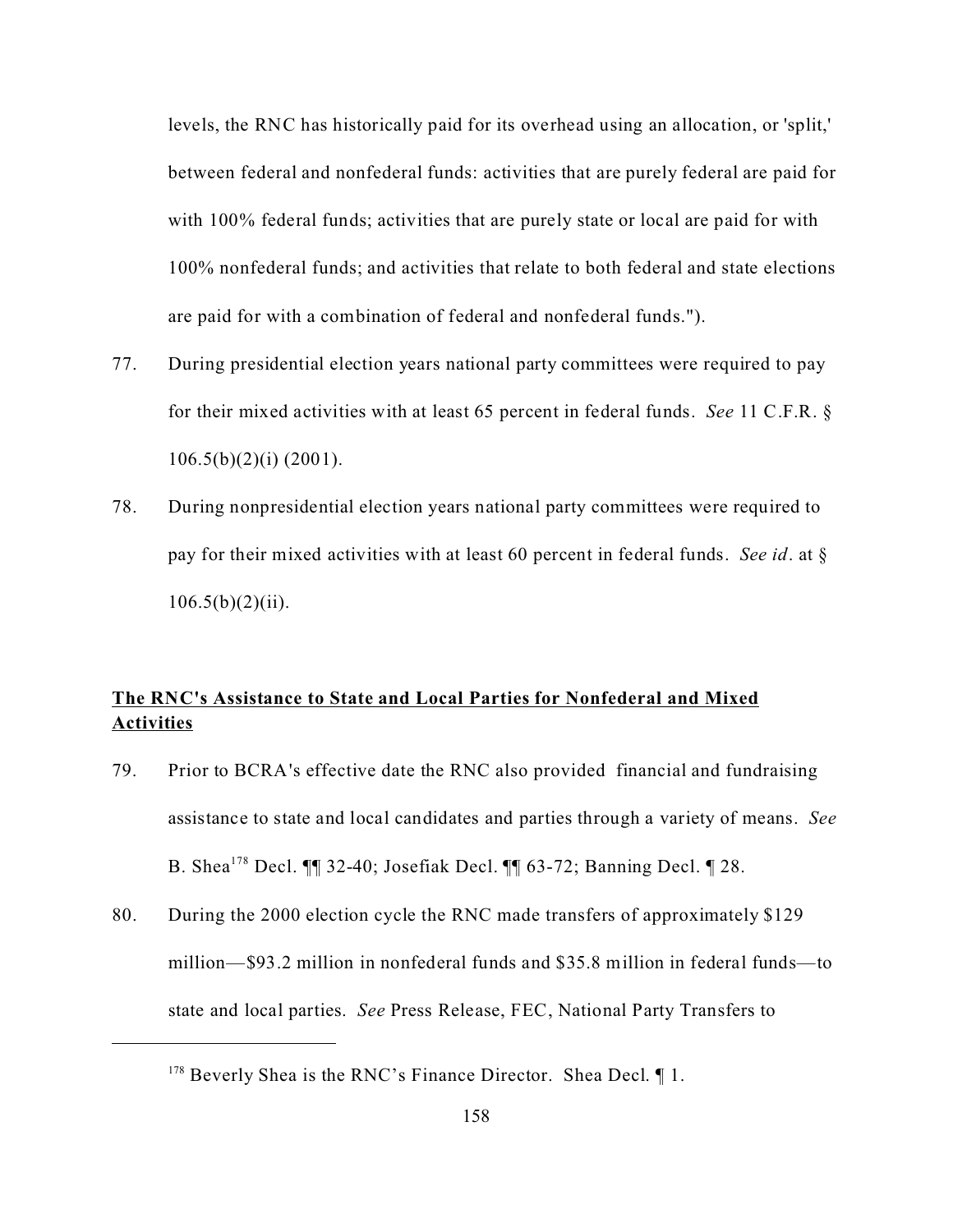State/Local Committees: January 1, 1999 to December 31, 2000, *available at* http://www.fec.gov/press/051501partyfund/tables/nat2state.html.

- 81. The RNC helped state and local parties through donor list exchanges; joint fundraising events; promotion of state party fundraising events; facilitating contributions from interested donors; providing matching incentives to encourage state parties to develop their in-house fundraising capabilities through the RNC's "Finance PLUS" program; and devoting personnel to state party fundraising needs. *See* Dendahl<sup>179</sup> Decl. ¶ 10; Duncan Decl. ¶ 13; Josefiak Decl. ¶ 44, 65-72; B. Shea Decl. ¶¶ 32-40; *see also* La Raja Expert Report ¶ 12(b) (discussing national party support for state parties generally).
- 82. RNC officers have sent fundraising letters on behalf of state and local candidates even during off-years. *See, e.g.,* Josefiak Decl. RNC Exhibit 292 (RNC 0332976) (fundraising letter signed by Deputy RNC Chairman Jack Oliver on behalf of Bret Schundler's New Jersey gubernatorial campaign); Josefiak Decl. RNC Exhibit 1162 (fundraising letter signed by Haley Barbour on behalf of George Allen's Virginia gubernatorial campaign); RNC Exhibit 1766 (fundraising letter signed by Haley Barbour on behalf of New Jersey Republican Party); Feingold Dep. Exhibit 12 [JDT Vol. 6] (fundraising letter from Jim Nicholson on behalf of Norm Coleman's Minneapolis mayoral campaign).

 $179$  John Dendahl is the State Chairman of the Republican Party of New Mexico. Dendahl Decl. ¶ 1.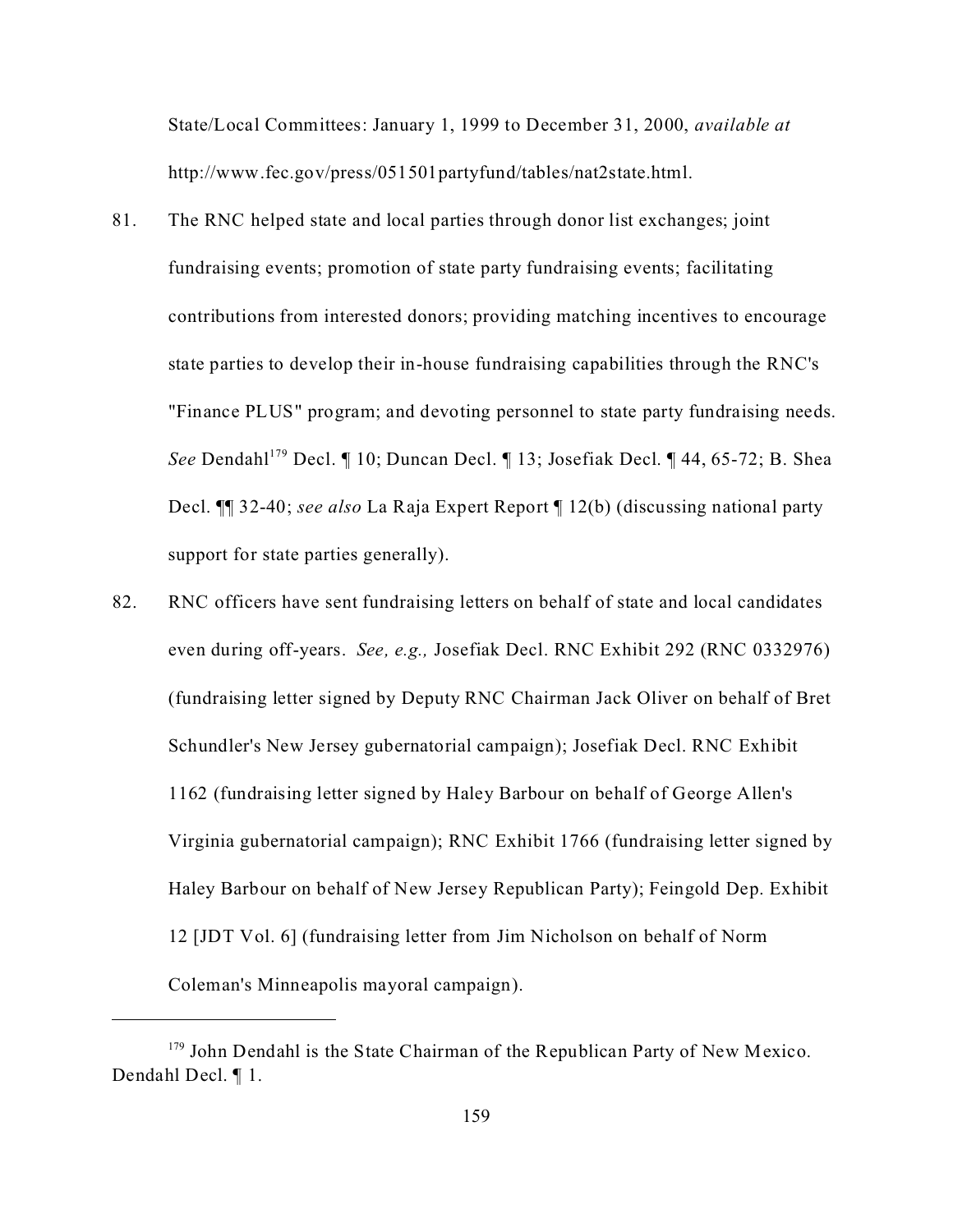- 83. RNC officers have been involved in helping state and local parties and candidates raise money in accordance with state and federal law.
- 84. After becoming Chairman of the RNC in February 2002, Marc Racicot made 82 trips to 67 cities in 36 states in his capacity as Chairman. "The majority of these trips have had significant fundraising components to them." Josefiak Decl. ¶ 70.
- 85. RNC Co-Chairwoman Ann Wagner and Deputy Chairman Jack Oliver respectively made 31 and 33 trips. "The majority of these trips have had significant fundraising components to them." *See id*.
- 86. Robert Duncan, current General Counsel and former Treasurer of the RNC, was actively involved in fundraising activities for the Republican Party of Kentucky and for Kentucky state candidates. Since 1992 when he became a member of the RNC, Duncan has sponsored a reception to support the reelection of a Kentucky state senator and he also hosted and attended numerous fundraising dinners in support of the Kentucky Republican Party. Duncan Decl. **11** 5-6.
- 87. RNC support has been used by state and local parties to engage in voter registration, get-out-the-vote, and generic grassroots organizing. *See* Banning Decl. ¶ 31.
- 88. "RNC transfers of non-federal funds to the state parties play a critical role in subsidizing the activities of the state parties. The state parties depend on these funds to pay for everything from their own administrative overhead to voter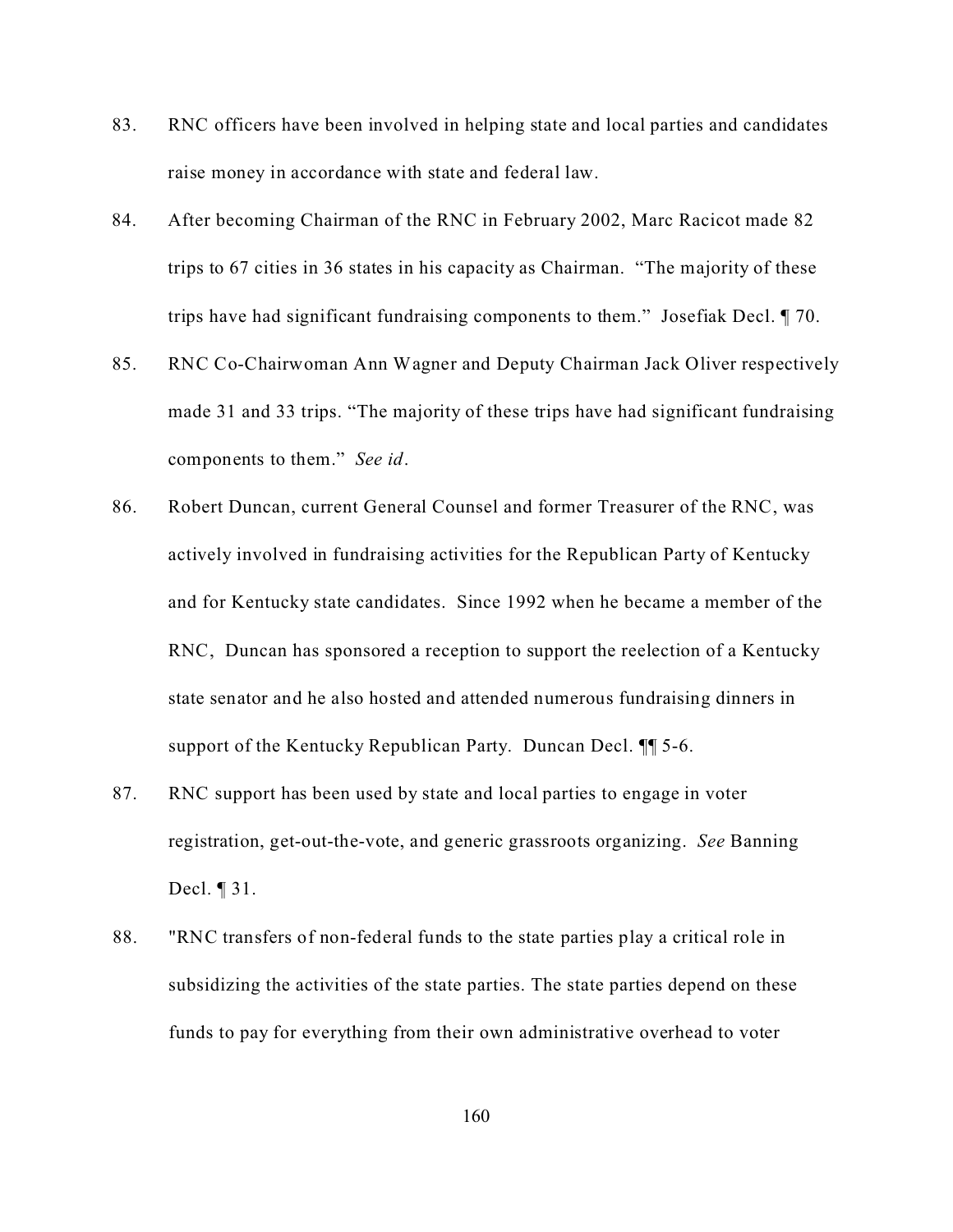mobilization, grass roots organizing, and media." Banning Decl. ¶ 31; *see also* Duncan Decl. ¶¶ 11-12.

- 89. The RNC also helped state and local parties fundraise for these voter mobilization efforts. *See* Josefiak Decl. <sup>[1]</sup> 63, 65-72; Benson<sup>180</sup> Decl. <sup>1</sup> 10 ("[T]he Republican national party committees also assists [the Colorado Republican Party] in raising money for these party building programs.").
- 90. Evidence presented shows that the RNC cooperates and works closely with state and local political parties to support the entire Republican platform and ticket at the federal, state, and local levels.
- 91. Both sides' experts agree that "relationships among local, state, and national organizations have strengthened in the past three decades" and they attribute the cohesion to "the role of the national parties in providing resources and expertise to lower levels of the party." La Raja Expert Report at 7 (citations omitted); *see* Mann Expert Report at 30-31 ("The relationship between the national parties and their state parties has never been closer than it is today.").
- 92. Plaintiff's expert La Raja states that cooperation among national, state, and local parties is generally healthy for American democracy:

Cohesive parties enhance electoral accountability by linking the campaigns and platforms of federal, state and local candidates. In this way, they provide voters with clear signals about what the party stands for

 $180$  Bruce Benson is Chairman of the Colorado Republican Party. Benson Decl.  $\P$ 1.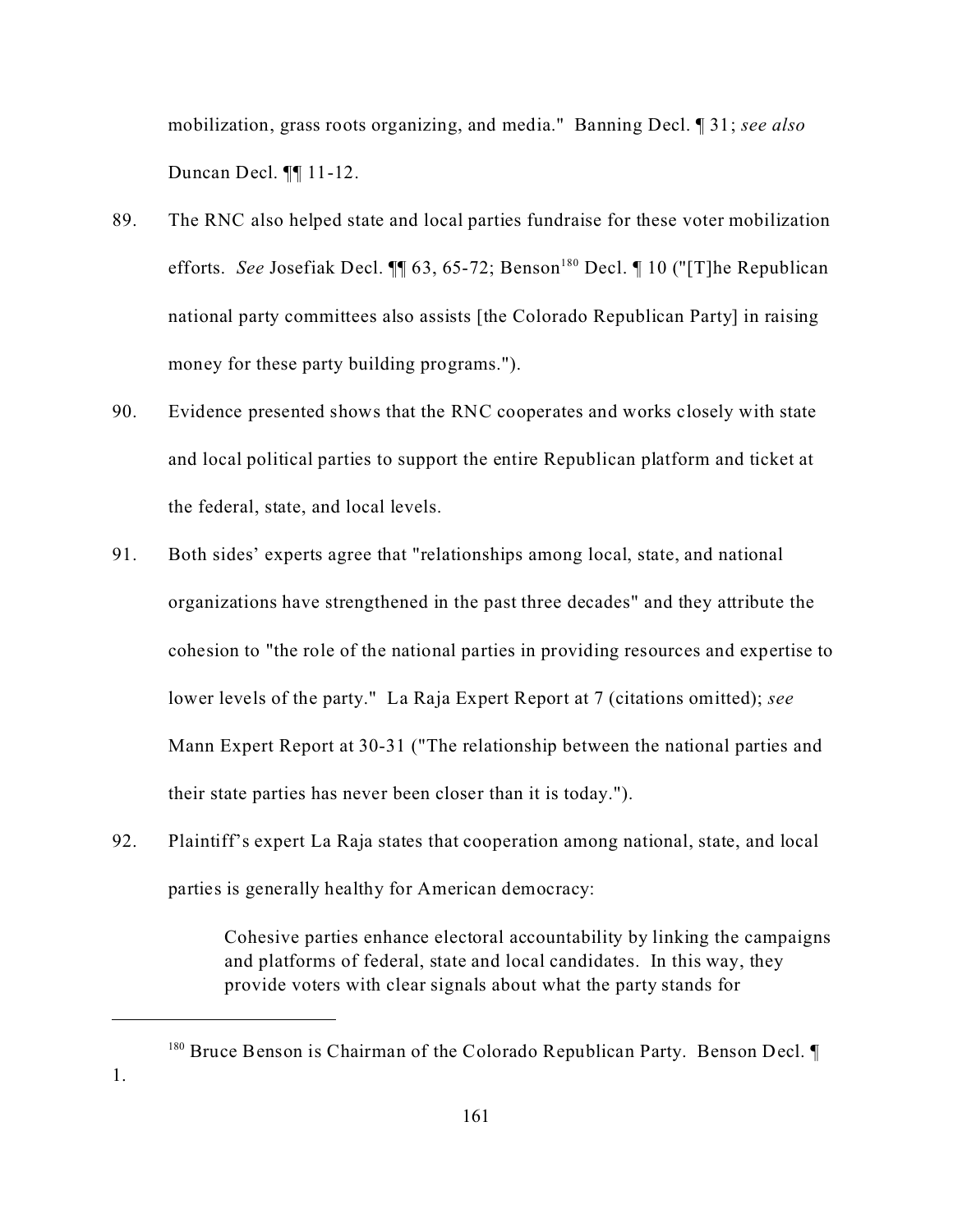collectively. The joint campaigns of political parties across federal, state and local candidates also generate electoral economies of scale that mobilize greater numbers of voters. The national parties have been catalysts for party integration because they possess the resources to coordinate such activity.

La Raja Rebuttal Report ¶ 9.

- 93. Examples of national, state, and local political parties working together are the Republican Party "Victory Plans" and the Democratic Party "Coordinated Campaigns." All levels of the Republican party structure actively participate in the design, funding, fundraising and implementation of Victory Plans, *see* Josefiak Decl. ¶¶ 26-40, just as all levels of the Democratic Party participate in the design, funding, fundraising, and implementation of Coordinated Campaigns, *see* Bowler Decl. ¶ 29.
- 94. The RNC's Victory Plans are voter contact programs designed to support the entire Republican ticket at the federal, state, and local levels. The RNC works with every state party to design, fund, and implement the Plans. *See* Benson Decl. ¶ 8; Josefiak Decl. ¶ 26; Peschong Decl. ¶¶ 4-5.
- 95. Victory Plans are formulated and implemented after extensive and continuous collaboration between the RNC and the state parties; each Plan is tailored to the unique needs of each state and designed to stimulate grassroots activism and increase voter turnout in the hopes of benefitting candidates at all levels of the ticket. Josefiak Decl. ¶¶ 25-40.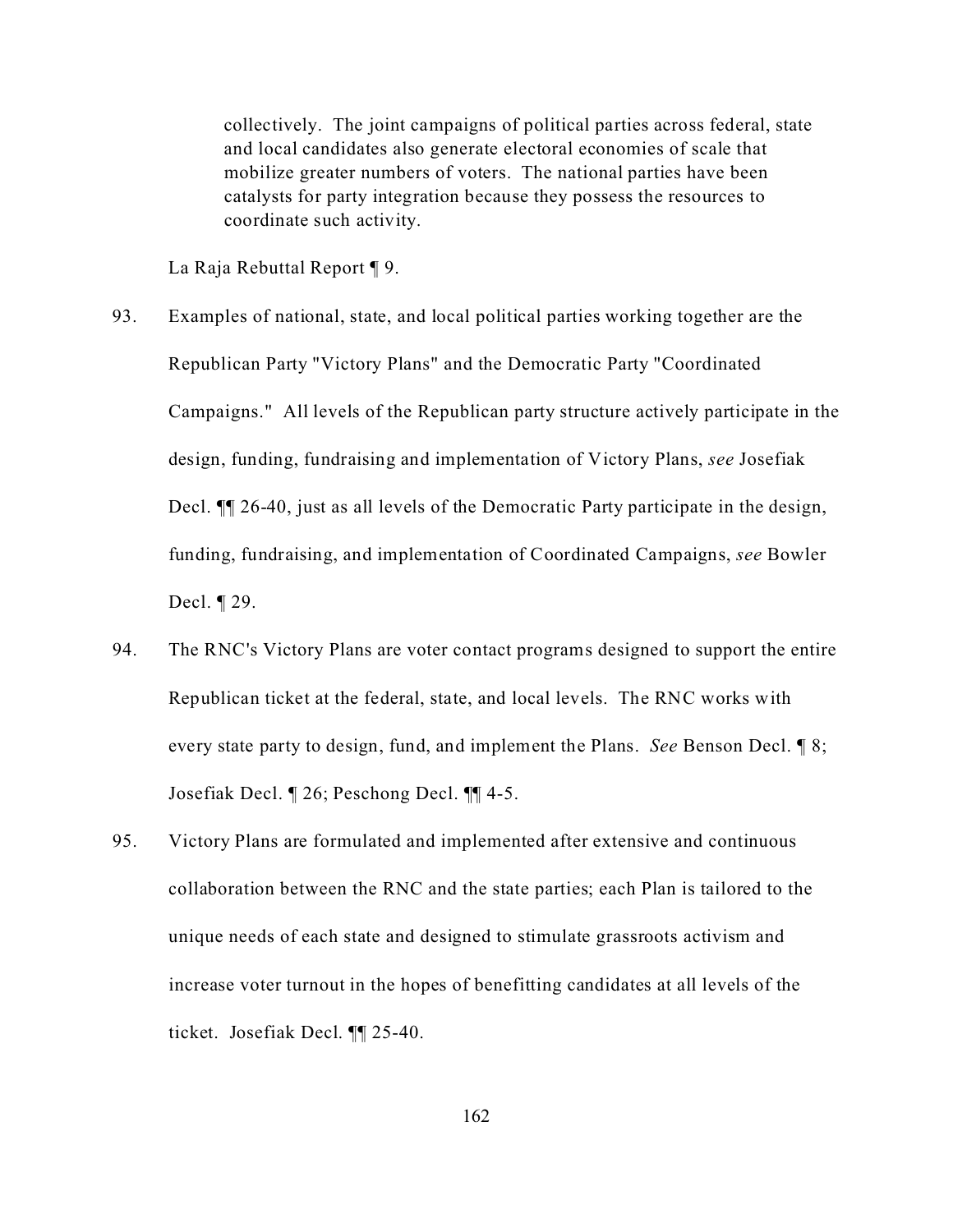- 96. In 2000 the RNC transferred approximately \$42 million to state parties to use in Victory Plan programs, 60 percent (about \$25 million) of which was nonfederal money and none of which was spent on broadcast "issue advertising." Josefiak Decl. ¶ 31.
- 97. Although Victory Plans are designed to benefit Republican candidates at the federal, state, and local levels, they often place the greatest emphasis on state and local races because in most instances there are far more state and local candidates than federal candidates on the ballot. *See* Benson Decl.  $\P$  8; Bennett<sup>181</sup> Decl.  $\P$ 17.k (stating that the average ratio of state and local candidates to federal candidates in Ohio in 2002 is 18 to 1).
- 98. "By their nature, the Victory Plans and the programs specified in them span the calendar year, not just the 60 or 120 days prior to the election." Peschong Decl. ¶ 4.
- 99. The Victory Plans generally incorporate rallies, direct mail, telephone banks, brochures, state cards, yard signs, bumper stickers, door hangers, and door-to-door volunteer activities. *Id*.

## **RNC Fundraising**

100. In 2000 the RNC raised \$99,178,295 in nonfederal funds and \$152,127,759 in

<sup>&</sup>lt;sup>181</sup> Robert Bennett has served as Chair of the Ohio Republican Party since 1988. Bennett Decl. ¶¶ 1-2.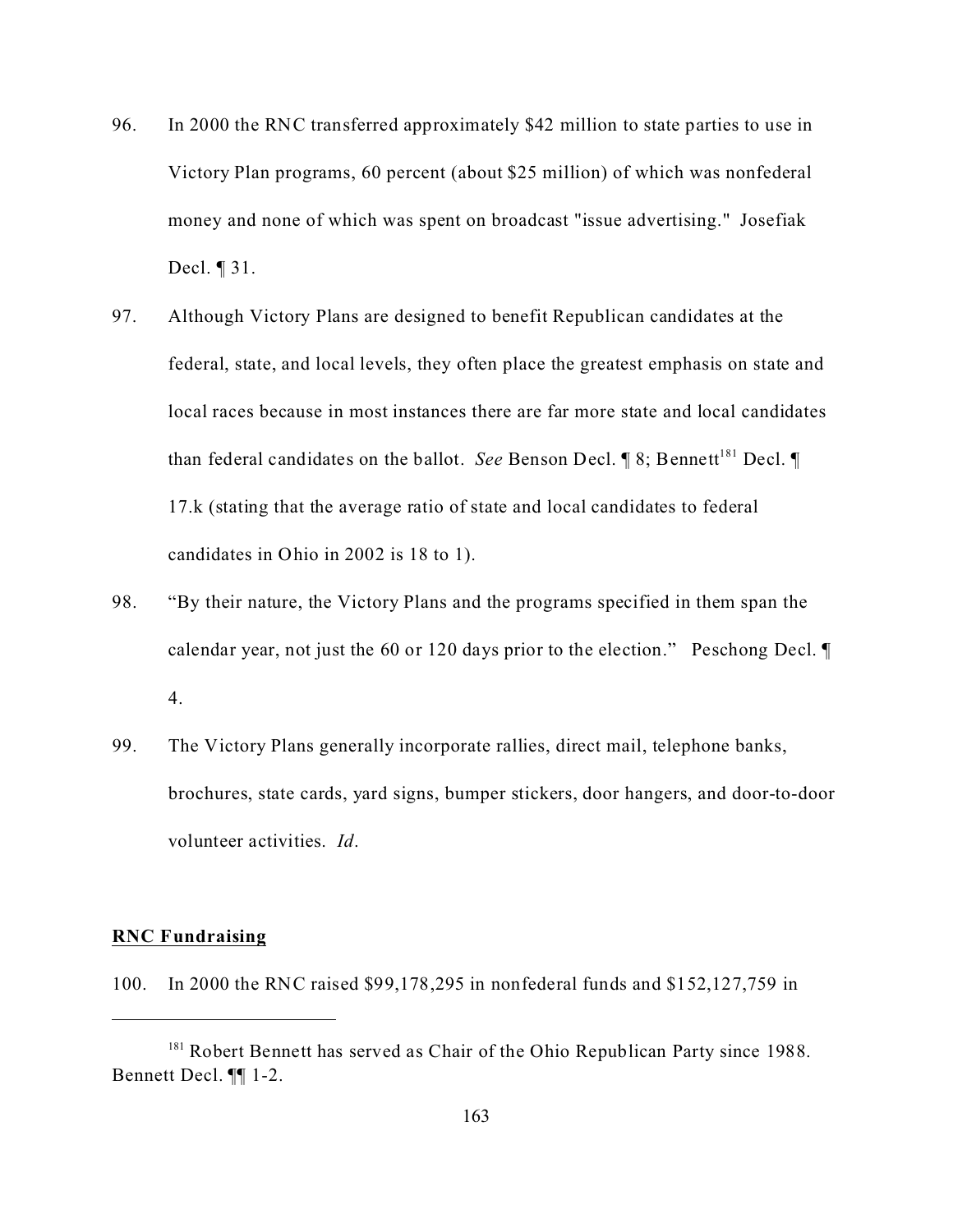federal funds. *See* Shea Decl. RNC Exhibit 2259.

- 101. The RNC engages in fundraising through direct marketing—i.e., direct mail, telemarketing and internet solicitations—and through "major donor" programs. In 2000 the RNC raised \$105,860,700 through direct marketing and \$146,929,900 through major donor programs. B. Shea Decl. ¶ 7. In 2001 the RNC raised \$56,117,600 through direct marketing and \$25,909,700 through major donor programs. *See id*.
- 102. On average, 60 percent of the total amount the RNC raises each year is obtained through direct marketing. *See id*.; Knopp<sup>182</sup> Decl.  $\P$  5. Ms. Knopp testifies that she has observed that direct marketing messages that "perform the best are those that emphasize the Republican Party's core political philosophy of lower taxes and less government and the RNC's important role in federal and state elections. In short, the RNC's fundraising success depends on its appeal to persons desiring to associate with its governing philosophy." Knopp Decl. ¶ 25.
- 103. "Major donors" are defined by the RNC as individuals who give \$1,000 or more per year. *See* B. Shea Decl. ¶ 6. In Ms. Shea's experience, like its smaller donors, the RNC's major donors are most responsive to appeals based on the RNC's ideology. *See id.* ¶¶ 23-24. The RNC has six major programs: the President's Club is designed to raise federal contributions of \$1,000 per person or \$2,000 per couple

<sup>&</sup>lt;sup>182</sup> Janice Knopp is the RNC's Deputy Director of Finance/Marketing Director. Knopp Decl. ¶ 1.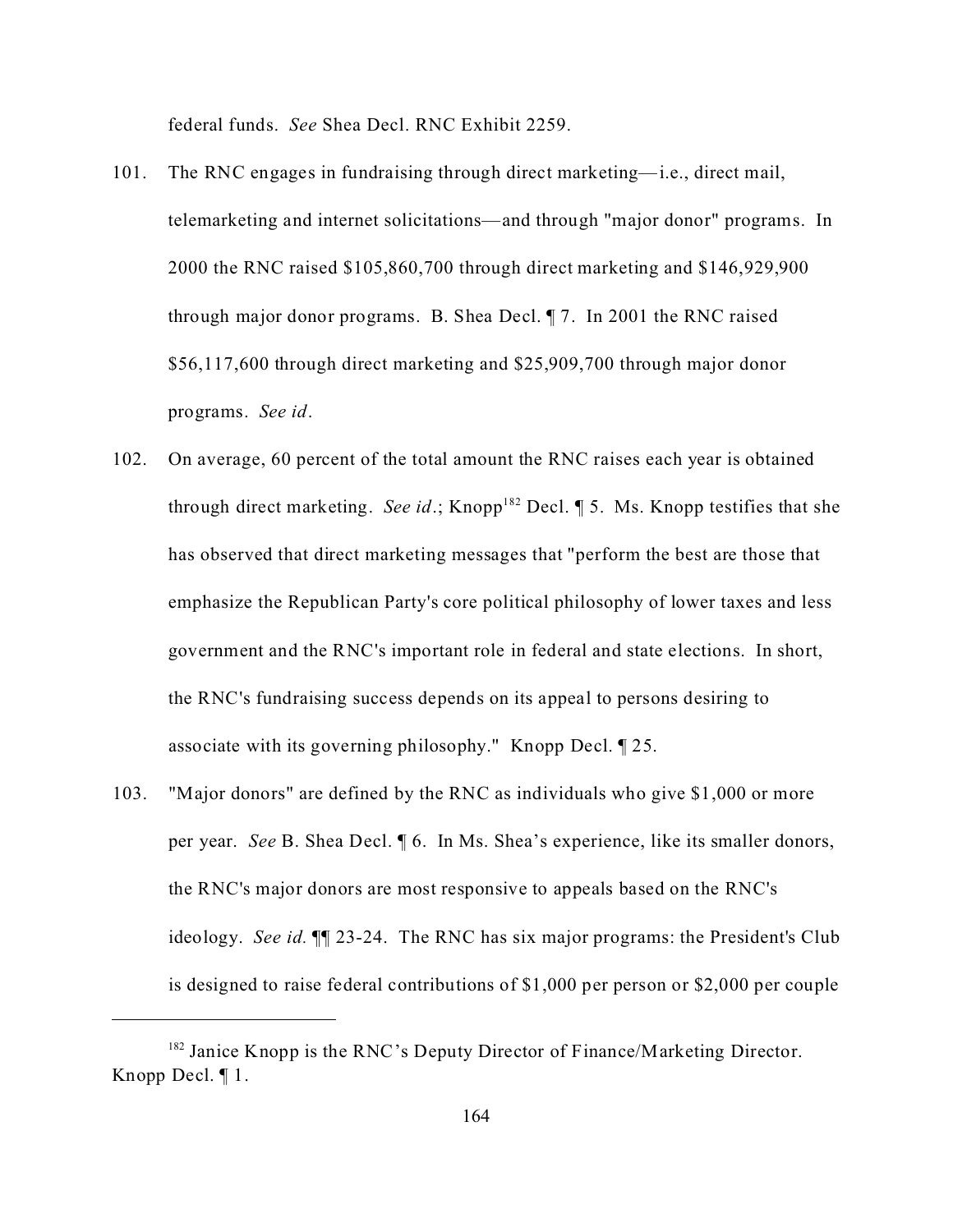per year, *see id.* ¶ 14.b; the Chairman's Advisory Board is designed to raise federal or nonfederal contributions of \$5,000 per year, *id.* ¶ 14.c.; the Eagles program, the RNC's oldest major donor program, is designed for members who either contribute \$15,000 in federal funds or donate \$20,000 in nonfederal funds per year, *id.* ¶ 14.d; the Majority Fund is directed at PACs that donate \$15,000 in either federal or nonfederal funds per year, *id.* ¶ 14.e; Team 100 is designed for members who donate \$100,000 in nonfederal funds upon joining and then donate \$25,000 in each of three subsequent years, *id.* ¶ 14.f; and the Regents program is designed for members who give an aggregate amount of \$250,000 in nonfederal funds per twoyear election cycle, *id* ¶ 14.g*.* In addition, every four years the RNC establishes a special "Presidential Trust," designed for contributions of \$20,000 in federal funds. *See id.* ¶ 15.

- 104. Over the last nine years the average donation to the RNC, including both federal and nonfederal funds, has been approximately \$57. Knopp Decl. ¶ 5; RNC Exhibit 2430.
- 105. In 2000 the RNC raised the majority of its nonfederal money from individuals—not corporations—and the average corporate donation of nonfederal funds is significantly lower than the average individual donation. In 2000, for example, the average corporate donation on nonfederal funds was \$2,226, while the average individual donation of nonfederal funds was \$10,410. Knopp Decl. ¶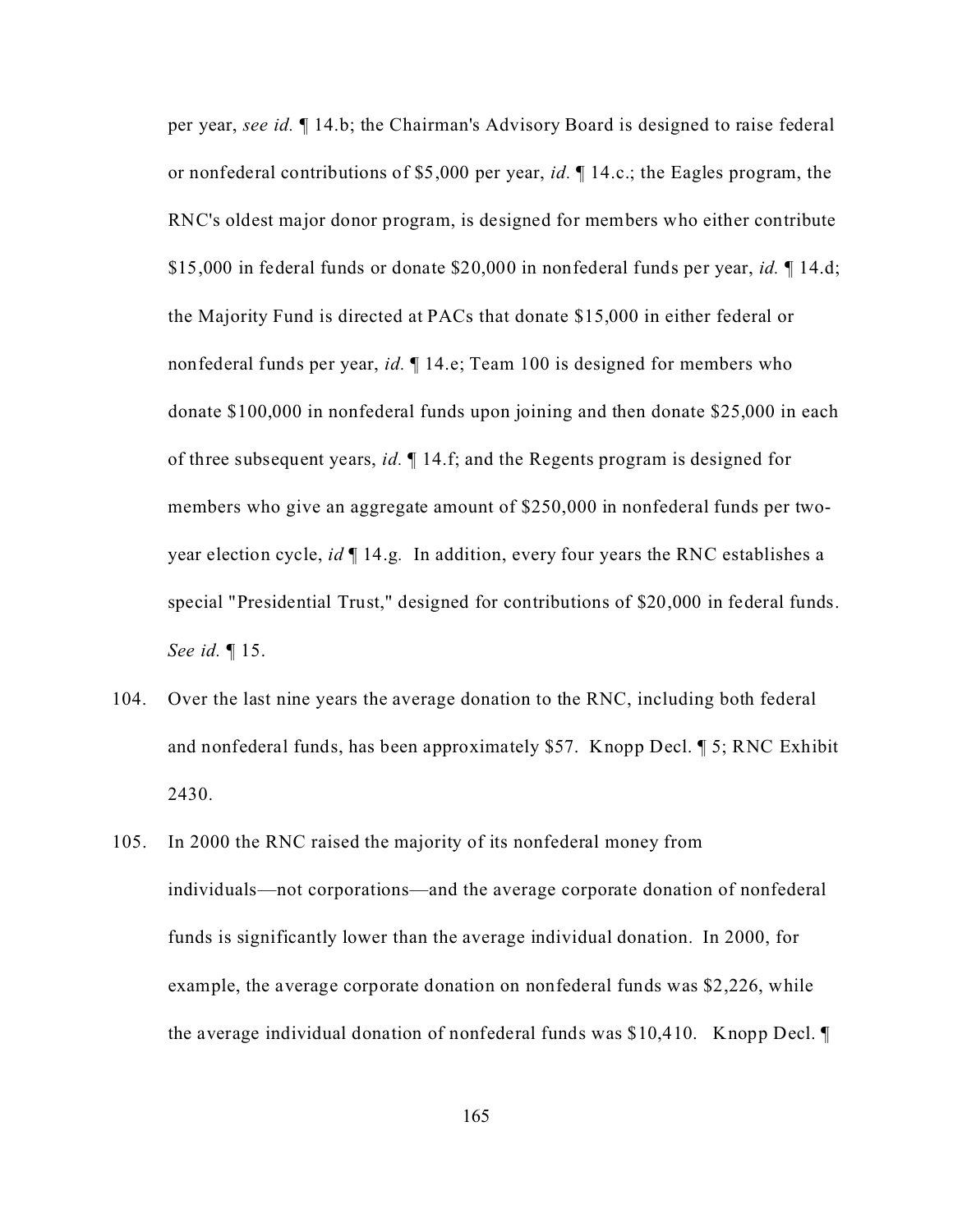9. Knopp further testifies that in the 2000 election cycle the RNC raised \$65 million in nonfederal funds from individuals, and \$51 million from corporations. Id.<sup>183</sup> However, it should be noted that out of the top 50 soft money donors to both parties combined, thirty-five corporations gave 11.4 percent (\$29,447,350) of all nonfederal money received by the Republican national committees in the 2000 election cycle. *See* Mann Expert Report at tbl. 6.

## **The California Democratic Party ("CDP") and the California Republican Party ("CRP")**

- 106. The CDP and the CRP each maintain a federal committee registered with the FEC. In turn, the federal committee maintains a federal account, contributions to which comply with FECA's source-and-amount limitations and reporting requirements. *See* Bowler Decl.  $\P$  9; Morgan<sup>184</sup> Aff.  $\P$  3.
- 107. The CDP and the CRP are each registered as political party committees in accordance with California law. Each maintains a nonfederal account into which contributions permissible under California law are deposited. The parties' nonfederal campaign activities are subject to direct regulation by the California

 $183$  These figures, including the corporation/individual breakdown, apparently do not include approximately \$134 million in donations to Republican national committees aside from the RNC.

<sup>&</sup>lt;sup>184</sup> Timothy Morgan is the Republican National Committeeman from California, elected by the state central committee of the CRP. Morgan Aff. ¶ 1.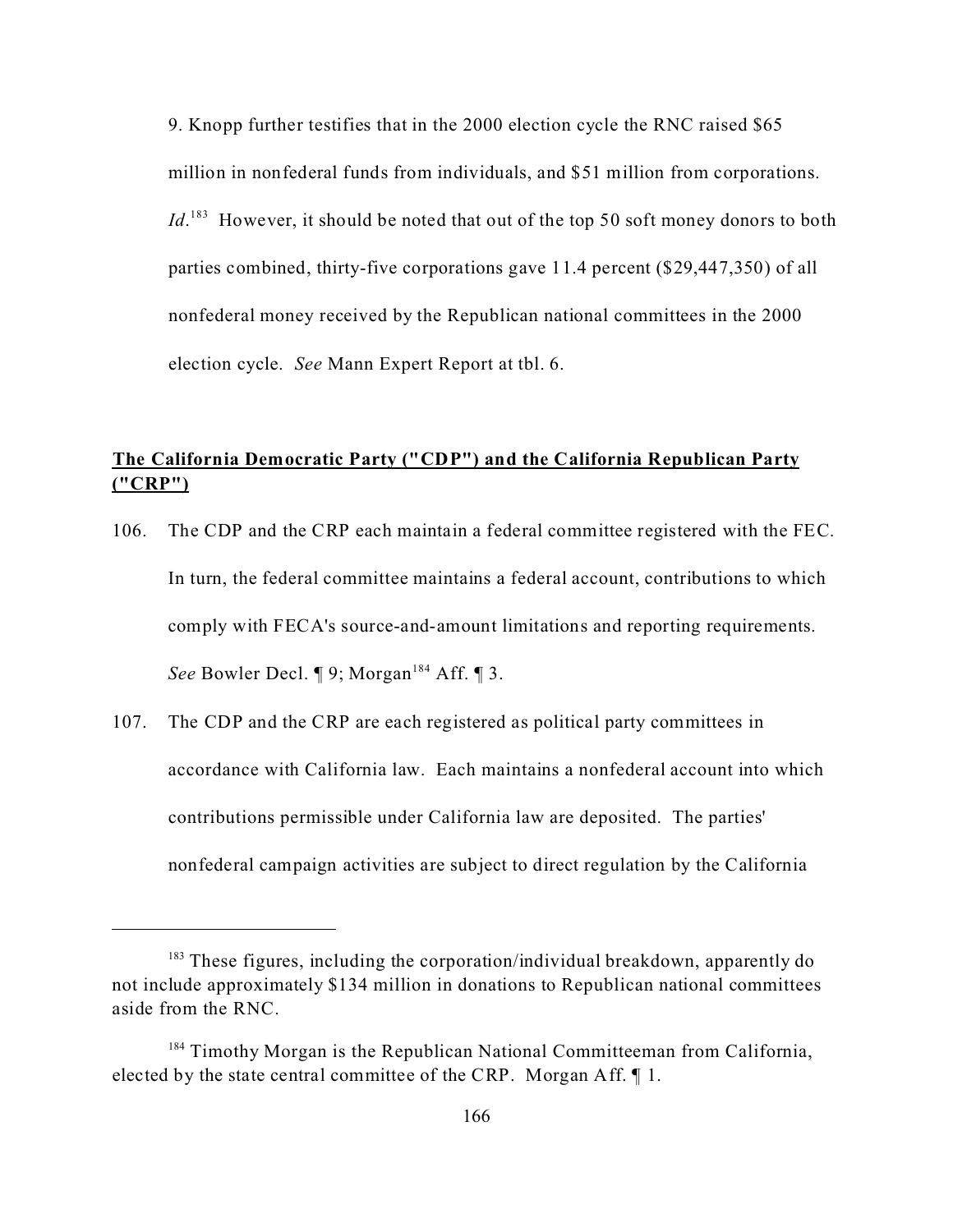Fair Political Practices Commission and each party regularly files disclosure reports of receipts and expenditures with the Secretary of State. *See* Bowler Decl.  $\P$  11; Morgan Aff.  $\P$  3.

- 108. Prior to BCRA's effective date the costs of the CDP's and the CRP's "mixed" activities were "allocated" between each party's federal account and nonfederal account.
- 109. The CDP was required to allocate funds for administrative expenses such as rent or employee salaries; generic voter identification activities; voter registration activities; get-out-the-vote activities that were not candidate-specific; fundraising expenses; and communications on behalf of both federal and nonfederal candidates. *See* Bowler Decl. ¶ 15.
- 110. Bowler testifies that the CDP allocated funds in accordance with the FEC's regulations. They allocated funds for administrative expenses, generic voter identification activities, voter registration activities, and get-out-the-vote activities based on a "ballot composition" formula that calculated the ratio of federal offices and nonfederal offices expected to be on the general ballot in a given election cycle. They allocated funds for public communications supporting or opposing federal and nonfederal candidates using a "time-and-space" formula. And they allocated funds for fundraising expenses on a "funds raised" basis. *See id*. ¶ 15.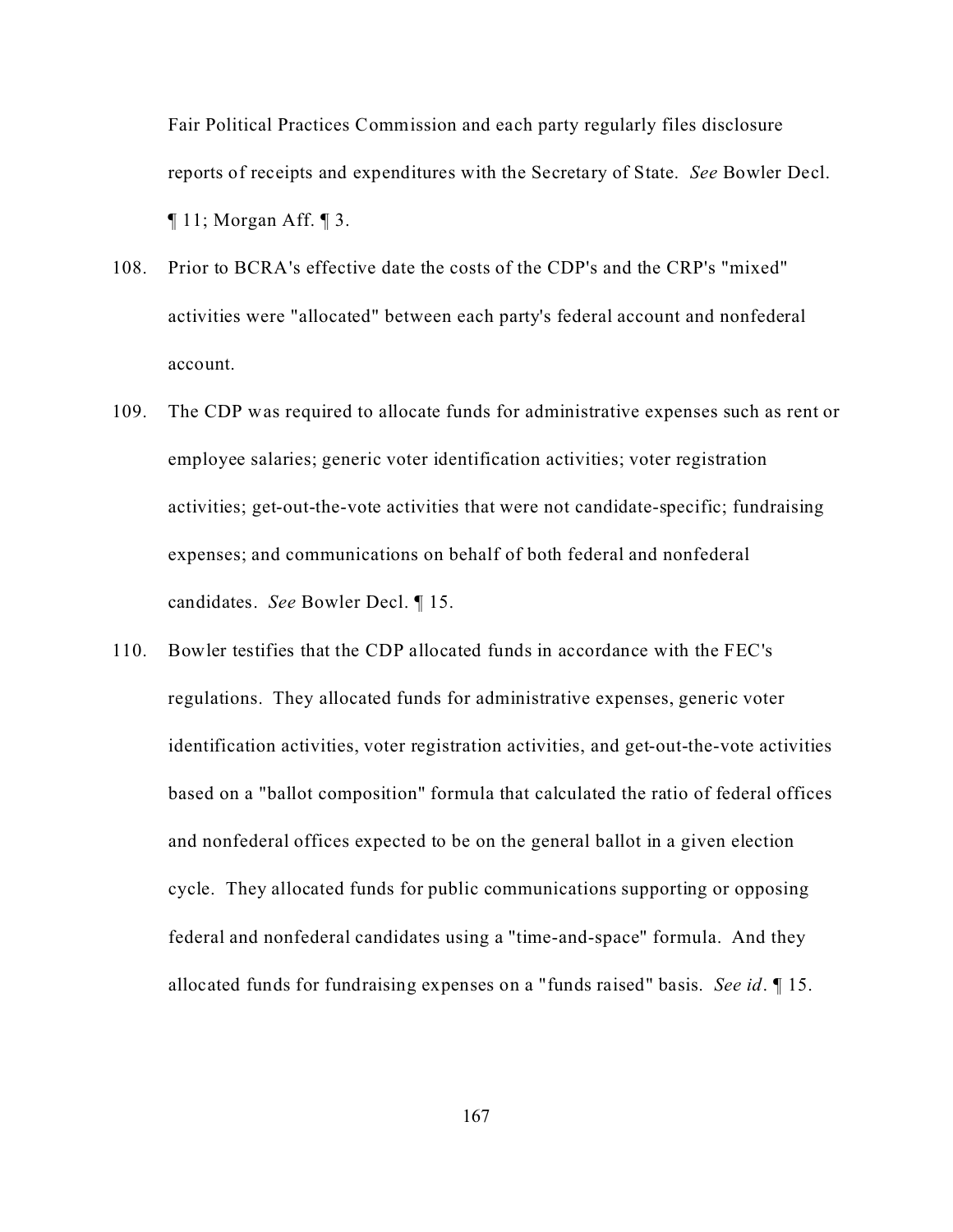## **Proposition 34**

- 111. In November 2000 California voters adopted Proposition 34 to govern campaign contributions in the state. Under Proposition 34, expenditures by political party committees on behalf of state candidates are unlimited. Contributions by political party committees to state candidates are likewise unlimited, although contributions by other contributors other than political parties to state candidates are limited depending upon the elective office. Contributions to state and local political parties for the purpose of making contributions to state candidates are limited to \$25,000 per year per contributor. Contributions to state and local political parties for other purposes—e.g., funding administrative and overhead costs, voter registration or generic get-out-the-vote activities or supporting ballot measures or issue advocacy—are unlimited. Contributions to state and local political parties are not source-limited; that is, corporations and labor unions may contribute funds in accordance with generally applicable limits. *See id*. ¶ 11; Erwin Aff. ¶ 5; *see also* CAL. GOV'T CODE §§ 85301, 85303(B), 85303(C), 85312.
- 112. By adopting Proposition 34, California voters approved the statement that "[p]olitical parties play an important role in the American political process and help insulate candidates from the potential corrupting influence of large contributions." CDP App. at 1193 ("Proposition 34: Text of Proposed Law").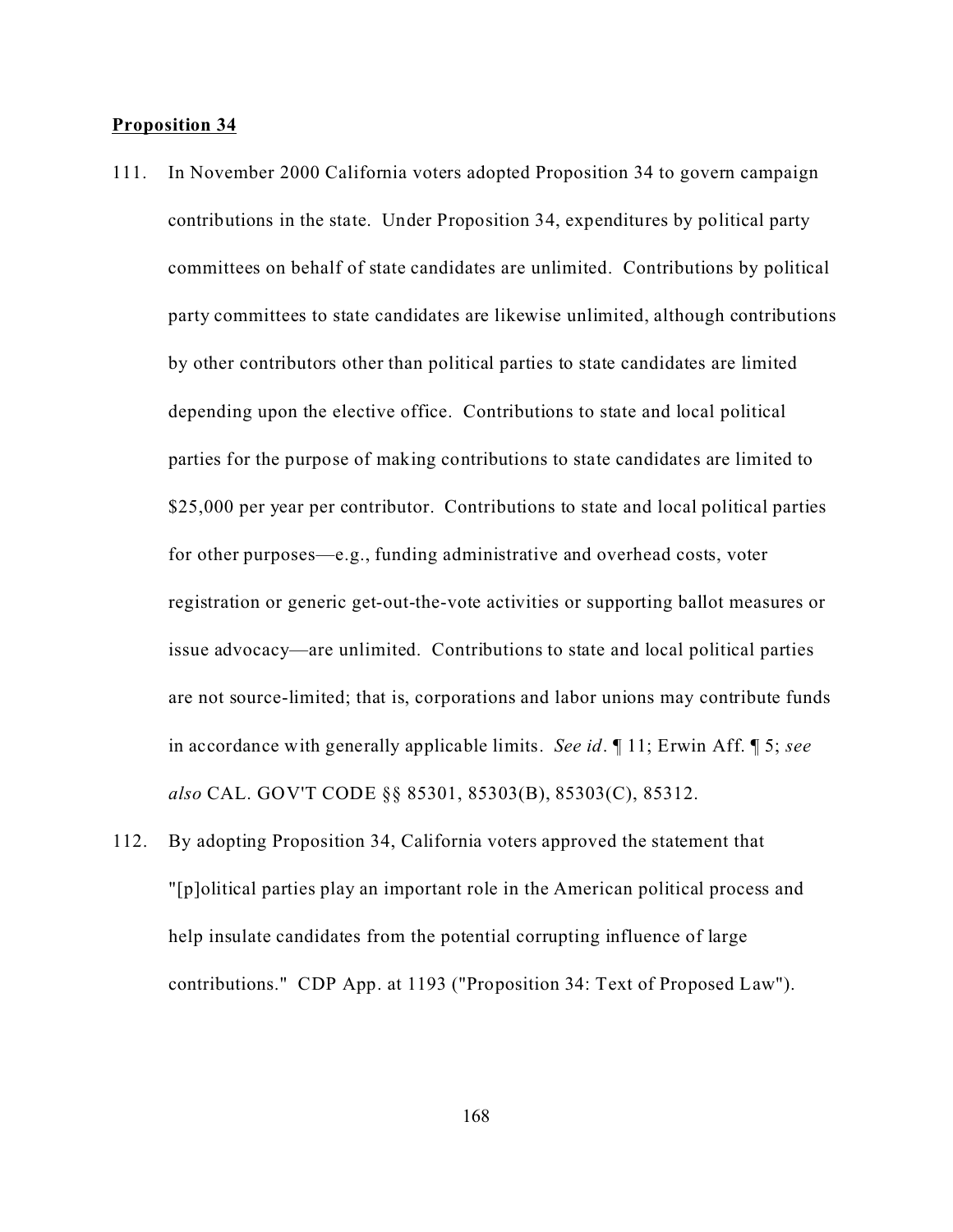#### **The CDP's and CRP's Focus on State and Local Activities**

- 113. The CDP and CRP focus the majority of their resources on supporting state and local candidates, participating in state and local elections, and influencing state and local policies.
- 114. In California, state and local races on any particular ballot substantially outnumber federal races, of which there will be, at most, three in any election cycle. *See* Bowler Decl. ¶ 13; *id*. ¶ 15 (explaining that in the 2002 cycle, where the only Federal office on the California ballots was a congressional race, administrative expenses were required to be allocated 12.5 percent federal and 87.5 percent nonfederal based on the ballot composition formula; in the 2000 cycle which included a Presidential race, administrative expenses were required to be allocated 43 percent federal and 57 percent nonfederal).
- 115. California holds elections for 120 legislative officers, eight statewide-elected officers and four members of the State Board of Equalization. It holds still more elections for judicial office and local office and ballot measures at both the state and local levels. *See id*. ¶ 13; Erwin Aff. ¶ 5.
- 116. During the 2002 election cycle—in which, according to CDP Chair Art Torres, there was only one "contested" congressional race "as a practical matter"—the CDP was actively involved in eight statewide nonfederal races and a dozen state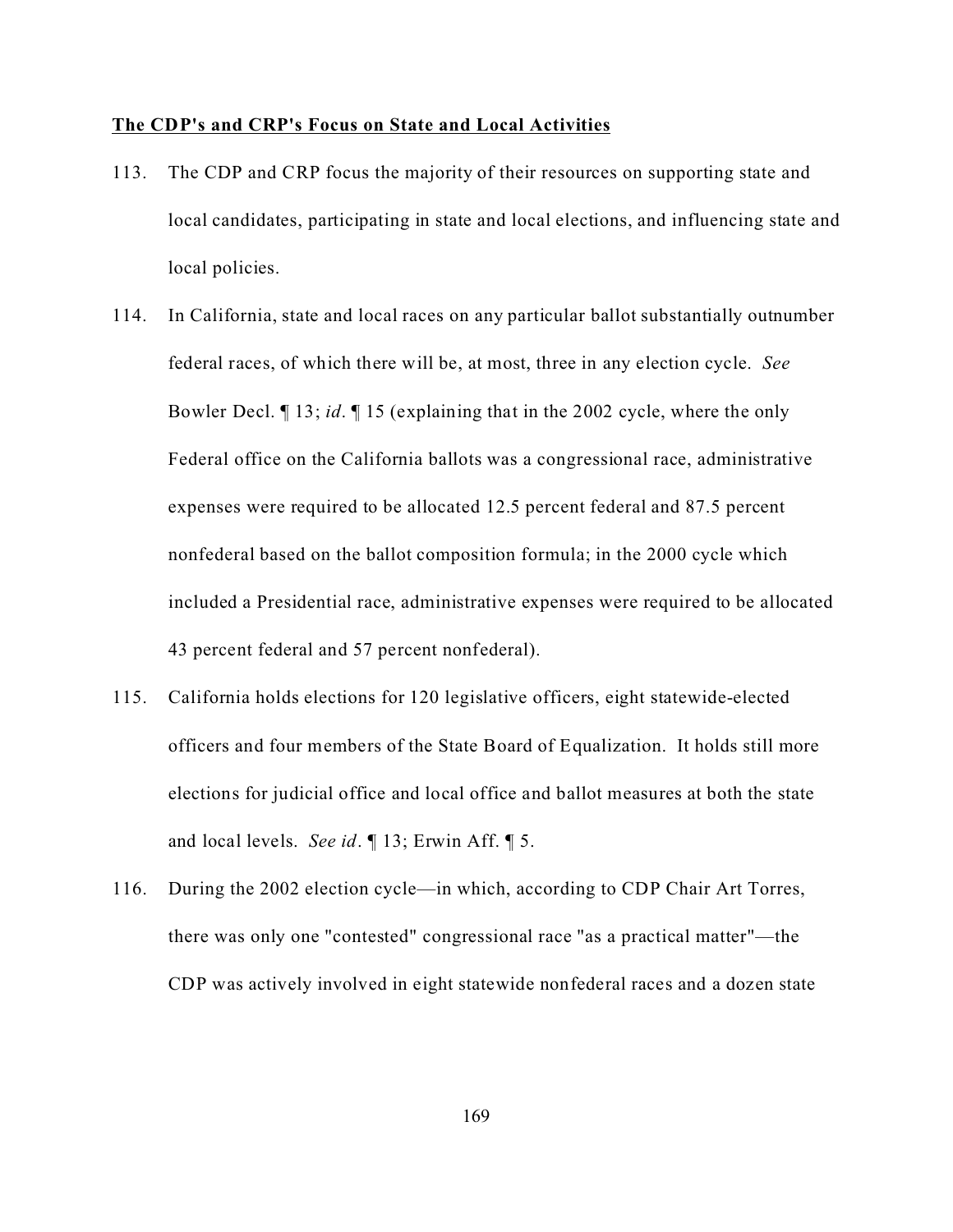legislative races. *See* Torres<sup>185</sup> Decl. 18.

- 117. The CDP actively participates in municipal elections. In recent years the CDP has spent several million dollars in nonfederal funds supporting candidates in major cities such as Los Angeles and San Francisco. Torres Decl. ¶ 8.
- 118. The CDP actively supports and opposes state and local ballot measures. Bowler Decl. ¶ 8.

### **CDP & CRP Voter Registration Activities**

- 119. Evidence shows that the CDP and the CRP conduct voter registration primarily for state and local elections.
- 120. Erwin testified that "[t]he overwhelming amount of [voter registration] activity is 'generic' voter registration activity urging potential registrants to 'Register Republican.'" Erwin Aff. ¶ 9.
- 121. CDP and CRP officials testified that "it is often the case that voter registration activities are primarily driven by the desire to affect State and local races." Erwin Aff. ¶ 14a; Bowler Decl. ¶ 20.a.
- 122. The CDP actively registered over 300,000 Democratic voters throughout California during 2002 even though there was "only one closely contested Congressional race" among the 52 races for the U.S. House of Representatives.

 $185$  Art Torres is the elected chair of the CDP. Torres Decl.  $\P$  1.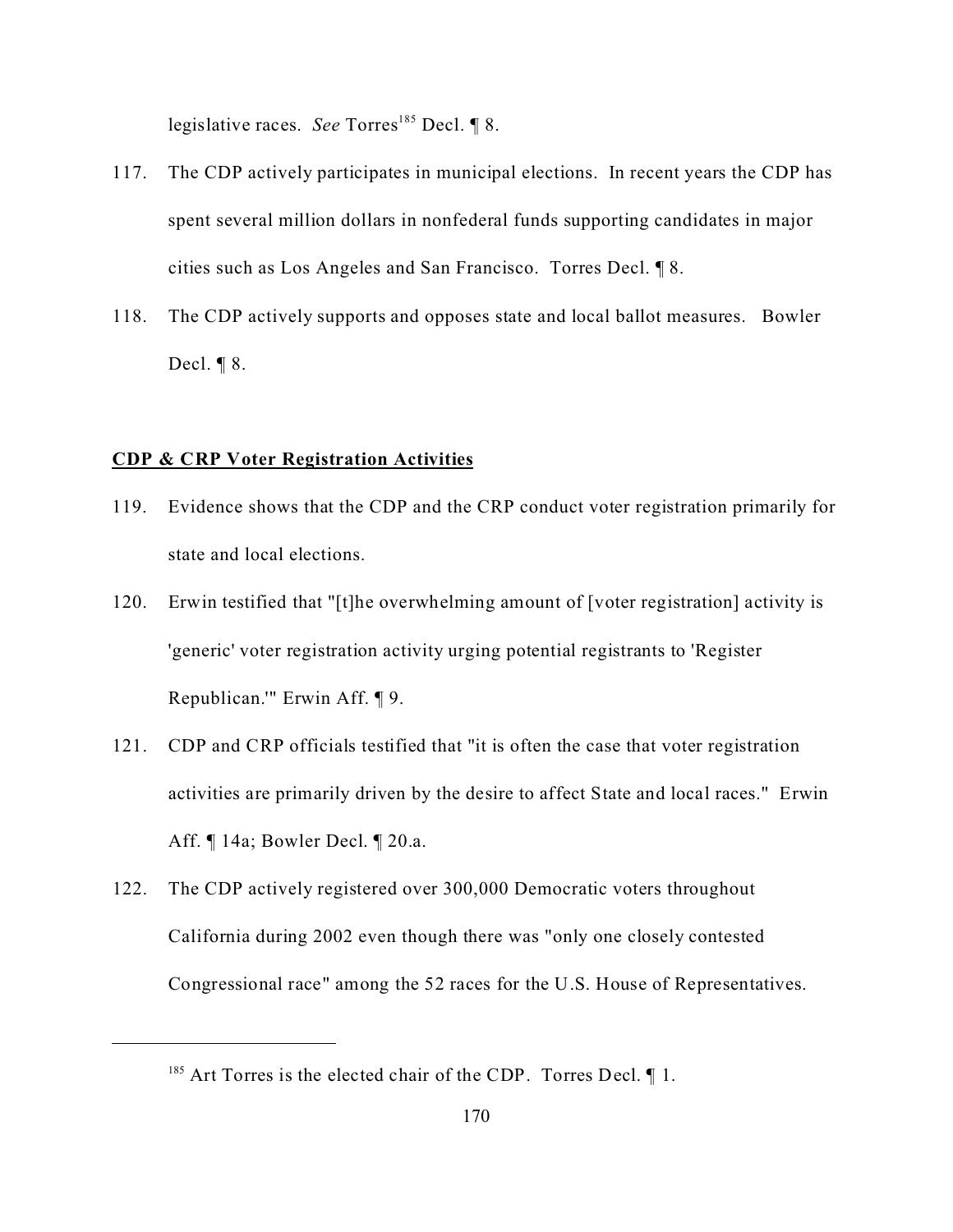*See* Bowler Decl. ¶ 20.a.

- 123. The CDP's expenditures on voter registration—consisting of a mix of federal and nonfederal funds—were approximately \$145,000 in the 1996 election cycle; \$300,000 in the 1998 cycle; \$100,000 in the 2000 election cycle; and \$185,000 during the period from January 1, 2001 to June 30, 2002. *See id*.
- 124. The CDP's expenditures for voter registration were higher in 1998 (a year with eight statewide elections) than in 2000 (a presidential election year). *Id*.
- 125. The CRP has paid for voter registration—with a mix of federal and nonfederal funds—through its "Operation Bounty" program, in which Republican county central committees, Republican volunteer organizations, and Republican candidates for federal and state office participate. Through Operation Bounty drives, the CRP has typically registered over 350,000 Republican voters in each election cycle since the 1984 cycle (except 1997-98). *See* Erwin Aff. at 13; *see also* CDP App. at 1185 (charting CRP's voter registration activity by election cycle since 1984 cycle).

## **CDP and CRP Direct Mail Activities**

- 126. The CDP and the CRP conduct direct mail campaigns primarily for state and local elections.
- 127. The CDP typically spends approximately \$7 million to \$8 million in nonfederal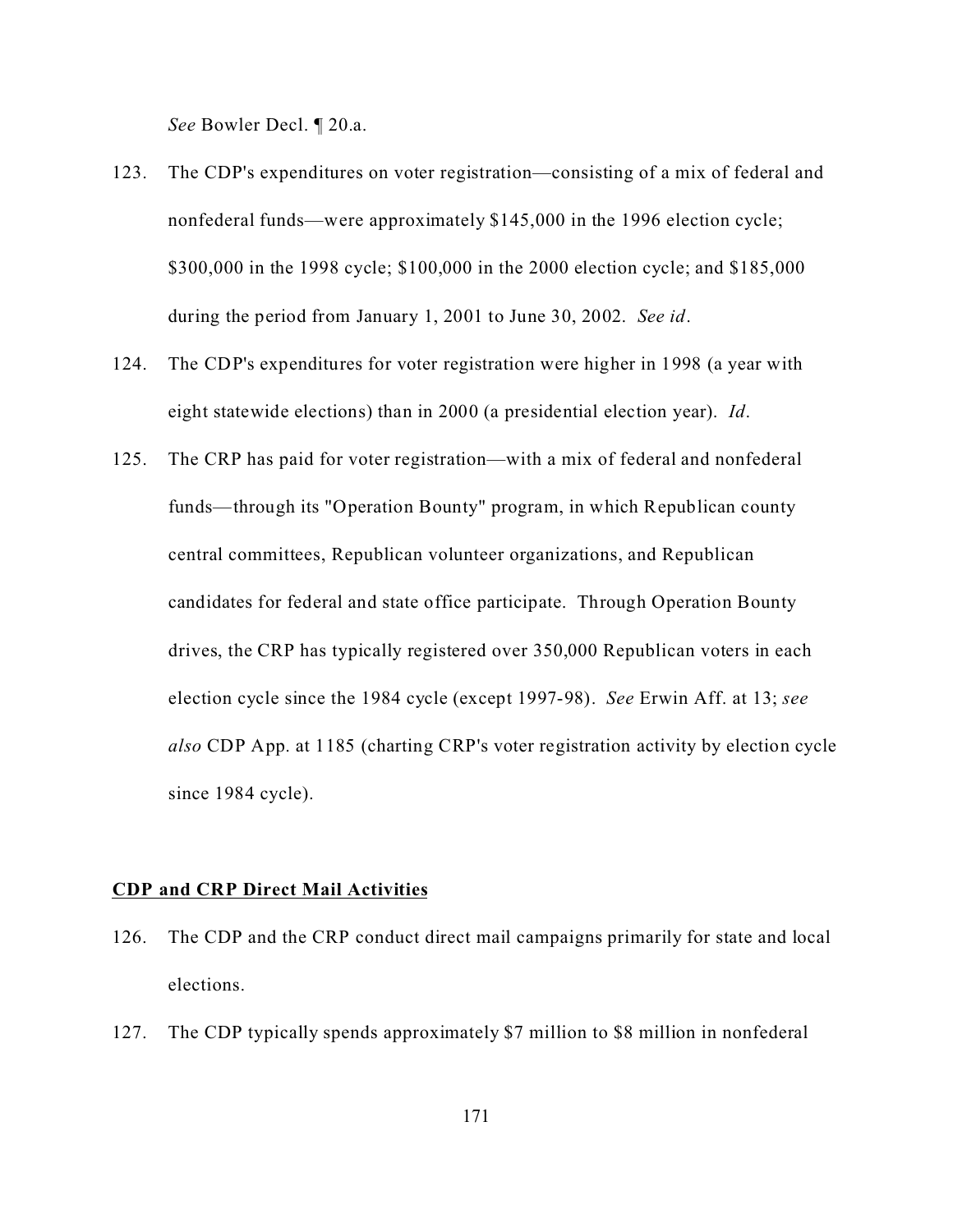funds on its mail program in support of state and local candidates that does not include federal candidates. *See* Bowler Decl. ¶ 20(b).

- 128. In 2000, the CDP produced and sent out over 350 different mail pieces for its state and local candidates and ballot measures. These mailings do not reference federal candidates or any federal races. Bowler Decl. ¶ 20(b). This mail often gives both the election date and the person's polling places. *Id.*
- 129. In most election cycles the CRP mails an absentee ballot application to registered Republican households. In the 1994, 1996, and 1998 cycles the CRP sent between 2.25 and 2.5 million absentee ballot mailers to Republican voters. In the 2000 cycle the CRP sent approximately 5.2 million absentee ballot mailers. Erwin Aff.  $\P$  10.b.

#### **CDP and CRP Get-Out-the-Vote Activities**

- 130. The CDP conducts get-out-the-vote telephone banks primarily for state and local elections.
- 131. Approximately 40 to 50 percent of the CDP's paid phone banking is conducted in connection with a specific state or local race and does not make reference to any federal candidate. *See* Bowler Decl. ¶ 20.b.
- 132. Prior to BCRA's effective date, to the extent the CDP's phone banking referred to both federal and nonfederal candidates, expenditures therefor consisted of a mix of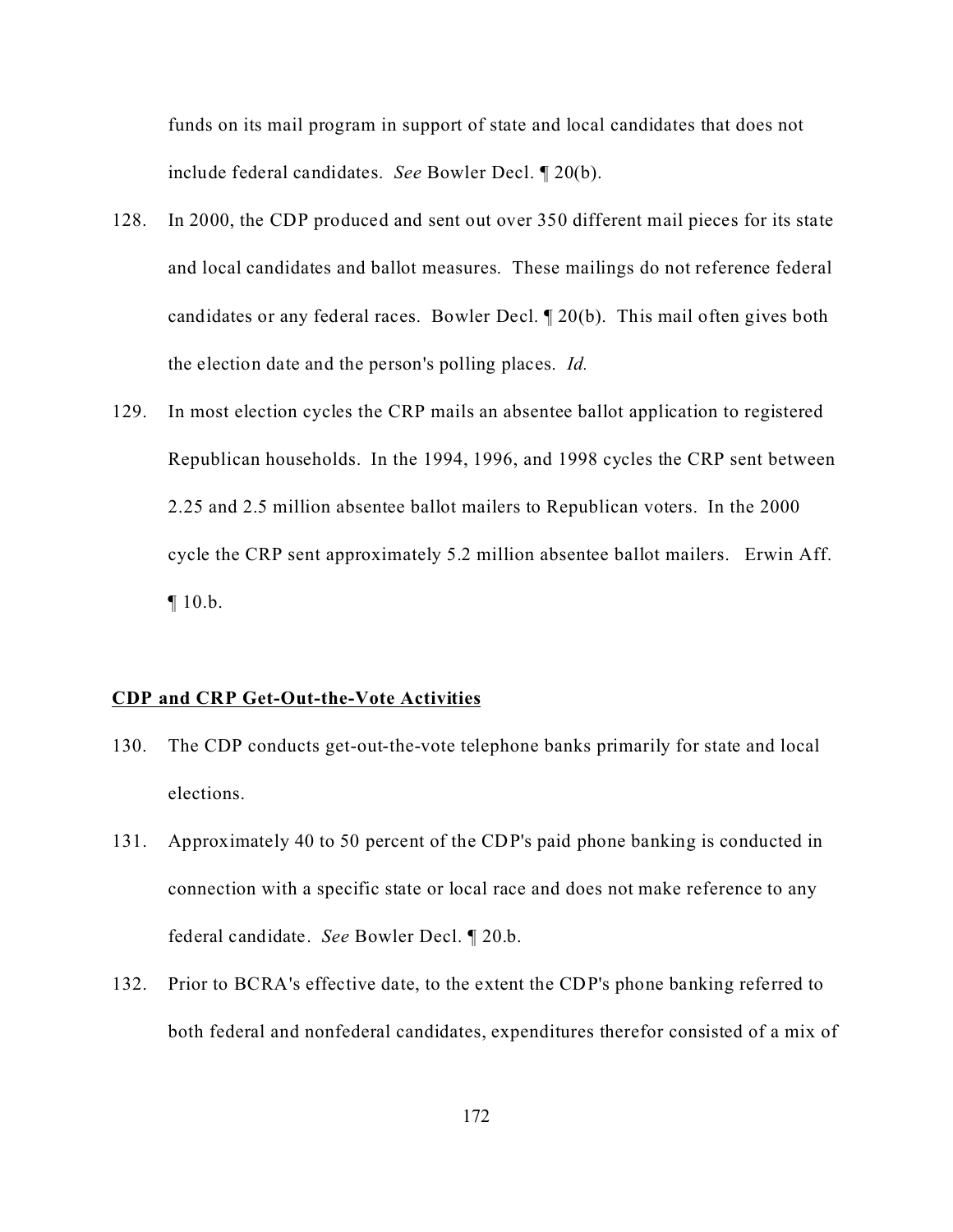federal and nonfederal funds. *Id*.

- 133. Prior to BCRA's effective date, to the extent the CDP's phone banking did not endorse any federal candidate, expenditures therefor consisted entirely of nonfederal funds. *Id*.
- 134. The CDP and the CRP conduct get-out-the-vote door-to-door canvassing campaigns primarily to influence state and local elections.
- 135. The CDP and the CRP routinely mail slate cards and hand deliver door hangers listing endorsed candidates, urging voters to vote on election day, and informing voters of the date of the election and the polling place. *Id*.; Erwin Aff. ¶ 10.c; Bowler Decl. Exhibit H, Exhibit I.
- 136. Slate cards and door hangers are usually tailored for a particular local area, and state and local races dominate numerically over federal races. Bowler Decl. ¶ 20.b; Erwin Aff. ¶ 10.c.
- 137. Prior to BCRA's effective date, to the extent slate cards or door hangers mentioned both federal and nonfederal candidates, expenditures therefore consisted of a mix of federal and nonfederal funds. *See id*.; Bowler Decl. ¶ 20.b.

## **State Party "Issue Ads" that Directly Affect Federal Elections**

138. State parties also use nonfederal money to fund federal-candidate centered "issue ads" that are really electioneering advertisements intended to directly affect federal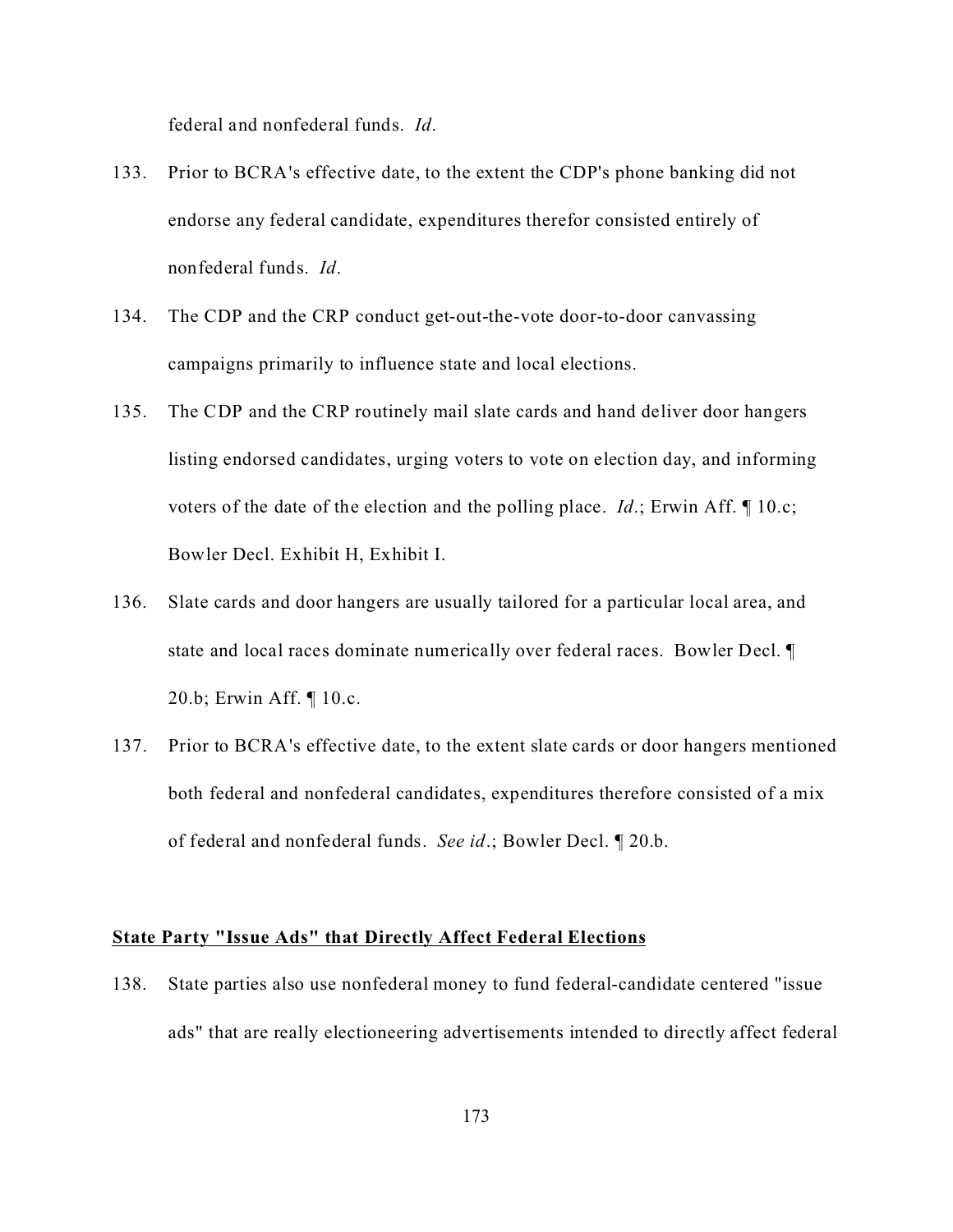elections.

139. State parties use a large portion of the transferred nonfederal money to finance public communications (principally broadcast and cable advertisements) that support or oppose a federal candidate. *See* Wolfson Decl. ¶ 63; Marshall Decl. ¶ 3 (noting that in 2000, the largest single portion of the DNC budget was used for issue advertising, but that "[t]he DNC typically did not expend money for these issue ads itself, but instead transferred both federal and non-federal money to the state parties to make these expenditures"); Nelson Dep. Tr. at 121, 123. National party "issue advocacy" advertising focusing on electing federal candidates is often bought by state parties, but funded by national party committees, who transfer the funds needed to the state parties. *See, e.g.,* ODP0021-01365-67, ODP0023-02358-65, ODP0023-03560-660, ODP0025-01560, ODP0025-2720-21 [DEV 70-Tab 48] (internal RNC correspondence referencing "issue ads" to be run

through state parties).

#### 140. Defense Expert Magleby states that

Parties can stretch their soft money even further by transferring soft and hard money to state parties where they can achieve a better ratio of soft to hard dollars than if they spent the money themselves. This is because the ratio of soft to hard dollars for party spending if done by the national patty committees is 35 percent soft and 65 percent hard for presidential years, and 40 percent soft and 60 percent hard for off years, but if done by state parties the ratio of soft to hard dollars is greater. The reason for this difference is state parties are allowed to calculate their soft/hard ratio based on the ratio of federal offices to all offices on the ballot in any given year. Both political parties have found spending soft money with its accompanying hard money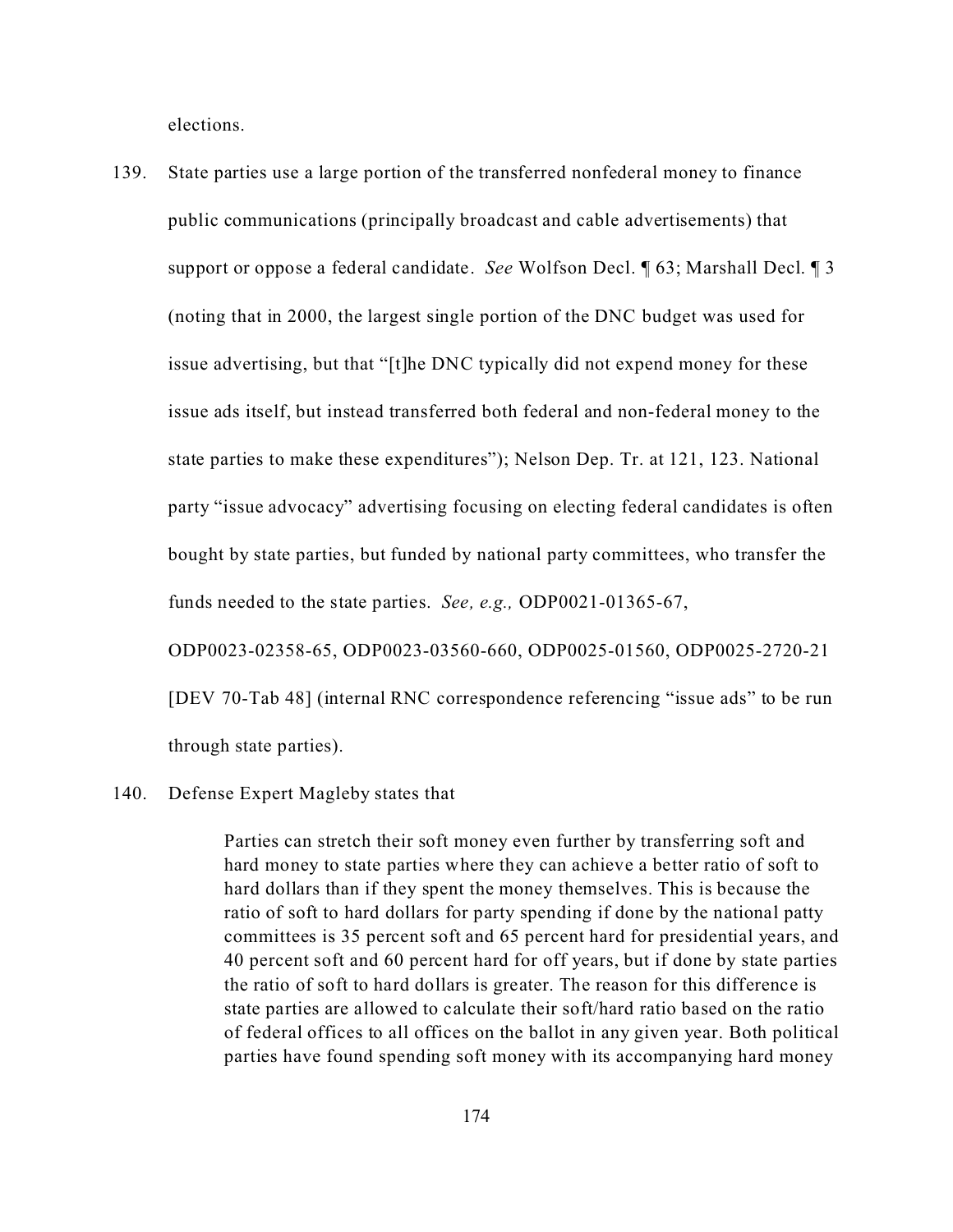match through their state parties to work smoothly, for the most part, and state officials readily acknowledge they are simply "pass throughs" to the vendors providing the broadcast ads or direct mail.

Magleby Expert Report at 37 [DEV 4-Tab 8]; *see also* Marshall Decl. ¶ 3 [DEV 8- Tab 28] (testifying that in 2000 the DNC transferred funds to the state parties to take advantage of their allocation rates); ODP0021-1365 to 1367 [DEV 70-Tab 48] (memorandum from Haley Barbour to the California House Republicans, discussing the need to make a media buy in California and stating that "[t]o accomplish this buy, the [RNC] would transfer funds to the California Republican Party, which would actually buy the advertising. Under FEC regulations, the California Republican Party must pay for the advertising with one-third FEC contributions and two thirds nonfederal dollars"); McConnell Dep. at 267-77 [JDT Vol. 19] (stating that the NRSC prefers to transfer funds to state parties who then purchase NRSC advertisements with a more favorable federal/nonfederal fund allocation ratio); Nelson Dep at 76-77 [JDT Vol. 24] (stating that purchasing political advertisements through state parties has two advantages: (1) better federal/nonfederal fund allocation ratios and (2) "having [a] state disclaimer [on the advertisement] is generally better than having a national disclaimer on it").

141. The national party committees transferred \$9,710,166 in federal funds to state party committees during the 1992 election cycle, \$9,577,985 during the 1994 election cycle, \$49,967,893 during the 1996 election cycle, \$30,475,897 during the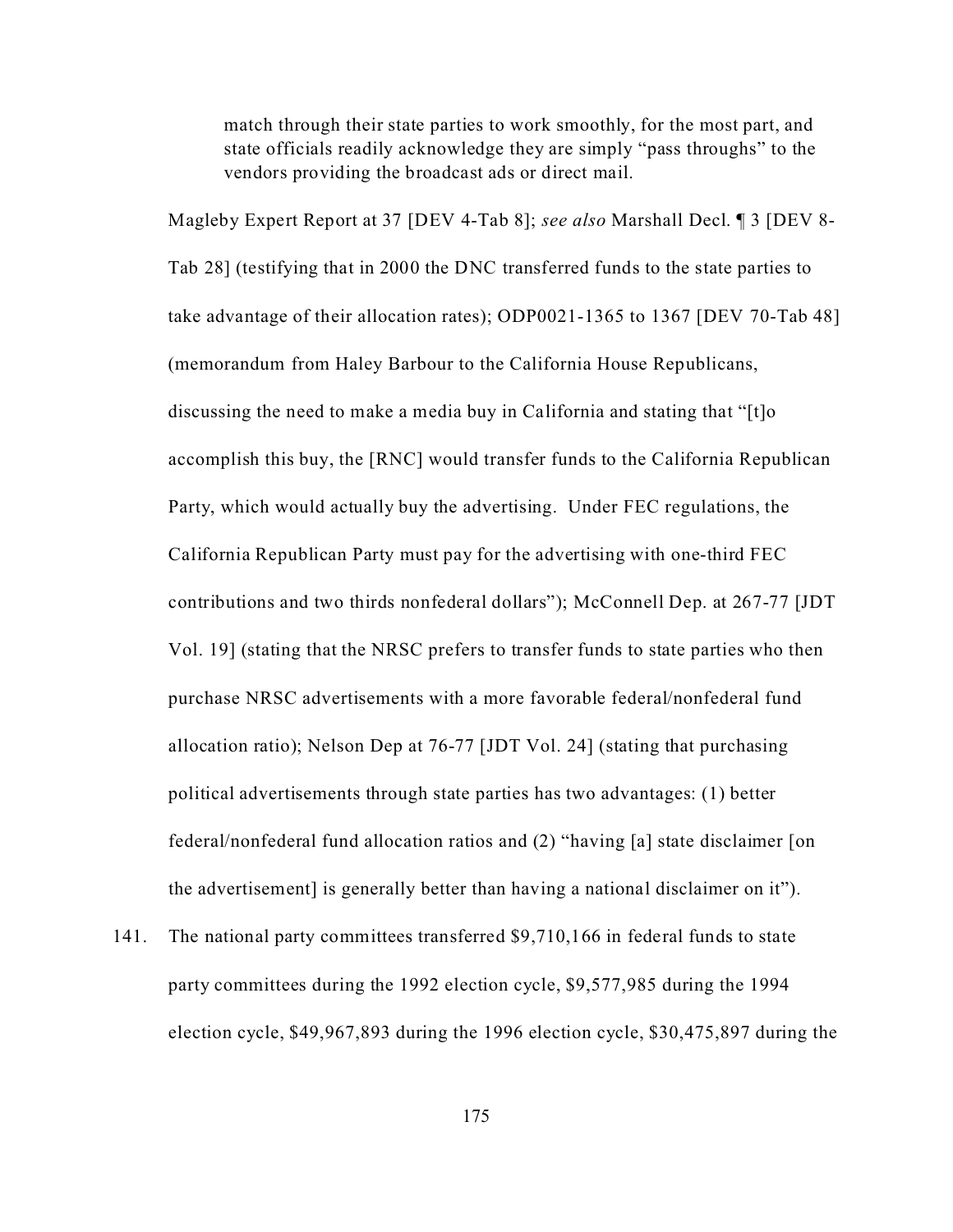1998 election cycle, and \$131,016,957 during the 2000 election cycle. The national party committees transferred \$18,646,162 in nonfederal funds to state party committees during the 1992 election cycle, \$18,442,749 during the 1994 election cycle, \$113,738,373 during the 1996 election cycle, \$69,031,644 during the 1998 election cycle, and \$265,927,677 during the 2000 election cycle. Biersack Decl. tbls. 4, 8 [DEV 6-Tab 6].

- 142. The RNC transferred federal and nonfederal money to state Republican party committees to pay for electioneering "issue ads." Huyck Decl. in *Mariani* ¶ 4 [DEV 79-Tab 60]; Josefiak Dep. at 97; Hazelwood Dep. at 118-19; *see also* INT810-1605 to 12 (RNC NM0406326 - 33) [DEV 114] (1998 financial statement for the Republican Party of New Mexico ("RPNM") shows that it received revenues of \$1,524,634 in nonfederal transfers from other Republican organizations, \$1,110,987 in individual contributions, and just \$389,552 in federal transfers from Republican organizations; the RPNM spent over one-third of its 1998 revenues, \$1,062,095, on "issue advocacy—television, radio and mail"). In 2000, the RNC raised \$254 million, a majority of which was transferred down to the state parties for various activities, including issue advertising. Josefiak Dep. at 76 [JDT Vol. 11]. Most of the transfers are used to pay for issue ads. *See* Vogel Decl. ¶ 63; McGahn Decl. ¶ 55.
- 143. The DSCC and DCCC support Democratic state political party committees in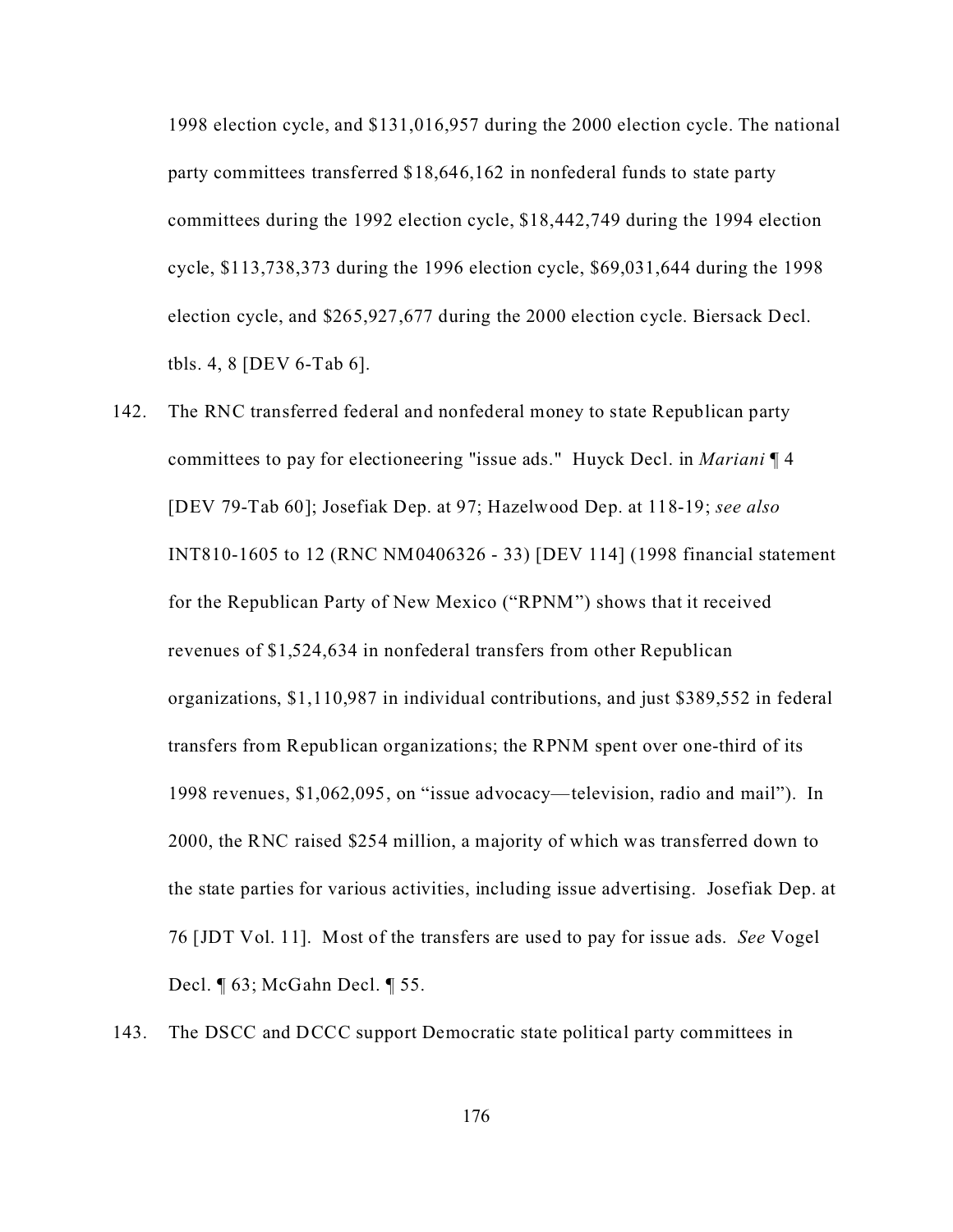producing and disseminating electioneering communications, and the large majority of their nonfederal transfers to state and local party committees have been to support the nonfederal share of issue advocacy communications. These communications frequently refer to Democratic Senate or House candidates or their Republican opponents, even though "not expressly advocating any candidate's election or defeat." Wolfson Decl. ¶¶ 63, 71 [DEV 9-Tab 44]; Jordan Decl. ¶¶ 68, 77 [DEV 7-Tab 21]; CDP 02095-101, 2103-04, 2106 [IER Tab 12] (wire transfer instructions from the DNC to the CDP for media buys); CDP 02984- 89 [IER Tab 12] (detailing transfer of funds from DCCC to CDP for media buy).

144. When the national parties transfer money to state parties to fund so-called "issue ads," they insist on control of the communications, participate in the creative process, and work with the consultants to determine the content, timing, and placement of the communications. Wolfson Decl. ¶¶ 65-67, 70 [DEV 9-Tab 44]; Jordan Decl. ¶¶ 71-73, 76 [DEV 7-Tab 21]; Vogel Decl. ¶ ¶ 63, 67-68 [DEV 9-Tab 41]; McGahn Decl. ¶ ¶ 55, 58-59 [DEV 8-Tab 30]; Castellanos Dep. Tr. (Sept. 27, 2002) at 111-12 (stating that when working on ads for state parties, National Media dealt with an RNC representative, not a state party member); Marshall Decl. ¶ 4 (noting that the DNC normally approved the content of the ad and the amount of money to be spent before calling the state party in question "to let it know that an ad was coming").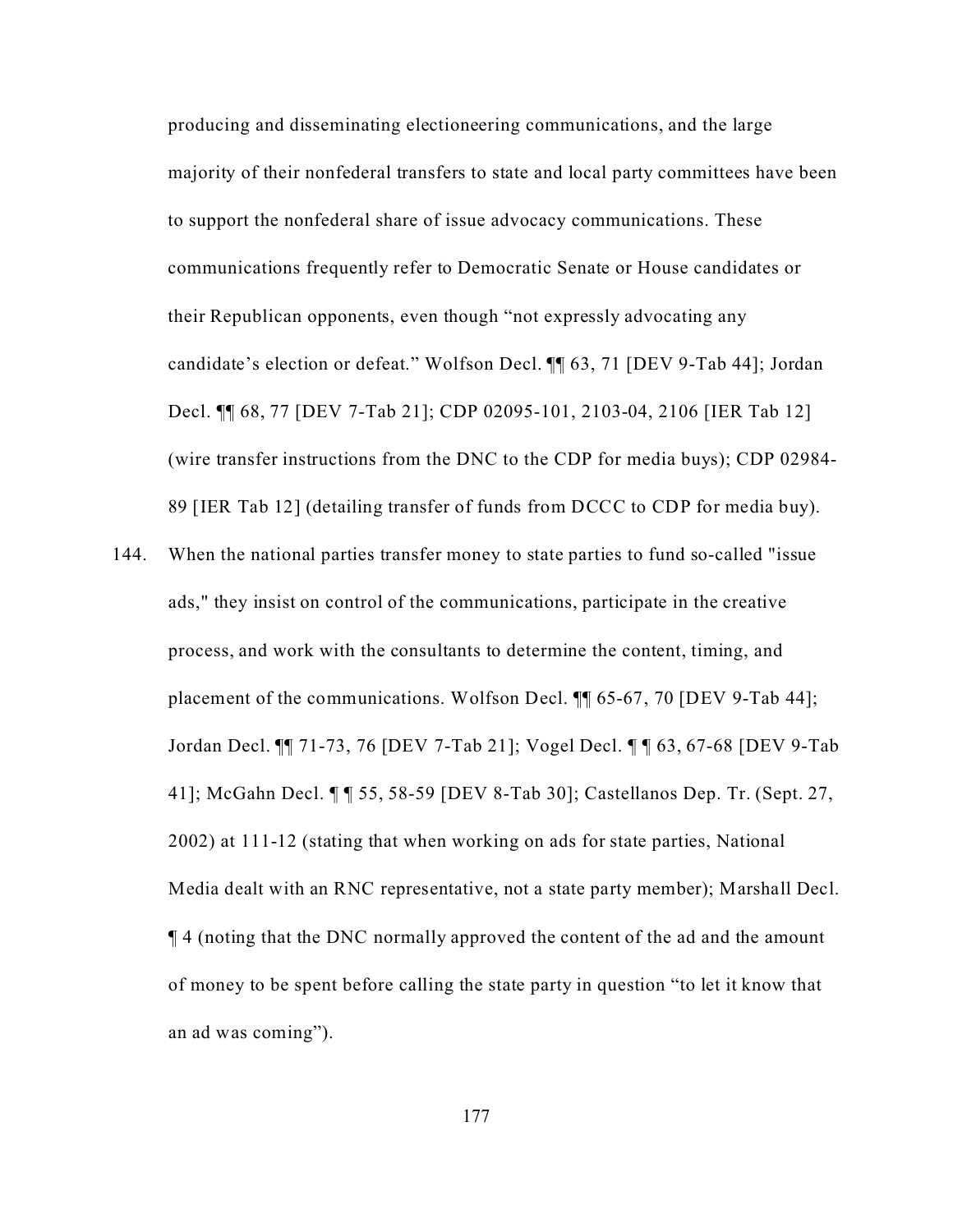- 145. These so-called "issue ads" are intended to and do support the campaigns of federal candidates. *See* La Raja Cross Exhibit 3 at 15, 101-04; Pennington Decl. ¶¶ 10, 13, 14 [DEV 8-Tab 31]; *see also, e.g.,* CRP 0369, 371, 373 [IER Tab 12] (transcripts of television advertisements paid for with nonfederal money transferred from NRCC to CRP).
- 146. Certainly, party communications that promote, support, attack, or oppose a clearly identified candidate for federal office directly affect federal elections. *See* McCain Decl. ¶¶ 15-18; Beckett Decl. ¶¶ 8-9 [DEV 6-Tab 3]; Chapin Decl. ¶¶ 8-10; Lamson Decl. ¶ 9; Pennington Decl. ¶¶ 10, 13-14; 148 Cong. Rec. S2138 (daily ed. Mar. 20, 2002) (statement of Sen. McCain).
- 147. Out of the estimated \$25.6 million spent by political parties on ads in the 1998 election cycle, \$24.6 million went to fund ads that referred to a federal candidate. *See* Krasno & Sorauf Expert Report at tbl. 1. Out of 44,485 ads, 42,599 referred to a federal candidate. *Id.* Viewers perceived 94 percent of these ads as electioneering in nature. *Id.* at tbl. 7.
- 148. National party committees have directed donors to give nonfederal money to state parties in order to assist the campaigns of federal candidates. Kirsch<sup>186</sup> Decl.  $\P\P$  6,

<sup>&</sup>lt;sup>186</sup> Mr. Kirsch is founder and Chief Executive Officer of Propel Software Corporation. He has donated millions of dollars to the Democratic Party and to "progressive candidates and groups." Kirsch Decl. ¶¶ 2, 4 [DEV 7-Tab 23].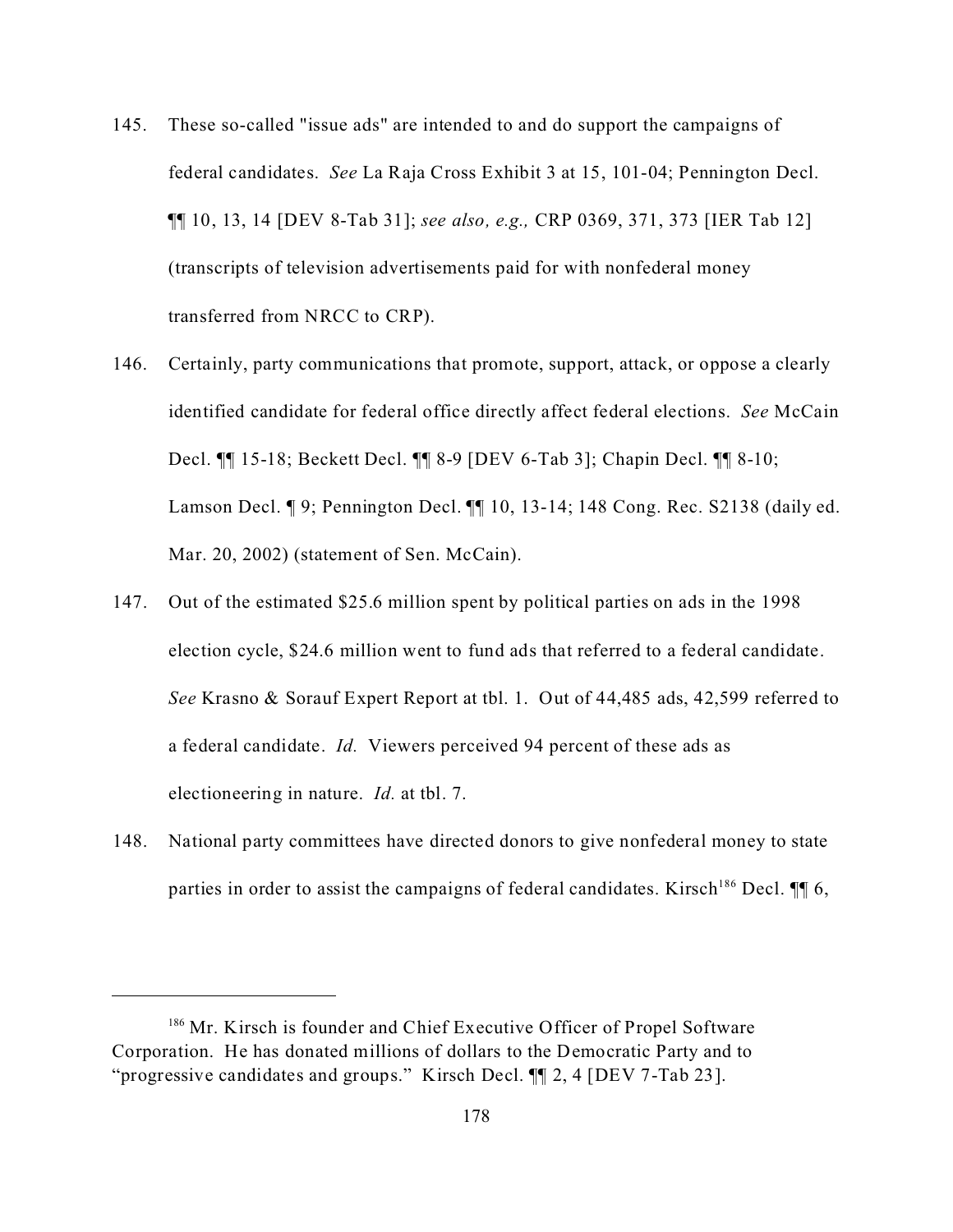9 [DEV 7-Tab 23]; Hassenfeld<sup>187</sup> Decl.  $\P\P$ 9-10 [DEV 6-Tab 17]; Hickmott<sup>188</sup>

Decl.  $\P$  8 [DEV 6-Tab 19]; Randlett<sup>189</sup> Decl.  $\P$  9 [DEV 8-Tab 32].

<sup>187</sup> Mr. Hassenfeld has served as Chairman of the Board and Chief Executive Officer of Hasbro, Inc. since 1989, a global company based in Rhode Island with annual revenues in excess of \$3 billion. Hasbro designs, manufactures, and markets toys, games, interactive software, puzzles and infant products. He also sits on a number of civic and philanthropic boards. He is a member of the Board of Trustees of the University of Pennsylvania and Deerfield Academy, serves on the Dean's Council of the Kennedy School of Government at Harvard, and sits on the board of Refugees International. He also run three charitable foundations: the Hasbro Charitable Trust, the Hasbro Children's Foundation, and a family foundation. Hassenfeld Decl. ¶¶ 2-3.

<sup>188</sup> In 1980, during President Carter's re-election campaign, Robert Hickmott worked at the DNC as an Associate Finance Director. Hickmott Decl. ¶ 2 [DEV 6-Tab 19]. Following the general election, Hickmott became the Executive Director of a new DNC entity, the Democratic Business Council ("DBC"), where he served until 1983. *Id*. During 1985-86, Hickmott served as National Finance Director for then-Congressman Timothy Wirth's Senate campaign, and from 1987 until early 1989, on Senator Wirth's Senate staff. *Id*. After that, Hickmott was in private practice as an attorney until January 1991, when he joined the DSCC as Deputy Executive Director. *Id*. In 1993, Hickmott worked for four years as the Associate Administrator for Congressional Affairs at the Unites States Environmental Protection Agency, then for two years as a counselor to then-Secretary Andrew Cuomo at the United States Department of Housing and Urban Development ("HUD"). *Id*. In 1999, Hickmott left HUD and joined The Smith-Free Group ("Smith-Free"), a small governmental affairs firm located in Washington, D.C. *Id*. ¶ 3. Hickmott is currently a Senior Vice President at Smith-Free and one of the six principals in the firm. *Id*. Hickmott is a regular contributor to presidential and congressional candidates and the national party committees. He donates primarily to Democratic candidates, but also to several Republicans. *Id*. In the 1999-2000 cycle, he contributed just over \$7,000 and in the 2001-2002 cycle, he has contributed a little more than \$10,000. *Id*. Hickmott provided a declaration in *Federal Election Commission v. Colorado Republican Federal Campaign Committee*, 41 F. Supp. 2d 1197 (D. Colo. 1999), *aff'd*, 213 F.3d 1221 (10th Cir. 2000), *rev'd*, 533 U.S. 431 (2001) ("Colorado II"); *See Colorado II*, 533 U.S. at 458.

<sup>189</sup> Mr. Randlett is Chief Executive Officer of Dashboard Technology, a World WideWeb technology consulting firm based in San Francisco, California. Prior to founding Dashboard Technology, Mr. Randlett served on the management teams of two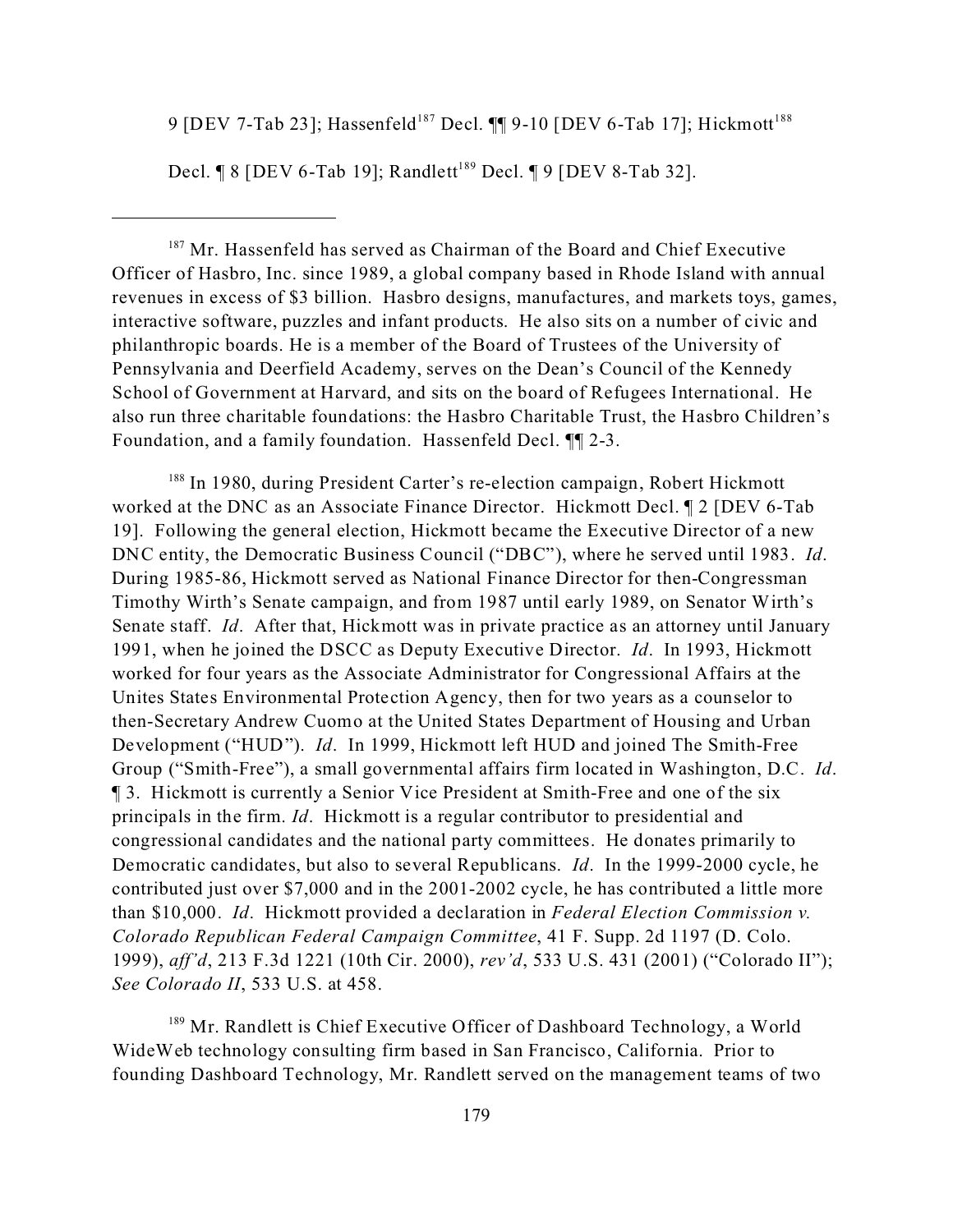149. Both federal officeholders and the national parties have directed contributors to the state parties when the contributors have "maxed out" to the candidate or when it appears that the state party can most effectively use additional money to help that officeholder or other federal candidates. *See* Kirsch Decl. ¶ 8-9; Philp<sup>190</sup> Dep. Tr. at Exhibit 14 [IER Tab 1.F]; CRP 07164 [IER Tab 1.F]; La Raja Cross Exhibit 3 at 54 ("it is common practice for a candidate to encourage donors to give to the party when they have 'maxed' their federal contributions to his or her committee"); Josefiak Decl. ¶ 68; MMc0014 [DEV 117-Tab 2] (letter to a contributor stating "Since you have contributed the legal maximum to the McConnell Senate Committee, I wanted you to know that you can still contribute to the Victory 2000 program . . . . This program was an important part of President George W. Bush's impressive victory in Kentucky last year, and it will be critical to my race and others next year" signed by Senator McConnell with the handwritten note: "This is important to me. Hope you can help"); Buttenwieser Decl. ¶¶ 15-16 [DEV 6-Tab 11] ("Federal candidates have often asked me to donate to state parties, rather than

other software companies. He was the Democratic political director at the Technology Network, also known as TechNet, a Palo Alto-based nonprofit corporation and political service organization which he co-founded in 1996. Prior to starting TechNet, he spent many years as a political fundraiser and general political consultant, working primarily in the Silicon Valley area of Northern California, but also throughout California and to some extent in major metropolitan areas in other parts of the nation. Randlett Decl. ¶ 2 [Dev 8- Tab 32].

<sup>&</sup>lt;sup>190</sup> Alan Philp testified on behalf of the Colorado Republican Party. Philp Dep. at 9 [JDT Vol. 26].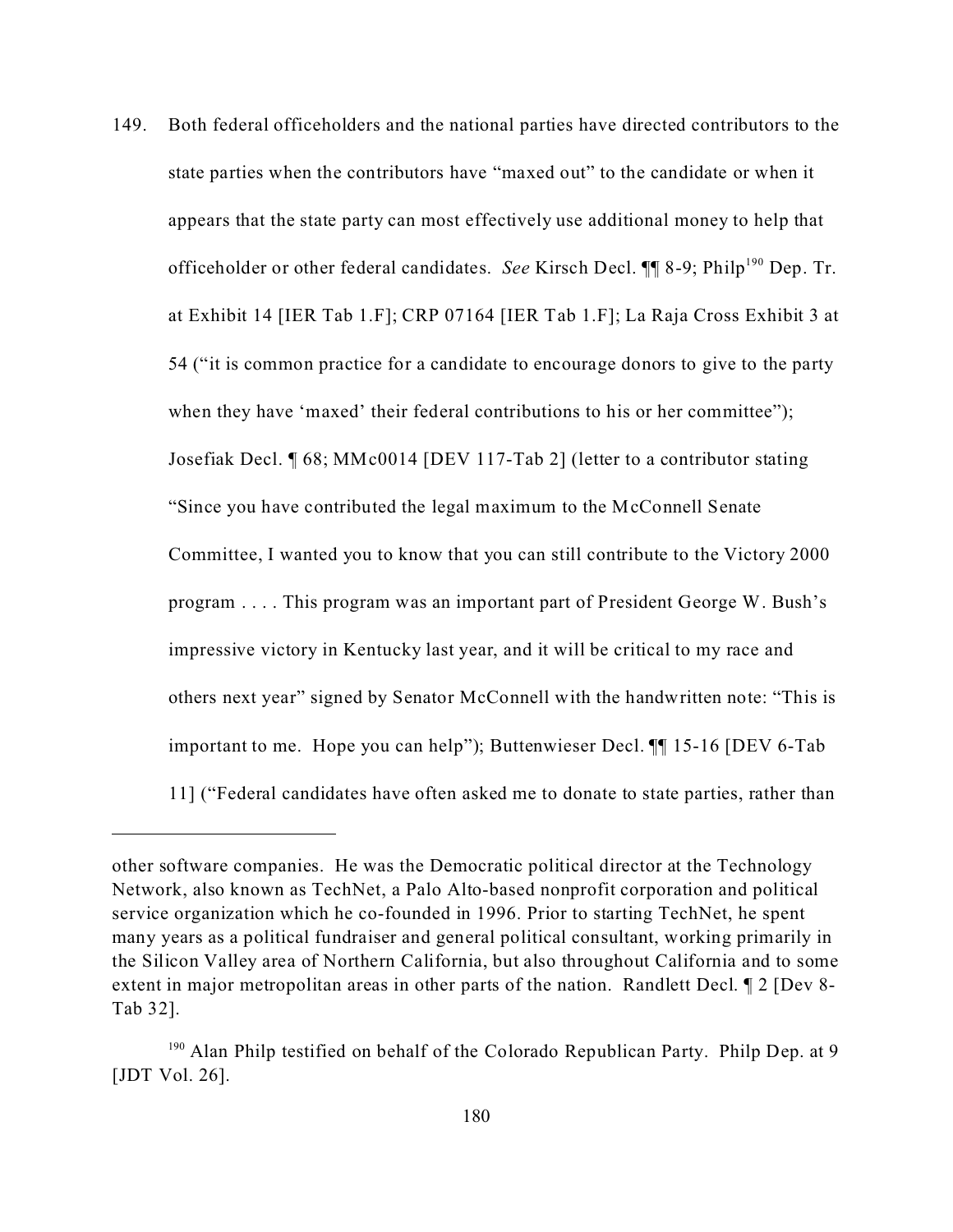the joint committees, when they feel that's where they need some extra help in their campaigns. I've given significant amounts to the state parties in South Dakota and North Dakota because all the Senators representing those states are good friends, and I know that it's difficult to raise large sums in those states. The DSCC has also requested that I provide assistance to state parties."); Hassenfeld Decl. 19 [DEV 6-Tab 17] ("In 1992, when I told the Democratic Party that I wanted to support then-Governor Bill Clinton's presidential campaign, they suggested that I make a \$20,000 hard money contribution to the DNC, which I did. The Democratic Party then made clear to me that although there was a limit to how much hard money I could contribute, I could still help with Clinton's presidential campaign by contributing to state Democratic committees. There appeared to be little difference between contributing directly to a candidate and making a donation to the party. Accordingly, at the request of the DNC, I also made donations on my own behalf to state Democratic committees outside of my home state of Rhode Island. . . . Through my contributions to the political parties, I was able to give more money to further Clinton's candidacy than I was able to give directly to his campaign."); [IER Tab 9] (letter from Congressman Wayne Allard, paid for by the Colorado Republican Party, informing contributor that he was "at the limit of what you can directly contribute to my campaign" but at a future breakfast the contributor would be told how he could "further help my campaign by assisting the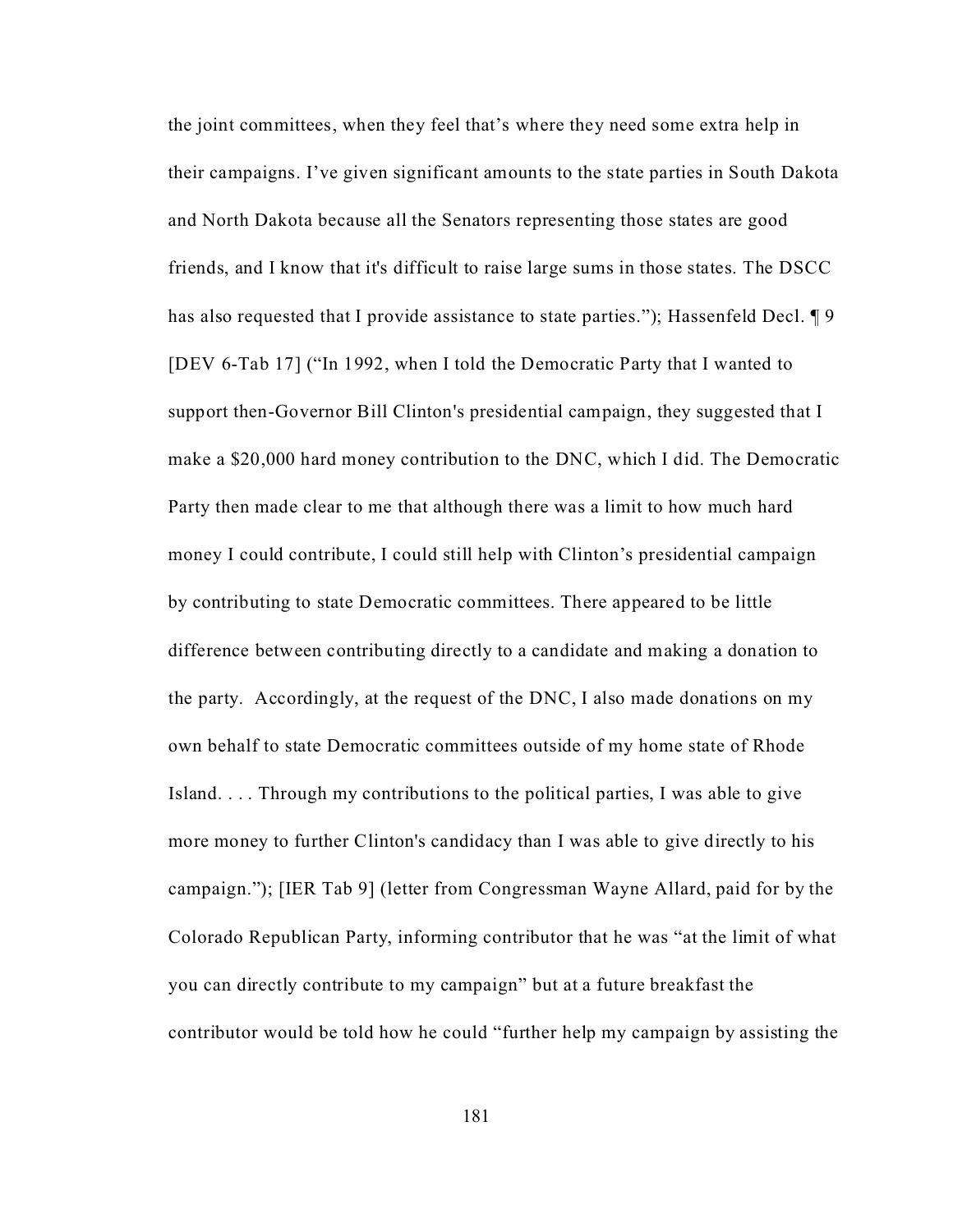Colorado Republican Party").

- 150. While state parties invest much of their nonfederal money transferred to them from the national parties into federal races, La Raja Dep. at 139, they spend the majority of the nonfederal money they raise on administrative overhead, voter registration, voter mobilization, and other party building activities and not on "issue ads." *See* La Raja Decl. ¶ 22.a; Bowler Decl. ¶ 15 (explaining that "[t]he majority of [national transfers] were for issue advocacy, although money has been transferred for voter registration, get-out-the-vote activities, and even administrative expenses. We are able to raise a substantial amount of money for our non-Federal activities and do not rely on national party transfers for those purposes"); Bowler Decl. ¶ 12 (explaining that in the 1999-2000 cycle, the CDP raised \$15,617,002 in nonfederal funds, which it used to fund state and local activities); Bowler Rebuttal Decl. ¶ 3-4 (explaining that the CDP pays for much of its voter registration and get-out-thevote activities with money raised by the state party).
- 151. The amount of nonfederal money the CRP and CDP raises themselves is much more than the nonfederal funds it receives from transfers from the national party. CDP/CRP 1171 (in 1999-2000, which was a presidential election year, only 19.1 percent of all CRP nonfederal money was from national party transfers); CDP/CRP 35, 37, 39 (in 2000 only 36 percent of all CDP nonfederal money was from national party transfers).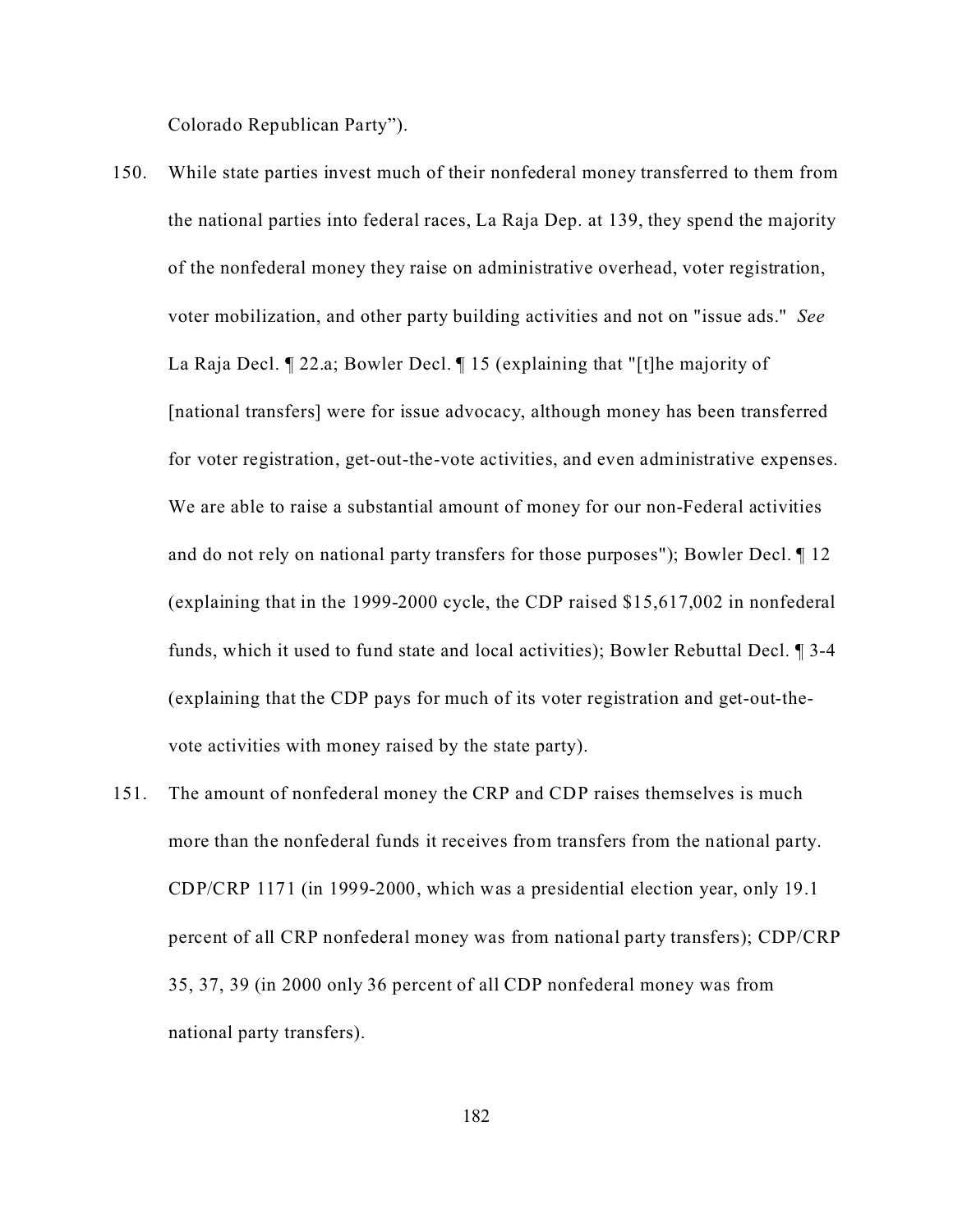### **CDP and CRP Cooperation with the National Parties**

- 152. The CDP and the CRP cooperate and work closely with their national counterparts to support their candidates and platforms at all levels of the ticket.
- 153. Ms. Bowler testifies that the CDP works closely with the DNC in planning and implementing Coordinated Campaigns, the purpose of which is to allocate resources and coordinate plans for the benefit of Democratic candidates up and down the entire ticket. Party officials, candidates at all levels of the ticket, and their agents participate in Coordinated Campaigns and collectively make decisions regarding the solicitation, receipt, directing, and spending of the CDP's funds, both federal and nonfederal. Bowler Decl. ¶¶ 5, 29. According to Bowler, the CDP is "integrally related to the [DNC]." *Id.* ¶ 5.
- 154. The CRP works closely with the RNC in planning and implementing a Victory Plan, the purpose of which is to allocate resources and coordinate plans for the benefit of Republican candidates up and down the entire ticket. The Victory Plan is implemented in the general election cycle with the full involvement of RNC staff, CRP staff, state legislative leadership, and representatives from the top of the ticket campaigns. *See* Erwin Aff. ¶ 4.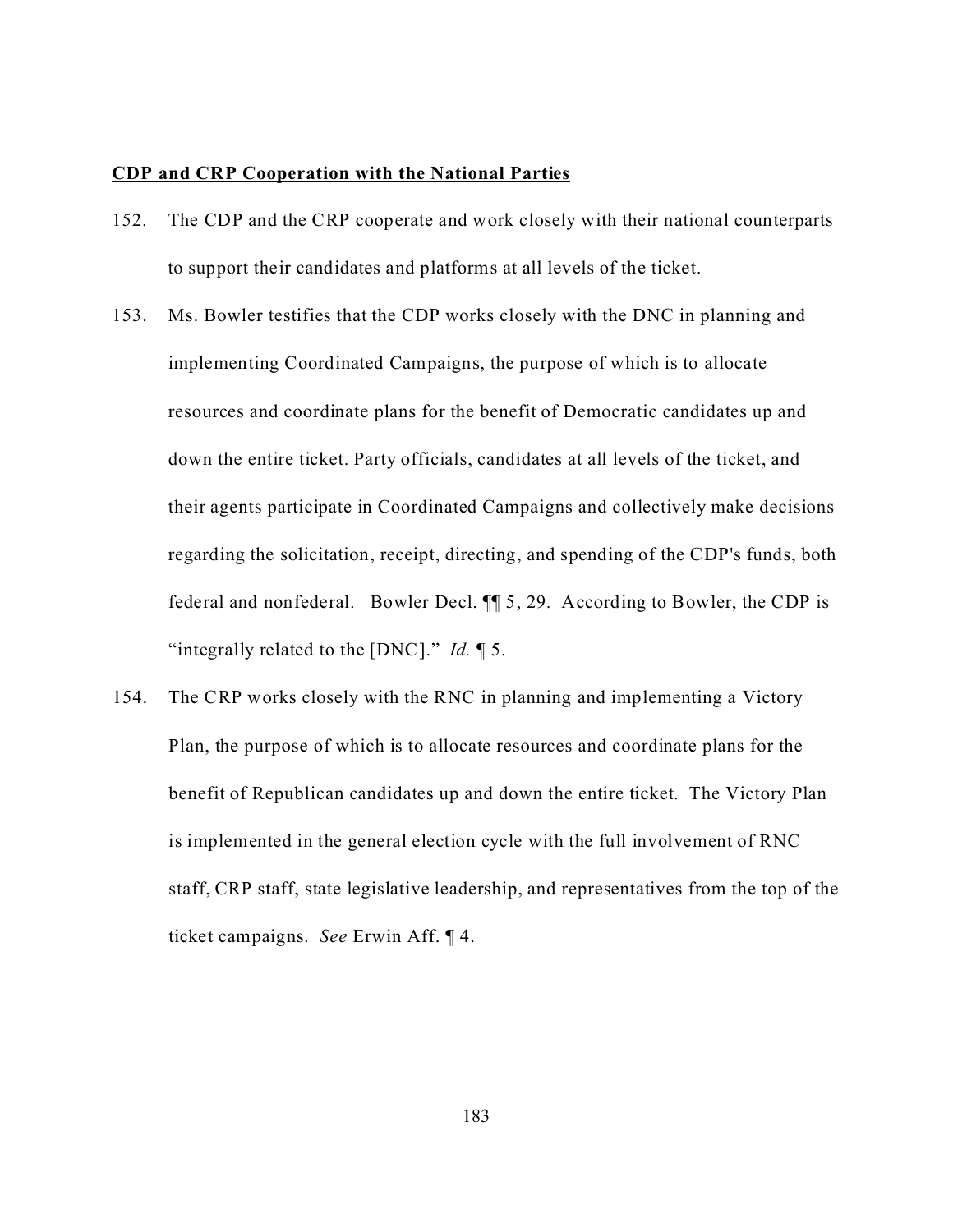### **Reduction in CDP and CRP Fundraising and Voter Mobilization Efforts**

- 155. The CDP has always raised more nonfederal money than federal money.
- 156. The CDP has raised a relatively constant amount of federal money. It raised \$4,316,528 in federal funds in the 1996 election cycle; \$4,076,870 in federal money in the 1998 cycle; \$4,837,967 federal money in the 2000 cycle; and \$3,455,887 in federal money during the 2002 election cycle as of June 30, 2002. The funds were raised directly by the CDP; the figures do not include any transfers from other party committees or from candidates. *See* Bowler Decl. ¶ 10, Exhibit A.
- 157. Ms. Bowler believes that even with increased efforts, it may be difficult for the CDP to raise substantially more federal money than it has in the past. *Id*. ¶ 10.
- 158. The CDP has tried many methods of raising more federal funds, with little success. Through the telemarketing program, which Bowler states has been its most successful method of raising federal funds, the CDP has raised between \$800,000 and \$2 million with an average contribution of \$27. The telemarketing program, however, is very expensive to run; it costs approximately \$0.40 to \$0.50 for every dollar raised. *Id*. ¶ 35.
- 159. Since 1995 the number of contributions made to the CDP at the \$5,000 level—the FECA federal maximum—was very small, usually accounting for less than five percent of the CDP's total in federal contributions. The total amount the CDP has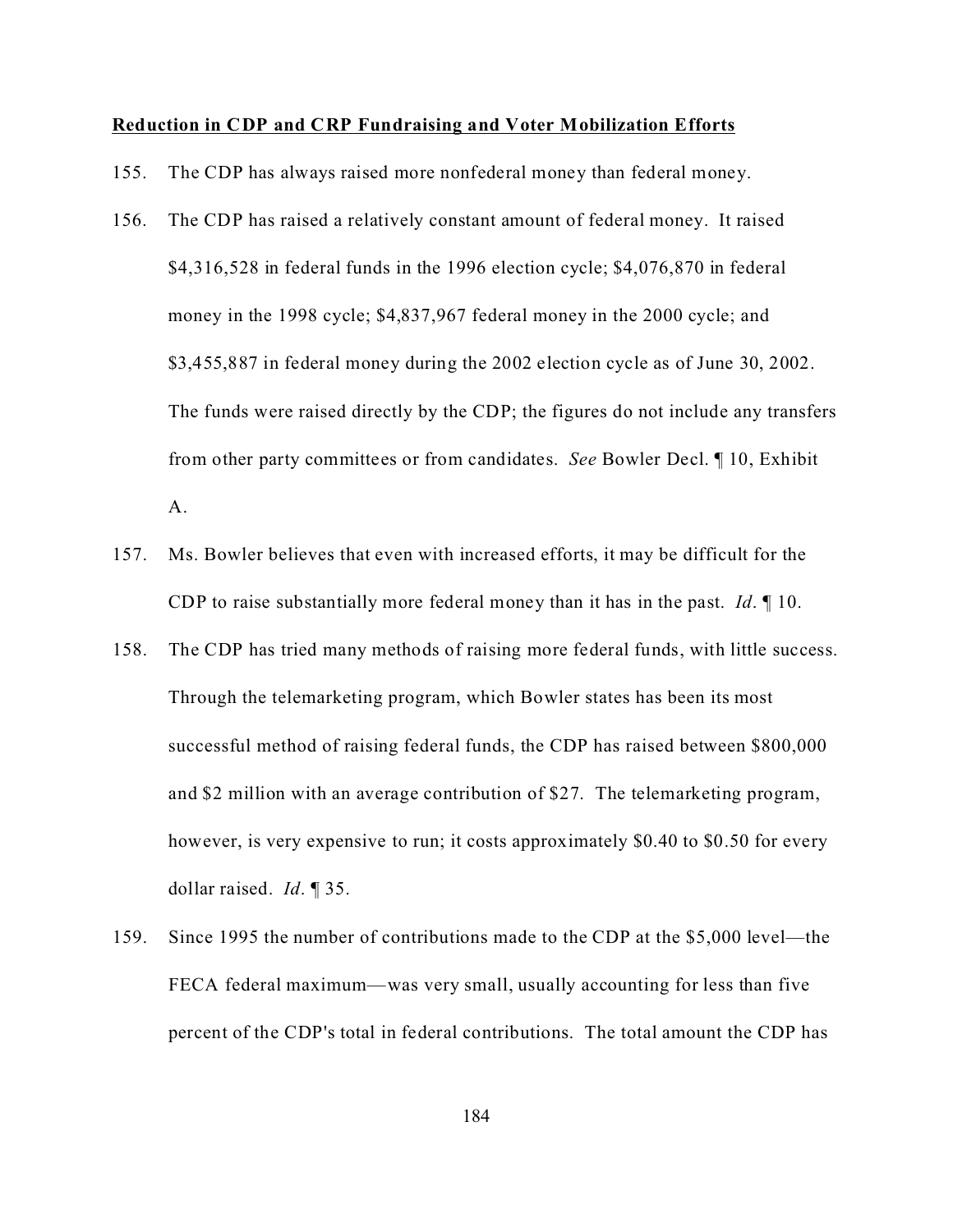received from maximum federal contributions has ranged from \$170,000 (in the 2000 election cycle) to \$355,000 (in the 1996 cycle). Because the number of contributions at the \$5,000 level make up a small percentage of CDP's federal money fundraising, Bowler does not believe BCRA's doubling the limit from \$5,000 to \$10,000 will result in a substantial increase in federal funds contributed to the CDP. *See id*. ¶ 35.

- 160. Prior to BCRA's effective date the CDP raised a relatively constant amount of nonfederal money. It raised \$12,991,251 in nonfederal funds in the 1996 election cycle; \$15,957,831 in nonfederal money in the 1998 cycle; \$15,617,002 in nonfederal money in the 2000 cycle; and \$13,928,496 in nonfederal money during the 2002 election cycle up to June 30, 2002. The funds were raised directly by the CDP; the figures do not include any transfers from other party committees or from candidates. *See Id*. ¶ 12, Exhibit A.
- 161. Approximately 76 percent to 86 percent of the nonfederal donations the CDP has received have been from donations exceeding \$10,000. *See id*. ¶ 19, Exhibit A; Torres Decl. ¶ 7.
- 162. The CRP has employed a wide variety of fundraising techniques to raise more federal money. *See* Erwin Aff. ¶ 12.a.
- 163. The CRP raises federal funds through direct mail. Erwin states that to maintain a current and effective direct mail fundraising donor list, the CRP must continually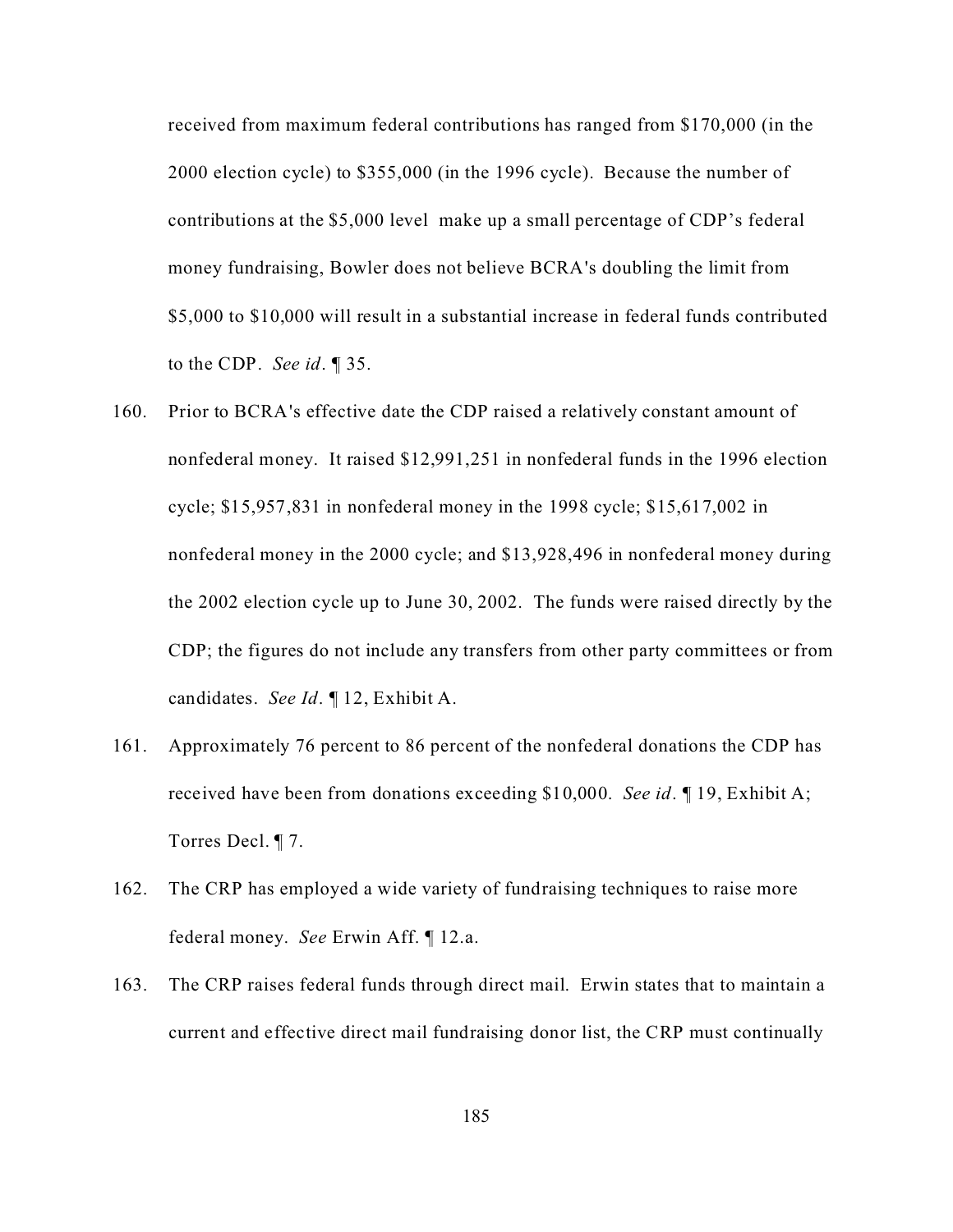spend funds prospecting for new donors and that such prospecting is expensive and often loses money. Federal returns on direct mailings range, on average, from \$20 to \$40 per contributor and that CRP direct mail returns reached a high in 1986 of over \$2 million and have declined to under \$1 million since 1997. *Id*.; CDP App. at 1189 (charting CRP's major funding sources by year since 1985).

- 164. The CRP also uses telemarketing to raise federal funds. Federal returns on the CRP's telemarketing range, on average, from \$20 to \$40 per contributor. Erwin testifies that like direct mail prospecting, telemarketing prospecting is "expensive and often unproductive." *See* Erwin Aff. ¶ 12.b; CDP App. at 1189. The CRP also relies on "Major Donor Programs" and "Event Fundraising" for its federal money fundraising. Erwin Aff. ¶ 12.c-d.
- 165. During the 2000 election cycle, the CRP raised \$5,397,400 in nonfederal funds from the 166 donors who gave \$10,000 or more. Erwin Aff. ¶ 13(B); Erwin Aff. Chart 5. Those donations totaled \$5,397,400. The aggregated amount above \$10,000 from those donations accounted for \$3,737,400 (\$5,397,400 minus \$1,660,000 (166 donors multiplied by \$10,000)). Erwin Aff. Chart 5, Chart 6A. Thus, if the CRP had been limited in funding certain electoral activities with donations raised within the \$10,000 limit specified in the Levin Amendment, \$3,737,400 of the \$5,397,400 raised from donations above \$10,000 would have been unavailable for those purposes. Erwin Chart Aff. Chart 6B. This also means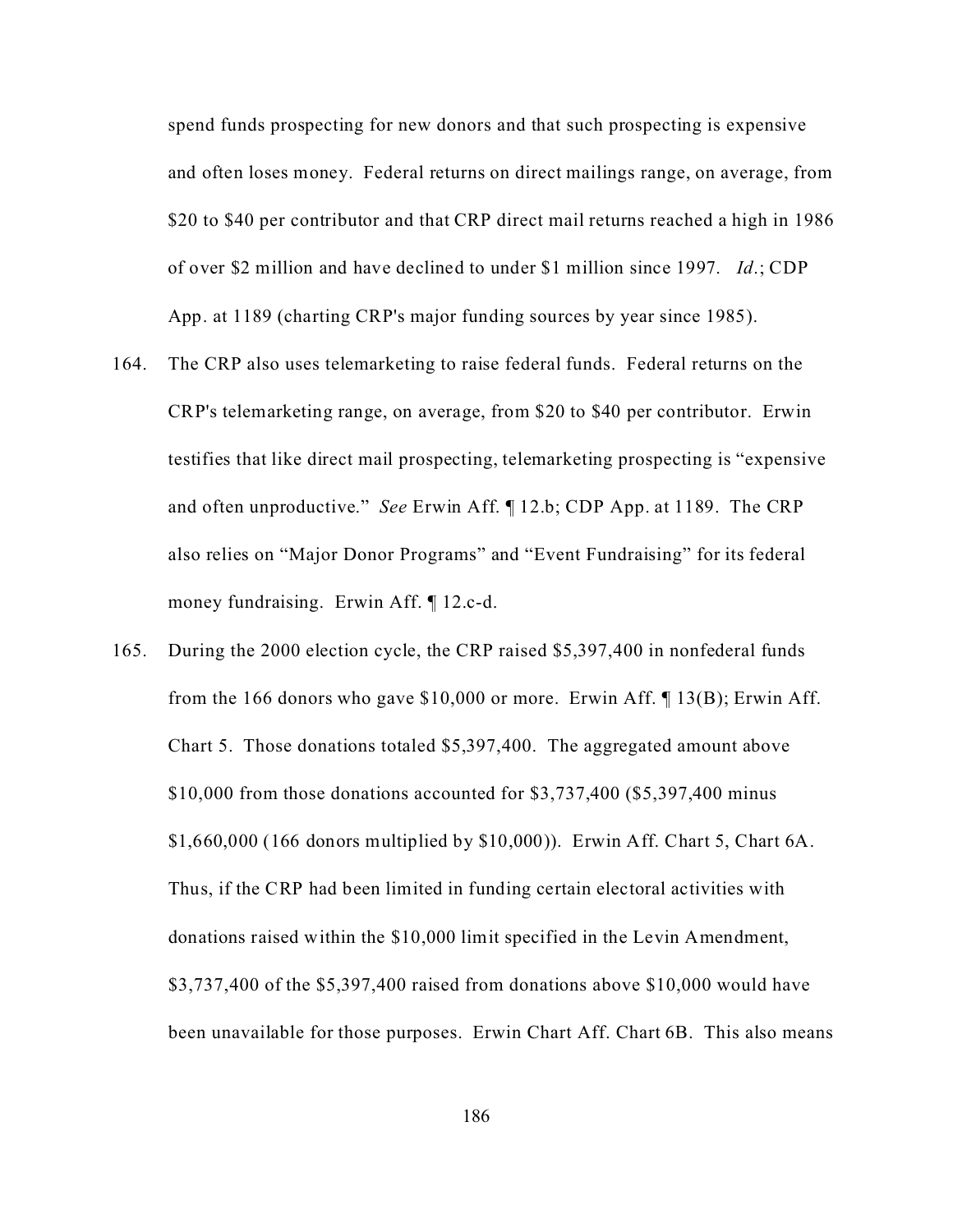that the CRP would have had 10.5 percent less total revenue to use for Levin-Amendment activities (i.e., \$3,737,400 of \$35,649,993, the total revenue for the 2000 election cycle, could not have been used for those activities). Erwin Aff. Chart 1.

- 166. Erwin testifies that BCRA's ban on national party transfers will reduce the CRP's available budget by approximately 40 percent in presidential election cycles and 20 percent in nonpresidential election cycles. Erwin Aff. ¶ 15.a.
- 167. On average, Erwin attests that between 1993 and 2000 BCRA would have reduced the CRP's overall spending from \$30 million to \$18 million during presidential election cycles and from \$17.5 million to \$14 million during nonpresidential election cycles. *Id*.
- 168. Party officials believe that under BCRA the CDP will have to reduce their communications with voters. Not only will administrative costs have to be reduced, accounting costs will likely increase because of BCRA's additional reporting requirements. Moreover, fundraising costs will increase because only federal money can be used to raise federal or Levin funds. Thus, even *maintaining* current fundraising efforts will come at a direct cost to the parties' programmatic and candidate-support activities. Because candidate support and get-out-the-vote activities are likely to remain the parties' first priorities, voter registration, generic party-building and grassroots activities will likely be reduced or even eliminated.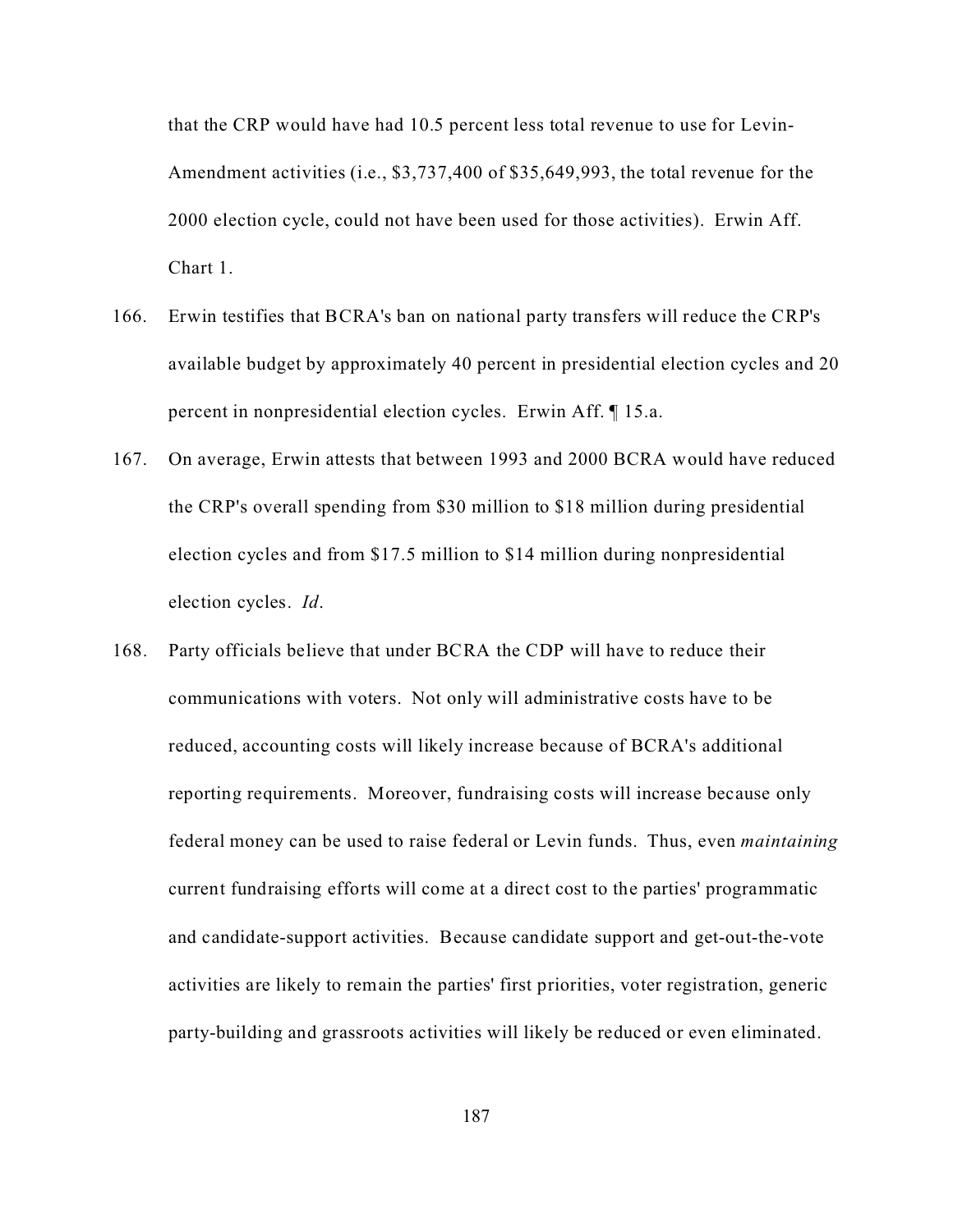Bowler Decl. ¶ 23; Torres Decl. ¶ 9.

### **Federal Officeholder Solicitation of Nonfederal Money**

169. It is a common practice for Members of Congress to be involved in raising both federal and nonfederal dollars for the national party committees, sometimes at the parties' request. McCain Decl. ¶¶ 2, 21 [DEV 8-Tab 29] ("Soft money is often raised directly by federal candidates and officeholders, and the largest amounts are often raised by the President, Vice President and Congressional party leaders."); Feingold Dep. at 91–93 [JDT Vol. 6]; Shays Decl. ¶ 18 [DEV 8-Tab 35] ("Soft money is raised directly by federal candidates, officeholders, and national political party leaders. National party officials often raise these funds by promising donors access to elected officials. The national parties and national congressional campaign committees also request that Members of Congress make the calls to soft money donors to solicit more funds."); *see also* Rudman Decl. ¶ 12 [DEV 8-Tab 34]; Bumpers Decl. ¶¶ 7-8 [DEV 6-Tab 10]; Simon Decl. ¶ 7 [DEV 9-Tab 37]; Wolfson Decl. ¶¶ 34–35 [DEV 9-Tab 44]; Randlett Decl. ¶¶ 6-9 [DEV 8-Tab 32]; Murray<sup>191</sup> Dep. in *Mariani* at 41-42 [DEV 79-Tab 58]; Rozen<sup>192</sup> Decl. Exhibit A ¶

<sup>&</sup>lt;sup>191</sup> Mr. Daniel Murray served as a government relations specialist for Sprint, GTE, and BellSouth Corporations from 1982 until 1995. As Executive Director of those companies, he assisted them and their PACs in selecting candidates and political groups for financial support in both federal and nonfederal funds. During this period he also served on the Democratic Business Council of the DNC, the Advisory Council of the Democratic Leadership Council, the 1998 and 1992 DNC Convention Site Selection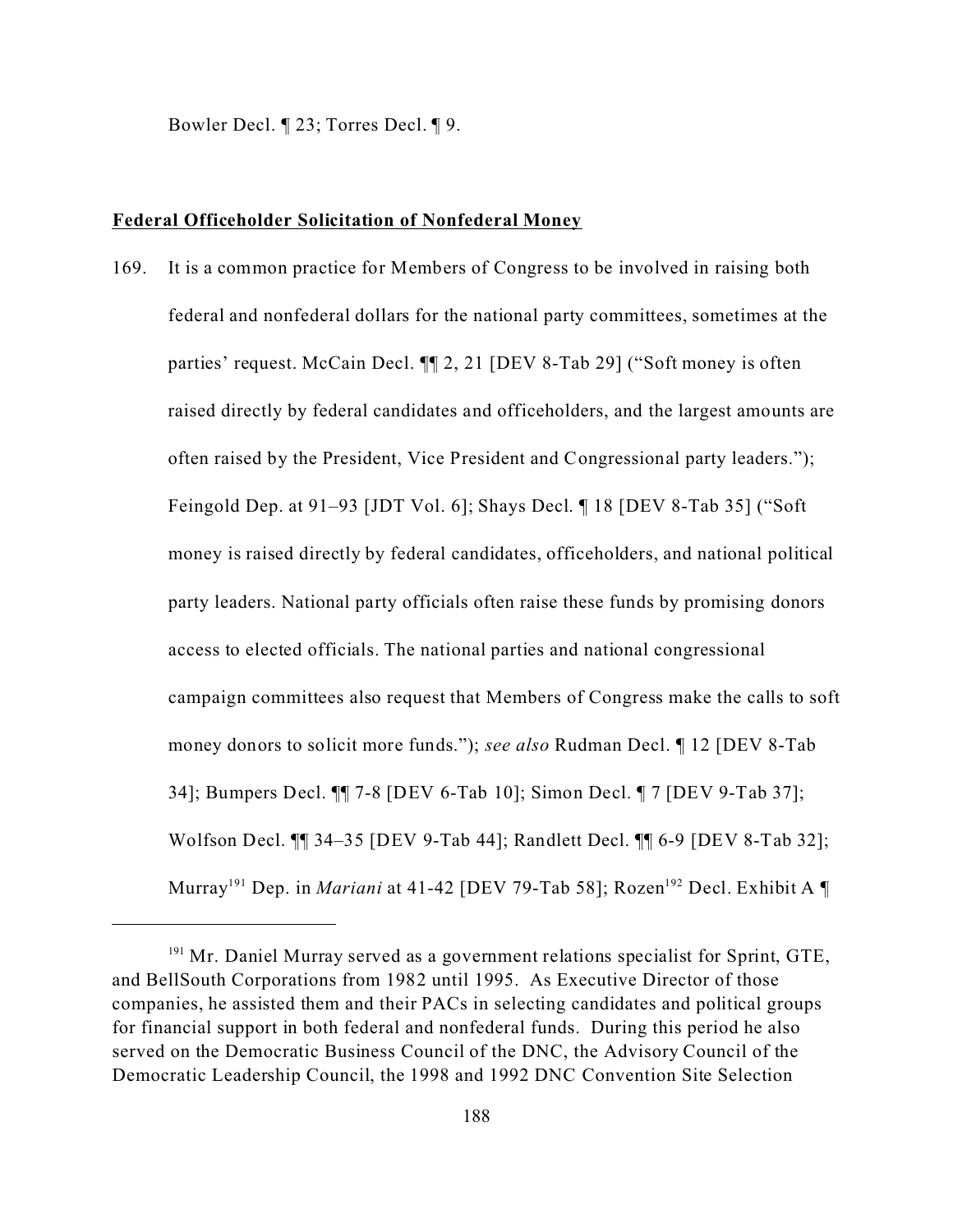7 [DEV 8-Tab 33]; Simpson Decl. ¶ 4 [DEV 9-Tab 38]; Jordan Decl. ¶¶ 32–33 [DEV 7-Tab 21].

170. Federal officeholders and candidates solicit large nonfederal donations for their parties. ODP0031-00440 (letter from donor to RNC, stating that "I am happy to deliver a check for one hundred thousand dollars to you that fulfills the commitment I made to my good friend Bob Dole in a letter I sent him); ODP0031-00821 (letter from contributor to RNC with contribution, stating "Congressman Scott McInnis deserve [sic] most of the recruitment credit"), ODP0037-00882 (a solicitation letter from Senator McConnell to potential donor at Microsoft Corporation, expressing the hope that this person would "take a leadership role with [McConnell] at the NRSC in support of the Committee's issue advocacy campaign. The resources we raise now will allow us to communicate our strategy through Labor Day. . . . Your immediate commitment to this project

Committees, the DSCC Leadership Circle, the DCCC Annual Dinner Committee, the RSCC Annual Dinner Committee, and steering committees for many House and Senate campaigns. Since 1995, he has acted as a government relations consultant for business and other clients. Murray Aff. in *Mariani* ¶¶ 3-5 [DEV 79-Tab 59].

 $192$  Mr. Robert Rozen worked as a lobbyist for various interests at the law firm Wunder, Diefenderfer, Cannon & Thelen from 1995 until 1997. For the last six years, he has been a partner in a lobbying firm called Washington Counsel; now Washington Council Ernst & Young. Mr. Rozen represents a variety of corporate, trade association, non-profit, and individual clients before both Congress and the Executive Branch. His work includes preparing strategic plans, writing lobbying papers, explaining difficult and complex issues to legislative staff, and drafting proposed legislation. He also organizes fundraisers for federal candidates and from time-to-time advises clients on their political contributions. Rozen Decl. ¶ 4 [DEV 8-Tab 33].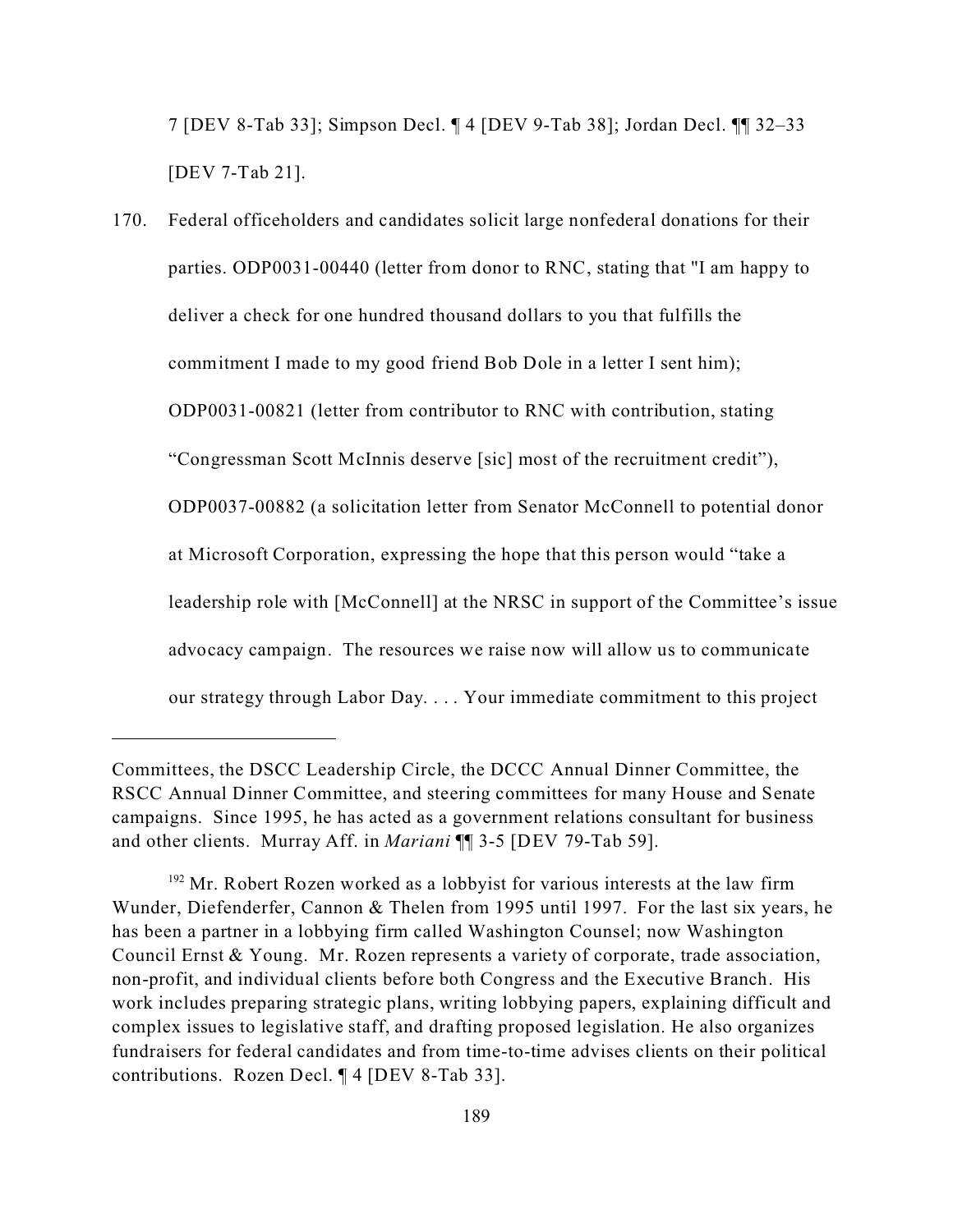would mean a great deal to the entire Republican Senate and to me personally"); ODP0037-01171-72 [DEV 71-Tab 48] (correspondence referencing solicitations by federal officeholders and candidates); Shays Decl. in RNC ¶ 12 [DEV 68-Tab 40]. In general, the personal involvement of high-ranking leaders of Congress is a significant component of raising federal and nonfederal money from major donors. *See* Bumpers Decl. ¶¶ 8-9 [DEV 6-Tab 10]; Meehan Decl. ¶ 6 [DEV 68-Tab 30]; Simon Decl. ¶ 7 [DEV 9-Tab 37]; Rozen Decl. ¶ 15 [DEV 8-Tab 33]; Kolb Decl. II, Exhibit A  $\P$  8 [DEV 7-Tab 25].

- 171. However, the Finance Director of the RNC stated that it is "exceedingly rare" for the RNC to rely on federal officeholders for personal or telephonic solicitations of major donors. *See* B. Shea Decl. ¶ 17. She states that by RNC policy and practice, the RNC Chairman, Co-Chairwoman, Deputy Chairman, fundraising staff or members of major donor groups—not federal officeholders—undertake initial contact and solicitation of major donors of both federal and nonfederal funds. *Id*.
- 172. Republican incumbents and candidates solicit donations of federal and nonfederal money for both the NRSC and the NRCC. Vogel Decl. ¶¶ 25-28, 32 [DEV 9-Tab 41]; McGahn Decl. ¶¶ 27-30, 33-37 [DEV 8-Tab 30]; ODP0018-00137 (Victory '96 Brochure outlining the RNC's donor programs and describing the uses of Victory '96 proceeds and Presidential candidate Dole's assistance raising these funds); ODP0018-00139-41, ODP0018-00151-52 [DEV 69-Tab 48] (Victory '96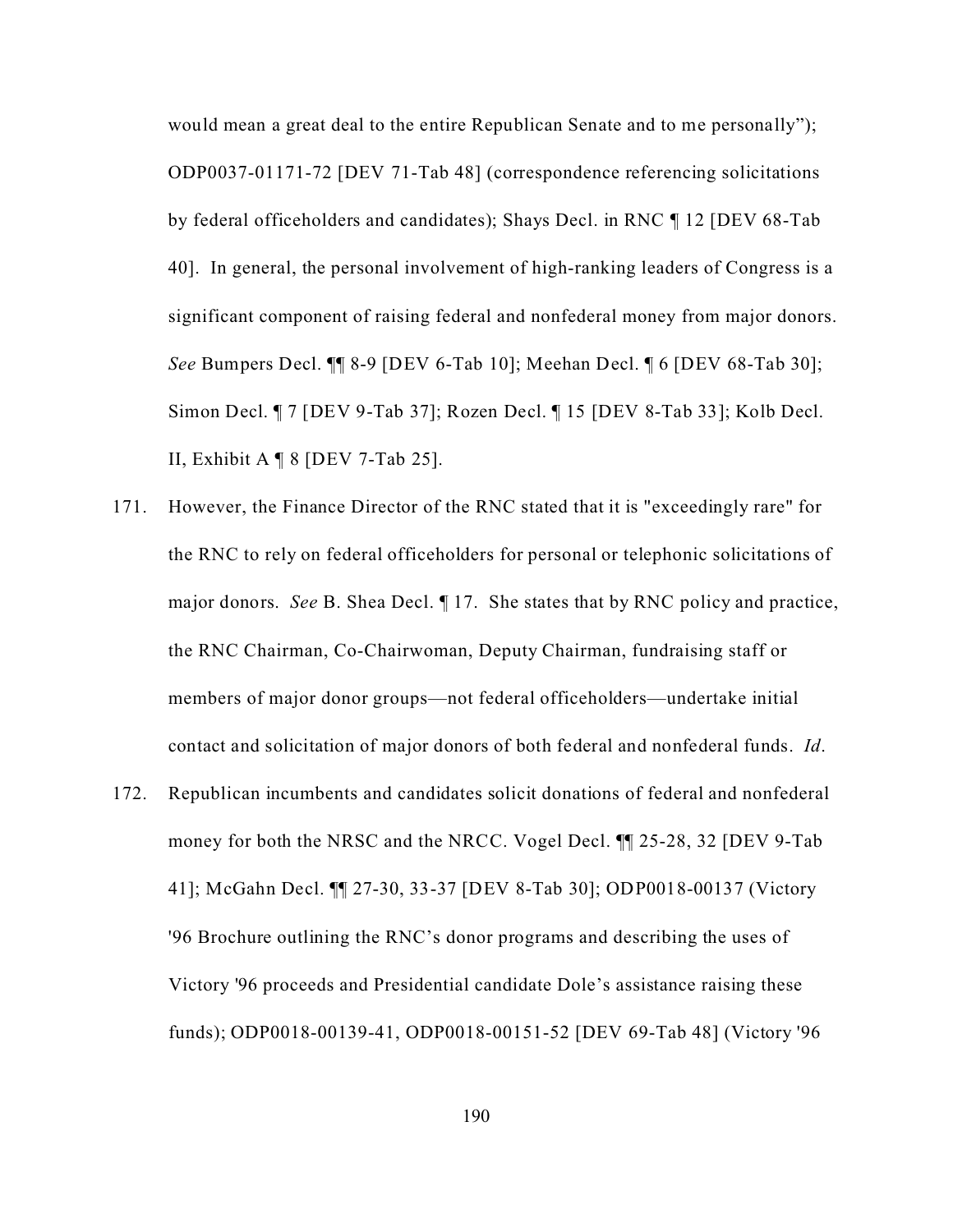solicitation letters signed by Senator Dole).

- 173. "National party committees often feel they need to raise a certain amount of soft money for a given election cycle. To reach that overall goal, they may divide up potential donors by geography, affiliated organization, or issue interests. The party committees decide which Members of Congress should contact these potential donors, and these Members then put in a certain amount of call time at the national committee soliciting the money. A Member and a potential donor may be matched because the Member is on a legislative committee in which the donor has a particular interest, whether economic or ideological." Randlett Decl. ¶ 6 [DEV 8-Tab 32]; *see* Rozen Decl. ¶ 15 [DEV 8-Tab 33]; Krasno and Sorauf Report at 12-13 [DEV 1-Tab 2].
- 174. The House and Senate congressional campaign committees and their leadership ask Members of Congress to raise funds in specified amounts or to devote specified periods of time to fundraising. Jordan Decl. ¶ 33 [DEV 7-Tab 21]; Vogel Decl. ¶¶ 32-33 [DEV 9-Tab 41]; McGahn Decl. ¶¶ 34-35 [DEV 8-Tab 30]; Wolfson Decl. **[35** [DEV 9-44] (stating that the DSCC, NRSC, NRCC, and DCCC ask members of Congress to raise money for the committees).
- 175. The DSCC maintains a "credit" program that credits nonfederal money raised by a Senator or candidate to that Senator or candidate's state party. Jordan Decl. ¶¶ 36-39 [DEV 7-Tab 21]. Amounts credited to a state party can reflect that the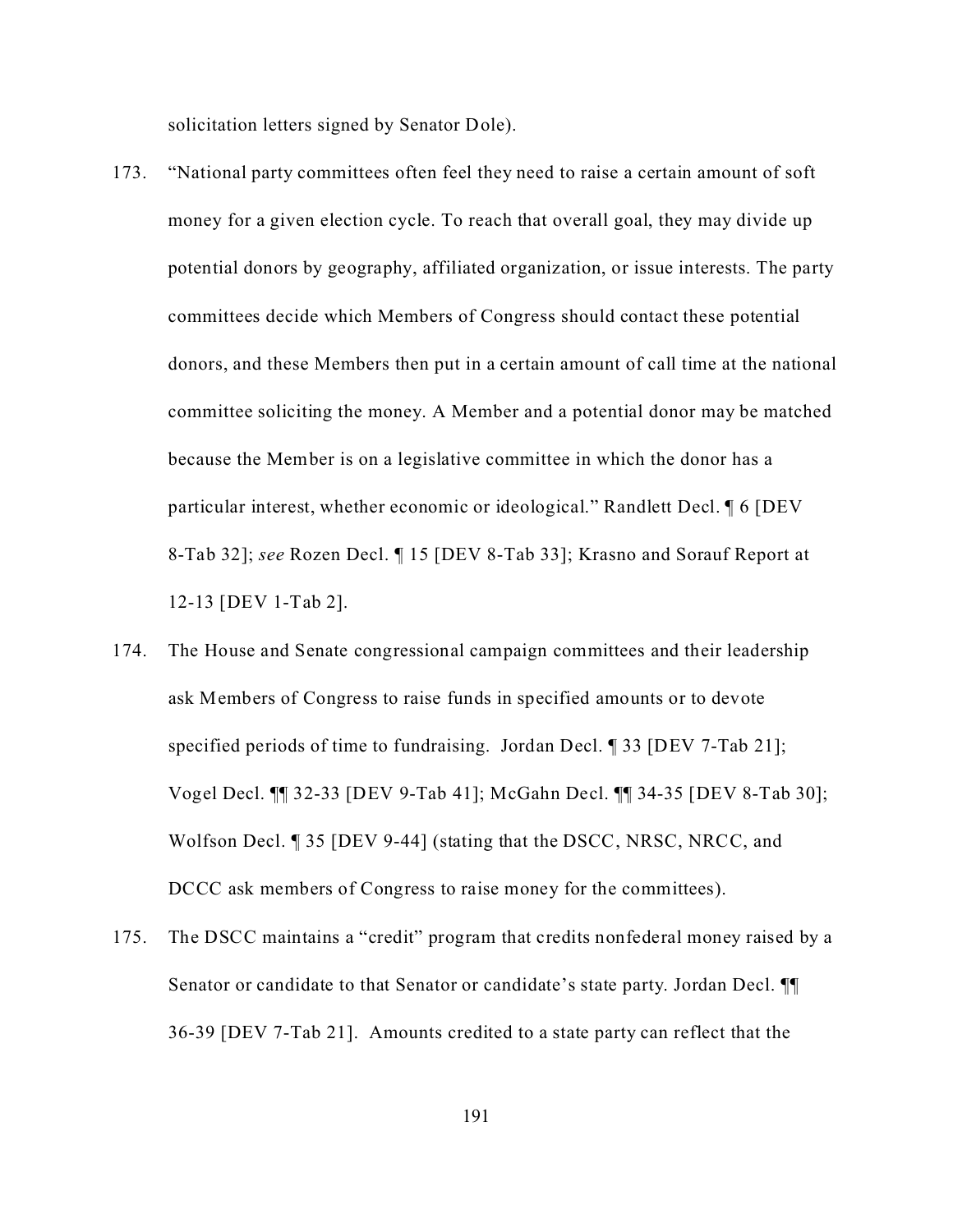Senator or candidate solicited the donation, or can serve as a donor's sign of tacit support for the state party or the Senate candidate. Jordan Decl.  $\P\P$  37-40, Tabs F, G [DEV 7-Tab 21].

- 176. Both the NRCC and NRSC are aware of which Members have raised funds for their committees, and may advise Members of amounts they have raised. McGahn Decl. ¶¶ 34-35 [DEV 8-Tab 30]; Vogel Decl. ¶¶ 33, 36 [DEV 9-Tab 41]. Similarly, although the DCCC uses "no formal credit or tally program," it "advises Democratic House Members of the amounts they have raised for the DCCC, ascribing particular contributions to the fundraising efforts of the Member in question." Wolfson Decl. ¶ 36 [DEV 9-Tab 44]; Thompson Dep. at 28-29 [JDT Vol. 32].
- 177. Federal candidates of both parties raise nonfederal money through joint fundraising committees formed with national committees. *See* Buttenwieser Decl. ¶¶ 8-14 [DEV 6-Tab 11].
- 178. One common method of joint fundraising is for a national committee to form a separate joint fundraising committee with a federal candidate committee. A joint fundraising committee collects and deposits contributions, pays related expenses, allocates proceeds and expenses to the participants, keeps required records, and discloses overall joint fundraising activity to the FEC. Wolfson Decl. ¶ 40 [DEV 9-Tab 44]; Vogel Decl. ¶¶ 39-45 [DEV 9-Tab 41]; Jordan Decl. ¶¶ 41, 50 [DEV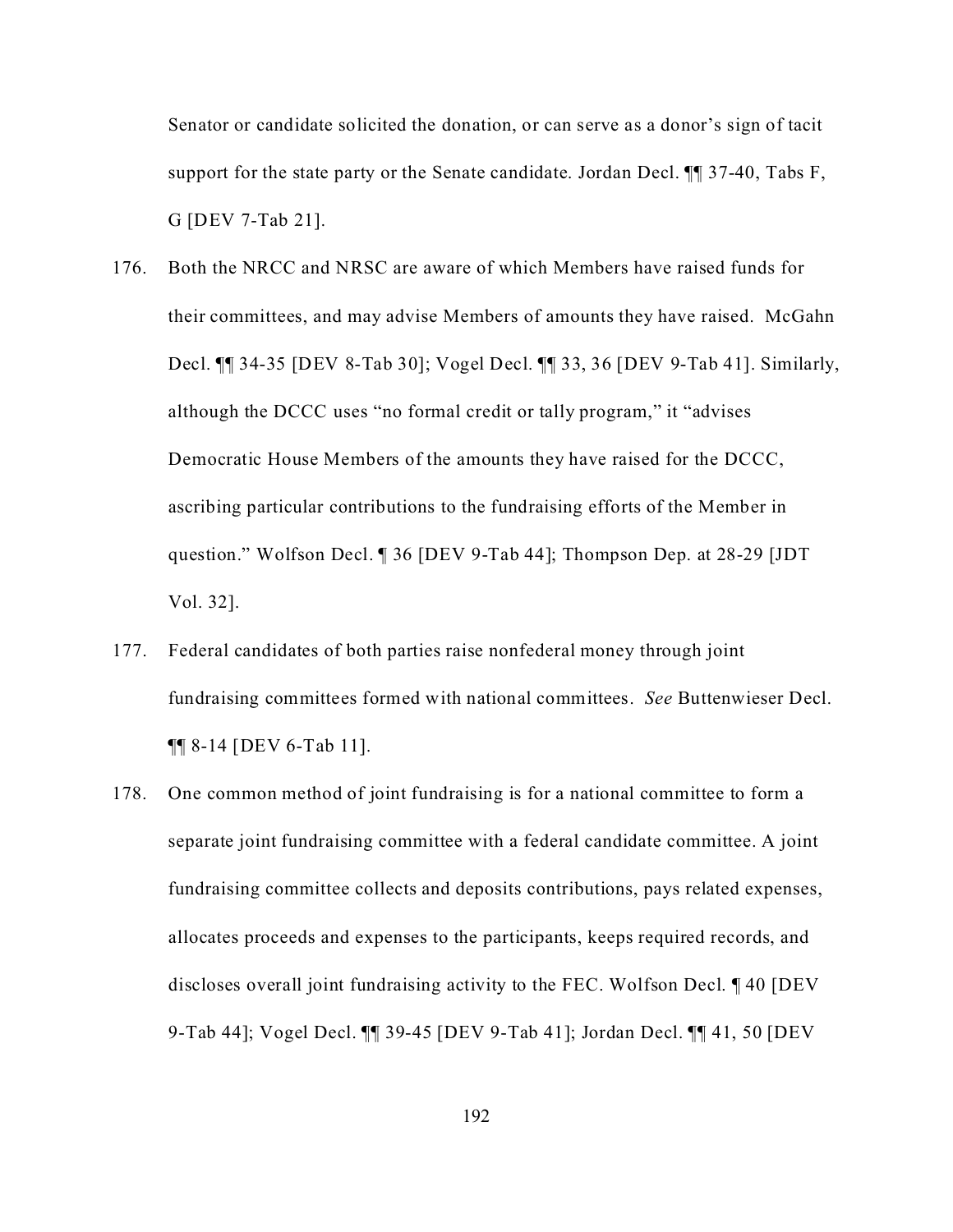7-Tab 21]; Oliver Dep. at 258 [DEV Supp.-Tab 1]. Similarly, the most common method of NRSC joint fundraising activity is for the NRSC to form a separate joint fundraising committee under FEC regulations with a Republican Senate candidate. Vogel Decl. ¶¶ 39-45.

179. Parties often ask officeholders to solicit soft money from individuals who have maxed out to the officeholder's campaign. Simpson Decl. ¶ 6 [DEV 9-Tab 38]. *See* Bumpers Decl. ¶¶ 9-11 [DEV 6-Tab 10]; Meehan Decl. in RNC ¶ 6 [DEV 68-Tab 30]; Billings Decl. Exhibit A ¶ 12 [DEV 6-Tab 5]; Jordan Decl. ¶ 27 [DEV 7-Tab 21]; Oliver Dep. at 188 [DEV Supp.-Tab 1] (pertaining to 2000 Bush/Cheney legal defense fund); Sorauf/Krasno Report in *Colorado Republican*, at 13-14 [DEV 68-Tab 44]; ODP0018-00620-21 [DEV 69-Tab 48] (federal candidate noting that he "recently sent a letter to [his] maxed out donors suggesting contributions to the NRCC"). The parties prefer that donors first "max out" on federal money gifts before contributing nonfederal money. Kirsch Decl. ¶ 8 [DEV 7-Tab 23]. As one candidate stated, "[Y]ou are at the limit of what you can directly contribute to my campaign," but "you can further help my campaign by assisting the Colorado Republican Party." *FEC v. Colorado Republican Fed. Campaign Comm.*, 533 U.S. 431, 458 (2001) (quoting an August 27, 1996 fundraising letter from then-Congressman Allard).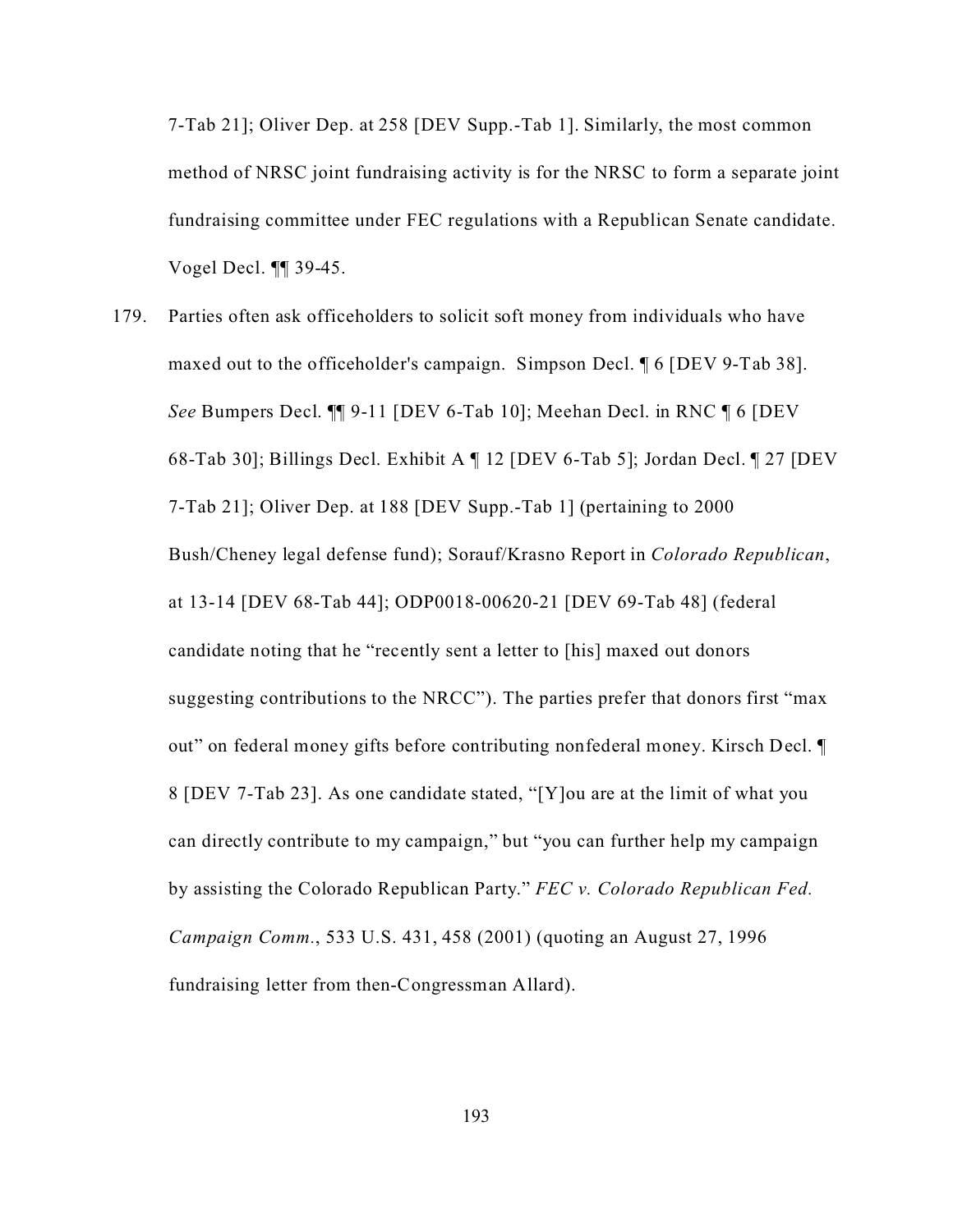### **Political Parties and Nonprofit Groups**

- 180. Political parties and federal candidates work with nonprofit groups on campaign activities. Moreover, they have raised nonfederal money for, directed nonfederal money to and transferred nonfederal money to nonprofits for use in federal elections.
- 181. The national party committees direct donors to donate nonfederal money to certain interest groups for broadcast issue advertisements and other activities to influence federal elections. For example, Steve Kirsch testified that the national Democratic Party played an important role in his decisions to donate soft money to "certain interest groups that were running effective ads in the effort to elect Vice-President Gore, such as NARAL. The assumption was that the funds would be used for television ads or some other activity that would make a difference in the Presidential election." Kirsch Decl. ¶ 10 [DEV 7-Tab 23]; *see also* 144 Cong. Rec. S1048 (1998) (Sen. Glenn).
- 182. Parties raise funds for, or donate nonfederal money to, tax-exempt organizations, which in turn use funds to influence federal elections. Kirsch Decl. ¶ 10 [DEV 7-Tab 23]; Marshall Decl. ¶ 9 [DEV 8-Tab 28].
- 183. The RNC, NRSC, and NRCC have all made nonfederal donations to the National Right to Life Committee, an independent group that assists Republican candidates through "issue advocacy" activities. Resps. Nat'l Rt. Life Pls. To Defs.' First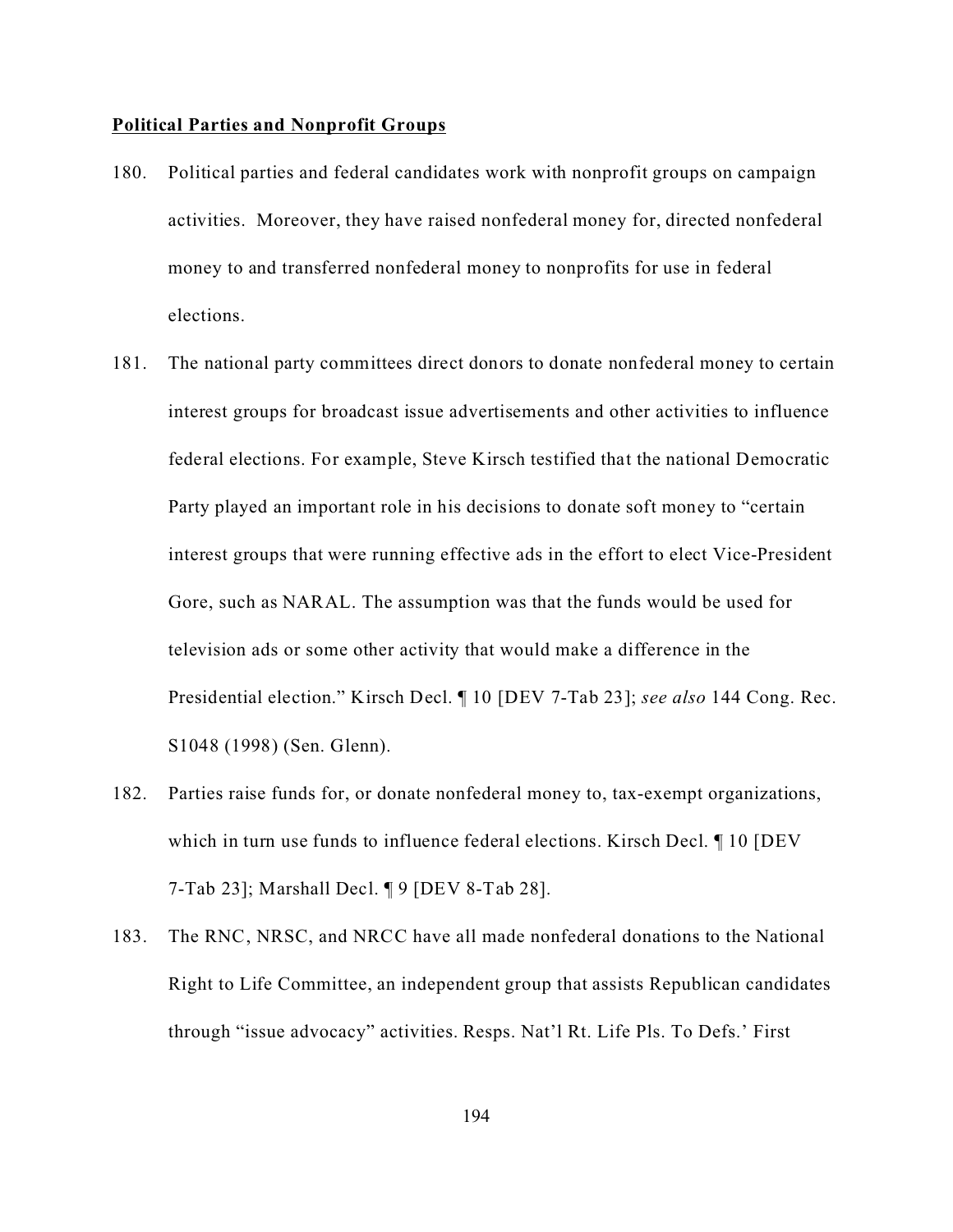Interrogs., No. 3 [DEV 10-Tab 5]; RNC0065691A, RNC0065691 [DEV 134-Tab 8, DEV Supp.-Tab 3, DEV 101]. After the NRSC's 1994 donation, then-NRSC Chairman Senator Phil Gramm told The Washington Post that the party made this donation because it knew the funds would be used on behalf of several specific Republican candidates for the Senate, saying he had "made a decision…to provide some money to help activate pro-life voters in some key states where they would be pivotal to the election." *Id.* at 5975; *see also* RNC 0373365 [IER Tab 31] (letter from the Republican National State Elections Committee to the American Defense Institute notifying the group of a \$300,000 donation from the RNSEC's "non-federal component" to assist the groups "efforts to educate and inform Americans living overseas of their civic responsibilities"); RNC 0373370, 0373376, 0373381 (three letters to Americans for Tax Reform all dated in October 1996 providing the group \$1,000,000, \$2,000,000, \$600,000 donations in recognition of the group's "efforts to educate and inform the American public).

184. The National Right to Work Committee "pays for its advertising from its treasury, [and] admits that certain Members or Executive Branch Officials have generally encouraged financial support for the Right to Work cause and, specifically, for the support of NRTWC in advocating for these issues, through lobbying as well as issue advertising." Resp. Nat'l Rt. Work Comm. to Defs. First RFAs, No. 17 [DEV 12-Tab 2]; *see also* NRW-2812 [DEV 129-Tab 2] (letter from Congressman Pete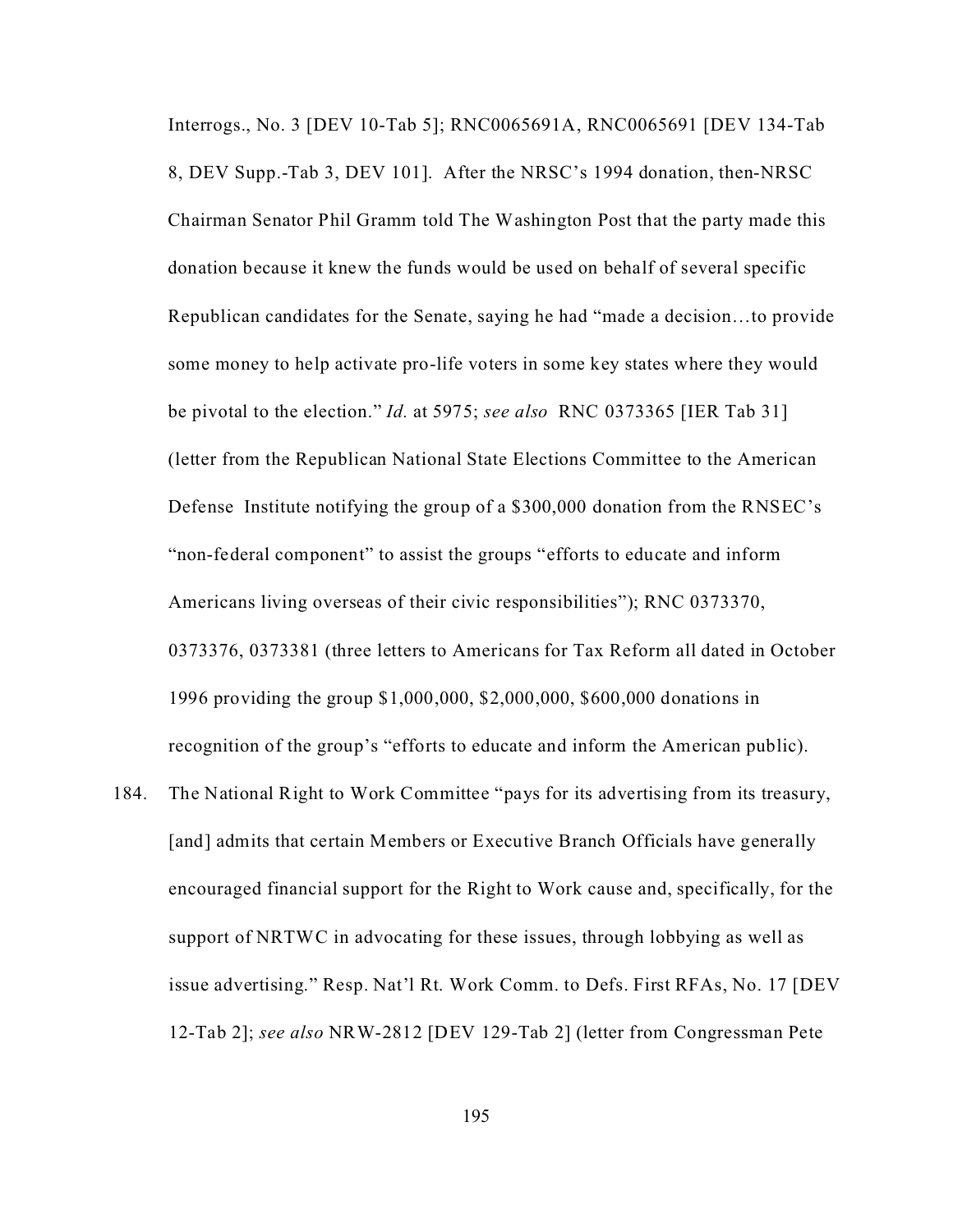Sessions asking the recipient to meet with National Right to Work Committee personnel regarding the Committee's effort to "stop Big Labor from seizing control of Congress in November").

- 185. Congressman Ric Keller signed a Club for Growth fundraising letter dated July 20, 2001 which credited the Club for his own 2000 electoral success and assured potential donors that their money would be used to "help Republicans keep control of Congress." CFG00208-10 [DEV 130-Tab 5]; *see* Pennington Decl. ¶¶ 15, 19 [DEV 8-Tab 31].
- 186. The 2000 Democratic coordinated campaign in Florida's Eighth Congressional District was funded primarily by EMILY's List through its Florida Women's Vote project, though the DCCC and Congressional candidate Linda Chapin also raised funds for it. Florida Women's Vote gave money to the State Party, which then set up the coordinated campaign and hired the staff. EMILY's List also sent some staff to assist in the coordinated campaign, which they also did in their other targeted races throughout the country. Beckett Decl. ¶ 6 [DEV 6-Tab 3]; Chapin Decl. ¶ 6 [DEV 6-Tab 12].
- 187. Defendants' expert Green testifies that "[n]ational parties . . . transferred large sums of money to tax-exempt organizations because, unlike state parties, these tax-exempt organizations are not bound by allocation formulas that specify how much hard money must be spent in conjunction with soft money expenditures."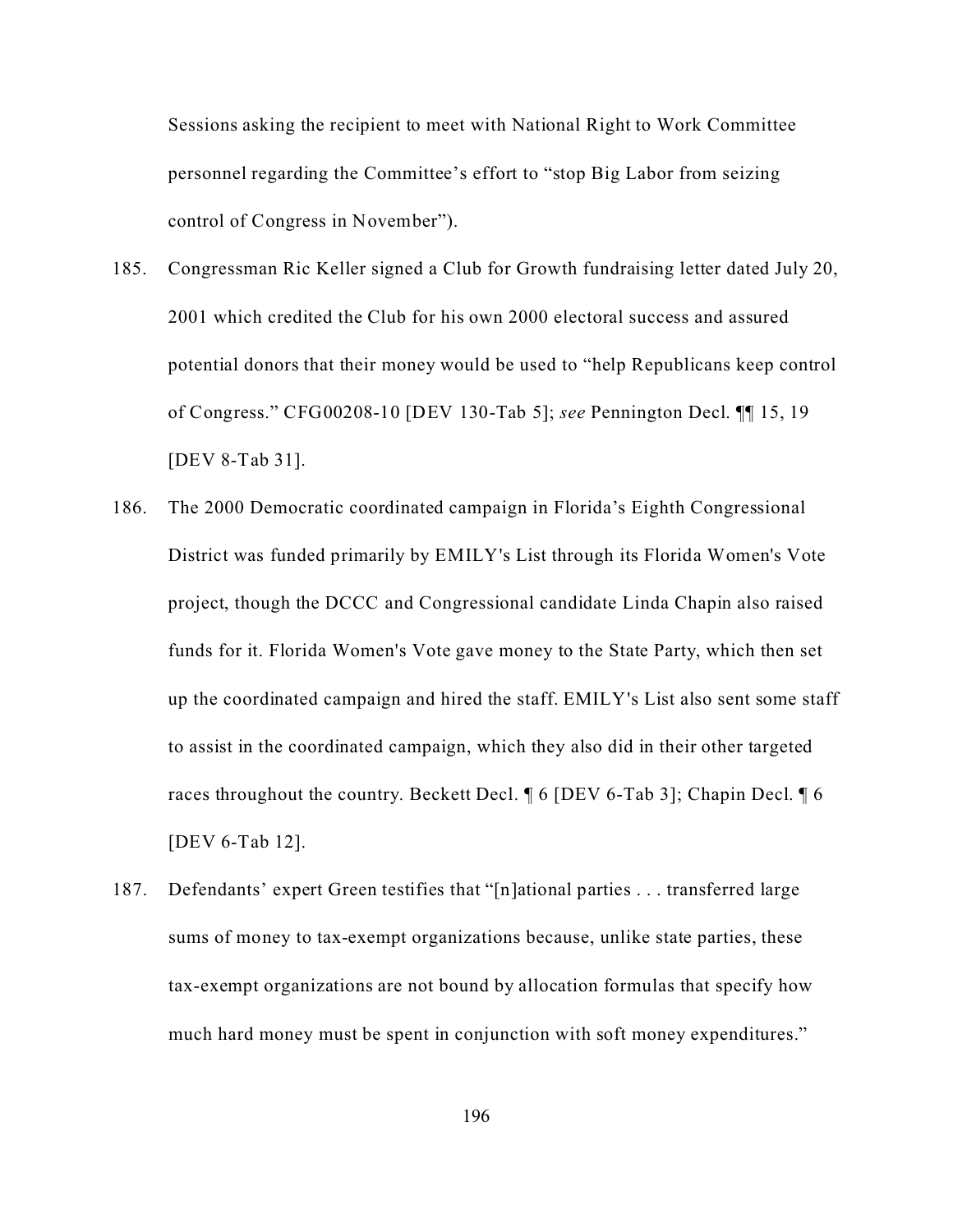Green Expert Report at 17-18 n.17 [DEV 1-Tab 3].

- 188. Most committees that are organized to support or oppose ballot measures in California are organized as  $501(c)(4)$  committees. Bowler states that virtually all of the ballot measure committees in California engage in activity that can be characterized as get-out-the-vote activity under BCRA. Bowler Decl. ¶ 30.
- 189. Most Members of Congress either in a formal leadership position, or aspiring thereto, have his or her own 527 group. Public Citizen Congress Watch, Congressional Leaders' Soft Money Accounts Show Need for Campaign Finance Reform Bills, Feb. 26, 2002, at 6 [DEV 29-Tab 3]. "For congressional leaders, 527 groups appear to collect about as much money as their campaign committees and often as much as their leadership PACs." *Id.* at 9.
- 190. Most of the 527s active in federal politics exist to either promote certain politicians (which Public Citizen calls "politician 527s") or promote certain ideas, interests and partisan orientations in election campaigns. "Politician 527s generally serve as soft money arms of 'leadership PACs,' which incumbents use to aid other candidates and otherwise further their own careers. Like the campaign committees of members of Congress, leadership PACs can receive only 'hard money' contributions, which are limited in amounts and may not come directly from corporations or unions. Politician 527s use their soft money mainly to sponsor events that promote their own careers, help create a 'farm team' of successful state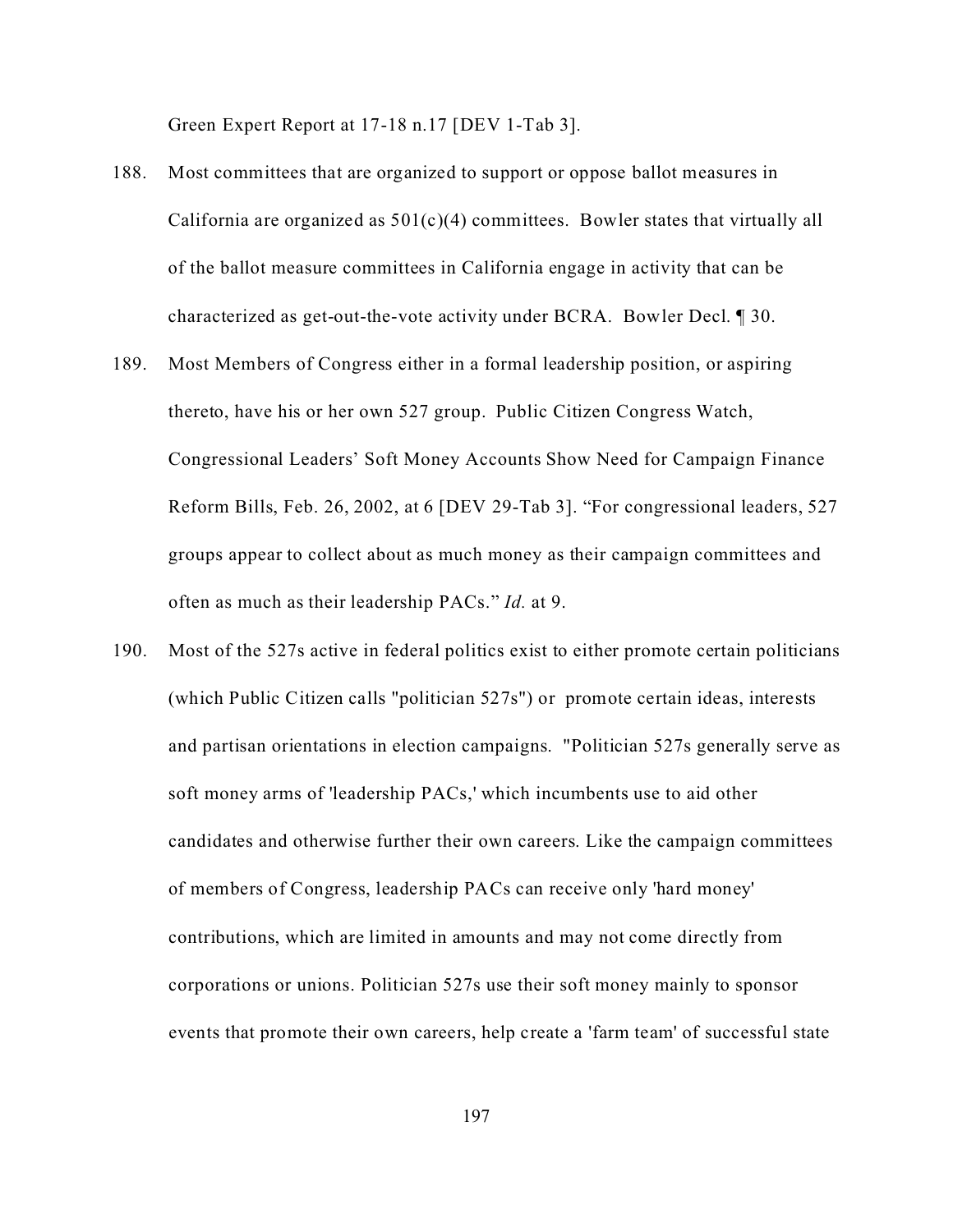and local candidates, and spur partisan 'get-out-the-vote (GOTV)' efforts." *Id.* at 6.

- 191. Many donors to Member 527 organizations donate with the intent of influencing federal elections. For example, Peter Buttenwieser testified that in early 2002 he donated \$50,000 to a 527 organization, Daschle Democrats, which ran broadcast ads in South Dakota supporting Senator Tom Daschle in response to the attacks that had been made against him. Mr. Buttenwieser stated: "I was willing to do this because I felt that the attacks were hurting Senator Daschle and Senator Tim Johnson's re-election campaign as well." Buttenwieser Decl. ¶ 20 [DEV 6-Tab 11].
- 192. Twenty-seven industries (including individuals, such as executives, associated with the industries) contributed \$100,000 or more in just a single year to the top 25 politician 527 groups. These industries accounted for 52 percent of all contributions to the top 25 politician 527s. The top 10 industries contributing were: computers/Internet, securities & investments, lawyers/law firms, telephone utilities, real estate, TV/movies/music, air transport, tobacco, oil & gas, and building materials and equipment. Top corporate contributors included  $AT&T$ , SBC Communications, Philip Morris, Mortgage Insurance Companies of America, Clifford Law Offices, U.S. Tobacco and American Airlines. Overall, only 15 percent of total contributions to the top 25 politician 527's came in amounts of less than \$5,000. Democratic party committees and unions also contributed over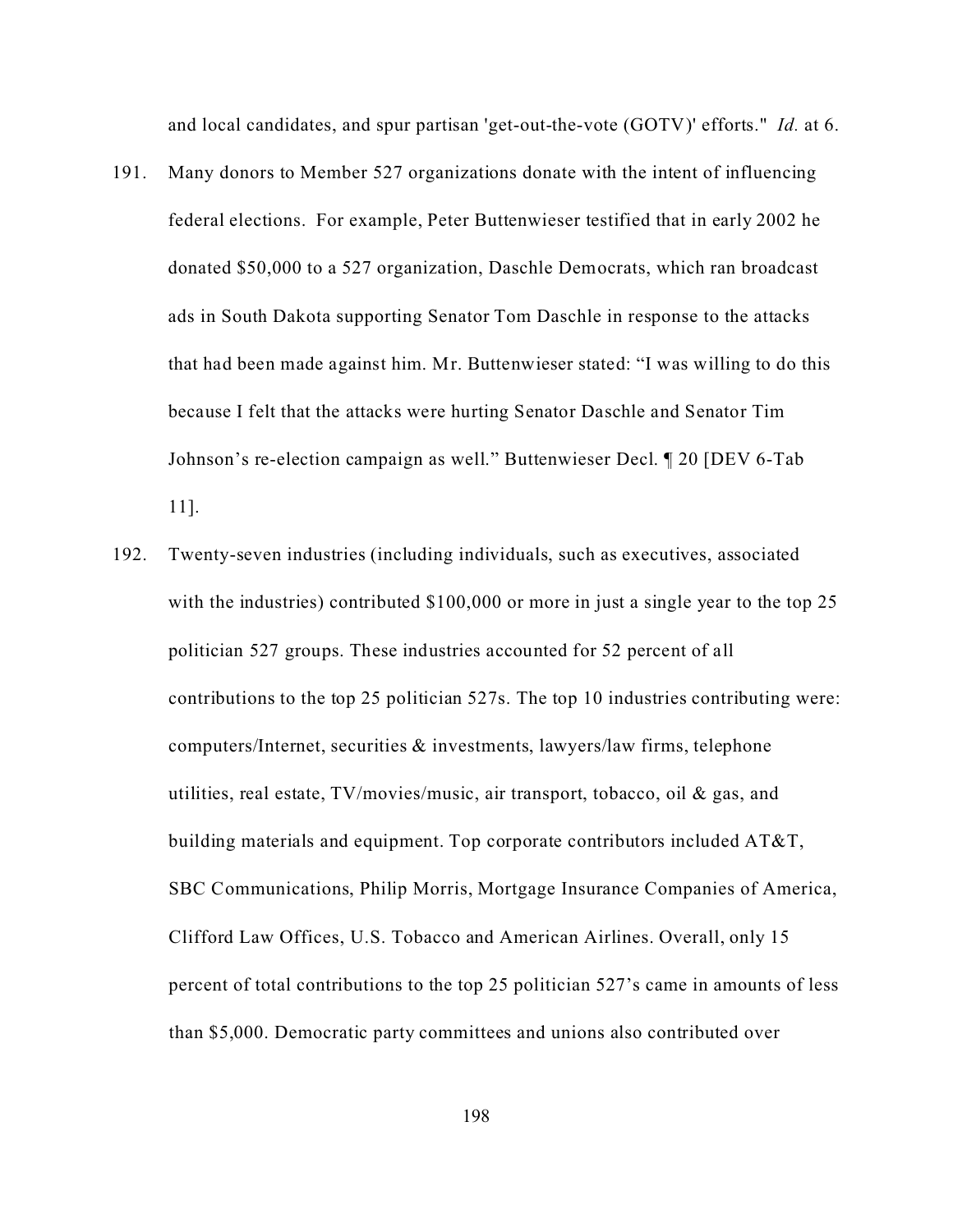\$100,000 to the top politician 527s. In fact, Democratic party committees (mainly the DNC) were the single largest contributor to politician 527s. Almost all of this money (81 percent) went to the Congressional Black Caucus 527. Public Citizen Congress Watch, Congressional Leaders' Soft Money Accounts Show Need for Campaign Finance Reform Bills, Feb. 26, 2002, at 10–11 [DEV 29-Tab 3].

- 193. Section 527 organizations include political clubs. The CDP has contributed to Democratic clubs engaged solely in state-focused grassroots, voter registration, and get-out-the-vote activities. *See id.* ¶ 31. Likewise, most of the organizations participating in the CRP's Operation Bounty Program are Section 527 organizations. Erwin Aff. ¶ 9.
- 194. Interest groups are funded by persons and entities—whether corporations, unions, trade associations, advocacy groups, or the like—that (1) are intensely concerned about a particular issue or set of issues; (2) participate in the political process; and (3) associate with others of like mind.
- 195. "Most interest groups, in contrast [to political parties], seek to build relationships with officeholders as a way of improving access to the legislative process and lobbying their position. In political science, there is strong empirical support for the theory that interest groups allocate resources primarily to pursue the "access" strategy, meaning they give to candidates who are most likely to win office, which is usually the incumbents (see, for example, Herrnson 2000). Political parties,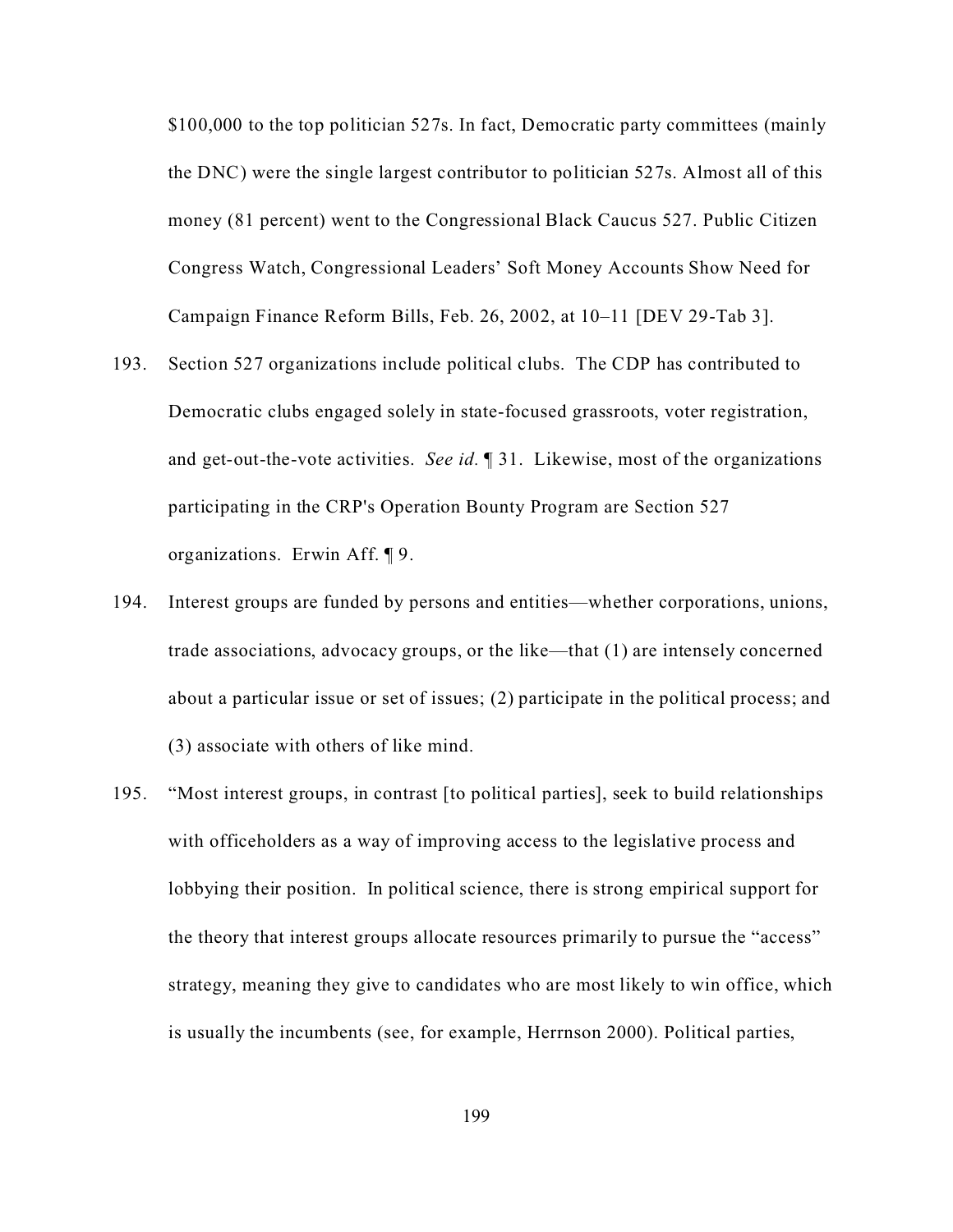however, allocate resources for electoral strategies, meaning they contribute money to a party candidate who is in a potentially close election." La Raja Expert Report ¶ 14.

196. Interest groups are subject to less regulation than political parties. Unlike political parties, for example, special interest groups have rarely been required to make public disclosure of their receipts, donors, disbursements, and activities. *See* Beinecke<sup>193</sup> Decl. ¶¶ 3, 9 (prior to BCRA, National Resources Defense Council did not have to file disclosure forms with FEC or disclose to the public amounts donated by foundations); Gallagher Decl. ¶ 15 (prior to BCRA National Abortion and Reproductive Rights Action League ("NARAL") was not required to track whether it received donations from persons outside United States); Sease<sup>194</sup> Decl.  $\P$ 11 (Prior to BCRA, Sierra Club was not generally required to report identity of individual donors to any government entity); *see also* Keller Expert Report ¶ 42 (stating that the political activities of interest groups "are far less transparent than those of parties").

### **Interest Groups Compared to Political Parties**

197. Interest groups engage in voter registration, voter identification, get-out-the-vote

 $193$  Frances Beinecke is the Executive Director of the NRDC. Beinecke Decl.  $\P$ 1.

 $194$  Deborah Sease is the Legislative Director of the Sierra Club. Sease Decl.  $\P$  1.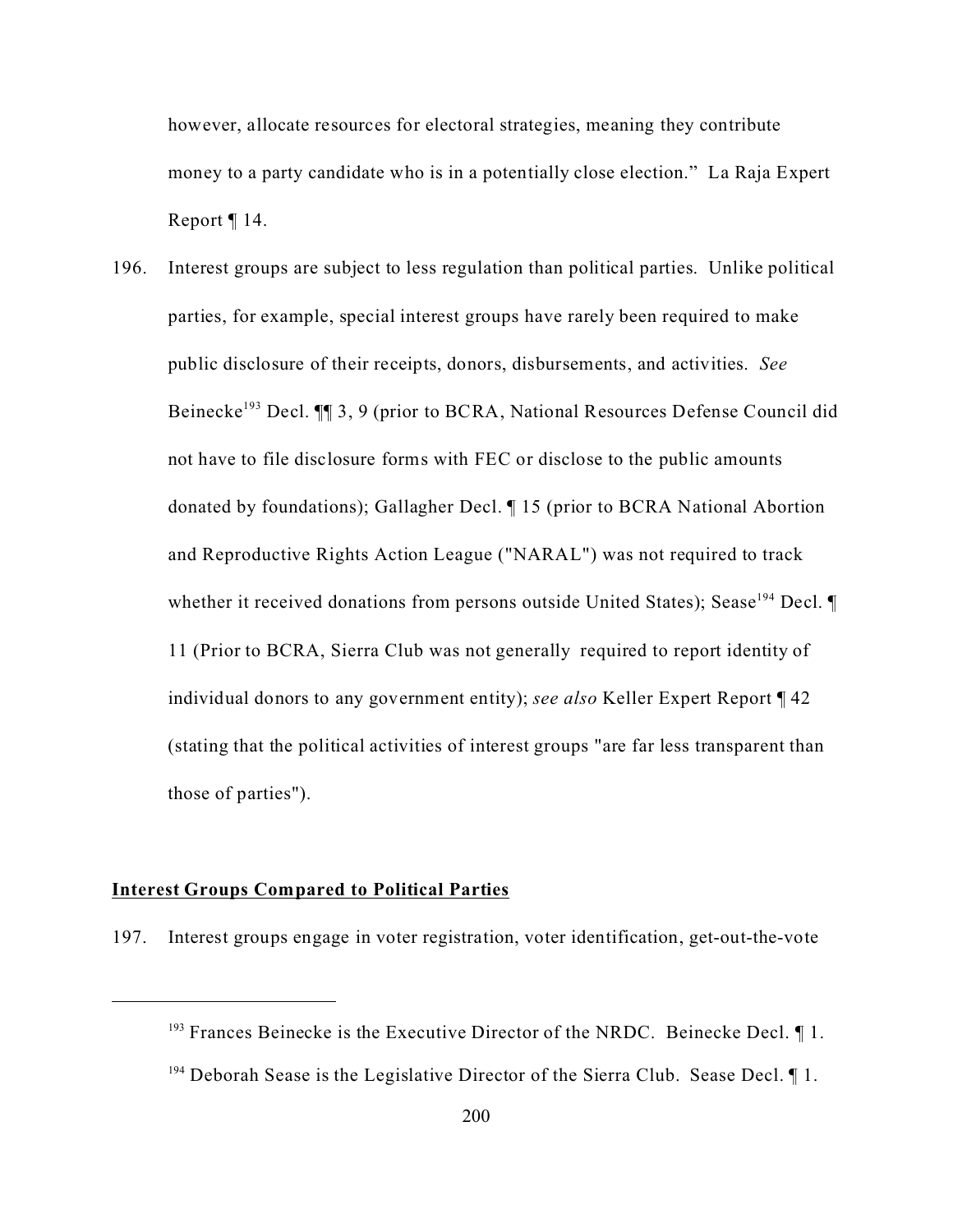activities, and lobbying of officeholders, Dendahl Decl. ¶ 11, and witnesses predict that under BCRA such activities by interest groups will expand, *see* Bennett Decl. ¶ 11; Benson Decl. ¶ 12; Cross Exam. of Green at 158-59.

- 198. Interest groups have increased their grassroots, direct mail, telephone bank, and door-to-door mobilization efforts and they increasingly distribute absentee ballots and provide supporters with transportation to the polls. *See* Peschong Decl. ¶¶ 13- 14; Cross Exam. of Green at 21-22.
- 199. During the closing weeks of the 2000 campaign the NAACP National Voter Fund registered over 200,000 people, put 80 staff in the field, contacted 40,000 people in each target city, promoted a get-out-the-vote hotline, ran three newspaper print ads on issues, made several separate direct mailings, operated telephone banks, and provided grants to affiliated organizations. *See* Cross Exam. of Green at 15-20, Exhibit 3; Cross Exam. of McCain at 70-72. The NAACP reports that the program turned out a million additional black voters and increased turnout (over 1996 numbers) among targeted groups by 22 percent in New York, 50 percent in Florida and 140 percent in Missouri. *See* Cross Exam. of Green Exhibit 3. The NAACP's effort, which cost approximately \$10 million, was funded in large part by a single \$7 million donation by an anonymous individual. *See id*. at 20, Exhibit 3; Cross Exam. of McCain at 73-74.
- 200. NARAL's Executive Vice President, in 2000 NARAL spent \$7.5 million and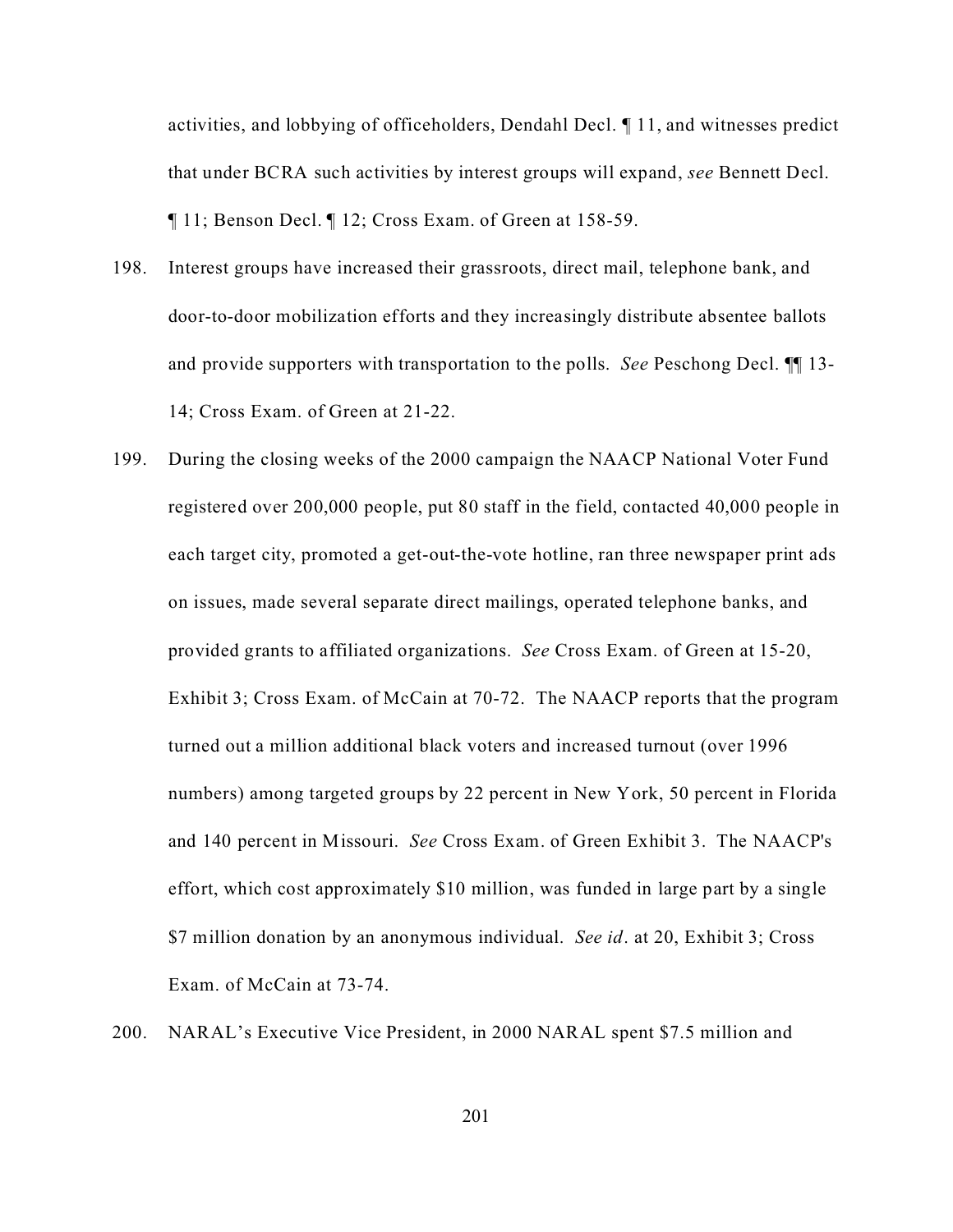mobilized 2.1 million pro-choice voters. The group also made 3.4 million phone calls and mailed 4.6 million pieces of election mail. *See* Gallagher Decl. ¶ 24.

### **The Record Contains No Evidence of Quid Pro Quo Corruption**

- 201. The record does not include any evidence that nonfederal donations to political parties have resulted in "actual" quid pro quo corruption, such as vote buying.
- 202. There is no evidence presented in the record that any Member of Congress has ever changed his or her vote on any legislation in exchange for a donation of nonfederal funds to his or her political party. *See* Resp. of FEC to RNC's First and Second Reqs. for Admis. at 2-3 (conceding lack of evidence); McCain Dep. at 171-74 (unable to identify any federal officeholder in quid pro quo corruption); Snowe Dep. at 15-16 (same); Jeffords Dep. at 106-07 (same); Meehan Dep. at 181- 83 (same); Shays Dep. at 171 (same); *see also* 148 Cong. Rec. S2099 (daily ed. March 20, 2002) (statement of Sen. Dodd) ("I have never known of a particular Senator whom *[sic]* I thought cast a ballot because of a contribution."); 147 Cong. Rec. S2936 (daily ed. March 27, 2001) (statement of Senator Wellstone) ("I don't know of any individual wrongdoing by any Senator of either party.").
- 203. Testimony from other former Members of Congress describe, at best, their personal conjecture regarding the impact of soft money donations on the voting practices of their present and former colleagues. *See* Simpson Decl. ¶ 10 ("Too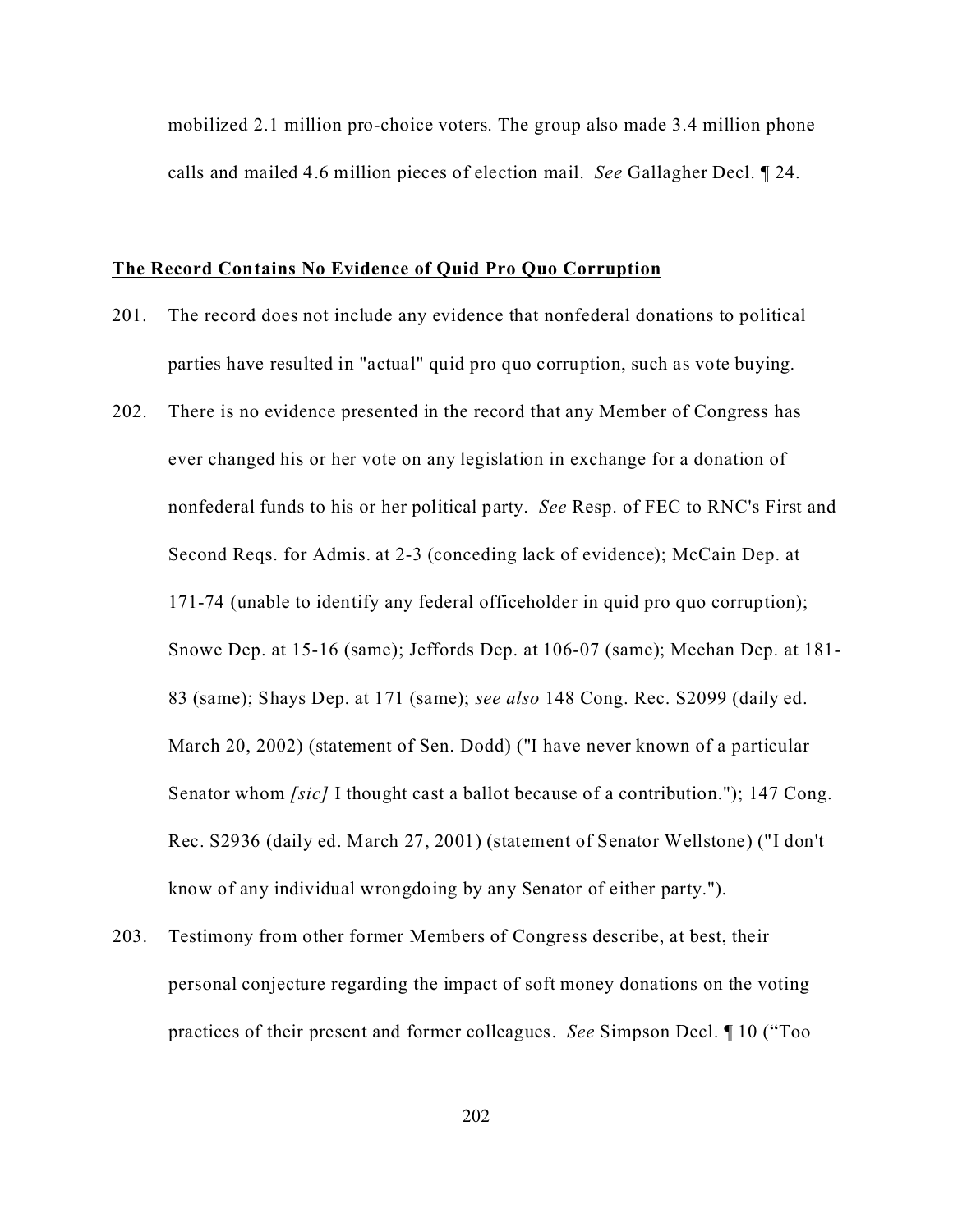often, Members' first thought is not what is right or what they believe, but how it will affect fundraising. Who, after all, can seriously contend that a \$100,000 donation does not alter the way one thinks about--and quite possibly votes on--an issue? . . . When you don't pay the piper that finances your campaigns, you will never get any more money from that piper. Since money is the mother's milk of politics, you never want to be in that situation."). Senator Simon testifies that

It is not unusual for large contributors to seek legislative favors in exchange for their contributions. A good example of that which stands out in my mind because it was so stark and recent occurred on the next to last day of the 1995-96 legislative session. Federal Express wanted to amend a bill being considered by a Conference Committee, to shift coverage of their truck drivers from the National Labor Relations Act to the Railway Act, which includes airlines, pilots and railroads. This was clearly of benefit to Federal Express, which according to published reports had contributed \$1.4 million in the last 2-year cycle to incumbent Members of Congress and almost \$1 million in soft money to the political parties. I opposed this in the Democratic Caucus, arguing that even if it was good legislation, it should not be approved without holding a hearing, we should not cave in to special interests. One of my senior colleagues got up and said, 'I'm tired of Paul always talking about special interests; we've got to pay attention to who is buttering our bread.' I will never forget that. This was a clear example of donors getting their way, not on the merits of the legislation, but just because they had been big contributors. I do not think there is any question that this is the reason it passed.

Simon Decl. ¶¶ 13-14 [DEV 9-Tab 37]; *see also Colorado II*, 533 U.S. 431, 451 n.12 (2001); Feingold Dep. at 62 [JDT Vol. 6] (testifying that in the fall of 1996 a senior Senator suggested to Senator Feingold that he support the Federal Express amendment because "they just gave us \$100,000").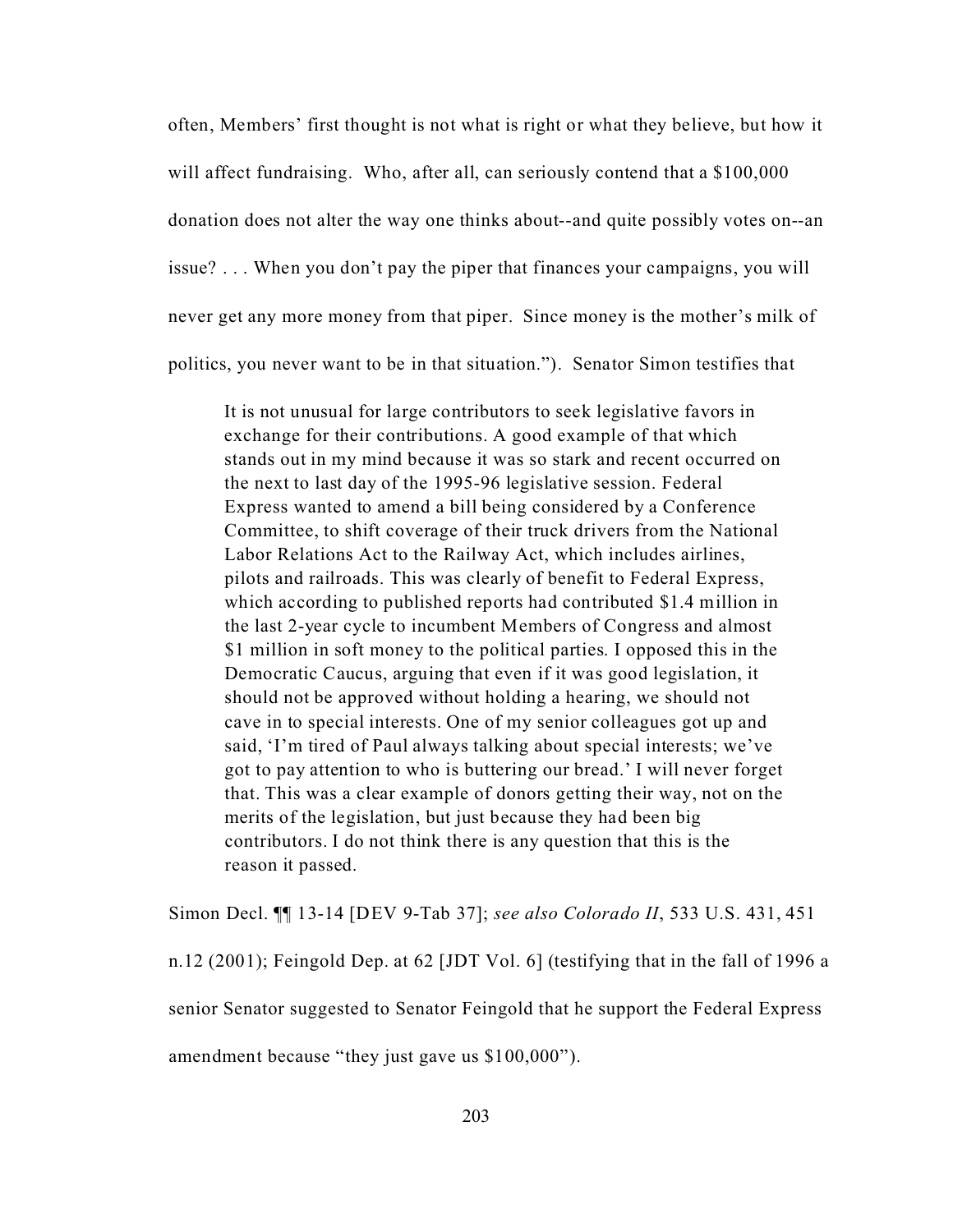- 204. To the extent that there is any statistical evidence in the record which would support the conclusion that nonfederal donations to political parties or their committees has resulted in actual quid pro quo corruption of federal candidates or officeholders, it has been so seriously called into question that it is of no probative value.
- 205. Defense expert Green testified that there are no statistically valid studies showing a correlation between political donations (either federal or nonfederal) and legislative voting behavior. *See* Cross Exam. of Green at 58-61. Indeed, Green acknowledged that "[s]ome studies have even found a negative correlation." *Id.* at 54-55; *see also* Cross Exam. of Sorauf at 132 ("political scientists lack the means to observe . . . such things"; Cross Exam. of Bok at 18-21, 35-36 (some existing studies erroneously assume "that because money goes to people who vote a particular way, the money must have caused the vote"). Moreover, Green opines in his expert report that "the literature on the relationship between roll call votes and money is murky because the problem is an extremely difficult one to solve, statistically." Cross Exam. of Green at 67-68. Green further explained in his expert report that the "[c]orrelations between contributions and legislative behavior cannot disentangle whether contributions reward fealty, create it, or merely affect ideological affinity between legislators and their financial backers." Green Expert Report at 24. But Green does note that corruption, whether quid pro quo or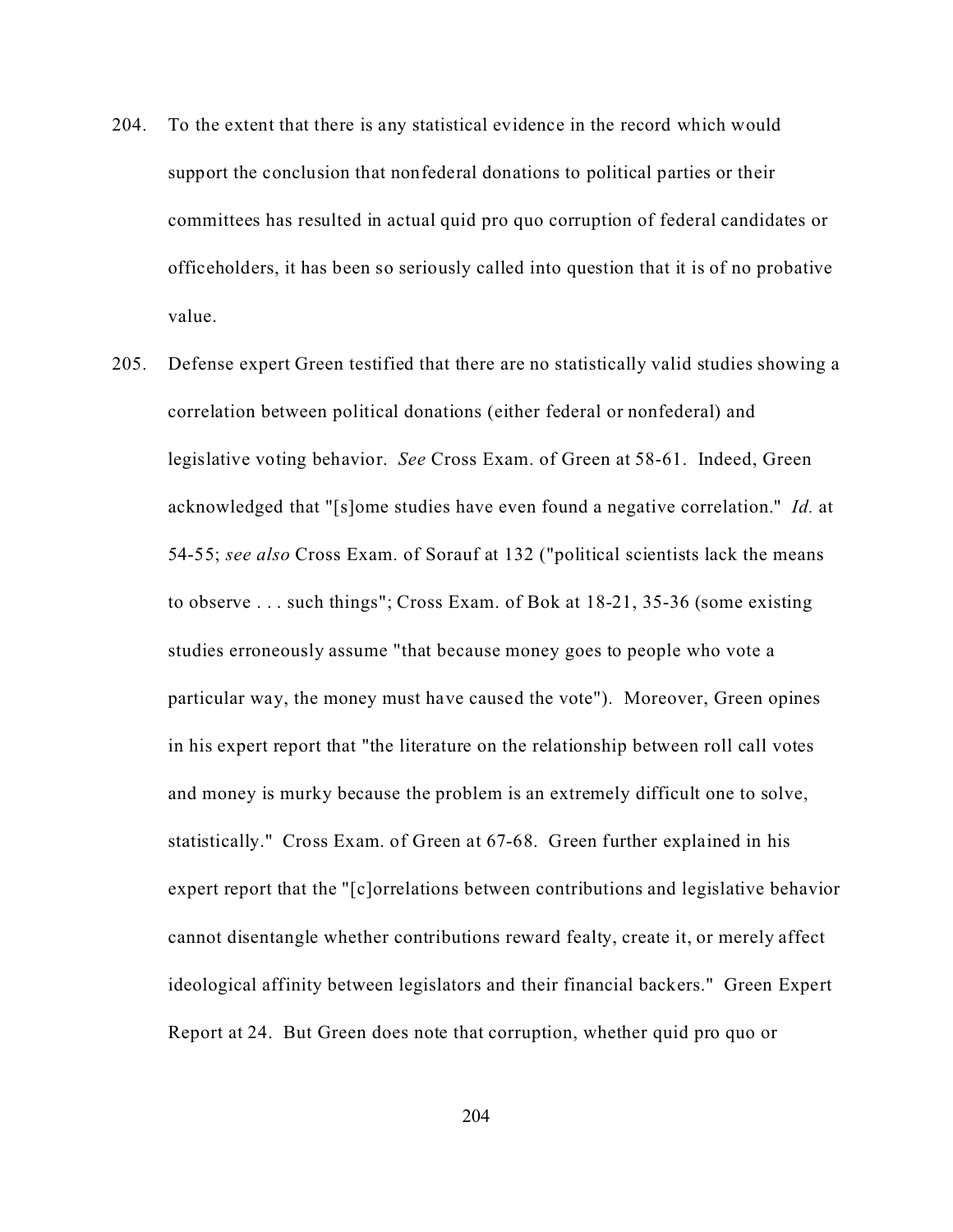otherwise, "redound[s] to the personal benefit of the candidate seeking to win election." *Id.* at 20.

206. To the extent that there is any statistical evidence presented in support of the conclusion that nonfederal donations influence other legislative actions such as committee voting, offering amendments, or filibustering, it is so undermined by challenges to its validity that it has no probative value. *See* Cross Exam. of Green at 55, 68-72, 95 (noting that one study that attempts to find such evidence fails to take lobbying and other activities into account); Cross Exam. of Primo at 136-38, 142-43 (existing study's findings are mathematically unsupported); Snyder Rebuttal Report at 7-9 (existing study critically flawed). Defendants' expert Mann acknowledges that "[t]here is little statistical evidence that campaign contributions to members of Congress directly affect their roll call decisions: Party, ideology, constituency, mass public opinion and the president correlate much more with voting behavior in Congress than do PAC contributions." Mann Expert Report at 32 [DEV 1-Tab 1]; Milkis Expert Report ¶ 41 (political parties reduce the risk of quid pro quo corruption by providing a "protective layer of decision makers between candidates and donors"). However, he notes that "[w]hen these variables are less significant, there is evidence that interest group contributions, particularly to junior members of Congress, have influenced roll call votes – for example, on financial services regulation." *Id*. at 32-33 (citing Thomas Stratmann, Can Special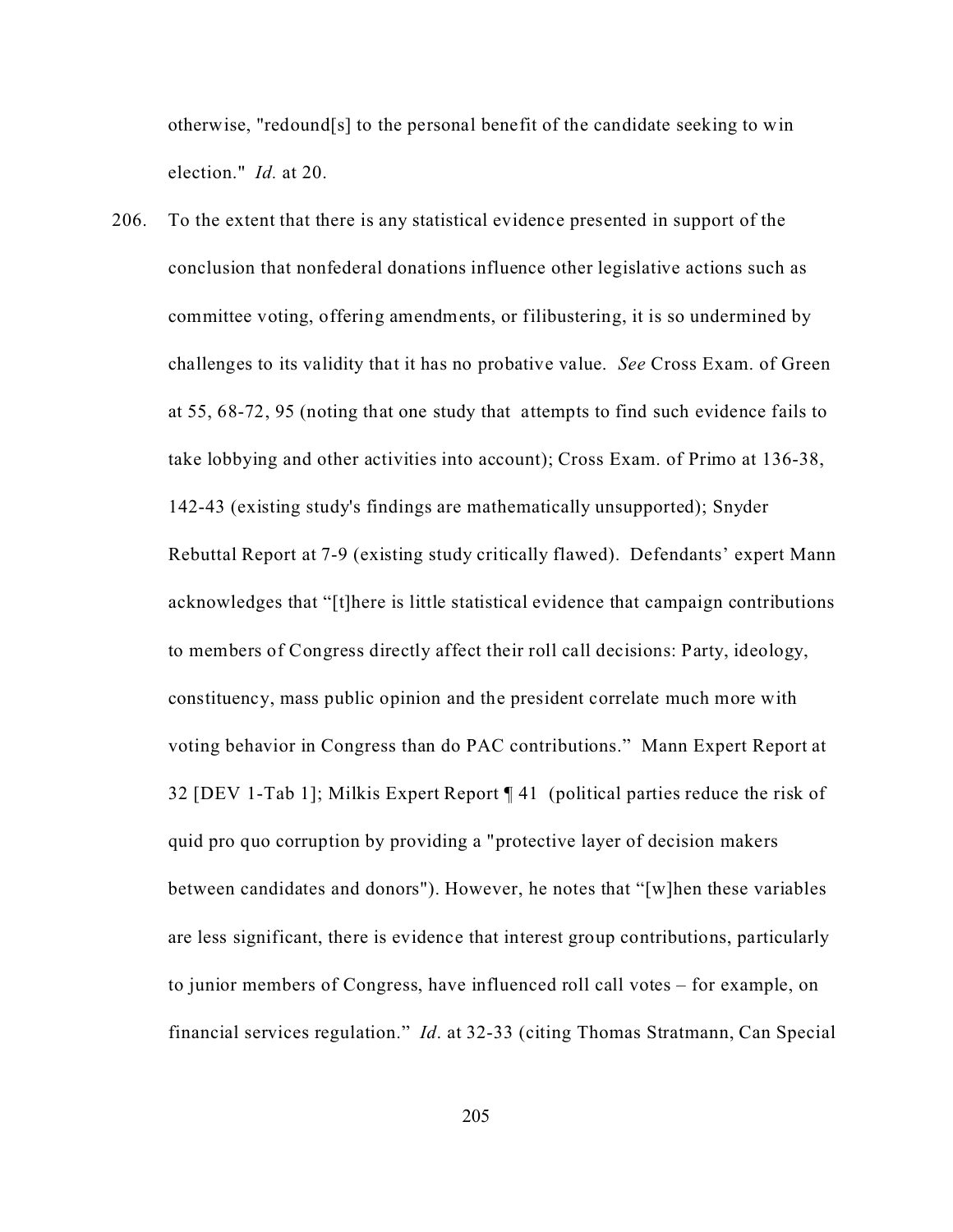Interests Buy Congressional Votes? Evidence from Financial Services Legislation. Paper (prepared for delivery at the 2002 Annual Meeting of the American Political Science Association, Boston, 29 August - 1 September), *available at* http://apsaproceedings.cup.org/Site/papers/022/022023 StratmannT.pdf. 2002.

## **While Some Federal Candidates Are Aware of the Identities of Party Contributors, Others Are Not**

- 207. Some federal candidates and officeholders are unaware of who donates money to either their campaigns, the parties, or both. *See e.g.,* Feingold Dep. at 115-16 ("Q: How generally are . . . Senators made aware of, if at all, the amounts and identities of soft money donors to the national committees? A: I don't know exactly how that's done or how much it's done."); Snowe Dep. at 223-24 (unaware of nonfederal donors to the RNC); Jeffords Dep. at 94-97 (generally unaware of nonfederal donors to RNC and DNC); Meehan Dep. at 179 (aware of few nonfederal donors to national party committees, and only because "from time to time I read who they are in the newspaper"); *see also, e.g.,* Rudman Dep. at 76 (unaware); Wirth Dep. at 66-67 (unaware); Hickmott Dep. at 66-68 (noting that as Deputy Chief of Staff to former Senator Wirth he was unaware who donated nonfederal funds to national party committees).
- 208. Others, however, not only acknowledged their own awareness but their belief that other federal officeholders and candidates are typically aware of who donates to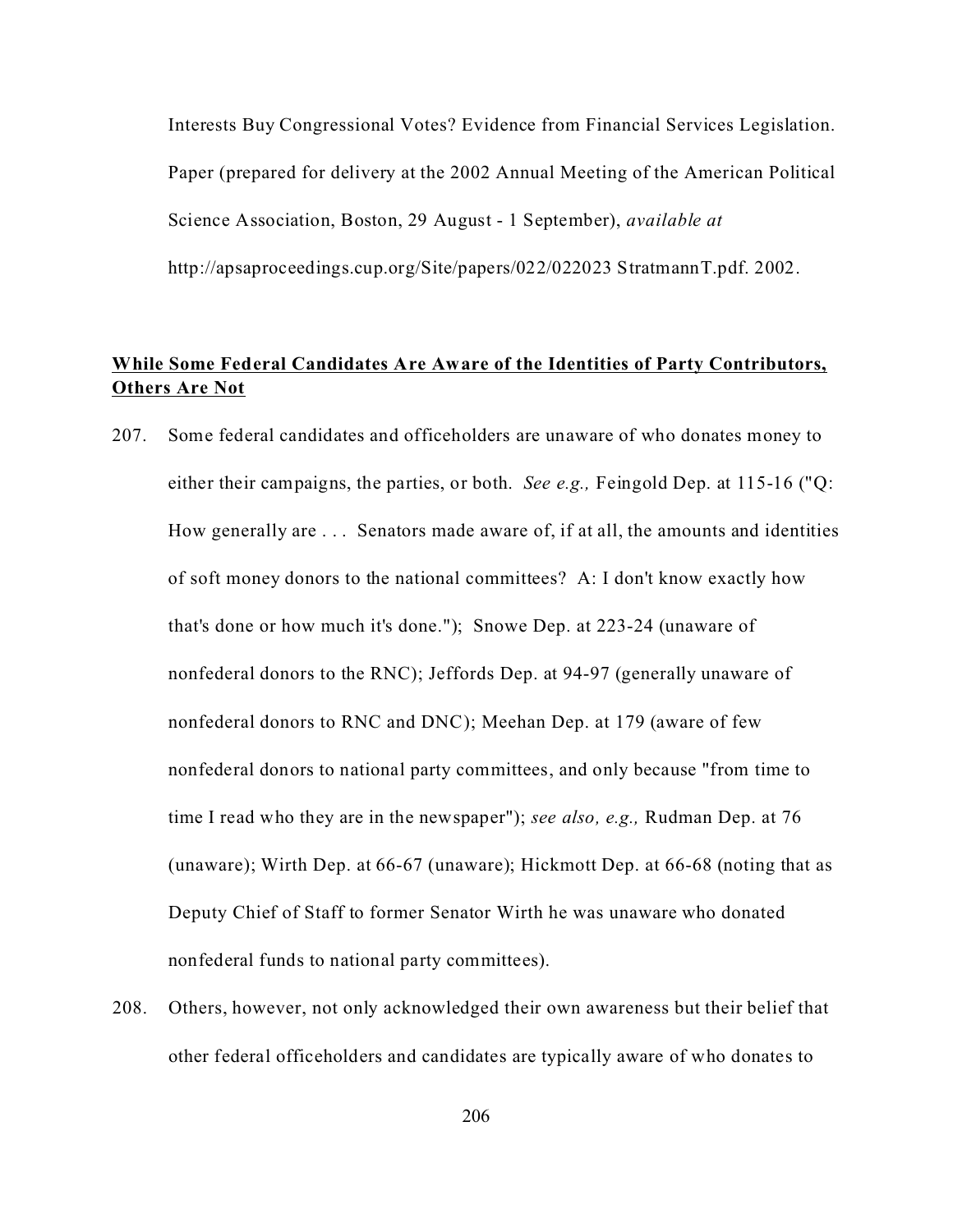their campaigns and to their parties. Indeed, one Member of Congress suggested that he did not know the identity of contributors to his party because he made a conscious effort to remain unaware. Bumpers Decl. ¶¶ 18, 20 (explaining that officeholders of both parties are aware of contributors' identities, and that he had "heard that some Members even keep lists of big donors in their offices" and that "you cannot be a good Democratic or a good Republican Member and not be aware of who gave money to the party. If someone in Arkansas gave \$50,000 to the DNC, for example, I would certainly know that"); Senator Rudman Decl. ¶ 6, Rudman Dep. at 75-78 (explaining that while he did not know the identity of contributors who donated "either hard or soft money" to the RNC, that the RNC "probably" provided him with that information and that "if they came to the office, the [administrative assistant] took them and probably read them." Rudman also explains that sitting Members of Congress are the ones raising nonfederal and federal party donations, and that the party committees decide which donors should contact which members); Congressman Shays, 148 Cong Rec. H352 (2002) (recognizing that "it's the candidates themselves and their surrogates who solicit soft money. The candidates know who makes these huge contributions and what these donors expect"); Randlett Decl. ¶ 10 ("Information about what soft money donors have given travels among the Members in different ways. Obviously the Member who solicited the money knows. Members also know who is involved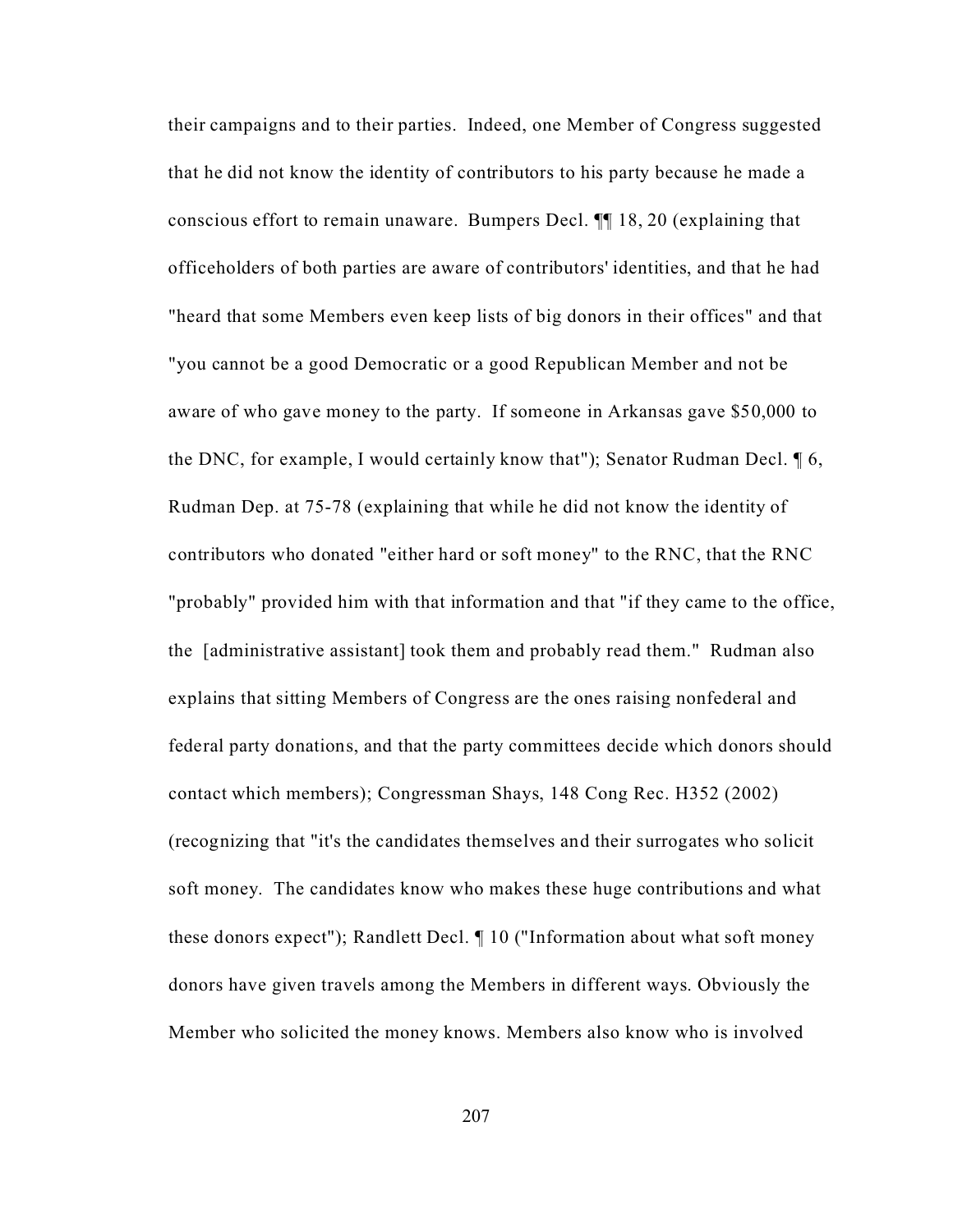with the various major donor events which they attend, such as retreats, meetings and conference calls. And there is communication among Members about who has made soft money donations and at what level they have given, and this is widely known and understood by the Members and their staff."); Wirth Decl. Exhibit A ¶ 17 ("[C]andidates were generally aware of the sources of the funds that enabled the party committee to support their campaigns."); Senator Simpson Decl. ¶ 5 (explaining that "[p]arty leaders would inform Members at caucus meetings who the big donors were. If the leaders tell you that a certain person or group has donated a large sum to the party and will be at an event Saturday night, you'll be sure to attend and get to know the person behind the donation . . . . Even if some members did not attend these events, they all still knew which donors gave the large donations, as the party publicizes who gives what."); Senator Boren Decl. ¶ 6 (testifying that "[e]ach Senator knows who the biggest donors to the party are" because "[d]onors often prefer to hand their [nonfederal money contribution] checks to the Senator personally, or their lobbyist informs the Senator that a large donation was just made."); McCain Decl. ¶ 6 ("Legislators of both parties often know who the large soft money contributors to their party are, particularly those legislators who have solicited soft money," and "[d]onors or their lobbyists often inform a particular Senator that they have made a large donation."); Vogel Decl. ¶¶ 25-28 (explaining that the parties distribute lists of potential donors to incumbents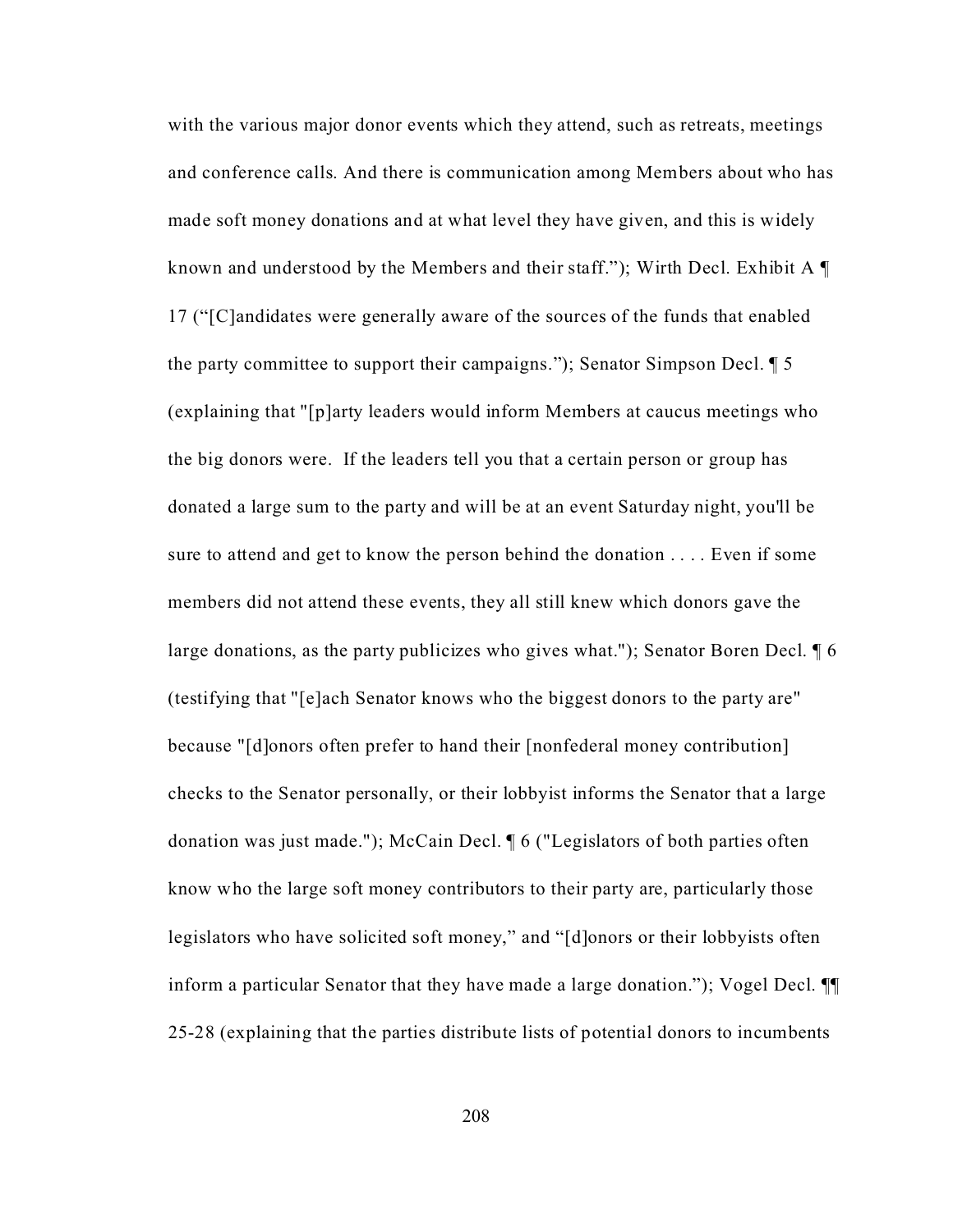so that they can solicit donations); McGahn Decl. ¶¶ 21, 34-37 (same); Jordan Decl. ¶¶ 20, 25-28 (same); Wolfson Decl. ¶¶ 21, 28-31 (same); Jordan Decl. ¶¶ 52, 58; Wolfson Decl. ¶ 49; Josefiak Dep. at 117-18; Andrews<sup>195</sup> Decl. ¶ 14; Letter from RNC Chairman Jim Nicholson to Donald Fisher, August 18, 1998, (copies to House Speaker Newt Gingrich, House Majority Leader Dick Armey and Congressman John Linder (stating "I appreciate your interest in helping us hold onto our majority in the House. . . . I can tell you every single dollar of your contribution will go directly into *Operation Breakout*. . . . If you will make your check out (which can be personal or corporate) to the Republican National Committee and annotate it for *Operation Breakout* I will personally show a copy of it to Newt, Dick Armey and John Linder. Please feel free to accompany it with a transmittal letter containing any other message that you choose."); Senator Feingold Dep. at 115 (explaining that while he does not know how Senators are made aware of the identity of donors of nonfederal money to national parties, it is

 $195$  Mr. Wright Andrews is an attorney and lobbyist at the Washington, D.C. firm of Butera & Andrews, specializing in government relations and federal legislative representations. He has been an active lobbyist before Congress since 1975. Prior to that time, he served as Chief Legislative Assistant to then United States Senator Sam Nunn. Prior to forming Butera & Andrews, he worked in the government relations practice at the Washington office of the law firm of Sutherland, Asbill & Brennan. During his career, he has represented clients from throughout the nation and abroad, and they have included major corporations, trade associations, coalitions, and state governmental entities. He has worked with clients on a broad array of issues including environmental matters, federal taxation, banking, financial services, housing, and many others. He has served two terms as President of the American League of Lobbyists, and Washingtonian magazine named him as one of "Washington's Top 50 Lobbyists." Andrews Decl. ¶ 1 [DEV 6-Tab 1].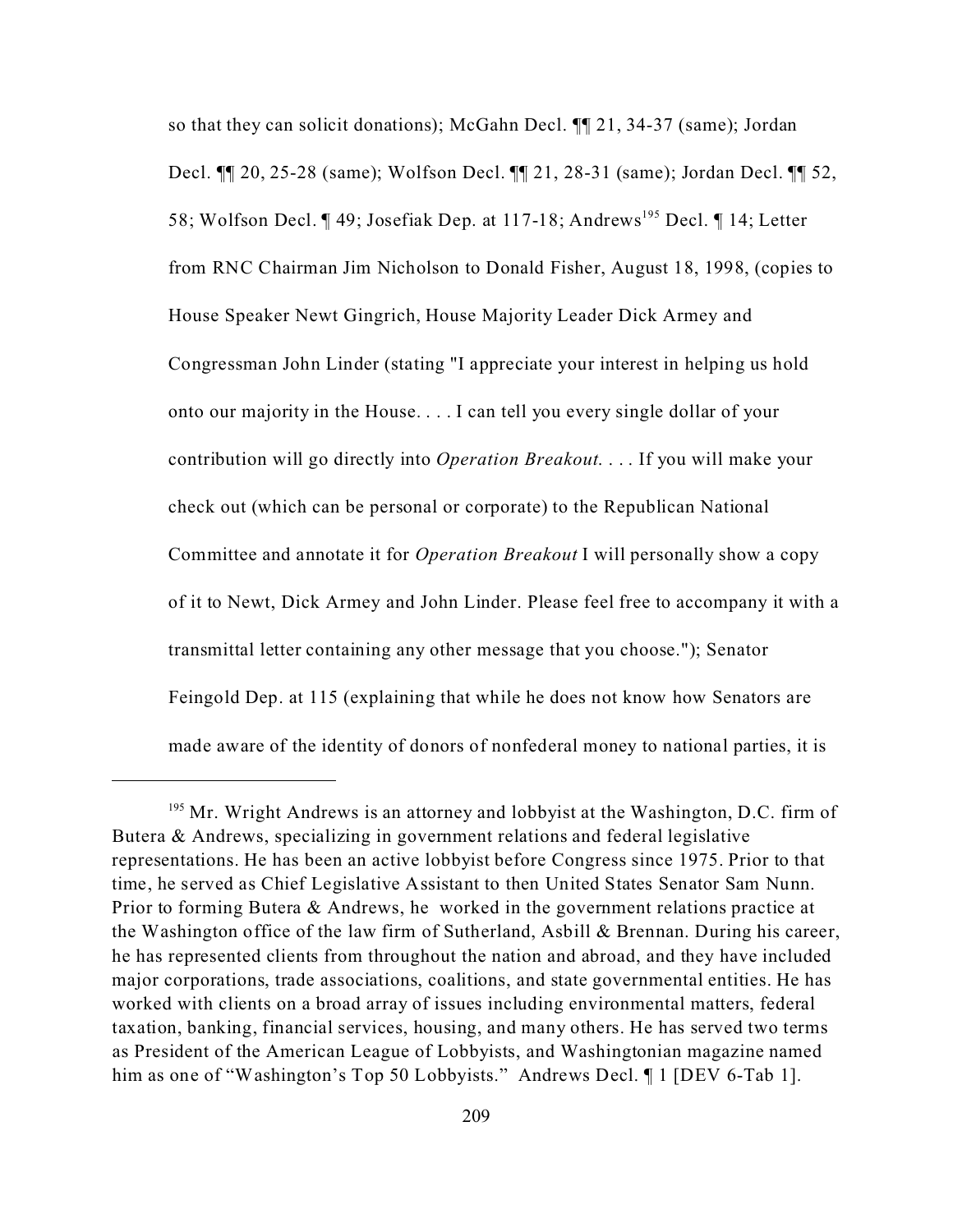because he "made a real effort to be far away from that part of the process so [he is] not privy to or aware of exactly how that's done and to what extent it's done."); Congressman Meehan Dep. at 178-79 (explaining that he was unaware of the Democratic National Committee's "tallying" process, by which the amount of money the DNC spends on a particular candidate is related to the amount of nonfederal money that candidate raised for the DNC, however, that he was "probably one of the last people that they would let know about the tallying process"). One lobbyist, and former DNC official, observed that

[W]hen one of my clients is going to make a donation to a federal candidate or party, hard or soft money, I advise them on the manner in which they should do that. I tell them not to just send the check to the party committee, for example, to the young staff member who is collecting the checks. Instead I tell my clients that they should personally give the money to a Member of Congress who then can give the money to the Chair of the party committee, who will in turn make sure that the check reaches the young staff member. That way the donor, with one check, gets "chits" with multiple Members of Congress.

Hickmott Decl. ¶ 9.

### **There is No Probative Evidence That National Parties Use Nonfederal Donations to Induce Federal Officeholders to Support or Oppose Legislation**

209. There is no probative evidence that national parties have attempted, through the use of nonfederal donations, to get federal officeholders to change their position on legislation. Senator Rudman testifies that the RNC never asked him to take a particular position because a donor had contributed soft money to the party.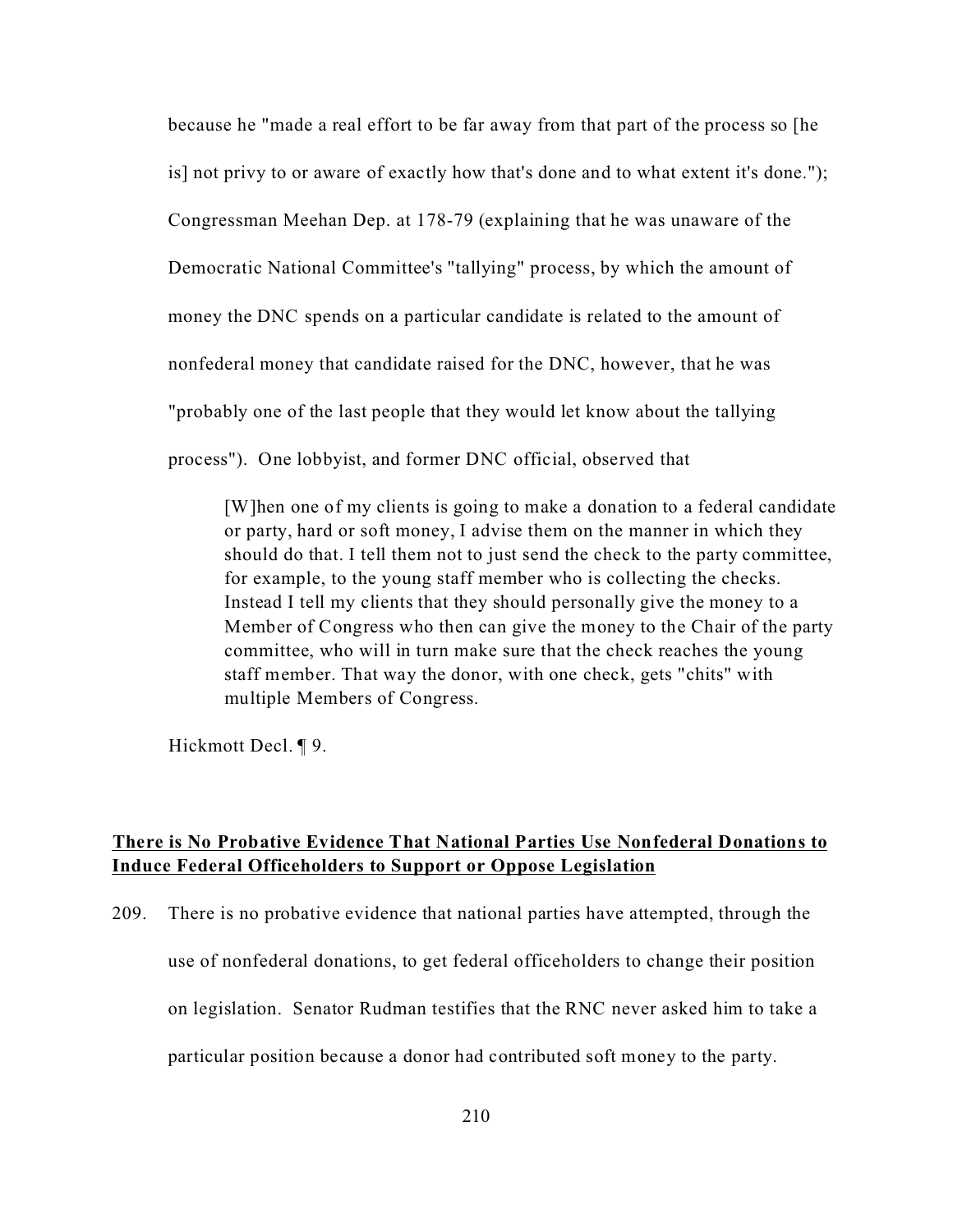Rudman Dep. at 77-82. Senator McCain testifies that "there are many times where the Republican National Committee tried to change my votes and other votes of other Republicans . . . [T]he Republican National Committee constantly weighs in on legislation before the Congress of the United States," McCain Dep. at 171-72 , but he also states that he does not "know [if it was] in exchange for donations or not").

210. There is no probative evidence in the record which suggests that national party committees support or withhold support from federal officeholders based on their voting records. *See, e.g.*, Vosdingh Dep. at 89 (FEC unaware of any national party committee using nonfederal funds to induce federal officeholder to support or oppose specific legislation); Mann Cross Exam. at 113-15 ("I would be shocked if [the RNC] ever did such a thing.  $\ldots$  [T] he point is to win the margin seat, to control the majority for the party, not to weaken a potentially vulnerable candidate. . . . It would be self-defeating. That isn't how it works.").

### **The Relationship Between Access and Donations**

211. The record contains substantial probative evidence that donors of both federal and nonfederal donations to parties receive greater access, both in the amount of time they spend with federal officeholders and in the priority with which their interests are accorded in comparison to nondonors. *See* Bumpers Decl. ¶ 14; McCain Decl.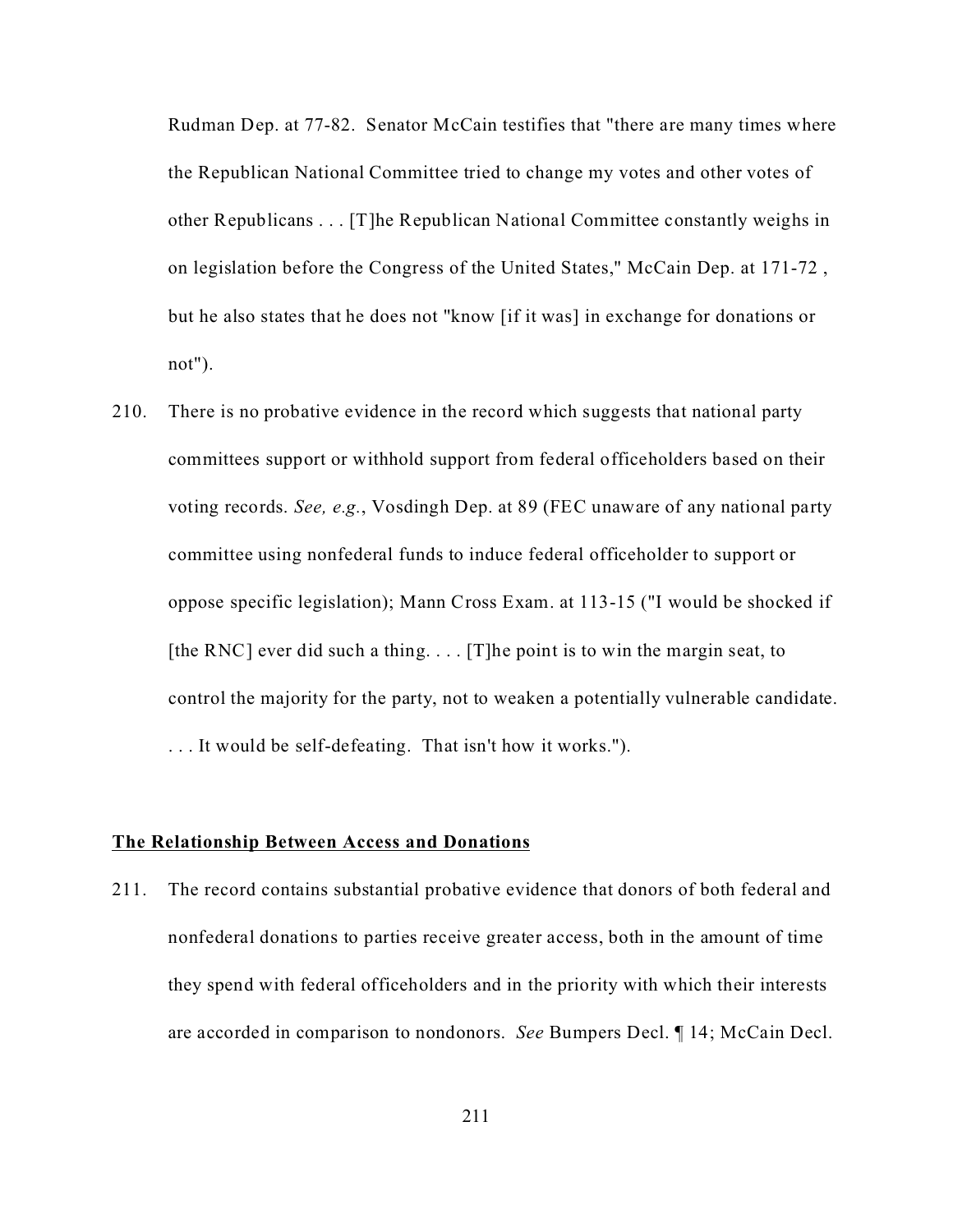¶ 6; Boren Decl. ¶ 9; Senator Glenn (144 Cong. Rec. S1048 (1998); Shays Decl. ¶ 9 (the overall message of the statements of these current and former federal officeholders is that the expectation of the donor is that he or she has access when needed by virtue of his contribution, and that donors often give soft money in response to an invitation for an event that will allow them face-to-face access with a federal officeholder); *see also* Senator Simon Decl. ¶ 16 (stating that he was more likely to first return the telephone call of a donor to his campaign than someone who had not donated, and that increased access for those who give large contributions to the party is not fair to those who cannot afford to give contributions at all).

### *The RNC*

212. The RNC's Finance Director Beverly Shea testifies that the RNC does not arrange meetings with government officials for any of its donors—federal or nonfederal—and whenever a donor attempts to condition a donation on obtaining such a meeting, the RNC rejects the donation. *See* B. Shea Decl. ¶ 44. Ms. Shea maintains that the RNC Finance Division, "[a]s a matter of policy," passes along requests from donors for meetings with a federal officeholder to that officeholder's scheduling staff "without inquiring into the purpose of the proposed meeting"; to "neither to advocate a meeting nor ascertain whether a meeting has been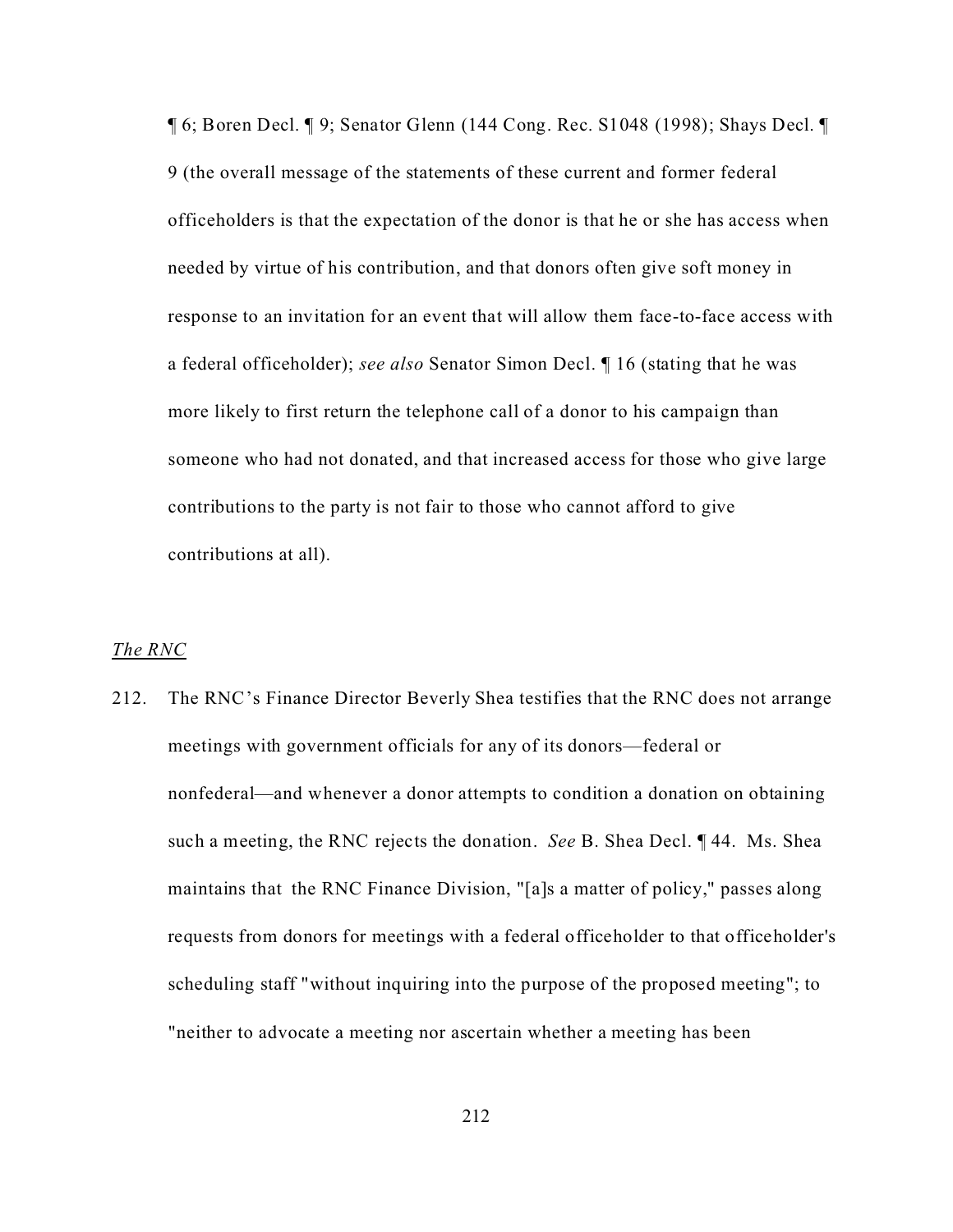arranged"; to not provide to the officeholder's scheduler the amount of the money that donor has contributed to the party; and to reject any donation that is conditioned on obtaining a meeting with an officeholder. *Id.* at 44, 46. The record, however, includes examples of documents provided by a national party which suggest a link between contributions to the party and the occurrence of meetings with party leadership. *See e.g.,* ODP0025-02456 to 57 [DEV 70 - Tab 48] (RNC Chair asking Senate Majority Leader Dole to meet with the "loyal and generous" CEO of Pfizer); RNC0044465 [DEV 93] (RNC employee asking to establish a contact in Senator Dole's office for a "generous" RNC contributor); ODP0030- 03512 to 13 [DEV 71 - Tab 48] (notes of RNC Chair Jim Nicholson stating he will take up a donor's issue with Senator Trent Lott).

- 213. Based upon a review of the RNC's donor files, the RNC's Finance Director, Beverly Shea, testifies that during each two-year election cycle the RNC receives no more than 15 requests—most from contributors of *federal* funds—for meetings with Members of the Congress. *See* B. Shea Decl. ¶ 45**.**
- 214. Federal candidates and officeholders appear at events held for donors of federal funds as well as for donors of nonfederal funds. *See id*. at 22; *see also* Resp. of FEC to RNC's First and Second Reqs. for Admis. at 4-5 (conceding that both federal and nonfederal donors attend political party fundraisers and that all six major national political party committees' fundraisers are open to both types of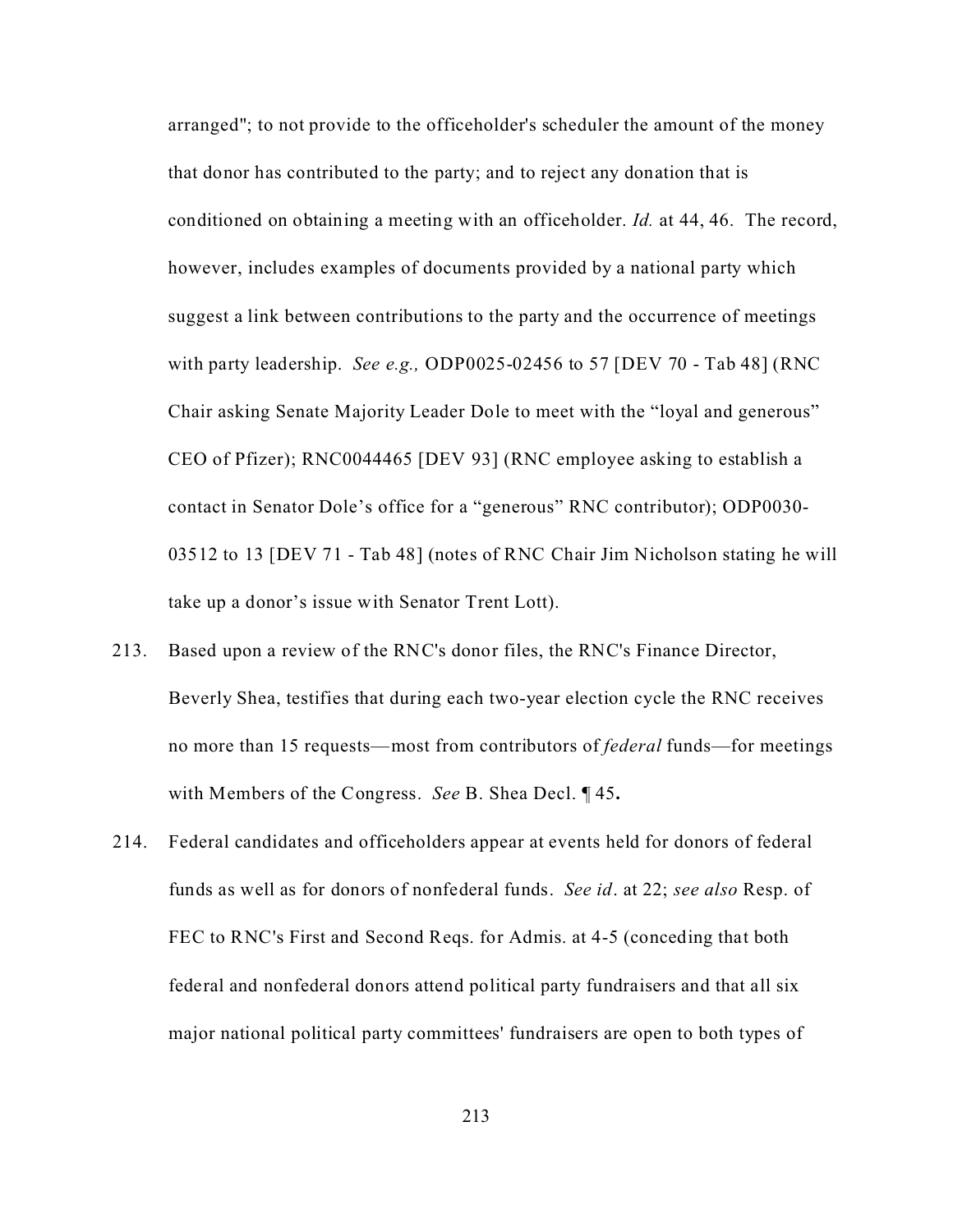donors).

#### *Statistical Evidence Regarding Donations and Access*

215. No valid statistical evidence supports the conclusion that nonfederal donations secure any different access to federal candidates and officeholders. Experts for the plaintiffs and for the defendants agree that there exists no valid study linking types of donations and "access" or "legislative effort." Cross Exam. of Defense Expert Green at 55, 69-72 (existing studies fail to control for effect of lobbying expenditures and are not "statistically sound"); *id*. at 95 (studies make no effort to "track access specifically"); Krasno & Sorauf Expert Report at 5 ("[T]he absence of systematic data on access . . . prevents political scientists from searching for relationships between access and policy-makers' behavior."); Primo Expert Report at 8-9 (noting only "scant evidence in the political science literature that money secures access" and stating that existing literature is statistically flawed); *see also RNC v. FEC*, Civ. No. 98-CV-1207 (D.D.C.) (Herrnson Dep. at 300 (testifying on behalf of FEC and stating that existing studies on "access" are "kind of weak and wishy washy")).

# *Federal Officeholders Are Not More Likely to Meet With Nonfederal Donors Than Federal Donors*

216. The defendants have submitted no probative evidence that federal officeholders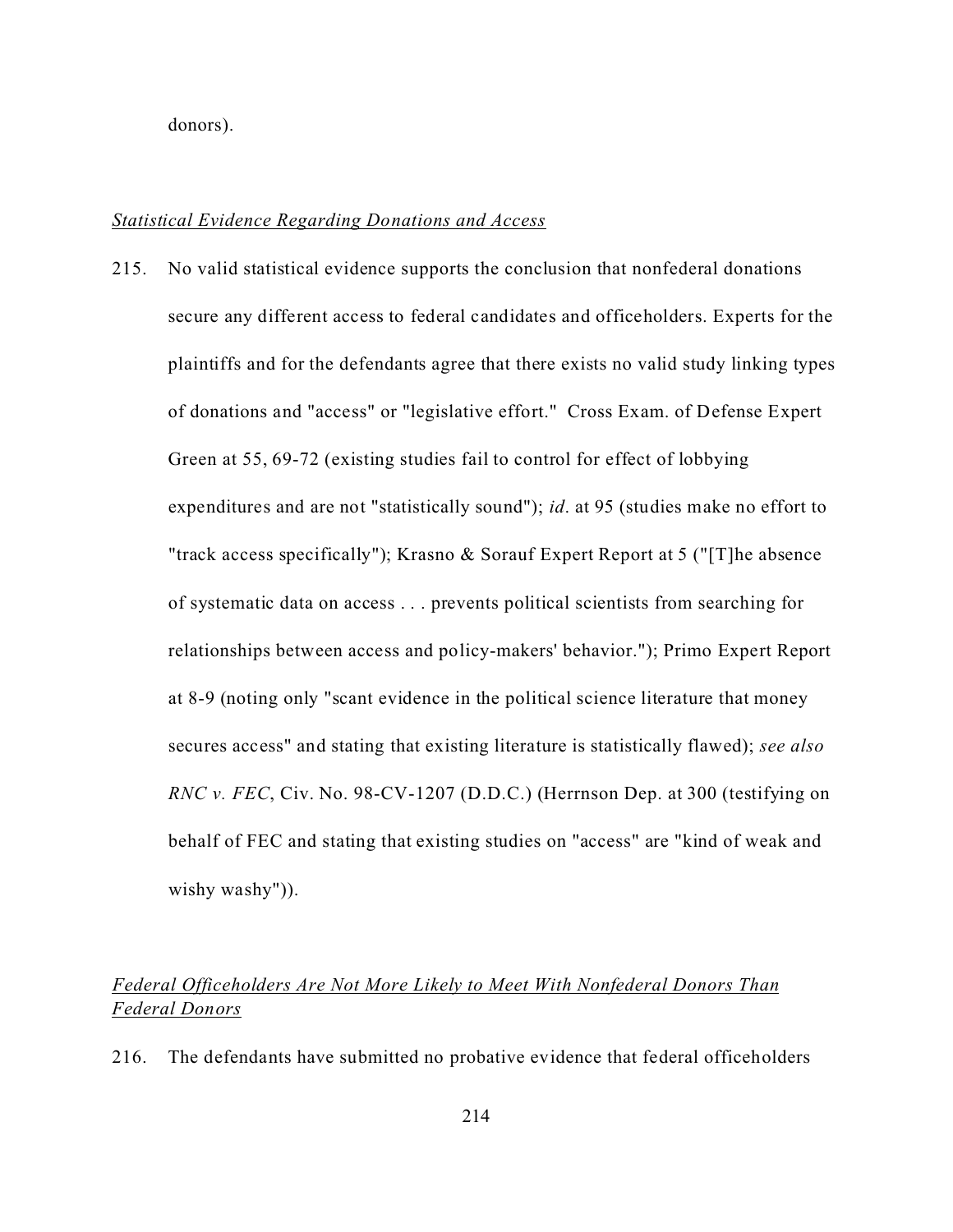are more likely to meet with nonfederal donors than with federal donors. In fact, certain legislators testifying in this case stated that they personally do not provide special access to individuals or corporations that provide large contributions to parties based upon whether the donation was federal or nonfederal. *See* Resp. of FEC to RNC's First and Second Reqs. for Admis. at 4 (conceding lack of evidence); *see also* Feingold Dep. at 116 ("I cannot imagine a situation where . . . I would meet with somebody because they gave soft money."); Snowe Dep. at 210- 11 (stating she has never given preferential access to any donor, federal or nonfederal, and that "[e]verybody has access to my office to the extent that I have time available"); Jeffords Dep. at 96-97 (stating person's status as a donor to national party committee does not "affect [his] decisions as to who [he] meet[s] with or give<sup>[s]</sup> access to"); Meehan Dep. at 180 (stating he provides no preferential access to nonfederal donors); Cross Exam. of Shays at 20-21 (acknowledging that, like most congressman, he "pretty much [has] an open door policy to meet people who want to talk to [him] about important legislative issues").

## *Lobbyists, Former Members of Congress, Business Leaders, and Donors Believe that Soft Money Donations to Parties Increase Access to Officeholders*

217. Lobbyist Robert Rozen testifies:

I know of organizations who believe that to be treated seriously in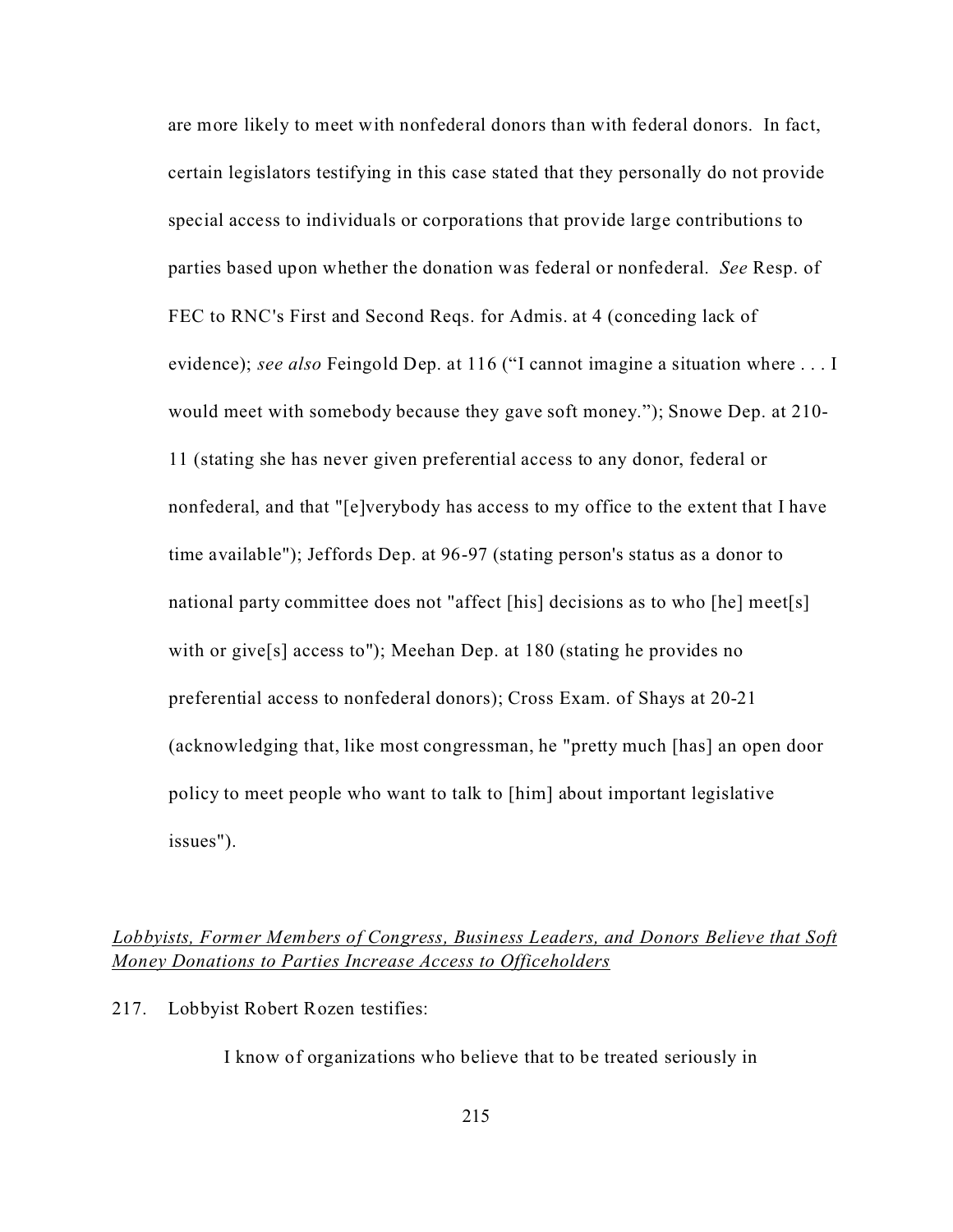Washington, and by that I mean to be a player and to have access, you need to give soft money. As a result, many organizations do give soft money. While some soft money is given for ideological purposes, companies and trade associations working on public policy for the most part give to pursue their economic interests. In some cases, that might limit their contributions to one political party. More often, they give to both. They give soft money because they believe that's what helps establish better contacts with Members of Congress and gets doors opened when they want to meet with Members.

Rozen Decl. ¶ 10 [DEV 8-Tab 33]; *see also id*. ¶ 14.

- 218. Lobbyist Daniel Murray's testimony in a prior case, which has been incorporated into the records of this case, states that "contribution of soft money . . . has proven to provide excellent access to federal officials and to candidates for federal elective office. Since the amount of soft money that an individual, corporation or other entity may contribute has no limit, soft money has become the favored method of supplying political support. . . . [S]oft money begets both access to law-makers and membership in groups which provide ever greater access and opportunity to influence." Murray Aff. in *Mariani* ¶ 14 [DEV 79-Tab 59].
- 219. Senator Rudman explains: "By and large, the business world, including corporations and unions, gives money to political parties . . . [because] they believe that if they decline solicitations for such contributions, elected and appointed officials will ignore their views or, worse, that competing business interests who do make large contributions to the party in question will have an advantage in influencing legislation or other government decisions. The same is true in the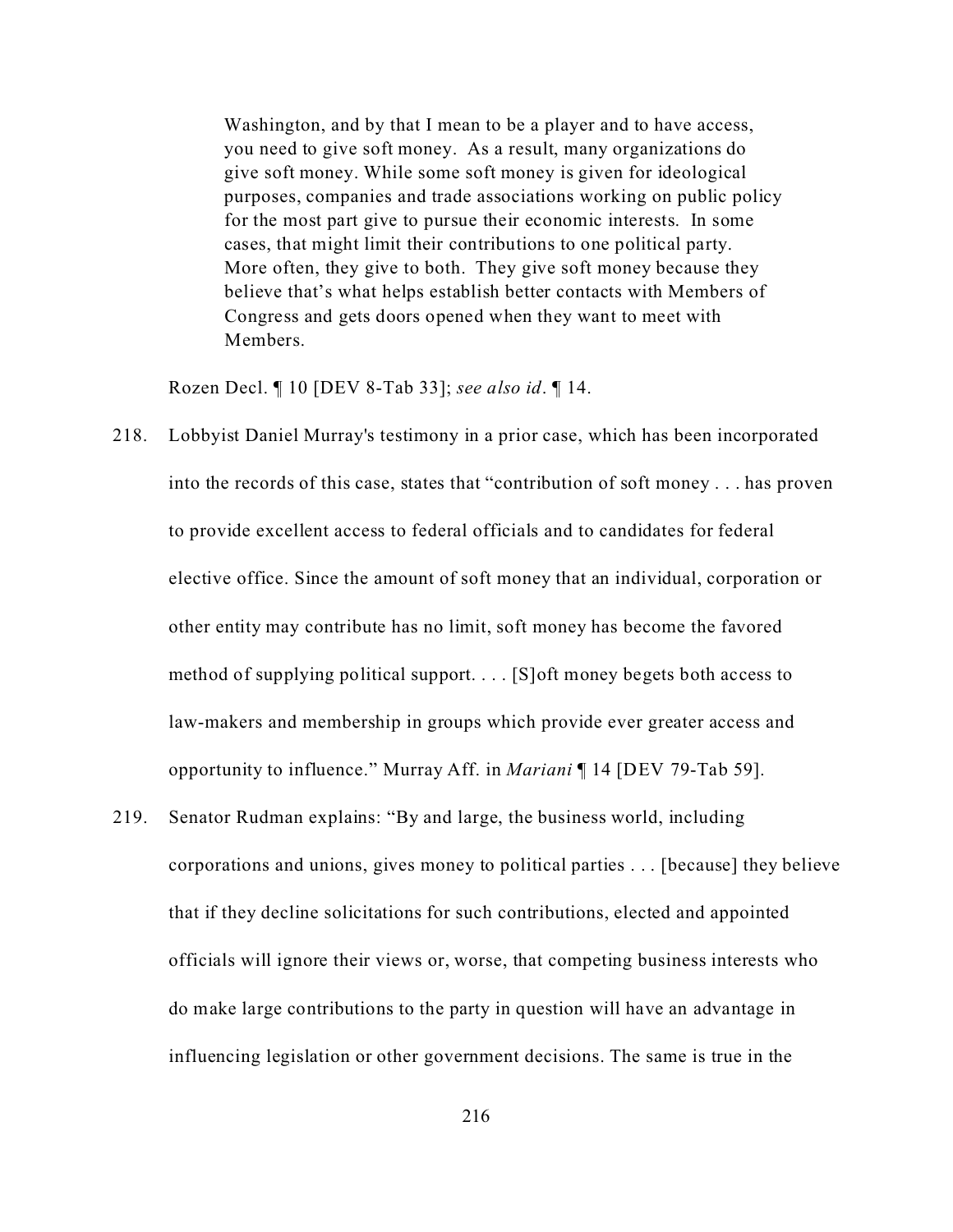preponderance of cases where wealthy individuals give \$50,000, \$100,000,

\$250,000, or even more to political parties in soft money donations." Rudman

Decl. ¶ 5 [DEV 8-Tab 34]; *see also id.* ¶ 6 (stating that sitting members of

Congress raise money from these entities knowing that they contribute large sums

to the parties in order to achieve such access). Senator Rudman also states that

[s]pecial interests who give large amounts of soft money to political parties do in fact achieve their objectives. They do get special access. Sitting Senators and House Members have limited amounts of time, but they make time available in their schedules to meet with representatives of business and unions and wealthy individuals who gave large sums to their parties. These are not idle chit-chats about the philosophy of democracy. In these meetings, these special interests, often accompanied by lobbyists, press elected officials —Senators who either raised money from the special interest in question or who benefit directly or indirectly from their contributions to the Senator's party— to adopt their position on a matter of interest to them. Senators are pressed by their benefactors to introduce legislation, to amend legislation, to block legislation, and to vote on legislation in a certain way. No one says: 'We gave money so you should do this to help us.' No one needs to say it  $-$  it is perfectly understood by all participants in every such meeting."

#### *Id*. ¶ 7.

220. Chairman Gerald Greenwald<sup>196</sup> testifies that some unions and corporations

give large soft money contributions to political parties — sometimes to both political parties — because they are afraid to unilaterally disarm. They do not want their competitors alone to enjoy the benefits that come with large

<sup>&</sup>lt;sup>196</sup> Mr. Greenwald is currently Chairman Emeritus of United Airlines, the largest employee majority-owned company in the United States. From 1994 through his retirement in 2000, he served as the Chairman and CEO of United. Prior to that, he was vice chairman at Chrysler Corporation and worked at Ford Motor Company. Greenwald Decl. ¶ 2 [DEV 6-Tab 16]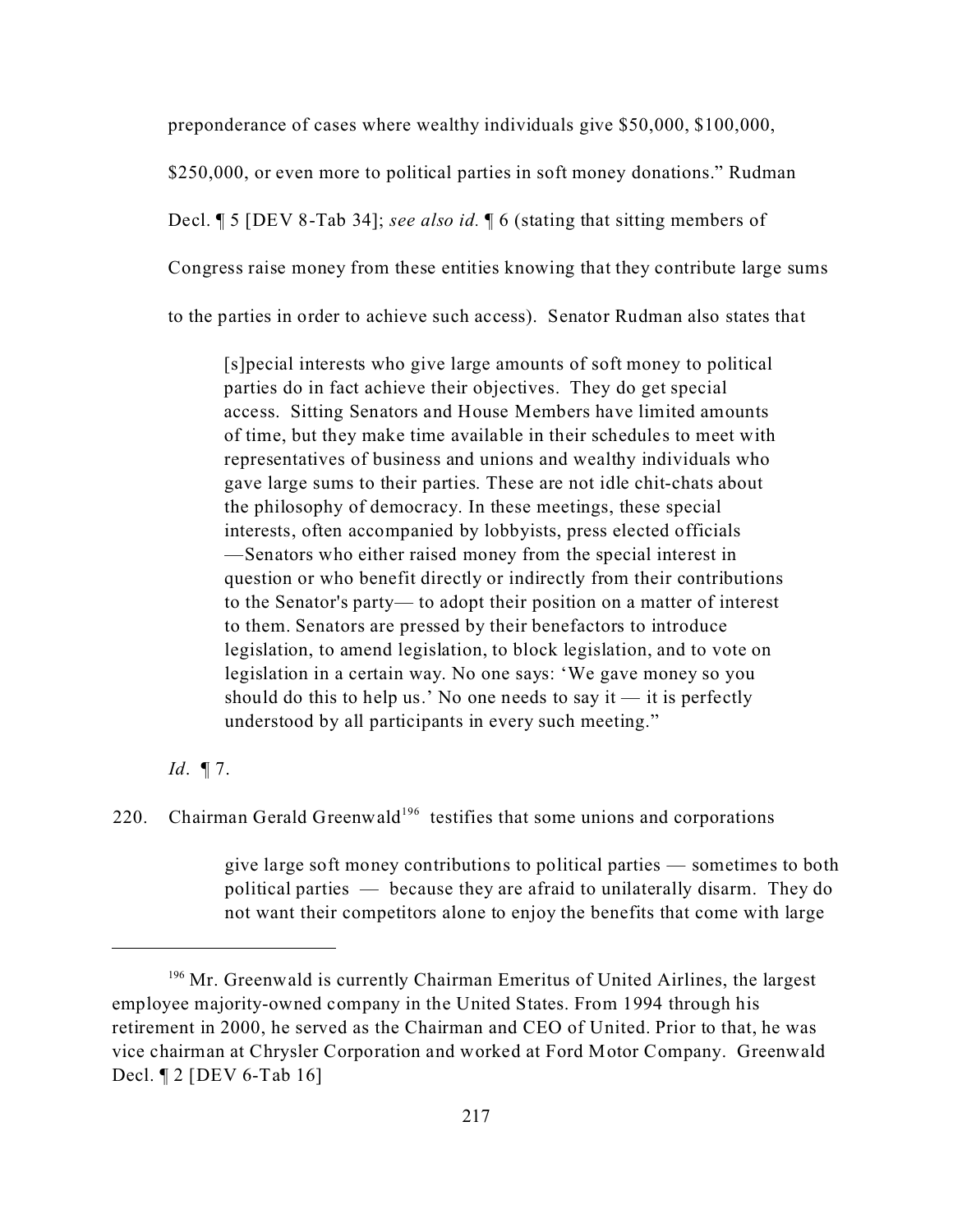soft money donations: namely, access and influence in Washington. Though a soft money check might be made out to a political party, labor and business leaders know that those checks open the doors to the offices of individual and important Members of Congress and the Administration, giving donors the opportunity to argue for their corporation's or union's position on a particular statute, regulation, or other governmental action. Labor and business leaders believe--based on experience and with good reason--that such access gives them an opportunity to shape and affect governmental decisions and that their ability to do so derives from the fact that they have given large sums of money to the parties."

Greenwald Decl. ¶ 12 [DEV 6-Tab 16]; *see also* Greenwald Decl. ¶ 10 [DEV 6-

Tab 16.

"[L]abor and business leaders are regularly advised that—and their experience directly confirms that—organizations that make large soft money donations to political parties in fact do get preferred access to government officials. That access runs the gamut from attendance at events where they have opportunities to present points of view informally to lawmakers to direct, private meetings in an official's office to discuss pending legislation or a government regulation that affects the company or union.").

## 221. Individual donor Peter Buttenwieser testifies:

Events, meetings and briefings held for soft money donors provide opportunities for the donors to hear speeches and engage in policy discussions with federal office holders. There is also a certain amount of politicking and lobbying at these events. This is true particularly in the side discussions, in which donors can approach office holders and discuss their issues.

Buttenwieser Decl. ¶ 25 [DEV 6-Tab 11]. Arnold Hiatt testifies that

[A]s a result of my \$500,000 soft money donation to the DNC, I was offered the chance to attend events with the President, including events at the White House, a number of times. I was offered special access as a result of the contributions I had made, though I generally never took advantage of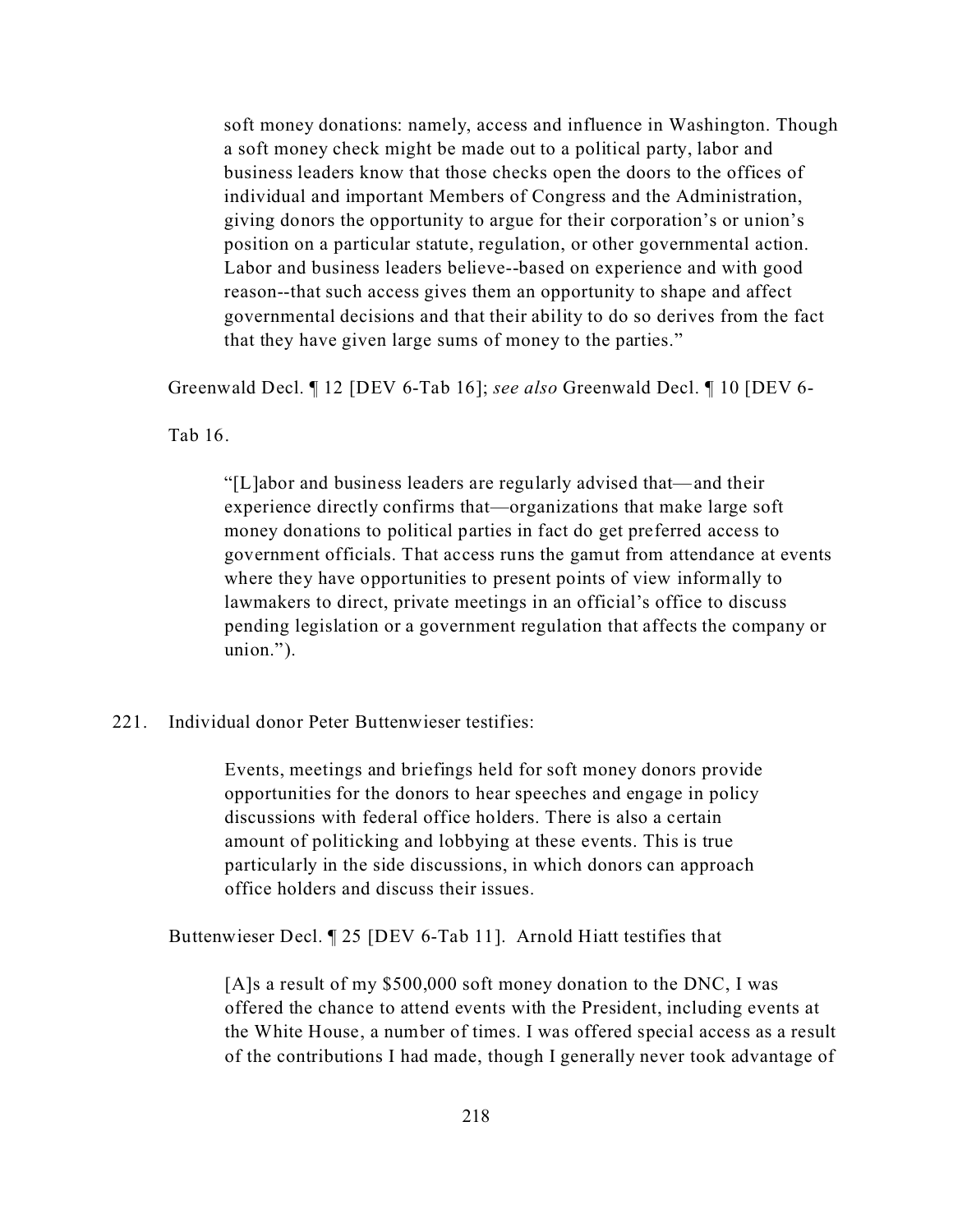that access. One event that I did attend was a dinner at the Mayflower Hotel in Washington, D.C. in approximately March 1997 with President Clinton and Vice-President Gore. The dinner was for the largest donors to the DNC, about thirty people. I did not plan on attending but I went because several people urged me to use the occasion to speak in favor of campaign finance reform. I used the opportunity to talk to the President about how the campaign finance system in this country had become a crisis, and argued that the crisis provided an opportunity for the President to provide some leadership. I don't think that we got the leadership I was seeking on the campaign finance issue, but I did get the chance to make a personal pitch to the President as a result of my donation.

Hiatt Decl. ¶ 9[DEV 6-Tab 18]. Hiatt testifies that others in attendance also shared their views on policy matters of importance to them as the event was advertised as an opportunity to "give advice to the president." Hiatt Dep. at 119-21 [JDT Vol. 10]; *see also* Hassenfeld Decl. ¶ 12-13 [DEV 6-Tab 17] ("[W]hen given the opportunity, some donors try to pigeonhole or corner Members, in a less than diplomatic way, to discuss their issues at these events."); Geschke Decl. ¶ 5 [DEV 6-Tab 14] (testifying that in connection with \$50,000 in donations made to the DNC he and his wife attended a dinner of 10 to 12 people with President Clinton "last[ing] two or three hours, and consist[ing] primarily of a conversation about issues of importance to the nation and the President's program").

222. Evidence shows that party leaders have in some instances facilitated direct communications between soft money donors and officeholders on certain policy matters. A handwritten note dated October 27, 1995, from RNC Chairman Haley Barbour asks Senate Majority Leader Bob Dole to meet with the CEO of Pfizer, a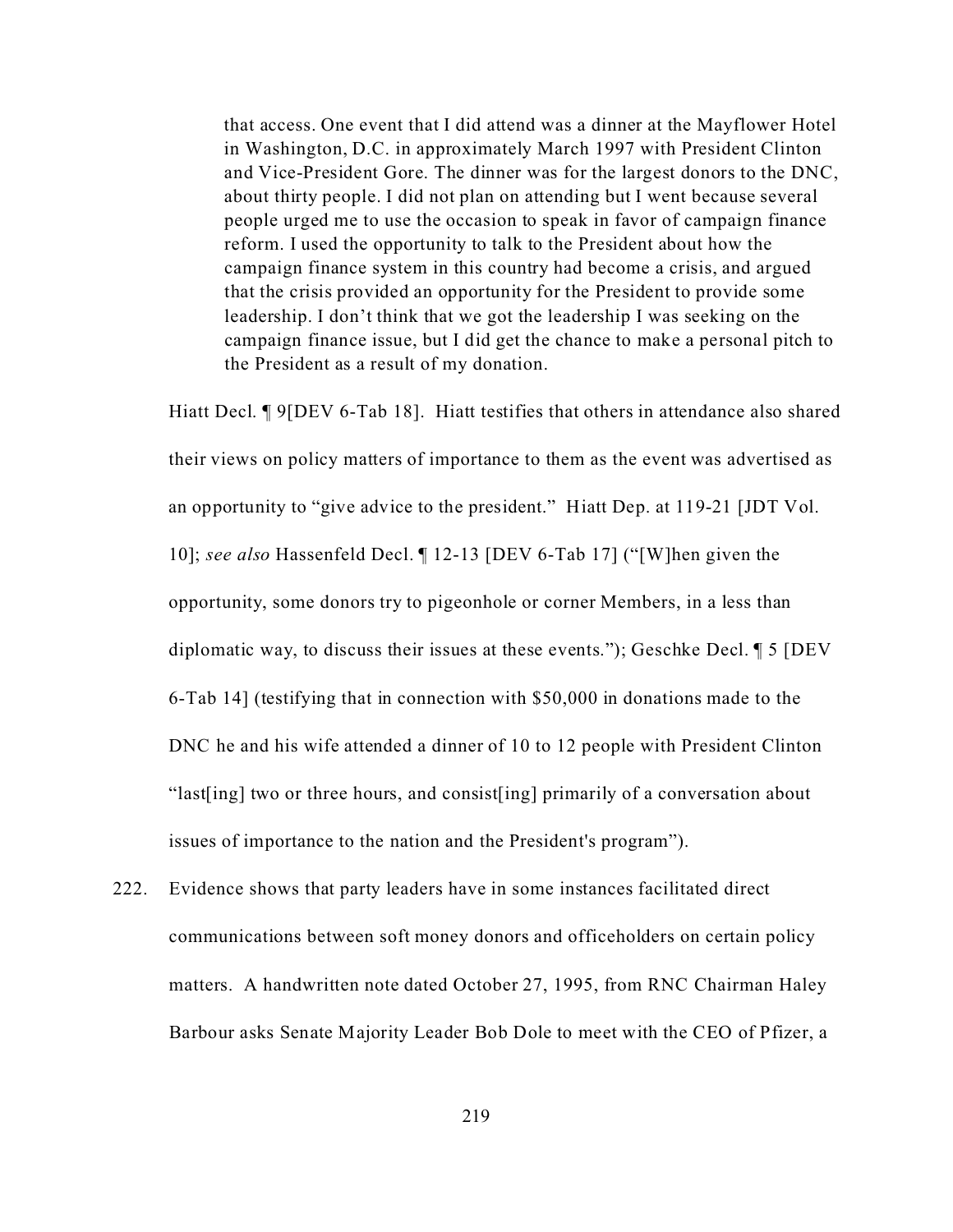member of the RNC's "Team 100" soft money donor group, to discuss an

extension of the lucrative Section 936 tax credit:

Dear Bob

Bill Steere, CEO of Pfizer, has asked to see you on Wed. 11/1. He is extremely loyal and generous. He also is not longwinded. He'll tend to his business and not eat up extra time. They have proposed a [Internal Revenue Code §] 936 solution that [Republican Senator William] Roth and [Republican Congressman Bill] Archer are considering. I'm sure that is the issue. I'd appreciate it if you'd see Bill. [signed] Haley.

ODP0025-02456 to 57 [DEV 70-Tab 48]; *see also* July 10, 1996, letter from John Palmer to [redacted addressee] (reminding addressee that Palmer had asked him to join the RNC's Team 100, and noting that RNC Chair Barbour escorted new Team 100 member and Energy CEO Lupberger on four appointments that were "very significant" in legislation affecting companies like his and made him "a hero in his industry"); ODP0023-02043 [DEV 70-Tab 48]; RNC0240565-RNC0240566 [DEV 97], Sept. 28 [no year] (discussing an upcoming meeting requested by Bristol-Myers Squibb, *in connection with its consideration of joining the RNC's "Season Pass" major donor program*; scheduled attendees included representatives of major pharmaceutical companies and "Active Team 100 members" Bristol-Myers Squibb, Glaxo Wellcome, and Pfizer; the memo stated: "This group is particularly interested in the White House's proposal to add a prescription drug benefit to the Medicare program. They vehemently oppose it and are helping to fund a million-dollar campaign that began in July and features an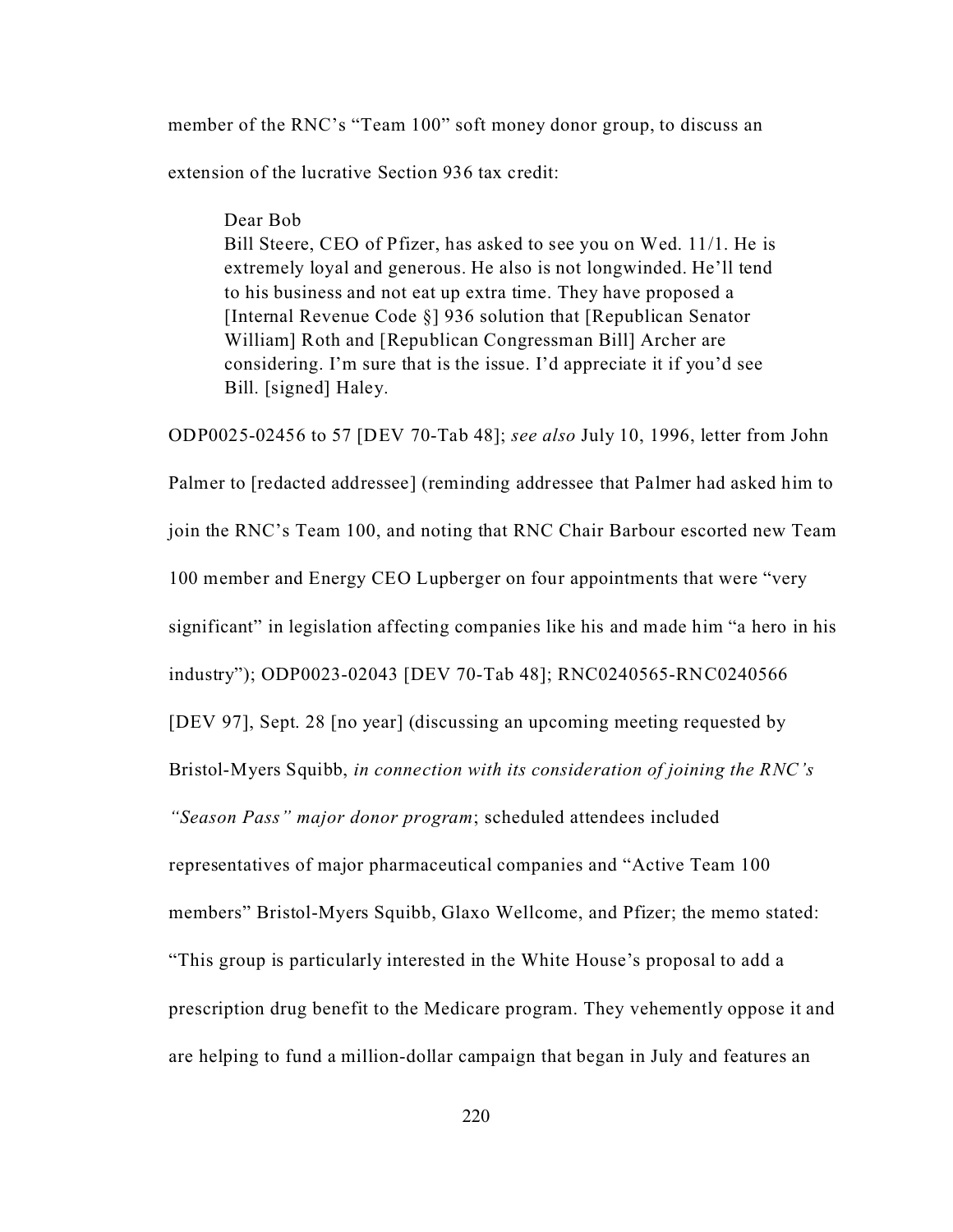older woman named Flo, who declares, 'I don't want bureaucrats in my medicine cabinet."' The memorandum includes as a "Key Talking Point" the directive to "[l]et them know how crucial it is we have their financial support this election cycle"); *see also* Vogel Decl. Tab D at NRSC 066-000009 (draft letter from chairmen of the NRSC and NRCC Technology Committees inviting High Technology CEOs to the 1998 Republican House-Senate Dinner in response "to your industry's plea for a voice on the cutting edge issues so important to the future of high technology" and noting that the dinner is the "most prestigious annual event, and all Republican members of the U.S. House and Senate will be in attendance") [DEV 9-Tab 41]. Former Senator Wirth testifies:

The Democratic national campaign committees sometimes asked me to meet with large donors to the party whom I had not met before. At the party's request, I met with the donors. I understood that the donors' goal in making the large contributions was often to occasion meeting(s) with me or other prominent Democratic congressional leaders to press their positions on legislative issues. On these occasions, sometimes all I knew about the donor would be the issue in which he was interested.

Wirth Decl. Exhibit A ¶ 15 [DEV 9-Tab 43]; RNC0177216 [DEV 95] (note written on stationery of RNC's Team 100 Director, Haley Barbour, stating "they have pretty much decided to join T-100 . . . . They want access to political players . . . . Their top issue is tort reform"); RNC0044465 [DEV 93] (Memorandum from Tim Barnes of the RNC to Royal Roth noting that someone from Moore Capital Management had been "trying to establish a contact in Senator Dole's office for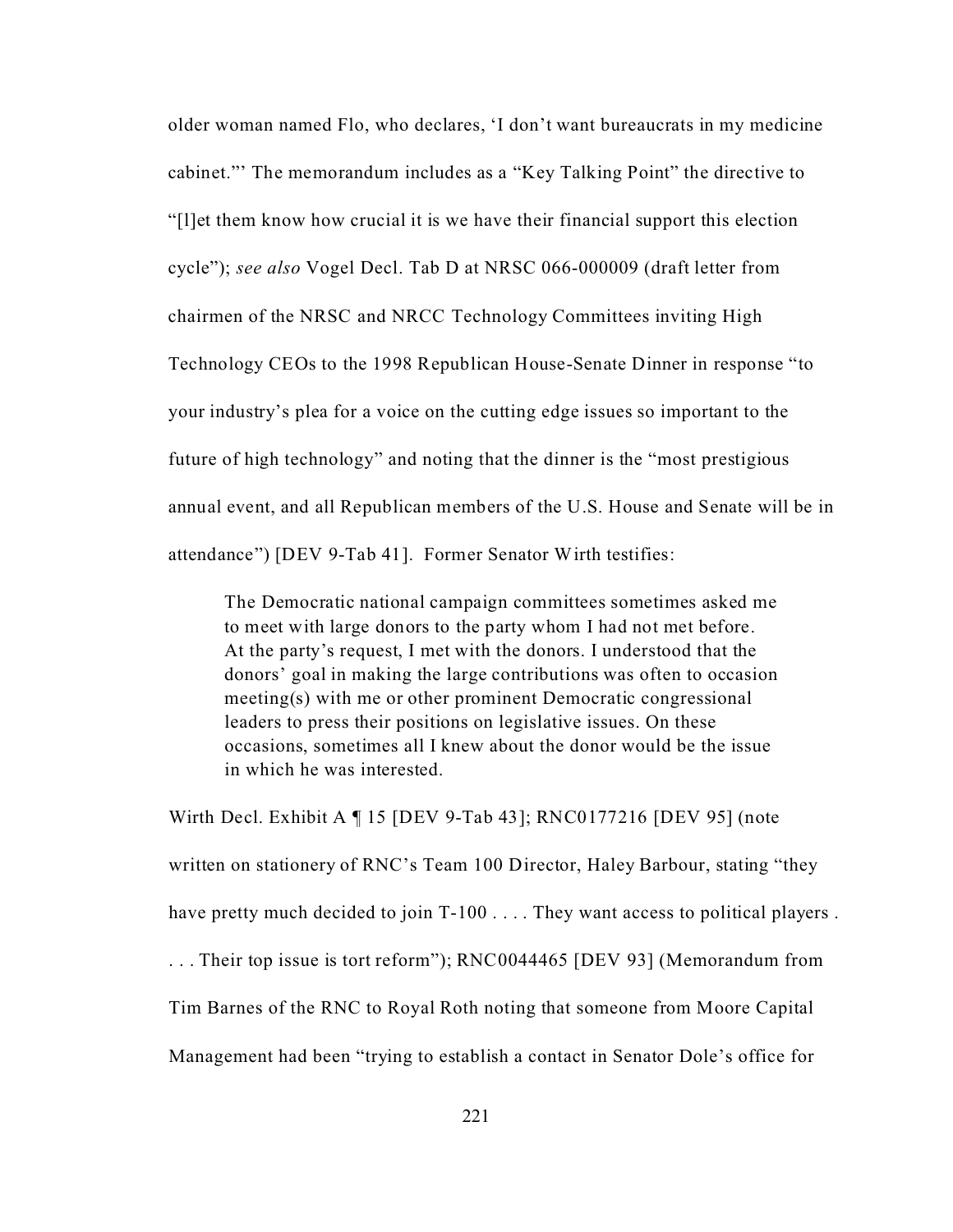Mr. Bacon. As you know, Mr. Bacon [of Moore Capital Management] has been very generous to the RNC. If there is any way you can assist, it would be greatly appreciated.").

# *Party Donation Programs Show That Increased Access Corresponds With Larger Donations*

223. RNC documents show that the RNC's donor programs offer greater access to federal office holders as the donations grow larger, with the highest level and most personal access offered to the largest soft money donors. ODP0018-00113 to 36 [DEV 69-Tab 48] (RNC Brochure "Donor Programs"); *see also* Resps. RNC to FEC's First RFA's, No. 62 [DEV 12-Tab 10]. The RNC offers its donors a range of different donor programs, for a range of different donor financial levels and interests. ODP0025-00375 to 79 [DEV 70-Tab 48] ("Summary of RNC's Donor Programs"). The RNC President's Club required a \$1,000 annual contribution and offered at least one meeting per year, which included policy briefings and discussions led by Republican congressional and other leaders. *Id*. at ODP0025-00375. The Chairman's Advisory Board required a \$5,000 annual hard money contribution and offered a "vigorous and informal exchange of views among Board members and party leaders. . . . Board meetings include three or four panel discussions, each chaired by a Congressional leader or senior policy adviser with particular expertise in the area under consideration." *Id.* at ODP0025-00375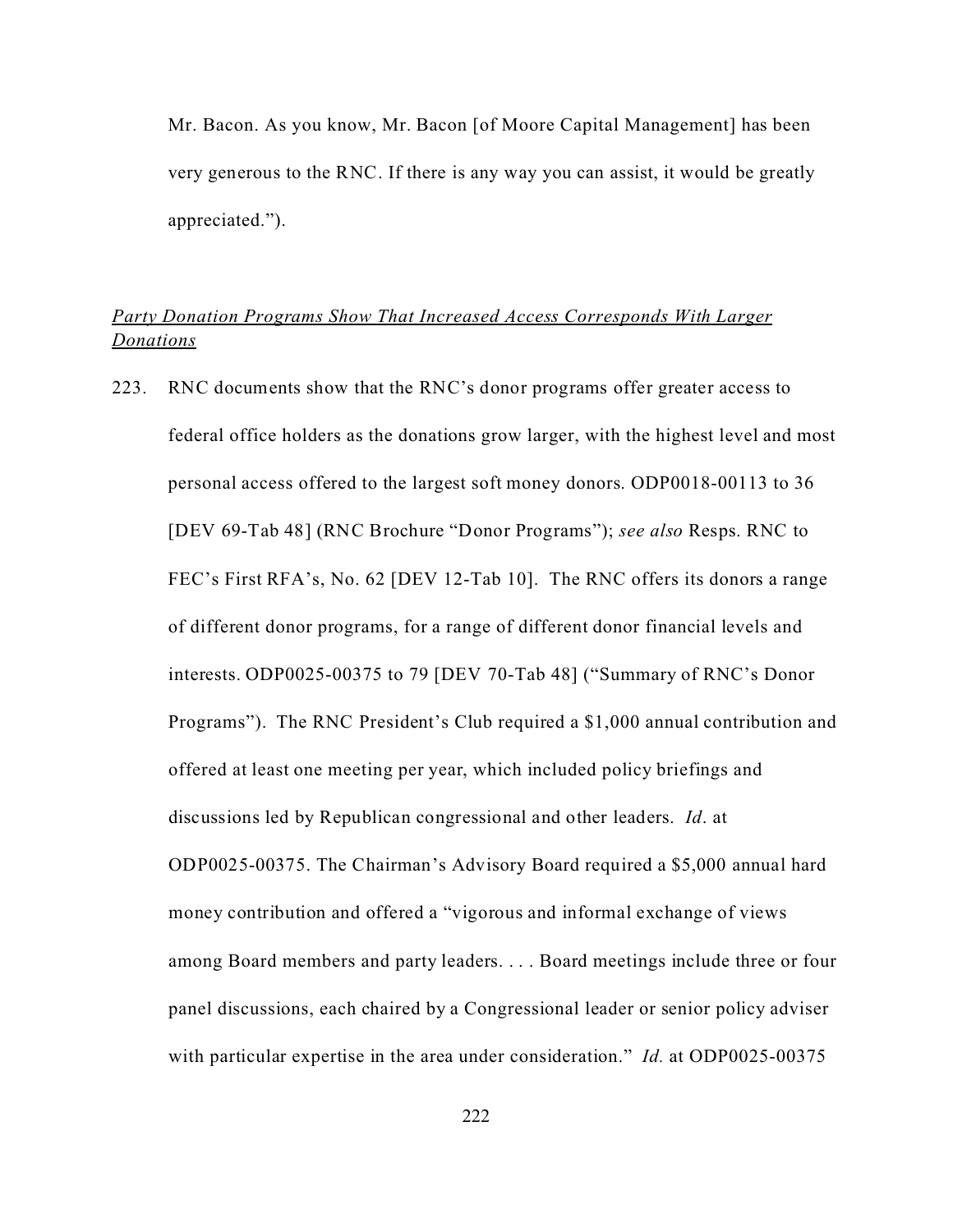to 77 [DEV 70-Tab 48]. According to the document, the Chairman's Advisory Board was established "to enlist the personal energy and professional expertise of Republican leaders in business and community affairs in developing policy and campaign strategies at the highest levels for the party." *Id*. The Republican Eagles required an annual contribution of \$15,000 (individual) or \$20,000 (with spouse or corporate). *Id*. at ODP0025-00377-0378, ODP0025-00429 [DEV 70-Tab 48]. The Eagles program offered a series of national and regional meetings with elected Republican congressional leaders, special access to Republican events, and other benefits. ODP0025-00428 [DEV 70-Tab 48]; ODP0030-02838 -39 [DEV 71-Tab 48]. The Team 100 program required a donation of \$100,000 upon joining and every fourth year thereafter, with \$25,000 donations required in each of the three intervening years; ODP0014-00983, ODP0014-01457 to 58 [DEV 69-Tab 48]. The Team 100 program offered members national and regional meetings with the Republican Party leadership throughout the year, special events, membership in the Eagles program, the opportunity to participate in international trade missions, and other benefits. ODP0025-00377, ODP0025-00424, ODP0025-01705 to 13 [DEV 70-Tab 48]. The Season Ticket program required a donation of \$250,000 upon joining and renewals thereafter. ODP0022-03045-46, ODP0023-02480, ODP0025-01569 [DEV 70-Tab 48]; ODP0030-03408 [DEV 71-Tab 48]. The "Season Ticket" or "Season Pass" program offered the greatest and most exclusive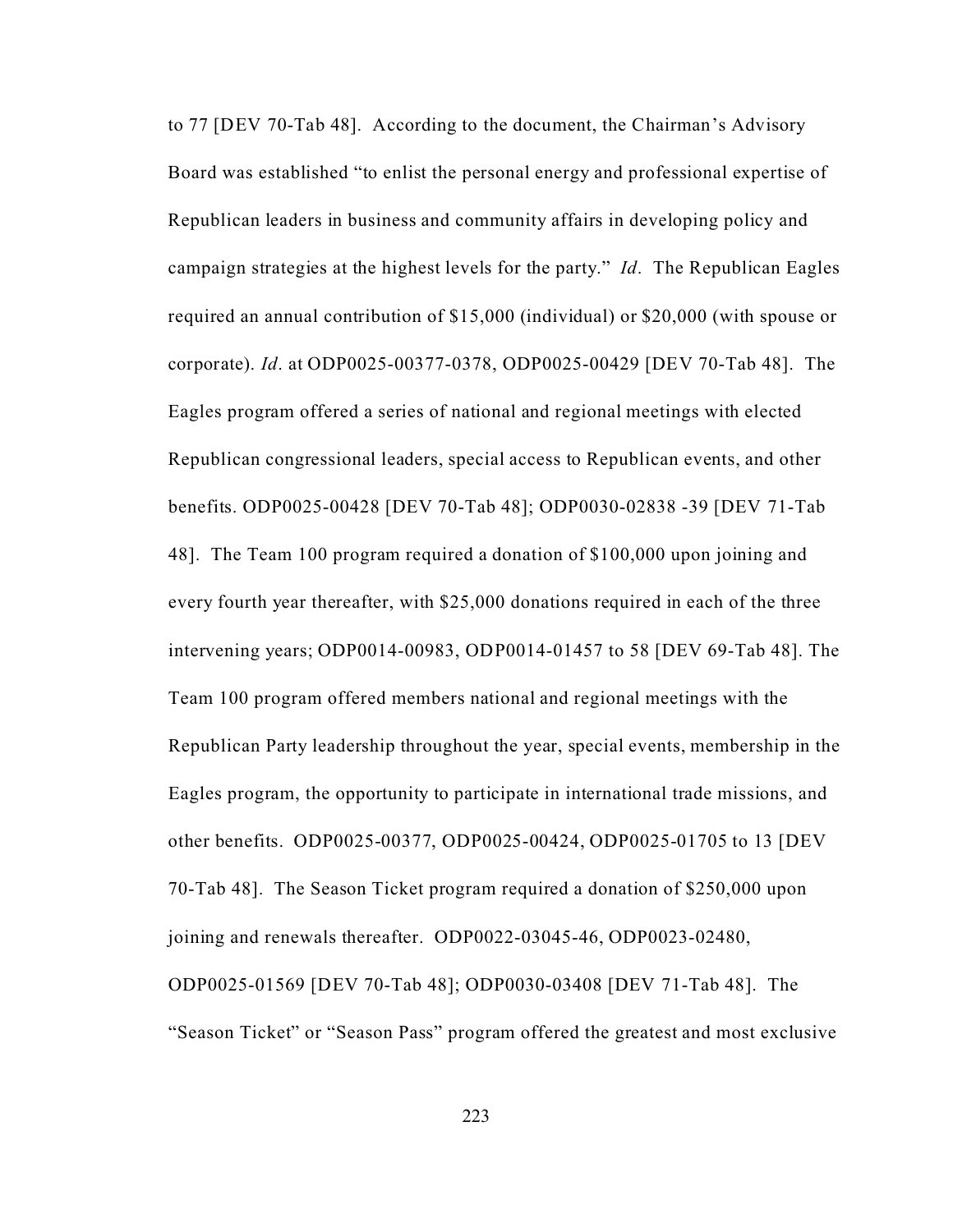range of RNC donor program benefits, including one Team 100 membership, two Eagle memberships, special access to a range of Republican Party events, and the assistance of RNC support staff. ODP0025-01569 [DEV 70-Tab 48].

224. The NRSC offered several major donor programs. In 1995 and 1996, the NRSC offered a corporate donor program called "Group 21" or "G21," which required an annual donation of \$100,000. ODP0037-02246, ODP0037-02275, ODP0037-02281 [DEV 71-Tab 48]. The "Group 21" program offered donors "small dinners with [then-NRSC Chairman] Senator D'Amato and other senators" and other "VIP benefits." ODP0037-02275 [DEV 71-Tab 48]. The Chairman's Foundation required an annual corporate (meaning nonfederal funds) donation of \$25,000. ODP0036-03603 [DEV 71-Tab 48]. The Senatorial Trust required an annual donation of \$10,000 (personal) or \$15,000 (corporate). ODP0036-03873 - 74 [DEV 71-Tab 48]. The Presidential Roundtable required an annual donation of \$5,000 in personal or corporate funds. ODP0037-00315 [DEV 71-Tab 48]; *see also* ODP0036-03525 (letter signed by Senator McConnell to NRSC member asking him to renew his membership, noting that "[y]our non-federal contribution to the Chairman's Foundation will allow us to put our federal dollars directly towards the Senate campaigns, where they are desperately needed."); ODP0036-3562 (letter signed by Senator McConnell thanking addressee for joining the Chairman's Foundation); ODP0036-03595 (letter signed by Senator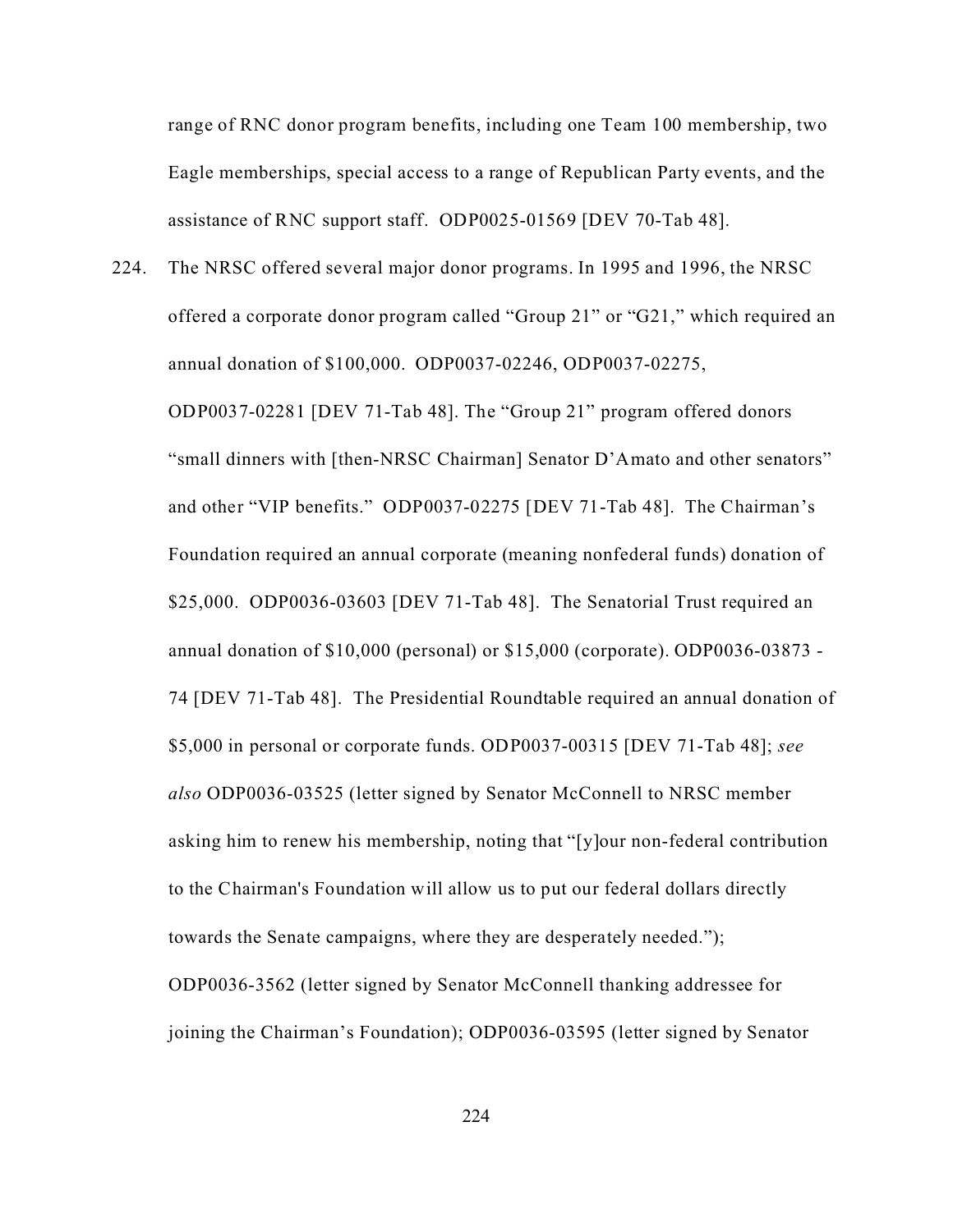McConnell soliciting someone to join the Chairman's Foundation);

ODP0037-01861-69 (NRSC brochure) [DEV 71-Tab 48]; Vogel Decl. ¶¶ 20 ("When donors have reached their federal contribution limit, the NRSC may encourage them to make additional donations to the NRSC's nonfederal account."), 51, Tabs A, J [DEV 9-Tab 41] (2002 Senatorial Trust materials).

- 225. The NRCC Congressional Forum "has been designed to give its members an intimate setting to develop stronger working relationships with the new Republican Congressional majority," ODP0042-01226 [DEV 71-Tab 48], and the "benefit that attracts most Forum members are the dinners with Committee Chairmen and the Republican members from each Committee." ODO0042-00028 [DEV 71-Tab 48]; *see also* CDP 0098 [DEV 106] (CDP brochure showing that those who contribute \$100,000 to the CDP are classified by the party as "Trustees," and that the CDP "recognizes its extraordinary supporters with extraordinary opportunities," and provides "Trustees" with "[e]xclusive briefings, receptions and meetings with officials such as U.S. Senator Dianne Feinstein, U.S. Senator Barbara Boxer, Lt. Governor Gray Davis, Controller Kathleen Connell and other national figures.").
- 226. The evidence shows that contributors request to be seated with certain lawmakers at these donor events. For example, an RNC "Table Buyer's Guest List" sheet for "The Official 1995 Republican Inaugural Gala" filled out by "Am. Banker's Ass'n/Nation's Bank" contained a request to sit with certain Members of Congress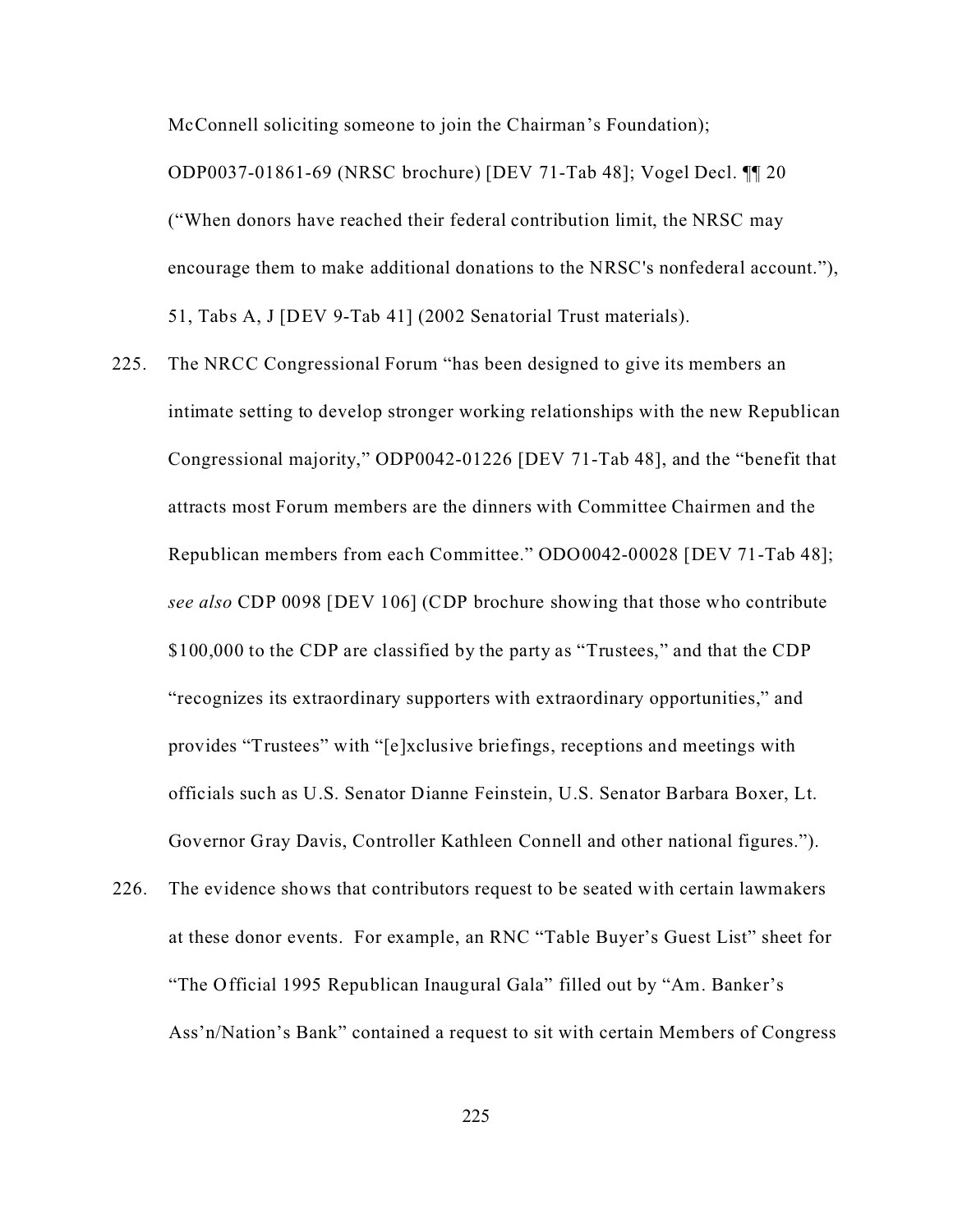and "anyone on House Banking Comm." ODP0023-3288 [DEV 70-Tab 48]; *see also* 2000 RNC Gala Leadership Levels, undated, RNC0022509 [DEV 92]; 2000 RNC Attendance Forms, April 20, 2000, RNC0236323 [DEV 97] (filled out by Microsoft attendee requesting to be seated with a particular Senator or "Leadership Commerce Comm. or Judiciary"); RNC 0032805-32806, RNC 0032799 [DEV 92] (request for Burger King Chairman and Team 100 member who donated \$100,000 to be seated with Senator Fred Thompson and three other Senators, and document showing Senator Thompson was placed at the Burger King table). PhRMA's Judith Bello testified that the five Members of Congress that PhRMA listed as options for the "VIP" to be seated at its table at the 2000 Republican House-Senate dinner were all Members who had responsibility or oversight over issues of importance to the pharmaceutical industry. Bello Dep. at 82 [JDT Vol. 1].

227. The parties appear to have used such opportunities to promote their various donor clubs. For example, a letter from the chairmen of the Congressional Forum of the NRCC sent a letter to the Association of Trial Lawyers of America regarding an upcoming Congressional Forum Chairman's Dinner, in which they wrote: "[o]ur event will give you an excellent opportunity to meet with the Members of the [Judiciary Committee] to discuss issues relevant to your organization." ODP0042- 00025 [DEV 71-Tab 48]; *see also* ODP0042-000654 (memorandum to all Congressional Forum members from the chairmen, informing them of an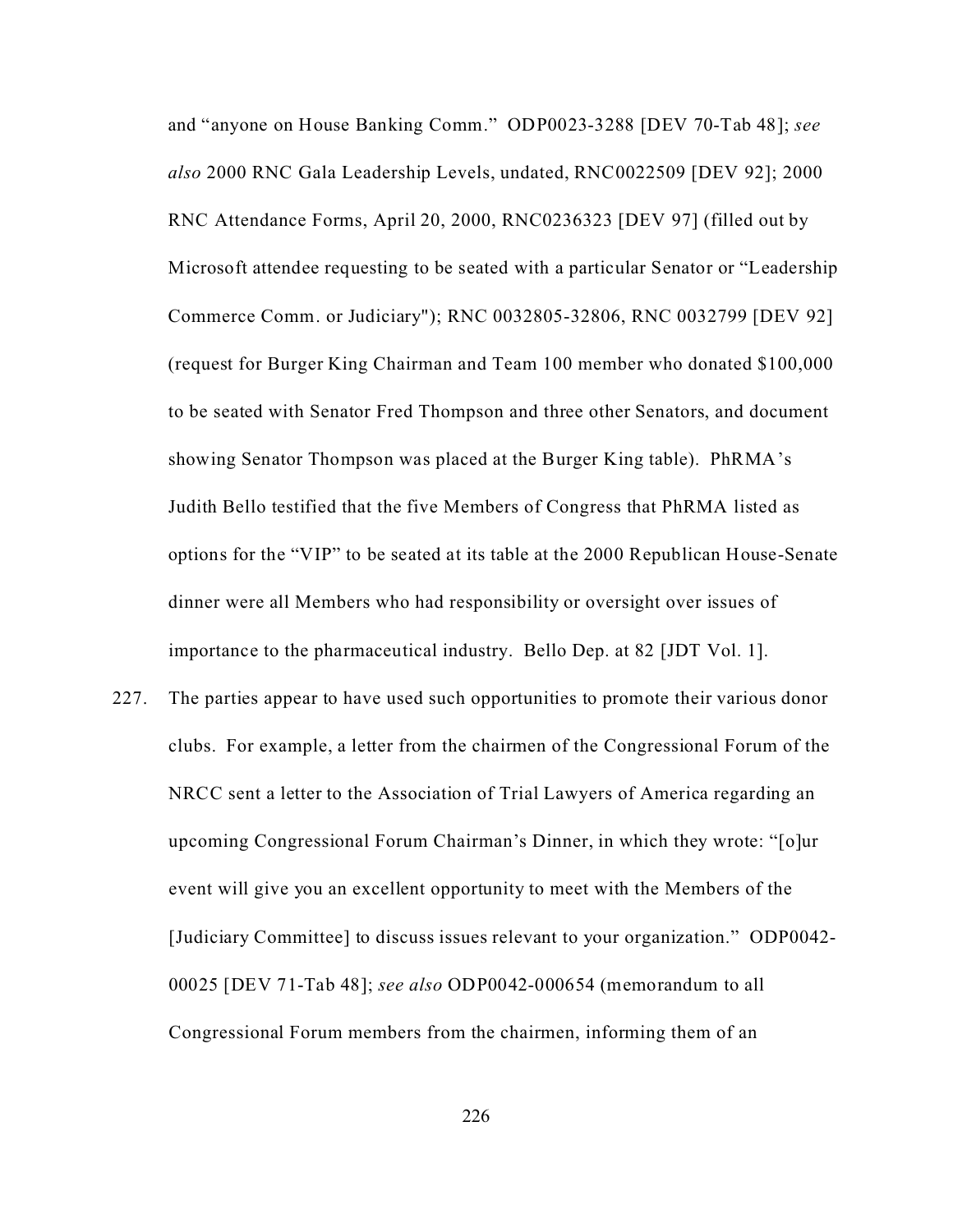upcoming dinner featuring members of the Banking Committee, noting that "[o]ur event will give you an excellent opportunity to meet with members of the committee to discuss issues relevant to your organization"); Fowler Decl. ¶ 8 [DEV 6-Tab 13] (testifying that "[p]arty and government officials participate in raising large contributions from interests that have matters pending before Executive agencies, the Congress, and other government agencies. Party officials, who are not themselves elected officials, offer to large money donors opportunities to meet with senior government officials. Donors use these opportunities — White House and congressional meetings— to press their views on matters pending before the government."); RNC 0026901 [IER Tab 7] (note from the director of the RNC's Team 100 program thanking a donor for "facilitating Dow [Chemical]'s generous contribution to the Republican Party. It's a timely donation as we head into the final hours of the campaign. Give me a call . . . and we can figure out when is a good time to bring your Dow [Chemical] leadership into town to see [RNC Chairman] Haley [Barbour], [Senate Majority Leader Robert] Dole & [Speaker of the House] Newt [Gingrich]."); RNC 0194817 [IER Tab 1.E] (letter from RNC to a pharmaceutical company asking the company for its opinion and suggestions on the enclosed RNC "health care package" and a \$250,000 donation to join the RNC's Season Pass program).

228. According to lobbyist Robert Rozen: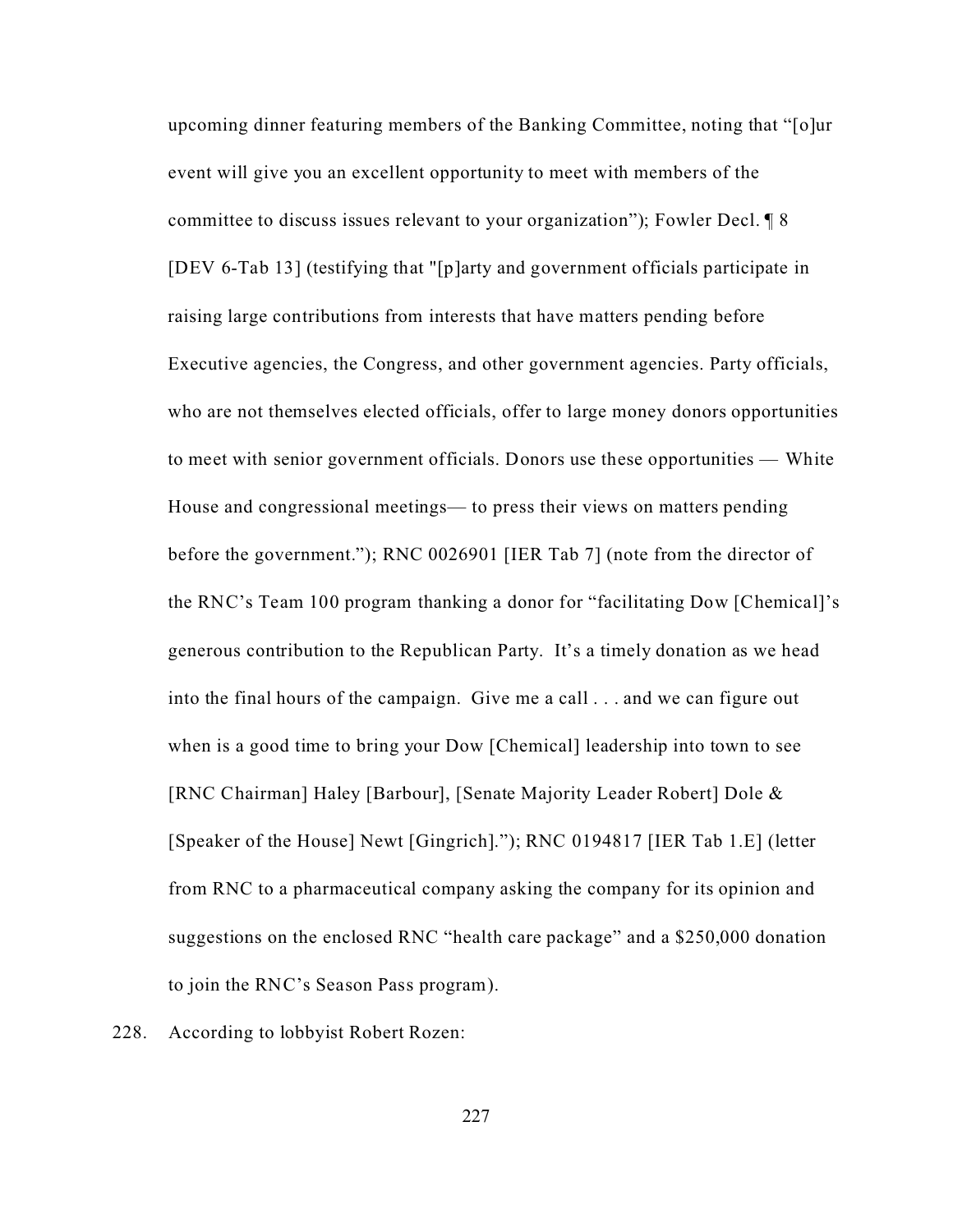[S]oft money contributions built around sporting events such as the Super Bowl or the Kentucky Derby, where you might spend a week with the Member, are even more useful. At the events that contributors are entitled to attend as a result of their contributions, some contributors will subtly or not-so-subtly discuss a legislative issue that they have an interest in. Contributors also use the events to establish relationships and then take advantage of the access by later calling the Member about a legislative issue or coming back and seeing the Member in his or her office. Obviously from the Member's perspective, it is hard to turn down a request for a meeting after you just spent a weekend with a contributor whose company just gave a large contribution to your political party.

Rozen Decl. ¶ 11 [DEV 8-Tab 33].

229. Some evidence shows the connection between large donations and access to elected officials as being even more direct. A call sheet prepared for then-DNC Chair Fowler instructs him to call a number of large givers ask for donations, and invite them for lunch with the President of the United States ("POTUS"). DNC 113-00137 to 38 [DEV 134-Tab 7] ("Ask her to give 80k more this year for lunch with Potus on October 27th.") ("Ask him to write another 100K to become a Managing Trustee for the campaign and come to lunch with POTUS on Oct. 27."). A CDP call sheet entitled "Child Call List, 5/16/96" includes the notation that a potential donor should be asked "if they might be able to do \$25,000 for a small mtg with the President, you know it's steep, but want to include them in these types of meetings." CDP 00124 [IER Tab 11].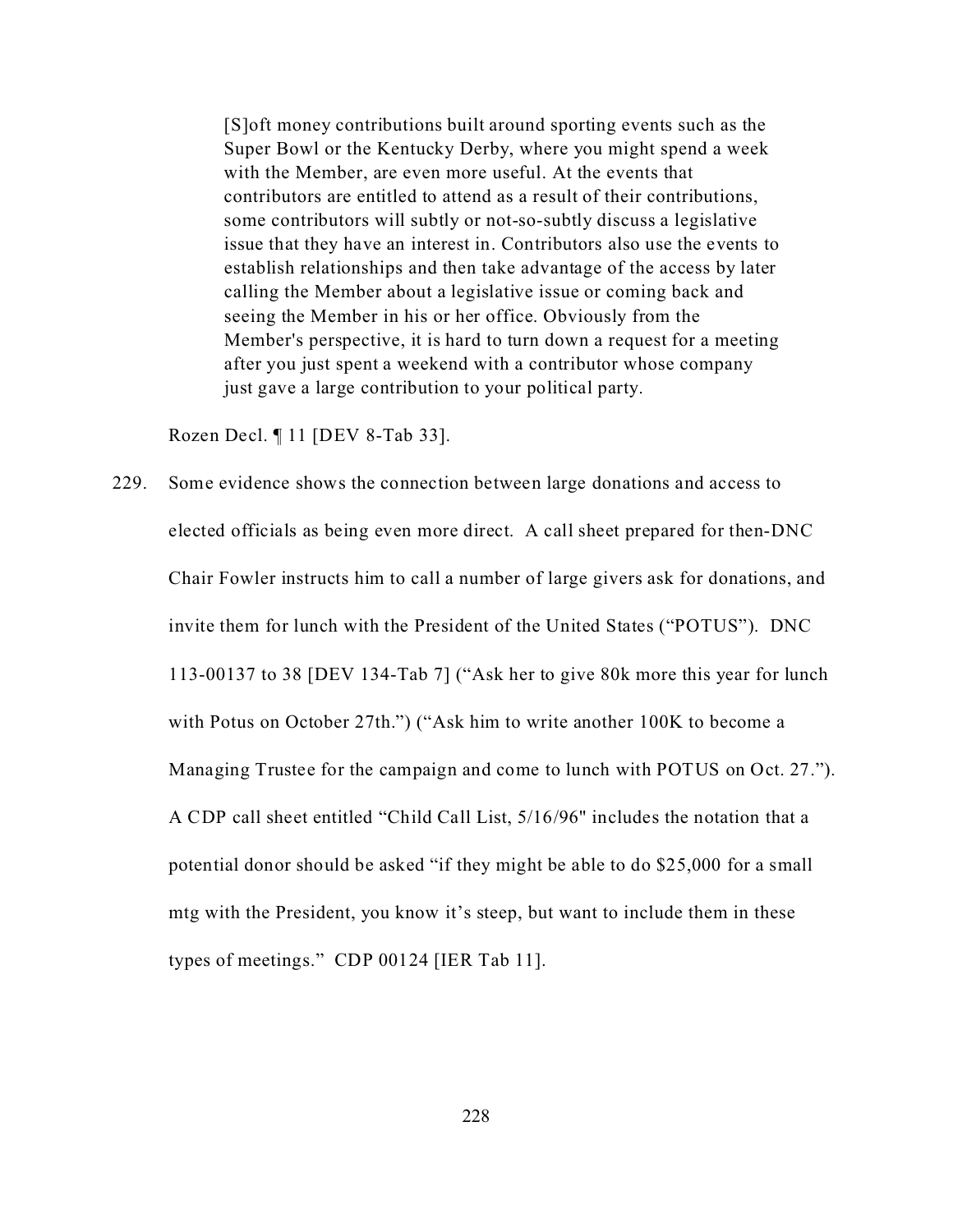## **Donors Make Donations to National Parties With the Expectation of Building Relationships and Receiving Access**

# *Lobbyists Believe That Donations Will Enable Donors to Establish Relationships With Officeholders*

230. Lobbyist Robert Hickmott testifies that he advises his clients to make contributions in order to "establish relationships. Having those relationships in many ways then helps us get meetings and continue that relationship." Hickmott Dep. at 50 [JDT Vol. 10]. Hickmott testifies that when Senator Robb was chairman of the DSCC he would go to the DSCC offices where he would "accept checks from individuals or organizations who wanted to give money to the DSCC and they wanted face time with Chairman Chuck Robb." *Id*. at 94-95. Donors would "use this as an opportunity not only to make a contribution to the DSCC, but also to convey to Senator Robb what their group or individual position was on an issue." *Id*. at 95; *see also* Hickmott Decl. Exhibit A. ¶ 46 (stating that "[t]here is a very rare strata of contributors who contribute large amounts to the DSCC because they actually believe in Democratic politics . . . . The majority of those who contribute to political parties do so for business reasons, to gain access to influential Members of Congress and to get to know new Members.").

## 231. As Wright Andrews explains:

Sophisticated political donors—particularly lobbyists, PAC directors, and other political insiders acting on behalf of specific interest groups—are not in the business of dispensing their money purely on ideological or charitable grounds. Rather, these political donors typically are trying to wisely invest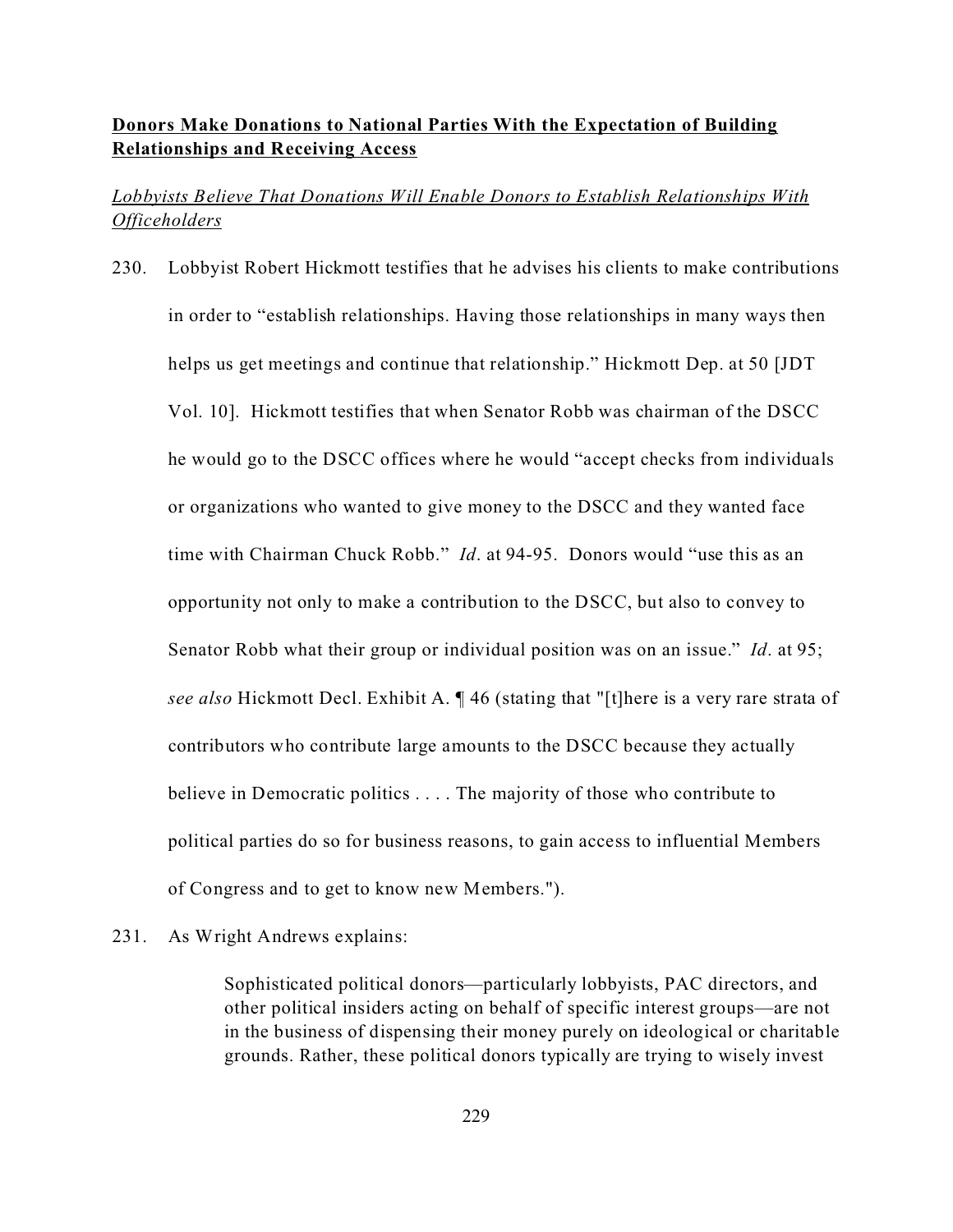their resources to maximize political return. Sophisticated donors do not show up one day with a contribution, hoping for a favorable vote the next day. Instead, they build longer term relationships. The donor seeks to convey to the member that he or she is a friend and a supporter who can be trusted to help the federal elected official when he or she is needed. Presumably, most federal elected officials recognize that continued financial support from the donor often may be contingent upon the donor feeling that he or she has received a fair hearing and some degree of consideration or support.

Andrews Decl. ¶ 8 [DEV 6-Tab 1].

232. Some lobbyists believe that donations to parties are beneficial to their clients' business interests. *See* Rozen Decl. ¶ 10 ("[L]arge political contributions are worthwhile because of the potential benefit to the company's bottom line.") [DEV

8-Tab 33].

## *Current and Former Federal Officeholders Acknowledge That Donors Expect to Establish Relationships With and Obtain Access to Federal Officeholders*

233. Some former and current federal officeholders acknowledge that donors expect to establish relationships with officeholders in return for their nonfederal donations to the national parties. Senator Bumpers Decl. ¶ 13 (testifying that people that give money to party committees feel that they are "ingratiating themselves" with the federal officeholder who solicits the donation); Wirth Decl. Exhibit A. ¶ 5 (stating that those donors who made contributions to the state party "almost always did so because they expected that the contributions would support my campaign," and that, generally, "they expected that [the Senator] would remember their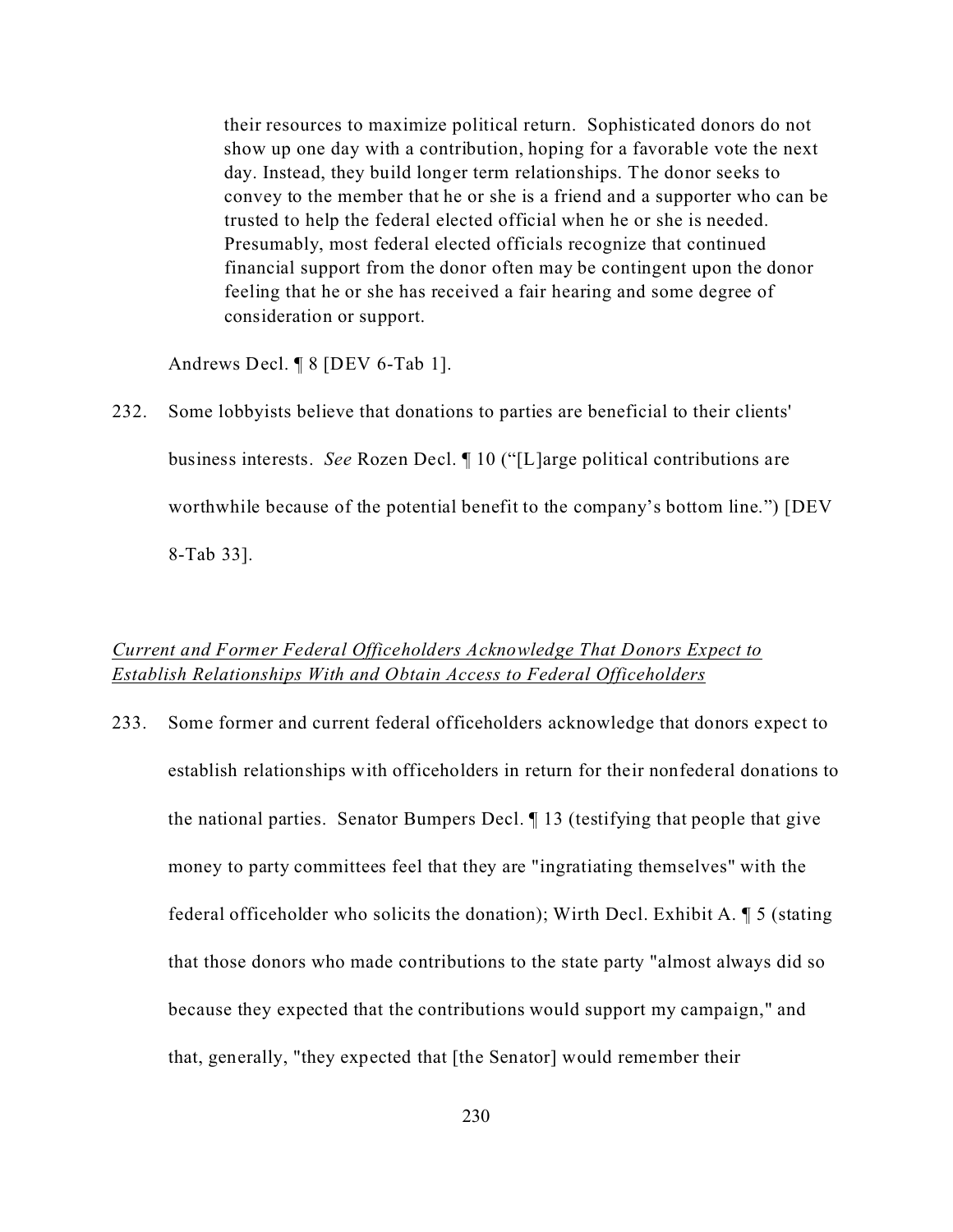contributions"); Brock Decl.  $\sqrt{ }$  5(a) (testifying that "contributors ... feel they have a 'call' on . . . officials" when they contribute soft money); Senator Boren Decl. ¶ 8 (testifying that he knows from "first hand experience and from [his] interactions with other Senators that they feel beholden to large donors."); Senator Simpson testifies that groups used "to give to someone who was for your philosophy," but now "[i]t's giving so you can get access and kiss butt and do all the rest of the things so you won't get knocked off the perch." Simpson Dep. at 11-12 [JDT Vol. 30]**.**

## *Donors Hope to Establish Relationships or Receive Access With Their Donations*

234. Steven Kirsch testifies that:

Policy discussion with federal officials occurs at major donor events sponsored by political parties. I have attended many such events. They typically involve speeches, question and answer sessions, and group policy discussions, but there is also time to talk to Members individually about substantive issues. For example, at a recent event. I was able to speak with a Senator representing a state other than California and we had a short conversation about how our respective staffers were working together on a particular issue.

Kirsch Decl. ¶ 12 [DEV 7-23]; *see also* Hiatt Decl. ¶ 11 (stating that "[l]arge soft money donors give in order to obtain access and influence.").In fact, corporate donors view nonfederal donations as the "cost of doing business." Hassenfeld Decl. ¶ 16 (testifying that nonfederal donations are viewed by the "corporate world" as "a good investment relative to the potential economic benefit to their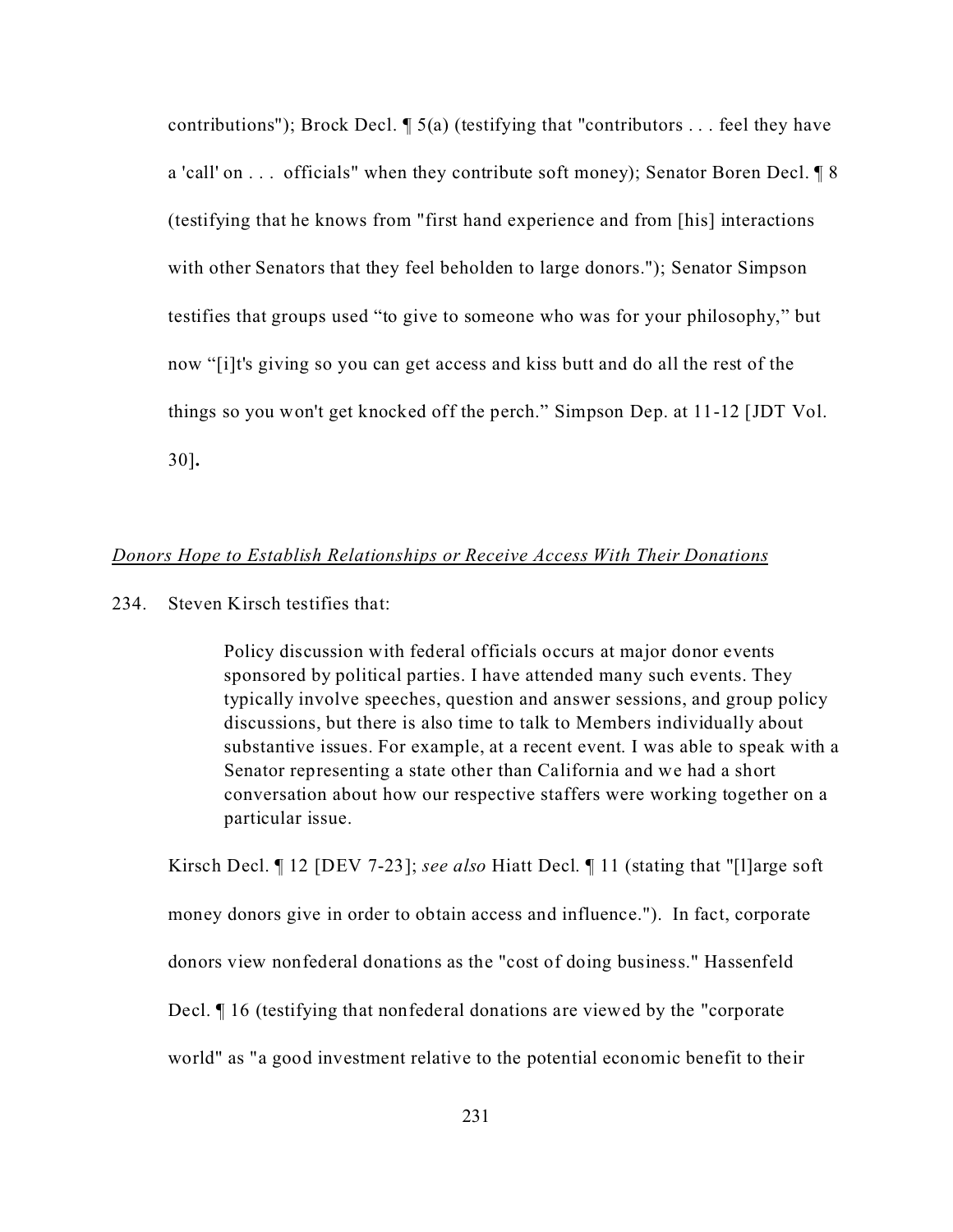business."); Hassenfeld Decl. ¶¶ 23-24 ("I think companies in some industries have reason to believe that because their activities are so closely linked with federal government actions, they must participate in the soft money system in order to succeed.") [DEV 6-Tab 17]; Randlett Decl. ¶ 5 (stating that "many soft money donations are not given for personal or philosophical reasons. They are given by donors with a lot of money who believe they need to invest in federal officeholders who can protect or advance specific interests through policy action or inaction. Some soft money donors give \$250,000, \$500,000, or more, year after year, in order to achieve these goals. For most institutional donors, if you're going to put that much money in, you need to see a return, just as though you were investing in a corporation or some other economic venture."); Randlett Decl. ¶ 14 (explaining that "many members of the business community recognize that if they want to influence what happens in Washington, they have to play the soft money game. They are caught in an arms race that is accelerating, but that many feel they cannot afford to leave or speak out against."); Kirsch Decl. ¶ 14 (stating that "[major] donors perceive that they are getting a business benefit through their special access, and that it is a good investment for them") [DEV 7-Tab 23].

235. Roger Tamraz, an American businessman involved in investment banking and international energy projects, made donations to the DNC during the 1996 election cycle. When asked during congressional hearings by Senator Levin whether one

232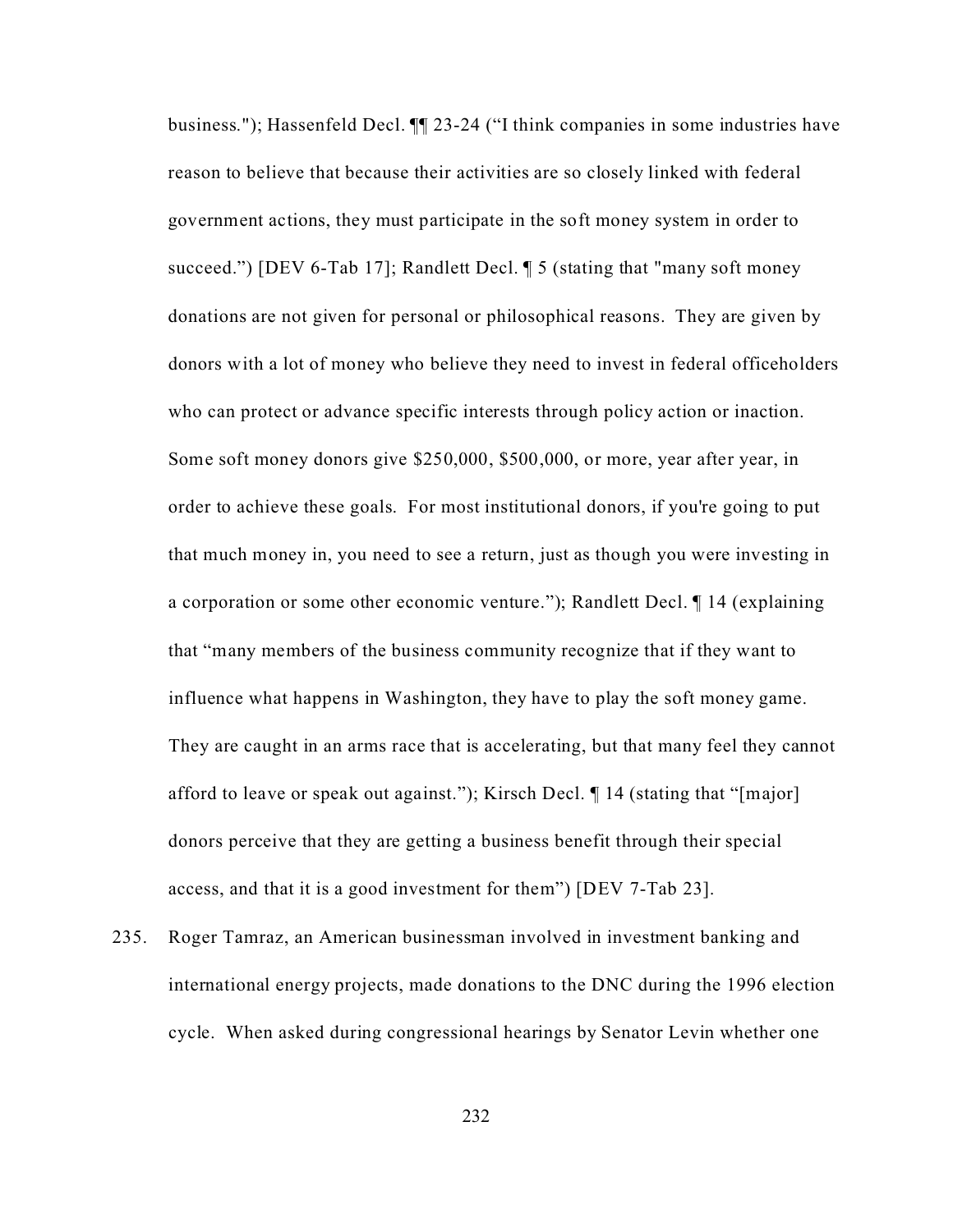of the reasons he made the contributions was because he "believed it might get [him] access?," Mr. Tamraz responded: "Senator, I'm going even farther. It's the only reason–to get access. . . ." Thompson Comm. Report at 2913 n.46 (quoting page 63 of Mr. Tamraz's testimony before the committee).

236. Donor Peter Buttenwieser, a large donor to Democratic party committees, testified

that

[t]here is no question that those who, like me, make large soft money donations receive special access to powerful federal office holders on the basis of the donations. I am close to a number of Senators, I see them on a very consistent basis, and I now regard the Majority Leader as a close friend. I understand that the unusual access I have correlates to the millions of dollars I have given to political party committees, and I do not delude myself into thinking otherwise. Not many people can give soft money on that scale, and it naturally limits the number of those with that level of access.

Buttenwieser Decl. ¶ 22.

- 237. An Eli Lilly and Company memorandum states that its 1995-96 political "contributions and the related activities we have participated in have been key to our increased role and ability to get our views heard by the right policy makers on a timely basis; in other words, a smart investment." Eli Lilly and Company Memorandum (Jan. 15, 1997), ODP0018-00481-86 [DEV 69-Tab 48].
- 238. Documents submitted indicate that a Fortune 100 company contributes nonfederal money to national party committees with the expectation that its contributions will cultivate or strengthen its "relationships" with particular Members of Congress.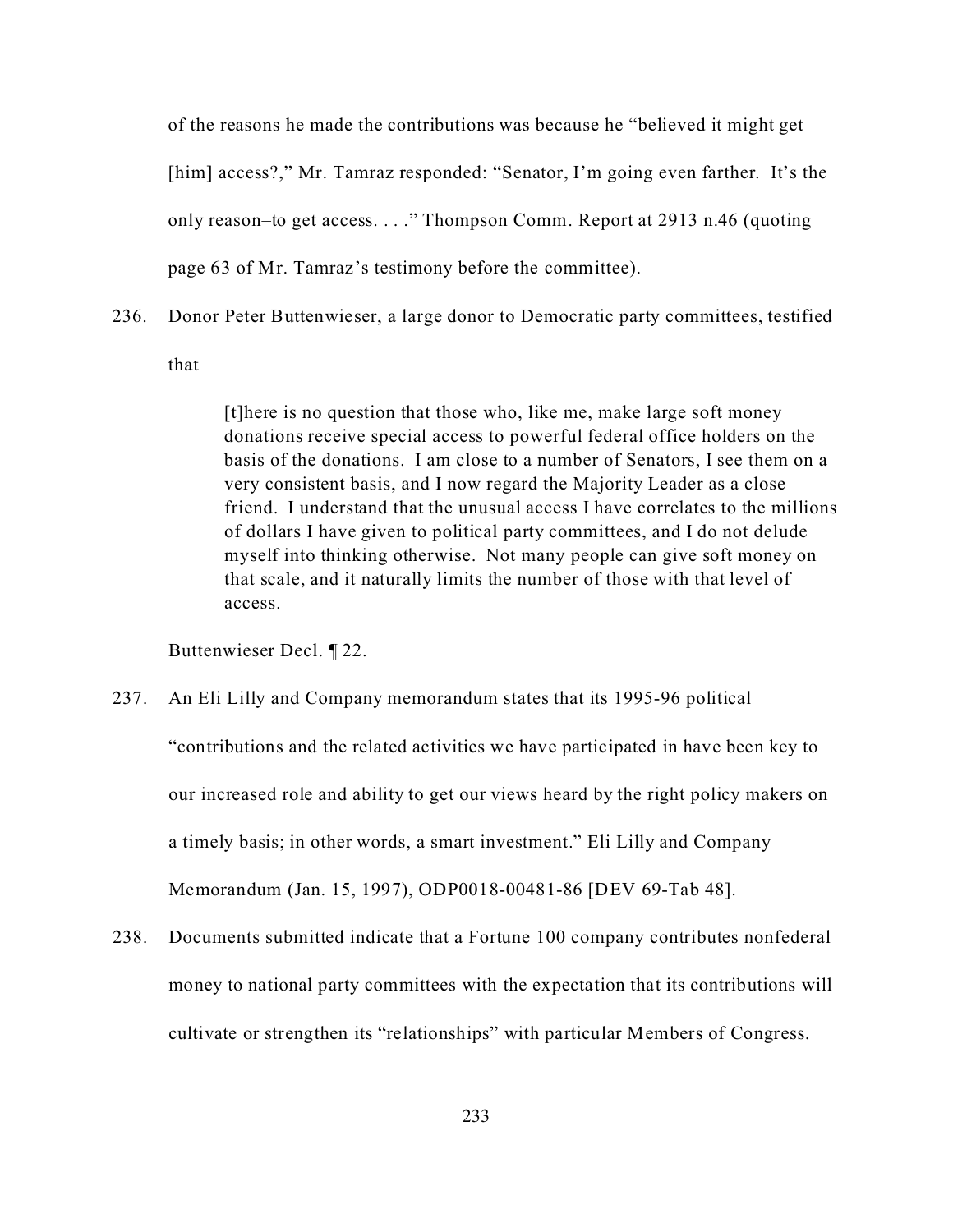*See* internal Fortune 100 company memorandum titled "Senator Earnest Hollings/South Carolina Democratic Party" (June 29, 2000) [citation sealed] (requesting a "check for \$10,000.00 on behalf of Senator Ernest 'Fritz' Hollings to the South Carolina Democratic Party," noting that "Senator Hollings has been a friend to [our company] for many years and he has shown himself to be a thoughtful voice regarding issues in our industry," that "[h]e currently serves on the Commerce, Science and Transportation Committee, the Budget Committee and the Appropriations Committee," and concluding "I feel this would be a great opportunity to strengthen our relationship with Senator Hollings."). An internal Fortune 100 company memorandum entitled "Justification for donation to

[DSCC]" (October 25, 2000) [citation sealed], stated

I am requesting a check for \$50,000.00 to the Democratic Senatorial Campaign Committee (DSCC). Senator Robert Torricelli is the chairman for the DSCC and in a recent conversation with the Senator, he requested the above amount from [our company]. Senator Torricelli has been a friend to [our company] for many years and he has shown himself to be a thoughtful voice regarding issues in our industry. He currently serves on the Judiciary, Foreign Relations & Governmental Affairs and Rules and Administration Committees. I feel this would be a great opportunity to strengthen our relationship with Senator Torricelli and the DSCC.

One legislative advocate from this company described the benefits reaped from contributing \$100,000 to the NRCC: "I think we established some goodwill with [Congressman] Tauzin, both by [our company] contributing at the \$100,000 level to the NRCC dinner he chaired last month and by my participation in the NRCC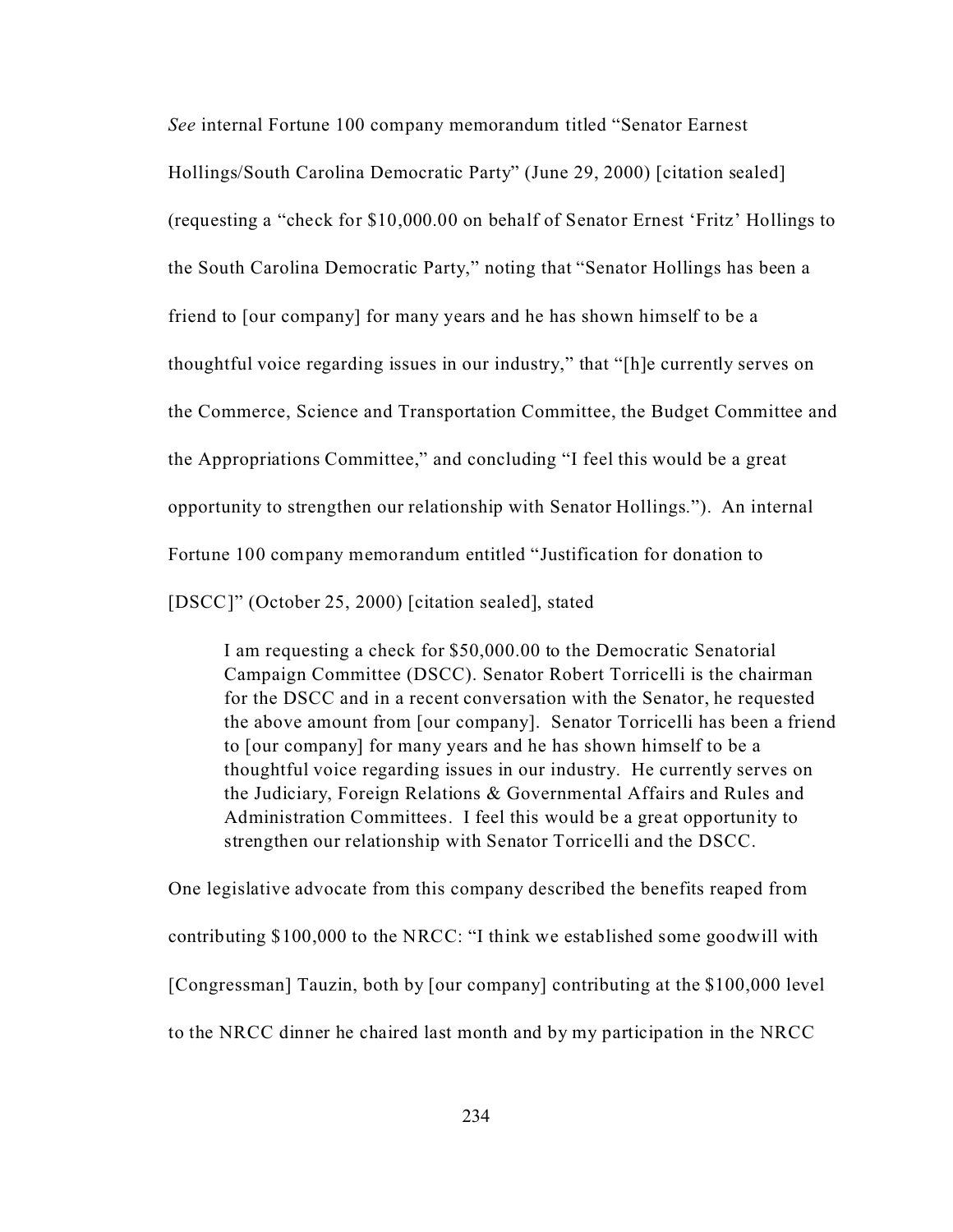Finance Committee for the dinner. Tauzin understood that [our company] participated at the same level as [others in our industry] did, and he expressed genuine interest in trying to begin to reach out to the competitive industry. In sum, I think the event was a real positive for [our company]." Internal Fortune 100 company memorandum entitled "NRCC Leadership Winner 2000," dated April 4, 2000, [citation sealed].

#### **Effectiveness of Giving Nonfederal Donations as Opposed to Federal Donations**

239. Some donors give nonfederal money, rather than federal money to parties or direct contributions to a candidate's campaign, because they believe nonfederal money is more effective than several small contributions in obtaining access.*See, e.g.,* Hickmott Decl. Exhibit A. ¶ 47 (explaining that "[i]f you want to get to know Members of Congress, or new Members of Congress, it is more efficient to write a \$15,000 check to the DSCC and to get the opportunity to meet them at the various events than it would be to write fifteen \$1,000 checks to fifteen different Senators, or Senators and candidates."); Wright Andrews, a lobbyist, stated that

> a properly channeled \$100,000 corporate soft money donation to the national Republican or Democratic congressional campaign committees can get the corporate donor more benefit than several smaller hard dollar contributions by that corporation's PAC. Although the donations are technically being made to political party committees, savvy donors are likely to carefully choose which elected officials can take credit for their contributions. If a Committee Chairman or senior member of the House or Senate Leadership calls and asks for a large contribution to his or her party's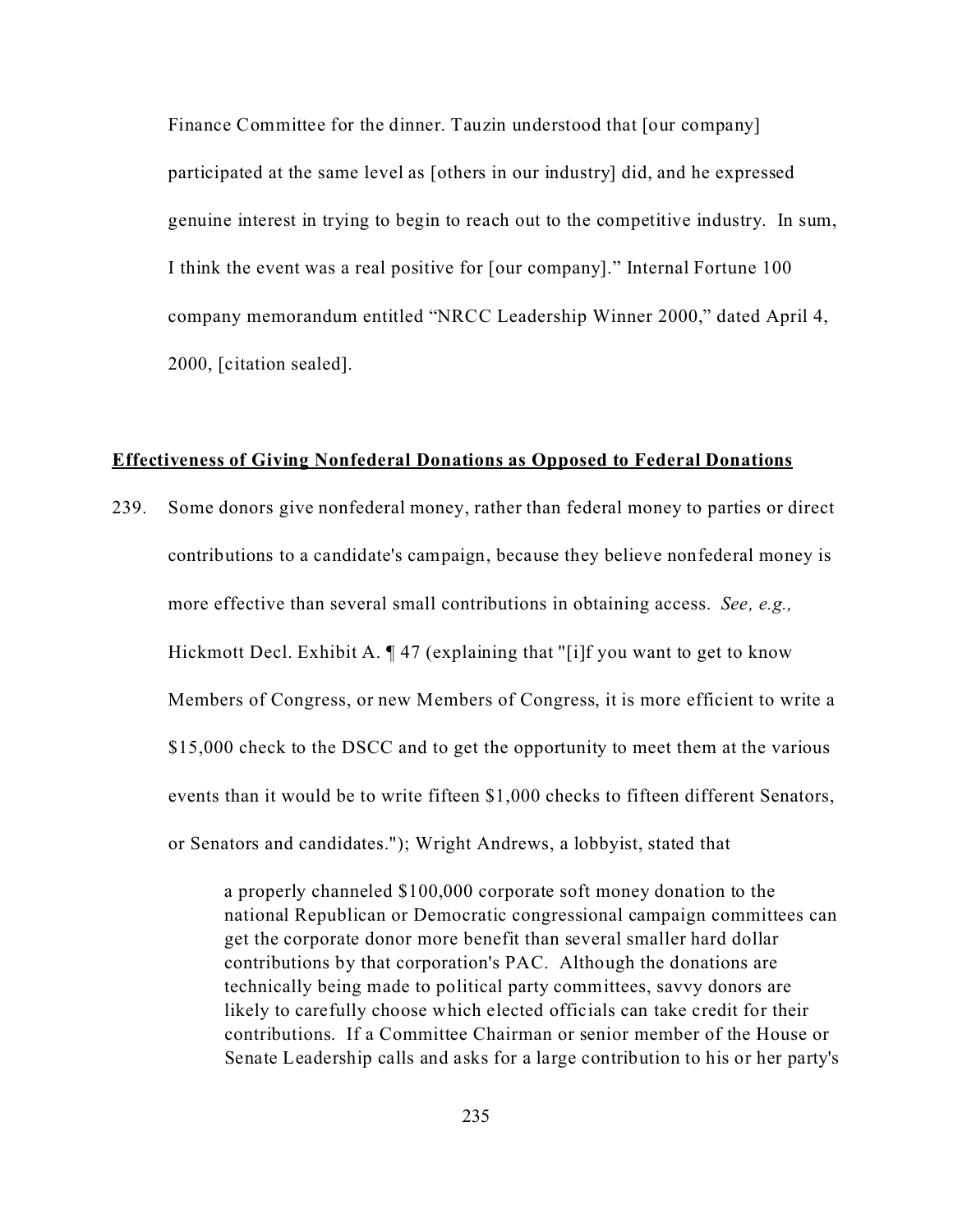national House or Senate campaign committee, and the lobbyist's client is able to do so, the key elected official who is credited with bringing in the contribution, and possibly the senior officials, are likely to remember the donation and to recognize that such big donors' interests merit careful consideration.

Andrews Decl. ¶ 14; Randlett Decl. ¶ 13 [DEV 8-Tab 32] ("[Soft money donors]

get a level of attention that a \$1,000 hard money donor never will. Even someone

who wrote 25 \$1,000 hard money checks but no soft money is going to get much

less attention and appreciation than someone who wrote one large soft money

check."). Rozen, a lobbyist, stated that

Donors to the national parties understand that if a federal officeholder is raising soft money—supposedly 'non-federal' money—they are raising it for federal uses, namely to help that Member or other federal candidates in their elections. Many donors giving \$100,000, \$200,000, even \$1 million, are doing that because it is a bigger favor than a smaller hard money contribution would be. That donation helps you get close to the person who is making decisions that affect your company or your industry. That is the reason most economic interests give soft money, certainly not because they want to help state candidates and rarely because they want the party to succeed. . . . The bigger soft money contributions are more likely to get your call returned or get you into the Member's office than smaller hard money contributions.

Rozen Decl.  $\P$  12-13 [DEV 8-Tab 33]; Geschke<sup>197</sup> Decl.  $\P$  9 [DEV 6-Tab 14]

("Corporations and individuals can use soft money donations to get special access

to federal office holders and at least the appearance of influence on issues that are

<sup>&</sup>lt;sup>197</sup> Mr. Charles Geschke is Chairman of the Board of Adobe Systems, Inc., which he co-founded in 1982. Geschke Decl. ¶ 1 [DEV 6-Tab 14]. Since 1994, Mr. Geschke estimates that he has donated over \$150,000 in federal funds to federal political committees, and over \$18,000 in nonfederal funds to national party committees. *Id*. ¶ 3.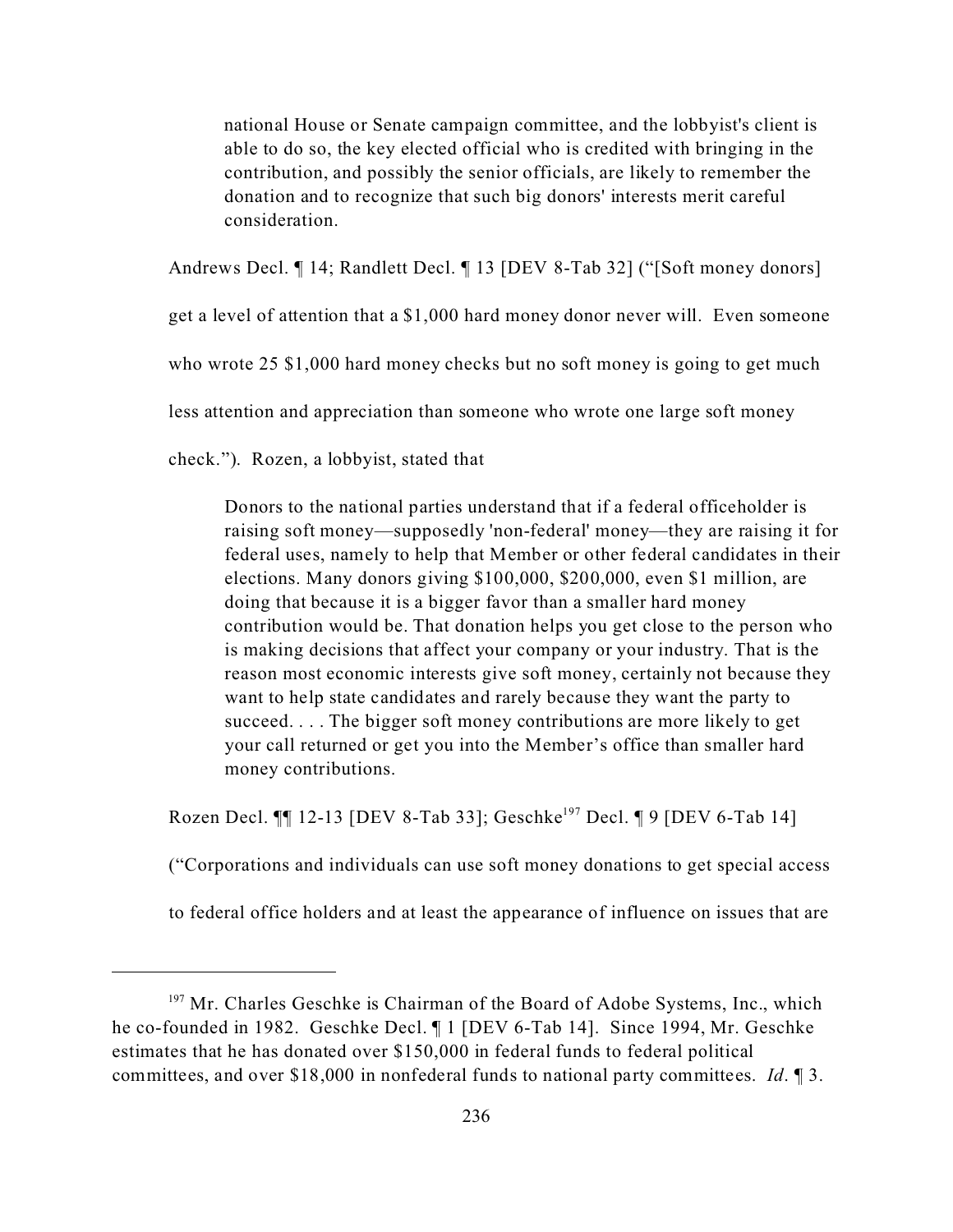important to them financially or politically. Hard money contributions do not provide the same opportunities for influence on federal policy as soft money donations do."); Fowler<sup>198</sup> Decl.  $\P 6$  [DEV 6-Tab 13] ("Many contributors of large sums of money—both Republicans and Democrats—gain access to party and governmental officials that they otherwise would not have. With this access, contributors are able to make their cases to people who make public policy and take official governmental action. Those who contribute small amounts of money do not have this advantage and thus are unable to influence government with the same effectiveness.").

240. In a memorandum to a high-level Fortune 100 company executive outlining a proposed \$1.4 million nonfederal fund budget for FY1999, members of the Company's governmental affairs staff noted that

> With both houses of Congress and the White House hotly contested this cycle, the importance of soft money, and consequently the efforts by the parties to raise even more soft money, is greater than ever. On the Democratic side, [our company's] advocates have already fielded soft money calls from House Democratic Leader Gephardt, House Democratic Caucus Chairman Frost, Democratic Congressional Campaign Chairman Kennedy, and Democratic Senatorial Campaign Chairman Torricelli. Similar contacts to soft money have been made by Republican congressional leaders. In addition to the increased pressure from party and congressional leaders, it is clear that our direct competitors and potential competitors are weighing in with big soft money donations.

<sup>&</sup>lt;sup>198</sup> Mr. Donald Fowler from 1971 until 1980, he served as Chairman of the South Carolina Democratic Party and from January 1995 until January 1997 he served as Chairman of the Democratic National Committee. Fowler Decl. ¶ 2 [DEV 6-Tab 13].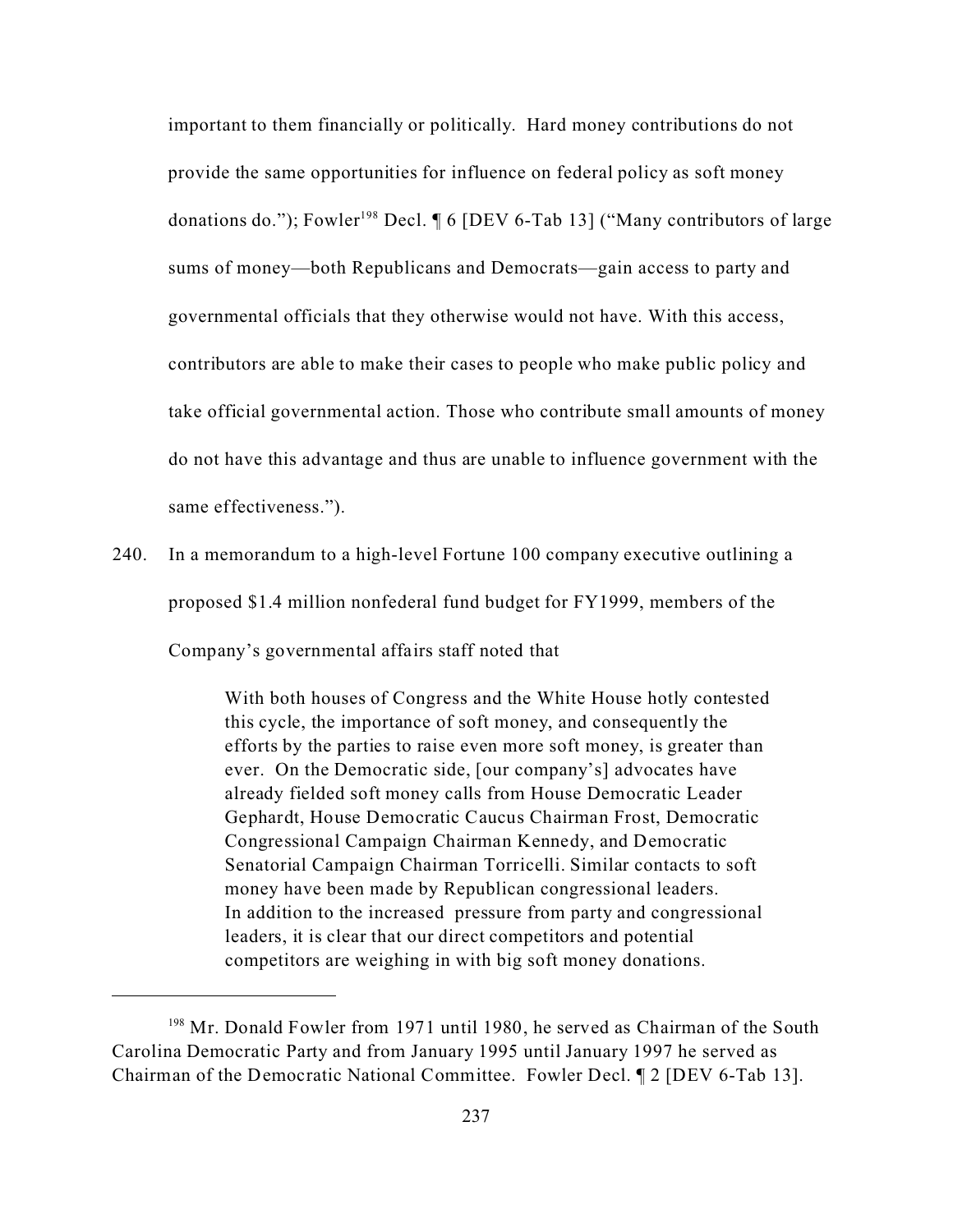Memorandum from a Fortune 100 company's legislative advocate to a high-level executive, dated March 4, 1999, [citation sealed].

# **Donors Often Times Give to Both National Parties in Order to Receive Access to Members of Both Parties**

- 241. Evidence presented shows that many "companies and associations that do give soft money typically contribute to both parties . . . because they want access to Members on both sides of the aisle." Rozen Decl. ¶ 7 [DEV 8-Tab 33]; *see also* Hiatt Decl. ¶ 12 [DEV 6-Tab 18] (testifying "[p]eople give soft money donations to both parties because they want to make sure they have access regardless of who's in the White House, filling the Senate seat, or representing the Congressional district."); RNC OH 0418778 [IER Tab 1.H] (an Ohio Republican Party document entitled "Why People Give," including the observation: "many people give to both sides so that they will have access to whoever is the winner").
- 242. An Eli Lilly and Company memorandum indicates the company was worried about a *Washington Post* article listing it as a significant donor to the Republican party. The memorandum discusses contributions being made at Democratic party events occurring in the near future. The memorandum concludes with: "Jay has talked to the White House and we can get back into this by giving \$50—100,000 to the DNC—says they would be pleased with this." ODP0018-00463 [DEV 69-Tab 48]; *see also id*. at ODP0018-00461 (the *Washington Post* article), ODP0018-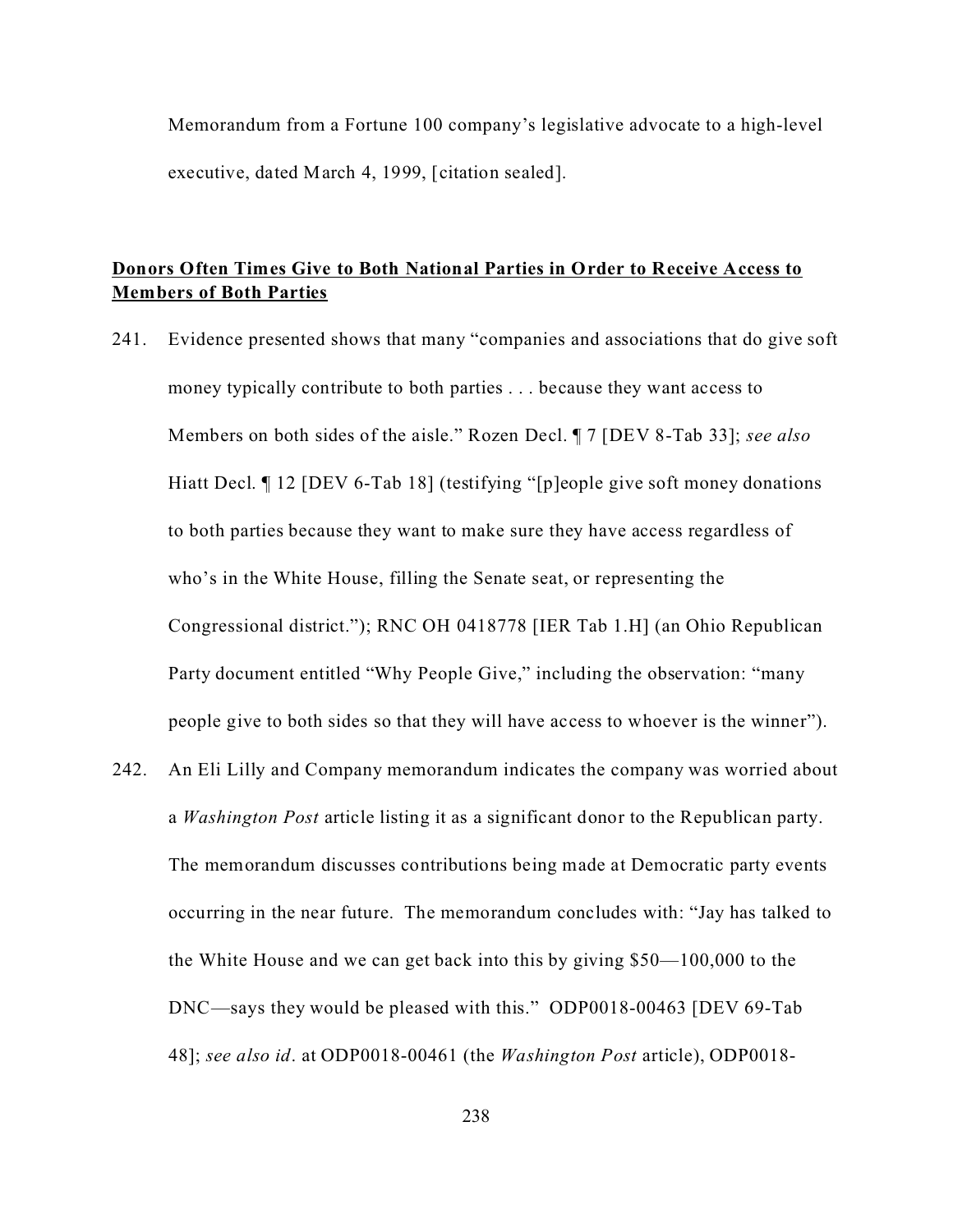00462 (photocopy of part of the article with handwritten note stating "Dems are upset. Calls from employees about imbalance. White House says Dem we are in trouble").

243. CEO Randlett comments that "[a]s a donor with business goals, if you want to enhance your chances of getting your issues paid attention to and favorably reviewed by Members of Congress, bipartisanship is the right way to go. Giving lots of soft money to both sides is the right way to go from the most pragmatic perspective." Randlett Decl. ¶ 11 [DEV 8-Tab 32]. He explains

> [I]f you're giving a lot of soft money to one side, the other side knows. For many economically-oriented donors, there is a risk in giving to only one side, because the other side may read through FEC reports and have staff or a friendly lobbyist call and indicate that someone with interests before a certain committee has had their contributions to the other side noticed. They'll get a message that basically asks: "Are you sure you want to be giving only to one side? Don't you want to have friends on both sides of the aisle?" If your interests are subject to anger from the other side of the aisle, you need to fear that you may suffer a penalty if you don't give. First of all, it's hard to get attention for your issue if you're not giving. Then, once you've decided to play the money game, you have to worry about being imbalanced, especially if there's bipartisan control or influence in Washington, which there usually is. In fact, during the 1990's, it became more and more acceptable to call someone, saying you saw he gave to this person, so he should also give to you or the person's opponent. Referring to someone's financial activity in the political arena used to be clearly off limits, and now it's increasingly common.

*Id*. ¶ 12. *See also* Buttenwieser Decl ¶ 23 [DEV 6-Tab 11] ("I am aware that some

soft money donors, such as some corporations, give substantial amounts to both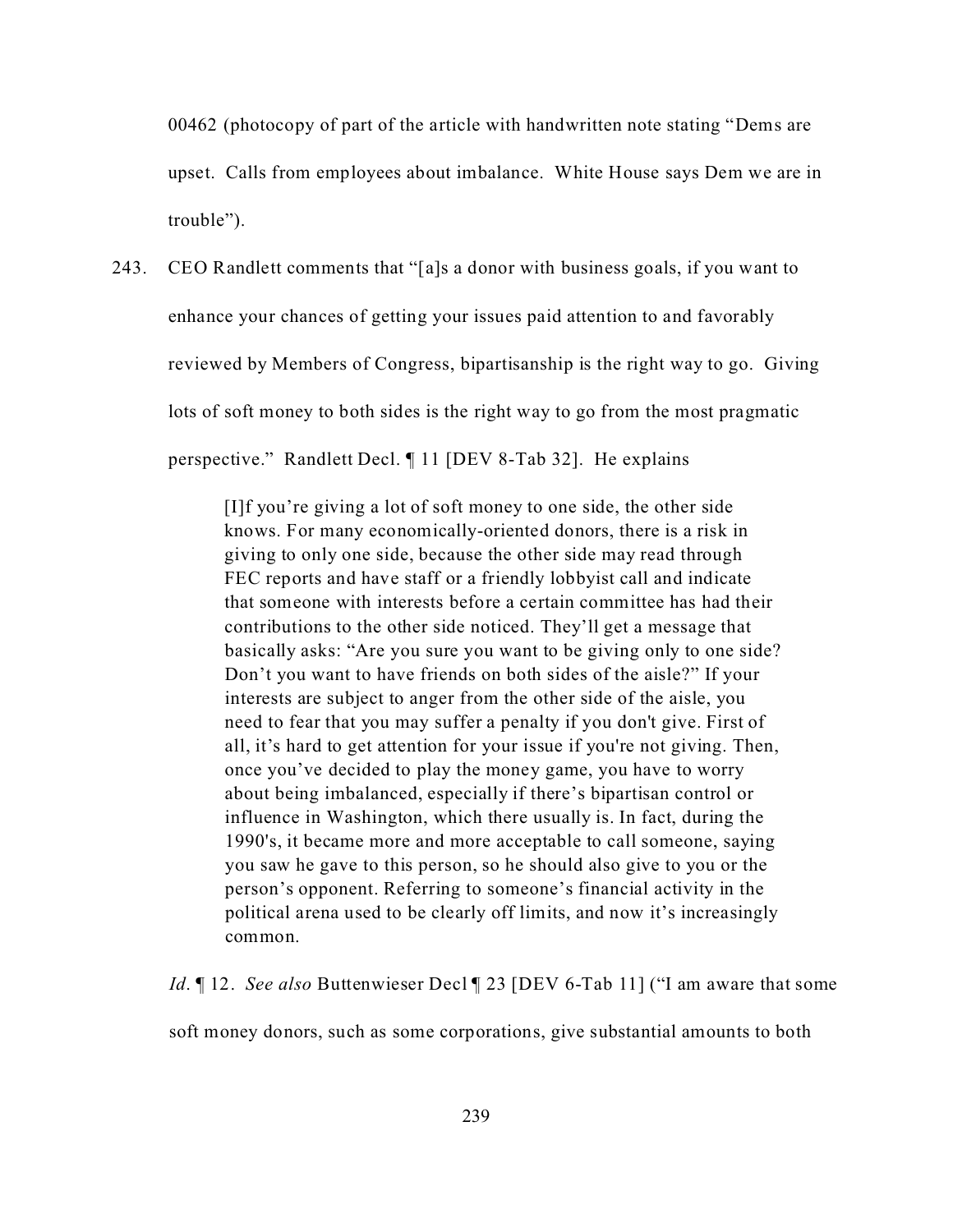major political parties. Based on my observations, they typically do this because they have a business agenda and they want to hedge their bets, to ensure they get access to office holders on the issues that are important to them. This occurs at the national and state levels."); Geschke Decl. ¶ 10 [DEV 6-Tab 14] ("In my view, donors who give large amounts of soft money to both major parties are probably hedging their bets in trying to get influence. They may feel that influence with one party is not sufficient to achieve their financial or policy goals, especially now that power in Congress is pretty evenly balanced.").

## **Lobbying and Donations of Nonfederal Money**

- 244. According to some national party officials and former Members of Congress, lobbying is more effective in obtaining access to legislators than donations to campaigns and parties.
- 245. According to the RNC Finance Director, lobbying is far more effective in securing "access" to federal officeholders than donating campaign funds. *See* B. Shea Decl. ¶ 45 ("It is obvious why major donors to the RNC do not regularly use their donations as a means to obtain 'access.' All or virtually all who have personal or organizational business with the federal government retain or employ professional lobbyists."); *see also* Primo Cross Exam. at 164.
- 246. As Former Senator Bumpers (who testified on behalf of the defendants in this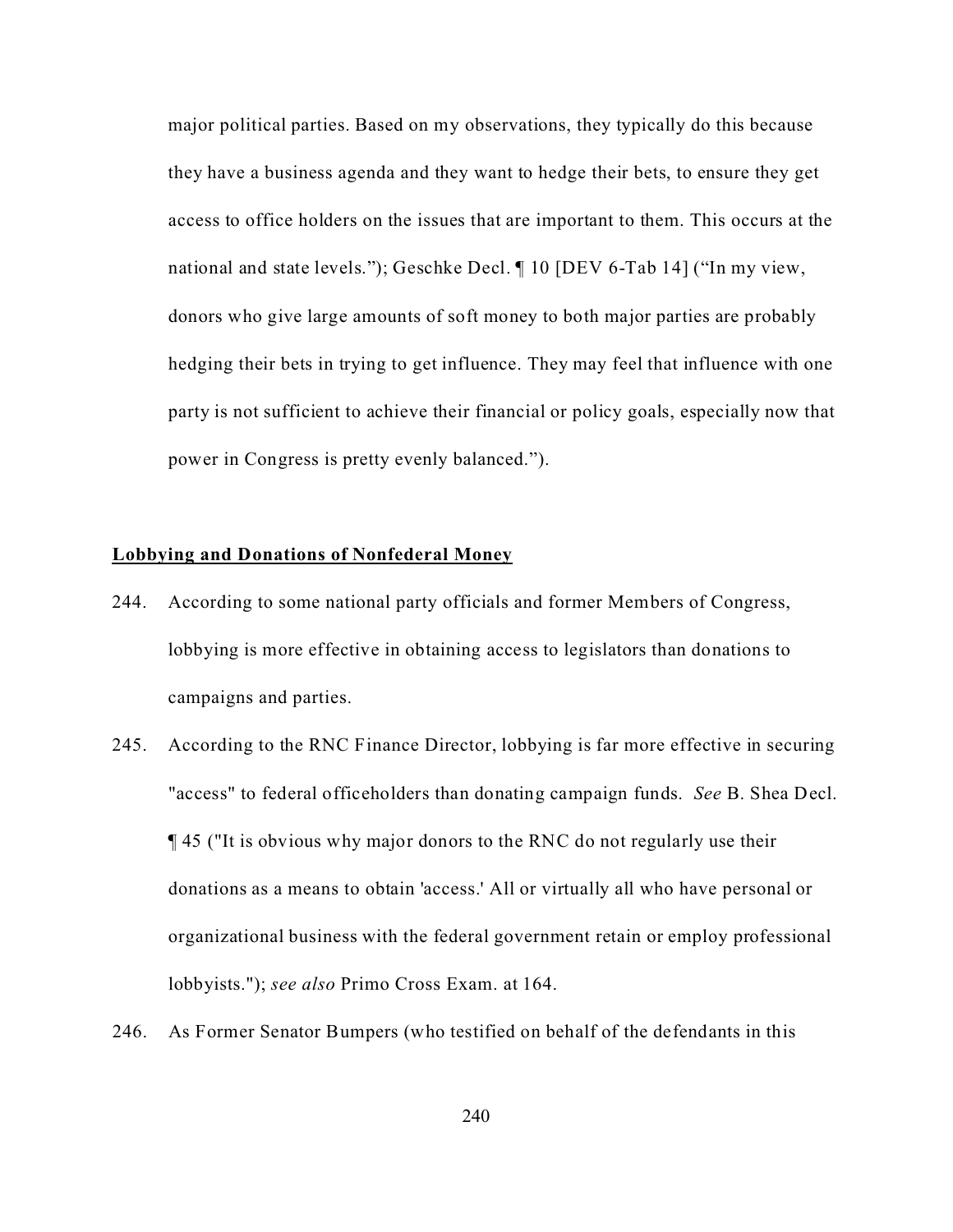case) has testified previously, lobbying expenditures are more likely to obtain nonincidental contact with a federal officeholder than are campaign donations. *See RNC v. FEC*, Civ. No. 98-CV-1207 (D.D.C.); Bumpers Dep. at 38-40.

- 247. Many entities and individuals who donate federal funds to political parties also spend considerable sums of money lobbying federal officeholders. Indeed, the amount of money spent by such organizations on lobbying is often geometrically larger than the amount they donate to political parties. *See* Resp. of Intervenors to RNC's First and Second Reqs. for Admis. at 23-24 (admitting that top five corporate donors of nonfederal funds during 1995 and 1996 donated \$9,009,155 to national party committees and same five corporations spent \$27,107,688 on lobbying during 1996 along); *see id*. at 24-25 (admitting that top five corporate donors of nonfederal funds during 1997 and 1998 donated \$7,774,020 to national party committees and same five corporations spent \$42,000,000 on lobbying during that same period).
- 248. Some of the lobbyists who testified in depositions and on cross examination state that their corporate clients hire them in large part because of their contacts on Capitol Hill and because they have access to federal officeholders whether or not their clients have donated money to candidates, officeholders, or parties. *See* Hickmott Dep. at 46-47, 50-51; Cross-Exam. of Andrews at 19-20.However, the evidence clearly shows that some lobbyists believe that contributions help them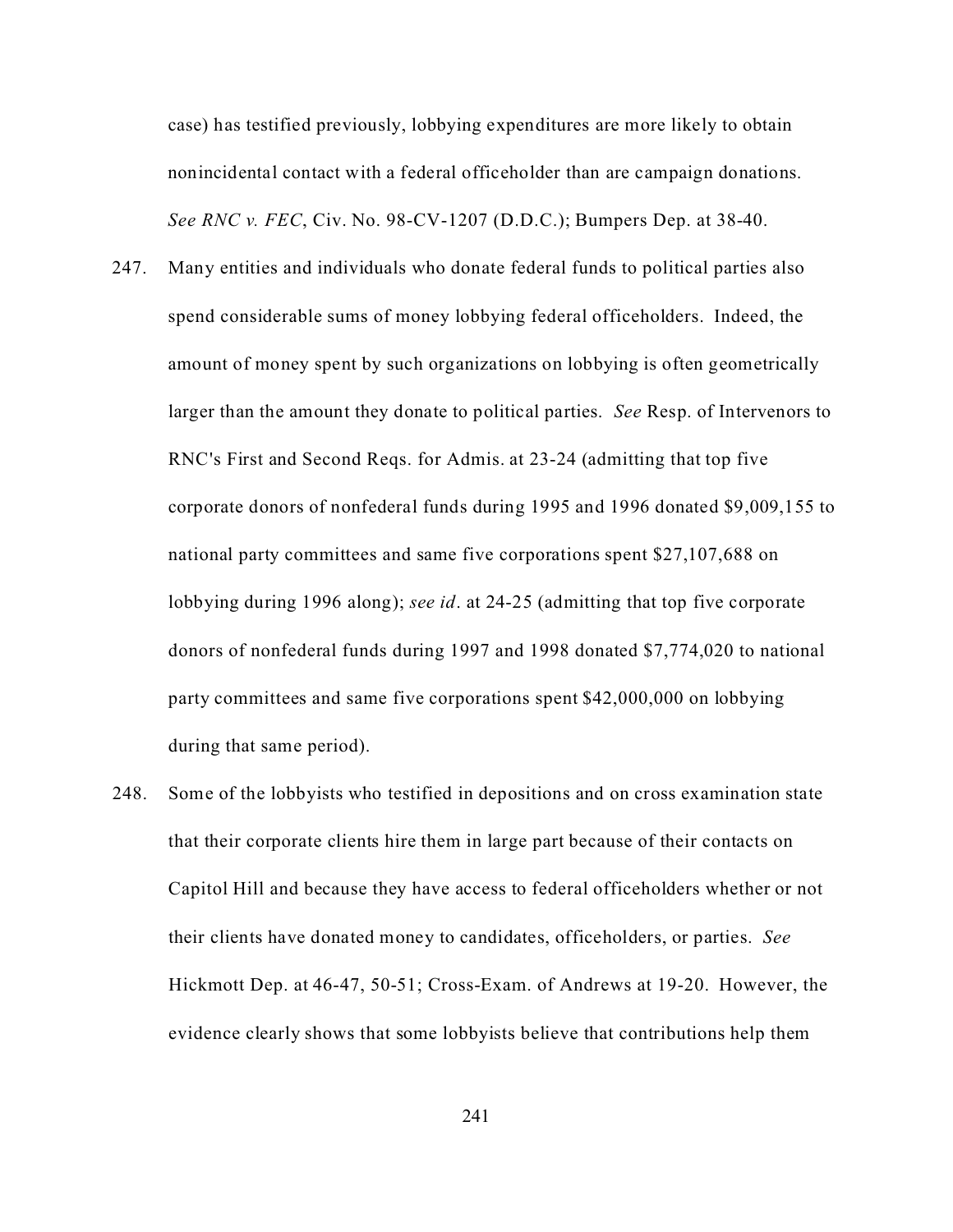gain access to lawmakers. Lobbyist Andrews states:

The amount of influence that a lobbyist has is often directly correlated to the amount of money that he or she and his or her clients infuse into the political system. Some lobbyists help raise large "soft money" donations and/or host many fundraising events for key legislators. Some simply represent a single client with very deep pockets and can easily reach into large corporate or union funds for "soft money" donations or other allowable expenditures that may influence legislative actions. Those who are most heavily involved in giving and raising campaign finance money are frequently, and not surprisingly, the lobbyists with the most political clout.

Andrews Decl. ¶ 12 [DEV 6-Tab 1]. Andrews testifies that it has become a common practice for lobbyists to "host a number of fundraisers." He explains that "[w]hereas the political parties periodically organize 'gala' events in large ballrooms filled with hundreds of donors, lobbyists now often prefer attending smaller events hosted by other lobbyists, with only ten or fifteen people participating, all sitting at a dinner or breakfast table with the invited guest elected official. This type event allows lobbyists a better opportunity to build more personal relationships and to exchange views." *Id*. ¶ 16.

249. Some lobbyists maintain that "basic" or traditional lobbying activities are alone insufficient to be effective in many instances in lobbying endeavors. To have true political clout, the giving and raising of campaign money for candidates and political parties is often critically important." Andrews Decl. ¶ 5 [DEV 6-Tab 1]. Lobbyist Daniel Murray testified that

[a]long with each . . . legislative plan [a plan to "advance the client's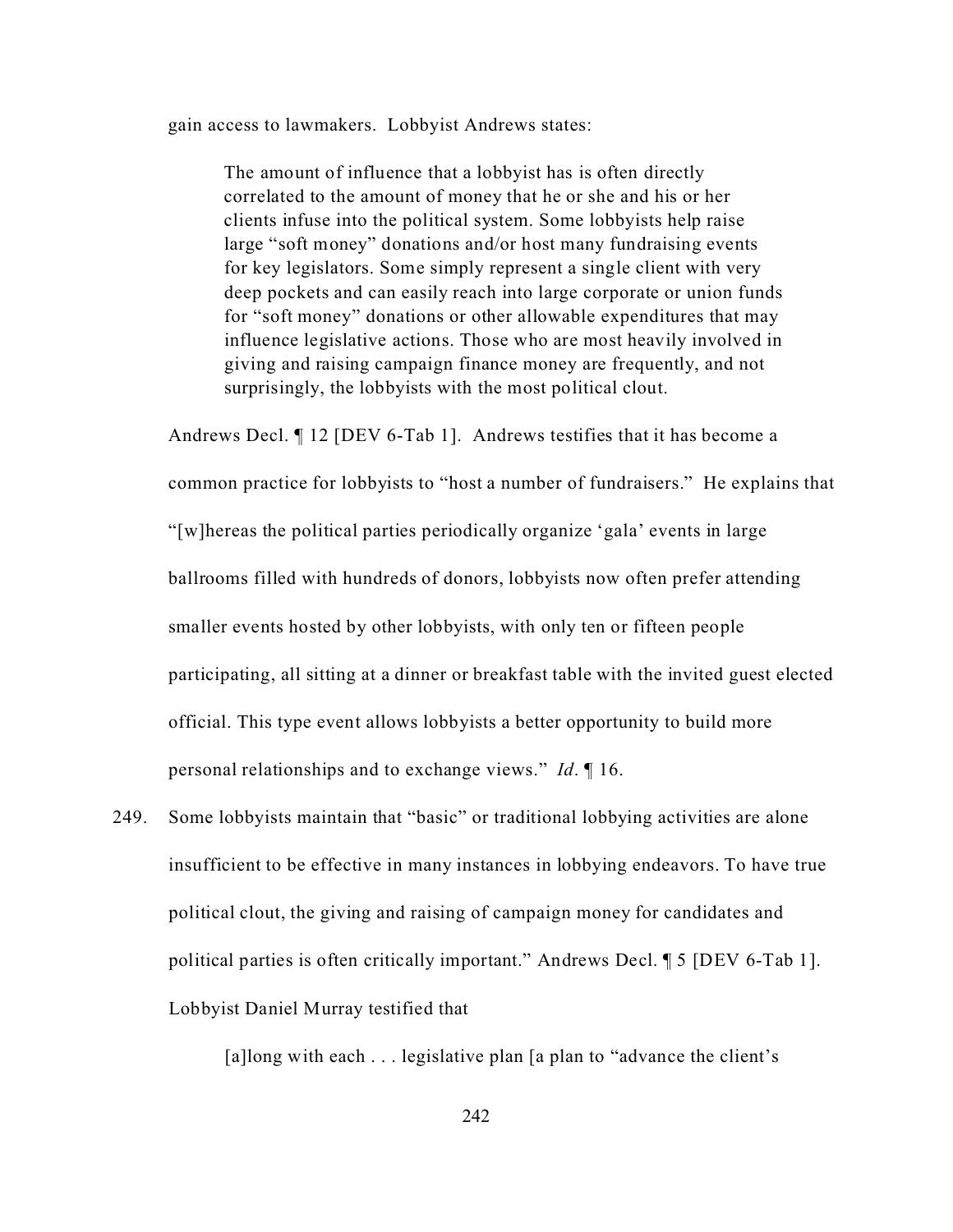legislative agenda"], and essential to achieving the client's goals, I develop a parallel political financial support plan. In other words, I advise my clients as to which federal office-holders (or candidates) they should contribute and in what amounts, in order to best use the resources they are able to allocate to such efforts to advance their legislative agenda. Such plans also would include soft money contributions to political parties and interest groups associated with political issues.

Murray Aff. in *Mariani* ¶¶ 6-7 [DEV 79-Tab 58]; *see also* Meehan Dep. in *RNC* at 40-41 [DEV 66-Tab 4] ("[P]ower and influence in Washington is not just the amount of soft money an industry contributes to the political parties. I would say that also it's the amount of PAC money that they contribute to the political candidates, it's the amount of hard money they contribute, it's the amount of lobbying money that they expend in order to influence members of Congress.").

## **Public Perception of Corruption**

- 250. The defendants have offered substantial evidence that the public believes there is a direct correlation between the size of a donor's contribution to a political party and the amount of access to, and influence with, the officeholders of that party that the donor enjoys thereafter.
- 251. The principal evidence submitted by the defendants in support of their contention that the public perceives an appearance of corruption due to large nonfederal donations to parties is a research poll of 1,300 adult Americans conducted by two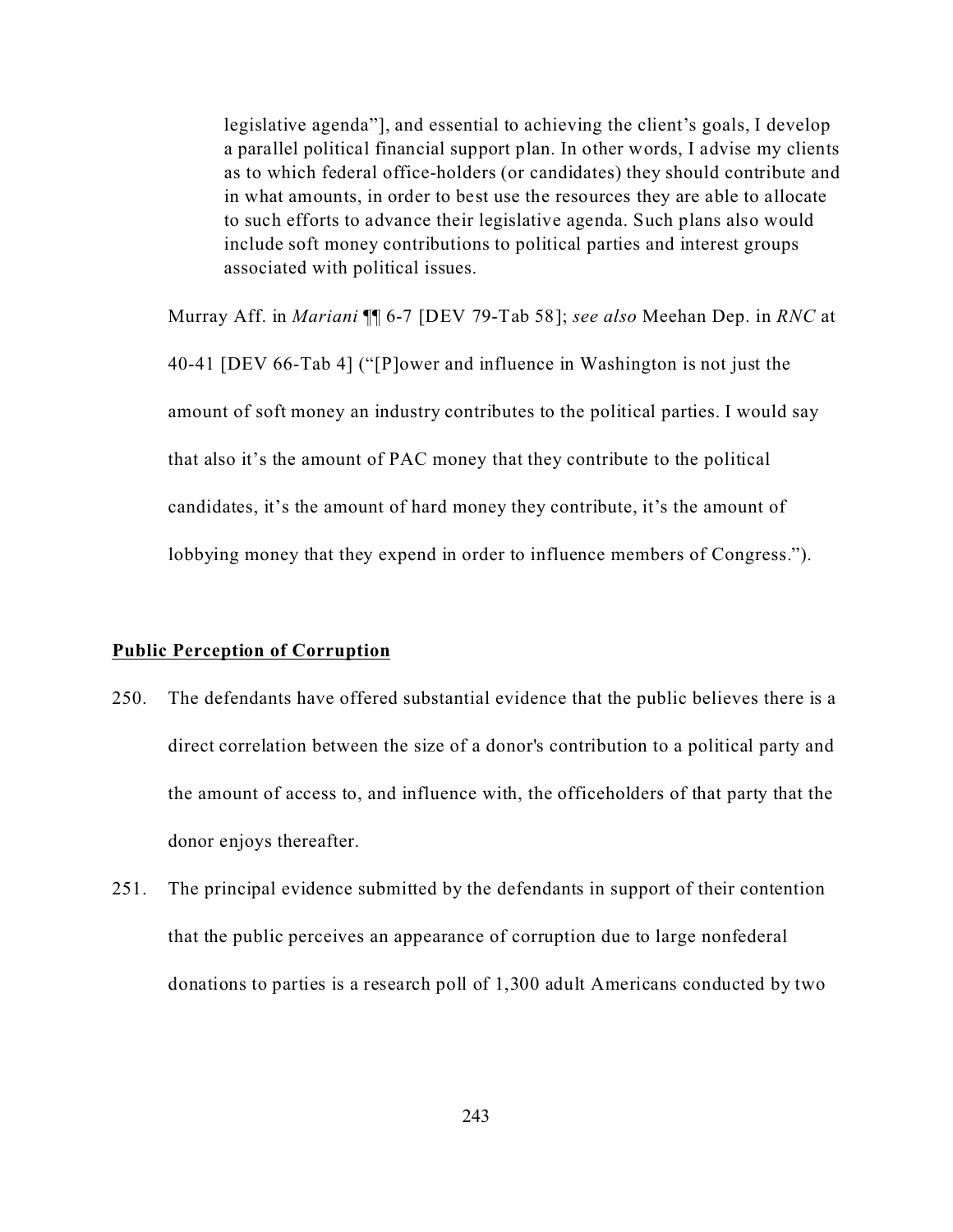prominent pollsters: Mark Mellman<sup>199</sup> and Richard Wirthlin<sup>200</sup> ("Mellman and Wirthlin Report").

- 252. The survey was conducted over a period of five days (August 28, 2002, through September 1, 2002), and the pollsters made an average of 4.58 dialings per telephone number in the sample set in order to ensure that the sample was representative. *See* Mellman and Wirthlin Report at 22-23.
- 253. The study's contact rate was 38 percent, more than double the industry average of 15 percent. *See* Mellman and Wirthlin Report at 23.

<sup>200</sup> Richard Wirthlin is "Chairman of the Board of Wirthlin Worldwide, a strategic opinion research firm he founded in 1969, which now is one of the top companies in its field. Wirthlin is perhaps best known as President Reagan's strategist and pollster. . . . . *Id*. at 2-3. He is widely respected in the "field of social science research and one of this country's most respected political and business strategists." *Id*. Wirthlin "was chief strategist for two of the most sweeping presidential victories in the history of the United States. In 1981 he was acclaimed Adman of the Year by Advertising Age for his role in the 1980 campaign and in 2001 was one of four Republicans awarded American University's 'outstanding contribution to campaign consulting.' In the same year, he was designated 'Pollster of the Year' by the American Association of Political Consultants." *Id*. at 3. The *Washington Post* named Wirthlin "the prince of pollsters" and George Gallup, Jr. said Wirthlin is "one of the very best at our craft." *Id*.

<sup>&</sup>lt;sup>199</sup> Mark Mellman is "CEO of The Mellman Group, a polling and consulting firm... . . Mellman has helped guide the campaigns of some fifteen U.S. Senators, over two dozen Members of Congress, and three Governors, as well as numerous state and local officials. In addition, Mellman works with a variety of public interest organizations ranging . . . and corporate clients . . . He has served as a consultant on politics to CBS News, a presidential debate analyst for PBS, a contributing analyst for The Hotline, National Journal's daily briefing on politics, and is currently on the faculty of The George Washington University's Graduate School of Political Management." Mellman and Wirthlin at 2 [DEV 2-Tab 5].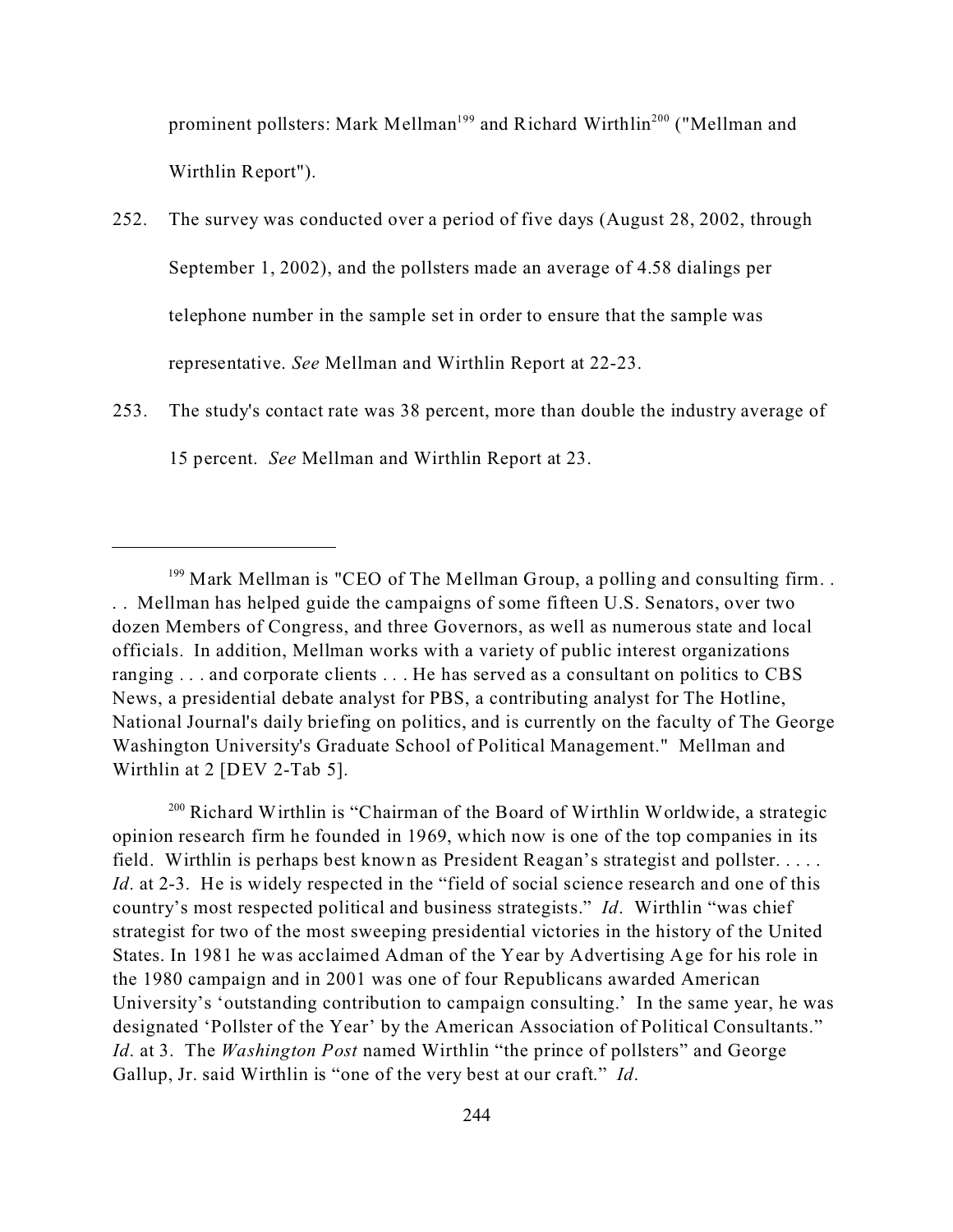- 254. The rate of refusal of the respondents who refused to be polled was within the normal range for a random telephone survey conducted in the United States. *See* Mellman and Wirthlin Report at 23.
- 255. The pollsters took several steps to avoid bias. *See* Mellman and Wirthlin Report at 24. *See also* Wirthlin Cross Exam. at 40 (explaining that the pollsters took steps to avoid bias by randomly ordering the questions, "so that there is no sequence developed where one question may, if always asked in the same order, affect[] the second question.").
- 256. The statistical margin of sampling error, that is, the error due to sampling versus if the pollsters talked to every American in the United States, is 2.7 percentage points: the actual opinions of Americans will be within 2.7 percentage points of those reported in the study 95 percent of the time. *See* Mellman and Wirthlin Report at 22. All regions of the United States were represented in the study, based on 2001 Current Population Survey results. *Id.* at 24.
- 257. No evidence has been presented to show that the methodology used by Mellman and Wirthlin is improper or invalid. *See generally* Wirthlin Cross Exam. (demonstrating that while plaintiffs generally dispute the wording of the questions, they do not contest the validity of the sampling or methodology for conducting the poll).
- 258. The principal finding of the Mellman and Wirthlin Report relating to whether an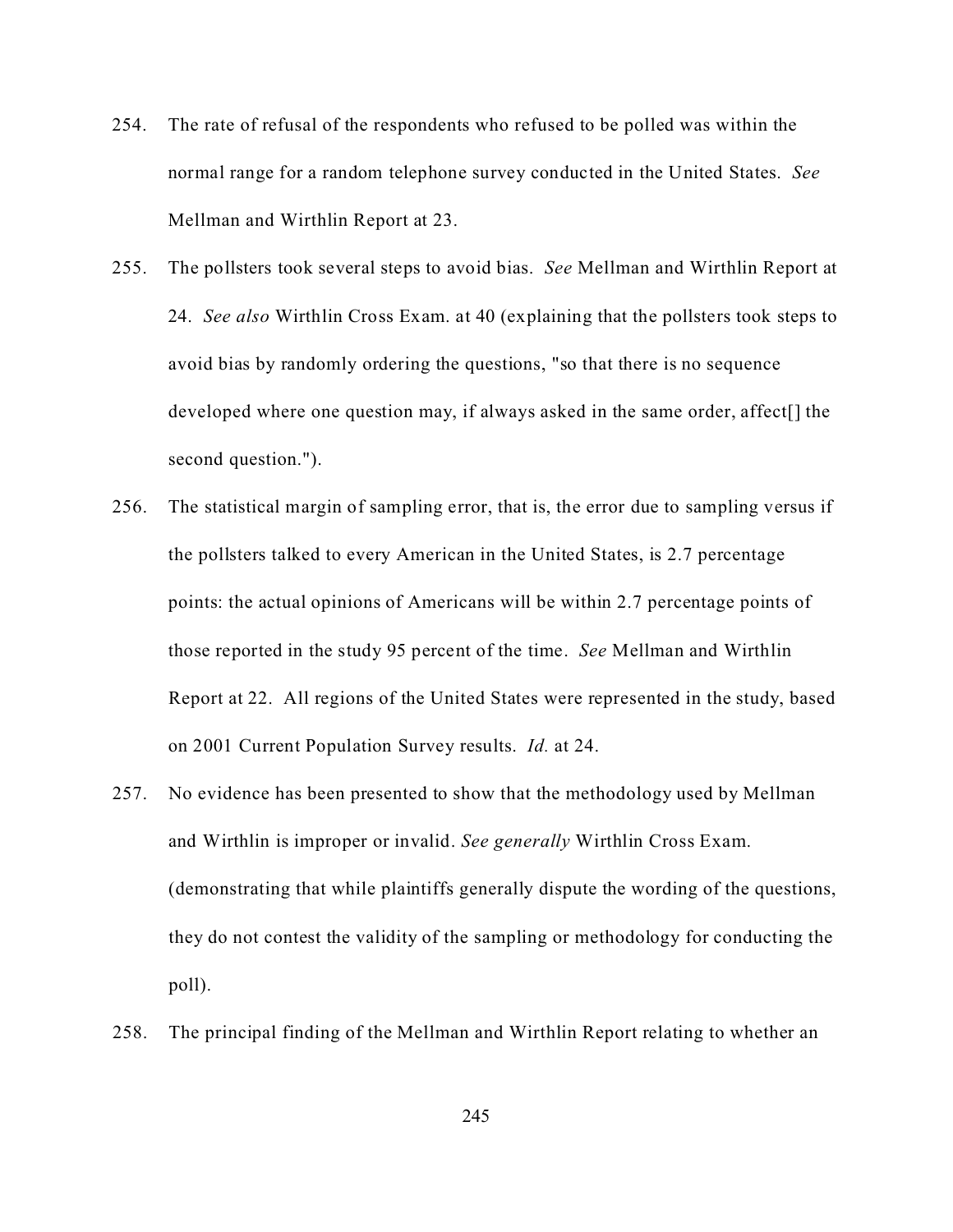appearance of corruption arises out of large contributions to political parties is that: "A significant majority of Americans believe that those who make large contributions to political parties have a major impact on the decisions made by federally elected officials." In addition, Mellman and Wirthlin find that many Americans believe that the "views of these big contributors sometimes carry more weight than do the views of constituents or the best interests of the country." Mellman and Wirthlin Report at 6.

- 259. The Mellman and Wirthlin Report established that 77 percent of Americans believe that big contributions to political parties have at least some impact on decisions made by the federal government. Fifty-five percent thought big contributions had a great deal of impact; 23 percent thought it had some impact. *Id.*
- 260. The Mellman and Wirthlin Report established that 71 percent of Americans "think that members of Congress sometimes decide how to vote on an issue based on what big contributors to their political party want, even if it's not what most people in their district want, or even if it's not what they think is best for the country." *Id.* at 7.
- 261. According to the Mellman and Wirthlin Report, a "large majority (84%) think that members of Congress will be more likely to listen to those who give money to their political party in response to their solicitation for large donations." *Id*. at 8.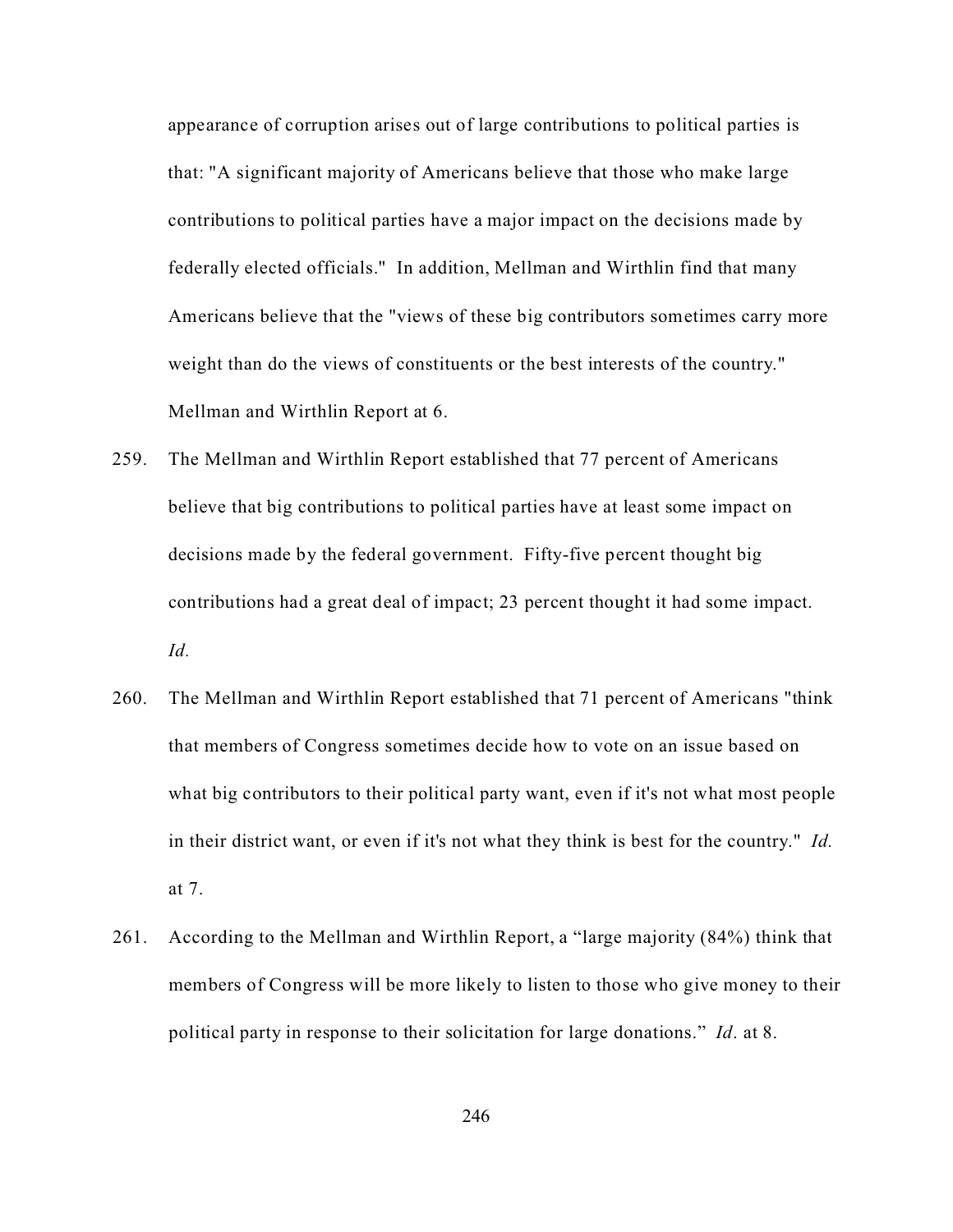- 262. According to the Mellman and Wirthlin Report, "[o]ver two-thirds of Americans (68%) . . . think that big contributors to political parties sometimes block decisions by the federal government that could improve people's everyday lives." *Id.* at 8.
- 263. Further, the Mellman and Wirthlin Report found that "about four in five Americans think a Member of Congress would be likely to give special consideration to the opinion of an individual, issue group, corporation, or labor union who donated \$50,000 or more to their political party (81%) or who paid for \$50,000 or more worth of political ads on the radio or TV (80%). By contrast, only one in four Americans (24%) think that a member of Congress is likely to give the opinion of someone like them special consideration." *Id.* at 9.
- 264. The Mellman and Wirthlin Report did not measure the public's understanding of the campaign finance system, and did not ask if the respondents understood the difference between nonfederal and federal donations. *See* Cross Exam. of Mellman at 31-35. Mellman testifies that the purpose of the poll was to measure the public's perceptions. *Id*. at 31.
- 265. The public does not understand the distinction between federal and nonfederal donations and is not aware of campaign finance regulations. *See* Ayres Expert Report  $\P$  8(a).
- 266. The Mellman and Wirthlin Report did not show, nor is there any evidence to suggest, that a correlation exists in the public's mind between the amount of a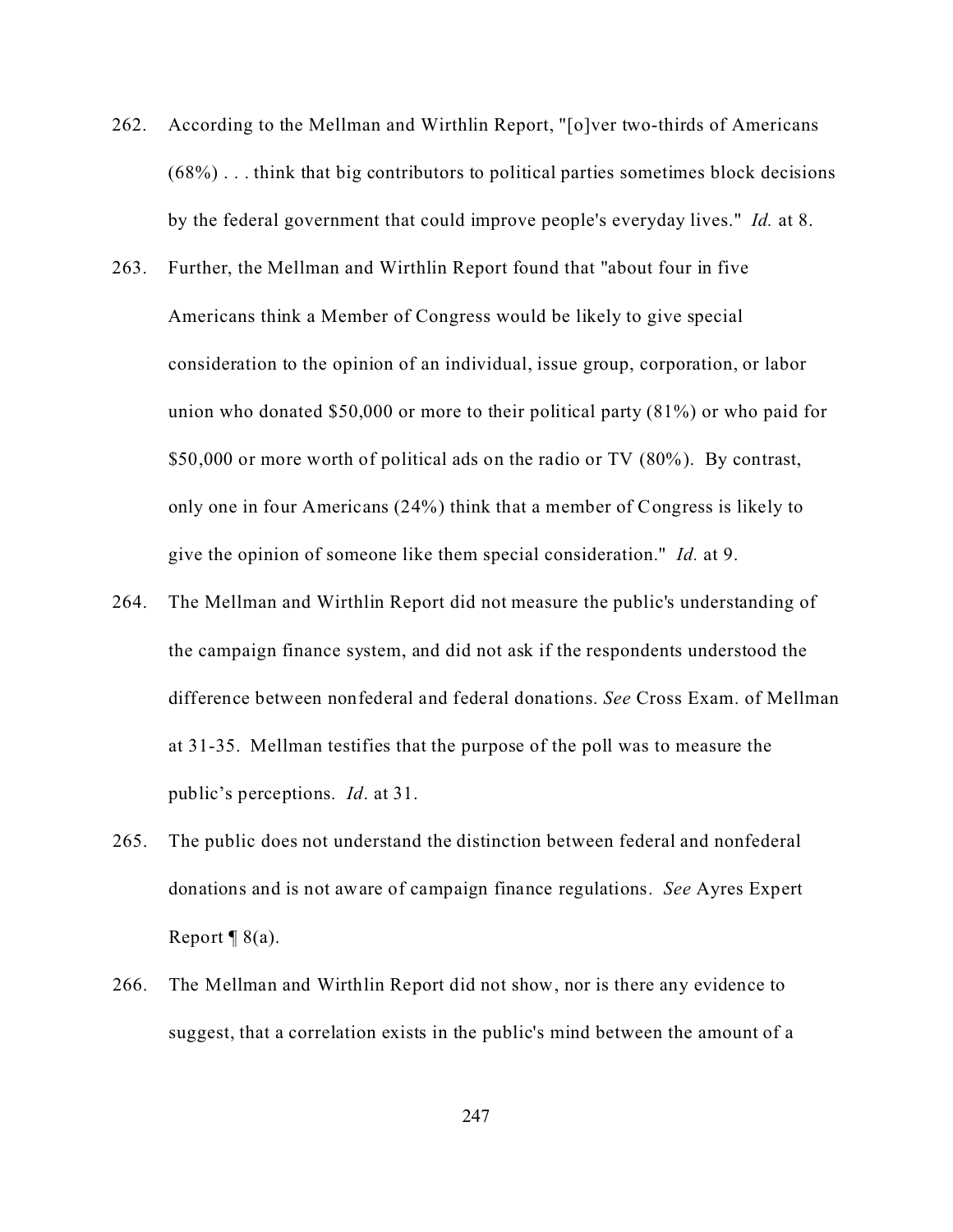donor's contribution to a party and the amount of access and influence the donors enjoys thereafter with officeholders, exists *independent* of the use to which the money is used by parties.

- 267. Moreover, there is no evidence, either in the Mellman and Wirthlin Report or elsewhere in the record, that the public would hold to the same conclusion if it believed that no portion of nonfederal donations could be either given to any federal candidate, or used by the parties to directly affect the election of any federal candidates.
- 268. Robert Shapiro, a professor at Columbia University, also analyzed public perception of soft money contributions to political parties, by reviewing all publicly available opinion survey data sources. *See* Shapiro Expert Report at 7-8. [DEV 2, Tab 6]. The survey data Shapiro examined was comprised mostly of telephone opinion polls. *Id.* at 8. Specifically, Shapiro focused on "public opinion data based on responses to surveys that were fielded since 1990" to determine the public's answers to several questions, including two questions which read: "To what degree has the public perceived corruption in politics connected to the influence of money and large campaign donations?" and "What have been the public's perceptions and opinions toward the substantial political donations in the form of soft money contributions to political parties?" *Id.* at 3, 8. According to Shapiro, poll results show that the "public has opposed large unregulated soft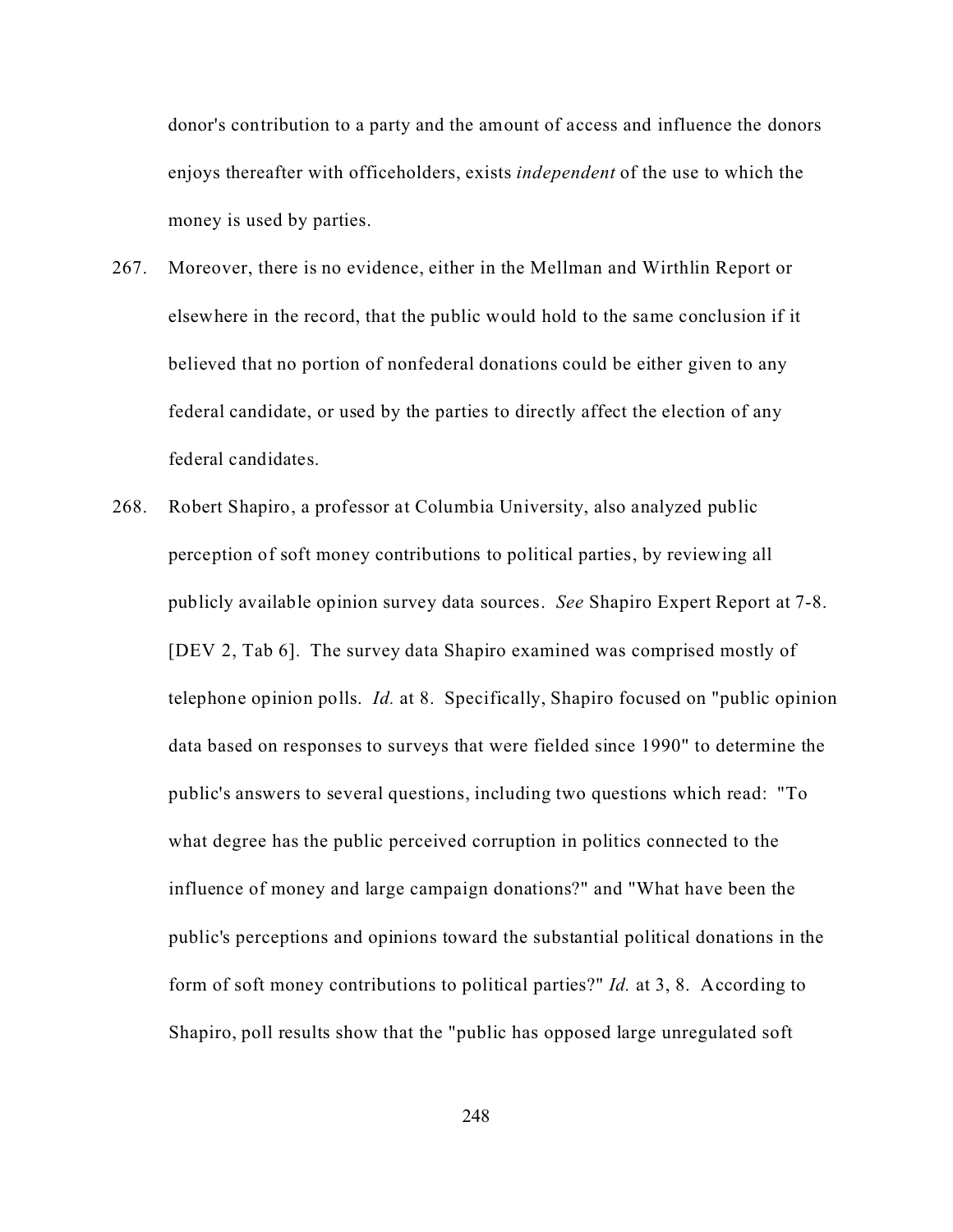money contributions to political parties [and] that the public has been troubled by large soft money donations." *Id.* at 13. In addition, Shapiro concluded that the poll data showed "that a substantial proportion of the public has perceived corruption in the political system, and that we have been losing ground." *Id.* at 11.

269. The defendants also submitted substantial, anecdotal evidence from former and current Members of Congress that their constituents believe that these large contributions to parties present an appearance of corruption. *See* Simpson Decl. ¶ 14 (testifying that "[b]oth during and after my service in the Senate, I have seen that citizens of both parties are as cynical about government as they have ever been because of the corrupting effects of unlimited soft money donations"); Senator Baucus, 144 S. Cong. Rec. S1041 (1998) (stating that "[p]eople tell me they think that Congress cares more about 'fat cat special interests in Washington' than the concerns of middle class families like theirs. Or they tell me they think the political system is corrupt."); Senator Feingold, 146 Cong Rec. S4262 (2000) (stating that "[t]he appearance of corruption.... We all know it's there. We hear it from our constituents regularly. We see it in the press, we hear about it on the news."); Letter from Representative Asa Hutchinson to RNC Chairman Nicholson dated July 9, 1997, ODP0014-00003-4 (declining to support Nicholson's proposed campaign finance legislation because Hutchinson had to balance Nicholson's concerns "with a concern of my constituents which is that their influence in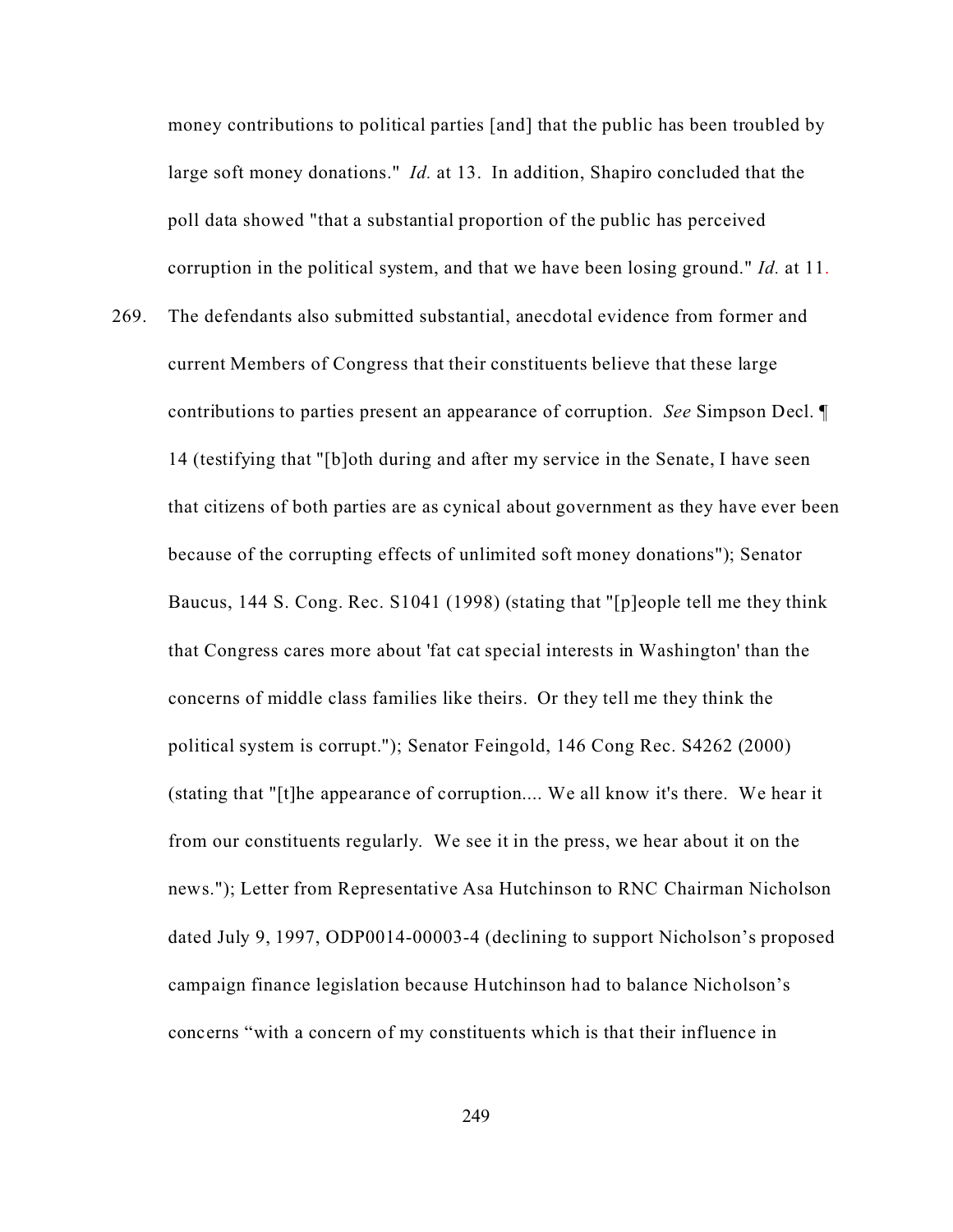politics is being diminished by the abuses of soft money . . . . If our party is unable to enact meaningful campaign-finance reform while we're in control of Congress, then I believe this failure to act will result in more cynicism and create a growing lack of confidence in our efforts."); Senator Feingold stated that "[t]he appearance of corruption is rampant in our system, and it touches every issue that comes before us," 147 Cong. Rec. S2446 (Mar. 19, 2001), but also acknowledged that soft money being used for generic campaign activity is less likely to create an appearance of corruption, Feingold Dep. at 126-27; 147 Cong. Rec. S3248-49 (April 2, 2001) (Sen. Levin) ("[P]ermitting the appearance of corruption undermines the very foundation of our democracy — the trust of people in the system.").

270. The defendants have also submitted a substantial number of press reports which suggest that large donations present the appearance of corruption. *See, e.g.,* Jackie Koszczuk, *Soft Money Speaks Loudly on Capitol Hill This Season*, Cong. Q., June 27, 1998, at 1736; Jill Abramson, *Money Buys A Lot More Than Access*, N.Y. Times, Nov. 9, 1997, at 4; Jane Mayer, *Inside the Money Machine*, The New Yorker, Feb. 3, 1997, at 32; Don Van Atta, Jr. and Jane Fritsch, *\$25,000 Buys Donors 'Best Access to Congress'*, N.Y. Times, Jan. 27, 1997. at A1; Dan Morgan and Juliet Eilperin, Campaign Gifts, Lobbying Built Enron's Power in Washington, Wash. Post, December 25, 2001, at A01; R.G. Ratcliffe and Alan Bernstein,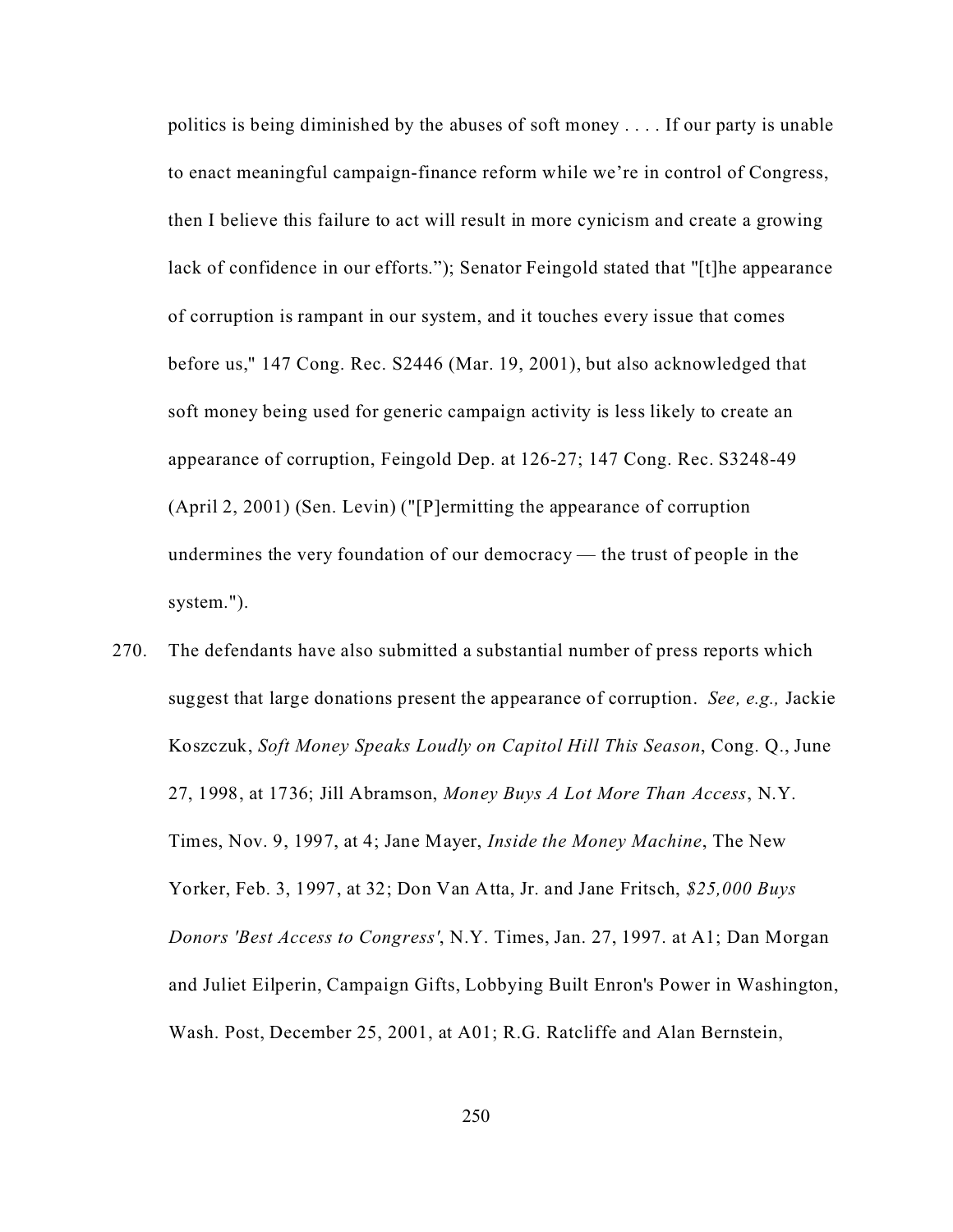Political Donors Have the Money, and Get the Time, Houston Chron., May 23, 1999, at 1; *see also* Rudman Decl. ¶ 11; Krasno and Sorauf Report at 19-20; Primo Rebuttal at ¶ 7 (stating that "[t]he news media reinforces this view [that money distorts the political process] by portraying the political process as being driven by campaign contributions . . . ."). Senator Rudman has also commented on the press's reporting that soft money donations create an appearance of corruption: "Almost every day, the press reports on important public issues that are being considered in Congress. Inevitably, the press draws a connection between an outcome and the amount that interested companies have given in soft money . . . . Even if a senator is supporting a position that helps an industry for reasons other than that the industry gave millions to his party, it does not appear that way in the public eye." Rudman Decl. ¶ 11.

271. Finally, the defendants have submitted no evidence that the public either believes, or perceives, that federal officeholders are motivated by anything other than the receipt of financial assistance for their own campaigns when they raise funds for their respective parties.

As to BCRA's restrictions on noncandidate campaign expenditures, I find that **Issue Advocacy in Modern Campaigns**

272. The record convincingly demonstrates that the overwhelming majority of modern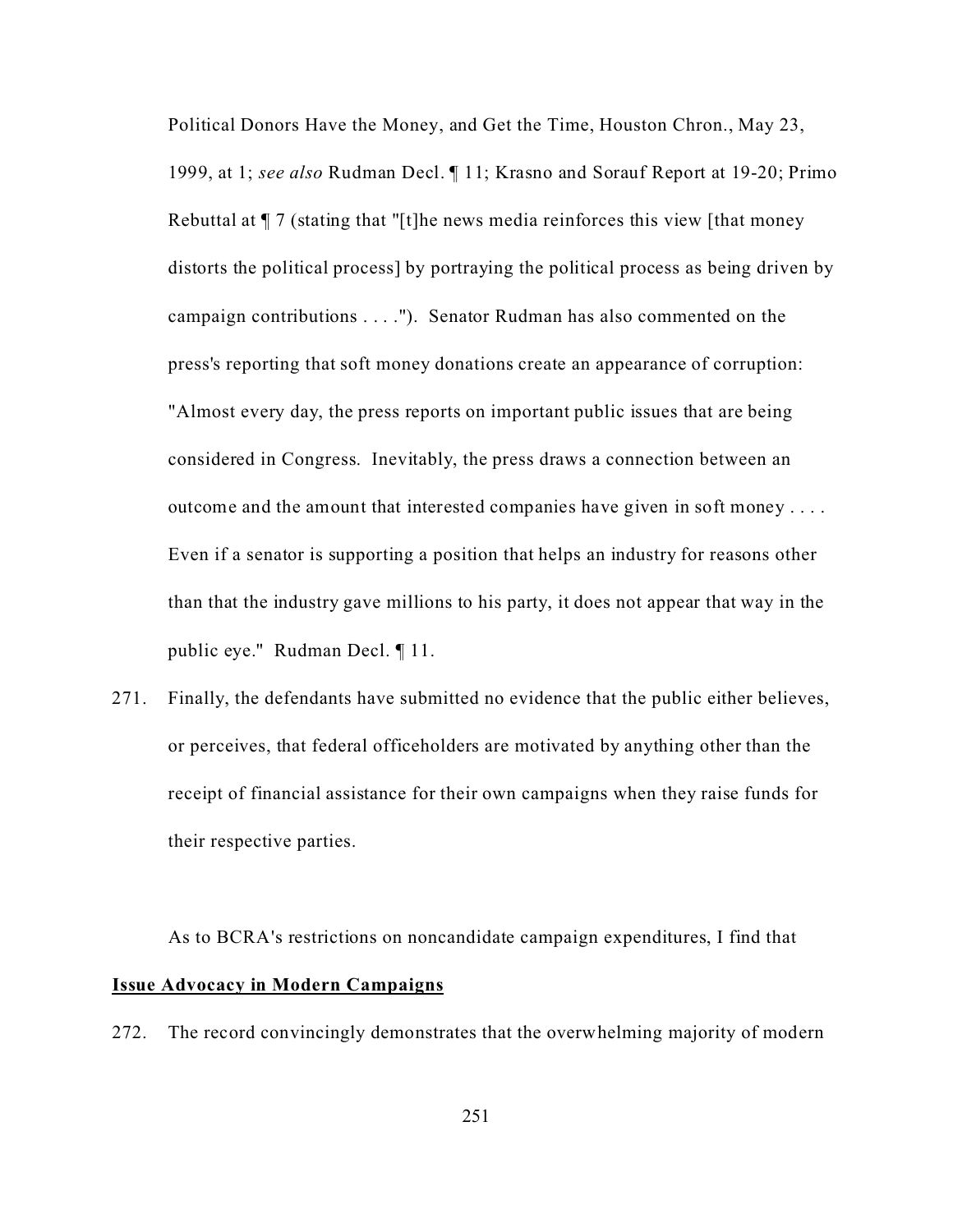political advertisements do not use words of express advocacy,<sup>201</sup> whether they are financed by candidates, political parties, or other organizations. As a result of this development, Congress found that FECA, as construed by the courts to only limit independent expenditures containing express advocacy, as defined by *Buckley*, was no longer relevant to modern political advertisement. *See, e.g.*, 148 Cong. Rec. S2117 (2002) (Senator James Jeffords) ("The 'magic words' standard created by the Supreme Court in 1976 has been made useless by the political realities of modern political advertising. Even in candidate advertisements, what many would say are clearly advertisements made to convince a voter to support a particular candidate, only 10 percent of the advertisements used the 'magic words.'").

Federal candidate ads appeared nearly 236,000 times in the top 75 media markets in 1998, 430,000 times in 2000. In 1998, just 4 percent of these spots used verbs like 'vote for', 'elect', or 'defeat'; in 2000, just 5 percent did. Including slogans like 'Smith for Congress,' 10 percent of the candidate ads aired in 2000 would qualify as electioneering using the magic words test. The remaining 90 percent could have been categorized as issue advocacy had a

<sup>&</sup>lt;sup>201</sup> In *MCFL*, the Supreme Court held that the prohibition on corporations and labor unions using general treasury funds on expenditures in connection with a federal election was overbroad, narrowing the restriction to corporate and union spending on "express advocacy." *MCFL*, 479 U.S. at 249 ("We therefore hold that an expenditure must constitute 'express advocacy' in order to be subject to the prohibition of § 441b."). In *Buckley*, the Supreme Court provided examples of express advocacy: "'vote for,' 'elect,' 'support,' 'cast your ballot for,' 'Smith for Congress,' 'vote against,' 'defeat,' 'reject.'" *Buckley*, 424 at 44 n.52. These examples have been referred to as the "magic words" because if they are invoked by an organization, they trigger FECA's limitations. *See e.g.*, *FEC v. Christian Action Network*, 110 F.3d 1049, 1052-53 (4th Cir. 1997) ("[T]he court declined to 'strictly limit' express advocacy to the 'magic words' of *Buckley's* footnote 52").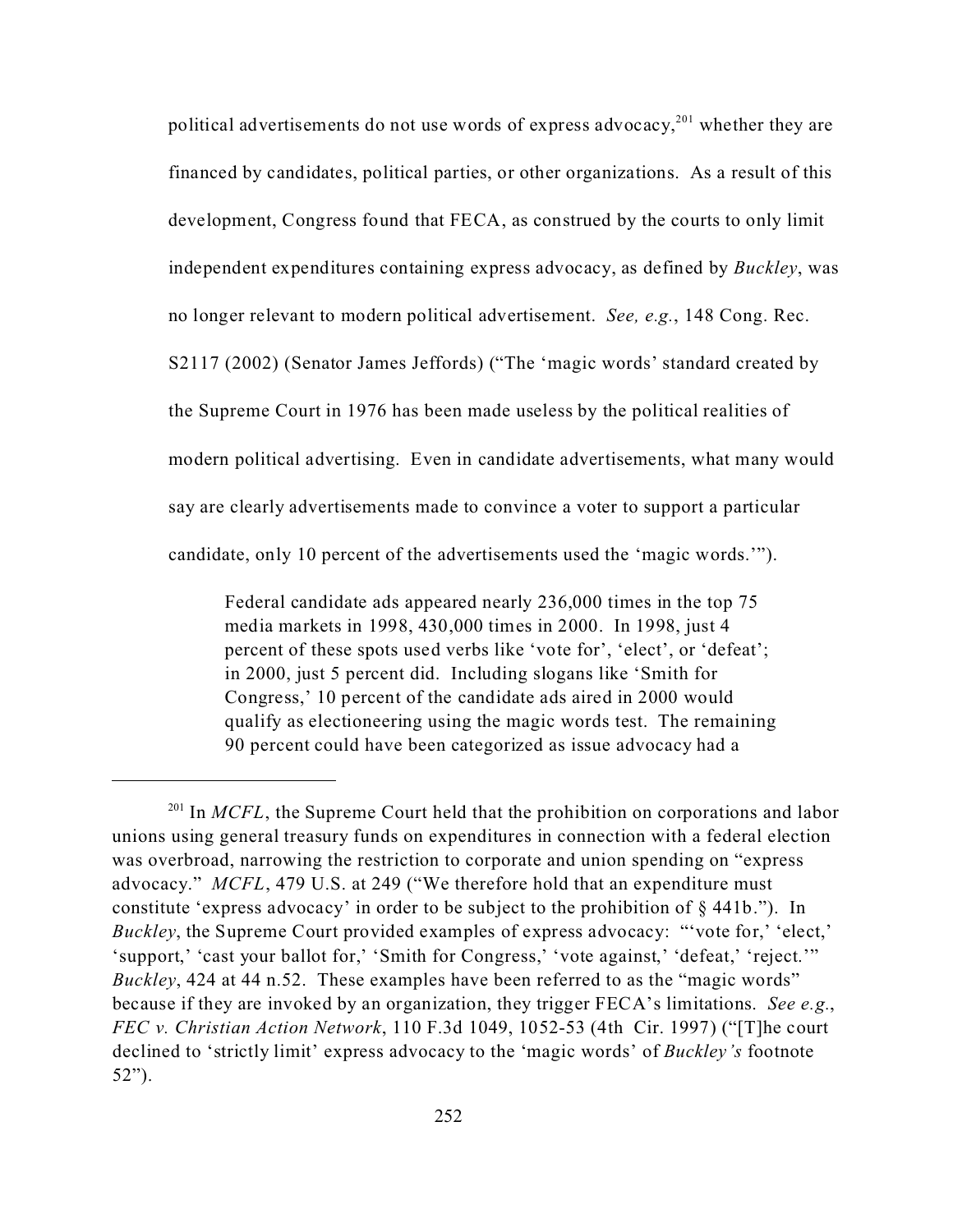party or group sponsored them.

Krasno & Sorauf Expert Report at 53-54 [DEV 1-Tab 2] (citing Jonathan Krasno & Kenneth Goldstein, "The Facts about Television Advertising and the McCain-Feingold Bill," (PS: Political Science and Politics, No. 2:207-212), 2002).

- 273. The absence of "magic words" does not impede the ability of media consultants to create an electioneering message. "In fact, candidates rarely use the magic words in their own ads.'" Magleby Expert Report at 15 [DEV 4-Tab 8]. Former Senator Warren Rudman observed that "[m]any, if not most, campaign ads run by parties and by candidates themselves never use . . . 'magic words.' It is unnecessary." Rudman Decl. ¶ 18 [DEV 8-Tab 34].
- 274. Political consultants clearly support the conclusion that modern political advertisements rarely use the "magic words" to convey their message.

*Republican Political Consultant Douglas L. Bailey* <sup>202</sup>

 $202$  In 1968, Bailey founded Bailey, Deardourff & Associates, which was among the first national political consulting firms, working for Republican candidates for Governor, Congress, Senate, and President. The firm's clients included Gerald Ford's Presidential Campaign, and over fifty successful campaigns for governor or the United States Senate in 17 states. Bailey Decl. ¶ 1 [DEV 6-Tab 2]. As campaign consultant, Bailey's job was "to plan the campaign and then create broadcast advertisements that would shape its outcome." *Id*. ¶ 2. In 2000, Bailey was among the first eight recipients of the American University-Campaign Management Institute's 'Outstanding Contribution to Campaign Consulting' Award given to the consultants "who have best represented the ideals of the profession and shown concern for the consequences of campaigns on public attitudes about our democratic process." *Id*.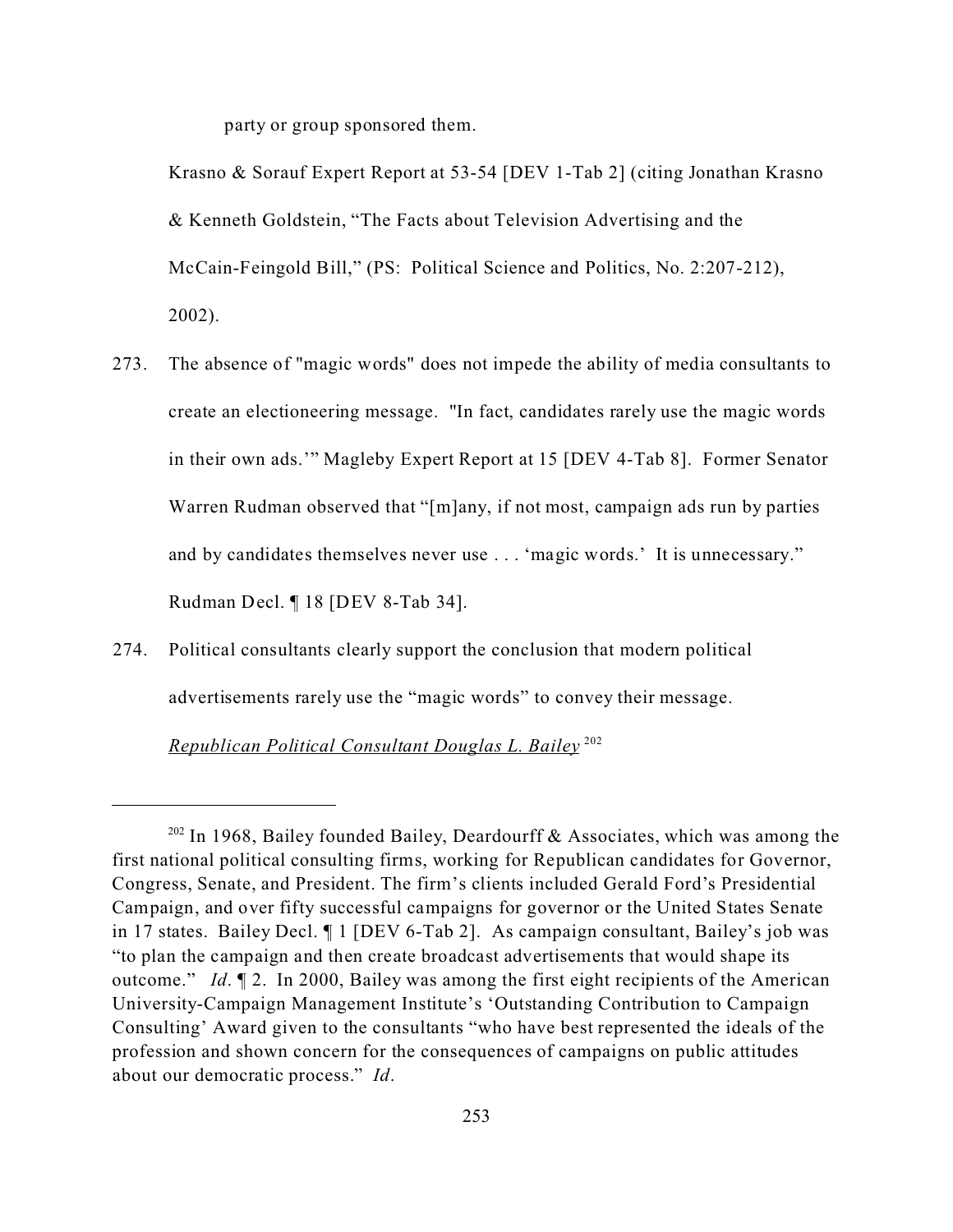In the modern world of 30 second political advertisements, it is rarely advisable to use such clumsy words as "vote for" or "vote against." If I am designing an ad and want the conclusion to be the number "20," I would use the ad to count from 1 to 19. I would lead the viewer to think "20," but I would never say it. All advertising professionals understand that the most effective advertising leads the viewer to his or her own conclusion without forcing it down their throat. This is especially true of political advertising, because people are generally very skeptical of claims made by or about politicians.

The notion that ads intended to influence an election can easily be separated from those that are not based upon the mere presence or absence of particular words or phrases such as "vote for" is at best a historical anachronism.

Bailey Decl. ¶¶ 3-8 [DEV 6-Tab 2].

## *Democrat Political Media Consultant Raymond Strother*<sup>203</sup>

[M]edia consultants prefer putting across electioneering messages without using words such as "vote for." Good media consultants never tell people to vote for Senator X; rather, you make your case and let the voters come to their own conclusions. In my experience, it actually proves less effective to instruct viewers what you want them to do. They have to come to their own conclusion. Americans like to think they make up their own minds and determine their own fate. Without even mentioning an upcoming election, the media consultant can count on the electoral context and voters' awareness that the election is coming. Voters will themselves link your ad to

 $203$  Strother is a political media consultant, and President and founder of Strother/Duffy/Strother. Strother Decl. ¶ 1 [DEV 9-Tab 40]. He is also Chairman of the Board of the American Association of Political Consultants, and last year served as its President. *Id*. Since 1967, he has worked for more than 300 campaigns. *Id*. Representative clients at the presidential, congressional, and gubernatorial levels have included Lloyd Bentsen, Paul Simon, Gary Hart, Bill Clinton, Al Gore, Mary Landrieu, and Zell Miller. *Id*. In the last two decades alone, his firm has "helped elect candidates in 44 states and five countries, including 13 Senators, 8 Governors, and scores of Congress members. [His firm has] won more Democratic Primaries than any other firm." *Id*.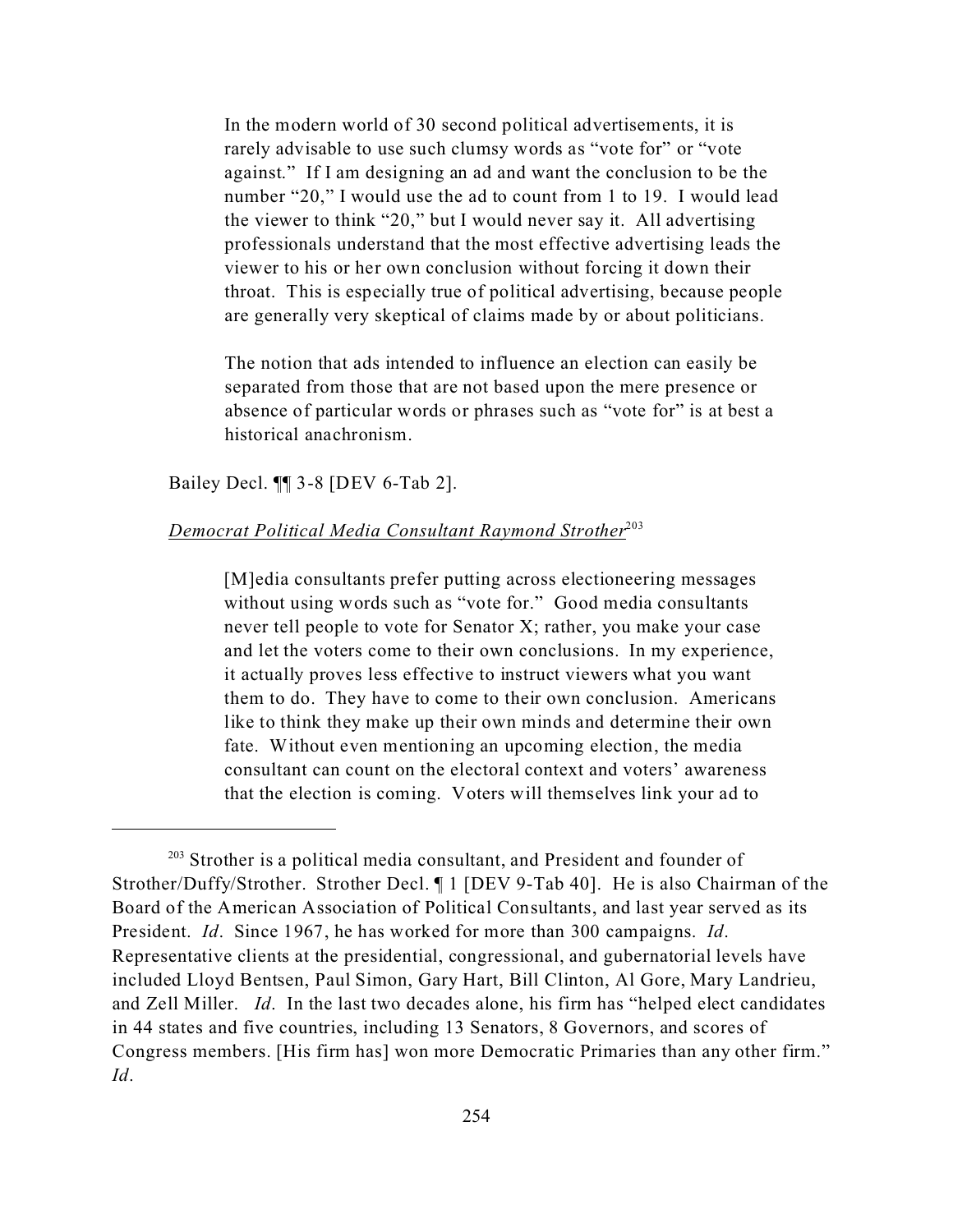the upcoming election. When viewed months or years after the election a particular ad might look like pure issue advocacy unrelated to a federal election. However, during the election, political ads–whether candidate ads, sham issue ads, true issue ads, positive ads, negative ads or whatever–are each seen by voters as just one more ingredient thrown into a big cajun stew.

Strother Decl. ¶ 4 [DEV 9-Tab 40]; *see also* Strother Cross Exam. at 44

(observing that 90 percent of candidate advertisements Strother has put

together in his career have *not* used express advocacy).

## **The Distinction Between Candidate-Centered Advocacy and Pure Issue Advocacy Is Not a Function of the Presence or Absence of the** *Buckley* **"Magic Words"**

- 275. The presence or absence of "magic words," as defined in *Buckley v. Valeo*, does not alone determine whether the advertisement was designed to, and will, support or oppose a particular candidate. *See* Magleby Expert Report at 5 [DEV 4-Tab 8]; *see also* Krasno & Sorauf Expert Report at 58 [DEV 1-Tab 2] ("The magic words test, however, does not distinguish between [candidate-oriented issue advertisements and pure issue advertisements]; indeed it does not distinguish between ads sponsored by candidates and any type of issue ad, or even between political and commercial advertising. Whatever its utility might once have been, this standard is now irrelevant to how political ads are designed.").
- 276. Some current and former elected officials also believe that "magic words" no longer help distinguish genuine issue advertisements from electioneering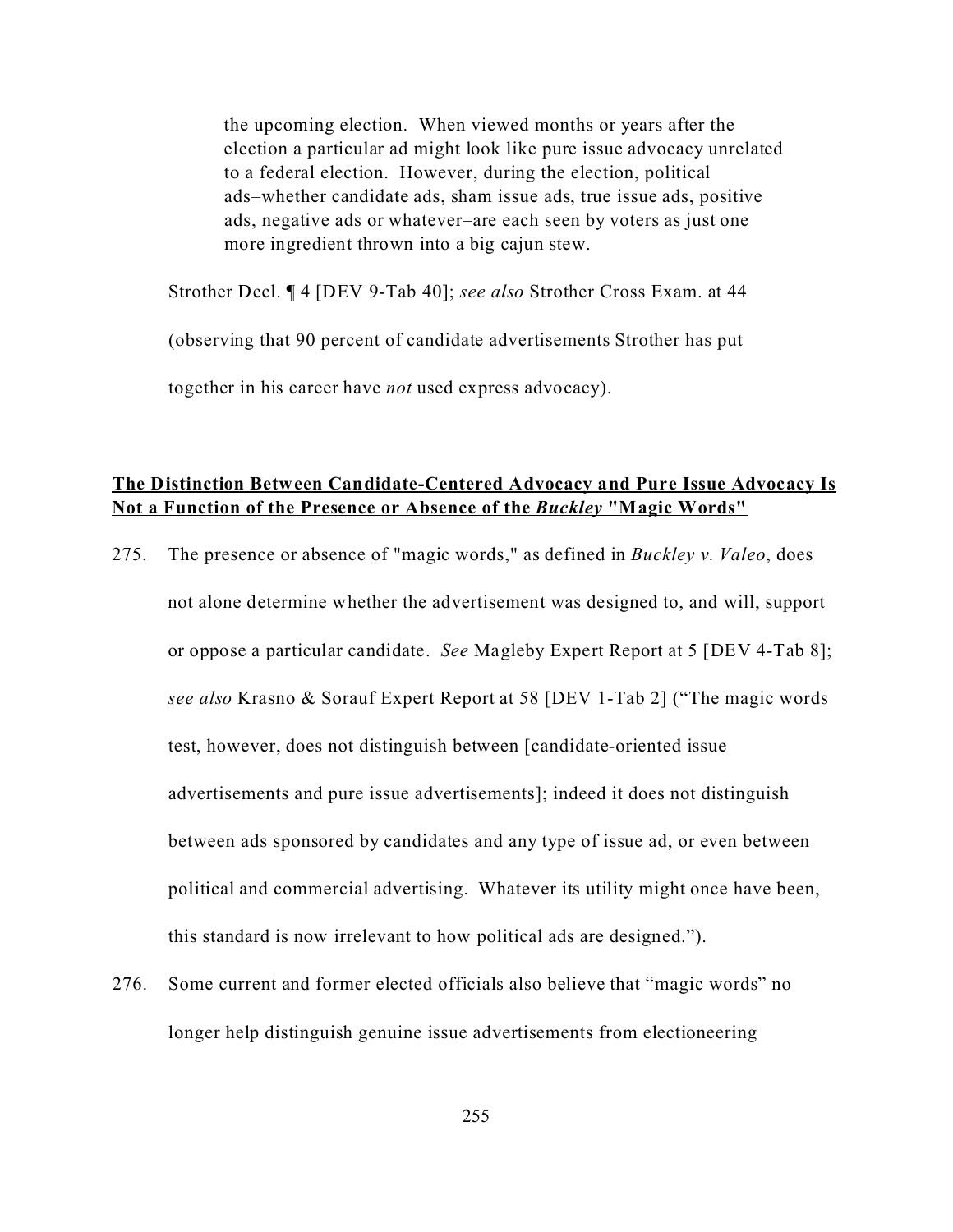advertisements. 147 Cong. Rec. S3072 (2001) (Senator Russ Feingold) ("People didn't need to hear the so-called magic words to know what these ads were really all about."); 147 Cong. Rec. S3036 (Senator John McCain) ("[W]e can demonstrate that the Court's definition of "express advocacy"–magic words–has no real bearing in today's world of campaign ads.").

277. Indeed, Senator Carl Levin made the following statement on the floor of the

Senate in 1998:

To show the absurd state of the law, at least in some circuits, we can just look at one of the 1996 televised ads that was paid for by the League of Conservation Voters and which referred to House Member Greg Ganske, a Republican Congressman from Iowa, who was then up for reelection. This is the way the ad read:

*It's our land; our water. America's environment must be protected. But in just 18 months, Congressman Ganske has voted 12 out of 12 times to weaken environmental protections. Congressman Ganske even voted to let corporations continue releasing cancer-causing pollutants into our air. Congressman Ganske voted for the big corporations who lobbied these bills and gave him thousands of dollars in contributions. Call Congressman Ganske. Tell him to protect America's environment. For our families. For our future.*

The ad sponsor claimed that was an issue ad, an ad that discussed issues rather than a candidate, and so could be paid for by unlimited and undisclosed funds. If one word were changed, if instead of 'Call Congressman Ganske,' the ad said, 'Defeat Congressman Ganske,' it would clearly qualify as a candidate ad subject to contribution limits and disclosure requirements. In the real world, that one word difference doesn't change the character or substance of that ad at all. Both versions unmistakably advocate the defeat of Congressman Ganske.

144 Cong. Rec. S10073 (1998) (Senator Carl Levin) (advertisement text in italics);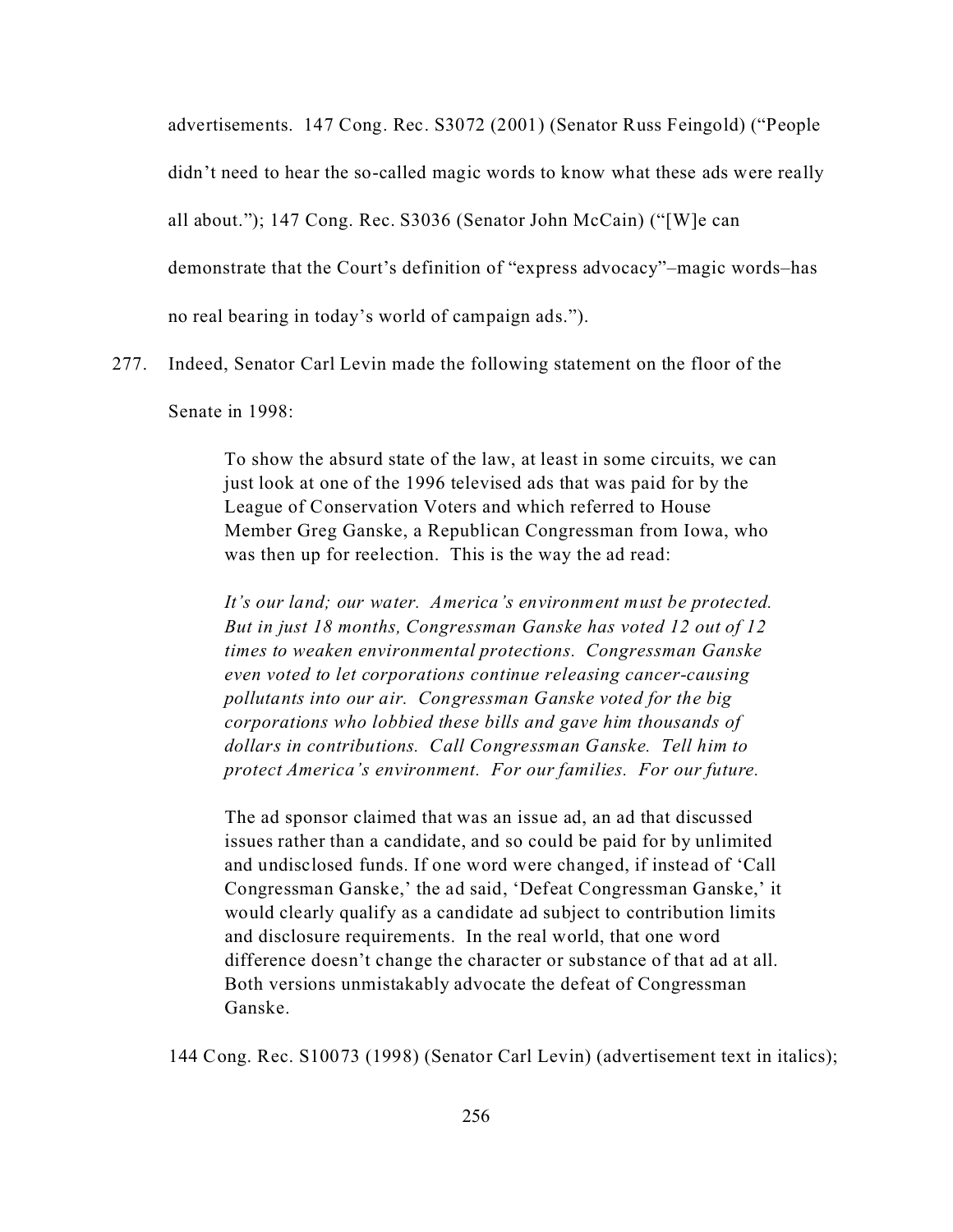*see also* Bloom Decl. ¶ 5 [DEV 6-Tab 7] ("In my experience in campaigns for federal, state and local office, including my involvement in the television advertising we ran in my race for Congress, no particular words of advocacy are needed for an ad to influence the outcome of an election. Many so-called 'issue ads' are run in order to affect election results.").

278. In addition, former Senator Dale Bumpers testified:

Soft money also finds its way into our system through so-called 'issue advertisements' sponsored by outside organizations that mostly air right before an election. Organizations can run effective issue ads that benefit a candidate without coordinating with that candidate. They have experienced professionals analyze a race and reinforce what a candidate is saying. These ads influence the outcome of elections by simply stating "tell him [the opponent] to quit doing this." The "magic words" test is completely inadequate; viewers get the message to vote against someone, even though the ad may never explicitly say "vote-against-him."

Bumpers Decl. ¶ 26 [DEV 6-Tab 10];<sup>204</sup> *see also* Chapin Decl. ¶ 7 [DEV 6-Tab 12] ("Based on my experience in campaigns for federal and local office, including the television advertising we ran in my races for County Chairman and Congress, I am familiar with political campaign ads. No particular words of advocacy are needed

in order for an ad to influence the outcome of an election."); *see also* Paul Dep. at

<sup>&</sup>lt;sup>204</sup> After Bumpers retired from the Senate, he spent one year directing the Center for Defense Information, a nonprofit think-tank based in Washington, D.C. Bumpers Decl. ¶ 2. He currently practices law in Washington D.C. at the law firm Arent Fox Kintner Plotkin & Kahn, PLLC. *Id*. ¶ 3.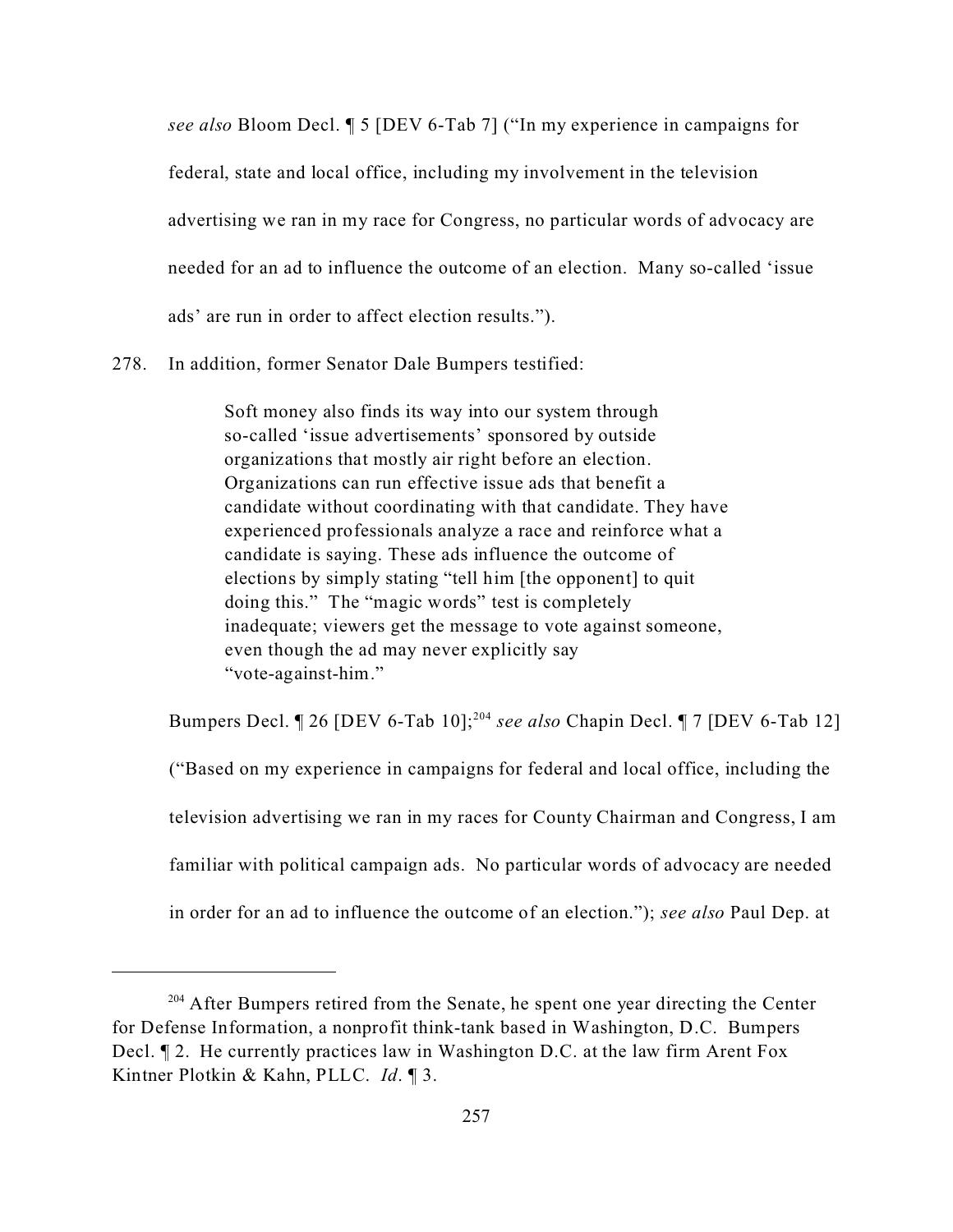27-28 [JDT Vol. 25] (Plaintiff Congressman Ron Paul testified that the outside group issue ads run in his 2000 Congressional campaign were intended to influence the election.). Congressman Christopher Shays also testified:

Although the Supreme Court has identified a limited category of "magic words" that make an advertisement a campaign advertisement, my experience as a candidate and a Member of the House is that this limited test is inadequate to identify campaign ads. Campaign ads need not include phrases such as "vote for," "re-elect" or "vote against" to be effective campaign tools, and the practice of large numbers of so-called "issue ads" before an election proves it.

Shays Decl. ¶ 12 [DEV 8-Tab 35].<sup>205</sup>

279. Some political consultants believe that there is no difference between political

advertisements that contain words of express advocacy (i.e., "magic words") and

advertisements that are designed to influence federal elections but do not use the

"magic words" of *Buckley*.

*Democrat Political Media Consultant Raymond Strother* <sup>206</sup>

Because it is so easy for consultants in my business to make ads that will influence federal elections without triggering the need to use hard dollars to pay for them, the difference between hard money and soft money is a joke. If I want to use soft money to influence an election, there is no real difference in what I do to create the ad. The only thing that is different is the tag line at the end. From the point of view of a media consultant, there is no real difference between ending an advertisement with "Vote for Senator X" versus ending an

 $205$  Shays has served in the House of Representatives since 1987 as a Representative of the Fourth District of Connecticut. Shays Decl. ¶ 1 [DEV 8-Tab 35].

<sup>206</sup> *See supra* Finding 274 n.203.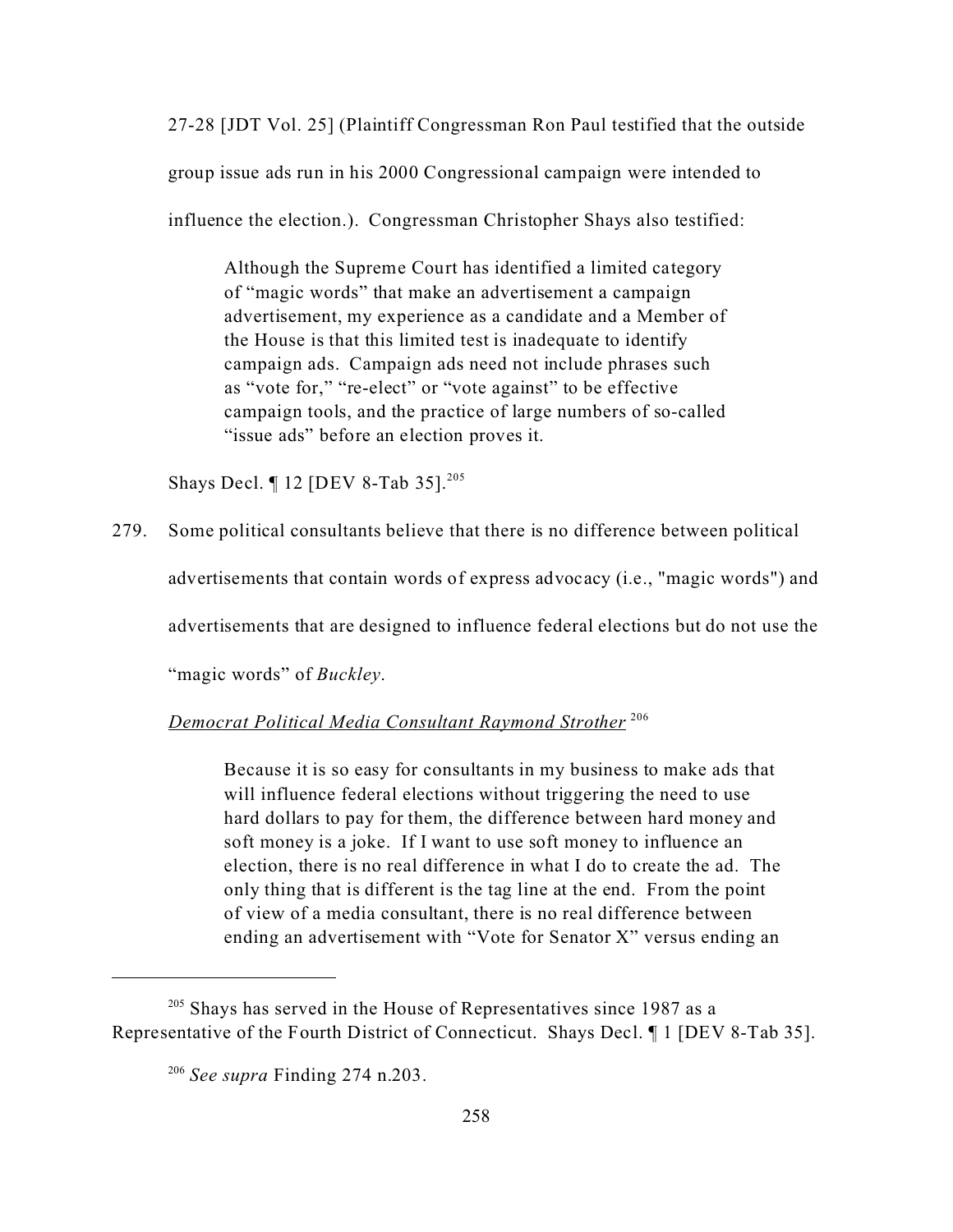advertisement with "Tell Senator X to continue working hard for America's families." The public simply does not differentiate between ads that are otherwise identical, but contain these slightly different tag lines at the very end.

Strother Decl. ¶¶ 3, 8, 11 [DEV 9-Tab 40].

### *Republican Political Consultant Rocky Pennington*

Many soft money ads that avoid the magic words are clearly intended to affect federal elections. Parties and interest groups would not spend hundreds of thousands of dollars to runs [sic] these ads 15 days before an election if they were not trying to affect the result. These candidate-specific ads are not usually run the year before the election or the week after.

Pennington Decl.  $\P$  10 [DEV 8-Tab 31].<sup>207</sup>

### *Democrat Political Consultant Terry S. Beckett*

I am aware of the idea that particular "magic words" might be required in order for an advertisement to influence an election. However, in fact no particular words of advocacy are needed in order for an ad to influence the outcome of an election. No list of such words could be complete: if you list 50, savvy political actors will find 100 more. For example, many so-called "issue ads" run by parties and interest groups just before an election attack a candidate, then end by supposedly urging the viewer to "tell" or "ask" the candidate to stop being that way. These ads are almost never really about issues. They are almost always election ads, designed to affect

 $207$  Senator Feingold, during his deposition indicated that he receives calls from constituents in response to television advertisements. However, Senator Feingold was not specifically asked if these advertisements were the type covered under Title II of BCRA. Feingold Dep. at 238-239 ("Q. . . . You mentioned ads, and I have shown you ads which say call Senator so and so, contact Senator so and so. Your constituents sometimes do call you and contact you, do they not? A. Yes, they do. Q. And they sometimes talk about issues including abortion, right to life issues and other issues, do they not? A. Yes, they do. Q. In your opinion, are they sometimes affected by advertisements that they have seen on television? A. I'm sure they are.").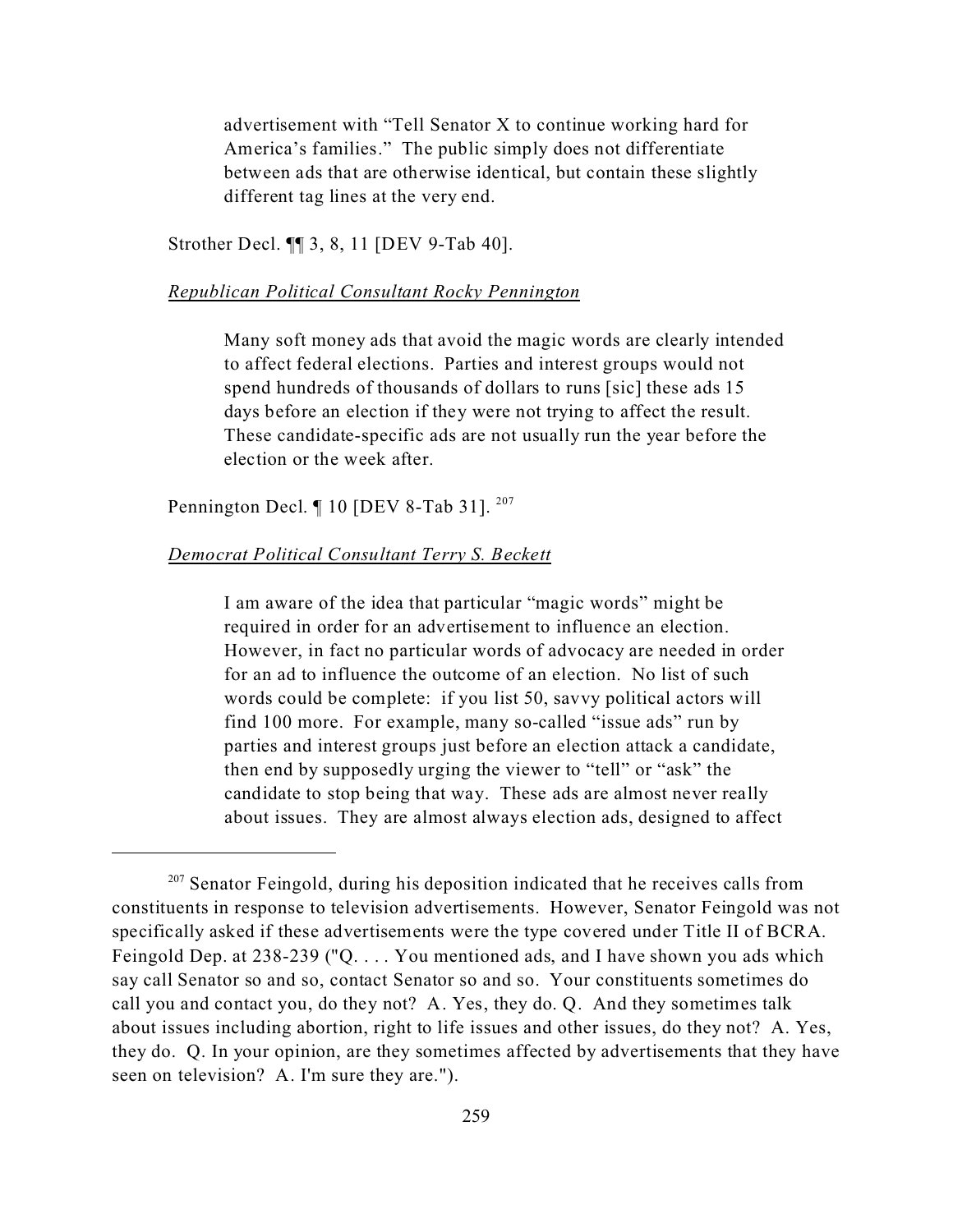the election result. You can see this most clearly in the ones that amount to personal attacks, or that criticize a candidate on several unrelated "issues."

Beckett Decl. ¶ 8 [DEV 6-Tab 3].

## *Democrat Political Operative Joe Lamson*

Based on my experience in managing many federal election campaigns, I am familiar with campaign advertising. No particular words of advocacy are needed in order for an advertisement to influence the outcome of an election. When political parties and interest groups run "issue ads" just before an election that say "call" a candidate and tell her to do something, their real purpose is typically not to enlighten the voters about some issue, but to influence the result of the election, and these ads often do have that effect. Parties and groups generally run these pre-election "issue ads" only in places where the races are competitive. These "issue ads" generally stop on the day of the election. For example, these groups could run ads explaining Nancy Keenan's position on the issues after the November general election so that people could discuss them over the Thanksgiving dinner table, but it doesn't seem to work that way.

Lamson Decl. ¶ 6 [DEV 7-Tab 26].

### *Former Chair of Plaintiff NRA Political Victory Fund Tanya K. Metaksa*208

<sup>208</sup> Metaksa served as Chairman of the National Rifle Association Political Victory Fund and as Executive Director of the NRA Institute for Legislative Action. She made the statement above in her opening remarks to the American Association of Political Consultants' Fifth General Session on "Issue Advocacy." INT 015987, Opening Remarks at the American Ass'n of Political Consultants Fifth General Session on "Issue Advocacy," Jan. 17, 1997, at 2 [DEV 38-Tab 25]. During this litigation, NRA Executive Vice President Wayne LaPierre testified that Ms. Metaksa is "someone who was knowledgeable about NRA's political strategies" and was someone who was "a reliable and trustworthy employee of NRA." LaPierre Dep. at 11 [JDT Vol. 14]. Plaintiffs have not objected to Ms. Metaksa's statement on hearsay grounds and given Mr. LaPierre's comments, I find it trustworthy and rely on it for purposes of these findings.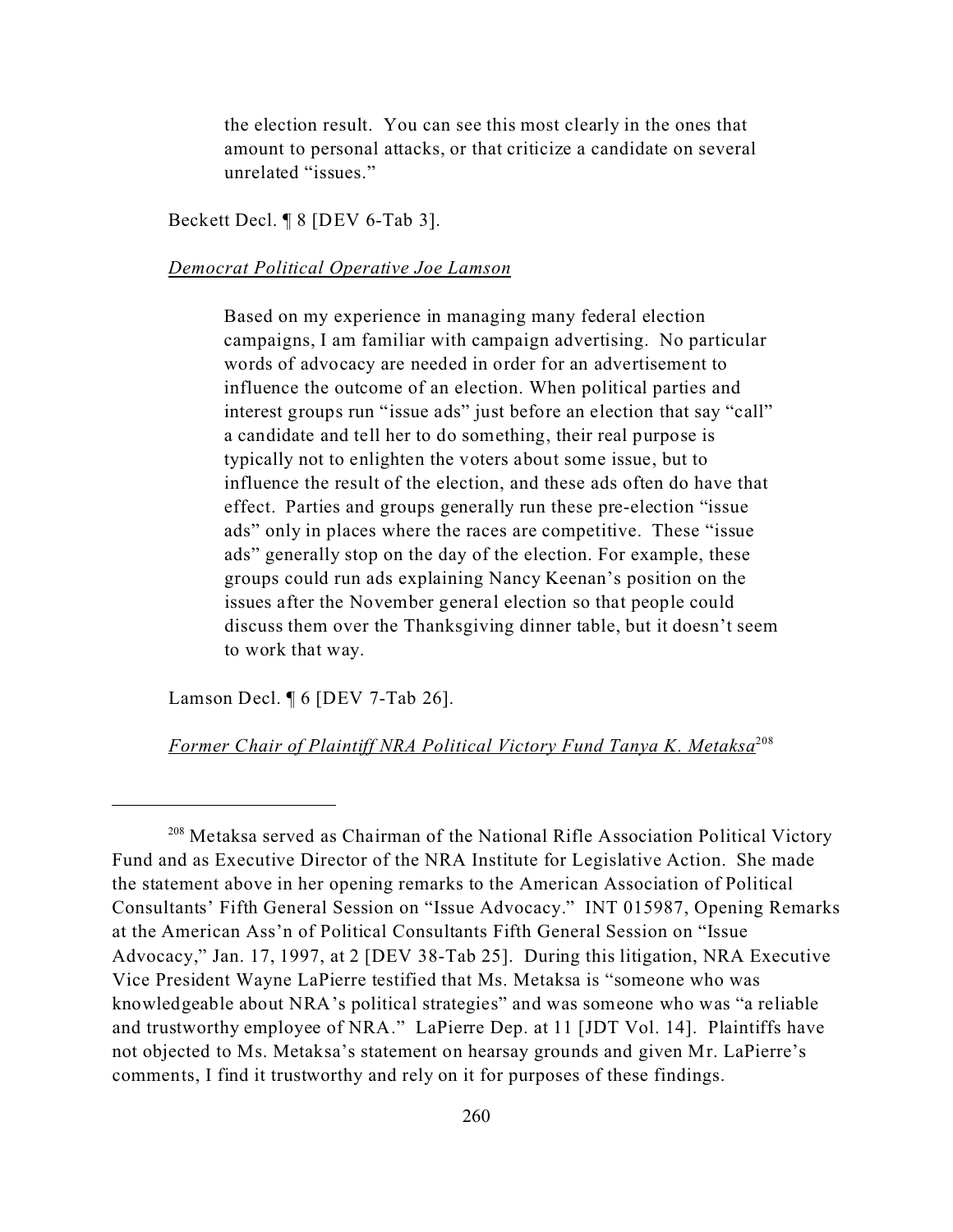Today, there is erected a legal, regulatory wall between issue advocacy and political advocacy. And the wall is built of the same sturdy material as the emperor's clothing. Everyone sees it. No one believes it. It is foolish to believe there is any practical difference between issue advocacy and advocacy of a political candidate. What separates issue advocacy and political advocacy is a line in the sand drawn on a windy day. We engaged in issue advocacy in many locations around the country. Take Bloomington, Indiana, for example. Billboards in that city read, "Congressman Hostettler is right." "Gun laws don't take criminals off Bloomington's streets." "Call 334-1111 and thank him for fighting crime by getting tough on criminals." Guess what? We really hoped people would vote for the Congressman, not just thank him. And people did. When we're three months away from an election, there's not a dime's worth of difference between "thanking" elected officials and "electing" them.

INT 015987, Opening Remarks at the American Ass'n of Political Consultants

Fifth General Session on "Issue Advocacy," Jan. 17, 1997, at 2 [DEV 38-Tab 25].

# **The Rise of "Issue Advocacy" Campaigns Funded by Corporate and Labor Union General Treasuries**

280. The Annenberg Center for Public Policy ("Annenberg Center") has been studying

"issue advocacy" since the early 1990s. *See* Annenberg Public Policy Center,

Issue Advocacy Advertising During the 1999-2000 Election Cycle ("Annenberg

Report 2001") at 1 [DEV 38 Tab-22]. Based on their research, the Annenberg

Center concluded that "[o]ver the last three election cycles the numbers of ads,

groups, and dollars spent on issue advocacy has climbed." *Id*.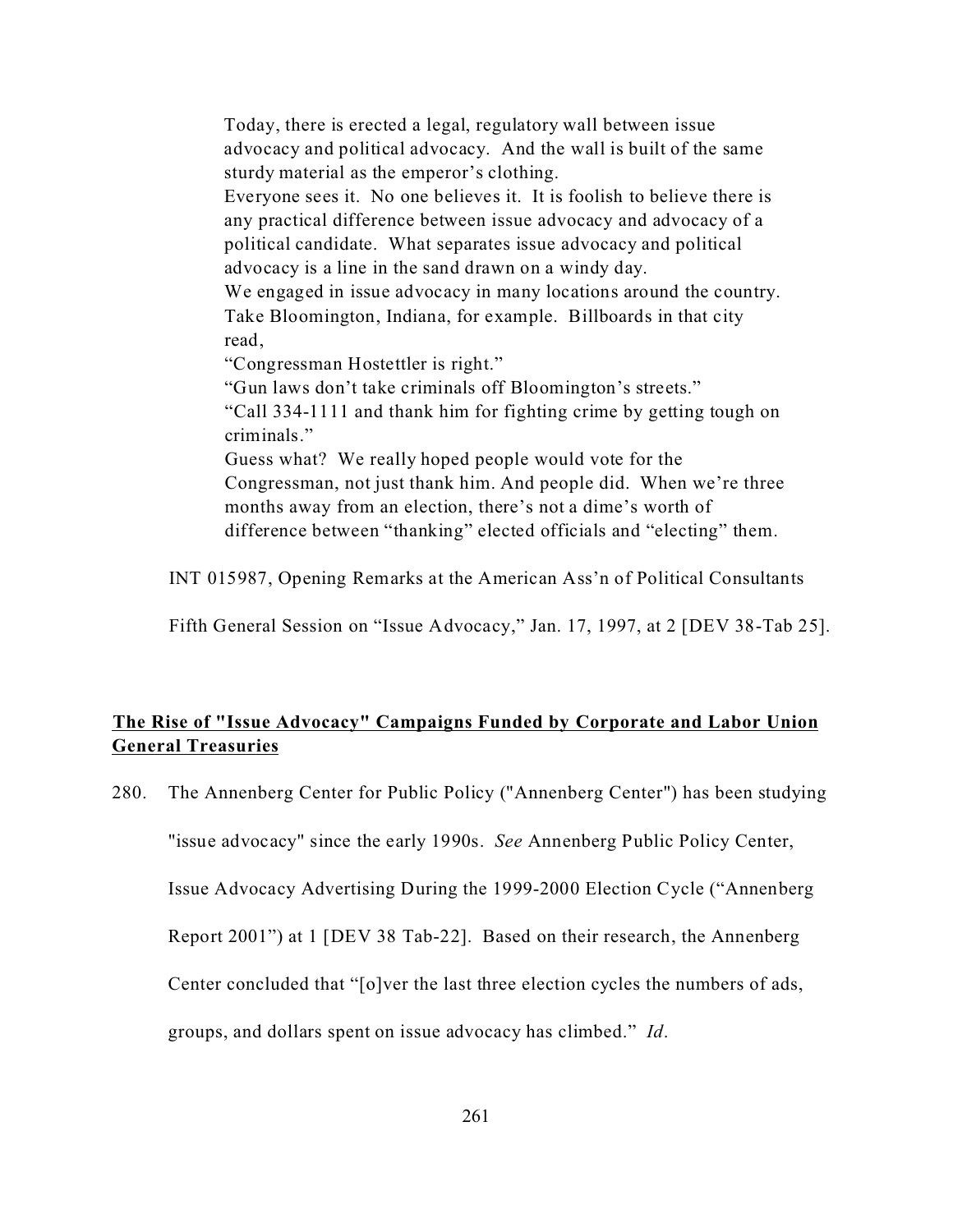- 281. The Annenberg Center estimated that, during the 1996 election cycle, \$135 million to \$150 million was spent on multiple broadcasts of about 100 advertisements. Annenberg Report 2001 at 1 [DEV 38-Tab 22]. In the next election cycle (1997- 98), the Annenberg Center found that 77 organizations aired 423 advertisements at a cost of between \$250 million and \$340 million. *Id*.<sup>209</sup> In the 1999-2000 election cycle, the Annenberg Center found that 130 groups spent over an estimated \$500 million on 1,100 distinct advertisements. *Id*.
- 282. After studying "issue advocacy" over a seven year period, the Annenberg Study, which was relied on by Congress in drafting BCRA, concluded *inter alia* that:

1) The amount of money spent on "issue advocacy" is rising rapidly. 2) Instead of creating the number of voices *Buckley v. Valeo* had hoped, "issue advocacy" allowed groups such as the parties, business and labor to gain a louder voice.

3) The distinction between "issue advocacy" and express advocacy is a fiction.

4) "Issue advocacy" masks the identity of some key players and by so doing, it deprives citizens of information about source of messages which research tells us is a vital part of assessing message credibility.

Annenberg Report 2001 at 1 [DEV 38-Tab 22]. As plaintiffs' expert Raymond J.

La Raja stated, "'Over the last three election cycles, the number of groups

sponsoring ads has exploded, and consumers often don't know who these groups

 $209$  The report the Annenberg Study produced following the 1997-98 election cycle placed this estimate at between \$275 million to \$340 million. Annenberg Public Policy Center, Issue Advocacy Advertising During the 1997-1998 Election Cycle ("Annenberg Report 1998") at 1 [DEV 6-Tab 6].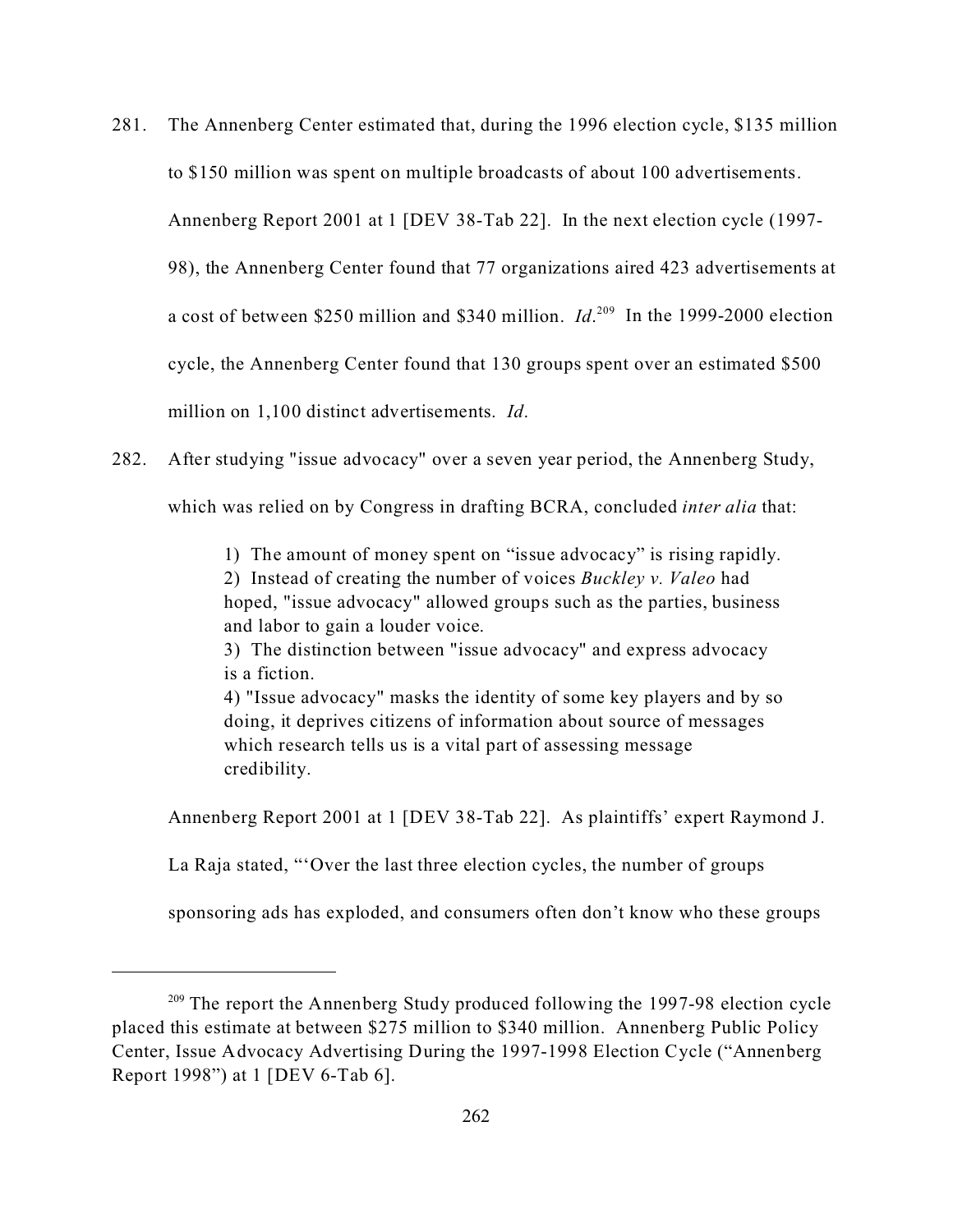are, who funds them, and whom they represent.'" La Raja Decl. ¶ 24(h) (quoting Annenberg Report 2001 at 1).

- 283. The Annenberg Center estimated that in the 1999-2000 election cycle, more than \$509 million was spent on television and radio "issue advocacy." Annenberg Report 2001 at 4-5 [DEV 38-Tab 22]. The Republican and Democratic parties accounted for almost \$162 million (31%) of this spending; Citizens for Better Medicare, \$65 million (13%); Coalition to Protect America's Health Care, \$30 million (6%); U.S. Chamber of Commerce, \$25.5 million (5%); AFL-CIO, \$21.1 million (4%); National Rifle Association, \$20 million (4%); U.S. Term Limits, \$20 million (4%). *Id.* These groups and the two parties accounted for two out of every three (67%) dollars spent on issue ads in the 2000 cycle. *Id*. (noting that other groups spent a combined \$166.2 million (33%) on issue advocacy during the 1999- 2000 election cycle); *see also* La Raja Decl. ¶ 20(b) & fig. 10 (quoting Annenberg data and noting that "[t]hese figures . . . closely match my own data on party-based issue ads collected by examining financial reports filed with the FEC").
- 284. Interest groups developed a strategy "by the early 1990s, and especially by 1996. . . to effectively communicate an electioneering message for or against a particular candidate without using the magic words and thus avoid disclosure requirements, contribution limits and source limits." Magleby Expert Report at 10 [DEV 4-Tab 8]. Indeed, defendants' witness and political consultant Douglas L. Bailey noted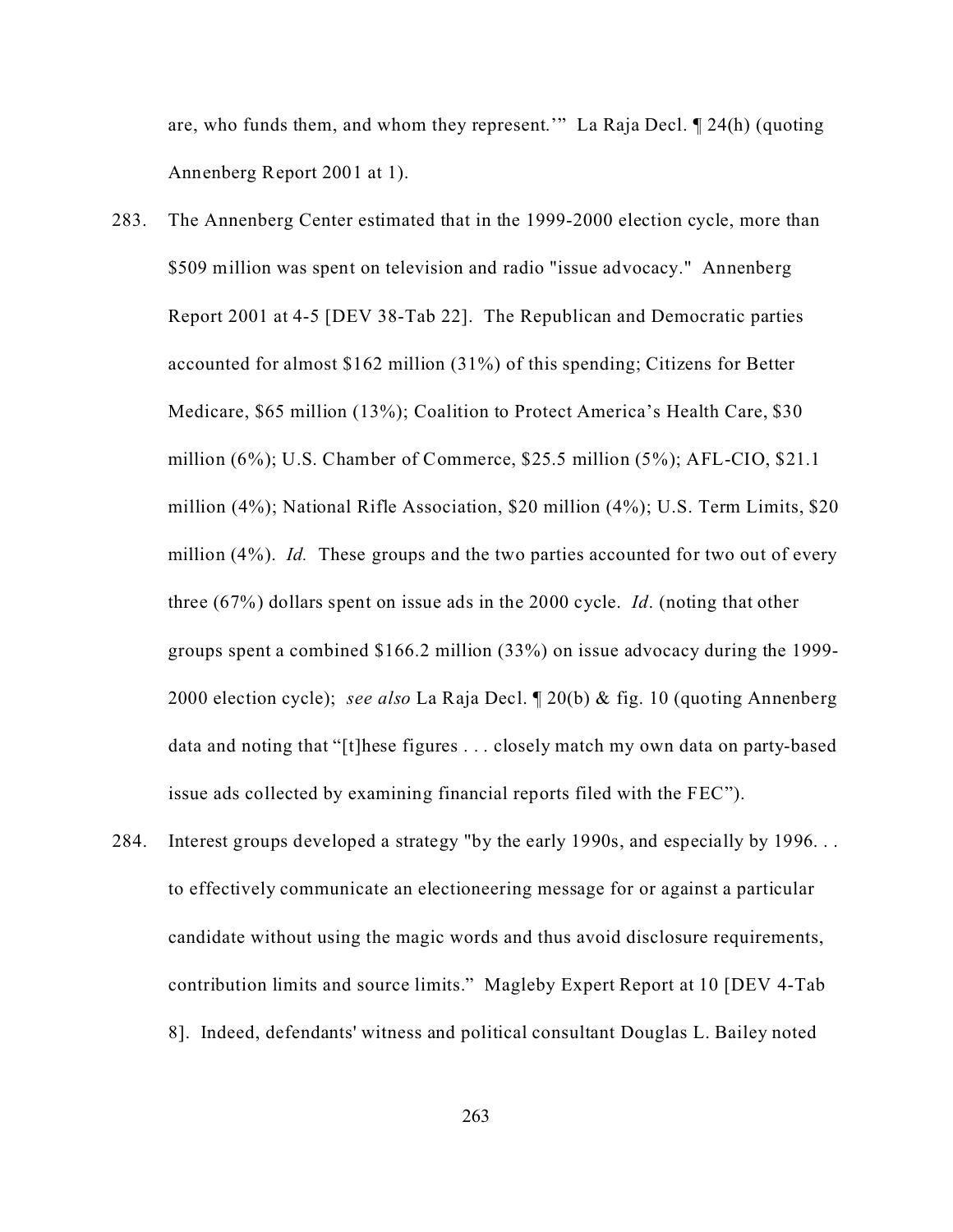that it was not until the 1996 election cycle that corporations and labor unions began to make heavy use of "issue advocacy" as a tool of electioneering. Bailey Decl. ¶ 14 [DEV 6-Tab 2].

## **Explaining the Shift Toward "Issue Advocacy"**

- 285. According to defense expert Magleby, the shift toward using "issue advocacy" can be explained by three phenomena. "First, it permits groups and individuals to avoid disclosure. Second, it allows them to avoid contribution limits. Third, it permits some groups (such as corporations and labor unions) to spend from generally prohibited sources." Magleby Expert Report at 18-19 [DEV 4-Tab 8]; *see also* Krasno & Sorauf Expert Report at 50 [DEV 1-Tab 2] ("Avoiding FECA allows advertisers to collect any sum of money from any source they can. Avoiding FECA allows advertisers to conduct their operations without disclosing their activities to the public.").
- 286. The corresponding rise in "issue advocacy" between the 1996 and 2000 election cycles highlighted the fact that disclosure information relating to the organization purchasing the advertisement was not available because the advertisement was not subject to FECA's restrictions. Magleby Expert Report at 18 [DEV 4-Tab 8] ("The 1996, 1998 and 2000 election cycles all saw examples of groups who sought to avoid accountability for their communications by pursuing an electioneering advertising/election advocacy strategy rather than limiting their activities to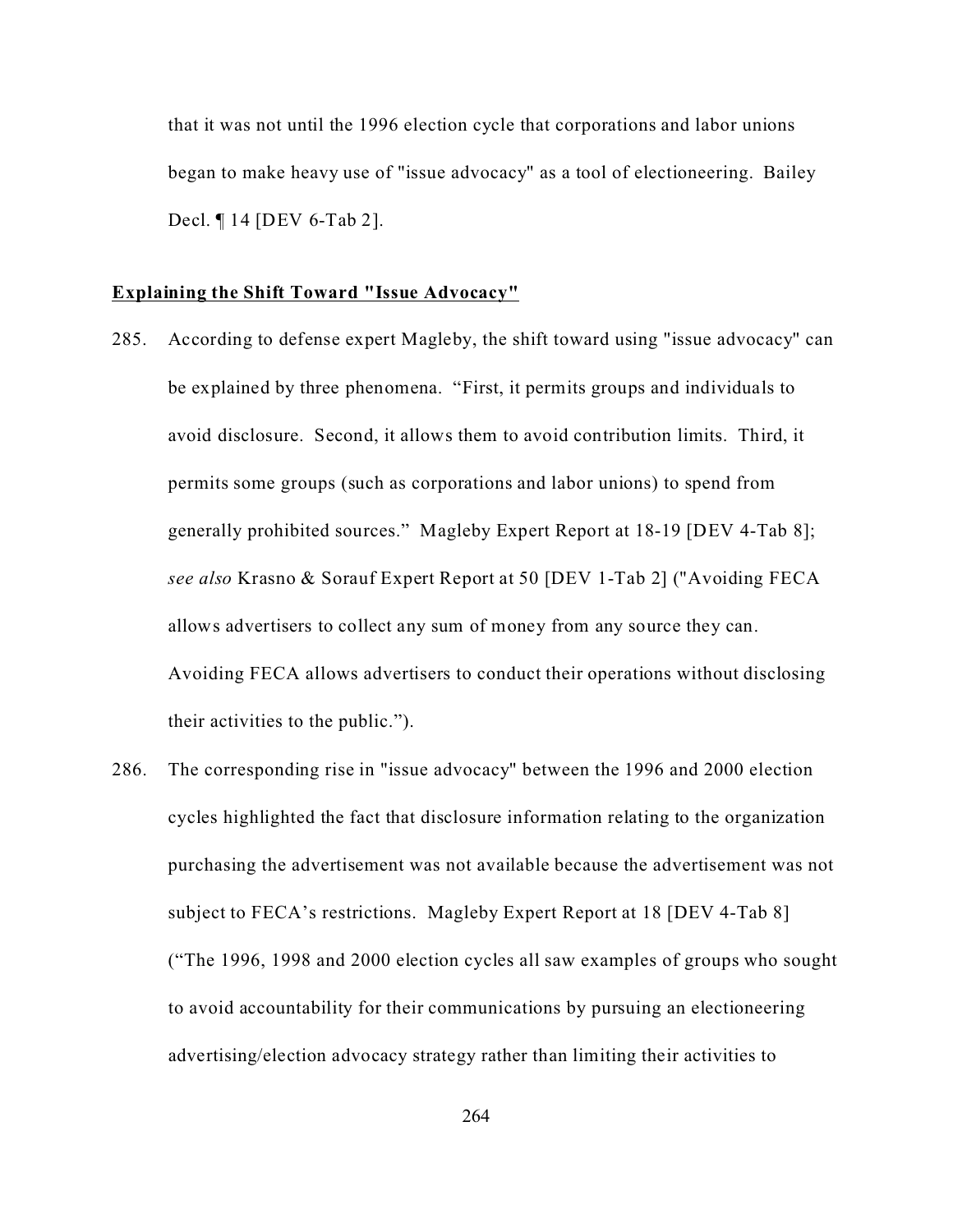independent expenditures or other activities expressly permitted by the FECA.").

287. Groups can raise larger amounts of money in a shorter time frame if they are not bound by FECA's contribution limitations. Magleby Expert Report at 19 [DEV 4- Tab 8] (stating, for example, "groups like Citizens for Better Medicare, Pharmaceutical Research and Manufacturers of America, NAACP National Voter Fund, and NARAL, were able to far exceed what individuals, PACs or parties could do through hard money contributions.").

# **Candidate-Centered "Issue Advertisements" That Do Not Contain Words of Express Advocacy Are Distinguishable from "Genuine" Issue Advertisements**

288. "Issue advertisements," according to one study, fall into three categories: candidate-centered, legislation-centered, and general image-centered. Annenberg Report 2001 at 13 [DEV 38-Tab 22]. "Candidate-centered advertisements make a case for or against a candidate but do so without the use of the ten words delineated in *Buckley*." *Id*. (noting that these advertisements "usually present a candidate in a favorable or unfavorable light and then urge the audience to contact the candidate and tell him or her to support the sponsoring organization's policy position."). Legislation-centered advertisements "seek to mobilize constituents or policy makers in support of or in opposition to pending legislation or regulatory policy." *Id*. (noting that these advertisements usually mention specific, pending legislation). Finally, general image-centered advertisements are "broadly written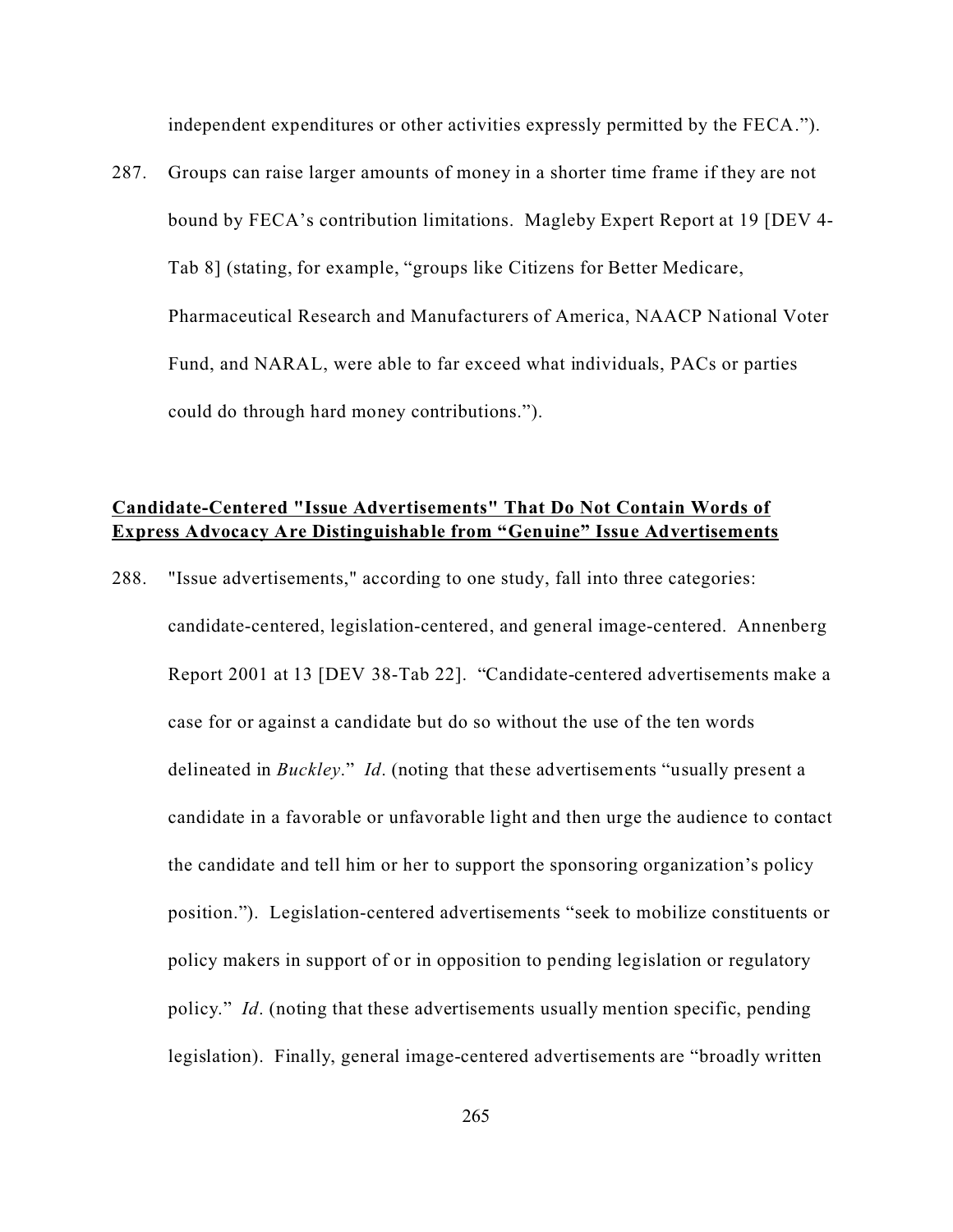to enhance the visibility of an organization or its issue positions, but are not tied directly to a pending legislative or regulatory issue." *Id*.

- 289. Other commentators separate "issue advertisements" into two types of categories: candidate-centered (also called electioneering) issue advertisements and genuine issue advertisements. Advertisements designed to genuinely influence debate over a particular issue are known as "true" or "genuine" issue advertisements, while those issue advertisements designed to influence a federal elections are known as "electioneering" or "candidate-centered" issue advertisements. Krasno & Sorauf Expert Report at 65 [DEV 1-Tab 2] ("Advertising data show that there are two distinct types of issue ads, those that are basically candidate-oriented and electioneering in nature, and those that only present or urge action on an issue. The former are nearly identical in format, structure, and timing to ads produced by candidates, while the latter bear little or no resemblance to electioneering.").
- 290. Defendant's expert Magleby testified, in effect, that although mentioning a candidate's name is an indicia of an electioneering advertisement, it is not *per se* determinative, as some advertisements that refer to a candidate by name are nonetheless genuine issue advocacy. Defense expert David Magleby wrote:

A number of indicia make clear that the ads run by individuals and interest groups are in reality electioneering ads that are meant to influence, and do influence, elections: *These electioneering ads generally name a candidate, run close in time to the election, target the named candidate's district, are run primarily in competitive races, and generally track the themes in the featured candidate's*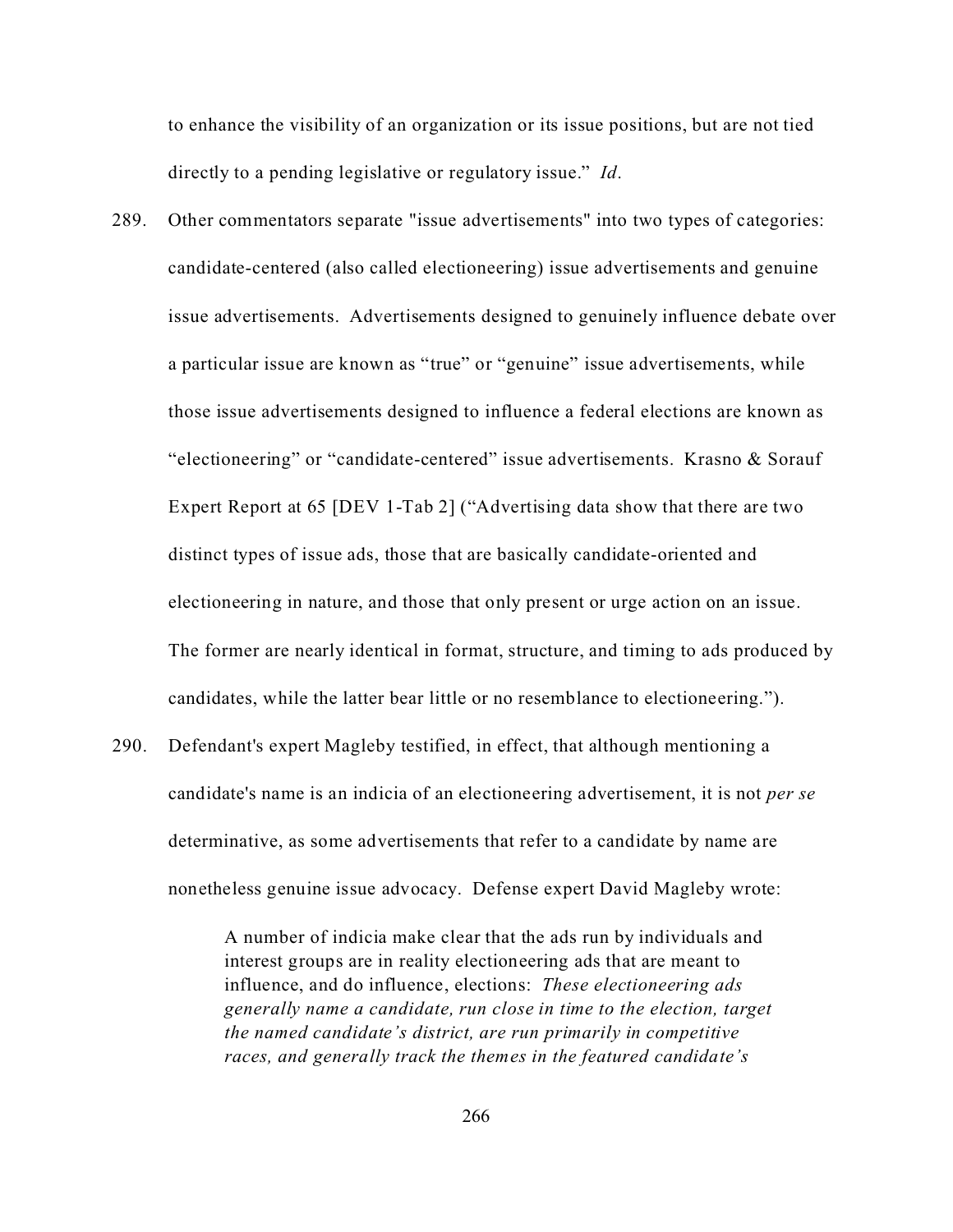*campaign*.

Magleby Expert Report at 6 [DEV 4-Tab 8] (emphasis added). Later, when questioned about whether the "presence of the name or likeness of a candidate [in an ad] preclude<sup>[s]</sup> it from being treated a as . . . genuine issue" advocacy in his study, Magleby stated that he and his team of academics would "presume [an ad] was electioneering" if it referred to a candidate by name or by image and was aired "within the district or state in which the person named or whose image is represented is the incumbent" and "that person is running for office." Magleby Cross Exam. at 79-80. Upon further questioning, however, it became clear that the type of reference to a candidate to which Magleby was referring was not the type *exclusively* contained in a call-to-action line at the end of an advertisement, but rather one or more references to the candidate in the "body of the ad" in connection with either what the candidate has said about an issue, or how the candidate has voted on an issue. *See* Magleby Cross Exam. at 103-105.

Q. Didn't you tell me a few minutes ago that there is no such thing as an election issue ad that—well, first of all, haven't you told me that a genuine issue ad, to be characterized as a genuine issue ad, you cannot mention a name of a candidate? A. No. In the context of the ad, not the call lines and so forth. It doesn't mention how [the candidate] voted. It doesn't represent what [the candidate] has said about the issue. The body of the ad has no referent to [the candidate] whatsoever. The only referent to [the candidate] is the call line.

291. Defendants' political consultant Raymond Strother testifies, in effect, that it is very difficult to determine the objective behind an advertisement, particularly when that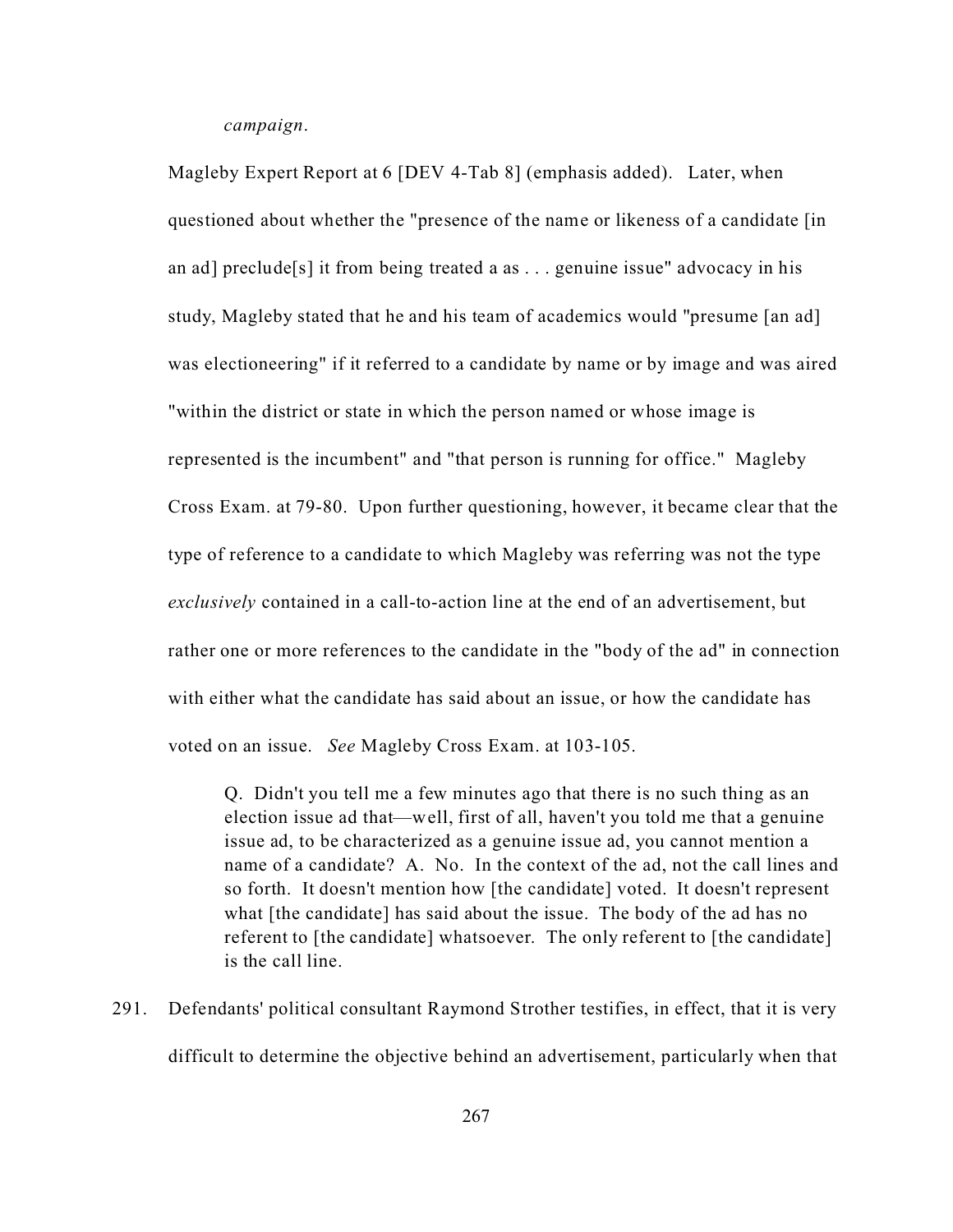advertisement is viewed outside the context and time of the election:

None of us, without understanding the context and the time, can tell you what a sham ad is and a nonsham ad. You can't do that by looking at pictures or even looking at the ads. When I was teaching at Harvard, I brought Doug Bailey up to lecture my class. He showed series of commercials, and he said, "Okay, which is the best commercial," and everybody voted. "The worse commercial," and everybody voted. He said, "You're all wrong. There is no best or worse commercial because none of you are qualified to judge these commercials because you don't know the context in which they were run or the problems they were to solve." When I look at storyboards, I have no way of knowing if they're fake, real, et cetera, because I don't know the time— I don't know anything about them.

Strother Cross Exam. at 90-91.

292. While electioneering issue advertisements almost always refer to specific

candidates by name, especially those seeking to influence an officeholder's

upcoming vote on pending legislation, genuine issue advertisements are less likely

to refer to a federal candidate by name.

Raymond Strother testified:

In addition to our work for candidates, my firm has also done some (though limited) advertising work for the political parties and for third parties. I would characterize these ads as falling into two distinct categories: true issue ads and electioneering or "sham" issue ads.

True issue advocacy does exist. Over the years, I have designed issue advertising campaigns for, among other issue, tightening seat belt laws, education reform, and the removal of the confederate battle cross from the Mississippi state flag. The education reform ads promoted policies such as reducing class sizes and loosening the protections afforded by tenure so that bad teachers could be more easily fired. These ads were run all across the South; and their sole purpose was simply to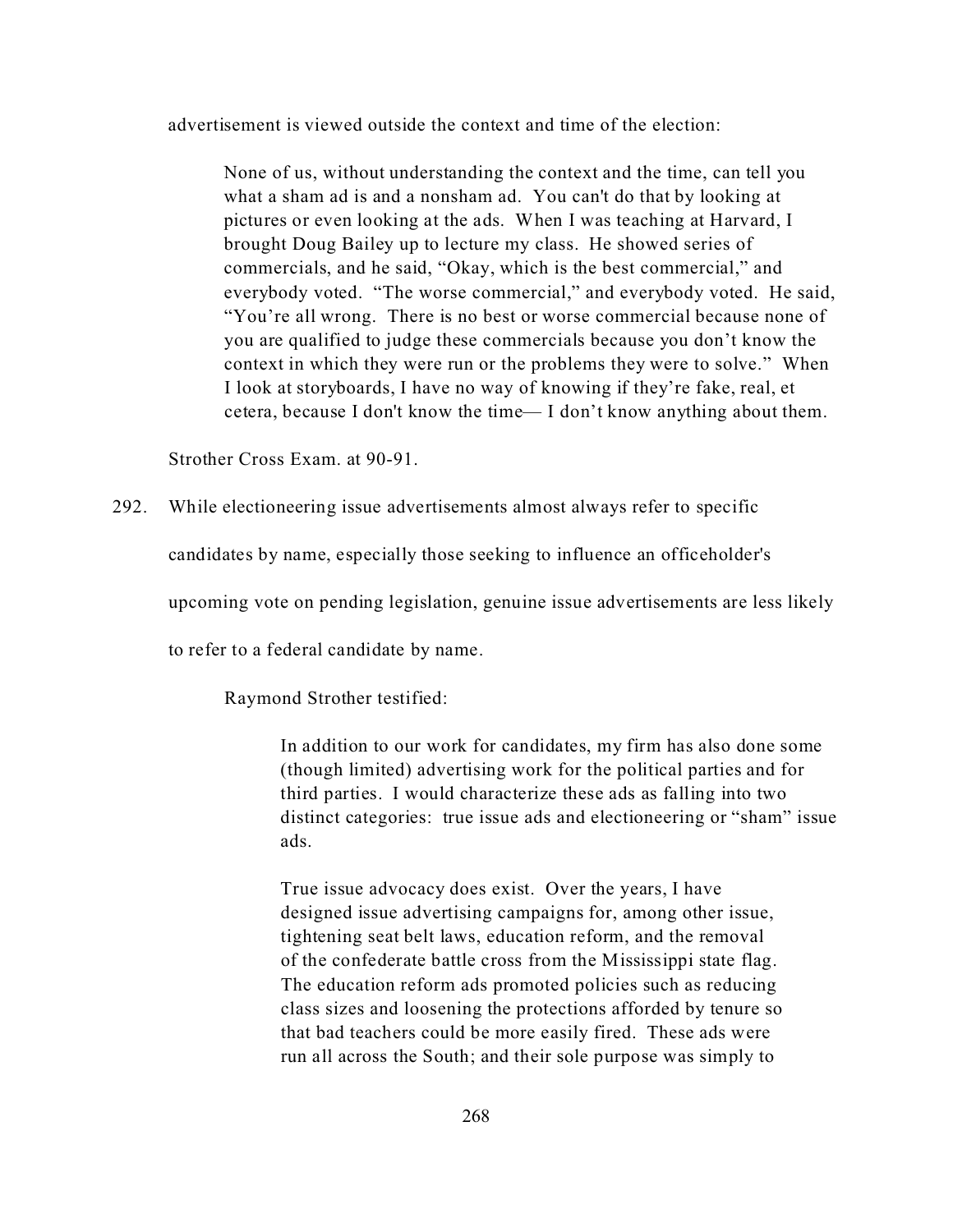educate the public. In Mississippi, my client wanted to change attitudes about the confederate cross on the flag, and explain how it was holding back the state economically. These advertisements were not made to elect or defeat anyone.

These true issue ads did not mention any candidates by name. Indeed, there is usually no reason to mention a candidate's name unless the point is to influence an election.

Strother Decl. ¶¶ 5-7 [DEV 9-Tab 40]. During Strother's cross examination, he candidly admitted that during the course of his 35 year career, less than 10 percent of his work was for issue organizations as opposed to candidates, Strother Cross Exam. at 48 [JDT Vol. 15], and that he had never spent much time working for an ideological organization. *Id*. at 56-59. Indeed, he admitted on cross examination that he did not think he had "ever advised a client who wanted to run an advertisement campaign of some kind that spoke to pending legislation before a sitting legislature." Strother Cross Exam. at 119.

293. Political consultant Raymond Strother, further acknowledged when questioned regarding advertisements that specifically encourage voters to call their legislators regarding pending legislation that a candidate's name would be mentioned in the context of this type of advertisement. $2^{10}$ 

<sup>&</sup>lt;sup>210</sup> Moreover, Mr. Strother went on to characterize an interest group's need to refer to a candidate in a legislation-centered advertisement during that time as a "loophole," through which interest groups would evade campaign laws. *Id.* at 119-120. Mr. Strother candidly revealed his personal belief that "independent groups" should be taken "out of our election process" because they "taint it with our money." *Id.* at 120-21. He observes: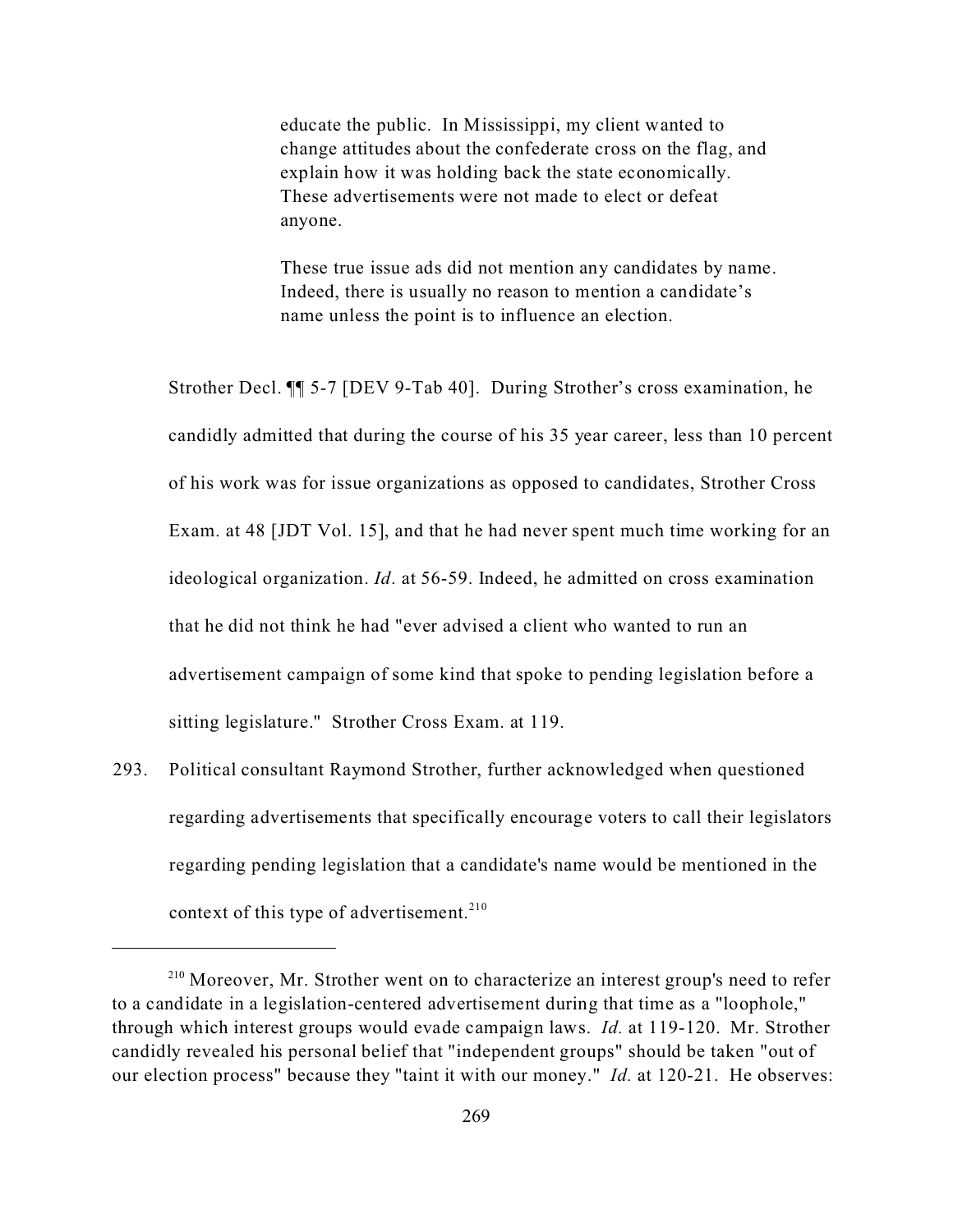Q. Have you ever advised a client who wanted to run an advertisement campaign of some kind that spoke to pending legislation before a sitting legislature? A. I don't think so, but I could be wrong. Maybe my memory isn't good, but I don't think so. Q. Do you have any reason to believe, if you were to do that, that you would not want to run advertisements that

Q. What I'm getting at here is just that there is a possibility, isn't there, that there will be pending legislation, in a period immediately before a federal election, where a group would like to run a campaign targeted at the legislation and not at the election. But, in order for them to do that, they have to refer to the politician who is also a candidate. Isn't that true? A. I think it's a great loophole. Q. Have you thought about this issue before today's cross examination? A. In the context of what I do for a living, you think about things like that, sure. Q. Given that you've never advised a client who has had a legislative initiative that they were trying to oppose or support, have you given concrete thought to the specific problem that, when there's a legislative initiative pending right before an election issue groups need to refer to the candidates, because they are also the office holders, in advocating for or against that pending legislation? A. There are a lot of ways I can look at that considering my opinion on the First Amendment, et cetera. I would like to see those groups out of our of election process. Q. Why is that? A. Because I think they taint it with their money. I think they can come in and overwhelm an election. I give you the example of somebody sending \$1,000 and someone else comes in and spends \$1 million on the other side. No matter what you want to call it, they have tainted that election. They have influenced that election. They are going to win that election. I don't care if you call it issue advocacy or what you call it. They're going to overwhelm their opponent with the shear volume of what they're doing. I would rather see these independent groups stay out of our elections completely. I wish there was a law that would keep them from interfering, and I wish there was a law that would keep these night riders, which I would call the Triad and people like that, out of our elections. They sweep in with no address but a fax machine, and spread anti-Semitism and then leave and hide. I think it's insidious. I think there ought to be a law against it. I think candidates should run their own ads. Their names should be on the bottom of them. They should spend their own money. If we have to, let's raise the limit so they can raise money, appreciable money.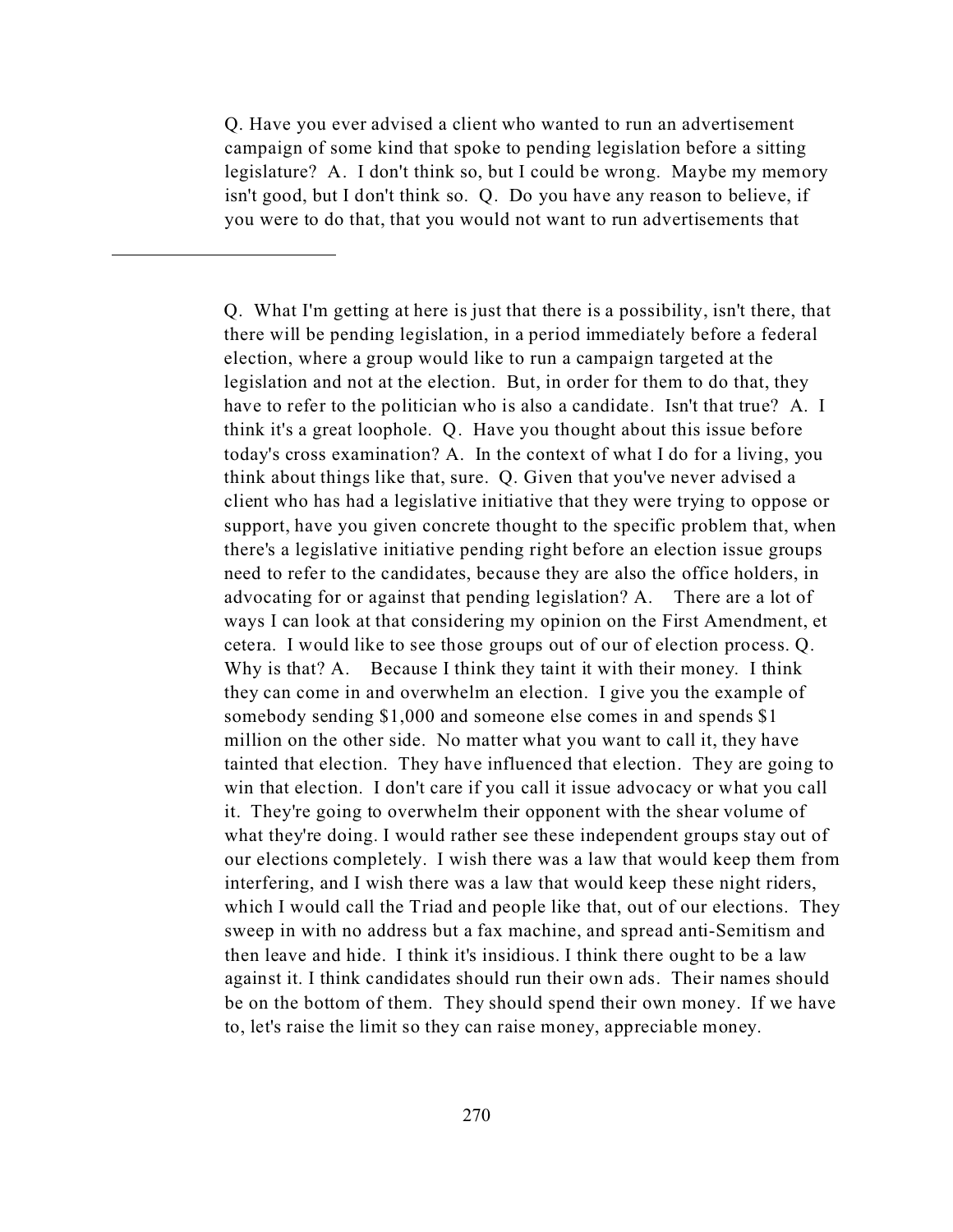specifically encourage the voters to call their member and to tell them which way they should vote on that pending legislative initiative? A. Yes, there's a good chance we would say, "Call Candidate X and let your views be known."

Strother Cross Exam. at 119. *See also* Huard Decl. ¶ 12 ("There are many reasons that an issue ad may need to refer to the name of an elected official or candidate. Many bills are identified with particular sponsors and may be known by the sponsors' names. Also, both incumbents and candidates may be prominent people whose support or opposition to a bill or policy may have important persuasive effect. . . . Also, if an issue ad is used to explain why a legislative position of a particular Member of Congress is good for his or her district or state, the member generally must be mentioned. *The same is true if the purpose of the ad may be to induce viewers to contact the Member and communicate a policy position*.") (emphasis added); Mitchell Decl. ¶ 11 (stating that "[t]he express or implied urging of viewers or listeners to contact the policymaker regarding [an] issue is . . . especially effective by showing them how they can personally impact the issue debate in question.").

294. Political consultant Doug Bailey testifies:

In addition to the work we did for candidates at Bailey, Deardourff, we also did political ads for political parties and issue groups. When we were creating true issue ads (e.g, for ballot initiatives or more general issues such as handgun control), and when we were creating true party building ads, it was never necessary for us to reference specific candidates for federal office in order to create effective ads. For instance, we created a serious [sic] of ads opposing a gambling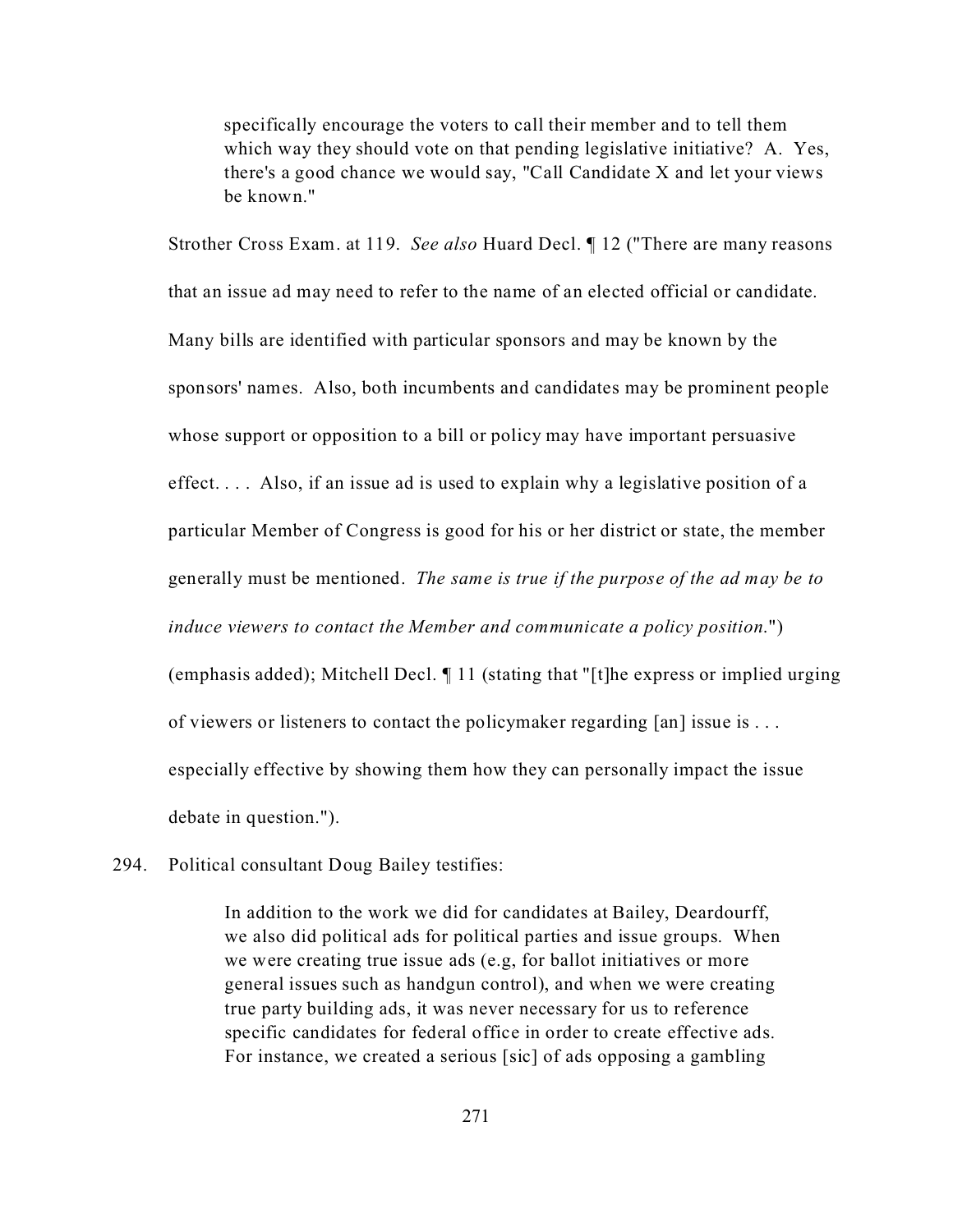referendum in Florida which made no reference to any candidates. We were successful in conveying our message, and the referendum failed two to one.

Bailey Decl. ¶¶ 9-11 [DEV 6-Tab 2] (emphasis added).

295. In contrast, expert testimony in the record also indicated that candidate-centered issue advertisements almost always mention the name of the federal candidate. Krasno & Sorauf Expert Report at 55-56 ("The most obvious characteristic shared by candidate ads and candidate-oriented issue ads is their emphasis on candidates. Candidate names appear in virtually all of these spots, with candidates most likely to identify themselves in their ads and candidate-oriented issue ads most likely to identify the opposing candidate (in some pejorative way).").

## **The Use of Issue Advocacy by Organizations For Electioneering Purposes**

296. Defense experts Krasno and Sorauf stated:

Many of [the sponsors of issue advocacy designed to influence federal elections] have been frank about their intent to influence elections. For example, the AFL-CIO in the first issue ad campaign in House elections in 1996 acknowledged its intent to help Democratic candidates, and its results were measured accordingly. The Club for Growth, a conservative Republican group, bluntly discusses its electioneering activities on its website; they include direct contributions, bundled contributions, and issue ads. The goals of the parties, especially in presidential elections where candidates and their agents have been intimately involved in planning and paying for their party's ads, can hardly be doubted. Survey results show that citizens overwhelmingly view these advertisements as intended to influence their support or opposition to particular federal candidates.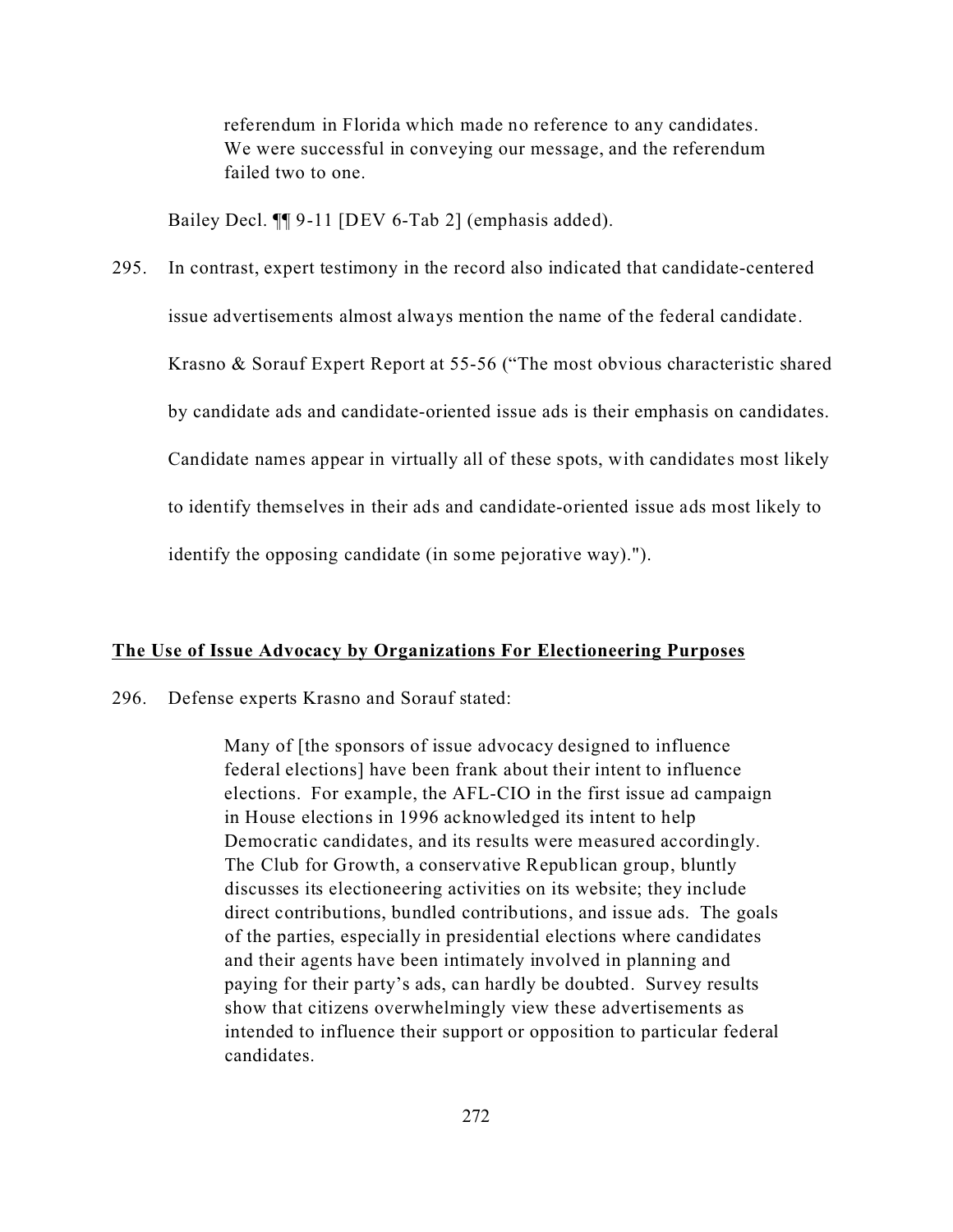Krasno & Sorauf Expert Report at 65 [DEV 1-Tab 2].

297. Defense expert Magleby explains in his expert report that both labor unions and

corporations engaged in extensive electioneering communications during the 1996

election cycle.

The 1996 initiative by labor into unregulated and unlimited electioneering communications was substantial. The AFL-CIO spent a reported \$35 million dollars, much of it on television, aimed at defeating 105 members of Congress, including 32 heavily targeted Republican freshmen. Labor broadcast television commercials in forty districts, distributed over 11.5 million voter guides in twenty-four districts and ran radio ads in many others. The labor campaign triggered a complaint to the Federal Election Commission by the National Republican Congressional Committee, which charged that when the AFL-CIO's ads are "heard, read, and seen" as a whole "a reasonable person can only view them as advocating the defeat of a clearly identified candidate in the 1996 Congressional election." *See In the Matter of AFL-CIO Project '95* (complaint filed with the Federal Election Commission Feb. 13, 1996).

The business community responded to this major effort by labor with their own unlimited and undisclosed communications, again avoiding any of the magic words. Partners in the business response were the National Federation of Independent Business (NFIB), U.S. Chamber of Commerce, the National Association of Wholesaler-Distributors, the National Restaurant Association and the National Association of Manufacturers. Their group, called the "Coalition–Americans Working for Real Change," was active in thirty-seven House races, spent an estimated \$5 million on over thirteen thousand television and radio commercials, and mailed over two million letters mainly in support of Republicans, to owners of small business. Others using this tactic in 1996 included Triad Management Services. The activity of Triad Management Services is documented at Center for Public Integrity, "The 'Black Hole' Groups," *The Public-I*, at <www.public-i.org/watch\_04\_033000.htm>.

Magleby Expert Report at 10 n.7 [DEV 4-Tab 8] (citations omitted); *see also*

Mitchell Dep. at 96-97 [JDT Vol. 23] (stating that in 1996, in the 60 days before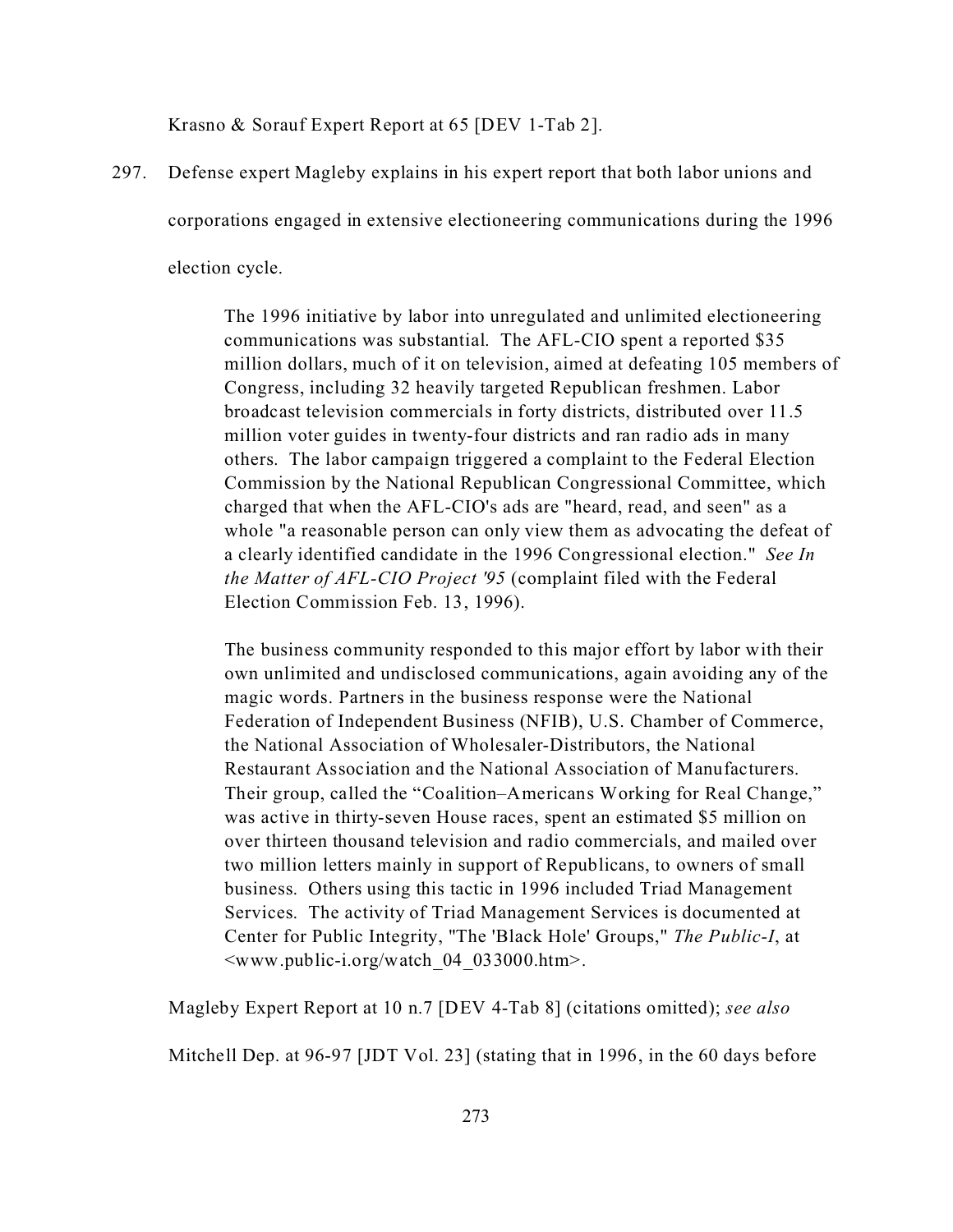the election, in terms of dollars spent by the AFL-CIO on broadcast advertising,

the substantial majority of that money was spent on ads that mentioned members of

the House of Representatives).

298. Evidence presented in the record demonstrates that electioneering advocacy is, at

times, a consideration of the AFL-CIO. For example:

1) Mitchell testified that after Congress adjourned on October 3, 1996, the AFL-CIO discontinued its broadcast advertisements "aimed at immediately pending legislative issues." Mitchell Decl. ¶ 42 [PCS 6]. The AFL-CIO then began to run "electronic voter guides" which compared the positions of congressional candidates on various issues. *Id*.; *see also* FEC MUR No. 4291, General Counsel's Report, June 9, 2000, at 6, INT003838 [DEV 52-Tab 3].

2) A September 18, 1996, memorandum from a polling firm analyzed the likely impact of five issue advertisements in terms of their likely effect on voters. Memorandum from Guy Molyneux and Molly O'Rourke of the polling firm Peter D. Hart Research Associates, Inc., to the AFL-CIO's Special Assistant for Public Affairs, Denise Mitchell, "Ad Targeting" (Sept. 18, 1996), AFL-CIO 001614–16 [DEV 124] ("[The advertisement] Taxes appears to be the single strongest spot, in terms of *reaching the widest range of voters and affecting people's impression of the incumbent's Issue position*. It should especially be directed to younger voters. [The advertisement] Kids is also very strong, and again should be directed to young people. [The advertisements] Medicare, Homes, and Retire are most effective with older audiences. If you can only run 4 spots, [the advertisement] Retire is probably the one to drop.") (emphasis added); *see also* Memorandum from Geoff Garin and Guy Molyneux of Peter D. Hart Research Associates, Inc. to Denise Mitchell, "AFL-CIO Mall Intercepts Survey" (Sept. 13, 1996), AFL-CIO 001582-84 [DEV 124] (Mall Intercept Survey of individuals' reactions to these advertisements including *how the advertisements made the respondents feel about fictitious congressman's position on each issue*); *see also* Mitchell Cross Exam. at 66-75 [JDT Vol. 23]. *But see* Proposed Findings of Fact of the AFL-CIO and AFL-CIO COPE PCC ¶ 19 ("[t]he selection of these subjects [for its broadcast advertising campaign between 1995 and 2001] was not motivated by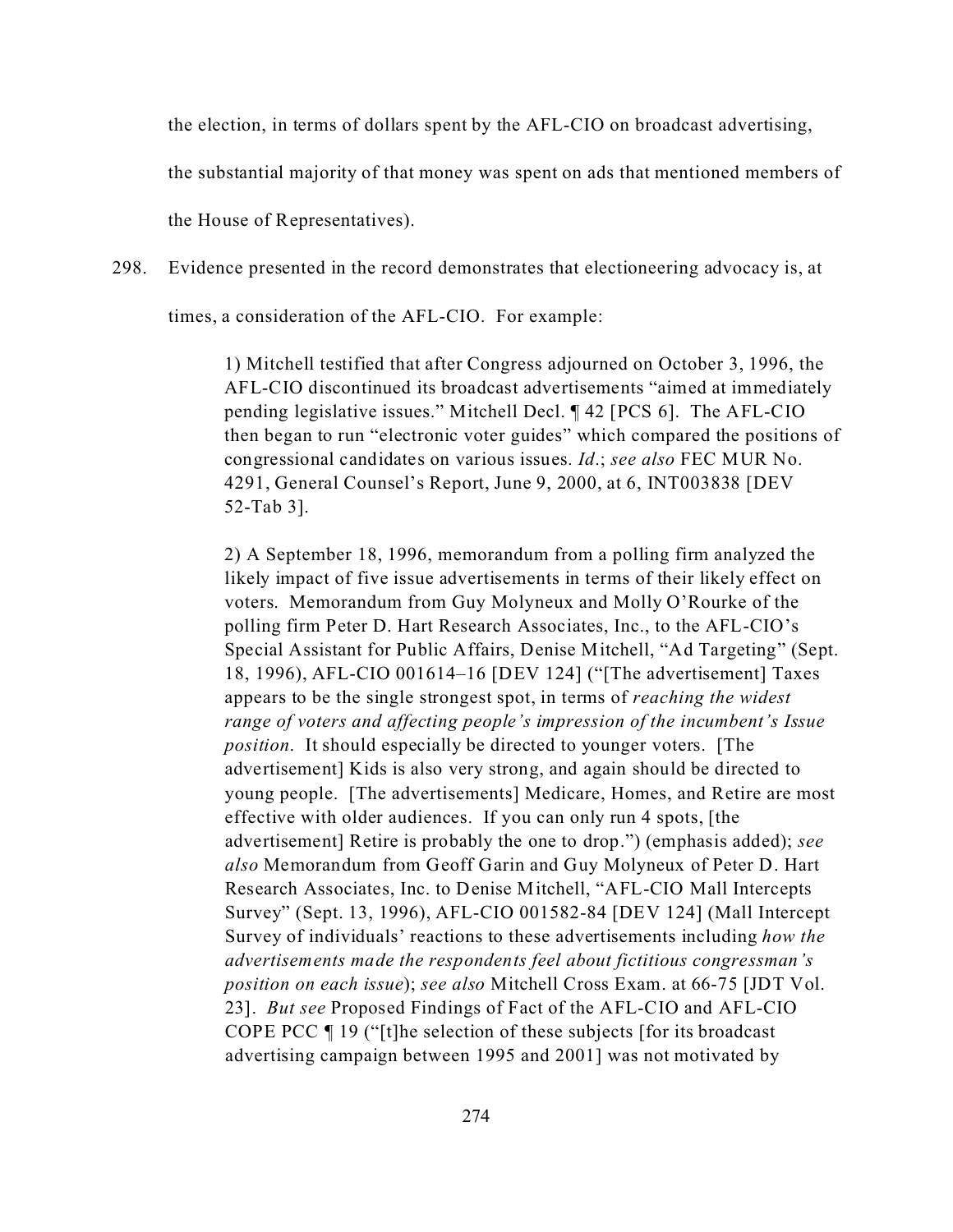partisan political considerations"); Mitchell Decl. ¶ 70 [6 PCS] ("[The indirect effect on election outcomes] has never been the point of our broadcast advertising program, within or outside the 30-and 60-day periods.").

3) On March 29, 1996, Mitchell received a memorandum from a campaign consultant who analyzed political media consultants for the AFL-CIO. The memorandum stated:

Political campaigns are superheated environments where the objective is not, always, to make the best looking spot. The objective is to communicate with the persuadables at the time they are making their decision. Being able to pivot the entire campaign at exactly the right time is the real talent of a media consulting firm. Consequently, there is little reward for great spots. No one knows better than you how consuming this can be. . . . [These advertisements can be done], but you must understand that you will be asking these political consultants to do it under rules they have never had to follow before. . . . What [all of these firms can do] is manage the political message in a volatile environment.

Memorandum from Joe Cowart of Joseph Cowart Campaign Consulting to Denise Mitchell, "Political Media Consultants" (Mar. 29, 1996), AFL-CIO 001702–04 [DEV 124]. *But see* Proposed Findings of Fact of the AFL-CIO and AFL-CIO COPE PCC ¶ 19 ("[t]he selection of these subjects [for its broadcast advertising campaign between 1995 and 2001] was not motivated by partisan political considerations"); Mitchell Decl. ¶ 70 [6 PCS] ("[The indirect effect on election outcomes] has never been the point of our broadcast advertising program, within or outside the 30-and 60-day periods.").

4) An October 9, 1996, internal memorandum from the AFL-CIO's Brian Weeks to AFL-CIO's Mike Klein discussed where media buys might be placed to help Dick Durbin in his Illinois Senate race, based on Mr. Durbin's lack of resources to air advertisements in certain markets. Memorandum from Brian Weeks to Mike Klein, "Electronic Buy for Illinois Senator" (Oct. 9, 1996), AFL-CIO 005244 [DEV 125]. *But see* Proposed Findings of Fact of the AFL-CIO and AFL-CIO COPE PCC ¶ 19 ("[t]he selection of these subjects [for its broadcast advertising campaign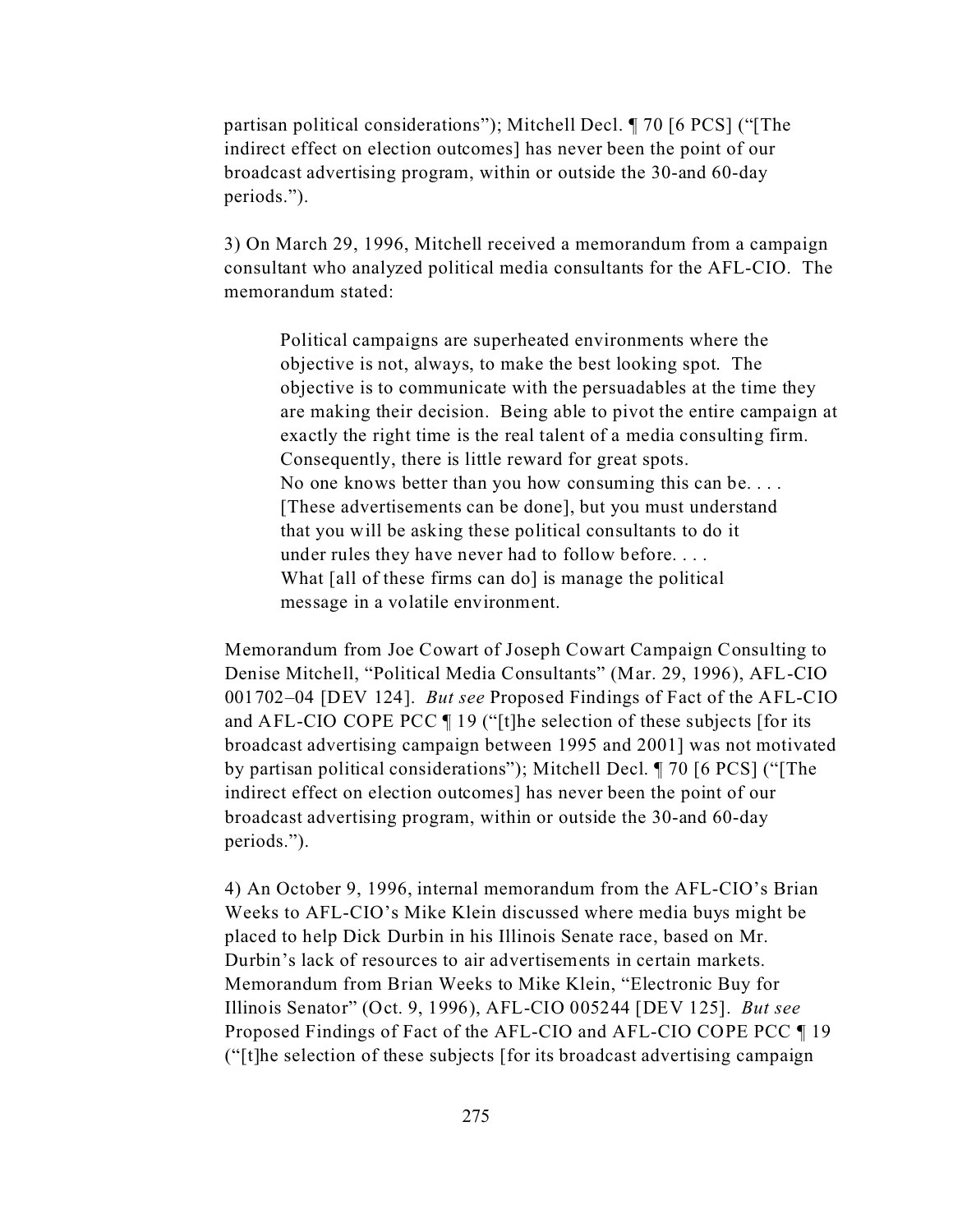between 1995 and 2001] was not motivated by partisan political considerations"); Mitchell Decl. ¶ 70 [6 PCS] ("[The indirect effect on election outcomes] has never been the point of our broadcast advertising program, within or outside the 30-and 60-day periods.").

5) Denise Mitchell indicated that in 1996, in the 60 days before the election, in terms of dollars spent by the AFL-CIO on broadcast advertising, the substantial majority of that money was spent on ads that mentioned members of the House of Representatives. Mitchell Dep. at 96-97 [JDT Vol. 23].

299. Bruce Josten, Executive Vice President for Government Affairs for the U.S.

Chamber of Commerce, testified repeatedly that the purpose of the electioneering communications aired during the 1996 federal election was not to influence the election of any federal candidate, but to respond to attack ads paid for by the AFL-CIO and organized by its president, Mr. John Sweeney. Mr. Josten explained that there "were TV markets where John Sweeney ran an ad accusing a member of Congress about their votes on the issues that I mentioned earlier, and in the spring he started running ads that were not true, and we would follow him" with television ads paid for by the Coalition. Josten Cross Exam. at 44. According to Mr. Josten, the AFL-CIO ads attacked Members of Congress who had supported pro-business initiatives and legislation favored by the Coalition. "My objective was to knock down impressions that Mr. Sweeney and his advertisers and campaigns were trying to undertake and express our viewpoints exactly the opposite of that and let the viewers make their own decision about that dialogue that was being imposed on them." *Id.* at 88. *See also* Proposed Findings of Fact of Chamber,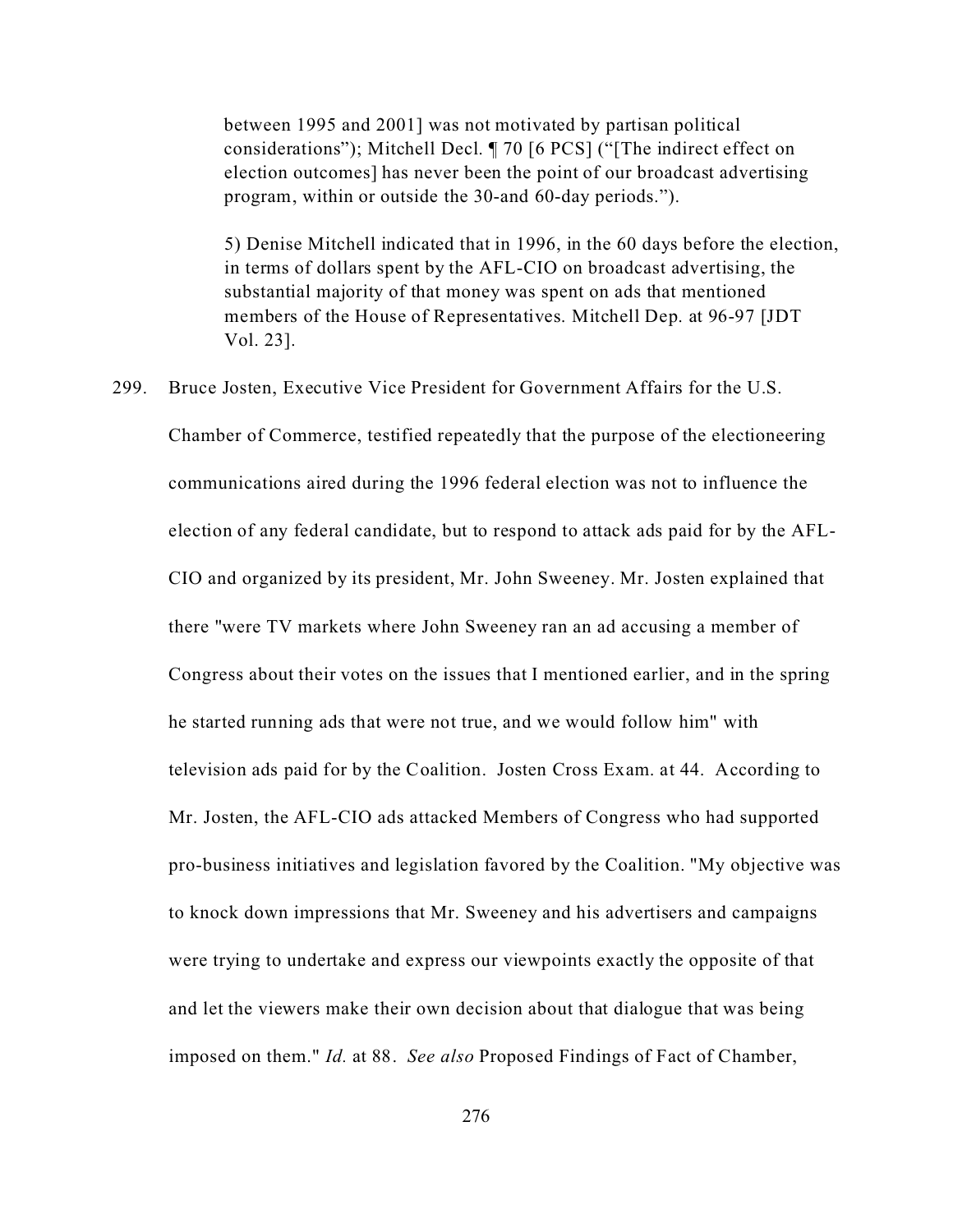NAM, Associated Builders and Contractors, et. al. ¶ 24 ("Defendants' assertion

that The Coalition's 1996 activities show that preelection issue ads are merely

candidate ads in disguise is mistaken. Participants in The Coalition were

unanimous that its ads were intended to respond to issue ads being run by the AFL-

CIO.").

300. There is other probative evidence presented in the record, however, that influencing the elections of federal candidates was also a consideration for the

U.S. Chamber of Commerce when crafting "issue advertisements."

In 1996, the Coalition sought proposals from advertising firms for a "campaign to re-elect a pro-business Congress." TC00698 [DEV 121]. Media consultant Alex Castellanos of National Media, Inc. opened his proposal to the Coalition by stating, "Thank you for the opportunity to present two 30 second television and one 60 second radio scripts, as requested, to your campaign to re-elect a pro-business Congress." *Id*.;

The Coalition commissioned firms to conduct polls and focus groups to measure voter responses to their advertisements. AV0024-40, 0046-47, 0060-64, 0106-118, 0139-41 [DEV 121]. The Coalition retained two polling organizations in 1996, the Tarrance Group and American Viewpoint, to test whether specific Coalition and AFL-CIO advertisements would make participants more or less likely to vote for particular federal candidates. FEC MUR No. 4624, General Counsel's Report, April 20, 2001, at 22-23 [DEV 53-Tab 6]; Josten Dep. at 68-114 [JDT Vol. 12]. One firm surveyed "voter attitudes nationwide," TC 00513-37 [DEV 121], and another survey tested possible Coalition ads on focus groups, including one of "Swing Voters." AV0139-41, AV0037-40 [DEV 121].

A June 28, 1996, Tarrance Group memorandum to the Coalition stated that "The net result among swing voters in Cleveland was that 25% of participants were moved closer to voting for a Republican candidate for Congress and about half of the participants were moved against national labor leaders. In other words, the response ads not only leveled the playing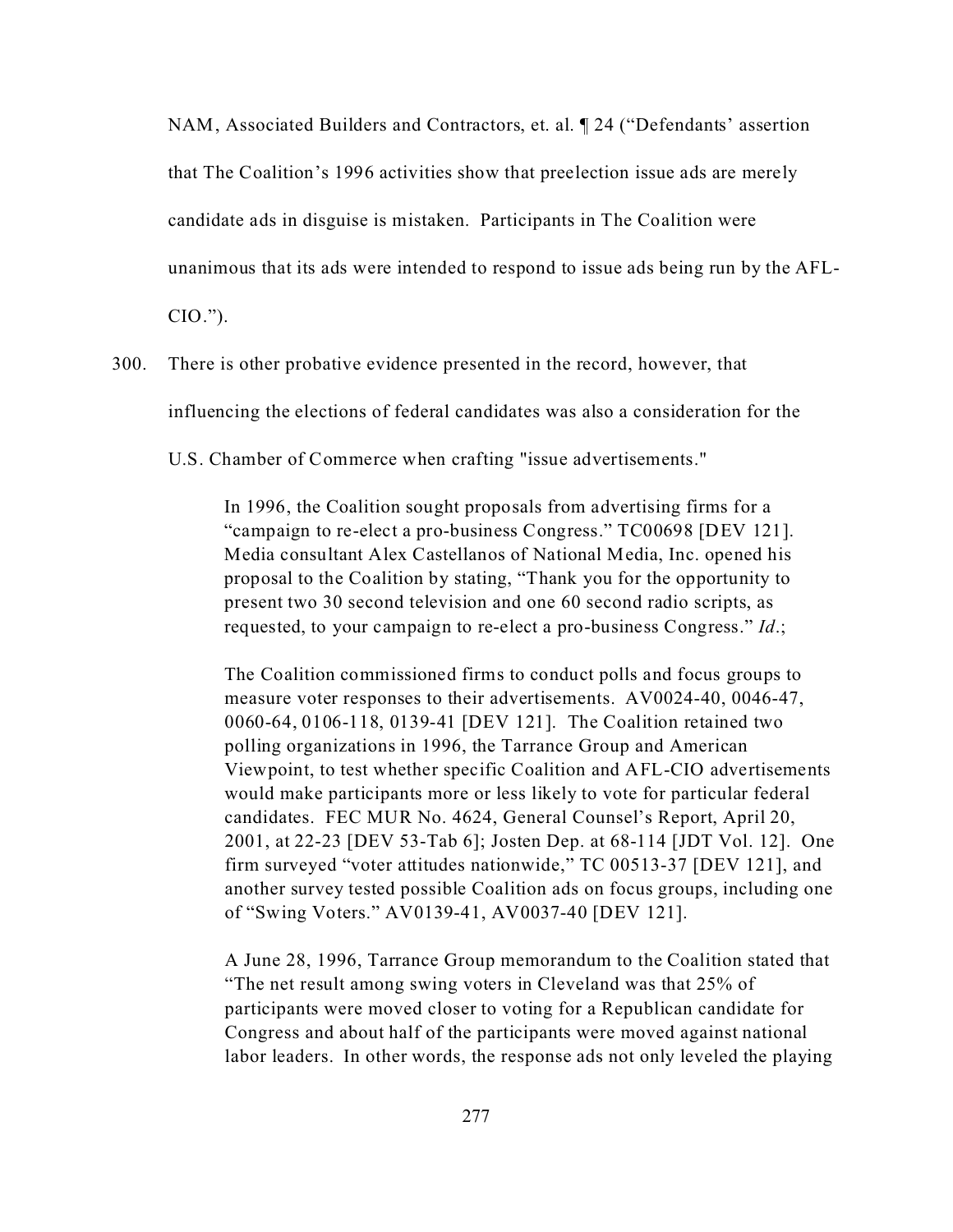field, but put some points on the board for Republican candidates as well." AV139 [DEV 121] (stating that Republican Members of Congress are "currently under attack by AFL-CIO advertising" and are "outgunned and outclassed" and if "targeted Republicans ever hope to be operating on an even playing field during the 1996 election, it will require that an outside voice come to their defense.").

A July 12, 1996, memorandum to the Coalition from American Viewpoint on "Key Findings of the Pre-Test in Des Moines Media Market of Iowa 4" concludes that Congressman "Greg Ganske is in deep trouble in the Des Moines Market," stating that "this is one of the most challenging districts that could have been chosen to assess the impact of your advertising. . . . If advertising can move numbers in this district, it should be effective in most other districts. Voters have not yet focused on the union's campaign as only 25% has seen the commercials. As a result, there is still time to reach them with a substantial buy." Memorandum from Gary Ferguson to the Coalition Steering Committee, "Key Findings of the Pre-Test in the Des Moines Market of Iowa 4" (July 12, 1996), NAW0002, 05 [DEV 121].

In late 1996, the Coalition commissioned the Tarrance Group to conduct a detailed post-election analysis. The Tarrance Group, *Coalition Post-Election Survey Analysis*, NAM0206-27, at NAM0213 [DEV 121]. The Tarrance Group reported:

The Coalition commissioned this research to assess the impact of their two-month advertising campaign and its relative effect on voters in the face of the very aggressive, year-long campaign sponsored by the AFL-CIO. Given that four of the six Republican candidates tested in this research won their respective races, one could conclude that the Coalition's efforts were a success–as they were in the vast majority of the targeted districts in which the Coalition was involved.

301. There is substantial evidence in the record which shows that candidate advocacy was also a consideration for Citizens for Better Medicare ("CBM"), an organization that was primarily financed by major drug companies and sponsored by PhRMA, an industry trade association. Ryan Dep. at 13 [JDT Vol. 27] ("We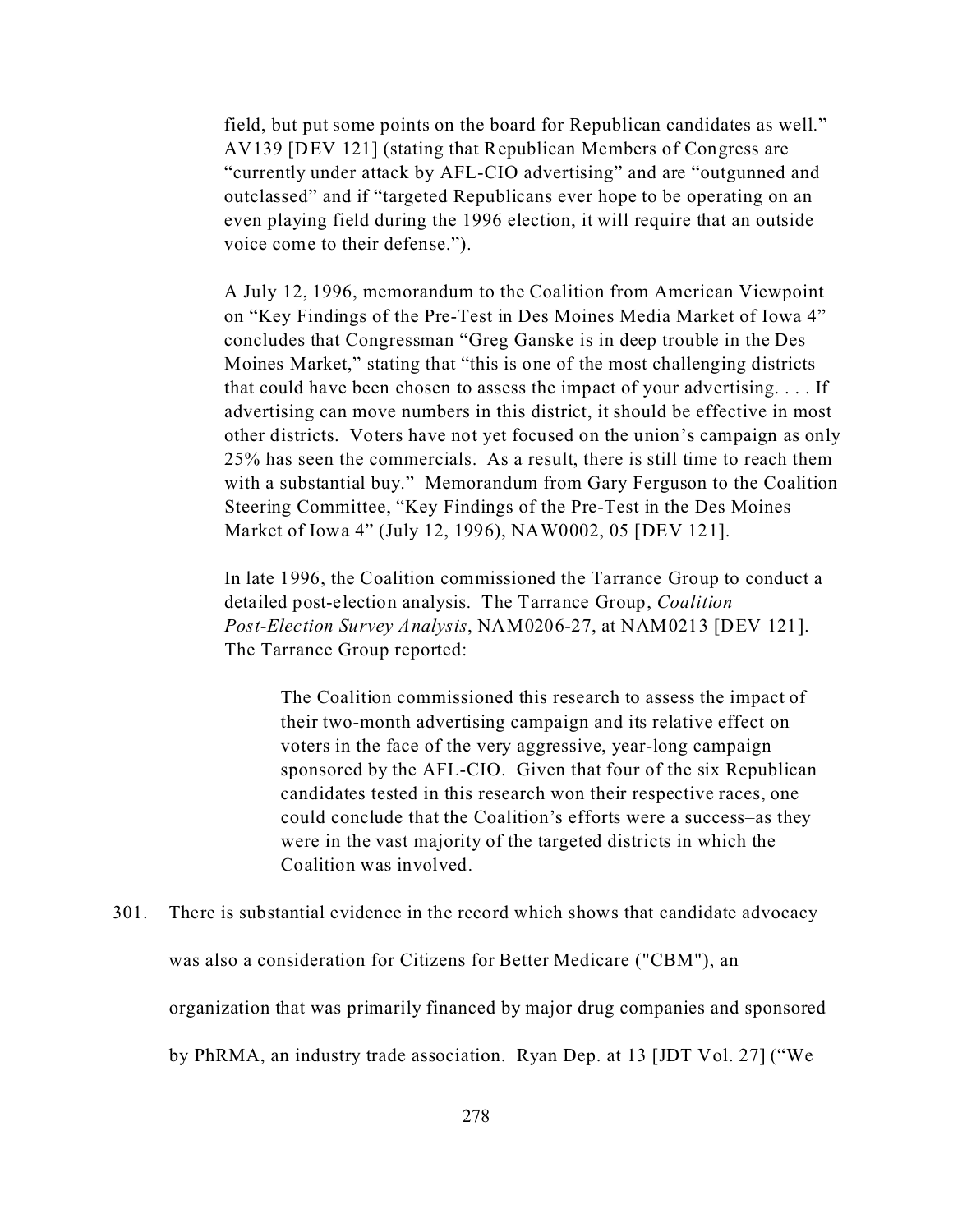solicited funding from the pharmaceutical companies to underwrite our efforts."); *id*. at 10-11 ("PHRMA was really the leading organization to organize and fund CBM."); PH 0379 [DEV 128-Tab 2]; CBM 0029 [DEV 128-Tab 1] (tally of donations from major drug companies to CBM in FY 2001, totaling \$39,586,892.32). CBM describes itself as "a grassroots organization representing the interests of patients, seniors, disabled Americans, small businesses, pharmaceutical research companies and many others concerned with Medicare reform." According to the Annenberg Report, CBM spent \$65 million on broadcast advocacy in the 60 days prior to the 2000 general election. Annenberg Report 2001 at 4, 20-22 [DEV 38-Tab 22]. There is substantial evidence in the record that this advocacy was candidate-centered. Alex Castellanos, a political consultant with National Media, testified that CBM advertisements often mentioned Members' names. Castellanos Dep. at 63–66; *see also* Ryan Dep. at 68–72, 79–85. Timothy Ryan, former executive director of CBM, testified that much of CBM's ad strategy leading up to the 2000 election was aimed at supporting candidates attacked in AFL-CIO advertising. Ryan Dep. at 68-72; Castellanos Dep. at 63-66.

302. The NRA's media consultant noted that the first objective of its advertising campaign was to "influence outcome of presidential election and other key congressional seats in 10 'battle ground' states." McQueen Cross Exam. Exhibit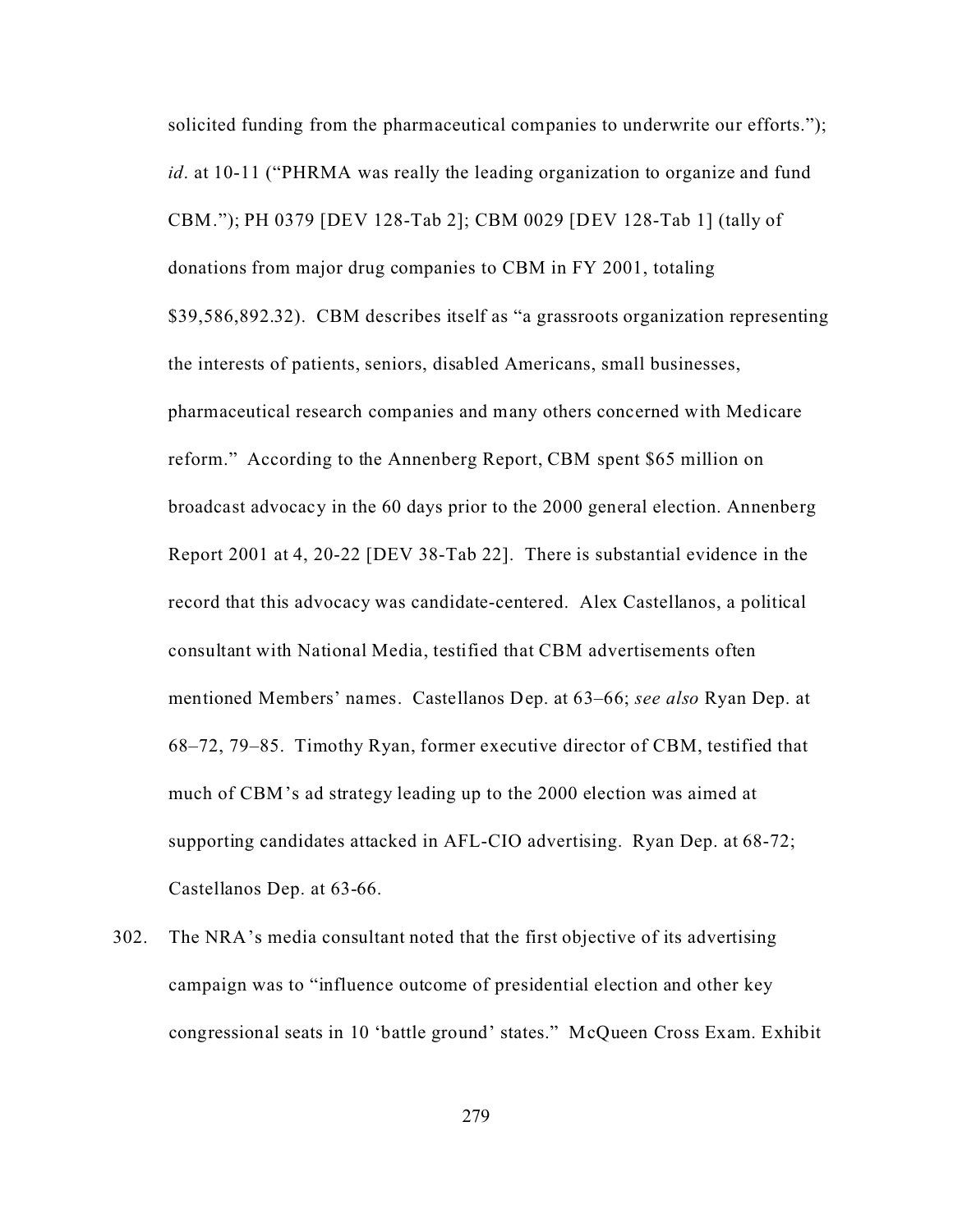2, NRA-ACK 17913-15 [JDT Vol. 22].

303. According to its mission statement, the Club for Growth "is primarily dedicated to promoting the election of pro-growth, pro-freedom candidates through political contributions and issue advocacy campaigns." CFG 000217 [DEV 130-Tab 5]. In a brochure soliciting donations, the Club for Growth noted that "Before the elections, the Club plans to invest \$1 million in television advertising in key congressional districts to advance our pro-growth issues. This is a tactic the unions have used so effectively against pro-growth candidates. These issue advocacy campaigns can make all the difference in tight races." CFG 000223 [DEV 130-Tab 5]; *cf*. NRW-02814 [DEV 129-Tab 2] (January 2, 2001, fundraising letter from the National Right to Work Committee noted that it had run "more than 1,000 television ads in Virginia, Nevada, Florida and Nebraska shining a spotlight on the differences between the candidates in those states on Right to

Work").

304. More than two-dozen organizations, including "political parties, labor unions, trade associations and business, ideological and single-issue groups" spent an estimated \$135 million to \$150 million worth of "issue advertisements" during the 1995-96 campaign, compared to the \$400 million spent on advertising by the federal candidates running for office. *See* Annenberg Report 1997 at 3 [DEV 38 Tab-21]. Almost 86.9 percent of these advertisements mentioned a candidate for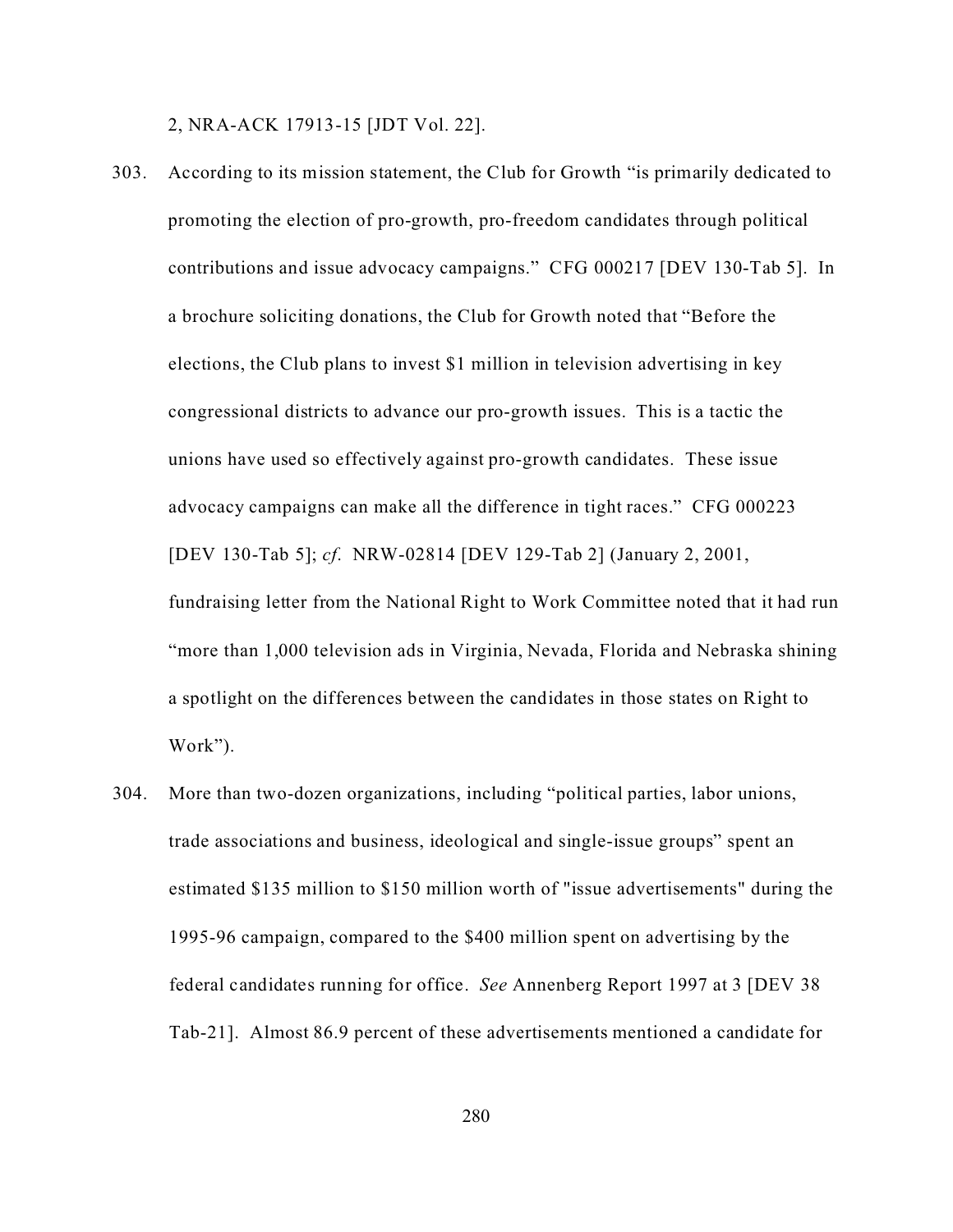office or public official by name. *Id*. at 8. "Most" of the groups running these advertisements "declined to make known the identities of their donors." *Id*. at 4.

- 305. The Annenberg Center reported in 1998 that at least 77 groups ran issue advertisements during the 1997-1998 election cycle costing between \$275 and \$340 million." Annenberg Report 1998 at 1 [DEV 66-Tab 6]. Overall, 53.4 percent of these advertisements mentioned candidates by name, although 80.1 percent of those advertisements run in the final two months of the campaign mentioned candidates. *Id*.
- 306. The Annenberg Center further finds that during the 1999-2000 election cycle 130 groups aired 1,100 distinct advertisements, at an estimated cost of over \$500 million. Annenberg Report 2001 at 1 [DEV 38-Tab 22]. The report found that 60 percent of distinct radio and television issue advertisements (689 out of 1,139) aired from January 1, 1999, to November 7, 2000, were broadcast for the first time during the final two months of the election cycle. *Id*. at 12. In addition, 73 percent of all the distinct advertisements mentioned a candidate. *Id*. at 14. In terms of television advertisements, the closer the advertisement was aired to election day, the more likely it contained a candidate mention. *Id*. at 15. Between March 8 and August 31, 2000, candidates were mentioned in 72 percent of the television issue advertisements aired. *Id*. After August, 95 percent of the television commercials broadcast mentioned a candidate. *Id*. The report found that during the 2000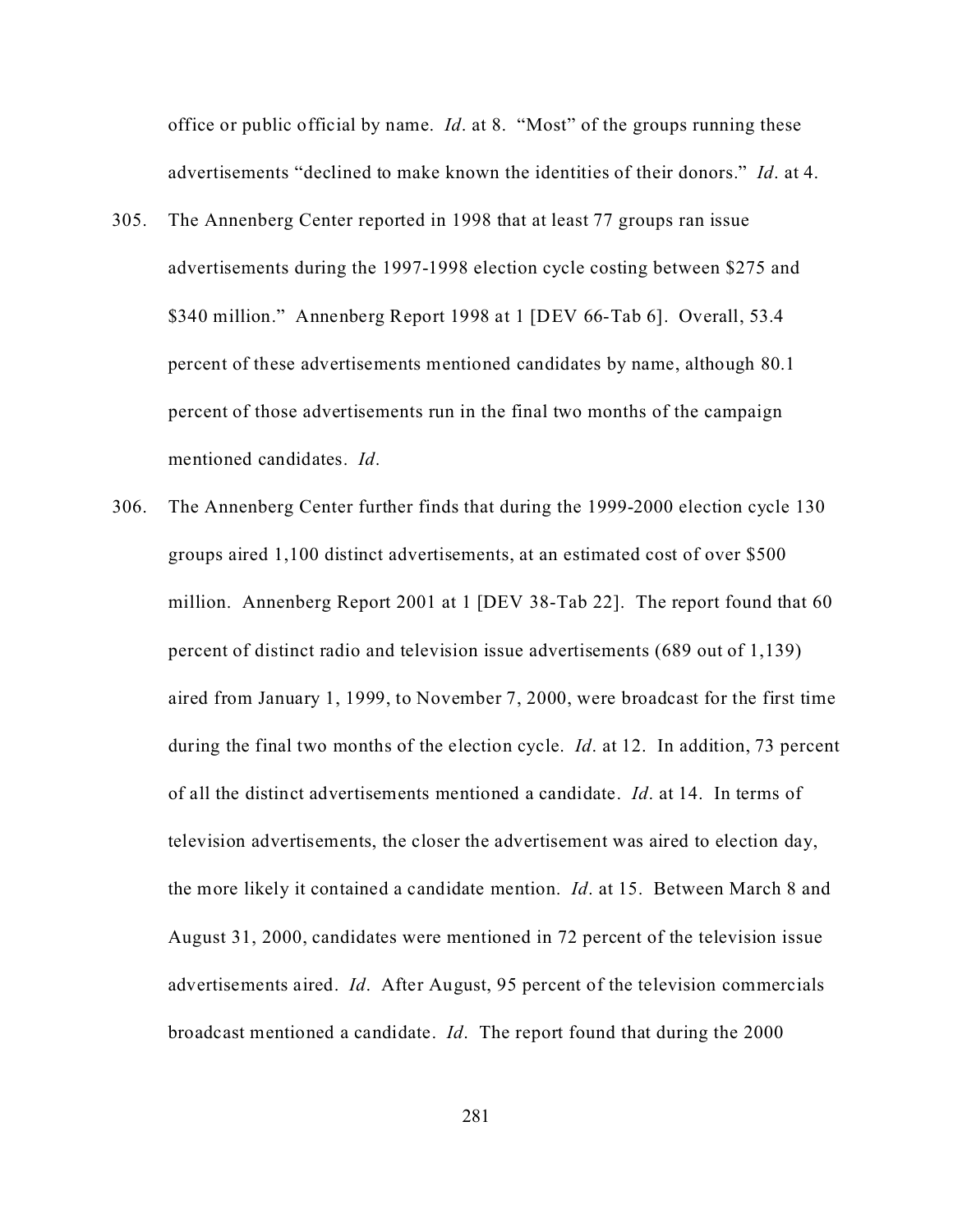election cycle, 89 percent of unique advertisements were "candidate-centered," meaning they made "a case for or against a candidate" without using express advocacy. *Id*. at 13, 14.

# *Electioneering Advertisements Have Been Run About Issues In Which the Group Running Them Has No Particular Interest*

307. Candidate-centered issue advertisements, designed to directly affect federal elections but not employing the "magic words" of express advocacy, have been run about issues not pending before Congress. *See* Chapin Decl. ¶ 13 [DEV 6-Tab 12] (testifying that "[t]he Florida Women's Vote project of EMILY's List also ran a television ad in the [2000 Florida Eighth district Congressional] campaign[,] which as I recall was run in the two months prior to the general election[.] The ad praises my record on gun safety and ends with the line: 'Tell Linda Chapin to continue fighting.' This ad is clearly intended to influence the election result. Based on my observations, EMILY's List is not particularly interested in gun control issues. However, they are interested in supporting pro-choice female candidates like me, and this ad serves that purpose."). The Associated Builders and Contractors ("ABC") have also run advertisements that discuss issues that are not of concern to its members. *See* Monroe Dep. at 65-67, 90-91 [JDT Vol. 23] (answering a question regarding advertisements run by the Associated Builders and Contractors which discussed penalties for child molesters, Monroe stated "no, [stronger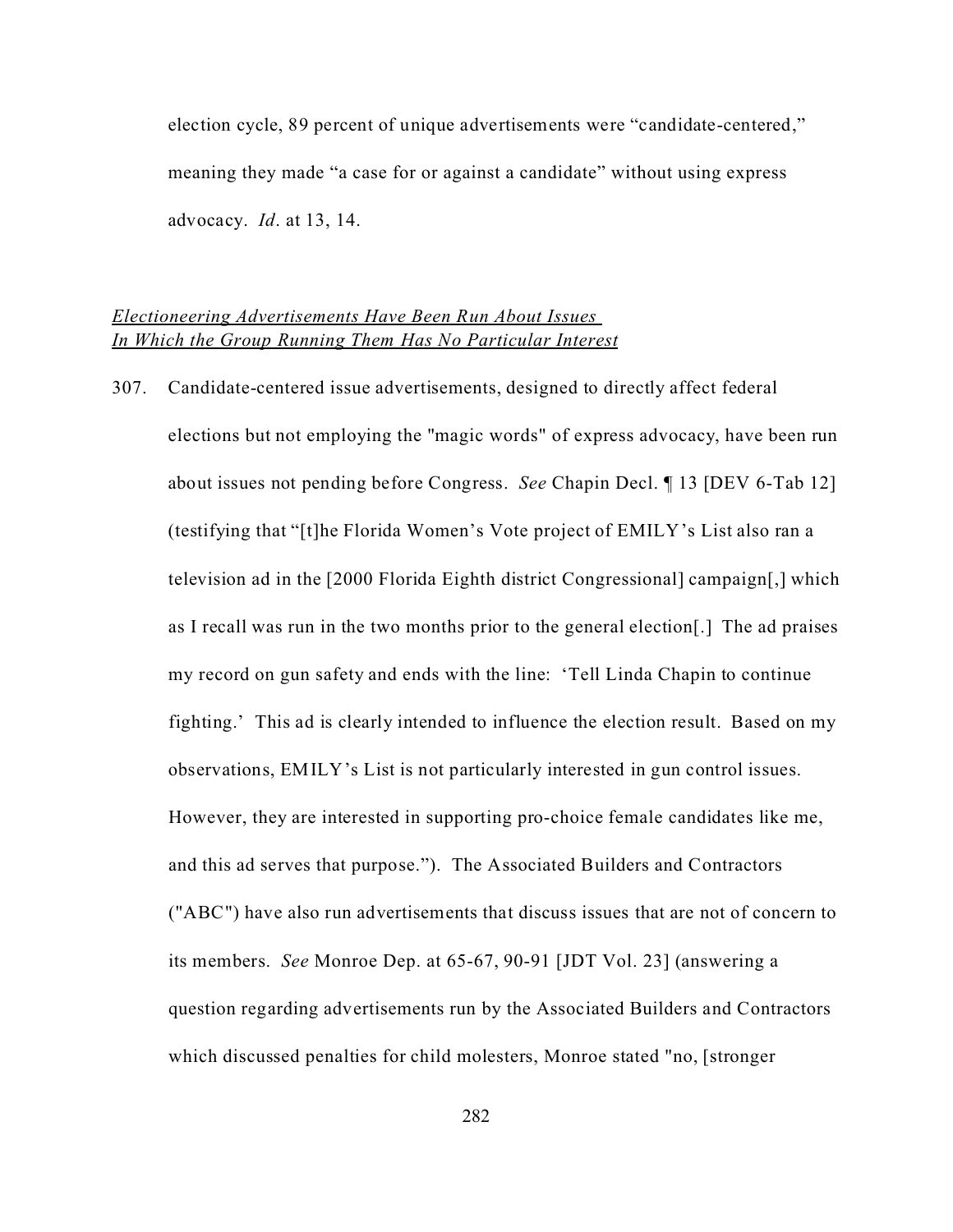penalties for child molesters] is not a particular concern to the general public of contractors or general group of contractors." *Id*. at 91; *but see* Proposed Findings of Fact of Chamber, NAM, Associated Builders and Contractors, et. al. ¶ 26 ("In fact, ABC's witness explained that the cited ABC ads [that Defendants assert address subjects distant from the policy concerns of the ABC] reflected public policy concerns of ABC's membership.").

308. During the 2000 election cycle, the Club for Growth gave \$20,000 to the American Conservative Union to support an issue advertisement which discussed Senate candidate Hillary Clinton's residency in New York. Keating Dep. at 59 [JDT Vol. 12] ("Q. Whether or not Hillary Clinton is a resident of New York State really doesn't have anything to do with the Club for Growth's interest in pro-growth conservative Republican elected officials, does it? A. It doesn't seem to directly, no.").

#### **The** *Buying Time* **Studies**

309. The Brennan Center for Justice at New York University Law School ("Brennan Center") produced two studies entitled *Buying Time 1998* and *Buying Time 2000* which examined television advertising during the 1998 and 2000 election cycles. *See BT 1998*; *BT 2000*. Both *Buying Time* studies were funded by the Pew Charitable Trust. *See BT 1998*; *BT 2000*. The Brennan Center is "primarily a law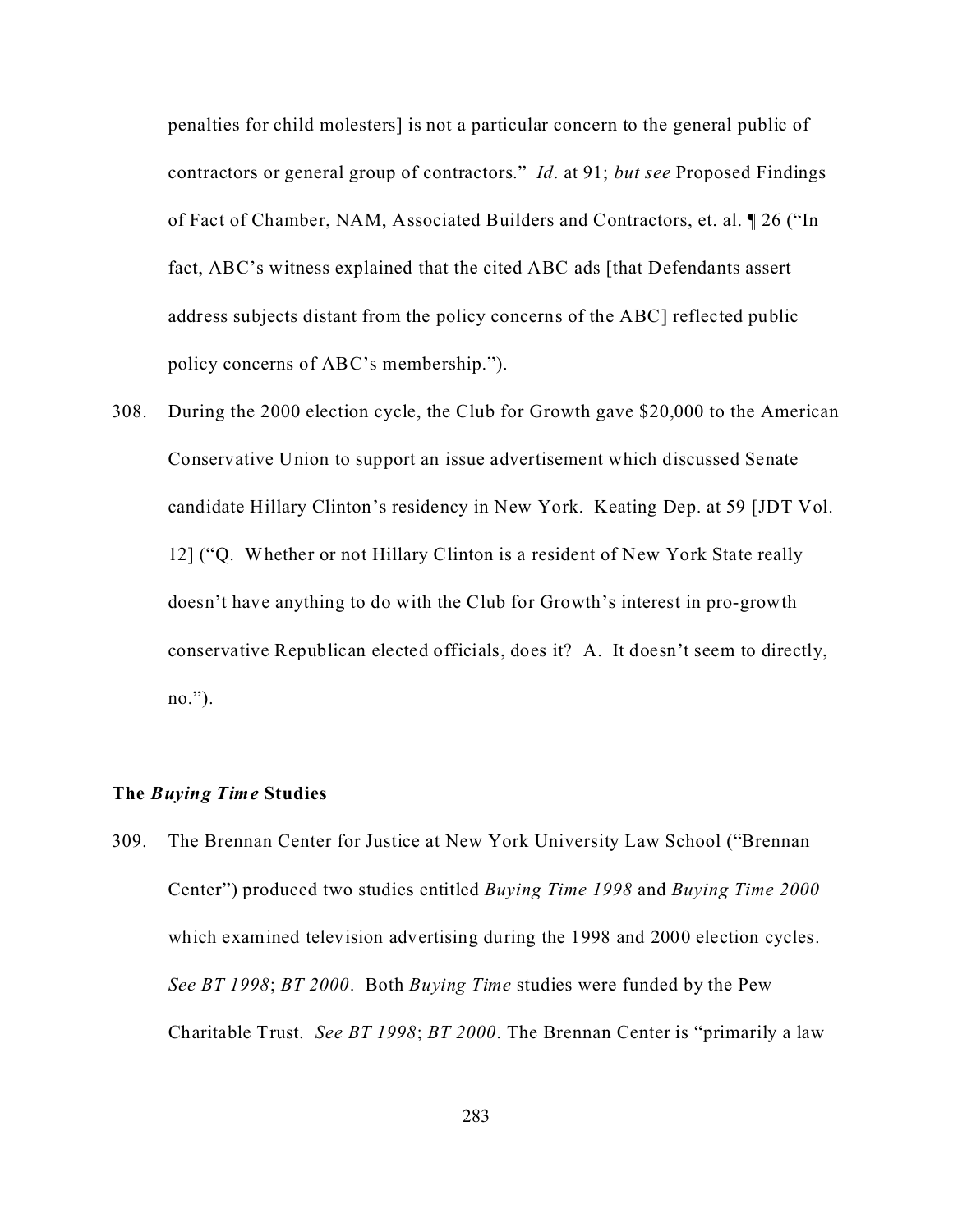firm that also does research on a variety of social science issues that includes campaign finance along with criminal justice and other electoral issues and poverty issues." Holman Dep. at 10. The Brennan Center was also involved in the crafting of BCRA and providing analysis of issues being debated in Congress to legislators, the media, and the public. *Id*. at 11. Representatives of the Brennan Center testified in favor of the McCain-Feingold bill, *id*. at 22, and during Senate debate on the legislation, Senators cited to *Buying Time* data and Brennan Center analyses. Holman Dep. Exhibit 3 at 2 [JDT Vol. 10].

310. While the Brennan Center's funding proposal for *Buying Time 1998* states that the study had an academic purpose, evidence in the record demonstrates that the primary purpose was "to fuel a continuous and multi-faceted campaign to propel reform forward." Holman Dep. Exhibit 4 at 2 [JDT Vol. 10]. The proposal reveals that the study was part of a larger strategy to overcome the "obstacles to reform," and notes that the first step in achieving the goal was "to develop a reliable source of information on the nature of the problem." *Id*. at 7. The study had two phases, and it would not even proceed to the second phase if it did not "provide a sufficiently powerful boost to the reform movement." *Id*. at 6; Krasno Cross Exam. Exhibit 4 at 1, 3, 6 [JDT Vol. 14] (explaining that the first phase was to acquire data "and use it to develop a strategy for responding to the threat posed by issue advocacy," and the second phase was to "create policy recommendations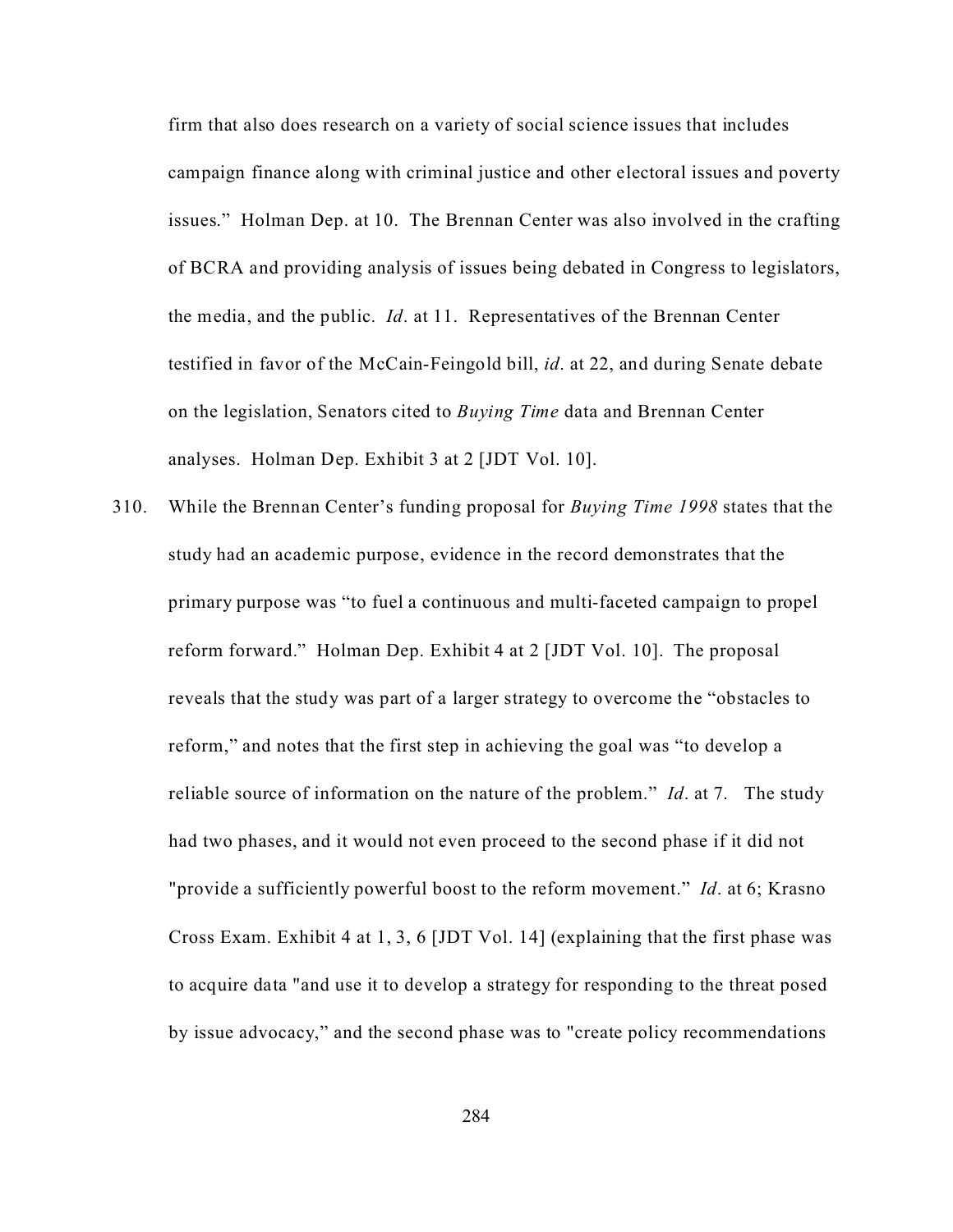and reports, as well as . . . publiciz[ing] these activities on Capitol Hill and beyond").

311. In April or May of 2000, Dr. Kenneth Goldstein of the University of Wisconsin, who had worked on the data set for *Buying Time 1998*, indicated in a request to the Pew Center for another grant that the purpose of the *Buying Time* studies was to further campaign finance reform. Goldstein Dep. (Vol. 1) at 29 [JDT Vol. 8]. Goldstein's request stated that he was "happy to work with others in the policy community to make sure that our study is designed and executed in ways that help move the reform ball forward." Goldstein Dep. (Vol. 1) at 37 & Exhibit 6 at 5 [JDT Vol. 8]. Mr. Seltz, co-author of *Buying Time 1998*, states that while there were a number of purposes behind the study, "the primary purpose was to contribute to the body of knowledge about campaign finance reform and specifically issue advocacy . . . and to fill what we viewed to be an empirical void in the literature about issue advocacy." Seltz Dep. at 22 [JDT Vol. 28]. "An independent but related purpose . . . was indeed to provide information to . . . proponents of campaign finance reform to help them fashion new and better arguments for reform, but arguments that would be based on research that was verifiable, checkable, transparent, reproducible." *Id*. Mr. Holman, a principal coauthor of *Buying Time 2000*, did not approach the project with the purpose of producing results that would support campaign reform and had never seen the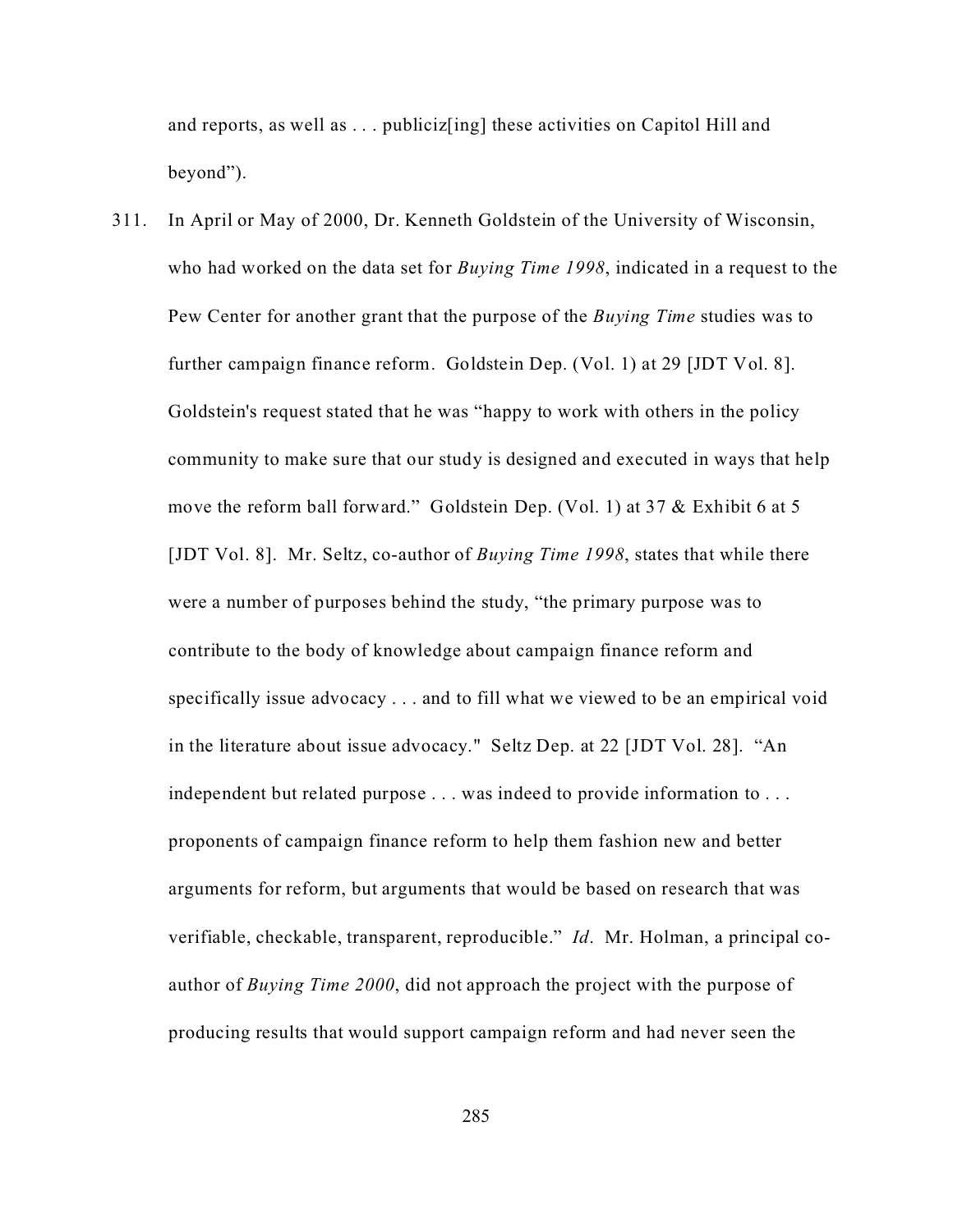grant proposal. Holman Dep. at 25-26; *see also id.* at 29-30 ("I was mostly excited about the political science aspect of [the study] . . . . It was not clear at any point and never explained to me exactly what sort of policy direction that would go in.").

312. Dr. Kenneth Goldstein provided assistance in processing and coding data for the *Buying Time* studies. Goldstein Rebuttal Report at 6. In addition to assembling data sets used in the *Buying Time* studies, Dr. Goldstein also produced an expert report for the purpose of this litigation. *See* Amended Expert Report of Kenneth M. Goldstein (Oct. 2, 2002) ("Goldstein Expert Report"). As part of processing and coding data for the studies, he merged CMAG's two data sets to produce "a single, comprehensive data set." *Id*. He also had university students (at the University of Arizona for *Buying Time 1998* and the University of Wisconsin for *Buying Time 2000*) "assess[] the content, tone, issues addressed, whether the ads mentioned a political candidate or provided a toll-free number to call, etc. . . . In addition to collecting certain specific information concerning each storyboard reviewed, the study also asked coders: 'In your opinion, is the purpose of the ad to provide information about or urge action on a bill or issue, or is it to generate support or opposition for a particular candidate?" Goldstein Expert Report at 7. Advertisements that provided information or urged action on a bill or issue were labeled "genuine issue ads" in both studies, whereas those communications that generated support or opposition for a particular candidate were referred to as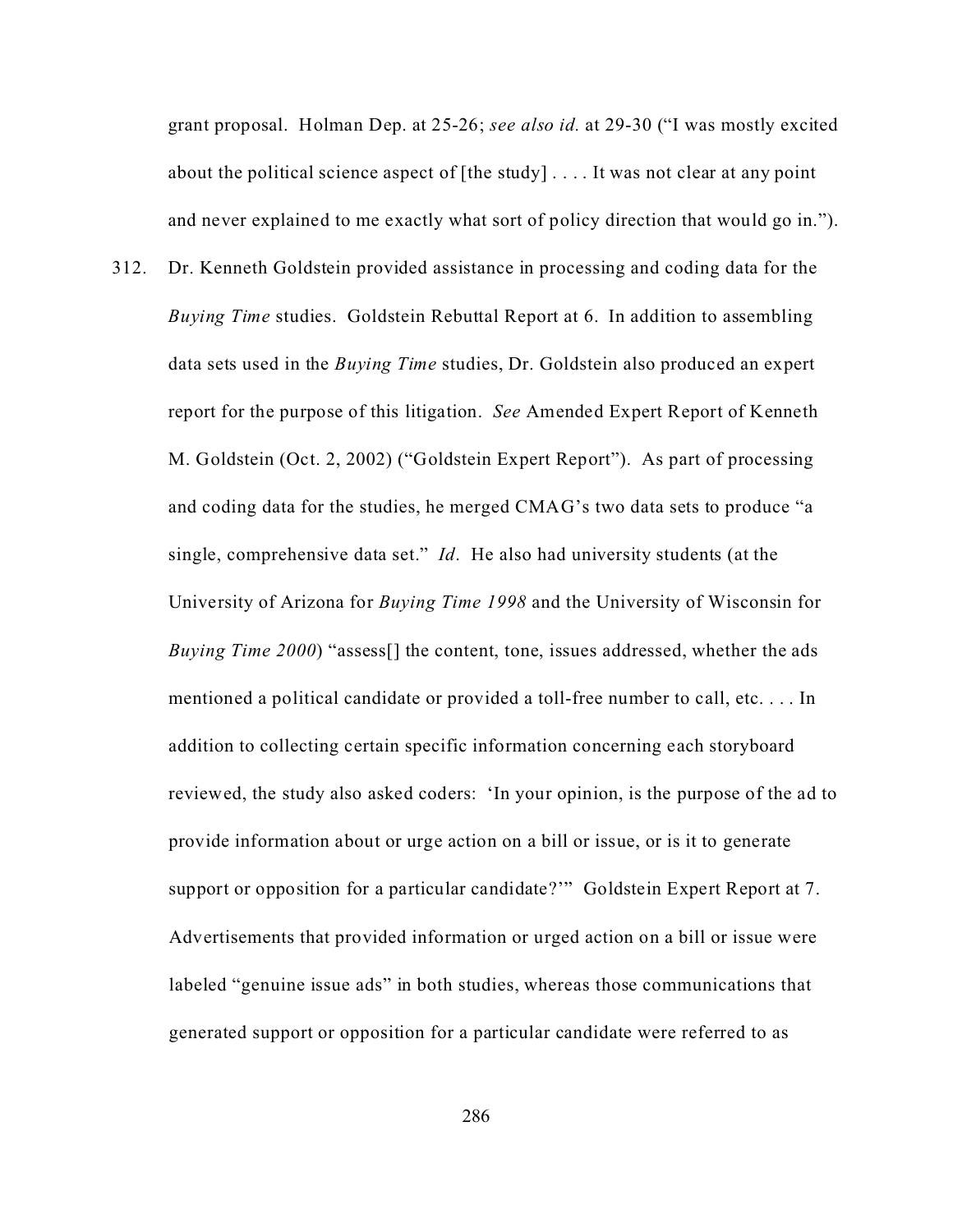"sham issue ads" in *Buying Time 1998*, *see e.g. Buying Time 1998* at 87; and "electioneering issue ads" in *Buying Time 2000*, *Buying Time 2000* at 30. Each *Buying Time* database consists of 40 million data points. *Id*. at 37.

313. As noted in Findings 316-317, *infra*, Dr. Gibson criticizes the CMAG data underlying both reports. Dr. Arthur Lupia was asked by the Brennan Center to evaluate Dr. Gibson's Expert Report and provided a report detailing his findings. *See* Rebuttal Expert Report of Dr. Arthur Lupia (Oct. 14, 2002) ("Lupia Rebuttal Report").

### *CMAG Data Set*

- 314. The CMAG data set is the basis of the *Buying Time* studies as well as the expert report of Dr. Kenneth Goldstein, which was produced for the defendants.
- 315. CMAG tracks political television advertising in the top 75 media markets, containing more than 80 percent of U.S. residents. *BT 1998* at 6-7; *BT 2000* at 18; Gibson Expert Report at 7; *see also* Goldstein Dep. (Vol. 1) at 47-49 [JDT Vol. 8] (describing how CMAG compiles its data). These 75 markets are geographically dispersed. Goldstein Rebuttal Report at 23; *see also* Goldstein Expert Report App. G at 1-2 (listing the 75 markets monitored by CMAG). In 1998-99 New York was the largest media market with 6,812,540 television households representing 6.854 percent of all television households. Gibson Rebuttal Report Exhibit 2 at 1 (listing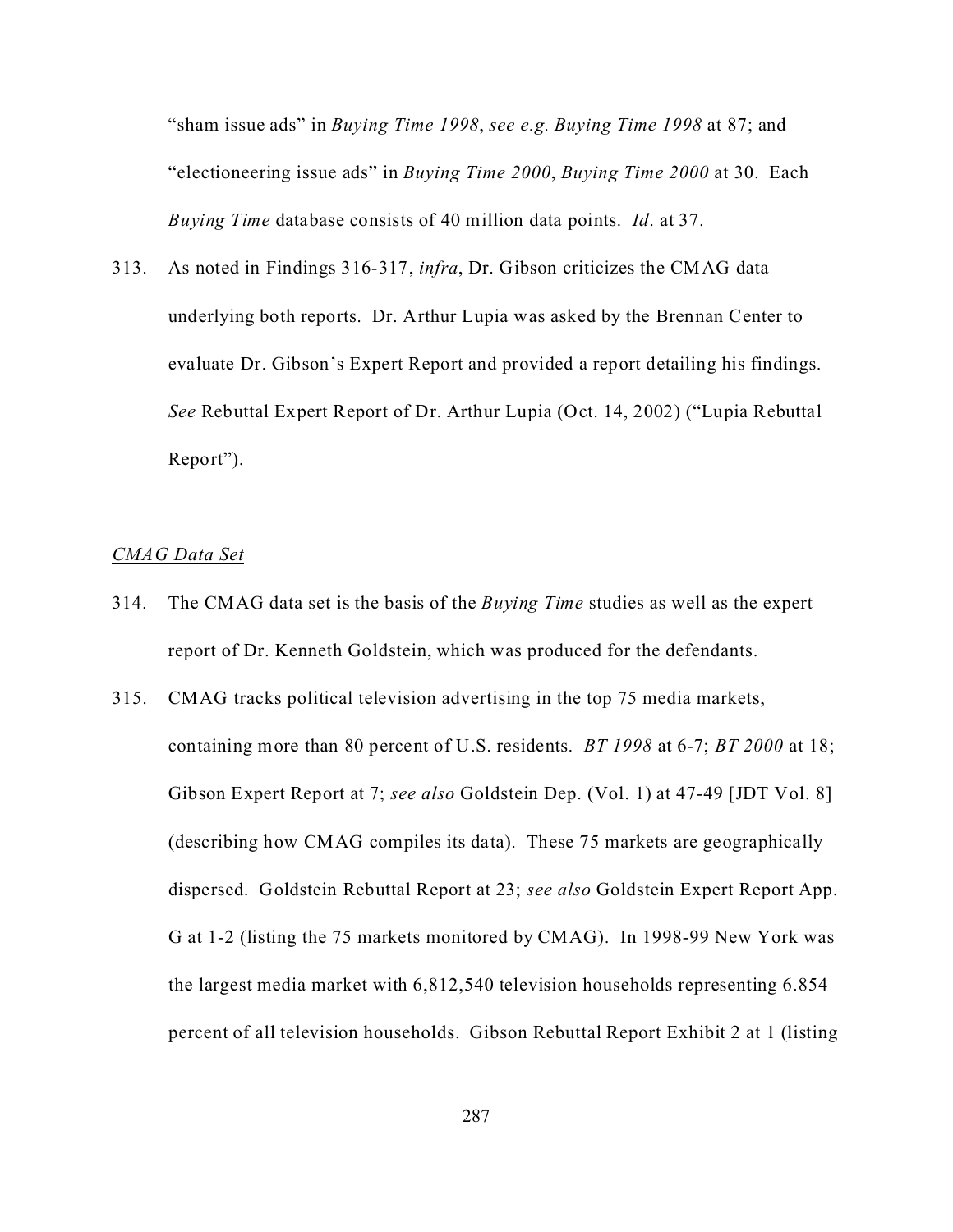1998-99 Nielson estimates of media markets in order of size). Shreveport was the seventy-fifth largest media market, with 370,990 television households, or 0.373 percent of all television households. *Id*. at 2. For each market, CMAG monitors the four major broadcast networks (ABC, CBS, NBC, and Fox), as well as 42 national cable networks. Goldstein Expert Report App. G at 2-3. The CMAG data sets include two types of data. First, for every political advertisement aired, CMAG provides a transcript of the audio portion of the advertisement and a storyboard consisting of a still capture of every fourth second of the video portion of the advertisement. Goldstein Expert Report at 6. Second, CMAG provides data on each airing of an advertisement, including time, length, station, show, and estimated cost. *Id*.

316. The CMAG data is underinclusive in that it does not track every political advertisement that is aired. Goldstein Dep. (Vol. 1) at 52 & Exhibit 9 at 16.

> 1) The CMAG does not monitor local cable advertising in the 75 markets it covers. Gibson Expert Report at 8; Gibson Rebuttal Report at 24. 2) The 1998 and 2000 CMAG data sets did not cover advertisements broadcast in the nation's 140 smallest media markets, which are more rural than the 75 captured by CMAG. Goldstein Dep. (Vol. 2) at 9-10 & Exhibit 9 at 16 [JDT Vol. 8]. For those markets covered, the evidence shows not all advertisements are captured by CMAG. Dr. Goldstein participated in a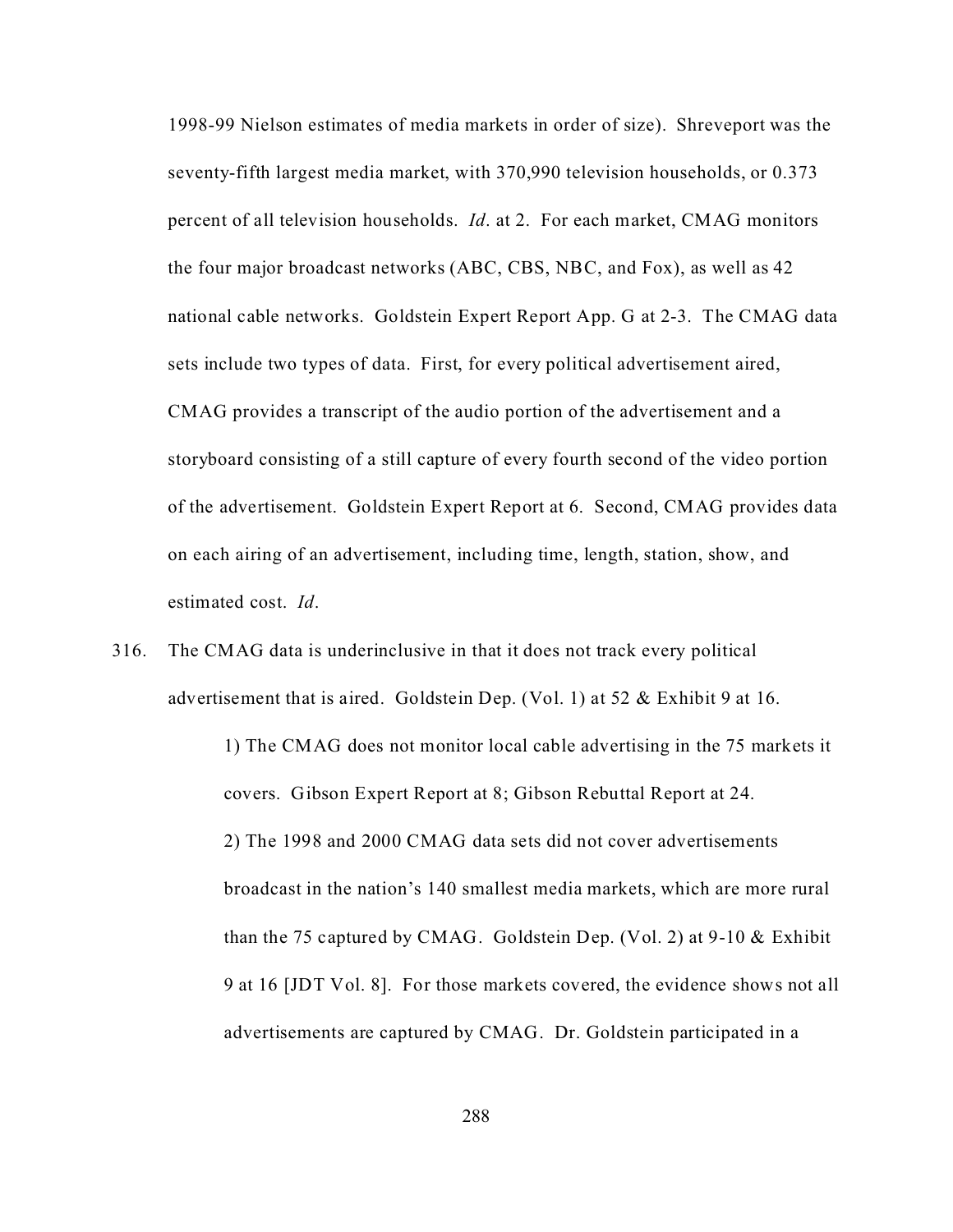validity study of the CMAG data by comparing the CMAG data with a sampling of invoices from eight television stations. *Id*. Exhibit 9 at 16. The results show that for seven of the stations, 97 percent or more of the advertisements listed on their invoices correlated with the CMAG data. *Id*. at  $16-17 \& 28$  (tbl. 2). For one station, however, 20 percent of the advertisements accounted for in the station's invoices could not be found in the CMAG data. *Id*.

3) Another shortcoming of the CMAG data is that although it provides 100 percent of the advertisements' audio, it only provides snapshots at four second intervals of the advertisements' video. As such, 25 percent of the advertisement storyboards for the 1998 data set do not display the name of the group sponsoring the advertisement. Goldstein Dep. (Vol. 2) at 21 [JDT Vol. 8]; Gibson Expert Report at 8.

4) Another perceived shortcoming of CMAG is that it tracks markets not electoral districts, and is unable to distinguish between different versions of ads that are identical with the exception of the candidate or officeholder's name (also known as "cookie cutter" advertisements). Gibson Expert Report at 7; Gibson Rebuttal Report at 7; Goldstein Dep. (Vol. 2) at 113 [JDT Vol. 8].

5) The CMAG Data Set does not measure advertisements aired in the 30-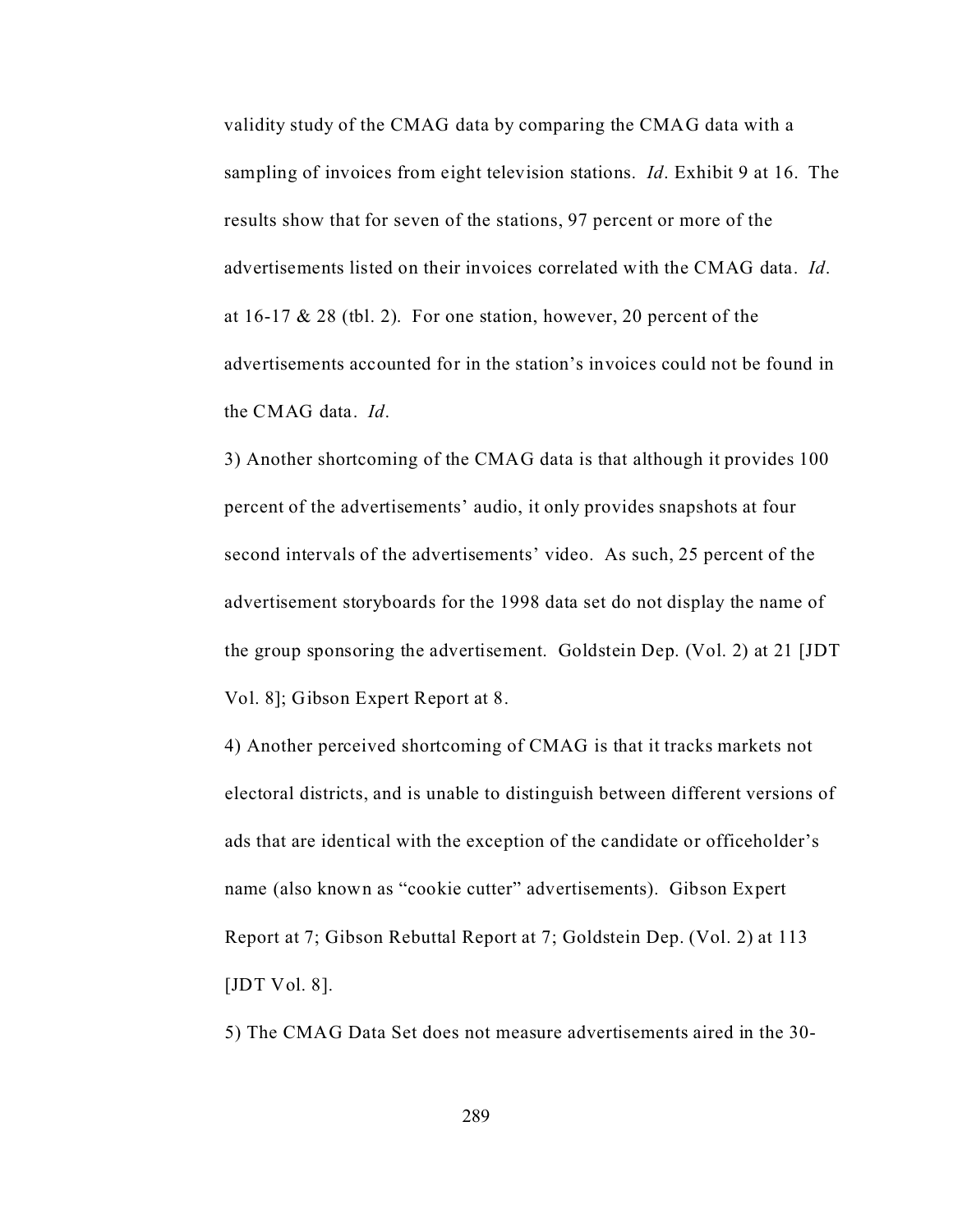day period preceding primary elections. *See* Krasno Rebuttal Report at 13.

317. In regard to the gaps in station invoices when compared to the number of advertisements captured by CMAG, *see supra* Finding 316, Dr. Goldstein believes it could be the result of inadequate record keeping by the station as well as CMAG omissions. *See* Goldstein Dep. Exhibit 9 at 17 n.3. Dr. Gibson, however, finds this to be a major shortcoming of the CMAG data. Gibson Rebuttal Report at 5-6. He deduces from these missed advertisements that CMAG "likely missed 1,764 ads," or 5.04 percent of these eight stations' airings, and using these figures estimates "that 48,864 airings that in fact were broadcast [nationwide]. . . were not captured by the CMAG methodology." *Id*. (applying the 5.04 percent figure to the total number of advertisements captured by CMAG). Dr. Gibson assumes that CMAG has missed the same percentage of advertisements in all the covered media markets. Moreover, although "we do not know any of the characteristics of these . . . missing airings," Dr. Gibson believes those airing were missed because they "did not have a clear 'political purpose' that could be discerned by the CMAG analysts." *Id*. at 6; *but see* Goldstein Dep. (Vol. 2) at 12 [JDT Vol. 8] (stating that commercials provided to CMAG by Competitive Media Reporting<sup>211</sup> is "overly" inclusive," including "ads for the Red Cross, [and] ads for electric companies").

<sup>&</sup>lt;sup>211</sup> CMAG gets [its] data from Competitive Media Reporting, a company that tracked advertising in the top 75 markets in 1998 and 2000, but now tracks advertising in the top 100 markets. Goldstein Dep. (Vol. 1) at 47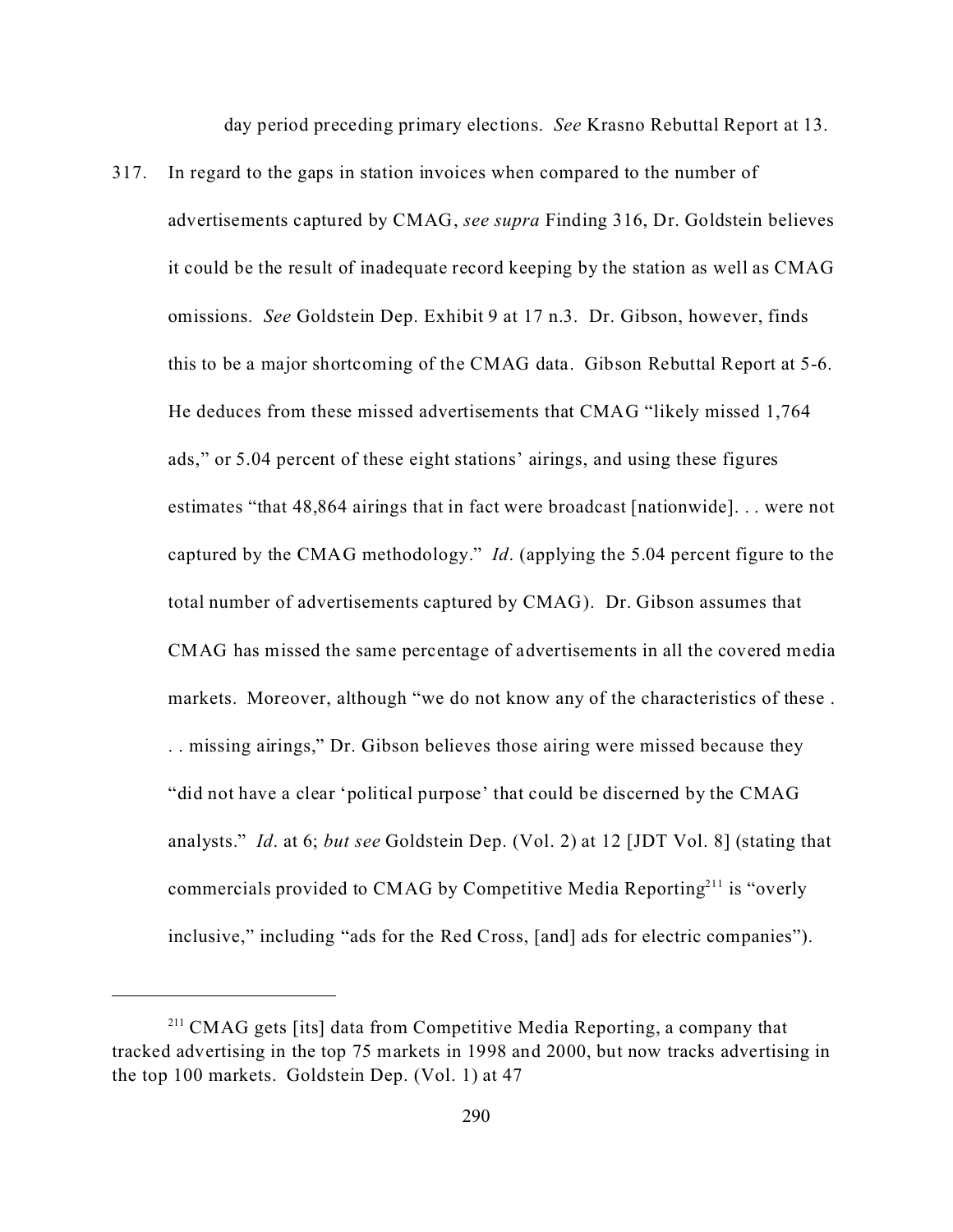318. While acknowledging CMAG's underinclusiveness, Dr. Lupia believes that Dr. Gibson, "presents no evidence or reason to believe that . . . including advertisements from the markets not covered would change [the] results [of studies based on the data]." Lupia Rebuttal Report at 28; *see also* Goldstein Rebuttal Report at 24 ("Moreover, Professor Gibson does not offer any reason to believe that the ads run on local cable advertising are significantly different than the broadcast ads captured by CMAG."). According to Dr. Goldstein, Dr. Gibson did not suggest that "CMAG's inability to capture local cable spots introduced any systematic bias into the data." Goldstein Rebuttal Report at 24. According to Dr. Goldstein, the "snapshot" style of the CMAG storyboards does not compromise the "ability to accurately analyze the content of ads, especially because CMAG provides a complete transcription of the audio portion of the ad along with the video captures." Goldstein Rebuttal Report at 24-25. Furthermore, Dr. Goldstein states, "there is no reason to believe that there in [sic] any systematic bias associated with the CMAG terminology capturing only one video frame every four seconds." *Id*. at 25. As for the 25 percent of 1998 storyboards which did not indicate the advertisement's sponsor, the *Buying Time 1998* authors were able to remedy this problem by referring to the "CMAG's original coding (which accurately provides the sponsor of the ad in well over 95 percent of cases), examining the content of the ad, and, in a few cases, by phoning television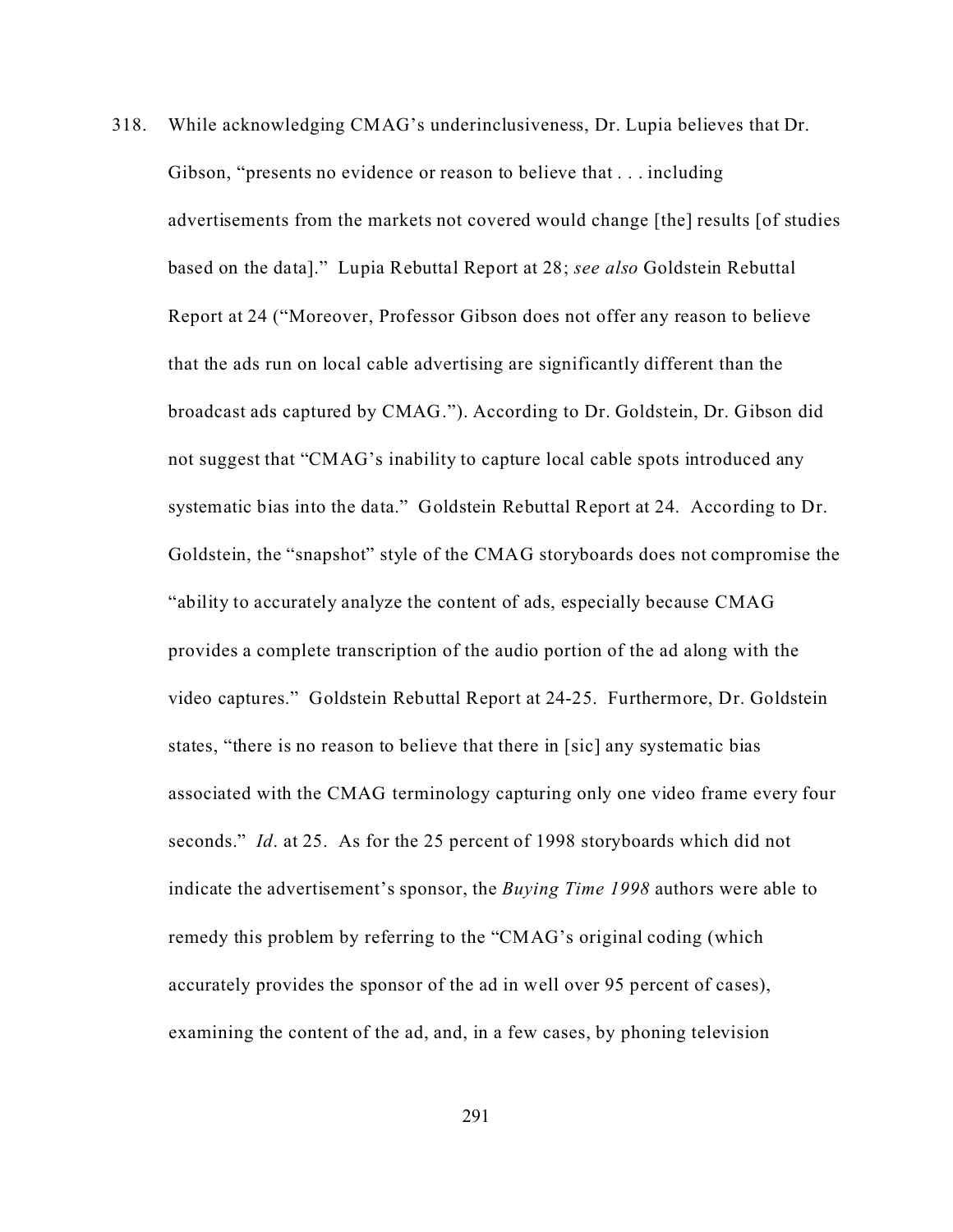stations." *BT 1998* at 8.

### *Buying Time Findings*

319. *Buying Time 1998* drew a number of conclusions with regard to the nature and

effect of political advertising in the United States. The study's main findings

include:

1) Four percent of candidate advertisements used "express advocacy" terms. *BT 1998* at 9.

2) The proportion of issue advertisements mentioning a candidate rises as the date of the election approaches. In July and August 1998, 61 percent of issue advertisements mentioned a candidate. By September, the percentage reached 82 percent and for the remainder of the campaign remained at 82 percent or higher, reaching a peak of 97 percent in the first half of October. *Id*. at 87, 103 (fig. 4.15).

3) Forty-one percent of issue advertisements that provided information or urged action appeared within 60 days of the election, but only 2 of those advertisements, or seven percent, referred to a candidate. *Id*. at 109.

320. *Buying Time 2000*'s key findings from the 2000 election cycle included:

1) Seven percent of all political advertisements contained express advocacy terms. *BT 2000* at 73. Candidates used express advocacy terminology in 10 percent of their ads, *id*. at 15, 29, while political parties and interest groups used such terms approximately two percent of the time, *id*. at 73. 2) "Genuine issue ads" (those urging action on a public policy or legislative bill) were "rather evenly dispersed throughout the year, while groupsponsored electioneering ads [which promote the election or defeat of a federal candidate] make a sudden and overwhelming appearance immediately before elections." *Id*. at 56.

3) The study found that if BCRA had applied to the 2000 campaign, three genuine issue ads (which aired 331 times) would have fallen within the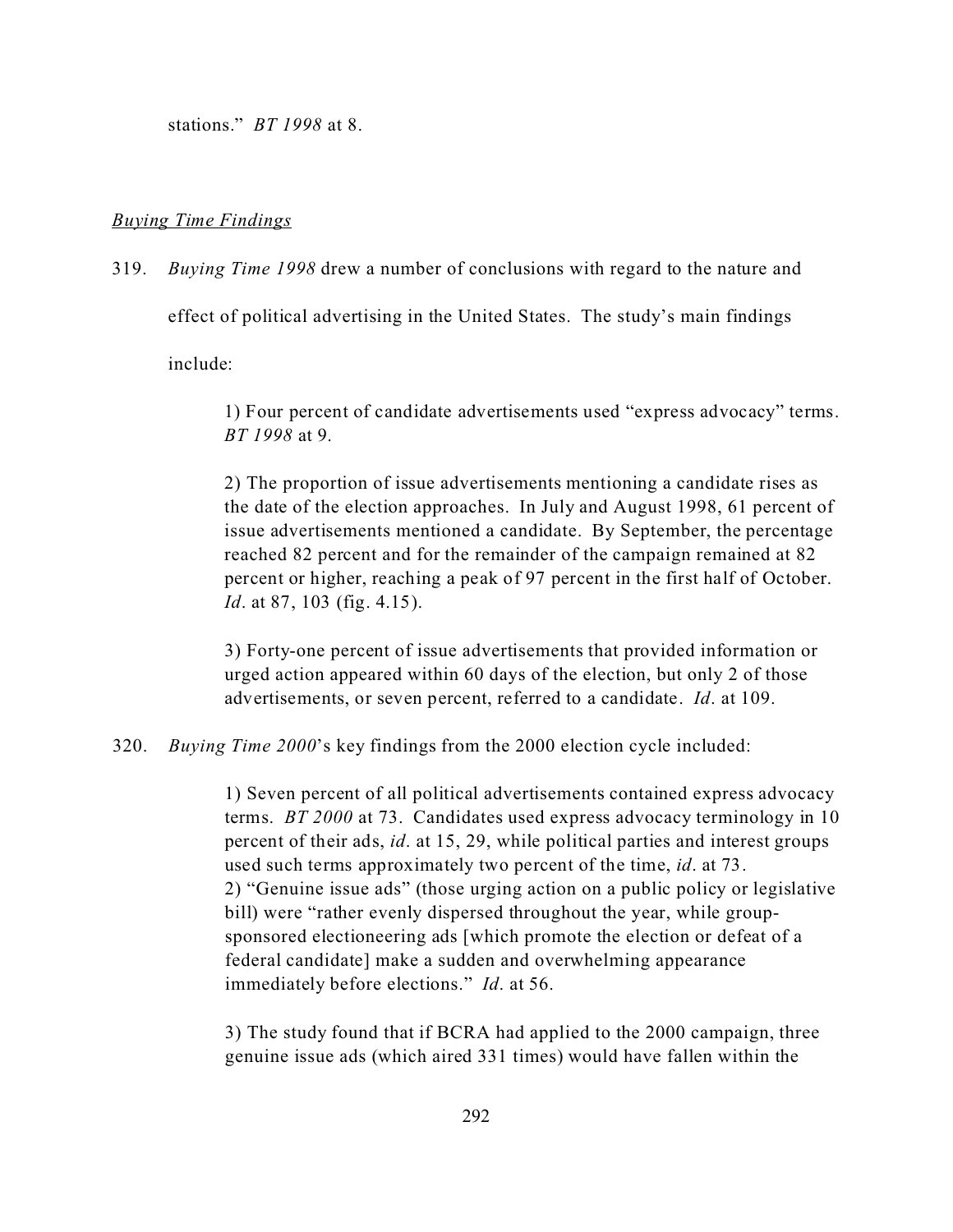Act's definition of "electioneering communication." *Id*. at 73. Put another way, of the advertisements run within 60 days of the 2000 election which also depicted a candidate, 99.4 percent constituted electioneering advertisements, while 0.6 percent were genuine issue advertisements. *Id*. at 72 (fig. 8-2).

321. Plaintiffs' expert, Dr. James L. Gibson, while leveling various criticism at both *Buying Time* studies, does not dispute that express advocacy words "are rarely used in political advertising, or that group sponsored ads that mention candidates tended to be concentrated before an election." Goldstein Expert Report at 38-39; *see also* Lupia Rebuttal Report at 9; *see also* Gibson Expert Report at 11 ("Entirely objective characteristics of the ads . . . present few threats to reliability."). Neither does he challenge the findings that advertisements sponsored by parties and interest groups comprise a significant and increasing portion of political advertising broadcast in federal races. Lupia Rebuttal Report at 9.

## *Criticism of Buying Time 1998*

322. Dr. Gibson raises several objections to *Buying Time 1998* and *Buying Time 2000* reports, and ultimately concludes that neither report can "be accepted as accurate and valid descriptions of the nature of political advertising in the 1998 and 2000 elections." Gibson Expert Report at 66. While not listing every objection, Dr. Gibson's chief objections are as follows: (1) *Buying Time* is not a product of scientific inquiry as scientific principles of objectivity were not adhered to, *see*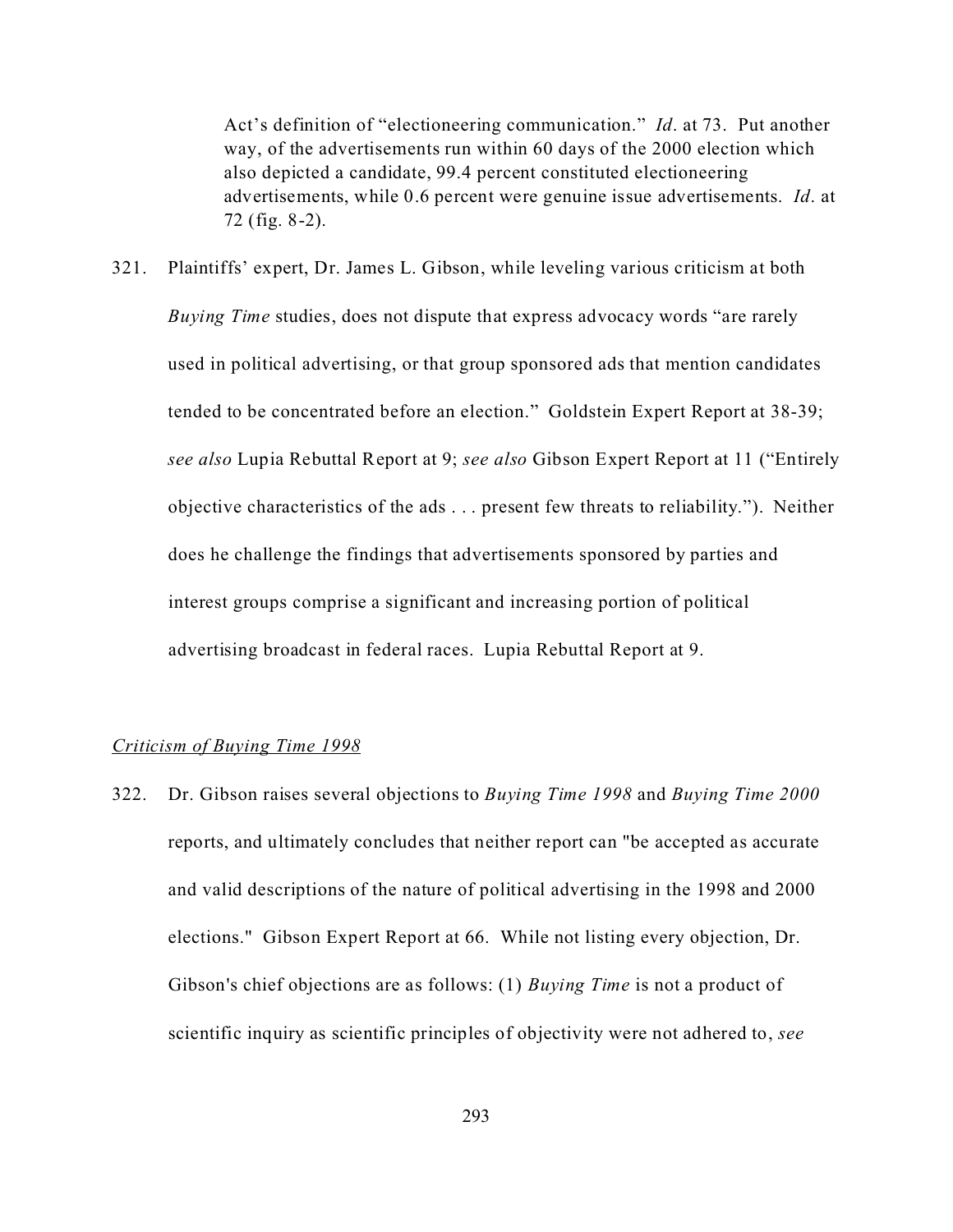Gibson Expert Report at 3 & n.3, 45; (2) neither *Buying Time* study was subject to peer review, *id.* at 4, 45; (3) the results of the *Buying Time* studies could not be replicated, and social science "demand[s] that statistical analysis be replicable, *id.* at 5. *See also id.* at 47-48; (4) the statistical techniques employed by the *Buying Time* authors were questionable, *id.* at 5; (5) the shortcomings of the CMAG database preclude reliance on the *Buying Time* results, *id.* at 5-9; (6) the student coders were not trained, and steps were not taken to ensure their impartiality, *id.* at 9-10; (7) the reliability of the coded data due to the lack of guidelines for coders answering questions and the coding of subjective characteristics of the advertisements, *id*. at 11-12; (8) the results cannot be relied upon because the miscoding of a single document can have "quite large consequences for the statistical results," *id.* at 22-23; (9) inaccurate coding of questions, even if the coding was consistent, *id.* at 17; (10) the wording and coding of Question 6 in *Buying Time 1998* is flawed, and Question 22 is superior, *id*. at 32-34; and (11) "no single *Buying Time 1998* Data Set exists" due to continual changes by Dr. Goldstein, *id.* at 11. Defendants' witnesses Dr. Kenneth Goldstein, Dr. Jonathan Krasno and Dr. Frank Sorauf, and Dr. Arthur Lupia each counter Dr. Gibson's allegations in their expert reports and rebuttal reports. *See generally* Goldstein Expert Report; Goldstein Rebuttal Report; Krasno & Sorauf Expert Report; Krasno Rebuttal Report; Lupia Rebuttal Report. After reviewing the expert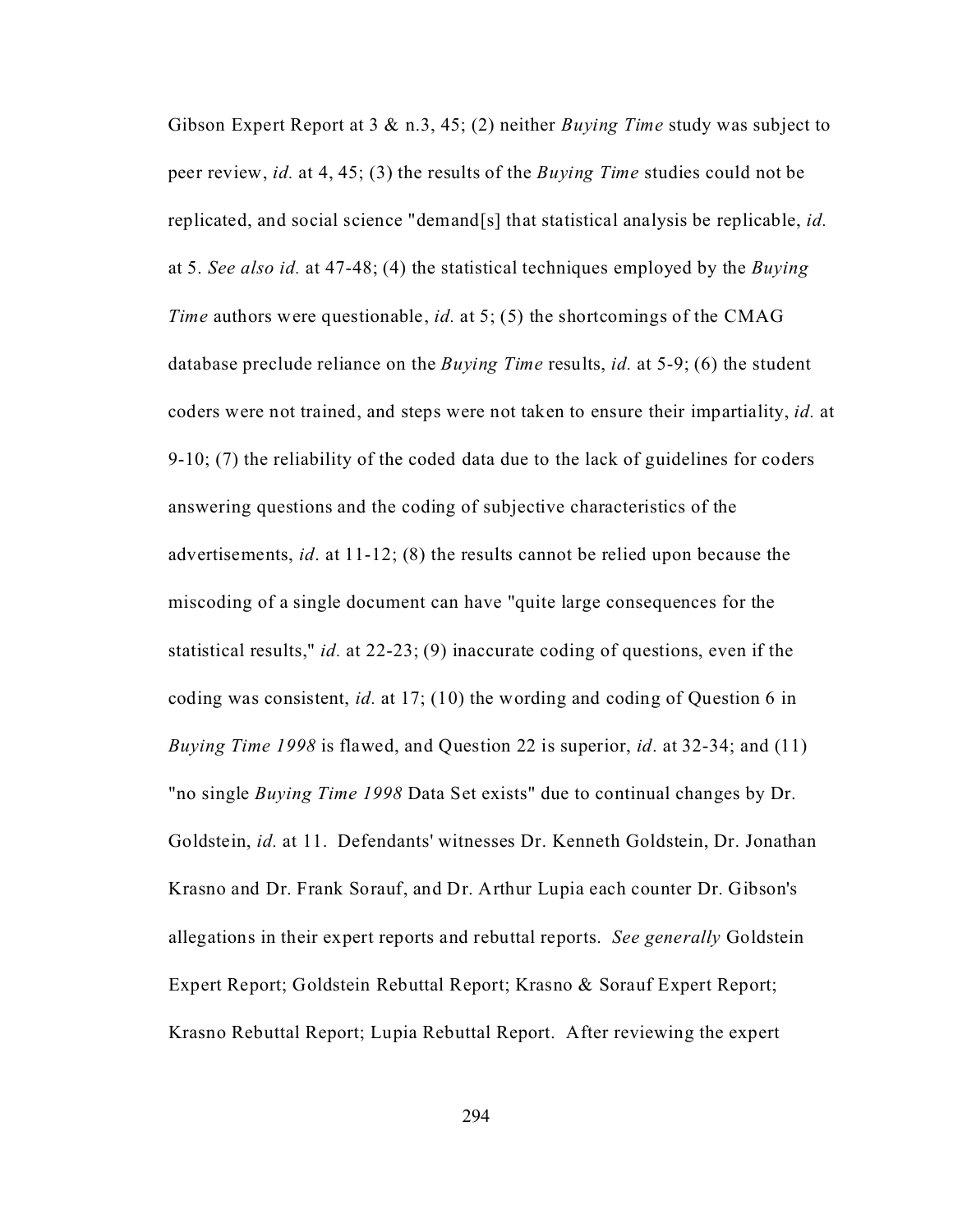reports, I find that although the *Buying Time* studies contain some flaws and shortcomings, as pointed out by Dr. Gibson, those shortcomings do not detract from the studies' credibility and reliability. I make the following findings in regard to Dr. Gibson's objections:

- 323. First, while I agree that the primary purpose of the *Buying Time* studies was to further campaign finance reform, I do not find that this fact has skewed the results of the study. *See* Krasno Rebuttal Report at 2 (admitting that *Buying Time 1998* is an advocacy document, but stating that "[s]cholars rarely embark upon research without some expectations as to its results. But more than most scholars, we had a compelling reason to insure that our results could withstand allegations of bias"); Lupia Rebuttal Report at 10-11 (stating that Dr. Gibson's claim that the policy perspective of the *Buying Time 1998* authors "may have undermined the integrity" of the study "is pure speculation," and that a "person's political or ideological beliefs need not prevent them from being an effective scientist," and that he knows of no "conventional canons of scientific objectivity"); Goldstein Rebuttal Report at 8 (denying the charge that he or anyone under his supervision "perverted" the results of the databases, and maintaining that his approach to the coding was based on nothing other than "the spirit of scientific inquiry and objectivity").
- 324. Second, I find that while the submission of statistical studies to peer review processes is preferable, it does not "seriously limit[] the confidence one can place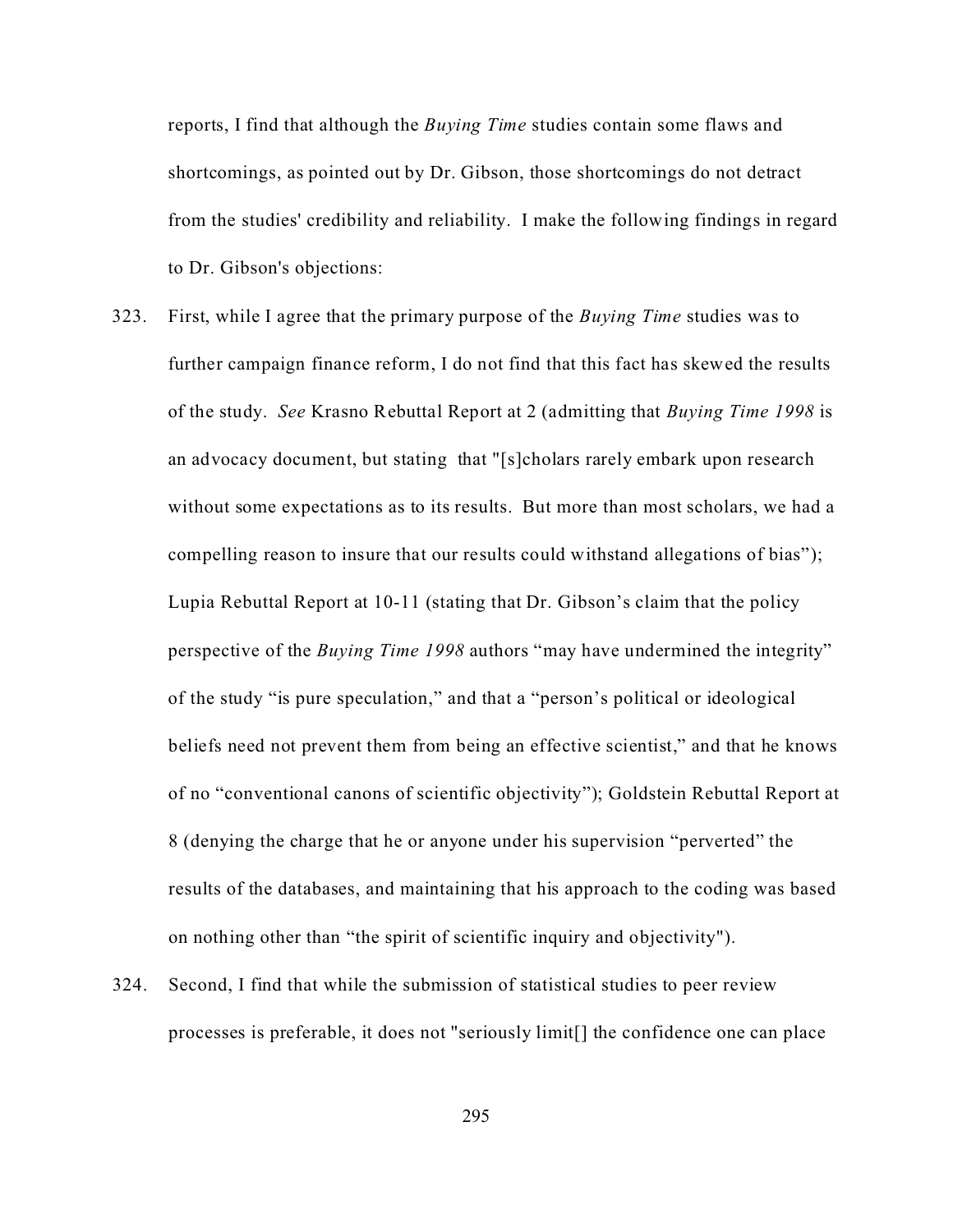in the Report," as Dr. Gibson alleges. Gibson Expert Report at 45; *but see* Lupia Rebuttal Report at 13 (stating that the significance of the lack of peer-review is "doubtful . . . at best").

325. Third, while Dr. Gibson maintains that his inability to replicate the *Buying Time 1998* and *Buying Time 2000* results "undermines . . . any confidence one should place in the findings," Gibson Expert Report at 5, his inability seems attributable to his using the incorrect data set. *See* Krasno Rebuttal Report at 6-7 & n.6, 8 n.10 (attributing Dr. Gibson's failure to replicate the results to Dr. Gibson's not using "the original command files used to produce the numbers in *Buying Time 1998*," and maintaining that the original command files replicate the *Buying Time 1998* results); *see also* Goldstein Rebuttal Report at 18, 19-20 (stating that the reason Dr. Gibson could not replicate the results of *Buying Time 2000* was because he was using the wrong data set); *id.* at 20 (using the "federal.sav" data set produced by the Brennan Center, Dr. Goldstein was "able to replicate key findings of the *Buying Time* [*2000*] study," and correlate others "within a fraction of a percentage point"); Lupia Rebuttal Report at 17 ("It is also worth noting that the Plaintiffs and their experts passed up the opportunity to resolve their concerns by replicating the data collection procedure itself."). Replication, as Dr. Krasno admits, "is a core precept of science," but Dr. Gibson "overstates the case by insisting on 'exact' replication." Krasno Rebuttal Report at 6. Notwithstanding the debate between the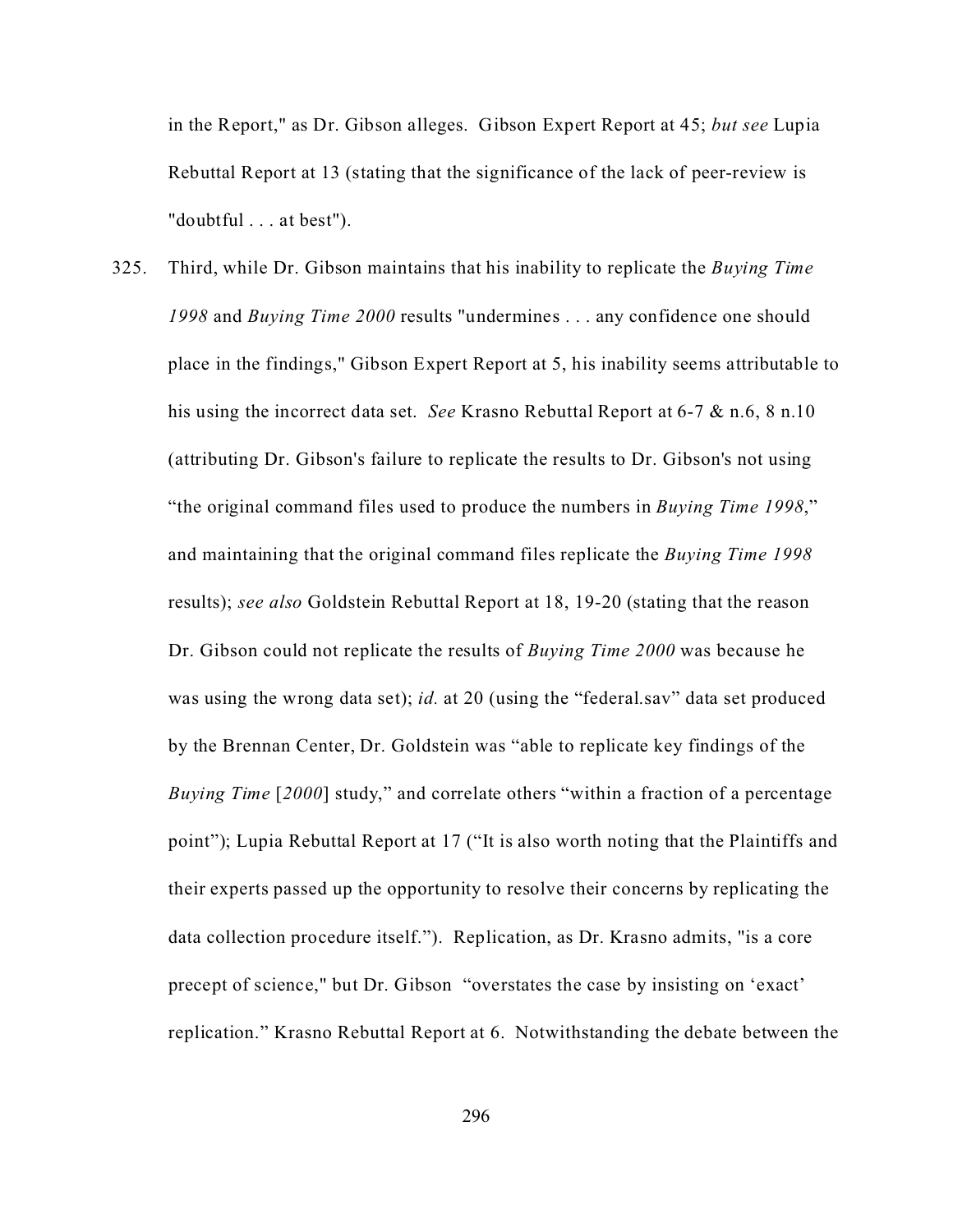experts on replication, Dr. Krasno finds, and I agree, that the discrepancy between Dr. Gibson's findings using one data set and the findings of the *Buying Time 1998* and *Buying Time 2000* studies are statistically insignificant. *See* Krasno Rebuttal Report at 7-8 (referring to Gibson Expert Report at 24); *see also* Goldstein Expert Report at 18 n.10 (stating that the variances in Dr. Gibson's results "are so small as to suggest their own triviality"); Lupia Rebuttal Report at 43 (stating "the demonstrated discrepancies are small" and the Gibson Expert Report "provides no evidence that such changes affect any of *Buying Time*'s major claims").

- 326. Fourth, Gibson alleges that the statistical techniques used by the *Buying Time* authors are questionable; despite this charge, Dr. Gibson does not specifically identify how statistical procedure was misapplied. *See* Lupia Rebuttal Report at 18-19; *see also id*. at 19 (characterizing Dr. Gibson's critique as a "difference in point-of-view on how to categorize certain events that has nothing to do with statistical techniques *per se*.").
- 327. Fifth, I find that although the CMAG database has some shortcomings, Dr. Gibson has not demonstrated that these shortcomings undermine the conclusions of the *Buying Time* studies. *See* Gibson Rebuttal Report at 5-7 (stating he has no basis for verifying that the CMAG data base is accurate, that there is no way of knowing the characteristics of the missing airings, but concluding that the "apparent[]" errors caution against relying on the CMAG data for drawing conclusions on the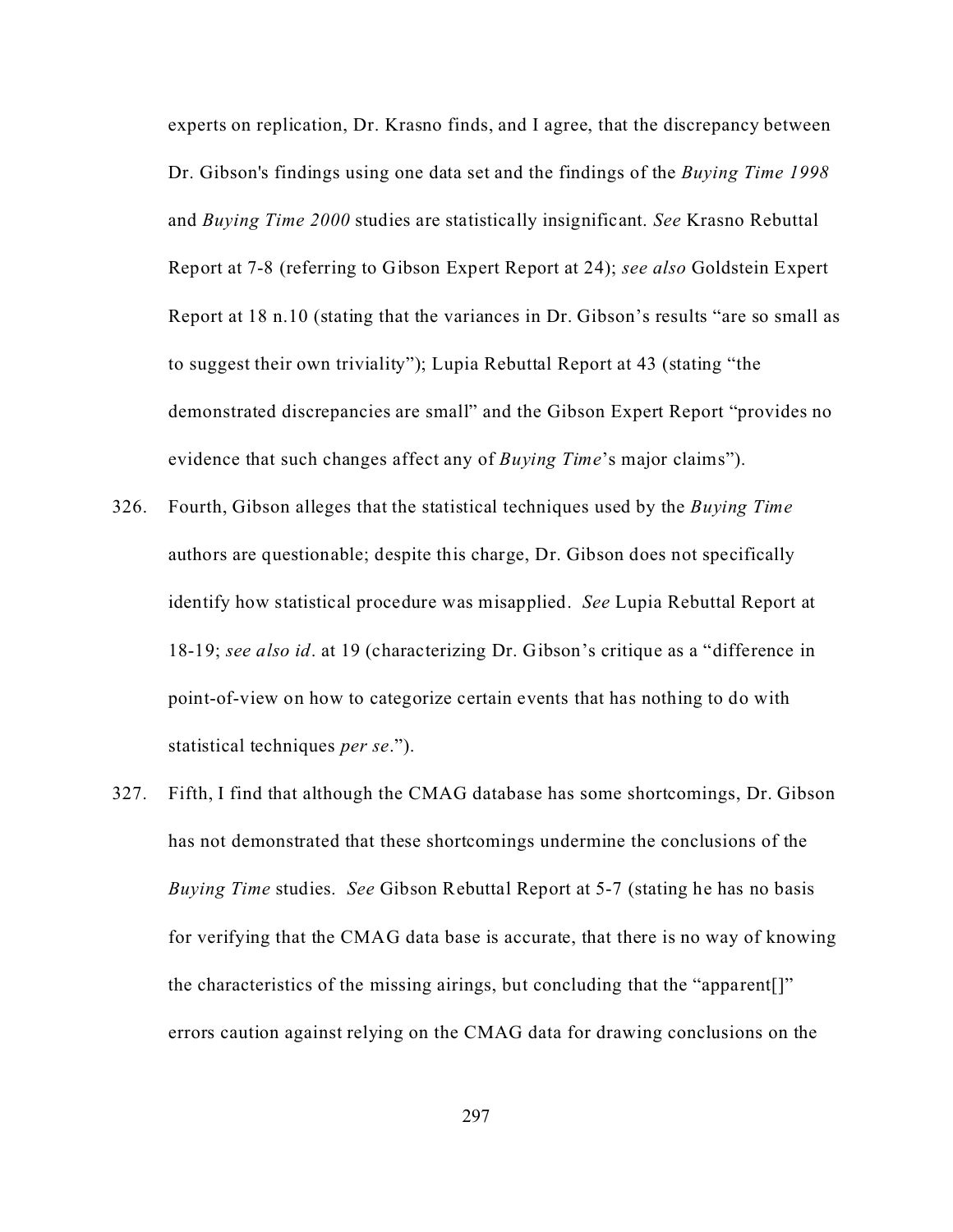nature of political communications); *see also* Goldstein Rebuttal Report at 23 (stating that Dr. Gibson "does not even attempt to explain how these alleged limitations undermine the validity of the conclusions set forth in *Buying Time*"); Krasno Rebuttal Report at 5.

328. Sixth, I find that the failure to train the student coders is justified given Dr. Krasno's concerns that a "training program would have caused complaints that Dr. Goldstein and I were attempting to impose our standards on the coders" and that the researchers "were hoping for a (reasonably informed) ordinary viewer's impression of the ads." Krasno Rebuttal Report at 5 n.4; *see also id.* (explaining that "[l]imited pre-testing of the coding instrument showed that training was unnecessary because coders were apparently able to understand and answer the questions without further explanation."); Goldstein Rebuttal Report at 32 (stating that the lack of training was "a deliberate choice that is well-supported by social science principles . . . . aimed at getting the untutored common-sense impression of the coders, while minimizing the possibility of biasing coders with any preconceived notions that might have been implicit in a set of instructions," and that formal training "would only undermine the independence of the coders' assessments and possibly introduce systematic bias into the survey."); *id.* (contending that the lack of training also made it easier to "simulate . . . the experience of a typical viewer watching the ads at home."). Furthermore, although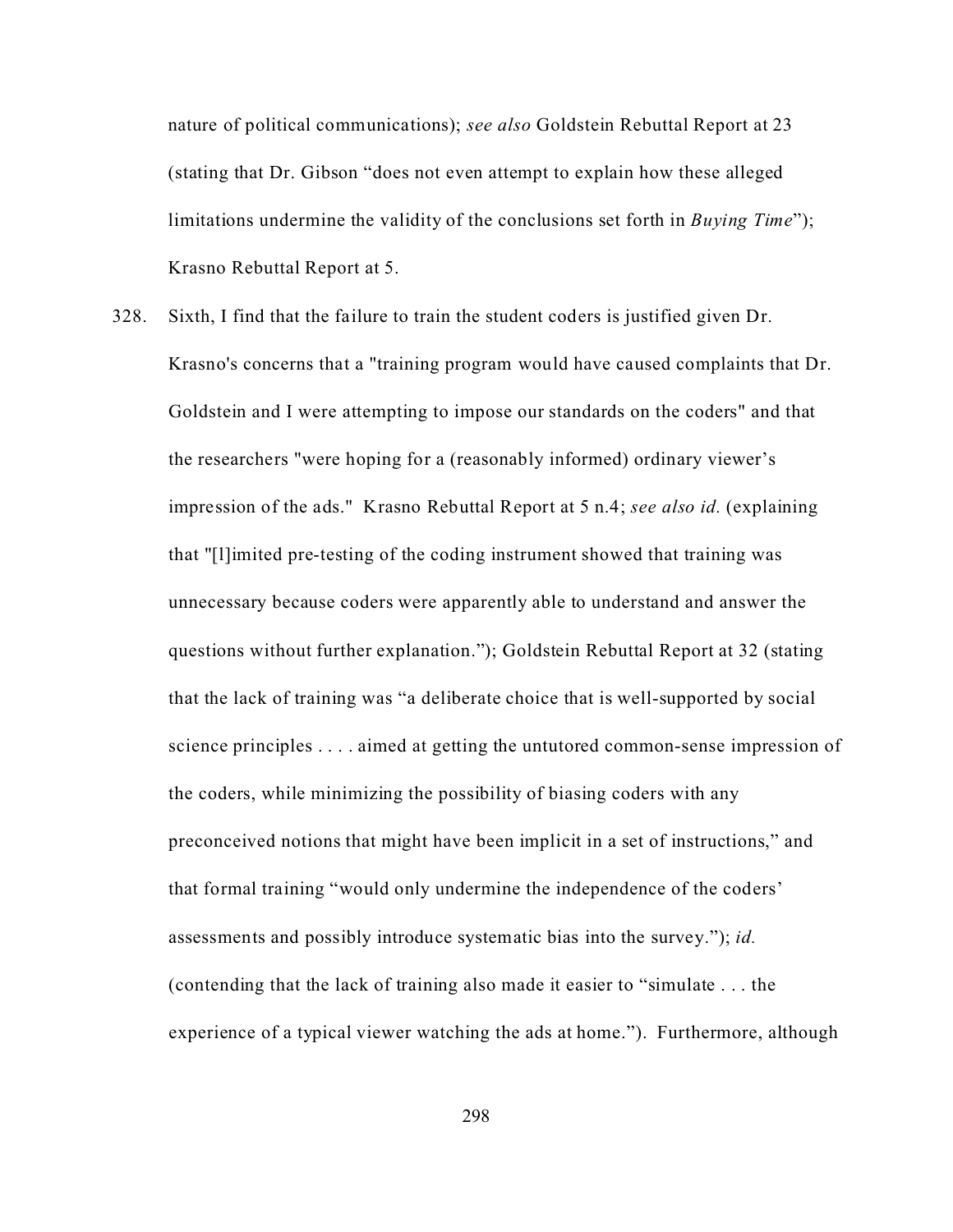Dr. Gibson is concerned with the training of the coders, his concerns are, as Dr. Goldstein explains, speculative because Dr. Gibson did not "conduct his own survey, using his own coders and his own training techniques, and compare it to the results reached by the undergraduate coders." Goldstein Rebuttal Report at 31; *see also* Lupia Rebuttal Report at 33 ("In this case, such a replication would have been relatively simple to conduct . . . and would have allowed the [Gibson] report to rely less on speculation when alleging that measurable attributes of Goldstein's coders affected the data collection or analysis."). Finally, I also find that evidence has not been presented to substantiate Dr. Gibson's concern that the student coders were unrepresentative of the general population, thereby threatening the accuracy of the *Buying Time* results. *See* Lupia Rebuttal Report at 35 (stating that "only if we had evidence that the way in which the undergraduates were unrepresentative caused *Buying Time*'s claims to differ from what a representative population would have produced" would there be a basis to believe the coders' unrepresentativeness threatened the quality of the data, but the Gibson "report presents no such evidence."); Holman Dep. at 241-42 (noting "it's common practice to use students as survey respondents especially in political work").

329. Seventh, I find that Dr. Gibson's objections regarding the reliability, or accuracy, of the coded data due to the coding of "subjective and judgmental" characteristics do not prevent this Court from relying on these studies as the *Buying Time* authors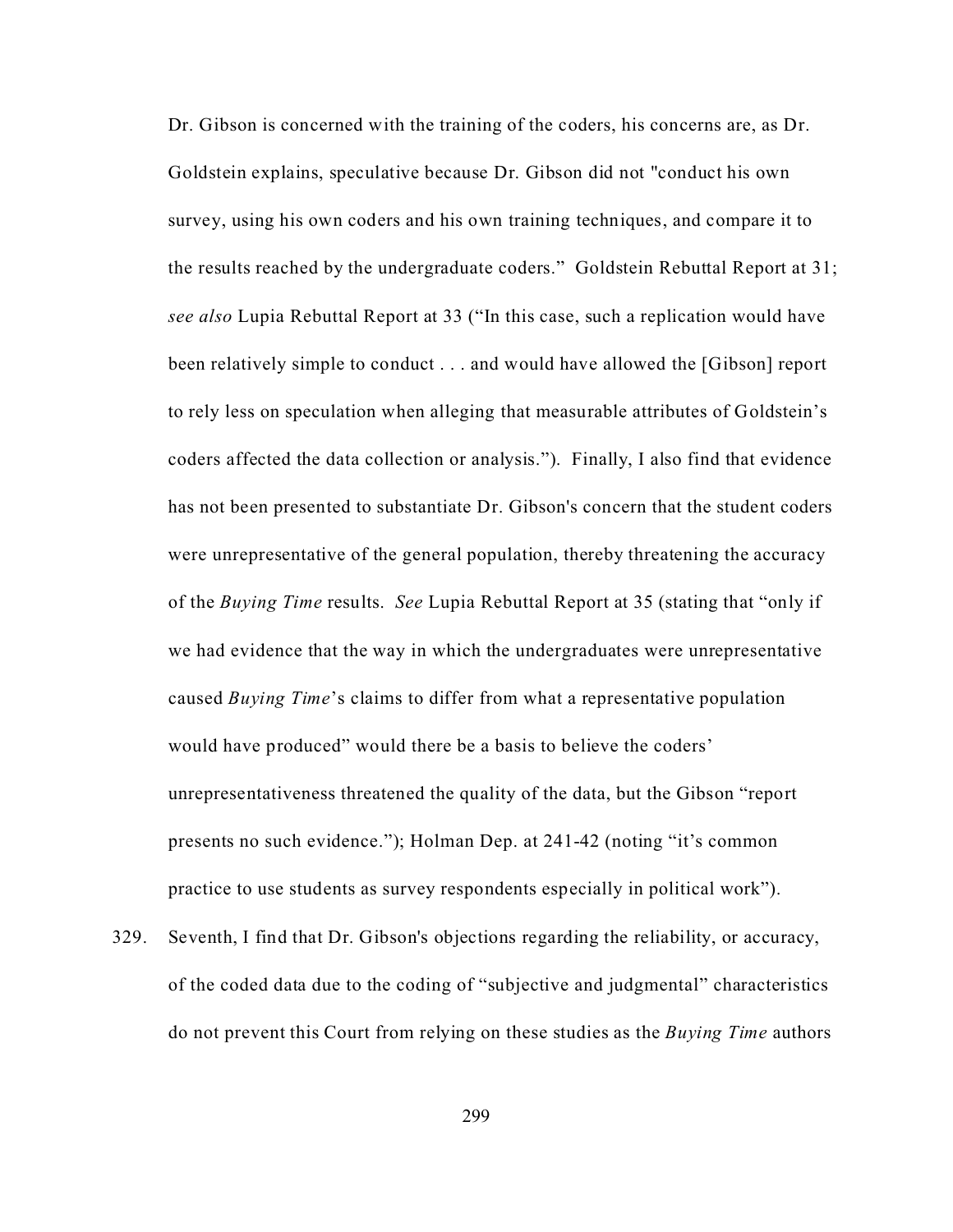were seeking to measure the coders' opinions and perceptions. Gibson Expert Report at 12. Dr. Gibson uses Question 6 as an example.<sup>212</sup> Question 6 appears in *Buying Time 2000* as Question 11, except that the *Buying Time 2000* version does not bold the words "particular candidate" and does not ask the coder to skip Questions. *See* Goldstein Expert Report App. F [DEV 3-Tab 7]. Dr. Gibson believes that it is not always readily apparent who the sponsor of the advertisement is, making it difficult for the coder to know whose purpose he or she is supposed to be evaluating. Gibson Expert Report at 12. According to Dr. Gibson, this problem is exacerbated by the lack of "explicit guidelines for how to ascertain an 'ad's purpose,'" and, given the subjective nature of this task, "certain procedures are essential so that the reliability of the data collected can be assessed." Gibson Expert Report at 12, 16. Further, Dr. Gibson states that there is "no assessment whatsoever of intercoder reliability [for *Buying Time 1998*]. Thus, unlike academic research based on subjective coding, no empirical evidence exists to indicate that the coders' subjective assessments of these ads were accurate." *Id.* at

- 1. Provide information or urge action (If so, skip to Question #19)
- 2. Generate support/opposition for candidate
- 3. Unsure/unclear

Gibson Expert Report at 12 (citing *Buying Time 1998*) (emphasis in original).

<sup>212</sup> The text of Question 6 in *Buying Time 1998* is as follows:

In your opinion is the purpose of this ad to provide information about or urge action on a bill or issue, or is it to generate support or opposition for a **particular candidate**?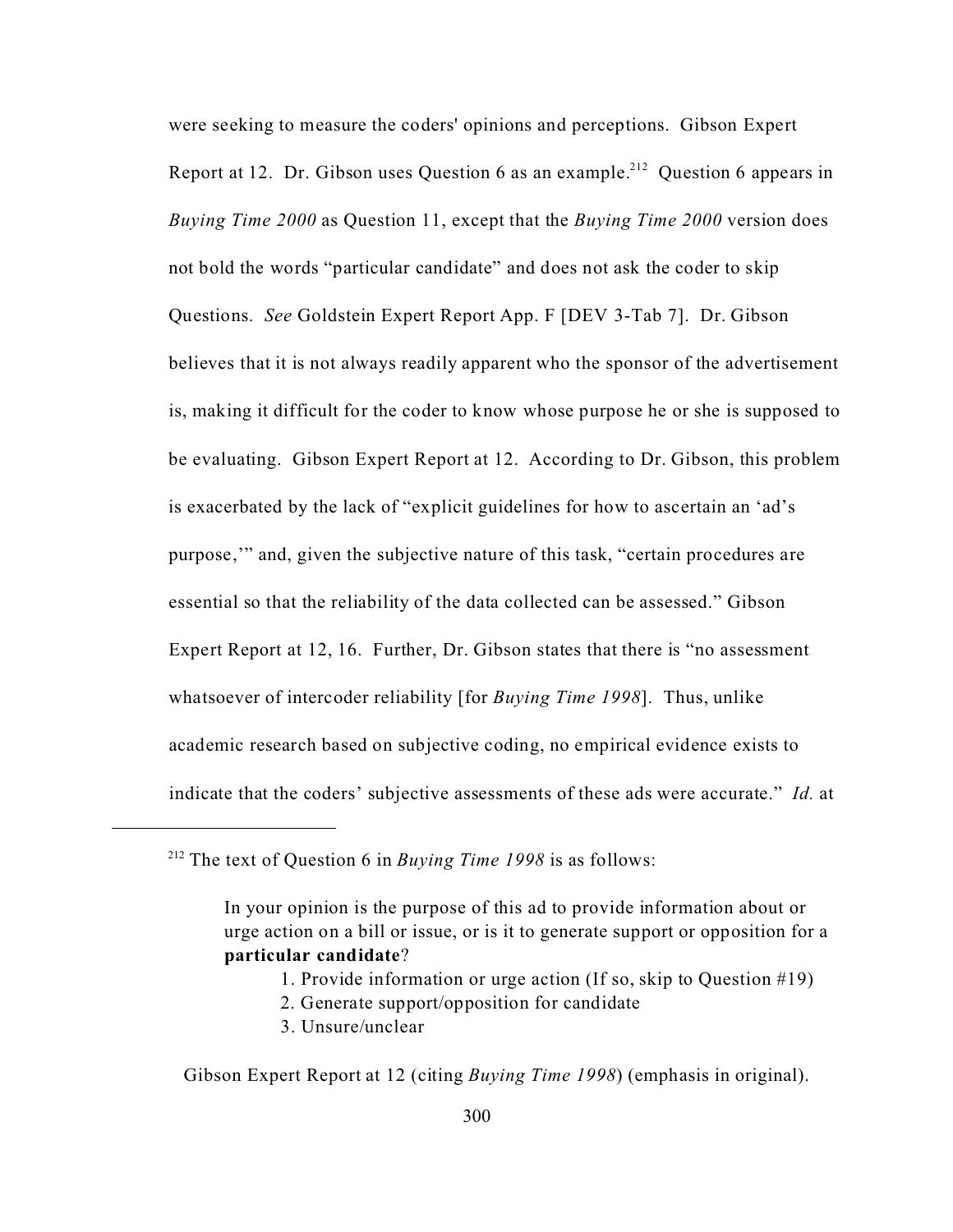18. Dr. Lupia responds arguing that the "practice of treating answers to opinion questions as objective phenomena is common in science." Lupia Rebuttal Report at 38 (describing an article co-authored by Dr. Gibson, the main conclusion of which is based on a survey where participants were asked about how they described their own identities). He notes that Question 6 begins with "In your opinion," and seeks to understand how the advertisements are perceived. *Id*. at 37.

- 330. Eighth, while I acknowledge that the impact on the *Buying Time 1998* results due to miscoding hypothetically could have, in the words of Dr. Gibson, "quite large consequences for the statistical results," Gibson Expert Report at 22-23, Dr. Gibson admits he is providing only an example of how one error *could* affect the *results. See id*. (explaining that if Advertisement #11 was coded as promoting issues rather than a candidate, the percentage of pure issue advertisements in the *Buying Time 1998* data set would rise six percentage points). As the evidence regarding the impact of miscoding is hypothetical, or speculative, I find that it does not undermine the conclusions of the study.
- 331. Ninth, I find that Dr. Gibsons' argument that even though the coders may be consistent in their coding, their coding could still be incorrect, misrepresents the purpose of the *Buying Time* studies and what the coders were asked to do. Gibson contends that:

coders must seek easily discernable 'cues' in the advertisements as a means of making the required judgment. Since the presence of a political figure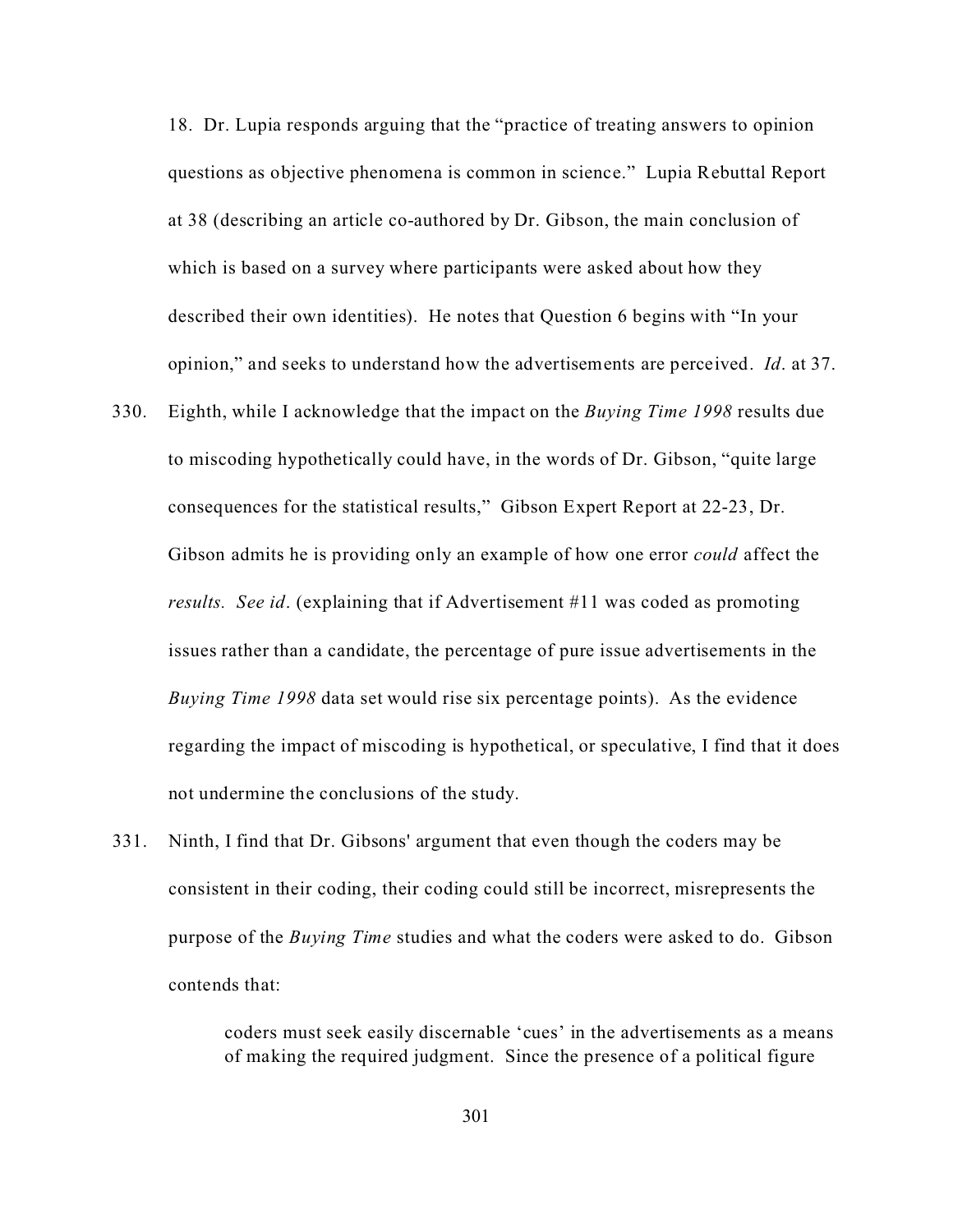who seems to be a candidate is a readily accessible cue, the coders then develop an implicit decision rule that says: 'when a political figure is depicted in the ad, the ad involves electioneering.' Under this rule, the variable might be reliably coded. But this does not mean that the data are *valid*, since political figures appearing in ads could well be doing something other than electioneering.

Gibson Expert Report at 17 (emphasis in original). While Dr. Gibson may be correct that an advertisement may "be doing something other than electioneering," the study instead is seeking the coders' perceptions of the purpose of the advertisements, not the advertisements' true purpose. *See* Lupia Rebuttal Report at 39. Just because coders' perceptions may not comport with reality does not threaten the validity of the data, because the survey seeks the coders' mental impressions. *Id*. However, when codings were changed on Question 6, the mental impressions of the coders, which were sought by the question, were overruled. Goldstein Dep. (Vol 2) at 208-209 [JDT Vol. 8].

332. Tenth, I reject Dr. Gibson's argument that Question 22 of *Buying Time 1998* is superior to Question 6, and that where the coding of Question 6 and Question 22 are inconsistent, Question 22 should be relied upon. The text of both questions is listed below:

> 6. In your opinion is the purpose of this ad to provide information about or urge action on a bill or issue, or is it to generate support or opposition for a **particular candidate**?

- 1. Provide information or urge action (If so, skip to Question #19)
- 2. Generate support/opposition for candidate
- 3. Unsure/unclear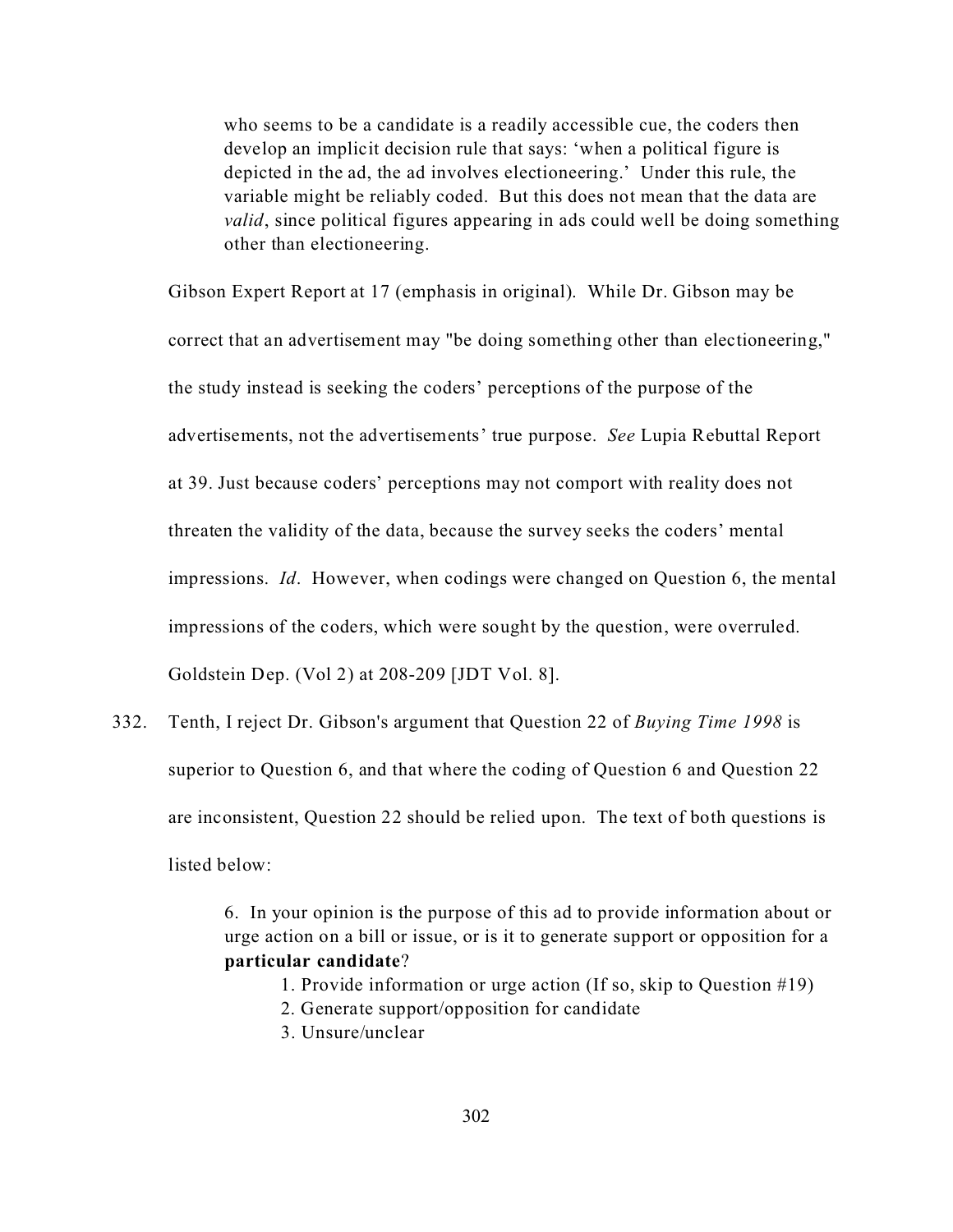22. In your judgement, is the primary focus of this ad on the personal characteristics of either candidate or on policy matters?

- 1. Personal characteristics
- 2. Policy matters
- 3. Both
- 4. Neither

Gibson Expert Report at 12 (citing *Buying Time 1998*) (emphasis in original), 31- 32. Dr. Gibson notes that, according to Question 6, 55.6 percent of the advertisements were coded as "promoting candidates." *Id*. at 31. Dr. Gibson also notes that, in response to Question 22, 98.1 percent of the advertisements "aired within 60 days of the election and depicting a candidate were coded as having a **"primary focus"** on policy matters." *Id.* at 32 (emphasis in original). While Dr. Gibson finds these results contrary to what one might expect, he also finds it "reasonable" that coders would conclude that almost all (98.1 percent) advertisements have a "primary focus" on policy, but also conclude that half of those same advertisements have the "purpose" of promoting a candidate. *Id.* at 32- 33. Nonetheless, Dr. Gibson argues that coding of Question 6 is "deeply flawed," and where Question 6 and Question 22 "clash . . . the coding of Question 22 should be considered more valid and reasonable." *Id.* at 34, 35. Although I acknowledge that Question 6 does not provide coders the option of finding that the advertisement promotes *both* issues and candidates, and "does not ask the coder to discern the 'primary' purpose of the ad" but instead asks coders to provide their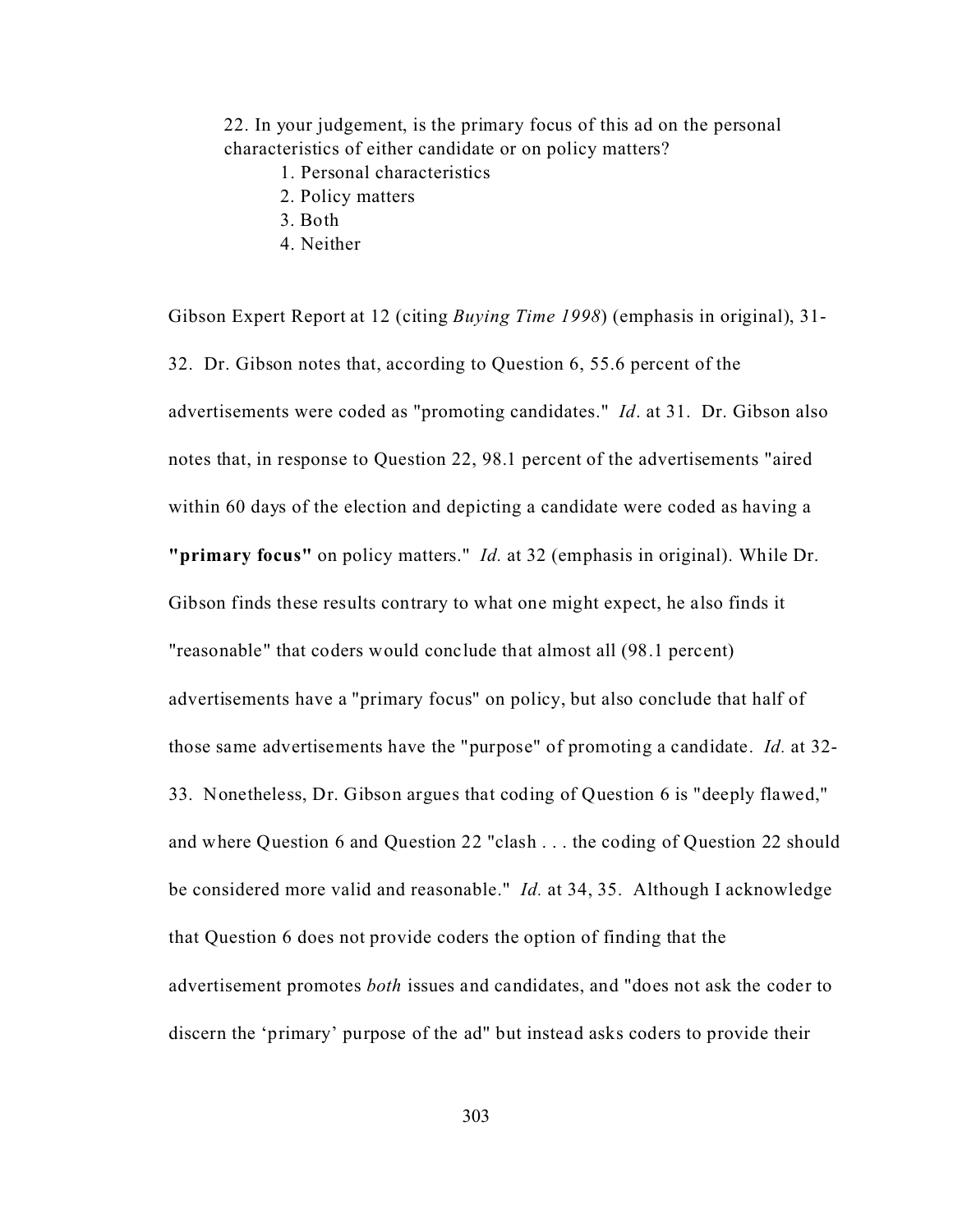opinion on the advertisement's "purpose," *id*. at 33-34, I find that the coding of Question 6 can be relied upon by this Court. As Dr. Krasno points out, "coders rated 99 percent of candidate ads (and 93 percent of party ads) as generating support or opposition for a candidate." Krasno Rebuttal Report at 10 (citing *BT 1998* at 41). This conclusion is bolstered in Dr. Krasno's opinion by the fact the coders were not asked to determine the sponsor of the advertisement and that the disclaimers on the storyboards provided to the coders were often difficult to read. *Id.* at 10 n.14. An electioneering advertisement does not have to focus primarily on personal characteristics of a candidate; in fact, "political scientists routinely take the view that politicians frequently adopt and advertise policy positions in order to appeal to voters." *Id*. at 10-11 (citing as an example Anthony Downs, An Economic Theory of Democracy (1957)); *see also* Goldstein Rebuttal Report at 29 n.16 (citing four articles for the proposition that "policy issues in electioneering ads is widely noted in the political science literature"); Seltz Dep. at 188 [JDT Vol. 28]. Moreover, as Dr. Lupia explains, an advertisement's purpose (the question posed in Question 6) and its primary focus (the question posed in Question 22) do not have to be the same. Lupia Rebuttal Report at 46-48. To illustrate this point, Dr, Lupia notes that many beer commercials do not focus on the product, but rather people "engaged in a range of activities that we can call 'wild nights out.'" *Id.* at 47. It would not be unreasonable to "perceive that the purpose of the ad is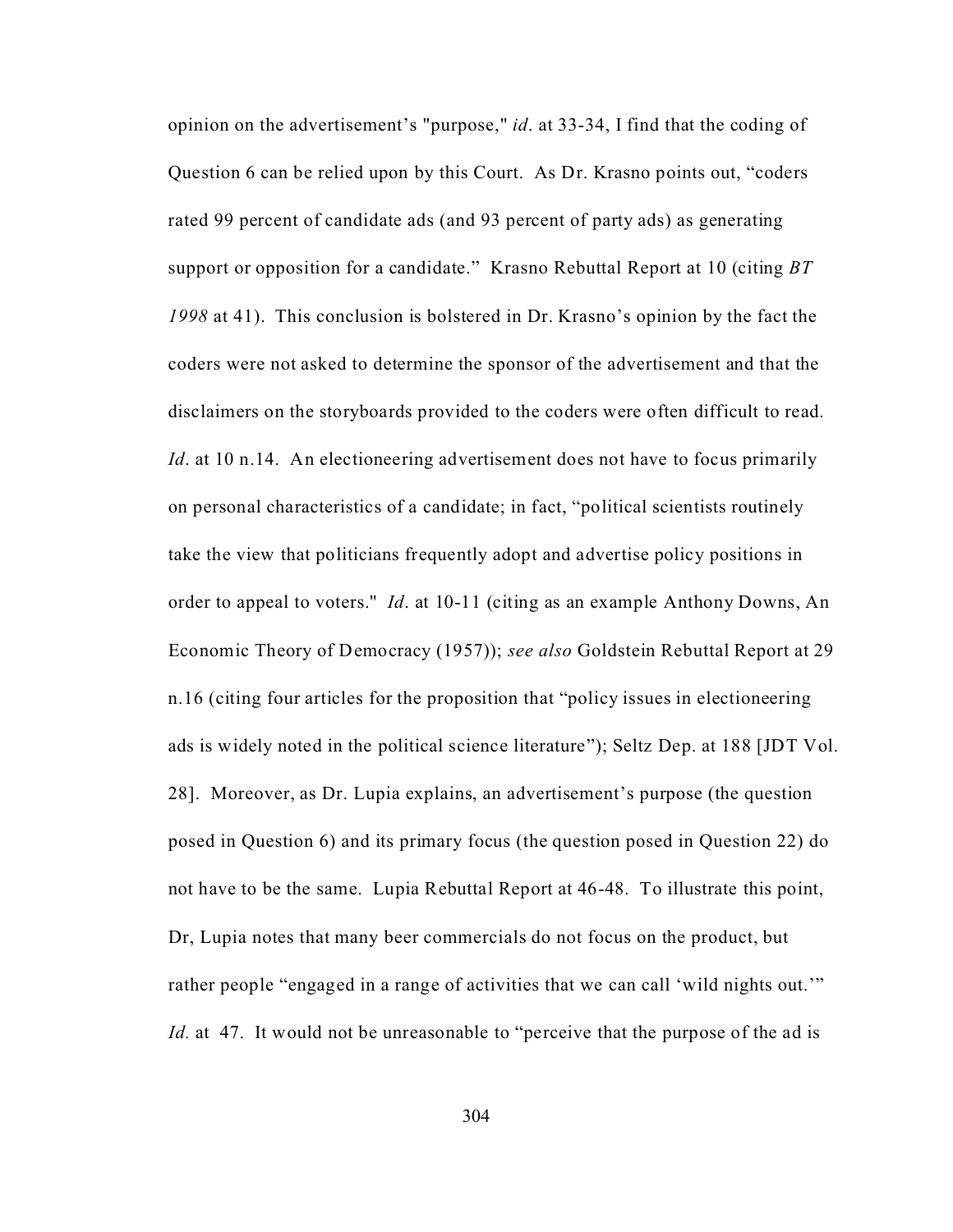to get" the viewer to buy the beer, "but to judge its primary focus as wild times." *Id.* at 48. Further, I find that the evidence supports Dr. Lupia's argument that individuals can make the same distinction for campaign advertisements, i.e., that their purpose is to get the person to vote for candidate X, but their focus is on issue Y. *See id*. In addition, I do not believe that Question 6 must include a qualifier, such as the word "primary" in Question 22, in order to be valid. A study coauthored by Dr. Gibson based on a survey question on social identity does not mention the word "primary," but concludes that the initial responses given revealed *primary* social identities. *See* Lupia Rebuttal Report at 51 (quoting James L. Gibson & Amanda Gouws, Social Identities and Political Intolerance: Linkages within the South African Mass Public, American Journal of Political Science 278- 92 (2000)). Dr. Gibson's report "provides no tangible evidence or scholarly reference" that suggests that Question 6's failure to include a qualifier is "inconsistent with standard scientific practice." Lupia Rebuttal Report. at 52. Similarly, Dr. Gibson "offers no direct evidence on how answers to the questions would have changed had we allowed the responses 'both' and 'neither' in Question 6 or the response 'unsure/unclear' in Question 22." *Id*. at 48, 50.

333. Finally, I do not find that the updating and changing of the *Buying Time 1998* Data Set invalidates the database, such that reliance on the *Buying Time 1998* conclusions is unfounded. As Dr. Krasno explained, the short time frame of the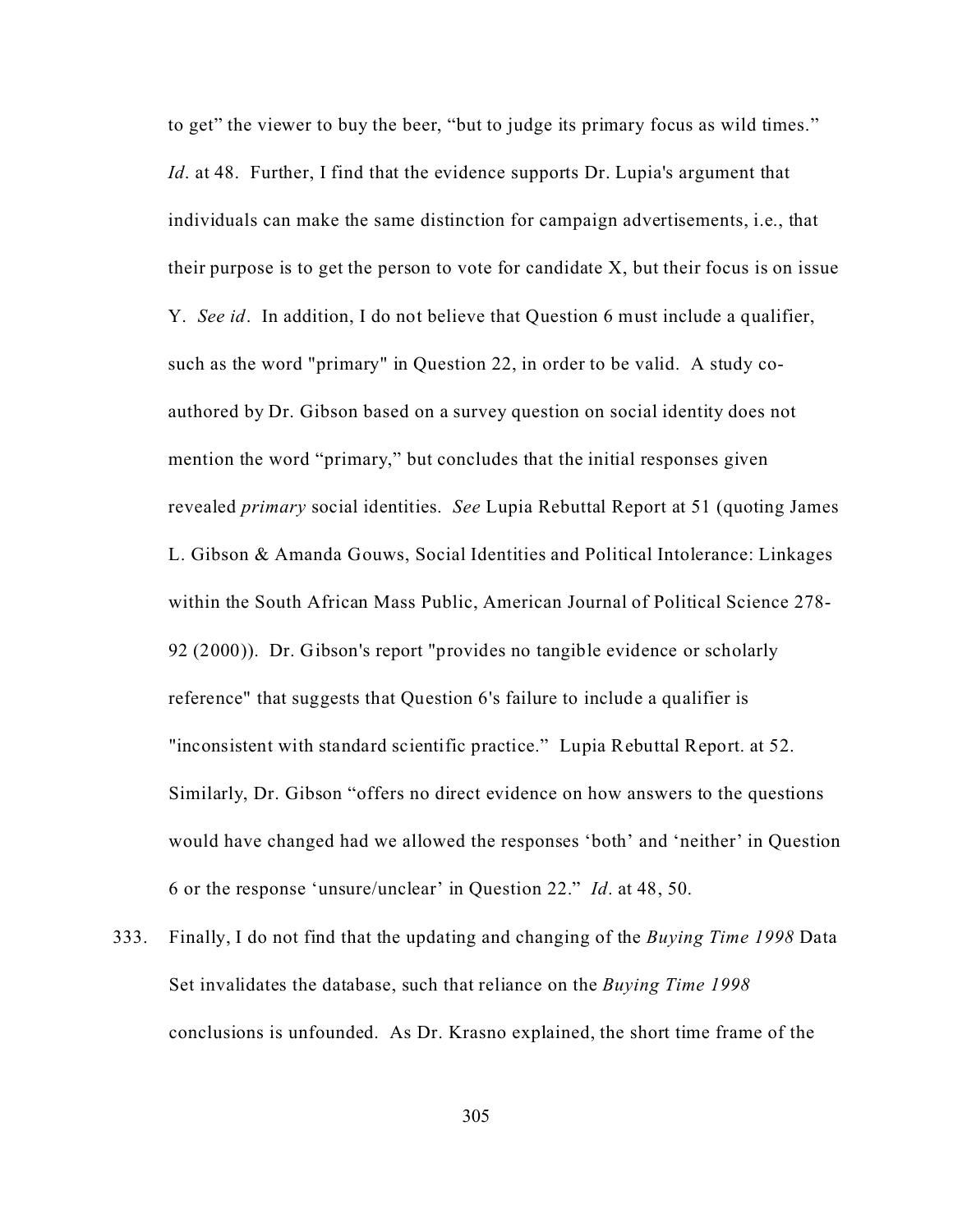study "inevitably meant that small changes to the data set would continue even after the release of *Buying Time 1998*." Krasno Rebuttal Report at 4.

Furthermore, the changes in the database reflect "the gradual filling in of missing data and the discovery of internal contradictions. There is no evidence at all in Dr. Gibson's report that any of the changes in the successive versions of the data that he examined had any more than a trivial impact on his results or on those reported in *Buying Time 1998*." *Id.* Dr. Goldstein attributes the changes in the database to random error inevitable in a database, such as that used in *Buying Time 1998*, which consists of 40 million data points, Goldstein Rebuttal Report at 37; "routine 'cleaning' of the data sets," *id.* at 10; and the "standard social science practice" of cleaning "a data set by correcting apparent errors after the codes have been entered in the database," *id*. (citing Herbert F. Weisberg, Jon A. Krosnick & Bruce D. Bowen, An Introduction to Survey Research, Polling, and Data Analysis (3d ed. 1996)). Dr. Lupia reviewed the multiple databases and concludes that the changes are transparent and he finds no reason to conclude that Dr. Goldstein has attempted to hide anything. Lupia Rebuttal Report at 22. Lupia agrees that Dr. Gibson's concern is a legitimate one; however, large academic databases change for legitimate reasons, so the mere existence of the relative small changes cited in the [Gibson] report provide no basis to negate the project's credibility." *Id*. To Lupia, the important question is "why and how the changes were made," and Dr. Gibson's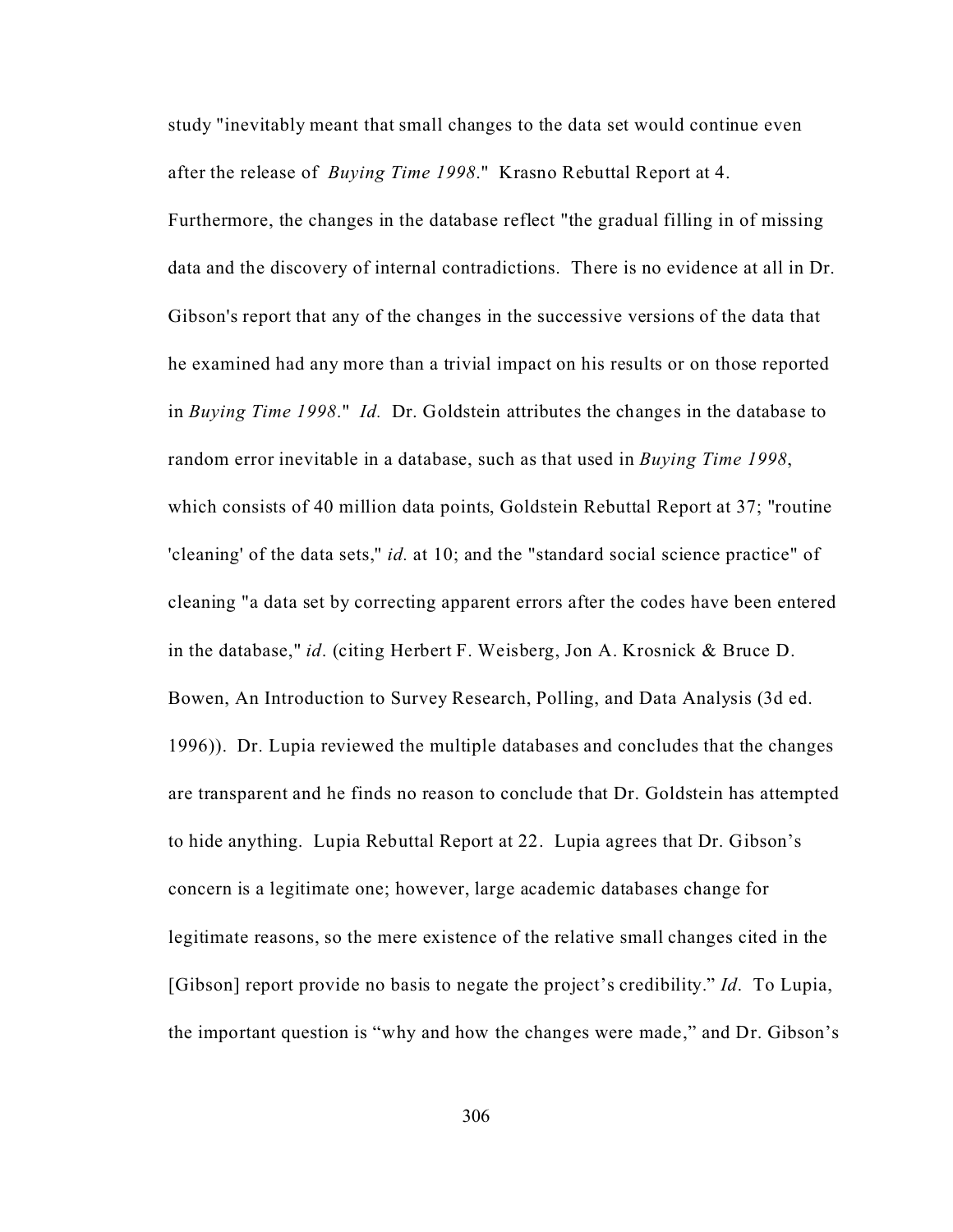suggestions of illegitimacy are, in Lupia's opinion, "of varying and questionable credibility." *Id*.

# *Buying Time 1998's Calculation of the Percentage of Genuine Issue Advocacy Captured by BCRA*

- 334. *Buying Time 1998*'s claim that only seven percent of "genuine issue ads" in the 1998 campaign would constitute electioneering communications under BCRA is disputed.
- 335. *Buying Time 1998* found that seven percent of all pure issue advertisements aired in 1998 identified a federal candidate and appeared within sixty days of the campaign. Krasno Rebuttal Report at 13. This figure was determined by dividing the number of airings of genuine issue advertisements mentioning a federal candidate within 60 days of the election by the total number of genuine issue advertisements run in 1998. *Id*.; *see also* Seltz Dep. at 115-16. According to Dr. Jonathan Krasno, author of *Buying Time 1998*, the question he sought to answer with this formula was "what is BCRA's impact on pure issue ads?" *Id.* at 12. The Brennan Center stands by the seven percent figure, although for a period of time in 2001 it had questioned its accuracy. Holman Dep. at 142-43. During that period of time, the Brennan Center ran additional analyses and determined that seven percent of "unique issue ads— or in other words . . . special interest groups placing issue ads" produced in 1998 would be captured unfairly by BCRA, *id*. at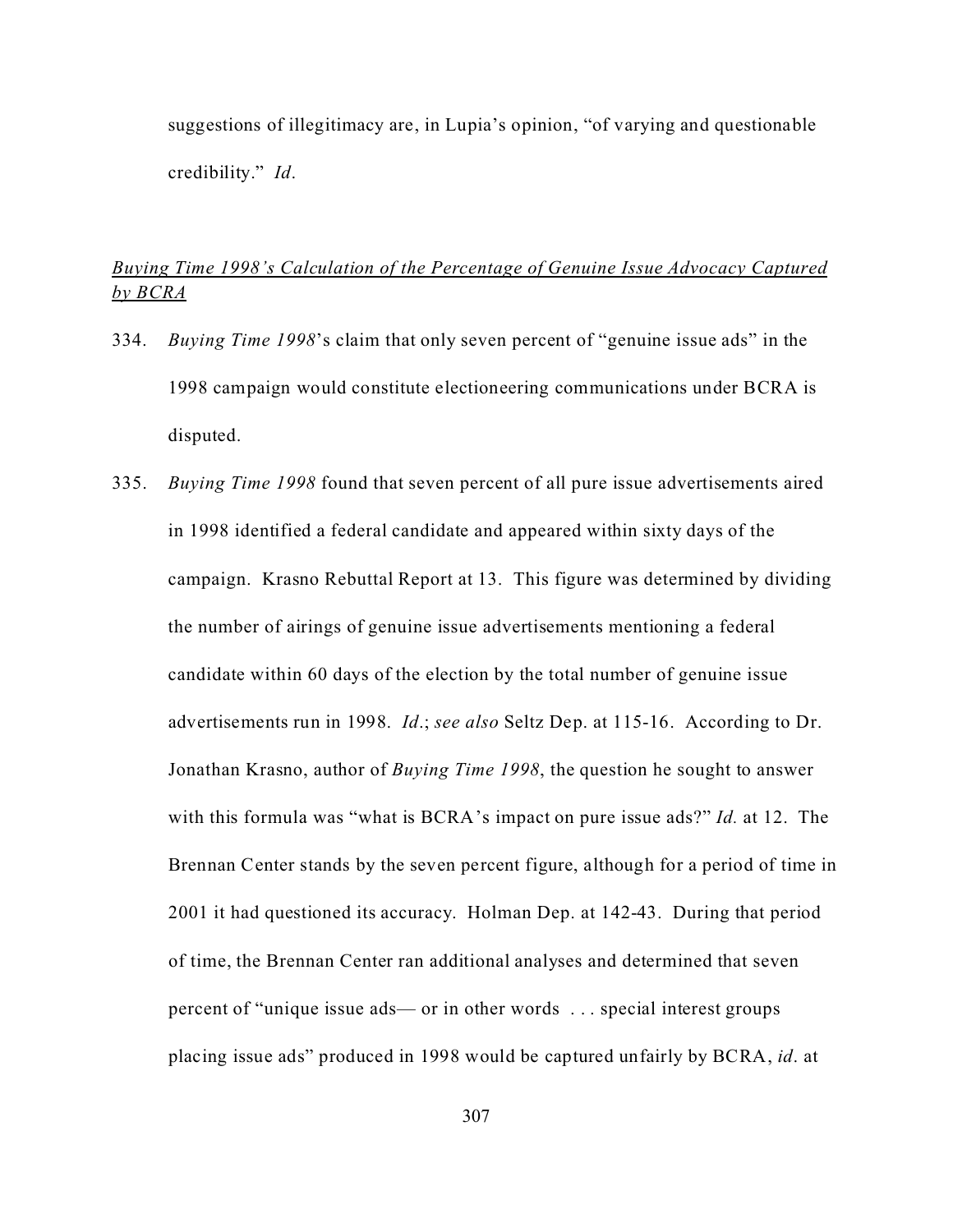123, 144, and that 13.8 percent of all issue advertisement airings mentioning a candidate and broadcast within 60 days of the 1998 election were genuine issue advertisements, *id*. at 154-55. Dr. Gibson contends in his rebuttal report that the number of genuine issue advertisements aired in 1998 that would have been captured by BCRA represents affects the "communications with a staggering number of household[s]—30, 108, 857. Thus, were these ads ... prohibited, over 30 million group-citizen communications would be affected." Gibson Rebuttal Report at 25. Defendants' experts do not address this point in their expert and rebuttal reports.

336. Plaintiffs object to the use of the total number of genuine issue advertisement run in 1998 as the denominator. Dr. Gibson finds:

> using a denominator of all issue ads broadcast in 1998 for these calculations is arbitrary and makes little sense. Why use January 1, 1998, as the starting date for the total pool of issue ads (i.e., the denominator)? Why not include ads from December 1997, or even the entire election cycle beginning in November 1996? Why not limit the denominator to ads shown in the last half of 1998? The . . . selected . . . denominator . . . has no theoretical meaning.

Gibson Expert Report at 38; *see also id.* at 41 ("I can see no justification for making the denominator equal to all issue ads aired in 1998."). Furthermore, he argues that given his conclusion that more people are concentrating on political issues as elections draw near, discussed *infra* Finding 357, *Buying Time 1998*'s denominator, by using all issue advertisements run during the course of the year,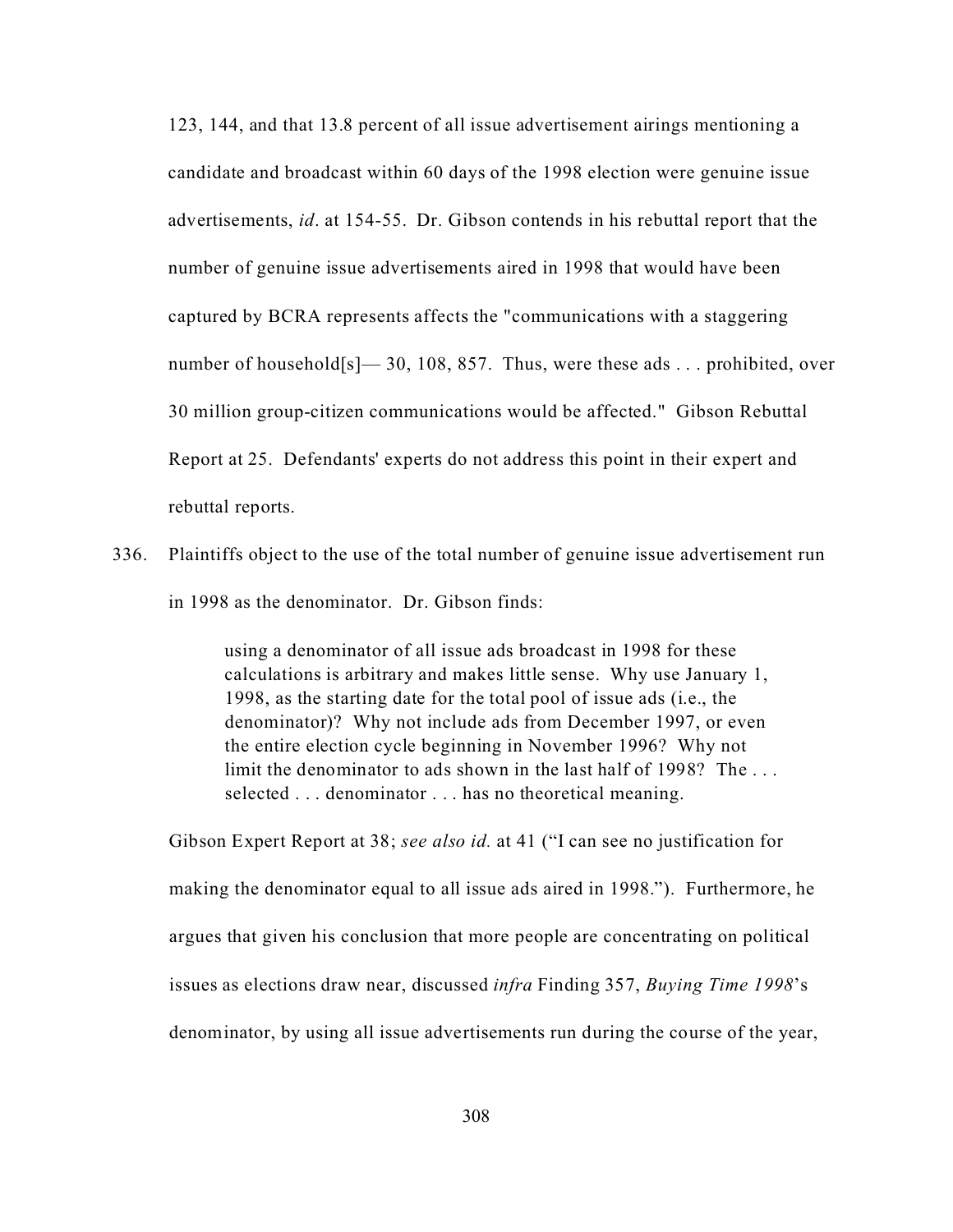makes "the assumption that ads aired anytime throughout the year are equally as valuable as ads aired in proximity to the election." Gibson Rebuttal Report at 27. Thus, Dr. Gibson concludes that the "damage of prohibiting an ad within 60 days of an election cannot be ameliorated by allowing that ad to be broadcast at some other point throughout the year." *Id*. at 27-28.

- 337. Dr. Krasno explains that the *Buying Time 1998* denominator reflects only advertisements run in 1998 because "we had no data from 1997 or the last weeks of 1996 to include in the denominator." Krasno Rebuttal Report at 14. Dr. Krasno believes that the addition of such data into the denominator would simply "decrease the percentage of pure issue ads affected by BCRA" because all of those advertisements would have aired more than 60 days before the election and would therefore not increase the size of the numerator. *Id*. at 14-15 (emphasis in original); *see also* Krasno & Sorauf Expert Report at 62 ("The data from which these estimates are derived cover broadcasting only during the 1998 and 2000 calendar years, not the thirteen-plus months preceding them. Were we able to factor in the total number of pure issue ads that appeared between elections, the percentage of pure issue ads affected by BCRA would decline.").
- 338. Dr. Gibson suggests the better denominator, and one that is not arbitrary, is that used in *Buying Time 2000*; namely, all airings of issue advertisements during the last sixty days of the campaign which also depict a candidate. Gibson Expert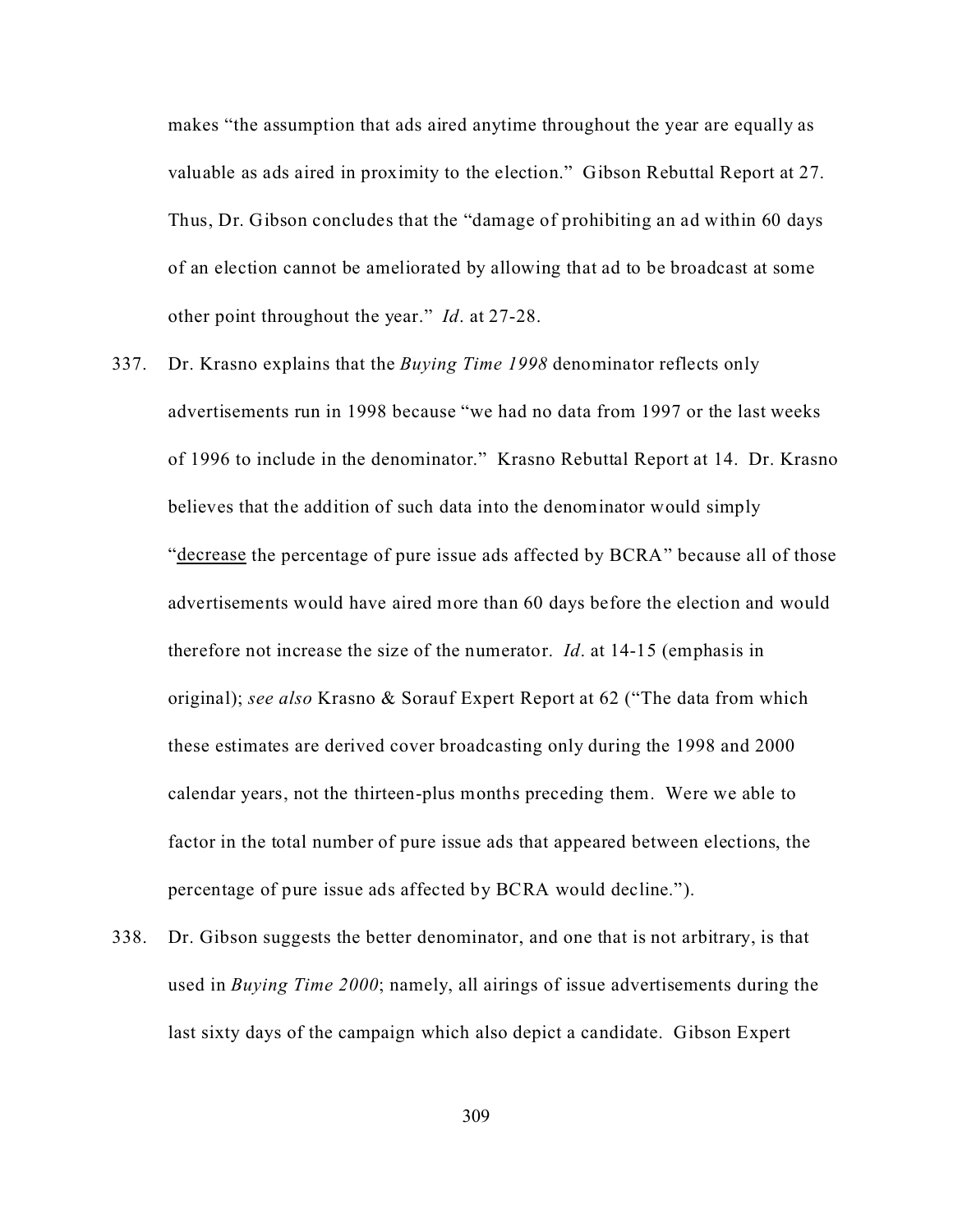Report at 39. The Buying Time 2000 formula answers the question: If one were to assume all issue advertisements mentioning a candidate in the last 60 days of an election campaign had an electioneering purpose, what percentage of the time would this assumption be erroneous? *Id*. at 38-39. By contrast, the *Buying Time 1998* formula answers the question: "What percentage of total ads run throughout the year that mentioned a candidate by name and were coded as providing information or urging action appeared *within* 60 days of the election, rather than *earlier than* 60 days before the election?" *Id*. at 39 (emphasis in original). Dr. Krasno believes that Dr. Gibson's denominator would vary in size "with the amount of candidate-oriented issue advertising before an election. This is particularly relevant because of the volume of candidate-oriented issue ads devoted to presidential campaigns. The result . . . is highly unstable estimates of BCRA's impact from year to year." Krasno Rebuttal Report at 15.

339. The effect of using the *Buying Time 1998* denominator is that the percentage is affected not only by the amount of genuine issue advertisements run within 60 days of the election, but also the number of electioneering advertisements run during that time. *Id*. at 16 n.26. When Dr. Krasno applied Dr. Gibson's denominator to the *Buying Time 1998* data he found 14.7 percent of genuine issue advertisements would be unfairly captured.<sup>213</sup> *Id*.; *see also* Krasno & Sorauf

<sup>&</sup>lt;sup>213</sup> Dr. Gibson, using a different data set than Dr. Krasno, found that by taking *Buying Time 1998*'s "flawed numerator and using the Brennan Center's own figures for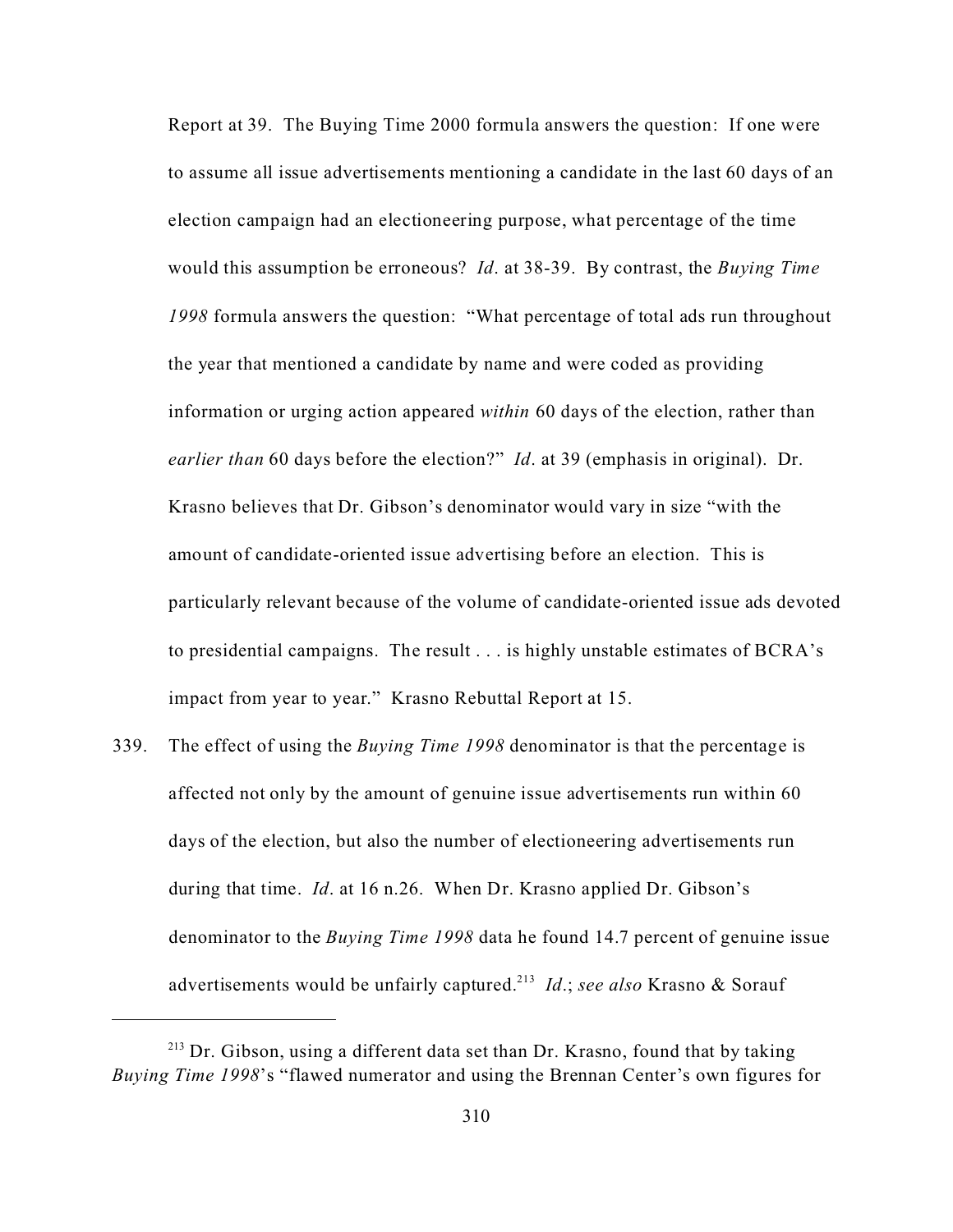Expert Report at 60 n.143; *id*. App. at 3 (providing the calculation: 713 airings of three distinct genuine issue advertisements<sup> $214$ </sup> mentioning a candidate and aired within 60 days of an election constitutes the numerator; the denominator is the 4847 airings of issue advertisements mentioning a candidate within 60 days of the election).

340. Dr. Lupia concludes that although the *Buying Time 1998* and *Buying Time 2000* denominators answer different questions, either formula is reasonable. "If I were asked to assess the proposed regulation's restrictiveness, the [Gibson] report's fraction could provide information about the impact during a particular time period, while *Buying Time* 1998's fraction could provide a better measure of the regulation's impact on issue advocacy more generally." Lupia Rebuttal Report at

<sup>214</sup> One of these advertisements, "HMO said No" was aired a total of 455 times (118 times in Greensboro, 126 times in Raleigh-Durham, and 211 times in St. Louis). Krasno & Sorauf Expert Report App. at 3, 20. We were unable to find additional information about the other two advertisements, "CCS/No Matter Who" and "CENT/Breaux." *Id*. In 1998, St. Louis had 1,110,290 television households, Raleigh-Durham had 834,260, and Greensboro had 584,900. Gibson Rebuttal Report Exhibit 2.

calculating the proper denominator (airings within 60 days [of the election]), 16.5% of the group ads were 'genuine issue ads' (as defined by the Brennan Center). . . ." Gibson Expert Report at 42. He goes on to reject this figure because he "does not accept the numerator." *Id*. He also finds that by using the data set he believed was the "final" version 25.7 percent of issue advertisements aired during 1998 mentioned a candidate and were broadcast within 60 days of the election were "genuine" issue advertisements. *Id*. at 37. Dr. Krasno states that this figure is incorrect because the data set used is incorrect, resulting in a numerator "four times too large," and that based on his study with Sorauf, he now calculates the correct figure to be 6.1 percent. Krasno Rebuttal Report at 19 & Appendix [DEV 1-Tab 2]; *see also* Krasno & Sorauf Expert Report at 60. Dr. Gibson's problems with the numerator are discussed *infra* Findings 340-341.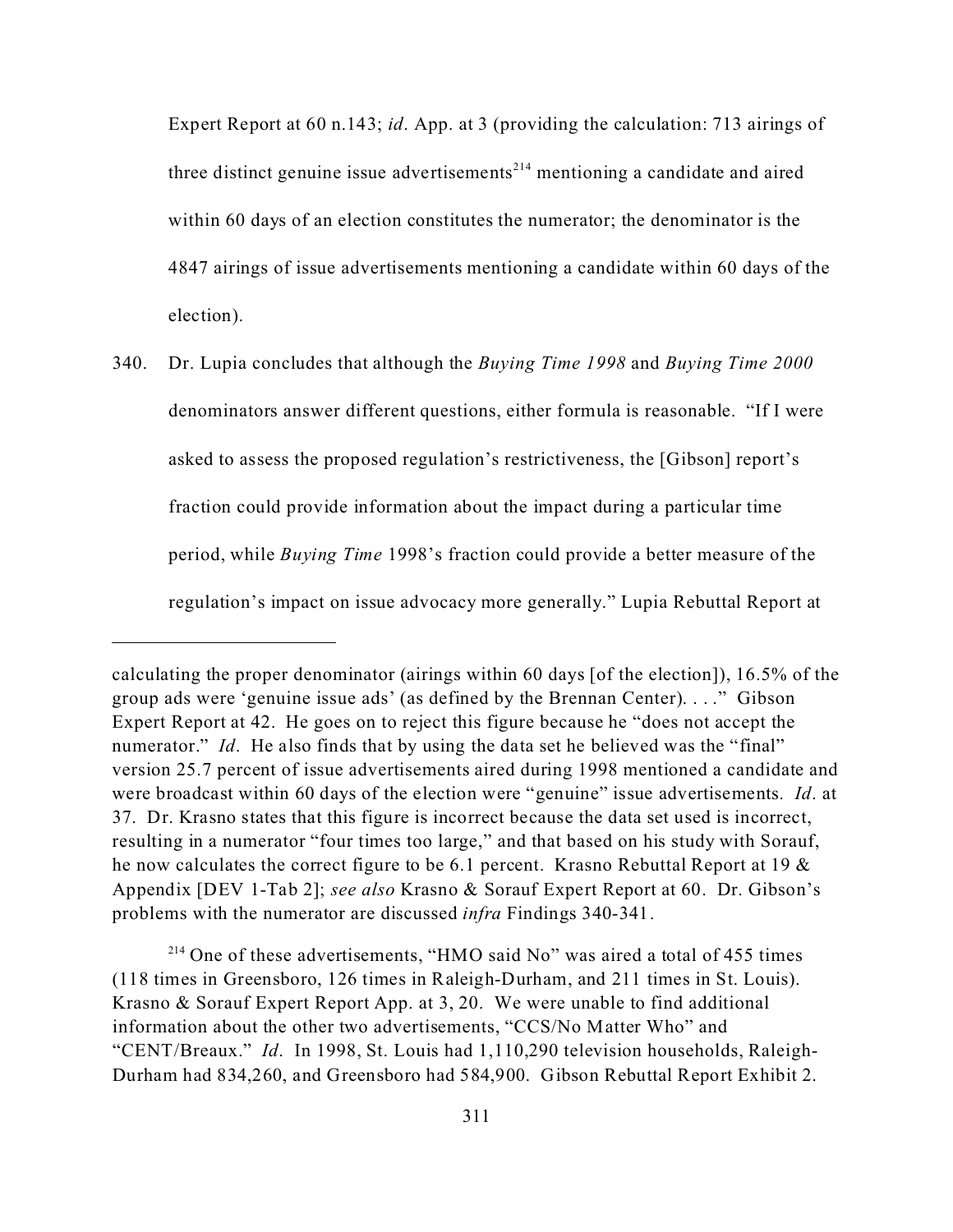25. Lupia states that Dr. Gibson's denominator is no less arbitrary than that of *Buying Time 1998*. *Id*. at 26. Holman comments that the *Buying Time 1998* denominator is "a justifiable way" of determining the impact of BCRA on genuine issue advertisements, although he did not use the same one for *Buying Time 2000*. Holman Dep. at 140. For Holman, the *Buying Time 1998* calculation is "not incorrect. It's a different way of assigning a number to measure a phenomenon." *Id*; *but see id.* at 153-54 (stating that the text of *Buying Time 1998* relating to the seven percent figure is "[m]isleading" and "ambiguous" in that it did not identify clearly to what it referred).

341. Plaintiffs' and Defendants' experts also disagree as to what the appropriate numerator should be. Dr. Gibson rejected the *Buying Time 1998* numerator because based on the data he was provided he concluded that eight advertisements aired 2,405 times in the last 60 days of the campaign were originally coded as promoting an issue or urging action (genuine issue advertisements) but were overruled by Dr. Goldstein and recoded as electioneering advertisements. Gibson Expert Report at 42. When Dr. Gibson added in these advertisements he found that "nearly two-thirds of the group ads that aired within 60 days of the 1998 election were coded by the students as 'genuine issue ads.'" *Id*. at 43. Dr. Gibson in his Rebuttal Report revises this figure based on information provided during the course of the litigation, which indicated that over a quarter of the advertisements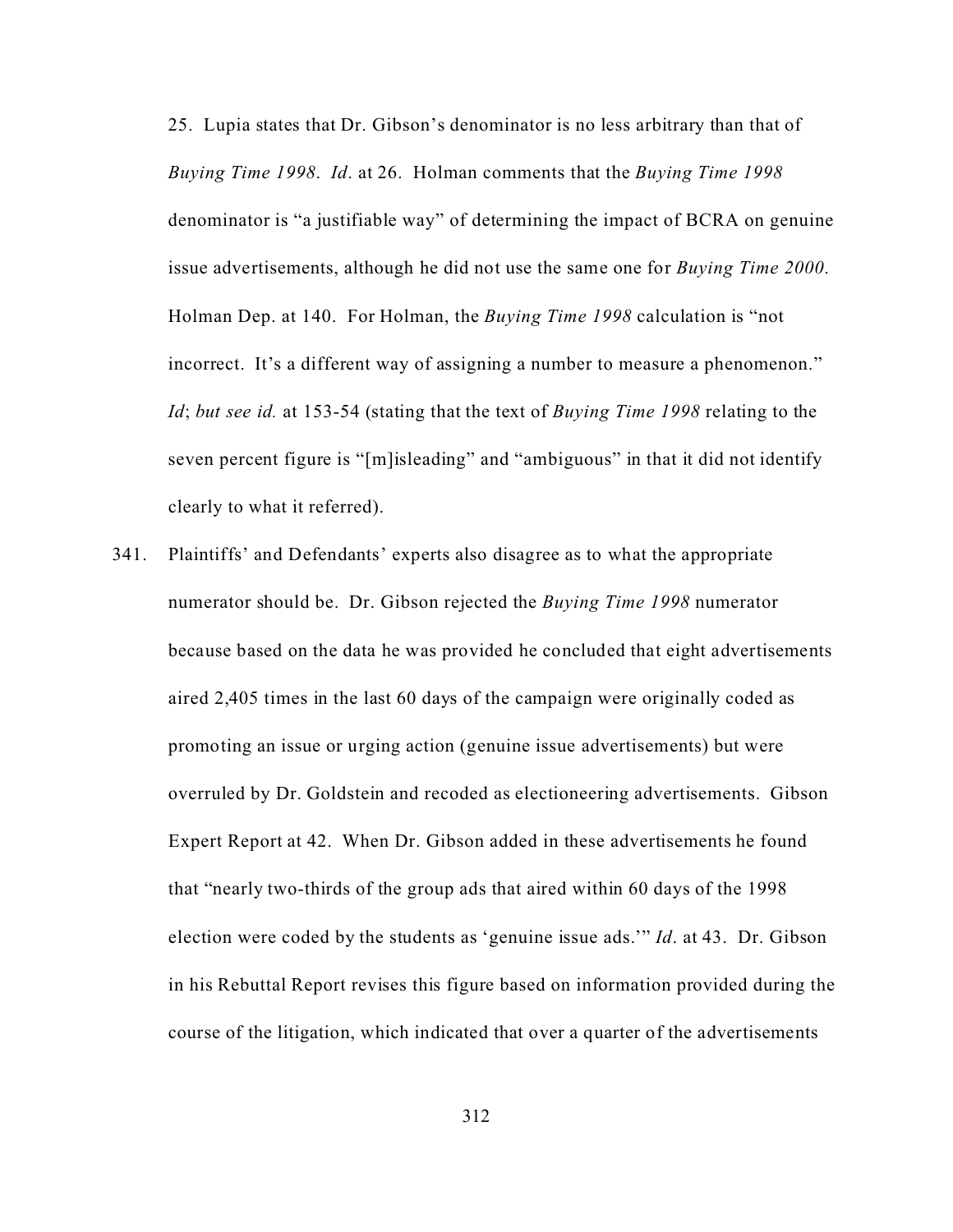he added to the numerator did mention candidates, resulting in a figure of 50.5 percent. Gibson Rebuttal Report at 23; *see also* Krasno Rebuttal Report at 17-18 (describing this error). Dr. Gibson concludes that "this 50.5% figure represents the statistical floor . . . the 64% figure cited in my report . . . provides the ceiling." Gibson Rebuttal Report at 24. Dr. Gibson, in his Supplement Report, states that Dr. Krasno had produced additional data files which included an earlier version of the data set upon which he had relied. Gibson Supplement to Rebuttal Expert Report of October 7, 2002: 1998 Data ("Gibson Supplemental Report") at 1. The data showed that one of the eight advertisements Dr. Gibson alleged had been recoded (from "genuine issue" to "electioneering") had originally been coded as promoting the election or defeat of a candidate, and that another was missing data as to the nature of the commercial. *Id*. at 4. As a result of excluding the airings of these two commercials, Dr. Gibson calculates that his "ceiling" fell to 60 percent, and his "floor" remained unchanged. *Id*. at 5-6.

342. Dr. Krasno rejects the inclusion of any of the airings of these eight advertisements in the numerator. *See* Krasno Response to Professor Gibson's Supplemental Rebuttal (Nov. 13, 2002) ("Krasno Response"). He objects to the notion that the recoding "reflects a deliberate effort to manipulate some of the results reported in *Buying Time 1998*," stating that the recoding aimed to "make the data set as sensible and accurate as possible." *Id*. at 1, 2. Dr. Krasno explains that the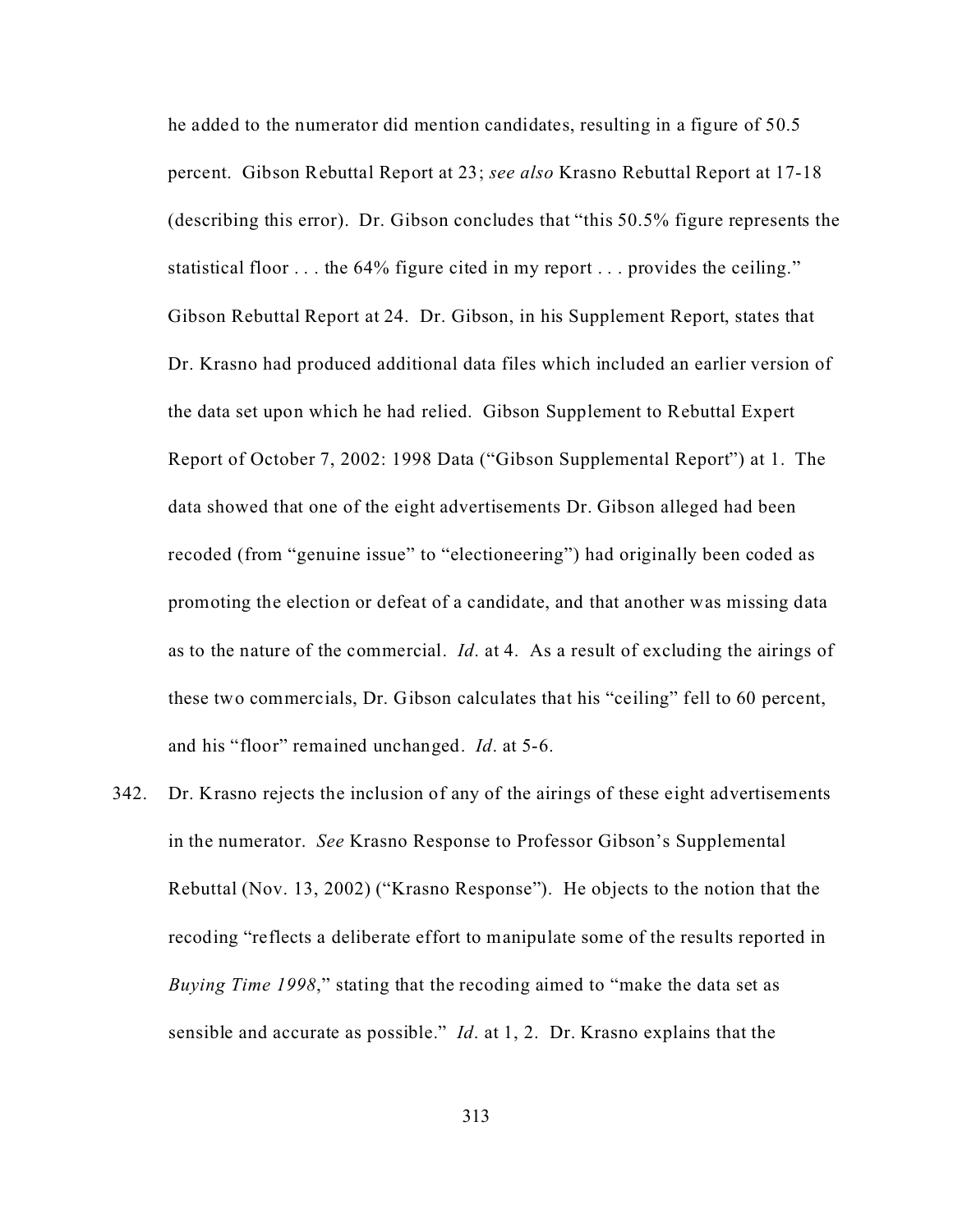decision to recode five of the advertisements was based on their contradictory codings. *Id*. at 2. The survey was constructed so that when a coder found that an advertisement's purpose was to "provide information or urge action" (in other words, was a genuine issue advertisement) in Question 6, the coder was supposed to skip the next 12 questions. *Id*. at 2; Gibson Supplemental Report Exhibit 7. For five of these advertisements, student coders found the advertisement provided information or urged action, but went on to answer the next 12 questions. Krasno Response at 2. In addition, Dr. Krasno states that "all of these ads were scored in a parallel process on another variable, 'favcan,' as favoring a Democratic or Republican candidate. Again, the potential conflict between question 6 and favcan should have attracted attention as the data set was being prepared." *Id*. Dr. Krasno contends that a review of the storyboards for these five advertisements, as well as other contextual factors such as where and when they were aired, makes it clear that they should be coded as "electioneering." *Id*. at 2-4. Dr. Krasno believes that the "notion that a small handful of mistakes must be perpetuated because they were once made is both ludicrous and an extraordinary departure from the usual practice of compiling data sets. Dr. Gibson's argument would be more credible if he offered any explanation for why these commercials really are pure issue ads." Krasno Response at 5.

343. Dr. Lupia weighs in on the fraction debate, contending that the Gibson and *Buying*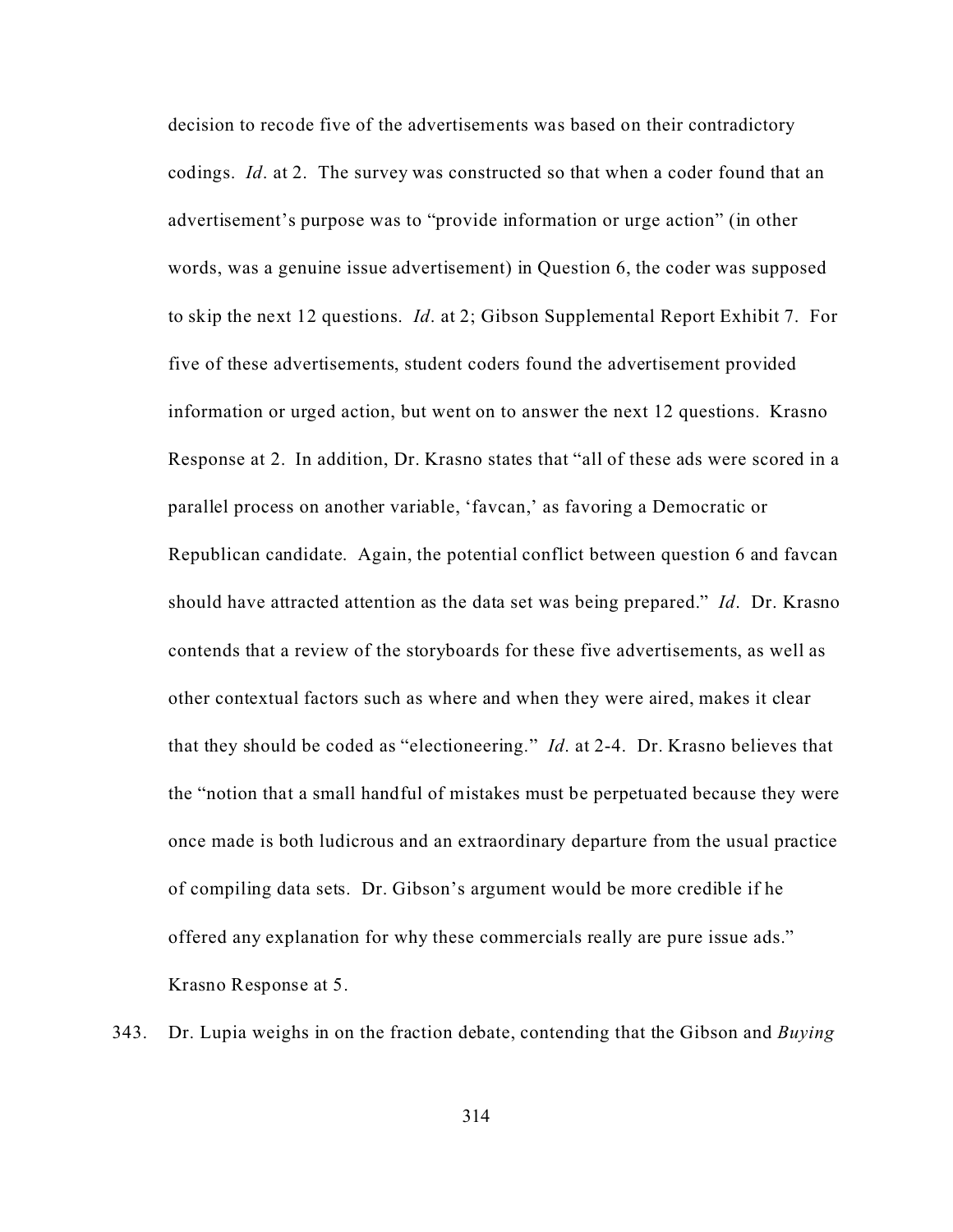*Time* reports "are reasonable conceptualizations of the question about how the proposed regulations will affect groups in the present and future if groups act exactly as they did in the past. If, however, we want to evaluate the regulations' likely future impact we should consider the possibility that groups will adapt to the new regulations in different ways." Lupia Rebuttal Report at 26. Both sides seek to predict the impact BCRA will have if no one alters their behavior. Lupia concludes that to "the extent that affected groups are able to choose [to alter their behavior], both estimates in the denomination debate may exaggerate the extent to which this aspect of the new regulation will restrict the groups' abilities to express themselves in the future. . . . To the extent that we agree that such groups will adapt in various ways, the credibility of the high-percentage estimates of the likely future impact of the proposed regulations on interest groups is severely undermined." *Id*. at 27.

### *Criticism of Buying Time 2000*

- 344. Many of Dr. Gibson's criticisms of *Buying Time 2000* are similar to those made of *Buying Time 1998* and are addressed, *supra*.
- 345. Dr. Gibson states that the *Buying Time 2000* data base "has numerous errors and inconsistencies in it," and comments that these changes preclude him from replicating the findings of *Buying Time 2000*. Gibson Expert Report at 46, 47-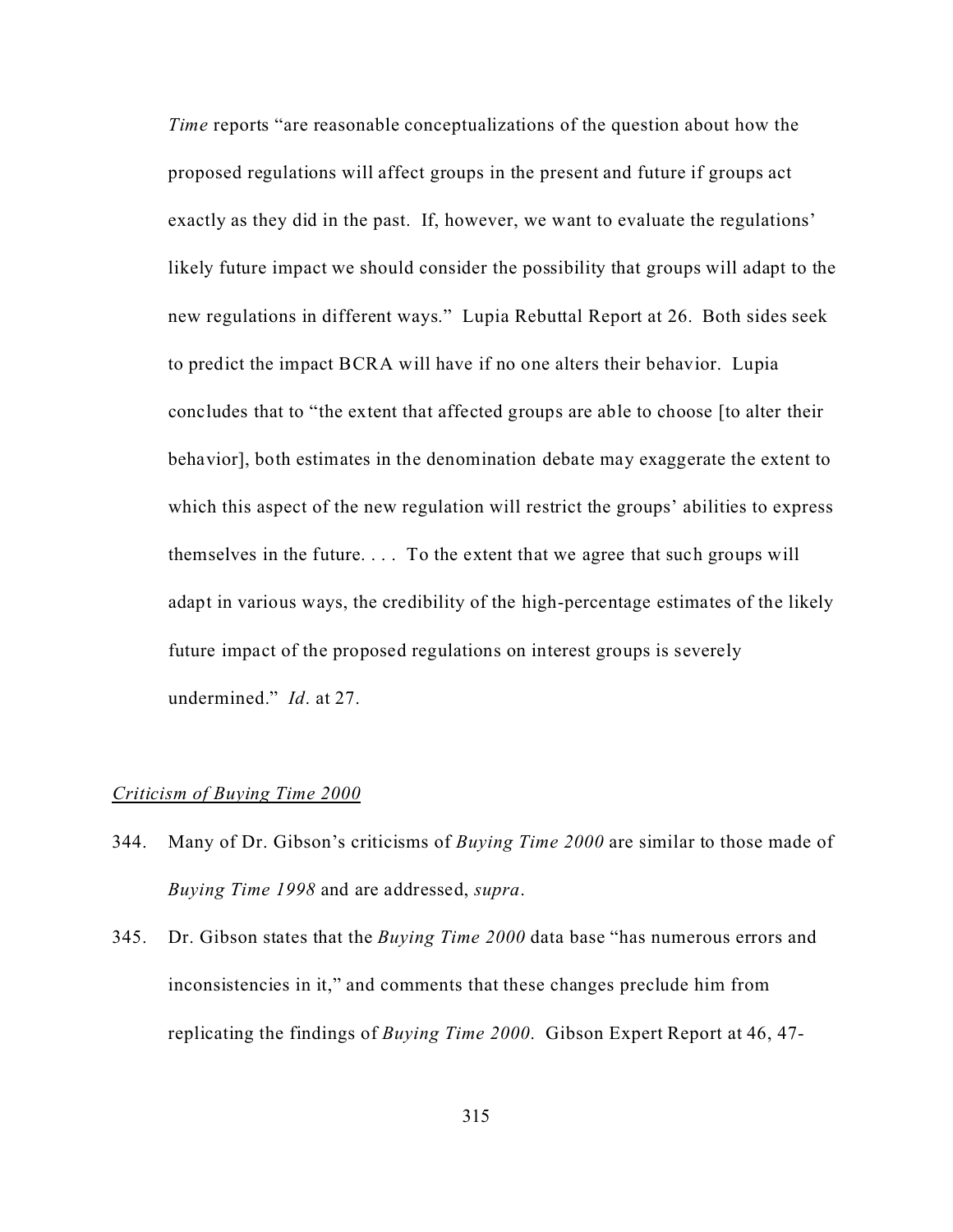48<sup>215</sup> He is troubled by the fact that Dr. Goldstein changed the coded "purpose" of 62 out of 338 advertisements, *id*. at 52, questions the motivation behind the changes, and asks what standards Dr. Goldstein employed in making the changes, *id*. at 53. Dr. Goldstein states that "most of the 62 'changes' [Gibson] identifies in the 2000 database are not changes at all, but rather original student coding of additional CMAG storyboards that had not previously been coded at all, and were not part of the database used by the authors of *Buying Time 2000*." Goldstein Rebuttal Report at 4. The problem stems from Dr. Gibson's use of the wrong database; he does not analyze the *Buying Time 2000* database, but rather "a later iteration of [Dr. Goldstein's] own version of the database containing [his] own after-the-fact updates and re-codes, including additional ads later received from CMAG. . . . [N]one of this re-coding ever made its way into the *Buying Time 2000* report."<sup>216</sup> *Id.* at 14-15. Dr. Goldstein also takes exception to the charge that he

 $215$  Dr. Goldstein testifies that he does not have the original student coding for this study, explaining that his "political science department . . . mistakenly deleted a big chunk of out files, including our access database." Goldstein Dep. (Vol. 2) at 129 [JDT Vol. 8].

<sup>216</sup> For example, Dr. Gibson challenges the *Buying Time 2000* finding that "[o]f all the group-sponsored issue ads that depicted a candidate within 60 days of the election, 99.4% were found to be electioneering issue ads. In absolute numbers, *only three genuine issue ads (which aired a total of 331 times in the 2000 elections) would have been defined as electioneering communications* . . . ." Gibson Expert Report at 61 (quoting *BT 2000* at 73 (emphasis in original)). Dr. Gibson finds that according to the database the three advertisements were only aired nine times, but the *Buying Time* authors reported 331 airings and a different data base that Dr. Gibson determines is the "original, student coded version" of Question 11 shows 1,082 airings.. *Id*. at 61-62. He declares that he "has confidence in none of these" figures. *Id*. at 62. Dr. Goldstein claims that if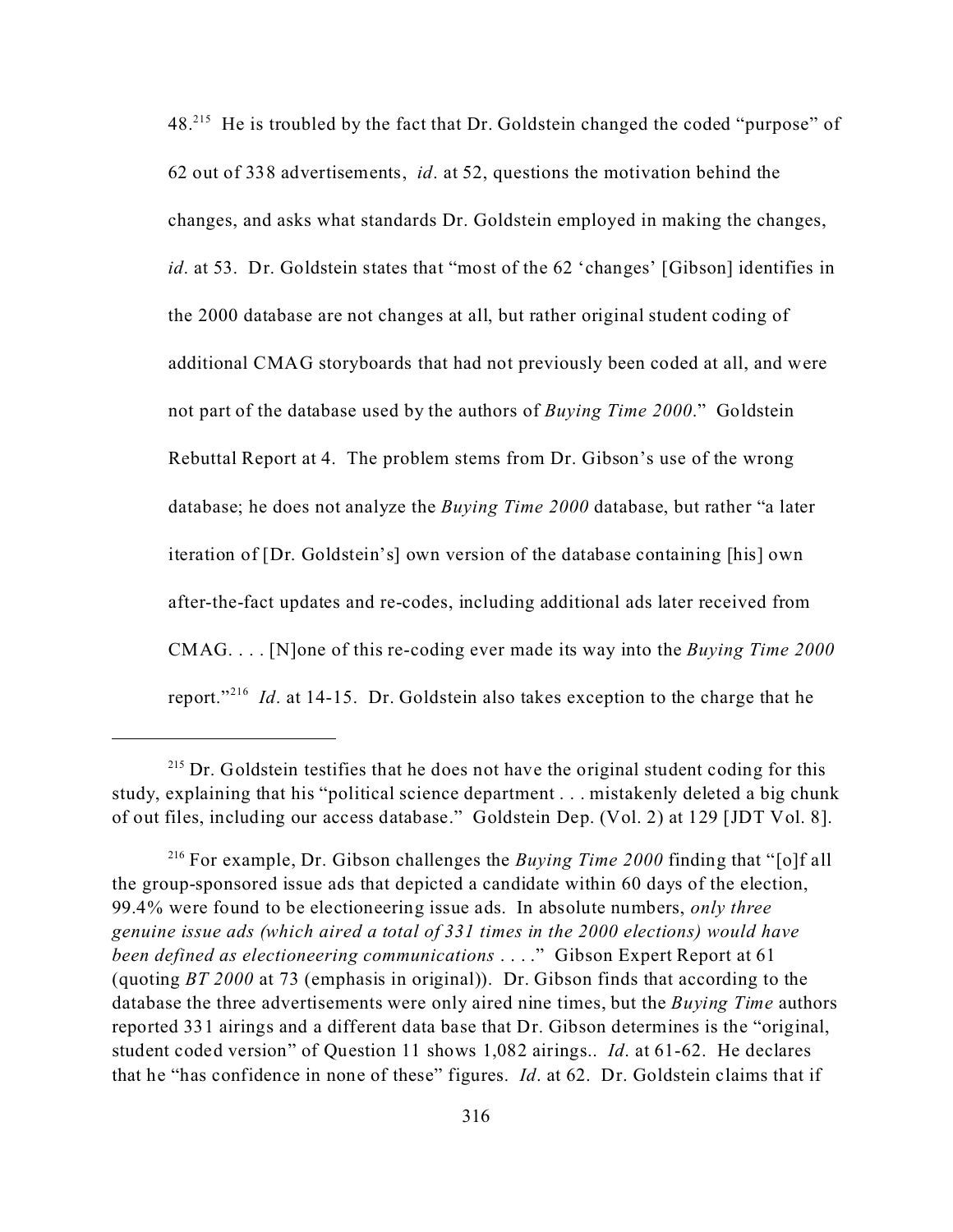deliberately changed the data in order to decrease the number of pure issue advertisements, calling it "baseless." *Id*. at 4. In addition, Dr. Goldstein notes that he reevaluated the coding of 30 advertisements in the 2000 database in his post-*Buying Time 2000* academic research having nothing to do with campaign finance or the *Buying Time* studies and "[i]n 26 of these instances, [] changed the coding from electioneering to genuine issue." *Id*. at 5, 14-15. Dr. Lupia comments that Dr. Gibson fails to connect his bias concerns with actual changes in the database or demonstrate the effects directly. Lupia Rebuttal Report at 58. As such, Lupia finds the charge that the investigators were committed to reaching a particular outcome to be "at best, premature and, with certainty, not proven in the [Gibson] report." *Id*.

346. Dr. Goldstein does find that three advertisements in the *Buying Time 2000* database "were re-coded on Question 11 from 'promoting a candidate' to 'providing information or urging action on an issue.'" Goldstein Rebuttal Report at 16. One was a version of a "cookie cutter" advertisement run by CBM (numbered 1269), which was "extremely similar" to a number of other CBM-sponsored

Dr. Gibson had used the correct database, "federal.sav," he would have been able to identify the three advertisements which comprise 331 airings. Goldstein Rebuttal Report at 21 (finding advertisements  $#627$  (172 airings),  $#1389$  (81 airings), and  $#2862$  (78 airings)). He also used the database to identify "all ads run by interest groups that mentioned a candidate and aired within 60 days of the election," and using that as the denominator arrived at the same percentage as *Buying Time 2000*. *Id*. (dividing 331 by 53,840).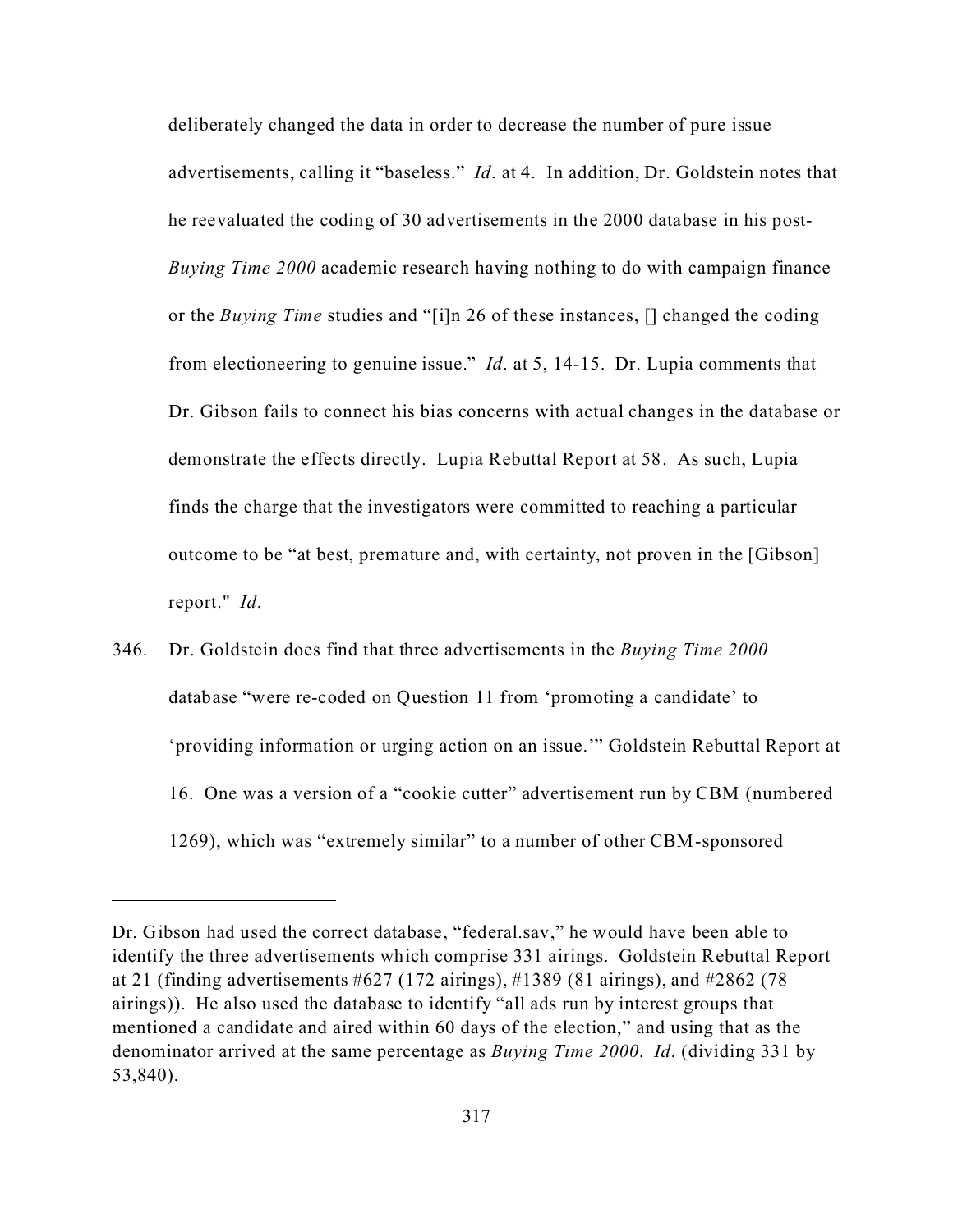advertisements that (Goldstein thought) had all been coded as "electioneering." *Id*. This fact was brought to Dr. Goldstein's attention by the *Buying Time* authors and, concluding that it was not "meaningfully distinguishable from the other CBM ads, . . . [he] recoded it as electioneering." *Id*. at 17. The second was a National Pro-Life Alliance advertisement (numbered 2107) which mentioned Wisconsin Senators Kohl and Feingold. Again, the *Buying Time* authors told Dr. Goldstein that the advertisement was "virtually identical" to another advertisement run in Virginia mentioning then-Senator Charles Robb. *Id*. Dr. Goldstein reviewed the storyboards of the two advertisements and found them "not meaningfully distinguishable, and resolved the inconsistency by re-coding [the commercial] as electioneering." *Id*. The final advertisement that was changed was sponsored by the Rhode Island Women Voters (numbered 1367). The advertisement was originally coded as a "genuine issue advertisement" but changed by Dr. Goldstein after the *Buying Time* authors disagreed with the coding. *Id*. Dr. Goldstein believes that the advertisement "is clearly electioneering." *Id*. As noted *infra*, Finding 356, Dr. Goldstein recently discovered that the six corresponding versions of Advertisement #1269 were originally coded as "genuine issue advertisements" by the students and later changed by the *Buying Time 2000* authors to "electioneering" commercials. Goldstein Dep. (Vol. 2) at 158-59 [JDT Vol. 8]. When these six advertisements are added to the analysis, which Dr. Goldstein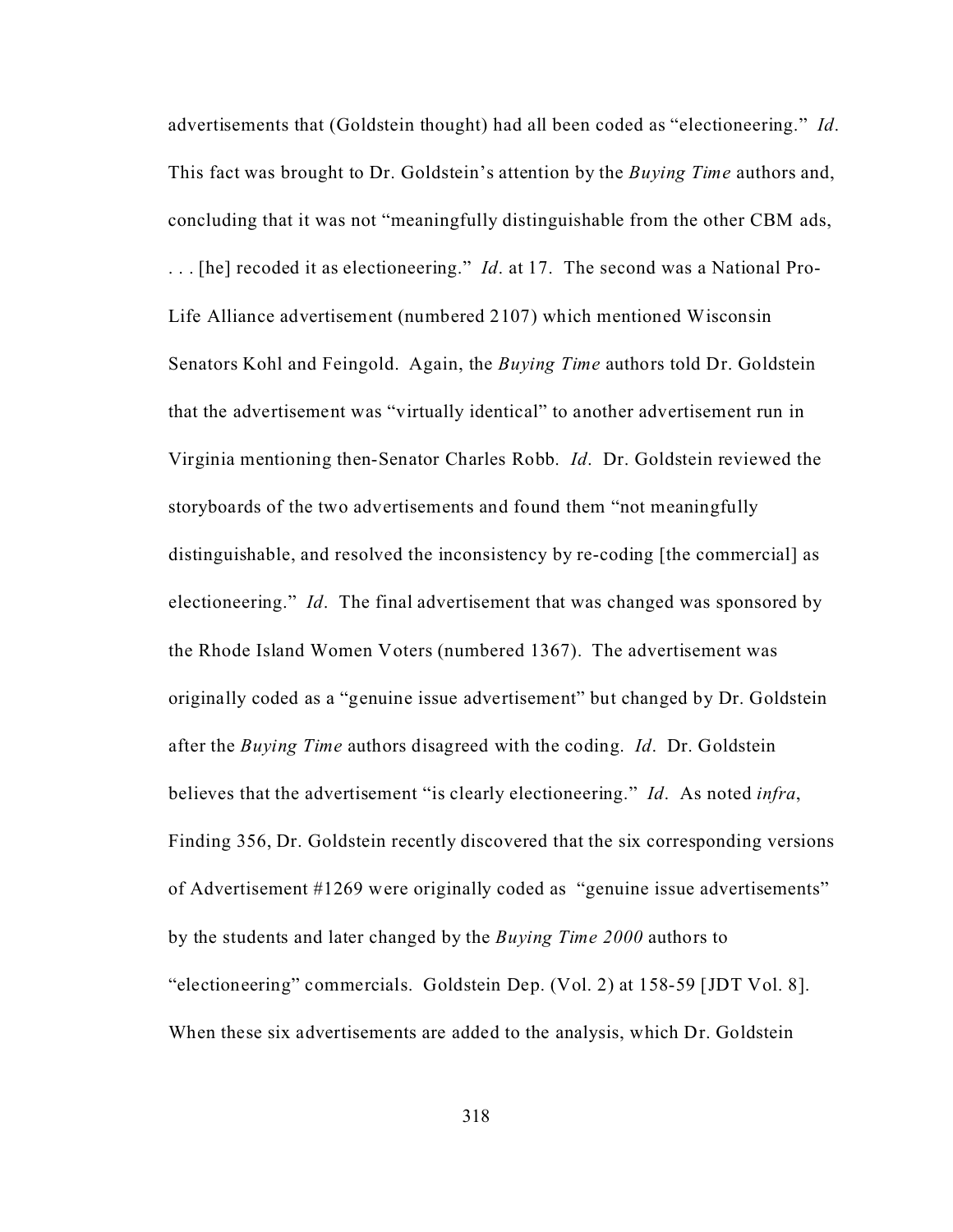terms "the most conservative standard estimate," one finds that 17 percent of the advertisements aired within 60 days of the election which identified a candidate were "genuine issue advertisements." *Id*. at 169. Defendants' experts personally disagree that all of these commercials are "genuine issue advertisements." *See* Holman Dep. at 82-83 (stating he considers Advertisement #1367 to be his "poster child of sham issue advocacy"); Goldstein Expert Report at 26 n.21 (noting that he considers all the commercials with the exception of Advertisement # 2107 "were clearly intended to support or oppose the election of a candidate").

- 347. Dr. Gibson raises essentially the same concerns about Question 11 in *Buying Time 2000* as he does for the practically identical Question 6 in *Buying Time 1998*, discussed *supra*. Gibson Expert Report at 54-55. Dr. Goldstein states that "79.8 percent of the group-sponsored ads classified as electioneering were coded as having run within 60 days of the election, compared to only 18.7 percent of nonelectioneering ads." *Id*. at 28. As one "would expect . . . that ads designed to promote or oppose a candidate would air relatively close to Election Day," this objective data, in Dr. Goldstein's opinion, corroborates the coding in Question 11 and demonstrates that Dr. Gibson's theory is incorrect. *Id*. at 28-29.
- 348. The NRA criticizes the *Buying Time 2000* study for not including two 30-minute "news magazines" in the data which it claims are "genuine issue advertisements." Proposed Findings of Fact of the NRA and the NRA PVF ¶ 9. "If these airings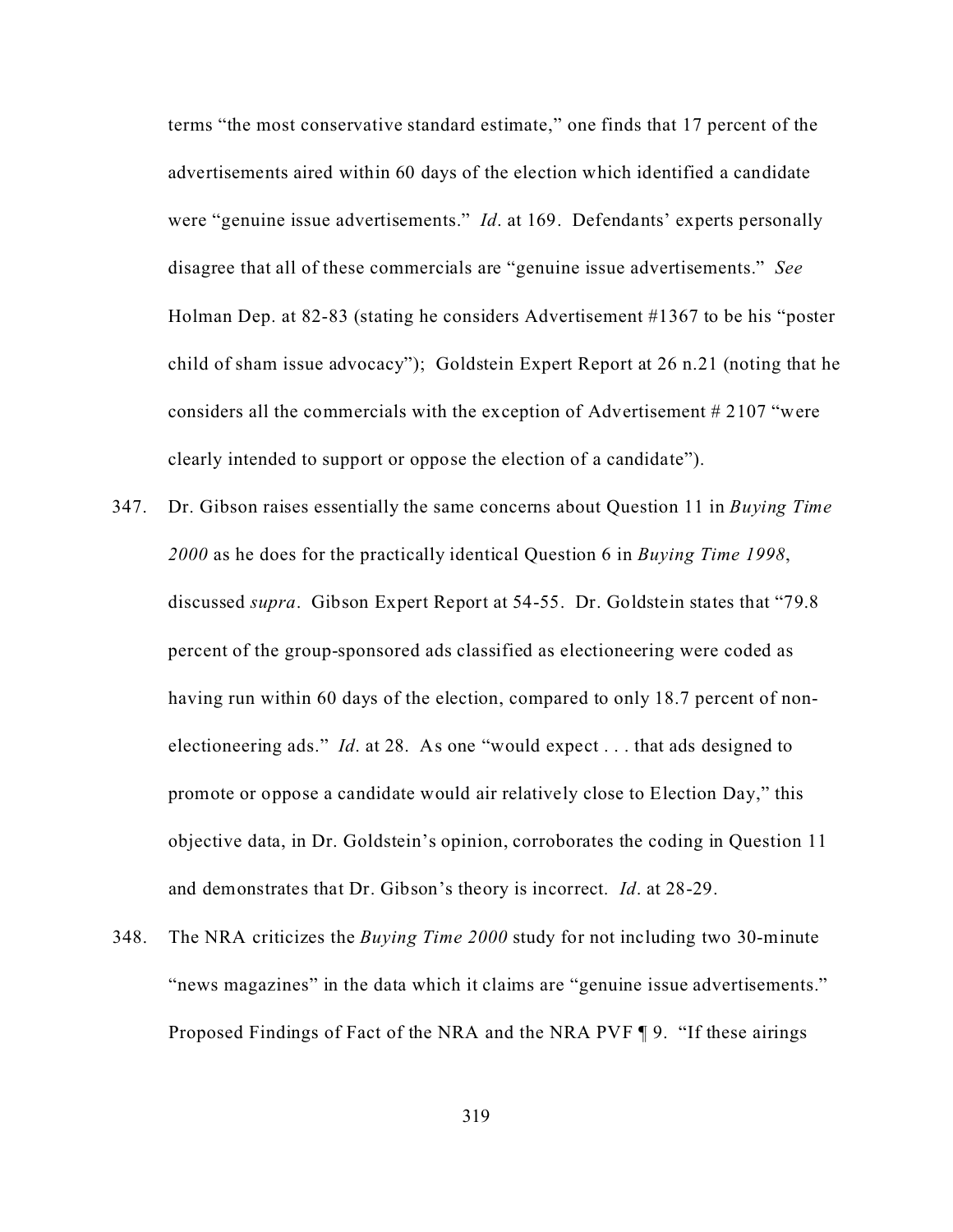had been considered, 34% of the total volume of speech that BCRA in 2000 would have covered in the 60 days prior to the general election would have been genuine issue advertisements." *Id*. One of these "news magazines" was titled "California." LaPierre Decl. ¶ 12 [NRA App. at 5]. "California" was aired 800 times in California from August 29, 2002, to November 5, 2000. *Id*. ¶ 14. "During the entirety of the 30-minute program, there was only one fleeting reference to a federal candidate for office. Specifically, during a short segment urging viewers to join the NRA and describing the benefits of membership, a cover of an issue of the NRA's magazine 'First Freedom' depicting Vice President Gore's image, then a presidential candidate, flashed on the screen for several seconds." *Id*. ¶ 13.<sup>217</sup> The NRA does not allege that the study included other 30 minute advertisements, or that the CMAG monitors such commercial broadcasts. It does not indicate how other 30 minute "news magazines" it ran during 2000 would have affected the results of *Buying Time*. *See* Proposed Findings of Fact of the NRA and the NRA PVF at ¶¶ 3-7.

### **The Goldstein Expert Report**

349. Although Dr. Goldstein was involved in assembling the data sets used in both

 $217$  One other NRA 30 minute "news magazine" would similarly would be "captured" by BCRA due to the inclusion of the "First Freedom" cover. NRA App. 917, 920, 924, 929 ("It Can't Happen Here) (also referring once to the "Clinton-Gore assault weapons ban").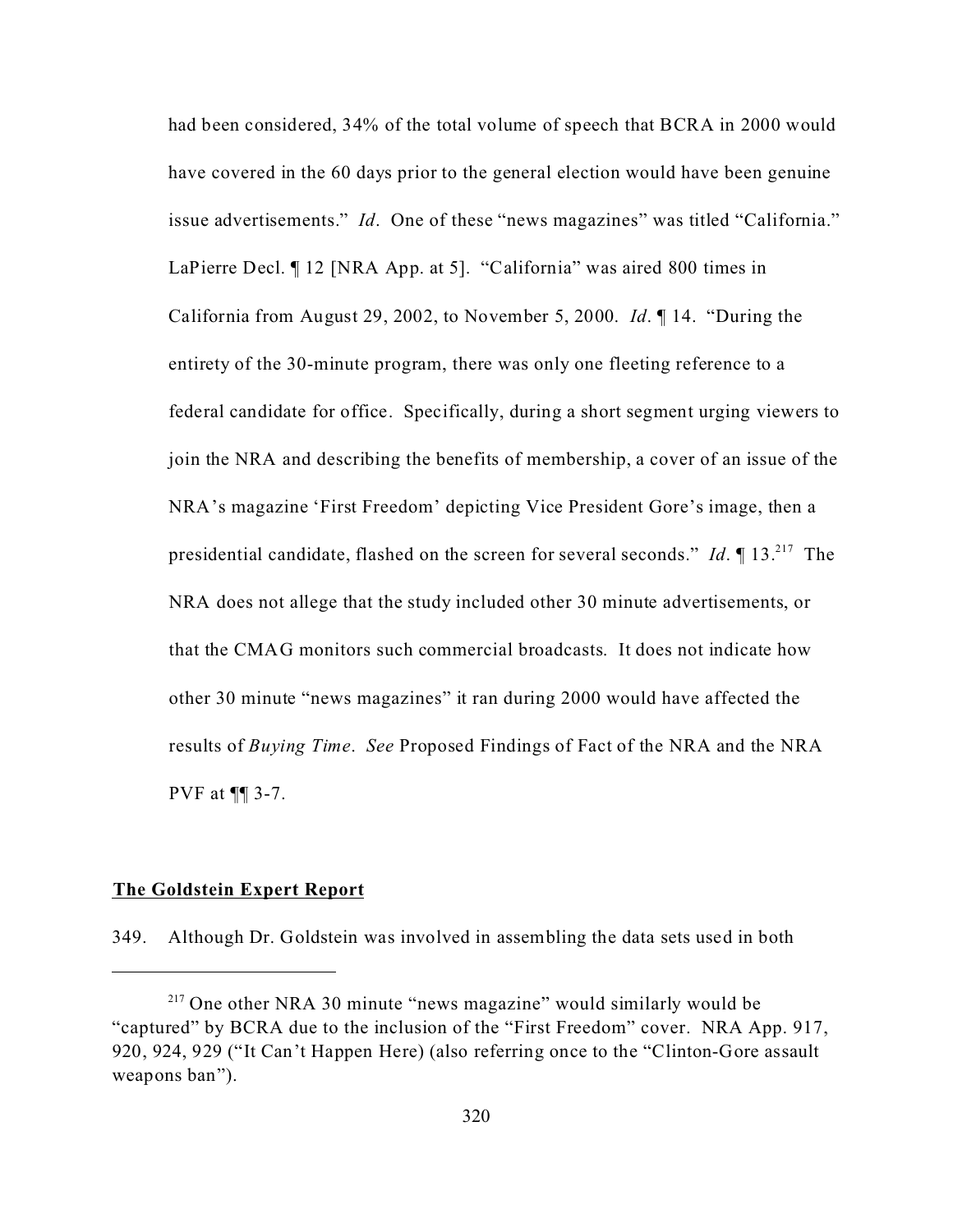*Buying Time* studies, he did not participate in the writing of either *Buying Time* study or play a role in "selecting the conclusions that the authors of these reports chose to draw from the database," Goldstein Rebuttal Report at 3-4. His report, therefore, constitutes a separate assessment of the data collected for the *Buying Time* studies. The database he works from differs from that provided to the *Buying Time 2000* authors, as it has corrected omissions and errors discovered after *Buying Time 2000* was completed. *Id*. at 4-5. Dr. Goldstein's study produces nine principal conclusions.

350. *Scope of Political Advertising*. In the 2000 election cycle (from January 1, 2000, through election day), interest groups accounted for 16 percent of all political television advertisements at an estimated cost of \$93 million.<sup>218</sup> Goldstein Expert Report at 8. Political parties accounted for 27 percent of the political commercials at an estimated cost of \$162 million, while candidates accounted for the remaining 52 percent of advertisements at an estimated cost of \$338 million. *Id*. Compared to the 1998 campaign, the increase in interest group spending was the most dramatic, "rising from approximately \$11 million in 1998 to an estimated \$93 million in 2000." *Id*. at 9; *see also id.* at 10 (tbl. 1A-B) (showing the increase in

 $218$  Dr. Goldstein notes "[t]hese figures ... underestimate television expenditures because CMAG estimates only cover markets serving 80 percent of the nation's population and make no attempt to measure the increased cost of advertising during the peak seasons of political campaigns when the demand for television advertising time pushes up spot prices." Goldstein Expert Report at 8.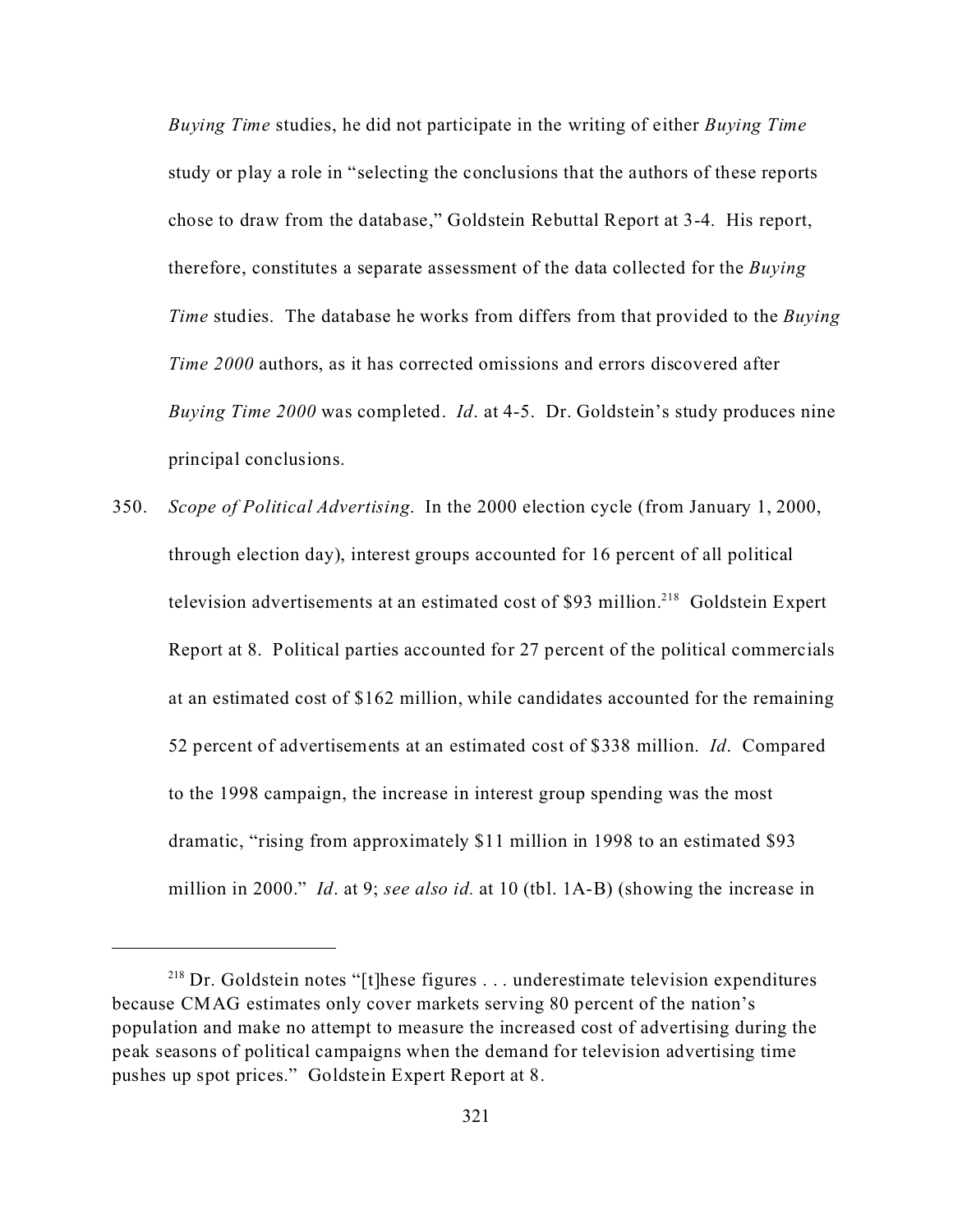candidate spending (from approximately \$136.6 million to approximately \$338.4 million) and in political party spending (from approximately \$25.6 million to \$162.3 million)). The majority of interest group advertising in 2000 was "not sponsored by PACs, and fell outside FECA regulation." *Id*. at 8. According to his figures, interest group PACs spent roughly \$2 million on 3,688 political advertisements in federal races in 2000, while interest group non-PAC expenditures constituted \$90 million spent on 129,647 commercials. *Id*. at 10 (tbl. 1B).

351. *The Role of Interest Groups and Political Parties in Political Television Advertising for the 2000 Presidential Campaign*: In terms of the presidential campaign, political parties purchased 41 percent of television advertisements aimed at the 2000 presidential race, while candidates accounted for 38 percent of the commercials, and interest groups eight percent. Goldstein Expert Report at 11  $&$  n.11 (the remaining advertisements were coordinated expenditures). Interest group advertising in certain "battleground" states,  $219$  however, "rivaled that of the candidates or parties." *Id*; *see also id.* at 12 (tbl. 2). In House elections, interest group advertisements identifying a candidate and running in the last 60 days of the campaign accounted "for 17 percent of total House ad broadcasts during the 2000

<sup>&</sup>lt;sup>219</sup> Dr. Goldstein determined what states constituted "battleground states" "based on a professional review of various media sources," such as CNN.com. Goldstein Expert Report at 12 n.12.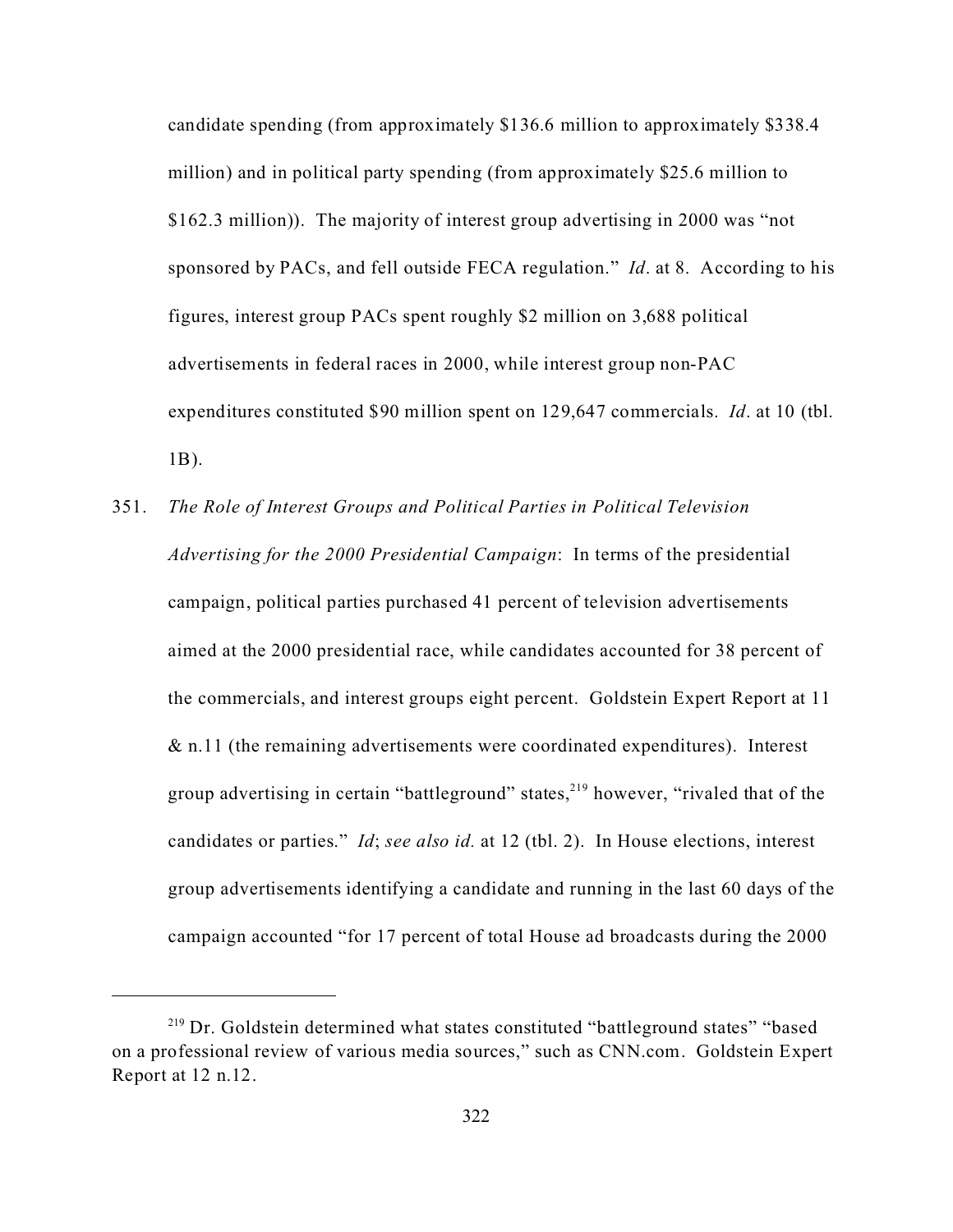election cycle," while parties provided 22 percent of advertisements in these races, and candidates 60.6 percent. *Id*. at 13. Dr. Goldstein finds that 99.8 percent of political party-financed television advertising mentioned or depicted a candidate, while only 1.8 percent of the ads "even mentioned the name of the party and many fewer promoted the candidate by virtue of his or her party affiliation." *Id*.<sup>220</sup>

- 352. *The BCRA Universe of Interest Group Electioneering*: Dr. Goldstein finds that 35 interest groups broadcast commercials on television during the last 60 days of the 2000 election that mentioned a candidate. Goldstein Expert Report at 13. These electioneering advertisements were aired 59,632 times at an estimated cost of approximately \$40.5 million. *Id.* at 14; *see also id.* at 14-15 (tbl. 3).<sup>221</sup> The top ten of these groups accounted for 87 percent of these expenditures. *Id*. at 13.
- 353. *The "Magic Words" Test*: The so-called "magic words" test derives from *Buckley*'s legal standard for determining whether an advertisement is designed to persuade citizens to vote for or against a particular candidate. Such advertisements were termed characterized "express advocacy" by the Supreme Court, and defined as containing words such as "elect," "defeat" or "support." *See supra* Finding ¶

 $220$  This assessment does not include the "tag lines" included in most advertisements identifying the commercial's sponsor that can include the party's name. Goldstein Expert Report at 13 n.14.

 $221$  This result only reflects the 80 percent of households covered by CMAG, and according to Dr. Goldstein "[n]o comprehensive information is available for the balance of the markets or for ads airing on local cable stations."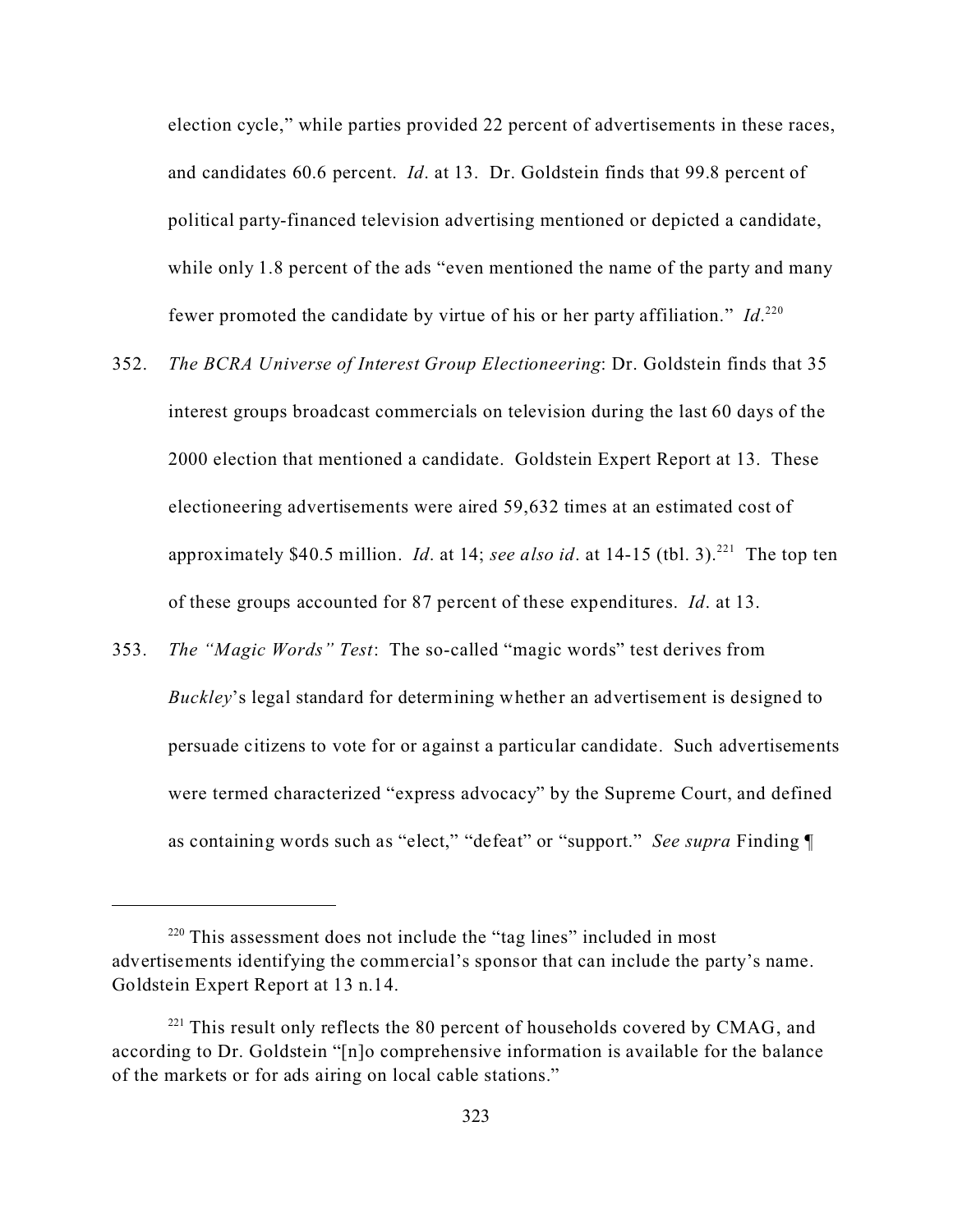272 n.57. Dr. Goldstein finds that 11.4 percent of the 433,811 advertisements aired by candidates met the express advocacy test. Goldstein Expert Report at 16. Conversely, 88.6 percent of candidate advertisements in 2000 "were technically undetected by the *Buckley* magic words test." *Id*. This result demonstrates to Dr. Goldstein "that magic words are not an effective way of distinguishing between political ads that have the main purpose of persuading citizens to vote for or against a particular candidate and ads that have the purpose of seeking support for or urging some action on a particular policy or legislative issue." *Id*.

354. *Temporal Distribution of Interest Group-Financed Television Advertisements Which Mention a Candidate*: Dr. Goldstein determines that the "CMAG database provides empirical evidence of a strong positive correlation between [advertisements' reference to a candidate and the proximity in time of their broadcast to the election] and consequently of their validity as a test for identifying political television advertisements with the purpose or effect of supporting or opposing a candidate for public office." Goldstein Expert Report at 17. He finds that interest group advertisements that "mention or depict a candidate tend to be broadcast within 60 days of the election," while those which do not "tend to be spread more evenly over the year." *Id*. In addition, Dr. Goldstein also finds the distribution of those advertisements mentioning candidates for federal office to be "closely correlated to the distribution of electioneering communications broadcast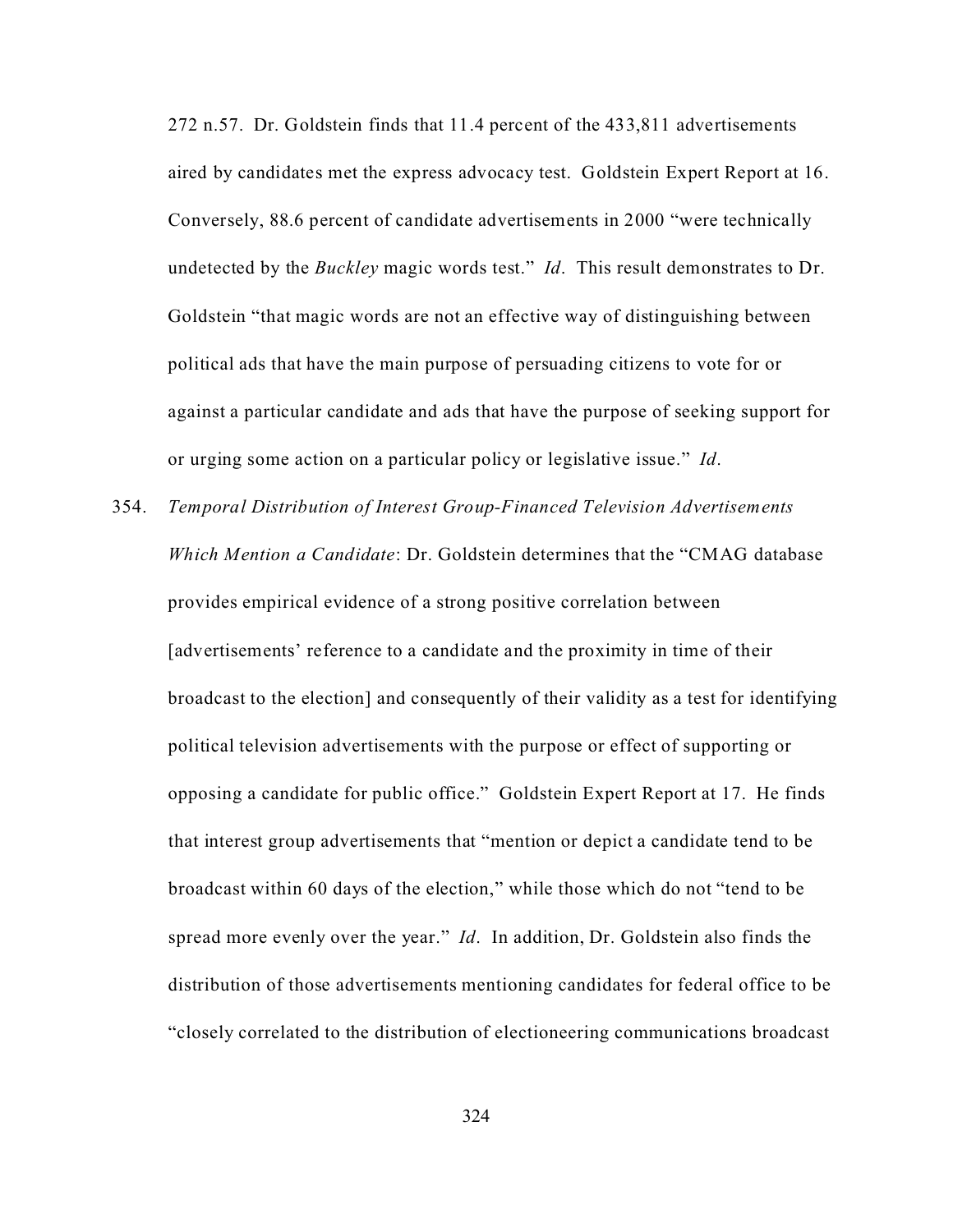by candidates and political parties." *Id*.

- 355. *Geographic Distribution of Interest Group-Sponsored Advertisements Which Mention a Candidate and are Aired within 60 Days of an Election*: Dr. Goldstein finds that interest group advertisements that mentioned a candidate and were broadcast within 60 days of the 2000 election "were highly concentrated in states and congressional districts with competitive races." Goldstein Expert Report at 20. For Senate races, 89.2 percent of these commercials ran in competitive races. *Id.* Political parties concentrated 90.6 percent of their ads in the competitive states. *Id.* at 21. House races demonstrated the same pattern, with 85.3 percent of interest group "electioneering" advertisements, and 98.2 percent of political party "electioneering" advertisements broadcast in competitive districts. *Id*. at 21.
- 356. *Coders' Perceptions of Interest Group Television Advertisements*: Dr. Goldstein had students code each interest group political television advertisement aired in the 2000 campaign. They could code the commercials' purpose as either to "'generate support or opposition for candidate,' or to 'provide information or urge action," and "were also given the option of 'unsure/unclear.'" Goldstein Expert Report at 24 & n.20. The coders found 97.7 percent of the 60,623 interest group sponsored television advertisements that mentioned a candidate and were broadcast within 60 days of an election as "electioneering," or supporting or opposing a candidate. *Id*; *see also id*. at 25 (tbl. 7). Dr. Goldstein finds this result particularly persuasive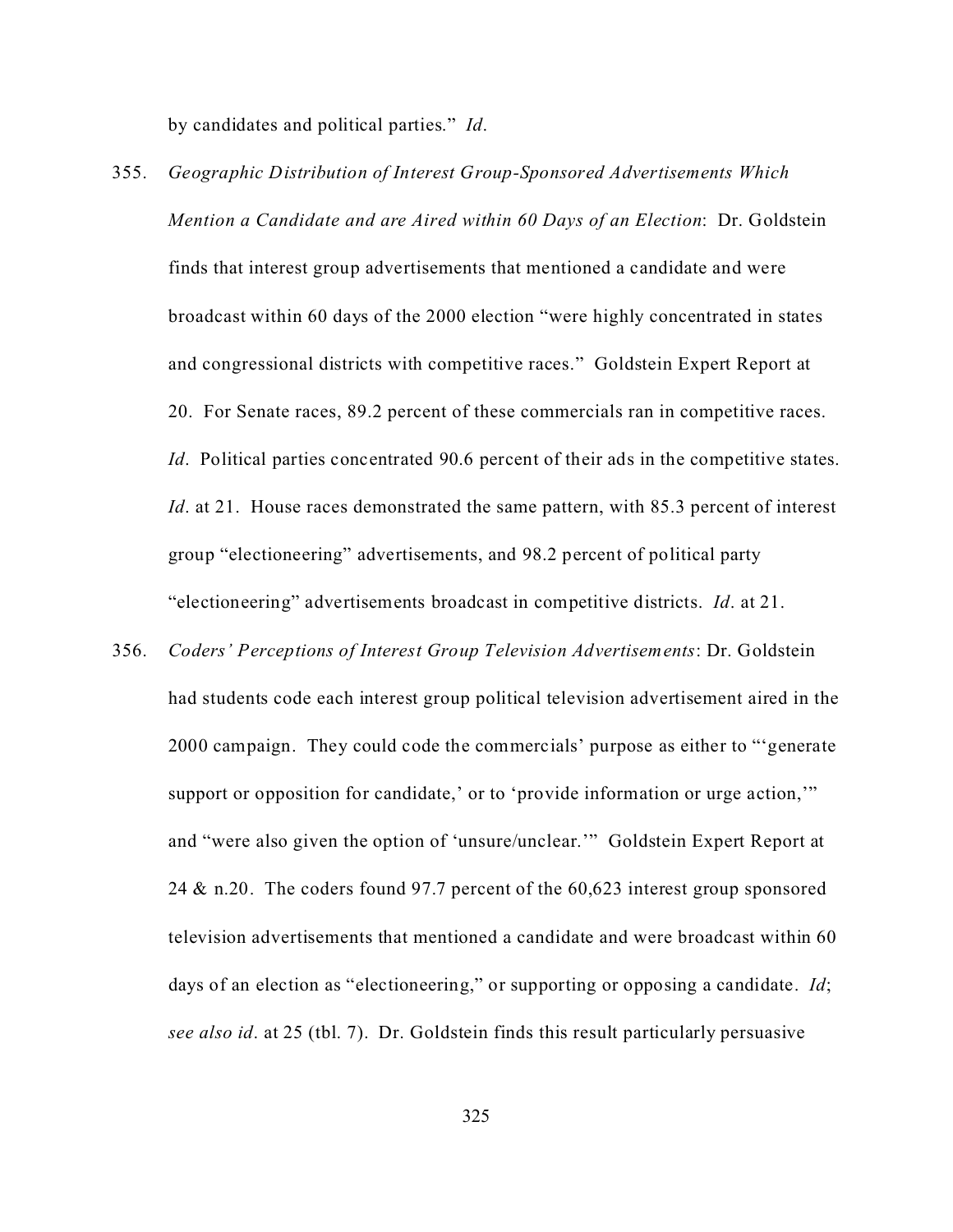given the fact that the students coded one-third of all interest group television advertisements run over the course of the 2000 campaign to be genuine issue advertisements. *Id*.

357. Of the 45,001 advertisements deemed to be "genuine issue advertisements" by the coders, 3.1 percent would have been covered by BCRA in that they were run within 60 days of the election and identified a candidate. Goldstein Expert Report at 27.<sup>222</sup> Dr. Goldstein acknowledges that in *Buying Time 2000* and an article he co-authored with Dr. Jonathan Krasno fewer than six advertisements were said to be unfairly captured by BCRA. *Id*. at 26 n.21. In those other publications, "certain of these six ads–particularly those as to which there was disagreement among the student coders–were ultimately treated as electioneering. In fact, [Dr. Goldstein's] own judgment is that five of these six ads were clearly intended to support or oppose the election of a candidate . . . . However, in this report, [Dr. Goldstein] chose[] to take the most conservative approach and count all six as Genuine Issue Ads." *Id*. However, Dr. Goldstein now acknowledges that a "most conservative" estimate would include 6 more advertisements listed in footnote 8 of his Rebuttal Report. Goldstein Dep. (Vol. 2) at 160 [JDT Vol. 8]. Adding these six advertisements results in the finding that 17 percent of the advertisements run

 $222$  Dr. Goldstein contends that this "percentage overstates the proportion of all Genuine Issue Ads covered by BCRA, because it does not take into account the unregulated ads run in non-election years during a single Congressional Term, such as 1999." Goldstein Expert Report at 27 n.22.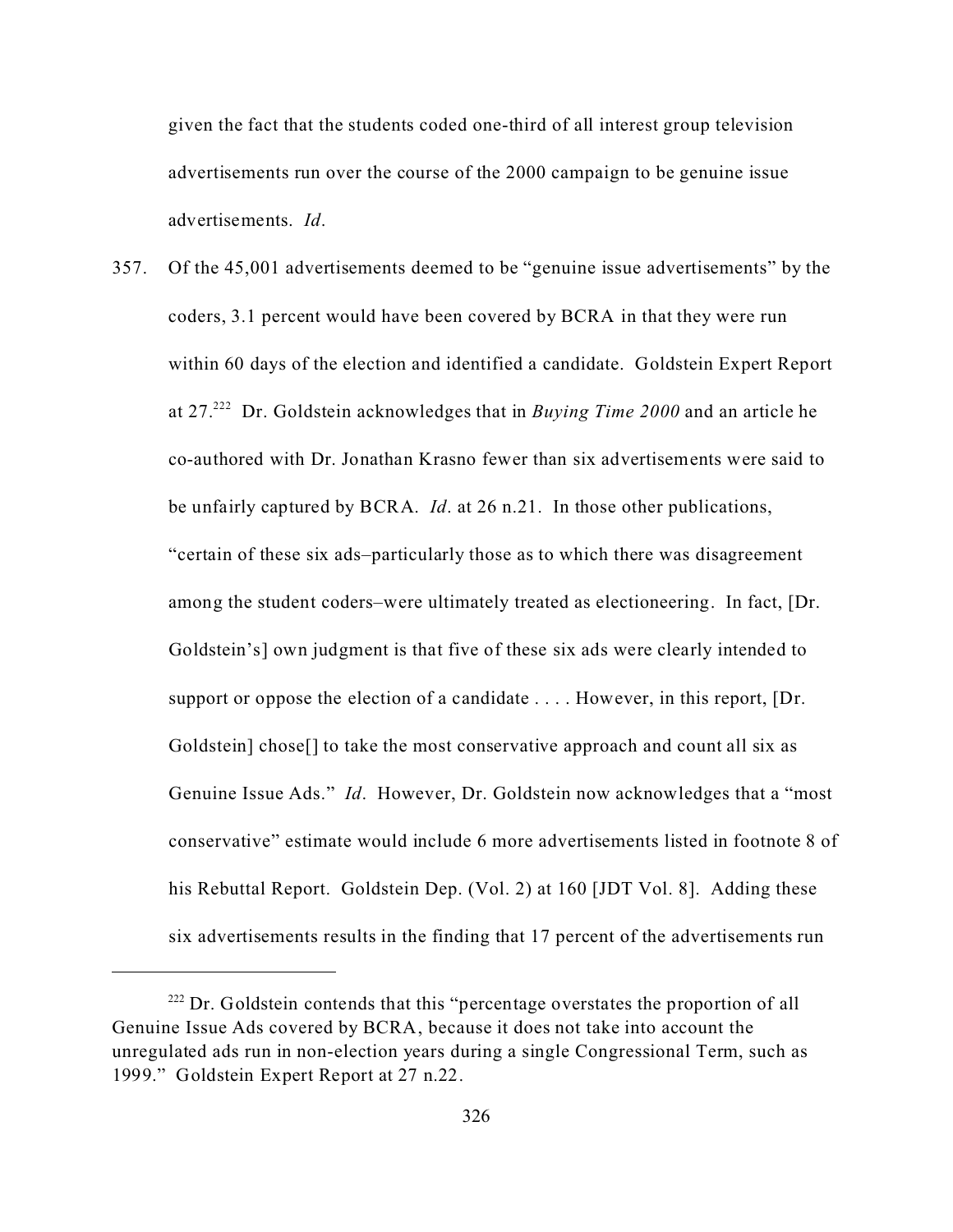during the last 60 days of the 2000 campaign which identified candidates were genuine issue advertisements. *Id*. at 169; *see also* Finding 354 *supra.* Dr. Gibson objects to Dr. Goldstein's reliance "on the highly subjective coding" of the student coders to determine the purpose of the issue advertisements (i.e., to promote a candidate or to urge action on an issue). Gibson Rebuttal Report at 20; *see also* Holman Dep. at 73 (noting that the question asks for a subjective assessment).

358. *The Effectiveness of Broadcasting Issue Ads Close to an Election*: Dr. Goldstein's final finding is that if an interest group is genuinely interested in promoting an issue, the least desireable time to air such an advertisement is in the final 60 days of an electoral campaign. Goldstein Expert Report at 32. This finding runs counter to Plaintiffs' argument that BCRA "may harm interest groups by preventing them from advertising on their issues at a time when citizens are supposedly paying the most attention to politics." *Id*. Dr. Goldstein first comments that "while there is evidence that interest in politics and *elections* rises as Election Day approaches, there is absolutely no evidence to support the position that interest in *public policy* issues rises as well during that time." *Id*. (emphasis in original).<sup>223</sup> Dr. Goldstein notes that since the last two months of an election

<sup>223</sup> *But see* Finding 358, *infra*. Edward Monroe, Director of Political Affairs for the Associated Builders and Contractors, testified that "members of the public are generally more receptive to and engaged in considering government policy ideas and issues as elections near . . . ." Monroe Decl. ¶¶ 18-19. Paul R. Huard, Senior Vice President for Finance and Administration of the National Association of Manufacturers ("NAM") testified that "[i]n broad terms ... Americans tend to have greater interest in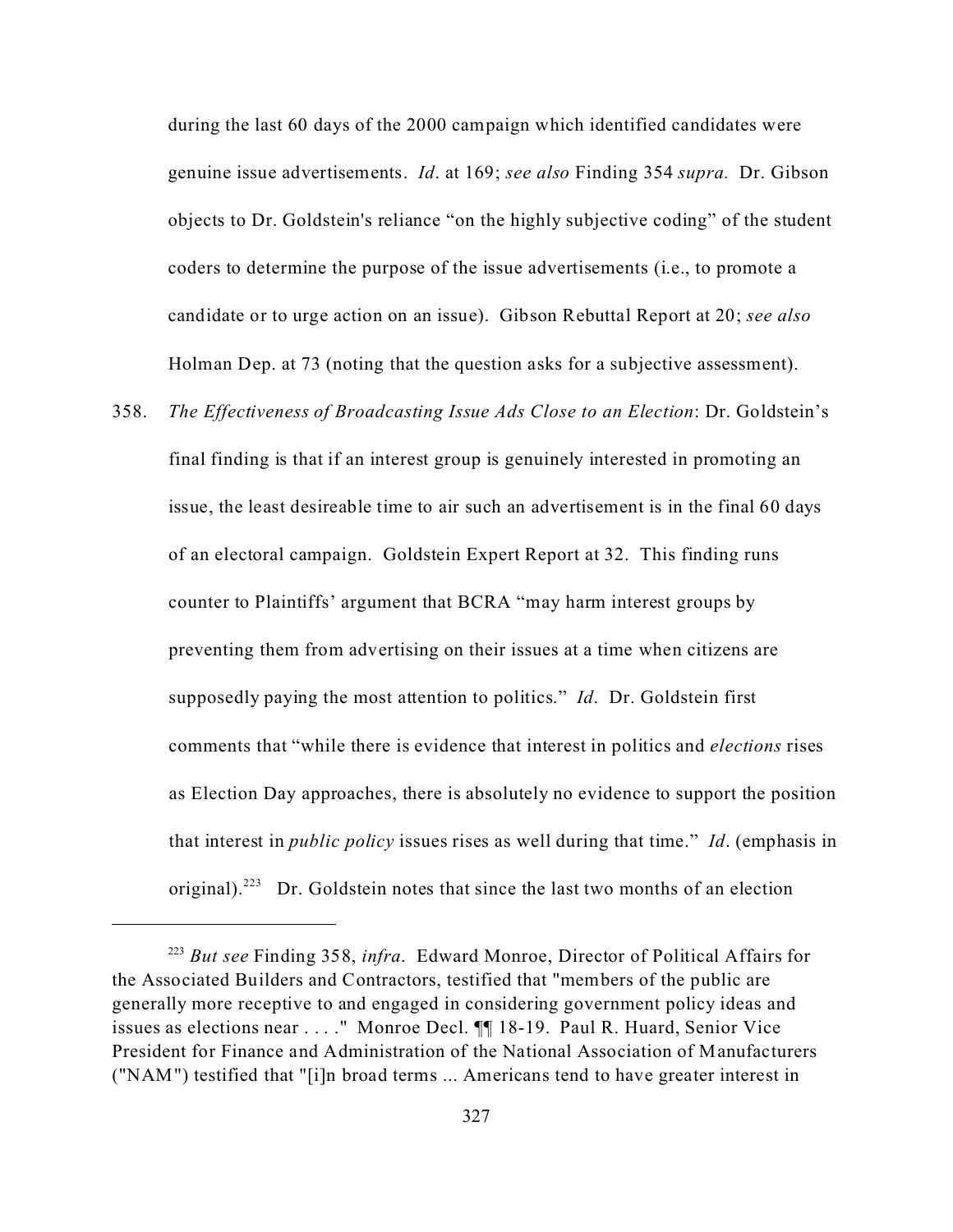campaign is when most political advertisements are aired (64.2 percent of all political advertisements run in 2000 were run in the campaign's final 60 days), "an individual interest group's message on a public policy issue is likely to become lost" if aired during that period. *Id.* Dr. Goldstein also posits that "partisan" attachments . . . harden during the last two months of a campaign" which makes it "more difficult to persuade otherwise open-minded viewers of the merits of an interest group's policy stance." *Id*. at 32-33 (citing John Zaller, Nature and Origins of Mass Opinion (1992)). According to Dr. Goldstein's Expert Report, in 2000, 17.7 percent of such advertisements were aired in the final 60 days of the election campaign, slightly more than the 16.4 percent "which would have run if the ads had been equally distributed throughout the year." *Id*. at 33; *see also id*. at 31 (tbl. 9). In contrast, during the months of April through June 2000, 45 percent of such issue advertisements were aired, "as against an expected 25 percent if the ads were spread evenly throughout the year." *Id*. Dr. Goldstein believes this concentration is "a likely result of groups turning on the heat to pass or defeat bills before Congress adjourned for the summer." *Id*. Dr. Gibson is critical of Dr. Goldstein's finding. Gibson Rebuttal Report at 26. According to Dr. Gibson, political psychologists, like William McGuire (whose work Dr. Goldstein cites), have concluded "that to persuade someone involves two steps. First, one must get

political matters as an election approaches." Huard Decl. ¶ 10.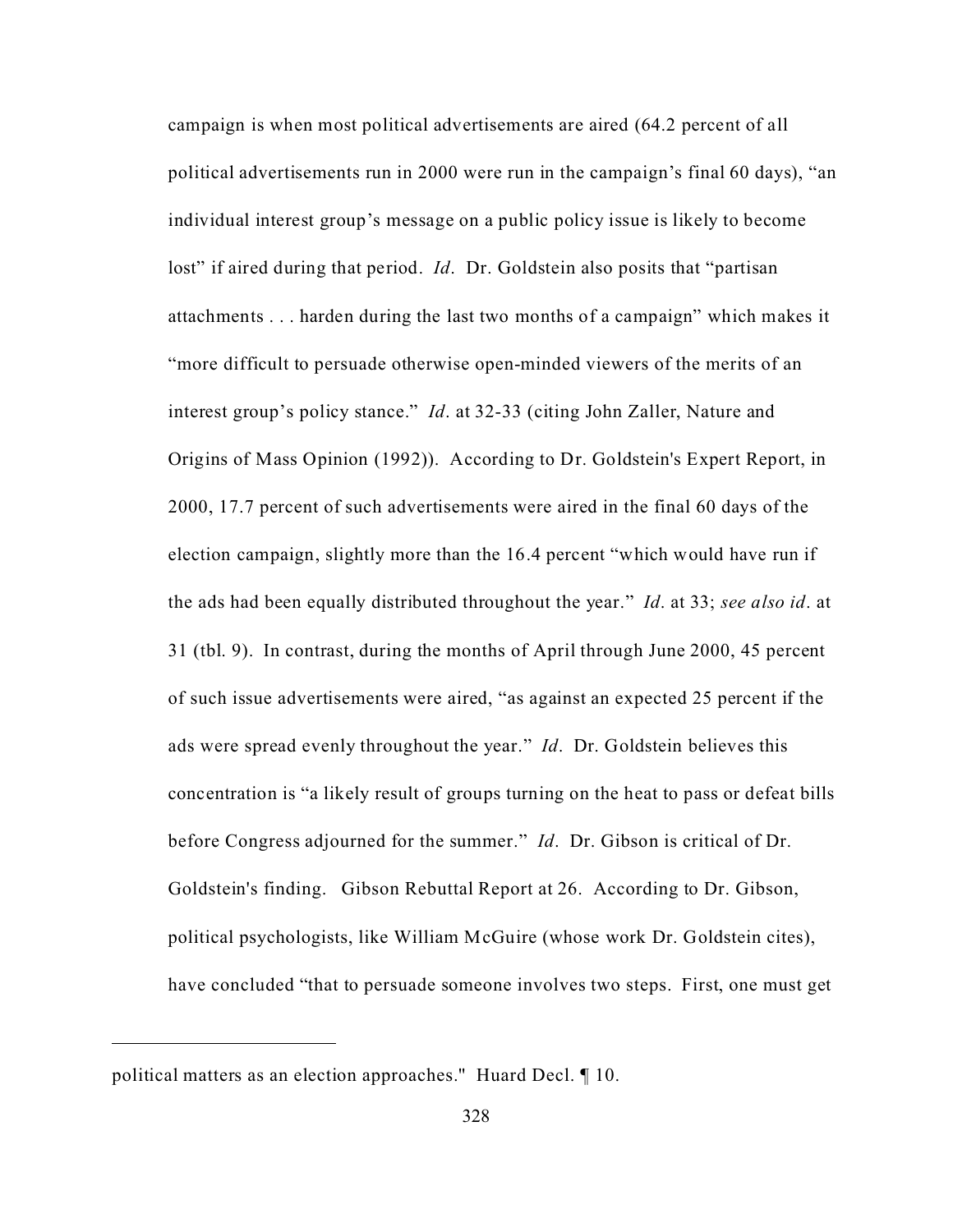the attention of the person one is attempting to persuade. Second, one must overcome the strength of existing attitudes if the attempt at persuasive communication is to result in attitude change." *Id*. Given that "those with strong attitudes tend to pay attention to political communications while those with weak political attitudes tend to ignore them . . . . [t]hose most easily reached are least easily changed; those most easily changed are those most difficult to reach." *Id*. Since those with "weak attitudes" tend to pay attention during "the most extreme circumstances," the period leading up to the election provides the window in which to communication with these difficult to reach, but easily persuaded individuals. *Id*. at 27. Dr. Gibson also rejects the argument that issue advertising close to an election is unproductive because partisan allegiances harden as elections approach. *Id*. He states that this line of reasoning leads to the strange conclusion that "candidates should abandon advertising as the election approaches since these hardened attitudes are difficult to convert." *Id*. Dr. Gibson points out that "that does not happen, since, as the election approaches, candidates try to reach an even greater percentage of marginal voters, who have little interest in politics, and relatively pliable issue views." *Id*.

## **Genuine Issue Advertisements About Legislation and Public Policy Issues Are Run During the Sixty Days Before A Federal Election Notwithstanding the Competition for Air Time With Candidate-Centered Advertisements**

359. Notwithstanding the disadvantages of running genuine issue advertisements during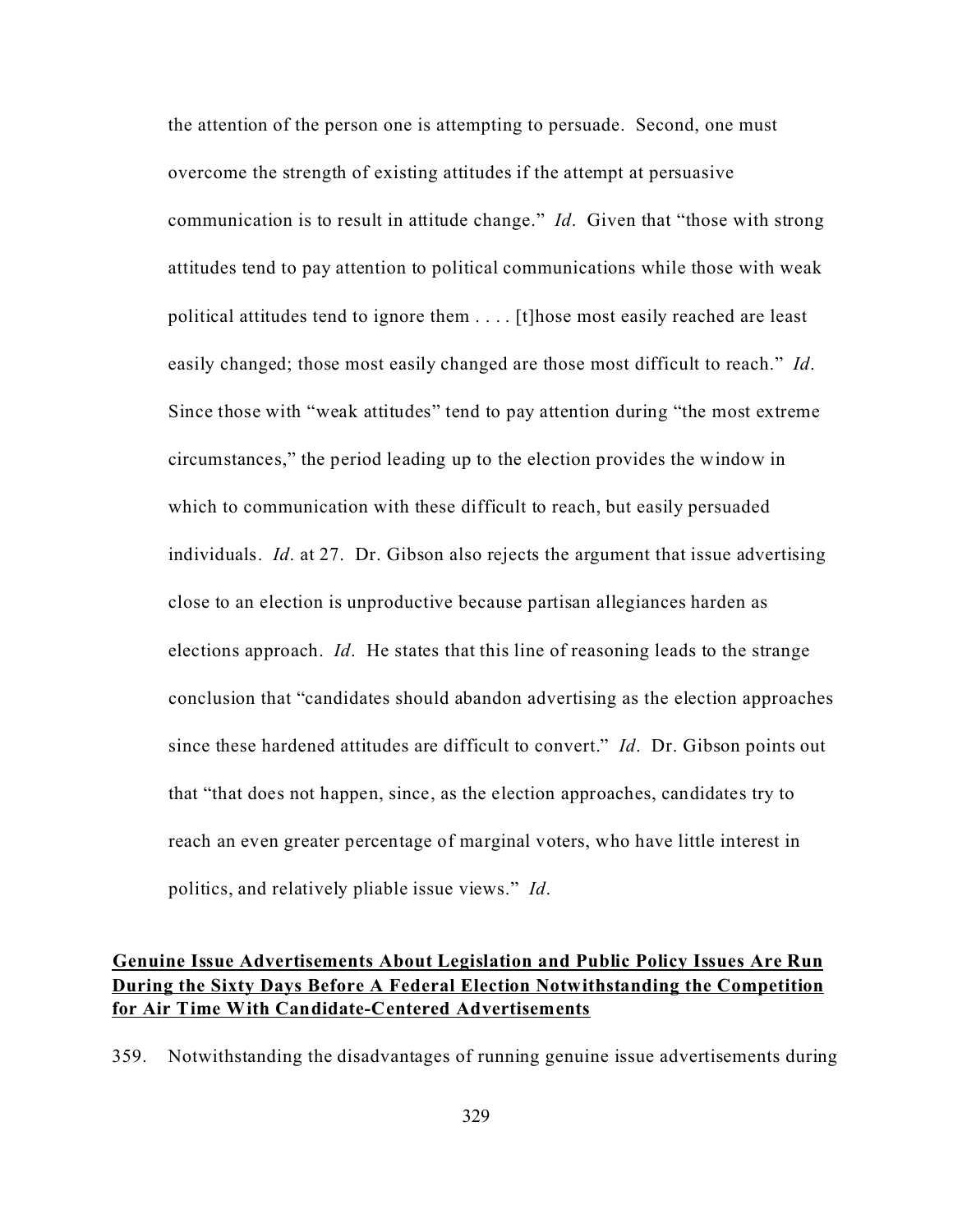the 60 day period leading up to a general election,<sup>224</sup> plaintiffs have demonstrated that it can be effective and necessary for them to run legislation-centered advertisements in the weeks before an election. Monroe Decl. ¶¶ 18-19 [10 PCS] ("The defendants in this proceeding have argued that ads run near the time of an election are evidence that the association's actual intent is to advocate the election of one candidate or another. However, there are other, more valid, explanations for the timing of our advertising. One is that serious legislative initiatives or regulatory proposals often are considered near the time of elections. Also, it is also clear that members of the public are generally more receptive to and engaged in considering government policy ideas and issues as elections near. If that is the time when people will listen, that is the time to speak. And once an election

<sup>&</sup>lt;sup>224</sup> Some political consultants believe there is limited utility in running a genuine issue advertisement in the 60 days before a federal election. *See* Strother Decl. ¶7 [DEV 9-Tab 40]. ("[T]hese issue advertisements were run when there were no pending elections. For these true issue ads, we specifically avoided the months right before the election because (a) air time would be more expensive; and (b) each ad would just become part of the election season gumbo and viewers would assume that it was just another election-related ad."); Strother Cross Exam. at 70-71; Bailey Decl. ¶12 [DEV 6-Tab 2]. Dr. Goldstein also believes that it is ineffective to run genuine issue advertisements in the weeks leading up to an election. "Running genuine issue ads near an election does not increase the effectiveness of those ads; in fact, it is likely that the ads' effectiveness actually decreases. . . . In addition to being less effective at conveying their messages, issue ads run close to an election are also less cost-effective, since the price of scarce television and radio air time is higher near an election than during the rest of the year." Goldstein Expert Report at 32-33 [DEV 3-Tab 7]; Magleby Expert Report at 20 [DEV 4-Tab 8] ("In contrast, genuine issue ads are more likely to run earlier since rates are cheaper and proximity to an election is less important."); Krasno & Sorauf Expert Report at 57 [DEV 1-Tab 2] ("Pure issue ads are more likely to respond to the congressional calendar or an advertising strategy unrelated to an election.").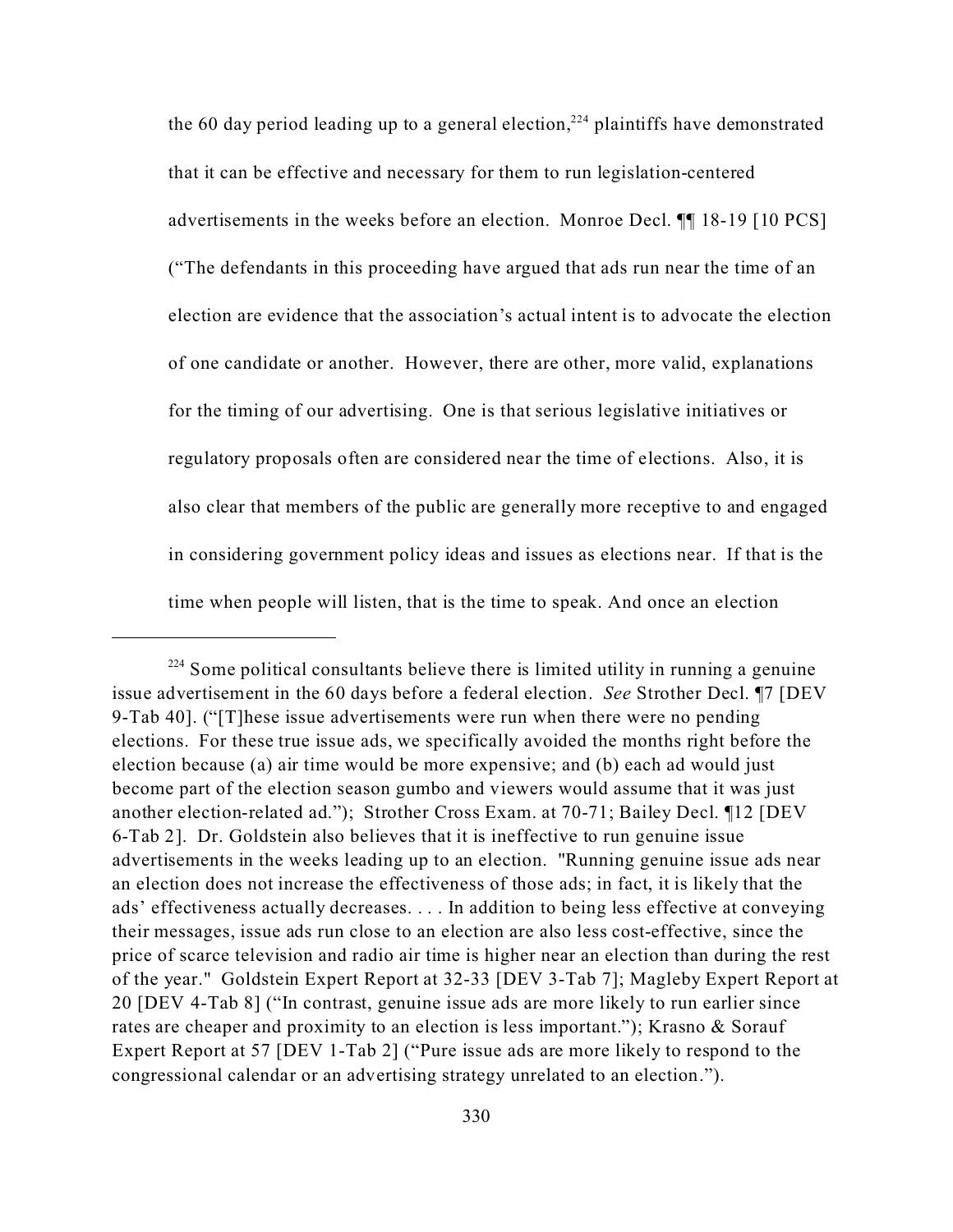occurs, there seems to be a period of fatigue during which political matters are of less interest, making issue ads then less effective."); Huard Decl. ¶ 10 [10 PCS] ("NAM has run issue ads at times when no election was impending. In broad terms, however, Americans tend to have greater interest in political matters as an election approaches. At the same time, elected officials are most attuned to the views of their constituents in the pre-election period. Thus, for many purposes, the pre-election season is a critical time for issue ads. Conversely, after an election public interest in public policy matters fades, perhaps due to fatigue. Then, few issue ads are run soon after an election."); Murphy Decl. ¶ 12 [3 PCS] ("Finally, it is important to emphasize that the blackout periods imposed by the BCRA— 60 days before a general election and 30 days before a primary— are often periods of intense legislative activity. During election years, the candidates stake out positions on virtually all of the controversial issues of the day. Much of this debate occurs against the backdrop of pending legislative action or executive branch initiatives. Some of the President's or Attorney General's boldest initiatives are advanced during election years–often within 60 days of a general election. This year, for instance, legislation creating a new federal department of Homeland Security is under consideration during this pre-election period."). Plaintiffs' expert Dr. Gibson agrees that running issue advertisements in proximity to federal elections is effective. *See* Finding 357, *supra*.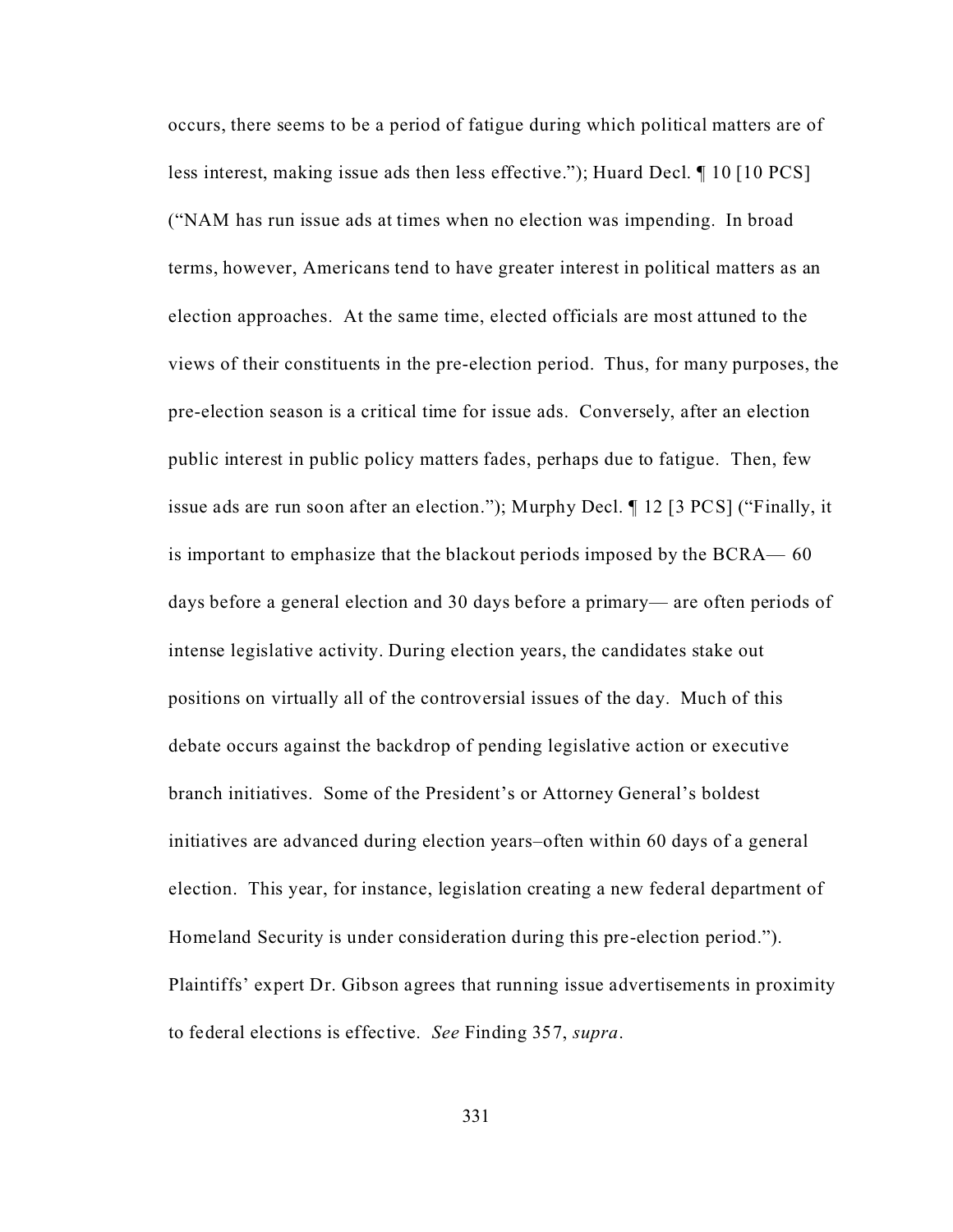360. The legislative calendar can necessitate the running of issue advertisements during the final days of an election campaign. Edward Monroe states that "serious legislative initiatives or regulatory proposals often are considered near the time of elections," without providing actual examples of advertisements run in response to the legislative activity. Monroe Decl. ¶ 18 [10 PCS]; *see also* Huard Decl. ¶ 11 [10 PCS] ("[I]ssue ads supporting a particular tax bill may well be needed as the bill approaches a vote. If it happens that primaries or elections are imminent, that does not diminish the need to be able to speak out right then."); Murphy Decl. ¶ 12 [3 PCS] (commenting that "the blackout periods imposed by the BCRA . . . are often periods of intense legislative activity," noting consideration of the Homeland Security Department bill occurred within 60 days of the 2002 election, but listing activities that would not be affected by BCRA). Some deponents provide concrete examples of merging electoral and legislative calendars and their actions during those periods. The AFL-CIO aired advertisements regarding an "upcoming budget fight over education programs" in September 1996. Mitchell Decl. ¶ 41 & Exhibit 59 ("No Two Way"). The labor group ran another "genuine" issue advertisement between September 21 and 25, 1998, in eight congressional districts opposing "fast track" trade legislation which was scheduled for a vote in the House of Representatives on September 25, 1998. Mitchell Decl. ¶ 52 & Exhibit 116 ("Barker"). During the same month, the AFL-CIO ran a legislation-centered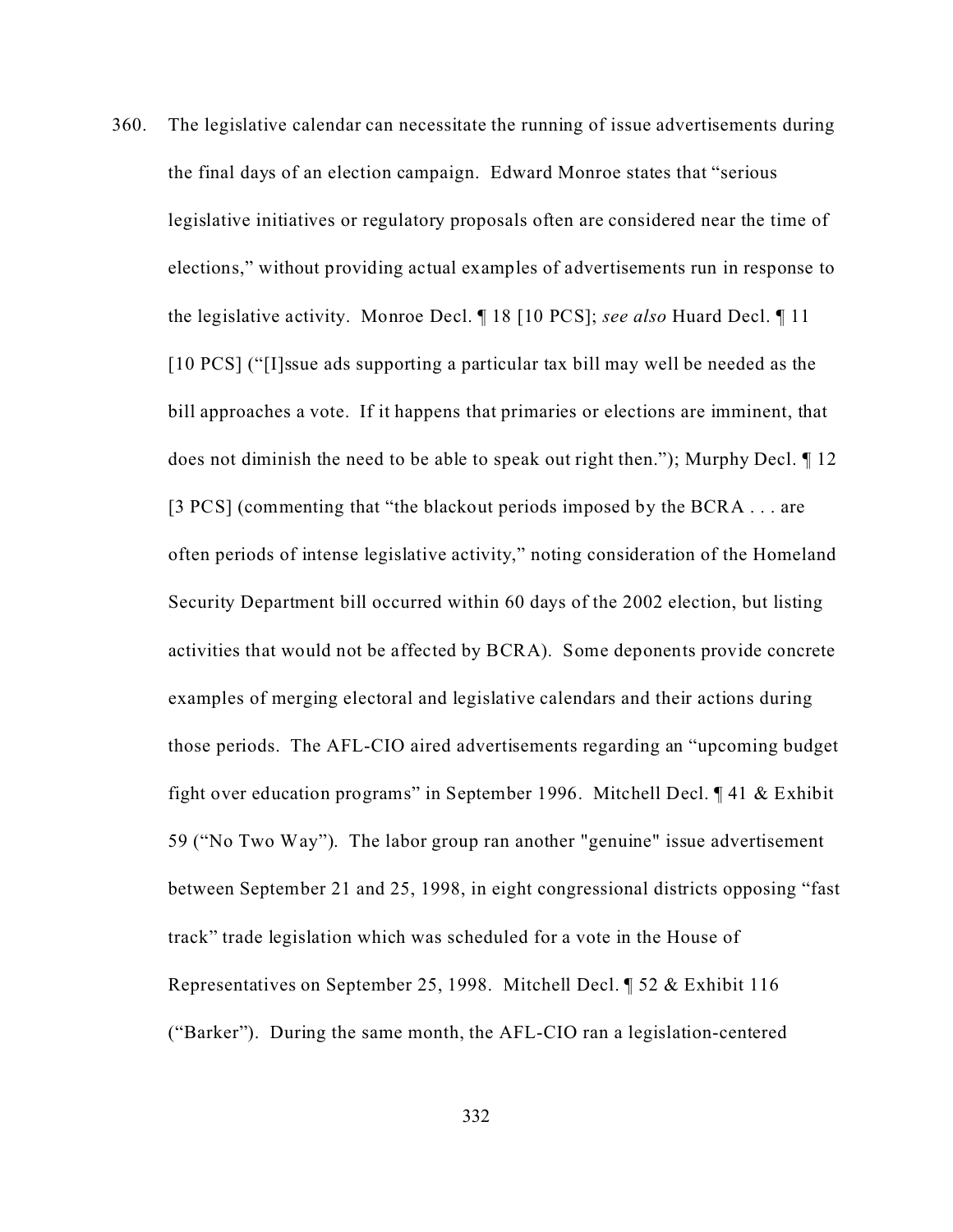advertisements aimed at a scheduled Senate vote on HMO legislation that the AFL-CIO considered to be inadequate, *id*. **[51 & Exhibits 105-07 ("Deny")**,<sup>225</sup> and opposing the Taxpayer Relief Act which had been recently marked up by the House Ways and Means Committee, Mitchell Decl. ¶ 52 & Exhibits 108-09 [PCS 6] ("Spearmint" and "Spear"); Shea Decl. ¶ 43 [PCS 7]. In 2002, the GOA ran a radio advertisement in New Hampshire within 30 days of the primary election for the New Hampshire Republican U.S. Senate nominee, which supported legislation allowing airline pilots to be armed. Pratt Decl. ¶ 5. *See also* Mann Cross Exam. at 176 (explaining that a flurry of legislative activity occurs near the end of a congressional session, therefore, often within the 60 day period preceding a general election).

361. The ACLU seeks to influence how members vote on pending legislation by educating the public about its concerns and using the public to communicate their concerns to their elected representatives. Murphy Decl. ¶ 8 [3 PCS/ACLU 9] ("Inevitably, many of the ACLU's statements involving legislation or executive branch policies, including print and broadcast communications, refer to a clearly identified candidate, member or executive branch official."). The ACLU cites as an example an advertising campaign directed at Speaker Dennis Hastert, who

<sup>&</sup>lt;sup>225</sup> According to Defendants, "Deny" continued to run "well after the legislative action the ad was supposedly timed to influence." Gov't Opp'n Br. at 93. The AFL-CIO denies this point. AFL-CIO Reply Br. at 6 n.6.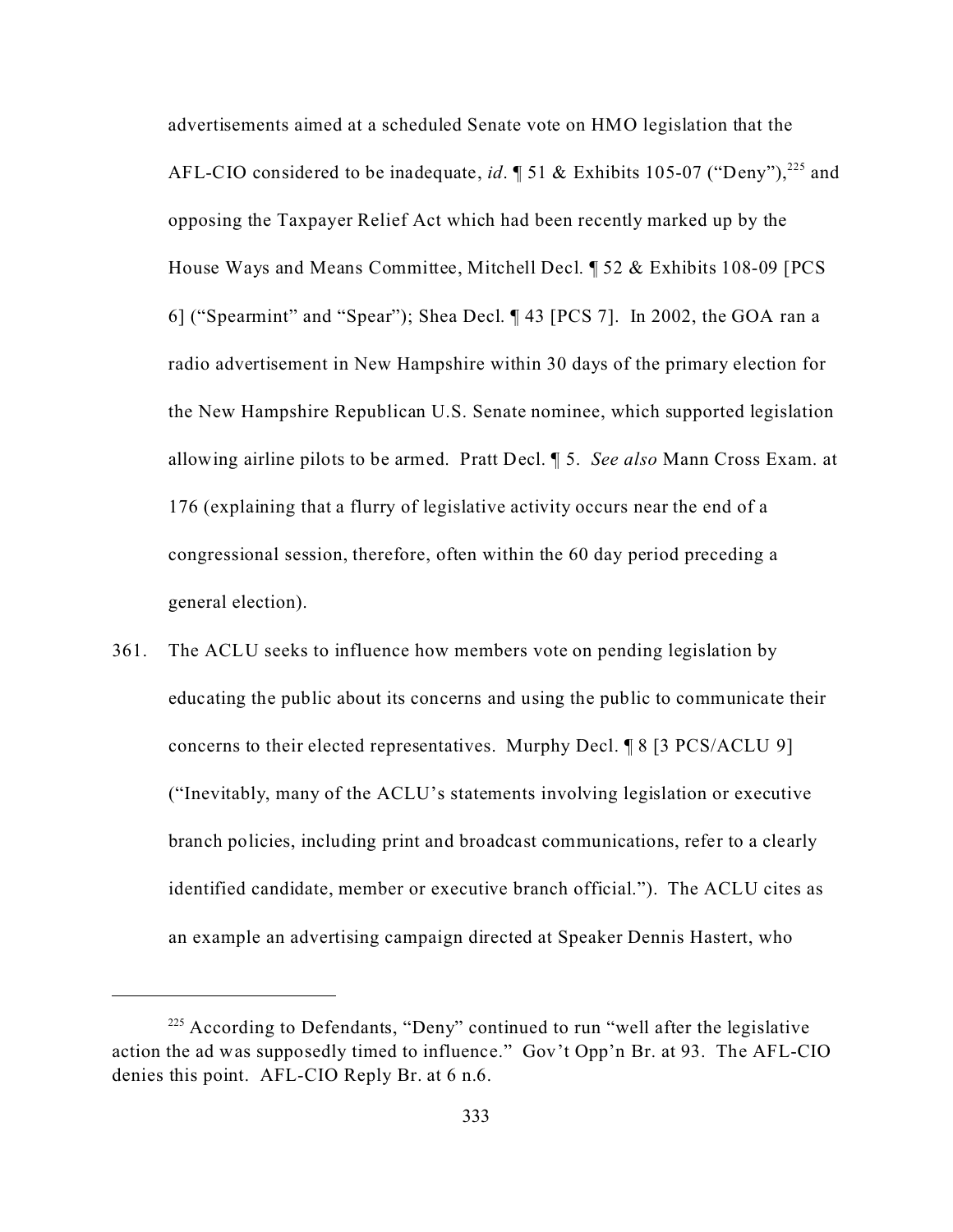represents the fourteenth district of Illinois, in March of 2002 urging him to bring

the Employment Non-Discrimination Act ("ENDA") to a full vote in the House.

*Id*. ¶ 10; *see also* Text of Advertisement, 3 PCS/ACLU 14-17. The ad was

broadcast on multiple Chicago and Aurora, Illinois radio stations throughout the

weekend of March 15-March 17, 2002. *Id*. Since the advertisement was run

within thirty days of a primary election, the commercial would have constituted an

electioneering communication under BCRA and would have violated BCRA

because it was paid for with the general treasury funds of a corporation. *Id*.

(observing that the "ACLU also hoped to highlight the constitutional flaws of

BCRA").

362. The text of the Hastert ad is as follows:

Sound Effect: Long Tympani/Drum Roll Male announcer – Master of Ceremonies (during sound effect): *And now ...* Sound Effect: Drum Roll Ends with Cymbal Crash Sound Effect: 2 Seconds of Silence Male Announcer: ... ... *We're waiting*. Sound Effect: Long Tympani/Drum Roll Starts Again Sound Effect: Drum Roll Ends with Cymbal Crash Sound Effect: 2 Seconds of Silence Male Announcer: ... ... *Still waiting*. Female Announcer: *Waiting for our Congressman,* (Sound Effect Music Up – Pop Goes the Weasel or Circus Music) *Dennis Hastert, to protect everyone from discrimination on the job.*

*As speaker of the House, Representative Hastert has the power to stop the delays and bring the Employment Non-Discrimination Act – ENDA – up for a vote in Congress. It's about fairness. It's time to ensure equal rights for all who work, including lesbians and gay men, and make sure that it's the quality of our work that counts, and nothing else.* (Music Out.)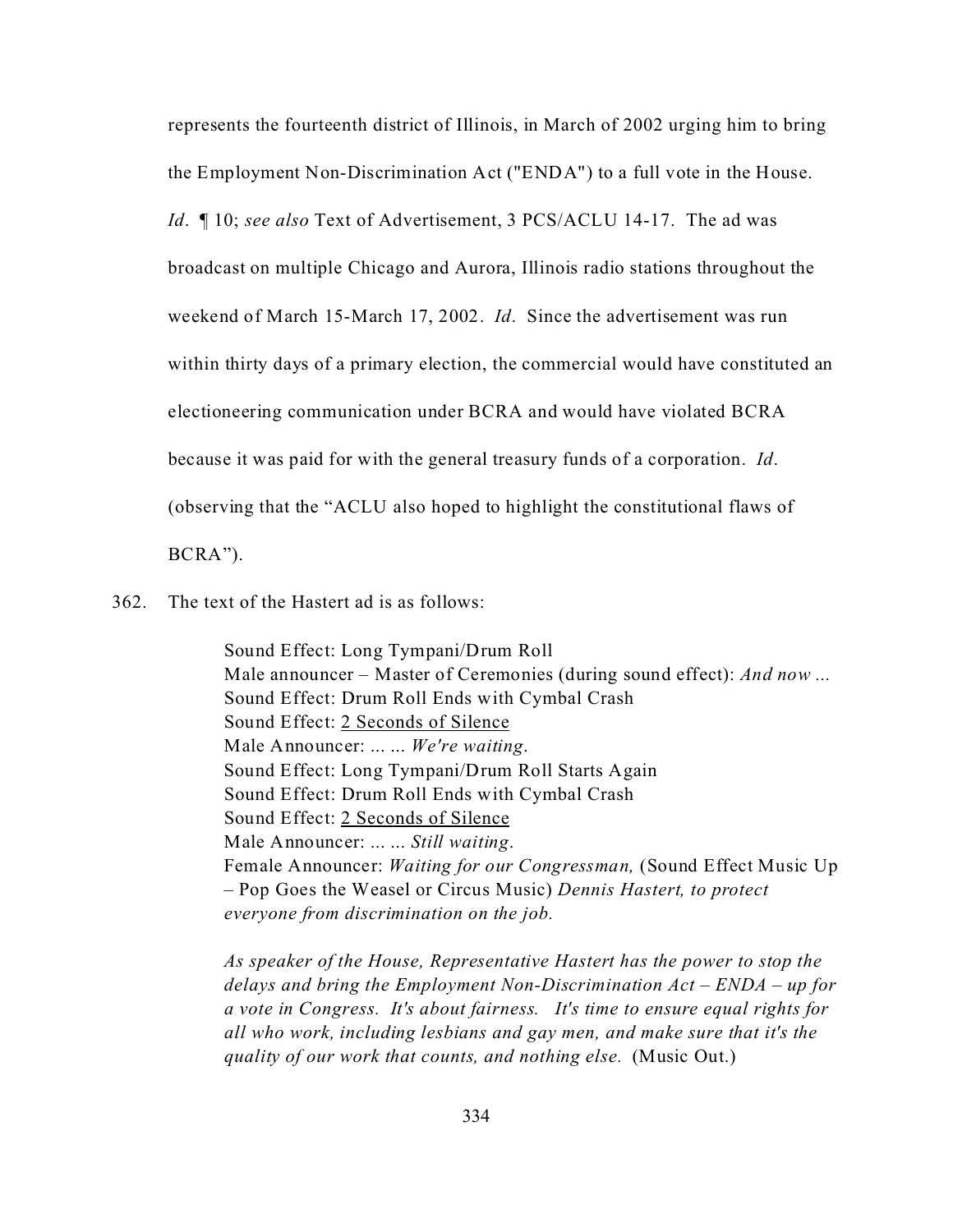Male Announcer: *So Congressman Hastert* Sound Effect: Tympani/Drum Roll Male Announcer — Master of Ceremonies (during sound effect): *What will it be?* Sound effect: Drum Roll Ends with Cymbal Crash Male Announcer: *Protecting Workers from discrimination, or more delays?* Female Announcer: Take action now. Send Speaker Hastert a letter urging him to support fairness and bring ENDA to the floor by going to www.aclu.org/enda. Male Announcer: Paid for by the American Civil Liberties Union.

Murphy Decl. Exhibit 15 (script of ACLU radio ad, "ENDA Delays").

363. The ACLU's purpose in running the advertisement was to create a commercial that

would violate BCRA and thereby provide standing to challenge the

constitutionality of the Act. A March 10, 2002, e-mail from Laura Murphy,

legislative director of the ACLU, to colleagues explained why the ACLU's March

2002 Hastert ad was run:

Anthony wants the ACLU to be in a position to challenge Shays-Meehan when it becomes law as early as during the Easter recess. As you know the issue advocacy restrictions would select groups like the ACLU if we want to take out and [sic] ad 30 days before a primary or 60 days before a general election in broadcast, satellite or cable outlets. These ads would have to reach 50,000 people or more and would have to mention the name of a candidate. *Steve thinks that the ads that we ran during the 2000 election cycle would not qualify to give us clear standing to challenge the law*.

Email Message Attached as Exhibit to Resps. of American Civil Liberties Union to

Defendant's Second Set of Requests for Production of Documents, Exhibit B;

USA-ACLU-00003 [DEV 130-Tab 4] (italics added).

364. The ACLU asserts that it does not engage in any federal election activity as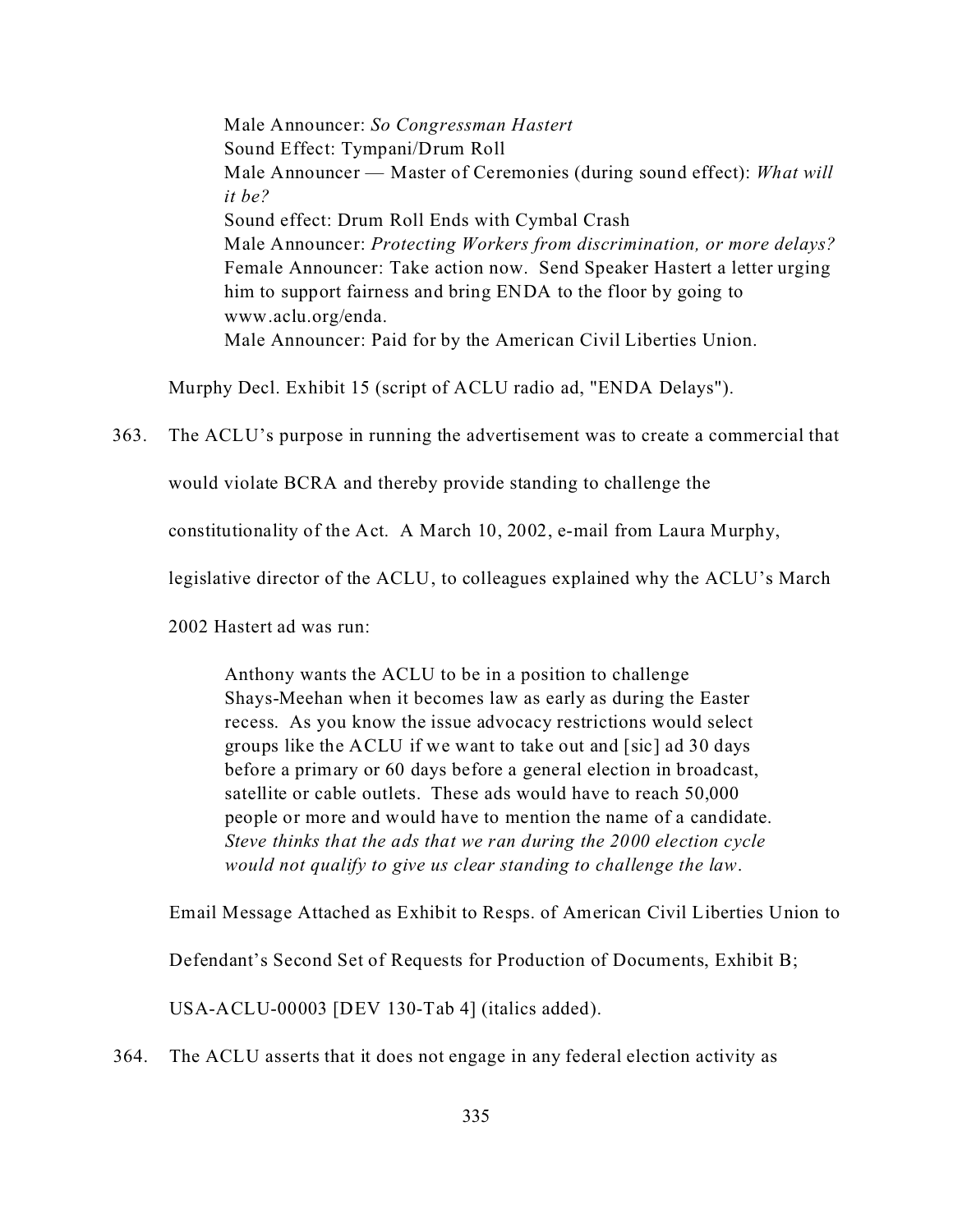defined by the FECA. A. Romero Decl. ¶ 3, 3 PCS/ACLU 2. The ACLU likewise asserts that it has never taken a position in a partisan political election in its 82-year history. A. Romero Decl. ¶ 3, 3 PCS/ACLU 2.

365. Krasno and Sorauf comment on the ACLU's Hastert advertisement:

[T]he ACLU has demonstrated with a commercial about gay rights, aired in House Speaker Dennis Hastert's district last spring before the GOP primary, that it is possible to deliberately create a pure issue ad that runs afoul of BCRA.

Krasno & Sorauf Expert Report at 62 [DEV 1-Tab 2]; *see also* Text of ads, 3

PCS/ACLU 16-17 (noting script of advertisement that the ACLU ran in the print

media over this issue).

366. The AFL-CIO's broadcast advertising campaigns were focused, in part, on issues

of importance to AFL-CIO members. In her testimony, Denise Mitchell,<sup>226</sup> Special

 $226$  Denise Mitchell was appointed to the position of Special Assistant for Public Affairs to AFL-CIO President John J. Sweeney on November 1, 1995, shortly after Sweeney was elected President of the AFL-CIO. Mitchell Decl. ¶ 1 [6 PCS]. Prior to assuming this position, Mitchell had worked with Sweeney in a similar role for a number of years when he was President of the Service Employees International Union and she had assisted in his campaign for election to the position of AFL-CIO President. *Id*. Mitchell has worked in marketing and media relations for unions and other nonprofit organizations on working family issues for more than 20 years. *Id*. In her current position, Mitchell has the primary responsibility for overseeing all public relations activities of the AFL-CIO including all AFL-ClO use of broadcast and print media. *Id*. ¶ 2. Mitchell is responsible for making the operational decisions as to both the substance and the method of communication of the AFL-CIO's message to union members and to the general public. *Id*. Mitchell makes the strategic and logistical decisions regarding the AFL-CIO's media buys, and, within policy guidelines, makes the editorial decisions regarding the content of the AFL-CIO's communications.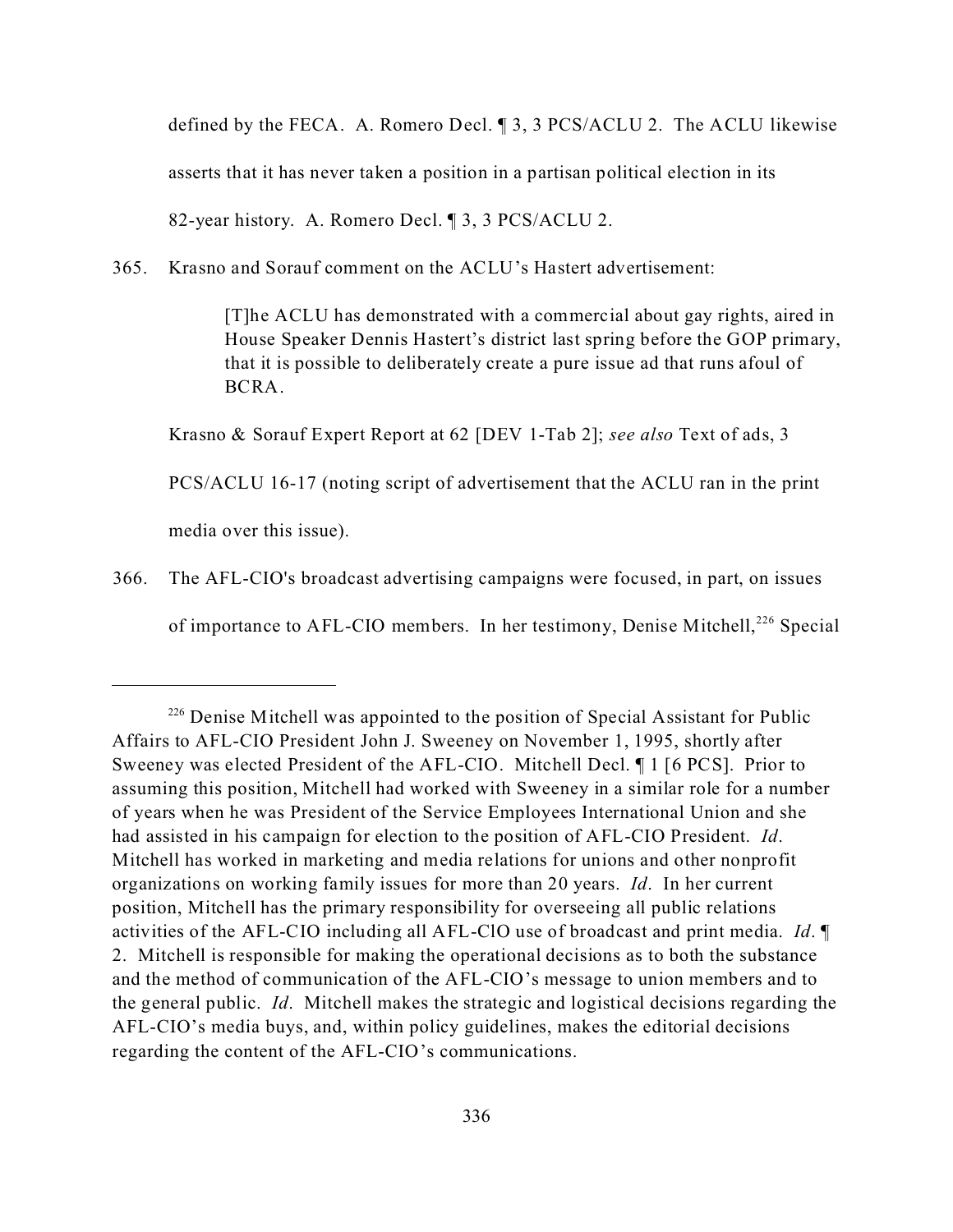Assistant for Public Affairs to AFL-CIO President John J. Sweeney, explains how

the AFL-CIO selected the particular issues discussed in the advertisements:

In both election and non-election years, my goal in selecting the issues to be addressed in the AFL-CIO's broadcast advertising has been to focus attention on a series of national policy issues of importance to working families. I have been guided in selecting these issues by input from the Executive Council of the AFL-CIO, which regularly discusses and focuses on a legislative and policy agenda for the organization, the AFL-CIO's ongoing lobbying program, polling and other opinion research, conducted primarily by the Washington, D.C, firm of Peter Hart Associates, and the views of affiliated unions. Most of the issues addressed in our advertisements, such as budget priorities, tax fairness, Medicare, and health care, recur in virtually every session of Congress; others, such as fast-track trade legislation or the trade status of China, may be current for a period of years and then become inactive for awhile.

Mitchell Decl. ¶ 10 [6 PCS]; *see also id.* ¶ 70 [6 PCS] ("[The indirect effect on election outcomes] has never been the point of our broadcast advertising program, within or outside the 30-and 60-day periods.").

367. Plaintiff AFL-CIO has provided a number of examples of "genuine issue advertisements" which relate to pending legislation that BCRA would capture because the commercials ran on television and radio within 30 days of a primary election. AFL-CIO Opening Br. at 10-11 (citing Mitchell Decl. ¶¶ 32, 34-36, 37- 39, 40, 50, 58-59). The advertisements cited to by the AFL-CIO ran in "flights," aimed at particular legislation pending at the time. Practically all of these flights consisted of a variety of "cookie-cutter" advertisements, meaning advertisements that are virtually identical except that they reference different candidates. *See*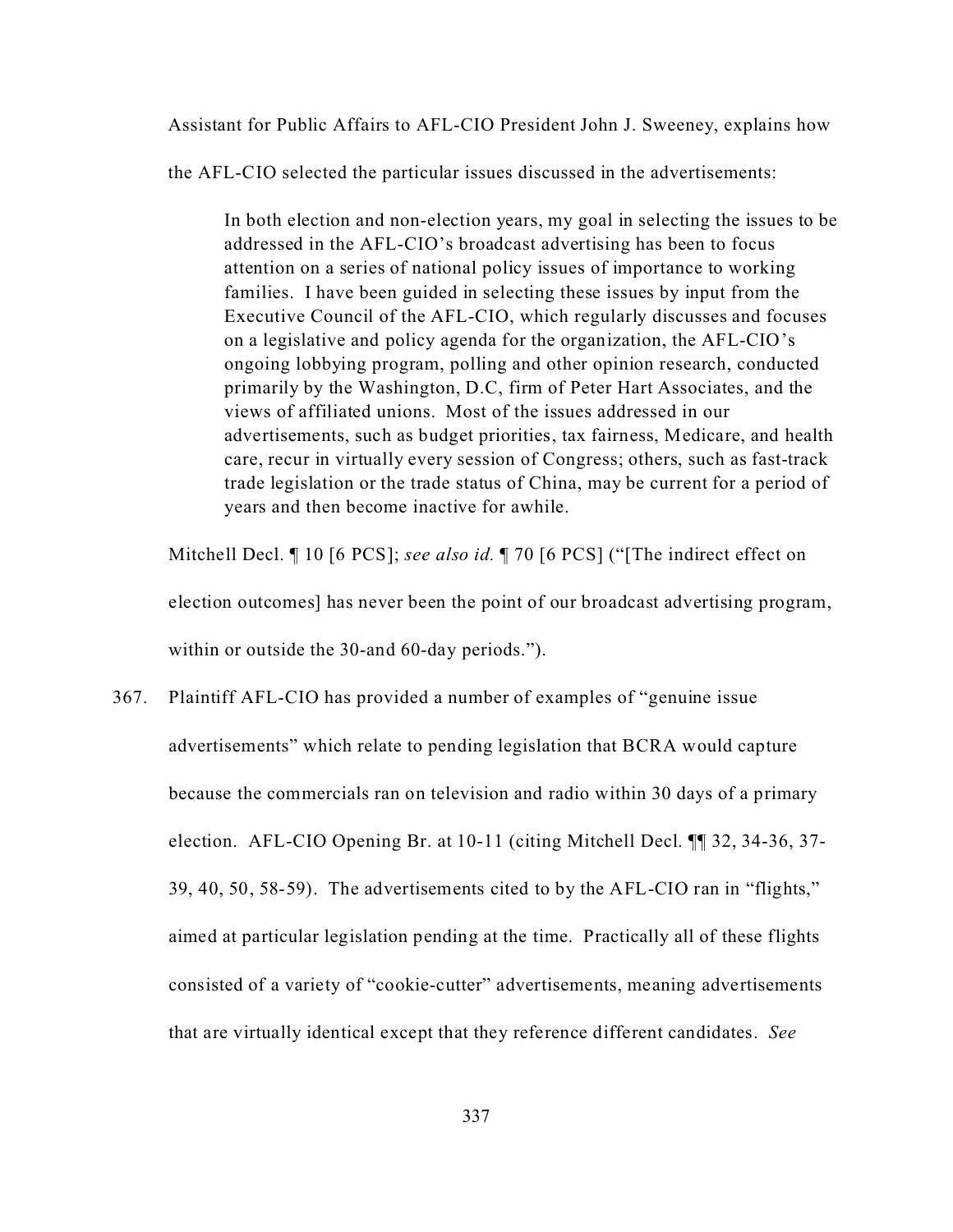*generally* Mitchell Decl. Exhibit 1. Ms. Mitchell describes advertising campaigns comprising 29 different sets of cookie-cutter advertisements, some of which were run within 30 days of a named candidate's primary election. Mitchell Decl. ¶¶ 32, 34-36, 37-39, 40, 50, 58-59.<sup>227</sup> In addition, Exhibit 1 shows that four more advertisements would have been captured by BCRA due to their airing within 30 days of the identified candidate's primary, but since all of the airings of three of these commercials would have been captured by BCRA's 60 day-window as well $^{228}$ 

<sup>228</sup> These four advertisements are: "Job," Mitchell Decl.  $\P$  61 & Exhibits 1 (at 102), 141 (All airings of "Job" took place within 60 days of the 2000 general election); "Barker," *id*. ¶ 53 & Exhibit 116 (All airings of "Barker" took place within 60 days of the 2000 general election); "No Two Way," *id*. ¶ 41 & Exhibit 59 (All airings of "Job" took place within 60 days of the 2000 general election); and "Raiders," *id*. Exhibit 1 at 36, 38- 39, Exhibit 58 at 10. "Job," "Barker," and "No Two Way" were captured by BCRA's 60 day window.

<sup>&</sup>lt;sup>227</sup> The advertisements are: "Too Far," Mitchell Decl.  $\parallel$  32 & Exhibit 31; "1991," *id*. ¶ 34 & Exhibit 33; "Raise," *id*. ¶ 35 & Exhibit 35; "Votes," *id*. ¶ 35 & Exhibit 36; "People," *id*. ¶ 35 & Exhibit 38; "No," *id*. ¶ 35 & Exhibit 39; "Minimum Wage," *id*. ¶ 36 & Exhibit 42; "\$5.15," *id*. ¶ 36 & Exhibit 44; "Couple," *id*. ¶ 37 & Exhibit 47; "Lady," *id*. ¶ 37 & Exhibit 48; "Peace," *id*. ¶ 37 & Exhibit 49; "Whither," *id*. ¶ 37 & Exhibit 50; "Another," *id*. ¶ 38 & Exhibit 53; "Edith," *id*. ¶ 40 & Exhibit 58; "Pass," *id*. ¶ 50 & Exhibit 94; "Support," *id*. ¶ 50 & Exhibit 95; "Call," *id*. ¶ 50 & Exhibit 98; "Failed," *id*. ¶ 50 & Exhibit 99; "Liable," *id*. ¶ 50 & Exhibit 100; "Soon," *id*. ¶ 50 & Exhibit 100; "Basic," *id*. ¶ 50 & Exhibit 102; "Label," *id*. ¶ 57 & Exhibit 127; "Trust," *id*. ¶ 57 & Exhibit 128; "Endure," *id*. ¶ 57 & Exhibit 129; "Stand," *id*. ¶ 57 & Exhibit 130; "Block," *id*. ¶ 58 & Exhibit 137; "Help," *id*. ¶ 58 & Exhibit 138; "Sky," *id*. ¶ 59 & Exhibit 139; and "Protect," *id*. ¶ 59 & Exhibit 140.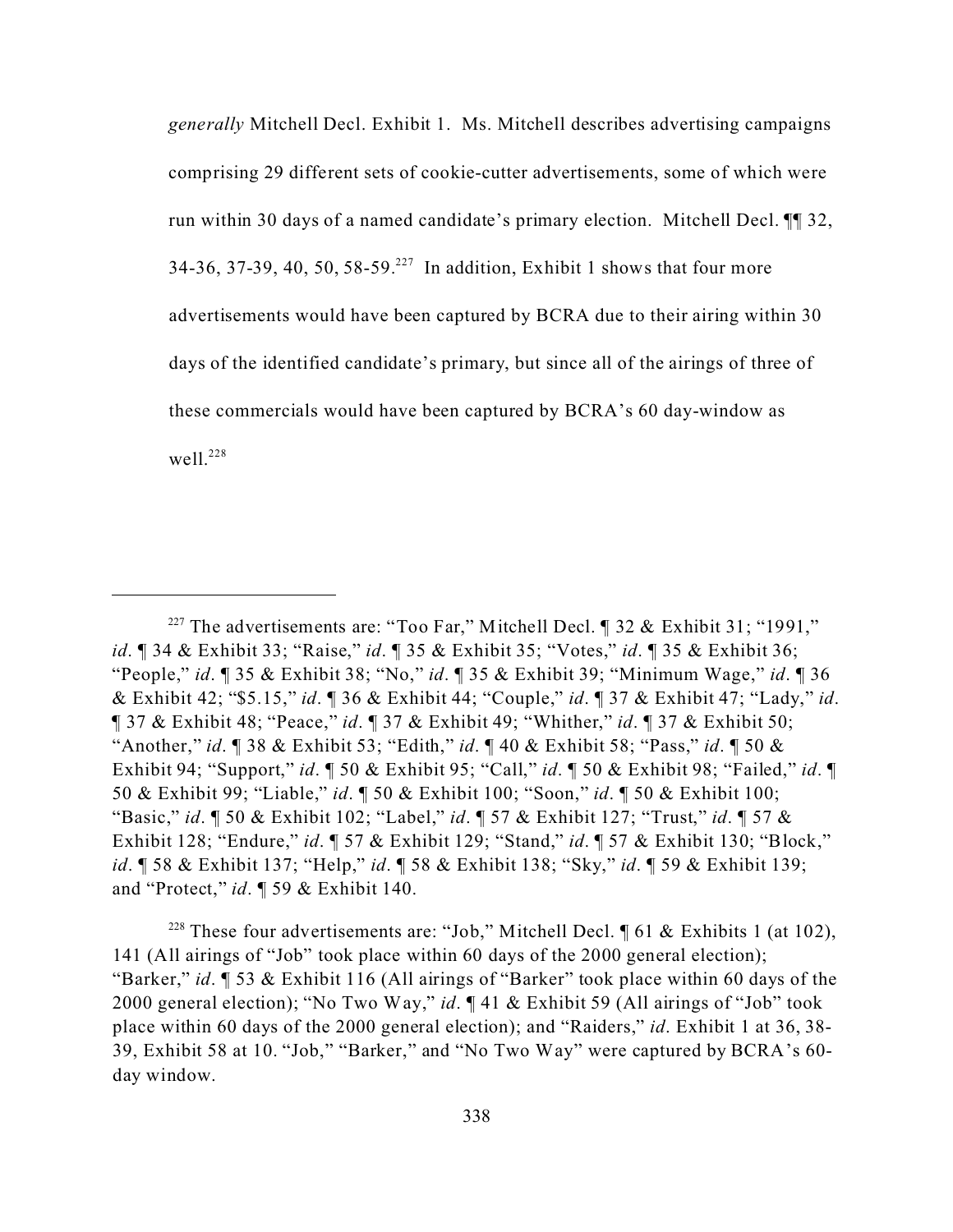*Representative Examples of Genuine Issue Advertisements Aired Within 30 Days of a Primary Election, or 60 Days of a General Election, and Mentioning the Name of a Federal Candidate*

368. The AFL-CIO aired a radio advertisement entitled "Barker" within 60 days of the

1998 general elections.<sup>229</sup> Mitchell Decl. Exhibit 1 at 86. The advertisement urged

the candidates to Fast Track trade legislation, and only mentions that candidate's

name with respect to asking the viewer to tell the candidate to "vote no on Fast

Track." The following is the audio of the ad:

 Paid for by the Working Men and Women of the AFL-CIO. [Barker speaking]: Okay ladies and gents, step right up and see if you can follow the ball. Is it here? Is it there? Where could it be? [Voice over]: They're playing games again in Washington. Without discussion or debate, they're planning another vote on the controversial Fast Track law — special powers to ram through trade deals like NAFTA. Fast Track failed last year because working families don't want more trade deals that put big corporations first; deals that ignore our concerns about lost jobs; environmental problems on our borders, and dangerous, imported foods. But Newt Gingrich and the sponsors of Fast Track hope they can sneak it by this fall, while public attention is focused on other issues. [Barker speaking]: Keep your eyes on the ball now ... [Voice over]: Call Representative \_\_\_\_\_ at xxx-xxx-xxxx and tell him to vote no on Fast Track. Tell him we're still paying attention. And Fast Track is still a bad idea.

Mitchell Decl. Exhibit 116. Defense Expert Magleby, examined "Barker" during

his cross examination and stated that he would rate it as a "genuine" issue ad.

Magleby Cross Exam. at 108-109. Even though "Barker" mentioned the name of a

<sup>229</sup> "Barker" aired in the districts of Congressman Chris John (LA-07); Congressman Scott Klug (WI-02); Congresswoman Jo Ann Emerson (MO-08); Congresswoman Anne Northup (KY-03); Congressman Jack Kingston (GA-01); and Congressman Rick White (WA-01). Mitchell Decl. Exhibit 1 at 86.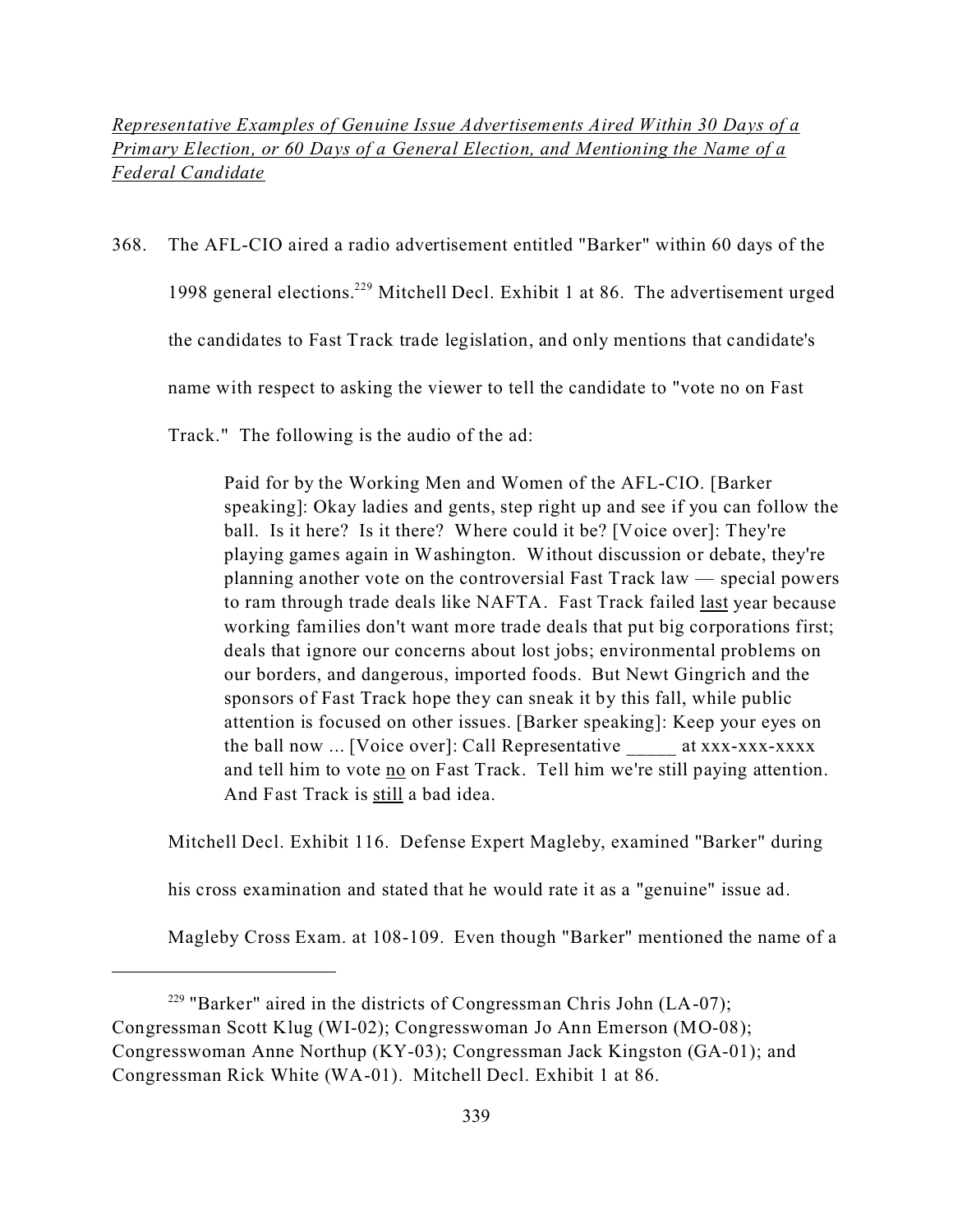candidate, Magleby determined that it was a genuine issue advertisement because it "doesn't mention how [the candidate] voted. It doesn't represent what [the candidate] has said about the issue. The body of the ad has no referent to [the candidate] whatsoever. The only referent to [the candidate] is the call line." Magleby Cross Exam. at 103-105; *see also id.* at 106 (explaining that "a generic call your Congressman, call your Senator, when then linked to a legislation and call your Congressman or Senator about this legislation without a referent to their position on the issue, seems to me substantively different than when they are mentioned in view of what their position is on that issue. Q. When you say substantively different, are you referring to a difference with respect to whether the advertisement communicates an electioneering message? A. Yes.").

369. The AFL-CIO paid for the following television advertisement, entitled, "Call." "Call" aired within 30 days of the 1998 primary elections of Congressman Jim Tanner (TN-08) and Senator Kit Bond (MO). The ad urged the candidates to support the Patient Bill of Rights Act.<sup>230</sup> See Mitchell Exhibit 1 at 80. The following is the text of the advertisement:

> Nurse at nursing station, direct-to-camera: I love nursing. But it's so much harder that it's ever been. These bureaucrats from the insurance companies.

<sup>&</sup>lt;sup>230</sup> According to Ms. Mitchell, "Call" was one of "several flights of television and radio advertisements designed to generate support for HMO reform legislation" that were sponsored by the AFL-CIO. Mitchell Decl. ¶ 50. Seventeen versions of "Call" were broadcast, two of which named federal candidates within 30 days of their primary. *Id.* Exhibit 1 at 80-82.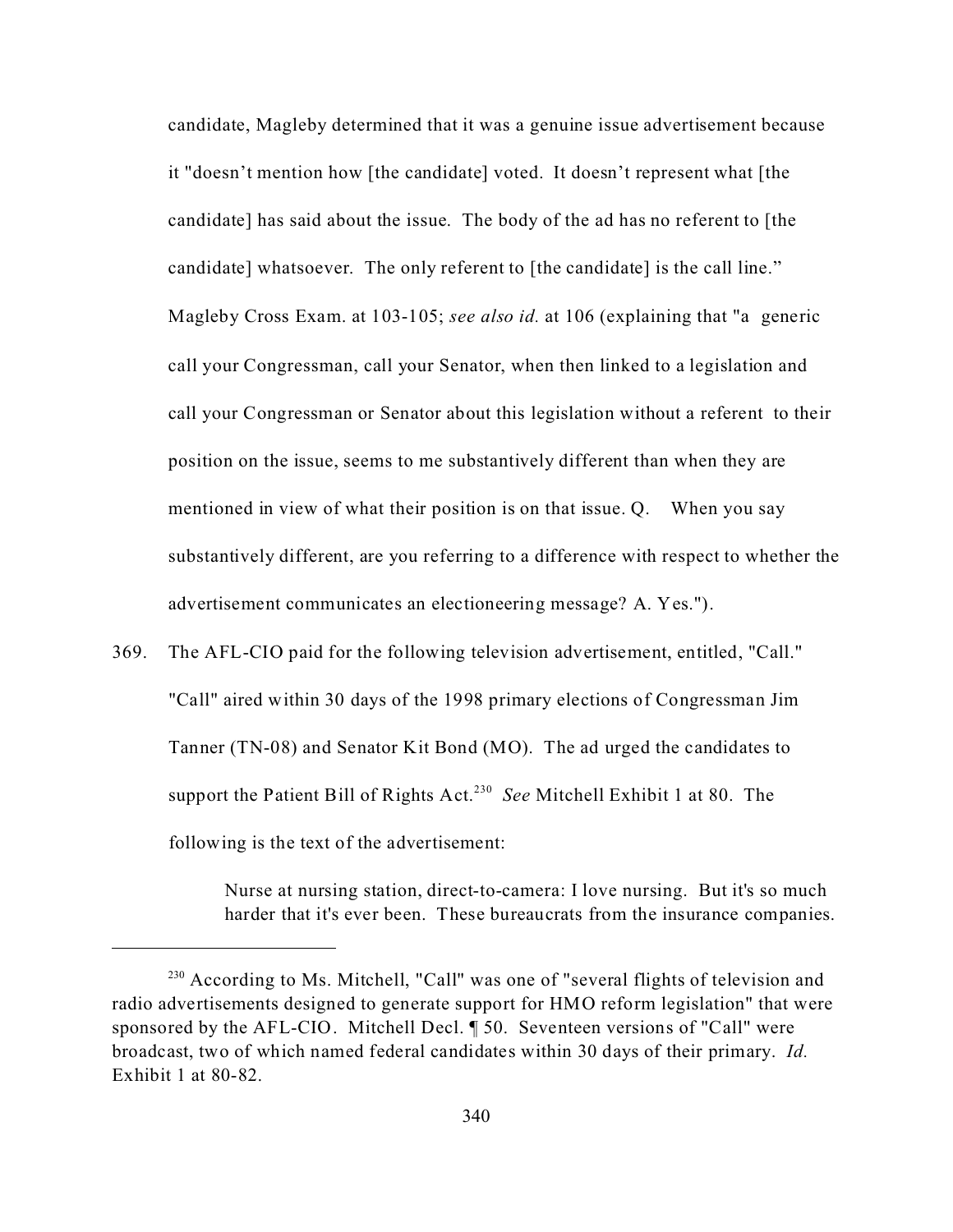They routinely deny care, and they make decisions that only the doctors should be making." Today the insurance industry is spending millions to block a law in Congress that would protect our rights—and our lives—in the new world of HMOs and managed care. Call Congresswoman Chenowith. Tell her to stand up for us and support the Patient Bill of Rights Act. "If Congress would just do their job . . . then I can do mine."

Mitchell Exhibit 99 (while the script of "Call" produced by the AFL-CIO mentions Congresswoman Chenowith's name, a version of "Call" was broadcast on July 15- 21, 1998, but using Congressman Tanner's name and Senator Bond's name).

370. The AFL-CIO paid for the following television advertisement, entitled, "Deny." "Deny" aired within 60 days of the 1998 general elections of Senator Kit Bond (MO), Senator Charles Grassley (IA), the late Senator Paul Coverdell (GA), and Senator Lauch Faircloth (NC). Mitchell Decl. Exhibit 1 at 83-84. The advertisement urges the candidates to oppose S, 2330, a patients' rights bill, and only mentioned that candidate's name with respect to asking the viewer to tell the candidate to vote "no" on the legislation. The following is the audio of the ad:

> A young cancer victim needs an outside specialist ... But the HMO says no. A man with chest pains goes to the nearest emergency room . . . But his HMO won't pay. An elderly patient needs more hospital time . . . But her doctors are over-ruled [*sic*] by bureaucrats. Still, Republicans in Washington are pushing an empty HMO proposal that won't stop these abuses. Tell Senator \_\_\_\_\_\_ to vote no on S. 2330 . . . . . . and demand a real patient protection law. [Chyron showing 1-800 number for viewers to call].

Mitchell Decl. Exhibit 105.

371. The AFL-CIO paid for the following television advertisement, entitled,

"Spearmint." "Spearmint" aired within 60 days of the 1998 general elections of the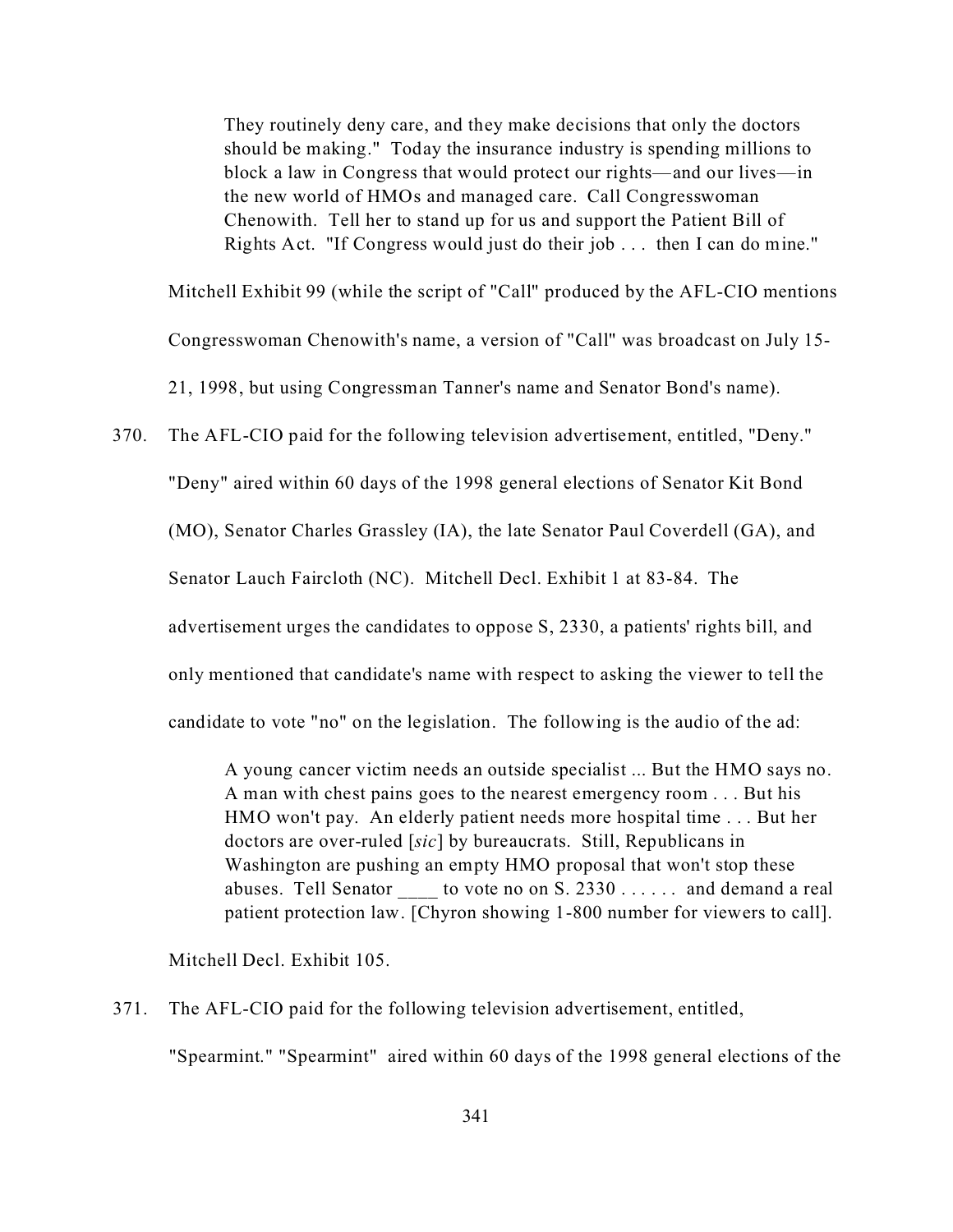following Members of Congress: Congressman Rick White (WA-01);

Congressman Jim Leach (IA-01); Congressman Jim Nussle (IA-02);

Congresswoman Anne Northup (KY-03); Congressman Jim Bunning (KY-04);

Congressman Mike Parker (MS-04); Congressman Virgil Goode (VA-05);

Congressman Scott Klug (WI-02); Congressman Steve Chabot (OH-01). Mitchell

Decl. Exhibit 1 at 84-85. The advertisement urged the candidates to oppose tax

cuts and to protect Social Security, and only mentioned that candidate's name with

respect to asking the viewer to tell the candidate to "vote no on this tax scheme."

The following is the audio of the ad:

After years of deficits, the politicians in Washington say we're rolling in money. But here's something they're not saying. Virtually every dollar of the budget surplus comes from Social Security. Now the Republican Congress wants to spend this Social Security surplus on an eighty billion dollar election-year tax cut ... ... even as there's talk about cutting Social Security for future retirees. Call Congressman, and tell him to vote no on this tax scheme. Tell to put Social Security first!

Mitchell Decl. Exhibit 108.<sup>231</sup>

372. The AFL-CIO paid for the following television ad, entitled, "Label." "Label" aired within 30 days of the 2000 primary elections of the following Members of

 $231$  The AFL-CIO aired another advertisement entitled "Spear" that was virtually identical to "Spearmint." "Spear" aired within 60 days of the 1998 general elections of the following Members of Congress: Congressman Robert Aderholt (AL-04); Congressman Mike Crapo (ID-02); Congresswoman Helen Chenoweth (ID-01); and Congressman John Ensign (NV-01); Congressman Mark Neumann (WI-01). Mitchell Decl. Exhibit 1 at 85- 86. Like "Spearmint," "Spear" urged the candidate to protect Social Security, and only mentioned the candidate's name with respect to asking the viewer to tell the candidate to "vote no on this election-year tax scheme." Mitchell Decl. Exhibit 109.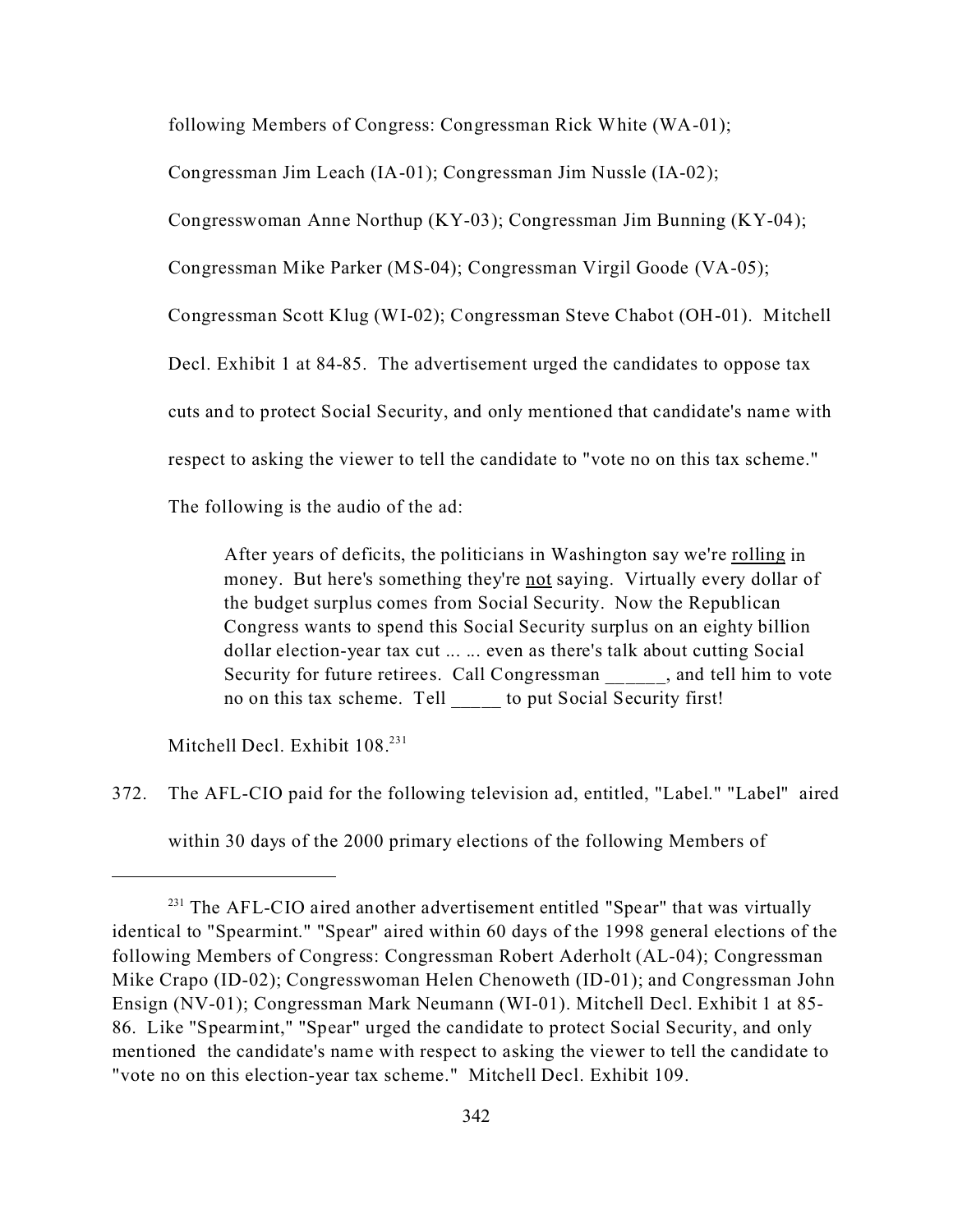Congress: Congressman Silvestre Reyes (TX-16) and Congressman Ron Paul (TX-

14). Mitchell Decl. Exhibit 1 at 92. The ad urged the candidates to oppose a trade bill to benefit China.<sup>232</sup> The following is the audio of the ad:

 Behind this label is a shameful story. Of millions herded into forced labor camps, and average working wages of just thirteen cents an hour. Of a nation that routinely violates trade agreements; flooding our markets with low-wage imports; undercutting American jobs. Yet know Congress is poised to reward China with permanent free trade status, instead of a oneyear deal. Call Congressman, and tell him to keep China on probation. Until this label stands for fairness.

Mitchell Decl. Exhibit 127.<sup>233</sup>

373. The AFL-CIO paid for the following television advertisement, entitled, "Endure."

"Endure" aired within 30 days of the primary elections of the following Members

of Congress: Congressman Edward Whitfield (KY-01); Congressman Steve

Buyer(IN-05); and Congresswoman Eva Clayton (NC-01). Mitchell Decl. Exhibit

<sup>232</sup> "Label," as well as the advertisements entitled "Trust" and "Endure," *see infra* n.233, were run in February through June 2002 as part of "several flights of ads . . . in opposition to President Clinton's proposal to provide permanent normal trade relations to China." Mitchell Decl. ¶ 57. AFL-CIO ran 14 versions of "Label," two within 30 days of a named candidate's primary. *Id.* Exhibit 1 at 92-93.

 $233$  The AFL-CIO also aired two other advertisements that were similar to "Label": "Trust" and "Endure." Sixteen versions of "Trust" were aired, two within 30 days of the 2000 primary elections of Congressman Steve Buyer (IN-05) and Congresswoman Eva Clayton (NC-01). Mitchell Decl. Exhibit 1 at 94-97. "Trust," like "Label," urged the candidates to oppose the China trade bill, and only mentioned the candidate's name with respect to asking the viewer to tell the candidate to "keep China on probation." Mitchell Decl. Exhibit 128. "Endure" also aired within 30 days of the 2000 primary elections of Members of Congress (Congressman Edward Whitfield (KY-01), Congressman Steve Buyer (IN-05), and Congresswoman Eva Clayton (NC-01)), and urged candidates to oppose a trade deal for China. Mitchell Decl. Exhibit 129.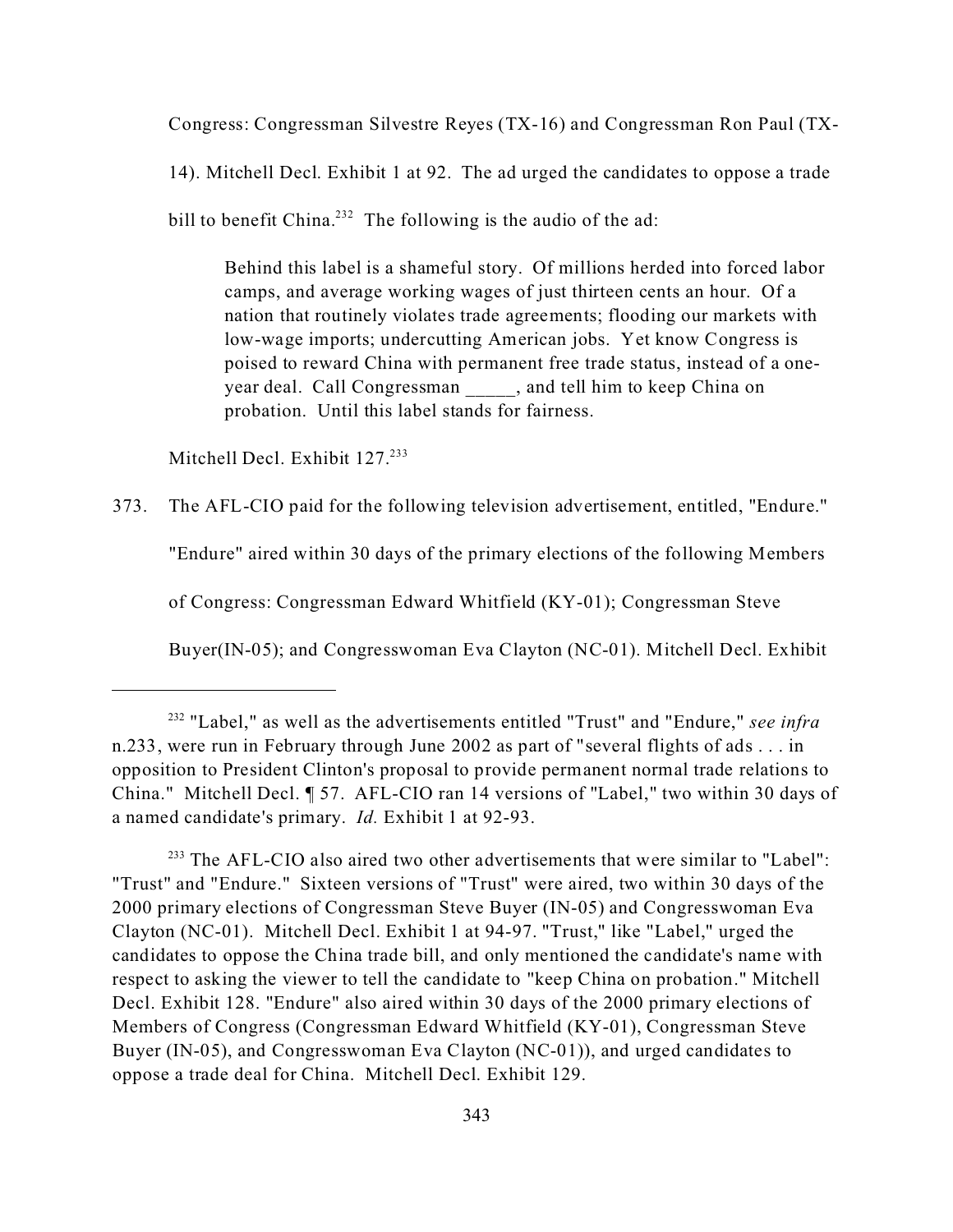1 at 95-96. The advertisement urged the candidate to oppose a trade deal for

China. The following is the audio of the ad:

"I voiced my opinion that China ought to protect worker's rights, people ought to have human rights .... For that, I spent 18 years in prison and was very nearly executed." Wei Jingsheng endured years of torture for challenging a brutal system of slave wages and sweat shops, through which Chinese workers are exploited, and Americans lose jobs. But instead of pressuring China to stop these practices, Congress is set to scrap its annual review of China's record, and reward Beijing with a permanent trade deal ... a permanent trade deal though China's broken every trade pact it's signed with the U.S. for the past decade. "If you give China permanent trade status, and don't talk about it once a year, every year, and evaluate how they treat the Chinese people, they'll feel they can do whatever they want, however they want. This will be incredibly detrimental to human rights in China." Tell your member of Congress to keep China on probation ... until China earns our trust. [Text on screen reads: Call Your Member of Congress 800-378-1844].

Mitchell Decl. Exhibit 129.

## *Representative Examples of Candidate-Centered Issue Advertisements Aired Within 30 Days of a Primary Election or 60 Days of a General Election*

374. The AFL-CIO paid for the following radio advertisement entitled "No Two Way,"

which aired in 35 congressional districts within 60 days of the 1996 general

election. Mitchell Decl. ¶ 41. "No Two Way" targeted those candidates who, as

Members of Congress, had voted "to cut the college loan program in October,

1995." *Id.*

CAROLYN: My husband and I both work. And next year, we'll have two children in college. And it will be very hard to put them through, even with the two incomes. [Announcer]: Working families are struggling. But Congresswoman Andrea Seastrand voted with Newt Gingrich to cut college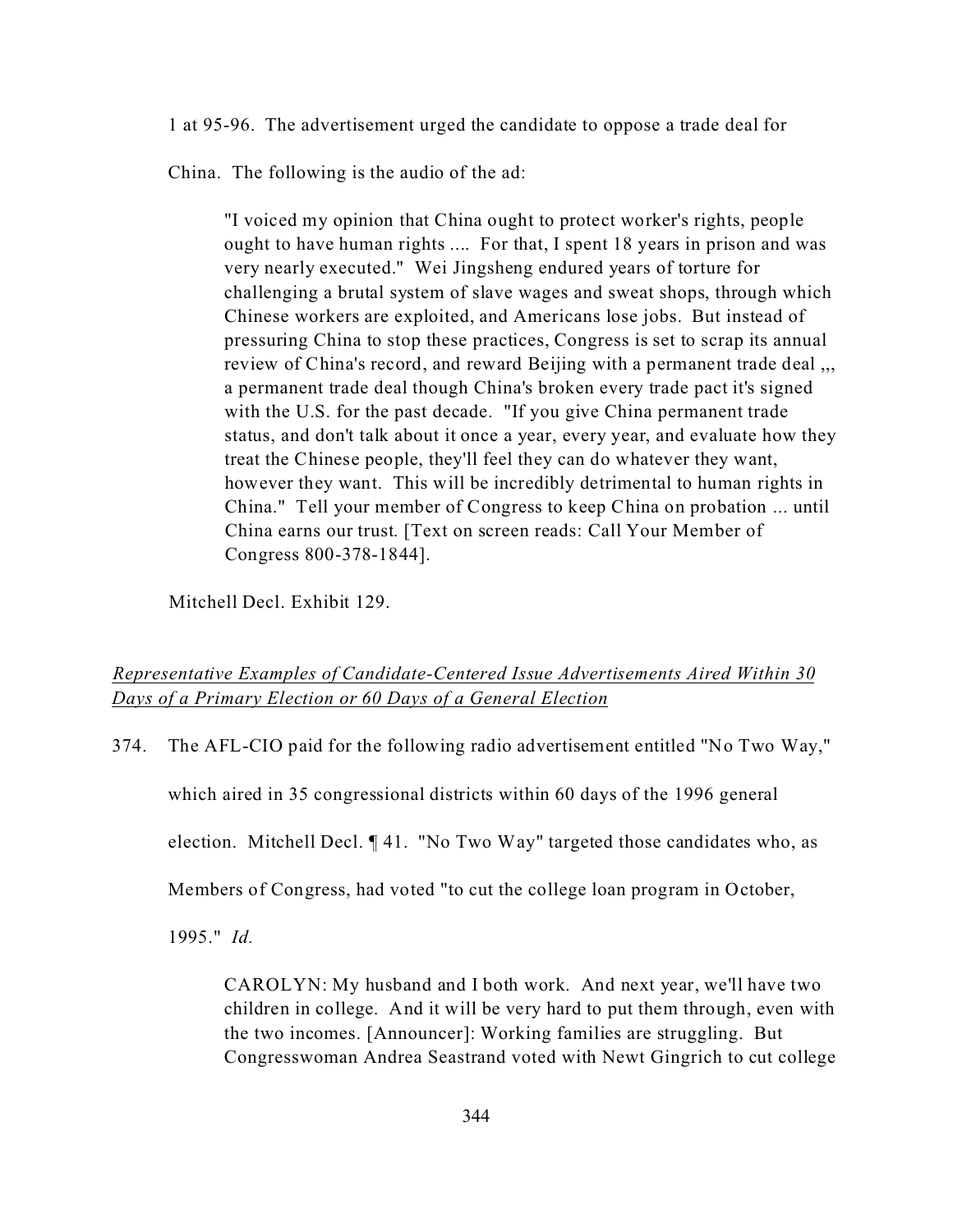loans, while giving tax breaks to the wealthy. She even voted to eliminate the Department of Education. Congress will vote again on the budget. Tell Seastrand, don't write off our children's future. CAROLYN: Tell her, her priorities are all wrong.

Mitchell Decl. Exhibit 114.

375. The AFL-CIO paid for the following television advertisement entitled "Retire,"

which aired within 60 days of the 1996 general election. Mitchell Decl. 142.

"Retire" was one of the "'electronic voter guide[]'" advertisements run by the AFL-

CIO "beginning in late September and continuing until the November election." *Id*.

What's important to America's families? [middle-aged man, interview style]: "My pension is very important because it will provide a significant amount of my income when I retire." And where do the candidates stand? Congressman Charlie Bass voted to make it easier for corporations to raid employee pension funds. Arnie Arnesen opposes that plan. She supports new safeguards to protect employee pension funds. When it comes to your pension, there is a difference. Call and find out.

Mitchell Decl. Exhibit 63.

376. The AFL-CIO paid for the following television advertisement entitled "Job," which aired in fourteen congressional districts within 60 days of the 2000 general election. Mitchell Decl. ¶ 61 and Exhibit 1 at 101-102. The advertisement targeted Members of Congress who had voted "to prevent an important OSHA regulation intended to prevent repetitive motion injuries from being implemented." *Id.* at  $\P$  61. The regulation was part of the Departments of Labor and Health and Human Services budget bill, which President Clinton had threatened to veto if it included a rider removing the OSHA regulation. *Id.* Initially, the House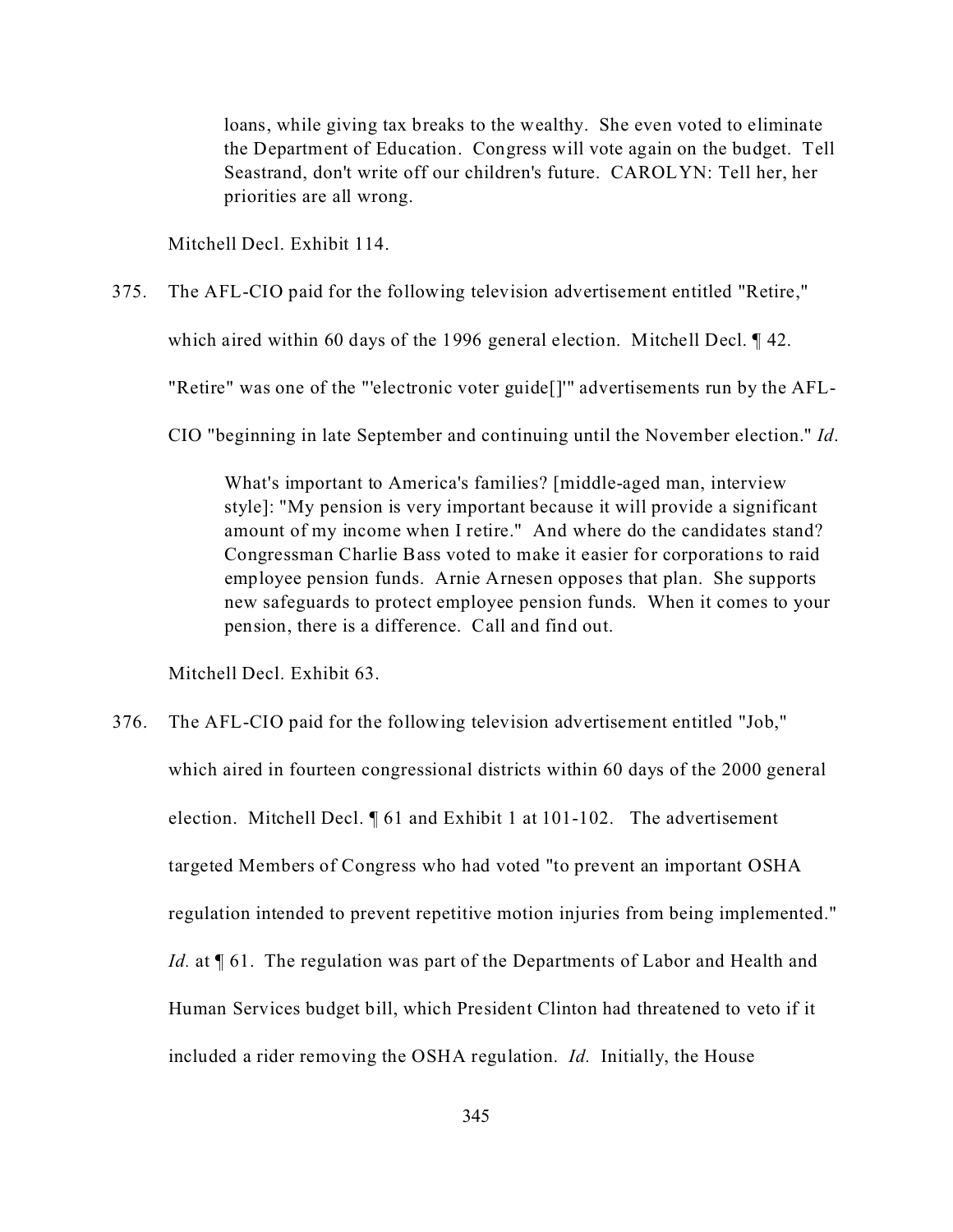leadership had agreed to a compromise, but then "backed out in October 2000."

*Id.*

[Machine operator]: "Well when you're lifting 70 thousand pounds of castings a day and you do this for 24 years, you're gonna hurt yourself. I had surgery on both hands but I'll be in pain the rest of my life." Every year, tens of thousands of Americans suffer permanent and crippling repetitive motion injuries on the job. Yet Congressman voted to block federal safety standards that would help protect workers from this risk. Tell his/her politics causes pain. [Machine operator]: "We're all human beings we need to help each other so that this stuff doesn't happen to us."

Mitchell Decl. Exhibit 141.

**\* \* \***

## **VI. Conclusion**

For the reasons set forth in my opinion, with regard to Title I of BCRA, I find constitutional: new FECA Section 323(a) only to the extent that it bans national parties from using nonfederal funds for Section 301(20)(A)(iii) activities; new FECA Section 323(b) as applied to Section 301(20)(A)(iii) only; new FECA Section 323(e) except to the extent that it prevents federal candidates from soliciting funds for their national parties; and new FECA Section 323(f). I find unconstitutional: new FECA Section 323(a) except to the extent it bans national parties from using nonfederal funds for Section  $301(20)(A)(iii)$  activities; Section 323(b) as applied to Sections  $301(20)(A)(i)$ , (ii), and (iv); new FECA Section 323(d); and new FECA Section 323(e) to the extent that it prevents federal candidates from soliciting funds for their national parties. With regard to